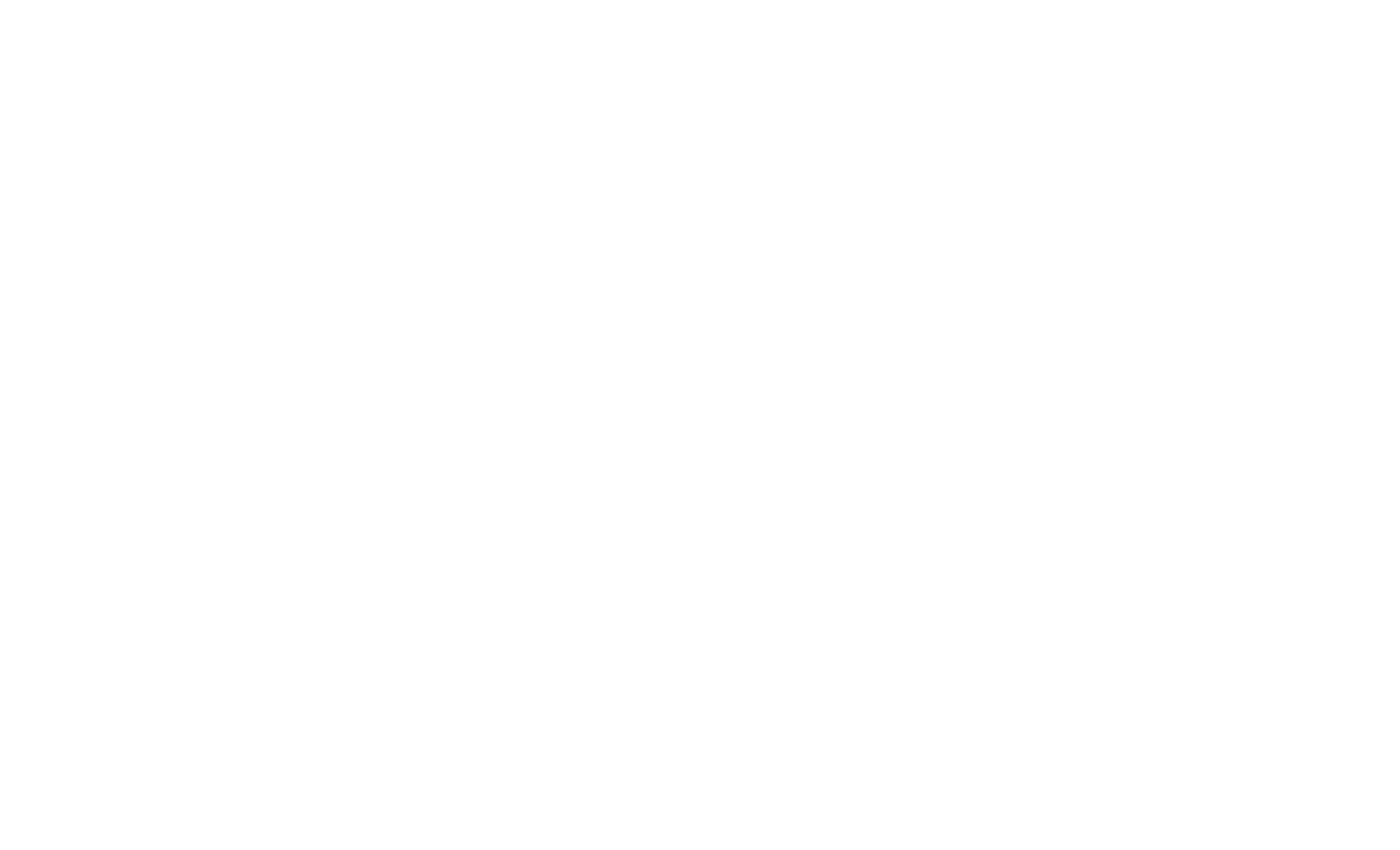| STATE OF NEW YORK  | 2015 TOWN TAX ROLL                 | PAGE                             |
|--------------------|------------------------------------|----------------------------------|
| COUNTY - Herkimer  | TAXABLE SECTION OF THE ROLL - 1    | VALUATION DATE-JUL 01, 2013      |
| – Columbia<br>TOWN | OWNERS NAME SEOUENCE               | TAXABLE STATUS DATE-MAR 01, 2014 |
| $-212000$<br>SWIS  | UNIFORM PERCENT OF VALUE IS 089.00 |                                  |

| TAX MAP PARCEL NUMBER    | PROPERTY LOCATION & CLASS ASSESSMENT EXEMPTION CODE---------------COUNTY-------TOWN---------- |         |                       |                |                                  |
|--------------------------|-----------------------------------------------------------------------------------------------|---------|-----------------------|----------------|----------------------------------|
| CURRENT OWNERS NAME      | SCHOOL DISTRICT                                                                               | LAND    | TAX DESCRIPTION       | TAXABLE VALUE  |                                  |
| CURRENT OWNERS ADDRESS   | PARCEL SIZE/GRID COORD                                                                        | TOTAL   | SPECIAL DISTRICTS     |                | TAX AMOUNT                       |
| ***********************  | ******************************                                                                |         |                       |                |                                  |
|                          | 1652 State Route 28                                                                           |         |                       | ACCT 180224    | <b>BILL</b><br>1                 |
| $126.3 - 2 - 58.2$       | 484 1 use sm bld                                                                              |         | County Tax            | 37,100         | 237.35                           |
| Abdallah Bilal F         | Central Valley 212803                                                                         | 14,000  | Town Tax              | 37,100         | 205.81                           |
| Abdallah Amin G          | 8.90<br>ACRES                                                                                 | 37,100  | FD010 Col-litch fd #1 | 37,100 TO M    | 36.77                            |
| 141 Irish Hollow Road    | EAST-0355547 NRTH-1497185                                                                     |         |                       |                |                                  |
| Cherry Valley, NY 13320  | DEED BOOK 1496<br>PG-346                                                                      |         |                       |                |                                  |
|                          | FULL MARKET VALUE                                                                             | 41,685  |                       |                |                                  |
|                          |                                                                                               |         | TOTAL TAX ---         |                | 479.93**                         |
|                          |                                                                                               |         |                       | DATE #1        | 01/31/15                         |
|                          |                                                                                               |         |                       | AMT DUE        | 479.93                           |
|                          |                                                                                               |         |                       |                |                                  |
|                          | 1555 Mckoons Rd                                                                               |         |                       | ACCT 070001050 | 2<br><b>BILL</b>                 |
| $131.2 - 1 - 29.1$       | 240 Rural res                                                                                 |         | County Tax            | 115,000        | 735.72                           |
| Adams Patricia A         | Central Valley 212803                                                                         | 63,000  | Town Tax              | 115,000        | 637.97                           |
| Adams Charles E          | FRNT 2360.00 DPTH                                                                             | 115,000 | FD010 Col-litch fd #1 | 115,000 TO M   | 113.98                           |
| 328 Eastern Ave          | ACRES 89.90                                                                                   |         |                       |                |                                  |
| Herkimer, NY 13350       | EAST-0346798 NRTH-1492725                                                                     |         |                       |                |                                  |
|                          | DEED BOOK 00627 PG-01050                                                                      |         |                       |                |                                  |
|                          | FULL MARKET VALUE                                                                             | 129,213 |                       |                |                                  |
|                          |                                                                                               |         | TOTAL TAX ---         |                | $1,487.67**$                     |
|                          |                                                                                               |         |                       | DATE #1        | 01/31/15                         |
|                          |                                                                                               |         |                       | AMT DUE        | 1,487.67                         |
|                          |                                                                                               |         |                       |                |                                  |
|                          | 452 Sarafin Rd                                                                                |         |                       | ACCT 186272    | $\overline{\phantom{a}}$<br>BILL |
| $132.2 - 2 - 13$         | 210 1 Family Res                                                                              |         | County Tax            | 70,200         | 449.11                           |
| Ainslie Kyle R           | Owen D Young<br>215001                                                                        | 19,800  | Town Tax              | 70,200         | 389.44                           |
| Nelson Marnieta N        |                                                                                               |         |                       |                |                                  |
| 452 Sarafin Rd           | FRNT 535.00 DPTH<br>ACRES<br>4.10                                                             | 70,200  | FD010 Col-litch fd #1 | 70,200 TO M    | 69.58                            |
|                          |                                                                                               |         |                       |                |                                  |
| Mohawk, NY 13407         | EAST-0364199 NRTH-1492068                                                                     |         |                       |                |                                  |
|                          | DEED BOOK 1533<br><b>PG-518</b>                                                               |         |                       |                |                                  |
| PRIOR OWNER ON 3/01/2014 | FULL MARKET VALUE                                                                             | 78,876  |                       |                |                                  |
| Bond Margurite           |                                                                                               |         |                       |                |                                  |
|                          |                                                                                               |         | TOTAL TAX ---         |                | 908.13**                         |
|                          |                                                                                               |         |                       | DATE #1        | 01/31/15                         |
|                          |                                                                                               |         |                       | AMT DUE        | 908.13                           |
|                          |                                                                                               |         |                       |                |                                  |
| $131.2 - 2 - 7$          | LOT 7 Jordanville Rd                                                                          |         |                       | ACCT 070001020 | $\overline{4}$<br>BILL           |
|                          | 314 Rural vac<10                                                                              |         | County Tax            | 9,300          | 59.50                            |
| Alaman Gherald V         | Central Valley 212803                                                                         | 9,300   | Town Tax              | 9,300          | 51.59                            |
| 1210 Hanover St          | SUB DIV LOT#7                                                                                 | 9,300   | FD010 Col-litch fd #1 | 9,300 TO M     | 9.22                             |
| Pascataway, NJ 08854     | 3.00<br>ACRES                                                                                 |         |                       |                |                                  |
|                          | EAST-0344916 NRTH-1494749                                                                     |         |                       |                |                                  |
|                          | DEED BOOK 1097<br>$PG-819$                                                                    |         |                       |                |                                  |
|                          | FULL MARKET VALUE                                                                             | 10,449  |                       |                |                                  |
|                          |                                                                                               |         | TOTAL TAX ---         |                | $120.31**$                       |
|                          |                                                                                               |         |                       | DATE #1        | 01/31/15                         |
|                          |                                                                                               |         |                       | AMT DUE        | 120.31                           |
|                          |                                                                                               |         |                       |                |                                  |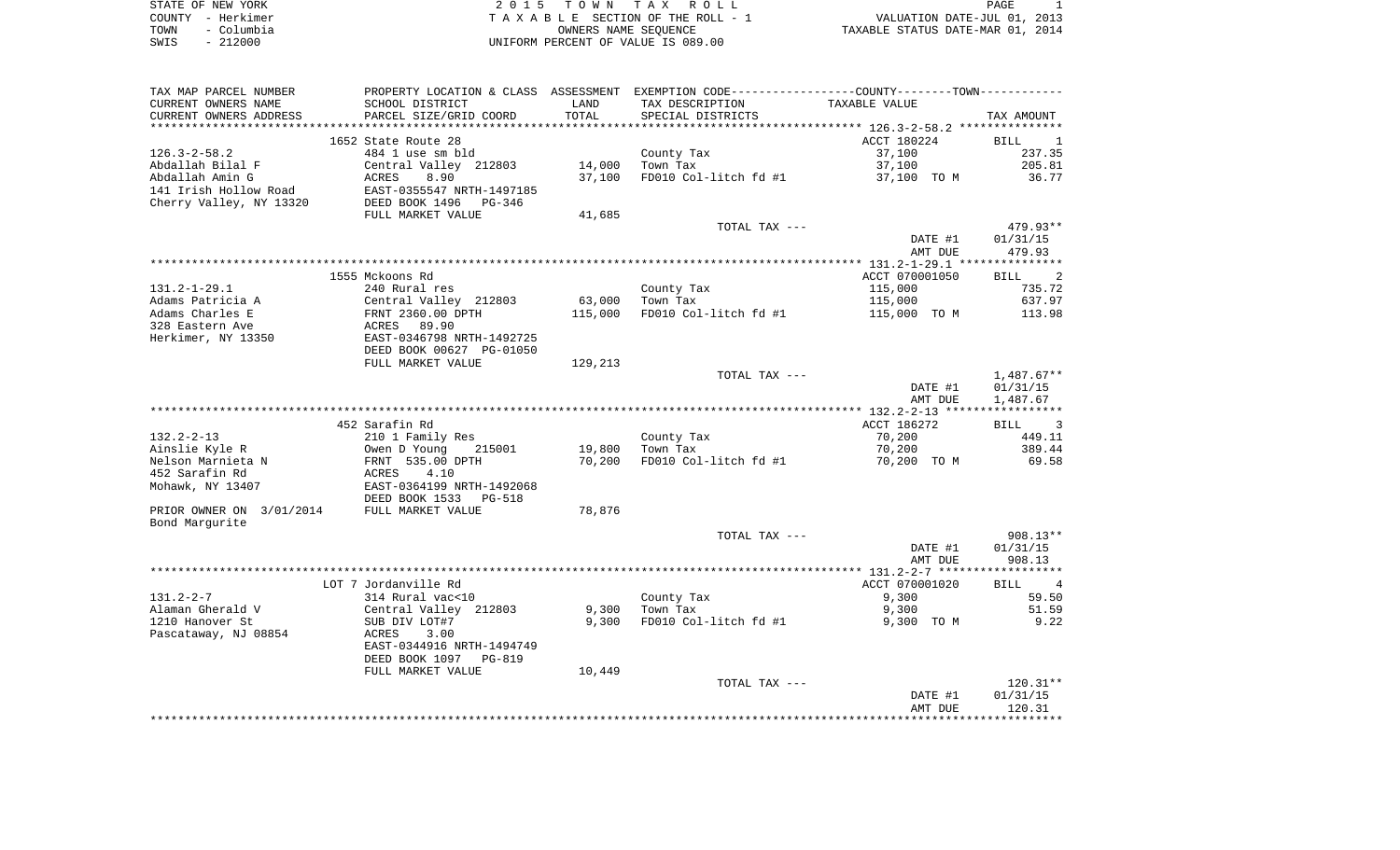| STATE OF NEW YORK  | 2015 TOWN TAX ROLL                 | PAGE                             |
|--------------------|------------------------------------|----------------------------------|
| COUNTY - Herkimer  | TAXABLE SECTION OF THE ROLL - 1    | VALUATION DATE-JUL 01, 2013      |
| – Columbia<br>TOWN | OWNERS NAME SEOUENCE               | TAXABLE STATUS DATE-MAR 01, 2014 |
| $-212000$<br>SWIS  | UNIFORM PERCENT OF VALUE IS 089.00 |                                  |

| TAX MAP PARCEL NUMBER                                 | PROPERTY LOCATION & CLASS ASSESSMENT EXEMPTION CODE---------------COUNTY-------TOWN---------- |         |                        |                           |                                    |
|-------------------------------------------------------|-----------------------------------------------------------------------------------------------|---------|------------------------|---------------------------|------------------------------------|
| CURRENT OWNERS NAME                                   | SCHOOL DISTRICT                                                                               | LAND    | TAX DESCRIPTION        | TAXABLE VALUE             |                                    |
| CURRENT OWNERS ADDRESS                                | PARCEL SIZE/GRID COORD                                                                        | TOTAL   | SPECIAL DISTRICTS      |                           | TAX AMOUNT                         |
|                                                       |                                                                                               |         |                        |                           |                                    |
|                                                       | 115 Owens Ln                                                                                  |         |                        | ACCT 070016051            | <b>BILL</b><br>5                   |
| $126.3 - 2 - 55.5$                                    | 210 1 Family Res                                                                              |         | County Tax             | 127,400                   | 815.05                             |
| Allen Scott R                                         | Central Valley 212803                                                                         | 17,400  | Town Tax               | 127,400                   | 706.75                             |
| Allen Kimberly S                                      | 3.00<br>ACRES                                                                                 | 127,400 | School Relevy          |                           | 2,305.17                           |
| 115 Owens Lane                                        | EAST-0354942 NRTH-1498929                                                                     |         | FD010 Col-litch fd #1  | 127,400 TO M              | 126.27                             |
| Mohawk, NY 13407                                      | DEED BOOK 788<br>PG-367<br>FULL MARKET VALUE                                                  | 143,146 |                        |                           |                                    |
|                                                       |                                                                                               |         | TOTAL TAX ---          |                           | $3,953.24**$                       |
|                                                       |                                                                                               |         |                        | DATE #1                   | 01/31/15                           |
|                                                       |                                                                                               |         |                        | AMT DUE                   | 3,953.24                           |
|                                                       |                                                                                               |         |                        |                           |                                    |
|                                                       | State Route 28                                                                                |         |                        | ACCT 151858               | <b>BILL</b><br>$6\overline{6}$     |
| $139.3 - 2 - 7$                                       | 105 Vac farmland                                                                              |         | County Tax             | 22,700                    | 145.22                             |
| Ames Irrevocable Trust Dorothy Richfield Sprin 365601 |                                                                                               | 22,700  | Town Tax               | 22,700                    | 125.93                             |
| Compton Susan A Trustee                               | ACRES 35.20                                                                                   | 22,700  | FD010 Col-litch fd #1  | 22,700 TO M               | 22.50                              |
| 3 Harrison Avenue                                     | EAST-0357129 NRTH-1470677                                                                     |         |                        |                           |                                    |
| Oneonta, NY 13820                                     | DEED BOOK 1316 PG-479                                                                         |         |                        |                           |                                    |
|                                                       | FULL MARKET VALUE                                                                             | 25,506  |                        |                           |                                    |
|                                                       |                                                                                               |         | TOTAL TAX ---          |                           | 293.65**                           |
|                                                       |                                                                                               |         |                        | DATE #1                   | 01/31/15                           |
|                                                       |                                                                                               |         |                        | AMT DUE                   | 293.65                             |
|                                                       |                                                                                               |         |                        |                           |                                    |
| $139.1 - 2 - 53$                                      | 493 State Route 28                                                                            |         |                        | ACCT 070003120<br>225,000 | BILL<br>7<br>1,439.45              |
| Andela Realty LLC                                     | 710 Manufacture<br>Richfield Sprin 365601                                                     | 22,800  | County Tax<br>Town Tax | 225,000                   | 1,248.19                           |
| 776 County Highway 24                                 | ACRES<br>5.84                                                                                 | 225,000 | FD010 Col-litch fd #1  | 225,000 TO M              | 223.01                             |
| Richfield Springs, NY 13339                           | EAST-0357207 NRTH-1474645                                                                     |         |                        |                           |                                    |
|                                                       | DEED BOOK 1150<br>PG-647                                                                      |         |                        |                           |                                    |
|                                                       | FULL MARKET VALUE                                                                             | 252,809 |                        |                           |                                    |
|                                                       |                                                                                               |         | TOTAL TAX ---          |                           | $2,910.65**$                       |
|                                                       |                                                                                               |         |                        | DATE #1                   | 01/31/15                           |
|                                                       |                                                                                               |         |                        | AMT DUE                   | 2,910.65                           |
|                                                       |                                                                                               |         |                        |                           |                                    |
|                                                       | No Columbia Rd                                                                                |         |                        | ACCT 070000900            | $\overline{\phantom{0}}$ 8<br>BILL |
| $125.2 - 2 - 31.1$                                    | 311 Res vac land                                                                              |         | County Tax             | 10,300                    | 65.89                              |
| Andersen Andrew                                       | Central Valley 212803                                                                         | 10,300  | Town Tax               | 10,300                    | 57.14                              |
| Anderson Julia                                        | <b>ACRES</b><br>5.10                                                                          | 10,300  | FD010 Col-litch fd #1  | 10,300 TO M               | 10.21                              |
| 304 No Columbia Rd                                    | EAST-0343282 NRTH-1510284                                                                     |         |                        |                           |                                    |
| Ilion, NY 13357                                       | DEED BOOK 701<br>$PG-71$                                                                      |         |                        |                           |                                    |
|                                                       | FULL MARKET VALUE                                                                             | 11,573  | TOTAL TAX ---          |                           | $133.24**$                         |
|                                                       |                                                                                               |         |                        | DATE #1                   | 01/31/15                           |
|                                                       |                                                                                               |         |                        |                           |                                    |
|                                                       |                                                                                               |         |                        | AMT DUE                   | 133.24                             |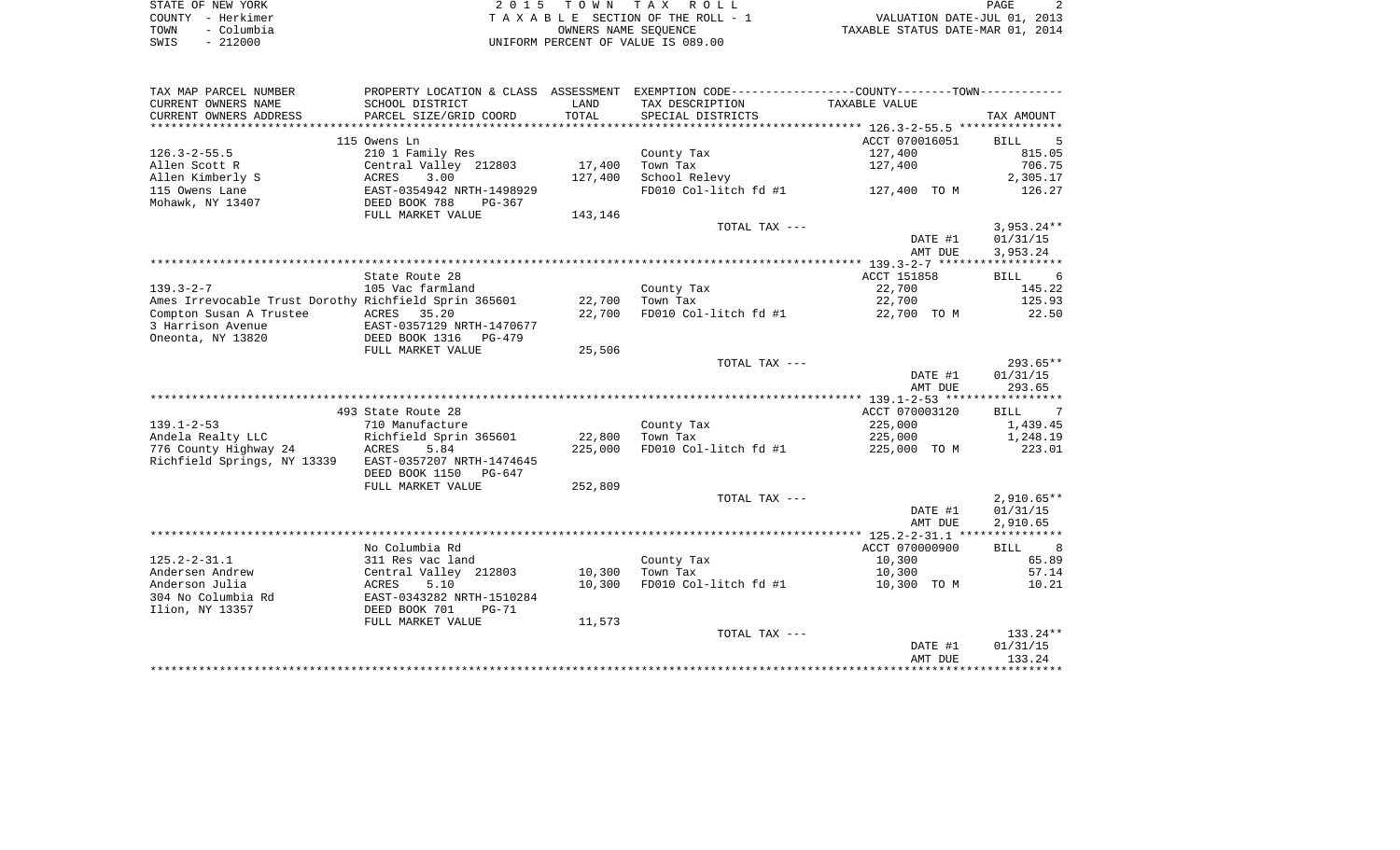| STATE OF NEW YORK  | 2015 TOWN TAX ROLL                 | PAGE                             |
|--------------------|------------------------------------|----------------------------------|
| COUNTY - Herkimer  | TAXABLE SECTION OF THE ROLL - 1    | VALUATION DATE-JUL 01, 2013      |
| – Columbia<br>TOWN | OWNERS NAME SEOUENCE               | TAXABLE STATUS DATE-MAR 01, 2014 |
| $-212000$<br>SWIS  | UNIFORM PERCENT OF VALUE IS 089.00 |                                  |

| TAX MAP PARCEL NUMBER                                                                                                    |                                                                                          |         | PROPERTY LOCATION & CLASS ASSESSMENT EXEMPTION CODE---------------COUNTY-------TOWN---------- |                               |                               |
|--------------------------------------------------------------------------------------------------------------------------|------------------------------------------------------------------------------------------|---------|-----------------------------------------------------------------------------------------------|-------------------------------|-------------------------------|
| CURRENT OWNERS NAME                                                                                                      | SCHOOL DISTRICT                                                                          | LAND    | TAX DESCRIPTION                                                                               | TAXABLE VALUE                 |                               |
| CURRENT OWNERS ADDRESS                                                                                                   | PARCEL SIZE/GRID COORD                                                                   | TOTAL   | SPECIAL DISTRICTS                                                                             |                               | TAX AMOUNT                    |
|                                                                                                                          |                                                                                          |         |                                                                                               |                               |                               |
|                                                                                                                          | 304 No Columbia Rd                                                                       |         |                                                                                               | ACCT 070000905                | BILL 9                        |
| $125.2 - 2 - 31.2$                                                                                                       | 240 Rural res                                                                            |         | County Tax                                                                                    | 117,700                       | 752.99                        |
| Andersen Andrew                                                                                                          |                                                                                          | 28,800  | Town Tax                                                                                      | 117,700                       | 652.94                        |
| Anderson Julia                                                                                                           |                                                                                          | 117,700 | FD010 Col-litch fd #1                                                                         | 117,700 TO M                  | 116.66                        |
| 304 No Columbia Rd<br>Ilion, NY 13357                                                                                    | Central Valley 212803<br>ACRES 11.60<br>EAST-0343014 NRTH-1509752<br>DEED BOOK 701 PG-75 |         |                                                                                               |                               |                               |
|                                                                                                                          | FULL MARKET VALUE                                                                        | 132,247 |                                                                                               |                               |                               |
|                                                                                                                          |                                                                                          |         | TOTAL TAX ---                                                                                 |                               | $1,522.59**$                  |
|                                                                                                                          |                                                                                          |         |                                                                                               | DATE #1                       | 01/31/15                      |
|                                                                                                                          |                                                                                          |         |                                                                                               | AMT DUE                       | 1,522.59                      |
|                                                                                                                          |                                                                                          |         |                                                                                               |                               |                               |
| $131.2 - 1 - 4.3$                                                                                                        | 191 Stroupe Rd                                                                           |         | AG MKTS                                                                                       | ACCT 173250<br>$\overline{0}$ | BILL<br><b>10</b><br>$\Omega$ |
| Anderson Howard L                                                                                                        | 241 Rural res&ag                                                                         | 33,000  | 41730<br>County Tax                                                                           | 190,000                       | 1,215.53                      |
| Anderson Susan C                                                                                                         | Mount Markham 215601<br>FRNT 320.00 DPTH                                                 | 190,000 | Town Tax                                                                                      |                               | 1,054.03                      |
| 191 Stroupe Rd                                                                                                           | ACRES 19.20                                                                              |         | FD010 Col-litch fd #1                                                                         | 190,000<br>190,000 TO M       | 188.32                        |
| Ilion, NY 13357                                                                                                          | EAST-0339491 NRTH-1495626                                                                |         |                                                                                               |                               |                               |
|                                                                                                                          | DEED BOOK 1450<br>PG-462                                                                 |         |                                                                                               |                               |                               |
| MAY BE SUBJECT TO PAYMENT                                                                                                | FULL MARKET VALUE                                                                        | 213,483 |                                                                                               |                               |                               |
| UNDER AGDIST LAW TIL 2021                                                                                                |                                                                                          |         | TOTAL TAX ---                                                                                 |                               | $2,457.88**$                  |
|                                                                                                                          |                                                                                          |         |                                                                                               | DATE #1                       | 01/31/15                      |
|                                                                                                                          |                                                                                          |         |                                                                                               | AMT DUE                       | 2,457.88                      |
|                                                                                                                          |                                                                                          |         |                                                                                               |                               |                               |
|                                                                                                                          | 175 Mckoons Rd                                                                           |         |                                                                                               | ACCT 070000010                | BILL 11                       |
| $139.1 - 2 - 34$                                                                                                         | 210 1 Family Res                                                                         |         | VET COM C 41132                                                                               | 11,075                        | $\overline{0}$                |
| 210 1 Family Res<br>Andrecheck James & Mary<br>Andrecheck Timothy W FRNT 180.00 DPTH 185.00<br>175 Mckoons Rd ACRES 0.57 |                                                                                          |         | 9,600 VET COM T 41133                                                                         | 11,075<br>$\overline{0}$      |                               |
|                                                                                                                          |                                                                                          |         | 44,300 County Tax                                                                             | 33,225                        | 212.56                        |
|                                                                                                                          |                                                                                          |         | Town Tax                                                                                      | 33,225                        | 184.32                        |
| Richfield Springs, NY 13439 EAST-0355957 NRTH-1478089                                                                    |                                                                                          |         | FD010 Col-litch fd #1                                                                         | 44,300 TO M                   | 43.91                         |
|                                                                                                                          | DEED BOOK 1296 PG-335                                                                    |         | LT010 Columbia 1t dist #1                                                                     | 44,300 TO M                   | 16.01                         |
|                                                                                                                          | FULL MARKET VALUE                                                                        | 49,775  |                                                                                               |                               |                               |
|                                                                                                                          |                                                                                          |         | TOTAL TAX ---                                                                                 |                               | 456.80**                      |
|                                                                                                                          |                                                                                          |         |                                                                                               | DATE #1                       | 01/31/15                      |
|                                                                                                                          |                                                                                          |         |                                                                                               | AMT DUE                       | 456.80                        |
|                                                                                                                          |                                                                                          |         |                                                                                               |                               |                               |
|                                                                                                                          | Brennan Rd                                                                               |         |                                                                                               | ACCT 160526                   | BILL 12                       |
| 125.4-2-6                                                                                                                | 314 Rural vac<10                                                                         |         | County Tax                                                                                    | 23,000                        | 147.14                        |
| Aquino Rudy                                                                                                              | Mount Markham   215601<br>Subdivision Cedar Knoll-2                                      | 23,000  | Town Tax                                                                                      | 23,000                        | 127.59                        |
| Aquino Cynthia                                                                                                           |                                                                                          | 23,000  | FD010 Col-litch fd #1                                                                         | 23,000 TO M                   | 22.80                         |
| 86-32 58th Avenue Rd                                                                                                     | FRNT 455.00 DPTH                                                                         |         |                                                                                               |                               |                               |
| Elmhurst, NY 11373                                                                                                       | 6.50<br>ACRES                                                                            |         |                                                                                               |                               |                               |
|                                                                                                                          | EAST-0341017 NRTH-1498355<br>DEED BOOK 1368<br>PG-364                                    |         |                                                                                               |                               |                               |
|                                                                                                                          |                                                                                          | 25,843  |                                                                                               |                               |                               |
|                                                                                                                          | FULL MARKET VALUE                                                                        |         | TOTAL TAX ---                                                                                 |                               | $297.53**$                    |
|                                                                                                                          |                                                                                          |         |                                                                                               | DATE #1                       | 01/31/15                      |
|                                                                                                                          |                                                                                          |         |                                                                                               | AMT DUE                       | 297.53                        |
|                                                                                                                          |                                                                                          |         |                                                                                               |                               | ********                      |
|                                                                                                                          |                                                                                          |         |                                                                                               |                               |                               |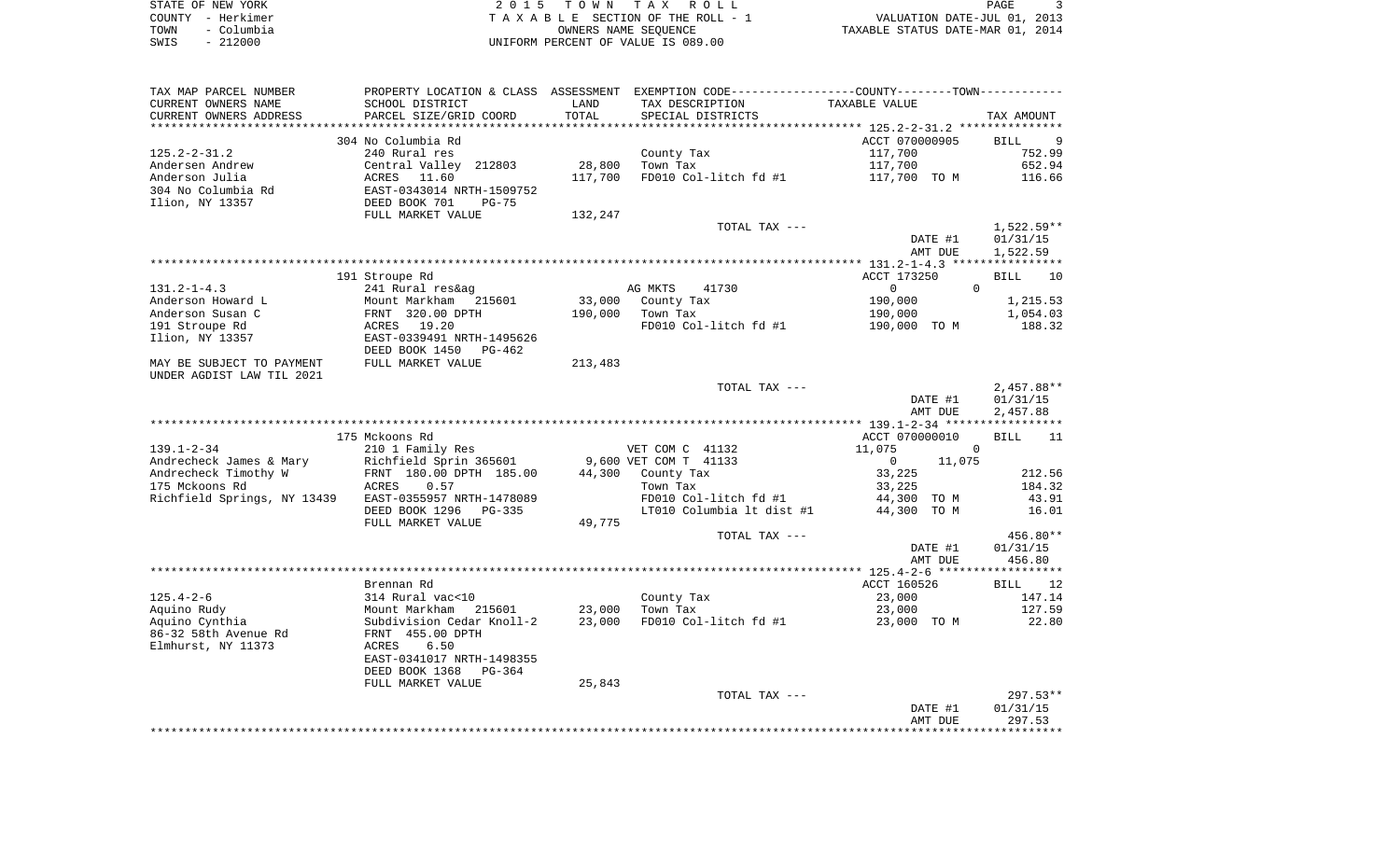|      | STATE OF NEW YORK | 2015 TOWN TAX ROLL                 | PAGE                             |
|------|-------------------|------------------------------------|----------------------------------|
|      | COUNTY - Herkimer | TAXABLE SECTION OF THE ROLL - 1    | VALUATION DATE-JUL 01, 2013      |
| TOWN | – Columbia        | OWNERS NAME SEOUENCE               | TAXABLE STATUS DATE-MAR 01, 2014 |
| SWIS | $-212000$         | UNIFORM PERCENT OF VALUE IS 089.00 |                                  |

| TAX MAP PARCEL NUMBER       | PROPERTY LOCATION & CLASS ASSESSMENT |        | EXEMPTION CODE-----------------COUNTY-------TOWN----------- |                                              |                   |
|-----------------------------|--------------------------------------|--------|-------------------------------------------------------------|----------------------------------------------|-------------------|
| CURRENT OWNERS NAME         | SCHOOL DISTRICT                      | LAND   | TAX DESCRIPTION                                             | TAXABLE VALUE                                |                   |
| CURRENT OWNERS ADDRESS      | PARCEL SIZE/GRID COORD               | TOTAL  | SPECIAL DISTRICTS                                           |                                              | TAX AMOUNT        |
| *************************   |                                      |        |                                                             |                                              |                   |
|                             | 1144 Jordanville Rd                  |        |                                                             | ACCT 070013950                               | <b>BILL</b><br>13 |
| $131.2 - 1 - 24$            | 210 1 Family Res                     |        | County Tax                                                  | 58,300                                       | 372.98            |
| Archer Daniel P             | Central Valley 212803                | 9,200  | Town Tax                                                    | 58,300                                       | 323.42            |
| Archer Rhonda L             | FRNT 234.00 DPTH 120.00              | 58,300 | FD010 Col-litch fd #1                                       | 58,300 TO M                                  | 57.78             |
| 1144 Jordanville Rd         | 0.53 BANK<br><b>ACRES</b><br>813     |        |                                                             |                                              |                   |
| Richfield Springs, NY 13439 | EAST-0348479 NRTH-1493711            |        |                                                             |                                              |                   |
|                             | DEED BOOK 1173 PG-855                |        |                                                             |                                              |                   |
|                             | FULL MARKET VALUE                    | 65,506 |                                                             |                                              |                   |
|                             |                                      |        | TOTAL TAX ---                                               |                                              | 754.18**          |
|                             |                                      |        |                                                             | DATE #1                                      | 01/31/15          |
|                             |                                      |        |                                                             | AMT DUE                                      | 754.18            |
|                             |                                      |        |                                                             |                                              |                   |
|                             | 418 Gage Rd                          |        |                                                             | ACCT 179727                                  | <b>BILL</b><br>14 |
| $125.4 - 1 - 58.6$          | 270 Mfg housing                      |        | County Tax                                                  | 52,500                                       | 335.87            |
| Archer David                | Mount Markham<br>215601              | 15,200 | Town Tax                                                    | 52,500                                       | 291.24            |
| Archer Susan                | <b>ACRES</b><br>2.00                 | 52,500 | FD010 Col-litch fd #1                                       | 52,500 TO M                                  | 52.04             |
| 418 Gage Rd                 | EAST-0337268 NRTH-1498138            |        |                                                             |                                              |                   |
| Ilion, NY 13357             | DEED BOOK 1494<br><b>PG-581</b>      |        |                                                             |                                              |                   |
|                             | FULL MARKET VALUE                    | 58,989 |                                                             |                                              | $679.15**$        |
|                             |                                      |        | TOTAL TAX ---                                               | DATE #1                                      | 01/31/15          |
|                             |                                      |        |                                                             | AMT DUE                                      | 679.15            |
|                             |                                      |        |                                                             | ************** 125.4-1-17 ****************** |                   |
|                             | 347 Polly Miller Rd                  |        |                                                             | ACCT 070000016                               | 15<br><b>BILL</b> |
| $125.4 - 1 - 17$            | 210 1 Family Res                     |        | VET WAR C 41122                                             | 8,100<br>$\overline{0}$                      |                   |
| Archer George D             | Central Valley 212803                |        | 13,000 VET WAR T 41123                                      | 10,200<br>0                                  |                   |
| Archer Marcia               | FRNT 388.00 DPTH                     | 68,000 | County Tax                                                  | 59,900                                       | 383.21            |
| 347 Polly Miller Rd         | ACRES<br>1.30                        |        | Town Tax                                                    | 57,800                                       | 320.65            |
| Mohawk, NY 13407            | EAST-0349363 NRTH-1504295            |        | FD010 Col-litch fd #1                                       | 68,000 TO M                                  | 67.40             |
|                             | DEED BOOK 798<br>$PG-55$             |        |                                                             |                                              |                   |
|                             | FULL MARKET VALUE                    | 76,404 |                                                             |                                              |                   |
|                             |                                      |        | TOTAL TAX ---                                               |                                              | $771.26**$        |
|                             |                                      |        |                                                             | DATE #1                                      | 01/31/15          |
|                             |                                      |        |                                                             | AMT DUE                                      | 771.26            |
|                             |                                      |        |                                                             |                                              |                   |
|                             | Diehl Rd                             |        |                                                             | ACCT 167117                                  | 16<br>BILL        |
| $125.4 - 1 - 14$            | 105 Vac farmland                     |        | County Tax                                                  | 19,600                                       | 125.39            |
| Archer Lewis W              | Central Valley 212803                | 19,600 | Town Tax                                                    | 19,600                                       | 108.73            |
| Archer Evelyn J             | ACRES<br>31.70                       | 19,600 | FD010 Col-litch fd #1                                       | 19,600 TO M                                  | 19.43             |
| 373 Polly Miller Rd         | EAST-0347686 NRTH-1503490            |        |                                                             |                                              |                   |
| Mohawk, NY 13407            | DEED BOOK 1410<br>$PG-883$           |        |                                                             |                                              |                   |
|                             | FULL MARKET VALUE                    | 22,022 |                                                             |                                              |                   |
|                             |                                      |        | TOTAL TAX ---                                               |                                              | $253.55**$        |
|                             |                                      |        |                                                             | DATE #1                                      | 01/31/15          |
|                             |                                      |        |                                                             | AMT DUE                                      | 253.55            |
|                             |                                      |        |                                                             |                                              |                   |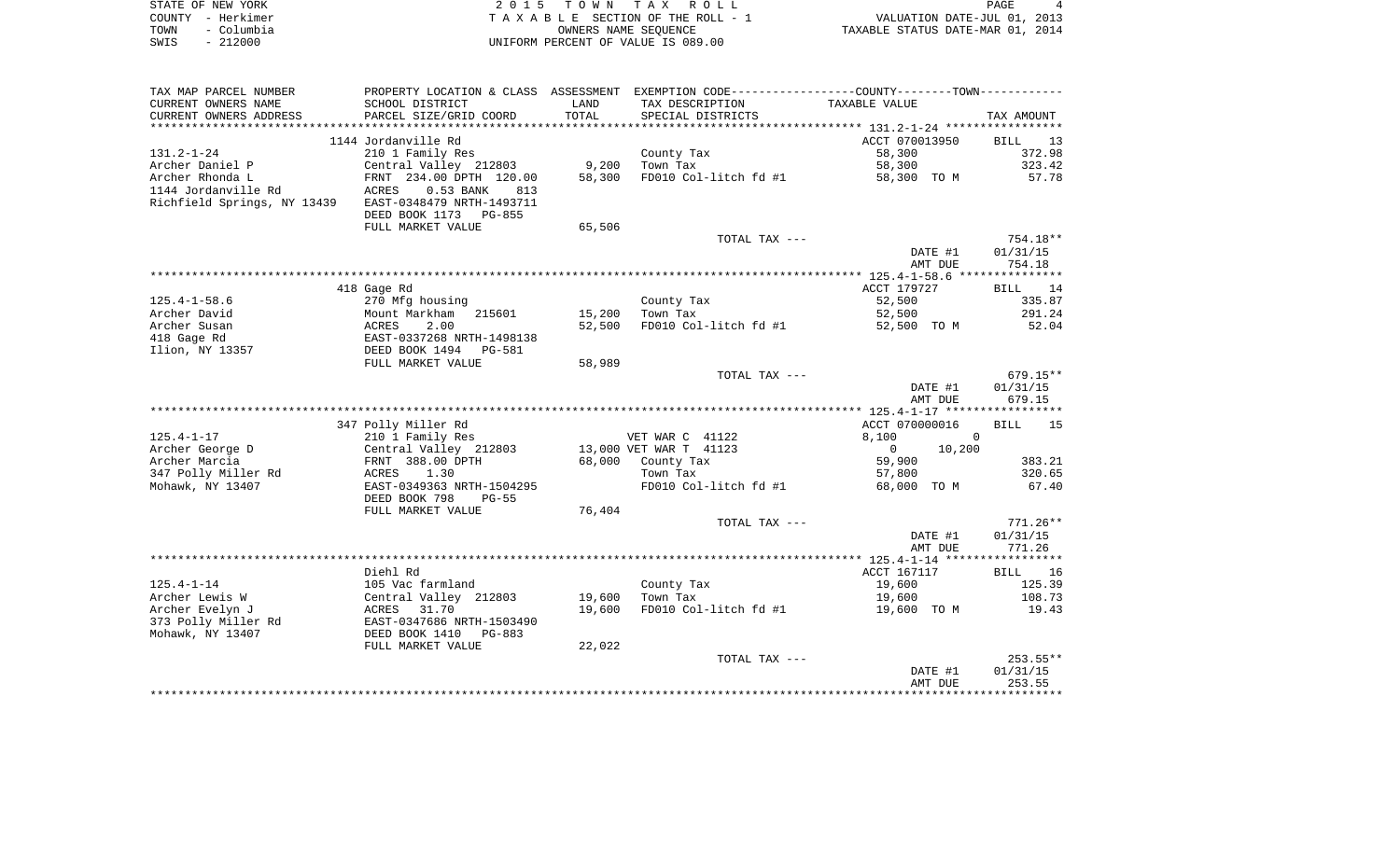|      | STATE OF NEW YORK | 2015 TOWN TAX ROLL                                       | PAGE                        |  |
|------|-------------------|----------------------------------------------------------|-----------------------------|--|
|      | COUNTY - Herkimer | TAXABLE SECTION OF THE ROLL - 1                          | VALUATION DATE-JUL 01, 2013 |  |
| TOWN | – Columbia        | TAXABLE STATUS DATE-MAR 01, 2014<br>OWNERS NAME SEOUENCE |                             |  |
| SWIS | $-212000$         | UNIFORM PERCENT OF VALUE IS 089.00                       |                             |  |

| TAX MAP PARCEL NUMBER       | PROPERTY LOCATION & CLASS ASSESSMENT |         | EXEMPTION CODE----------------COUNTY-------TOWN----------- |                                                   |              |
|-----------------------------|--------------------------------------|---------|------------------------------------------------------------|---------------------------------------------------|--------------|
| CURRENT OWNERS NAME         | SCHOOL DISTRICT                      | LAND    | TAX DESCRIPTION                                            | TAXABLE VALUE                                     |              |
| CURRENT OWNERS ADDRESS      | PARCEL SIZE/GRID COORD               | TOTAL   | SPECIAL DISTRICTS                                          |                                                   | TAX AMOUNT   |
|                             |                                      |         |                                                            | ******************* 125.4-1-15 ****************** |              |
|                             | 389 Polly Miller Rd                  |         |                                                            | ACCT 167117                                       | BILL 17      |
| $125.4 - 1 - 15$            | 113 Cattle farm                      |         | County Tax                                                 | 88,000                                            | 562.98       |
| Archer Lewis W              | Central Valley 212803                | 57,300  | Town Tax                                                   | 88,000                                            | 488.18       |
| Archer Evelyn J             | includes 125.2-2-40.6 cor            | 88,000  | FD010 Col-litch fd #1                                      | 88,000 TO M                                       | 87.22        |
| 373 Polly Miller Rd         | FRNT 4397.00 DPTH                    |         |                                                            |                                                   |              |
| Mohawk, NY 13407            | ACRES 64.30                          |         |                                                            |                                                   |              |
|                             | EAST-0038420 NRTH-1504232            |         |                                                            |                                                   |              |
|                             | DEED BOOK 1410 PG-883                |         |                                                            |                                                   |              |
|                             | FULL MARKET VALUE                    | 98,876  |                                                            |                                                   |              |
|                             |                                      |         | TOTAL TAX ---                                              |                                                   | 1,138.38**   |
|                             |                                      |         |                                                            | DATE #1                                           | 01/31/15     |
|                             |                                      |         |                                                            | AMT DUE                                           | 1,138.38     |
|                             |                                      |         |                                                            |                                                   |              |
|                             | 365 Spohn Rd                         |         |                                                            | ACCT 070000570                                    | BILL 18      |
| $125.4 - 1 - 45$            | 433 Auto body                        |         | County Tax                                                 | 92,000                                            | 588.57       |
| Archer Wayne S              | Central Valley 212803                | 13,600  | Town Tax                                                   | 92,000                                            | 510.37       |
| 365 Spohn Rd                | FRNT 340.00 DPTH 128.00              | 92,000  | School Relevy                                              |                                                   | 1,493.05     |
| Ilion, NY 13357             | ACRES<br>1.31 BANK<br>720            |         | FD010 Col-litch fd #1                                      | 92,000 TO M                                       | 91.19        |
|                             | EAST-0345694 NRTH-1498994            |         |                                                            |                                                   |              |
|                             | DEED BOOK 709<br>PG-834              |         |                                                            |                                                   |              |
|                             | FULL MARKET VALUE                    | 103,371 |                                                            |                                                   |              |
|                             |                                      |         | TOTAL TAX ---                                              |                                                   | $2,683.18**$ |
|                             |                                      |         |                                                            | DATE #1                                           | 01/31/15     |
|                             |                                      |         |                                                            | AMT DUE                                           | 2,683.18     |
|                             |                                      |         |                                                            |                                                   |              |
|                             | Cullen Rd                            |         |                                                            | ACCT 183012                                       | BILL 19      |
| $139.1 - 2 - 73$            | 322 Rural vac>10                     |         | County Tax                                                 | 15,500                                            | 99.16        |
| Armstrong John              | Richfield Sprin 365601               | 15,500  | Town Tax                                                   | 15,500                                            | 85.99        |
| Armstrong Diana             | FRNT 129.00 DPTH                     | 15,500  | FD010 Col-litch fd #1                                      | 15,500 TO M                                       | 15.36        |
| PO Box 414                  | ACRES 14.00                          |         |                                                            |                                                   |              |
| Richfield Springs, NY 13439 | EAST-0358499 NRTH-1473367            |         |                                                            |                                                   |              |
|                             | DEED BOOK 1514 PG-137                |         |                                                            |                                                   |              |
|                             | FULL MARKET VALUE                    | 17,416  |                                                            |                                                   |              |
|                             |                                      |         | TOTAL TAX ---                                              |                                                   | $200.51**$   |
|                             |                                      |         |                                                            | DATE #1                                           | 01/31/15     |
|                             |                                      |         |                                                            | AMT DUE                                           | 200.51       |
|                             |                                      |         |                                                            |                                                   |              |
|                             | 1928 State Route 28                  |         |                                                            | ACCT 181817                                       | BILL 20      |
| $126.3 - 2 - 25$            | 416 Mfg hsing pk                     |         | County Tax                                                 | 177,000                                           | 1,132.36     |
| Attia Said M                | Central Valley 212803                | 26,900  | Town Tax                                                   | 177,000                                           | 981.91       |
| 2705 Peconic Ave            | Golden Horseshoe Park                | 177,000 | FD010 Col-litch fd #1                                      | 177,000 TO M                                      | 175.43       |
| Seaford, NY 11783           | ACRES 12.20                          |         |                                                            |                                                   |              |
|                             | EAST-0354561 NRTH-1502685            |         |                                                            |                                                   |              |
|                             | DEED BOOK 1506 PG-506                |         |                                                            |                                                   |              |
|                             |                                      |         |                                                            |                                                   |              |
|                             | FULL MARKET VALUE                    | 198,876 | TOTAL TAX ---                                              |                                                   | $2,289.70**$ |
|                             |                                      |         |                                                            | DATE #1                                           | 01/31/15     |
|                             |                                      |         |                                                            | AMT DUE                                           |              |
|                             |                                      |         |                                                            |                                                   | 2,289.70     |
|                             |                                      |         |                                                            |                                                   |              |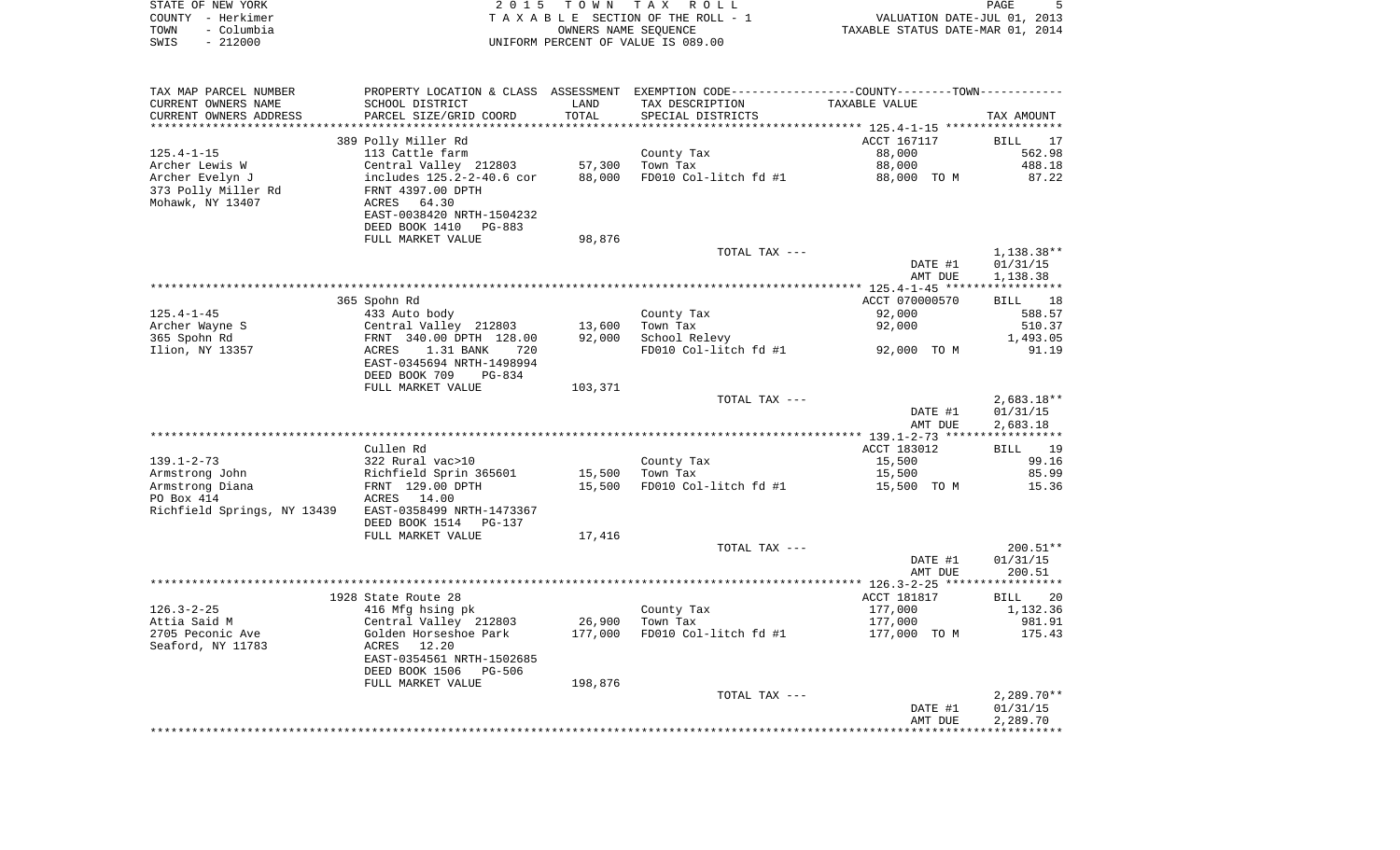| STATE OF NEW YORK  | 2015 TOWN TAX ROLL                 | PAGE                             |
|--------------------|------------------------------------|----------------------------------|
| COUNTY - Herkimer  | TAXABLE SECTION OF THE ROLL - 1    | VALUATION DATE-JUL 01, 2013      |
| - Columbia<br>TOWN | OWNERS NAME SEOUENCE               | TAXABLE STATUS DATE-MAR 01, 2014 |
| - 212000<br>SWIS   | UNIFORM PERCENT OF VALUE IS 089.00 |                                  |

| TAX MAP PARCEL NUMBER       | PROPERTY LOCATION & CLASS |        | ASSESSMENT EXEMPTION CODE-----------------COUNTY-------TOWN----------- |                |                   |
|-----------------------------|---------------------------|--------|------------------------------------------------------------------------|----------------|-------------------|
| CURRENT OWNERS NAME         | SCHOOL DISTRICT           | LAND   | TAX DESCRIPTION                                                        | TAXABLE VALUE  |                   |
| CURRENT OWNERS ADDRESS      | PARCEL SIZE/GRID COORD    | TOTAL  | SPECIAL DISTRICTS                                                      |                | TAX AMOUNT        |
|                             |                           |        |                                                                        |                |                   |
|                             | Sarafin Rd                |        |                                                                        |                | <b>BILL</b><br>21 |
| $132.1 - 1 - 11.2$          | 314 Rural vac<10          |        | County Tax                                                             | 9.000          | 57.58             |
| Bailey Anthony              | Owen D Young<br>215001    | 9,000  | Town Tax                                                               | 9,000          | 49.93             |
|                             |                           |        |                                                                        |                |                   |
| Bailey Barbara              | includes 11.3             | 9,000  | FD010 Col-litch fd #1                                                  | 9,000 TO M     | 8.92              |
| 322 Gulf Rd                 | FRNT 471.00 DPTH          |        |                                                                        |                |                   |
| Richfield Springs, NY 13439 | 9.80<br>ACRES             |        |                                                                        |                |                   |
|                             | EAST-0361372 NRTH-1490701 |        |                                                                        |                |                   |
|                             | DEED BOOK 1271<br>$PG-70$ |        |                                                                        |                |                   |
|                             | FULL MARKET VALUE         | 10,112 |                                                                        |                |                   |
|                             |                           |        | TOTAL TAX ---                                                          |                | $116.43**$        |
|                             |                           |        |                                                                        | DATE #1        | 01/31/15          |
|                             |                           |        |                                                                        | AMT DUE        | 116.43            |
|                             |                           |        |                                                                        |                |                   |
|                             | 423 Spohn Rd              |        |                                                                        |                | <b>BILL</b><br>22 |
| $125.4 - 1 - 64.1$          | 210 1 Family Res          |        | County Tax                                                             | 85,300         | 545.71            |
| Bailey Jeffrey              | Central Valley 212803     | 19,200 | Town Tax                                                               | 85,300         | 473.20            |
| Bailey Kim M                | FRNT 200.00 DPTH          | 85,300 | FD010 Col-litch fd #1                                                  | 85,300 TO M    | 84.55             |
| 423 Spohn Rd                |                           |        |                                                                        |                |                   |
|                             | ACRES<br>3.80             |        |                                                                        |                |                   |
| Ilion, NY 13357             | EAST-0345136 NRTH-1499941 |        |                                                                        |                |                   |
|                             | DEED BOOK 1175<br>$PG-53$ |        |                                                                        |                |                   |
|                             | FULL MARKET VALUE         | 95,843 |                                                                        |                |                   |
|                             |                           |        | TOTAL TAX ---                                                          |                | 1,103.46**        |
|                             |                           |        |                                                                        | DATE #1        | 01/31/15          |
|                             |                           |        |                                                                        | AMT DUE        | 1,103.46          |
|                             |                           |        |                                                                        |                |                   |
|                             | 1228 Elizabethtown Rd     |        |                                                                        | ACCT 070011070 | 23<br>BILL        |
| $125.2 - 2 - 22$            | 210 1 Family Res          |        | County Tax                                                             | 67,600         | 432.47            |
| Bailey Nicki C              | Central Valley 212803     | 10,800 | Town Tax                                                               | 67,600         | 375.01            |
| 1228 Elizabethtown Rd       | FRNT 178.00 DPTH 176.00   | 67,600 | FD010 Col-litch fd #1                                                  | 67,600 TO M    | 67.00             |
| Ilion, NY 13357             | <b>BANK</b><br>291        |        |                                                                        |                |                   |
|                             | EAST-0339235 NRTH-1512086 |        |                                                                        |                |                   |
|                             | DEED BOOK 852<br>$PG-140$ |        |                                                                        |                |                   |
|                             | FULL MARKET VALUE         | 75,955 |                                                                        |                |                   |
|                             |                           |        | TOTAL TAX ---                                                          |                | 874.48**          |
|                             |                           |        |                                                                        | DATE #1        | 01/31/15          |
|                             |                           |        |                                                                        | AMT DUE        | 874.48            |
|                             |                           |        |                                                                        |                |                   |
|                             |                           |        |                                                                        |                |                   |
|                             | 111 Seckner Rd            |        |                                                                        | ACCT 070001685 | 24<br>BILL        |
| $125.3 - 1 - 18$            | 270 Mfg housing           |        | County Tax                                                             | 55,000         | 351.86            |
| Baker Robert J              | Central Valley 212803     | 15,200 | Town Tax                                                               | 55,000         | 305.11            |
| Baker Jolene B              | 2.00<br>ACRES             | 55,000 | School Relevy                                                          |                | 644.18            |
| 111 Seckner Rd              | EAST-0333602 NRTH-1500082 |        | FD010 Col-litch fd #1                                                  | 55,000 TO M    | 54.51             |
| Ilion, NY 13357             | DEED BOOK 700<br>$PG-793$ |        |                                                                        |                |                   |
|                             | FULL MARKET VALUE         | 61,798 |                                                                        |                |                   |
|                             |                           |        | TOTAL TAX ---                                                          |                | $1,355.66**$      |
|                             |                           |        |                                                                        | DATE #1        | 01/31/15          |
|                             |                           |        |                                                                        | AMT DUE        | 1,355.66          |
|                             |                           |        |                                                                        |                |                   |
|                             |                           |        |                                                                        |                |                   |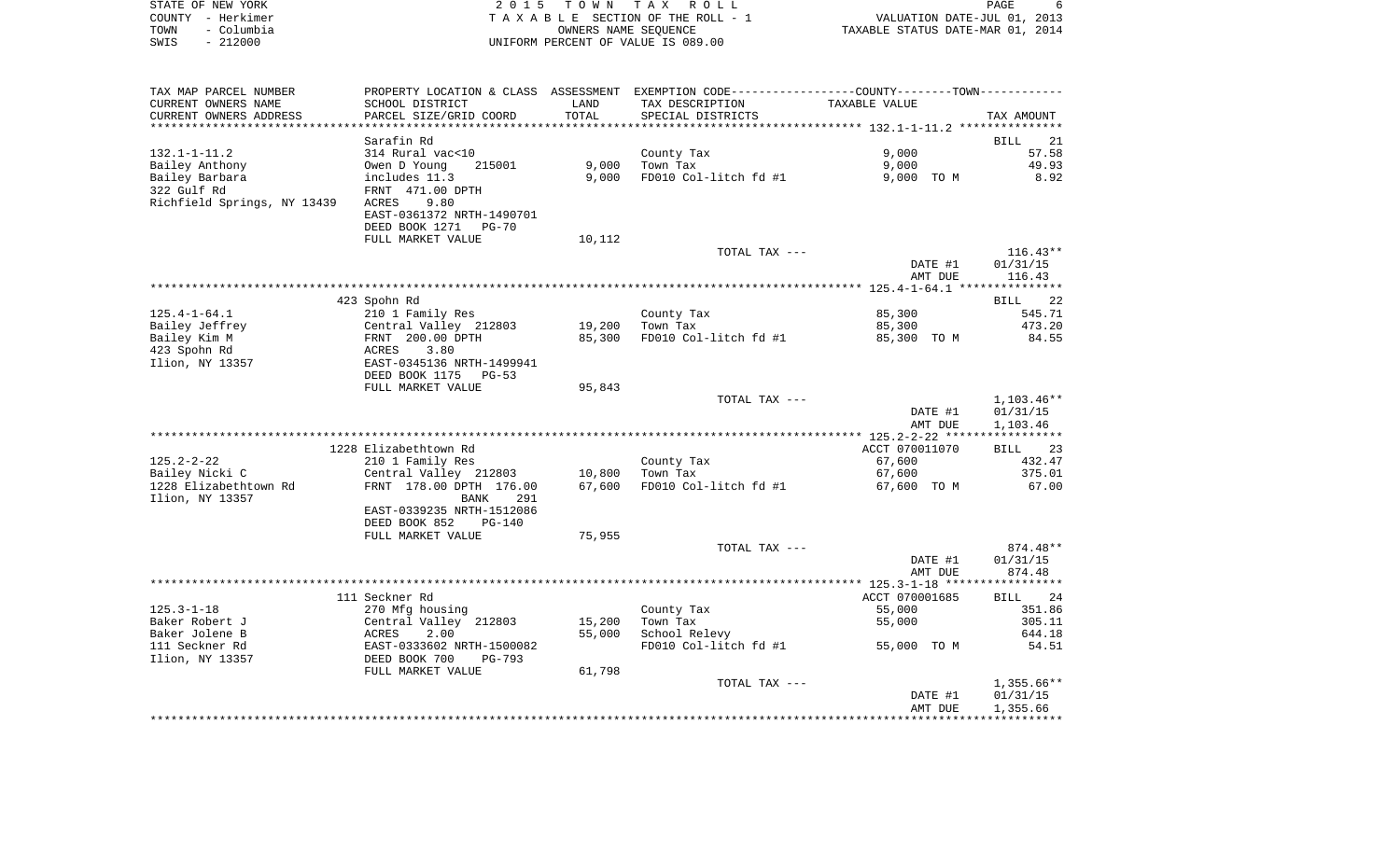| STATE OF NEW YORK  | 2015 TOWN TAX ROLL                 | PAGE                             |
|--------------------|------------------------------------|----------------------------------|
| COUNTY - Herkimer  | TAXABLE SECTION OF THE ROLL - 1    | VALUATION DATE-JUL 01, 2013      |
| TOWN<br>– Columbia | OWNERS NAME SEOUENCE               | TAXABLE STATUS DATE-MAR 01, 2014 |
| $-212000$<br>SWIS  | UNIFORM PERCENT OF VALUE IS 089.00 |                                  |

| TAX MAP PARCEL NUMBER   |                                                                                    |        | PROPERTY LOCATION & CLASS ASSESSMENT EXEMPTION CODE---------------COUNTY-------TOWN---------- |                |                        |
|-------------------------|------------------------------------------------------------------------------------|--------|-----------------------------------------------------------------------------------------------|----------------|------------------------|
| CURRENT OWNERS NAME     | SCHOOL DISTRICT                                                                    | LAND   | TAX DESCRIPTION                                                                               | TAXABLE VALUE  |                        |
| CURRENT OWNERS ADDRESS  | PARCEL SIZE/GRID COORD                                                             | TOTAL  | SPECIAL DISTRICTS                                                                             |                | TAX AMOUNT             |
|                         |                                                                                    |        |                                                                                               |                |                        |
|                         | Elizabethtown Rd                                                                   |        |                                                                                               |                | BILL 25                |
| $125.3 - 1 - 20.2$      | 311 Res vac land                                                                   |        | County Tax                                                                                    | 3,100          | 19.83                  |
| Baker Robert J          | Central Valley 212803                                                              |        | $3,100$ Town Tax                                                                              | 3,100          | 17.20                  |
| Baker Jolene B          | FRNT 950.00 DPTH                                                                   | 3,100  | School Relevy                                                                                 |                | 71.12                  |
| 111 Seckner Rd          | 4.00<br>ACRES                                                                      |        | FD010 Col-litch $fd$ #1 3,100 TO M                                                            |                | 3.07                   |
| Ilion, NY 13357         | EAST-0333822 NRTH-1500394                                                          |        |                                                                                               |                |                        |
|                         | DEED BOOK 857<br>PG-476                                                            |        |                                                                                               |                |                        |
|                         |                                                                                    |        |                                                                                               |                |                        |
|                         | FULL MARKET VALUE                                                                  | 3,483  |                                                                                               |                |                        |
|                         |                                                                                    |        | TOTAL TAX ---                                                                                 |                | $111.22**$             |
|                         |                                                                                    |        |                                                                                               | DATE #1        | 01/31/15               |
|                         |                                                                                    |        |                                                                                               | AMT DUE        | 111.22                 |
|                         |                                                                                    |        |                                                                                               |                |                        |
|                         | Lake Ave                                                                           |        |                                                                                               | ACCT 070000001 | BILL 26                |
| $131.1 - 1 - 35$        | 314 Rural vac<10 - WTRFNT                                                          |        | County Tax                                                                                    | 5,200          | 33.27                  |
| Baldino Christina       | Mount Markham 215601                                                               |        | $5,200$ Town Tax                                                                              | 5,200          | 28.85                  |
| 138 Lake Rd             | FRNT<br>66.00 DPTH 170.00                                                          |        | $5,200$ FD010 Col-litch fd #1                                                                 | 5,200 TO M     | 5.15                   |
| West Winfield, NY 13491 | ACRES<br>0.25                                                                      |        |                                                                                               |                |                        |
|                         | EAST-0337250 NRTH-1489519                                                          |        |                                                                                               |                |                        |
|                         | DEED BOOK 1129 PG-965                                                              |        |                                                                                               |                |                        |
|                         | FULL MARKET VALUE                                                                  | 5,843  |                                                                                               |                |                        |
|                         |                                                                                    |        | TOTAL TAX ---                                                                                 |                | $67.27**$              |
|                         |                                                                                    |        |                                                                                               | DATE #1        | 01/31/15               |
|                         |                                                                                    |        |                                                                                               | AMT DUE        | 67.27                  |
|                         |                                                                                    |        |                                                                                               |                |                        |
|                         |                                                                                    |        |                                                                                               |                |                        |
|                         | 138 Lake Ave                                                                       |        |                                                                                               | ACCT 070010920 | BILL 27                |
|                         |                                                                                    |        |                                                                                               |                |                        |
| $131.1 - 1 - 36$        |                                                                                    |        | County Tax                                                                                    | 35,000         | 223.91                 |
| Baldino Christina       |                                                                                    |        | $8,600$ Town Tax                                                                              | 35,000         | 194.16                 |
| 138 Lake Road           |                                                                                    | 35,000 | FD010 Col-litch fd #1                                                                         | 35,000 TO M    | 34.69                  |
| W. Winfield, NY 13491   | 260 Seasonal Les<br>Mount Markham 215601<br>FRNT 70.00 DPTH 170.00<br><b>ACRES</b> |        |                                                                                               |                |                        |
|                         | EAST-0337158 NRTH-1489519                                                          |        |                                                                                               |                |                        |
|                         | DEED BOOK 913<br>PG-586                                                            |        |                                                                                               |                |                        |
|                         | FULL MARKET VALUE                                                                  | 39,326 |                                                                                               |                |                        |
|                         |                                                                                    |        | TOTAL TAX ---                                                                                 |                |                        |
|                         |                                                                                    |        |                                                                                               | DATE #1        | 01/31/15               |
|                         |                                                                                    |        |                                                                                               | AMT DUE        | 452.76                 |
|                         |                                                                                    |        |                                                                                               |                |                        |
|                         |                                                                                    |        |                                                                                               |                |                        |
|                         | 161 Elizabethtown Rd                                                               |        |                                                                                               | ACCT 070005730 | BILL 28                |
| $131.30 - 2 - 4$        |                                                                                    |        | County Tax                                                                                    | 32,400         | 207.28                 |
| Baldock Thomas J        |                                                                                    |        | $6,100$ Town Tax                                                                              | 32,400         | 179.74                 |
| Baldock Doreen J        |                                                                                    | 32,400 | FD010 Col-litch $f d$ #1 32,400 TO M                                                          |                | 32.11                  |
| 1820 State Route 51     | 210 1 Family Res<br>Mount Markham 215601<br>FRNT 60.00 DPTH 99.00<br>ACRES 0.14    |        |                                                                                               |                |                        |
| Ilion, NY 13357         | EAST-0328529 NRTH-1494275                                                          |        |                                                                                               |                |                        |
|                         | DEED BOOK 1393 PG-505                                                              |        |                                                                                               |                |                        |
|                         | FULL MARKET VALUE                                                                  | 36,404 |                                                                                               |                |                        |
|                         |                                                                                    |        | TOTAL TAX ---                                                                                 |                | 452.76**<br>$419.13**$ |
|                         |                                                                                    |        |                                                                                               | DATE #1        | 01/31/15               |
|                         |                                                                                    |        |                                                                                               | AMT DUE        | 419.13                 |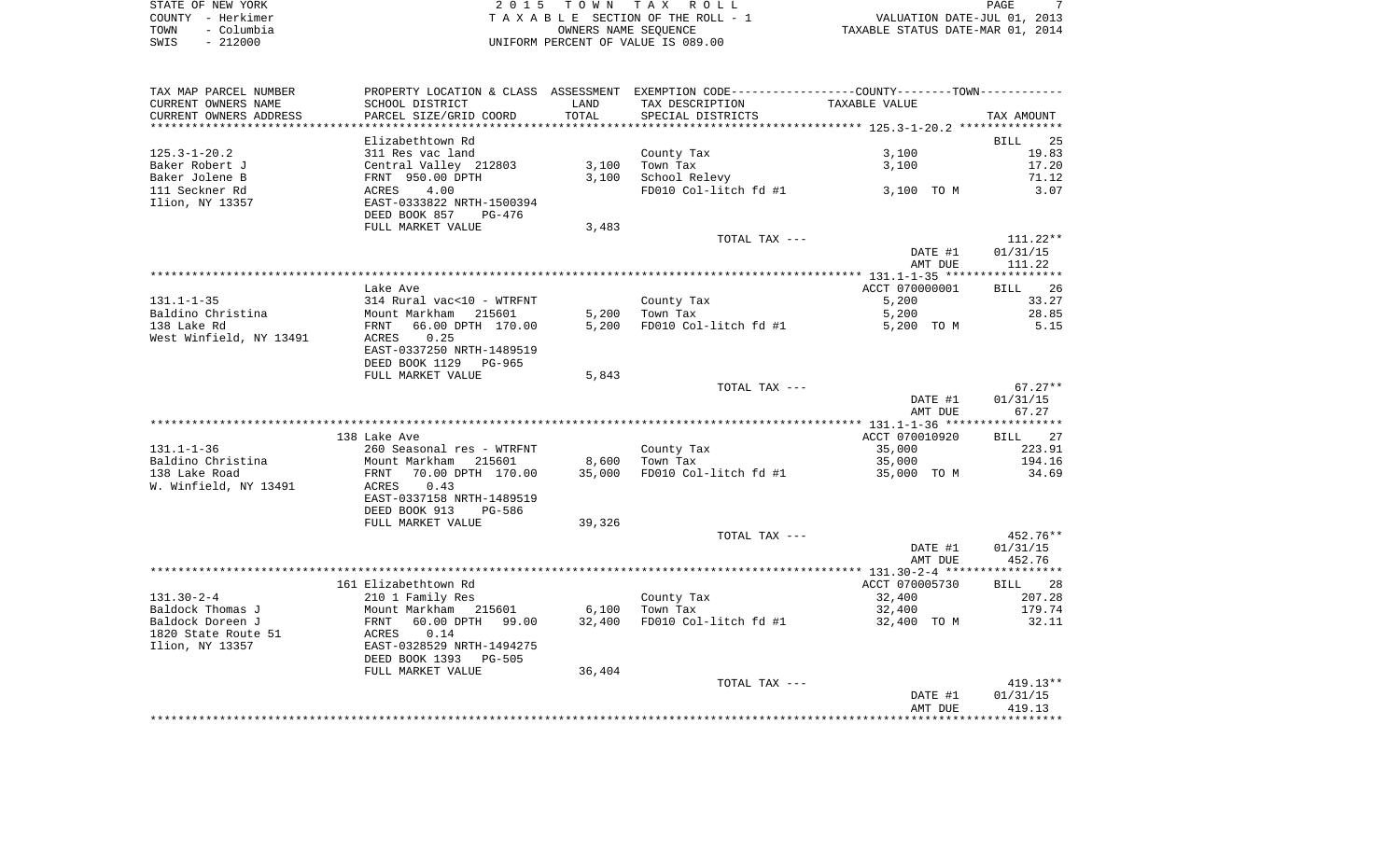|      | STATE OF NEW YORK | 2015 TOWN TAX ROLL                 | PAGE                             |  |
|------|-------------------|------------------------------------|----------------------------------|--|
|      | COUNTY - Herkimer | TAXABLE SECTION OF THE ROLL - 1    | VALUATION DATE-JUL 01, 2013      |  |
| TOWN | – Columbia        | OWNERS NAME SEOUENCE               | TAXABLE STATUS DATE-MAR 01, 2014 |  |
| SWIS | - 212000          | UNIFORM PERCENT OF VALUE IS 089.00 |                                  |  |

| TAX MAP PARCEL NUMBER  |                                          |         | PROPERTY LOCATION & CLASS ASSESSMENT EXEMPTION CODE----------------COUNTY--------TOWN----------- |                    |                    |
|------------------------|------------------------------------------|---------|--------------------------------------------------------------------------------------------------|--------------------|--------------------|
| CURRENT OWNERS NAME    | SCHOOL DISTRICT                          | LAND    | TAX DESCRIPTION                                                                                  | TAXABLE VALUE      |                    |
| CURRENT OWNERS ADDRESS | PARCEL SIZE/GRID COORD                   | TOTAL   | SPECIAL DISTRICTS                                                                                |                    | TAX AMOUNT         |
| ********************** |                                          |         |                                                                                                  |                    |                    |
|                        | 505 Elizabethtown Rd                     |         |                                                                                                  | ACCT 182427        | <b>BILL</b><br>29  |
| $125.3 - 1 - 22.1$     | 210 1 Family Res                         |         | County Tax                                                                                       | 88,000             | 562.98             |
| Bankowski Jennifer     | Central Valley 212803                    | 22,000  | Town Tax                                                                                         | 88,000             | 488.18             |
| 505 Elizabethtown Rd   | FRNT 316.00 DPTH                         | 88,000  | FD010 Col-litch fd #1                                                                            | 88,000 TO M        | 87.22              |
| Ilion, NY 13357        | 9.90<br><b>ACRES</b>                     |         |                                                                                                  |                    |                    |
|                        | EAST-0332454 NRTH-1499454                |         |                                                                                                  |                    |                    |
|                        | DEED BOOK 1510<br>PG-502                 |         |                                                                                                  |                    |                    |
|                        | FULL MARKET VALUE                        | 98,876  |                                                                                                  |                    |                    |
|                        |                                          |         | TOTAL TAX ---                                                                                    |                    | $1,138.38**$       |
|                        |                                          |         |                                                                                                  | DATE #1            | 01/31/15           |
|                        |                                          |         |                                                                                                  | AMT DUE            | 1,138.38           |
|                        |                                          |         |                                                                                                  |                    |                    |
|                        | Spohn Rd                                 |         |                                                                                                  | ACCT 154186        | BILL 30            |
| $125.4 - 1 - 7.1$      | 314 Rural vac<10                         |         | County Tax                                                                                       | 7,200              | 46.06              |
| Bardo Shirley C        | Central Valley 212803                    | 7,200   | Town Tax                                                                                         | 7,200              | 39.94              |
| 3000 State Route 168   | 2.20<br>ACRES                            | 7,200   | School Relevy                                                                                    |                    | 165.17             |
| Mohawk, NY 13407       | EAST-0342275 NRTH-1503574                |         | FD010 Col-litch fd #1                                                                            | 7,200 TO M         | 7.14               |
|                        | DEED BOOK 1331<br>PG-37                  |         |                                                                                                  |                    |                    |
|                        | FULL MARKET VALUE                        | 8,090   |                                                                                                  |                    |                    |
|                        |                                          |         | TOTAL TAX ---                                                                                    |                    | 258.31**           |
|                        |                                          |         |                                                                                                  | DATE #1            | 01/31/15           |
|                        |                                          |         |                                                                                                  | AMT DUE            | 258.31             |
|                        |                                          |         |                                                                                                  |                    |                    |
| $125.4 - 1 - 55.2$     | 527 Gage Rd                              |         |                                                                                                  |                    | BILL 31            |
| Barrett Dale           | 210 1 Family Res<br>Mount Markham 215601 | 20,500  | County Tax<br>Town Tax                                                                           | 180,000<br>180,000 | 1,151.56<br>998.55 |
| Barrett Kathy          | FRNT 378.00 DPTH                         | 180,000 | School Relevy                                                                                    |                    | 3,510.60           |
| 527 Gage Rd            | 4.40<br>ACRES                            |         | FD010 Col-litch fd #1                                                                            | 180,000 TO M       | 178.41             |
| Ilion, NY 13357        | EAST-0339267 NRTH-1498783                |         |                                                                                                  |                    |                    |
|                        | DEED BOOK 852<br>PG-464                  |         |                                                                                                  |                    |                    |
|                        | FULL MARKET VALUE                        | 202,247 |                                                                                                  |                    |                    |
|                        |                                          |         | TOTAL TAX ---                                                                                    |                    | 5,839.12**         |
|                        |                                          |         |                                                                                                  | DATE #1            | 01/31/15           |
|                        |                                          |         |                                                                                                  | AMT DUE            | 5,839.12           |
|                        |                                          |         |                                                                                                  |                    |                    |
|                        | Elizabethtown Rd                         |         |                                                                                                  |                    | <b>BILL</b><br>32  |
| $125.3 - 1 - 22.5$     | 322 Rural vac>10                         |         | County Tax                                                                                       | 28,000             | 179.13             |
| Barrett Gerald A       | Central Valley 212803                    | 28,000  | Town Tax                                                                                         | 28,000             | 155.33             |
| Barrett Christine A    | FRNT 316.00 DPTH                         | 28,000  | FD010 Col-litch fd #1                                                                            | 28,000 TO M        | 27.75              |
| 329 Lakedale Drive     | ACRES<br>27.60                           |         |                                                                                                  |                    |                    |
| Berlin, NJ 08009       | EAST-0331666 NRTH-1499345                |         |                                                                                                  |                    |                    |
|                        | DEED BOOK 1296<br>PG-131                 |         |                                                                                                  |                    |                    |
|                        | FULL MARKET VALUE                        | 31,461  |                                                                                                  |                    |                    |
|                        |                                          |         | TOTAL TAX ---                                                                                    |                    | $362.21**$         |
|                        |                                          |         |                                                                                                  | DATE #1            | 01/31/15           |
|                        |                                          |         |                                                                                                  | AMT DUE            | 362.21             |
|                        |                                          |         |                                                                                                  |                    |                    |
|                        |                                          |         |                                                                                                  |                    |                    |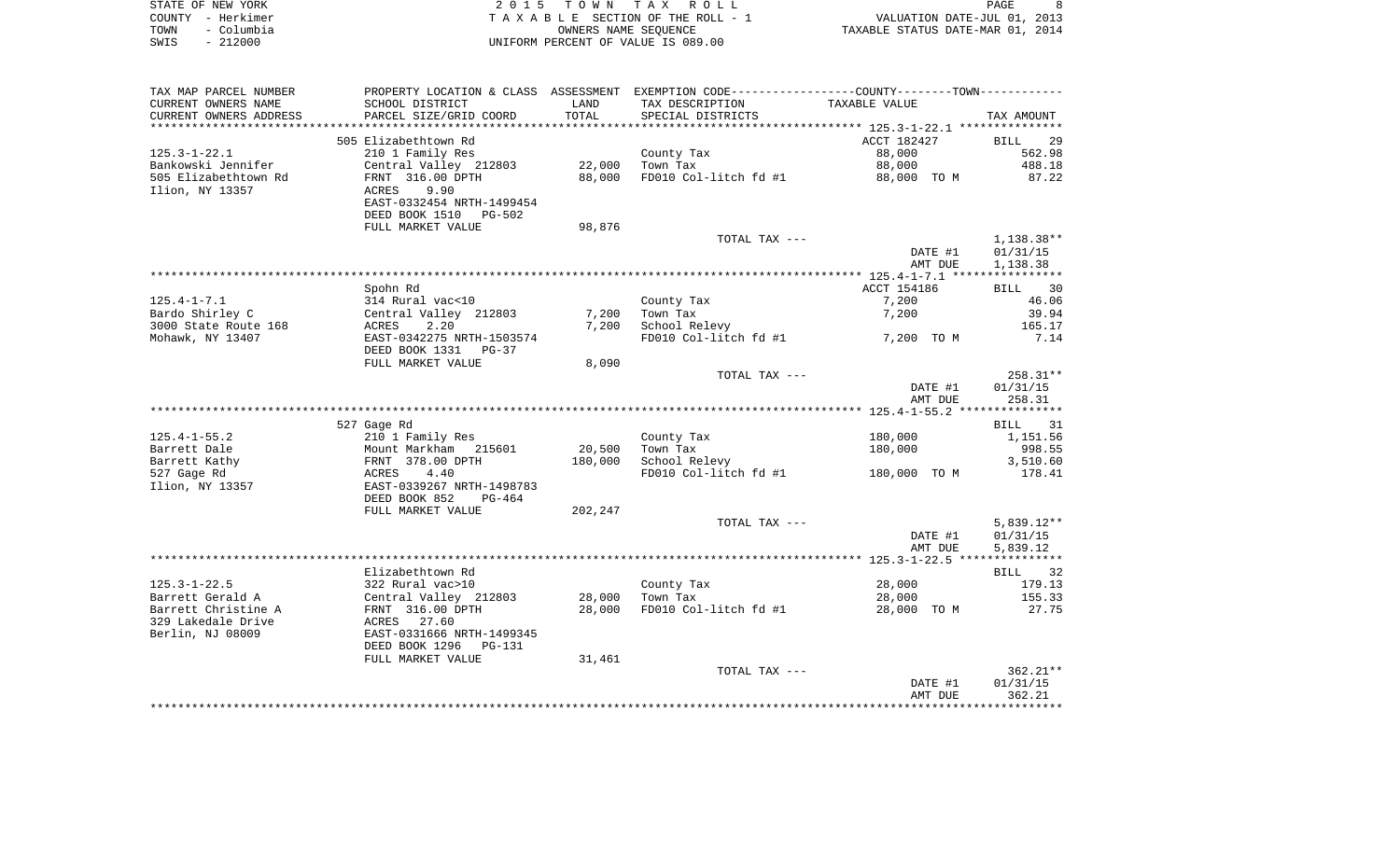| STATE OF NEW YORK  | 2015 TOWN TAX ROLL                 | <b>PAGE</b>                      |
|--------------------|------------------------------------|----------------------------------|
| COUNTY - Herkimer  | TAXABLE SECTION OF THE ROLL - 1    | VALUATION DATE-JUL 01, 2013      |
| - Columbia<br>TOWN | OWNERS NAME SEOUENCE               | TAXABLE STATUS DATE-MAR 01, 2014 |
| $-212000$<br>SWIS  | UNIFORM PERCENT OF VALUE IS 089.00 |                                  |

 $\begin{array}{c} 9 \\ 2013 \\ 2014 \end{array}$ 

| TAX MAP PARCEL NUMBER                     |                                                       |         | PROPERTY LOCATION & CLASS ASSESSMENT EXEMPTION CODE----------------COUNTY-------TOWN----------- |                  |                   |
|-------------------------------------------|-------------------------------------------------------|---------|-------------------------------------------------------------------------------------------------|------------------|-------------------|
| CURRENT OWNERS NAME                       | SCHOOL DISTRICT                                       | LAND    | TAX DESCRIPTION                                                                                 | TAXABLE VALUE    |                   |
| CURRENT OWNERS ADDRESS                    | PARCEL SIZE/GRID COORD                                | TOTAL   | SPECIAL DISTRICTS                                                                               |                  | TAX AMOUNT        |
|                                           |                                                       |         |                                                                                                 |                  |                   |
|                                           | Elizabethtown Rd                                      |         |                                                                                                 | ACCT 070002670   | <b>BILL</b><br>33 |
| $131.1 - 1 - 1.1$                         | 105 Vac farmland                                      |         | County Tax                                                                                      | 3,900            | 24.95             |
| Barrett Gerald A                          | Mount Markham<br>215601                               | 3,900   | Town Tax                                                                                        | 3,900            | 21.64             |
| 329 Lake Dale Road                        | Partially In Litchfield                               | 3,900   | FD010 Col-litch fd #1                                                                           | 3,900 TO M       | 3.87              |
| Berlin, NJ 08009                          | 3.80<br>ACRES                                         |         |                                                                                                 |                  |                   |
|                                           | EAST-0329483 NRTH-1496210                             |         |                                                                                                 |                  |                   |
|                                           | DEED BOOK 1273<br>PG-972                              |         |                                                                                                 |                  |                   |
|                                           | FULL MARKET VALUE                                     | 4,382   |                                                                                                 |                  |                   |
|                                           |                                                       |         | TOTAL TAX ---                                                                                   |                  | $50.46**$         |
|                                           |                                                       |         |                                                                                                 | DATE #1          | 01/31/15          |
|                                           |                                                       |         |                                                                                                 | AMT DUE          | 50.46             |
|                                           |                                                       |         |                                                                                                 |                  |                   |
|                                           | 196 Elizabethtown Rd                                  |         |                                                                                                 | ACCT 070009180   | BILL 34           |
| $131.1 - 1 - 7.2$                         | 112 Dairy farm                                        |         | County Tax                                                                                      | 154,500          | 988.42            |
| Barrett Gerald A                          | Mount Markham<br>215601                               | 40,200  | Town Tax                                                                                        | 154,500          | 857.09            |
| 196 Elizabethtown Road<br>Ilion, NY 13357 | ACRES<br>50.70                                        | 154,500 | FD010 Col-litch fd #1                                                                           | 154,500 TO M     | 153.13            |
|                                           | EAST-0329885 NRTH-1495276<br>DEED BOOK 1273<br>PG-972 |         |                                                                                                 |                  |                   |
|                                           | FULL MARKET VALUE                                     | 173,596 |                                                                                                 |                  |                   |
|                                           |                                                       |         | TOTAL TAX ---                                                                                   |                  | 1,998.64**        |
|                                           |                                                       |         |                                                                                                 | DATE #1          | 01/31/15          |
|                                           |                                                       |         |                                                                                                 | AMT DUE          | 1,998.64          |
|                                           |                                                       |         |                                                                                                 |                  |                   |
|                                           | 329 No Columbia Rd                                    |         |                                                                                                 | ACCT 165706      | BILL<br>35        |
| $125.2 - 2 - 32$                          | 210 1 Family Res                                      |         | County Tax                                                                                      | 40,000           | 255.90            |
| Bates Terry Paul                          | Central Valley 212803                                 | 16,700  | Town Tax                                                                                        | 40,000           | 221.90            |
| 329 N Columbia Road                       | <b>ACRES</b><br>2.31                                  | 40,000  | FD010 Col-litch fd #1                                                                           | 40,000 TO M      | 39.65             |
| Ilion, NY 13357                           | EAST-0343772 NRTH-1510025                             |         |                                                                                                 |                  |                   |
|                                           | DEED BOOK 1402<br>PG-486                              |         |                                                                                                 |                  |                   |
|                                           | FULL MARKET VALUE                                     | 44,944  |                                                                                                 |                  |                   |
|                                           |                                                       |         | TOTAL TAX ---                                                                                   |                  | $517.45**$        |
|                                           |                                                       |         |                                                                                                 | DATE #1          | 01/31/15          |
|                                           |                                                       |         |                                                                                                 | AMT DUE          | 517.45            |
|                                           |                                                       |         |                                                                                                 |                  |                   |
|                                           | 184 Sarafin Spur Rd                                   |         |                                                                                                 | ACCT 070011760   | <b>BILL</b><br>36 |
| $132.1 - 1 - 11.1$                        | 113 Cattle farm                                       |         | AGRIC 10 Y 41700                                                                                | 40,000<br>40,000 |                   |
| Bauer Jeffrey A                           | Richfield Sprin 365601                                | 42,500  | County Tax                                                                                      | 170,000          | 1,087.58          |
| Caraftis Susan E                          | 48.00<br>ACRES                                        | 210,000 | Town Tax                                                                                        | 170,000          | 943.08            |
| PO Box 528                                | EAST-0360402 NRTH-1490442                             |         | School Relevy                                                                                   |                  | 2,046.14          |
| Richfield Springs, NY 13439               | DEED BOOK 1267<br>$PG-894$                            |         | FD010 Col-litch fd #1                                                                           | 210,000 TO M     | 208.14            |
|                                           | FULL MARKET VALUE                                     | 235,955 |                                                                                                 |                  |                   |
| MAY BE SUBJECT TO PAYMENT                 |                                                       |         |                                                                                                 |                  |                   |
| UNDER RPTL483 UNTIL 2016                  |                                                       |         |                                                                                                 |                  |                   |
|                                           |                                                       |         | TOTAL TAX ---                                                                                   |                  | 4,284.94**        |
|                                           |                                                       |         |                                                                                                 | DATE #1          | 01/31/15          |
|                                           |                                                       |         |                                                                                                 | AMT DUE          | 4,284.94          |
|                                           |                                                       |         |                                                                                                 |                  |                   |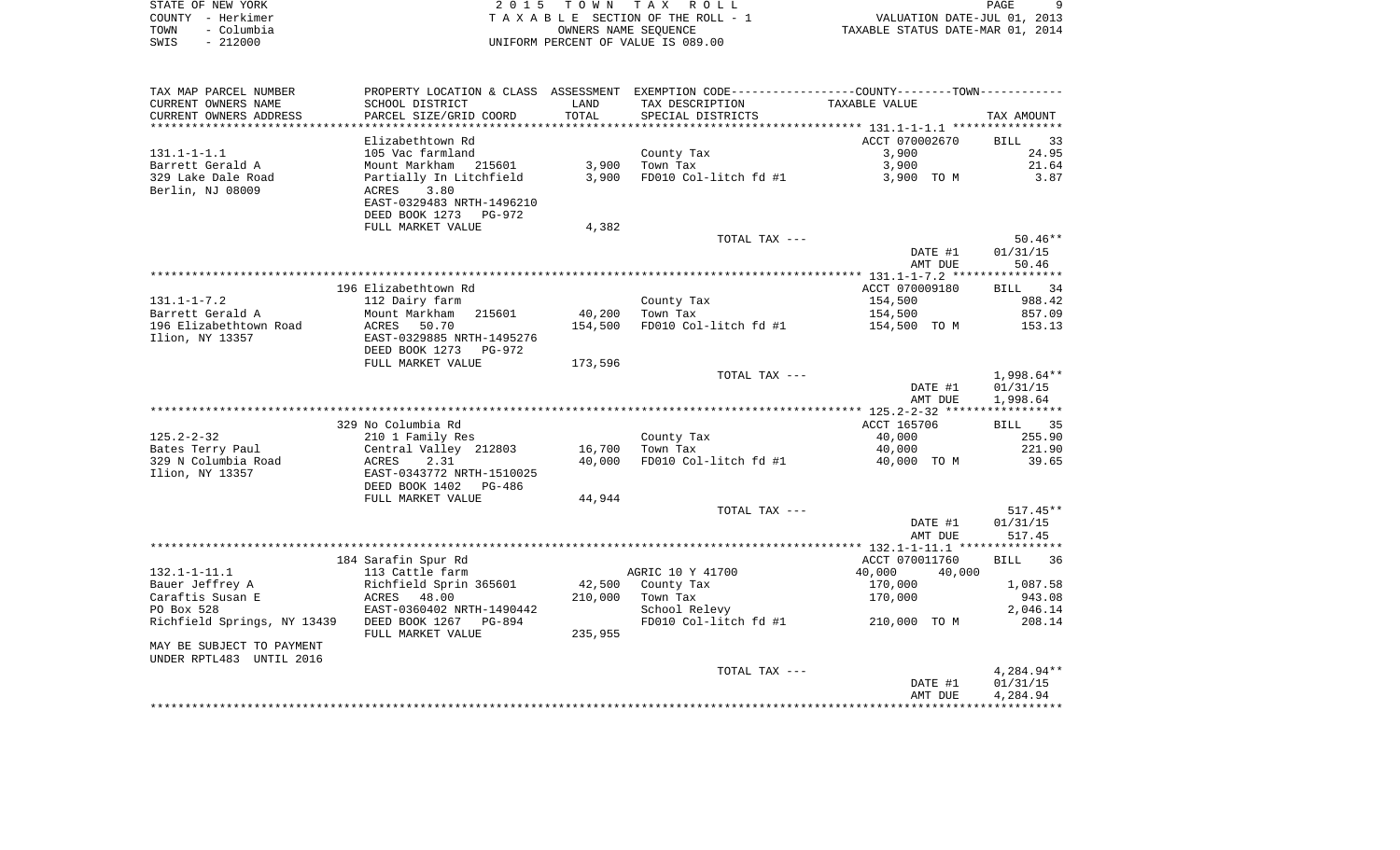| STATE OF NEW YORK  | 2015 TOWN TAX ROLL                 | PAGE                             |  |
|--------------------|------------------------------------|----------------------------------|--|
| COUNTY - Herkimer  | TAXABLE SECTION OF THE ROLL - 1    | VALUATION DATE-JUL 01, 2013      |  |
| - Columbia<br>TOWN | OWNERS NAME SEOUENCE               | TAXABLE STATUS DATE-MAR 01, 2014 |  |
| $-212000$<br>SWIS  | UNIFORM PERCENT OF VALUE IS 089.00 |                                  |  |

| TAX MAP PARCEL NUMBER       |                                          |         | PROPERTY LOCATION & CLASS ASSESSMENT EXEMPTION CODE----------------COUNTY--------TOWN---------- |                     |                   |
|-----------------------------|------------------------------------------|---------|-------------------------------------------------------------------------------------------------|---------------------|-------------------|
| CURRENT OWNERS NAME         | SCHOOL DISTRICT                          | LAND    | TAX DESCRIPTION                                                                                 | TAXABLE VALUE       |                   |
| CURRENT OWNERS ADDRESS      | PARCEL SIZE/GRID COORD                   | TOTAL   | SPECIAL DISTRICTS                                                                               |                     | TAX AMOUNT        |
|                             |                                          |         |                                                                                                 |                     |                   |
|                             | Sarafin Rd                               |         |                                                                                                 |                     | <b>BILL</b><br>37 |
| $132.1 - 1 - 11.5$          | 314 Rural vac<10                         |         | County Tax                                                                                      | 4,100               | 26.23             |
| Bauer Jeffrey A             | Richfield Sprin 365601                   | 4,100   | Town Tax                                                                                        | 4,100               | 22.74             |
| Caraftis Susan E            | 3.40<br>ACRES                            | 4,100   | School Relevy                                                                                   |                     | 57.72             |
| PO Box 528                  | EAST-0361444 NRTH-1490058                |         | FD010 Col-litch fd #1                                                                           | 4,100 TO M          | 4.06              |
| Richfield Springs, NY 13439 | DEED BOOK 1267 PG-894                    |         |                                                                                                 |                     |                   |
|                             | FULL MARKET VALUE                        | 4,607   |                                                                                                 |                     |                   |
|                             |                                          |         | TOTAL TAX ---                                                                                   |                     | $110.75**$        |
|                             |                                          |         |                                                                                                 | DATE #1             | 01/31/15          |
|                             |                                          |         |                                                                                                 | AMT DUE             | 110.75            |
|                             |                                          |         |                                                                                                 |                     |                   |
|                             | 115 Purdy Rd                             |         |                                                                                                 | ACCT 070000510      | BILL 38           |
| $126.3 - 2 - 40$            | 210 1 Family Res                         |         | County Tax                                                                                      | 51,800              | 331.39            |
| Baylor Patricia L           | Central Valley 212803 10,100             |         | Town Tax                                                                                        | 51,800              | 287.36            |
| 115 Purdy Rd                | FRNT 261.60 DPTH 213.00                  | 51,800  | FD010 Col-litch fd #1                                                                           | 51,800 TO M         | 51.34             |
| Mohawk, NY 13407            | 0.64<br>ACRES                            |         |                                                                                                 |                     |                   |
|                             | EAST-0354926 NRTH-1500415                |         |                                                                                                 |                     |                   |
| PRIOR OWNER ON 3/01/2014    | DEED BOOK 00568 PG-00712                 |         |                                                                                                 |                     |                   |
| Baylor Donald E             | FULL MARKET VALUE                        | 58,202  |                                                                                                 |                     |                   |
|                             |                                          |         | TOTAL TAX ---                                                                                   |                     | 670.09**          |
|                             |                                          |         |                                                                                                 | DATE #1             | 01/31/15          |
|                             |                                          |         |                                                                                                 | AMT DUE             | 670.09            |
|                             |                                          |         |                                                                                                 |                     |                   |
|                             | 235 Dropp Rd                             |         |                                                                                                 | ACCT 070013230      | BILL 39           |
| $139.1 - 2 - 5$             | 240 Rural res                            |         | AG MKTS L 41720                                                                                 | 15,063 15,063       |                   |
| Bayzon Ronald D             | Richfield Sprin 365601 37,800 County Tax |         |                                                                                                 | 179,337             | 1,147.31          |
| Bayzon Carole               | 29.60 BANK<br>023<br>ACRES               | 194,400 | Town Tax                                                                                        | 179,337             | 994.88            |
| 235 Dropp Rd                | EAST-0354875 NRTH-1480723                |         | FD010 Col-litch fd #1                                                                           | 179,337 TO M 177.75 |                   |
| Richfield Springs, NY 13439 | DEED BOOK 00616 PG-00139                 |         | 15,063 EX                                                                                       |                     |                   |
|                             | FULL MARKET VALUE                        | 218,427 |                                                                                                 |                     |                   |
| MAY BE SUBJECT TO PAYMENT   |                                          |         |                                                                                                 |                     |                   |
| UNDER AGDIST LAW TIL 2018   |                                          |         |                                                                                                 |                     |                   |
|                             |                                          |         | TOTAL TAX ---                                                                                   |                     | 2,319.94**        |
|                             |                                          |         |                                                                                                 | DATE #1             | 01/31/15          |
|                             |                                          |         |                                                                                                 | AMT DUE             | 2,319.94          |
|                             |                                          |         |                                                                                                 |                     |                   |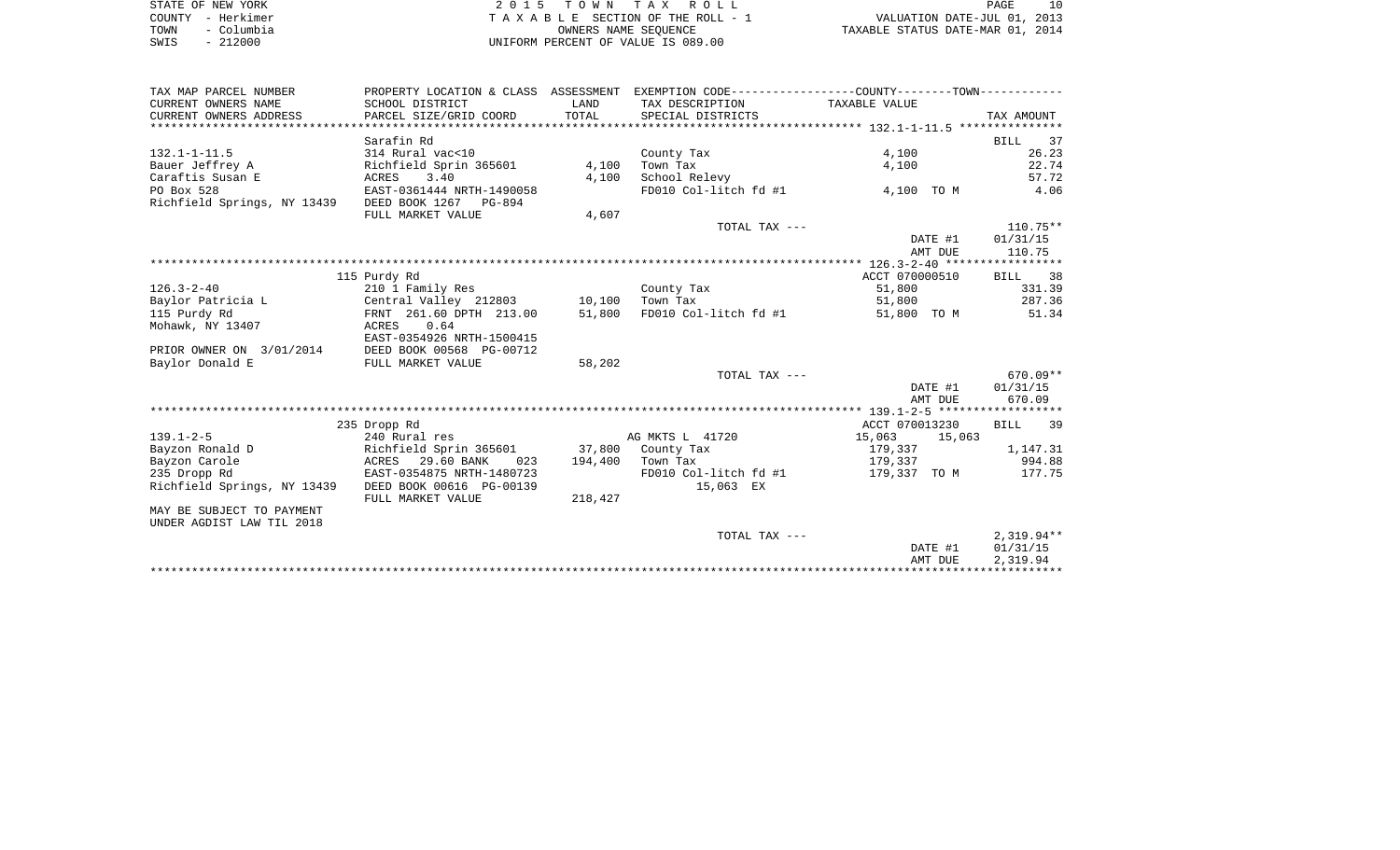| STATE OF NEW YORK  | 2015 TOWN TAX ROLL                 | PAGE                             |
|--------------------|------------------------------------|----------------------------------|
| COUNTY - Herkimer  | TAXABLE SECTION OF THE ROLL - 1    | VALUATION DATE-JUL 01, 2013      |
| - Columbia<br>TOWN | OWNERS NAME SEOUENCE               | TAXABLE STATUS DATE-MAR 01, 2014 |
| $-212000$<br>SWIS  | UNIFORM PERCENT OF VALUE IS 089.00 |                                  |

| TAX MAP PARCEL NUMBER       |                           |         | PROPERTY LOCATION & CLASS ASSESSMENT EXEMPTION CODE----------------COUNTY--------TOWN---------- |                |                   |
|-----------------------------|---------------------------|---------|-------------------------------------------------------------------------------------------------|----------------|-------------------|
| CURRENT OWNERS NAME         | SCHOOL DISTRICT           | LAND    | TAX DESCRIPTION                                                                                 | TAXABLE VALUE  |                   |
| CURRENT OWNERS ADDRESS      | PARCEL SIZE/GRID COORD    | TOTAL   | SPECIAL DISTRICTS                                                                               |                | TAX AMOUNT        |
|                             |                           |         |                                                                                                 |                |                   |
|                             | Mckoons Rd                |         |                                                                                                 | ACCT 070013170 | <b>BILL</b><br>40 |
| $139.1 - 2 - 6$             | 240 Rural res             |         | AG MKTS L 41720                                                                                 | 6,522<br>6,522 |                   |
| Bayzon Ronald D             | Richfield Sprin 365601    | 60,000  | County Tax                                                                                      | 82,478         | 527.66            |
| Duesler Barbara             | 76.00<br>ACRES            | 89,000  | Town Tax                                                                                        | 82,478         | 457.55            |
| 235 Dropp Rd                | EAST-0355991 NRTH-1480020 |         | FD010 Col-litch fd #1                                                                           | 82,478 TO M    | 81.75             |
| Richfield Springs, NY 13439 | DEED BOOK 808<br>PG-355   |         | 6,522 EX                                                                                        |                |                   |
|                             | FULL MARKET VALUE         | 100,000 | LT010 Columbia lt dist #1                                                                       | 82,478 TO M    | 29.80             |
| MAY BE SUBJECT TO PAYMENT   |                           |         | 6,522 EX                                                                                        |                |                   |
| UNDER AGDIST LAW TIL 2018   |                           |         |                                                                                                 |                |                   |
|                             |                           |         | TOTAL TAX ---                                                                                   |                | 1,096.76**        |
|                             |                           |         |                                                                                                 | DATE #1        | 01/31/15          |
|                             |                           |         |                                                                                                 | AMT DUE        | 1,096.76          |
|                             |                           |         |                                                                                                 |                |                   |
|                             | 457 Spohn Rd              |         |                                                                                                 | ACCT 185401    | BILL<br>41        |
| $125.4 - 1 - 21.2$          | 210 1 Family Res          |         | County Tax                                                                                      | 35,600         | 227.75            |
| Beardsley Melanie           | Central Valley 212803     | 10,400  | Town Tax                                                                                        | 35,600         | 197.49            |
| 457 Spohn Rd                | FRNT 320.00 DPTH 185.00   | 35,600  | FD010 Col-litch fd #1                                                                           | 35,600 TO M    | 35.28             |
| Ilion, NY 13357             | <b>ACRES</b><br>0.68      |         |                                                                                                 |                |                   |
|                             | EAST-0345077 NRTH-1500518 |         |                                                                                                 |                |                   |
| PRIOR OWNER ON 3/01/2014    | DEED BOOK 1528<br>PG-842  |         |                                                                                                 |                |                   |
| Leon Raymond I              | FULL MARKET VALUE         | 40,000  |                                                                                                 |                |                   |
|                             |                           |         | TOTAL TAX ---                                                                                   |                | 460.52**          |
|                             |                           |         |                                                                                                 | DATE #1        | 01/31/15          |
|                             |                           |         |                                                                                                 | AMT DUE        | 460.52            |
|                             |                           |         |                                                                                                 |                |                   |
|                             | Polly Miller Rd           |         |                                                                                                 | ACCT 070016110 | <b>BILL</b><br>42 |
| $126.3 - 2 - 5.1$           | 105 Vac farmland          |         | AG MKTS L 41720                                                                                 | $\mathbf 0$    | $\Omega$          |
| Becker Richard G            | Central Valley 212803     |         | 21,900 County Tax                                                                               | 21,900         | 140.11            |
| Becker Phillis M            | ACRES 44.70               |         | 21,900 Town Tax                                                                                 | 21,900         | 121.49            |
| 495 Robinson Rd             | EAST-0351342 NRTH-1504482 |         | FD010 Col-litch fd #1                                                                           | 21,900 TO M    | 21.71             |
| Mohawk, NY 13407            | DEED BOOK 763<br>$PG-425$ |         |                                                                                                 |                |                   |
|                             | FULL MARKET VALUE         | 24,607  |                                                                                                 |                |                   |
| MAY BE SUBJECT TO PAYMENT   |                           |         |                                                                                                 |                |                   |
| UNDER AGDIST LAW TIL 2018   |                           |         |                                                                                                 |                |                   |
|                             |                           |         | TOTAL TAX ---                                                                                   |                | $283.31**$        |
|                             |                           |         |                                                                                                 | DATE #1        | 01/31/15          |
|                             |                           |         |                                                                                                 | AMT DUE        | 283.31            |
|                             |                           |         |                                                                                                 |                |                   |
|                             |                           |         |                                                                                                 |                |                   |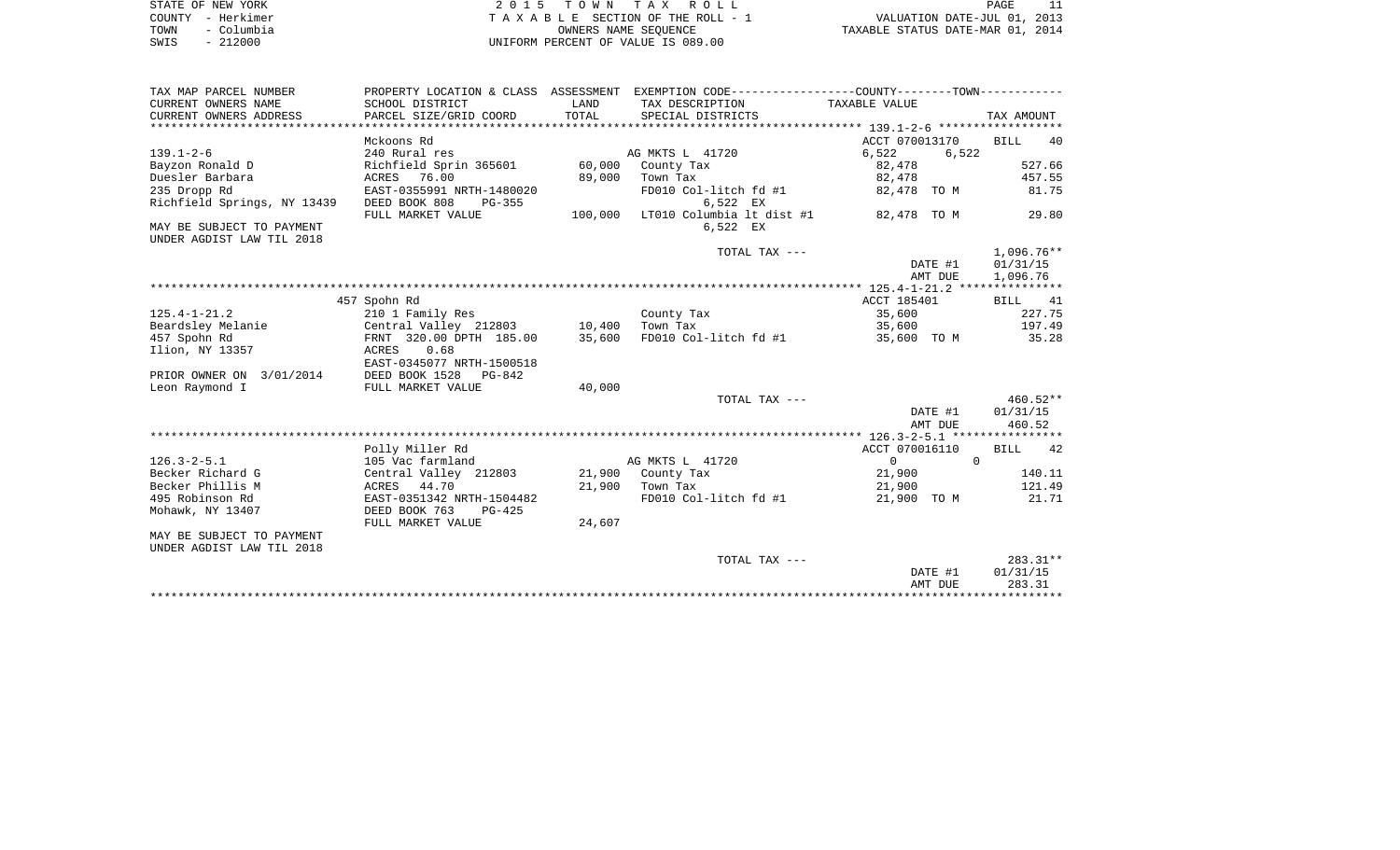| STATE OF NEW YORK  | 2015 TOWN TAX ROLL                 | PAGE                             |
|--------------------|------------------------------------|----------------------------------|
| COUNTY - Herkimer  | TAXABLE SECTION OF THE ROLL - 1    | VALUATION DATE-JUL 01, 2013      |
| – Columbia<br>TOWN | OWNERS NAME SEOUENCE               | TAXABLE STATUS DATE-MAR 01, 2014 |
| $-212000$<br>SWIS  | UNIFORM PERCENT OF VALUE IS 089.00 |                                  |

| TAX MAP PARCEL NUMBER     |                           |        |                       | PROPERTY LOCATION & CLASS ASSESSMENT EXEMPTION CODE----------------COUNTY--------TOWN----------- |                   |
|---------------------------|---------------------------|--------|-----------------------|--------------------------------------------------------------------------------------------------|-------------------|
| CURRENT OWNERS NAME       | SCHOOL DISTRICT           | LAND   | TAX DESCRIPTION       | TAXABLE VALUE                                                                                    |                   |
| CURRENT OWNERS ADDRESS    | PARCEL SIZE/GRID COORD    | TOTAL  | SPECIAL DISTRICTS     |                                                                                                  | TAX AMOUNT        |
|                           |                           |        |                       |                                                                                                  |                   |
|                           | Robinson Rd               |        |                       | ACCT 07001441                                                                                    | <b>BILL</b><br>43 |
| $126.4 - 3 - 3.2$         | 314 Rural vac<10          |        | AG MKTS L 41720       | 275<br>275                                                                                       |                   |
| Becker Richard L          | Central Valley 212803     | 2,100  | County Tax            | 1,825                                                                                            | 11.68             |
| Becker Valerie G          | 4.00<br>ACRES             | 2,100  | Town Tax              | 1,825                                                                                            | 10.12             |
| 493 Robinson Rd           | EAST-0362938 NRTH-1500303 |        | FD010 Col-litch fd #1 | 1,825 TO M                                                                                       | 1.81              |
| Mohawk, NY 13407          | DEED BOOK 891<br>PG-532   |        | 275 EX                |                                                                                                  |                   |
|                           | FULL MARKET VALUE         | 2,360  |                       |                                                                                                  |                   |
| MAY BE SUBJECT TO PAYMENT |                           |        |                       |                                                                                                  |                   |
| UNDER AGDIST LAW TIL 2018 |                           |        |                       |                                                                                                  |                   |
|                           |                           |        | TOTAL TAX ---         |                                                                                                  | $23.61**$         |
|                           |                           |        |                       | DATE #1                                                                                          | 01/31/15          |
|                           |                           |        |                       | AMT DUE                                                                                          | 23.61             |
|                           |                           |        |                       |                                                                                                  |                   |
|                           | 545 Spohn Rd              |        |                       | ACCT 070015045                                                                                   | 44<br><b>BILL</b> |
| $125.4 - 1 - 23$          | 312 Vac w/imprv           |        | County Tax            | 15,500                                                                                           | 99.16             |
| Becker Victoria M         | Central Valley 212803     | 8,000  | Town Tax              | 15,500                                                                                           | 85.99             |
| 545 Spohn Rd              | FRNT 205.00 DPTH 170.00   | 15,500 | FD010 Col-litch fd #1 | 15,500 TO M                                                                                      | 15.36             |
| Ilion, NY 13357           | 0.80<br>ACRES             |        |                       |                                                                                                  |                   |
|                           | EAST-0344035 NRTH-1502044 |        |                       |                                                                                                  |                   |
|                           | DEED BOOK 00645 PG-00540  |        |                       |                                                                                                  |                   |
|                           | FULL MARKET VALUE         | 17,416 |                       |                                                                                                  |                   |
|                           |                           |        | TOTAL TAX ---         |                                                                                                  | 200.51**          |
|                           |                           |        |                       | DATE #1                                                                                          | 01/31/15          |
|                           |                           |        |                       | AMT DUE                                                                                          | 200.51            |
|                           |                           |        |                       |                                                                                                  |                   |
|                           | 545 Spohn Rd              |        |                       | ACCT 070000600                                                                                   | BILL 45           |
| $125.4 - 1 - 30.1$        | 210 1 Family Res          |        | County Tax            | 40,200                                                                                           | 257.18            |
| Becker Victoria M         | Central Valley 212803     | 22,800 | Town Tax              | 40,200                                                                                           | 223.01            |
| 545 Spohn Rd              | Doublewide                | 40,200 | FD010 Col-litch fd #1 | 40,200 TO M                                                                                      | 39.84             |
| Ilion, NY 13357           | ACRES<br>5.80             |        |                       |                                                                                                  |                   |
|                           | EAST-0343913 NRTH-1501666 |        |                       |                                                                                                  |                   |
|                           | DEED BOOK 00629 PG-00788  |        |                       |                                                                                                  |                   |
|                           | FULL MARKET VALUE         | 45,169 |                       |                                                                                                  |                   |
|                           |                           |        | TOTAL TAX ---         |                                                                                                  | 520.03**          |
|                           |                           |        |                       | DATE #1                                                                                          | 01/31/15          |
|                           |                           |        |                       | AMT DUE                                                                                          | 520.03            |
|                           |                           |        |                       |                                                                                                  |                   |
|                           | 1159 Kingdom Rd           |        |                       | ACCT 070010740                                                                                   | BILL<br>46        |
| $126.3 - 2 - 48$          | 210 1 Family Res          |        | County Tax            | 76,100                                                                                           | 486.85            |
| Beckwith Eric M           | Central Valley 212803     | 15,400 | Town Tax              | 76,100                                                                                           | 422.17            |
| Beckwith Christina M      | ACRES<br>2.10             | 76,100 | FD010 Col-litch fd #1 | 76,100 TO M                                                                                      | 75.43             |
| 1159 Kingdom Rd           | EAST-0360262 NRTH-1499483 |        |                       |                                                                                                  |                   |
| Mohawk, NY 13407          | DEED BOOK 1145<br>PG-252  |        |                       |                                                                                                  |                   |
|                           | FULL MARKET VALUE         | 85,506 |                       |                                                                                                  |                   |
|                           |                           |        | TOTAL TAX ---         |                                                                                                  | 984.45**          |
|                           |                           |        |                       | DATE #1                                                                                          | 01/31/15          |
|                           |                           |        |                       | AMT DUE                                                                                          | 984.45            |
|                           |                           |        |                       |                                                                                                  |                   |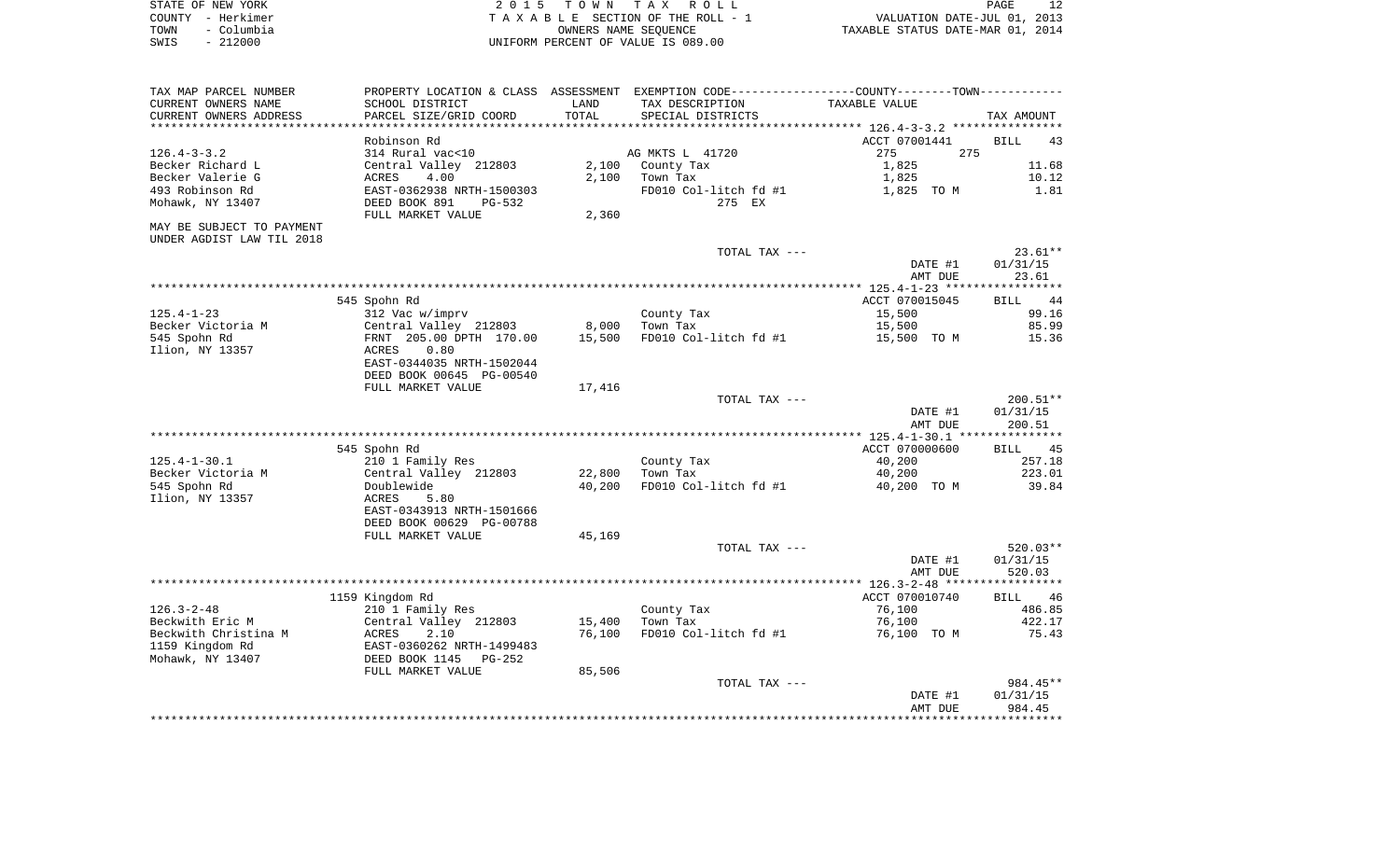| STATE OF NEW YORK  | 2015 TOWN TAX ROLL                 | ่ 1 ว<br>PAGE                    |
|--------------------|------------------------------------|----------------------------------|
| COUNTY - Herkimer  | TAXABLE SECTION OF THE ROLL - 1    | VALUATION DATE-JUL 01, 2013      |
| - Columbia<br>TOWN | OWNERS NAME SEOUENCE               | TAXABLE STATUS DATE-MAR 01, 2014 |
| $-212000$<br>SWIS  | UNIFORM PERCENT OF VALUE IS 089.00 |                                  |

 $\begin{array}{c} 13 \\ 2013 \\ 2014 \end{array}$ 

| TAX MAP PARCEL NUMBER                  | PROPERTY LOCATION & CLASS ASSESSMENT EXEMPTION CODE---------------COUNTY--------TOWN---------- |         |                       |                |                        |
|----------------------------------------|------------------------------------------------------------------------------------------------|---------|-----------------------|----------------|------------------------|
| CURRENT OWNERS NAME                    | SCHOOL DISTRICT                                                                                | LAND    | TAX DESCRIPTION       | TAXABLE VALUE  |                        |
| CURRENT OWNERS ADDRESS                 | PARCEL SIZE/GRID COORD                                                                         | TOTAL   | SPECIAL DISTRICTS     |                | TAX AMOUNT             |
|                                        |                                                                                                |         |                       |                |                        |
|                                        | 791 Elizabethtown Rd                                                                           |         |                       | ACCT 170264    | BILL<br>47             |
| 125.3-1-3                              | 210 1 Family Res                                                                               |         | County Tax            | 190,000        | 1,215.53               |
| Beckwith Renee                         | Central Valley 212803                                                                          | 18,000  | Town Tax              | 190,000        | 1,054.03               |
| 791 Elizabethtown Rd                   | ACRES<br>5.00                                                                                  | 190,000 | FD010 Col-litch fd #1 | 190,000 TO M   | 188.32                 |
| Ilion, NY 13357                        | EAST-0335551 NRTH-1504462                                                                      |         |                       |                |                        |
|                                        | DEED BOOK 1431 PG-451                                                                          |         |                       |                |                        |
|                                        | FULL MARKET VALUE                                                                              | 213,483 |                       |                |                        |
|                                        |                                                                                                |         | TOTAL TAX ---         |                | $2,457.88**$           |
|                                        |                                                                                                |         |                       | DATE #1        | 01/31/15               |
|                                        |                                                                                                |         |                       | AMT DUE        | 2,457.88               |
|                                        |                                                                                                |         |                       |                |                        |
|                                        | 759 Elizabethtown Rd                                                                           |         |                       | ACCT 070000630 | BILL 48                |
| 125.3-1-5                              | 120 Field crops                                                                                |         | County Tax            | 125,000        | 799.69                 |
| Beckwith Robert E                      | Central Valley 212803                                                                          | 75,000  | Town Tax              | 125,000        | 693.44                 |
| Beckwith Patricia L                    | Includes 1.1 & 1.2                                                                             | 125,000 | FD010 Col-litch fd #1 | 125,000 TO M   | 123.89                 |
| 759 Elizabethtown Rd                   | FRNT 1110.00 DPTH                                                                              |         |                       |                |                        |
| Ilion, NY 13357                        | ACRES 84.00                                                                                    |         |                       |                |                        |
|                                        | EAST-0334638 NRTH-1504192                                                                      |         |                       |                |                        |
| PRIOR OWNER ON 3/01/2014 DEED BOOK 910 | PG-453                                                                                         |         |                       |                |                        |
| Beckwith Robert E                      | FULL MARKET VALUE                                                                              | 140,449 |                       |                |                        |
|                                        |                                                                                                |         | TOTAL TAX ---         |                | 1,617.02**             |
|                                        |                                                                                                |         |                       | DATE #1        | 01/31/15               |
|                                        |                                                                                                |         |                       | AMT DUE        | 1,617.02               |
|                                        |                                                                                                |         |                       |                |                        |
|                                        | 714 Elizabethtown Rd                                                                           |         |                       | ACCT 070004597 | BILL<br>49             |
| 125.3-1-7                              | 210 1 Family Res                                                                               |         | County Tax            | 81,000         | 518.20                 |
| Beckwith Robert E                      | Central Valley 212803                                                                          | 16,300  | Town Tax              | 81,000         | 449.35                 |
| Beckwith Patricia L                    | Merged w/8.11 & 8.12                                                                           | 81,000  | FD010 Col-litch fd #1 | 81,000 TO M    | 80.28                  |
| 759 Elizabethtown Rd                   | ACRES 3.38                                                                                     |         |                       |                |                        |
| Ilion, NY 13357                        | EAST-0033585 NRTH-0150262                                                                      |         |                       |                |                        |
|                                        | DEED BOOK 00640 PG-00408                                                                       |         |                       |                |                        |
| PRIOR OWNER ON 3/01/2014               | FULL MARKET VALUE                                                                              | 91,011  |                       |                |                        |
| Beckwith Robert E                      |                                                                                                |         |                       |                |                        |
|                                        |                                                                                                |         | TOTAL TAX ---         | DATE #1        | 1,047.83**<br>01/31/15 |
|                                        |                                                                                                |         |                       | AMT DUE        | 1,047.83               |
|                                        |                                                                                                |         |                       |                |                        |
|                                        | 135 Beebe Rd                                                                                   |         |                       | ACCT 154222    | BILL 50                |
| $125.4 - 1 - 3.1$                      | 210 1 Family Res                                                                               |         | County Tax            | 75,000         | 479.82                 |
| Beimel Charles                         | Central Valley 212803                                                                          | 13,200  | Town Tax              | 75,000         | 416.06                 |
| 135 Beebe Rd                           | 1.10<br>ACRES                                                                                  | 75,000  | FD010 Col-litch fd #1 | 75,000 TO M    | 74.34                  |
| Ilion, NY 13357                        | EAST-0337995 NRTH-1502500                                                                      |         |                       |                |                        |
|                                        | DEED BOOK 1331 PG-216                                                                          |         |                       |                |                        |
|                                        |                                                                                                | 84,270  |                       |                |                        |
|                                        | FULL MARKET VALUE                                                                              |         | TOTAL TAX ---         |                | $970.22**$             |
|                                        |                                                                                                |         |                       | DATE #1        | 01/31/15               |
|                                        |                                                                                                |         |                       | AMT DUE        | 970.22                 |
|                                        |                                                                                                |         |                       |                |                        |
|                                        |                                                                                                |         |                       |                |                        |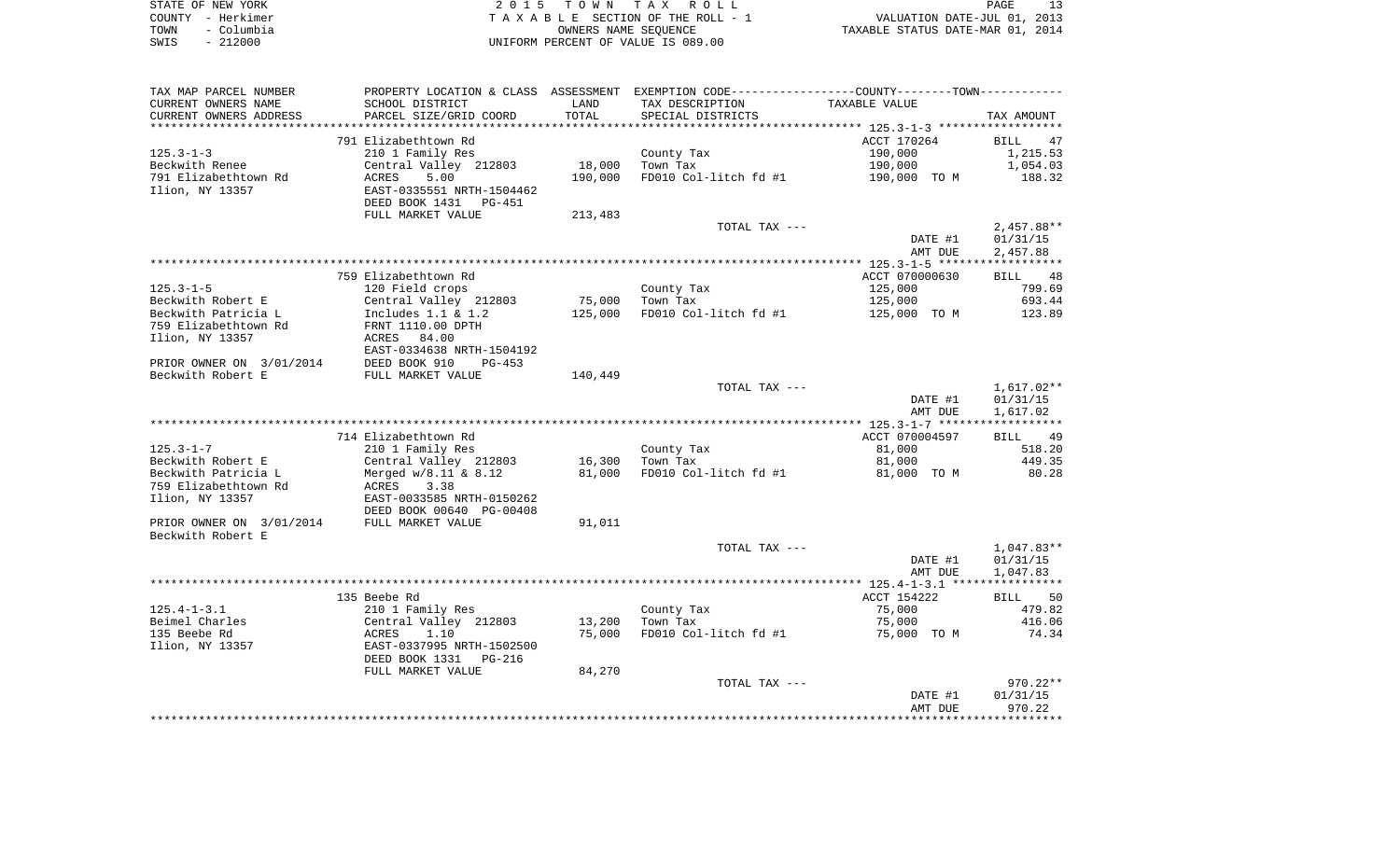| STATE OF NEW YORK  | 2015 TOWN TAX ROLL                 | 14<br>PAGE                       |
|--------------------|------------------------------------|----------------------------------|
| COUNTY - Herkimer  | TAXABLE SECTION OF THE ROLL - 1    | VALUATION DATE-JUL 01, 2013      |
| – Columbia<br>TOWN | OWNERS NAME SEOUENCE               | TAXABLE STATUS DATE-MAR 01, 2014 |
| - 212000<br>SWIS   | UNIFORM PERCENT OF VALUE IS 089.00 |                                  |

| TAX MAP PARCEL NUMBER  | PROPERTY LOCATION & CLASS ASSESSMENT EXEMPTION CODE----------------COUNTY--------TOWN----------- |         |                       |                |                   |
|------------------------|--------------------------------------------------------------------------------------------------|---------|-----------------------|----------------|-------------------|
| CURRENT OWNERS NAME    | SCHOOL DISTRICT                                                                                  | LAND    | TAX DESCRIPTION       | TAXABLE VALUE  |                   |
| CURRENT OWNERS ADDRESS | PARCEL SIZE/GRID COORD                                                                           | TOTAL   | SPECIAL DISTRICTS     |                | TAX AMOUNT        |
| *******************    | ****************************                                                                     |         |                       |                |                   |
|                        | 185 Sarafin Spur Rd                                                                              |         |                       | ACCT 180091    | <b>BILL</b><br>51 |
| $132.1 - 1 - 11.6$     | 210 1 Family Res                                                                                 |         | County Tax            | 165,000        | 1,055.59          |
| Bellinger Michael J    | Richfield Sprin 365601                                                                           | 23,500  | Town Tax              | 165,000        | 915.34            |
| 185 Sarafin Spur Rd    | FRNT 1105.00 DPTH                                                                                | 165,000 | FD010 Col-litch fd #1 | 165,000 TO M   | 163.54            |
| Mohawk, NY 13407       | ACRES<br>6.40                                                                                    |         |                       |                |                   |
|                        | EAST-0359095 NRTH-1490811                                                                        |         |                       |                |                   |
|                        | DEED BOOK 1495<br>PG-555                                                                         |         |                       |                |                   |
|                        | FULL MARKET VALUE                                                                                | 185,393 |                       |                |                   |
|                        |                                                                                                  |         | TOTAL TAX ---         |                | $2,134.47**$      |
|                        |                                                                                                  |         |                       | DATE #1        | 01/31/15          |
|                        |                                                                                                  |         |                       | AMT DUE        | 2,134.47          |
|                        |                                                                                                  |         |                       |                |                   |
|                        | 734 Jordanville Rd                                                                               |         |                       | ACCT 070001110 | 52<br>BILL        |
| $131.2 - 1 - 51.1$     | 240 Rural res                                                                                    |         | County Tax            | 150,100        | 960.27            |
| Berberick Cary R       | Mount Markham<br>215601                                                                          | 43,000  | Town Tax              | 150,100        | 832.68            |
| Berberick Sharon A     | ACRES<br>40.90                                                                                   | 150,100 | FD010 Col-litch fd #1 | 150,100 TO M   | 148.77            |
| 734 Jordanville Rd     | EAST-0340645 NRTH-1493057                                                                        |         |                       |                |                   |
| Ilion, NY 13357        | DEED BOOK 703<br>PG-492                                                                          |         |                       |                |                   |
|                        | FULL MARKET VALUE                                                                                | 168,652 |                       |                |                   |
|                        |                                                                                                  |         | TOTAL TAX ---         |                | 1,941.72**        |
|                        |                                                                                                  |         |                       | DATE #1        | 01/31/15          |
|                        |                                                                                                  |         |                       | AMT DUE        | 1,941.72          |
|                        |                                                                                                  |         |                       |                |                   |
|                        | No Columbia Rd                                                                                   |         |                       | ACCT 156662    | 53<br>BILL        |
| $125.2 - 2 - 26.3$     | 314 Rural vac<10                                                                                 |         | County Tax            | 12,000         | 76.77             |
| Berie Robert F Jr      | Central Valley 212803                                                                            | 12,000  | Town Tax              | 12,000         | 66.57             |
| Berie Valerie J        | FRNT 480.00 DPTH                                                                                 | 12,000  | FD010 Col-litch fd #1 | 12,000 TO M    | 11.89             |
| 261 N Columbia Road    | ACRES 14.50                                                                                      |         |                       |                |                   |
| Ilion, NY 13357        | EAST-0341942 NRTH-1510729                                                                        |         |                       |                |                   |
|                        | DEED BOOK 1345 PG-298                                                                            |         |                       |                |                   |
|                        | FULL MARKET VALUE                                                                                | 13,483  |                       |                |                   |
|                        |                                                                                                  |         | TOTAL TAX ---         |                | $155.23**$        |
|                        |                                                                                                  |         |                       | DATE #1        | 01/31/15          |
|                        |                                                                                                  |         |                       | AMT DUE        | 155.23            |
|                        |                                                                                                  |         |                       |                |                   |
|                        | No Columbia Rd                                                                                   |         |                       | ACCT 178426    | 54<br>BILL        |
| $125.2 - 2 - 26.4$     | 314 Rural vac<10                                                                                 |         | County Tax            | 18,000         | 115.16            |
| Berie Robert F Jr      | Central Valley 212803                                                                            | 18,000  | Town Tax              | 18,000         | 99.86             |
| Berie Valerie J        | FRNT 251.00 DPTH                                                                                 | 18,000  | FD010 Col-litch fd #1 | 18,000 TO M    | 17.84             |
| 261 N Columbia Road    | ACRES<br>7.20                                                                                    |         |                       |                |                   |
| Ilion, NY 13357        | EAST-0342364 NRTH-1510610                                                                        |         |                       |                |                   |
|                        | DEED BOOK 1502<br>PG-726                                                                         |         |                       |                |                   |
|                        | FULL MARKET VALUE                                                                                | 20,225  |                       |                |                   |
|                        |                                                                                                  |         | TOTAL TAX ---         |                | 232.86**          |
|                        |                                                                                                  |         |                       | DATE #1        | 01/31/15          |
|                        |                                                                                                  |         |                       | AMT DUE        | 232.86            |
|                        |                                                                                                  |         |                       |                |                   |
|                        |                                                                                                  |         |                       |                |                   |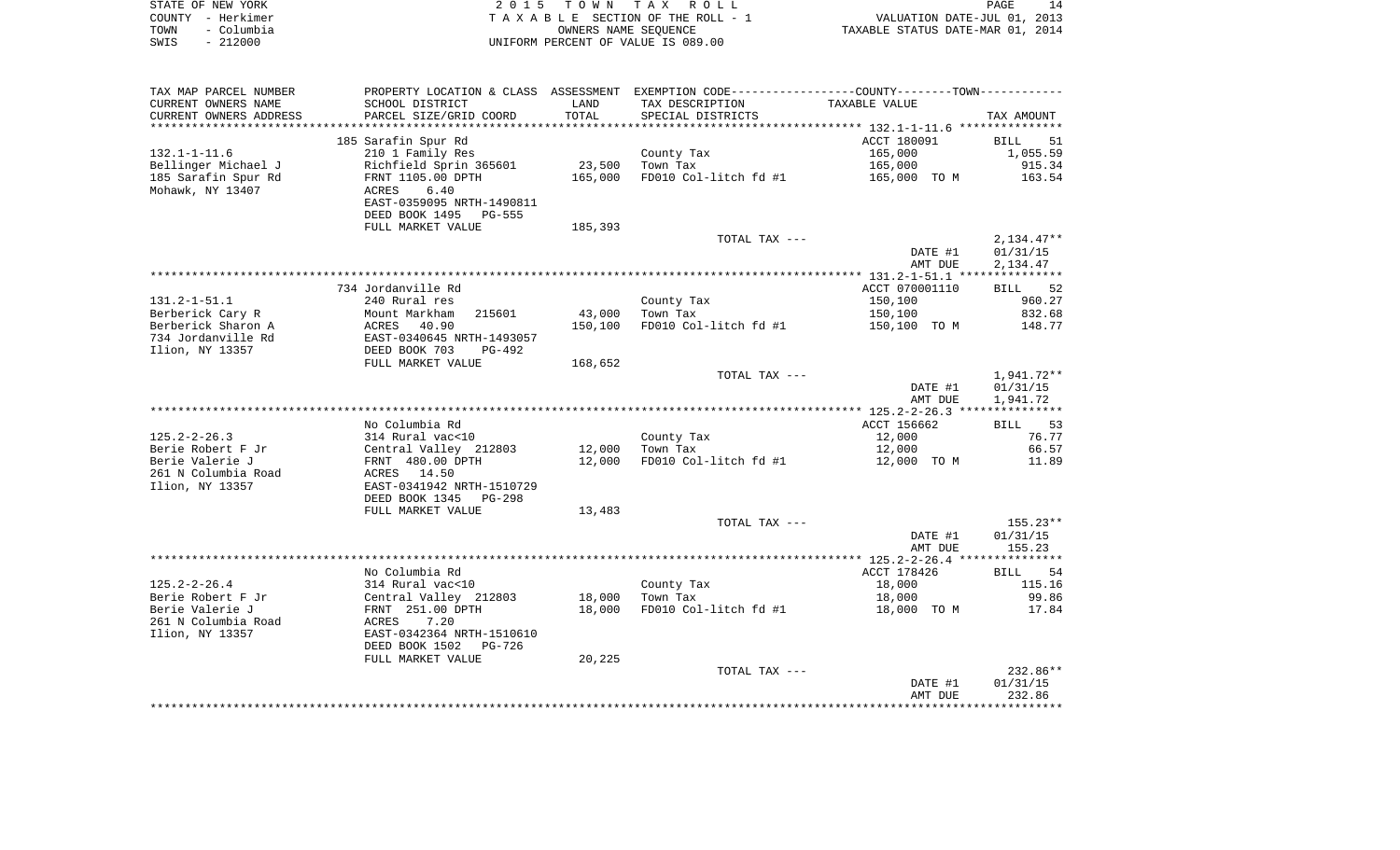| STATE OF NEW YORK  | 2015 TOWN TAX ROLL                 | PAGE                             |
|--------------------|------------------------------------|----------------------------------|
| COUNTY - Herkimer  | TAXABLE SECTION OF THE ROLL - 1    | VALUATION DATE-JUL 01, 2013      |
| - Columbia<br>TOWN | OWNERS NAME SEOUENCE               | TAXABLE STATUS DATE-MAR 01, 2014 |
| $-212000$<br>SWIS  | UNIFORM PERCENT OF VALUE IS 089.00 |                                  |

| TAX MAP PARCEL NUMBER        |                                                    |        | PROPERTY LOCATION & CLASS ASSESSMENT EXEMPTION CODE---------------COUNTY-------TOWN---------- |                |                   |
|------------------------------|----------------------------------------------------|--------|-----------------------------------------------------------------------------------------------|----------------|-------------------|
| CURRENT OWNERS NAME          | SCHOOL DISTRICT                                    | LAND   | TAX DESCRIPTION                                                                               | TAXABLE VALUE  |                   |
| CURRENT OWNERS ADDRESS       | PARCEL SIZE/GRID COORD                             | TOTAL  | SPECIAL DISTRICTS                                                                             |                | TAX AMOUNT        |
| **********************       | **********************                             |        |                                                                                               |                |                   |
|                              | State Route 28                                     |        |                                                                                               | ACCT 152640    | 55<br><b>BILL</b> |
| $126.3 - 2 - 17$             | 312 Vac w/imprv                                    |        | County Tax                                                                                    | 15,000         | 95.96             |
| Better Homes & Transport Inc | Central Valley 212803                              | 8,000  | Town Tax                                                                                      | 15,000         | 83.21             |
| 3787 US Highway 20           | ACRES<br>1.00                                      | 15,000 | FD010 Col-litch fd #1                                                                         | 15,000 TO M    | 14.87             |
| Richfield Springs, NY 13439  | EAST-0354383 NRTH-1503854                          |        |                                                                                               |                |                   |
|                              | DEED BOOK 1321<br>PG-257                           |        |                                                                                               |                |                   |
|                              | FULL MARKET VALUE                                  | 16,854 |                                                                                               |                |                   |
|                              |                                                    |        | TOTAL TAX ---                                                                                 |                | 194.04**          |
|                              |                                                    |        |                                                                                               | DATE #1        | 01/31/15          |
|                              |                                                    |        |                                                                                               | AMT DUE        | 194.04            |
|                              |                                                    |        |                                                                                               |                |                   |
|                              | Robinson Rd                                        |        |                                                                                               | ACCT 152640    | 56<br><b>BILL</b> |
| $126.3 - 2 - 18.2$           | 484 1 use sm bld                                   |        | County Tax                                                                                    | 40,000         | 255.90            |
| Better Homes & Transport Inc | Central Valley 212803                              | 11,400 | Town Tax                                                                                      | 40,000         | 221.90            |
| 3787 US Highway 20           | FRNT 140.00 DPTH 230.00<br>0.80                    | 40,000 | FD010 Col-litch fd #1                                                                         | 40,000 TO M    | 39.65             |
| Richfield Springs, NY 13439  | ACRES<br>EAST-0354515 NRTH-1503832                 |        |                                                                                               |                |                   |
|                              | DEED BOOK 1321<br>PG-257                           |        |                                                                                               |                |                   |
|                              | FULL MARKET VALUE                                  | 44,944 |                                                                                               |                |                   |
|                              |                                                    |        | TOTAL TAX ---                                                                                 |                | $517.45**$        |
|                              |                                                    |        |                                                                                               | DATE #1        | 01/31/15          |
|                              |                                                    |        |                                                                                               | AMT DUE        | 517.45            |
|                              |                                                    |        |                                                                                               |                |                   |
|                              | 387 Jordanville Rd                                 |        |                                                                                               | ACCT 070012300 | <b>BILL</b><br>57 |
| $131.1 - 1 - 15$             | 210 1 Family Res                                   |        | County Tax                                                                                    | 35,600         | 227.75            |
| Bevins Roy A Sr              | Mount Markham<br>215601                            | 8,400  | Town Tax                                                                                      | 35,600         | 197.49            |
| Bevins Susan                 | FRNT 270.00 DPTH 270.00                            | 35,600 | FD010 Col-litch fd #1                                                                         | 35,600 TO M    | 35.28             |
| 387 Jordanville Rd           | $0.42$ BANK<br>ACRES<br>021                        |        |                                                                                               |                |                   |
| Ilion, NY 13357              | EAST-0333590 NRTH-1493582                          |        |                                                                                               |                |                   |
|                              | DEED BOOK 698<br>$PG-233$                          |        |                                                                                               |                |                   |
|                              | FULL MARKET VALUE                                  | 40,000 |                                                                                               |                |                   |
|                              |                                                    |        | TOTAL TAX ---                                                                                 |                | 460.52**          |
|                              |                                                    |        |                                                                                               | DATE #1        | 01/31/15          |
|                              |                                                    |        |                                                                                               | AMT DUE        | 460.52            |
|                              |                                                    |        |                                                                                               |                |                   |
|                              | Elizabethtown Rd                                   |        |                                                                                               | ACCT 156792    | 58<br><b>BILL</b> |
| $125.2 - 2 - 76$             | 105 Vac farmland                                   |        | AG MKTS<br>41730                                                                              | $\mathbf{0}$   | $\Omega$          |
| Black Iron Dairy, LLC        | Central Valley 212803                              | 12,700 | County Tax                                                                                    | 12,700         | 81.25             |
| 869 Elizabethtown Road       | 20.45<br>ACRES                                     | 12,700 | Town Tax                                                                                      | 12,700         | 70.45             |
| Ilion, NY 13357              | EAST-0338133 NRTH-1505174<br>DEED BOOK 1346 PG-156 |        | FD010 Col-litch fd #1                                                                         | 12,700 TO M    | 12.59             |
| MAY BE SUBJECT TO PAYMENT    | FULL MARKET VALUE                                  | 14,270 |                                                                                               |                |                   |
| UNDER AGDIST LAW TIL 2021    |                                                    |        |                                                                                               |                |                   |
|                              |                                                    |        | TOTAL TAX ---                                                                                 |                | $164.29**$        |
|                              |                                                    |        |                                                                                               | DATE #1        | 01/31/15          |
|                              |                                                    |        |                                                                                               | AMT DUE        | 164.29            |
|                              |                                                    |        |                                                                                               |                |                   |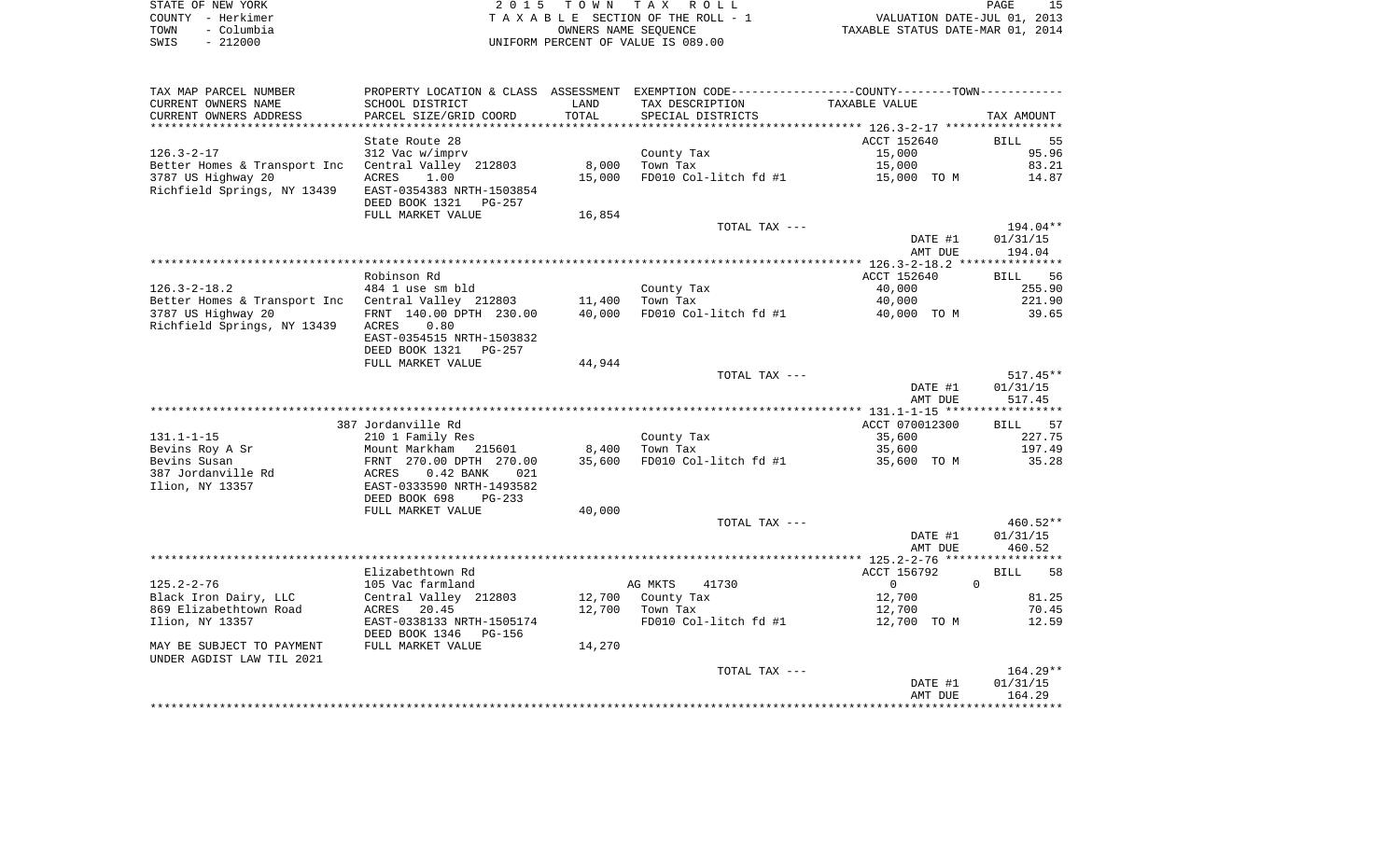| STATE OF NEW YORK  | 2015 TOWN TAX ROLL                 | PAGE                             |
|--------------------|------------------------------------|----------------------------------|
| COUNTY - Herkimer  | TAXABLE SECTION OF THE ROLL - 1    | VALUATION DATE-JUL 01, 2013      |
| - Columbia<br>TOWN | OWNERS NAME SEOUENCE               | TAXABLE STATUS DATE-MAR 01, 2014 |
| $-212000$<br>SWIS  | UNIFORM PERCENT OF VALUE IS 089.00 |                                  |

| TAX MAP PARCEL NUMBER                          |                                                |                      |                                | PROPERTY LOCATION & CLASS ASSESSMENT EXEMPTION CODE---------------COUNTY-------TOWN---------- |                                   |
|------------------------------------------------|------------------------------------------------|----------------------|--------------------------------|-----------------------------------------------------------------------------------------------|-----------------------------------|
| CURRENT OWNERS NAME                            | SCHOOL DISTRICT                                | LAND                 | TAX DESCRIPTION                | TAXABLE VALUE                                                                                 |                                   |
| CURRENT OWNERS ADDRESS<br>******************** | PARCEL SIZE/GRID COORD<br>******************** | TOTAL<br>*********** | SPECIAL DISTRICTS              |                                                                                               | TAX AMOUNT                        |
|                                                |                                                |                      |                                |                                                                                               |                                   |
|                                                | Elizabethtown Rd                               |                      |                                | ACCT 156792<br>$\circ$                                                                        | <b>BILL</b><br>59<br>$\mathbf{0}$ |
| $125.2 - 2 - 77$<br>Black Iron Dairy, LLC      | 105 Vac farmland<br>Central Valley 212803      | 27,000               | AG MKTS<br>41730<br>County Tax | 27,000                                                                                        | 172.73                            |
| 869 Elizabethtown Road                         | FRNT 1330.00 DPTH                              | 27,000               | Town Tax                       | 27,000                                                                                        | 149.78                            |
| Ilion, NY 13357                                | 37.90<br>ACRES                                 |                      | FD010 Col-litch fd #1          | 27,000 TO M                                                                                   | 26.76                             |
|                                                | EAST-0337221 NRTH-1505007                      |                      |                                |                                                                                               |                                   |
| MAY BE SUBJECT TO PAYMENT                      | DEED BOOK 1346<br>PG-156                       |                      |                                |                                                                                               |                                   |
| UNDER AGDIST LAW TIL 2021                      | FULL MARKET VALUE                              | 30,337               |                                |                                                                                               |                                   |
|                                                |                                                |                      | TOTAL TAX ---                  |                                                                                               | 349.27**                          |
|                                                |                                                |                      |                                | DATE #1                                                                                       | 01/31/15                          |
|                                                |                                                |                      |                                | AMT DUE                                                                                       | 349.27                            |
|                                                |                                                |                      |                                |                                                                                               |                                   |
|                                                | 685 Elizabethtown Rd                           |                      |                                | ACCT 175153                                                                                   | <b>BILL</b><br>60                 |
| $125.3 - 1 - 6$                                | 240 Rural res                                  |                      | AG MKTS<br>41730               | 0                                                                                             | $\mathbf 0$                       |
| Black Iron Dairy, LLC                          | Central Valley 212803                          | 56,000               | County Tax                     | 226,800                                                                                       | 1,450.96                          |
| 869 Elizabethtown Rd                           | 57.00<br>ACRES                                 | 226,800              | Town Tax                       | 226,800                                                                                       | 1,258.18                          |
| Ilion, NY 13357                                | EAST-0333819 NRTH-1503236                      |                      | FD010 Col-litch fd #1          | 226,800 TO M                                                                                  | 224.79                            |
|                                                | DEED BOOK 1463<br>PG-123                       |                      |                                |                                                                                               |                                   |
| MAY BE SUBJECT TO PAYMENT                      | FULL MARKET VALUE                              | 254,831              |                                |                                                                                               |                                   |
| UNDER AGDIST LAW TIL 2021                      |                                                |                      |                                |                                                                                               |                                   |
|                                                |                                                |                      | TOTAL TAX ---                  | DATE #1                                                                                       | $2,933.93**$<br>01/31/15          |
|                                                |                                                |                      |                                | AMT DUE                                                                                       | 2,933.93                          |
|                                                |                                                |                      |                                |                                                                                               |                                   |
|                                                | Gage Rd                                        |                      |                                | ACCT 070013710                                                                                | <b>BILL</b><br>61                 |
| $125.4 - 1 - 58.1$                             | 105 Vac farmland                               |                      | AG MKTS<br>41730               | $\circ$                                                                                       | $\mathbf 0$                       |
| Black Iron Dairy, LLC                          | Mount Markham<br>215601                        | 33,000               | County Tax                     | 33,000                                                                                        | 211.12                            |
| 869 Elizabethtown Road                         | 45.20<br>ACRES                                 | 33,000               | Town Tax                       | 33,000                                                                                        | 183.07                            |
| Ilion, NY 13357                                | EAST-0337456 NRTH-1498786                      |                      | FD010 Col-litch fd #1          | 33,000 TO M                                                                                   | 32.71                             |
|                                                | DEED BOOK 1294<br>PG-122                       |                      |                                |                                                                                               |                                   |
| MAY BE SUBJECT TO PAYMENT                      | FULL MARKET VALUE                              | 37,079               |                                |                                                                                               |                                   |
| UNDER AGDIST LAW TIL 2021                      |                                                |                      |                                |                                                                                               |                                   |
|                                                |                                                |                      | TOTAL TAX ---                  |                                                                                               | $426.90**$                        |
|                                                |                                                |                      |                                | DATE #1                                                                                       | 01/31/15                          |
|                                                |                                                |                      |                                | AMT DUE                                                                                       | 426.90                            |
|                                                |                                                |                      |                                |                                                                                               |                                   |
|                                                | 1214 Elizabethtown Rd                          |                      |                                | ACCT 070002160                                                                                | BILL 62                           |
| $125.2 - 2 - 21$                               | 210 1 Family Res                               |                      | County Tax                     | 92,900                                                                                        | 594.33                            |
| Blaise Douglas G                               | Central Valley 212803                          | 14,100               | Town Tax                       | 92,900                                                                                        | 515.36                            |
| Blaise Caroline                                | FRNT 360.00 DPTH 185.00<br>ACRES<br>1.52       | 92,900               | FD010 Col-litch fd #1          | 92,900 TO M                                                                                   | 92.08                             |
| 1214 Elizabethtown Rd<br>Ilion, NY 13357       | EAST-0339230 NRTH-1511847                      |                      |                                |                                                                                               |                                   |
|                                                | DEED BOOK 917<br>$PG-91$                       |                      |                                |                                                                                               |                                   |
|                                                | FULL MARKET VALUE                              | 104,382              |                                |                                                                                               |                                   |
|                                                |                                                |                      | TOTAL TAX ---                  |                                                                                               | $1,201.77**$                      |
|                                                |                                                |                      |                                | DATE #1                                                                                       | 01/31/15                          |
|                                                |                                                |                      |                                | AMT DUE                                                                                       | 1,201.77                          |
|                                                |                                                |                      |                                |                                                                                               |                                   |
|                                                |                                                |                      |                                |                                                                                               |                                   |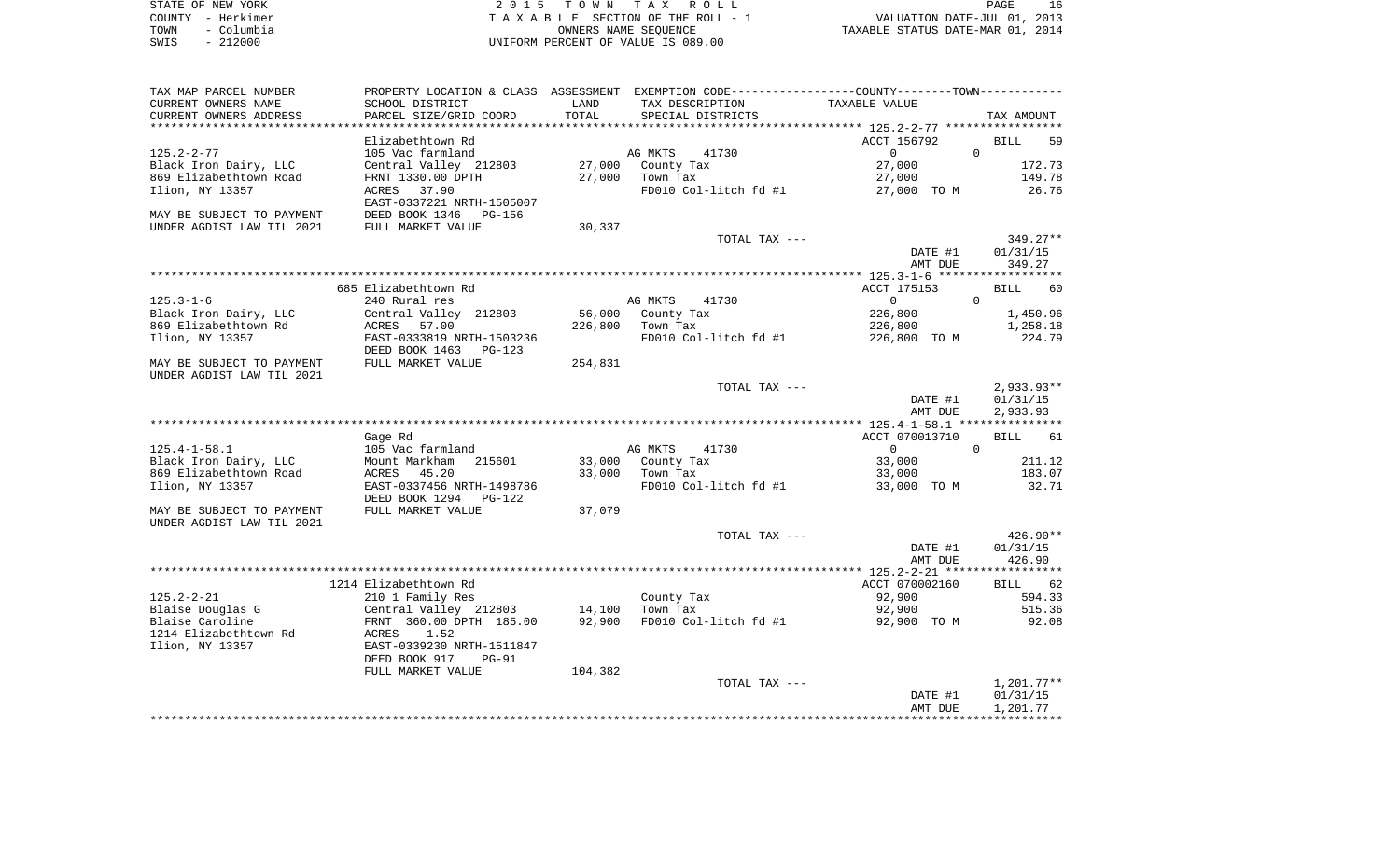|      | STATE OF NEW YORK | 2015 TOWN TAX ROLL                 | PAGE                             |
|------|-------------------|------------------------------------|----------------------------------|
|      | COUNTY - Herkimer | TAXABLE SECTION OF THE ROLL - 1    | VALUATION DATE-JUL 01, 2013      |
| TOWN | - Columbia        | OWNERS NAME SEOUENCE               | TAXABLE STATUS DATE-MAR 01, 2014 |
| SWIS | - 212000          | UNIFORM PERCENT OF VALUE IS 089.00 |                                  |

| TAX MAP PARCEL NUMBER                         |                                          |                | PROPERTY LOCATION & CLASS ASSESSMENT EXEMPTION CODE---------------COUNTY-------TOWN---------- |                |                   |
|-----------------------------------------------|------------------------------------------|----------------|-----------------------------------------------------------------------------------------------|----------------|-------------------|
| CURRENT OWNERS NAME                           | SCHOOL DISTRICT                          | LAND           | TAX DESCRIPTION                                                                               | TAXABLE VALUE  |                   |
| CURRENT OWNERS ADDRESS                        | PARCEL SIZE/GRID COORD                   | TOTAL          | SPECIAL DISTRICTS                                                                             |                | TAX AMOUNT        |
| **********************                        | *****************************            |                |                                                                                               |                |                   |
|                                               | 392 Hugick Rd                            |                |                                                                                               | ACCT 070005420 | <b>BILL</b><br>63 |
| $132.3 - 1 - 21$                              | 210 1 Family Res                         |                | County Tax                                                                                    | 99,000         | 633.36            |
| Blanchard David J                             | Richfield Sprin 365601                   | 16,100         | Town Tax                                                                                      | 99,000         | 549.20            |
| Blanchard Claudette R                         | <b>ACRES</b><br>2.40 BANK<br>184         | 99,000         | FD010 Col-litch fd #1                                                                         | 99,000 TO M    | 98.12             |
| 392 Hugick Rd                                 | EAST-0355421 NRTH-1486161                |                |                                                                                               |                |                   |
| Richfield Springs, NY 13439 DEED BOOK 800     | PG-239                                   |                |                                                                                               |                |                   |
|                                               | FULL MARKET VALUE                        | 111,236        |                                                                                               |                |                   |
|                                               |                                          |                | TOTAL TAX ---                                                                                 |                | $1,280.68**$      |
|                                               |                                          |                |                                                                                               | DATE #1        | 01/31/15          |
|                                               |                                          |                |                                                                                               | AMT DUE        | 1,280.68          |
|                                               | 1227 Elizabethtown Rd                    |                |                                                                                               | ACCT 070010540 | BILL 64           |
| $125.2 - 2 - 6$                               | 270 Mfg housing                          |                | County Tax                                                                                    | 14,000         | 89.57             |
| Blovat William H                              | Central Valley 212803                    | 8,800          | Town Tax                                                                                      | 14,000         | 77.67             |
| 1227 Elizabethtown Rd                         | 74.00 DPTH 327.00<br>FRNT                | 14,000         | FD010 Col-litch fd #1                                                                         | 14,000 TO M    | 13.88             |
| Ilion, NY 13357                               | ACRES<br>0.48                            |                |                                                                                               |                |                   |
|                                               | EAST-0338967 NRTH-1512083                |                |                                                                                               |                |                   |
|                                               | DEED BOOK 1110<br>PG-724                 |                |                                                                                               |                |                   |
|                                               | FULL MARKET VALUE                        | 15,730         |                                                                                               |                |                   |
|                                               |                                          |                | TOTAL TAX ---                                                                                 |                | 181.12**          |
|                                               |                                          |                |                                                                                               | DATE #1        | 01/31/15          |
|                                               |                                          |                |                                                                                               | AMT DUE        | 181.12            |
|                                               |                                          |                |                                                                                               |                |                   |
|                                               | 1223 Elizabethtown Rd                    |                |                                                                                               | ACCT 070010530 | 65<br><b>BILL</b> |
| $125.2 - 2 - 7$                               | 210 1 Family Res                         |                | County Tax                                                                                    | 68,000         | 435.03            |
| Blovat William H                              | Central Valley 212803                    | 13,300         | Town Tax                                                                                      | 68,000         | 377.23            |
| 1223 Elizabethtown Rd                         | FRNT 155.00 DPTH 325.00                  | 68,000         | FD010 Col-litch fd #1                                                                         | 68,000 TO M    | 67.40             |
| Ilion, NY 13357                               | ACRES<br>1.15                            |                |                                                                                               |                |                   |
|                                               | EAST-0338970 NRTH-1511988                |                |                                                                                               |                |                   |
|                                               | DEED BOOK 1110<br>PG-721                 |                |                                                                                               |                |                   |
|                                               | FULL MARKET VALUE                        | 76,404         |                                                                                               |                |                   |
|                                               |                                          |                | TOTAL TAX ---                                                                                 |                | 879.66**          |
|                                               |                                          |                |                                                                                               | DATE #1        | 01/31/15          |
|                                               |                                          |                |                                                                                               | AMT DUE        | 879.66            |
|                                               |                                          |                |                                                                                               |                |                   |
|                                               | Smith Rd                                 |                |                                                                                               | ACCT 070002400 | 66<br>BILL        |
| $132.3 - 1 - 1$                               | 322 Rural vac>10                         |                | County Tax                                                                                    | 8,200          | 52.46             |
| Blumberg Henry D<br>32 Gramercy Pk South 17 E | Richfield Sprin 365601                   | 8,200<br>8,200 | Town Tax<br>FD010 Col-litch fd #1                                                             | 8,200          | 45.49             |
| New York, NY 10003-1713                       | ACRES 15.00<br>EAST-0349861 NRTH-1489153 |                |                                                                                               | 8,200 TO M     | 8.13              |
|                                               | DEED BOOK 00619 PG-00553                 |                |                                                                                               |                |                   |
|                                               | FULL MARKET VALUE                        | 9,213          |                                                                                               |                |                   |
|                                               |                                          |                | TOTAL TAX ---                                                                                 |                | $106.08**$        |
|                                               |                                          |                |                                                                                               | DATE #1        | 01/31/15          |
|                                               |                                          |                |                                                                                               | AMT DUE        | 106.08            |
|                                               |                                          |                |                                                                                               |                |                   |
|                                               |                                          |                |                                                                                               |                |                   |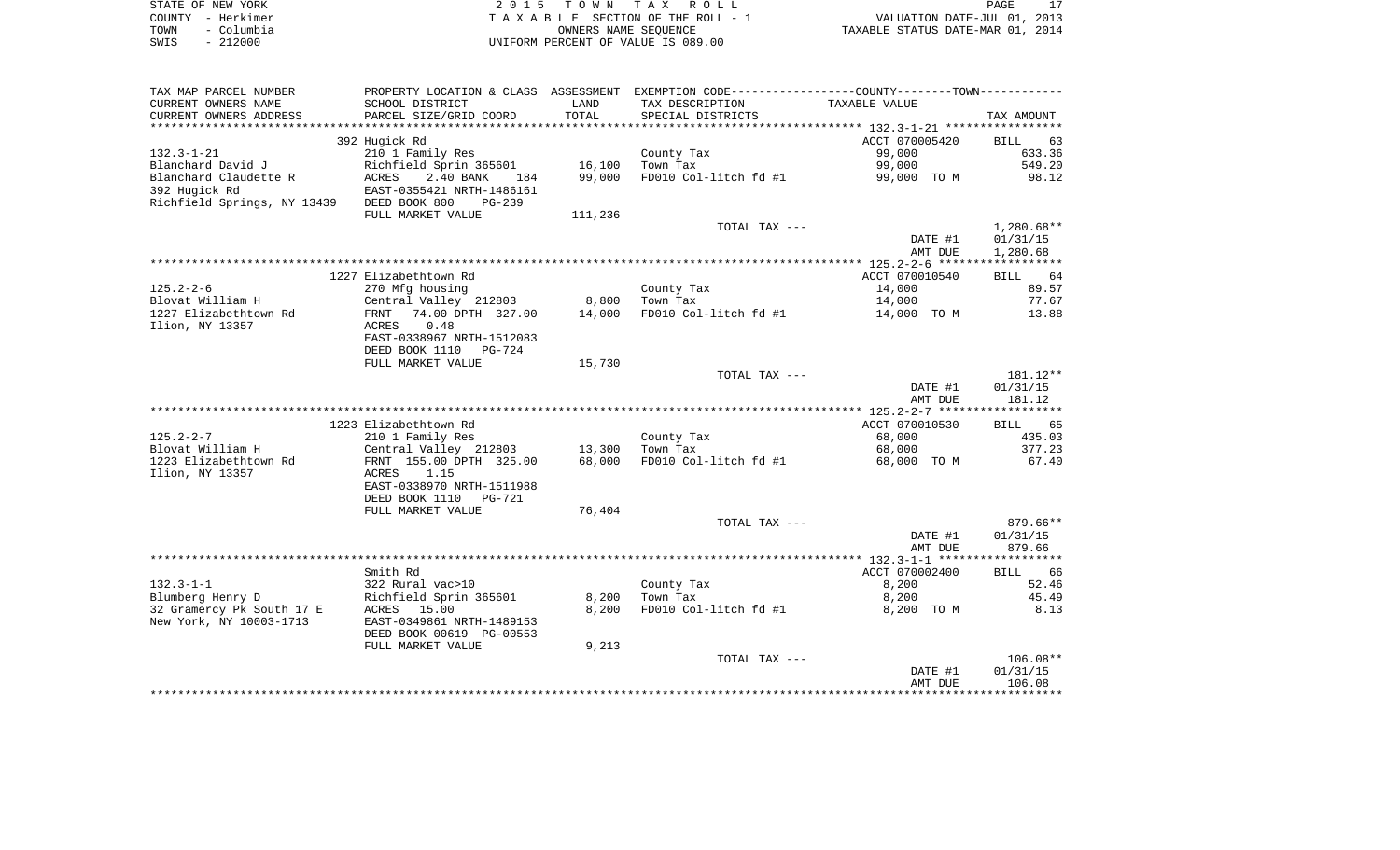| STATE OF NEW YORK  |                                    | 2015 TOWN TAX ROLL              | <b>PAGE</b>                      | 18 |
|--------------------|------------------------------------|---------------------------------|----------------------------------|----|
| COUNTY - Herkimer  |                                    | TAXABLE SECTION OF THE ROLL - 1 | VALUATION DATE-JUL 01, 2013      |    |
| - Columbia<br>TOWN |                                    | OWNERS NAME SEOUENCE            | TAXABLE STATUS DATE-MAR 01, 2014 |    |
| $-212000$<br>SWIS  | UNIFORM PERCENT OF VALUE IS 089.00 |                                 |                                  |    |

| TAX MAP PARCEL NUMBER<br>CURRENT OWNERS NAME<br>CURRENT OWNERS ADDRESS | PROPERTY LOCATION & CLASS ASSESSMENT<br>SCHOOL DISTRICT<br>PARCEL SIZE/GRID COORD | LAND<br>TOTAL   | TAX DESCRIPTION<br>SPECIAL DISTRICTS | EXEMPTION CODE----------------COUNTY-------TOWN-----------<br>TAXABLE VALUE | TAX AMOUNT        |
|------------------------------------------------------------------------|-----------------------------------------------------------------------------------|-----------------|--------------------------------------|-----------------------------------------------------------------------------|-------------------|
|                                                                        |                                                                                   |                 |                                      |                                                                             |                   |
|                                                                        | 460 Hugick Rd                                                                     |                 |                                      |                                                                             | BILL<br>67        |
| $132.3 - 1 - 5.4$                                                      | 112 Dairy farm                                                                    |                 | AG MKTS<br>41730                     | $\mathbf{0}$<br>$\Omega$                                                    |                   |
| Bodwell Daniel                                                         | Richfield Sprin 365601                                                            |                 | 78,200 AGRIC 10 Y 42100              | 9,500<br>9,500                                                              |                   |
| Bodwell Joyce                                                          | FRNT 9390.00 DPTH                                                                 | 154,500         | County Tax                           | 145,000                                                                     | 927.64            |
| 115 Van Alsine Rd                                                      | ACRES 116.00                                                                      |                 | Town Tax                             | 145,000                                                                     | 804.39            |
| PO Box 208                                                             | EAST-0354881 NRTH-1488192                                                         |                 | FD010 Col-litch fd #1                | 154,500 TO M                                                                | 153.13            |
| Mohawk, NY 13407                                                       | DEED BOOK 1217 PG-404<br>FULL MARKET VALUE                                        | 173,596         |                                      |                                                                             |                   |
| MAY BE SUBJECT TO PAYMENT<br>UNDER AGDIST LAW TIL 2021                 |                                                                                   |                 |                                      |                                                                             |                   |
|                                                                        |                                                                                   |                 | TOTAL TAX ---                        |                                                                             | $1,885.16**$      |
|                                                                        |                                                                                   |                 |                                      | DATE #1                                                                     | 01/31/15          |
|                                                                        |                                                                                   |                 |                                      | AMT DUE                                                                     | 1,885.16          |
|                                                                        |                                                                                   |                 |                                      |                                                                             |                   |
|                                                                        | 869 Elizabethtown Rd                                                              |                 |                                      | ACCT 156790                                                                 | <b>BILL</b><br>68 |
| $125.1 - 1 - 2$                                                        | 112 Dairy farm                                                                    |                 | VET COM C 41132                      | 13,500<br>$\mathbf{0}$                                                      |                   |
| Bodwell Daniel J                                                       | Central Valley 212803                                                             |                 | 78,000 VET COM T 41133               | 18,000<br>$\mathbf{0}$                                                      |                   |
| Bodwell Elma S                                                         | ACRES 103.40                                                                      | 300,000 AG MKTS | 41730                                | $\mathbf 0$<br>$\Omega$                                                     |                   |
| 869 Elizabethtown Rd                                                   | EAST-0335576 NRTH-1505827                                                         |                 | County Tax                           | 286,500                                                                     | 1,832.89          |
| Ilion, NY 13357                                                        | DEED BOOK 1346<br>$PG-148$                                                        |                 | Town Tax                             | 282,000                                                                     | 1,564.40          |
|                                                                        | FULL MARKET VALUE                                                                 |                 | 337,079 FD010 Col-litch fd #1        | 300,000 TO M                                                                | 297.34            |
| MAY BE SUBJECT TO PAYMENT                                              |                                                                                   |                 |                                      |                                                                             |                   |
| UNDER AGDIST LAW TIL 2021                                              |                                                                                   |                 |                                      |                                                                             |                   |
|                                                                        |                                                                                   |                 | TOTAL TAX ---                        |                                                                             | $3.694.63**$      |
|                                                                        |                                                                                   |                 |                                      | DATE #1                                                                     | 01/31/15          |
|                                                                        |                                                                                   |                 |                                      | AMT DUE                                                                     | 3,694.63          |
|                                                                        |                                                                                   |                 |                                      |                                                                             |                   |
|                                                                        | Beebe Rd                                                                          |                 |                                      | ACCT 156790                                                                 | <b>BILL</b><br>69 |
| $125.3 - 1 - 13.1$                                                     | 105 Vac farmland                                                                  |                 | AG MKTS<br>41730                     | 500<br>500                                                                  |                   |
| Bodwell Daniel J                                                       | Central Valley 212803                                                             | 56,700          | County Tax                           | 56,200                                                                      | 359.54            |
| Bodwell Elma S                                                         | 92.70<br>ACRES                                                                    | 56,700          | Town Tax                             | 56,200                                                                      | 311.77            |
| 869 Elizabethtown Rd                                                   | EAST-0336552 NRTH-1500379                                                         |                 | FD010 Col-litch fd #1                | 56,700 TO M                                                                 | 56.20             |
| Ilion, NY 13357                                                        | DEED BOOK 1346<br>$PG-148$                                                        |                 |                                      |                                                                             |                   |
|                                                                        | FULL MARKET VALUE                                                                 | 63,708          |                                      |                                                                             |                   |
| MAY BE SUBJECT TO PAYMENT                                              |                                                                                   |                 |                                      |                                                                             |                   |
| UNDER AGDIST LAW TIL 2021                                              |                                                                                   |                 |                                      |                                                                             |                   |
|                                                                        |                                                                                   |                 | TOTAL TAX ---                        |                                                                             | $727.51**$        |
|                                                                        |                                                                                   |                 |                                      | DATE #1                                                                     | 01/31/15          |
|                                                                        |                                                                                   |                 |                                      | AMT DUE                                                                     | 727.51            |
|                                                                        |                                                                                   |                 |                                      | ********************************                                            |                   |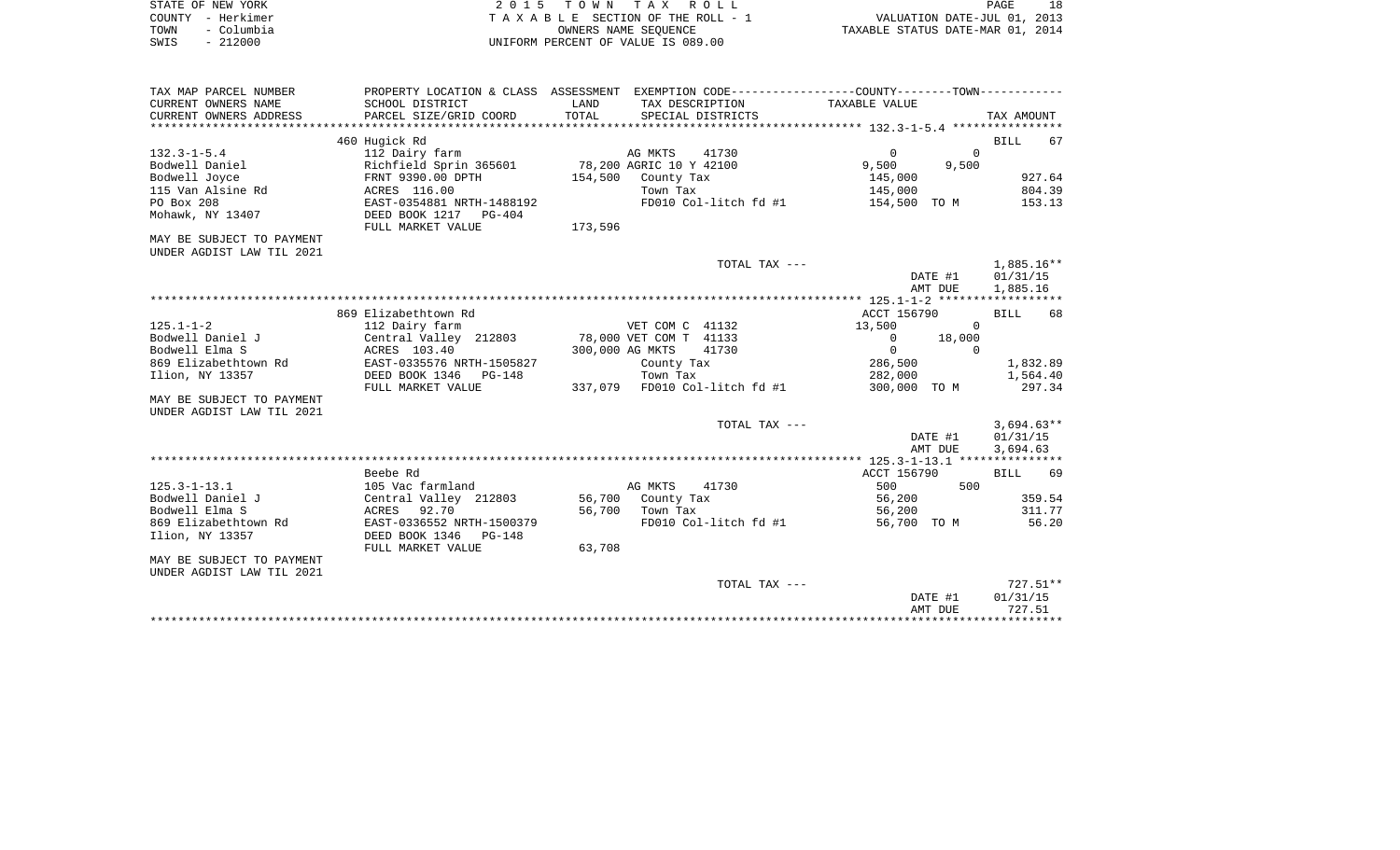| STATE OF NEW YORK  | 2015 TOWN TAX ROLL                 | 19<br>PAGE                       |
|--------------------|------------------------------------|----------------------------------|
| COUNTY - Herkimer  | TAXABLE SECTION OF THE ROLL - 1    | VALUATION DATE-JUL 01, 2013      |
| TOWN<br>- Columbia | OWNERS NAME SEOUENCE               | TAXABLE STATUS DATE-MAR 01, 2014 |
| - 212000<br>SWIS   | UNIFORM PERCENT OF VALUE IS 089.00 |                                  |

| TAX MAP PARCEL NUMBER     | PROPERTY LOCATION & CLASS ASSESSMENT EXEMPTION CODE---------------COUNTY-------TOWN---------- |         |                       |                                                 |                   |
|---------------------------|-----------------------------------------------------------------------------------------------|---------|-----------------------|-------------------------------------------------|-------------------|
| CURRENT OWNERS NAME       | SCHOOL DISTRICT                                                                               | LAND    | TAX DESCRIPTION       | TAXABLE VALUE                                   |                   |
| CURRENT OWNERS ADDRESS    | PARCEL SIZE/GRID COORD                                                                        | TOTAL   | SPECIAL DISTRICTS     |                                                 | TAX AMOUNT        |
|                           |                                                                                               |         |                       | ***************** 126.3-2-78.1 **************** |                   |
|                           | Columbia Center Rd                                                                            |         |                       | ACCT 070010170                                  | BILL<br>70        |
| $126.3 - 2 - 78.1$        | 105 Vac farmland                                                                              |         | AG MKTS<br>41730      | 15,429<br>15,429                                |                   |
|                           |                                                                                               |         |                       |                                                 |                   |
| Bodwell Daniel T          | Central Valley 212803                                                                         | 105,000 | County Tax            | 89,571                                          | 573.03            |
| Bodwell Joyce M           | FRNT 2856.00 DPTH                                                                             | 105,000 | Town Tax              | 89,571                                          | 496.90            |
| PO Box 208                | ACRES 156.00                                                                                  |         | FD010 Col-litch fd #1 | 105,000 TO M                                    | 104.07            |
| Mohawk, NY 13407          | EAST-0349863 NRTH-1497135                                                                     |         |                       |                                                 |                   |
|                           | DEED BOOK 1296<br>PG-479                                                                      |         |                       |                                                 |                   |
| MAY BE SUBJECT TO PAYMENT | FULL MARKET VALUE                                                                             | 117,978 |                       |                                                 |                   |
| UNDER AGDIST LAW TIL 2021 |                                                                                               |         |                       |                                                 |                   |
|                           |                                                                                               |         | TOTAL TAX ---         |                                                 | 1,174.00**        |
|                           |                                                                                               |         |                       | DATE #1                                         | 01/31/15          |
|                           |                                                                                               |         |                       | AMT DUE                                         | 1,174.00          |
|                           |                                                                                               |         |                       |                                                 |                   |
|                           |                                                                                               |         |                       |                                                 |                   |
|                           | Columbia Center Rd                                                                            |         |                       | ACCT 070016090                                  | <b>BILL</b><br>71 |
| $126.3 - 2 - 67.1$        | 105 Vac farmland                                                                              |         | AG MKTS<br>41730      | $\overline{0}$<br>$\Omega$                      |                   |
| Bodwell Joyce             | Central Valley 212803                                                                         | 70,000  | County Tax            | 70,000                                          | 447.83            |
| Bodwell Trust Joyce       | ACRES 135.60                                                                                  | 70,000  | Town Tax              | 70,000                                          | 388.33            |
| 79 North Rd               | EAST-0352406 NRTH-1499629                                                                     |         | FD010 Col-litch fd #1 | 70,000 TO M                                     | 69.38             |
| East Kingston, NH 03827   | DEED BOOK 947<br>PG-591                                                                       |         |                       |                                                 |                   |
|                           | FULL MARKET VALUE                                                                             | 78,652  |                       |                                                 |                   |
| MAY BE SUBJECT TO PAYMENT |                                                                                               |         |                       |                                                 |                   |
|                           |                                                                                               |         |                       |                                                 |                   |
| UNDER AGDIST LAW TIL 2021 |                                                                                               |         |                       |                                                 |                   |
|                           |                                                                                               |         | TOTAL TAX ---         |                                                 | $905.54**$        |
|                           |                                                                                               |         |                       | DATE #1                                         | 01/31/15          |
|                           |                                                                                               |         |                       | AMT DUE                                         | 905.54            |
|                           |                                                                                               |         |                       |                                                 |                   |
|                           | Columbia Center                                                                               |         |                       |                                                 | BILL<br>72        |
| $126.3 - 2 - 67.4$        | 105 Vac farmland                                                                              |         | County Tax            | 2,400                                           | 15.35             |
| Bodwell Joyce             | Central Valley 212803                                                                         | 2,400   | Town Tax              | 2,400                                           | 13.31             |
| Bodwell Trust Joyce       | 5.50<br>ACRES                                                                                 | 2,400   | FD010 Col-litch fd #1 | 2,400 TO M                                      | 2.38              |
| 79 North Rd               | EAST-0354179 NRTH-1501546                                                                     |         |                       |                                                 |                   |
| East Kingston, NH 03827   | DEED BOOK 947<br>PG-591                                                                       |         |                       |                                                 |                   |
|                           |                                                                                               |         |                       |                                                 |                   |
|                           | FULL MARKET VALUE                                                                             | 2,697   |                       |                                                 |                   |
|                           |                                                                                               |         | TOTAL TAX ---         |                                                 | $31.04**$         |
|                           |                                                                                               |         |                       | DATE #1                                         | 01/31/15          |
|                           |                                                                                               |         |                       | AMT DUE                                         | 31.04             |
|                           |                                                                                               |         |                       |                                                 |                   |
|                           | 883 Elizabethtown Rd                                                                          |         |                       | ACCT 156791                                     | <b>BILL</b><br>73 |
| $125.1 - 1 - 3$           | 210 1 Family Res                                                                              |         | County Tax            | 128,000                                         | 818.88            |
| Bodwell Skottke Amy       | Central Valley 212803                                                                         | 14,100  | Town Tax              | 128,000                                         | 710.08            |
| 883 Elizabethtown Rd      | FRNT 338.00 DPTH                                                                              | 128,000 | FD010 Col-litch fd #1 | 128,000 TO M                                    | 126.87            |
| Ilion, NY 13357           | 1.50<br>ACRES                                                                                 |         |                       |                                                 |                   |
|                           | EAST-0336868 NRTH-1505903                                                                     |         |                       |                                                 |                   |
|                           |                                                                                               |         |                       |                                                 |                   |
|                           | DEED BOOK 1346<br>$PG-153$                                                                    |         |                       |                                                 |                   |
|                           | FULL MARKET VALUE                                                                             | 143,820 |                       |                                                 |                   |
|                           |                                                                                               |         | TOTAL TAX ---         |                                                 | $1,655.83**$      |
|                           |                                                                                               |         |                       | DATE #1                                         | 01/31/15          |
|                           |                                                                                               |         |                       |                                                 |                   |
|                           |                                                                                               |         |                       | AMT DUE                                         | 1,655.83          |
|                           |                                                                                               |         |                       |                                                 |                   |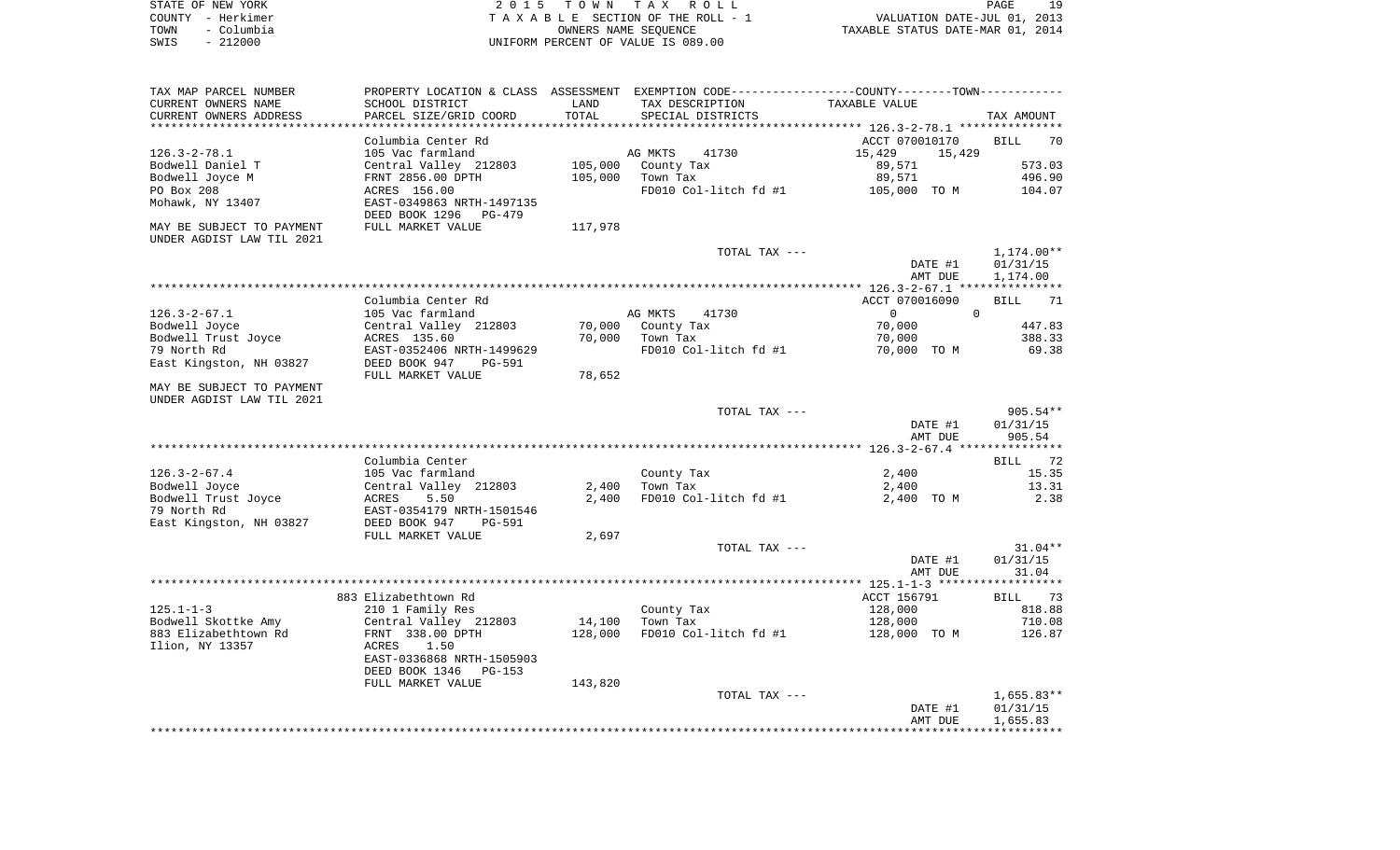|      | STATE OF NEW YORK | 2015 TOWN TAX ROLL                 | 20<br>PAGE                       |
|------|-------------------|------------------------------------|----------------------------------|
|      | COUNTY - Herkimer | TAXABLE SECTION OF THE ROLL - 1    | VALUATION DATE-JUL 01, 2013      |
| TOWN | - Columbia        | OWNERS NAME SEOUENCE               | TAXABLE STATUS DATE-MAR 01, 2014 |
| SWIS | $-212000$         | UNIFORM PERCENT OF VALUE IS 089.00 |                                  |

| SCHOOL DISTRICT<br>TAX DESCRIPTION<br>LAND<br>TAXABLE VALUE<br>PARCEL SIZE/GRID COORD<br>TOTAL<br>SPECIAL DISTRICTS<br>TAX AMOUNT<br>Van Alstine Rd<br>ACCT 070013995<br>74<br><b>BILL</b><br>92.12<br>105 Vac farmland<br>14,400<br>County Tax<br>Central Valley 212803<br>14,000<br>79.88<br>Town Tax<br>14,400<br>8.50<br>14,400<br>FD010 Col-litch fd #1<br>ACRES<br>14,400 TO M<br>14.27<br>EAST-0353084 NRTH-1501466<br>East Kingston, NH 03827<br>DEED BOOK 947<br><b>PG-599</b><br>FULL MARKET VALUE<br>16,180<br>TOTAL TAX ---<br>186.27**<br>01/31/15<br>DATE #1<br>186.27<br>AMT DUE<br>Van Alstine Rd<br>ACCT 070014010<br>BILL 75<br>$126.3 - 2 - 70.1$<br>170,000<br>1,087.58<br>120 Field crops<br>County Tax<br>Bodwell Trust Joyce<br>Central Valley 212803<br>26,100<br>Town Tax<br>170,000<br>943.08<br>Bodwell Joyce<br>ACRES 26.20<br>170,000<br>FD010 Col-litch fd #1<br>168.50<br>170,000 TO M<br>79 North Rd<br>EAST-0351866 NRTH-1501873<br>East Kingston, NH 03827<br>DEED BOOK 947<br><b>PG-599</b><br>191,011<br>FULL MARKET VALUE<br>TOTAL TAX ---<br>$2,199.16**$<br>DATE #1<br>01/31/15<br>2,199.16<br>AMT DUE<br>107 Eberline Rd<br>ACCT 169469<br>76<br>BILL<br>925.72<br>$125.2 - 2 - 41$<br>210 1 Family Res<br>144,700<br>County Tax<br>21,800<br>144,700<br>802.73<br>Bowman Francis E<br>Central Valley 212803<br>Town Tax<br>Anquish Karen<br>144,700<br>5.00<br>FD010 Col-litch fd #1<br>144,700 TO M<br>143.42<br>ACRES<br>107 Eberline Road<br>EAST-0348112 NRTH-1506670<br>Mohawk, NY 13407<br>DEED BOOK 1426<br>PG-618<br>162,584<br>FULL MARKET VALUE<br>1,871.87**<br>TOTAL TAX ---<br>DATE #1<br>01/31/15<br>1,871.87<br>AMT DUE<br>Eberline Rd<br>ACCT 070001620<br>BILL<br>77<br>$125.2 - 2 - 42$<br>31.35<br>314 Rural vac<10<br>County Tax<br>4,900<br>27.18<br>Bowman Francis E<br>Central Valley 212803<br>4,900<br>Town Tax<br>4,900<br>119 John Street<br>4.86<br>FRNT 55.00 DPTH 100.00<br>4,900<br>FD010 Col-litch fd #1<br>4,900 TO M<br>Ilion, NY 13357<br>EAST-0348292 NRTH-1506425<br>DEED BOOK 1426 PG-618<br>5,506<br>FULL MARKET VALUE<br>$63.39**$<br>TOTAL TAX ---<br>01/31/15<br>DATE #1<br>63.39<br>AMT DUE | TAX MAP PARCEL NUMBER  | PROPERTY LOCATION & CLASS ASSESSMENT | EXEMPTION CODE----------------COUNTY-------TOWN----------- |  |
|---------------------------------------------------------------------------------------------------------------------------------------------------------------------------------------------------------------------------------------------------------------------------------------------------------------------------------------------------------------------------------------------------------------------------------------------------------------------------------------------------------------------------------------------------------------------------------------------------------------------------------------------------------------------------------------------------------------------------------------------------------------------------------------------------------------------------------------------------------------------------------------------------------------------------------------------------------------------------------------------------------------------------------------------------------------------------------------------------------------------------------------------------------------------------------------------------------------------------------------------------------------------------------------------------------------------------------------------------------------------------------------------------------------------------------------------------------------------------------------------------------------------------------------------------------------------------------------------------------------------------------------------------------------------------------------------------------------------------------------------------------------------------------------------------------------------------------------------------------------------------------------------------------------------------------------------------------------------------------------------------------------------------------------------------------------------------------------------------------------------------------------------------------------------------------|------------------------|--------------------------------------|------------------------------------------------------------|--|
|                                                                                                                                                                                                                                                                                                                                                                                                                                                                                                                                                                                                                                                                                                                                                                                                                                                                                                                                                                                                                                                                                                                                                                                                                                                                                                                                                                                                                                                                                                                                                                                                                                                                                                                                                                                                                                                                                                                                                                                                                                                                                                                                                                                 | CURRENT OWNERS NAME    |                                      |                                                            |  |
|                                                                                                                                                                                                                                                                                                                                                                                                                                                                                                                                                                                                                                                                                                                                                                                                                                                                                                                                                                                                                                                                                                                                                                                                                                                                                                                                                                                                                                                                                                                                                                                                                                                                                                                                                                                                                                                                                                                                                                                                                                                                                                                                                                                 | CURRENT OWNERS ADDRESS |                                      |                                                            |  |
|                                                                                                                                                                                                                                                                                                                                                                                                                                                                                                                                                                                                                                                                                                                                                                                                                                                                                                                                                                                                                                                                                                                                                                                                                                                                                                                                                                                                                                                                                                                                                                                                                                                                                                                                                                                                                                                                                                                                                                                                                                                                                                                                                                                 |                        |                                      |                                                            |  |
|                                                                                                                                                                                                                                                                                                                                                                                                                                                                                                                                                                                                                                                                                                                                                                                                                                                                                                                                                                                                                                                                                                                                                                                                                                                                                                                                                                                                                                                                                                                                                                                                                                                                                                                                                                                                                                                                                                                                                                                                                                                                                                                                                                                 |                        |                                      |                                                            |  |
|                                                                                                                                                                                                                                                                                                                                                                                                                                                                                                                                                                                                                                                                                                                                                                                                                                                                                                                                                                                                                                                                                                                                                                                                                                                                                                                                                                                                                                                                                                                                                                                                                                                                                                                                                                                                                                                                                                                                                                                                                                                                                                                                                                                 | $126.3 - 2 - 70.4$     |                                      |                                                            |  |
|                                                                                                                                                                                                                                                                                                                                                                                                                                                                                                                                                                                                                                                                                                                                                                                                                                                                                                                                                                                                                                                                                                                                                                                                                                                                                                                                                                                                                                                                                                                                                                                                                                                                                                                                                                                                                                                                                                                                                                                                                                                                                                                                                                                 | Bodwell Trust          |                                      |                                                            |  |
|                                                                                                                                                                                                                                                                                                                                                                                                                                                                                                                                                                                                                                                                                                                                                                                                                                                                                                                                                                                                                                                                                                                                                                                                                                                                                                                                                                                                                                                                                                                                                                                                                                                                                                                                                                                                                                                                                                                                                                                                                                                                                                                                                                                 | Bodwell Joyce          |                                      |                                                            |  |
|                                                                                                                                                                                                                                                                                                                                                                                                                                                                                                                                                                                                                                                                                                                                                                                                                                                                                                                                                                                                                                                                                                                                                                                                                                                                                                                                                                                                                                                                                                                                                                                                                                                                                                                                                                                                                                                                                                                                                                                                                                                                                                                                                                                 | 79 North Rd            |                                      |                                                            |  |
|                                                                                                                                                                                                                                                                                                                                                                                                                                                                                                                                                                                                                                                                                                                                                                                                                                                                                                                                                                                                                                                                                                                                                                                                                                                                                                                                                                                                                                                                                                                                                                                                                                                                                                                                                                                                                                                                                                                                                                                                                                                                                                                                                                                 |                        |                                      |                                                            |  |
|                                                                                                                                                                                                                                                                                                                                                                                                                                                                                                                                                                                                                                                                                                                                                                                                                                                                                                                                                                                                                                                                                                                                                                                                                                                                                                                                                                                                                                                                                                                                                                                                                                                                                                                                                                                                                                                                                                                                                                                                                                                                                                                                                                                 |                        |                                      |                                                            |  |
|                                                                                                                                                                                                                                                                                                                                                                                                                                                                                                                                                                                                                                                                                                                                                                                                                                                                                                                                                                                                                                                                                                                                                                                                                                                                                                                                                                                                                                                                                                                                                                                                                                                                                                                                                                                                                                                                                                                                                                                                                                                                                                                                                                                 |                        |                                      |                                                            |  |
|                                                                                                                                                                                                                                                                                                                                                                                                                                                                                                                                                                                                                                                                                                                                                                                                                                                                                                                                                                                                                                                                                                                                                                                                                                                                                                                                                                                                                                                                                                                                                                                                                                                                                                                                                                                                                                                                                                                                                                                                                                                                                                                                                                                 |                        |                                      |                                                            |  |
|                                                                                                                                                                                                                                                                                                                                                                                                                                                                                                                                                                                                                                                                                                                                                                                                                                                                                                                                                                                                                                                                                                                                                                                                                                                                                                                                                                                                                                                                                                                                                                                                                                                                                                                                                                                                                                                                                                                                                                                                                                                                                                                                                                                 |                        |                                      |                                                            |  |
|                                                                                                                                                                                                                                                                                                                                                                                                                                                                                                                                                                                                                                                                                                                                                                                                                                                                                                                                                                                                                                                                                                                                                                                                                                                                                                                                                                                                                                                                                                                                                                                                                                                                                                                                                                                                                                                                                                                                                                                                                                                                                                                                                                                 |                        |                                      |                                                            |  |
|                                                                                                                                                                                                                                                                                                                                                                                                                                                                                                                                                                                                                                                                                                                                                                                                                                                                                                                                                                                                                                                                                                                                                                                                                                                                                                                                                                                                                                                                                                                                                                                                                                                                                                                                                                                                                                                                                                                                                                                                                                                                                                                                                                                 |                        |                                      |                                                            |  |
|                                                                                                                                                                                                                                                                                                                                                                                                                                                                                                                                                                                                                                                                                                                                                                                                                                                                                                                                                                                                                                                                                                                                                                                                                                                                                                                                                                                                                                                                                                                                                                                                                                                                                                                                                                                                                                                                                                                                                                                                                                                                                                                                                                                 |                        |                                      |                                                            |  |
|                                                                                                                                                                                                                                                                                                                                                                                                                                                                                                                                                                                                                                                                                                                                                                                                                                                                                                                                                                                                                                                                                                                                                                                                                                                                                                                                                                                                                                                                                                                                                                                                                                                                                                                                                                                                                                                                                                                                                                                                                                                                                                                                                                                 |                        |                                      |                                                            |  |
|                                                                                                                                                                                                                                                                                                                                                                                                                                                                                                                                                                                                                                                                                                                                                                                                                                                                                                                                                                                                                                                                                                                                                                                                                                                                                                                                                                                                                                                                                                                                                                                                                                                                                                                                                                                                                                                                                                                                                                                                                                                                                                                                                                                 |                        |                                      |                                                            |  |
|                                                                                                                                                                                                                                                                                                                                                                                                                                                                                                                                                                                                                                                                                                                                                                                                                                                                                                                                                                                                                                                                                                                                                                                                                                                                                                                                                                                                                                                                                                                                                                                                                                                                                                                                                                                                                                                                                                                                                                                                                                                                                                                                                                                 |                        |                                      |                                                            |  |
|                                                                                                                                                                                                                                                                                                                                                                                                                                                                                                                                                                                                                                                                                                                                                                                                                                                                                                                                                                                                                                                                                                                                                                                                                                                                                                                                                                                                                                                                                                                                                                                                                                                                                                                                                                                                                                                                                                                                                                                                                                                                                                                                                                                 |                        |                                      |                                                            |  |
|                                                                                                                                                                                                                                                                                                                                                                                                                                                                                                                                                                                                                                                                                                                                                                                                                                                                                                                                                                                                                                                                                                                                                                                                                                                                                                                                                                                                                                                                                                                                                                                                                                                                                                                                                                                                                                                                                                                                                                                                                                                                                                                                                                                 |                        |                                      |                                                            |  |
|                                                                                                                                                                                                                                                                                                                                                                                                                                                                                                                                                                                                                                                                                                                                                                                                                                                                                                                                                                                                                                                                                                                                                                                                                                                                                                                                                                                                                                                                                                                                                                                                                                                                                                                                                                                                                                                                                                                                                                                                                                                                                                                                                                                 |                        |                                      |                                                            |  |
|                                                                                                                                                                                                                                                                                                                                                                                                                                                                                                                                                                                                                                                                                                                                                                                                                                                                                                                                                                                                                                                                                                                                                                                                                                                                                                                                                                                                                                                                                                                                                                                                                                                                                                                                                                                                                                                                                                                                                                                                                                                                                                                                                                                 |                        |                                      |                                                            |  |
|                                                                                                                                                                                                                                                                                                                                                                                                                                                                                                                                                                                                                                                                                                                                                                                                                                                                                                                                                                                                                                                                                                                                                                                                                                                                                                                                                                                                                                                                                                                                                                                                                                                                                                                                                                                                                                                                                                                                                                                                                                                                                                                                                                                 |                        |                                      |                                                            |  |
|                                                                                                                                                                                                                                                                                                                                                                                                                                                                                                                                                                                                                                                                                                                                                                                                                                                                                                                                                                                                                                                                                                                                                                                                                                                                                                                                                                                                                                                                                                                                                                                                                                                                                                                                                                                                                                                                                                                                                                                                                                                                                                                                                                                 |                        |                                      |                                                            |  |
|                                                                                                                                                                                                                                                                                                                                                                                                                                                                                                                                                                                                                                                                                                                                                                                                                                                                                                                                                                                                                                                                                                                                                                                                                                                                                                                                                                                                                                                                                                                                                                                                                                                                                                                                                                                                                                                                                                                                                                                                                                                                                                                                                                                 |                        |                                      |                                                            |  |
|                                                                                                                                                                                                                                                                                                                                                                                                                                                                                                                                                                                                                                                                                                                                                                                                                                                                                                                                                                                                                                                                                                                                                                                                                                                                                                                                                                                                                                                                                                                                                                                                                                                                                                                                                                                                                                                                                                                                                                                                                                                                                                                                                                                 |                        |                                      |                                                            |  |
|                                                                                                                                                                                                                                                                                                                                                                                                                                                                                                                                                                                                                                                                                                                                                                                                                                                                                                                                                                                                                                                                                                                                                                                                                                                                                                                                                                                                                                                                                                                                                                                                                                                                                                                                                                                                                                                                                                                                                                                                                                                                                                                                                                                 |                        |                                      |                                                            |  |
|                                                                                                                                                                                                                                                                                                                                                                                                                                                                                                                                                                                                                                                                                                                                                                                                                                                                                                                                                                                                                                                                                                                                                                                                                                                                                                                                                                                                                                                                                                                                                                                                                                                                                                                                                                                                                                                                                                                                                                                                                                                                                                                                                                                 |                        |                                      |                                                            |  |
|                                                                                                                                                                                                                                                                                                                                                                                                                                                                                                                                                                                                                                                                                                                                                                                                                                                                                                                                                                                                                                                                                                                                                                                                                                                                                                                                                                                                                                                                                                                                                                                                                                                                                                                                                                                                                                                                                                                                                                                                                                                                                                                                                                                 |                        |                                      |                                                            |  |
|                                                                                                                                                                                                                                                                                                                                                                                                                                                                                                                                                                                                                                                                                                                                                                                                                                                                                                                                                                                                                                                                                                                                                                                                                                                                                                                                                                                                                                                                                                                                                                                                                                                                                                                                                                                                                                                                                                                                                                                                                                                                                                                                                                                 |                        |                                      |                                                            |  |
|                                                                                                                                                                                                                                                                                                                                                                                                                                                                                                                                                                                                                                                                                                                                                                                                                                                                                                                                                                                                                                                                                                                                                                                                                                                                                                                                                                                                                                                                                                                                                                                                                                                                                                                                                                                                                                                                                                                                                                                                                                                                                                                                                                                 |                        |                                      |                                                            |  |
|                                                                                                                                                                                                                                                                                                                                                                                                                                                                                                                                                                                                                                                                                                                                                                                                                                                                                                                                                                                                                                                                                                                                                                                                                                                                                                                                                                                                                                                                                                                                                                                                                                                                                                                                                                                                                                                                                                                                                                                                                                                                                                                                                                                 |                        |                                      |                                                            |  |
|                                                                                                                                                                                                                                                                                                                                                                                                                                                                                                                                                                                                                                                                                                                                                                                                                                                                                                                                                                                                                                                                                                                                                                                                                                                                                                                                                                                                                                                                                                                                                                                                                                                                                                                                                                                                                                                                                                                                                                                                                                                                                                                                                                                 |                        |                                      |                                                            |  |
|                                                                                                                                                                                                                                                                                                                                                                                                                                                                                                                                                                                                                                                                                                                                                                                                                                                                                                                                                                                                                                                                                                                                                                                                                                                                                                                                                                                                                                                                                                                                                                                                                                                                                                                                                                                                                                                                                                                                                                                                                                                                                                                                                                                 |                        |                                      |                                                            |  |
|                                                                                                                                                                                                                                                                                                                                                                                                                                                                                                                                                                                                                                                                                                                                                                                                                                                                                                                                                                                                                                                                                                                                                                                                                                                                                                                                                                                                                                                                                                                                                                                                                                                                                                                                                                                                                                                                                                                                                                                                                                                                                                                                                                                 |                        |                                      |                                                            |  |
|                                                                                                                                                                                                                                                                                                                                                                                                                                                                                                                                                                                                                                                                                                                                                                                                                                                                                                                                                                                                                                                                                                                                                                                                                                                                                                                                                                                                                                                                                                                                                                                                                                                                                                                                                                                                                                                                                                                                                                                                                                                                                                                                                                                 |                        |                                      |                                                            |  |
|                                                                                                                                                                                                                                                                                                                                                                                                                                                                                                                                                                                                                                                                                                                                                                                                                                                                                                                                                                                                                                                                                                                                                                                                                                                                                                                                                                                                                                                                                                                                                                                                                                                                                                                                                                                                                                                                                                                                                                                                                                                                                                                                                                                 |                        |                                      |                                                            |  |
|                                                                                                                                                                                                                                                                                                                                                                                                                                                                                                                                                                                                                                                                                                                                                                                                                                                                                                                                                                                                                                                                                                                                                                                                                                                                                                                                                                                                                                                                                                                                                                                                                                                                                                                                                                                                                                                                                                                                                                                                                                                                                                                                                                                 |                        |                                      |                                                            |  |
|                                                                                                                                                                                                                                                                                                                                                                                                                                                                                                                                                                                                                                                                                                                                                                                                                                                                                                                                                                                                                                                                                                                                                                                                                                                                                                                                                                                                                                                                                                                                                                                                                                                                                                                                                                                                                                                                                                                                                                                                                                                                                                                                                                                 |                        |                                      |                                                            |  |
|                                                                                                                                                                                                                                                                                                                                                                                                                                                                                                                                                                                                                                                                                                                                                                                                                                                                                                                                                                                                                                                                                                                                                                                                                                                                                                                                                                                                                                                                                                                                                                                                                                                                                                                                                                                                                                                                                                                                                                                                                                                                                                                                                                                 |                        |                                      |                                                            |  |
|                                                                                                                                                                                                                                                                                                                                                                                                                                                                                                                                                                                                                                                                                                                                                                                                                                                                                                                                                                                                                                                                                                                                                                                                                                                                                                                                                                                                                                                                                                                                                                                                                                                                                                                                                                                                                                                                                                                                                                                                                                                                                                                                                                                 |                        |                                      |                                                            |  |
|                                                                                                                                                                                                                                                                                                                                                                                                                                                                                                                                                                                                                                                                                                                                                                                                                                                                                                                                                                                                                                                                                                                                                                                                                                                                                                                                                                                                                                                                                                                                                                                                                                                                                                                                                                                                                                                                                                                                                                                                                                                                                                                                                                                 |                        |                                      |                                                            |  |
|                                                                                                                                                                                                                                                                                                                                                                                                                                                                                                                                                                                                                                                                                                                                                                                                                                                                                                                                                                                                                                                                                                                                                                                                                                                                                                                                                                                                                                                                                                                                                                                                                                                                                                                                                                                                                                                                                                                                                                                                                                                                                                                                                                                 |                        |                                      |                                                            |  |
|                                                                                                                                                                                                                                                                                                                                                                                                                                                                                                                                                                                                                                                                                                                                                                                                                                                                                                                                                                                                                                                                                                                                                                                                                                                                                                                                                                                                                                                                                                                                                                                                                                                                                                                                                                                                                                                                                                                                                                                                                                                                                                                                                                                 |                        |                                      |                                                            |  |
|                                                                                                                                                                                                                                                                                                                                                                                                                                                                                                                                                                                                                                                                                                                                                                                                                                                                                                                                                                                                                                                                                                                                                                                                                                                                                                                                                                                                                                                                                                                                                                                                                                                                                                                                                                                                                                                                                                                                                                                                                                                                                                                                                                                 |                        |                                      |                                                            |  |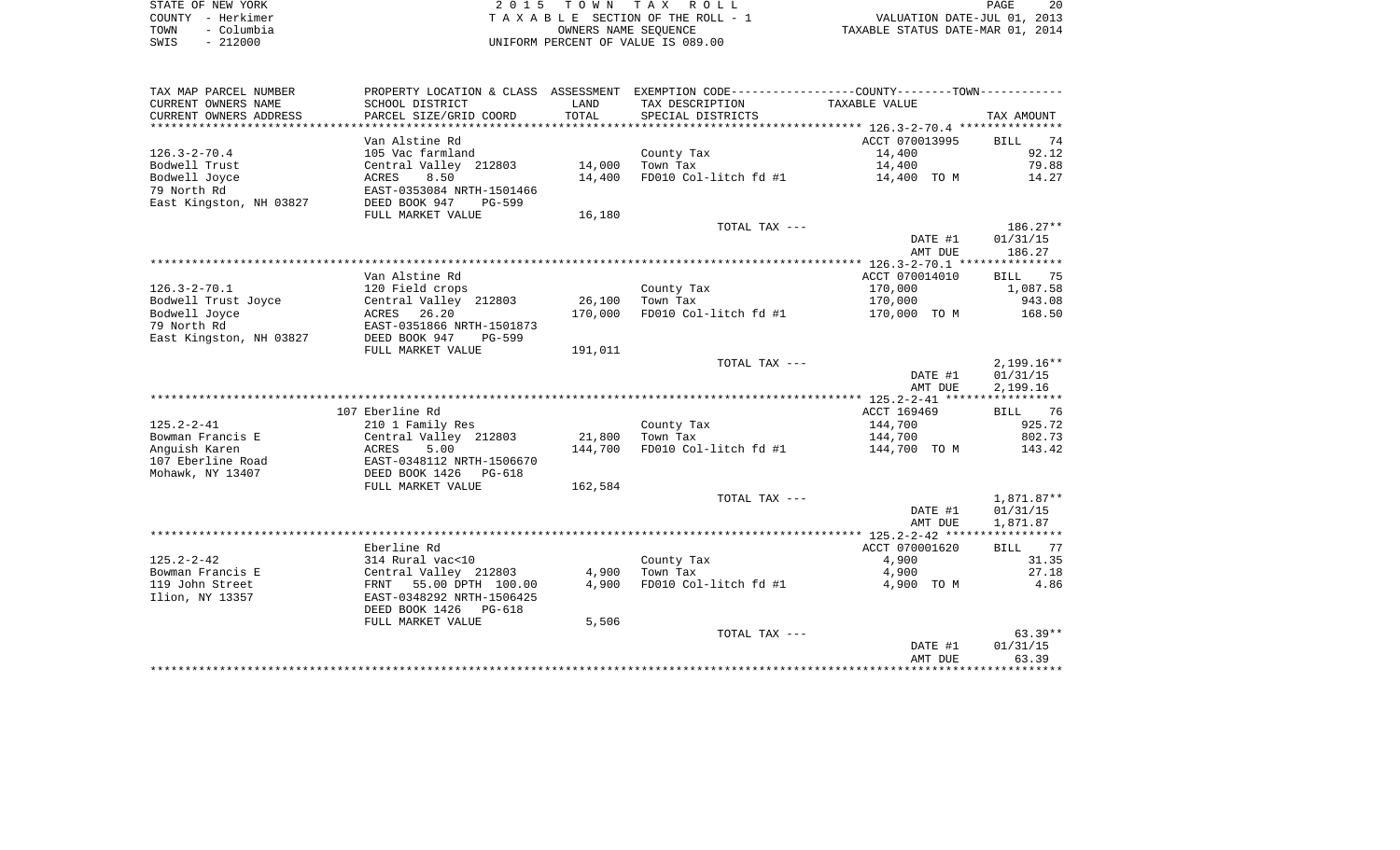| STATE OF NEW YORK  | 2015 TOWN TAX ROLL                 | 21<br><b>PAGE</b>                |
|--------------------|------------------------------------|----------------------------------|
| COUNTY - Herkimer  | TAXABLE SECTION OF THE ROLL - 1    | VALUATION DATE-JUL 01, 2013      |
| - Columbia<br>TOWN | OWNERS NAME SEOUENCE               | TAXABLE STATUS DATE-MAR 01, 2014 |
| - 212000<br>SWIS   | UNIFORM PERCENT OF VALUE IS 089.00 |                                  |

| TAX MAP PARCEL NUMBER     | PROPERTY LOCATION & CLASS ASSESSMENT EXEMPTION CODE---------------COUNTY-------TOWN---------- |         |                        |                          |                   |
|---------------------------|-----------------------------------------------------------------------------------------------|---------|------------------------|--------------------------|-------------------|
| CURRENT OWNERS NAME       | SCHOOL DISTRICT                                                                               | LAND    | TAX DESCRIPTION        | TAXABLE VALUE            |                   |
| CURRENT OWNERS ADDRESS    | PARCEL SIZE/GRID COORD                                                                        | TOTAL   | SPECIAL DISTRICTS      |                          | TAX AMOUNT        |
| ************************* |                                                                                               |         |                        |                          |                   |
|                           | 945 State Route 51                                                                            |         |                        |                          | <b>BILL</b><br>78 |
| $131.30 - 2 - 14.2$       | 210 1 Family Res                                                                              |         | VET COM C 41132        | 13,500                   | $\Omega$          |
| Bowman Thomas C           | Mount Markham<br>215601                                                                       |         | 10,000 VET COM T 41133 | $\Omega$<br>14,850       |                   |
| Bowman Barbara A          | ACRES<br>0.51                                                                                 | 59,400  | County Tax             | 45,900                   | 293.65            |
| 945 State Route 51        | EAST-0327905 NRTH-1493125                                                                     |         | Town Tax               | 44,550                   | 247.14            |
| Ilion, NY 13357           | DEED BOOK 715<br>$PG-323$                                                                     |         | FD010 Col-litch fd #1  | 59,400 TO M              | 58.87             |
|                           | FULL MARKET VALUE                                                                             | 66,742  |                        |                          |                   |
|                           |                                                                                               |         | TOTAL TAX ---          |                          | 599.66**          |
|                           |                                                                                               |         |                        | DATE #1                  | 01/31/15          |
|                           |                                                                                               |         |                        | AMT DUE                  | 599.66            |
|                           |                                                                                               |         |                        |                          |                   |
|                           | Elizabethtown Rd                                                                              |         |                        | ACCT 070008730           | 79<br><b>BILL</b> |
| $131.1 - 1 - 5$           | 314 Rural vac<10                                                                              |         | County Tax             | 8,200                    | 52.46             |
| Boyer Michael W           | Mount Markham<br>215601                                                                       | 8,200   | Town Tax               | 8,200                    | 45.49             |
| Boyer Donna W             | FRNT 150.00 DPTH 170.00                                                                       | 8,200   | FD010 Col-litch fd #1  | 8,200 TO M               | 8.13              |
| 283 Elizabethtown Rd      | EAST-0329703 NRTH-1496260                                                                     |         |                        |                          |                   |
| Ilion, NY 13357           | DEED BOOK 1151<br>$PG-749$                                                                    |         |                        |                          |                   |
|                           | FULL MARKET VALUE                                                                             | 9,213   |                        |                          |                   |
|                           |                                                                                               |         | TOTAL TAX ---          |                          | $106.08**$        |
|                           |                                                                                               |         |                        | DATE #1                  | 01/31/15          |
|                           |                                                                                               |         |                        | AMT DUE                  | 106.08            |
|                           |                                                                                               |         |                        |                          |                   |
|                           | 283 Elizabethtown Rd                                                                          |         |                        | ACCT 070008735           | 80<br><b>BILL</b> |
| $131.1 - 1 - 6$           | 210 1 Family Res                                                                              |         | VET COM C 41132        | 13,500                   | $\Omega$          |
| Boyer Michael W           | Mount Markham<br>215601                                                                       |         | 9,700 VET COM T 41133  | $\overline{0}$<br>18,000 |                   |
| Boyer Donna W             | FRNT 150.00 DPTH 170.00                                                                       | 85,000  | County Tax             | 71,500                   | 457.42            |
| 283 Elizabethtown Rd      | 0.59<br>ACRES                                                                                 |         | Town Tax               | 67,000                   | 371.68            |
| Ilion, NY 13357           | EAST-0329760 NRTH-1496350                                                                     |         | FD010 Col-litch fd #1  | 85,000 TO M              | 84.25             |
|                           | DEED BOOK 1151<br>PG-749                                                                      |         |                        |                          |                   |
|                           | FULL MARKET VALUE                                                                             | 95,506  |                        |                          |                   |
|                           |                                                                                               |         | TOTAL TAX ---          |                          | $913.35**$        |
|                           |                                                                                               |         |                        | DATE #1                  | 01/31/15          |
|                           |                                                                                               |         |                        | AMT DUE                  | 913.35            |
|                           |                                                                                               |         |                        |                          |                   |
|                           | 152 Beebe Rd                                                                                  |         |                        |                          | 81<br>BILL        |
| $125.4 - 1 - 61.2$        | 210 1 Family Res                                                                              |         | County Tax             | 91,800                   | 587.29            |
| Bradbury Harold           | Central Valley 212803                                                                         | 17,400  | Town Tax               | 91,800                   | 509.26            |
| Bradbury Nancy            | Doublewide                                                                                    | 91,800  | School Relevy          |                          | 2,106.11          |
| 152 Beebe Rd              | ACRES<br>3.00                                                                                 |         | FD010 Col-litch fd #1  | 91,800 TO M              | 90.99             |
| Ilion, NY 13357           | EAST-0336406 NRTH-1502839                                                                     |         |                        |                          |                   |
|                           | DEED BOOK 855<br>PG-325                                                                       |         |                        |                          |                   |
|                           | FULL MARKET VALUE                                                                             | 103,146 |                        |                          |                   |
|                           |                                                                                               |         | TOTAL TAX ---          |                          | $3,293.65**$      |
|                           |                                                                                               |         |                        | DATE #1                  | 01/31/15          |
|                           |                                                                                               |         |                        | AMT DUE                  | 3,293.65          |
|                           |                                                                                               |         |                        |                          |                   |
|                           |                                                                                               |         |                        |                          |                   |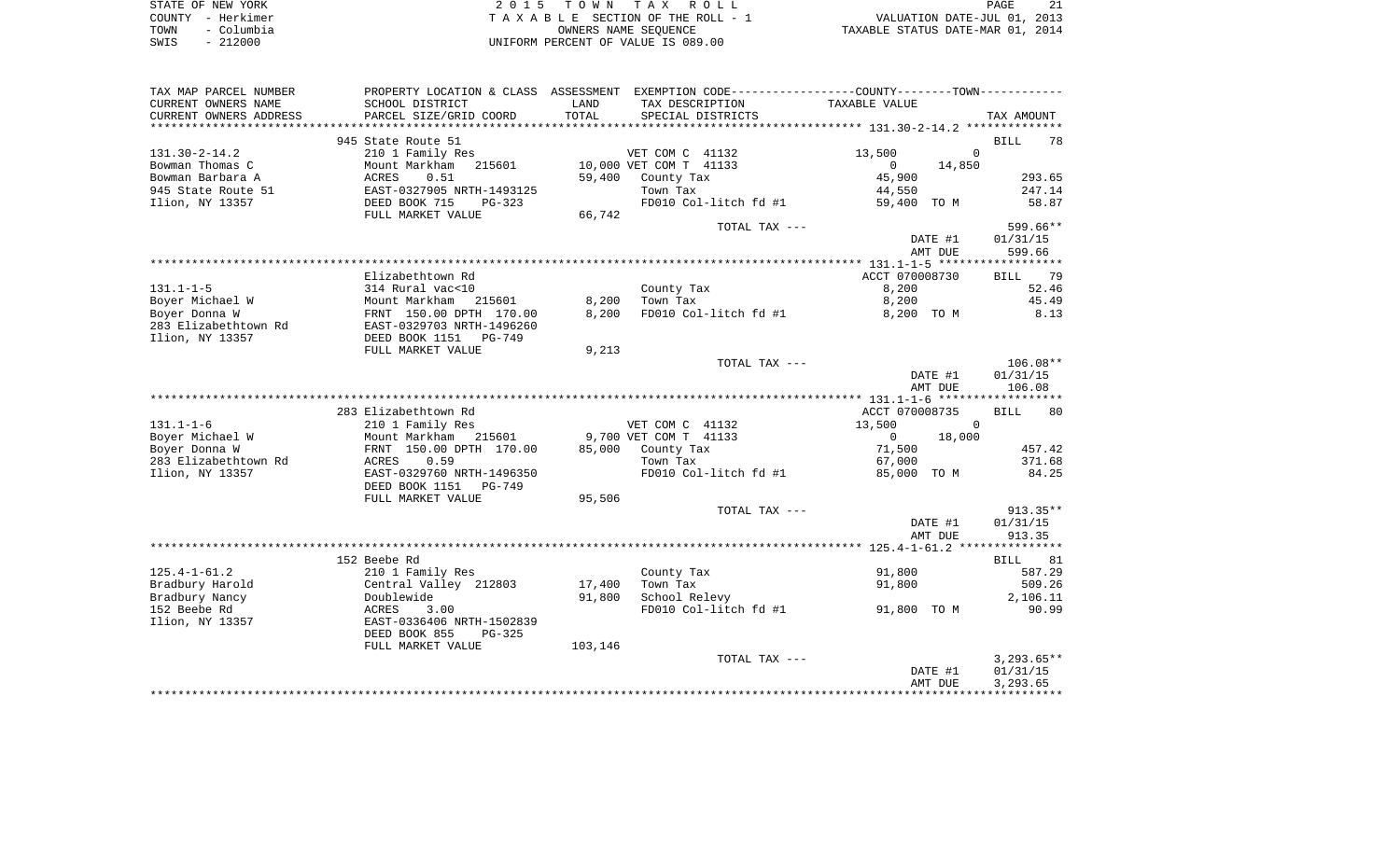|      | STATE OF NEW YORK | 2015 TOWN TAX ROLL                 | 22<br>PAGE                       |
|------|-------------------|------------------------------------|----------------------------------|
|      | COUNTY - Herkimer | TAXABLE SECTION OF THE ROLL - 1    | VALUATION DATE-JUL 01, 2013      |
| TOWN | – Columbia        | OWNERS NAME SEOUENCE               | TAXABLE STATUS DATE-MAR 01, 2014 |
| SWIS | $-212000$         | UNIFORM PERCENT OF VALUE IS 089.00 |                                  |

| SCHOOL DISTRICT<br>TAXABLE VALUE<br>LAND<br>TAX DESCRIPTION<br>PARCEL SIZE/GRID COORD<br>TOTAL<br>SPECIAL DISTRICTS<br>TAX AMOUNT<br>1169 Elizabethtown Rd<br>ACCT 070005315<br>82<br>BILL<br>210 1 Family Res<br>63,700<br>407.52<br>County Tax<br>353.38<br>Brewer Edward E Sr<br>Central Valley 212803<br>17,000<br>Town Tax<br>63,700<br>Brewer Julia D<br>2.80<br>63,700<br>School Relevy<br>843.79<br>ACRES<br>1169 Elizabethtown Rd<br>FD010 Col-litch fd #1<br>63.14<br>EAST-0338938 NRTH-1510811<br>63,700 TO M<br>DEED BOOK 709<br><b>PG-942</b><br>FULL MARKET VALUE<br>71,573<br>$1,667.83**$<br>TOTAL TAX ---<br>DATE #1<br>01/31/15<br>AMT DUE<br>1,667.83<br>228 Brewer Rd<br>BILL 83<br>$125.2 - 2 - 61.2$<br>75,600<br>483.65<br>210 1 Family Res<br>County Tax<br>Brewer Jim L<br>Central Valley 212803<br>11,200<br>Town Tax<br>75,600<br>419.39<br>Brewer Phyllis L<br>FRNT 250.00 DPTH 135.00<br>75,600<br>FD010 Col-litch fd #1<br>75,600 TO M<br>74.93<br>228 Brewer Rd<br>0.77<br>ACRES<br>Ilion, NY 13357<br>EAST-0339522 NRTH-1505307<br>DEED BOOK 840<br>PG-427<br>84,944<br>FULL MARKET VALUE<br>977.97**<br>TOTAL TAX ---<br>01/31/15<br>DATE #1<br>AMT DUE<br>977.97<br>1420 Jordanville Rd<br>ACCT 155248<br>BILL 84<br>210 1 Family Res<br>County Tax<br>82,100<br>525.24<br>Brewer Living Trust 8/28/09 Jo Richfield Sprin 365601<br>Town Tax<br>455.45<br>11,200<br>82,100<br>FRNT 168.80 DPTH 200.00<br>82,100<br>FD010 Col-litch fd #1<br>82,100 TO M<br>81.37<br>EAST-0353027 NRTH-1491006<br>Richfield Springs, NY 13439 DEED BOOK 1337 PG-106<br>FULL MARKET VALUE<br>92,247<br>$1,062.06**$<br>TOTAL TAX ---<br>01/31/15<br>DATE #1<br>1,062.06<br>AMT DUE<br>173 Brewer Rd<br>ACCT 182015<br>85<br>BILL<br>$125.2 - 2 - 63$<br>105,000<br>671.74<br>120 Field crops<br>County Tax<br>Brewer Michael<br>Central Valley 212803<br>47,000<br>Town Tax<br>105,000<br>582.49<br>173 Brewer Rd<br>105,000<br>FD010 Col-litch fd #1<br>ACRES<br>69.40<br>105,000 TO M<br>104.07<br>Ilion, NY 13357<br>EAST-0339361 NRTH-1507151<br>DEED BOOK 1507<br>PG-825<br>117,978<br>FULL MARKET VALUE<br>TOTAL TAX ---<br>$1,358.30**$<br>DATE #1<br>01/31/15<br>1,358.30<br>AMT DUE | TAX MAP PARCEL NUMBER  |  | PROPERTY LOCATION & CLASS ASSESSMENT EXEMPTION CODE---------------COUNTY-------TOWN---------- |  |
|--------------------------------------------------------------------------------------------------------------------------------------------------------------------------------------------------------------------------------------------------------------------------------------------------------------------------------------------------------------------------------------------------------------------------------------------------------------------------------------------------------------------------------------------------------------------------------------------------------------------------------------------------------------------------------------------------------------------------------------------------------------------------------------------------------------------------------------------------------------------------------------------------------------------------------------------------------------------------------------------------------------------------------------------------------------------------------------------------------------------------------------------------------------------------------------------------------------------------------------------------------------------------------------------------------------------------------------------------------------------------------------------------------------------------------------------------------------------------------------------------------------------------------------------------------------------------------------------------------------------------------------------------------------------------------------------------------------------------------------------------------------------------------------------------------------------------------------------------------------------------------------------------------------------------------------------------------------------------------------------------------------------------------------------------------------------------------------------------------------------------------------------------------------------------------------------------------------|------------------------|--|-----------------------------------------------------------------------------------------------|--|
|                                                                                                                                                                                                                                                                                                                                                                                                                                                                                                                                                                                                                                                                                                                                                                                                                                                                                                                                                                                                                                                                                                                                                                                                                                                                                                                                                                                                                                                                                                                                                                                                                                                                                                                                                                                                                                                                                                                                                                                                                                                                                                                                                                                                              | CURRENT OWNERS NAME    |  |                                                                                               |  |
|                                                                                                                                                                                                                                                                                                                                                                                                                                                                                                                                                                                                                                                                                                                                                                                                                                                                                                                                                                                                                                                                                                                                                                                                                                                                                                                                                                                                                                                                                                                                                                                                                                                                                                                                                                                                                                                                                                                                                                                                                                                                                                                                                                                                              | CURRENT OWNERS ADDRESS |  |                                                                                               |  |
|                                                                                                                                                                                                                                                                                                                                                                                                                                                                                                                                                                                                                                                                                                                                                                                                                                                                                                                                                                                                                                                                                                                                                                                                                                                                                                                                                                                                                                                                                                                                                                                                                                                                                                                                                                                                                                                                                                                                                                                                                                                                                                                                                                                                              |                        |  |                                                                                               |  |
|                                                                                                                                                                                                                                                                                                                                                                                                                                                                                                                                                                                                                                                                                                                                                                                                                                                                                                                                                                                                                                                                                                                                                                                                                                                                                                                                                                                                                                                                                                                                                                                                                                                                                                                                                                                                                                                                                                                                                                                                                                                                                                                                                                                                              |                        |  |                                                                                               |  |
|                                                                                                                                                                                                                                                                                                                                                                                                                                                                                                                                                                                                                                                                                                                                                                                                                                                                                                                                                                                                                                                                                                                                                                                                                                                                                                                                                                                                                                                                                                                                                                                                                                                                                                                                                                                                                                                                                                                                                                                                                                                                                                                                                                                                              | $125.2 - 2 - 9.3$      |  |                                                                                               |  |
|                                                                                                                                                                                                                                                                                                                                                                                                                                                                                                                                                                                                                                                                                                                                                                                                                                                                                                                                                                                                                                                                                                                                                                                                                                                                                                                                                                                                                                                                                                                                                                                                                                                                                                                                                                                                                                                                                                                                                                                                                                                                                                                                                                                                              |                        |  |                                                                                               |  |
|                                                                                                                                                                                                                                                                                                                                                                                                                                                                                                                                                                                                                                                                                                                                                                                                                                                                                                                                                                                                                                                                                                                                                                                                                                                                                                                                                                                                                                                                                                                                                                                                                                                                                                                                                                                                                                                                                                                                                                                                                                                                                                                                                                                                              |                        |  |                                                                                               |  |
|                                                                                                                                                                                                                                                                                                                                                                                                                                                                                                                                                                                                                                                                                                                                                                                                                                                                                                                                                                                                                                                                                                                                                                                                                                                                                                                                                                                                                                                                                                                                                                                                                                                                                                                                                                                                                                                                                                                                                                                                                                                                                                                                                                                                              | Ilion, NY 13357        |  |                                                                                               |  |
|                                                                                                                                                                                                                                                                                                                                                                                                                                                                                                                                                                                                                                                                                                                                                                                                                                                                                                                                                                                                                                                                                                                                                                                                                                                                                                                                                                                                                                                                                                                                                                                                                                                                                                                                                                                                                                                                                                                                                                                                                                                                                                                                                                                                              |                        |  |                                                                                               |  |
|                                                                                                                                                                                                                                                                                                                                                                                                                                                                                                                                                                                                                                                                                                                                                                                                                                                                                                                                                                                                                                                                                                                                                                                                                                                                                                                                                                                                                                                                                                                                                                                                                                                                                                                                                                                                                                                                                                                                                                                                                                                                                                                                                                                                              |                        |  |                                                                                               |  |
|                                                                                                                                                                                                                                                                                                                                                                                                                                                                                                                                                                                                                                                                                                                                                                                                                                                                                                                                                                                                                                                                                                                                                                                                                                                                                                                                                                                                                                                                                                                                                                                                                                                                                                                                                                                                                                                                                                                                                                                                                                                                                                                                                                                                              |                        |  |                                                                                               |  |
|                                                                                                                                                                                                                                                                                                                                                                                                                                                                                                                                                                                                                                                                                                                                                                                                                                                                                                                                                                                                                                                                                                                                                                                                                                                                                                                                                                                                                                                                                                                                                                                                                                                                                                                                                                                                                                                                                                                                                                                                                                                                                                                                                                                                              |                        |  |                                                                                               |  |
|                                                                                                                                                                                                                                                                                                                                                                                                                                                                                                                                                                                                                                                                                                                                                                                                                                                                                                                                                                                                                                                                                                                                                                                                                                                                                                                                                                                                                                                                                                                                                                                                                                                                                                                                                                                                                                                                                                                                                                                                                                                                                                                                                                                                              |                        |  |                                                                                               |  |
|                                                                                                                                                                                                                                                                                                                                                                                                                                                                                                                                                                                                                                                                                                                                                                                                                                                                                                                                                                                                                                                                                                                                                                                                                                                                                                                                                                                                                                                                                                                                                                                                                                                                                                                                                                                                                                                                                                                                                                                                                                                                                                                                                                                                              |                        |  |                                                                                               |  |
|                                                                                                                                                                                                                                                                                                                                                                                                                                                                                                                                                                                                                                                                                                                                                                                                                                                                                                                                                                                                                                                                                                                                                                                                                                                                                                                                                                                                                                                                                                                                                                                                                                                                                                                                                                                                                                                                                                                                                                                                                                                                                                                                                                                                              |                        |  |                                                                                               |  |
|                                                                                                                                                                                                                                                                                                                                                                                                                                                                                                                                                                                                                                                                                                                                                                                                                                                                                                                                                                                                                                                                                                                                                                                                                                                                                                                                                                                                                                                                                                                                                                                                                                                                                                                                                                                                                                                                                                                                                                                                                                                                                                                                                                                                              |                        |  |                                                                                               |  |
|                                                                                                                                                                                                                                                                                                                                                                                                                                                                                                                                                                                                                                                                                                                                                                                                                                                                                                                                                                                                                                                                                                                                                                                                                                                                                                                                                                                                                                                                                                                                                                                                                                                                                                                                                                                                                                                                                                                                                                                                                                                                                                                                                                                                              |                        |  |                                                                                               |  |
|                                                                                                                                                                                                                                                                                                                                                                                                                                                                                                                                                                                                                                                                                                                                                                                                                                                                                                                                                                                                                                                                                                                                                                                                                                                                                                                                                                                                                                                                                                                                                                                                                                                                                                                                                                                                                                                                                                                                                                                                                                                                                                                                                                                                              |                        |  |                                                                                               |  |
|                                                                                                                                                                                                                                                                                                                                                                                                                                                                                                                                                                                                                                                                                                                                                                                                                                                                                                                                                                                                                                                                                                                                                                                                                                                                                                                                                                                                                                                                                                                                                                                                                                                                                                                                                                                                                                                                                                                                                                                                                                                                                                                                                                                                              |                        |  |                                                                                               |  |
|                                                                                                                                                                                                                                                                                                                                                                                                                                                                                                                                                                                                                                                                                                                                                                                                                                                                                                                                                                                                                                                                                                                                                                                                                                                                                                                                                                                                                                                                                                                                                                                                                                                                                                                                                                                                                                                                                                                                                                                                                                                                                                                                                                                                              |                        |  |                                                                                               |  |
|                                                                                                                                                                                                                                                                                                                                                                                                                                                                                                                                                                                                                                                                                                                                                                                                                                                                                                                                                                                                                                                                                                                                                                                                                                                                                                                                                                                                                                                                                                                                                                                                                                                                                                                                                                                                                                                                                                                                                                                                                                                                                                                                                                                                              |                        |  |                                                                                               |  |
|                                                                                                                                                                                                                                                                                                                                                                                                                                                                                                                                                                                                                                                                                                                                                                                                                                                                                                                                                                                                                                                                                                                                                                                                                                                                                                                                                                                                                                                                                                                                                                                                                                                                                                                                                                                                                                                                                                                                                                                                                                                                                                                                                                                                              |                        |  |                                                                                               |  |
|                                                                                                                                                                                                                                                                                                                                                                                                                                                                                                                                                                                                                                                                                                                                                                                                                                                                                                                                                                                                                                                                                                                                                                                                                                                                                                                                                                                                                                                                                                                                                                                                                                                                                                                                                                                                                                                                                                                                                                                                                                                                                                                                                                                                              |                        |  |                                                                                               |  |
|                                                                                                                                                                                                                                                                                                                                                                                                                                                                                                                                                                                                                                                                                                                                                                                                                                                                                                                                                                                                                                                                                                                                                                                                                                                                                                                                                                                                                                                                                                                                                                                                                                                                                                                                                                                                                                                                                                                                                                                                                                                                                                                                                                                                              |                        |  |                                                                                               |  |
|                                                                                                                                                                                                                                                                                                                                                                                                                                                                                                                                                                                                                                                                                                                                                                                                                                                                                                                                                                                                                                                                                                                                                                                                                                                                                                                                                                                                                                                                                                                                                                                                                                                                                                                                                                                                                                                                                                                                                                                                                                                                                                                                                                                                              |                        |  |                                                                                               |  |
|                                                                                                                                                                                                                                                                                                                                                                                                                                                                                                                                                                                                                                                                                                                                                                                                                                                                                                                                                                                                                                                                                                                                                                                                                                                                                                                                                                                                                                                                                                                                                                                                                                                                                                                                                                                                                                                                                                                                                                                                                                                                                                                                                                                                              | $132.1 - 1 - 33$       |  |                                                                                               |  |
|                                                                                                                                                                                                                                                                                                                                                                                                                                                                                                                                                                                                                                                                                                                                                                                                                                                                                                                                                                                                                                                                                                                                                                                                                                                                                                                                                                                                                                                                                                                                                                                                                                                                                                                                                                                                                                                                                                                                                                                                                                                                                                                                                                                                              |                        |  |                                                                                               |  |
|                                                                                                                                                                                                                                                                                                                                                                                                                                                                                                                                                                                                                                                                                                                                                                                                                                                                                                                                                                                                                                                                                                                                                                                                                                                                                                                                                                                                                                                                                                                                                                                                                                                                                                                                                                                                                                                                                                                                                                                                                                                                                                                                                                                                              | Brewer John & Carol    |  |                                                                                               |  |
|                                                                                                                                                                                                                                                                                                                                                                                                                                                                                                                                                                                                                                                                                                                                                                                                                                                                                                                                                                                                                                                                                                                                                                                                                                                                                                                                                                                                                                                                                                                                                                                                                                                                                                                                                                                                                                                                                                                                                                                                                                                                                                                                                                                                              | 1420 Jordanville Rd    |  |                                                                                               |  |
|                                                                                                                                                                                                                                                                                                                                                                                                                                                                                                                                                                                                                                                                                                                                                                                                                                                                                                                                                                                                                                                                                                                                                                                                                                                                                                                                                                                                                                                                                                                                                                                                                                                                                                                                                                                                                                                                                                                                                                                                                                                                                                                                                                                                              |                        |  |                                                                                               |  |
|                                                                                                                                                                                                                                                                                                                                                                                                                                                                                                                                                                                                                                                                                                                                                                                                                                                                                                                                                                                                                                                                                                                                                                                                                                                                                                                                                                                                                                                                                                                                                                                                                                                                                                                                                                                                                                                                                                                                                                                                                                                                                                                                                                                                              |                        |  |                                                                                               |  |
|                                                                                                                                                                                                                                                                                                                                                                                                                                                                                                                                                                                                                                                                                                                                                                                                                                                                                                                                                                                                                                                                                                                                                                                                                                                                                                                                                                                                                                                                                                                                                                                                                                                                                                                                                                                                                                                                                                                                                                                                                                                                                                                                                                                                              |                        |  |                                                                                               |  |
|                                                                                                                                                                                                                                                                                                                                                                                                                                                                                                                                                                                                                                                                                                                                                                                                                                                                                                                                                                                                                                                                                                                                                                                                                                                                                                                                                                                                                                                                                                                                                                                                                                                                                                                                                                                                                                                                                                                                                                                                                                                                                                                                                                                                              |                        |  |                                                                                               |  |
|                                                                                                                                                                                                                                                                                                                                                                                                                                                                                                                                                                                                                                                                                                                                                                                                                                                                                                                                                                                                                                                                                                                                                                                                                                                                                                                                                                                                                                                                                                                                                                                                                                                                                                                                                                                                                                                                                                                                                                                                                                                                                                                                                                                                              |                        |  |                                                                                               |  |
|                                                                                                                                                                                                                                                                                                                                                                                                                                                                                                                                                                                                                                                                                                                                                                                                                                                                                                                                                                                                                                                                                                                                                                                                                                                                                                                                                                                                                                                                                                                                                                                                                                                                                                                                                                                                                                                                                                                                                                                                                                                                                                                                                                                                              |                        |  |                                                                                               |  |
|                                                                                                                                                                                                                                                                                                                                                                                                                                                                                                                                                                                                                                                                                                                                                                                                                                                                                                                                                                                                                                                                                                                                                                                                                                                                                                                                                                                                                                                                                                                                                                                                                                                                                                                                                                                                                                                                                                                                                                                                                                                                                                                                                                                                              |                        |  |                                                                                               |  |
|                                                                                                                                                                                                                                                                                                                                                                                                                                                                                                                                                                                                                                                                                                                                                                                                                                                                                                                                                                                                                                                                                                                                                                                                                                                                                                                                                                                                                                                                                                                                                                                                                                                                                                                                                                                                                                                                                                                                                                                                                                                                                                                                                                                                              |                        |  |                                                                                               |  |
|                                                                                                                                                                                                                                                                                                                                                                                                                                                                                                                                                                                                                                                                                                                                                                                                                                                                                                                                                                                                                                                                                                                                                                                                                                                                                                                                                                                                                                                                                                                                                                                                                                                                                                                                                                                                                                                                                                                                                                                                                                                                                                                                                                                                              |                        |  |                                                                                               |  |
|                                                                                                                                                                                                                                                                                                                                                                                                                                                                                                                                                                                                                                                                                                                                                                                                                                                                                                                                                                                                                                                                                                                                                                                                                                                                                                                                                                                                                                                                                                                                                                                                                                                                                                                                                                                                                                                                                                                                                                                                                                                                                                                                                                                                              |                        |  |                                                                                               |  |
|                                                                                                                                                                                                                                                                                                                                                                                                                                                                                                                                                                                                                                                                                                                                                                                                                                                                                                                                                                                                                                                                                                                                                                                                                                                                                                                                                                                                                                                                                                                                                                                                                                                                                                                                                                                                                                                                                                                                                                                                                                                                                                                                                                                                              |                        |  |                                                                                               |  |
|                                                                                                                                                                                                                                                                                                                                                                                                                                                                                                                                                                                                                                                                                                                                                                                                                                                                                                                                                                                                                                                                                                                                                                                                                                                                                                                                                                                                                                                                                                                                                                                                                                                                                                                                                                                                                                                                                                                                                                                                                                                                                                                                                                                                              |                        |  |                                                                                               |  |
|                                                                                                                                                                                                                                                                                                                                                                                                                                                                                                                                                                                                                                                                                                                                                                                                                                                                                                                                                                                                                                                                                                                                                                                                                                                                                                                                                                                                                                                                                                                                                                                                                                                                                                                                                                                                                                                                                                                                                                                                                                                                                                                                                                                                              |                        |  |                                                                                               |  |
|                                                                                                                                                                                                                                                                                                                                                                                                                                                                                                                                                                                                                                                                                                                                                                                                                                                                                                                                                                                                                                                                                                                                                                                                                                                                                                                                                                                                                                                                                                                                                                                                                                                                                                                                                                                                                                                                                                                                                                                                                                                                                                                                                                                                              |                        |  |                                                                                               |  |
|                                                                                                                                                                                                                                                                                                                                                                                                                                                                                                                                                                                                                                                                                                                                                                                                                                                                                                                                                                                                                                                                                                                                                                                                                                                                                                                                                                                                                                                                                                                                                                                                                                                                                                                                                                                                                                                                                                                                                                                                                                                                                                                                                                                                              |                        |  |                                                                                               |  |
|                                                                                                                                                                                                                                                                                                                                                                                                                                                                                                                                                                                                                                                                                                                                                                                                                                                                                                                                                                                                                                                                                                                                                                                                                                                                                                                                                                                                                                                                                                                                                                                                                                                                                                                                                                                                                                                                                                                                                                                                                                                                                                                                                                                                              |                        |  |                                                                                               |  |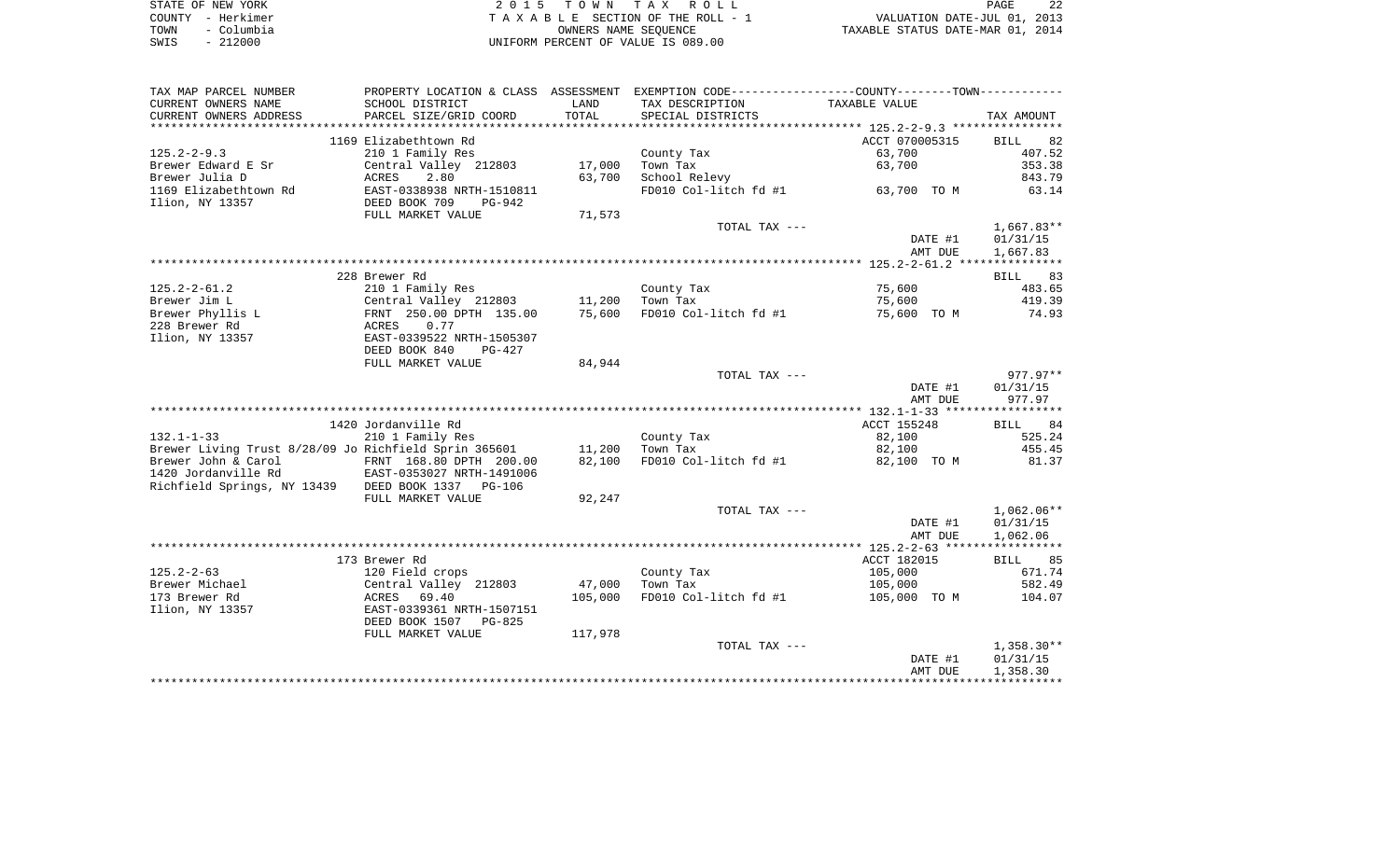| STATE OF NEW YORK  | 2015 TOWN TAX ROLL                    | PAGE                             |
|--------------------|---------------------------------------|----------------------------------|
| COUNTY - Herkimer  | T A X A B L E SECTION OF THE ROLL - 1 | VALUATION DATE-JUL 01, 2013      |
| – Columbia<br>TOWN | OWNERS NAME SEOUENCE                  | TAXABLE STATUS DATE-MAR 01, 2014 |
| $-212000$<br>SWIS  | UNIFORM PERCENT OF VALUE IS 089.00    |                                  |

| TAX MAP PARCEL NUMBER                   |                                           |                  | PROPERTY LOCATION & CLASS ASSESSMENT EXEMPTION CODE---------------COUNTY-------TOWN---------- |                   |                   |
|-----------------------------------------|-------------------------------------------|------------------|-----------------------------------------------------------------------------------------------|-------------------|-------------------|
| CURRENT OWNERS NAME                     | SCHOOL DISTRICT                           | LAND             | TAX DESCRIPTION                                                                               | TAXABLE VALUE     |                   |
| CURRENT OWNERS ADDRESS                  | PARCEL SIZE/GRID COORD                    | TOTAL            | SPECIAL DISTRICTS                                                                             |                   | TAX AMOUNT        |
|                                         |                                           |                  |                                                                                               |                   |                   |
|                                         | 138 Eberline Rd                           |                  |                                                                                               |                   | <b>BILL</b><br>86 |
| $125.2 - 2 - 40.5$                      | 210 1 Family Res                          |                  | VET WAR C 41122                                                                               | 8,100<br>$\Omega$ |                   |
| Brewer William G                        | Central Valley 212803                     |                  | 24,300 VET WAR T 41123                                                                        | $\circ$<br>10,800 |                   |
| Brewer Barbara A                        | FRNT 860.00 DPTH                          | 200,000          | County Tax                                                                                    | 191,900           | 1,227.69          |
| 138 Eberline Road                       | 7.00<br>ACRES                             |                  | Town Tax                                                                                      | 189,200           | 1,049.59          |
| Mohawk, NY 13407                        | EAST-0348320 NRTH-1505992                 |                  | FD010 Col-litch fd #1                                                                         | 200,000 TO M      | 198.23            |
|                                         | DEED BOOK 904<br>PG-481                   |                  |                                                                                               |                   |                   |
|                                         | FULL MARKET VALUE                         | 224,719          |                                                                                               |                   |                   |
|                                         |                                           |                  | TOTAL TAX ---                                                                                 |                   | $2,475.51**$      |
|                                         |                                           |                  |                                                                                               | DATE #1           | 01/31/15          |
|                                         |                                           |                  |                                                                                               | AMT DUE           | 2,475.51          |
|                                         |                                           |                  |                                                                                               |                   |                   |
|                                         | 1242 Elizabethtown Rd                     |                  |                                                                                               | ACCT 070005940    | <b>BILL</b><br>87 |
| $125.2 - 2 - 23$                        |                                           |                  |                                                                                               | 45,400            | 290.45            |
| Brien Timothy E                         | 210 1 Family Res                          |                  | County Tax<br>Town Tax                                                                        |                   | 251.86            |
|                                         | Central Valley 212803<br>1.90 BANK<br>184 | 15,000<br>45,400 |                                                                                               | 45,400            | 45.00             |
| Crandall Amy B<br>1242 Elizabethtown Rd | ACRES<br>EAST-0339373 NRTH-1512411        |                  | FD010 Col-litch fd #1                                                                         | 45,400 TO M       |                   |
|                                         |                                           |                  |                                                                                               |                   |                   |
| Ilion, NY 13357                         | DEED BOOK 946<br>$PG-396$                 |                  |                                                                                               |                   |                   |
|                                         | FULL MARKET VALUE                         | 51,011           |                                                                                               |                   |                   |
|                                         |                                           |                  | TOTAL TAX ---                                                                                 |                   | 587.31**          |
|                                         |                                           |                  |                                                                                               | DATE #1           | 01/31/15          |
|                                         |                                           |                  |                                                                                               | AMT DUE           | 587.31            |
|                                         |                                           |                  |                                                                                               |                   |                   |
|                                         | Jordanville Off Rd                        |                  |                                                                                               | ACCT 159170       | 88<br>BILL        |
| $132.2 - 2 - 14.2$                      | 105 Vac farmland                          |                  | County Tax                                                                                    | 15,500            | 99.16             |
| Brodrick Silvia                         | Owen D Young<br>215001                    | 15,500           | Town Tax                                                                                      | 15,500            | 85.99             |
| 37 Shadow Lawn Drive                    | ACRES<br>25.10 BANK<br>023                | 15,500           | School Relevy                                                                                 |                   | 327.67            |
| Oakhurst, NJ 07755                      | EAST-0363156 NRTH-1488751                 |                  | FD010 Col-litch fd #1                                                                         | 15,500 TO M       | 15.36             |
|                                         | DEED BOOK 1360<br>PG-137                  |                  |                                                                                               |                   |                   |
|                                         | FULL MARKET VALUE                         | 17,416           |                                                                                               |                   |                   |
|                                         |                                           |                  | TOTAL TAX ---                                                                                 |                   | $528.18**$        |
|                                         |                                           |                  |                                                                                               | DATE #1           | 01/31/15          |
|                                         |                                           |                  |                                                                                               | AMT DUE           | 528.18            |
|                                         |                                           |                  |                                                                                               |                   |                   |
|                                         | 1909 Jordanville Rd                       |                  |                                                                                               | ACCT 163531       | BILL<br>89        |
| $132.4 - 2 - 2$                         | 210 1 Family Res                          |                  | County Tax                                                                                    | 81,000            | 518.20            |
| Brodrick Silvia                         | Richfield Sprin 365601                    | 16,700           | Town Tax                                                                                      | 81,000            | 449.35            |
| 37 Shadow Lawn Drive                    | ACRES<br>2.70                             | 81,000           | School Relevy                                                                                 |                   | 1,140.33          |
| Oakhurst, NJ 07755                      | EAST-0362337 NRTH-1487891                 |                  | FD010 Col-litch fd #1                                                                         | 81,000 TO M       | 80.28             |
|                                         | DEED BOOK 1388<br>PG-816                  |                  |                                                                                               |                   |                   |
|                                         | FULL MARKET VALUE                         | 91,011           |                                                                                               |                   |                   |
|                                         |                                           |                  | TOTAL TAX ---                                                                                 |                   | $2,188.16**$      |
|                                         |                                           |                  |                                                                                               | DATE #1           | 01/31/15          |
|                                         |                                           |                  |                                                                                               | AMT DUE           | 2,188.16          |
|                                         |                                           |                  |                                                                                               |                   |                   |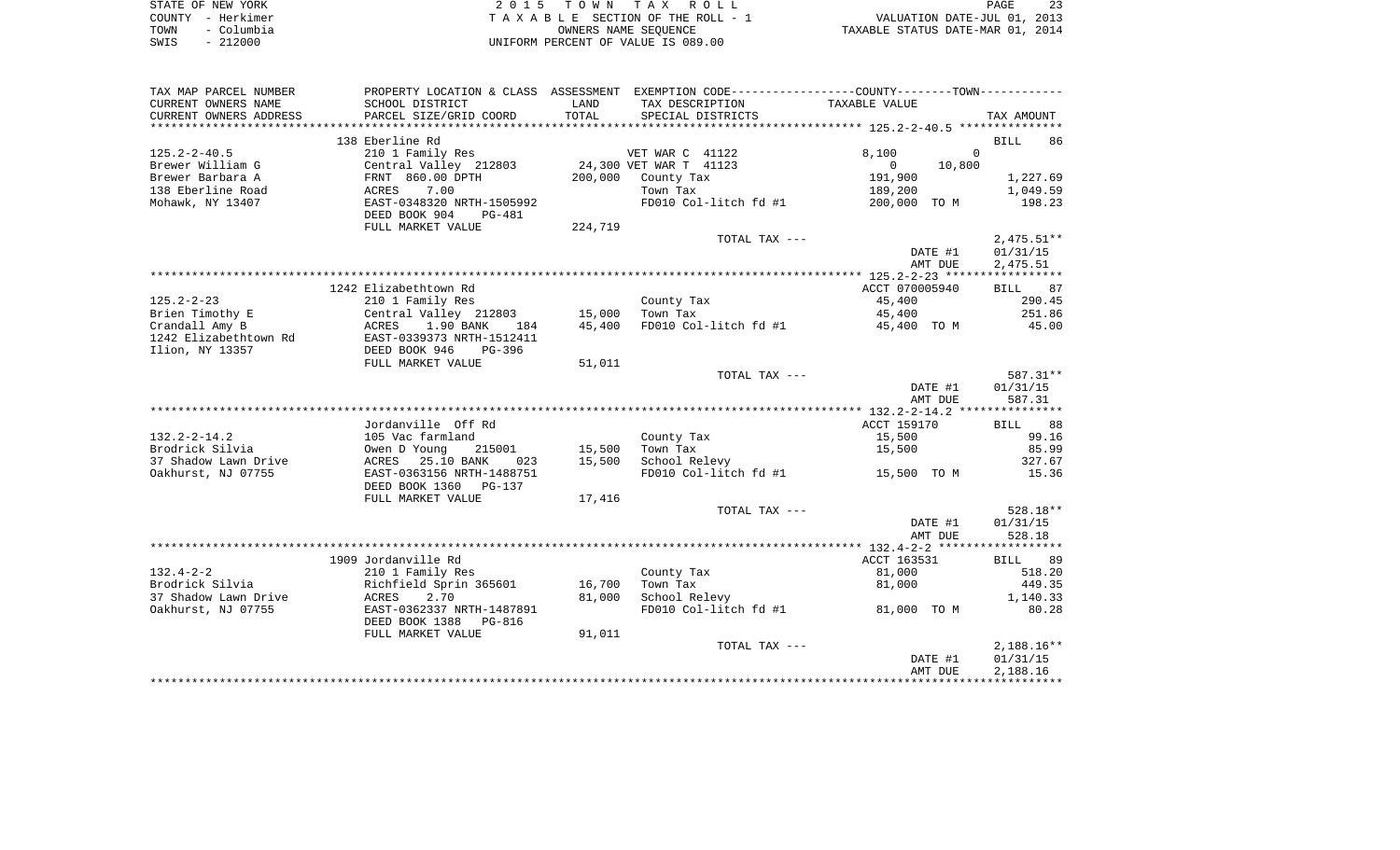| STATE OF NEW YORK  | 2015 TOWN TAX ROLL                 | 24<br>PAGE                       |
|--------------------|------------------------------------|----------------------------------|
| COUNTY - Herkimer  | TAXABLE SECTION OF THE ROLL - 1    | VALUATION DATE-JUL 01, 2013      |
| – Columbia<br>TOWN | OWNERS NAME SEOUENCE               | TAXABLE STATUS DATE-MAR 01, 2014 |
| $-212000$<br>SWIS  | UNIFORM PERCENT OF VALUE IS 089.00 |                                  |

| TAX MAP PARCEL NUMBER       |                                                       |         | PROPERTY LOCATION & CLASS ASSESSMENT EXEMPTION CODE---------------COUNTY-------TOWN---------- |                |                   |
|-----------------------------|-------------------------------------------------------|---------|-----------------------------------------------------------------------------------------------|----------------|-------------------|
| CURRENT OWNERS NAME         | SCHOOL DISTRICT                                       | LAND    | TAX DESCRIPTION                                                                               | TAXABLE VALUE  |                   |
| CURRENT OWNERS ADDRESS      | PARCEL SIZE/GRID COORD                                | TOTAL   | SPECIAL DISTRICTS                                                                             |                | TAX AMOUNT        |
|                             |                                                       |         |                                                                                               |                |                   |
|                             | Jordanville Rd                                        |         |                                                                                               | ACCT 159170    | 90<br><b>BILL</b> |
| $132.4 - 2 - 3.1$           | 105 Vac farmland                                      |         | County Tax                                                                                    | 8,200          | 52.46             |
| Brodrick Silvia             | Richfield Sprin 365601                                | 1,025   | Town Tax                                                                                      | 8,200          | 45.49             |
| 37 Shadow Lawn Drive        | 1.80<br>ACRES                                         | 8,200   | School Relevy                                                                                 |                | 115.44            |
| Oakhurst, NJ 07755          | EAST-0362930 NRTH-1487735<br>DEED BOOK 1360<br>PG-137 |         | FD010 Col-litch fd #1                                                                         | 8,200 TO M     | 8.13              |
|                             | FULL MARKET VALUE                                     | 9,213   |                                                                                               |                |                   |
|                             |                                                       |         | TOTAL TAX ---                                                                                 |                | $221.52**$        |
|                             |                                                       |         |                                                                                               | DATE #1        | 01/31/15          |
|                             |                                                       |         |                                                                                               | AMT DUE        | 221.52            |
|                             |                                                       |         |                                                                                               |                |                   |
|                             | 1884 Jordanville Rd                                   |         |                                                                                               |                | BILL 91           |
| $132.4 - 2 - 3.3$           | 240 Rural res                                         |         | County Tax                                                                                    | 224,600        | 1,436.89          |
| Brodrick Silvia             | Richfield Sprin 365601                                | 31,000  | Town Tax                                                                                      | 224,600        | 1,245.97          |
| 37 Shadow Lawn Drive        | 58.40<br>ACRES                                        | 224,600 | School Relevy                                                                                 |                | 3,161.97          |
| Oakhurst, NJ 07755          | EAST-0361510 NRTH-1487518<br>DEED BOOK 1253<br>PG-923 |         | FD010 Col-litch fd #1                                                                         | 224,600 TO M   | 222.61            |
|                             | FULL MARKET VALUE                                     | 252,360 |                                                                                               |                |                   |
|                             |                                                       |         | TOTAL TAX ---                                                                                 |                | $6,067.44**$      |
|                             |                                                       |         |                                                                                               | DATE #1        | 01/31/15          |
|                             |                                                       |         |                                                                                               | AMT DUE        | 6,067.44          |
|                             |                                                       |         |                                                                                               |                |                   |
|                             | Saxon Rd                                              |         |                                                                                               | ACCT 070015395 | 92<br>BILL        |
| $131.1 - 1 - 25.2$          | 322 Rural vac>10                                      |         | County Tax                                                                                    | 10,300         | 65.89             |
| Brown Daniel J              | Mount Markham<br>215601                               | 10,300  | Town Tax                                                                                      | 10,300         | 57.14             |
| 1917 US Highway 20          | ACRES 12.00                                           | 10,300  | FD010 Col-litch fd #1                                                                         | 10,300 TO M    | 10.21             |
| Richfield Springs, NY 13439 | EAST-0331648 NRTH-1491152<br>DEED BOOK 887<br>PG-273  |         |                                                                                               |                |                   |
|                             | FULL MARKET VALUE                                     | 11,573  |                                                                                               |                |                   |
|                             |                                                       |         | TOTAL TAX ---                                                                                 |                | 133.24**          |
|                             |                                                       |         |                                                                                               | DATE #1        | 01/31/15          |
|                             |                                                       |         |                                                                                               | AMT DUE        | 133.24            |
|                             | 289 Millers Mills Rd                                  |         |                                                                                               |                | BILL 93           |
| $131.1 - 1 - 63.3$          | 270 Mfg housing                                       |         | County Tax                                                                                    | 31,000         | 198.32            |
| Brown Jimmy                 | Mount Markham 215601                                  | 14,000  | Town Tax                                                                                      | 31,000         | 171.97            |
| 289 Millers Mills Road      | FRNT 157.00 DPTH                                      | 31,000  | School Relevy                                                                                 |                | 96.46             |
| W Winfield, NY 13491        | 1.50<br>ACRES                                         |         | FD010 Col-litch fd #1                                                                         | 31,000 TO M    | 30.73             |
|                             | EAST-0330153 NRTH-1489609<br>DEED BOOK 1152<br>PG-664 |         |                                                                                               |                |                   |
|                             | FULL MARKET VALUE                                     | 34,831  |                                                                                               |                |                   |
|                             |                                                       |         | TOTAL TAX ---                                                                                 |                | 497.48**          |
|                             |                                                       |         |                                                                                               | DATE #1        | 01/31/15          |
|                             |                                                       |         |                                                                                               | AMT DUE        | 497.48            |
|                             |                                                       |         |                                                                                               |                |                   |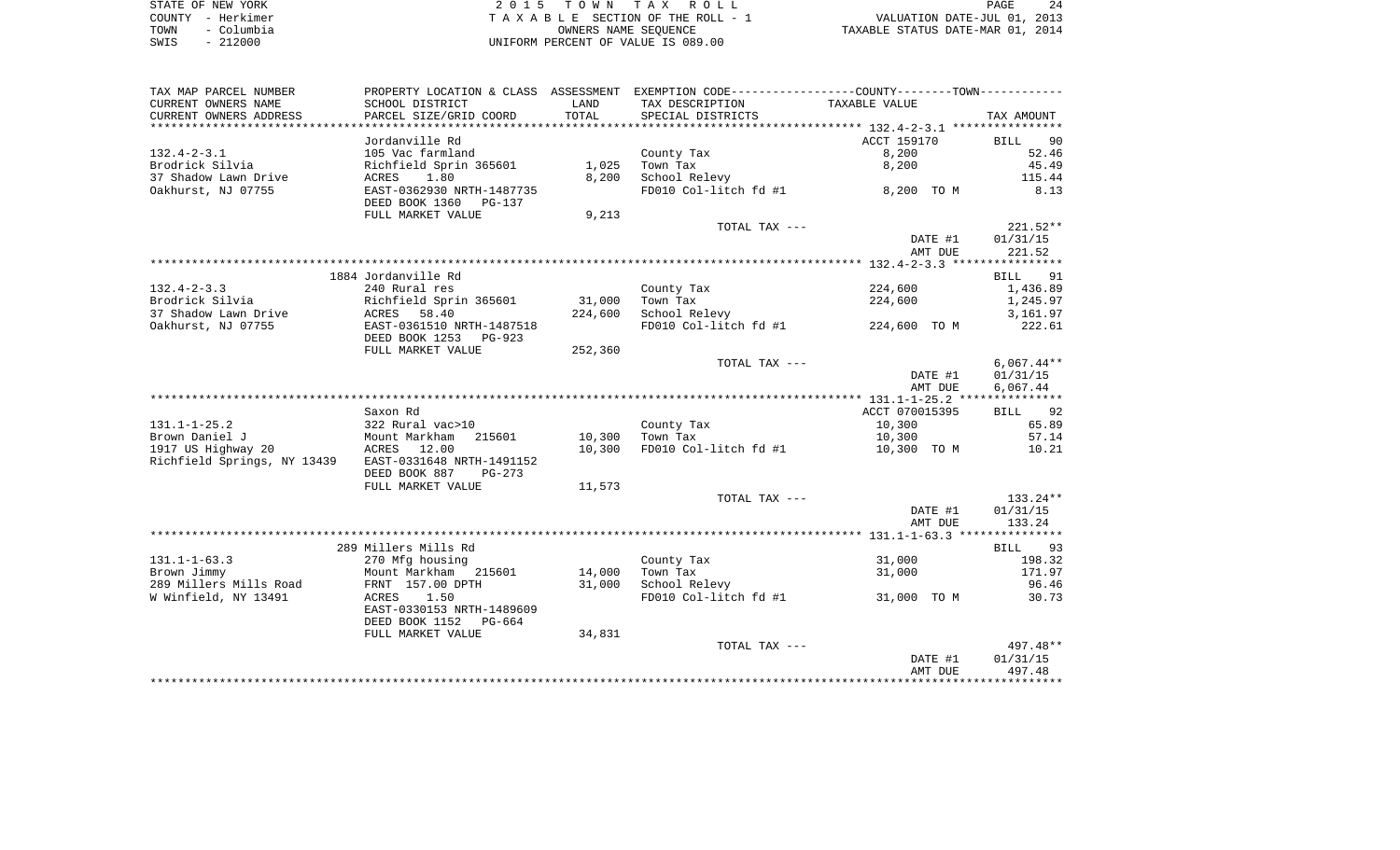| STATE OF NEW YORK  | 2015 TOWN TAX ROLL                 | 25<br>PAGE                       |
|--------------------|------------------------------------|----------------------------------|
| COUNTY - Herkimer  | TAXABLE SECTION OF THE ROLL - 1    | VALUATION DATE-JUL 01, 2013      |
| – Columbia<br>TOWN | OWNERS NAME SEOUENCE               | TAXABLE STATUS DATE-MAR 01, 2014 |
| $-212000$<br>SWIS  | UNIFORM PERCENT OF VALUE IS 089.00 |                                  |

| TAX MAP PARCEL NUMBER   |                           |         | PROPERTY LOCATION & CLASS ASSESSMENT EXEMPTION CODE---------------COUNTY-------TOWN---------- |                |            |
|-------------------------|---------------------------|---------|-----------------------------------------------------------------------------------------------|----------------|------------|
| CURRENT OWNERS NAME     | SCHOOL DISTRICT           | LAND    | TAX DESCRIPTION                                                                               | TAXABLE VALUE  |            |
| CURRENT OWNERS ADDRESS  | PARCEL SIZE/GRID COORD    | TOTAL   | SPECIAL DISTRICTS                                                                             |                | TAX AMOUNT |
|                         |                           |         |                                                                                               |                |            |
|                         | 540 Millers Mills Rd      |         |                                                                                               |                | BILL<br>94 |
| $131.3 - 1 - 22.3$      | 210 1 Family Res          |         | County Tax                                                                                    | 76,700         | 490.69     |
| Brown Keith C           | Mount Markham 215601      | 15,600  | Town Tax                                                                                      | 76,700         | 425.49     |
| Brown Vivian L          | Doublewide                | 76,700  | FD010 Col-litch fd #1                                                                         | 76,700 TO M    | 76.02      |
| 540 Millers Mills Rd    | 2.20<br>ACRES             |         |                                                                                               |                |            |
| West Winfield, NY 13491 | EAST-0334379 NRTH-1487323 |         |                                                                                               |                |            |
|                         | DEED BOOK 814<br>PG-627   |         |                                                                                               |                |            |
|                         | FULL MARKET VALUE         | 86,180  |                                                                                               |                |            |
|                         |                           |         | TOTAL TAX ---                                                                                 |                | $992.20**$ |
|                         |                           |         |                                                                                               | DATE #1        | 01/31/15   |
|                         |                           |         |                                                                                               | AMT DUE        | 992.20     |
|                         |                           |         |                                                                                               |                |            |
|                         | 140 Saxon Rd              |         |                                                                                               |                | BILL 95    |
| $131.1 - 1 - 63.4$      | 210 1 Family Res          |         | County Tax                                                                                    | 98,000         | 626.96     |
| Brown Michael           | Mount Markham 215601      | 20,000  | Town Tax                                                                                      | 98,000         | 543.66     |
| Brown Wendy             | FRNT 465.00 DPTH          | 98,000  | FD010 Col-litch fd #1                                                                         | 98,000 TO M    | 97.13      |
| 140 Saxon Road          | 4.60<br>ACRES             |         |                                                                                               |                |            |
| West Winfield, NY 13491 | EAST-0330110 NRTH-1490083 |         |                                                                                               |                |            |
|                         | DEED BOOK 1253<br>$PG-31$ |         |                                                                                               |                |            |
|                         | FULL MARKET VALUE         | 110,112 |                                                                                               |                |            |
|                         |                           |         | TOTAL TAX ---                                                                                 |                | 1,267.75** |
|                         |                           |         |                                                                                               | DATE #1        | 01/31/15   |
|                         |                           |         |                                                                                               | AMT DUE        | 1,267.75   |
|                         |                           |         |                                                                                               |                |            |
|                         | Eberline Rd               |         |                                                                                               | ACCT 070016120 | BILL 96    |
| $126.3 - 2 - 7$         | 270 Mfg housing           |         | County Tax                                                                                    | 27,400         | 175.29     |
| Brown Robert D          | Central Valley 212803     | 13,000  | Town Tax                                                                                      | 27,400         | 152.00     |
| 375 Eberline Rd         | ACRES<br>1.00             | 27,400  | School Relevy                                                                                 |                | 628.58     |
| Mohawk, NY 13407        | EAST-0352273 NRTH-1505072 |         | FD010 Col-litch $fd$ #1 $27,400$ TO M                                                         |                | 27.16      |
|                         | DEED BOOK 1351 PG-396     |         |                                                                                               |                |            |
|                         | FULL MARKET VALUE         | 30,787  |                                                                                               |                |            |
|                         |                           |         | TOTAL TAX ---                                                                                 |                | 983.03**   |
|                         |                           |         |                                                                                               | DATE #1        | 01/31/15   |
|                         |                           |         |                                                                                               | AMT DUE        | 983.03     |
|                         |                           |         |                                                                                               |                |            |
|                         | Eberline Rd               |         |                                                                                               | ACCT 070016145 | BILL 97    |
| $126.3 - 2 - 8.1$       | 322 Rural vac>10          |         | County Tax                                                                                    | 22,800         | 145.86     |
| Brown Robert D          | Central Valley 212803     | 22,800  | Town Tax                                                                                      | 22,800         | 126.48     |
| Charles Hight           | 20.30<br>ACRES            | 22,800  | FD010 Col-litch fd #1                                                                         | 22,800 TO M    | 22.60      |
| 368 Eberline Rd         | EAST-0353425 NRTH-1504082 |         |                                                                                               |                |            |
| Mohawk, NY 13439        | DEED BOOK 818<br>PG-148   |         |                                                                                               |                |            |
|                         | FULL MARKET VALUE         | 25,618  |                                                                                               |                |            |
|                         |                           |         | TOTAL TAX ---                                                                                 |                | $294.94**$ |
|                         |                           |         |                                                                                               | DATE #1        | 01/31/15   |
|                         |                           |         |                                                                                               | AMT DUE        | 294.94     |
|                         |                           |         |                                                                                               |                |            |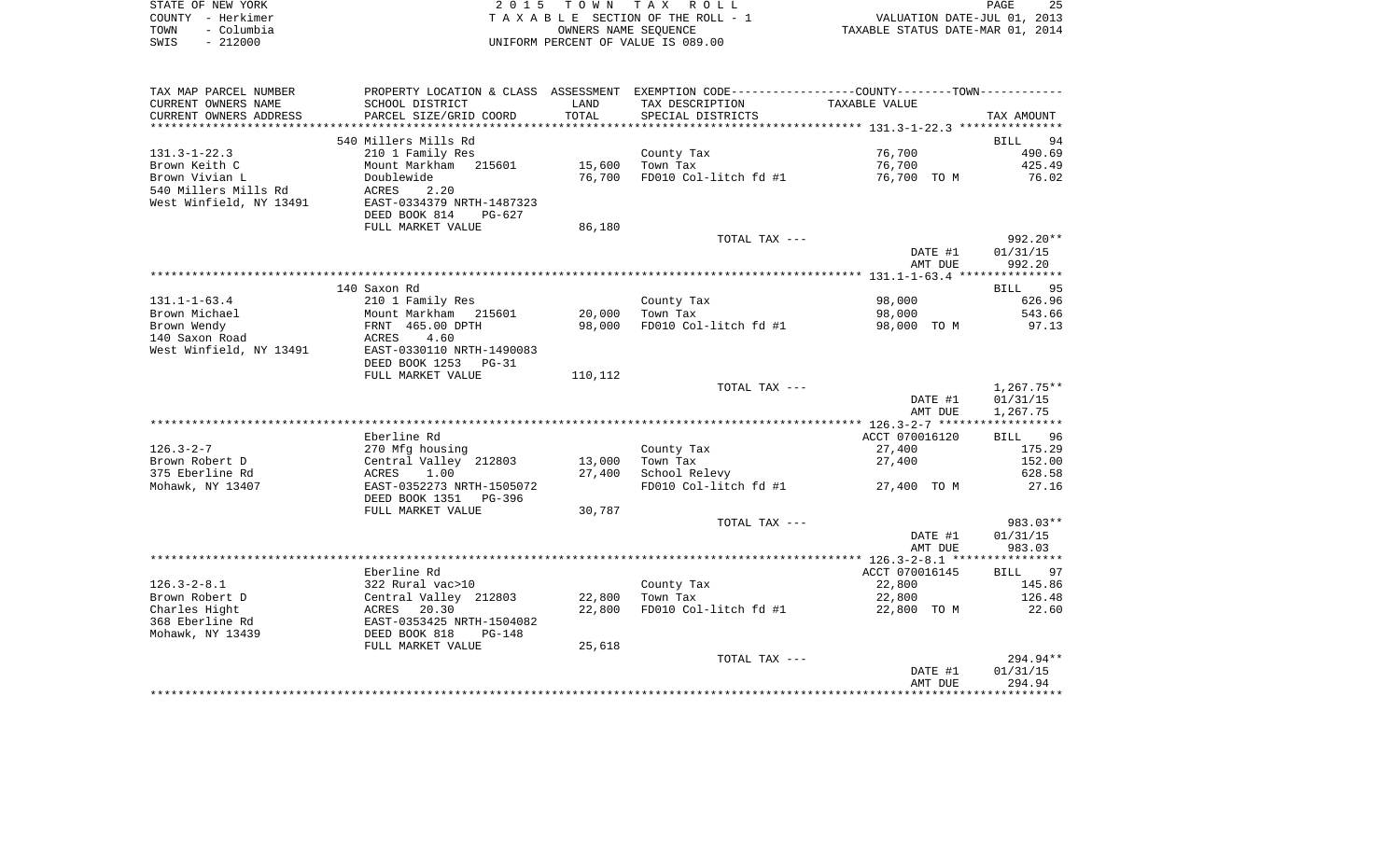| STATE OF NEW YORK  | 2015 TOWN TAX ROLL                 | 26<br>PAGE                       |
|--------------------|------------------------------------|----------------------------------|
| COUNTY – Herkimer  | TAXABLE SECTION OF THE ROLL - 1    | VALUATION DATE-JUL 01, 2013      |
| – Columbia<br>TOWN | OWNERS NAME SEOUENCE               | TAXABLE STATUS DATE-MAR 01, 2014 |
| $-212000$<br>SWIS  | UNIFORM PERCENT OF VALUE IS 089.00 |                                  |

| TAX MAP PARCEL NUMBER      |                                                |        | PROPERTY LOCATION & CLASS ASSESSMENT EXEMPTION CODE---------------COUNTY-------TOWN---------- |                |                   |
|----------------------------|------------------------------------------------|--------|-----------------------------------------------------------------------------------------------|----------------|-------------------|
| CURRENT OWNERS NAME        | SCHOOL DISTRICT                                | LAND   | TAX DESCRIPTION                                                                               | TAXABLE VALUE  |                   |
| CURRENT OWNERS ADDRESS     | PARCEL SIZE/GRID COORD                         | TOTAL  | SPECIAL DISTRICTS                                                                             |                | TAX AMOUNT        |
|                            |                                                |        |                                                                                               |                |                   |
|                            | 277 Millers Mills Rd                           |        |                                                                                               | ACCT 070001375 | 98<br><b>BILL</b> |
| $131.1 - 1 - 63.1$         | 314 Rural vac<10                               |        | County Tax                                                                                    | 21,000         | 134.35            |
| Brown Stanley J            | Mount Markham 215601                           | 21,000 | Town Tax                                                                                      | 21,000         | 116.50            |
| Brown Deborah A            | FRNT 1013.00 DPTH                              | 21,000 | FD010 Col-litch fd #1                                                                         | 21,000 TO M    | 20.81             |
| 267 Millers Mills Rd       | ACRES 20.90                                    |        |                                                                                               |                |                   |
| West Winfield, NY 13491    | EAST-3306623 NRTH-1489666                      |        |                                                                                               |                |                   |
|                            | DEED BOOK 706<br>PG-133                        |        |                                                                                               |                |                   |
|                            | FULL MARKET VALUE                              | 23,596 |                                                                                               |                |                   |
|                            |                                                |        | TOTAL TAX ---                                                                                 |                | $271.66**$        |
|                            |                                                |        |                                                                                               | DATE #1        | 01/31/15          |
|                            |                                                |        |                                                                                               | AMT DUE        | 271.66            |
|                            |                                                |        |                                                                                               |                |                   |
|                            | 283 Millers Mills Rd                           |        |                                                                                               | ACCT 181434    | BILL 99           |
| $131.1 - 1 - 63.2$         | 312 Vac w/imprv                                |        | County Tax                                                                                    | 15,000         | 95.96             |
| Brown Stanley J            | Mount Markham 215601                           | 9,000  | Town Tax                                                                                      | 15,000         | 83.21             |
| Brown Barbara              | FRNT 130.00 DPTH 225.00                        | 15,000 | FD010 Col-litch fd #1                                                                         | 15,000 TO M    | 14.87             |
| 267 Millers Mills Rd ACRES | 0.80                                           |        |                                                                                               |                |                   |
| West Winfield, NY 13491    | EAST-0329981 NRTH-1489608                      |        |                                                                                               |                |                   |
|                            | DEED BOOK 1504 PG-208                          |        |                                                                                               |                |                   |
|                            | FULL MARKET VALUE                              | 16,854 |                                                                                               |                |                   |
|                            |                                                |        | TOTAL TAX ---                                                                                 |                | 194.04**          |
|                            |                                                |        |                                                                                               | DATE #1        | 01/31/15          |
|                            |                                                |        |                                                                                               | AMT DUE        | 194.04            |
|                            |                                                |        |                                                                                               |                |                   |
|                            | 267 Millers Mills Rd                           |        |                                                                                               | ACCT 070001390 | BILL 100          |
| $131.1 - 1 - 65$           | 210 1 Family Res                               |        | County Tax                                                                                    | 75,600         | 483.65            |
| Brown Stanley J            | Mount Markham 215601                           | 13,900 | Town Tax                                                                                      | 75,600         | 419.39            |
| Brown Deborah A            | ACRES<br>1.42                                  | 75,600 | FD010 Col-litch fd #1                                                                         | 75,600 TO M    | 74.93             |
|                            | 267 Millers Mills Rd EAST-0329641 NRTH-1489755 |        |                                                                                               |                |                   |
| West Winfield, NY 13491    | DEED BOOK 740<br>PG-317                        |        |                                                                                               |                |                   |
|                            | FULL MARKET VALUE                              | 84,944 |                                                                                               |                |                   |
|                            |                                                |        | TOTAL TAX ---                                                                                 |                | $977.97**$        |
|                            |                                                |        |                                                                                               | DATE #1        | 01/31/15          |
|                            |                                                |        |                                                                                               | AMT DUE        | 977.97            |
|                            |                                                |        |                                                                                               |                |                   |
|                            | Robinson Rd                                    |        |                                                                                               | ACCT 070001440 | BILL 101          |
| $126.4 - 3 - 3.1$          | 314 Rural vac<10                               |        | County Tax                                                                                    | 5,400          | 34.55             |
| Brown Timothy              | Central Valley 212803                          | 5,400  | Town Tax                                                                                      | 5,400          | 29.96             |
| 557 Robinson Road          | ACRES<br>4.00                                  | 5,400  | School Relevy                                                                                 |                | 123.86            |
| Mohawk, NY 13407           | EAST-0363305 NRTH-1500269                      |        | FD010 Col-litch fd #1                                                                         | 5,400 TO M     | 5.35              |
|                            | DEED BOOK 792<br>PG-659                        |        |                                                                                               |                |                   |
|                            | FULL MARKET VALUE                              | 6,067  |                                                                                               |                |                   |
|                            |                                                |        | TOTAL TAX ---                                                                                 |                | $193.72**$        |
|                            |                                                |        |                                                                                               | DATE #1        | 01/31/15          |
|                            |                                                |        |                                                                                               | AMT DUE        | 193.72            |
|                            |                                                |        |                                                                                               |                |                   |
|                            |                                                |        |                                                                                               |                |                   |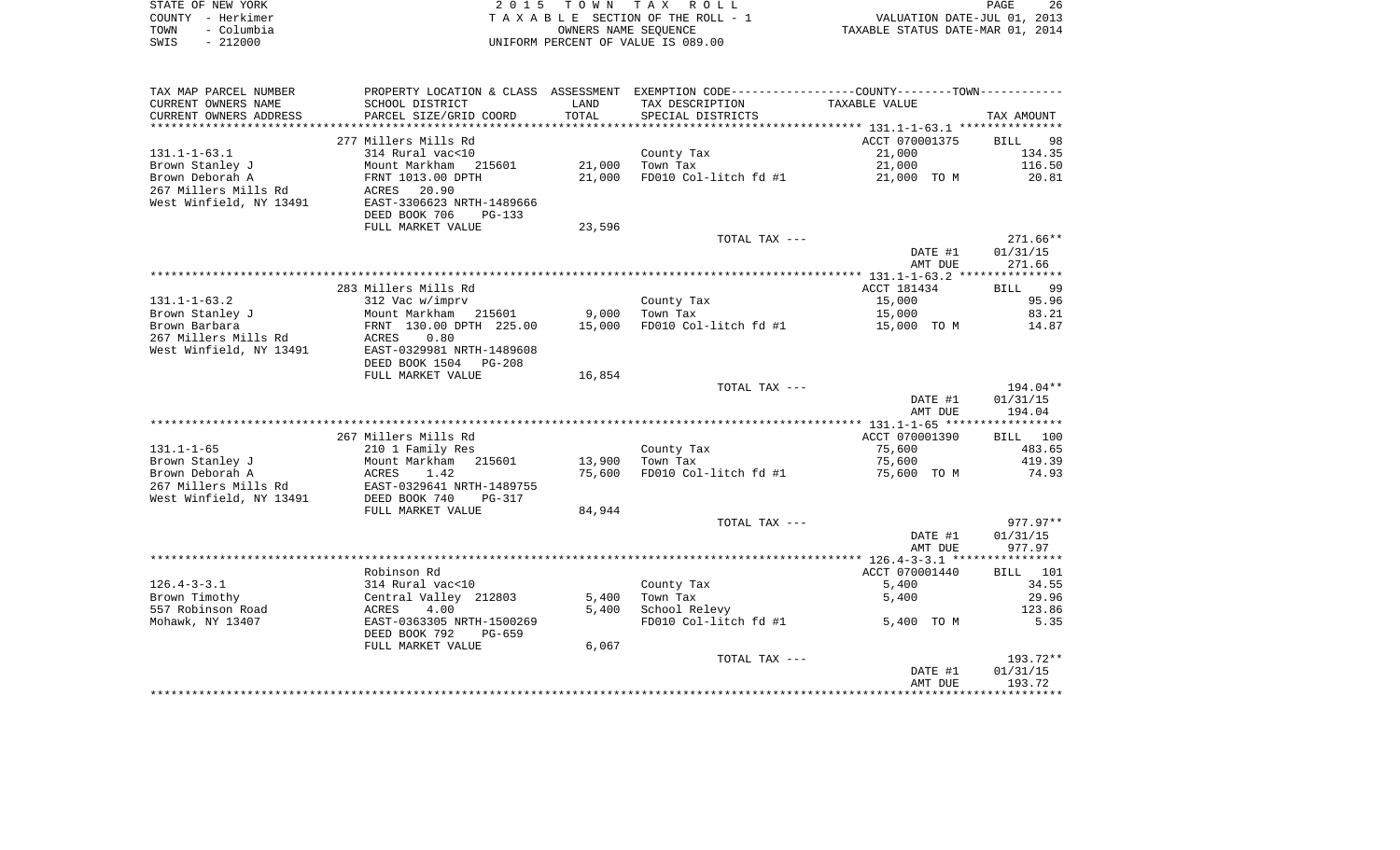| STATE OF NEW YORK  | 2015 TOWN TAX ROLL                 | 27<br><b>PAGE</b>                |
|--------------------|------------------------------------|----------------------------------|
| COUNTY - Herkimer  | TAXABLE SECTION OF THE ROLL - 1    | VALUATION DATE-JUL 01, 2013      |
| – Columbia<br>TOWN | OWNERS NAME SEOUENCE               | TAXABLE STATUS DATE-MAR 01, 2014 |
| $-212000$<br>SWIS  | UNIFORM PERCENT OF VALUE IS 089.00 |                                  |

| TAX MAP PARCEL NUMBER                | PROPERTY LOCATION & CLASS ASSESSMENT EXEMPTION CODE----------------COUNTY--------TOWN----------- |         |                       |                |                 |
|--------------------------------------|--------------------------------------------------------------------------------------------------|---------|-----------------------|----------------|-----------------|
| CURRENT OWNERS NAME                  | SCHOOL DISTRICT                                                                                  | LAND    | TAX DESCRIPTION       | TAXABLE VALUE  |                 |
| CURRENT OWNERS ADDRESS               | PARCEL SIZE/GRID COORD                                                                           | TOTAL   | SPECIAL DISTRICTS     |                | TAX AMOUNT      |
|                                      |                                                                                                  |         |                       |                |                 |
|                                      | 549 Millers Mills Rd                                                                             |         |                       | ACCT 070001530 | BILL 102        |
| $131.3 - 1 - 7.1$                    | 270 Mfg housing                                                                                  |         | County Tax            | 31,200         | 199.60          |
| Brunette Lawrence W                  | Mount Markham 215601                                                                             | 15,000  | Town Tax              | 31,200         | 173.08          |
| Brunette Claudia                     |                                                                                                  |         |                       |                |                 |
|                                      | FRNT 250.00 DPTH 330.00                                                                          | 31,200  | FD010 Col-litch fd #1 | 31,200 TO M    | 30.92           |
| 549 Millers Mills Rd                 | 1.90<br>ACRES                                                                                    |         |                       |                |                 |
| West Winfield, NY 13491              | EAST-0334684 NRTH-1487605                                                                        |         |                       |                |                 |
|                                      | DEED BOOK 686<br><b>PG-610</b>                                                                   |         |                       |                |                 |
|                                      | FULL MARKET VALUE                                                                                | 35,056  |                       |                |                 |
|                                      |                                                                                                  |         | TOTAL TAX ---         |                | $403.60**$      |
|                                      |                                                                                                  |         |                       | DATE #1        | 01/31/15        |
|                                      |                                                                                                  |         |                       | AMT DUE        | 403.60          |
|                                      |                                                                                                  |         |                       |                |                 |
|                                      | 641 Brennan Rd                                                                                   |         |                       |                | BILL 103        |
| $125.2 - 2 - 44.5$                   | 210 1 Family Res                                                                                 |         | County Tax            | 164,800        | 1,054.31        |
| Bubb John                            | Central Valley 212803                                                                            | 21,800  | Town Tax              | 164,800        | 914.23          |
| Bundick Joanne                       | FRNT 540.00 DPTH                                                                                 | 164,800 | FD010 Col-litch fd #1 | 164,800 TO M   | 163.34          |
| 641 Brennan Rd                       | ACRES<br>5.00                                                                                    |         |                       |                |                 |
|                                      | EAST-0346627 NRTH-1505328                                                                        |         |                       |                |                 |
| Ilion, NY 13357                      |                                                                                                  |         |                       |                |                 |
|                                      | DEED BOOK 933<br>$PG-394$                                                                        |         |                       |                |                 |
|                                      | FULL MARKET VALUE                                                                                | 185,169 |                       |                |                 |
|                                      |                                                                                                  |         | TOTAL TAX ---         |                | 2,131.88**      |
|                                      |                                                                                                  |         |                       | DATE #1        | 01/31/15        |
|                                      |                                                                                                  |         |                       | AMT DUE        | 2,131.88        |
|                                      |                                                                                                  |         |                       |                |                 |
|                                      | Brewer Road                                                                                      |         |                       |                | BILL 104        |
| $125.2 - 2 - 44.6$                   | 322 Rural vac>10                                                                                 |         | County Tax            | 31,000         | 198.32          |
| Bubb John                            | Central Valley 212803                                                                            | 31,000  | Town Tax              | 31,000         | 171.97          |
| Bundick JoAnne                       | FRNT 2960.00 DPTH                                                                                | 31,000  | FD010 Col-litch fd #1 | 31,000 TO M    | 30.73           |
| 641 Brennan Road                     | <b>ACRES</b> 25.10                                                                               |         |                       |                |                 |
| Ilion, NY 13357                      | EAST-0346390 NRTH-1505742                                                                        |         |                       |                |                 |
|                                      | DEED BOOK 1181<br>PG-348                                                                         |         |                       |                |                 |
|                                      | FULL MARKET VALUE                                                                                | 34,831  |                       |                |                 |
|                                      |                                                                                                  |         | TOTAL TAX ---         |                | $401.02**$      |
|                                      |                                                                                                  |         |                       |                |                 |
|                                      |                                                                                                  |         |                       | DATE #1        | 01/31/15        |
|                                      |                                                                                                  |         |                       | AMT DUE        | 401.02          |
|                                      |                                                                                                  |         |                       |                |                 |
|                                      |                                                                                                  |         |                       |                |                 |
|                                      | 125 Casler Rd                                                                                    |         |                       | ACCT 178913    | <b>BILL</b> 105 |
| $131.1 - 1 - 48$                     | 270 Mfg housing                                                                                  |         | County Tax            | 21,800         | 139.47          |
| Buchinski Michael                    | Mount Markham 215601                                                                             | 6,000   | Town Tax              | 21,800         | 120.94          |
| Buchinski Patricia                   | 65.00 DPTH 110.00<br>FRNT                                                                        | 21,800  | FD010 Col-litch fd #1 | 21,800 TO M    | 21.61           |
| 110 Sherwood Acres Drive Apt B ACRES | 0.13                                                                                             |         |                       |                |                 |
|                                      | EAST-0336361 NRTH-1489297                                                                        |         |                       |                |                 |
| Herkimer, NY 13350                   | PG-124                                                                                           |         |                       |                |                 |
|                                      | DEED BOOK 1488                                                                                   |         |                       |                |                 |
|                                      | FULL MARKET VALUE                                                                                | 24,494  |                       |                |                 |
|                                      |                                                                                                  |         | TOTAL TAX ---         |                | 282.02**        |
|                                      |                                                                                                  |         |                       | DATE #1        | 01/31/15        |
|                                      |                                                                                                  |         |                       | AMT DUE        | 282.02          |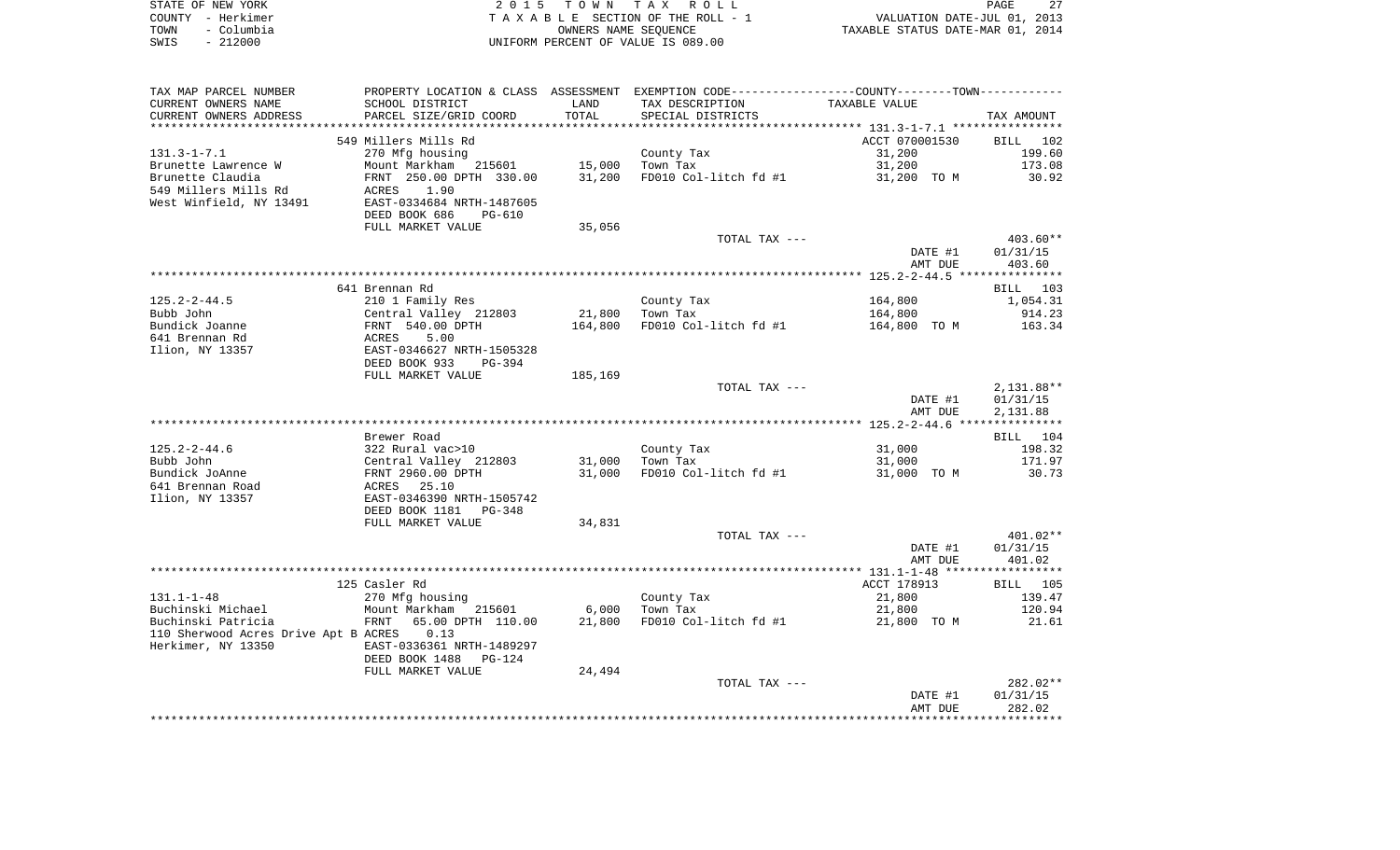|      | STATE OF NEW YORK | 2015 TOWN TAX ROLL                 | 28<br>PAGE                       |
|------|-------------------|------------------------------------|----------------------------------|
|      | COUNTY - Herkimer | TAXABLE SECTION OF THE ROLL - 1    | VALUATION DATE-JUL 01, 2013      |
| TOWN | - Columbia        | OWNERS NAME SEOUENCE               | TAXABLE STATUS DATE-MAR 01, 2014 |
| SWIS | - 212000          | UNIFORM PERCENT OF VALUE IS 089.00 |                                  |

| TAX MAP PARCEL NUMBER                                 | PROPERTY LOCATION & CLASS ASSESSMENT EXEMPTION CODE---------------COUNTY-------TOWN---------- |         |                        |                |              |
|-------------------------------------------------------|-----------------------------------------------------------------------------------------------|---------|------------------------|----------------|--------------|
| CURRENT OWNERS NAME                                   | SCHOOL DISTRICT                                                                               | LAND    | TAX DESCRIPTION        | TAXABLE VALUE  |              |
| CURRENT OWNERS ADDRESS                                | PARCEL SIZE/GRID COORD                                                                        | TOTAL   | SPECIAL DISTRICTS      |                | TAX AMOUNT   |
|                                                       |                                                                                               |         |                        |                |              |
|                                                       | 1190 Mckoons Rd                                                                               |         |                        | ACCT 070013830 | BILL 106     |
| 132.3-1-42                                            | 210 1 Family Res                                                                              |         | County Tax             | 69,600         | 445.27       |
| Buck Roy Robert                                       | Richfield Sprin 365601 8,500                                                                  |         | Town Tax               | 69,600         | 386.11       |
| 1190 Mckoons Rd                                       |                                                                                               | 69,600  | FD010 Col-litch fd #1  | 69,600 TO M    | 68.98        |
| Richfield Springs, NY 13439                           | Richtield Spilm Steel<br>FRNT 150.00 DPTH 200.00<br>ACRES<br>0.69                             |         |                        |                |              |
|                                                       | EAST-0347768 NRTH-1486222                                                                     |         |                        |                |              |
|                                                       | DEED BOOK 1378 PG-52                                                                          |         |                        |                |              |
|                                                       | FULL MARKET VALUE                                                                             | 78,202  |                        |                |              |
|                                                       |                                                                                               |         | TOTAL TAX ---          |                | $900.36**$   |
|                                                       |                                                                                               |         |                        | DATE #1        | 01/31/15     |
|                                                       |                                                                                               |         |                        |                |              |
|                                                       |                                                                                               |         |                        | AMT DUE        | 900.36       |
|                                                       |                                                                                               |         |                        |                |              |
|                                                       | 1155 Millers Mills Rd                                                                         |         |                        | ACCT 070016592 | BILL 107     |
| 131.4-1-11.2                                          | 210 1 Family Res                                                                              |         | County Tax<br>Town Tax | 80,000         | 511.80       |
| Buddle Robert M                                       | Richfield Sprin 365601                                                                        | 12,000  | Town Tax               | 80,000         | 443.80       |
| Buddle Kary E                                         | Doublewide                                                                                    | 80,000  | FD010 Col-litch fd #1  | 80,000 TO M    | 79.29        |
|                                                       | 1.80 BANK<br>184                                                                              |         |                        |                |              |
| Richfield Springs, NY 13439 EAST-0345537 NRTH-1487710 |                                                                                               |         |                        |                |              |
|                                                       | DEED BOOK 925<br>PG-31                                                                        |         |                        |                |              |
|                                                       | FULL MARKET VALUE                                                                             | 89,888  |                        |                |              |
|                                                       |                                                                                               |         | TOTAL TAX ---          |                | $1,034.89**$ |
|                                                       |                                                                                               |         |                        | DATE #1        | 01/31/15     |
|                                                       |                                                                                               |         |                        | AMT DUE        | 1,034.89     |
|                                                       |                                                                                               |         |                        |                |              |
|                                                       | 1438 Jordanville Rd                                                                           |         |                        | ACCT 070000390 | BILL 108     |
|                                                       |                                                                                               |         |                        |                |              |
| 132.1-1-29.1                                          | 314 Rural vac<10                                                                              |         | County Tax             | 3,500          | 22.39        |
| Burdick Susan L                                       | --<br>Richfield Sprin 365601<br>NO ROAD FRONT-REAR                                            |         | $3,500$ Town Tax       | 3,500          | 19.42        |
| 1438 Jordanville Rd                                   |                                                                                               | 3,500   | FD010 Col-litch fd #1  | 3,500 TO M     | 3.47         |
| Richfield Springs, NY 13439 ACRES                     | 6.00                                                                                          |         |                        |                |              |
|                                                       | EAST-0353318 NRTH-1490342                                                                     |         |                        |                |              |
| PRIOR OWNER ON 3/01/2014                              | DEED BOOK 1527 PG-786                                                                         |         |                        |                |              |
| Burdick Carl                                          | FULL MARKET VALUE                                                                             | 3,933   |                        |                |              |
|                                                       |                                                                                               |         | TOTAL TAX ---          |                | $45.28**$    |
|                                                       |                                                                                               |         |                        | DATE #1        | 01/31/15     |
|                                                       |                                                                                               |         |                        | AMT DUE        | 45.28        |
|                                                       |                                                                                               |         |                        |                |              |
|                                                       | 1438 Jordanville Rd                                                                           |         |                        | ACCT 185237    | BILL 109     |
| $132.1 - 1 - 30$                                      | 210 1 Family Res                                                                              |         | County Tax             | 95,000         | 607.77       |
| Burdick Susan L                                       | Richfield Sprin 365601                                                                        | 14,100  | Town Tax               | 95,000         | 527.01       |
| 1438 Jordanville Rd                                   | ACRES<br>1.50                                                                                 | 95,000  | FD010 Col-litch fd #1  | 95,000 TO M    | 94.16        |
| Richfield Springs, NY 13439 EAST-0353370 NRTH-1490795 |                                                                                               |         |                        |                |              |
|                                                       |                                                                                               |         |                        |                |              |
|                                                       | DEED BOOK 1527 PG-786                                                                         |         |                        |                |              |
| PRIOR OWNER ON 3/01/2014 FULL MARKET VALUE            |                                                                                               | 106,742 |                        |                |              |
| Burdick Carl                                          |                                                                                               |         |                        |                |              |
|                                                       |                                                                                               |         | TOTAL TAX ---          |                | 1,228.94**   |
|                                                       |                                                                                               |         |                        | DATE #1        | 01/31/15     |
|                                                       |                                                                                               |         |                        | AMT DUE        | 1,228.94     |
|                                                       |                                                                                               |         |                        |                |              |
|                                                       |                                                                                               |         |                        |                |              |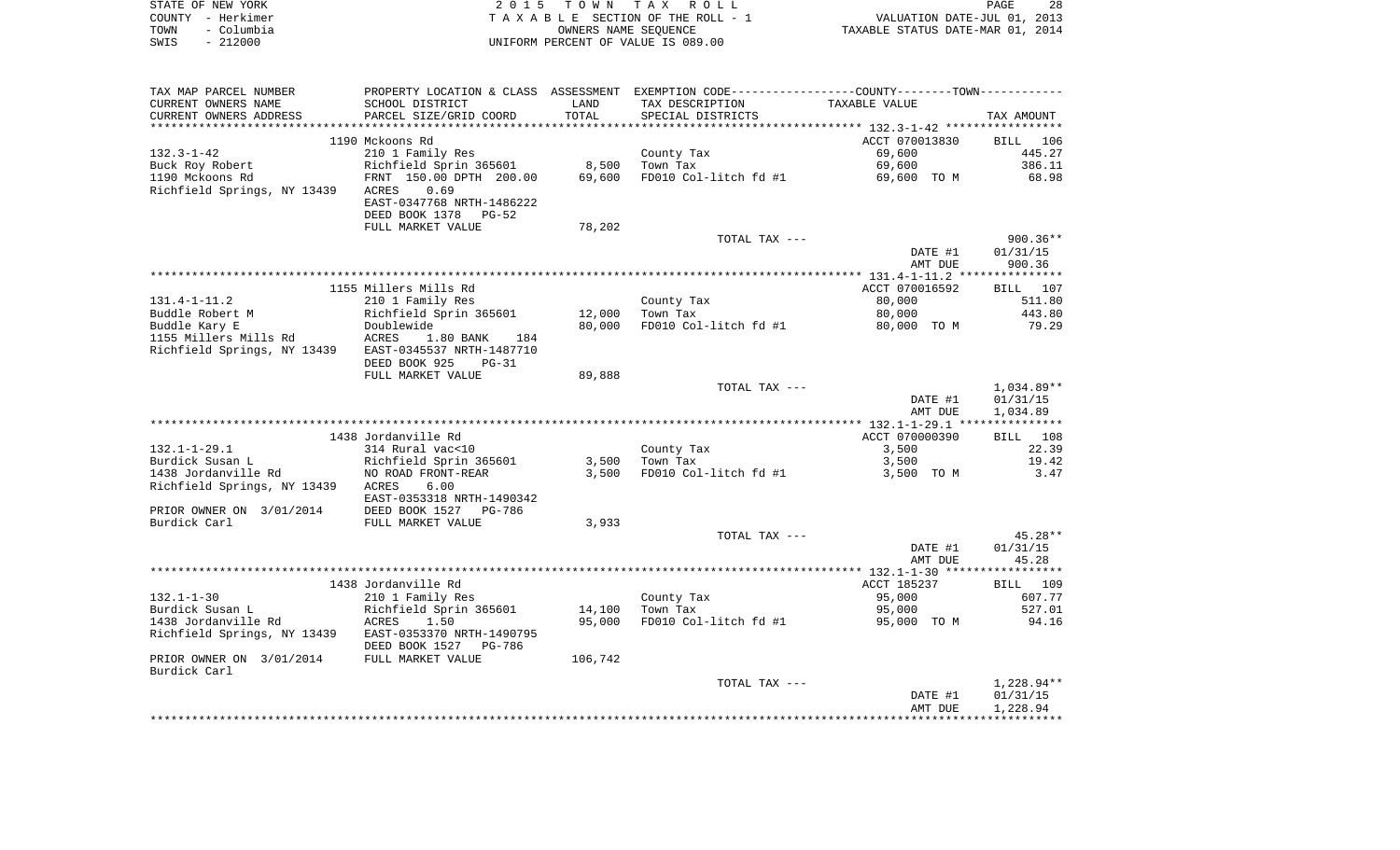| STATE OF NEW YORK  | 2015 TOWN TAX ROLL                 | 29<br>PAGE                       |
|--------------------|------------------------------------|----------------------------------|
| COUNTY – Herkimer  | TAXABLE SECTION OF THE ROLL - 1    | VALUATION DATE-JUL 01, 2013      |
| - Columbia<br>TOWN | OWNERS NAME SEOUENCE               | TAXABLE STATUS DATE-MAR 01, 2014 |
| $-212000$<br>SWIS  | UNIFORM PERCENT OF VALUE IS 089.00 |                                  |

| TAX MAP PARCEL NUMBER                                  | PROPERTY LOCATION & CLASS ASSESSMENT EXEMPTION CODE----------------COUNTY--------TOWN---------- |         |                       |                            |                    |
|--------------------------------------------------------|-------------------------------------------------------------------------------------------------|---------|-----------------------|----------------------------|--------------------|
| CURRENT OWNERS NAME                                    | SCHOOL DISTRICT                                                                                 | LAND    | TAX DESCRIPTION       | TAXABLE VALUE              |                    |
| CURRENT OWNERS ADDRESS                                 | PARCEL SIZE/GRID COORD                                                                          | TOTAL   | SPECIAL DISTRICTS     |                            | TAX AMOUNT         |
| **********************                                 |                                                                                                 |         |                       |                            |                    |
|                                                        | 828 State Route 51                                                                              |         |                       |                            | BILL 110           |
| $131.1 - 1 - 82$                                       | 210 1 Family Res                                                                                |         | County Tax            | 135,000                    | 863.67             |
| Burke Bradley P Jr                                     | Mount Markham 215601                                                                            | 23,000  | Town Tax              | 135,000                    | 748.92             |
| 828 State route 51                                     | split from 131.3-1-1.1                                                                          | 135,000 | FD010 Col-litch fd #1 | 135,000 TO M               | 133.81             |
| Ilion, NY 13357                                        | FRNT 568.00 DPTH<br>5.60<br>ACRES                                                               |         |                       |                            |                    |
|                                                        | EAST-0327288 NRTH-1491084<br>DEED BOOK 1280<br>PG-253                                           |         |                       |                            |                    |
|                                                        | FULL MARKET VALUE                                                                               | 151,685 |                       |                            |                    |
|                                                        |                                                                                                 |         | TOTAL TAX ---         |                            | $1,746.40**$       |
|                                                        |                                                                                                 |         |                       | DATE #1                    | 01/31/15           |
|                                                        |                                                                                                 |         |                       | AMT DUE                    | 1,746.40           |
|                                                        |                                                                                                 |         |                       |                            |                    |
|                                                        | Millers Mills Rd                                                                                |         |                       | ACCT 070001865             | <b>BILL</b> 111    |
| $131.2 - 1 - 62.1$                                     | 105 Vac farmland                                                                                |         | AG MKTS L 41720       | $\Omega$<br>$\overline{0}$ |                    |
| Burke Bradley P Jr                                     | Mount Markham<br>215601                                                                         | 66,100  | County Tax            | 72,100                     | 461.26             |
| Burke James C                                          | ACRES 139.90                                                                                    | 72,100  | Town Tax              | 72,100                     | 399.98             |
|                                                        |                                                                                                 |         |                       |                            | 71.46              |
| 828 State Route 51 Rd                                  | EAST-0340451 NRTH-1489284<br>DEED BOOK 799<br>PG-336                                            |         | FD010 Col-litch fd #1 | 72,100 TO M                |                    |
| Ilion, NY 13357                                        | FULL MARKET VALUE                                                                               | 81,011  |                       |                            |                    |
|                                                        |                                                                                                 |         |                       |                            |                    |
| MAY BE SUBJECT TO PAYMENT<br>UNDER AGDIST LAW TIL 2018 |                                                                                                 |         |                       |                            |                    |
|                                                        |                                                                                                 |         | TOTAL TAX ---         |                            | 932.70**           |
|                                                        |                                                                                                 |         |                       | DATE #1<br>AMT DUE         | 01/31/15<br>932.70 |
|                                                        |                                                                                                 |         |                       |                            |                    |
|                                                        | 794 State Route 51                                                                              |         |                       |                            | BILL 112           |
| $131.1 - 1 - 81$                                       | 210 1 Family Res                                                                                |         | County Tax            | 138,000                    | 882.86             |
| Burke Christopher P                                    | Mount Markham 215601                                                                            | 25,500  | Town Tax              | 138,000                    | 765.56             |
| 794 State Route 51                                     | part 131.3-1-1.1                                                                                | 138,000 | FD010 Col-litch fd #1 | 138,000 TO M               | 136.78             |
| Ilion, NY 13357                                        | FRNT 874.00 DPTH                                                                                |         |                       |                            |                    |
|                                                        | 8.00<br>ACRES                                                                                   |         |                       |                            |                    |
|                                                        | EAST-0326963 NRTH-1490491                                                                       |         |                       |                            |                    |
|                                                        | DEED BOOK 1280<br>PG-249                                                                        |         |                       |                            |                    |
|                                                        | FULL MARKET VALUE                                                                               | 155,056 |                       |                            |                    |
|                                                        |                                                                                                 |         | TOTAL TAX ---         |                            | 1,785.20**         |
|                                                        |                                                                                                 |         |                       | DATE #1                    | 01/31/15           |
|                                                        |                                                                                                 |         |                       | AMT DUE                    | 1,785.20           |
|                                                        |                                                                                                 |         |                       |                            |                    |
|                                                        | 937 Millers Mills Rd                                                                            |         |                       | ACCT 160385                | BILL 113           |
| $131.2 - 1 - 62.2$                                     | 210 1 Family Res                                                                                |         | County Tax            | 140,000                    | 895.65             |
| Burke James C                                          | Mount Markham 215601                                                                            | 14,000  | Town Tax              | 140,000                    | 776.65             |
| Burke Antonia W                                        | FRNT 265.00 DPTH 240.00                                                                         | 140,000 | FD010 Col-litch fd #1 | 140,000 TO M               | 138.76             |
| 937 Millers Mills Rd                                   | ACRES<br>1.44                                                                                   |         |                       |                            |                    |
| West Winfield, NY 13491                                | EAST-0341362 NRTH-1488269                                                                       |         |                       |                            |                    |
|                                                        | DEED BOOK 1367 PG-425                                                                           |         |                       |                            |                    |
|                                                        | FULL MARKET VALUE                                                                               | 157,303 |                       |                            |                    |
|                                                        |                                                                                                 |         | TOTAL TAX ---         |                            | 1,811.06**         |
|                                                        |                                                                                                 |         |                       | DATE #1                    | 01/31/15           |
|                                                        |                                                                                                 |         |                       | AMT DUE                    | 1,811.06           |
|                                                        |                                                                                                 |         |                       |                            |                    |
|                                                        |                                                                                                 |         |                       |                            |                    |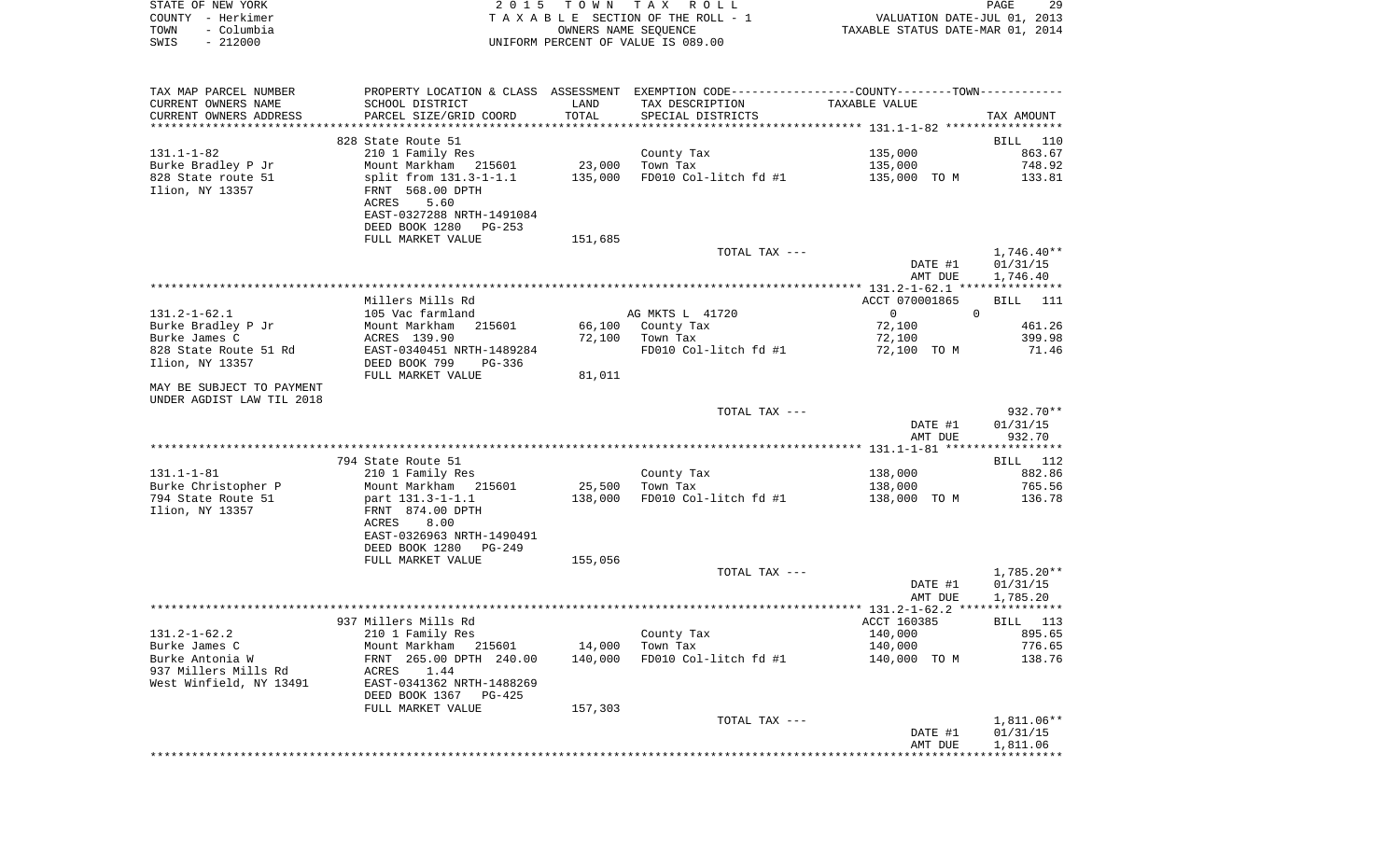| STATE OF NEW YORK  | 2015 TOWN TAX ROLL                 | 30<br>PAGE                       |
|--------------------|------------------------------------|----------------------------------|
| COUNTY - Herkimer  | TAXABLE SECTION OF THE ROLL - 1    | VALUATION DATE-JUL 01, 2013      |
| - Columbia<br>TOWN | OWNERS NAME SEOUENCE               | TAXABLE STATUS DATE-MAR 01, 2014 |
| $-212000$<br>SWIS  | UNIFORM PERCENT OF VALUE IS 089.00 |                                  |

| TAX MAP PARCEL NUMBER     | PROPERTY LOCATION & CLASS ASSESSMENT EXEMPTION CODE----------------COUNTY--------TOWN----------                                                                                              |         |                       |                |                    |
|---------------------------|----------------------------------------------------------------------------------------------------------------------------------------------------------------------------------------------|---------|-----------------------|----------------|--------------------|
| CURRENT OWNERS NAME       | SCHOOL DISTRICT                                                                                                                                                                              | LAND    | TAX DESCRIPTION       | TAXABLE VALUE  |                    |
| CURRENT OWNERS ADDRESS    | PARCEL SIZE/GRID COORD                                                                                                                                                                       | TOTAL   | SPECIAL DISTRICTS     |                | TAX AMOUNT         |
|                           |                                                                                                                                                                                              |         |                       |                |                    |
|                           | 266 Spohn Rd                                                                                                                                                                                 |         |                       | ACCT 070001950 | <b>BILL</b><br>114 |
| $125.4 - 1 - 38$          | 240 Rural res                                                                                                                                                                                |         | AG MKTS<br>41730      | 7,392<br>7,392 |                    |
| Burke Ronald G            | Central Valley 212803                                                                                                                                                                        | 84,000  | County Tax            | 92,608         | 592.46             |
| 266 Spohn Rd              | ACRES 112.00                                                                                                                                                                                 | 100,000 | Town Tax              | 92,608         | 513.74             |
| Ilion, NY 13351           | EAST-0348029 NRTH-1498060                                                                                                                                                                    |         | FD010 Col-litch fd #1 | 100,000 TO M   | 99.11              |
|                           | DEED BOOK 829<br>$PG-29$                                                                                                                                                                     |         |                       |                |                    |
| MAY BE SUBJECT TO PAYMENT | FULL MARKET VALUE                                                                                                                                                                            | 112,360 |                       |                |                    |
| UNDER AGDIST LAW TIL 2021 |                                                                                                                                                                                              |         |                       |                |                    |
|                           |                                                                                                                                                                                              |         | TOTAL TAX ---         |                | $1,205.31**$       |
|                           |                                                                                                                                                                                              |         |                       | DATE #1        | 01/31/15           |
|                           |                                                                                                                                                                                              |         |                       | AMT DUE        | 1,205.31           |
|                           |                                                                                                                                                                                              |         |                       |                |                    |
|                           | 1586 Mckoons Rd                                                                                                                                                                              |         |                       | ACCT 070002040 | <b>BILL</b> 115    |
| 131.2-1-26                |                                                                                                                                                                                              |         |                       | 48,600         | 310.92             |
|                           | 210 1 Family Res                                                                                                                                                                             |         | County Tax            |                | 269.61             |
| Burke Ronald G            | Central Valley 212803<br>$\begin{array}{cccc}\n & - & - & - & - & - & - & - & - \\ \text{FRNT} & 151.87 & \text{DPTH} & 279.00 \\  & \text{CDEF} & \hat{c} & \hat{c} & \hat{c}\n\end{array}$ | 10,100  | Town Tax              | 48,600         |                    |
| 266 Spohn Rd              |                                                                                                                                                                                              | 48,600  | FD010 Col-litch fd #1 | 48,600 TO M    | 48.17              |
| Ilion, NY 13357           | 0.64<br>ACRES                                                                                                                                                                                |         |                       |                |                    |
|                           | EAST-0348289 NRTH-1493540                                                                                                                                                                    |         |                       |                |                    |
|                           | DEED BOOK 829<br>$PG-29$                                                                                                                                                                     |         |                       |                |                    |
|                           | FULL MARKET VALUE                                                                                                                                                                            | 54,607  |                       |                |                    |
|                           |                                                                                                                                                                                              |         | TOTAL TAX ---         |                | 628.70**           |
|                           |                                                                                                                                                                                              |         |                       | DATE #1        | 01/31/15           |
|                           |                                                                                                                                                                                              |         |                       | AMT DUE        | 628.70             |
|                           |                                                                                                                                                                                              |         |                       |                |                    |
|                           | Saxon Rd                                                                                                                                                                                     |         |                       |                | BILL 116           |
| 131.1-1-25.5              | 311 Res vac land                                                                                                                                                                             |         | County Tax            | 11,300         | 72.29              |
| Burke Thomas A            | Mount Markham<br>215601<br>Mount<br>ACRES                                                                                                                                                    | 11,300  | Town Tax              | 11,300         | 62.69              |
| Burke Michaele L          | 9.40                                                                                                                                                                                         | 11,300  | FD010 Col-litch fd #1 | 11,300 TO M    | 11.20              |
| 643 South Road            | EAST-0330962 NRTH-1492020                                                                                                                                                                    |         |                       |                |                    |
| West Winfield, NY 13491   | DEED BOOK 817<br>PG-577                                                                                                                                                                      |         |                       |                |                    |
|                           | FULL MARKET VALUE                                                                                                                                                                            | 12,697  |                       |                |                    |
|                           |                                                                                                                                                                                              |         | TOTAL TAX ---         |                | $146.18**$         |
|                           |                                                                                                                                                                                              |         |                       | DATE #1        | 01/31/15           |
|                           |                                                                                                                                                                                              |         |                       | AMT DUE        | 146.18             |
|                           |                                                                                                                                                                                              |         |                       |                |                    |
|                           | Sarafin Rd                                                                                                                                                                                   |         |                       | ACCT 169685    | BILL 117           |
| 132.1-1-11.4              | 314 Rural vac<10                                                                                                                                                                             |         | County Tax            | 6,200          | 39.66              |
| Burke Thomas A            | Richfield Sprin 365601<br>FRNT 380.00 DPTH                                                                                                                                                   | 6,200   | Town Tax              | 6,200          | 34.39              |
| Burke Michaele L          |                                                                                                                                                                                              | 6,200   | FD010 Col-litch fd #1 | 6,200 TO M     | 6.15               |
| 643 South Road            | ACRES<br>3.00                                                                                                                                                                                |         |                       |                |                    |
| West Winfield, NY 13491   | EAST-0360908 NRTH-1490954                                                                                                                                                                    |         |                       |                |                    |
|                           | DEED BOOK 1427<br>PG-876                                                                                                                                                                     |         |                       |                |                    |
|                           | FULL MARKET VALUE                                                                                                                                                                            | 6,966   |                       |                |                    |
|                           |                                                                                                                                                                                              |         | TOTAL TAX ---         |                | $80.20**$          |
|                           |                                                                                                                                                                                              |         |                       | DATE #1        | 01/31/15           |
|                           |                                                                                                                                                                                              |         |                       | AMT DUE        | 80.20              |
|                           |                                                                                                                                                                                              |         |                       |                | ********           |
|                           |                                                                                                                                                                                              |         |                       |                |                    |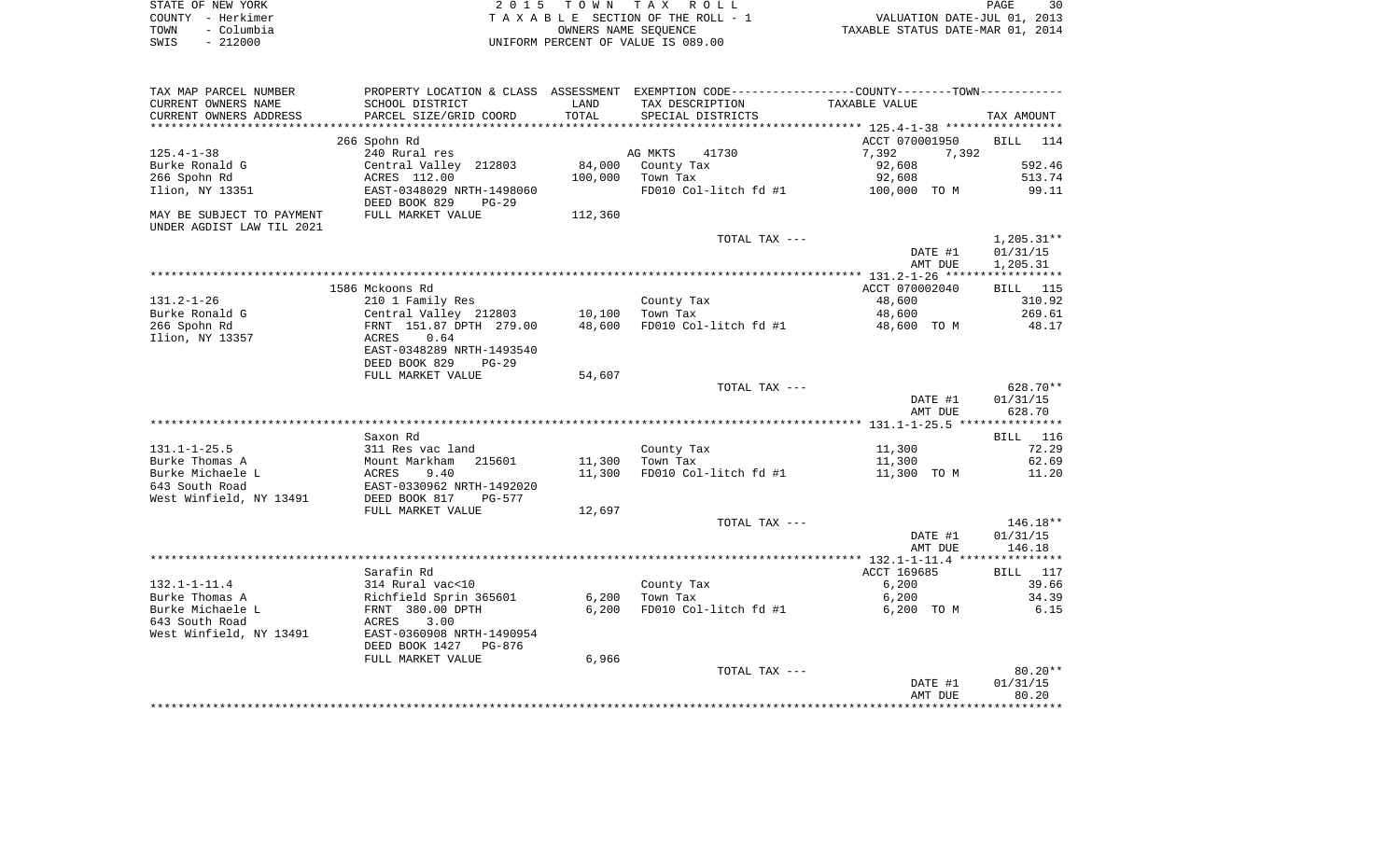| STATE OF NEW YORK  | 2015 TOWN TAX ROLL                 | PAGE                             |
|--------------------|------------------------------------|----------------------------------|
| COUNTY - Herkimer  | TAXABLE SECTION OF THE ROLL - 1    | VALUATION DATE-JUL 01, 2013      |
| – Columbia<br>TOWN | OWNERS NAME SEOUENCE               | TAXABLE STATUS DATE-MAR 01, 2014 |
| $-212000$<br>SWIS  | UNIFORM PERCENT OF VALUE IS 089.00 |                                  |

| TAX MAP PARCEL NUMBER       |                           |         | PROPERTY LOCATION & CLASS ASSESSMENT EXEMPTION CODE---------------COUNTY-------TOWN---------- |                    |                    |
|-----------------------------|---------------------------|---------|-----------------------------------------------------------------------------------------------|--------------------|--------------------|
| CURRENT OWNERS NAME         | SCHOOL DISTRICT           | LAND    | TAX DESCRIPTION                                                                               | TAXABLE VALUE      |                    |
| CURRENT OWNERS ADDRESS      | PARCEL SIZE/GRID COORD    | TOTAL   | SPECIAL DISTRICTS                                                                             |                    | TAX AMOUNT         |
| *********************       |                           |         |                                                                                               |                    |                    |
|                             | Elizabethtown Rd          |         |                                                                                               | ACCT 070004580     | <b>BILL</b><br>118 |
| $125.3 - 1 - 8.4$           | 311 Res vac land          |         | County Tax                                                                                    | 10,300             | 65.89              |
| Burns Robert                | Central Valley 212803     | 10,300  | Town Tax                                                                                      | 10,300             | 57.14              |
| Burns Lynne M               | ACRES<br>5.50             | 10,300  | FD010 Col-litch fd #1                                                                         | 10,300 TO M        | 10.21              |
| 157 Seckner Rd              | EAST-0334557 NRTH-1499808 |         |                                                                                               |                    |                    |
| Ilion, NY 13357             | DEED BOOK 672<br>PG-822   |         |                                                                                               |                    |                    |
|                             | FULL MARKET VALUE         | 11,573  |                                                                                               |                    |                    |
|                             |                           |         | TOTAL TAX ---                                                                                 |                    | 133.24**           |
|                             |                           |         |                                                                                               | DATE #1            | 01/31/15           |
|                             |                           |         |                                                                                               | AMT DUE            | 133.24             |
|                             |                           |         |                                                                                               |                    |                    |
|                             | 157 Seckner Rd            |         |                                                                                               | ACCT 070004592     | BILL 119           |
| $125.3 - 1 - 11$            | 210 1 Family Res          |         | County Tax                                                                                    | 128,000            | 818.88             |
| Burns Robert                | Central Valley 212803     | 13,400  | Town Tax                                                                                      | 128,000            | 710.08             |
| Burns Lynne M               | 1.20<br>ACRES             | 128,000 | FD010 Col-litch fd #1                                                                         | 128,000 TO M       | 126.87             |
| 157 Seckner Rd              | EAST-0334499 NRTH-1499626 |         |                                                                                               |                    |                    |
| Ilion, NY 13357             | DEED BOOK 00639 PG-00503  |         |                                                                                               |                    |                    |
|                             | FULL MARKET VALUE         | 143,820 |                                                                                               |                    |                    |
|                             |                           |         | TOTAL TAX ---                                                                                 |                    | $1,655.83**$       |
|                             |                           |         |                                                                                               | DATE #1<br>AMT DUE | 01/31/15           |
|                             |                           |         |                                                                                               |                    | 1,655.83           |
|                             | 729 Robinson Rd           |         |                                                                                               | ACCT 070003030     | BILL 120           |
| $126.4 - 3 - 8.1$           | 210 1 Family Res          |         | County Tax                                                                                    | 87,500             | 559.78             |
| Butterfield Ella M          | Central Valley 212803     | 24,000  | Town Tax                                                                                      | 87,500             | 485.41             |
| Butterfield Robert Sr       | FRNT 461.50 DPTH          | 87,500  | FD010 Col-litch fd #1                                                                         | 87,500 TO M        | 86.73              |
| 729 Robinson Rd             | 6.80 BANK<br>ACRES<br>291 |         |                                                                                               |                    |                    |
| Mohawk, NY 13407            | EAST-0366080 NRTH-1499936 |         |                                                                                               |                    |                    |
|                             | DEED BOOK 788<br>PG-573   |         |                                                                                               |                    |                    |
|                             | FULL MARKET VALUE         | 98,315  |                                                                                               |                    |                    |
|                             |                           |         | TOTAL TAX ---                                                                                 |                    | 1,131.92**         |
|                             |                           |         |                                                                                               | DATE #1            | 01/31/15           |
|                             |                           |         |                                                                                               | AMT DUE            | 1,131.92           |
|                             |                           |         |                                                                                               |                    |                    |
|                             | 1164 Millers Mills Rd     |         |                                                                                               | ACCT 183748        | BILL 121           |
| $131.4 - 1 - 10.1$          | 240 Rural res             |         | AG MKTS L 41720                                                                               | 5,480<br>5,480     |                    |
| Byler Matthew               | Richfield Sprin 365601    | 38,000  | County Tax                                                                                    | 154,520            | 988.55             |
| 444 Hyder Rd                | ACRES<br>31.70            | 160,000 | Town Tax                                                                                      | 154,520            | 857.20             |
| Richfield Springs, NY 13439 | EAST-0345824 NRTH-1486950 |         | FD010 Col-litch fd #1                                                                         | 154,520 TO M       | 153.15             |
|                             | DEED BOOK 1520<br>PG-73   |         | 5,480 EX                                                                                      |                    |                    |
| MAY BE SUBJECT TO PAYMENT   | FULL MARKET VALUE         | 179,775 |                                                                                               |                    |                    |
| UNDER AGDIST LAW TIL 2018   |                           |         |                                                                                               |                    |                    |
|                             |                           |         | TOTAL TAX ---                                                                                 |                    | 1,998.90**         |
|                             |                           |         |                                                                                               | DATE #1            | 01/31/15           |
|                             |                           |         |                                                                                               | AMT DUE            | 1,998.90           |
|                             |                           |         |                                                                                               |                    |                    |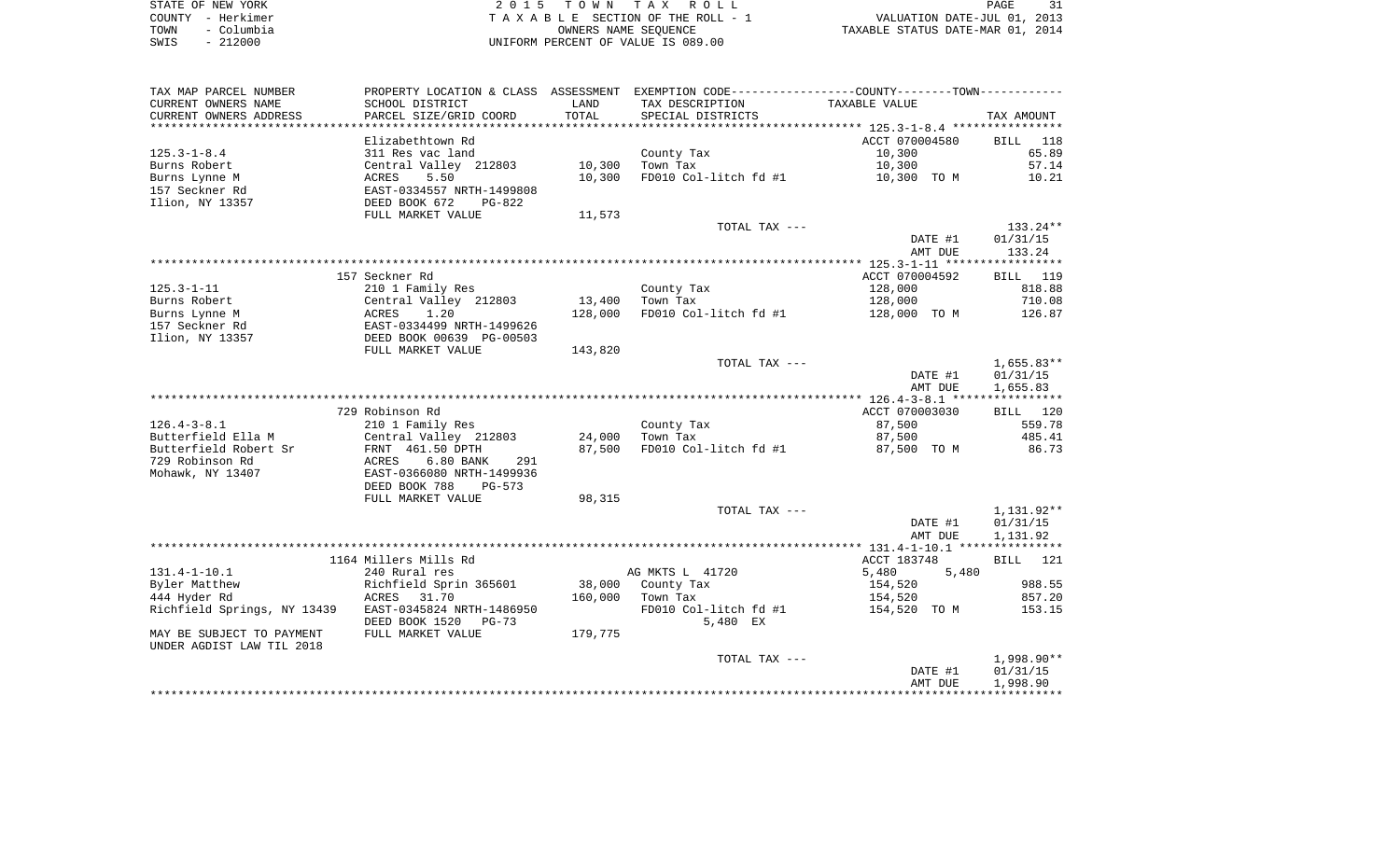| STATE OF NEW YORK  | 2015 TOWN TAX ROLL                    |  |                                  | PAGE | 32 |
|--------------------|---------------------------------------|--|----------------------------------|------|----|
| COUNTY - Herkimer  | T A X A B L E SECTION OF THE ROLL - 1 |  | VALUATION DATE-JUL 01, 2013      |      |    |
| - Columbia<br>TOWN | OWNERS NAME SEOUENCE                  |  | TAXABLE STATUS DATE-MAR 01, 2014 |      |    |
| - 212000<br>SWIS   | UNIFORM PERCENT OF VALUE IS 089.00    |  |                                  |      |    |

| TAX MAP PARCEL NUMBER                                  | PROPERTY LOCATION & CLASS                              | ASSESSMENT |                       | EXEMPTION CODE----------------COUNTY-------TOWN----------- |                    |
|--------------------------------------------------------|--------------------------------------------------------|------------|-----------------------|------------------------------------------------------------|--------------------|
| CURRENT OWNERS NAME                                    | SCHOOL DISTRICT                                        | LAND       | TAX DESCRIPTION       | TAXABLE VALUE                                              |                    |
| CURRENT OWNERS ADDRESS                                 | PARCEL SIZE/GRID COORD                                 | TOTAL      | SPECIAL DISTRICTS     |                                                            | TAX AMOUNT         |
| ***********************                                |                                                        |            |                       |                                                            |                    |
|                                                        | 330 State Route 28                                     |            |                       |                                                            | <b>BILL</b><br>122 |
| $139.3 - 2 - 3.2$                                      | 320 Rural vacant                                       |            | AG MKTS<br>41730      | 10,337<br>10,337                                           |                    |
| Byler Michael A                                        | Richfield Sprin 365601                                 | 18,500     | County Tax            | 8,163                                                      | 52.22              |
| Byler Betty M                                          | FRNT 836.00 DPTH                                       | 18,500     | Town Tax              | 8,163                                                      | 45.28              |
| 330 State Route 28                                     | ACRES<br>10.00                                         |            | FD010 Col-litch fd #1 | 18,500 TO M                                                | 18.34              |
| Richfield Springs, NY 13439                            | EAST-0358267 NRTH-1471639<br>DEED BOOK 935<br>$PG-535$ |            |                       |                                                            |                    |
| MAY BE SUBJECT TO PAYMENT<br>UNDER AGDIST LAW TIL 2021 | FULL MARKET VALUE                                      | 20,787     |                       |                                                            |                    |
|                                                        |                                                        |            | TOTAL TAX ---         |                                                            | $115.84**$         |
|                                                        |                                                        |            |                       | DATE #1                                                    | 01/31/15           |
|                                                        |                                                        |            |                       | AMT DUE                                                    | 115.84             |
|                                                        |                                                        |            |                       |                                                            |                    |
|                                                        | State Route 28                                         |            |                       | ACCT 165086                                                | BILL<br>123        |
| $139.3 - 2 - 4.2$                                      | 314 Rural vac<10                                       |            | County Tax            | 5,200                                                      | 33.27              |
| Byler Michael A                                        | Richfield Sprin 365601                                 | 5,200      | Town Tax              | 5,200                                                      | 28.85              |
| Byler Betty M                                          | ACRES<br>1.00                                          | 5,200      | FD010 Col-litch fd #1 | 5,200 TO M                                                 | 5.15               |
| 330 State Route 28                                     | EAST-0358136 NRTH-1471050                              |            |                       |                                                            |                    |
| Richfield Springs, NY 13439                            | DEED BOOK 1398<br>PG-628                               |            |                       |                                                            |                    |
|                                                        | FULL MARKET VALUE                                      | 5,843      |                       |                                                            |                    |
|                                                        |                                                        |            | TOTAL TAX ---         |                                                            | $67.27**$          |
|                                                        |                                                        |            |                       | DATE #1                                                    | 01/31/15           |
|                                                        |                                                        |            |                       | AMT DUE                                                    | 67.27              |
|                                                        |                                                        |            |                       |                                                            |                    |
|                                                        | State Route 28                                         |            |                       |                                                            | 124<br>BILL        |
| $139.3 - 2 - 9$                                        | 323 Vacant rural                                       |            | County Tax            | 500                                                        | 3.20               |
| Byler Michael A                                        | Richfield Sprin 365601                                 | 500        | Town Tax              | 500                                                        | 2.77               |
| Byler Betty M                                          | ACRES<br>0.30                                          | 500        | FD010 Col-litch fd #1 | 500 TO M                                                   | .50                |
| 330 State Route 28                                     | EAST-0358155 NRTH-1470536                              |            |                       |                                                            |                    |
| Richfield Springs, NY 13439 FULL MARKET VALUE          |                                                        | 562        |                       |                                                            |                    |
|                                                        |                                                        |            | TOTAL TAX ---         |                                                            | $6.47**$           |
|                                                        |                                                        |            |                       | DATE #1                                                    | 01/31/15           |
|                                                        |                                                        |            |                       | AMT DUE                                                    | 6.47               |
|                                                        |                                                        |            |                       |                                                            |                    |
|                                                        | 522 Brennan Rd                                         |            |                       | ACCT 070004380                                             | BILL 125           |
| $125.4 - 1 - 13$                                       | 210 1 Family Res                                       |            | County Tax            | 84,000                                                     | 537.39             |
| Byma Benjamin A                                        | Central Valley 212803                                  | 17,000     | Town Tax              | 84,000                                                     | 465.99             |
| Byma Linda A                                           | 8.00<br>ACRES                                          | 84,000     | FD010 Col-litch fd #1 | 84,000 TO M                                                | 83.26              |
| 522 Brennan Road                                       | EAST-0346836 NRTH-1503302                              |            |                       |                                                            |                    |
| Ilion, NY 13357                                        | DEED BOOK 774<br>$PG-456$<br>FULL MARKET VALUE         | 94,382     |                       |                                                            |                    |
|                                                        |                                                        |            |                       |                                                            |                    |
| MAY BE SUBJECT TO PAYMENT<br>UNDER AGDIST LAW TIL 2014 |                                                        |            |                       |                                                            |                    |
|                                                        |                                                        |            | TOTAL TAX ---         |                                                            | $1,086.64**$       |
|                                                        |                                                        |            |                       | DATE #1                                                    | 01/31/15           |
|                                                        |                                                        |            |                       | AMT DUE                                                    | 1,086.64           |
|                                                        |                                                        |            |                       |                                                            |                    |
|                                                        |                                                        |            |                       |                                                            |                    |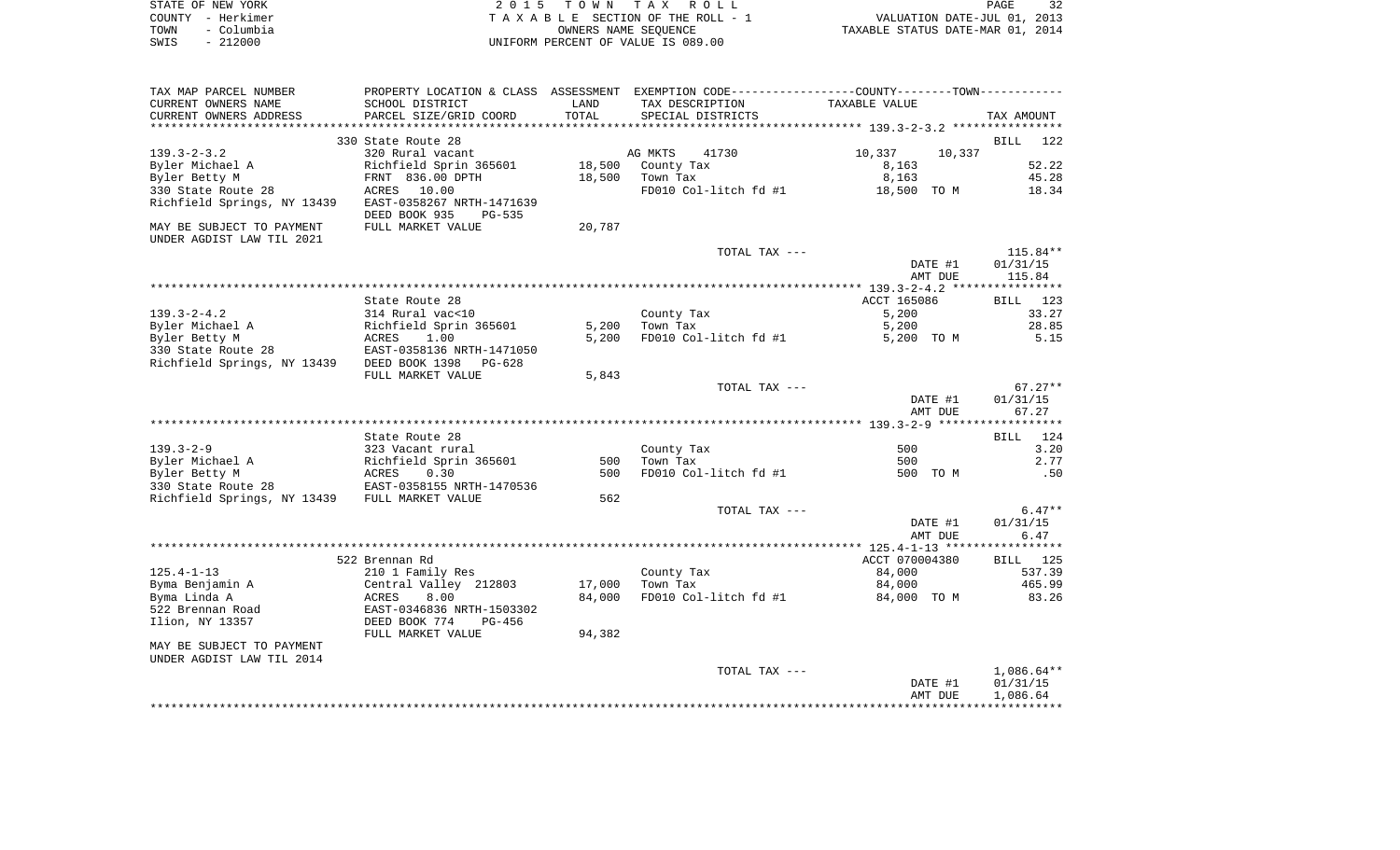| STATE OF NEW YORK  | 2015 TOWN TAX ROLL                 | 33<br>PAGE                       |
|--------------------|------------------------------------|----------------------------------|
| COUNTY – Herkimer  | TAXABLE SECTION OF THE ROLL - 1    | VALUATION DATE-JUL 01, 2013      |
| – Columbia<br>TOWN | OWNERS NAME SEOUENCE               | TAXABLE STATUS DATE-MAR 01, 2014 |
| $-212000$<br>SWIS  | UNIFORM PERCENT OF VALUE IS 089.00 |                                  |

| TAX MAP PARCEL NUMBER                                  | PROPERTY LOCATION & CLASS ASSESSMENT |         | EXEMPTION CODE-----------------COUNTY-------TOWN----------- |                |              |
|--------------------------------------------------------|--------------------------------------|---------|-------------------------------------------------------------|----------------|--------------|
| CURRENT OWNERS NAME                                    | SCHOOL DISTRICT                      | LAND    | TAX DESCRIPTION                                             | TAXABLE VALUE  |              |
| CURRENT OWNERS ADDRESS                                 | PARCEL SIZE/GRID COORD               | TOTAL   | SPECIAL DISTRICTS                                           |                | TAX AMOUNT   |
|                                                        |                                      |         |                                                             |                |              |
|                                                        | 407 House Rd                         |         |                                                             | ACCT 1578049   | BILL<br>126  |
| $131.2 - 1 - 60$                                       | 210 1 Family Res                     |         | County Tax                                                  | 89,000         | 569.38       |
| Byrda Avis C                                           | Richfield Sprin 365601               | 12,000  | Town Tax                                                    | 89,000         | 493.73       |
| Avis C Byrda Re Trust 11/23/11 FRNT 265.00 DPTH 210.00 |                                      | 89,000  | FD010 Col-litch fd #1                                       | 89,000 TO M    | 88.21        |
| 407 House Rd                                           | 0.87<br>ACRES                        |         |                                                             |                |              |
| Richfield Springs, NY                                  | EAST-0345376 NRTH-1488777            |         |                                                             |                |              |
|                                                        | 13439-9617 DEED BOOK 1422<br>PG-100  |         |                                                             |                |              |
|                                                        | FULL MARKET VALUE                    | 100,000 |                                                             |                |              |
|                                                        |                                      |         | TOTAL TAX ---                                               |                | $1,151.32**$ |
|                                                        |                                      |         |                                                             | DATE #1        | 01/31/15     |
|                                                        |                                      |         |                                                             | AMT DUE        | 1,151.32     |
|                                                        |                                      |         |                                                             |                |              |
|                                                        | 407 House Rd                         |         |                                                             | ACCT 070002070 | BILL<br>127  |
| $131.2 - 1 - 54$                                       | 105 Vac farmland                     |         | VETFUND CT 41101                                            | 1,050<br>1,050 |              |
|                                                        | Central Valley 212803                | 115,000 |                                                             | 158,650        | 1,014.97     |
| Byrda, Avis C Revoc Trust<br>Byrda Avis C              | ACRES 225.00                         | 159,700 | County Tax<br>Town Tax                                      |                | 880.11       |
|                                                        |                                      |         |                                                             | 158,650        |              |
| 407 House Rd                                           | EAST-0343778 NRTH-1490923            |         | FD010 Col-litch fd #1                                       | 159,700 TO M   | 158.29       |
| Richfield Springs, NY                                  | DEED BOOK 1422<br>$PG-100$           |         |                                                             |                |              |
|                                                        | 13439-9617 FULL MARKET VALUE         | 179,438 |                                                             |                |              |
|                                                        |                                      |         | TOTAL TAX ---                                               |                | $2,053.37**$ |
|                                                        |                                      |         |                                                             | DATE #1        | 01/31/15     |
|                                                        |                                      |         |                                                             | AMT DUE        | 2,053.37     |
|                                                        |                                      |         |                                                             |                |              |
|                                                        | 407 House Rd                         |         |                                                             | ACCT 157993    | BILL 128     |
| $131.2 - 1 - 61$                                       | 105 Vac farmland                     |         | County Tax                                                  | 69,000         | 441.43       |
| Byrda, Avis C Revoc Trust                              | Richfield Sprin 365601               | 69,000  | Town Tax                                                    | 69,000         | 382.78       |
| Byrda Avis C                                           | ACRES 149.00                         | 69,000  | FD010 Col-litch fd #1                                       | 69,000 TO M    | 68.39        |
| 407 House Rd                                           | EAST-0343895 NRTH-1488619            |         |                                                             |                |              |
| Richfield Springs, NY                                  | DEED BOOK 1422<br>$PG-100$           |         |                                                             |                |              |
|                                                        | 13439-9617 FULL MARKET VALUE         | 77,528  |                                                             |                |              |
|                                                        |                                      |         | TOTAL TAX ---                                               |                | 892.60**     |
|                                                        |                                      |         |                                                             | DATE #1        | 01/31/15     |
|                                                        |                                      |         |                                                             | AMT DUE        | 892.60       |
|                                                        |                                      |         |                                                             |                |              |
|                                                        | Elizabethtown Rd                     |         |                                                             | ACCT 070005310 | BILL 129     |
| $125.2 - 2 - 9.1$                                      | 322 Rural vac>10                     |         | County Tax                                                  | 19,600         | 125.39       |
| Cable Wayne D                                          | Central Valley 212803                | 19,600  | Town Tax                                                    | 19,600         | 108.73       |
| Cable Sally R                                          | ACRES 37.50                          | 19,600  | FD010 Col-litch fd #1                                       | 19,600 TO M    | 19.43        |
| 1111 Elizabethtown Rd                                  | EAST-0338239 NRTH-1511210            |         |                                                             |                |              |
| Ilion, NY 13357                                        | DEED BOOK 675<br>PG-228              |         |                                                             |                |              |
|                                                        | FULL MARKET VALUE                    | 22,022  |                                                             |                |              |
|                                                        |                                      |         | TOTAL TAX ---                                               |                | 253.55**     |
|                                                        |                                      |         |                                                             | DATE #1        | 01/31/15     |
|                                                        |                                      |         |                                                             | AMT DUE        | 253.55       |
|                                                        |                                      |         |                                                             |                |              |
|                                                        |                                      |         |                                                             |                |              |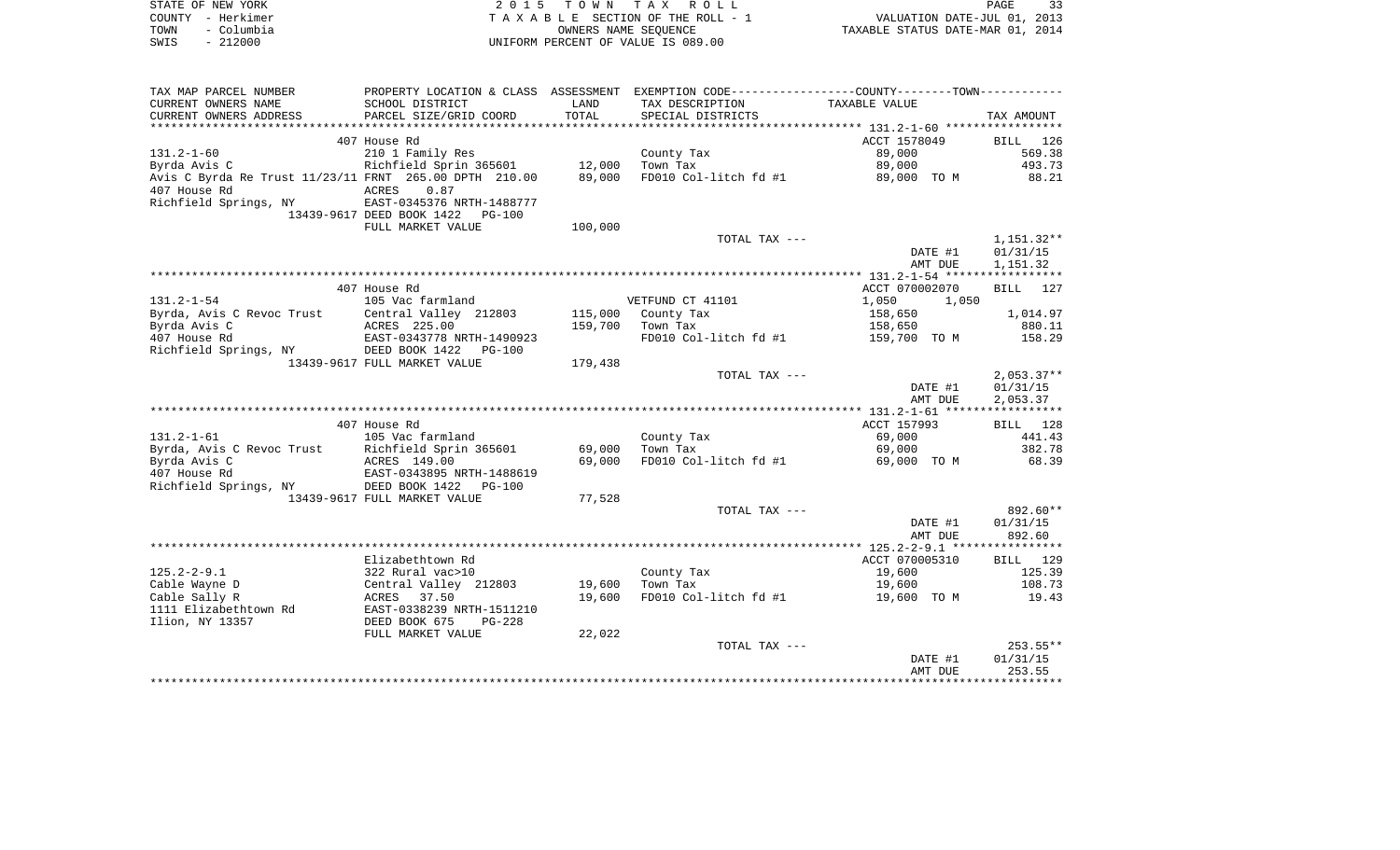| STATE OF NEW YORK  | 2015 TOWN TAX ROLL                 | PAGE                             |
|--------------------|------------------------------------|----------------------------------|
| COUNTY - Herkimer  | TAXABLE SECTION OF THE ROLL - 1    | VALUATION DATE-JUL 01, 2013      |
| – Columbia<br>TOWN | OWNERS NAME SEOUENCE               | TAXABLE STATUS DATE-MAR 01, 2014 |
| $-212000$<br>SWIS  | UNIFORM PERCENT OF VALUE IS 089.00 |                                  |

| TAX MAP PARCEL NUMBER       | PROPERTY LOCATION & CLASS ASSESSMENT EXEMPTION CODE---------------COUNTY-------TOWN---------- |        |                       |                |              |
|-----------------------------|-----------------------------------------------------------------------------------------------|--------|-----------------------|----------------|--------------|
| CURRENT OWNERS NAME         | SCHOOL DISTRICT                                                                               | LAND   | TAX DESCRIPTION       | TAXABLE VALUE  |              |
| CURRENT OWNERS ADDRESS      | PARCEL SIZE/GRID COORD                                                                        | TOTAL  | SPECIAL DISTRICTS     |                | TAX AMOUNT   |
|                             |                                                                                               |        |                       |                |              |
|                             | 1111 Elizabethtown Rd                                                                         |        |                       | ACCT 070009480 | BILL 130     |
| $125.2 - 2 - 71$            | 240 Rural res                                                                                 |        | County Tax            | 81,000         | 518.20       |
| Cable Wayne D               | Central Valley 212803                                                                         | 41,400 | Town Tax              | 81,000         | 449.35       |
| Cable Sally R               | 36.30<br>ACRES                                                                                | 81,000 | FD010 Col-litch fd #1 | 81,000 TO M    | 80.28        |
| 1111 Elizabethtown Rd       | EAST-0338035 NRTH-1510541                                                                     |        |                       |                |              |
| Ilion, NY 13357             | DEED BOOK 705<br>$PG-453$                                                                     |        |                       |                |              |
|                             | FULL MARKET VALUE                                                                             | 91,011 |                       |                |              |
|                             |                                                                                               |        | TOTAL TAX ---         |                | $1,047.83**$ |
|                             |                                                                                               |        |                       | DATE #1        | 01/31/15     |
|                             |                                                                                               |        |                       | AMT DUE        | 1,047.83     |
|                             |                                                                                               |        |                       |                |              |
|                             | 143 Smith Rd                                                                                  |        |                       | ACCT 070015875 | BILL 131     |
| $131.2 - 1 - 55.2$          | 210 1 Family Res                                                                              |        | County Tax            | 82,100         | 525.24       |
| Caqwin Charles J            | Central Valley 212803                                                                         | 13,100 | Town Tax              | 82,100         | 455.45       |
| Caqwin Darlene G            | Doublewide                                                                                    | 82,100 | FD010 Col-litch fd #1 | 82,100 TO M    | 81.37        |
| 143 Smith Road              | FRNT 213.00 DPTH 212.00                                                                       |        |                       |                |              |
| Richfield Springs, NY 13439 | ACRES<br>1.03                                                                                 |        |                       |                |              |
|                             | EAST-0347830 NRTH-1491436                                                                     |        |                       |                |              |
|                             | DEED BOOK 1179 PG-478                                                                         |        |                       |                |              |
|                             | FULL MARKET VALUE                                                                             | 92,247 |                       |                |              |
|                             |                                                                                               |        | TOTAL TAX ---         |                | $1.062.06**$ |
|                             |                                                                                               |        |                       | DATE #1        | 01/31/15     |
|                             |                                                                                               |        |                       | AMT DUE        | 1,062.06     |
|                             |                                                                                               |        |                       |                |              |
|                             | Depot Rd                                                                                      |        |                       | ACCT 186168    | BILL 132     |
| $131.3 - 1 - 23.1$          | 105 Vac farmland                                                                              |        | AG MKTS L 41720       | 5,845<br>5,845 |              |
| Cantwell Timothy            | Mount Markham 215601                                                                          |        | 34,500 County Tax     | 28,655         | 183.32       |
| 201 Dugan Rd                | split w/ 23.2 2007                                                                            | 34,500 | Town Tax              | 28,655         | 158.96       |
| Richfield Springs, NY 13439 | FRNT 93.00 DPTH                                                                               |        | FD010 Col-litch fd #1 | 28,655 TO M    | 28.40        |
|                             | 52.20<br>ACRES                                                                                |        | 5,845 EX              |                |              |
| PRIOR OWNER ON 3/01/2014    | EAST-0033052 NRTH-0146812                                                                     |        |                       |                |              |
| Teletnick Theodore B        | DEED BOOK 1533<br>PG-299                                                                      |        |                       |                |              |
|                             | FULL MARKET VALUE                                                                             | 38,764 |                       |                |              |
| MAY BE SUBJECT TO PAYMENT   |                                                                                               |        |                       |                |              |
| UNDER AGDIST LAW TIL 2018   |                                                                                               |        |                       |                |              |
|                             |                                                                                               |        | TOTAL TAX ---         |                | $370.68**$   |
|                             |                                                                                               |        |                       | DATE #1        | 01/31/15     |
|                             |                                                                                               |        |                       | AMT DUE        | 370.68       |
|                             |                                                                                               |        |                       |                |              |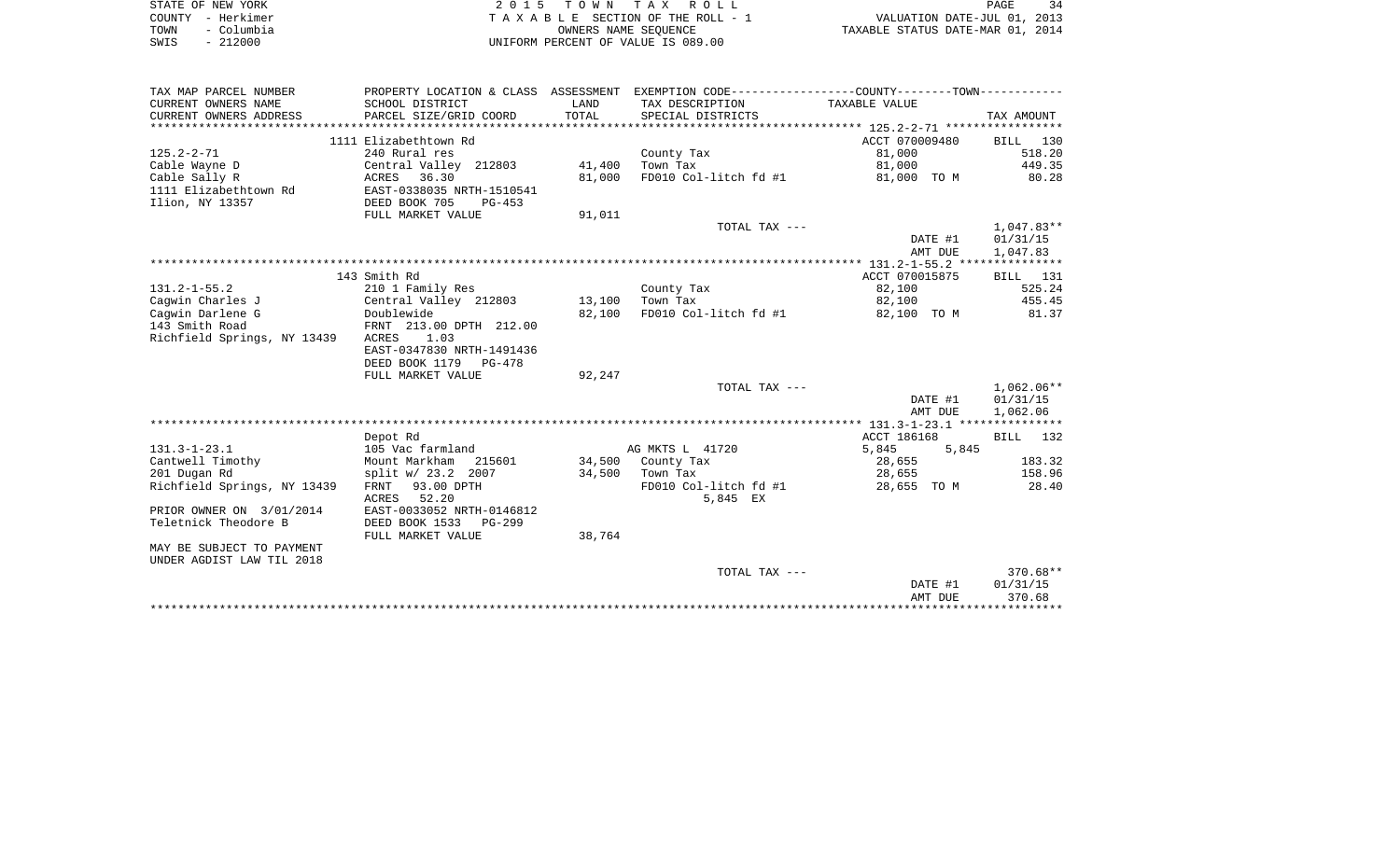|      | STATE OF NEW YORK | 2015 TOWN TAX ROLL                 | 35<br>PAGE                       |
|------|-------------------|------------------------------------|----------------------------------|
|      | COUNTY - Herkimer | TAXABLE SECTION OF THE ROLL - 1    | VALUATION DATE-JUL 01, 2013      |
| TOWN | - Columbia        | OWNERS NAME SEOUENCE               | TAXABLE STATUS DATE-MAR 01, 2014 |
| SWIS | $-212000$         | UNIFORM PERCENT OF VALUE IS 089.00 |                                  |

 $\begin{array}{c} 35 \\ 2013 \\ 2014 \end{array}$ 

|                                               |                                                                                               |               |                           | AMT DUE        | 1,043.86                 |
|-----------------------------------------------|-----------------------------------------------------------------------------------------------|---------------|---------------------------|----------------|--------------------------|
|                                               |                                                                                               |               | TOTAL TAX ---             | DATE #1        | $1,043.86**$<br>01/31/15 |
|                                               | FULL MARKET VALUE                                                                             | 88,202        |                           |                |                          |
|                                               | DEED BOOK 1236<br>$PG-550$                                                                    |               |                           |                |                          |
| Montgomery, NY 12549                          | EAST-0357718 NRTH-1478353                                                                     |               |                           |                |                          |
| 96 Meadowed Lane                              | 0.28<br>ACRES                                                                                 |               | LT010 Columbia 1t dist #1 | 78,500 TO M    | 28.36                    |
| Carnes Bernadette                             | FRNT 134.40 DPTH 246.55                                                                       | 78,500        | FD010 Col-litch fd #1     | 78,500 TO M    | 77.81                    |
| Carnes Charles E                              | Richfield Sprin 365601                                                                        | 7,200         | Town Tax                  | 78,500         | 435.48                   |
| $139.1 - 2 - 13$                              | 210 1 Family Res                                                                              |               | County Tax                | 78,500         | 502.21                   |
|                                               | State Route 28                                                                                |               |                           | ACCT 070010320 | BILL 135                 |
|                                               |                                                                                               |               |                           |                |                          |
|                                               |                                                                                               |               |                           | AMT DUE        | 727.01                   |
|                                               |                                                                                               |               |                           | DATE #1        | 01/31/15                 |
|                                               |                                                                                               |               | TOTAL TAX ---             |                | $727.01**$               |
|                                               | FULL MARKET VALUE                                                                             | 63,146        |                           |                |                          |
| West Winfield, NY 13491                       | EAST-0337418 NRTH-1483724<br>DEED BOOK 1384 PG-585                                            |               |                           |                |                          |
| 258 Huxtable Rd                               | 1.60<br>ACRES                                                                                 |               |                           |                |                          |
| Huxtable David F                              | FRNT 210.00 DPTH                                                                              | 56,200        | FD010 Col-litch fd #1     | 56,200 TO M    | 55.70                    |
| Cappy Trust dated 12/28/10                    | Mount Markham 215601                                                                          | 14,300        | Town Tax                  | 56,200         | 311.77                   |
| $131.4 - 1 - 42$                              | 210 1 Family Res                                                                              |               | County Tax                | 56,200         | 359.54                   |
|                                               | 258 Huxtable Rd                                                                               |               |                           | ACCT 162122    | BILL 134                 |
|                                               |                                                                                               |               |                           |                |                          |
|                                               |                                                                                               |               |                           | AMT DUE        | 121.73                   |
|                                               |                                                                                               |               |                           | DATE #1        | 01/31/15                 |
|                                               |                                                                                               |               | TOTAL TAX ---             |                | $121.73**$               |
| UNDER AGDIST LAW TIL 2018                     |                                                                                               |               |                           |                |                          |
| MAY BE SUBJECT TO PAYMENT                     | FULL MARKET VALUE                                                                             | 11,573        |                           |                |                          |
|                                               | DEED BOOK 817<br>PG-475                                                                       |               | 890 EX                    |                |                          |
| Richfield Springs, NY 13439                   | EAST-0348468 NRTH-1476315                                                                     |               | FD010 Col-litch fd #1     | 9,410 TO M     | 9.33                     |
| 201 Dugan Rd                                  | ACRES 27.50                                                                                   | 10,300        | Town Tax                  | 9,410          | 52.20                    |
| Cantwell Timothy M                            | Richfield Sprin 365601                                                                        |               | 10,300 County Tax         | 9,410          | 60.20                    |
| $138.2 - 1 - 6$                               | 322 Rural vac>10                                                                              |               | AG MKTS L 41720           | 890<br>890     |                          |
|                                               | Dugan Rd                                                                                      |               |                           | ACCT 070002250 | BILL 133                 |
|                                               | PARCEL SIZE/GRID COORD                                                                        |               | SPECIAL DISTRICTS         |                |                          |
| CURRENT OWNERS NAME<br>CURRENT OWNERS ADDRESS | SCHOOL DISTRICT                                                                               | LAND<br>TOTAL | TAX DESCRIPTION           | TAXABLE VALUE  | TAX AMOUNT               |
| TAX MAP PARCEL NUMBER                         | PROPERTY LOCATION & CLASS ASSESSMENT EXEMPTION CODE---------------COUNTY-------TOWN---------- |               |                           |                |                          |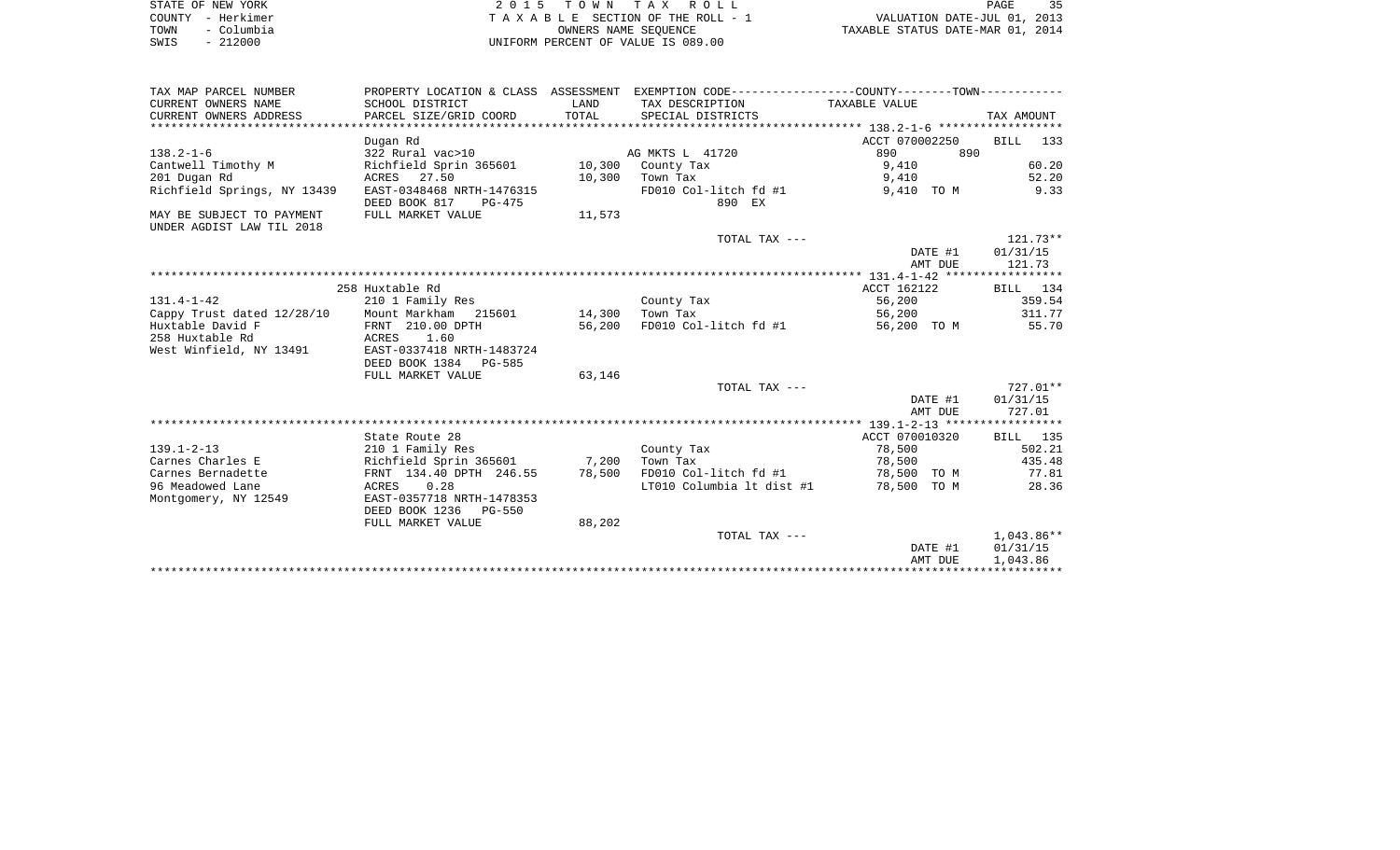| STATE OF NEW YORK  | 2015 TOWN TAX ROLL                 | 36<br>PAGE                       |
|--------------------|------------------------------------|----------------------------------|
| COUNTY - Herkimer  | TAXABLE SECTION OF THE ROLL - 1    | VALUATION DATE-JUL 01, 2013      |
| – Columbia<br>TOWN | OWNERS NAME SEOUENCE               | TAXABLE STATUS DATE-MAR 01, 2014 |
| $-212000$<br>SWIS  | UNIFORM PERCENT OF VALUE IS 089.00 |                                  |

| CURRENT OWNERS NAME<br>SCHOOL DISTRICT<br>LAND<br>TAX DESCRIPTION<br>TAXABLE VALUE<br>TOTAL<br>CURRENT OWNERS ADDRESS<br>PARCEL SIZE/GRID COORD<br>SPECIAL DISTRICTS<br>TAX AMOUNT<br>268 Saxon Rd<br>ACCT 070015401<br>BILL 136<br>210 1 Family Res<br>VET WAR C 41122<br>8,100<br>$\Omega$<br>$131.1 - 1 - 25.3$<br>Carroll Clinton R<br>14,700 VET WAR T 41123<br>$\overline{0}$<br>10,800<br>Carroll Darlene M<br>109,000 VET COM C 41132<br>13,500<br>$\overline{0}$<br>268 Saxon Rd<br>VET COM T 41133<br>18,000<br>$\overline{0}$<br>Ilion, NY 13357<br>VET DIS C 41142<br>21,800<br>$\overline{0}$<br>$\overline{0}$<br>FULL MARKET VALUE<br>122,472 VET DIS C 41142<br>5,450<br>5,450<br>VET DIS T 41143<br>$\overline{0}$<br>VET DIS T 41143<br>$\overline{0}$<br>21,800<br>60,150<br>384.81<br>County Tax<br>Town Tax<br>52,950<br>293.74<br>FD010 Col-litch fd #1<br>109,000 TO M<br>108.04<br>TOTAL TAX ---<br>786.59**<br>DATE #1<br>01/31/15<br>786.59<br>AMT DUE<br>Saxon Rd<br>BILL 137<br>$131.1 - 1 - 25.7$<br>105 Vac farmland<br>AG MKTS<br>5,166 5,166<br>41730<br>Carroll Clinton R<br>85.30<br>Mount Markham<br>215601<br>18,500 County Tax<br>13,334<br>Carroll Darlene M<br>18,500 Town Tax<br>73.97<br>ACRES 18.70<br>13,334<br>268 Saxon Rd<br>EAST-0332175 NRTH-1491996<br>FD010 Col-litch fd #1<br>18,500 TO M<br>18.34<br>Ilion, NY 13357<br>DEED BOOK 848<br>$PG-300$<br>FULL MARKET VALUE<br>20,787<br>MAY BE SUBJECT TO PAYMENT<br>UNDER AGDIST LAW TIL 2021<br>TOTAL TAX ---<br>$177.61**$<br>01/31/15<br>DATE #1<br>AMT DUE<br>177.61<br>Mckoons Rd<br>BILL 138<br>27,800<br>$131.4 - 1 - 22.2$<br>312 Vac w/imprv<br>177.85<br>County Tax<br>Cas Living<br>Richfield Sprin 365601<br>22,000<br>Town Tax<br>27,800<br>154.22<br>ACRES 24.90<br>27,800<br>FD010 Col-litch fd #1<br>27,800 TO M<br>27.55<br>Lms Living<br>PO Box 783<br>EAST-0345180 NRTH-1482696<br>Richfield Springs, NY 13439 DEED BOOK 893<br>PG-633<br>FULL MARKET VALUE<br>31,236<br>$359.62**$<br>TOTAL TAX ---<br>01/31/15<br>DATE #1<br>359.62<br>AMT DUE | TAX MAP PARCEL NUMBER | PROPERTY LOCATION & CLASS ASSESSMENT EXEMPTION CODE---------------COUNTY--------TOWN---------- |  |  |  |  |
|----------------------------------------------------------------------------------------------------------------------------------------------------------------------------------------------------------------------------------------------------------------------------------------------------------------------------------------------------------------------------------------------------------------------------------------------------------------------------------------------------------------------------------------------------------------------------------------------------------------------------------------------------------------------------------------------------------------------------------------------------------------------------------------------------------------------------------------------------------------------------------------------------------------------------------------------------------------------------------------------------------------------------------------------------------------------------------------------------------------------------------------------------------------------------------------------------------------------------------------------------------------------------------------------------------------------------------------------------------------------------------------------------------------------------------------------------------------------------------------------------------------------------------------------------------------------------------------------------------------------------------------------------------------------------------------------------------------------------------------------------------------------------------------------------------------------------------------------------------------------------------------------------------------------------------------------------------------------------------------------------------------------------------------------------------------------|-----------------------|------------------------------------------------------------------------------------------------|--|--|--|--|
|                                                                                                                                                                                                                                                                                                                                                                                                                                                                                                                                                                                                                                                                                                                                                                                                                                                                                                                                                                                                                                                                                                                                                                                                                                                                                                                                                                                                                                                                                                                                                                                                                                                                                                                                                                                                                                                                                                                                                                                                                                                                      |                       |                                                                                                |  |  |  |  |
|                                                                                                                                                                                                                                                                                                                                                                                                                                                                                                                                                                                                                                                                                                                                                                                                                                                                                                                                                                                                                                                                                                                                                                                                                                                                                                                                                                                                                                                                                                                                                                                                                                                                                                                                                                                                                                                                                                                                                                                                                                                                      |                       |                                                                                                |  |  |  |  |
|                                                                                                                                                                                                                                                                                                                                                                                                                                                                                                                                                                                                                                                                                                                                                                                                                                                                                                                                                                                                                                                                                                                                                                                                                                                                                                                                                                                                                                                                                                                                                                                                                                                                                                                                                                                                                                                                                                                                                                                                                                                                      |                       |                                                                                                |  |  |  |  |
|                                                                                                                                                                                                                                                                                                                                                                                                                                                                                                                                                                                                                                                                                                                                                                                                                                                                                                                                                                                                                                                                                                                                                                                                                                                                                                                                                                                                                                                                                                                                                                                                                                                                                                                                                                                                                                                                                                                                                                                                                                                                      |                       |                                                                                                |  |  |  |  |
|                                                                                                                                                                                                                                                                                                                                                                                                                                                                                                                                                                                                                                                                                                                                                                                                                                                                                                                                                                                                                                                                                                                                                                                                                                                                                                                                                                                                                                                                                                                                                                                                                                                                                                                                                                                                                                                                                                                                                                                                                                                                      |                       |                                                                                                |  |  |  |  |
|                                                                                                                                                                                                                                                                                                                                                                                                                                                                                                                                                                                                                                                                                                                                                                                                                                                                                                                                                                                                                                                                                                                                                                                                                                                                                                                                                                                                                                                                                                                                                                                                                                                                                                                                                                                                                                                                                                                                                                                                                                                                      |                       |                                                                                                |  |  |  |  |
|                                                                                                                                                                                                                                                                                                                                                                                                                                                                                                                                                                                                                                                                                                                                                                                                                                                                                                                                                                                                                                                                                                                                                                                                                                                                                                                                                                                                                                                                                                                                                                                                                                                                                                                                                                                                                                                                                                                                                                                                                                                                      |                       |                                                                                                |  |  |  |  |
|                                                                                                                                                                                                                                                                                                                                                                                                                                                                                                                                                                                                                                                                                                                                                                                                                                                                                                                                                                                                                                                                                                                                                                                                                                                                                                                                                                                                                                                                                                                                                                                                                                                                                                                                                                                                                                                                                                                                                                                                                                                                      |                       |                                                                                                |  |  |  |  |
|                                                                                                                                                                                                                                                                                                                                                                                                                                                                                                                                                                                                                                                                                                                                                                                                                                                                                                                                                                                                                                                                                                                                                                                                                                                                                                                                                                                                                                                                                                                                                                                                                                                                                                                                                                                                                                                                                                                                                                                                                                                                      |                       |                                                                                                |  |  |  |  |
|                                                                                                                                                                                                                                                                                                                                                                                                                                                                                                                                                                                                                                                                                                                                                                                                                                                                                                                                                                                                                                                                                                                                                                                                                                                                                                                                                                                                                                                                                                                                                                                                                                                                                                                                                                                                                                                                                                                                                                                                                                                                      |                       |                                                                                                |  |  |  |  |
|                                                                                                                                                                                                                                                                                                                                                                                                                                                                                                                                                                                                                                                                                                                                                                                                                                                                                                                                                                                                                                                                                                                                                                                                                                                                                                                                                                                                                                                                                                                                                                                                                                                                                                                                                                                                                                                                                                                                                                                                                                                                      |                       |                                                                                                |  |  |  |  |
|                                                                                                                                                                                                                                                                                                                                                                                                                                                                                                                                                                                                                                                                                                                                                                                                                                                                                                                                                                                                                                                                                                                                                                                                                                                                                                                                                                                                                                                                                                                                                                                                                                                                                                                                                                                                                                                                                                                                                                                                                                                                      |                       |                                                                                                |  |  |  |  |
|                                                                                                                                                                                                                                                                                                                                                                                                                                                                                                                                                                                                                                                                                                                                                                                                                                                                                                                                                                                                                                                                                                                                                                                                                                                                                                                                                                                                                                                                                                                                                                                                                                                                                                                                                                                                                                                                                                                                                                                                                                                                      |                       |                                                                                                |  |  |  |  |
|                                                                                                                                                                                                                                                                                                                                                                                                                                                                                                                                                                                                                                                                                                                                                                                                                                                                                                                                                                                                                                                                                                                                                                                                                                                                                                                                                                                                                                                                                                                                                                                                                                                                                                                                                                                                                                                                                                                                                                                                                                                                      |                       |                                                                                                |  |  |  |  |
|                                                                                                                                                                                                                                                                                                                                                                                                                                                                                                                                                                                                                                                                                                                                                                                                                                                                                                                                                                                                                                                                                                                                                                                                                                                                                                                                                                                                                                                                                                                                                                                                                                                                                                                                                                                                                                                                                                                                                                                                                                                                      |                       |                                                                                                |  |  |  |  |
|                                                                                                                                                                                                                                                                                                                                                                                                                                                                                                                                                                                                                                                                                                                                                                                                                                                                                                                                                                                                                                                                                                                                                                                                                                                                                                                                                                                                                                                                                                                                                                                                                                                                                                                                                                                                                                                                                                                                                                                                                                                                      |                       |                                                                                                |  |  |  |  |
|                                                                                                                                                                                                                                                                                                                                                                                                                                                                                                                                                                                                                                                                                                                                                                                                                                                                                                                                                                                                                                                                                                                                                                                                                                                                                                                                                                                                                                                                                                                                                                                                                                                                                                                                                                                                                                                                                                                                                                                                                                                                      |                       |                                                                                                |  |  |  |  |
|                                                                                                                                                                                                                                                                                                                                                                                                                                                                                                                                                                                                                                                                                                                                                                                                                                                                                                                                                                                                                                                                                                                                                                                                                                                                                                                                                                                                                                                                                                                                                                                                                                                                                                                                                                                                                                                                                                                                                                                                                                                                      |                       |                                                                                                |  |  |  |  |
|                                                                                                                                                                                                                                                                                                                                                                                                                                                                                                                                                                                                                                                                                                                                                                                                                                                                                                                                                                                                                                                                                                                                                                                                                                                                                                                                                                                                                                                                                                                                                                                                                                                                                                                                                                                                                                                                                                                                                                                                                                                                      |                       |                                                                                                |  |  |  |  |
|                                                                                                                                                                                                                                                                                                                                                                                                                                                                                                                                                                                                                                                                                                                                                                                                                                                                                                                                                                                                                                                                                                                                                                                                                                                                                                                                                                                                                                                                                                                                                                                                                                                                                                                                                                                                                                                                                                                                                                                                                                                                      |                       |                                                                                                |  |  |  |  |
|                                                                                                                                                                                                                                                                                                                                                                                                                                                                                                                                                                                                                                                                                                                                                                                                                                                                                                                                                                                                                                                                                                                                                                                                                                                                                                                                                                                                                                                                                                                                                                                                                                                                                                                                                                                                                                                                                                                                                                                                                                                                      |                       |                                                                                                |  |  |  |  |
|                                                                                                                                                                                                                                                                                                                                                                                                                                                                                                                                                                                                                                                                                                                                                                                                                                                                                                                                                                                                                                                                                                                                                                                                                                                                                                                                                                                                                                                                                                                                                                                                                                                                                                                                                                                                                                                                                                                                                                                                                                                                      |                       |                                                                                                |  |  |  |  |
|                                                                                                                                                                                                                                                                                                                                                                                                                                                                                                                                                                                                                                                                                                                                                                                                                                                                                                                                                                                                                                                                                                                                                                                                                                                                                                                                                                                                                                                                                                                                                                                                                                                                                                                                                                                                                                                                                                                                                                                                                                                                      |                       |                                                                                                |  |  |  |  |
|                                                                                                                                                                                                                                                                                                                                                                                                                                                                                                                                                                                                                                                                                                                                                                                                                                                                                                                                                                                                                                                                                                                                                                                                                                                                                                                                                                                                                                                                                                                                                                                                                                                                                                                                                                                                                                                                                                                                                                                                                                                                      |                       |                                                                                                |  |  |  |  |
|                                                                                                                                                                                                                                                                                                                                                                                                                                                                                                                                                                                                                                                                                                                                                                                                                                                                                                                                                                                                                                                                                                                                                                                                                                                                                                                                                                                                                                                                                                                                                                                                                                                                                                                                                                                                                                                                                                                                                                                                                                                                      |                       |                                                                                                |  |  |  |  |
|                                                                                                                                                                                                                                                                                                                                                                                                                                                                                                                                                                                                                                                                                                                                                                                                                                                                                                                                                                                                                                                                                                                                                                                                                                                                                                                                                                                                                                                                                                                                                                                                                                                                                                                                                                                                                                                                                                                                                                                                                                                                      |                       |                                                                                                |  |  |  |  |
|                                                                                                                                                                                                                                                                                                                                                                                                                                                                                                                                                                                                                                                                                                                                                                                                                                                                                                                                                                                                                                                                                                                                                                                                                                                                                                                                                                                                                                                                                                                                                                                                                                                                                                                                                                                                                                                                                                                                                                                                                                                                      |                       |                                                                                                |  |  |  |  |
|                                                                                                                                                                                                                                                                                                                                                                                                                                                                                                                                                                                                                                                                                                                                                                                                                                                                                                                                                                                                                                                                                                                                                                                                                                                                                                                                                                                                                                                                                                                                                                                                                                                                                                                                                                                                                                                                                                                                                                                                                                                                      |                       |                                                                                                |  |  |  |  |
|                                                                                                                                                                                                                                                                                                                                                                                                                                                                                                                                                                                                                                                                                                                                                                                                                                                                                                                                                                                                                                                                                                                                                                                                                                                                                                                                                                                                                                                                                                                                                                                                                                                                                                                                                                                                                                                                                                                                                                                                                                                                      |                       |                                                                                                |  |  |  |  |
|                                                                                                                                                                                                                                                                                                                                                                                                                                                                                                                                                                                                                                                                                                                                                                                                                                                                                                                                                                                                                                                                                                                                                                                                                                                                                                                                                                                                                                                                                                                                                                                                                                                                                                                                                                                                                                                                                                                                                                                                                                                                      |                       |                                                                                                |  |  |  |  |
|                                                                                                                                                                                                                                                                                                                                                                                                                                                                                                                                                                                                                                                                                                                                                                                                                                                                                                                                                                                                                                                                                                                                                                                                                                                                                                                                                                                                                                                                                                                                                                                                                                                                                                                                                                                                                                                                                                                                                                                                                                                                      |                       |                                                                                                |  |  |  |  |
|                                                                                                                                                                                                                                                                                                                                                                                                                                                                                                                                                                                                                                                                                                                                                                                                                                                                                                                                                                                                                                                                                                                                                                                                                                                                                                                                                                                                                                                                                                                                                                                                                                                                                                                                                                                                                                                                                                                                                                                                                                                                      |                       |                                                                                                |  |  |  |  |
|                                                                                                                                                                                                                                                                                                                                                                                                                                                                                                                                                                                                                                                                                                                                                                                                                                                                                                                                                                                                                                                                                                                                                                                                                                                                                                                                                                                                                                                                                                                                                                                                                                                                                                                                                                                                                                                                                                                                                                                                                                                                      |                       |                                                                                                |  |  |  |  |
|                                                                                                                                                                                                                                                                                                                                                                                                                                                                                                                                                                                                                                                                                                                                                                                                                                                                                                                                                                                                                                                                                                                                                                                                                                                                                                                                                                                                                                                                                                                                                                                                                                                                                                                                                                                                                                                                                                                                                                                                                                                                      |                       |                                                                                                |  |  |  |  |
|                                                                                                                                                                                                                                                                                                                                                                                                                                                                                                                                                                                                                                                                                                                                                                                                                                                                                                                                                                                                                                                                                                                                                                                                                                                                                                                                                                                                                                                                                                                                                                                                                                                                                                                                                                                                                                                                                                                                                                                                                                                                      |                       |                                                                                                |  |  |  |  |
|                                                                                                                                                                                                                                                                                                                                                                                                                                                                                                                                                                                                                                                                                                                                                                                                                                                                                                                                                                                                                                                                                                                                                                                                                                                                                                                                                                                                                                                                                                                                                                                                                                                                                                                                                                                                                                                                                                                                                                                                                                                                      |                       |                                                                                                |  |  |  |  |
|                                                                                                                                                                                                                                                                                                                                                                                                                                                                                                                                                                                                                                                                                                                                                                                                                                                                                                                                                                                                                                                                                                                                                                                                                                                                                                                                                                                                                                                                                                                                                                                                                                                                                                                                                                                                                                                                                                                                                                                                                                                                      |                       |                                                                                                |  |  |  |  |
|                                                                                                                                                                                                                                                                                                                                                                                                                                                                                                                                                                                                                                                                                                                                                                                                                                                                                                                                                                                                                                                                                                                                                                                                                                                                                                                                                                                                                                                                                                                                                                                                                                                                                                                                                                                                                                                                                                                                                                                                                                                                      |                       |                                                                                                |  |  |  |  |
|                                                                                                                                                                                                                                                                                                                                                                                                                                                                                                                                                                                                                                                                                                                                                                                                                                                                                                                                                                                                                                                                                                                                                                                                                                                                                                                                                                                                                                                                                                                                                                                                                                                                                                                                                                                                                                                                                                                                                                                                                                                                      |                       |                                                                                                |  |  |  |  |
|                                                                                                                                                                                                                                                                                                                                                                                                                                                                                                                                                                                                                                                                                                                                                                                                                                                                                                                                                                                                                                                                                                                                                                                                                                                                                                                                                                                                                                                                                                                                                                                                                                                                                                                                                                                                                                                                                                                                                                                                                                                                      |                       |                                                                                                |  |  |  |  |
|                                                                                                                                                                                                                                                                                                                                                                                                                                                                                                                                                                                                                                                                                                                                                                                                                                                                                                                                                                                                                                                                                                                                                                                                                                                                                                                                                                                                                                                                                                                                                                                                                                                                                                                                                                                                                                                                                                                                                                                                                                                                      |                       |                                                                                                |  |  |  |  |
|                                                                                                                                                                                                                                                                                                                                                                                                                                                                                                                                                                                                                                                                                                                                                                                                                                                                                                                                                                                                                                                                                                                                                                                                                                                                                                                                                                                                                                                                                                                                                                                                                                                                                                                                                                                                                                                                                                                                                                                                                                                                      |                       |                                                                                                |  |  |  |  |
|                                                                                                                                                                                                                                                                                                                                                                                                                                                                                                                                                                                                                                                                                                                                                                                                                                                                                                                                                                                                                                                                                                                                                                                                                                                                                                                                                                                                                                                                                                                                                                                                                                                                                                                                                                                                                                                                                                                                                                                                                                                                      |                       |                                                                                                |  |  |  |  |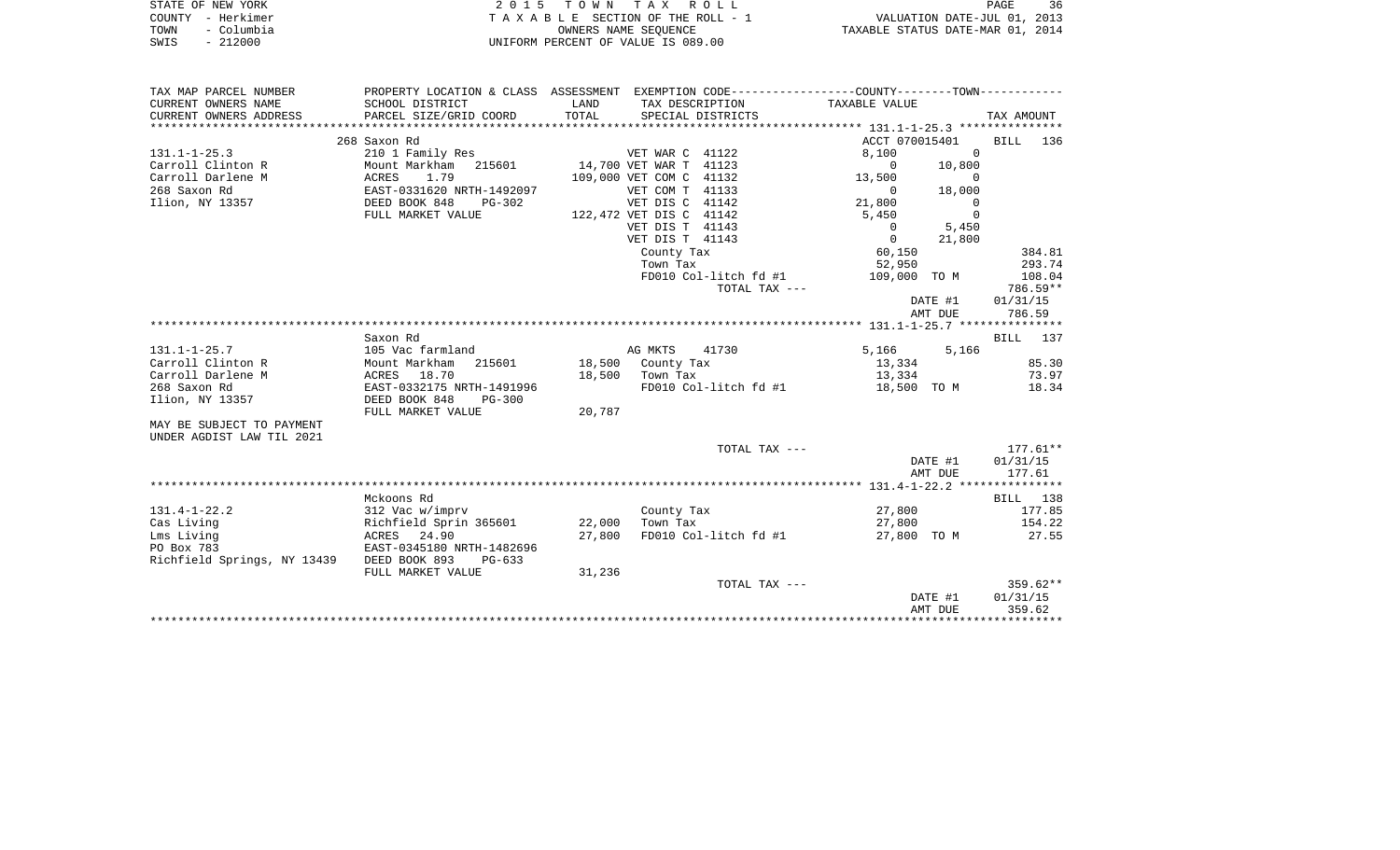| STATE OF NEW YORK  | 2015 TOWN TAX ROLL                 | 37<br>PAGE                       |
|--------------------|------------------------------------|----------------------------------|
| COUNTY - Herkimer  | TAXABLE SECTION OF THE ROLL - 1    | VALUATION DATE-JUL 01, 2013      |
| - Columbia<br>TOWN | OWNERS NAME SEOUENCE               | TAXABLE STATUS DATE-MAR 01, 2014 |
| 212000<br>SWIS     | UNIFORM PERCENT OF VALUE IS 089.00 |                                  |

| TAX MAP PARCEL NUMBER       |                                |        | PROPERTY LOCATION & CLASS ASSESSMENT EXEMPTION CODE----------------COUNTY--------TOWN---------- |                |            |
|-----------------------------|--------------------------------|--------|-------------------------------------------------------------------------------------------------|----------------|------------|
| CURRENT OWNERS NAME         | SCHOOL DISTRICT                | LAND   | TAX DESCRIPTION                                                                                 | TAXABLE VALUE  |            |
| CURRENT OWNERS ADDRESS      | PARCEL SIZE/GRID COORD         | TOTAL  | SPECIAL DISTRICTS                                                                               |                | TAX AMOUNT |
| ***********************     |                                |        |                                                                                                 |                |            |
|                             | Mckoons Rd                     |        |                                                                                                 | ACCT 070012480 | BILL 139   |
| $131.4 - 1 - 26$            | 105 Vac farmland               |        | County Tax                                                                                      | 51,500         | 329.47     |
| Cas Living                  | Richfield Sprin 365601         | 51,500 | Town Tax                                                                                        | 51,500         | 285.70     |
| Lms Living                  | ACRES 85.90                    | 51,500 | FD010 Col-litch fd #1                                                                           | 51,500 TO M    | 51.04      |
| St                          | EAST-0344890 NRTH-1483519      |        |                                                                                                 |                |            |
| PO Box 783                  | DEED BOOK 893<br>$PG-633$      |        |                                                                                                 |                |            |
| Richfield Springs, NY 13439 | FULL MARKET VALUE              | 57,865 |                                                                                                 |                |            |
|                             |                                |        | TOTAL TAX ---                                                                                   |                | 666.21**   |
|                             |                                |        |                                                                                                 | DATE #1        | 01/31/15   |
|                             |                                |        |                                                                                                 | AMT DUE        | 666.21     |
|                             | 475 No Columbia Rd             |        |                                                                                                 | ACCT 070011430 | BILL 140   |
| $125.2 - 2 - 37.1$          | 270 Mfg housing                |        | County Tax                                                                                      | 19,800         | 126.67     |
| Casale Anthony              | Central Valley 212803          | 9,200  | Town Tax                                                                                        | 19,800         | 109.84     |
| 467 N Columbia Road         | 95.00 DPTH 250.00<br>FRNT      | 19,800 | FD010 Col-litch fd #1                                                                           | 19,800 TO M    | 19.62      |
| Ilion, NY 13357             | ACRES<br>0.52                  |        |                                                                                                 |                |            |
|                             | EAST-0346317 NRTH-1508547      |        |                                                                                                 |                |            |
|                             | DEED BOOK 942<br><b>PG-178</b> |        |                                                                                                 |                |            |
|                             | FULL MARKET VALUE              | 22,247 |                                                                                                 |                |            |
|                             |                                |        | TOTAL TAX ---                                                                                   |                | $256.13**$ |
|                             |                                |        |                                                                                                 | DATE #1        | 01/31/15   |
|                             |                                |        |                                                                                                 | AMT DUE        | 256.13     |
|                             |                                |        |                                                                                                 |                |            |
|                             | 467 No Columbia Rd             |        |                                                                                                 | ACCT 070011290 | BILL 141   |
| $125.2 - 2 - 36.2$          | 210 1 Family Res               |        | County Tax                                                                                      | 59,400         | 380.01     |
| Casale Anthony G            | Central Valley 212803          | 15,600 | Town Tax                                                                                        | 59,400         | 329.52     |
| 457 N COLUMBIA Rd           | ACRES<br>2.20 BANK<br>135      | 59,400 | FD010 Col-litch fd #1                                                                           | 59,400 TO M    | 58.87      |
| ILION, NY 13357             | EAST-0346202 NRTH-1508619      |        |                                                                                                 |                |            |
|                             | DEED BOOK 942<br>$PG-136$      |        |                                                                                                 |                |            |
|                             | FULL MARKET VALUE              | 66,742 |                                                                                                 |                |            |
|                             |                                |        | TOTAL TAX ---                                                                                   |                | 768.40**   |
|                             |                                |        |                                                                                                 | DATE #1        | 01/31/15   |
|                             |                                |        |                                                                                                 | AMT DUE        | 768.40     |
|                             | Kingdom Rd                     |        |                                                                                                 | ACCT 156044    | BILL 142   |
| $126.3 - 2 - 49.1$          | 105 Vac farmland               |        | County Tax                                                                                      | 18,400         | 117.71     |
| Case Allen E                | Central Valley 212803          | 18,400 | Town Tax                                                                                        | 18,400         | 102.07     |
| Case Joyce R                | 29.90<br>ACRES                 | 18,400 | FD010 Col-litch fd #1                                                                           | 18,400 TO M    | 18.24      |
| 190 Purdy Rd                | EAST-0358820 NRTH-1500716      |        |                                                                                                 |                |            |
| Mohawk, NY 13407            | DEED BOOK 1341<br>PG-688       |        |                                                                                                 |                |            |
|                             | FULL MARKET VALUE              | 20,674 |                                                                                                 |                |            |
|                             |                                |        | TOTAL TAX ---                                                                                   |                | $238.02**$ |
|                             |                                |        |                                                                                                 | DATE #1        | 01/31/15   |
|                             |                                |        |                                                                                                 | AMT DUE        | 238.02     |
|                             |                                |        |                                                                                                 |                |            |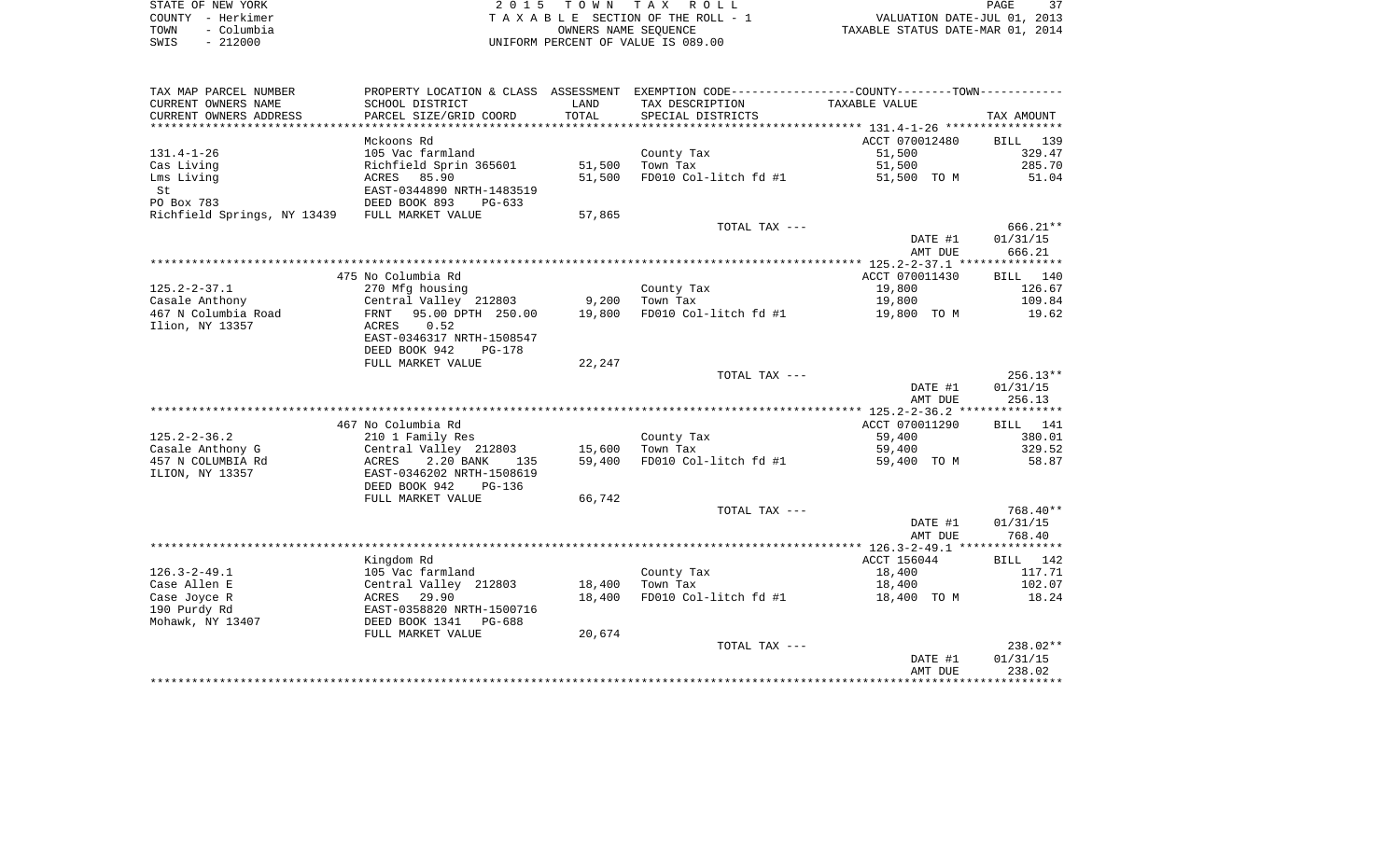| STATE OF NEW YORK  | 2015 TOWN TAX ROLL                 | 38<br>PAGE                       |
|--------------------|------------------------------------|----------------------------------|
| COUNTY - Herkimer  | TAXABLE SECTION OF THE ROLL - 1    | VALUATION DATE-JUL 01, 2013      |
| - Columbia<br>TOWN | OWNERS NAME SEOUENCE               | TAXABLE STATUS DATE-MAR 01, 2014 |
| $-212000$<br>SWIS  | UNIFORM PERCENT OF VALUE IS 089.00 |                                  |

| TAX MAP PARCEL NUMBER                                | PROPERTY LOCATION & CLASS | ASSESSMENT     | EXEMPTION CODE-----------------COUNTY--------TOWN----------- |                  |              |
|------------------------------------------------------|---------------------------|----------------|--------------------------------------------------------------|------------------|--------------|
| CURRENT OWNERS NAME                                  | SCHOOL DISTRICT           | LAND           | TAX DESCRIPTION                                              | TAXABLE VALUE    |              |
| CURRENT OWNERS ADDRESS                               | PARCEL SIZE/GRID COORD    | TOTAL          | SPECIAL DISTRICTS                                            |                  | TAX AMOUNT   |
| *****************                                    | ************************* | ************** |                                                              |                  |              |
|                                                      | 190 Purdy Rd              |                |                                                              | ACCT 070012155   | BILL<br>143  |
| $126.3 - 2 - 51.2$                                   | 210 1 Family Res          |                | County Tax                                                   | 68,700           | 439.51       |
| Case Allen E                                         | Central Valley 212803     | 11,900         | Town Tax                                                     | 68,700           | 381.11       |
| 190 Purdy Rd                                         | 0.86<br>ACRES             | 68,700         | FD010 Col-litch fd #1                                        | 68,700 TO M      | 68.09        |
| Mohawk, NY 13407                                     | EAST-0356385 NRTH-1500654 |                |                                                              |                  |              |
|                                                      | DEED BOOK 780<br>$PG-238$ |                |                                                              |                  |              |
|                                                      | FULL MARKET VALUE         | 77,191         |                                                              |                  |              |
|                                                      |                           |                | TOTAL TAX ---                                                |                  | 888.71**     |
|                                                      |                           |                |                                                              | DATE #1          | 01/31/15     |
|                                                      |                           |                |                                                              | AMT DUE          | 888.71       |
|                                                      |                           |                |                                                              |                  |              |
|                                                      |                           |                |                                                              |                  |              |
|                                                      | 226 Purdy Rd              |                |                                                              | ACCT 156043      | BILL<br>144  |
| $126.3 - 2 - 52$                                     | 120 Field crops           |                | AGRIC 10 Y 42100                                             | 12,900<br>12,900 |              |
| Case Allen E                                         | Central Valley 212803     | 158,500        | County Tax                                                   | 188,000          | 1,202.74     |
| Case Joyce R                                         | ACRES 257.00              | 200,900        | Town Tax                                                     | 188,000          | 1,042.93     |
| 190 Purdy Rd                                         | EAST-0358470 NRTH-1498755 |                | FD010 Col-litch fd #1                                        | 200,900 TO M     | 199.12       |
| Mohawk, NY 13407                                     | DEED BOOK 1341<br>PG-684  |                |                                                              |                  |              |
|                                                      | FULL MARKET VALUE         | 225,730        |                                                              |                  |              |
|                                                      |                           |                | TOTAL TAX ---                                                |                  | $2,444.79**$ |
|                                                      |                           |                |                                                              | DATE #1          | 01/31/15     |
|                                                      |                           |                |                                                              | AMT DUE          | 2,444.79     |
|                                                      |                           |                |                                                              |                  |              |
|                                                      | Purdy Rd                  |                |                                                              | ACCT 156042      | BILL 145     |
| $126.3 - 2 - 54$                                     | 105 Vac farmland          |                | County Tax                                                   | 30,900           | 197.68       |
| Case Allen E                                         | Central Valley 212803     | 30,900         | Town Tax                                                     | 30,900           | 171.42       |
| Case Joyce R                                         | 53.10<br>ACRES            | 30,900         | FD010 Col-litch fd #1                                        | 30,900 TO M      | 30.63        |
| 190 Purdy Rd                                         | EAST-0356369 NRTH-1499812 |                |                                                              |                  |              |
| Mohawk, NY 13407                                     | DEED BOOK 1341<br>PG-681  |                |                                                              |                  |              |
|                                                      | FULL MARKET VALUE         | 34,719         |                                                              |                  |              |
|                                                      |                           |                | TOTAL TAX ---                                                |                  | 399.73**     |
|                                                      |                           |                |                                                              | DATE #1          | 01/31/15     |
|                                                      |                           |                |                                                              | AMT DUE          | 399.73       |
|                                                      |                           |                |                                                              |                  |              |
|                                                      | 524 Brewer Rd             |                |                                                              | ACCT 070009900   | BILL 146     |
| $125.2 - 2 - 49.1$                                   | 270 Mfg housing           |                | County Tax                                                   | 31,900           | 204.08       |
| Case Mary                                            | Central Valley 212803     | 28,000         | Town Tax                                                     | 31,900           | 176.97       |
| Case Paul V                                          | ACRES 10.00               | 31,900         | FD010 Col-litch fd #1                                        | 31,900 TO M      | 31.62        |
| 159 Hazelton Rd                                      | EAST-0344923 NRTH-1505102 |                |                                                              |                  |              |
| Richfield Springs, NY 13439 DEED BOOK 00662 PG-00189 |                           |                |                                                              |                  |              |
|                                                      | FULL MARKET VALUE         | 35,843         |                                                              |                  |              |
|                                                      |                           |                | TOTAL TAX ---                                                |                  | $412.67**$   |
|                                                      |                           |                |                                                              | DATE #1          | 01/31/15     |
|                                                      |                           |                |                                                              | AMT DUE          | 412.67       |
|                                                      |                           |                |                                                              |                  |              |
|                                                      |                           |                |                                                              |                  |              |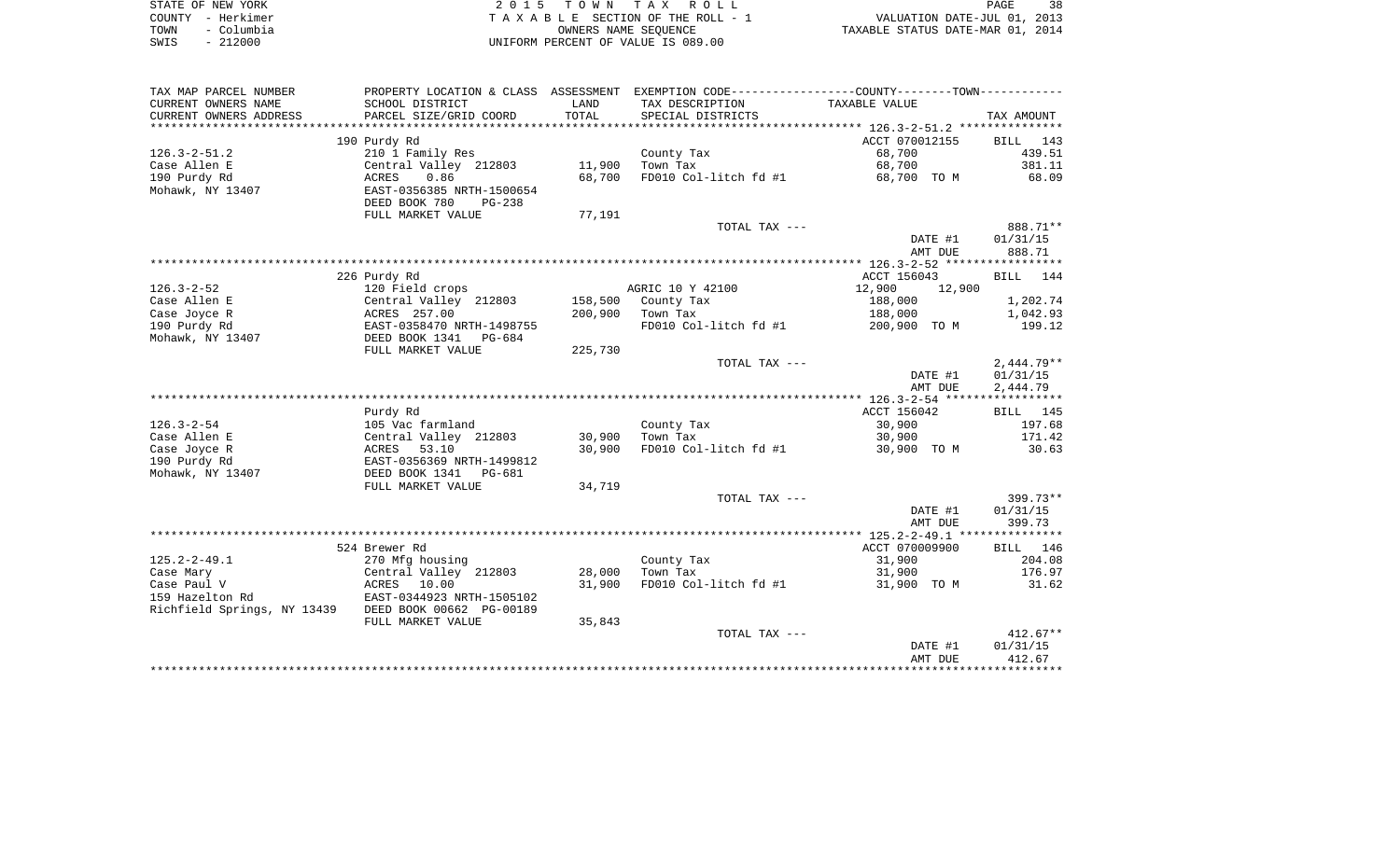| STATE OF NEW YORK  | 2015 TOWN TAX ROLL                 | 39<br>PAGE                       |
|--------------------|------------------------------------|----------------------------------|
| COUNTY - Herkimer  | TAXABLE SECTION OF THE ROLL - 1    | VALUATION DATE-JUL 01, 2013      |
| - Columbia<br>TOWN | OWNERS NAME SEOUENCE               | TAXABLE STATUS DATE-MAR 01, 2014 |
| $-212000$<br>SWIS  | UNIFORM PERCENT OF VALUE IS 089.00 |                                  |

| TAX MAP PARCEL NUMBER       |                                                   |                | PROPERTY LOCATION & CLASS ASSESSMENT EXEMPTION CODE----------------COUNTY-------TOWN---------- |                                  |               |
|-----------------------------|---------------------------------------------------|----------------|------------------------------------------------------------------------------------------------|----------------------------------|---------------|
| CURRENT OWNERS NAME         | SCHOOL DISTRICT                                   | LAND           | TAX DESCRIPTION                                                                                | TAXABLE VALUE                    |               |
| CURRENT OWNERS ADDRESS      | PARCEL SIZE/GRID COORD                            | TOTAL          | SPECIAL DISTRICTS                                                                              |                                  | TAX AMOUNT    |
| ***********************     |                                                   |                |                                                                                                |                                  |               |
|                             | Elizabethtown Rd                                  |                |                                                                                                | ACCT 070000240                   | BILL<br>147   |
| $131.30 - 2 - 11$           | 210 1 Family Res                                  |                | County Tax                                                                                     | 45,400                           | 290.45        |
| Case Paul V                 | Mount Markham 215601                              | 6,500          | Town Tax                                                                                       | 45,400                           | 251.86        |
| Case Mary                   | FRNT 153.70 DPTH<br>54.00                         | 45,400         | FD010 Col-litch fd #1                                                                          | 45,400 TO M                      | 45.00         |
| 159 Hazelton Rd             | EAST-0328186 NRTH-1493648                         |                |                                                                                                |                                  |               |
| Richfield Springs, NY 13439 | DEED BOOK 724<br>$PG-232$                         |                |                                                                                                |                                  |               |
|                             | FULL MARKET VALUE                                 | 51,011         |                                                                                                |                                  |               |
|                             |                                                   |                | TOTAL TAX ---                                                                                  |                                  | 587.31**      |
|                             |                                                   |                |                                                                                                | DATE #1                          | 01/31/15      |
|                             |                                                   |                |                                                                                                | AMT DUE                          | 587.31        |
|                             |                                                   |                |                                                                                                |                                  | 148           |
| $132.3 - 1 - 3$             | 159 Hazelton Rd                                   |                | AGRIC 10 Y 42100                                                                               | ACCT 070002310<br>5,000<br>5,000 | BILL          |
| Case Paul V                 | 112 Dairy farm<br>Richfield Sprin 365601          | 92,400         | County Tax                                                                                     | 154,700                          | 989.70        |
| Case Mary E                 | ACRES 116.00                                      | 159,700        | Town Tax                                                                                       | 154,700                          | 858.20        |
| 159 Hazelton Rd             | EAST-0350222 NRTH-1487603                         |                | FD010 Col-litch fd #1                                                                          | 159,700 TO M                     | 158.29        |
| Richfield Springs, NY 13439 | DEED BOOK 749<br>$PG-241$                         |                |                                                                                                |                                  |               |
|                             | FULL MARKET VALUE                                 | 179,438        |                                                                                                |                                  |               |
|                             |                                                   |                | TOTAL TAX ---                                                                                  |                                  | $2,006.19**$  |
|                             |                                                   |                |                                                                                                | DATE #1                          | 01/31/15      |
|                             |                                                   |                |                                                                                                | AMT DUE                          | 2,006.19      |
|                             |                                                   |                |                                                                                                |                                  |               |
|                             | Hazelton Rd                                       |                |                                                                                                | ACCT 070002340                   | BILL 149      |
| $132.3 - 1 - 4$             | 105 Vac farmland                                  |                | County Tax                                                                                     | 46,400                           | 296.85        |
| Case Paul V                 | Richfield Sprin 365601                            | 46,400         | Town Tax                                                                                       | 46,400                           | 257.41        |
| Case Mary E                 | ACRES 93.00                                       | 46,400         | FD010 Col-litch fd #1                                                                          | 46,400 TO M                      | 45.99         |
| 159 Hazelton Rd             | EAST-0351431 NRTH-1487154                         |                |                                                                                                |                                  |               |
| Richfield Springs, NY 13439 | DEED BOOK 749<br>$PG-241$                         |                |                                                                                                |                                  |               |
|                             | FULL MARKET VALUE                                 | 52,135         |                                                                                                |                                  |               |
|                             |                                                   |                | TOTAL TAX ---                                                                                  |                                  | $600.25**$    |
|                             |                                                   |                |                                                                                                | DATE #1                          | 01/31/15      |
|                             |                                                   |                |                                                                                                | AMT DUE                          | 600.25        |
|                             |                                                   |                |                                                                                                |                                  |               |
| $131.30 - 2 - 12$           | Elizabethtown Rd                                  |                |                                                                                                | ACCT 070011520                   | BILL 150      |
| Case Paul W                 | 312 Vac w/imprv                                   |                | County Tax<br>Town Tax                                                                         | 6,200                            | 39.66         |
| Case Frances A              | Mount Markham 215601<br>FRNT 162.00 DPTH<br>43.00 | 2,000<br>6,200 | FD010 Col-litch fd #1                                                                          | 6,200<br>6,200 TO M              | 34.39<br>6.15 |
| 125 Elizabethtown Rd        | ACRES<br>0.16                                     |                |                                                                                                |                                  |               |
| Ilion, NY 13357             | EAST-0328112 NRTH-1493510                         |                |                                                                                                |                                  |               |
|                             | DEED BOOK 1251<br><b>PG-909</b>                   |                |                                                                                                |                                  |               |
|                             | FULL MARKET VALUE                                 | 6,966          |                                                                                                |                                  |               |
|                             |                                                   |                | TOTAL TAX ---                                                                                  |                                  | $80.20**$     |
|                             |                                                   |                |                                                                                                | DATE #1                          | 01/31/15      |
|                             |                                                   |                |                                                                                                | AMT DUE                          | 80.20         |
|                             |                                                   |                |                                                                                                |                                  |               |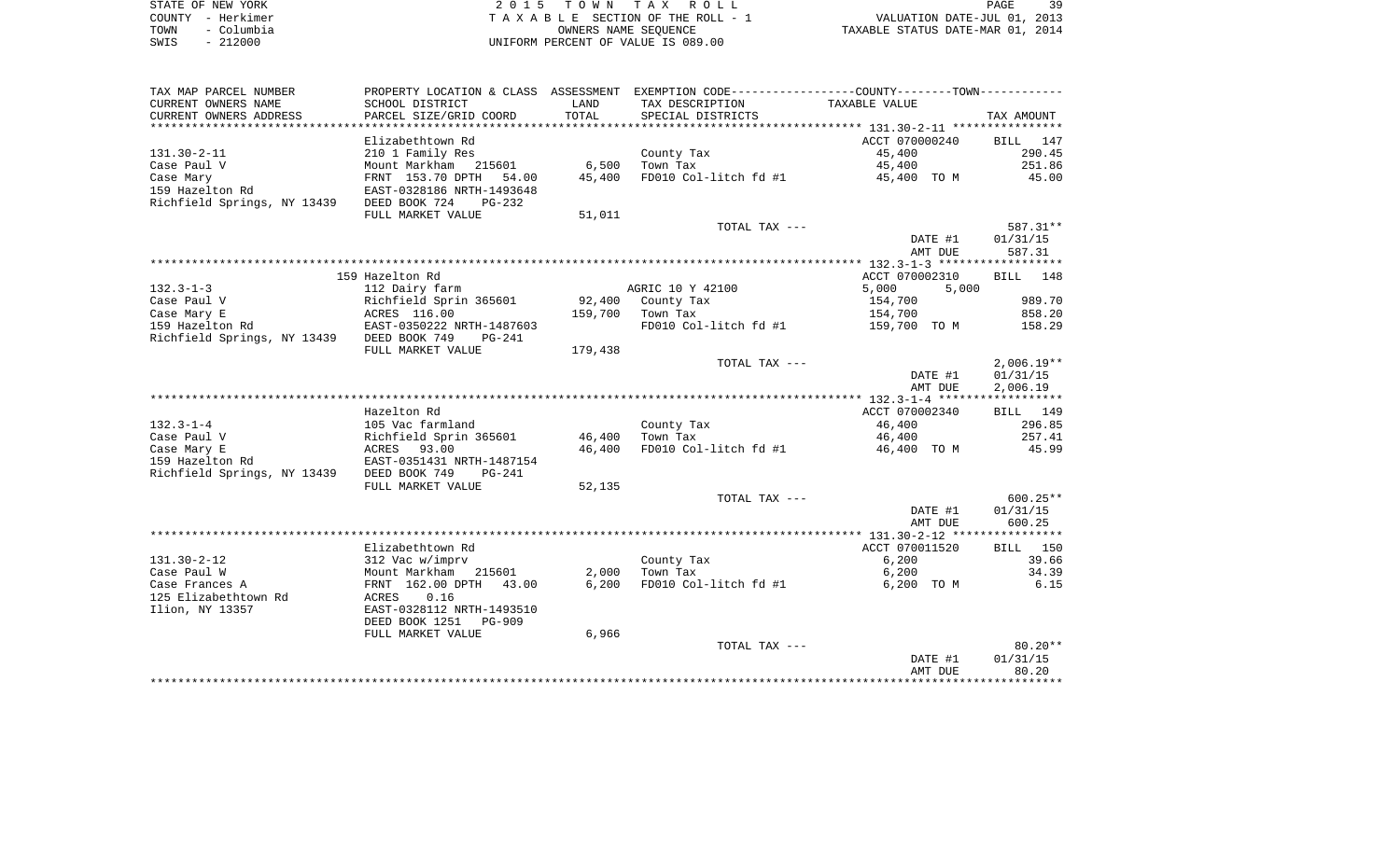|      | STATE OF NEW YORK | 2015 TOWN TAX ROLL                 | 40<br>PAGE                       |
|------|-------------------|------------------------------------|----------------------------------|
|      | COUNTY - Herkimer | TAXABLE SECTION OF THE ROLL - 1    | VALUATION DATE-JUL 01, 2013      |
| TOWN | – Columbia        | OWNERS NAME SEOUENCE               | TAXABLE STATUS DATE-MAR 01, 2014 |
| SWIS | $-212000$         | UNIFORM PERCENT OF VALUE IS 089.00 |                                  |

| TAX MAP PARCEL NUMBER                   | PROPERTY LOCATION & CLASS ASSESSMENT EXEMPTION CODE----------------COUNTY--------TOWN----------- |        |                        |                    |                                      |
|-----------------------------------------|--------------------------------------------------------------------------------------------------|--------|------------------------|--------------------|--------------------------------------|
| CURRENT OWNERS NAME                     | SCHOOL DISTRICT                                                                                  | LAND   | TAX DESCRIPTION        | TAXABLE VALUE      |                                      |
| CURRENT OWNERS ADDRESS                  | PARCEL SIZE/GRID COORD                                                                           | TOTAL  | SPECIAL DISTRICTS      |                    | TAX AMOUNT                           |
|                                         |                                                                                                  |        |                        |                    |                                      |
|                                         | Elizabethtown Rd                                                                                 |        |                        |                    | 151<br>BILL                          |
| $131.30 - 2 - 1.2$                      | 314 Rural vac<10                                                                                 |        | County Tax             | 1,200              | 7.68                                 |
| Casler Ronald J                         | Mount Markham 215601                                                                             | 1,200  | Town Tax               | 1,200              | 6.66                                 |
| 165 Elizabethtown Rd                    | 96.00 DPTH 102.00<br>FRNT                                                                        | 1,200  | School Relevy          |                    | 27.50                                |
| Ilion, NY 13357                         | 0.23<br>ACRES<br>EAST-0328594 NRTH-1494417<br>DEED BOOK 818<br><b>PG-512</b>                     |        | FD010 Col-litch fd #1  | 1,200 TO M         | 1.19                                 |
|                                         | FULL MARKET VALUE                                                                                | 1,348  |                        |                    |                                      |
|                                         |                                                                                                  |        | TOTAL TAX ---          |                    | $43.03**$                            |
|                                         |                                                                                                  |        |                        | DATE #1            | 01/31/15                             |
|                                         |                                                                                                  |        |                        | AMT DUE            | 43.03                                |
|                                         |                                                                                                  |        |                        |                    |                                      |
|                                         | 165 Elizabethtown Rd                                                                             |        |                        | ACCT 070008190     | BILL 152                             |
| $131.30 - 2 - 3$                        | 210 1 Family Res                                                                                 |        | County Tax             | 68,800             | 440.15                               |
| Casler Ronald J                         | Mount Markham<br>215601                                                                          | 6,300  | Town Tax               | 68,800             | 381.67                               |
| Casler Cheryl A                         | FRNT 70.00 DPTH 99.00                                                                            | 68,800 | School Relevy          |                    | 962.60                               |
| 165 Elizabethtown Rd                    | EAST-0328559 NRTH-1494335                                                                        |        | FD010 Col-litch fd #1  | 68,800 TO M        | 68.19                                |
| Ilion, NY 13357                         | DEED BOOK 673<br>$PG-458$                                                                        |        |                        |                    |                                      |
|                                         | FULL MARKET VALUE                                                                                | 77,303 |                        |                    |                                      |
|                                         |                                                                                                  |        | TOTAL TAX ---          | DATE #1<br>AMT DUE | $1,852.61**$<br>01/31/15<br>1,852.61 |
|                                         |                                                                                                  |        |                        |                    |                                      |
|                                         | Millers Mills Rd                                                                                 |        |                        | ACCT 070016290     | BILL 153                             |
| $131.2 - 1 - 69$                        | 314 Rural vac<10 - WTRFNT                                                                        |        | County Tax             | 5,200              | 33.27                                |
| Cassidy Robert J                        | Mount Markham<br>215601                                                                          | 5,200  | Town Tax               | 5,200              | 28.85                                |
| 51 Overland Drive<br>Clinton, NY 13323  | FRNT 200.00 DPTH 200.00<br>EAST-0337831 NRTH-1489070<br>DEED BOOK 773<br><b>PG-526</b>           | 5,200  | FD010 Col-litch fd #1  | 5,200 TO M         | 5.15                                 |
|                                         | FULL MARKET VALUE                                                                                | 5,843  |                        |                    |                                      |
|                                         |                                                                                                  |        | TOTAL TAX ---          |                    | $67.27**$                            |
|                                         |                                                                                                  |        |                        | DATE #1<br>AMT DUE | 01/31/15<br>67.27                    |
|                                         | 293 Elizabethtown Rd                                                                             |        |                        | ACCT 070002665     | BILL 154                             |
| $131.1 - 1 - 1.2$                       |                                                                                                  |        |                        |                    | 543.79                               |
| Chapple Howard M                        | 210 1 Family Res<br>Mount Markham<br>215601                                                      | 16,700 | County Tax<br>Town Tax | 85,000<br>85,000   | 471.54                               |
| Chapple Diane M                         | ACRES<br>2.70                                                                                    | 85,000 | FD010 Col-litch fd #1  | 85,000 TO M        | 84.25                                |
| 293 Elizabethtown Rd<br>Ilion, NY 13357 | EAST-0329813 NRTH-1496595<br>DEED BOOK 1133<br>PG-596                                            |        |                        |                    |                                      |
|                                         | FULL MARKET VALUE                                                                                | 95,506 |                        |                    |                                      |
|                                         |                                                                                                  |        | TOTAL TAX ---          |                    | $1,099.58**$                         |
|                                         |                                                                                                  |        |                        | DATE #1<br>AMT DUE | 01/31/15<br>1,099.58                 |
|                                         |                                                                                                  |        |                        |                    |                                      |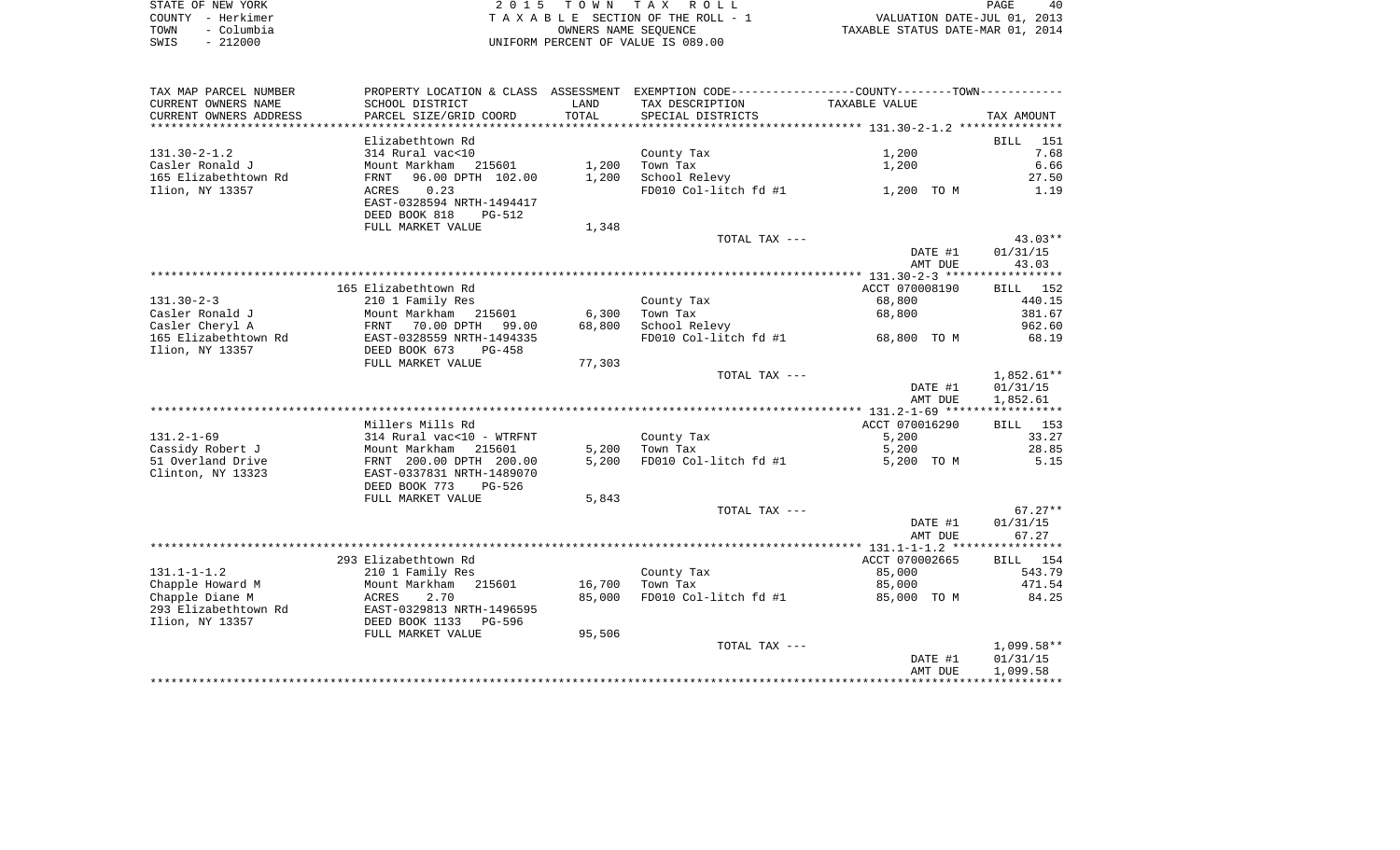|      | STATE OF NEW YORK | 2015 TOWN TAX ROLL                 | PAGE                             |
|------|-------------------|------------------------------------|----------------------------------|
|      | COUNTY - Herkimer | TAXABLE SECTION OF THE ROLL - 1    | VALUATION DATE-JUL 01, 2013      |
| TOWN | - Columbia        | OWNERS NAME SEOUENCE               | TAXABLE STATUS DATE-MAR 01, 2014 |
| SWIS | $-212000$         | UNIFORM PERCENT OF VALUE IS 089.00 |                                  |

| TAX MAP PARCEL NUMBER                                  |                                                             |        | PROPERTY LOCATION & CLASS ASSESSMENT EXEMPTION CODE---------------COUNTY-------TOWN---------- |                |                             |
|--------------------------------------------------------|-------------------------------------------------------------|--------|-----------------------------------------------------------------------------------------------|----------------|-----------------------------|
| CURRENT OWNERS NAME                                    | SCHOOL DISTRICT                                             | LAND   | TAX DESCRIPTION                                                                               | TAXABLE VALUE  |                             |
| CURRENT OWNERS ADDRESS                                 | PARCEL SIZE/GRID COORD                                      | TOTAL  | SPECIAL DISTRICTS                                                                             |                | TAX AMOUNT                  |
|                                                        |                                                             |        |                                                                                               |                |                             |
|                                                        | 311 Brewer Rd                                               |        |                                                                                               | ACCT 070001233 | <b>BILL</b> 155             |
| $125.2 - 2 - 58.4$                                     | 210 1 Family Res                                            |        | County Tax                                                                                    | 75,600         | 483.65                      |
| Charron Jamey                                          | Central Valley 212803                                       | 15,200 | Town Tax                                                                                      | 75,600         | 419.39                      |
| Wuest Amy                                              | Doublewide                                                  | 75,600 | School Relevy                                                                                 |                | 1,116.81                    |
| PO Box 375                                             | 2.00<br>ACRES                                               |        | FD010 Col-litch fd #1                                                                         | 75,600 TO M    | 74.93                       |
| Ilion, NY 13357                                        | EAST-0341162 NRTH-1505043<br>DEED BOOK 942<br><b>PG-455</b> |        |                                                                                               |                |                             |
|                                                        | FULL MARKET VALUE                                           | 84,944 |                                                                                               |                |                             |
|                                                        |                                                             |        | TOTAL TAX ---                                                                                 |                | $2,094.78**$                |
|                                                        |                                                             |        |                                                                                               | DATE #1        | 01/31/15                    |
|                                                        |                                                             |        |                                                                                               | AMT DUE        | 2,094.78                    |
|                                                        |                                                             |        |                                                                                               |                |                             |
|                                                        | Brewer Rd                                                   |        |                                                                                               | ACCT 070001170 | 156<br>BILL                 |
| $125.2 - 2 - 51$                                       | 105 Vac farmland                                            |        | AG MKTS<br>41730                                                                              | 0              | $\Omega$                    |
| Charron Joel                                           | Central Valley 212803                                       | 30,900 | County Tax                                                                                    | 30,900         | 197.68                      |
| Charron Marianne                                       | ACRES<br>63.30                                              | 30,900 | Town Tax                                                                                      | 30,900         | 171.42                      |
| 245 Brewer Road                                        | EAST-0343101 NRTH-1505653                                   |        | School Relevy                                                                                 |                | 708.93                      |
| Ilion, NY 13357                                        | DEED BOOK 785<br>PG-194                                     |        | FD010 Col-litch fd #1 30,900 TO M                                                             |                | 30.63                       |
|                                                        | FULL MARKET VALUE                                           | 34,719 |                                                                                               |                |                             |
| MAY BE SUBJECT TO PAYMENT                              |                                                             |        |                                                                                               |                |                             |
| UNDER AGDIST LAW TIL 2021                              |                                                             |        |                                                                                               |                |                             |
|                                                        |                                                             |        | TOTAL TAX ---                                                                                 |                | $1,108.66**$                |
|                                                        |                                                             |        |                                                                                               | DATE #1        | 01/31/15                    |
|                                                        |                                                             |        |                                                                                               | AMT DUE        | 1,108.66                    |
|                                                        |                                                             |        |                                                                                               |                |                             |
|                                                        | Warren (Off) Rd                                             |        |                                                                                               |                | <b>BILL</b> 157             |
| $125.2 - 2 - 33.2$                                     | 322 Rural vac>10                                            |        | AG MKTS<br>41730                                                                              | $\Omega$       | $\Omega$                    |
| Charron Mariane T                                      | Central Valley 212803                                       | 8,200  | County Tax                                                                                    | 8,200          | 52.46                       |
| 245 Brewer Road                                        | ACRES 22.20                                                 | 8,200  | Town Tax                                                                                      | 8,200          | 45.49                       |
| Ilion, NY 13357                                        | EAST-0342717 NRTH-1507593                                   |        | School Relevy                                                                                 |                | 188.11                      |
|                                                        | DEED BOOK 1243<br>PG-780                                    |        | FD010 Col-litch fd #1                                                                         | 8,200 TO M     | 8.13                        |
| MAY BE SUBJECT TO PAYMENT                              | FULL MARKET VALUE                                           | 9,213  |                                                                                               |                |                             |
| UNDER AGDIST LAW TIL 2021                              |                                                             |        |                                                                                               |                |                             |
|                                                        |                                                             |        | TOTAL TAX ---                                                                                 |                | 294.19**                    |
|                                                        |                                                             |        |                                                                                               | DATE #1        | 01/31/15                    |
|                                                        |                                                             |        |                                                                                               | AMT DUE        | 294.19                      |
|                                                        |                                                             |        |                                                                                               |                |                             |
|                                                        | Warren Off Rd                                               |        |                                                                                               |                | <b>BILL</b> 158<br>$\Omega$ |
| $125.2 - 2 - 35.3$                                     | 322 Rural vac>10                                            |        | AG MKTS<br>41730                                                                              | $\overline{0}$ |                             |
| Charron Mariane T                                      | Central Valley 212803                                       | 12,400 | County Tax                                                                                    | 12,400         | 79.33                       |
| 245 Brewer Road                                        | ACRES 30.00                                                 | 12,400 | Town Tax                                                                                      | 12,400         | 68.79                       |
| Ilion, NY 13357                                        | EAST-0344023 NRTH-1506936                                   |        | School Relevy<br>FD010 Col-litch fd #1                                                        |                | 284.46                      |
|                                                        | DEED BOOK 1243<br>PG-780                                    |        |                                                                                               | 12,400 TO M    | 12.29                       |
| MAY BE SUBJECT TO PAYMENT<br>UNDER AGDIST LAW TIL 2021 | FULL MARKET VALUE                                           | 13,933 |                                                                                               |                |                             |
|                                                        |                                                             |        | TOTAL TAX ---                                                                                 |                | 444.87**                    |
|                                                        |                                                             |        |                                                                                               | DATE #1        | 01/31/15                    |
|                                                        |                                                             |        |                                                                                               | AMT DUE        | 444.87                      |
|                                                        |                                                             |        |                                                                                               |                |                             |
|                                                        |                                                             |        |                                                                                               |                |                             |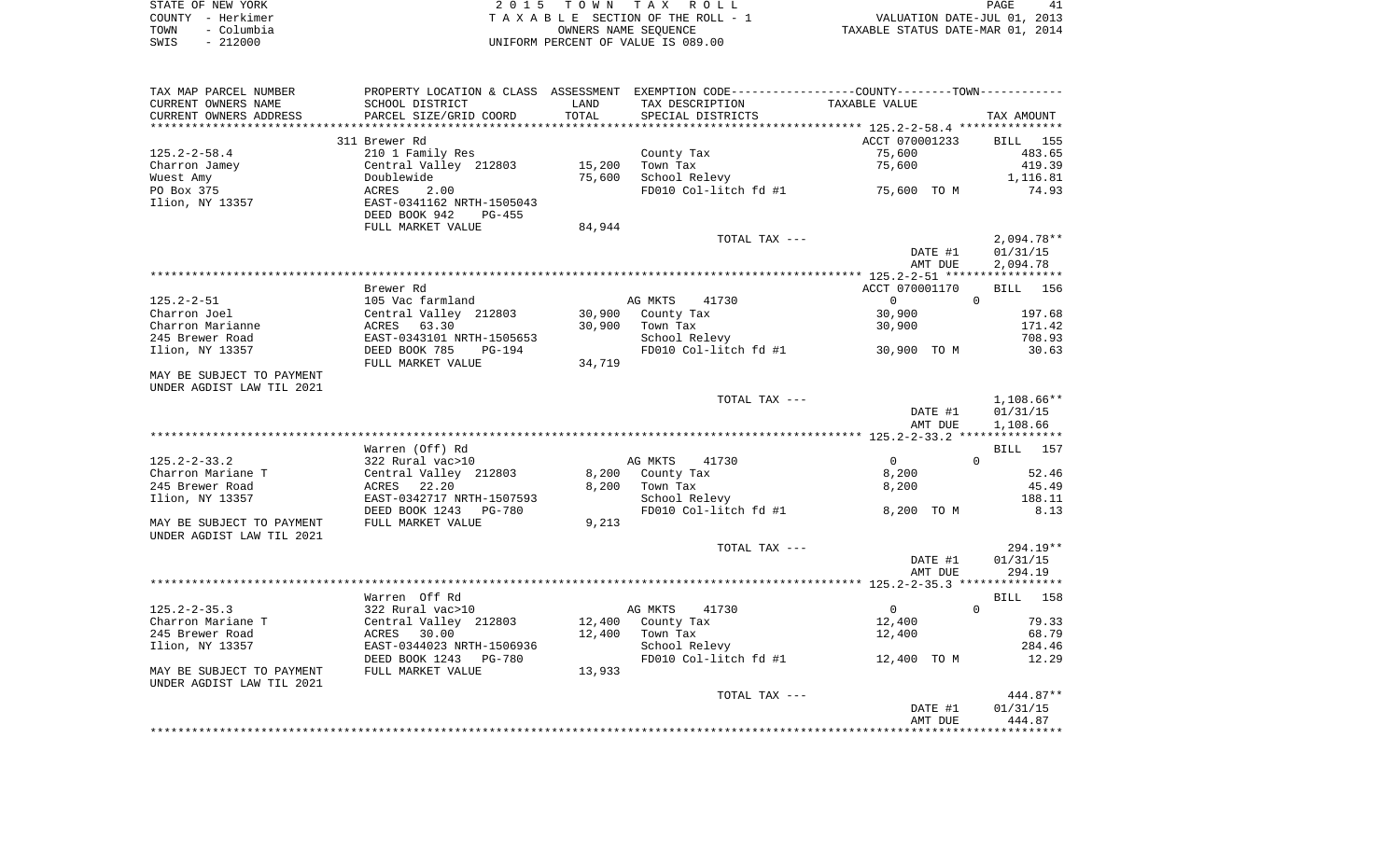| STATE OF NEW YORK  | 2015 TOWN TAX ROLL                 | PAGE                             |
|--------------------|------------------------------------|----------------------------------|
| COUNTY - Herkimer  | TAXABLE SECTION OF THE ROLL - 1    | VALUATION DATE-JUL 01, 2013      |
| – Columbia<br>TOWN | OWNERS NAME SEOUENCE               | TAXABLE STATUS DATE-MAR 01, 2014 |
| $-212000$<br>SWIS  | UNIFORM PERCENT OF VALUE IS 089.00 |                                  |

| TAX MAP PARCEL NUMBER     | PROPERTY LOCATION & CLASS ASSESSMENT EXEMPTION CODE----------------COUNTY-------TOWN----------- |               |                       |                                      |                    |
|---------------------------|-------------------------------------------------------------------------------------------------|---------------|-----------------------|--------------------------------------|--------------------|
| CURRENT OWNERS NAME       | SCHOOL DISTRICT                                                                                 | LAND<br>TOTAL | TAX DESCRIPTION       | TAXABLE VALUE                        |                    |
| CURRENT OWNERS ADDRESS    | PARCEL SIZE/GRID COORD                                                                          |               | SPECIAL DISTRICTS     | ************ 125.2-2-50 ************ | TAX AMOUNT         |
|                           | Brewer Off Rd                                                                                   |               |                       | ACCT 070011310                       | BILL<br>159        |
| $125.2 - 2 - 50$          | 105 Vac farmland                                                                                |               | AG MKTS<br>41730      | $\mathbf{0}$                         | 0                  |
| Charron Mariane T         | Central Valley 212803                                                                           | 2,100         | County Tax            | 2,100                                | 13.43              |
| 245 Brewer Road           | 5.00<br>ACRES                                                                                   | 2,100         | Town Tax              | 2,100                                | 11.65              |
| Ilion, NY 13357           | EAST-0344269 NRTH-1506326                                                                       |               | School Relevy         |                                      | 48.17              |
|                           | DEED BOOK 1243                                                                                  |               | FD010 Col-litch fd #1 | 2,100 TO M                           | 2.08               |
| MAY BE SUBJECT TO PAYMENT | PG-780<br>FULL MARKET VALUE                                                                     | 2,360         |                       |                                      |                    |
| UNDER AGDIST LAW TIL 2021 |                                                                                                 |               |                       |                                      |                    |
|                           |                                                                                                 |               | TOTAL TAX ---         |                                      | $75.33**$          |
|                           |                                                                                                 |               |                       | DATE #1                              | 01/31/15           |
|                           |                                                                                                 |               |                       | AMT DUE                              | 75.33              |
|                           |                                                                                                 |               |                       |                                      |                    |
|                           | No Columbia Rd                                                                                  |               |                       | ACCT 070011400                       | <b>BILL</b> 160    |
| $125.2 - 2 - 57$          | 105 Vac farmland                                                                                |               | AG MKTS<br>41730      | $\overline{0}$                       | $\mathbf 0$        |
| Charron Mariane T         | Central Valley 212803                                                                           | 8,200         | County Tax            | 8,200                                | 52.46              |
| 245 Brewer Road           | 20.00<br>ACRES                                                                                  | 8,200         | Town Tax              | 8,200                                | 45.49              |
| Ilion, NY 13357           | EAST-0343065 NRTH-1506865                                                                       |               | School Relevy         |                                      | 188.11             |
|                           | DEED BOOK 1243<br>PG-780                                                                        |               | FD010 Col-litch fd #1 | 8,200 TO M                           | 8.13               |
| MAY BE SUBJECT TO PAYMENT | FULL MARKET VALUE                                                                               | 9,213         |                       |                                      |                    |
| UNDER AGDIST LAW TIL 2021 |                                                                                                 |               |                       |                                      |                    |
|                           |                                                                                                 |               | TOTAL TAX ---         |                                      | $294.19**$         |
|                           |                                                                                                 |               |                       | DATE #1                              | 01/31/15           |
|                           |                                                                                                 |               |                       | AMT DUE                              | 294.19             |
|                           |                                                                                                 |               |                       |                                      |                    |
|                           | No Columbia Rd                                                                                  |               |                       | ACCT 070011460                       | <b>BILL</b><br>161 |
| $125.2 - 2 - 33.1$        | 322 Rural vac>10                                                                                |               | AG MKTS<br>41730      | $\mathbf 0$                          | $\mathbf 0$        |
| Charron Marianne          | Central Valley 212803                                                                           | 13,000        | County Tax            | 13,000                               | 83.17              |
| 245 Brewer Rd             | ACRES<br>20.00                                                                                  | 13,000        | Town Tax              | 13,000                               | 72.12              |
| Ilion, NY 13357           | EAST-0343700 NRTH-1508115                                                                       |               | School Relevy         |                                      | 298.24             |
|                           | DEED BOOK 1255<br>PG-136                                                                        |               | FD010 Col-litch fd #1 | 13,000 TO M                          | 12.88              |
| MAY BE SUBJECT TO PAYMENT | FULL MARKET VALUE                                                                               | 14,607        |                       |                                      |                    |
| UNDER AGDIST LAW TIL 2021 |                                                                                                 |               |                       |                                      |                    |
|                           |                                                                                                 |               | TOTAL TAX ---         |                                      | $466.41**$         |
|                           |                                                                                                 |               |                       | DATE #1                              | 01/31/15           |
|                           |                                                                                                 |               |                       | AMT DUE                              | 466.41             |
|                           |                                                                                                 |               |                       |                                      |                    |
|                           | Brewer Rd                                                                                       |               |                       | ACCT 186257                          | BILL<br>162        |
| $125.2 - 2 - 44.4$        | 311 Res vac land                                                                                |               | County Tax            | 4,100                                | 26.23              |
| Charron Marianne          | Central Valley 212803                                                                           | 4,100         | Town Tax              | 4,100                                | 22.74              |
| 245 Brewer Rd             | FRNT 145.00 DPTH                                                                                | 4,100         | School Relevy         |                                      | 94.06              |
| Ilion, NY 13357           | 7.00<br>ACRES                                                                                   |               | FD010 Col-litch fd #1 | 4,100 TO M                           | 4.06               |
|                           | EAST-0345271 NRTH-1506240                                                                       |               |                       |                                      |                    |
| PRIOR OWNER ON 3/01/2014  | DEED BOOK 533<br>$PG-488$                                                                       |               |                       |                                      |                    |
| Zaborek Robert K          | FULL MARKET VALUE                                                                               | 4,607         |                       |                                      |                    |
|                           |                                                                                                 |               | TOTAL TAX ---         |                                      | 147.09**           |
|                           |                                                                                                 |               |                       | DATE #1                              | 01/31/15           |
|                           |                                                                                                 |               |                       | AMT DUE                              | 147.09             |
|                           |                                                                                                 |               |                       |                                      |                    |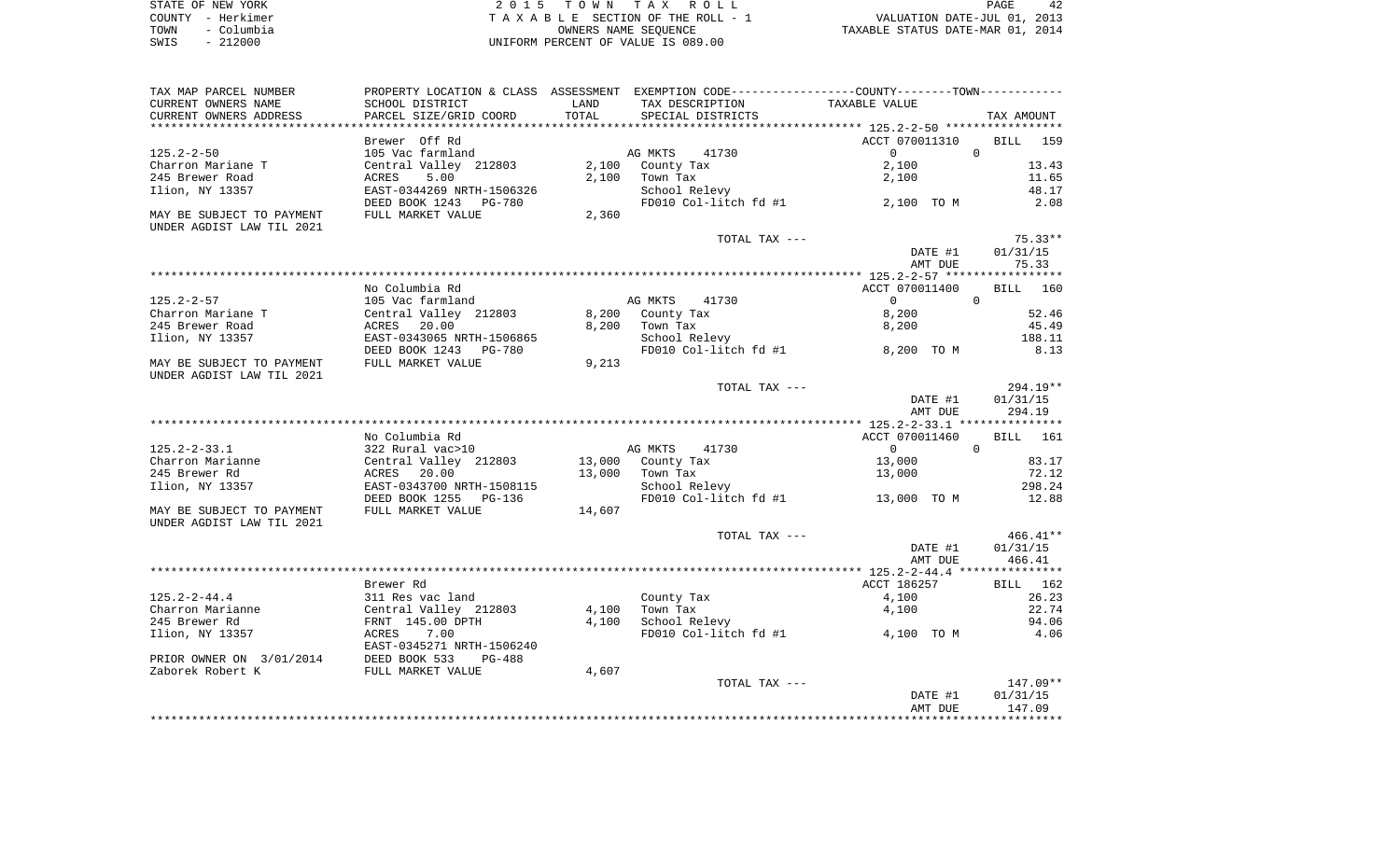|      | STATE OF NEW YORK | 2015 TOWN TAX ROLL                 | PAGE                             | 43 |
|------|-------------------|------------------------------------|----------------------------------|----|
|      | COUNTY - Herkimer | TAXABLE SECTION OF THE ROLL - 1    | VALUATION DATE-JUL 01, 2013      |    |
| TOWN | - Columbia        | OWNERS NAME SEOUENCE               | TAXABLE STATUS DATE-MAR 01, 2014 |    |
| SWIS | $-212000$         | UNIFORM PERCENT OF VALUE IS 089.00 |                                  |    |

| TAX MAP PARCEL NUMBER                 |                                         |                  |                        | PROPERTY LOCATION & CLASS ASSESSMENT EXEMPTION CODE---------------COUNTY-------TOWN---------- |                          |
|---------------------------------------|-----------------------------------------|------------------|------------------------|-----------------------------------------------------------------------------------------------|--------------------------|
| CURRENT OWNERS NAME                   | SCHOOL DISTRICT                         | LAND             | TAX DESCRIPTION        | TAXABLE VALUE                                                                                 |                          |
| CURRENT OWNERS ADDRESS                | PARCEL SIZE/GRID COORD                  | TOTAL            | SPECIAL DISTRICTS      |                                                                                               | TAX AMOUNT               |
|                                       |                                         |                  |                        |                                                                                               |                          |
|                                       | 389 Brewer Rd                           |                  |                        | ACCT 179372                                                                                   | BILL 163                 |
| $125.2 - 2 - 53$                      | 210 1 Family Res                        |                  | County Tax             | 30,000                                                                                        | 191.93                   |
| Charron Marianne                      | Central Valley 212803                   | 13,000           | Town Tax               | 30,000                                                                                        | 166.43                   |
| 245 Brewer Rd                         | FRNT 125.00 DPTH 350.00                 | 30,000           | School Relevy          |                                                                                               | 688.27                   |
| Ilion, NY 13357                       | 1.00<br>ACRES                           |                  |                        | FD010 Col-litch fd #1 30,000 TO M                                                             | 29.73                    |
|                                       | EAST-0342658 NRTH-1504653               |                  |                        |                                                                                               |                          |
|                                       | DEED BOOK 1491<br>PG-333                |                  |                        |                                                                                               |                          |
|                                       | FULL MARKET VALUE                       | 33,708           |                        |                                                                                               |                          |
|                                       |                                         |                  | TOTAL TAX ---          | DATE #1                                                                                       | $1,076.36**$             |
|                                       |                                         |                  |                        | AMT DUE                                                                                       | 01/31/15<br>1,076.36     |
|                                       |                                         |                  |                        |                                                                                               |                          |
|                                       | No Columbia Rd                          |                  |                        | ACCT 070011340                                                                                | BILL 164                 |
| 125.2-2-29                            | 105 Vac farmland                        |                  | AG MKTS<br>41730       | $\mathbf 0$<br>$\overline{0}$                                                                 |                          |
| Charron Marianne T                    | Central Valley 212803                   | 46,400           | County Tax             | 46,400                                                                                        | 296.85                   |
| 245 Brewer Road                       | ACRES 93.90                             | 46,400           | Town Tax               | 46,400                                                                                        | 257.41                   |
| Ilion, NY 13357                       | EAST-0340793 NRTH-1508852               |                  | School Relevy          |                                                                                               | 1,064.48                 |
|                                       | DEED BOOK 1114 PG-92                    |                  | FD010 Col-litch fd #1  | 46,400 TO M                                                                                   | 45.99                    |
| MAY BE SUBJECT TO PAYMENT             | FULL MARKET VALUE                       | 52,135           |                        |                                                                                               |                          |
| UNDER AGDIST LAW TIL 2021             |                                         |                  |                        |                                                                                               |                          |
|                                       |                                         |                  | TOTAL TAX ---          |                                                                                               | $1,664.73**$             |
|                                       |                                         |                  |                        | DATE #1                                                                                       | 01/31/15                 |
|                                       |                                         |                  |                        | AMT DUE                                                                                       | 1,664.73                 |
|                                       |                                         |                  |                        |                                                                                               |                          |
|                                       | Brewer Rd                               |                  |                        |                                                                                               | <b>BILL</b><br>165       |
| $125.2 - 2 - 58.5$                    | 105 Vac farmland                        |                  | AG MKTS<br>41730       | 2,414<br>2,414                                                                                |                          |
| Charron Marianne T<br>245 Brewer Road | Central Valley 212803<br>ACRES<br>54.40 | 34,000<br>34,000 | County Tax<br>Town Tax | 31,586<br>31,586                                                                              | 202.07<br>175.22         |
| Ilion, NY 13357                       | EAST-0341672 NRTH-1505991               |                  | School Relevy          |                                                                                               | 724.67                   |
|                                       | DEED BOOK 1114 PG-92                    |                  | FD010 Col-litch fd #1  | 34,000 TO M                                                                                   | 33.70                    |
| MAY BE SUBJECT TO PAYMENT             | FULL MARKET VALUE                       | 38,202           |                        |                                                                                               |                          |
| UNDER AGDIST LAW TIL 2021             |                                         |                  |                        |                                                                                               |                          |
|                                       |                                         |                  | TOTAL TAX ---          |                                                                                               | $1,135.66**$             |
|                                       |                                         |                  |                        | DATE #1                                                                                       | 01/31/15                 |
|                                       |                                         |                  |                        | AMT DUE                                                                                       | 1,135.66                 |
|                                       |                                         |                  |                        |                                                                                               |                          |
|                                       | Brewer Rd                               |                  |                        | ACCT 070001140                                                                                | BILL 166                 |
| $125.2 - 2 - 61.1$                    | 112 Dairy farm                          |                  | AG MKTS<br>41730       | 13,208<br>13,208                                                                              |                          |
| Charron Marianne T                    | Central Valley 212803                   | 77,900           | County Tax             | 160,792                                                                                       | 1,028.67                 |
| 245 Brewer Road                       | ACRES 109.80                            | 174,000          | Town Tax               | 160,792                                                                                       | 892.00                   |
| Ilion, NY 13357                       | EAST-0340441 NRTH-1506052               |                  | School Relevy          |                                                                                               | 3,071.29                 |
|                                       | DEED BOOK 1114<br>PG-92                 |                  | FD010 Col-litch fd #1  | 174,000 TO M                                                                                  | 172.46                   |
| MAY BE SUBJECT TO PAYMENT             | FULL MARKET VALUE                       | 195,506          |                        |                                                                                               |                          |
| UNDER AGDIST LAW TIL 2021             |                                         |                  |                        |                                                                                               |                          |
|                                       |                                         |                  | TOTAL TAX ---          | DATE #1                                                                                       | $5,164.42**$<br>01/31/15 |
|                                       |                                         |                  |                        | AMT DUE                                                                                       | 5,164.42                 |
|                                       |                                         |                  |                        |                                                                                               |                          |
|                                       |                                         |                  |                        |                                                                                               |                          |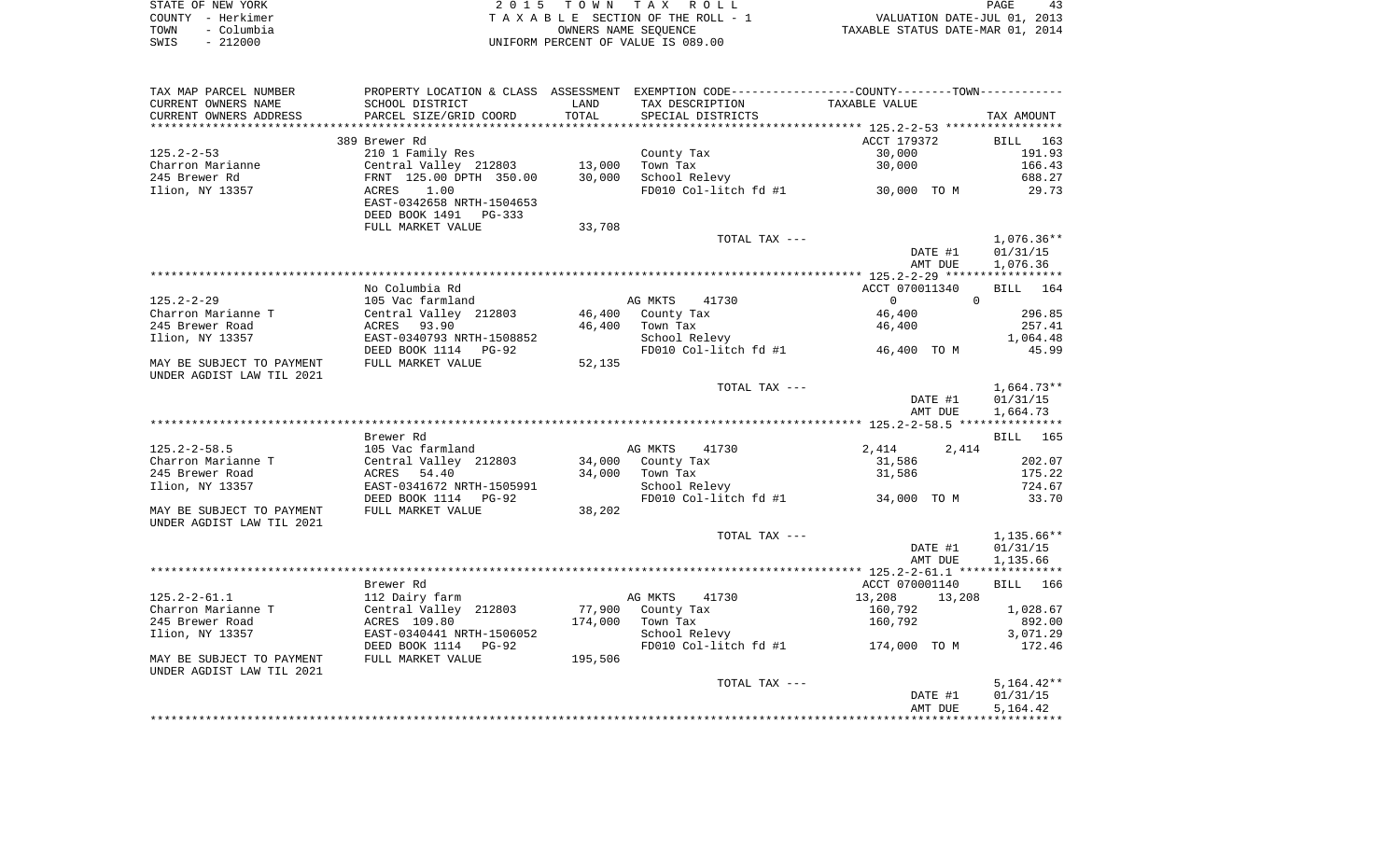| STATE OF NEW YORK  | 2015 TOWN TAX ROLL                 | PAGE<br>44                       |
|--------------------|------------------------------------|----------------------------------|
| COUNTY - Herkimer  | TAXABLE SECTION OF THE ROLL - 1    | VALUATION DATE-JUL 01, 2013      |
| – Columbia<br>TOWN | OWNERS NAME SEOUENCE               | TAXABLE STATUS DATE-MAR 01, 2014 |
| $-212000$<br>SWIS  | UNIFORM PERCENT OF VALUE IS 089.00 |                                  |

| TAX MAP PARCEL NUMBER     |                               |         |                        | PROPERTY LOCATION & CLASS ASSESSMENT EXEMPTION CODE---------------COUNTY-------TOWN---------- |                      |
|---------------------------|-------------------------------|---------|------------------------|-----------------------------------------------------------------------------------------------|----------------------|
| CURRENT OWNERS NAME       | SCHOOL DISTRICT               | LAND    | TAX DESCRIPTION        | TAXABLE VALUE                                                                                 |                      |
| CURRENT OWNERS ADDRESS    | PARCEL SIZE/GRID COORD        | TOTAL   | SPECIAL DISTRICTS      |                                                                                               | TAX AMOUNT           |
|                           |                               |         |                        |                                                                                               |                      |
|                           | Elizabethtown Rd              |         |                        |                                                                                               | BILL<br>167          |
| $125.4 - 1 - 1.2$         | 105 Vac farmland              |         | 41730<br>AG MKTS       | $\Omega$<br>$\Omega$                                                                          |                      |
| Charron Marianne T        | Central Valley 212803         | 28,400  | County Tax             | 28,400                                                                                        | 181.69               |
| 245 Brewer Road           | ACRES 71.50                   | 28,400  | Town Tax               | 28,400                                                                                        | 157.55               |
| Ilion, NY 13357           | EAST-0338649 NRTH-1504256     |         | School Relevy          |                                                                                               | 651.53               |
|                           | DEED BOOK 1114<br>PG-92       |         | FD010 Col-litch fd #1  | 28,400 TO M                                                                                   | 28.15                |
| MAY BE SUBJECT TO PAYMENT | FULL MARKET VALUE             | 31,910  |                        |                                                                                               |                      |
| UNDER AGDIST LAW TIL 2021 |                               |         |                        |                                                                                               |                      |
|                           |                               |         | TOTAL TAX ---          |                                                                                               | 1,018.92**           |
|                           |                               |         |                        | DATE #1                                                                                       | 01/31/15             |
|                           |                               |         |                        | AMT DUE                                                                                       | 1,018.92             |
|                           | No Columbia Rd                |         |                        | ACCT 070002460                                                                                | BILL 168             |
| $125.2 - 2 - 38$          | 312 Vac w/imprv               |         | County Tax             | 27,800                                                                                        | 177.85               |
| Childs Claudia M          | Central Valley 212803         | 23,000  | Town Tax               | 27,800                                                                                        | 154.22               |
| 519 No Columbia Rd        | ACRES<br>10.00                | 27,800  | FD010 Col-litch fd #1  | 27,800 TO M                                                                                   | 27.55                |
| Ilion, NY 13357           | EAST-0346725 NRTH-1508197     |         |                        |                                                                                               |                      |
|                           | DEED BOOK 00627 PG-00386      |         |                        |                                                                                               |                      |
|                           | FULL MARKET VALUE             | 31,236  |                        |                                                                                               |                      |
|                           |                               |         | TOTAL TAX ---          |                                                                                               | 359.62**             |
|                           |                               |         |                        | DATE #1                                                                                       | 01/31/15             |
|                           |                               |         |                        | AMT DUE                                                                                       | 359.62               |
|                           |                               |         |                        |                                                                                               |                      |
|                           | 519 No Columbia Rd            |         |                        | ACCT 070002490                                                                                | BILL 169             |
| $125.2 - 2 - 39$          | 210 1 Family Res              |         | County Tax             | 89,200                                                                                        | 570.66               |
| Childs Claudia M          | Central Valley 212803         | 13,200  | Town Tax               | 89,200                                                                                        | 494.84               |
| 519 No Columbia Rd        | ACRES<br>1.10                 | 89,200  | FD010 Col-litch fd #1  | 89,200 TO M                                                                                   | 88.41                |
| Ilion, NY 13357           | EAST-0346956 NRTH-1507981     |         |                        |                                                                                               |                      |
|                           | DEED BOOK 00627 PG-00386      |         |                        |                                                                                               |                      |
|                           | FULL MARKET VALUE             | 100,225 |                        |                                                                                               |                      |
|                           |                               |         | TOTAL TAX ---          |                                                                                               | $1,153.91**$         |
|                           |                               |         |                        | DATE #1                                                                                       | 01/31/15             |
|                           |                               |         |                        | AMT DUE                                                                                       | 1,153.91             |
|                           |                               |         |                        |                                                                                               |                      |
| $131.1 - 1 - 16$          | 430 Jordanville Rd            |         |                        | ACCT 150779                                                                                   | BILL<br>170          |
| Chiverella David          | 120 Field crops<br>215601     | 65,000  | AG MKTS L 41720        | 9,322<br>9,322<br>235,678                                                                     |                      |
| Chiverella Carol          | Mount Markham<br>ACRES 104.00 | 245,000 | County Tax<br>Town Tax | 235,678                                                                                       | 1,507.76<br>1,307.43 |
| PO Box 284                | EAST-0335104 NRTH-1493133     |         | FD010 Col-litch fd #1  | 235,678 TO M                                                                                  | 233.59               |
| Drums, PA 18707           | DEED BOOK 1309<br>PG-965      |         | 9,322 EX               |                                                                                               |                      |
|                           | FULL MARKET VALUE             | 275,281 |                        |                                                                                               |                      |
| MAY BE SUBJECT TO PAYMENT |                               |         |                        |                                                                                               |                      |
| UNDER AGDIST LAW TIL 2018 |                               |         |                        |                                                                                               |                      |
|                           |                               |         | TOTAL TAX ---          |                                                                                               | $3,048.78**$         |
|                           |                               |         |                        | DATE #1                                                                                       | 01/31/15             |
|                           |                               |         |                        | AMT DUE                                                                                       | 3,048.78             |
|                           |                               |         |                        |                                                                                               |                      |
|                           |                               |         |                        |                                                                                               |                      |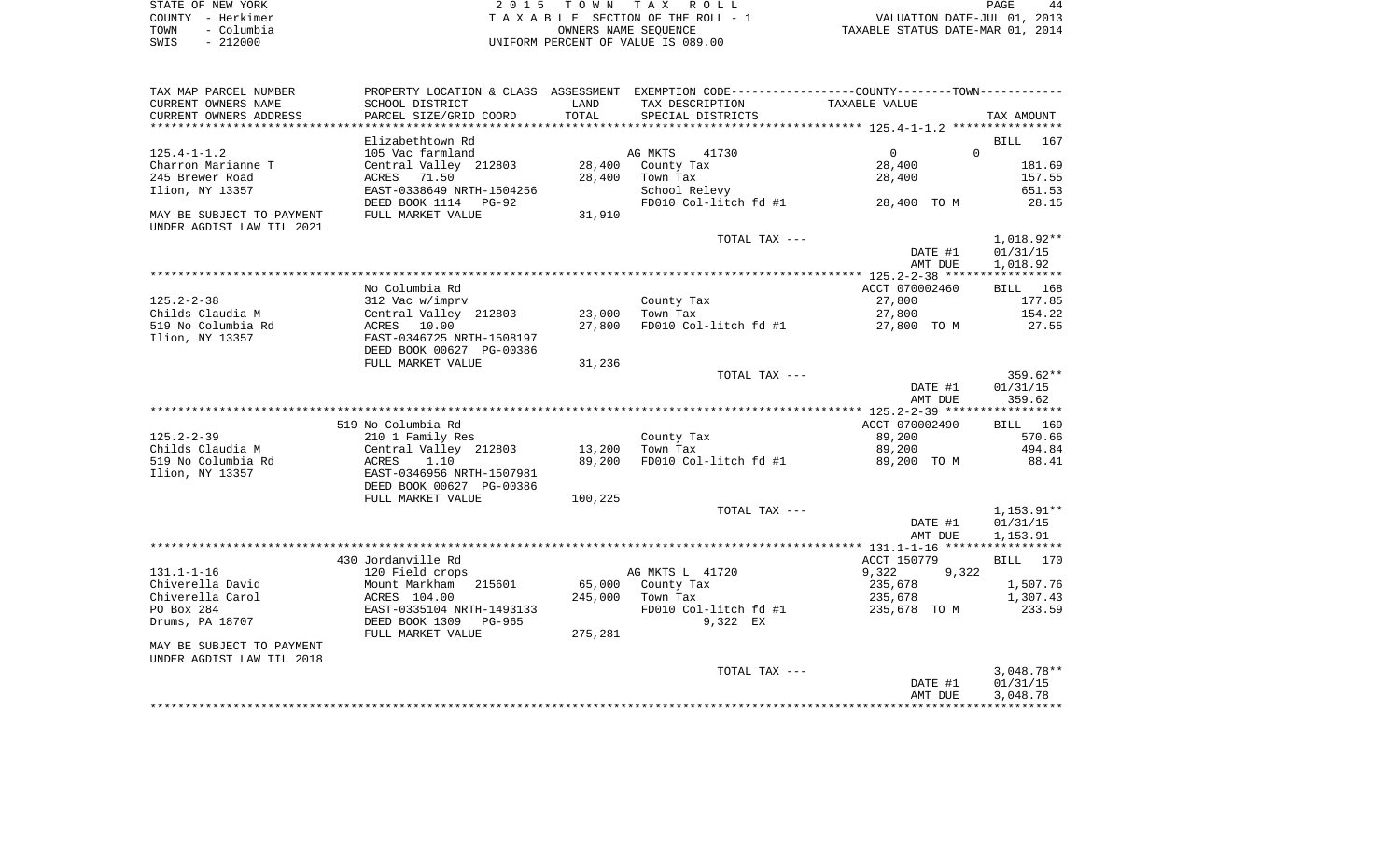| STATE OF NEW YORK  | 2015 TOWN TAX ROLL                 | PAGE                             |
|--------------------|------------------------------------|----------------------------------|
| COUNTY - Herkimer  | TAXABLE SECTION OF THE ROLL - 1    | VALUATION DATE-JUL 01, 2013      |
| – Columbia<br>TOWN | OWNERS NAME SEOUENCE               | TAXABLE STATUS DATE-MAR 01, 2014 |
| $-212000$<br>SWIS  | UNIFORM PERCENT OF VALUE IS 089.00 |                                  |

| TAX MAP PARCEL NUMBER<br>CURRENT OWNERS NAME<br>CURRENT OWNERS ADDRESS                                                 | SCHOOL DISTRICT<br>PARCEL SIZE/GRID COORD                                                                                                               | LAND<br>TOTAL           | TAX DESCRIPTION<br>SPECIAL DISTRICTS                                                            | PROPERTY LOCATION & CLASS ASSESSMENT EXEMPTION CODE---------------COUNTY-------TOWN----------<br>TAXABLE VALUE | TAX AMOUNT                                   |
|------------------------------------------------------------------------------------------------------------------------|---------------------------------------------------------------------------------------------------------------------------------------------------------|-------------------------|-------------------------------------------------------------------------------------------------|----------------------------------------------------------------------------------------------------------------|----------------------------------------------|
|                                                                                                                        | **************************                                                                                                                              | **************          |                                                                                                 | ************************************** 131.1-1-27 *****************                                            |                                              |
| $131.1 - 1 - 27$<br>Chiverella David<br>Chiverella Carol<br>PO Box 284<br>Drums, PA 18707<br>MAY BE SUBJECT TO PAYMENT | Jones Rd<br>105 Vac farmland<br>Mount Markham<br>215601<br>12.00<br>ACRES<br>EAST-0333570 NRTH-1492458<br>DEED BOOK 1309<br>PG-965<br>FULL MARKET VALUE | 7,200<br>7,200<br>8,090 | AG MKTS L 41720<br>County Tax<br>Town Tax<br>FD010 Col-litch fd #1<br>479 EX                    | ACCT 150779<br>479<br>479<br>6,721<br>6,721<br>6,721 TO M                                                      | <b>BILL</b><br>171<br>43.00<br>37.28<br>6.66 |
| UNDER AGDIST LAW TIL 2018                                                                                              |                                                                                                                                                         |                         |                                                                                                 |                                                                                                                |                                              |
|                                                                                                                        |                                                                                                                                                         |                         | TOTAL TAX ---                                                                                   | DATE #1<br>AMT DUE                                                                                             | 86.94**<br>01/31/15<br>86.94                 |
|                                                                                                                        |                                                                                                                                                         |                         |                                                                                                 |                                                                                                                |                                              |
| $132.1 - 1 - 1$<br>Chiverella David<br>Chiverella Carol R<br>PO Box 284<br>Drums, PA 18222                             | Jordanville Rd<br>105 Vac farmland<br>Central Valley 212803<br>ACRES 151.00<br>EAST-0351076 NRTH-1495019<br>DEED BOOK 1452<br>PG-283                    | 113,400                 | AG MKTS<br>41730<br>103,500 AGRIC 10 Y 42100<br>County Tax<br>Town Tax<br>FD010 Col-litch fd #1 | ACCT 070004530<br>6,018<br>6,018<br>1,000<br>1,000<br>106,382<br>106,382<br>113,400 TO M                       | BILL<br>172<br>680.58<br>590.16<br>112.40    |
| MAY BE SUBJECT TO PAYMENT                                                                                              | FULL MARKET VALUE                                                                                                                                       | 127,416                 |                                                                                                 |                                                                                                                |                                              |
| UNDER AGDIST LAW TIL 2021                                                                                              |                                                                                                                                                         |                         |                                                                                                 |                                                                                                                |                                              |
|                                                                                                                        |                                                                                                                                                         |                         | TOTAL TAX ---                                                                                   | DATE #1<br>AMT DUE                                                                                             | $1,383.14**$<br>01/31/15<br>1,383.14         |
|                                                                                                                        |                                                                                                                                                         |                         |                                                                                                 |                                                                                                                |                                              |
| $132.1 - 1 - 40$<br>Chiverella David<br>Chiverella Carol R<br>PO Box 284<br>Drums, PA 18222                            | 1173 Jordanville Rd<br>210 1 Family Res<br>Central Valley 212803<br>FRNT 277.00 DPTH 117.00<br>EAST-0348935 NRTH-1493645<br>DEED BOOK 1452<br>PG-283    | 10,900<br>83,800        | County Tax<br>Town Tax<br>FD010 Col-litch fd #1                                                 | ACCT 070004535<br>83,800<br>83,800<br>83,800 TO M                                                              | BILL 173<br>536.11<br>464.88<br>83.06        |
|                                                                                                                        | FULL MARKET VALUE                                                                                                                                       | 94,157                  |                                                                                                 |                                                                                                                |                                              |
|                                                                                                                        |                                                                                                                                                         |                         | TOTAL TAX ---                                                                                   | DATE #1<br>AMT DUE                                                                                             | $1,084.05**$<br>01/31/15<br>1,084.05         |
|                                                                                                                        |                                                                                                                                                         |                         |                                                                                                 |                                                                                                                |                                              |
| $125.4 - 1 - 54.1$<br>Chrisman Harold C Jr<br>Chrisman Lisa M<br>552 Gage Rd<br>Ilion, NY 13357-9529                   | 552 Gage Rd<br>210 1 Family Res<br>215601<br>Mount Markham<br>ACRES<br>2.90<br>EAST-0339601 NRTH-1498301<br>DEED BOOK 784<br>PG-332                     | 17,200<br>83,200        | County Tax<br>Town Tax<br>FD010 Col-litch fd #1                                                 | ACCT 070010620<br>83,200<br>83,200<br>83,200 TO M                                                              | BILL 174<br>532.27<br>461.55<br>82.46        |
|                                                                                                                        | FULL MARKET VALUE                                                                                                                                       | 93,483                  |                                                                                                 |                                                                                                                |                                              |
|                                                                                                                        |                                                                                                                                                         |                         | TOTAL TAX ---                                                                                   | DATE #1<br>AMT DUE                                                                                             | $1,076.28**$<br>01/31/15<br>1,076.28         |
|                                                                                                                        |                                                                                                                                                         |                         |                                                                                                 |                                                                                                                |                                              |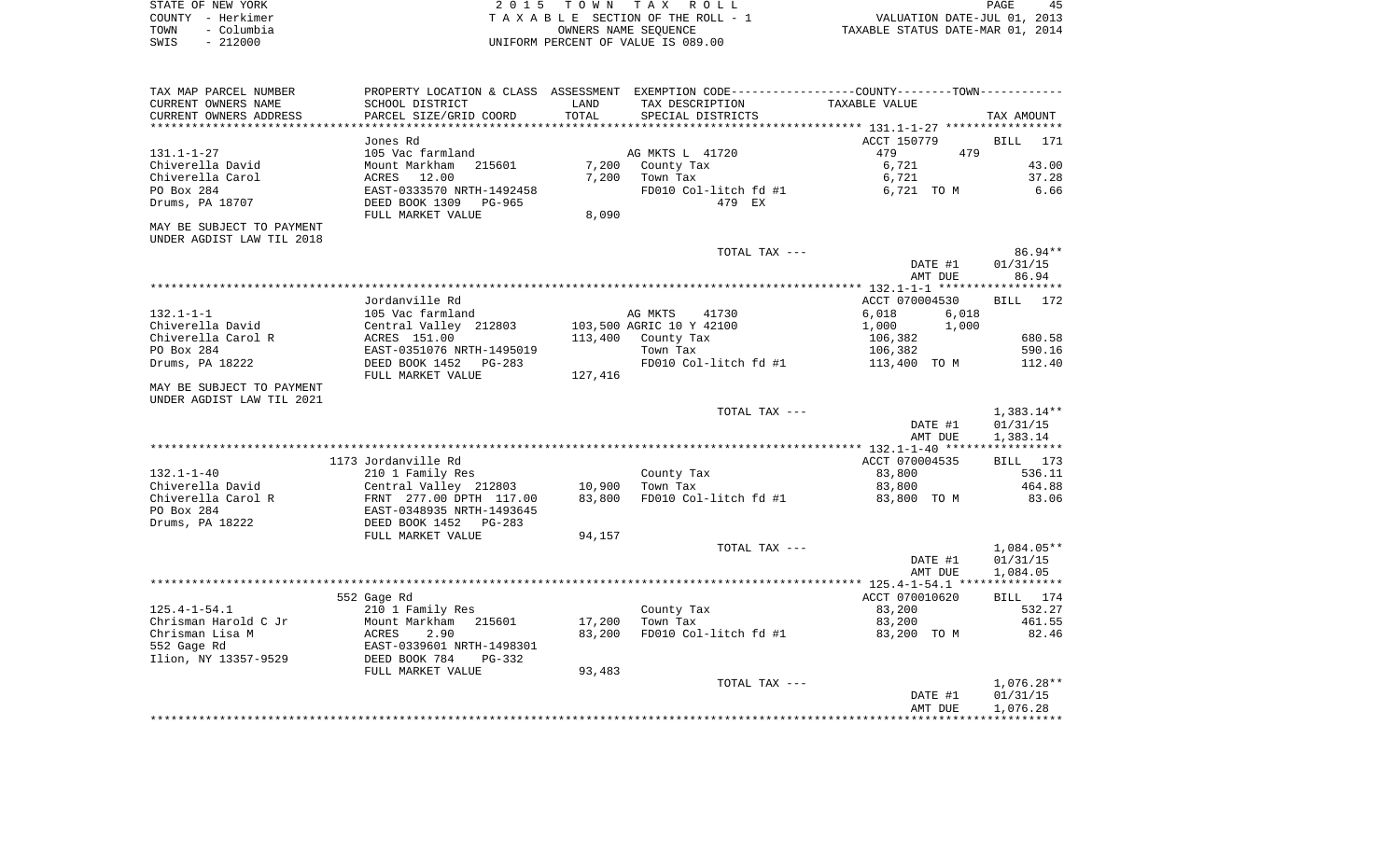| STATE OF NEW YORK  | 2015 TOWN TAX ROLL                 | PAGE                             |  |
|--------------------|------------------------------------|----------------------------------|--|
| COUNTY - Herkimer  | TAXABLE SECTION OF THE ROLL - 1    | VALUATION DATE-JUL 01, 2013      |  |
| - Columbia<br>TOWN | OWNERS NAME SEOUENCE               | TAXABLE STATUS DATE-MAR 01, 2014 |  |
| SWIS<br>- 212000   | UNIFORM PERCENT OF VALUE IS 089.00 |                                  |  |

| CURRENT OWNERS NAME<br>SCHOOL DISTRICT<br>LAND<br>TAX DESCRIPTION<br>TAXABLE VALUE<br>TOTAL<br>CURRENT OWNERS ADDRESS<br>PARCEL SIZE/GRID COORD<br>SPECIAL DISTRICTS<br>TAX AMOUNT<br>ACCT 070006270<br>175<br>Mckoons Rd<br>BILL<br>6.40<br>323 Vacant rural<br>County Tax<br>1,000<br>1,000<br>5.55<br>Christian Ernest John<br>1,000<br>Richfield Sprin 365601<br>Town Tax<br>Christian Bernice J<br>1,000<br>FD010 Col-litch fd #1<br>ACRES<br>8.80<br>1,000 TO M<br>.99<br>2614 State Route 8<br>EAST-0344859 NRTH-1480664<br>West Winfield, NY 13491<br>DEED BOOK 688<br>$PG-428$<br>FULL MARKET VALUE<br>1,124<br>$12.94**$<br>TOTAL TAX ---<br>DATE #1<br>01/31/15<br>12.94<br>AMT DUE<br>Polly Miller Rd<br>ACCT 070000060<br>BILL 176<br>$126.3 - 2 - 1.1$<br>79.33<br>105 Vac farmland<br>12,400<br>County Tax<br>Clark John M<br>Central Valley 212803<br>68.79<br>12,400<br>Town Tax<br>12,400<br>Clark Patricia K<br>ACRES<br>20.00<br>12,400<br>FD010 Col-litch fd #1<br>12,400 TO M<br>12.29<br>324 Polly Miller Rd<br>EAST-0350309 NRTH-1505111<br>Mohawk, NY 13407<br>DEED BOOK 842<br><b>PG-550</b><br>FULL MARKET VALUE<br>13,933<br>TOTAL TAX ---<br>$160.41**$<br>DATE #1<br>01/31/15<br>160.41<br>AMT DUE<br>BILL 177<br>324 Polly Miller Rd<br>ACCT 070000090<br>$126.3 - 2 - 2.1$<br>113 Cattle farm<br>County Tax<br>123,600<br>790.74<br>Clark John M<br>Central Valley 212803<br>32,000<br>Town Tax<br>123,600<br>685.67<br>Clark Patricia K<br>ACRES<br>32.30<br>123,600<br>FD010 Col-litch fd #1<br>123,600 TO M<br>122.51<br>EAST-0350067 NRTH-1504341<br>DEED BOOK 842<br>PG-550<br>FULL MARKET VALUE<br>138,876<br>TOTAL TAX ---<br>1,598.92**<br>DATE #1<br>01/31/15<br>1,598.92<br>AMT DUE<br>ACCT 163965<br>Gage Rd<br>BILL 178<br>322 Rural vac>10<br>County Tax<br>24,000<br>153.54<br>Mount Markham<br>24,000<br>24,000<br>133.14<br>215601<br>Town Tax<br>Subdivision Cedar Knoll-2<br>24,000<br>FD010 Col-litch fd #1<br>24,000 TO M<br>23.79<br>470 Lake Ave South<br>FRNT 665.00 DPTH<br>Nesconset, NY 11767<br>ACRES 11.40<br>EAST-0342024 NRTH-1498230<br>DEED BOOK 1391<br>PG-579<br>FULL MARKET VALUE<br>26,966<br>TOTAL TAX ---<br>310.47**<br>01/31/15<br>DATE #1<br>AMT DUE<br>310.47 | TAX MAP PARCEL NUMBER | PROPERTY LOCATION & CLASS ASSESSMENT | EXEMPTION CODE-----------------COUNTY--------TOWN----------- |  |
|-----------------------------------------------------------------------------------------------------------------------------------------------------------------------------------------------------------------------------------------------------------------------------------------------------------------------------------------------------------------------------------------------------------------------------------------------------------------------------------------------------------------------------------------------------------------------------------------------------------------------------------------------------------------------------------------------------------------------------------------------------------------------------------------------------------------------------------------------------------------------------------------------------------------------------------------------------------------------------------------------------------------------------------------------------------------------------------------------------------------------------------------------------------------------------------------------------------------------------------------------------------------------------------------------------------------------------------------------------------------------------------------------------------------------------------------------------------------------------------------------------------------------------------------------------------------------------------------------------------------------------------------------------------------------------------------------------------------------------------------------------------------------------------------------------------------------------------------------------------------------------------------------------------------------------------------------------------------------------------------------------------------------------------------------------------------------------------------------------------------------------------------------------------------------------------------------------------------------------------------|-----------------------|--------------------------------------|--------------------------------------------------------------|--|
|                                                                                                                                                                                                                                                                                                                                                                                                                                                                                                                                                                                                                                                                                                                                                                                                                                                                                                                                                                                                                                                                                                                                                                                                                                                                                                                                                                                                                                                                                                                                                                                                                                                                                                                                                                                                                                                                                                                                                                                                                                                                                                                                                                                                                                         |                       |                                      |                                                              |  |
|                                                                                                                                                                                                                                                                                                                                                                                                                                                                                                                                                                                                                                                                                                                                                                                                                                                                                                                                                                                                                                                                                                                                                                                                                                                                                                                                                                                                                                                                                                                                                                                                                                                                                                                                                                                                                                                                                                                                                                                                                                                                                                                                                                                                                                         |                       |                                      |                                                              |  |
|                                                                                                                                                                                                                                                                                                                                                                                                                                                                                                                                                                                                                                                                                                                                                                                                                                                                                                                                                                                                                                                                                                                                                                                                                                                                                                                                                                                                                                                                                                                                                                                                                                                                                                                                                                                                                                                                                                                                                                                                                                                                                                                                                                                                                                         |                       |                                      |                                                              |  |
|                                                                                                                                                                                                                                                                                                                                                                                                                                                                                                                                                                                                                                                                                                                                                                                                                                                                                                                                                                                                                                                                                                                                                                                                                                                                                                                                                                                                                                                                                                                                                                                                                                                                                                                                                                                                                                                                                                                                                                                                                                                                                                                                                                                                                                         |                       |                                      |                                                              |  |
|                                                                                                                                                                                                                                                                                                                                                                                                                                                                                                                                                                                                                                                                                                                                                                                                                                                                                                                                                                                                                                                                                                                                                                                                                                                                                                                                                                                                                                                                                                                                                                                                                                                                                                                                                                                                                                                                                                                                                                                                                                                                                                                                                                                                                                         | $138.2 - 1 - 2$       |                                      |                                                              |  |
|                                                                                                                                                                                                                                                                                                                                                                                                                                                                                                                                                                                                                                                                                                                                                                                                                                                                                                                                                                                                                                                                                                                                                                                                                                                                                                                                                                                                                                                                                                                                                                                                                                                                                                                                                                                                                                                                                                                                                                                                                                                                                                                                                                                                                                         |                       |                                      |                                                              |  |
|                                                                                                                                                                                                                                                                                                                                                                                                                                                                                                                                                                                                                                                                                                                                                                                                                                                                                                                                                                                                                                                                                                                                                                                                                                                                                                                                                                                                                                                                                                                                                                                                                                                                                                                                                                                                                                                                                                                                                                                                                                                                                                                                                                                                                                         |                       |                                      |                                                              |  |
|                                                                                                                                                                                                                                                                                                                                                                                                                                                                                                                                                                                                                                                                                                                                                                                                                                                                                                                                                                                                                                                                                                                                                                                                                                                                                                                                                                                                                                                                                                                                                                                                                                                                                                                                                                                                                                                                                                                                                                                                                                                                                                                                                                                                                                         |                       |                                      |                                                              |  |
|                                                                                                                                                                                                                                                                                                                                                                                                                                                                                                                                                                                                                                                                                                                                                                                                                                                                                                                                                                                                                                                                                                                                                                                                                                                                                                                                                                                                                                                                                                                                                                                                                                                                                                                                                                                                                                                                                                                                                                                                                                                                                                                                                                                                                                         |                       |                                      |                                                              |  |
|                                                                                                                                                                                                                                                                                                                                                                                                                                                                                                                                                                                                                                                                                                                                                                                                                                                                                                                                                                                                                                                                                                                                                                                                                                                                                                                                                                                                                                                                                                                                                                                                                                                                                                                                                                                                                                                                                                                                                                                                                                                                                                                                                                                                                                         |                       |                                      |                                                              |  |
|                                                                                                                                                                                                                                                                                                                                                                                                                                                                                                                                                                                                                                                                                                                                                                                                                                                                                                                                                                                                                                                                                                                                                                                                                                                                                                                                                                                                                                                                                                                                                                                                                                                                                                                                                                                                                                                                                                                                                                                                                                                                                                                                                                                                                                         |                       |                                      |                                                              |  |
|                                                                                                                                                                                                                                                                                                                                                                                                                                                                                                                                                                                                                                                                                                                                                                                                                                                                                                                                                                                                                                                                                                                                                                                                                                                                                                                                                                                                                                                                                                                                                                                                                                                                                                                                                                                                                                                                                                                                                                                                                                                                                                                                                                                                                                         |                       |                                      |                                                              |  |
|                                                                                                                                                                                                                                                                                                                                                                                                                                                                                                                                                                                                                                                                                                                                                                                                                                                                                                                                                                                                                                                                                                                                                                                                                                                                                                                                                                                                                                                                                                                                                                                                                                                                                                                                                                                                                                                                                                                                                                                                                                                                                                                                                                                                                                         |                       |                                      |                                                              |  |
|                                                                                                                                                                                                                                                                                                                                                                                                                                                                                                                                                                                                                                                                                                                                                                                                                                                                                                                                                                                                                                                                                                                                                                                                                                                                                                                                                                                                                                                                                                                                                                                                                                                                                                                                                                                                                                                                                                                                                                                                                                                                                                                                                                                                                                         |                       |                                      |                                                              |  |
|                                                                                                                                                                                                                                                                                                                                                                                                                                                                                                                                                                                                                                                                                                                                                                                                                                                                                                                                                                                                                                                                                                                                                                                                                                                                                                                                                                                                                                                                                                                                                                                                                                                                                                                                                                                                                                                                                                                                                                                                                                                                                                                                                                                                                                         |                       |                                      |                                                              |  |
|                                                                                                                                                                                                                                                                                                                                                                                                                                                                                                                                                                                                                                                                                                                                                                                                                                                                                                                                                                                                                                                                                                                                                                                                                                                                                                                                                                                                                                                                                                                                                                                                                                                                                                                                                                                                                                                                                                                                                                                                                                                                                                                                                                                                                                         |                       |                                      |                                                              |  |
|                                                                                                                                                                                                                                                                                                                                                                                                                                                                                                                                                                                                                                                                                                                                                                                                                                                                                                                                                                                                                                                                                                                                                                                                                                                                                                                                                                                                                                                                                                                                                                                                                                                                                                                                                                                                                                                                                                                                                                                                                                                                                                                                                                                                                                         |                       |                                      |                                                              |  |
|                                                                                                                                                                                                                                                                                                                                                                                                                                                                                                                                                                                                                                                                                                                                                                                                                                                                                                                                                                                                                                                                                                                                                                                                                                                                                                                                                                                                                                                                                                                                                                                                                                                                                                                                                                                                                                                                                                                                                                                                                                                                                                                                                                                                                                         |                       |                                      |                                                              |  |
|                                                                                                                                                                                                                                                                                                                                                                                                                                                                                                                                                                                                                                                                                                                                                                                                                                                                                                                                                                                                                                                                                                                                                                                                                                                                                                                                                                                                                                                                                                                                                                                                                                                                                                                                                                                                                                                                                                                                                                                                                                                                                                                                                                                                                                         |                       |                                      |                                                              |  |
|                                                                                                                                                                                                                                                                                                                                                                                                                                                                                                                                                                                                                                                                                                                                                                                                                                                                                                                                                                                                                                                                                                                                                                                                                                                                                                                                                                                                                                                                                                                                                                                                                                                                                                                                                                                                                                                                                                                                                                                                                                                                                                                                                                                                                                         |                       |                                      |                                                              |  |
|                                                                                                                                                                                                                                                                                                                                                                                                                                                                                                                                                                                                                                                                                                                                                                                                                                                                                                                                                                                                                                                                                                                                                                                                                                                                                                                                                                                                                                                                                                                                                                                                                                                                                                                                                                                                                                                                                                                                                                                                                                                                                                                                                                                                                                         |                       |                                      |                                                              |  |
|                                                                                                                                                                                                                                                                                                                                                                                                                                                                                                                                                                                                                                                                                                                                                                                                                                                                                                                                                                                                                                                                                                                                                                                                                                                                                                                                                                                                                                                                                                                                                                                                                                                                                                                                                                                                                                                                                                                                                                                                                                                                                                                                                                                                                                         |                       |                                      |                                                              |  |
|                                                                                                                                                                                                                                                                                                                                                                                                                                                                                                                                                                                                                                                                                                                                                                                                                                                                                                                                                                                                                                                                                                                                                                                                                                                                                                                                                                                                                                                                                                                                                                                                                                                                                                                                                                                                                                                                                                                                                                                                                                                                                                                                                                                                                                         |                       |                                      |                                                              |  |
|                                                                                                                                                                                                                                                                                                                                                                                                                                                                                                                                                                                                                                                                                                                                                                                                                                                                                                                                                                                                                                                                                                                                                                                                                                                                                                                                                                                                                                                                                                                                                                                                                                                                                                                                                                                                                                                                                                                                                                                                                                                                                                                                                                                                                                         |                       |                                      |                                                              |  |
|                                                                                                                                                                                                                                                                                                                                                                                                                                                                                                                                                                                                                                                                                                                                                                                                                                                                                                                                                                                                                                                                                                                                                                                                                                                                                                                                                                                                                                                                                                                                                                                                                                                                                                                                                                                                                                                                                                                                                                                                                                                                                                                                                                                                                                         |                       |                                      |                                                              |  |
|                                                                                                                                                                                                                                                                                                                                                                                                                                                                                                                                                                                                                                                                                                                                                                                                                                                                                                                                                                                                                                                                                                                                                                                                                                                                                                                                                                                                                                                                                                                                                                                                                                                                                                                                                                                                                                                                                                                                                                                                                                                                                                                                                                                                                                         |                       |                                      |                                                              |  |
|                                                                                                                                                                                                                                                                                                                                                                                                                                                                                                                                                                                                                                                                                                                                                                                                                                                                                                                                                                                                                                                                                                                                                                                                                                                                                                                                                                                                                                                                                                                                                                                                                                                                                                                                                                                                                                                                                                                                                                                                                                                                                                                                                                                                                                         |                       |                                      |                                                              |  |
|                                                                                                                                                                                                                                                                                                                                                                                                                                                                                                                                                                                                                                                                                                                                                                                                                                                                                                                                                                                                                                                                                                                                                                                                                                                                                                                                                                                                                                                                                                                                                                                                                                                                                                                                                                                                                                                                                                                                                                                                                                                                                                                                                                                                                                         |                       |                                      |                                                              |  |
|                                                                                                                                                                                                                                                                                                                                                                                                                                                                                                                                                                                                                                                                                                                                                                                                                                                                                                                                                                                                                                                                                                                                                                                                                                                                                                                                                                                                                                                                                                                                                                                                                                                                                                                                                                                                                                                                                                                                                                                                                                                                                                                                                                                                                                         |                       |                                      |                                                              |  |
|                                                                                                                                                                                                                                                                                                                                                                                                                                                                                                                                                                                                                                                                                                                                                                                                                                                                                                                                                                                                                                                                                                                                                                                                                                                                                                                                                                                                                                                                                                                                                                                                                                                                                                                                                                                                                                                                                                                                                                                                                                                                                                                                                                                                                                         |                       |                                      |                                                              |  |
|                                                                                                                                                                                                                                                                                                                                                                                                                                                                                                                                                                                                                                                                                                                                                                                                                                                                                                                                                                                                                                                                                                                                                                                                                                                                                                                                                                                                                                                                                                                                                                                                                                                                                                                                                                                                                                                                                                                                                                                                                                                                                                                                                                                                                                         | 324 Polly Miller Rd   |                                      |                                                              |  |
|                                                                                                                                                                                                                                                                                                                                                                                                                                                                                                                                                                                                                                                                                                                                                                                                                                                                                                                                                                                                                                                                                                                                                                                                                                                                                                                                                                                                                                                                                                                                                                                                                                                                                                                                                                                                                                                                                                                                                                                                                                                                                                                                                                                                                                         | Mohawk, NY 13407      |                                      |                                                              |  |
|                                                                                                                                                                                                                                                                                                                                                                                                                                                                                                                                                                                                                                                                                                                                                                                                                                                                                                                                                                                                                                                                                                                                                                                                                                                                                                                                                                                                                                                                                                                                                                                                                                                                                                                                                                                                                                                                                                                                                                                                                                                                                                                                                                                                                                         |                       |                                      |                                                              |  |
|                                                                                                                                                                                                                                                                                                                                                                                                                                                                                                                                                                                                                                                                                                                                                                                                                                                                                                                                                                                                                                                                                                                                                                                                                                                                                                                                                                                                                                                                                                                                                                                                                                                                                                                                                                                                                                                                                                                                                                                                                                                                                                                                                                                                                                         |                       |                                      |                                                              |  |
|                                                                                                                                                                                                                                                                                                                                                                                                                                                                                                                                                                                                                                                                                                                                                                                                                                                                                                                                                                                                                                                                                                                                                                                                                                                                                                                                                                                                                                                                                                                                                                                                                                                                                                                                                                                                                                                                                                                                                                                                                                                                                                                                                                                                                                         |                       |                                      |                                                              |  |
|                                                                                                                                                                                                                                                                                                                                                                                                                                                                                                                                                                                                                                                                                                                                                                                                                                                                                                                                                                                                                                                                                                                                                                                                                                                                                                                                                                                                                                                                                                                                                                                                                                                                                                                                                                                                                                                                                                                                                                                                                                                                                                                                                                                                                                         |                       |                                      |                                                              |  |
|                                                                                                                                                                                                                                                                                                                                                                                                                                                                                                                                                                                                                                                                                                                                                                                                                                                                                                                                                                                                                                                                                                                                                                                                                                                                                                                                                                                                                                                                                                                                                                                                                                                                                                                                                                                                                                                                                                                                                                                                                                                                                                                                                                                                                                         |                       |                                      |                                                              |  |
|                                                                                                                                                                                                                                                                                                                                                                                                                                                                                                                                                                                                                                                                                                                                                                                                                                                                                                                                                                                                                                                                                                                                                                                                                                                                                                                                                                                                                                                                                                                                                                                                                                                                                                                                                                                                                                                                                                                                                                                                                                                                                                                                                                                                                                         |                       |                                      |                                                              |  |
|                                                                                                                                                                                                                                                                                                                                                                                                                                                                                                                                                                                                                                                                                                                                                                                                                                                                                                                                                                                                                                                                                                                                                                                                                                                                                                                                                                                                                                                                                                                                                                                                                                                                                                                                                                                                                                                                                                                                                                                                                                                                                                                                                                                                                                         | $125.4 - 2 - 4$       |                                      |                                                              |  |
|                                                                                                                                                                                                                                                                                                                                                                                                                                                                                                                                                                                                                                                                                                                                                                                                                                                                                                                                                                                                                                                                                                                                                                                                                                                                                                                                                                                                                                                                                                                                                                                                                                                                                                                                                                                                                                                                                                                                                                                                                                                                                                                                                                                                                                         | Cohen Michael         |                                      |                                                              |  |
|                                                                                                                                                                                                                                                                                                                                                                                                                                                                                                                                                                                                                                                                                                                                                                                                                                                                                                                                                                                                                                                                                                                                                                                                                                                                                                                                                                                                                                                                                                                                                                                                                                                                                                                                                                                                                                                                                                                                                                                                                                                                                                                                                                                                                                         | Cohen Marie           |                                      |                                                              |  |
|                                                                                                                                                                                                                                                                                                                                                                                                                                                                                                                                                                                                                                                                                                                                                                                                                                                                                                                                                                                                                                                                                                                                                                                                                                                                                                                                                                                                                                                                                                                                                                                                                                                                                                                                                                                                                                                                                                                                                                                                                                                                                                                                                                                                                                         |                       |                                      |                                                              |  |
|                                                                                                                                                                                                                                                                                                                                                                                                                                                                                                                                                                                                                                                                                                                                                                                                                                                                                                                                                                                                                                                                                                                                                                                                                                                                                                                                                                                                                                                                                                                                                                                                                                                                                                                                                                                                                                                                                                                                                                                                                                                                                                                                                                                                                                         |                       |                                      |                                                              |  |
|                                                                                                                                                                                                                                                                                                                                                                                                                                                                                                                                                                                                                                                                                                                                                                                                                                                                                                                                                                                                                                                                                                                                                                                                                                                                                                                                                                                                                                                                                                                                                                                                                                                                                                                                                                                                                                                                                                                                                                                                                                                                                                                                                                                                                                         |                       |                                      |                                                              |  |
|                                                                                                                                                                                                                                                                                                                                                                                                                                                                                                                                                                                                                                                                                                                                                                                                                                                                                                                                                                                                                                                                                                                                                                                                                                                                                                                                                                                                                                                                                                                                                                                                                                                                                                                                                                                                                                                                                                                                                                                                                                                                                                                                                                                                                                         |                       |                                      |                                                              |  |
|                                                                                                                                                                                                                                                                                                                                                                                                                                                                                                                                                                                                                                                                                                                                                                                                                                                                                                                                                                                                                                                                                                                                                                                                                                                                                                                                                                                                                                                                                                                                                                                                                                                                                                                                                                                                                                                                                                                                                                                                                                                                                                                                                                                                                                         |                       |                                      |                                                              |  |
|                                                                                                                                                                                                                                                                                                                                                                                                                                                                                                                                                                                                                                                                                                                                                                                                                                                                                                                                                                                                                                                                                                                                                                                                                                                                                                                                                                                                                                                                                                                                                                                                                                                                                                                                                                                                                                                                                                                                                                                                                                                                                                                                                                                                                                         |                       |                                      |                                                              |  |
|                                                                                                                                                                                                                                                                                                                                                                                                                                                                                                                                                                                                                                                                                                                                                                                                                                                                                                                                                                                                                                                                                                                                                                                                                                                                                                                                                                                                                                                                                                                                                                                                                                                                                                                                                                                                                                                                                                                                                                                                                                                                                                                                                                                                                                         |                       |                                      |                                                              |  |
|                                                                                                                                                                                                                                                                                                                                                                                                                                                                                                                                                                                                                                                                                                                                                                                                                                                                                                                                                                                                                                                                                                                                                                                                                                                                                                                                                                                                                                                                                                                                                                                                                                                                                                                                                                                                                                                                                                                                                                                                                                                                                                                                                                                                                                         |                       |                                      |                                                              |  |
|                                                                                                                                                                                                                                                                                                                                                                                                                                                                                                                                                                                                                                                                                                                                                                                                                                                                                                                                                                                                                                                                                                                                                                                                                                                                                                                                                                                                                                                                                                                                                                                                                                                                                                                                                                                                                                                                                                                                                                                                                                                                                                                                                                                                                                         |                       |                                      |                                                              |  |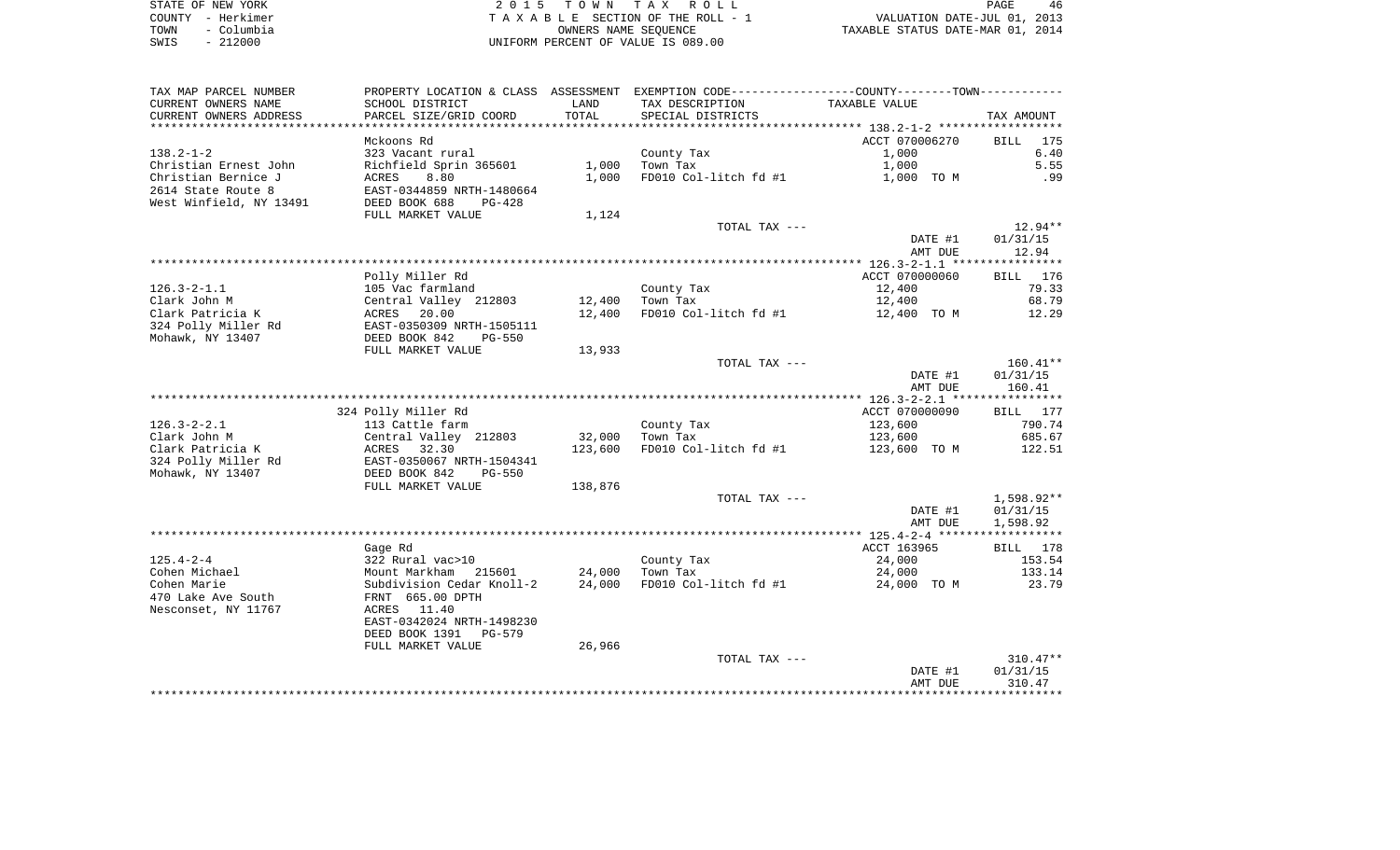| STATE OF NEW YORK                                                        |                                                                                                                      |                  | 2015 TOWN TAX ROLL                 |                                  | PAGE<br>47           |
|--------------------------------------------------------------------------|----------------------------------------------------------------------------------------------------------------------|------------------|------------------------------------|----------------------------------|----------------------|
| COUNTY - Herkimer                                                        | TAXABLE SECTION OF THE ROLL - 1                                                                                      |                  | VALUATION DATE-JUL 01, 2013        |                                  |                      |
| TOWN<br>- Columbia<br>$-212000$                                          |                                                                                                                      |                  | OWNERS NAME SEOUENCE               | TAXABLE STATUS DATE-MAR 01, 2014 |                      |
| SWIS                                                                     |                                                                                                                      |                  | UNIFORM PERCENT OF VALUE IS 089.00 |                                  |                      |
| TAX MAP PARCEL NUMBER                                                    | PROPERTY LOCATION & CLASS ASSESSMENT EXEMPTION CODE---------------COUNTY-------TOWN---------                         |                  |                                    |                                  |                      |
| CURRENT OWNERS NAME                                                      | SCHOOL DISTRICT                                                                                                      | LAND             | TAX DESCRIPTION                    | TAXABLE VALUE                    |                      |
| CURRENT OWNERS ADDRESS                                                   | PARCEL SIZE/GRID COORD                                                                                               | TOTAL            | SPECIAL DISTRICTS                  |                                  | TAX AMOUNT           |
|                                                                          | 121 Hugick Rd                                                                                                        |                  |                                    | ACCT 070014430                   | BILL 179             |
| 132.3-1-14.1                                                             | 240 Rural res                                                                                                        |                  | County Tax                         | 120,000                          | 767.70               |
| Coker Linda                                                              | Richfield Sprin 365601                                                                                               | 49,500           | Town Tax                           | 120,000                          | 665.70               |
| 121 Hugick Rd                                                            | Includes 13                                                                                                          | 120,000          | FD010 Col-litch fd #1              | 120,000 TO M                     | 118.94               |
| Richfield Springs, NY 13439                                              | FRNT 2262.00 DPTH<br>ACRES<br>47.30<br>EAST-0356589 NRTH-1481552                                                     |                  |                                    |                                  |                      |
|                                                                          | DEED BOOK 689<br><b>PG-416</b>                                                                                       |                  |                                    |                                  |                      |
|                                                                          | FULL MARKET VALUE                                                                                                    | 134,831          | TOTAL TAX ---                      |                                  | $1,552.34**$         |
|                                                                          |                                                                                                                      |                  |                                    | DATE #1<br>AMT DUE               | 01/31/15<br>1,552.34 |
|                                                                          |                                                                                                                      |                  |                                    |                                  |                      |
|                                                                          | 249 Hugick Rd                                                                                                        |                  |                                    | ACCT 153805                      | BILL 180             |
| 132.3-1-14.3                                                             | 270 Mfg housing                                                                                                      |                  | County Tax                         | 50,000                           | 319.88               |
| Coker Linda                                                              | Richfield Sprin 365601                                                                                               | 30,000           | Town Tax                           | 50,000                           | 277.38               |
| 121 Hugick Road<br>Richfield Springs, NY 13439                           | Not Primary Residence<br>FRNT 868.00 DPTH<br>13.20<br>ACRES<br>EAST-0357204 NRTH-1482144<br>DEED BOOK 1328<br>PG-624 | 50,000           | FD010 Col-litch fd #1              | 50,000 TO M                      | 49.56                |
|                                                                          | FULL MARKET VALUE                                                                                                    | 56,180           |                                    |                                  |                      |
|                                                                          |                                                                                                                      |                  | TOTAL TAX ---                      |                                  | 646.82**             |
|                                                                          |                                                                                                                      |                  |                                    | DATE #1                          | 01/31/15             |
|                                                                          |                                                                                                                      |                  |                                    | AMT DUE                          | 646.82               |
|                                                                          |                                                                                                                      |                  |                                    |                                  |                      |
|                                                                          | Robertson Rd                                                                                                         |                  |                                    | ACCT 185434                      | BILL 181             |
| 132.2-2-10.1                                                             | 105 Vac farmland                                                                                                     |                  | County Tax                         | 24,000                           | 153.54               |
| Colantuono Donna L                                                       | Owen D Young<br>215001                                                                                               | 24,000<br>24,000 | Town Tax<br>FD010 Col-litch fd #1  | 24,000                           | 133.14<br>23.79      |
| 13 Ridge Rd<br>Carmel, NY 10512                                          | FRNT 1966.00 DPTH<br>ACRES 34.70<br>EAST-0363205 NRTH-1492388                                                        |                  |                                    | 24,000 TO M                      |                      |
| PRIOR OWNER ON 3/01/2014                                                 | DEED BOOK 1528<br>PG-971                                                                                             |                  |                                    |                                  |                      |
| $\mathbf{v}$ . $\mathbf{v}$ . $\mathbf{v}$ . $\mathbf{v}$ . $\mathbf{v}$ | DIITT MADISDE IST TIP                                                                                                | 2500             |                                    |                                  |                      |

| Yoder Robert | FULL MARKET VALUE | 26,966 |               |         |            |
|--------------|-------------------|--------|---------------|---------|------------|
|              |                   |        | TOTAL TAX --- |         | $310.47**$ |
|              |                   |        |               | DATE #1 | 01/31/15   |
|              |                   |        |               | AMT DUE | 310.47     |
|              |                   |        |               |         |            |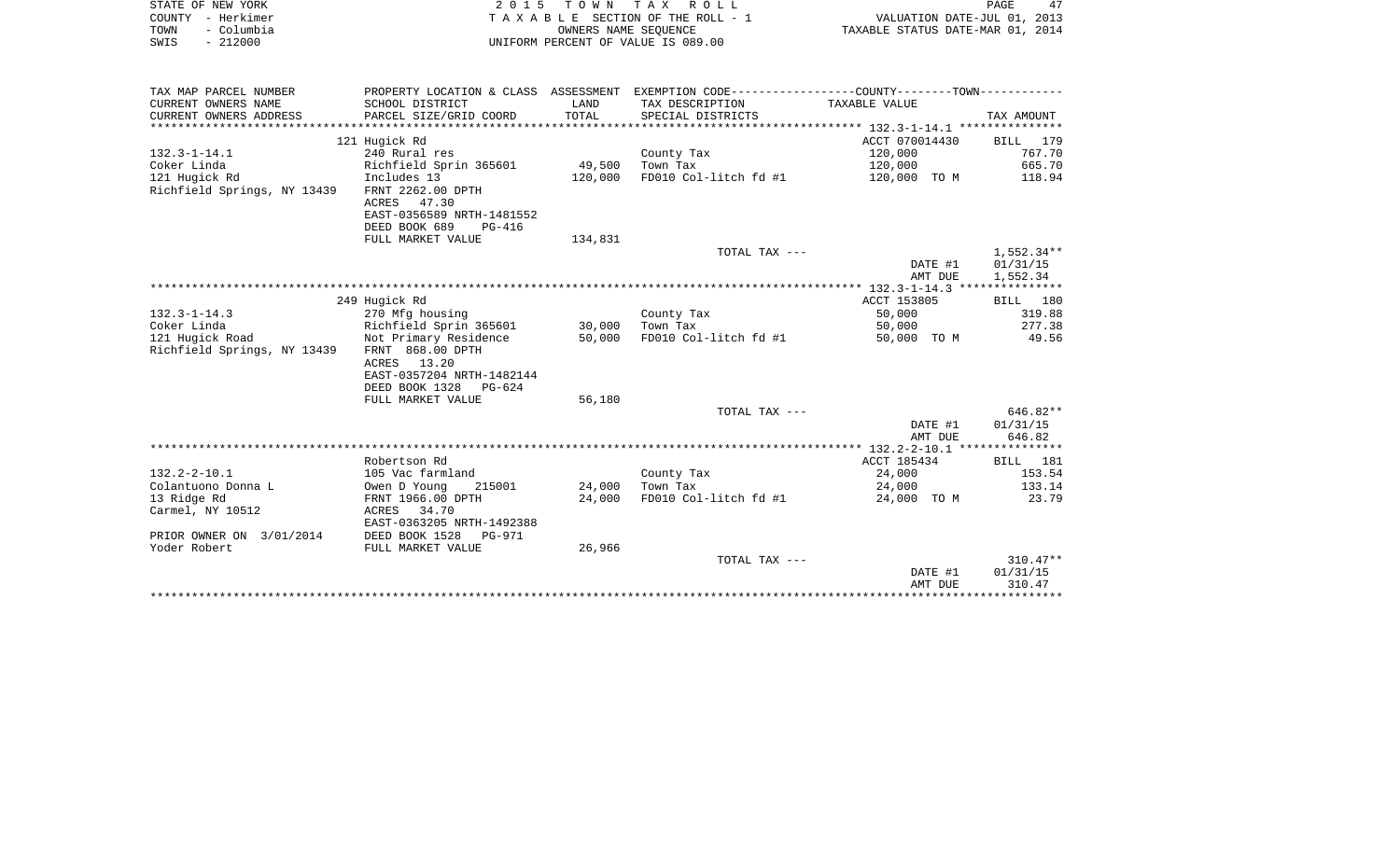| STATE OF NEW YORK  | 2015 TOWN TAX ROLL                 | 48<br><b>PAGE</b>                |
|--------------------|------------------------------------|----------------------------------|
| COUNTY - Herkimer  | TAXABLE SECTION OF THE ROLL - 1    | VALUATION DATE-JUL 01, 2013      |
| - Columbia<br>TOWN | OWNERS NAME SEOUENCE               | TAXABLE STATUS DATE-MAR 01, 2014 |
| $-212000$<br>SWIS  | UNIFORM PERCENT OF VALUE IS 089.00 |                                  |

| TAX MAP PARCEL NUMBER<br>CURRENT OWNERS NAME           | PROPERTY LOCATION & CLASS ASSESSMENT<br>SCHOOL DISTRICT | LAND    | TAX DESCRIPTION                             | EXEMPTION CODE-----------------COUNTY--------TOWN-----------<br>TAXABLE VALUE |                          |
|--------------------------------------------------------|---------------------------------------------------------|---------|---------------------------------------------|-------------------------------------------------------------------------------|--------------------------|
| CURRENT OWNERS ADDRESS<br>******************           | PARCEL SIZE/GRID COORD                                  | TOTAL   | SPECIAL DISTRICTS                           |                                                                               | TAX AMOUNT               |
|                                                        | 181 Sarafin Rd                                          |         |                                             |                                                                               | <b>BILL</b><br>182       |
| $132.1 - 1 - 11.7$<br>Colantuono Thomas                | 117 Horse farm<br>Richfield Sprin 365601                |         | AGRIC 10 Y 41700<br>55,000 AG MKTS<br>41730 | 30,000<br>30,000<br>15,937<br>15,937                                          |                          |
| Colantuono Deborah<br>9 Collier Drive                  | ACRES 80.10<br>EAST-0360508 NRTH-1492172                | 210,000 | County Tax<br>Town Tax                      | 164,063<br>164,063                                                            | 1,049.60<br>910.14       |
| Carmel, NY 10512                                       | DEED BOOK 1214 PG-68<br>FULL MARKET VALUE               | 235,955 | FD010 Col-litch fd #1                       | 210,000 TO M                                                                  | 208.14                   |
| MAY BE SUBJECT TO PAYMENT<br>UNDER AGDIST LAW TIL 2021 |                                                         |         |                                             |                                                                               |                          |
|                                                        |                                                         |         | TOTAL TAX ---                               |                                                                               | $2,167.88**$             |
|                                                        |                                                         |         |                                             | DATE #1<br>AMT DUE                                                            | 01/31/15<br>2,167.88     |
|                                                        |                                                         |         |                                             |                                                                               |                          |
|                                                        | Sarafin Rd                                              |         |                                             |                                                                               | BILL 183                 |
| $132.2 - 2 - 10.5$                                     | 105 Vac farmland                                        |         | County Tax                                  | 13,100                                                                        | 83.81                    |
| Colantuono Thomas                                      | Owen D Young<br>215001                                  | 13,100  | Town Tax                                    | 13,100                                                                        | 72.67                    |
| Colantuono Deborah                                     | PORTION OF 132.2-2-10.1                                 | 13,100  | FD010 Col-litch fd #1                       | 13,100 TO M                                                                   | 12.98                    |
| 9 Collier Drive                                        | 18.20<br>ACRES                                          |         |                                             |                                                                               |                          |
| Carmel, NY 10512                                       | EAST-0361727 NRTH-1491978                               |         |                                             |                                                                               |                          |
|                                                        | DEED BOOK 1214 PG-68                                    |         |                                             |                                                                               |                          |
|                                                        | FULL MARKET VALUE                                       | 14,719  | TOTAL TAX ---                               |                                                                               | $169.46**$               |
|                                                        |                                                         |         |                                             | DATE #1                                                                       | 01/31/15                 |
|                                                        |                                                         |         |                                             | AMT DUE                                                                       | 169.46                   |
|                                                        |                                                         |         |                                             |                                                                               |                          |
|                                                        | 130 Jordanville Rd                                      |         |                                             | ACCT 070008250                                                                | BILL 184                 |
| $131.30 - 2 - 22$                                      | 210 1 Family Res                                        |         | County Tax                                  | 98,600                                                                        | 630.80                   |
| Cole Robert                                            | Mount Markham<br>215601                                 | 21,800  | Town Tax                                    | 98,600                                                                        | 546.99                   |
| Cole Margaret                                          | 5.00<br>ACRES                                           | 98,600  | FD010 Col-litch fd #1                       | 98,600 TO M                                                                   | 97.73                    |
| 130 Jordanville Rd<br>Ilion, NY 13357                  | EAST-0328380 NRTH-1492704<br>DEED BOOK 00613 PG-00623   |         |                                             |                                                                               |                          |
|                                                        | FULL MARKET VALUE                                       | 110,787 |                                             |                                                                               |                          |
|                                                        |                                                         |         | TOTAL TAX ---                               | DATE #1                                                                       | $1,275.52**$<br>01/31/15 |
|                                                        |                                                         |         |                                             | AMT DUE                                                                       | 1,275.52                 |
|                                                        |                                                         |         |                                             |                                                                               |                          |
|                                                        | 103 Jordanville Rd                                      |         |                                             | ACCT 070009210                                                                | BILL 185                 |
| $131.30 - 2 - 24$                                      | 483 Converted Re                                        |         | County Tax                                  | 82,400                                                                        | 527.16                   |
| Cole Sharon M                                          | Mount Markham<br>215601                                 | 6,800   | Town Tax                                    | 82,400                                                                        | 457.12                   |
| 103 Jordanville Rd                                     | 81.81 DPTH 122.76<br>FRNT                               | 82,400  | FD010 Col-litch fd #1                       | 82,400 TO M                                                                   | 81.67                    |
| Ilion, NY 13357                                        | 0.23<br>ACRES                                           |         |                                             |                                                                               |                          |
|                                                        | EAST-0328066 NRTH-1493243                               |         |                                             |                                                                               |                          |
|                                                        | DEED BOOK 837<br>PG-302<br>FULL MARKET VALUE            | 92,584  |                                             |                                                                               |                          |
|                                                        |                                                         |         | TOTAL TAX ---                               |                                                                               | $1,065.95**$             |
|                                                        |                                                         |         |                                             | DATE #1                                                                       | 01/31/15                 |
|                                                        |                                                         |         |                                             | AMT DUE                                                                       | 1,065.95                 |
|                                                        |                                                         |         |                                             |                                                                               |                          |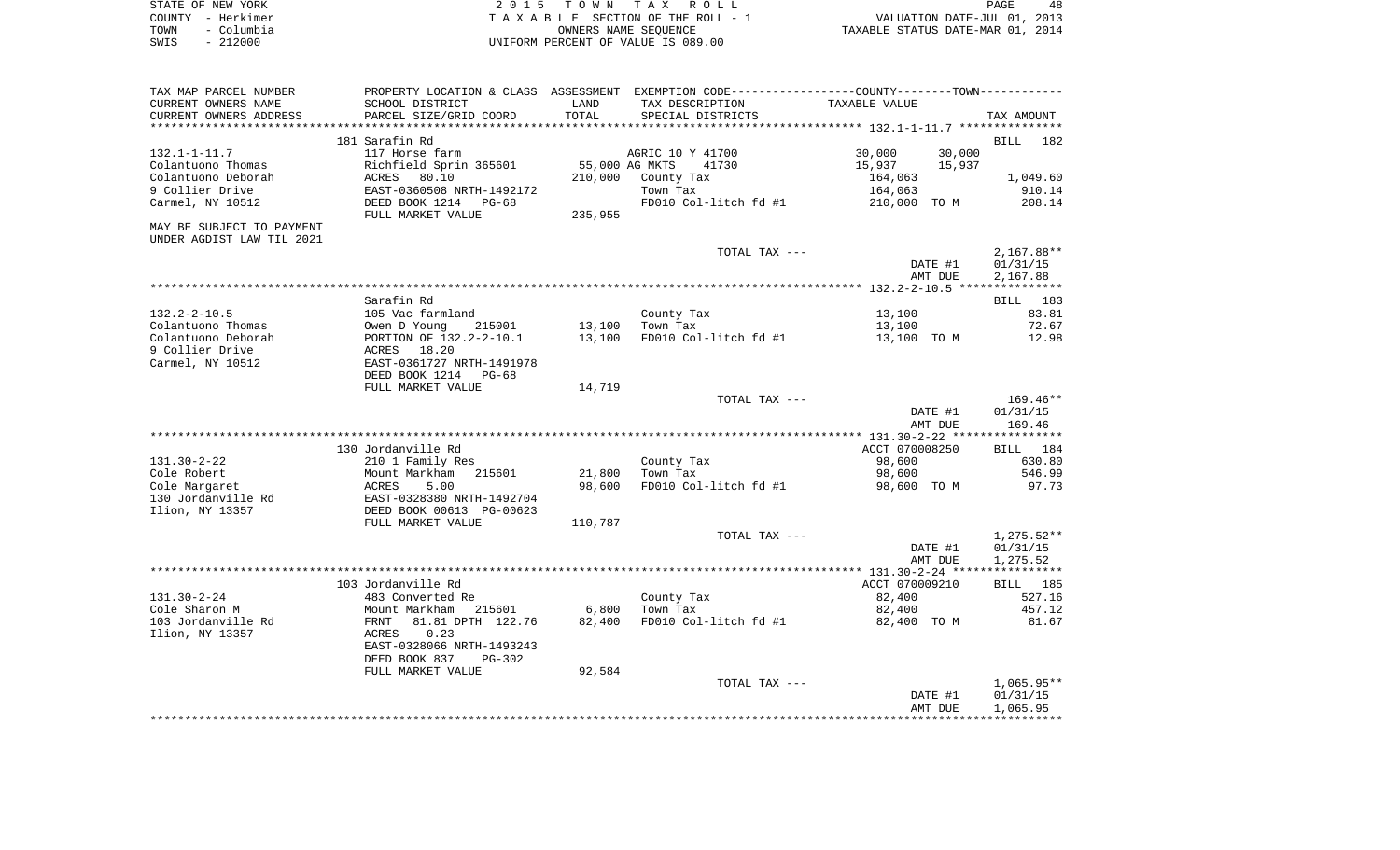| STATE OF NEW YORK  | 2015 TOWN TAX ROLL                 | 49<br>PAGE                       |
|--------------------|------------------------------------|----------------------------------|
| COUNTY - Herkimer  | TAXABLE SECTION OF THE ROLL - 1    | VALUATION DATE-JUL 01, 2013      |
| - Columbia<br>TOWN | OWNERS NAME SEOUENCE               | TAXABLE STATUS DATE-MAR 01, 2014 |
| $-212000$<br>SWIS  | UNIFORM PERCENT OF VALUE IS 089.00 |                                  |

| TAX MAP PARCEL NUMBER       | PROPERTY LOCATION & CLASS ASSESSMENT |        | EXEMPTION CODE-----------------COUNTY--------TOWN----------- |                |             |
|-----------------------------|--------------------------------------|--------|--------------------------------------------------------------|----------------|-------------|
| CURRENT OWNERS NAME         | SCHOOL DISTRICT                      | LAND   | TAX DESCRIPTION                                              | TAXABLE VALUE  |             |
| CURRENT OWNERS ADDRESS      | PARCEL SIZE/GRID COORD               | TOTAL  | SPECIAL DISTRICTS                                            |                | TAX AMOUNT  |
| **********************      |                                      |        |                                                              |                |             |
|                             | 418 Jordanville Rd                   |        |                                                              | ACCT 070003000 | 186<br>BILL |
| $131.30 - 2 - 25.1$         | 311 Res vac land                     |        | County Tax                                                   | 3,500          | 22.39       |
| Cole Sharon M               | Mount Markham<br>215601              | 3,500  | Town Tax                                                     | 3,500          | 19.42       |
| 103 Jordanville Rd          | ACRES<br>4.00                        | 3,500  | FD010 Col-litch fd #1                                        | 3,500 TO M     | 3.47        |
| Ilion, NY 13357             | EAST-0328345 NRTH-1493489            |        |                                                              |                |             |
|                             | DEED BOOK 837<br>PG-305              |        |                                                              |                |             |
|                             | FULL MARKET VALUE                    | 3,933  |                                                              |                |             |
|                             |                                      |        | TOTAL TAX ---                                                |                | 45.28**     |
|                             |                                      |        |                                                              | DATE #1        | 01/31/15    |
|                             |                                      |        |                                                              | AMT DUE        | 45.28       |
|                             |                                      |        |                                                              |                |             |
|                             | State Route 28                       |        |                                                              | ACCT 161710    | BILL 187    |
| $132.3 - 1 - 7.5$           | 642 Health bldg                      |        | County Tax                                                   | 61,800         | 395.37      |
| Coletti George J            | Richfield Sprin 365601               | 14,000 | Town Tax                                                     | 61,800         | 342.84      |
| 249 Hugick Road             | FRNT 787.00 DPTH                     | 61,800 | FD010 Col-litch fd #1                                        | 61,800 TO M    | 61.25       |
| Richfield Springs, NY 13439 | 2.40<br>ACRES                        |        |                                                              |                |             |
|                             | EAST-0357812 NRTH-1488758            |        |                                                              |                |             |
|                             | DEED BOOK 1376 PG-213                |        |                                                              |                |             |
|                             | FULL MARKET VALUE                    | 69,438 |                                                              |                |             |
|                             |                                      |        | TOTAL TAX ---                                                |                | 799.46**    |
|                             |                                      |        |                                                              | DATE #1        | 01/31/15    |
|                             |                                      |        |                                                              | AMT DUE        | 799.46      |
|                             |                                      |        |                                                              |                |             |
|                             | 702 Millers Mills Rd                 |        |                                                              | ACCT 07010351  | BILL 188    |
| $131.4 - 1 - 4.2$           | 210 1 Family Res                     |        | County Tax                                                   | 75,600         | 483.65      |
| Collins Carol               | Mount Markham 215601                 | 15,000 | Town Tax                                                     | 75,600         | 419.39      |
| 702 Millers Mills Rd        | 1.90<br>ACRES                        | 75,600 | FD010 Col-litch fd #1                                        | 75,600 TO M    | 74.93       |
| West Winfield, NY 13491     | EAST-0336858 NRTH-1488474            |        |                                                              |                |             |
|                             | DEED BOOK 805<br>PG-254              |        |                                                              |                |             |
|                             | FULL MARKET VALUE                    | 84,944 |                                                              |                | $977.97**$  |
|                             |                                      |        | TOTAL TAX ---                                                | DATE #1        | 01/31/15    |
|                             |                                      |        |                                                              | AMT DUE        | 977.97      |
|                             |                                      |        |                                                              |                |             |
|                             | Millers Mills Rd                     |        |                                                              | ACCT 070005252 | 189<br>BILL |
| $131.1 - 1 - 43.3$          | 314 Rural vac<10                     |        | County Tax                                                   | 1,000          | 6.40        |
| Collins Carol H             | Mount Markham 215601                 | 1,000  | Town Tax                                                     | 1,000          | 5.55        |
| 702 Millers Mills Rd        | ACRES<br>3.00                        | 1,000  | FD010 Col-litch fd #1                                        | 1,000 TO M     | .99         |
| W Winfield, NY 13491        | EAST-0336963 NRTH-1488832            |        |                                                              |                |             |
|                             | DEED BOOK 1172 PG-771                |        |                                                              |                |             |
|                             | FULL MARKET VALUE                    | 1,124  |                                                              |                |             |
|                             |                                      |        | TOTAL TAX ---                                                |                | $12.94**$   |
|                             |                                      |        |                                                              | DATE #1        | 01/31/15    |
|                             |                                      |        |                                                              | AMT DUE        | 12.94       |
|                             |                                      |        |                                                              |                |             |
|                             |                                      |        |                                                              |                |             |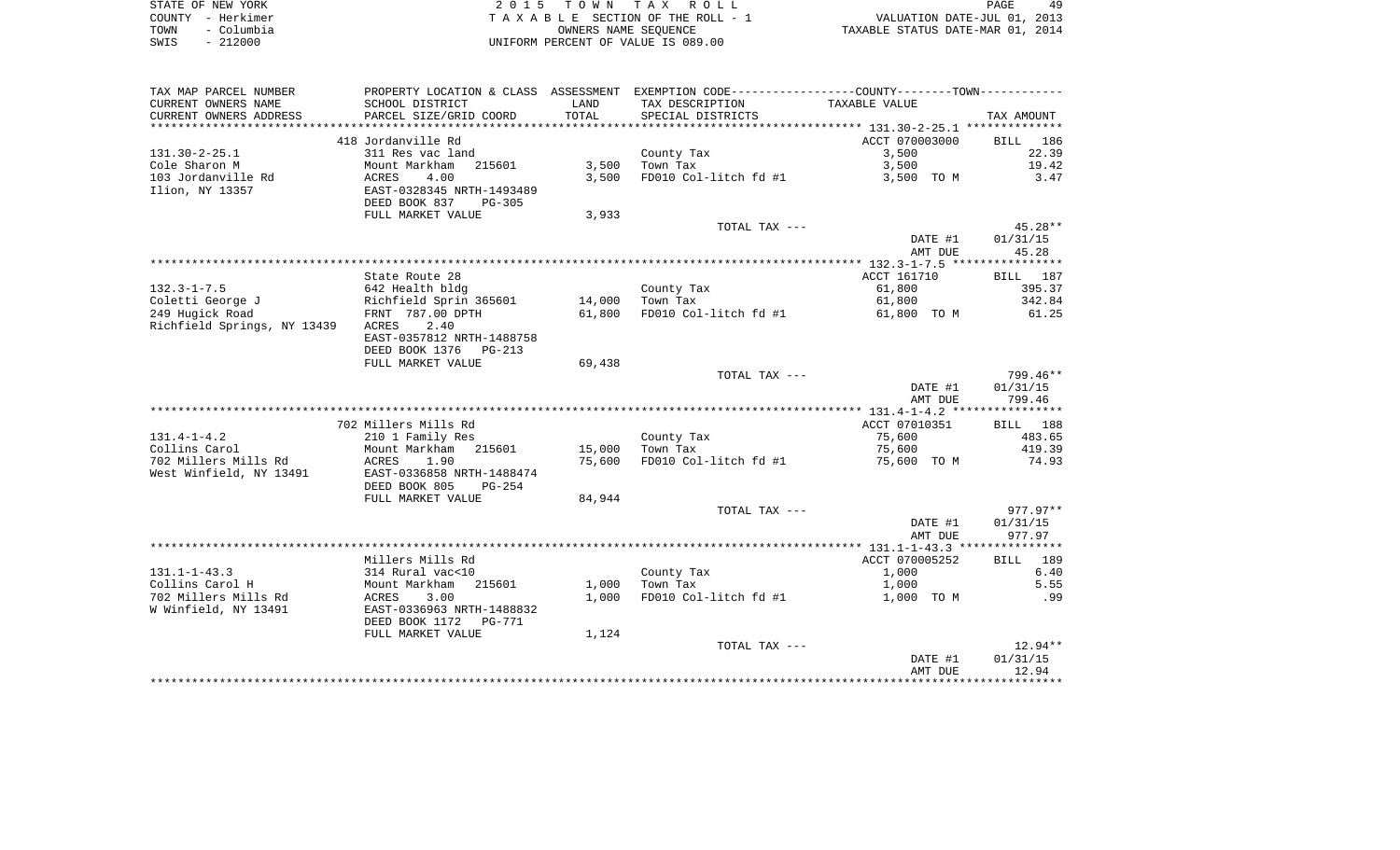| STATE OF NEW YORK |            | 2015 TOWN TAX ROLL                 | PAGE                             |  |
|-------------------|------------|------------------------------------|----------------------------------|--|
| COUNTY - Herkimer |            | TAXABLE SECTION OF THE ROLL - 1    | VALUATION DATE-JUL 01, 2013      |  |
| TOWN              | - Columbia | OWNERS NAME SEOUENCE               | TAXABLE STATUS DATE-MAR 01, 2014 |  |
| SWIS              | $-212000$  | UNIFORM PERCENT OF VALUE IS 089.00 |                                  |  |

| TAX MAP PARCEL NUMBER   | PROPERTY LOCATION & CLASS ASSESSMENT EXEMPTION CODE--------------COUNTY-------TOWN---------                                                                       |         |                                     |                |            |
|-------------------------|-------------------------------------------------------------------------------------------------------------------------------------------------------------------|---------|-------------------------------------|----------------|------------|
| CURRENT OWNERS NAME     | SCHOOL DISTRICT                                                                                                                                                   | LAND    | TAX DESCRIPTION                     | TAXABLE VALUE  |            |
| CURRENT OWNERS ADDRESS  | PARCEL SIZE/GRID COORD                                                                                                                                            | TOTAL   | SPECIAL DISTRICTS                   |                | TAX AMOUNT |
|                         |                                                                                                                                                                   |         |                                     |                |            |
|                         | Depot Rd                                                                                                                                                          |         |                                     | ACCT 070002610 | BILL 190   |
| $131.3 - 1 - 28$        |                                                                                                                                                                   |         |                                     |                | 53.10      |
|                         | 322 Rural vac>10                                                                                                                                                  |         | County Tax                          | 8,300          |            |
| Collins Carol H         | Mount Markham 215601                                                                                                                                              | 8,300   | Town Tax                            | 8,300          | 46.04      |
| 702 Millers Mills Rd    | ACRES 14.10                                                                                                                                                       | 8,300   | FD010 Col-litch fd #1               | 8,300 TO M     | 8.23       |
| W Winfield, NY 13491    | EAST-0331858 NRTH-1485214                                                                                                                                         |         |                                     |                |            |
|                         | DEED BOOK 1172    PG-771                                                                                                                                          |         |                                     |                |            |
|                         | FULL MARKET VALUE                                                                                                                                                 | 9,326   |                                     |                |            |
|                         |                                                                                                                                                                   |         | TOTAL TAX ---                       |                | $107.37**$ |
|                         |                                                                                                                                                                   |         |                                     | DATE #1        | 01/31/15   |
|                         |                                                                                                                                                                   |         |                                     | AMT DUE        | 107.37     |
|                         |                                                                                                                                                                   |         |                                     |                |            |
|                         | Millers Mills Rd                                                                                                                                                  |         |                                     | ACCT 070010355 | BILL 191   |
| $131.4 - 1 - 3.1$       |                                                                                                                                                                   |         |                                     |                | 99.16      |
|                         |                                                                                                                                                                   |         | County Tax                          | 15,500         |            |
|                         |                                                                                                                                                                   |         | 5,100 Town Tax                      | 15,500         | 85.99      |
|                         |                                                                                                                                                                   | 15,500  | FD010 Col-litch fd #1 $15,500$ TO M |                | 15.36      |
|                         |                                                                                                                                                                   |         |                                     |                |            |
|                         | EAST-0336602 NRTH-1488472                                                                                                                                         |         |                                     |                |            |
|                         | DEED BOOK 1172    PG-771                                                                                                                                          |         |                                     |                |            |
|                         | FULL MARKET VALUE                                                                                                                                                 | 17,416  |                                     |                |            |
|                         |                                                                                                                                                                   |         | TOTAL TAX ---                       |                | $200.51**$ |
|                         |                                                                                                                                                                   |         |                                     | DATE #1        | 01/31/15   |
|                         |                                                                                                                                                                   |         |                                     | AMT DUE        | 200.51     |
|                         |                                                                                                                                                                   |         |                                     |                |            |
|                         | 415 Huxtable Rd                                                                                                                                                   |         |                                     | ACCT 070007830 | BILL 192   |
| $131.3 - 1 - 17$        | 240 Rural res                                                                                                                                                     |         | County Tax                          | 106,900        | 683.90     |
| Collins David L         |                                                                                                                                                                   |         | 30,400 Town Tax                     | 106,900        | 593.03     |
| Collins Donna L         |                                                                                                                                                                   | 106,900 | FD010 Col-litch fd #1               | 106,900 TO M   | 105.95     |
|                         | Mount Markham 215601<br>Mount Markham 215601<br>ACRES 14.80<br>EAST-0334917 NRTH-1486785<br>DEED BOOK 693 PG-750                                                  |         |                                     |                |            |
| 415 Huxtable Rd         |                                                                                                                                                                   |         |                                     |                |            |
| West Winfield, NY 13491 |                                                                                                                                                                   |         |                                     |                |            |
|                         | FULL MARKET VALUE                                                                                                                                                 | 120,112 |                                     |                |            |
|                         |                                                                                                                                                                   |         | TOTAL TAX ---                       |                | 1,382.88** |
|                         |                                                                                                                                                                   |         |                                     | DATE #1        | 01/31/15   |
|                         |                                                                                                                                                                   |         |                                     | AMT DUE        | 1,382.88   |
|                         |                                                                                                                                                                   |         |                                     |                |            |
|                         | 511 Millers Mills Rd                                                                                                                                              |         |                                     |                | BILL 193   |
| $131.3 - 1 - 6$         | 210 1 Family Res                                                                                                                                                  |         | County Tax                          | 95,000         | 607.77     |
| Collins James R         |                                                                                                                                                                   |         |                                     | 95,000         | 527.01     |
| Collins Darlene B       |                                                                                                                                                                   |         | 95,000 FD010 Col-litch fd #1        | 95,000 TO M    | 94.16      |
| 511 Millers Mills Rd    |                                                                                                                                                                   |         |                                     |                |            |
| West Winfield, NY 13491 | 210 1 Family Res<br>Mount Markham 215601 16,000 Town Tax<br>FRNT 270.00 DPTH 380.00 95,000 FD010 Col<br>3 Rd ACRES 2.37<br>2.37<br>2.37 EAST-0334013 NRTH-1488013 |         |                                     |                |            |
|                         |                                                                                                                                                                   |         |                                     |                |            |
|                         | DEED BOOK 00509 PG-00593                                                                                                                                          |         |                                     |                |            |
|                         | FULL MARKET VALUE                                                                                                                                                 | 106,742 |                                     |                |            |
|                         |                                                                                                                                                                   |         | TOTAL TAX ---                       |                | 1,228.94** |
|                         |                                                                                                                                                                   |         |                                     | DATE #1        | 01/31/15   |
|                         |                                                                                                                                                                   |         |                                     | AMT DUE        | 1,228.94   |
|                         |                                                                                                                                                                   |         |                                     |                |            |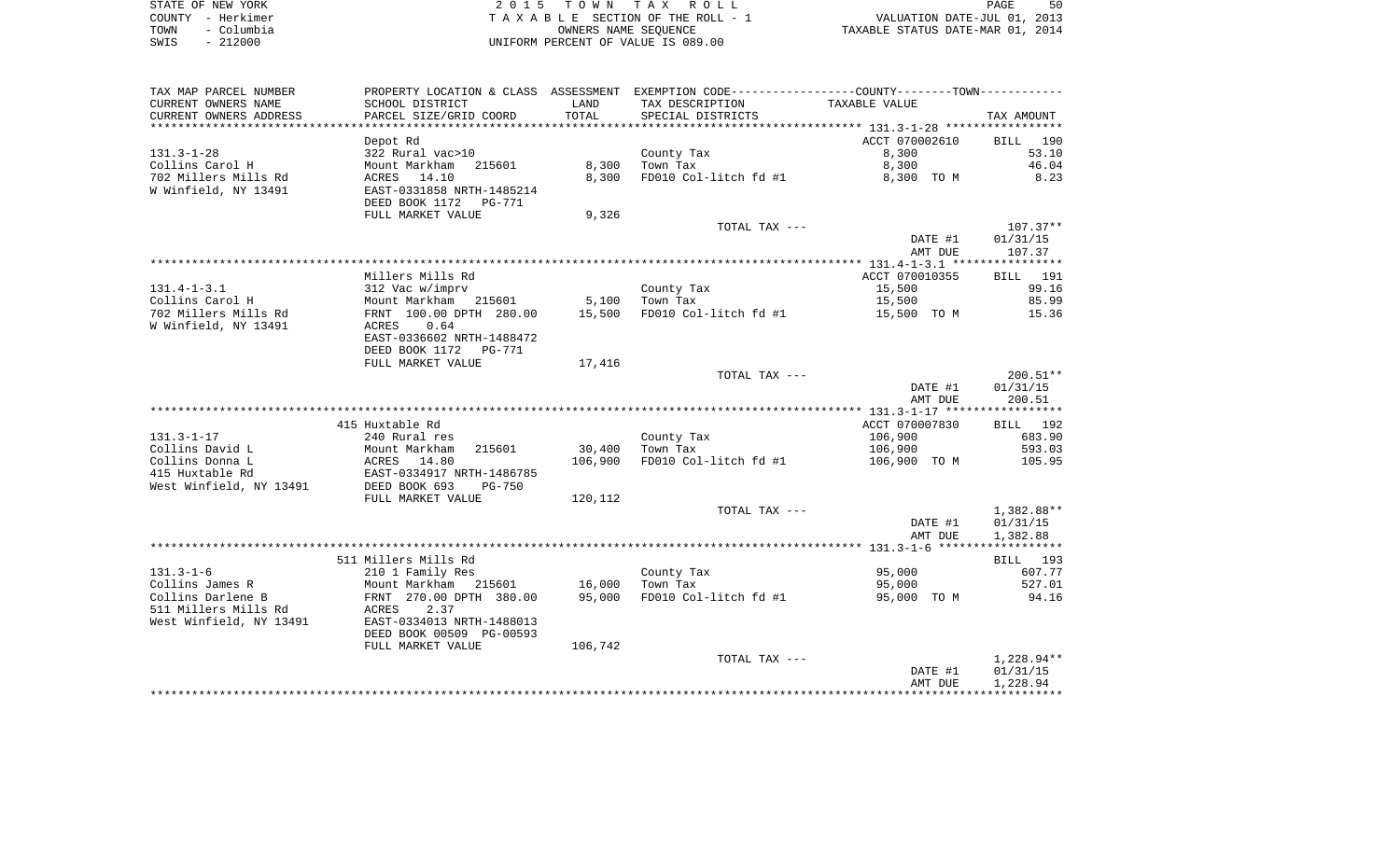| STATE OF NEW YORK                          | 2015 TOWN TAX ROLL                 | PAGE                             |
|--------------------------------------------|------------------------------------|----------------------------------|
| COUNTY - Herkimer                          | TAXABLE SECTION OF THE ROLL - 1    | VALUATION DATE-JUL 01, 2013      |
| - Columbia<br>TOWN                         | OWNERS NAME SEOUENCE               | TAXABLE STATUS DATE-MAR 01, 2014 |
| 212000<br>SWIS<br>$\overline{\phantom{0}}$ | UNIFORM PERCENT OF VALUE IS 089.00 |                                  |

| TAX MAP PARCEL NUMBER      |                                |         | PROPERTY LOCATION & CLASS ASSESSMENT EXEMPTION CODE---------------COUNTY-------TOWN--------- |                |                    |
|----------------------------|--------------------------------|---------|----------------------------------------------------------------------------------------------|----------------|--------------------|
| CURRENT OWNERS NAME        | SCHOOL DISTRICT                | LAND    | TAX DESCRIPTION                                                                              | TAXABLE VALUE  |                    |
| CURRENT OWNERS ADDRESS     | PARCEL SIZE/GRID COORD         | TOTAL   | SPECIAL DISTRICTS                                                                            |                | TAX AMOUNT         |
| ************************** |                                |         |                                                                                              |                |                    |
|                            | Millers Mills Rd               |         |                                                                                              | ACCT 070000365 | <b>BILL</b><br>194 |
| $131.3 - 1 - 7.2$          | 312 Vac w/imprv                |         | County Tax                                                                                   | 16,500         | 105.56             |
| Collins James R            | 215601<br>Mount Markham        | 9,000   | Town Tax                                                                                     | 16,500         | 91.53              |
| Collins Darlene B          | ACRES<br>1.40                  | 16,500  | FD010 Col-litch fd #1                                                                        | 16,500 TO M    | 16.35              |
| 511 Millers Mills Rd       | EAST-0334221 NRTH-1487894      |         |                                                                                              |                |                    |
| West Winfield, NY 13491    | FULL MARKET VALUE              | 18,539  |                                                                                              |                |                    |
|                            |                                |         | TOTAL TAX ---                                                                                |                | $213.44**$         |
|                            |                                |         |                                                                                              | DATE #1        | 01/31/15           |
|                            |                                |         |                                                                                              | AMT DUE        | 213.44             |
|                            | Millers Mill Rd                |         |                                                                                              | ACCT 070011640 | <b>BILL</b> 195    |
| $131.3 - 1 - 22.1$         | 311 Res vac land               |         | County Tax                                                                                   | 4,400          | 28.15              |
| Collins James R            | Mount Markham<br>215601        | 4,400   | Town Tax                                                                                     | 4,400          | 24.41              |
| Collins Darlene            | FRNT 590.00 DPTH               | 4,400   | FD010 Col-litch fd #1                                                                        | 4,400 TO M     | 4.36               |
| 511 Millers Mills Rd       | 7.80<br>ACRES                  |         |                                                                                              |                |                    |
| West Winfield, NY 13439    | EAST-0333959 NRTH-1487471      |         |                                                                                              |                |                    |
|                            | DEED BOOK 798<br>PG-497        |         |                                                                                              |                |                    |
|                            | FULL MARKET VALUE              | 4,944   |                                                                                              |                |                    |
|                            |                                |         | TOTAL TAX ---                                                                                |                | $56.92**$          |
|                            |                                |         |                                                                                              | DATE #1        | 01/31/15           |
|                            |                                |         |                                                                                              | AMT DUE        | 56.92              |
|                            |                                |         |                                                                                              |                |                    |
|                            | Millers Mills Rd               |         |                                                                                              | ACCT 070011641 | BILL 196           |
| $131.3 - 1 - 22.2$         | 312 Vac w/imprv                |         | County Tax                                                                                   | 15,000         | 95.96              |
| Collins James R            | Mount Markham<br>215601        | 5,000   | Town Tax                                                                                     | 15,000         | 83.21              |
| Collins Darlene S          | FRNT 410.00 DPTH               | 15,000  | FD010 Col-litch fd #1                                                                        | 15,000 TO M    | 14.87              |
| 511 Millers Mills Rd       | 6.40<br>ACRES                  |         |                                                                                              |                |                    |
| West Winfield, NY 13491    | EAST-0333532 NRTH-1487674      |         |                                                                                              |                |                    |
|                            | DEED BOOK 1098<br>$PG-203$     |         |                                                                                              |                |                    |
|                            | FULL MARKET VALUE              | 16,854  | TOTAL TAX ---                                                                                |                | 194.04**           |
|                            |                                |         |                                                                                              | DATE #1        | 01/31/15           |
|                            |                                |         |                                                                                              | AMT DUE        | 194.04             |
|                            |                                |         |                                                                                              |                |                    |
|                            | 345 Depot Rd                   |         |                                                                                              |                | BILL 197           |
| $131.3 - 1 - 22.4$         | 210 1 Family Res               |         | County Tax                                                                                   | 95,000         | 607.77             |
| Collins James R Jr         | Mount Markham<br>215601        | 21,100  | Town Tax                                                                                     | 95,000         | 527.01             |
| 345 Depot Rd               | FRNT 765.00 DPTH               | 95,000  | FD010 Col-litch fd #1                                                                        | 95,000 TO M    | 94.16              |
| West Winfield, NY 13491    | 4.70<br>ACRES                  |         |                                                                                              |                |                    |
|                            | EAST-0334460 NRTH-1487091      |         |                                                                                              |                |                    |
|                            | DEED BOOK 864<br><b>PG-378</b> |         |                                                                                              |                |                    |
|                            | FULL MARKET VALUE              | 106,742 |                                                                                              |                |                    |
|                            |                                |         | TOTAL TAX ---                                                                                |                | 1,228.94**         |
|                            |                                |         |                                                                                              | DATE #1        | 01/31/15           |
|                            |                                |         |                                                                                              | AMT DUE        | 1,228.94           |
|                            |                                |         |                                                                                              |                |                    |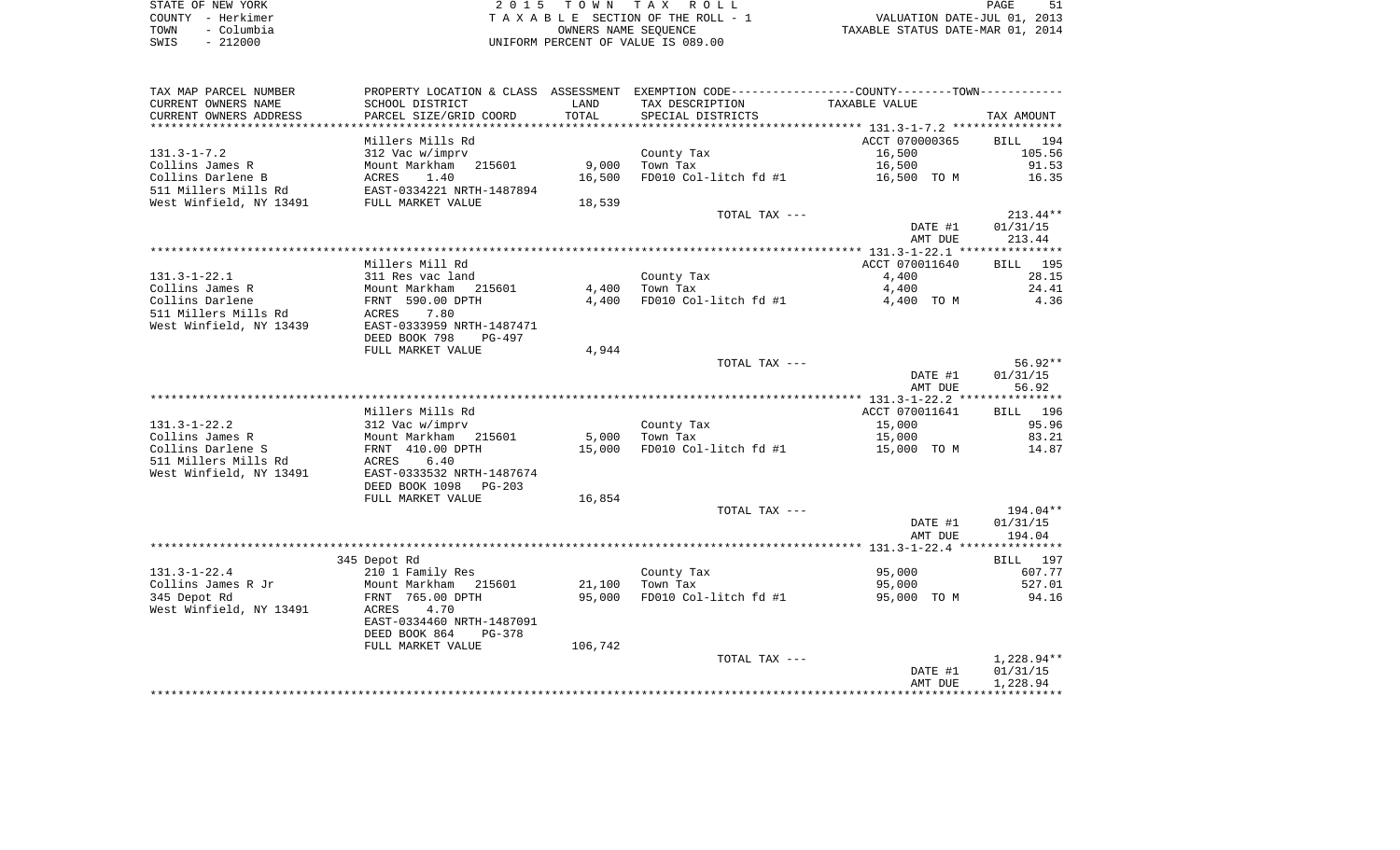| STATE OF NEW YORK  | 2015 TOWN TAX ROLL                 | 52<br>PAGE                       |
|--------------------|------------------------------------|----------------------------------|
| COUNTY – Herkimer  | TAXABLE SECTION OF THE ROLL - 1    | VALUATION DATE-JUL 01, 2013      |
| – Columbia<br>TOWN | OWNERS NAME SEOUENCE               | TAXABLE STATUS DATE-MAR 01, 2014 |
| $-212000$<br>SWIS  | UNIFORM PERCENT OF VALUE IS 089.00 |                                  |

| TAX MAP PARCEL NUMBER<br>CURRENT OWNERS NAME<br>CURRENT OWNERS ADDRESS      | PROPERTY LOCATION & CLASS ASSESSMENT<br>SCHOOL DISTRICT<br>PARCEL SIZE/GRID COORD | LAND<br>TOTAL | EXEMPTION CODE-----------------COUNTY-------TOWN-----------<br>TAX DESCRIPTION<br>SPECIAL DISTRICTS | TAXABLE VALUE        | TAX AMOUNT           |
|-----------------------------------------------------------------------------|-----------------------------------------------------------------------------------|---------------|-----------------------------------------------------------------------------------------------------|----------------------|----------------------|
|                                                                             |                                                                                   |               |                                                                                                     |                      |                      |
|                                                                             | 346 Jones Rd                                                                      |               |                                                                                                     | ACCT 070003150       | <b>BILL</b><br>198   |
| $131.1 - 1 - 55$                                                            | 210 1 Family Res                                                                  |               | County Tax                                                                                          | 77,800               | 497.73               |
| Collins Rodney C                                                            | Mount Markham 215601                                                              | 9,200         | Town Tax                                                                                            | 77,800               | 431.60               |
| Collins Florence M                                                          | Doublewide                                                                        | 77,800        | FD010 Col-litch fd #1                                                                               | 77,800 TO M          | 77.11                |
| 122 Sherwood Acres Dr Apt F22 FRNT 150.00 DPTH 150.00<br>Herkimer, NY 13350 | EAST-0336239 NRTH-1490368<br>DEED BOOK 00607 PG-00907<br>FULL MARKET VALUE        | 87,416        |                                                                                                     |                      |                      |
|                                                                             |                                                                                   |               | TOTAL TAX ---                                                                                       |                      | $1,006.44**$         |
|                                                                             |                                                                                   |               |                                                                                                     |                      |                      |
|                                                                             |                                                                                   |               |                                                                                                     | DATE #1<br>AMT DUE   | 01/31/15<br>1,006.44 |
|                                                                             |                                                                                   |               |                                                                                                     |                      |                      |
|                                                                             |                                                                                   |               |                                                                                                     |                      |                      |
|                                                                             | Gage Rd                                                                           |               |                                                                                                     | ACCT 070003390       | 199<br><b>BILL</b>   |
| $125.3 - 1 - 15$                                                            | 270 Mfg housing                                                                   |               | AG MKTS L 41720                                                                                     | 8,615<br>8,615       |                      |
| Collins Stephen R                                                           | Mount Markham<br>215601                                                           | 26,800        | County Tax                                                                                          | 22,185               | 141.93               |
| Collins Kelly S                                                             | ACRES<br>9.00                                                                     | 30,800        | Town Tax                                                                                            | 22,185               | 123.07               |
| 256 Gage Rd                                                                 | EAST-0335921 NRTH-1497305                                                         |               | School Relevy                                                                                       |                      | 508.35               |
| Ilion, NY 13357                                                             | DEED BOOK 899<br><b>PG-519</b>                                                    |               | FD010 Col-litch fd #1                                                                               | 22,185 TO M          | 21.99                |
|                                                                             | FULL MARKET VALUE                                                                 | 34,607        | 8,615 EX                                                                                            |                      |                      |
| MAY BE SUBJECT TO PAYMENT                                                   |                                                                                   |               |                                                                                                     |                      |                      |
| UNDER AGDIST LAW TIL 2018                                                   |                                                                                   |               |                                                                                                     |                      |                      |
|                                                                             |                                                                                   |               | TOTAL TAX ---                                                                                       |                      | 795.34**             |
|                                                                             |                                                                                   |               |                                                                                                     | DATE #1              | 01/31/15             |
|                                                                             |                                                                                   |               |                                                                                                     | AMT DUE              | 795.34               |
|                                                                             |                                                                                   |               |                                                                                                     |                      |                      |
|                                                                             | Gage Rd                                                                           |               |                                                                                                     | ACCT 070016440       | 200<br>BILL          |
| $125.3 - 1 - 16$                                                            | 311 Res vac land                                                                  |               | County Tax                                                                                          | 1,000                | 6.40                 |
| Collins Stephen R                                                           | Mount Markham 215601                                                              | 1,000         | Town Tax                                                                                            | 1,000                | 5.55                 |
| Collins Kelly S                                                             | FRNT 120.00 DPTH 152.00                                                           | 1,000         | School Relevy                                                                                       |                      | 22.91                |
| 256 Gage Rd                                                                 | 0.42<br>ACRES                                                                     |               | FD010 Col-litch fd #1                                                                               | 1,000 TO M           | .99                  |
| Ilion, NY 13357                                                             | EAST-0335622 NRTH-1497173                                                         |               |                                                                                                     |                      |                      |
|                                                                             | DEED BOOK 899<br>PG-519                                                           |               |                                                                                                     |                      |                      |
|                                                                             | FULL MARKET VALUE                                                                 | 1,124         |                                                                                                     |                      |                      |
|                                                                             |                                                                                   |               | TOTAL TAX ---                                                                                       |                      | $35.85**$            |
|                                                                             |                                                                                   |               |                                                                                                     | DATE #1              | 01/31/15             |
|                                                                             |                                                                                   |               |                                                                                                     | AMT DUE              | 35.85                |
|                                                                             |                                                                                   |               |                                                                                                     |                      |                      |
|                                                                             | Gage Rd                                                                           |               |                                                                                                     | ACCT 070015330       | 201<br><b>BILL</b>   |
| $125.3 - 1 - 17.1$                                                          | 105 Vac farmland                                                                  |               | AG MKTS L 41720                                                                                     | $\Omega$<br>$\Omega$ |                      |
| Collins Stephen R                                                           | Mount Markham<br>215601                                                           | 34,000        | County Tax                                                                                          | 34,000               | 217.52               |
| Collins Kelly S                                                             | ACRES<br>74.30                                                                    | 34,000        | Town Tax                                                                                            | 34,000               | 188.62               |
| 256 Gage Rd                                                                 | EAST-0335069 NRTH-1497892                                                         |               | School Relevy                                                                                       |                      | 779.07               |
| Ilion, NY 13357-9556                                                        | DEED BOOK 816<br>PG-661                                                           |               | FD010 Col-litch fd #1                                                                               | 34,000 TO M          | 33.70                |
|                                                                             | FULL MARKET VALUE                                                                 | 38,202        |                                                                                                     |                      |                      |
| MAY BE SUBJECT TO PAYMENT                                                   |                                                                                   |               |                                                                                                     |                      |                      |
| UNDER AGDIST LAW TIL 2018                                                   |                                                                                   |               |                                                                                                     |                      |                      |
|                                                                             |                                                                                   |               | TOTAL TAX ---                                                                                       |                      | $1,218.91**$         |
|                                                                             |                                                                                   |               |                                                                                                     | DATE #1              | 01/31/15             |
|                                                                             |                                                                                   |               |                                                                                                     | AMT DUE              | 1,218.91             |
|                                                                             |                                                                                   |               |                                                                                                     |                      |                      |
|                                                                             |                                                                                   |               |                                                                                                     |                      |                      |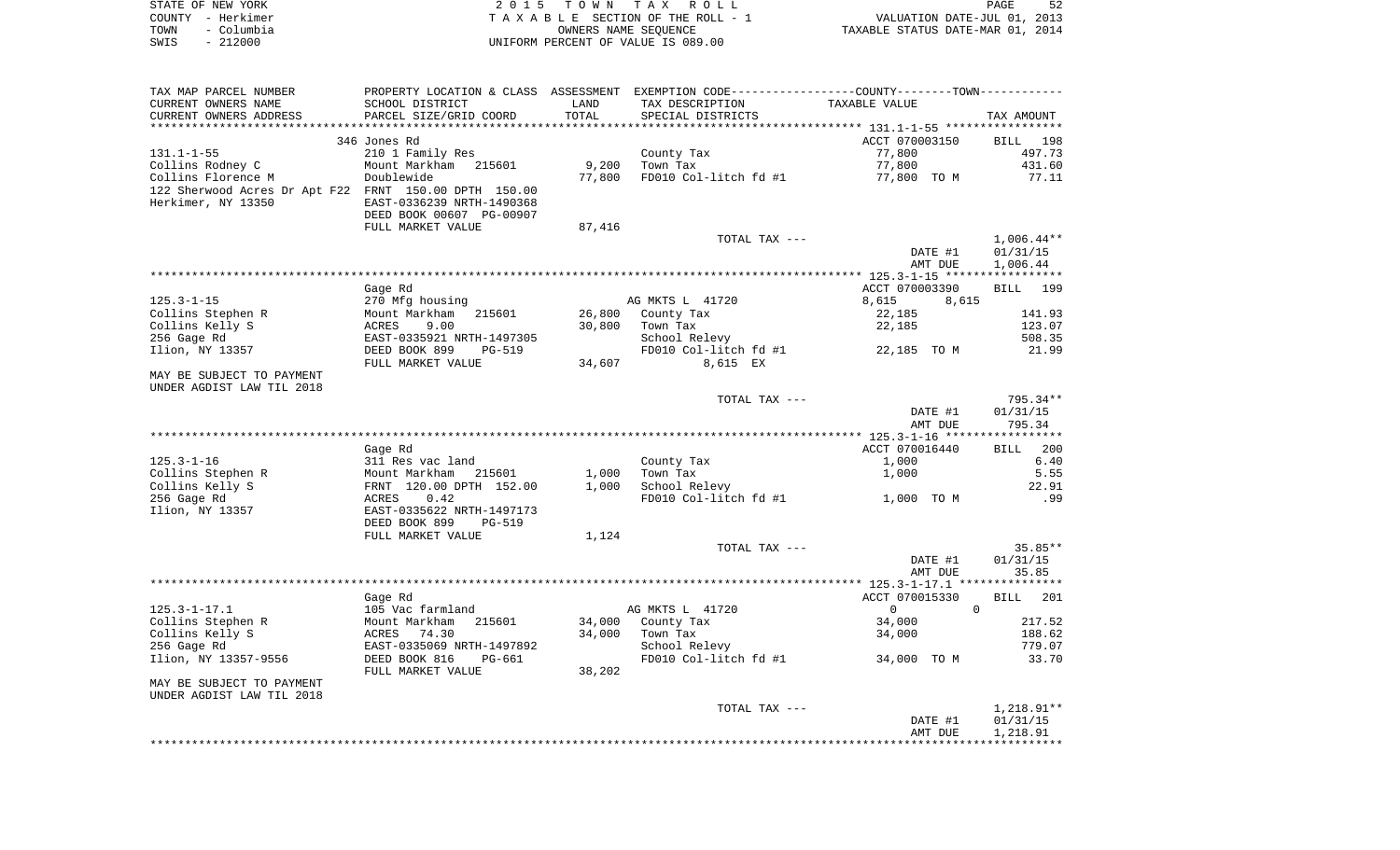| STATE OF NEW YORK  | 2015 TOWN TAX ROLL                 | PAGE                             |
|--------------------|------------------------------------|----------------------------------|
| COUNTY - Herkimer  | TAXABLE SECTION OF THE ROLL - 1    | VALUATION DATE-JUL 01, 2013      |
| - Columbia<br>TOWN | OWNERS NAME SEOUENCE               | TAXABLE STATUS DATE-MAR 01, 2014 |
| $-212000$<br>SWIS  | UNIFORM PERCENT OF VALUE IS 089.00 |                                  |

| TAX MAP PARCEL NUMBER     |                           |         | PROPERTY LOCATION & CLASS ASSESSMENT EXEMPTION CODE----------------COUNTY--------TOWN---------- |                |                    |                      |  |
|---------------------------|---------------------------|---------|-------------------------------------------------------------------------------------------------|----------------|--------------------|----------------------|--|
| CURRENT OWNERS NAME       | SCHOOL DISTRICT           | LAND    | TAX DESCRIPTION                                                                                 | TAXABLE VALUE  |                    |                      |  |
| CURRENT OWNERS ADDRESS    | PARCEL SIZE/GRID COORD    | TOTAL   | SPECIAL DISTRICTS                                                                               |                |                    | TAX AMOUNT           |  |
|                           |                           |         |                                                                                                 |                |                    |                      |  |
|                           | Elizabethtown Rd          |         |                                                                                                 | ACCT 070001710 |                    | <b>BILL</b><br>202   |  |
| $125.3 - 1 - 21.1$        | 105 Vac farmland          |         | AG MKTS L 41720                                                                                 | $\Omega$       | $\Omega$           |                      |  |
| Collins Stephen R         | Central Valley 212803     | 14,400  | County Tax                                                                                      | 14,400         |                    | 92.12                |  |
| Collins Kelly S           | ACRES<br>30.70            | 14,400  | Town Tax                                                                                        | 14,400         |                    | 79.88                |  |
| 256 Gage Rd               | EAST-0333915 NRTH-1499295 |         | School Relevy                                                                                   |                |                    | 330.34               |  |
| Ilion, NY 13357           | DEED BOOK 856<br>$PG-694$ |         | FD010 Col-litch fd #1                                                                           | 14,400 TO M    |                    | 14.27                |  |
|                           | FULL MARKET VALUE         | 16,180  |                                                                                                 |                |                    |                      |  |
| MAY BE SUBJECT TO PAYMENT |                           |         |                                                                                                 |                |                    |                      |  |
| UNDER AGDIST LAW TIL 2018 |                           |         |                                                                                                 |                |                    |                      |  |
|                           |                           |         | TOTAL TAX ---                                                                                   |                |                    | $516.61**$           |  |
|                           |                           |         |                                                                                                 |                | DATE #1            | 01/31/15             |  |
|                           |                           |         |                                                                                                 |                | AMT DUE            | 516.61               |  |
|                           |                           |         |                                                                                                 |                |                    |                      |  |
|                           | Gage Rd                   |         |                                                                                                 | ACCT 070015360 |                    | <b>BILL</b><br>203   |  |
| $125.4 - 1 - 56$          | 105 Vac farmland          |         | AG MKTS L 41720                                                                                 | $\mathbf{0}$   | $\Omega$           |                      |  |
| Collins Stephen R         | Mount Markham<br>215601   | 48,400  | County Tax                                                                                      | 48,400         |                    | 309.64               |  |
| Collins Kelly S           | ACRES 105.20              | 48,400  | Town Tax                                                                                        | 48,400         |                    | 268.50               |  |
| 256 Gage Rd               | EAST-0337162 NRTH-1497033 |         | School Relevy                                                                                   |                |                    | 1,109.02             |  |
| Ilion, NY 13357-9556      | DEED BOOK 816<br>PG-665   |         | FD010 Col-litch fd #1                                                                           | 48,400 TO M    |                    | 47.97                |  |
|                           | FULL MARKET VALUE         | 54,382  |                                                                                                 |                |                    |                      |  |
| MAY BE SUBJECT TO PAYMENT |                           |         |                                                                                                 |                |                    |                      |  |
| UNDER AGDIST LAW TIL 2018 |                           |         |                                                                                                 |                |                    |                      |  |
|                           |                           |         | TOTAL TAX ---                                                                                   |                |                    | 1,735.13**           |  |
|                           |                           |         |                                                                                                 |                | DATE #1            | 01/31/15             |  |
|                           |                           |         |                                                                                                 |                | AMT DUE            | 1,735.13             |  |
|                           |                           |         |                                                                                                 |                |                    |                      |  |
|                           | 256 Gage Rd               |         |                                                                                                 | ACCT 070015300 |                    | 204<br><b>BILL</b>   |  |
| $131.1 - 1 - 11$          | 112 Dairy farm            |         | AG MKTS L 41720                                                                                 | $\circ$        | $\Omega$           |                      |  |
| Collins Stephen R         | Mount Markham<br>215601   |         | 60,000 AGRIC 10 Y 42100                                                                         | 22,000         | 22,000             |                      |  |
| Collins Kelly S           | ACRES 120.60              | 257,500 | County Tax                                                                                      | 235,500        |                    | 1,506.62             |  |
| 256 Gage Rd               | EAST-0335007 NRTH-1495902 |         | Town Tax                                                                                        | 235,500        |                    | 1,306.44             |  |
| Ilion, NY 13357-9556      | DEED BOOK 816<br>PG-665   |         | School Relevy                                                                                   |                |                    | 4,782.31             |  |
|                           | FULL MARKET VALUE         | 289,326 | FD010 Col-litch fd #1                                                                           | 257,500 TO M   |                    | 255.22               |  |
| MAY BE SUBJECT TO PAYMENT |                           |         |                                                                                                 |                |                    |                      |  |
| UNDER AGDIST LAW TIL 2018 |                           |         |                                                                                                 |                |                    |                      |  |
|                           |                           |         | TOTAL TAX ---                                                                                   |                |                    | $7,850.59**$         |  |
|                           |                           |         |                                                                                                 |                | DATE #1<br>AMT DUE | 01/31/15<br>7,850.59 |  |
|                           |                           |         |                                                                                                 |                |                    |                      |  |
|                           |                           |         |                                                                                                 |                |                    |                      |  |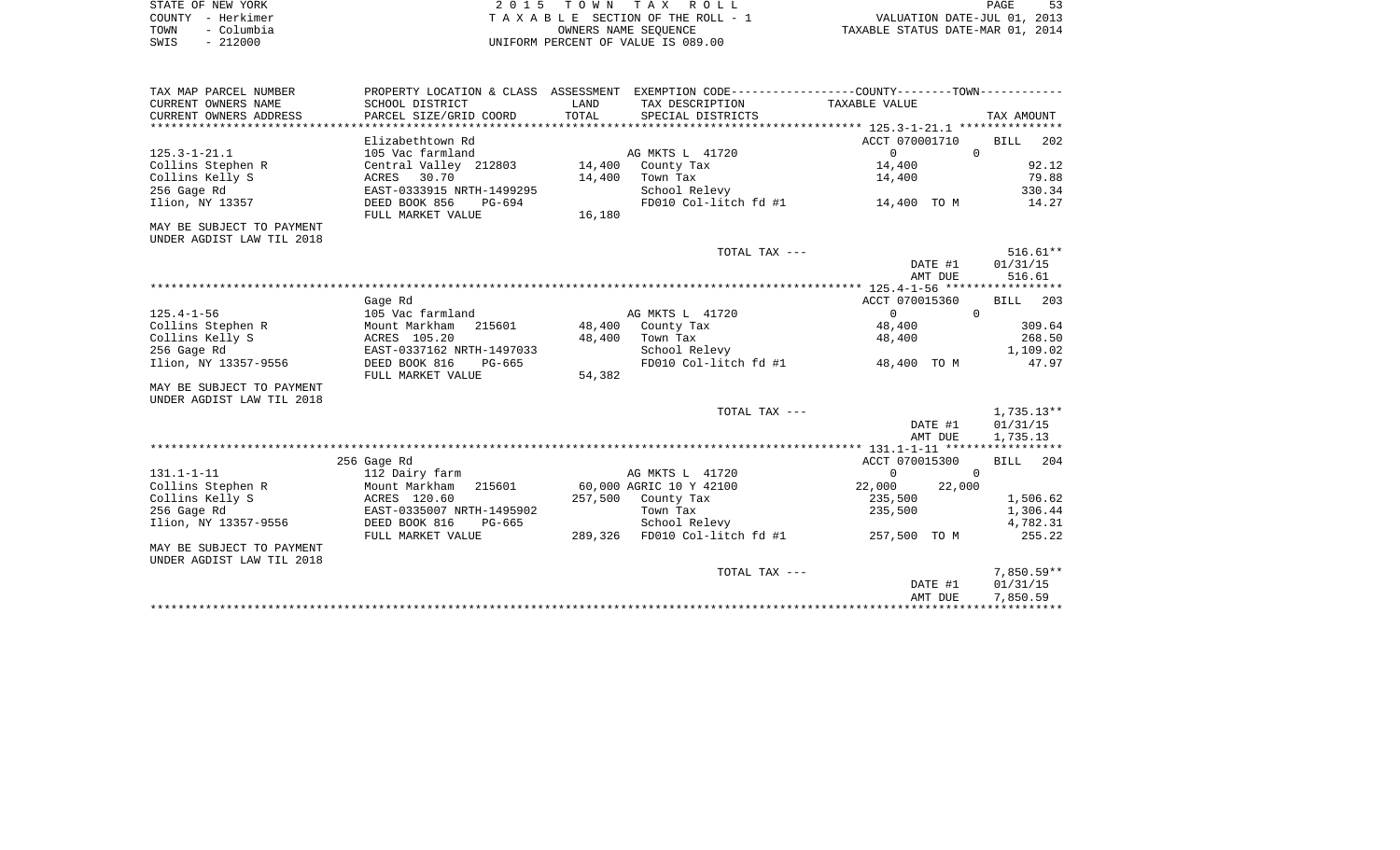| STATE OF NEW YORK  | 2015 TOWN TAX ROLL                 | 54<br>PAGE                       |
|--------------------|------------------------------------|----------------------------------|
| COUNTY - Herkimer  | TAXABLE SECTION OF THE ROLL - 1    | VALUATION DATE-JUL 01, 2013      |
| - Columbia<br>TOWN | OWNERS NAME SEOUENCE               | TAXABLE STATUS DATE-MAR 01, 2014 |
| $-212000$<br>SWIS  | UNIFORM PERCENT OF VALUE IS 089.00 |                                  |

| TAX MAP PARCEL NUMBER                      |                                              |         | PROPERTY LOCATION & CLASS ASSESSMENT EXEMPTION CODE---------------COUNTY-------TOWN---------- |                          |                    |
|--------------------------------------------|----------------------------------------------|---------|-----------------------------------------------------------------------------------------------|--------------------------|--------------------|
| CURRENT OWNERS NAME                        | SCHOOL DISTRICT                              | LAND    | TAX DESCRIPTION                                                                               | TAXABLE VALUE            |                    |
| CURRENT OWNERS ADDRESS                     | PARCEL SIZE/GRID COORD                       | TOTAL   | SPECIAL DISTRICTS                                                                             |                          | TAX AMOUNT         |
|                                            | 673 State Route 28                           |         |                                                                                               | ACCT 070009810           | BILL<br>205        |
| $139.1 - 2 - 21$                           | 210 1 Family Res                             |         | VET COM C 41132                                                                               | 13,500<br>$\overline{0}$ |                    |
| Congdon Leland                             | Richfield Sprin 365601 9,700 VET COM T 41133 |         |                                                                                               | 18,000<br>$\mathbf{0}$   |                    |
| Congdon Jean K                             | FRNT 173.00 DPTH 149.00                      | 82,000  | County Tax                                                                                    | 68,500                   | 438.23             |
| 673 State Route 28                         | EAST-0357450 NRTH-1478242                    |         | Town Tax                                                                                      | 64,000                   | 355.04             |
| Richfield Springs, NY 13439 DEED BOOK 1126 | PG-964                                       |         | FD010 Col-litch fd #1                                                                         | 82,000 TO M              | 81.27              |
|                                            | FULL MARKET VALUE                            |         | 92,135 LT010 Columbia lt dist #1                                                              | 82,000 TO M              | 29.63              |
|                                            |                                              |         | TOTAL TAX ---                                                                                 |                          | 904.17**           |
|                                            |                                              |         |                                                                                               | DATE #1<br>AMT DUE       | 01/31/15<br>904.17 |
|                                            |                                              |         |                                                                                               |                          |                    |
|                                            | 334 Eberline Rd                              |         |                                                                                               | ACCT 070016115           | BILL 206           |
| 126.3-2-6                                  | 210 1 Family Res                             |         | County Tax                                                                                    | 107,700                  | 689.01             |
| Connor Thomas J                            | Central Valley 212803                        | 15,900  | Town Tax                                                                                      | 107,700                  | 597.47             |
| Connor Debra M                             | 2.30 BANK<br>ACRES<br>720                    | 107,700 | FD010 Col-litch fd #1                                                                         | 107,700 TO M             | 106.75             |
| 334 Eberline Rd                            | EAST-0352015 NRTH-1505243                    |         |                                                                                               |                          |                    |
| Mohawk, NY 13407                           | DEED BOOK 817<br>PG-345                      |         |                                                                                               |                          |                    |
|                                            | FULL MARKET VALUE                            | 121,011 |                                                                                               |                          |                    |
|                                            |                                              |         | TOTAL TAX ---                                                                                 |                          | $1,393.23**$       |
|                                            |                                              |         |                                                                                               | DATE #1                  | 01/31/15           |
|                                            |                                              |         |                                                                                               | AMT DUE                  | 1,393.23           |
|                                            |                                              |         |                                                                                               |                          |                    |
|                                            | 309 Jones Rd                                 |         |                                                                                               | ACCT 070000970           | BILL 207           |
| 131.1-1-30<br>Cook David L                 | 240 Rural res<br>Mount Markham<br>215601     | 29,300  | County Tax<br>Town Tax                                                                        | 73,400<br>73,400         | 469.58<br>407.19   |
| Cook Bonnie                                | ACRES 12.50                                  | 73,400  | FD010 Col-litch fd #1                                                                         | 73,400 TO M              | 72.75              |
| 309 Jones Rd                               | EAST-0335858 NRTH-1491430                    |         |                                                                                               |                          |                    |
| Ilion, NY 13357                            | DEED BOOK 676<br>PG-854                      |         |                                                                                               |                          |                    |
|                                            | FULL MARKET VALUE                            | 82,472  |                                                                                               |                          |                    |
|                                            |                                              |         | TOTAL TAX ---                                                                                 |                          | 949.52**           |
|                                            |                                              |         |                                                                                               | DATE #1                  | 01/31/15           |
|                                            |                                              |         |                                                                                               | AMT DUE                  | 949.52             |
|                                            |                                              |         |                                                                                               |                          |                    |
|                                            | 822 Kingdom Rd                               |         |                                                                                               | ACCT 070011850           | <b>BILL</b><br>208 |
| $132.2 - 2 - 5$                            | 210 1 Family Res                             |         | VET COM C 41132                                                                               | 13,500<br>$\mathbf{0}$   |                    |
| Cook Donald C                              | Owen D Young<br>215001                       |         | 14,100 VET COM T 41133                                                                        | $\overline{0}$<br>18,000 |                    |
| Cook Nancy L                               | ACRES<br>1.50                                | 84,200  | County Tax                                                                                    | 70,700                   | 452.31             |
| 822 Kingdom Rd                             | EAST-0364030 NRTH-1495156                    |         | Town Tax                                                                                      | 66,200                   | 367.25             |
| Mohawk, NY 13407                           | DEED BOOK 00652 PG-00049                     |         | School Relevy                                                                                 |                          | 1,217.92<br>83.45  |
|                                            | FULL MARKET VALUE                            | 94,607  | FD010 Col-litch fd #1<br>TOTAL TAX ---                                                        | 84,200 TO M              | $2,120.93**$       |
|                                            |                                              |         |                                                                                               | DATE #1                  | 01/31/15           |
|                                            |                                              |         |                                                                                               | AMT DUE                  | 2,120.93           |
|                                            |                                              |         |                                                                                               |                          |                    |
|                                            |                                              |         |                                                                                               |                          |                    |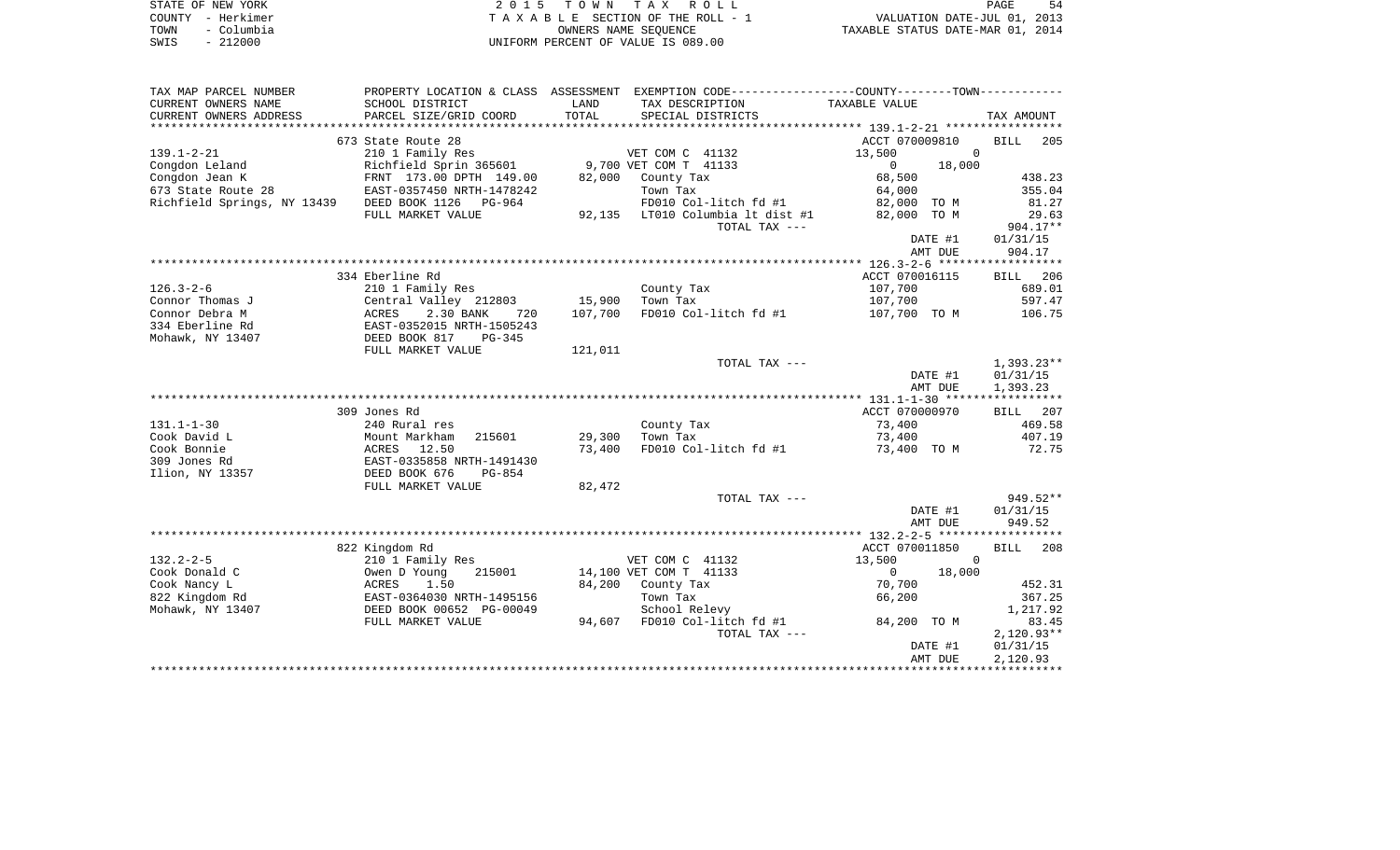| STATE OF NEW YORK  | 2015 TOWN TAX ROLL                 | PAGE                             |
|--------------------|------------------------------------|----------------------------------|
| COUNTY - Herkimer  | TAXABLE SECTION OF THE ROLL - 1    | VALUATION DATE-JUL 01, 2013      |
| - Columbia<br>TOWN | OWNERS NAME SEOUENCE               | TAXABLE STATUS DATE-MAR 01, 2014 |
| $-212000$<br>SWIS  | UNIFORM PERCENT OF VALUE IS 089.00 |                                  |

| TAX MAP PARCEL NUMBER  | PROPERTY LOCATION & CLASS ASSESSMENT EXEMPTION CODE---------------COUNTY-------TOWN---------- |         |                       |                |                 |
|------------------------|-----------------------------------------------------------------------------------------------|---------|-----------------------|----------------|-----------------|
| CURRENT OWNERS NAME    | SCHOOL DISTRICT                                                                               | LAND    | TAX DESCRIPTION       | TAXABLE VALUE  |                 |
| CURRENT OWNERS ADDRESS | PARCEL SIZE/GRID COORD                                                                        | TOTAL   | SPECIAL DISTRICTS     |                | TAX AMOUNT      |
| *********************  | ***************************                                                                   |         |                       |                |                 |
|                        | Dropp Rd                                                                                      |         |                       |                | 209<br>BILL     |
| $132.3 - 1 - 44$       | 322 Rural vac>10                                                                              |         | County Tax            | 5,200          | 33.27           |
| Cook Kenneth R Sr      | Richfield Sprin 365601                                                                        | 5,200   | Town Tax              | 5,200          | 28.85           |
| 30 East Center St      | ACRES 12.00                                                                                   | 5,200   | FD010 Col-litch fd #1 | 5,200 TO M     | 5.15            |
| Mohawk, NY 13407       | EAST-0351828 NRTH-1481172                                                                     |         |                       |                |                 |
|                        | DEED BOOK 756<br>$PG-126$                                                                     |         |                       |                |                 |
|                        | FULL MARKET VALUE                                                                             | 5,843   |                       |                |                 |
|                        |                                                                                               |         | TOTAL TAX ---         |                | $67.27**$       |
|                        |                                                                                               |         |                       | DATE #1        | 01/31/15        |
|                        |                                                                                               |         |                       | AMT DUE        | 67.27           |
|                        |                                                                                               |         |                       |                |                 |
|                        | 1175 Elizabethtown Rd                                                                         |         |                       | ACCT 070005320 | BILL 210        |
| $125.2 - 2 - 9.4$      | 210 1 Family Res                                                                              |         | County Tax            | 83,800         | 536.11          |
| Cotton James B         | Central Valley 212803                                                                         | 14,500  | Town Tax              | 83,800         | 464.88          |
| Cotton Nancy L         | 1.70 BANK<br>ACRES<br>028                                                                     | 83,800  | FD010 Col-litch fd #1 | 83,800 TO M    | 83.06           |
| 1175 Elizabethtown Rd  | EAST-0339001 NRTH-1510998                                                                     |         |                       |                |                 |
| Ilion, NY 13357        | DEED BOOK 793<br>$PG-360$                                                                     |         |                       |                |                 |
|                        | FULL MARKET VALUE                                                                             | 94,157  |                       |                |                 |
|                        |                                                                                               |         | TOTAL TAX ---         |                | 1,084.05**      |
|                        |                                                                                               |         |                       | DATE #1        | 01/31/15        |
|                        |                                                                                               |         |                       | AMT DUE        | 1,084.05        |
|                        |                                                                                               |         |                       |                |                 |
|                        | 1117 Jordanville Rd                                                                           |         |                       | ACCT 070002820 | <b>BILL</b> 211 |
| $131.2 - 1 - 42.1$     | 210 1 Family Res                                                                              |         | County Tax            | 64,700         | 413.92          |
| Cotton Kenneth M       | Central Valley 212803                                                                         | 16,500  | Town Tax              | 64,700         | 358.92          |
| Cotton Evelyn K        | 2.60<br>ACRES                                                                                 | 64,700  | FD010 Col-litch fd #1 | 64,700 TO M    | 64.13           |
| 1117 Jordonville Rd    | EAST-0348070 NRTH-1494321                                                                     |         |                       |                |                 |
| Ilion, NY 13357        | DEED BOOK 787<br>PG-667                                                                       |         |                       |                |                 |
|                        | FULL MARKET VALUE                                                                             | 72,697  |                       |                |                 |
|                        |                                                                                               |         | TOTAL TAX ---         |                | 836.97**        |
|                        |                                                                                               |         |                       | DATE #1        | 01/31/15        |
|                        |                                                                                               |         |                       | AMT DUE        | 836.97          |
|                        |                                                                                               |         |                       |                |                 |
|                        | 157 Diehl Rd                                                                                  |         |                       | ACCT 070002280 | BILL 212        |
| $126.3 - 2 - 74$       | 240 Rural res                                                                                 |         | County Tax            | 125,000        | 799.69          |
| Couchman Joel D        | Central Valley 212803                                                                         | 56,900  | Town Tax              | 125,000        | 693.44          |
| Couchman Mary L        | 88.00<br>ACRES                                                                                | 125,000 | FD010 Col-litch fd #1 | 125,000 TO M   | 123.89          |
| 157 Diehl Rd           | EAST-0349933 NRTH-1500482                                                                     |         |                       |                |                 |
| Mohawk, NY 13407       | DEED BOOK 760<br>$PG-6$                                                                       |         |                       |                |                 |
|                        | FULL MARKET VALUE                                                                             | 140,449 |                       |                |                 |
|                        |                                                                                               |         | TOTAL TAX ---         |                | $1,617.02**$    |
|                        |                                                                                               |         |                       | DATE #1        | 01/31/15        |
|                        |                                                                                               |         |                       | AMT DUE        | 1,617.02        |
|                        |                                                                                               |         |                       |                |                 |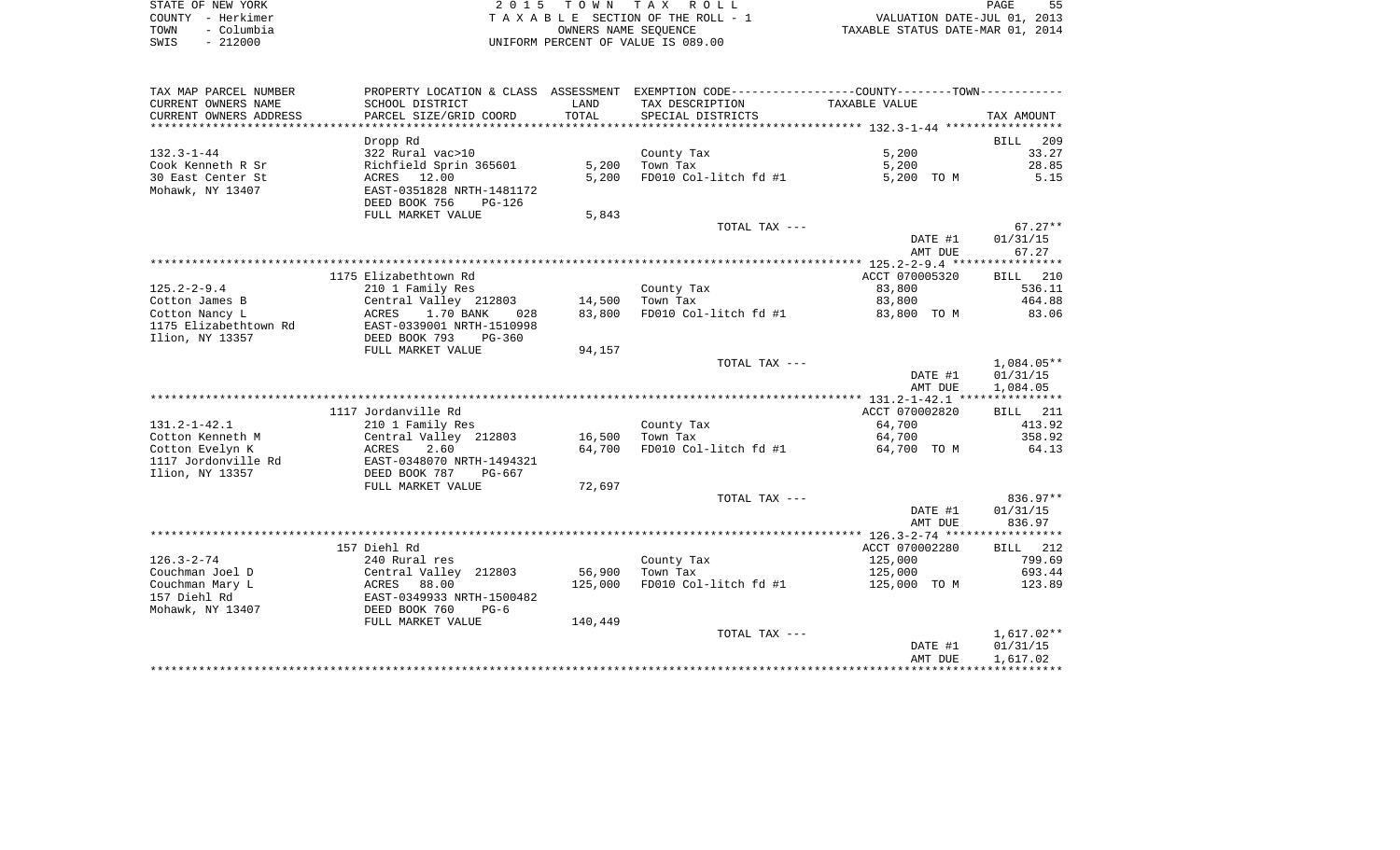| STATE OF NEW YORK  | 2015 TOWN TAX ROLL                 | 56<br>PAGE                       |
|--------------------|------------------------------------|----------------------------------|
| COUNTY - Herkimer  | TAXABLE SECTION OF THE ROLL - 1    | VALUATION DATE-JUL 01, 2013      |
| - Columbia<br>TOWN | OWNERS NAME SEOUENCE               | TAXABLE STATUS DATE-MAR 01, 2014 |
| $-212000$<br>SWIS  | UNIFORM PERCENT OF VALUE IS 089.00 |                                  |

| TAX MAP PARCEL NUMBER    | PROPERTY LOCATION & CLASS ASSESSMENT EXEMPTION CODE---------------COUNTY-------TOWN---------- |         |                       |                    |                      |
|--------------------------|-----------------------------------------------------------------------------------------------|---------|-----------------------|--------------------|----------------------|
| CURRENT OWNERS NAME      | SCHOOL DISTRICT                                                                               | LAND    | TAX DESCRIPTION       | TAXABLE VALUE      |                      |
| CURRENT OWNERS ADDRESS   | PARCEL SIZE/GRID COORD                                                                        | TOTAL   | SPECIAL DISTRICTS     |                    | TAX AMOUNT           |
| *********************    |                                                                                               |         |                       |                    |                      |
|                          | 450 Brennan Rd                                                                                |         |                       | ACCT 184966        | BILL<br>213          |
| $125.4 - 1 - 22.2$       | 210 1 Family Res                                                                              |         | County Tax            | 78,200             | 500.29               |
| County of Herkimer       | Central Valley 212803                                                                         | 18,100  | Town Tax              | 78,200             | 433.82               |
| 109 Mary Street          | ACRES<br>3.30                                                                                 | 78,200  | FD010 Col-litch fd #1 | 78,200 TO M        | 77.51                |
| Herkimer, NY 13350       | EAST-0345140 NRTH-1502368<br>DEED BOOK 1526<br>PG-99                                          |         |                       |                    |                      |
| PRIOR OWNER ON 3/01/2014 | FULL MARKET VALUE                                                                             | 87,865  |                       |                    |                      |
| Rice Dana                |                                                                                               |         |                       |                    |                      |
|                          |                                                                                               |         | TOTAL TAX ---         |                    | $1,011.62**$         |
|                          |                                                                                               |         |                       | DATE #1            | 01/31/15             |
|                          |                                                                                               |         |                       | AMT DUE            | 1,011.62             |
|                          |                                                                                               |         |                       |                    | **************       |
|                          | Stroupe Rd                                                                                    |         |                       |                    | BILL 214             |
| $125.4 - 1 - 46.15$      | 322 Rural vac>10                                                                              |         | County Tax            | 11,300             | 72.29                |
| Coveny Patrick E         | Central Valley 212803                                                                         | 11,300  | Town Tax              | 11,300             | 62.69                |
| 3554 County Highway 16   | 20.40<br>ACRES                                                                                | 11,300  | School Relevy         |                    | 259.23               |
| Hartwick, NY 13348       | EAST-0342982 NRTH-1498130                                                                     |         | FD010 Col-litch fd #1 | 11,300 TO M        | 11.20                |
|                          | DEED BOOK 904<br><b>PG-448</b>                                                                |         |                       |                    |                      |
|                          | FULL MARKET VALUE                                                                             | 12,697  |                       |                    |                      |
|                          |                                                                                               |         | TOTAL TAX ---         |                    | 405.41**             |
|                          |                                                                                               |         |                       | DATE #1<br>AMT DUE | 01/31/15<br>405.41   |
|                          |                                                                                               |         |                       |                    |                      |
|                          | Elizabethtown Rd                                                                              |         |                       | ACCT 165949        | BILL 215             |
| $131.1 - 1 - 75$         | 330 Vacant comm                                                                               |         | County Tax            | 7,200              | 46.06                |
| COWSHT, Inc              | Mount Markham<br>215601                                                                       | 7,200   | Town Tax              | 7,200              | 39.94                |
| 161 Clear Rd             | Fermer Precision                                                                              | 7,200   | FD010 Col-litch fd #1 | 7,200 TO M         | 7.14                 |
| Oriskany, NY 13424       | Formerly Cedarville Mfg<br>ACRES<br>2.00<br>EAST-0328871 NRTH-1494936                         |         |                       |                    |                      |
|                          | DEED BOOK 1403<br>PG-796                                                                      |         |                       |                    |                      |
|                          | FULL MARKET VALUE                                                                             | 8,090   |                       |                    |                      |
|                          |                                                                                               |         | TOTAL TAX ---         |                    | $93.14**$            |
|                          |                                                                                               |         |                       | DATE #1            | 01/31/15             |
|                          |                                                                                               |         |                       | AMT DUE            | 93.14                |
|                          |                                                                                               |         |                       |                    |                      |
|                          | 937 Kingdom Rd                                                                                |         |                       | ACCT 150620        | <b>BILL</b> 216      |
| $132.2 - 2 - 1$          | 240 Rural res                                                                                 |         | County Tax            | 114,500            | 732.52               |
| Coyne Kenneth            | 215001<br>Owen D Young                                                                        | 36,200  | Town Tax              | 114,500            | 635.19               |
| Coyne Michelle M         | ACRES<br>26.30                                                                                | 114,500 | FD010 Col-litch fd #1 | 114,500 TO M       | 113.49               |
| 937 Kingdom Rd           | EAST-0361705 NRTH-1496340                                                                     |         |                       |                    |                      |
| Mohawk, NY 13407         | DEED BOOK 1308<br>PG-776                                                                      |         |                       |                    |                      |
|                          | FULL MARKET VALUE                                                                             | 128,652 | TOTAL TAX ---         |                    | 1,481.20**           |
|                          |                                                                                               |         |                       |                    |                      |
|                          |                                                                                               |         |                       | DATE #1<br>AMT DUE | 01/31/15<br>1,481.20 |
|                          |                                                                                               |         |                       |                    |                      |
|                          |                                                                                               |         |                       |                    |                      |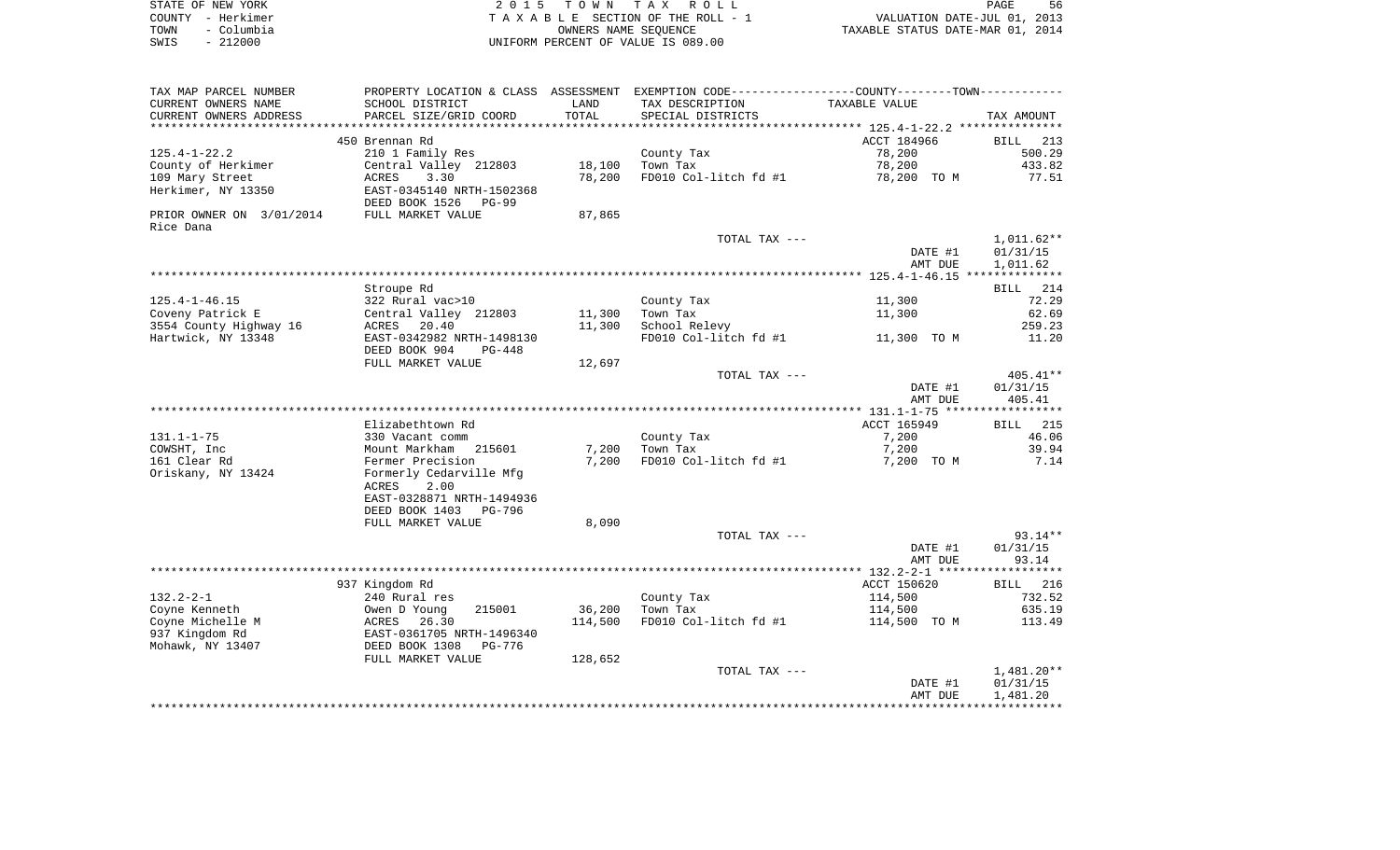| STATE OF NEW YORK |            | 2015 TOWN TAX ROLL                 | PAGE                             |
|-------------------|------------|------------------------------------|----------------------------------|
| COUNTY - Herkimer |            | TAXABLE SECTION OF THE ROLL - 1    | VALUATION DATE-JUL 01, 2013      |
| TOWN              | – Columbia | OWNERS NAME SEOUENCE               | TAXABLE STATUS DATE-MAR 01, 2014 |
| SWIS              | $-212000$  | UNIFORM PERCENT OF VALUE IS 089.00 |                                  |

| TAX MAP PARCEL NUMBER  | PROPERTY LOCATION & CLASS ASSESSMENT EXEMPTION CODE---------------COUNTY-------TOWN---------- |         |                                    |                                                    |              |
|------------------------|-----------------------------------------------------------------------------------------------|---------|------------------------------------|----------------------------------------------------|--------------|
| CURRENT OWNERS NAME    | SCHOOL DISTRICT                                                                               | LAND    | TAX DESCRIPTION                    | TAXABLE VALUE                                      |              |
| CURRENT OWNERS ADDRESS | PARCEL SIZE/GRID COORD                                                                        | TOTAL   | SPECIAL DISTRICTS                  |                                                    | TAX AMOUNT   |
|                        |                                                                                               |         |                                    | ******************** 125.4-1-32 ****************** |              |
|                        | 501 Spohn Rd                                                                                  |         |                                    | ACCT 070001770                                     | BILL 217     |
| $125.4 - 1 - 32$       | 210 1 Family Res                                                                              |         | VET COM C 41132                    | 13,500<br>$\Omega$                                 |              |
| Crandall Francis E     | Central Valley 212803                                                                         |         | 17,400 VET COM T 41133             | 18,000<br>$\overline{0}$                           |              |
| Crandall Joan C        | 3.00 BANK<br>ACRES<br>740                                                                     |         | 82,100 County Tax                  | 68,600                                             | 438.87       |
| 501 Spohn Rd           | EAST-0344355 NRTH-1501236                                                                     |         | Town Tax                           | 64,100                                             | 355.60       |
| Ilion, NY 13357        | DEED BOOK 00627 PG-00884                                                                      |         | FD010 Col-litch fd #1 82,100 TO M  |                                                    | 81.37        |
|                        | FULL MARKET VALUE                                                                             | 92,247  |                                    |                                                    |              |
|                        |                                                                                               |         |                                    |                                                    |              |
|                        |                                                                                               |         | TOTAL TAX ---                      |                                                    | 875.84**     |
|                        |                                                                                               |         |                                    | DATE #1                                            | 01/31/15     |
|                        |                                                                                               |         |                                    | AMT DUE                                            | 875.84       |
|                        |                                                                                               |         |                                    |                                                    |              |
|                        | 924 State Route 51                                                                            |         |                                    | ACCT 070003840                                     | BILL 218     |
| 131.30-2-16            | 210 1 Family Res                                                                              |         | VET WAR C 41122                    | 8,100<br>$\overline{0}$                            |              |
| Crave John C           | Mount Markham 215601                                                                          |         | 8,600 VET WAR T 41123              | $\sim$ 0<br>10,500                                 |              |
| 924 State Route 51     | INCLUDES 131.30-2-17                                                                          |         | 70,000 County Tax                  | 61,900                                             | 396.01       |
| Ilion, NY 13357        | FRNT 65.00 DPTH 210.00                                                                        |         | Town Tax                           | 59,500                                             | 330.08       |
|                        | ACRES<br>0.46                                                                                 |         |                                    | FD010 Col-litch fd $#1$ 70,000 TO M                | 69.38        |
|                        | EAST-0328018 NRTH-1492740                                                                     |         |                                    |                                                    |              |
|                        | DEED BOOK 00528 PG-00081                                                                      |         |                                    |                                                    |              |
|                        | FULL MARKET VALUE                                                                             | 78,652  |                                    |                                                    |              |
|                        |                                                                                               |         | TOTAL TAX ---                      |                                                    | 795.47**     |
|                        |                                                                                               |         |                                    | DATE #1                                            | 01/31/15     |
|                        |                                                                                               |         |                                    | AMT DUE                                            | 795.47       |
|                        |                                                                                               |         |                                    |                                                    |              |
|                        | 1239 Elizabethtown Rd                                                                         |         |                                    | ACCT 070002430                                     | BILL 219     |
| $125.2 - 2 - 4$        | 210 1 Family Res                                                                              |         | County Tax                         | 70,200                                             | 449.11       |
| Cristman Frederick G   |                                                                                               | 8,900   | Town Tax                           | 70,200                                             | 389.44       |
| Cristman Tina M        | Central Valley 212803<br>FRNT 100.00 DPTH 215.00                                              | 70,200  | School Relevy                      |                                                    | 992.89       |
|                        |                                                                                               |         |                                    |                                                    |              |
| 1239 Elizabethtown Rd  | <b>ACRES</b><br>$0.49$ BANK<br>409                                                            |         | FD010 Col-litch fd #1              | 70,200 TO M                                        | 69.58        |
| Ilion, NY 13357        | EAST-0339051 NRTH-1512292                                                                     |         |                                    |                                                    |              |
|                        | DEED BOOK 871<br>$PG-143$                                                                     |         |                                    |                                                    |              |
|                        | FULL MARKET VALUE                                                                             | 78,876  |                                    |                                                    |              |
|                        |                                                                                               |         | TOTAL TAX ---                      |                                                    | 1,901.02**   |
|                        |                                                                                               |         |                                    | DATE #1                                            | 01/31/15     |
|                        |                                                                                               |         |                                    | AMT DUE                                            | 1,901.02     |
|                        |                                                                                               |         |                                    |                                                    |              |
|                        | 392 Brennan Rd                                                                                |         |                                    | ACCT 070015036                                     | BILL 220     |
| $125.4 - 1 - 22.4$     | 210 1 Family Res                                                                              |         | County Tax                         | 108,300                                            | 692.85       |
| Crouch James P         | Central Valley 212803                                                                         | 22,400  | Town Tax                           | 108,300                                            | 600.80       |
| Heiland Laurie         | Doublewide                                                                                    | 108,300 | School Relevy                      |                                                    | 1,866.97     |
| 392 Brennan Rd         | ACRES<br>5.50                                                                                 |         | FD010 Col-litch fd #1 108,300 TO M |                                                    | 107.34       |
| Ilion, NY 13357        | EAST-0344475 NRTH-1502337                                                                     |         |                                    |                                                    |              |
|                        | DEED BOOK 764<br>$PG-123$                                                                     |         |                                    |                                                    |              |
|                        | FULL MARKET VALUE                                                                             | 121,685 |                                    |                                                    |              |
|                        |                                                                                               |         | TOTAL TAX ---                      |                                                    | $3,267.96**$ |
|                        |                                                                                               |         |                                    | DATE #1                                            | 01/31/15     |
|                        |                                                                                               |         |                                    | AMT DUE                                            | 3,267.96     |
|                        |                                                                                               |         |                                    |                                                    |              |
|                        |                                                                                               |         |                                    |                                                    |              |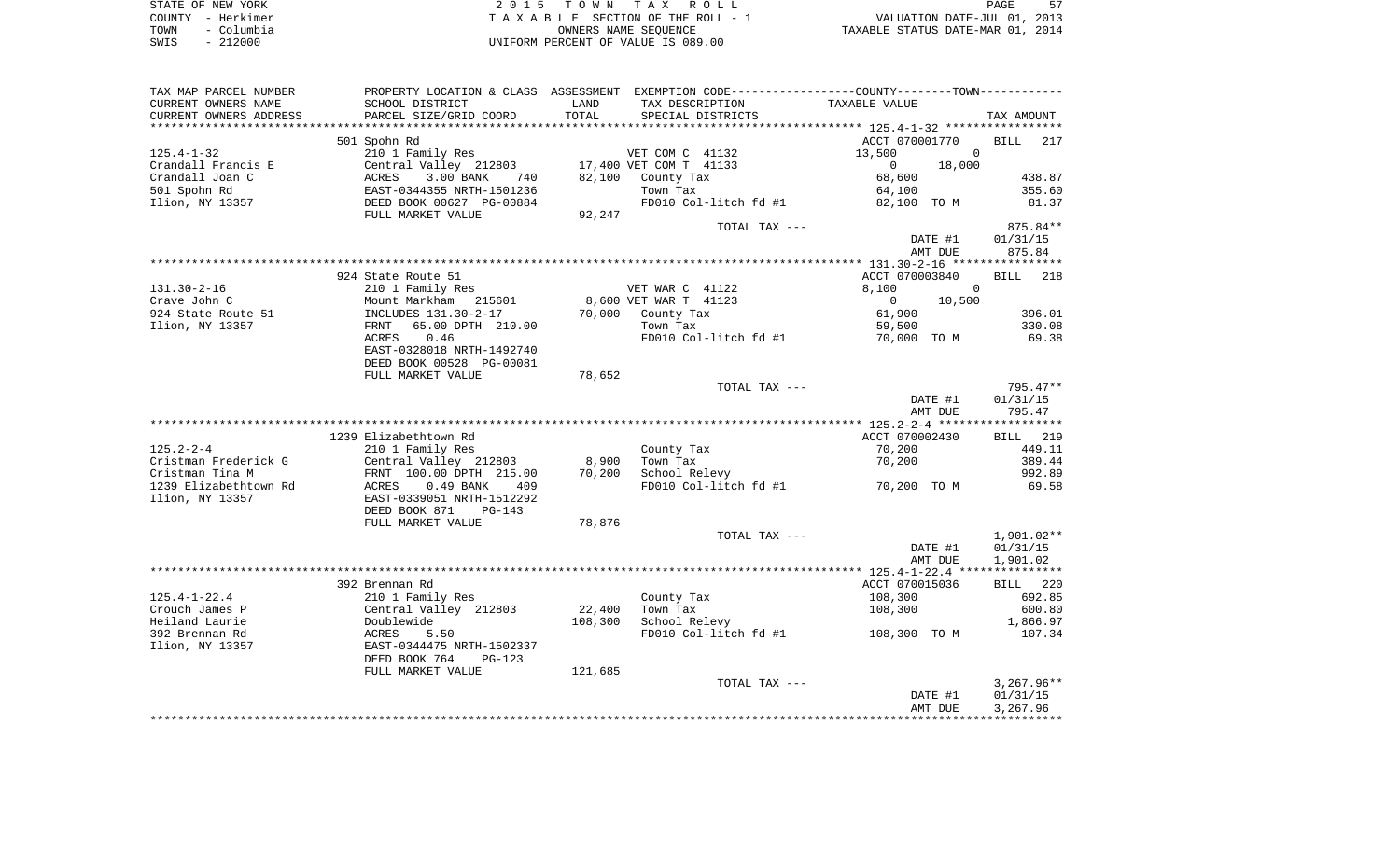| STATE OF NEW YORK  | 2015 TOWN TAX ROLL                 | 58<br>PAGE                       |
|--------------------|------------------------------------|----------------------------------|
| COUNTY - Herkimer  | TAXABLE SECTION OF THE ROLL - 1    | VALUATION DATE-JUL 01, 2013      |
| - Columbia<br>TOWN | OWNERS NAME SEOUENCE               | TAXABLE STATUS DATE-MAR 01, 2014 |
| $-212000$<br>SWIS  | UNIFORM PERCENT OF VALUE IS 089.00 |                                  |

| TAX MAP PARCEL NUMBER                     |                                |         |                       | PROPERTY LOCATION & CLASS ASSESSMENT EXEMPTION CODE---------------COUNTY-------TOWN---------- |                    |
|-------------------------------------------|--------------------------------|---------|-----------------------|-----------------------------------------------------------------------------------------------|--------------------|
| CURRENT OWNERS NAME                       | SCHOOL DISTRICT                | LAND    | TAX DESCRIPTION       | TAXABLE VALUE                                                                                 |                    |
| CURRENT OWNERS ADDRESS                    | PARCEL SIZE/GRID COORD         | TOTAL   | SPECIAL DISTRICTS     |                                                                                               | TAX AMOUNT         |
| ********************                      | ****************************** |         |                       |                                                                                               |                    |
|                                           | Spohn Rd                       |         |                       | ACCT 070015040                                                                                | 221<br><b>BILL</b> |
| $125.4 - 1 - 25$                          | 314 Rural vac<10               |         | County Tax            | 8,200                                                                                         | 52.46              |
| Crouch James P                            | Central Valley 212803          | 8,200   | Town Tax              | 8,200                                                                                         | 45.49              |
| Heiland Laurie                            | ACRES<br>4.40                  | 8,200   | School Relevy         |                                                                                               | 188.11             |
| 392 Brennan Rd                            | EAST-0344076 NRTH-1502289      |         | FD010 Col-litch fd #1 | 200 TO M                                                                                      | .20                |
| Ilion, NY 13357                           | DEED BOOK 764<br><b>PG-123</b> |         |                       |                                                                                               |                    |
|                                           | FULL MARKET VALUE              | 9,213   |                       |                                                                                               |                    |
|                                           |                                |         | TOTAL TAX ---         |                                                                                               | $286.26**$         |
|                                           |                                |         |                       | DATE #1                                                                                       | 01/31/15           |
|                                           |                                |         |                       | AMT DUE                                                                                       | 286.26             |
|                                           |                                |         |                       |                                                                                               |                    |
|                                           | 458 Dugan Rd                   |         |                       | ACCT 070000304                                                                                | BILL<br>222        |
| $139.1 - 2 - 58$                          | 210 1 Family Res               |         | VET WAR C 41122       | 8,100<br>$\overline{0}$                                                                       |                    |
| Crouth David & Roberta                    | Richfield Sprin 365601         |         | 9,300 VET WAR T 41123 | 8,700<br>$\mathbf 0$                                                                          |                    |
| Guardi Darlene                            | Doublewide                     |         | 58,000 County Tax     | 49,900                                                                                        | 319.24             |
| 458 Dugan Rd                              | FRNT 118.00 DPTH 200.00        |         | Town Tax              | 49,300                                                                                        | 273.49             |
| Richfield Springs, NY 13439 ACRES         | 0.54                           |         | FD010 Col-litch fd #1 | 58,000 TO M                                                                                   | 57.49              |
|                                           | EAST-0353459 NRTH-1473502      |         |                       |                                                                                               |                    |
|                                           | DEED BOOK 1208<br>PG-555       |         |                       |                                                                                               |                    |
|                                           | FULL MARKET VALUE              | 65,169  |                       |                                                                                               |                    |
|                                           |                                |         | TOTAL TAX ---         |                                                                                               | 650.22**           |
|                                           |                                |         |                       | DATE #1                                                                                       | 01/31/15           |
|                                           |                                |         |                       | AMT DUE                                                                                       | 650.22             |
|                                           |                                |         |                       |                                                                                               |                    |
|                                           | McKoons Road                   |         |                       |                                                                                               | BILL 223           |
| $139.1 - 2 - 31.2 - 999$                  | 837 Cell Tower                 |         | County Tax            | 160,000                                                                                       | 1,023.61           |
| Crown Atlantic Co. LLC                    | Richfield Sprin 365601         | 1,000   | Town Tax              | 160,000                                                                                       | 887.60             |
| Guzik Joseph & Toni                       | 1.00<br>ACRES                  | 160,000 | FD010 Col-litch fd #1 | 160,000 TO M                                                                                  | 158.58             |
| PMP 353                                   | FULL MARKET VALUE              | 179,775 |                       |                                                                                               |                    |
| 4017 Washington Road                      |                                |         |                       |                                                                                               |                    |
| McMurray, PA 15317                        |                                |         |                       |                                                                                               |                    |
|                                           |                                |         | TOTAL TAX ---         |                                                                                               | $2,069.79**$       |
|                                           |                                |         |                       | DATE #1                                                                                       | 01/31/15           |
|                                           |                                |         |                       | AMT DUE                                                                                       | 2,069.79           |
|                                           |                                |         |                       |                                                                                               |                    |
|                                           | Jordanville Rd                 |         |                       |                                                                                               | BILL 224           |
| $132.1 - 1 - 20.3$                        | 210 1 Family Res               |         | County Tax            | 51,800                                                                                        | 331.39             |
| Cruz Juan T                               | Richfield Sprin 365601         | 10,000  | Town Tax              | 51,800                                                                                        | 287.36             |
| Cruz Ida M                                | FRNT 100.00 DPTH 271.00        | 51,800  | FD010 Col-litch fd #1 | 51,800 TO M                                                                                   | 51.34              |
| 1461 Jordanville Rd                       | EAST-0353949 NRTH-1490904      |         |                       |                                                                                               |                    |
| Richfield Springs, NY 13439 DEED BOOK 790 | $PG-294$                       |         |                       |                                                                                               |                    |
|                                           | FULL MARKET VALUE              | 58,202  |                       |                                                                                               |                    |
|                                           |                                |         | TOTAL TAX ---         |                                                                                               | $670.09**$         |
|                                           |                                |         |                       | DATE #1                                                                                       | 01/31/15           |
|                                           |                                |         |                       | AMT DUE                                                                                       | 670.09             |
|                                           |                                |         |                       |                                                                                               |                    |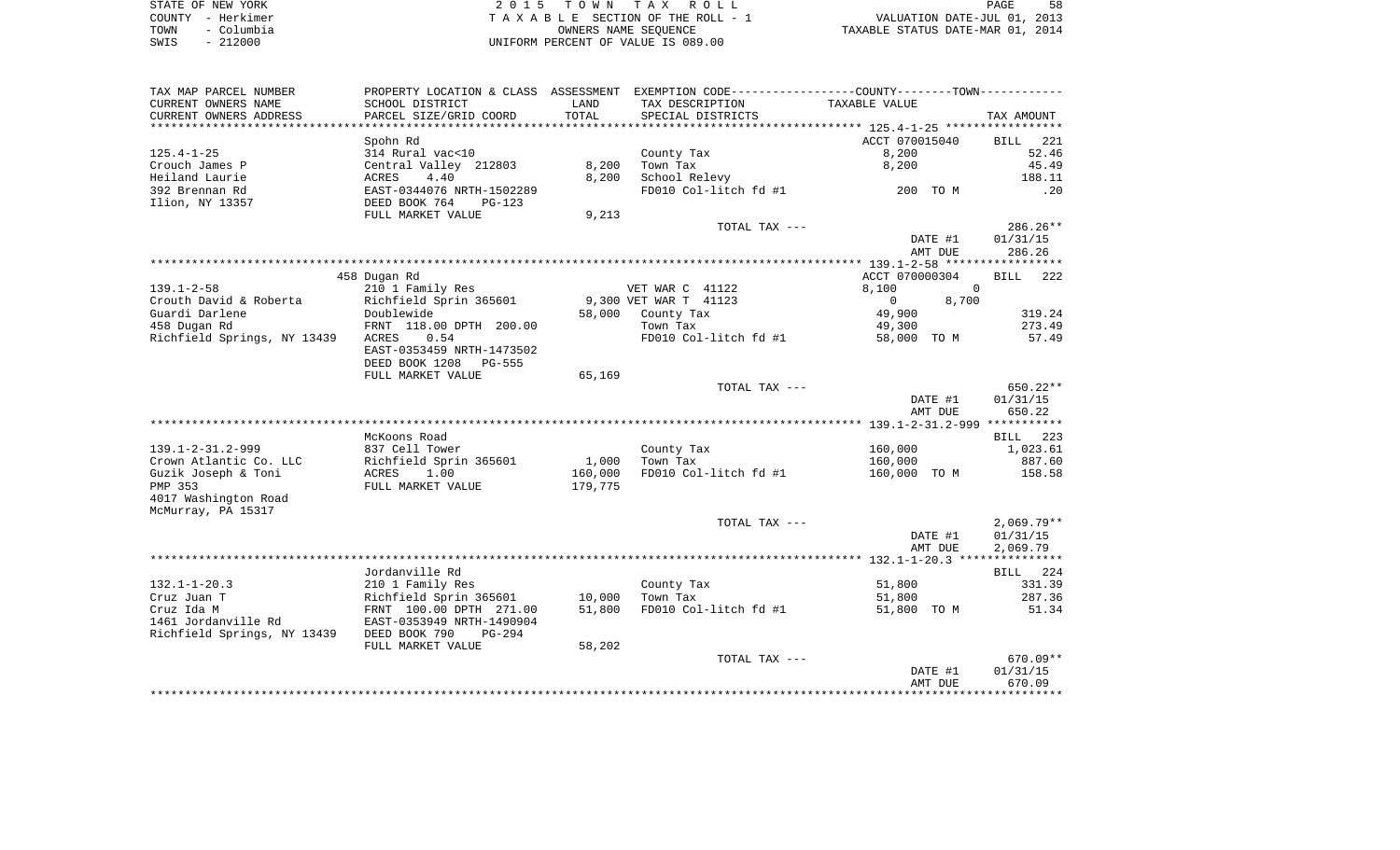|      | STATE OF NEW YORK | 2015 TOWN TAX ROLL                 | 59<br>PAGE                       |
|------|-------------------|------------------------------------|----------------------------------|
|      | COUNTY - Herkimer | TAXABLE SECTION OF THE ROLL - 1    | VALUATION DATE-JUL 01, 2013      |
| TOWN | – Columbia        | OWNERS NAME SEOUENCE               | TAXABLE STATUS DATE-MAR 01, 2014 |
| SWIS | $-212000$         | UNIFORM PERCENT OF VALUE IS 089.00 |                                  |

| TAX MAP PARCEL NUMBER       |                           |         | PROPERTY LOCATION & CLASS ASSESSMENT EXEMPTION CODE-----------------COUNTY-------TOWN- |                    |                    |
|-----------------------------|---------------------------|---------|----------------------------------------------------------------------------------------|--------------------|--------------------|
| CURRENT OWNERS NAME         | SCHOOL DISTRICT           | LAND    | TAX DESCRIPTION                                                                        | TAXABLE VALUE      |                    |
| CURRENT OWNERS ADDRESS      | PARCEL SIZE/GRID COORD    | TOTAL   | SPECIAL DISTRICTS                                                                      |                    | TAX AMOUNT         |
|                             |                           |         |                                                                                        |                    |                    |
|                             | 1202 Millers Mills Road   |         |                                                                                        |                    | BILL 225           |
| $131.4 - 1 - 11.3$          | 210 1 Family Res          |         | County Tax                                                                             | 125,000            | 799.69             |
| Culbertson Gary L           | Richfield Sprin 365601    | 15,000  | Town Tax                                                                               | 125,000            | 693.44             |
|                             | FRNT 1056.90 DPTH         | 125,000 |                                                                                        | 125,000 TO M       |                    |
| Culbertson Susan K          |                           |         | FD010 Col-litch fd #1                                                                  |                    | 123.89             |
| 1202 Millers Mills Road     | 5.20<br>ACRES             |         |                                                                                        |                    |                    |
| Richfield Springs, NY 13439 | EAST-0346579 NRTH-1487459 |         |                                                                                        |                    |                    |
|                             | DEED BOOK 1223<br>PG-545  |         |                                                                                        |                    |                    |
|                             | FULL MARKET VALUE         | 140,449 |                                                                                        |                    |                    |
|                             |                           |         | TOTAL TAX ---                                                                          |                    | 1,617.02**         |
|                             |                           |         |                                                                                        | DATE #1            | 01/31/15           |
|                             |                           |         |                                                                                        | AMT DUE            | 1,617.02           |
|                             |                           |         |                                                                                        |                    |                    |
|                             | 875 Haynor Rd             |         |                                                                                        | ACCT 070006810     | BILL 226           |
| $132.3 - 1 - 5.1$           | 240 Rural res             |         | County Tax                                                                             | 135,000            | 863.67             |
| Cumming Edward A            | Richfield Sprin 365601    | 41,000  | Town Tax                                                                               | 135,000            | 748.92             |
| Orsini Paola C              |                           | 135,000 | School Relevy                                                                          |                    | 1,900.56           |
|                             | Doublewide                |         |                                                                                        |                    |                    |
| 63 Wellington Rd            | ACRES 44.10               |         | FD010 Col-litch fd #1                                                                  | 135,000 TO M       | 133.81             |
| Garden City, NY 11530       | EAST-0352791 NRTH-1486357 |         |                                                                                        |                    |                    |
|                             | DEED BOOK 1104<br>PG-661  |         |                                                                                        |                    |                    |
|                             | FULL MARKET VALUE         | 151,685 |                                                                                        |                    |                    |
|                             |                           |         | TOTAL TAX ---                                                                          |                    | $3,646.96**$       |
|                             |                           |         |                                                                                        | DATE #1            | 01/31/15           |
|                             |                           |         |                                                                                        | AMT DUE            | 3,646.96           |
|                             |                           |         |                                                                                        |                    |                    |
|                             | 748 Mckoons Rd            |         |                                                                                        | ACCT 153817        | <b>BILL</b><br>227 |
| $138.2 - 1 - 10$            | 210 1 Family Res          |         | VET COM C 41132                                                                        | 13,500<br>$\Omega$ |                    |
| Cursh Sonja                 | Richfield Sprin 365601    |         | 19,200 VET COM T 41133                                                                 | 18,000<br>$\Omega$ |                    |
| 748 Mckoons Rd              | ACRES<br>3.80             |         | 75,600 County Tax                                                                      | 62,100             | 397.29             |
| Richfield Springs, NY 13439 | EAST-0344869 NRTH-1479062 |         | Town Tax                                                                               | 57,600             | 319.54             |
|                             | DEED BOOK 1542 PG-298     |         | FD010 Col-litch fd #1                                                                  | 75,600 TO M        | 74.93              |
| PRIOR OWNER ON 3/01/2014    | FULL MARKET VALUE         | 84,944  |                                                                                        |                    |                    |
|                             |                           |         |                                                                                        |                    |                    |
| Lenhard Kurt                |                           |         |                                                                                        |                    |                    |
|                             |                           |         | TOTAL TAX ---                                                                          |                    | 791.76**           |
|                             |                           |         |                                                                                        | DATE #1            | 01/31/15           |
|                             |                           |         |                                                                                        | AMT DUE            | 791.76             |
|                             |                           |         |                                                                                        |                    |                    |
|                             | Mckoons Rd                |         |                                                                                        | ACCT 152648        | 228<br>BILL        |
| $138.2 - 1 - 7$             | 322 Rural vac>10          |         | County Tax                                                                             | 4,100              | 26.23              |
| D'Ambrosio Lorraine         | Richfield Sprin 365601    | 4,100   | Town Tax                                                                               | 4,100              | 22.74              |
| Mancusco John D             | ACRES 11.20               | 4,100   | School Relevy                                                                          |                    | 57.72              |
| 411 N Caroline Street       | EAST-0346966 NRTH-1477554 |         | FD010 Col-litch fd #1                                                                  | 4,100 TO M         | 4.06               |
| Herkimer, NY 13350          | DEED BOOK 1321<br>PG-288  |         |                                                                                        |                    |                    |
|                             | FULL MARKET VALUE         | 4,607   |                                                                                        |                    |                    |
|                             |                           |         | TOTAL TAX ---                                                                          |                    | $110.75**$         |
|                             |                           |         |                                                                                        | DATE #1            | 01/31/15           |
|                             |                           |         |                                                                                        |                    | 110.75             |
|                             |                           |         |                                                                                        | AMT DUE            |                    |
|                             |                           |         |                                                                                        |                    |                    |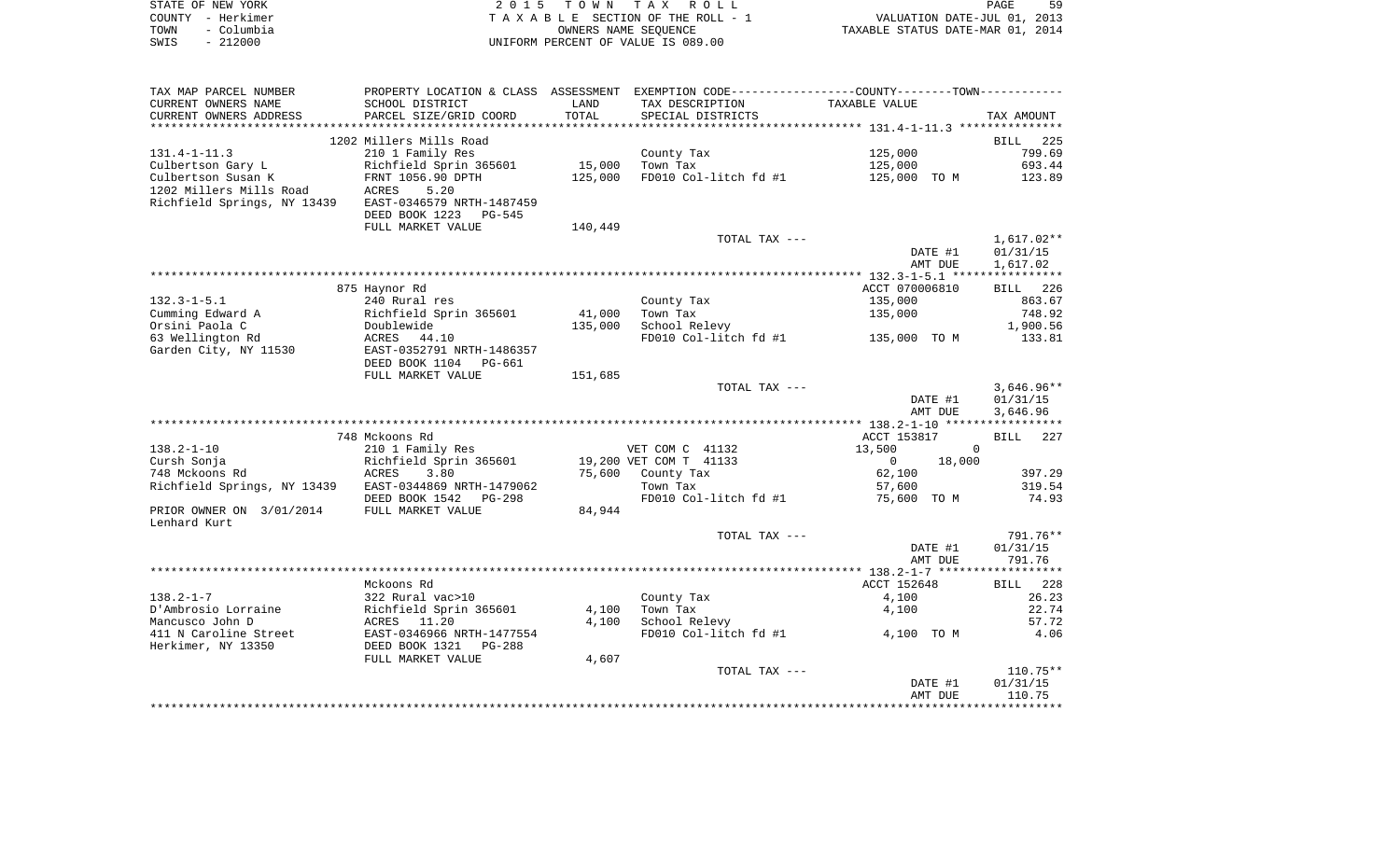|      | STATE OF NEW YORK | 2015 TOWN TAX ROLL                 | PAGE                             | 60 |
|------|-------------------|------------------------------------|----------------------------------|----|
|      | COUNTY - Herkimer | TAXABLE SECTION OF THE ROLL - 1    | VALUATION DATE-JUL 01, 2013      |    |
| TOWN | - Columbia        | OWNERS NAME SEOUENCE               | TAXABLE STATUS DATE-MAR 01, 2014 |    |
| SWIS | $-212000$         | UNIFORM PERCENT OF VALUE IS 089.00 |                                  |    |

| TAX MAP PARCEL NUMBER                                 |                                                                                                  |         | PROPERTY LOCATION & CLASS ASSESSMENT EXEMPTION CODE---------------COUNTY-------TOWN---------- |                          |              |
|-------------------------------------------------------|--------------------------------------------------------------------------------------------------|---------|-----------------------------------------------------------------------------------------------|--------------------------|--------------|
| CURRENT OWNERS NAME                                   | SCHOOL DISTRICT                                                                                  | LAND    | TAX DESCRIPTION                                                                               | TAXABLE VALUE            |              |
| CURRENT OWNERS ADDRESS                                | PARCEL SIZE/GRID COORD                                                                           | TOTAL   | SPECIAL DISTRICTS                                                                             |                          | TAX AMOUNT   |
|                                                       |                                                                                                  |         |                                                                                               |                          |              |
|                                                       | Elizabethtown Rd                                                                                 |         |                                                                                               | ACCT 070002675           | BILL 229     |
| 131.1-1-2                                             | 314 Rural vac<10                                                                                 |         | County Tax                                                                                    | 8,200                    | 52.46        |
| Dain John P                                           |                                                                                                  |         | 8,200 Town Tax                                                                                | 8,200                    | 45.49        |
| Dain Laura M                                          | Mount Markham 215601<br>ACRES 2.50 BANK 135<br>EAST-0329188 NRTH-1495553<br>DEED BOOK 901 PG-688 | 8,200   | FD010 Col-litch fd #1                                                                         | 8,200 TO M               | 8.13         |
| 251 Elizabethtown Rd                                  |                                                                                                  |         |                                                                                               |                          |              |
| Ilion, NY 13357                                       |                                                                                                  |         |                                                                                               |                          |              |
|                                                       | FULL MARKET VALUE                                                                                | 9,213   |                                                                                               |                          |              |
|                                                       |                                                                                                  |         | TOTAL TAX ---                                                                                 |                          | $106.08**$   |
|                                                       |                                                                                                  |         |                                                                                               | DATE #1                  | 01/31/15     |
|                                                       |                                                                                                  |         |                                                                                               | AMT DUE                  | 106.08       |
|                                                       |                                                                                                  |         |                                                                                               |                          |              |
|                                                       | 251 Elizabethtown Rd                                                                             |         |                                                                                               | ACCT 070014220           | BILL 230     |
| $131.1 - 1 - 3$                                       | 210 1 Family Res                                                                                 |         | County Tax                                                                                    | 66,400                   | 424.80       |
| Dain John P                                           | Mount Markham 215601 13,000<br>ACRES 1.00 BANK 135 66,400<br>EAST-0329463 NRTH-1495893           |         | $\mathbf{r}$ and $\mathbf{r}$ and $\mathbf{r}$ and $\mathbf{r}$<br>Town Tax                   | 66,400                   | 368.36       |
| Dain Laura M                                          |                                                                                                  |         | 66,400 FD010 Col-litch fd #1                                                                  | 66,400 TO M              | 65.81        |
| 251 Elizabethtown Rd                                  |                                                                                                  |         |                                                                                               |                          |              |
| Ilion, NY 13357                                       | DEED BOOK 901<br>PG-688                                                                          |         |                                                                                               |                          |              |
|                                                       | FULL MARKET VALUE                                                                                | 74,607  |                                                                                               |                          |              |
|                                                       |                                                                                                  |         | TOTAL TAX ---                                                                                 |                          | 858.97**     |
|                                                       |                                                                                                  |         |                                                                                               | DATE #1                  | 01/31/15     |
|                                                       |                                                                                                  |         |                                                                                               | AMT DUE                  | 858.97       |
|                                                       |                                                                                                  |         |                                                                                               |                          |              |
|                                                       | 550 Stroupe Rd                                                                                   |         |                                                                                               | ACCT 070015725           | BILL 231     |
| $125.4 - 1 - 35$                                      |                                                                                                  |         | County Tax<br>Town Tax                                                                        | 30,000                   | 191.93       |
| Daley Leroy                                           |                                                                                                  |         | 15,200 Town Tax                                                                               | 30,000                   | 166.43       |
| 39 Columbia Street                                    | 270 Mfg housing<br>Central Valley 212803<br>Includes 64.2                                        | 30,000  | FD010 Col-litch fd #1                                                                         | 30,000 TO M              | 29.73        |
| Mohawk, NY 13407                                      | FRNT 400.00 DPTH                                                                                 |         |                                                                                               |                          |              |
|                                                       | 2.00<br>ACRES                                                                                    |         |                                                                                               |                          |              |
|                                                       | EAST-0344866 NRTH-1500086                                                                        |         |                                                                                               |                          |              |
|                                                       | DEED BOOK 1446 PG-712                                                                            |         |                                                                                               |                          |              |
|                                                       | FULL MARKET VALUE                                                                                | 33,708  |                                                                                               |                          |              |
|                                                       |                                                                                                  |         | TOTAL TAX ---                                                                                 |                          | 388.09**     |
|                                                       |                                                                                                  |         |                                                                                               | DATE #1                  | 01/31/15     |
|                                                       |                                                                                                  |         |                                                                                               | AMT DUE                  | 388.09       |
|                                                       |                                                                                                  |         |                                                                                               |                          |              |
|                                                       | 417 Osley Rd                                                                                     |         |                                                                                               | ACCT 070010140           | BILL 232     |
| $132.4 - 2 - 6$                                       | 240 Rural res                                                                                    |         | VET WAR C 41122                                                                               | 8,100<br>$\sim$ 0        |              |
| Damiano Robert                                        |                                                                                                  |         | 55,100 VET WAR T 41123                                                                        | $\overline{0}$<br>10,800 |              |
| 417 Osley Rd                                          | 210 1122-2<br>Richfield Sprin 365601<br>ACRES 64.10                                              |         | 129,600 County Tax                                                                            | 121,500<br>118,800       | 777.30       |
| Richfield Springs, NY 13439 EAST-0361032 NRTH-1482206 |                                                                                                  |         | Town Tax                                                                                      |                          | 659.05       |
|                                                       | DEED BOOK 820<br>PG-246                                                                          |         | FD010 Col-litch fd #1                                                                         | 129,600 TO M             | 128.45       |
|                                                       | FULL MARKET VALUE                                                                                | 145,618 |                                                                                               |                          |              |
|                                                       |                                                                                                  |         | TOTAL TAX ---                                                                                 |                          | $1,564.80**$ |
|                                                       |                                                                                                  |         |                                                                                               | DATE #1                  | 01/31/15     |
|                                                       |                                                                                                  |         |                                                                                               | AMT DUE                  | 1,564.80     |
|                                                       |                                                                                                  |         |                                                                                               |                          |              |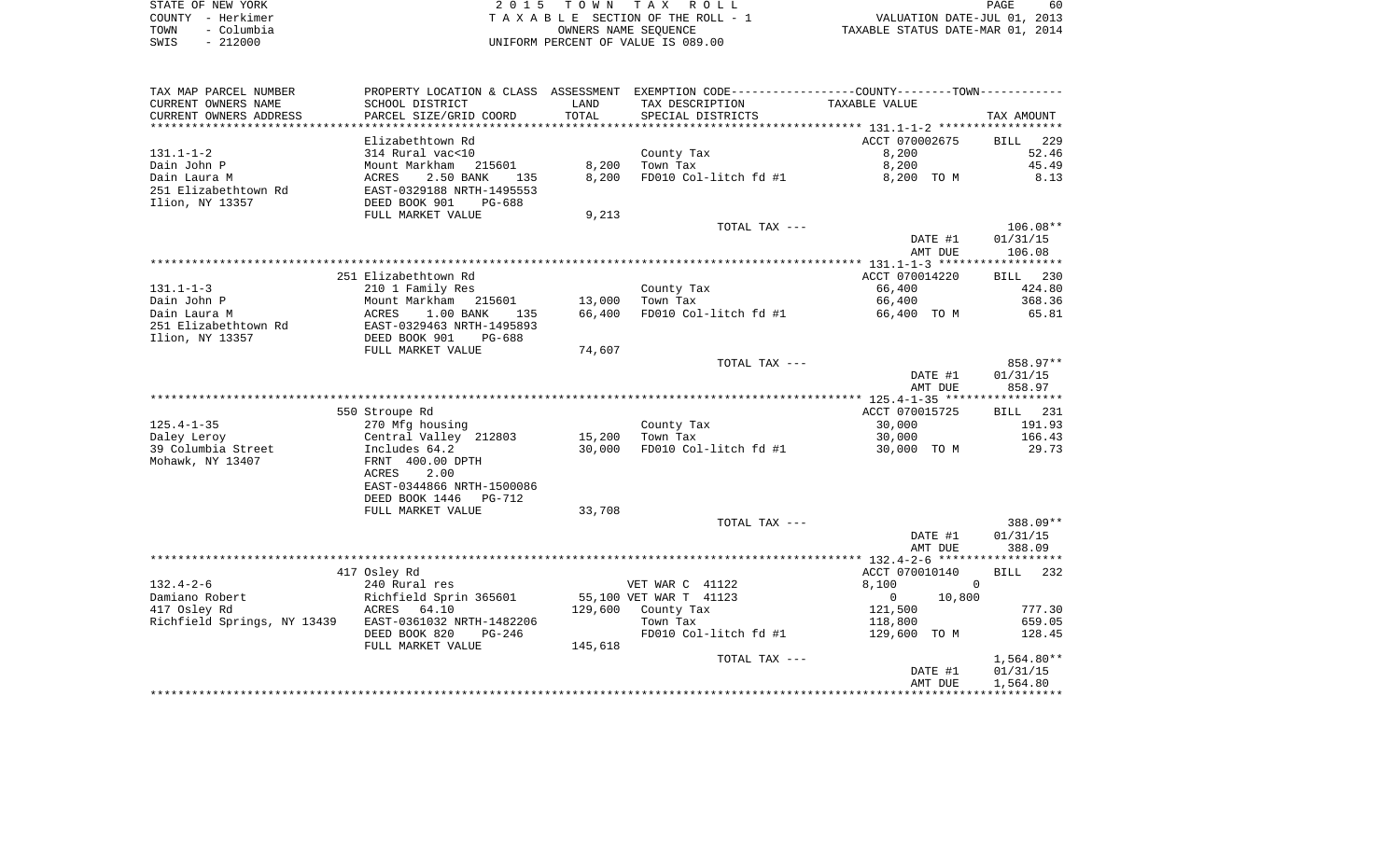| STATE OF NEW YORK |                   | 2015 TOWN TAX ROLL                 | 61<br>PAGE                       |
|-------------------|-------------------|------------------------------------|----------------------------------|
|                   | COUNTY - Herkimer | TAXABLE SECTION OF THE ROLL - 1    | VALUATION DATE-JUL 01, 2013      |
| TOWN              | - Columbia        | OWNERS NAME SEOUENCE               | TAXABLE STATUS DATE-MAR 01, 2014 |
| SWIS              | $-212000$         | UNIFORM PERCENT OF VALUE IS 089.00 |                                  |

| TAX MAP PARCEL NUMBER       |                                           |        | PROPERTY LOCATION & CLASS ASSESSMENT EXEMPTION CODE----------------COUNTY--------TOWN---------- |                  |                    |
|-----------------------------|-------------------------------------------|--------|-------------------------------------------------------------------------------------------------|------------------|--------------------|
| CURRENT OWNERS NAME         | SCHOOL DISTRICT                           | LAND   | TAX DESCRIPTION                                                                                 | TAXABLE VALUE    |                    |
| CURRENT OWNERS ADDRESS      | PARCEL SIZE/GRID COORD                    | TOTAL  | SPECIAL DISTRICTS                                                                               |                  | TAX AMOUNT         |
| ***********************     | *****************************             |        |                                                                                                 |                  |                    |
|                             | 1056 Jordanville Rd                       |        |                                                                                                 | ACCT 070013355   | <b>BILL</b><br>233 |
| $131.2 - 1 - 45.1$          | 270 Mfg housing                           |        | County Tax                                                                                      | 46,200           | 295.57             |
| Davis Dan J                 | Central Valley 212803                     | 11,600 | Town Tax                                                                                        | 46,200           | 256.30             |
| DesGrosielliers Tammy L     | FRNT 180.00 DPTH 198.66                   | 46,200 | FD010 Col-litch fd #1                                                                           | 46,200 TO M      | 45.79              |
| 1237 Jordanville Rd         | 0.82<br>ACRES                             |        |                                                                                                 |                  |                    |
| Richfield Springs, NY 13439 | EAST-0346800 NRTH-1494123                 |        |                                                                                                 |                  |                    |
|                             | DEED BOOK 939<br>PG-606                   |        |                                                                                                 |                  |                    |
|                             | FULL MARKET VALUE                         | 51,910 |                                                                                                 |                  |                    |
|                             |                                           |        | TOTAL TAX ---                                                                                   |                  | 597.66**           |
|                             |                                           |        |                                                                                                 | DATE #1          | 01/31/15           |
|                             |                                           |        |                                                                                                 | AMT DUE          | 597.66             |
|                             |                                           |        |                                                                                                 |                  |                    |
|                             | LOT 2 Jordanville Rd                      |        |                                                                                                 | ACCT 176231      | BILL 234           |
| $131.2 - 2 - 2$             | 314 Rural vac<10                          |        | County Tax                                                                                      | 14,200           | 90.84              |
| Davis Daniel                | Central Valley 212803                     | 14,200 | Town Tax                                                                                        | 14,200           | 78.77              |
| 1237 Jordanville Rd         | SUB DIV LOT#2                             | 14,200 | FD010 Col-litch fd #1                                                                           | 14,200 TO M      | 14.07              |
| Richfield Springs, NY 13439 | 5.40<br>ACRES                             |        |                                                                                                 |                  |                    |
|                             | EAST-0346379 NRTH-1494029                 |        |                                                                                                 |                  |                    |
|                             | DEED BOOK 1470<br>PG-489                  |        |                                                                                                 |                  |                    |
|                             | FULL MARKET VALUE                         | 15,955 |                                                                                                 |                  |                    |
|                             |                                           |        | TOTAL TAX ---                                                                                   |                  | 183.68**           |
|                             |                                           |        |                                                                                                 | DATE #1          | 01/31/15           |
|                             |                                           |        |                                                                                                 | AMT DUE          | 183.68             |
|                             |                                           |        |                                                                                                 |                  | BILL 235           |
| $132.1 - 1 - 37.3$          | 1237 Jordanville Rd                       |        |                                                                                                 |                  | 372.98             |
| Davis Daniel                | 210 1 Family Res<br>Central Valley 212803 | 8,900  | County Tax<br>Town Tax                                                                          | 58,300<br>58,300 | 323.42             |
| 1237 Jordanville Rd         | FRNT 170.00 DPTH 125.00                   | 58,300 | FD010 Col-litch fd #1                                                                           | 58,300 TO M      | 57.78              |
| Richfield Springs, NY 13439 | EAST-0350077 NRTH-1493016                 |        |                                                                                                 |                  |                    |
|                             | DEED BOOK 738<br>$PG-258$                 |        |                                                                                                 |                  |                    |
|                             | FULL MARKET VALUE                         | 65,506 |                                                                                                 |                  |                    |
|                             |                                           |        | TOTAL TAX ---                                                                                   |                  | 754.18**           |
|                             |                                           |        |                                                                                                 | DATE #1          | 01/31/15           |
|                             |                                           |        |                                                                                                 | AMT DUE          | 754.18             |
|                             |                                           |        |                                                                                                 |                  |                    |
|                             | State Route 28                            |        |                                                                                                 | ACCT 172635      | 236<br>BILL        |
| $132.3 - 1 - 8$             | 314 Rural vac<10                          |        | County Tax                                                                                      | 1,100            | 7.04               |
| Davis Daniel                | Richfield Sprin 365601                    | 1,100  | Town Tax                                                                                        | 1,100            | 6.10               |
| 1237 Jordanville Road       | FRNT 360.00 DPTH 400.00                   | 1,100  | FD010 Col-litch fd #1                                                                           | 1,100 TO M       | 1.09               |
| Richfield Springs, NY 13439 | 0.89<br>ACRES                             |        |                                                                                                 |                  |                    |
|                             | EAST-0357770 NRTH-1487867                 |        |                                                                                                 |                  |                    |
|                             | DEED BOOK 1446<br>PG-709                  |        |                                                                                                 |                  |                    |
|                             | FULL MARKET VALUE                         | 1,236  |                                                                                                 |                  |                    |
|                             |                                           |        | TOTAL TAX ---                                                                                   |                  | $14.23**$          |
|                             |                                           |        |                                                                                                 | DATE #1          | 01/31/15           |
|                             |                                           |        |                                                                                                 | AMT DUE          | 14.23              |
|                             |                                           |        |                                                                                                 |                  |                    |
|                             |                                           |        |                                                                                                 |                  |                    |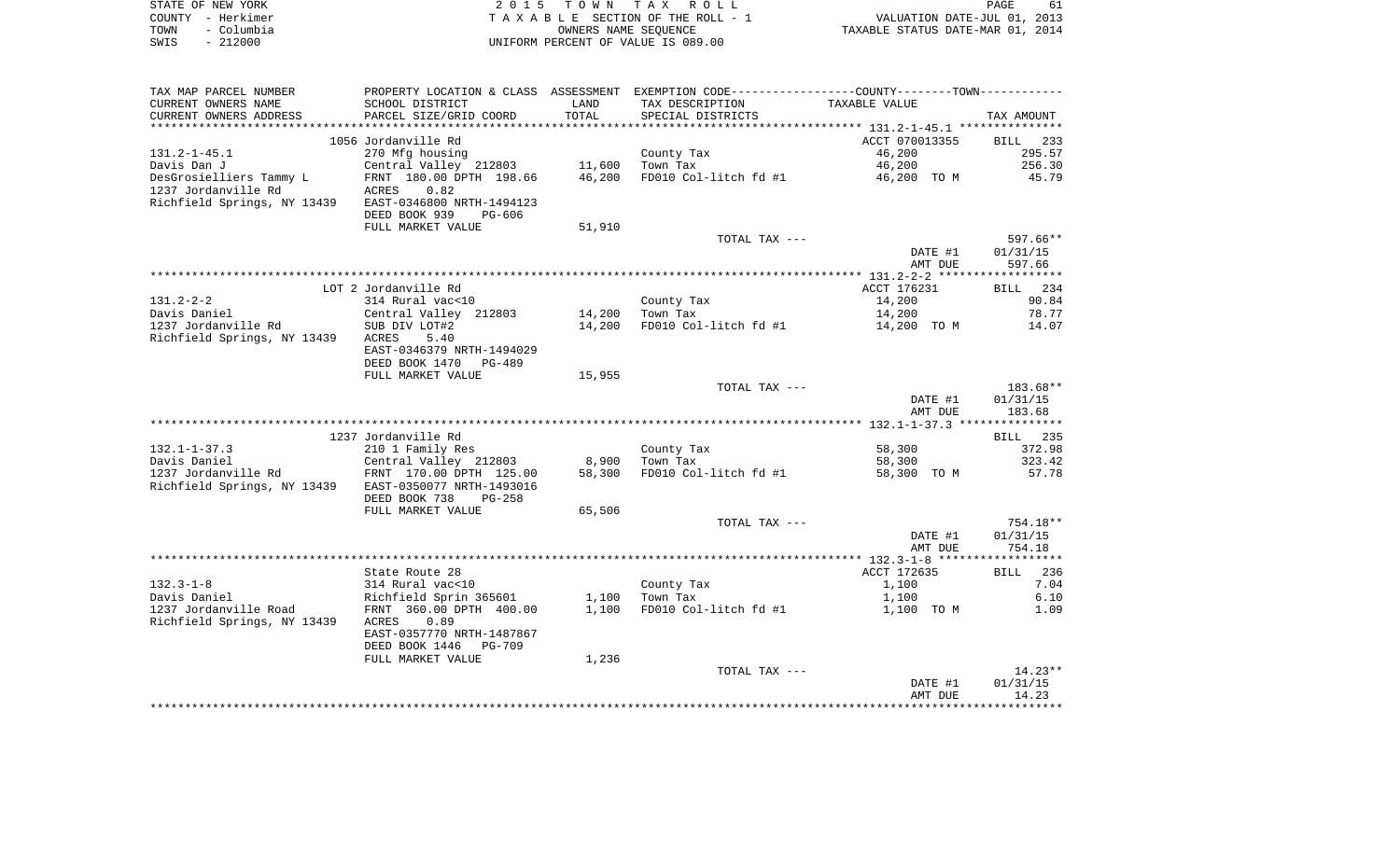|      | STATE OF NEW YORK | 2015 TOWN TAX ROLL                 | 62<br><b>PAGE</b>                |
|------|-------------------|------------------------------------|----------------------------------|
|      | COUNTY - Herkimer | TAXABLE SECTION OF THE ROLL - 1    | VALUATION DATE-JUL 01, 2013      |
| TOWN | – Columbia        | OWNERS NAME SEOUENCE               | TAXABLE STATUS DATE-MAR 01, 2014 |
| SWIS | $-212000$         | UNIFORM PERCENT OF VALUE IS 089.00 |                                  |

| TAX MAP PARCEL NUMBER       | PROPERTY LOCATION & CLASS ASSESSMENT |        | EXEMPTION CODE-----------------COUNTY-------TOWN----------- |                |                    |
|-----------------------------|--------------------------------------|--------|-------------------------------------------------------------|----------------|--------------------|
| CURRENT OWNERS NAME         | SCHOOL DISTRICT                      | LAND   | TAX DESCRIPTION                                             | TAXABLE VALUE  |                    |
| CURRENT OWNERS ADDRESS      | PARCEL SIZE/GRID COORD               | TOTAL  | SPECIAL DISTRICTS                                           |                | TAX AMOUNT         |
| *************************   |                                      |        |                                                             |                |                    |
|                             | 1495 Jordanville Rd                  |        |                                                             | ACCT 070015150 | 237<br><b>BILL</b> |
| $132.1 - 1 - 21$            | 270 Mfg housing                      |        | County Tax                                                  | 38,800         | 248.22             |
| Davis Daniel J              | Richfield Sprin 365601               | 13,000 | Town Tax                                                    | 38,800         | 215.24             |
| DesGrosielliers Tammy L     | 1.00<br>ACRES                        | 38,800 | FD010 Col-litch fd #1                                       | 38,800 TO M    | 38.46              |
| 1237 Jordanville Rd         | EAST-0354613 NRTH-1490637            |        |                                                             |                |                    |
| Richfield Springs, NY 13439 | DEED BOOK 927<br>$PG-490$            |        |                                                             |                |                    |
|                             | FULL MARKET VALUE                    | 43,596 |                                                             |                |                    |
|                             |                                      |        | TOTAL TAX ---                                               |                | $501.92**$         |
|                             |                                      |        |                                                             | DATE #1        | 01/31/15           |
|                             |                                      |        |                                                             | AMT DUE        | 501.92             |
|                             |                                      |        |                                                             |                |                    |
|                             | 503 Brewer Rd                        |        |                                                             | ACCT 070009930 | BILL 238           |
| $125.2 - 2 - 48$            | 210 1 Family Res                     |        | County Tax                                                  | 77,800         | 497.73             |
| Davis Daniel L              | Central Valley 212803                | 16,100 | Town Tax                                                    | 77,800         | 431.60             |
| Davis Ellen                 | ACRES<br>2.40                        | 77,800 | FD010 Col-litch fd #1                                       | 77,800 TO M    | 77.11              |
| 503 Brewer Rd               | EAST-0344678 NRTH-1505427            |        |                                                             |                |                    |
| Ilion, NY 13357             | DEED BOOK 1254 PG-304                |        |                                                             |                |                    |
|                             | FULL MARKET VALUE                    | 87,416 |                                                             |                |                    |
|                             |                                      |        | TOTAL TAX ---                                               |                | $1,006.44**$       |
|                             |                                      |        |                                                             | DATE #1        | 01/31/15           |
|                             |                                      |        |                                                             | AMT DUE        | 1,006.44           |
|                             |                                      |        |                                                             |                |                    |
|                             | Brewer Rd                            |        |                                                             |                | BILL 239           |
| $125.2 - 2 - 49.2$          | 322 Rural vac>10                     |        | County Tax                                                  | 12,400         | 79.33              |
| Davis Daniel L              | Central Valley 212803                | 12,400 | Town Tax                                                    | 12,400         | 68.79              |
| Davis Ellen                 | ACRES<br>20.60                       | 12,400 | FD010 Col-litch fd #1                                       | 12,400 TO M    | 12.29              |
| 503 Brewer Rd               | EAST-0344629 NRTH-1505742            |        |                                                             |                |                    |
| Ilion, NY 13357             | DEED BOOK 1254 PG-304                |        |                                                             |                |                    |
|                             | FULL MARKET VALUE                    | 13,933 |                                                             |                |                    |
|                             |                                      |        | TOTAL TAX ---                                               |                | $160.41**$         |
|                             |                                      |        |                                                             | DATE #1        | 01/31/15           |
|                             |                                      |        |                                                             | AMT DUE        | 160.41             |
|                             |                                      |        |                                                             |                |                    |
|                             | State Route 28                       |        |                                                             | ACCT 070008610 | <b>BILL</b><br>240 |
| $139.1 - 2 - 47$            | 314 Rural vac<10                     |        | County Tax                                                  | 9,300          | 59.50              |
| Davis Dean E                | Richfield Sprin 365601               | 9,300  | Town Tax                                                    | 9,300          | 51.59              |
| Davis Jean M                | 6.90                                 | 9,300  |                                                             |                |                    |
| 128 Hoffman Rd              | ACRES<br>EAST-0357104 NRTH-1477253   |        | School Relevy<br>FD010 Col-litch fd #1                      | 9,300 TO M     | 130.93<br>9.22     |
|                             | $PG-348$                             |        |                                                             |                |                    |
| Richfield Springs, NY 13439 | DEED BOOK 879                        |        |                                                             |                |                    |
|                             | FULL MARKET VALUE                    | 10,449 | TOTAL TAX ---                                               |                | 251.24**           |
|                             |                                      |        |                                                             |                | 01/31/15           |
|                             |                                      |        |                                                             | DATE #1        |                    |
|                             |                                      |        |                                                             | AMT DUE        | 251.24             |
|                             |                                      |        |                                                             |                |                    |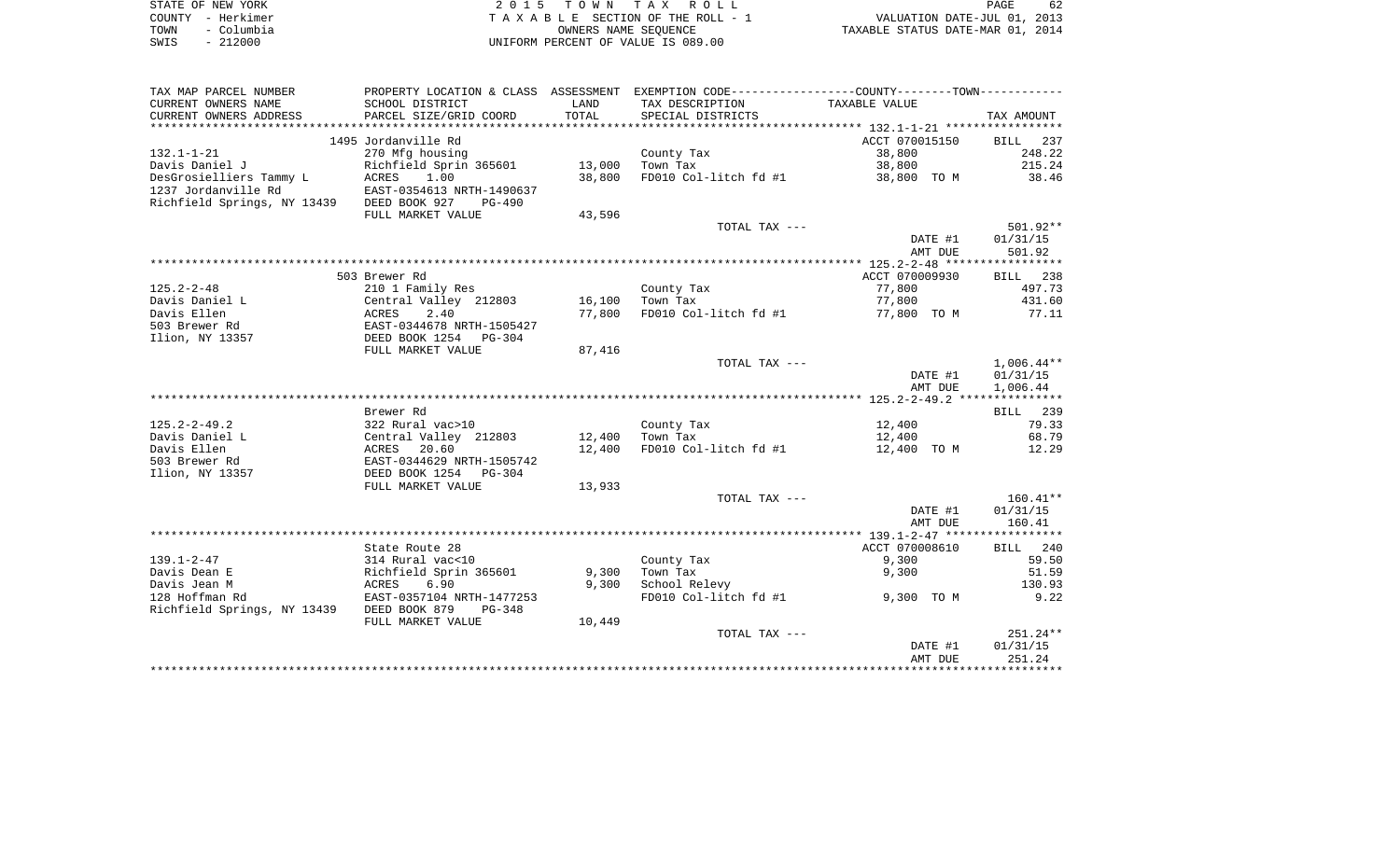| STATE OF NEW YORK  | 2015 TOWN TAX ROLL<br>PAGE                                     | 63 |
|--------------------|----------------------------------------------------------------|----|
| COUNTY - Herkimer  | VALUATION DATE-JUL 01, 2013<br>TAXABLE SECTION OF THE ROLL - 1 |    |
| - Columbia<br>TOWN | TAXABLE STATUS DATE-MAR 01, 2014<br>OWNERS NAME SEOUENCE       |    |
| $-212000$<br>SWIS  | UNIFORM PERCENT OF VALUE IS 089.00                             |    |

 $\begin{array}{c} 63 \\ 2013 \\ 2014 \end{array}$ 

| TAX MAP PARCEL NUMBER                     |                            |         | PROPERTY LOCATION & CLASS ASSESSMENT EXEMPTION CODE---------------COUNTY-------TOWN---------- |                |              |
|-------------------------------------------|----------------------------|---------|-----------------------------------------------------------------------------------------------|----------------|--------------|
| CURRENT OWNERS NAME                       | SCHOOL DISTRICT            | LAND    | TAX DESCRIPTION                                                                               | TAXABLE VALUE  |              |
| CURRENT OWNERS ADDRESS                    | PARCEL SIZE/GRID COORD     | TOTAL   | SPECIAL DISTRICTS                                                                             |                | TAX AMOUNT   |
|                                           |                            |         |                                                                                               |                |              |
|                                           | Columbia Road So           |         |                                                                                               | ACCT 070005190 | BILL<br>241  |
| $139.1 - 2 - 48$                          | 314 Rural vac<10           |         | County Tax                                                                                    | 4,100          | 26.23        |
| Davis Dean E                              | Richfield Sprin 365601     | 4,100   | Town Tax                                                                                      | 4,100          | 22.74        |
| Davis Jean V                              | FRNT 207.00 DPTH 140.00    | 4,100   | FD010 Col-litch fd #1                                                                         | 4,100 TO M     | 4.06         |
| 128 Hoffman Rd                            | ACRES<br>0.52              |         |                                                                                               |                |              |
| Richfield Springs, NY 13439               | EAST-0356659 NRTH-1476938  |         |                                                                                               |                |              |
|                                           | DEED BOOK 740<br>$PG-52$   |         |                                                                                               |                |              |
|                                           | FULL MARKET VALUE          | 4,607   |                                                                                               |                |              |
|                                           |                            |         | TOTAL TAX ---                                                                                 |                | $53.03**$    |
|                                           |                            |         |                                                                                               | DATE #1        | 01/31/15     |
|                                           |                            |         |                                                                                               | AMT DUE        | 53.03        |
|                                           |                            |         |                                                                                               |                |              |
|                                           | 128 Hoffman Rd             |         |                                                                                               | ACCT 070000360 | BILL 242     |
| $139.1 - 2 - 68$                          | 210 1 Family Res           |         | County Tax                                                                                    | 90,000         | 575.78       |
| Davis Dean E                              | Richfield Sprin 365601     | 13,000  | Town Tax                                                                                      | 90,000         | 499.28       |
| Davis Jean V                              | ACRES<br>2.00              | 90,000  | FD010 Col-litch fd #1                                                                         | 90,000 TO M    | 89.20        |
| 128 Hoffman Rd                            | EAST-0356649 NRTH-1476757  |         |                                                                                               |                |              |
| Richfield Springs, NY 13439 DEED BOOK 740 | $PG-52$                    |         |                                                                                               |                |              |
|                                           | FULL MARKET VALUE          | 101,124 |                                                                                               |                |              |
|                                           |                            |         | TOTAL TAX ---                                                                                 |                | $1,164.26**$ |
|                                           |                            |         |                                                                                               | DATE #1        | 01/31/15     |
|                                           |                            |         |                                                                                               | AMT DUE        | 1,164.26     |
|                                           |                            |         |                                                                                               |                |              |
|                                           | State Route 28             |         |                                                                                               |                | BILL 243     |
| $139.1 - 2 - 70$                          | 314 Rural vac<10           |         | County Tax                                                                                    | 9,300          | 59.50        |
| Davis Dean E                              | Richfield Sprin 365601     | 9,300   | Town Tax                                                                                      | 9,300          | 51.59        |
| Davis Jean M                              | ACRES<br>5.00              | 9,300   | School Relevy                                                                                 |                | 130.93       |
| 128 Hoffman Rd                            | EAST-0357113 NRTH-1476831  |         | FD010 Col-litch fd #1                                                                         | 9,300 TO M     | 9.22         |
| Richfield Springs, NY 13439               | DEED BOOK 879<br>PG-348    |         |                                                                                               |                |              |
|                                           | FULL MARKET VALUE          | 10,449  |                                                                                               |                |              |
|                                           |                            |         | TOTAL TAX ---                                                                                 |                | $251.24**$   |
|                                           |                            |         |                                                                                               | DATE #1        | 01/31/15     |
|                                           |                            |         |                                                                                               | AMT DUE        | 251.24       |
|                                           |                            |         |                                                                                               |                |              |
|                                           | 463 Brewer Rd              |         |                                                                                               | ACCT 070014850 | BILL 244     |
| $125.2 - 2 - 46$                          | 210 1 Family Res           |         | County Tax                                                                                    | 77,000         | 492.61       |
| Davis Gary                                | Central Valley 212803      | 18,100  | Town Tax                                                                                      | 77,000         | 427.16       |
| Davis Deborah                             | ACRES<br>3.30              | 77,000  | School Relevy                                                                                 |                | 1,148.90     |
| 463 Brewer Rd                             | EAST-0343932 NRTH-1505176  |         | FD010 Col-litch fd #1                                                                         | 77,000 TO M    | 76.32        |
| Ilion, NY 13357                           | DEED BOOK 1208<br>$PG-231$ |         |                                                                                               |                |              |
|                                           | FULL MARKET VALUE          | 86,517  |                                                                                               |                |              |
|                                           |                            |         | TOTAL TAX ---                                                                                 |                | $2,144.99**$ |
|                                           |                            |         |                                                                                               | DATE #1        | 01/31/15     |
|                                           |                            |         |                                                                                               | AMT DUE        | 2,144.99     |
|                                           |                            |         |                                                                                               |                |              |
|                                           |                            |         |                                                                                               |                |              |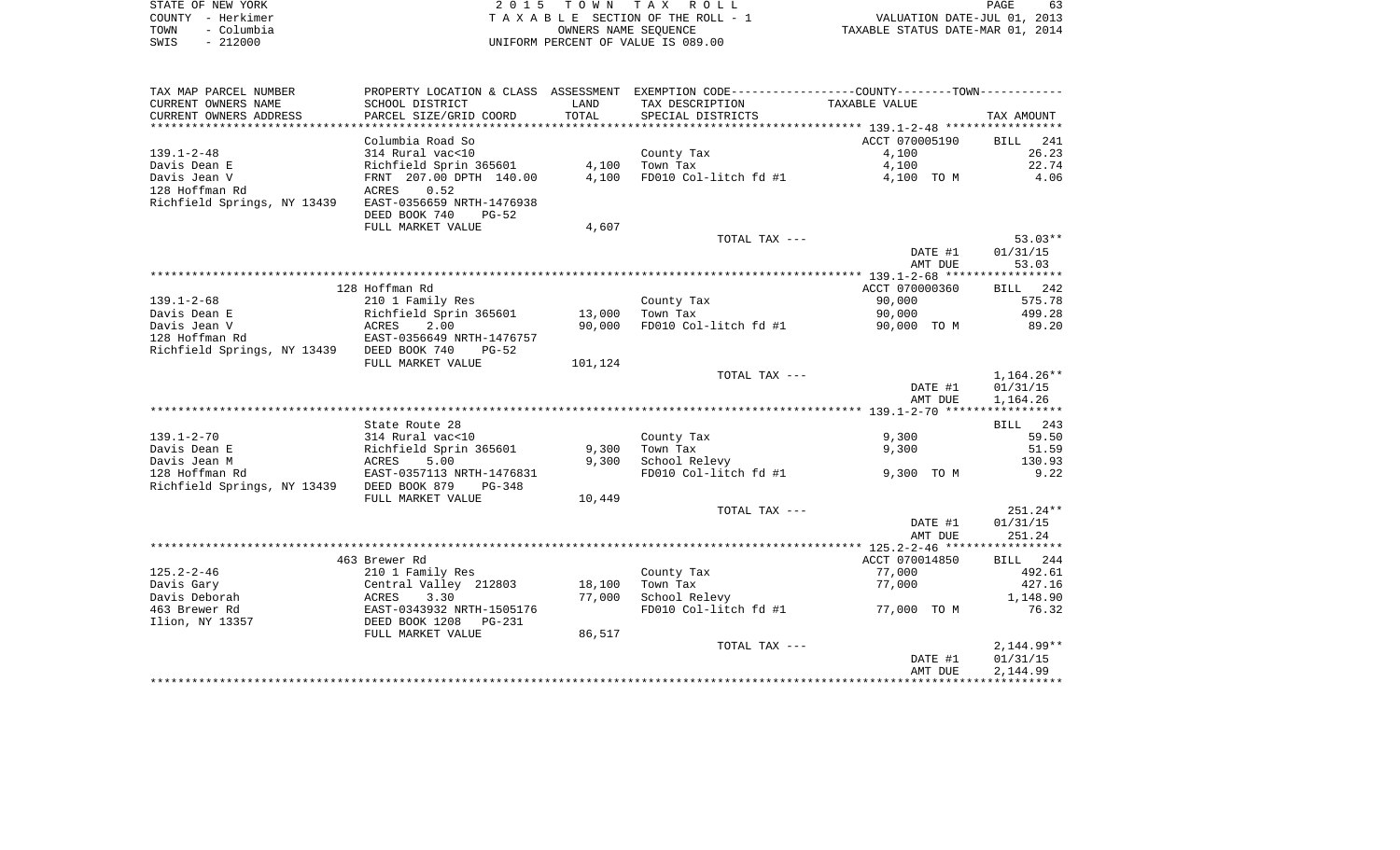| STATE OF NEW YORK  | 2015 TOWN TAX ROLL                 | 64<br>PAGE                       |
|--------------------|------------------------------------|----------------------------------|
| COUNTY - Herkimer  | TAXABLE SECTION OF THE ROLL - 1    | VALUATION DATE-JUL 01, 2013      |
| – Columbia<br>TOWN | OWNERS NAME SEOUENCE               | TAXABLE STATUS DATE-MAR 01, 2014 |
| $-212000$<br>SWIS  | UNIFORM PERCENT OF VALUE IS 089.00 |                                  |

| TAX MAP PARCEL NUMBER       |                                             |         | PROPERTY LOCATION & CLASS ASSESSMENT EXEMPTION CODE----------------COUNTY--------TOWN---------- |                    |                      |
|-----------------------------|---------------------------------------------|---------|-------------------------------------------------------------------------------------------------|--------------------|----------------------|
| CURRENT OWNERS NAME         | SCHOOL DISTRICT                             | LAND    | TAX DESCRIPTION                                                                                 | TAXABLE VALUE      |                      |
| CURRENT OWNERS ADDRESS      | PARCEL SIZE/GRID COORD                      | TOTAL   | SPECIAL DISTRICTS                                                                               |                    | TAX AMOUNT           |
| *******************         |                                             |         |                                                                                                 |                    |                      |
|                             | 127 Columbia Center Rd                      |         |                                                                                                 | ACCT 070015180     | <b>BILL</b><br>245   |
| $131.2 - 1 - 10$            | 120 Field crops                             |         | AGRIC 10 Y 42100                                                                                | 3,200<br>3,200     |                      |
| Davis Jean M                | Central Valley 212803                       | 37,800  | County Tax                                                                                      | 105,000            | 671.74               |
| Volo Michael A              | ACRES<br>49.00                              | 108,200 | Town Tax                                                                                        | 105,000            | 582.49               |
| 127 Columbia Center Rd      | EAST-0347461 NRTH-1495381                   |         | School Relevy                                                                                   |                    | 2,408.93             |
| Ilion, NY 13357             | DEED BOOK 888<br>PG-181                     |         | FD010 Col-litch fd #1                                                                           | 108,200 TO M       | 107.24               |
|                             | FULL MARKET VALUE                           | 121,573 |                                                                                                 |                    |                      |
|                             |                                             |         | TOTAL TAX ---                                                                                   |                    | $3,770.40**$         |
|                             |                                             |         |                                                                                                 | DATE #1            | 01/31/15             |
|                             |                                             |         |                                                                                                 | AMT DUE            | 3,770.40             |
|                             |                                             |         |                                                                                                 |                    |                      |
|                             | State Route 28                              |         |                                                                                                 | ACCT 173848        | BILL 246             |
| $132.3 - 1 - 11.3$          | 312 Vac w/imprv                             |         | County Tax                                                                                      | 7,600              | 48.62                |
| Davis Justin D              | Richfield Sprin 365601                      | 7,600   | Town Tax                                                                                        | 7,600              | 42.16                |
| 1237 Jordanville Road       | FRNT 269.00 DPTH                            | 7,600   | FD010 Col-litch fd #1                                                                           | 7,600 TO M         | 7.53                 |
| Richfield Springs, NY 13439 | ACRES<br>3.70                               |         |                                                                                                 |                    |                      |
|                             | EAST-0357866 NRTH-1481013<br>DEED BOOK 1454 |         |                                                                                                 |                    |                      |
|                             | $PG-360$<br>FULL MARKET VALUE               | 8,539   |                                                                                                 |                    |                      |
|                             |                                             |         | TOTAL TAX ---                                                                                   |                    | $98.31**$            |
|                             |                                             |         |                                                                                                 | DATE #1            | 01/31/15             |
|                             |                                             |         |                                                                                                 | AMT DUE            | 98.31                |
|                             |                                             |         |                                                                                                 |                    |                      |
|                             | 519 Elizabethtown Rd                        |         |                                                                                                 |                    | 247<br>BILL          |
| $125.3 - 1 - 21.2$          | 240 Rural res                               |         | County Tax                                                                                      | 84,200             | 538.67               |
| Davis William L             | Central Valley 212803                       | 40,200  | Town Tax                                                                                        | 84,200             | 467.10               |
| Davis Denise M              | FRNT 705.00 DPTH                            | 84,200  | FD010 Col-litch fd #1                                                                           | 84,200 TO M        | 83.45                |
| 519 Elizabethtown Rd        | ACRES<br>35.00 BANK<br>135                  |         |                                                                                                 |                    |                      |
| Ilion, NY 13357             | EAST-0332352 NRTH-1500199                   |         |                                                                                                 |                    |                      |
|                             | DEED BOOK 856<br>PG-436                     |         |                                                                                                 |                    |                      |
|                             | FULL MARKET VALUE                           | 94,607  |                                                                                                 |                    |                      |
|                             |                                             |         | TOTAL TAX ---                                                                                   |                    | $1,089.22**$         |
|                             |                                             |         |                                                                                                 | DATE #1            | 01/31/15             |
|                             |                                             |         |                                                                                                 | AMT DUE            | 1,089.22             |
|                             |                                             |         |                                                                                                 |                    |                      |
|                             | 131 Elizabethtown Rd                        |         |                                                                                                 | ACCT 070008700     | BILL 248             |
| $131.30 - 2 - 10$           | 210 1 Family Res                            |         | County Tax                                                                                      | 34,600             | 221.35               |
| Dawson Mary                 | Mount Markham 215601                        | 5,700   | Town Tax                                                                                        | 34,600             | 191.94               |
| 2263 East Broad Street      | FRNT<br>66.00 DPTH<br>60.00                 | 34,600  | School Relevy                                                                                   |                    | 792.82               |
| Frankfort, NY 13340         | EAST-0328242 NRTH-1493755                   |         | FD010 Col-litch fd #1                                                                           | 34,600 TO M        | 34.29                |
|                             | DEED BOOK 1138<br>PG-813                    |         |                                                                                                 |                    |                      |
|                             | FULL MARKET VALUE                           | 38,876  |                                                                                                 |                    |                      |
|                             |                                             |         | TOTAL TAX ---                                                                                   |                    | $1,240.40**$         |
|                             |                                             |         |                                                                                                 | DATE #1<br>AMT DUE | 01/31/15<br>1,240.40 |
|                             |                                             |         |                                                                                                 |                    |                      |
|                             |                                             |         |                                                                                                 |                    |                      |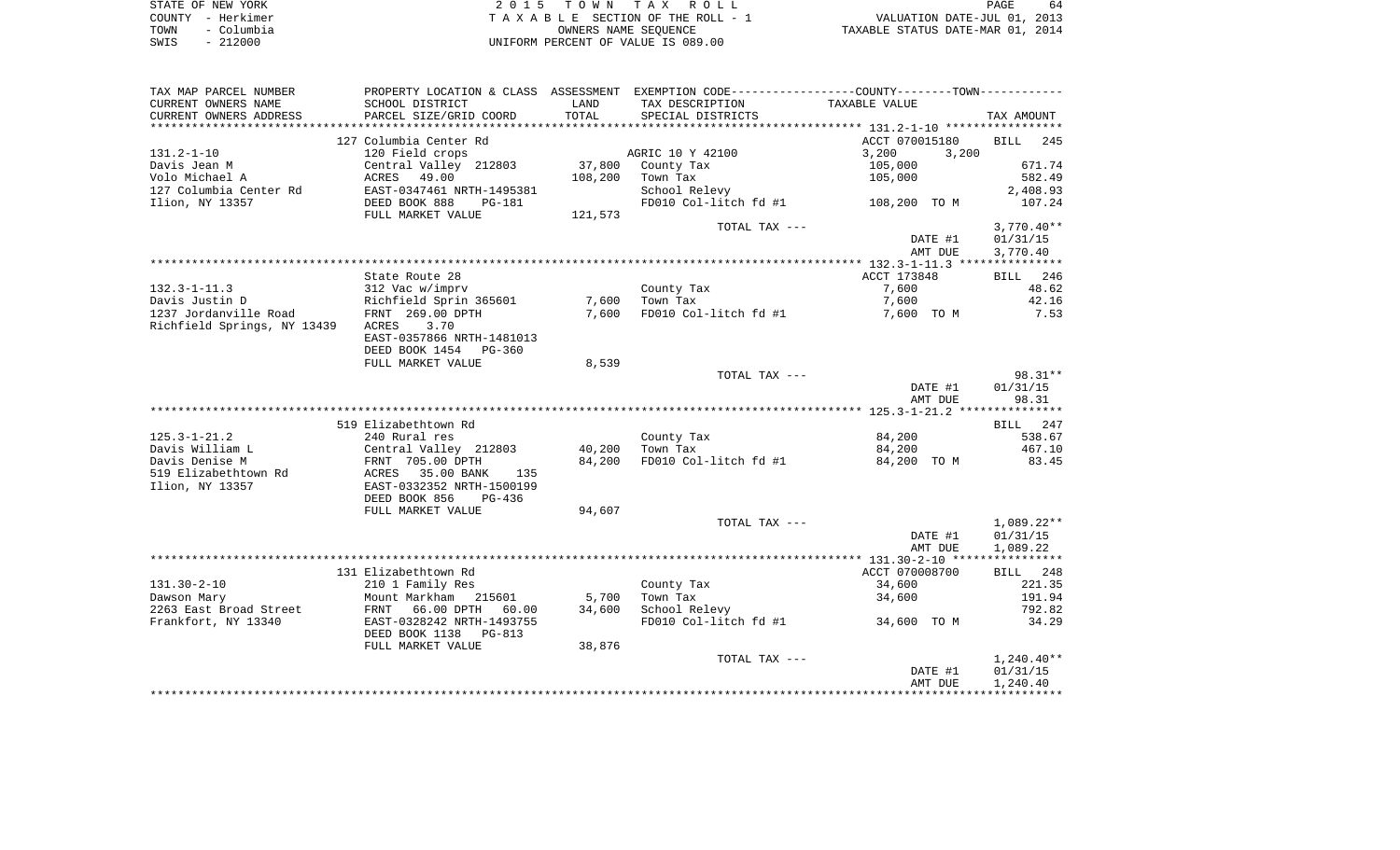| STATE OF NEW YORK  | 2015 TOWN TAX ROLL                 | 65<br>PAGE                       |
|--------------------|------------------------------------|----------------------------------|
| COUNTY - Herkimer  | TAXABLE SECTION OF THE ROLL - 1    | VALUATION DATE-JUL 01, 2013      |
| - Columbia<br>TOWN | OWNERS NAME SEOUENCE               | TAXABLE STATUS DATE-MAR 01, 2014 |
| - 212000<br>SWIS   | UNIFORM PERCENT OF VALUE IS 089.00 |                                  |

| TAX MAP PARCEL NUMBER    | PROPERTY LOCATION & CLASS ASSESSMENT EXEMPTION CODE---------------COUNTY-------TOWN---------- |                      |                       |                                                  |              |
|--------------------------|-----------------------------------------------------------------------------------------------|----------------------|-----------------------|--------------------------------------------------|--------------|
| CURRENT OWNERS NAME      | SCHOOL DISTRICT                                                                               | LAND                 | TAX DESCRIPTION       | TAXABLE VALUE                                    |              |
| CURRENT OWNERS ADDRESS   | PARCEL SIZE/GRID COORD                                                                        | TOTAL                | SPECIAL DISTRICTS     |                                                  | TAX AMOUNT   |
|                          | **************************                                                                    | ******************** |                       | ****************** 126.3-2-28 ****************** |              |
|                          | 1973 State Route 28                                                                           |                      |                       | ACCT 187323                                      | BILL 249     |
| $126.3 - 2 - 28$         | 210 1 Family Res                                                                              |                      | County Tax            | 77,000                                           | 492.61       |
| Delossantos Felix M      | Central Valley 212803                                                                         | 13,200               | Town Tax              | 77,000                                           | 427.16       |
| 1973 State Route 28      | FRNT 100.00 DPTH 530.00                                                                       | 77,000               | FD010 Col-litch fd #1 | 77,000 TO M                                      | 76.32        |
|                          | 1.09                                                                                          |                      |                       |                                                  |              |
| Mohawk, NY 13407         | ACRES                                                                                         |                      |                       |                                                  |              |
|                          | EAST-0354363 NRTH-1502096                                                                     |                      |                       |                                                  |              |
| PRIOR OWNER ON 3/01/2014 | DEED BOOK 1539<br>PG-613                                                                      |                      |                       |                                                  |              |
| Delossantos Felix M      | FULL MARKET VALUE                                                                             | 86,517               |                       |                                                  |              |
|                          |                                                                                               |                      | TOTAL TAX ---         |                                                  | 996.09**     |
|                          |                                                                                               |                      |                       | DATE #1                                          | 01/31/15     |
|                          |                                                                                               |                      |                       | AMT DUE                                          | 996.09       |
|                          |                                                                                               |                      |                       |                                                  |              |
|                          | 104 Millers Mills Rd                                                                          |                      |                       | ACCT 070010080                                   | BILL 250     |
| $131.1 - 1 - 70$         | 210 1 Family Res                                                                              |                      | County Tax            | 105,500                                          | 674.94       |
| Deming Kenneth G         | Mount Markham<br>215601                                                                       | 13,000               | Town Tax              | 105,500                                          | 585.26       |
| Deming Kimberly A        | ACRES<br>1.00                                                                                 | 105,500              | FD010 Col-litch fd #1 | 105,500 TO M                                     | 104.57       |
| 104 Millers Mills Rd     | EAST-0326508 NRTH-1488995                                                                     |                      |                       |                                                  |              |
| West Winfield, NY 13491  | DEED BOOK 799<br><b>PG-418</b>                                                                |                      |                       |                                                  |              |
|                          | FULL MARKET VALUE                                                                             | 118,539              |                       |                                                  |              |
|                          |                                                                                               |                      |                       |                                                  |              |
|                          |                                                                                               |                      | TOTAL TAX ---         |                                                  | 1,364.77**   |
|                          |                                                                                               |                      |                       | DATE #1                                          | 01/31/15     |
|                          |                                                                                               |                      |                       | AMT DUE                                          | 1,364.77     |
|                          |                                                                                               |                      |                       |                                                  |              |
|                          | 1174 State Route 28                                                                           |                      |                       | ACCT 070008852                                   | BILL 251     |
| $132.3 - 1 - 7.3$        | 210 1 Family Res                                                                              |                      | County Tax            | 68,000                                           | 435.03       |
| Deninno Randy L          | Richfield Sprin 365601                                                                        | 11,800               | Town Tax              | 68,000                                           | 377.23       |
| Markey Mary              | Doublewide                                                                                    | 68,000               | School Relevy         |                                                  | 957.32       |
| 416 E. German St         | FRNT 150.00 DPTH 281.60                                                                       |                      | FD010 Col-litch fd #1 | 68,000 TO M                                      | 67.40        |
| Herkimer, NY 13350       | ACRES<br>0.85                                                                                 |                      |                       |                                                  |              |
|                          | EAST-0357827 NRTH-1488040                                                                     |                      |                       |                                                  |              |
|                          | DEED BOOK 797<br>$PG-3$                                                                       |                      |                       |                                                  |              |
|                          | FULL MARKET VALUE                                                                             | 76,404               |                       |                                                  |              |
|                          |                                                                                               |                      | TOTAL TAX ---         |                                                  | $1,836.98**$ |
|                          |                                                                                               |                      |                       | DATE #1                                          | 01/31/15     |
|                          |                                                                                               |                      |                       | AMT DUE                                          | 1,836.98     |
|                          |                                                                                               |                      |                       |                                                  |              |
|                          | 1979 State Route 28                                                                           |                      |                       | ACCT 84696                                       | BILL 252     |
| $126.3 - 2 - 10.5$       |                                                                                               |                      | County Tax            |                                                  | 863.67       |
|                          | 210 1 Family Res                                                                              |                      |                       | 135,000                                          |              |
| Dennis Zamantha R        | Central Valley 212803                                                                         | 16,900               | Town Tax              | 135,000                                          | 748.92       |
| 737 Elizabeth Street     | FRNT 100.00 DPTH                                                                              | 135,000              | FD010 Col-litch fd #1 | 135,000 TO M                                     | 133.81       |
| Utica, NY 13501          | 2.74<br>ACRES                                                                                 |                      |                       |                                                  |              |
|                          | EAST-0354182 NRTH-1502157                                                                     |                      |                       |                                                  |              |
|                          | DEED BOOK 1524<br><b>PG-398</b>                                                               |                      |                       |                                                  |              |
|                          | FULL MARKET VALUE                                                                             | 151,685              |                       |                                                  |              |
|                          |                                                                                               |                      | TOTAL TAX ---         |                                                  | 1,746.40**   |
|                          |                                                                                               |                      |                       | DATE #1                                          | 01/31/15     |
|                          |                                                                                               |                      |                       | AMT DUE                                          | 1,746.40     |
|                          |                                                                                               |                      |                       |                                                  |              |
|                          |                                                                                               |                      |                       |                                                  |              |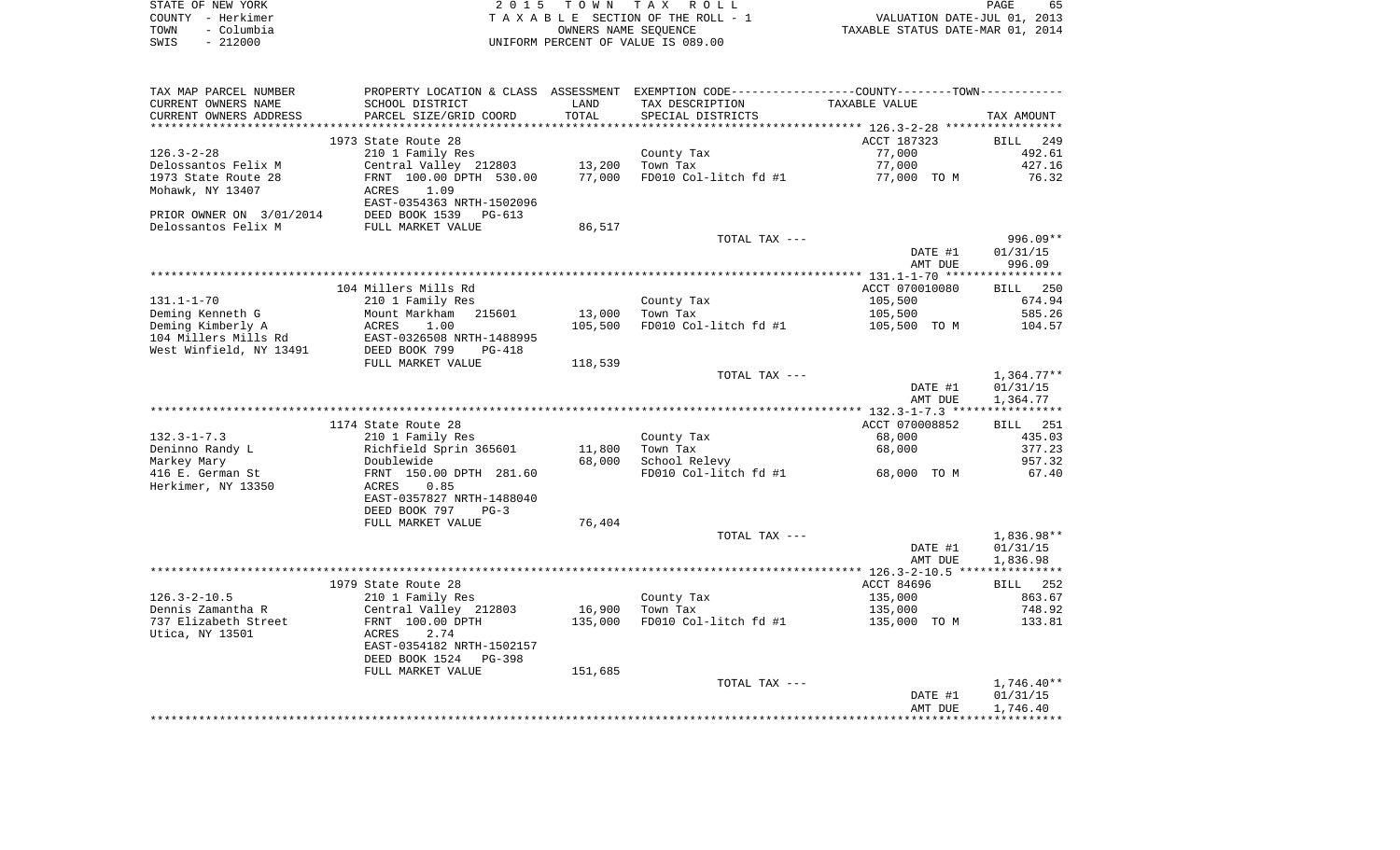| STATE OF NEW YORK  | 2015 TOWN TAX ROLL                 | 66<br>PAGE                       |
|--------------------|------------------------------------|----------------------------------|
| COUNTY - Herkimer  | TAXABLE SECTION OF THE ROLL - 1    | VALUATION DATE-JUL 01, 2013      |
| - Columbia<br>TOWN | OWNERS NAME SEOUENCE               | TAXABLE STATUS DATE-MAR 01, 2014 |
| $-212000$<br>SWIS  | UNIFORM PERCENT OF VALUE IS 089.00 |                                  |

| TAX MAP PARCEL NUMBER                                  | PROPERTY LOCATION & CLASS                                    | ASSESSMENT |                                     | EXEMPTION CODE-----------------COUNTY-------TOWN----------- |                    |
|--------------------------------------------------------|--------------------------------------------------------------|------------|-------------------------------------|-------------------------------------------------------------|--------------------|
| CURRENT OWNERS NAME                                    | SCHOOL DISTRICT                                              | LAND       | TAX DESCRIPTION                     | TAXABLE VALUE                                               |                    |
| CURRENT OWNERS ADDRESS                                 | PARCEL SIZE/GRID COORD                                       | TOTAL      | SPECIAL DISTRICTS                   |                                                             | TAX AMOUNT         |
| ********************                                   | *******************                                          |            |                                     |                                                             |                    |
|                                                        | Stroupe Rd                                                   |            |                                     | ACCT 070014910                                              | <b>BILL</b><br>253 |
| $125.4 - 1 - 46.1$                                     | 105 Vac farmland                                             |            | AG MKTS<br>41730                    | $\Omega$                                                    | $\Omega$           |
| Derby Deborah A                                        | Central Valley 212803                                        | 46,300     | County Tax                          | 50,500                                                      | 323.08             |
| Derby Gaylord J                                        | FRNT 965.00 DPTH                                             | 50,500     | Town Tax                            | 50,500                                                      | 280.15             |
| 358 Spohn Rd                                           | ACRES<br>77.50                                               |            | School Relevy                       |                                                             | 1,158.61           |
| Ilion, NY 13357                                        | EAST-0344348 NRTH-1498086<br>DEED BOOK 842<br>$PG-8$         |            | FD010 Col-litch fd #1               | 50,500 TO M                                                 | 50.05              |
| MAY BE SUBJECT TO PAYMENT<br>UNDER AGDIST LAW TIL 2021 | FULL MARKET VALUE                                            | 56,742     |                                     |                                                             |                    |
|                                                        |                                                              |            | TOTAL TAX ---                       |                                                             | 1,811.89**         |
|                                                        |                                                              |            |                                     | DATE #1                                                     | 01/31/15           |
|                                                        |                                                              |            |                                     | AMT DUE                                                     | 1,811.89           |
|                                                        |                                                              |            |                                     |                                                             |                    |
|                                                        | 358 Spohn Rd                                                 |            |                                     | ACCT 070015695                                              | 254<br>BILL        |
| $125.4 - 1 - 37.2$                                     | 210 1 Family Res                                             |            | County Tax                          | 83,500                                                      | 534.19             |
| Derby Gaylord J                                        | Central Valley 212803                                        | 16,100     | Town Tax                            | 83,500                                                      | 463.22             |
| Derby Deborah A                                        | Doublewide                                                   | 83,500     | School Relevy                       |                                                             | 1,298.06           |
| 358 Spohn Rd                                           | FRNT 300.00 DPTH 376.00                                      |            | FD010 Col-litch fd #1               | 83,500 TO M                                                 | 82.76              |
| Ilion, NY 13357                                        | EAST-0346056 NRTH-1498895                                    |            |                                     |                                                             |                    |
|                                                        | DEED BOOK 680<br><b>PG-951</b>                               |            |                                     |                                                             |                    |
|                                                        | FULL MARKET VALUE                                            | 93,820     |                                     |                                                             |                    |
|                                                        |                                                              |            | TOTAL TAX ---                       |                                                             | $2,378.23**$       |
|                                                        |                                                              |            |                                     | DATE #1                                                     | 01/31/15           |
|                                                        |                                                              |            |                                     | AMT DUE                                                     | 2,378.23           |
|                                                        |                                                              |            |                                     | **************** 125.4-1-49 ******************              |                    |
|                                                        | 329 Stroupe Rd                                               |            |                                     | ACCT 173043                                                 | 255<br>BILL        |
| $125.4 - 1 - 49$                                       | 210 1 Family Res                                             |            | County Tax                          | 60,000                                                      | 383.85             |
| Derby Tyler J                                          | Central Valley 212803                                        | 17,800     | Town Tax                            | 60,000                                                      | 332.85             |
| 1001 State Route 51                                    | 3.20<br>ACRES                                                | 60,000     | School Relevy                       |                                                             | 1,376.52           |
| Ilion, NY 13357                                        | EAST-0306325 NRTH-1072668<br>DEED BOOK 1449<br><b>PG-197</b> |            | FD010 Col-litch fd #1               | 60,000 TO M                                                 | 59.47              |
|                                                        | FULL MARKET VALUE                                            | 67,416     |                                     |                                                             |                    |
|                                                        |                                                              |            | TOTAL TAX ---                       |                                                             | $2,152.69**$       |
|                                                        |                                                              |            |                                     | DATE #1                                                     | 01/31/15           |
|                                                        |                                                              |            |                                     | AMT DUE                                                     | 2,152.69           |
|                                                        | ***********************                                      |            | *********************************** | **************** 125.4-1-43 ******************              |                    |
|                                                        | 297 Spohn Rd                                                 |            |                                     | ACCT 070003420                                              | 256<br>BILL        |
| $125.4 - 1 - 43$                                       | 210 1 Family Res                                             |            | County Tax                          | 84,300                                                      | 539.31             |
| Desgrosielliers Katherine                              | Central Valley 212803                                        | 15,200     | Town Tax                            | 84,300                                                      | 467.66             |
| Desgrosielliers Louis                                  | FRNT 470.00 DPTH                                             | 84,300     | FD010 Col-litch fd #1               | 84,300 TO M                                                 | 83.55              |
| 297 Spohn Rd                                           | 2.00<br>ACRES                                                |            |                                     |                                                             |                    |
| Ilion, NY 13357                                        | EAST-0346275 NRTH-1497523                                    |            |                                     |                                                             |                    |
|                                                        | DEED BOOK 886<br>$PG-317$                                    |            |                                     |                                                             |                    |
|                                                        | FULL MARKET VALUE                                            | 94,719     |                                     |                                                             |                    |
|                                                        |                                                              |            | TOTAL TAX ---                       |                                                             | $1,090.52**$       |
|                                                        |                                                              |            |                                     | DATE #1                                                     | 01/31/15           |
|                                                        |                                                              |            |                                     | AMT DUE                                                     | 1,090.52           |
|                                                        |                                                              |            |                                     |                                                             |                    |
|                                                        |                                                              |            |                                     |                                                             |                    |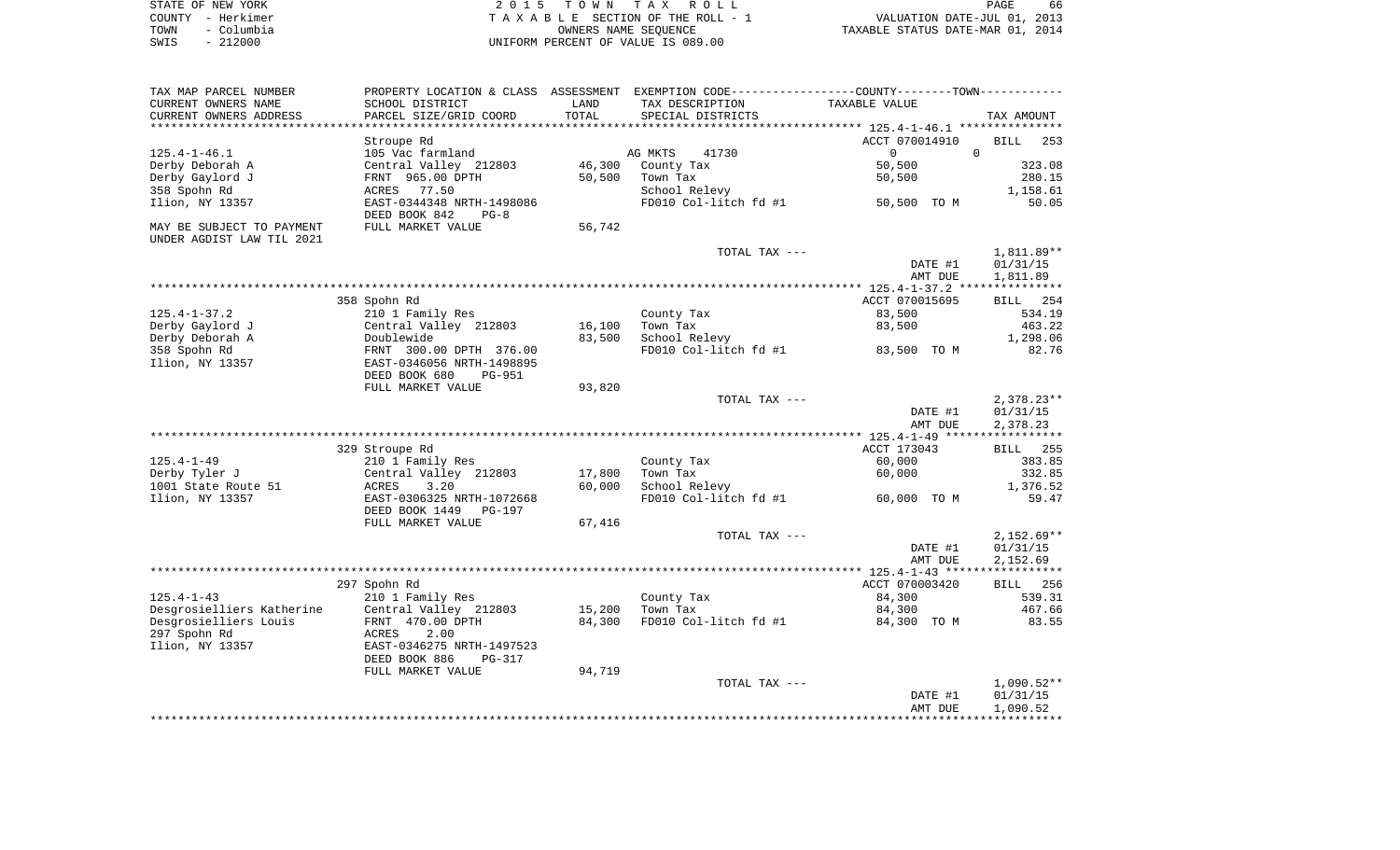| STATE OF NEW YORK  | 2015 TOWN TAX ROLL                 | PAGE                             |
|--------------------|------------------------------------|----------------------------------|
| COUNTY - Herkimer  | TAXABLE SECTION OF THE ROLL - 1    | VALUATION DATE-JUL 01, 2013      |
| - Columbia<br>TOWN | OWNERS NAME SEOUENCE               | TAXABLE STATUS DATE-MAR 01, 2014 |
| $-212000$<br>SWIS  | UNIFORM PERCENT OF VALUE IS 089.00 |                                  |

| TAX MAP PARCEL NUMBER       |                                                       |         | PROPERTY LOCATION & CLASS ASSESSMENT EXEMPTION CODE----------------COUNTY--------TOWN----------- |                            |                    |
|-----------------------------|-------------------------------------------------------|---------|--------------------------------------------------------------------------------------------------|----------------------------|--------------------|
| CURRENT OWNERS NAME         | SCHOOL DISTRICT                                       | LAND    | TAX DESCRIPTION                                                                                  | TAXABLE VALUE              |                    |
| CURRENT OWNERS ADDRESS      | PARCEL SIZE/GRID COORD                                | TOTAL   | SPECIAL DISTRICTS                                                                                |                            | TAX AMOUNT         |
| **********************      | *****************************                         |         |                                                                                                  |                            |                    |
|                             | 1259 Jordanville Rd                                   |         |                                                                                                  | ACCT 183441                | BILL 257           |
| $132.1 - 1 - 37.2$          | 210 1 Family Res                                      |         | County Tax                                                                                       | 51,800                     | 331.39             |
| Desgrosielliers Tammy       | Central Valley 212803                                 | 17,800  | Town Tax                                                                                         | 51,800                     | 287.36             |
| 1259 Jordanville Rd         | ACRES<br>3.20                                         | 51,800  | FD010 Col-litch fd #1                                                                            | 51,800 TO M                | 51.34              |
| Richfield Springs, NY 13439 | EAST-0350381 NRTH-1492986<br>DEED BOOK 1516<br>PG-722 |         |                                                                                                  |                            |                    |
|                             | FULL MARKET VALUE                                     | 58,202  |                                                                                                  |                            |                    |
|                             |                                                       |         | TOTAL TAX ---                                                                                    |                            | 670.09**           |
|                             |                                                       |         |                                                                                                  | DATE #1                    | 01/31/15           |
|                             |                                                       |         |                                                                                                  | AMT DUE                    | 670.09             |
|                             |                                                       |         |                                                                                                  |                            |                    |
|                             | Stroupe Rd                                            |         |                                                                                                  |                            | BILL 258           |
| $125.4 - 1 - 64.5$          | 314 Rural vac<10                                      |         | County Tax                                                                                       | 4,100                      | 26.23              |
| DesGrosielliers Tammy L     | Central Valley 212803                                 | 4,100   | Town Tax                                                                                         | 4,100                      | 22.74              |
| 297 Spohn Rd                | 1.90<br>ACRES                                         | 4,100   | FD010 Col-litch fd #1                                                                            | 4,100 TO M                 | 4.06               |
| Ilion, NY 13357             | EAST-0345067 NRTH-1500313<br>DEED BOOK 1397<br>PG-468 |         |                                                                                                  |                            |                    |
|                             | FULL MARKET VALUE                                     | 4,607   |                                                                                                  |                            |                    |
|                             |                                                       |         | TOTAL TAX ---                                                                                    |                            | $53.03**$          |
|                             |                                                       |         |                                                                                                  | DATE #1                    | 01/31/15           |
|                             |                                                       |         |                                                                                                  | AMT DUE                    | 53.03              |
|                             |                                                       |         |                                                                                                  |                            |                    |
|                             | 905 McKoons Rd                                        |         |                                                                                                  | ACCT 187650                | BILL 259           |
| $131.4 - 1 - 24$            | 240 Rural res                                         |         | County Tax                                                                                       | 120,000                    | 767.70             |
| Detweiler Mark R            | Richfield Sprin 365601                                | 36,000  | Town Tax                                                                                         | 120,000                    | 665.70             |
| Detweiler Betty D           | 56.00<br>ACRES                                        | 120,000 | FD010 Col-litch fd #1                                                                            | 120,000 TO M               | 118.94             |
| 905 McKoons Rd              | EAST-0345942 NRTH-1480717                             |         |                                                                                                  |                            |                    |
| Richfield Springs, NY 13439 | DEED BOOK 1541<br>PG-852                              |         |                                                                                                  |                            |                    |
|                             | FULL MARKET VALUE                                     | 134,831 |                                                                                                  |                            |                    |
| PRIOR OWNER ON 3/01/2014    |                                                       |         |                                                                                                  |                            |                    |
| Detweiler Mark R            |                                                       |         |                                                                                                  |                            |                    |
|                             |                                                       |         | TOTAL TAX ---                                                                                    |                            | 1,552.34**         |
|                             |                                                       |         |                                                                                                  | DATE #1                    | 01/31/15           |
|                             |                                                       |         |                                                                                                  | AMT DUE                    | 1,552.34           |
|                             |                                                       |         |                                                                                                  |                            |                    |
|                             | 1016 Mckoons Rd                                       |         |                                                                                                  | ACCT 158008                | <b>BILL</b><br>260 |
| $131.4 - 1 - 20.1$          | 105 Vac farmland                                      |         | AG MKTS<br>41730                                                                                 | $\overline{0}$<br>$\Omega$ |                    |
| Detweiler Robert C          | Richfield Sprin 365601                                | 30,900  | County Tax                                                                                       | 30,900                     | 197.68             |
| Detweiler Marie W           | ACRES<br>49.10                                        | 30,900  | Town Tax                                                                                         | 30,900                     | 171.42             |
| 1016 Mckoons Rd             | EAST-0347561 NRTH-1482823                             |         | FD010 Col-litch fd #1                                                                            | 30,900 TO M                | 30.63              |
| Richfield Springs, NY 13439 | DEED BOOK 1353<br>PG-118<br>FULL MARKET VALUE         | 34,719  |                                                                                                  |                            |                    |
| MAY BE SUBJECT TO PAYMENT   |                                                       |         |                                                                                                  |                            |                    |
| UNDER AGDIST LAW TIL 2021   |                                                       |         |                                                                                                  |                            |                    |
|                             |                                                       |         | TOTAL TAX ---                                                                                    |                            | 399.73**           |
|                             |                                                       |         |                                                                                                  | DATE #1                    | 01/31/15           |
|                             |                                                       |         |                                                                                                  | AMT DUE                    | 399.73             |
|                             |                                                       |         |                                                                                                  |                            |                    |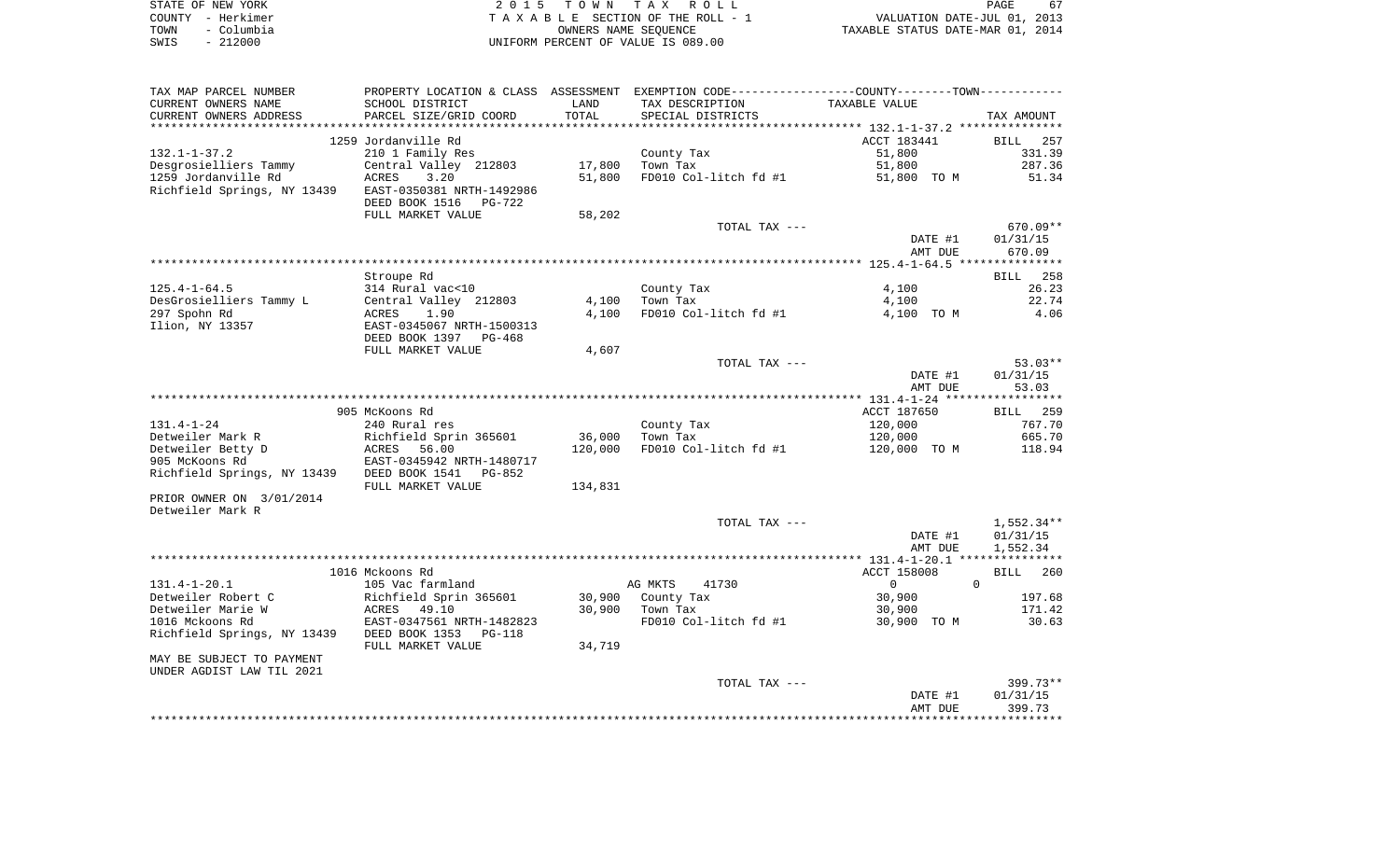| STATE OF NEW YORK  | 2015 TOWN TAX ROLL                 | 68<br>PAGE                       |
|--------------------|------------------------------------|----------------------------------|
| COUNTY – Herkimer  | TAXABLE SECTION OF THE ROLL - 1    | VALUATION DATE-JUL 01, 2013      |
| – Columbia<br>TOWN | OWNERS NAME SEOUENCE               | TAXABLE STATUS DATE-MAR 01, 2014 |
| $-212000$<br>SWIS  | UNIFORM PERCENT OF VALUE IS 089.00 |                                  |

| TAX MAP PARCEL NUMBER                             |                                                          |         | PROPERTY LOCATION & CLASS ASSESSMENT EXEMPTION CODE----------------COUNTY-------TOWN---------- |                         |                          |
|---------------------------------------------------|----------------------------------------------------------|---------|------------------------------------------------------------------------------------------------|-------------------------|--------------------------|
| CURRENT OWNERS NAME                               | SCHOOL DISTRICT                                          | LAND    | TAX DESCRIPTION                                                                                | TAXABLE VALUE           |                          |
| CURRENT OWNERS ADDRESS<br>*********************** | PARCEL SIZE/GRID COORD<br>****************************** | TOTAL   | SPECIAL DISTRICTS                                                                              |                         | TAX AMOUNT               |
|                                                   | 1016 Mckoons Rd                                          |         |                                                                                                | ACCT 070013380          | <b>BILL</b><br>261       |
| $131.4 - 1 - 21.1$                                | 112 Dairy farm                                           |         | AG MKTS<br>41730                                                                               | 4,729<br>4,729          |                          |
| Detweiler Robert C                                | Richfield Sprin 365601                                   |         | 48,700 AGRIC 10 Y 42100                                                                        | 15,000<br>15,000        |                          |
| Detweiler Marie W                                 | 49.60<br>ACRES                                           | 195,000 | County Tax                                                                                     | 175,271                 | 1,121.30                 |
| 1016 Mckoons Rd                                   | EAST-0347253 NRTH-1482265                                |         | Town Tax                                                                                       | 175,271                 | 972.32                   |
| Richfield Springs, NY 13439                       | DEED BOOK 910<br>PG-379                                  |         | FD010 Col-litch fd #1                                                                          | 195,000 TO M            | 193.27                   |
|                                                   | FULL MARKET VALUE                                        | 219,101 |                                                                                                |                         |                          |
| MAY BE SUBJECT TO PAYMENT                         |                                                          |         |                                                                                                |                         |                          |
| UNDER AGDIST LAW TIL 2021                         |                                                          |         |                                                                                                |                         |                          |
|                                                   |                                                          |         | TOTAL TAX ---                                                                                  |                         | $2,286.89**$             |
|                                                   |                                                          |         |                                                                                                | DATE #1                 | 01/31/15                 |
|                                                   |                                                          |         |                                                                                                | AMT DUE                 | 2,286.89                 |
|                                                   |                                                          |         |                                                                                                |                         |                          |
|                                                   | 112 Finger Ave                                           |         |                                                                                                | ACCT 070013980          | <b>BILL</b><br>262       |
| $131.1 - 1 - 52$                                  | 210 1 Family Res                                         |         | VET WAR C 41122                                                                                | 6,000<br>$\overline{0}$ |                          |
| DeVries Cornelius                                 | Mount Markham<br>215601                                  |         | 8,000 VET WAR T 41123                                                                          | 6,000<br>$\mathbf 0$    |                          |
| Devries Judith Ann                                | FRNT 103.00 DPTH 175.00                                  | 40,000  | County Tax                                                                                     | 34,000                  | 217.52                   |
| 112 Finger Ave                                    | 0.36<br>ACRES                                            |         | Town Tax                                                                                       | 34,000                  | 188.62                   |
| West Winfield, NY 13491                           | EAST-0336216 NRTH-1489870                                |         | FD010 Col-litch fd #1                                                                          | 40,000 TO M             | 39.65                    |
|                                                   | DEED BOOK 1376<br>$PG-273$                               |         |                                                                                                |                         |                          |
|                                                   | FULL MARKET VALUE                                        | 44,944  |                                                                                                |                         |                          |
|                                                   |                                                          |         | TOTAL TAX ---                                                                                  |                         | 445.79**                 |
|                                                   |                                                          |         |                                                                                                | DATE #1                 | 01/31/15                 |
|                                                   |                                                          |         |                                                                                                | AMT DUE                 | 445.79                   |
|                                                   |                                                          |         |                                                                                                |                         |                          |
|                                                   | 226 Eberline Rd                                          |         |                                                                                                | ACCT 070000075          | 263<br>BILL              |
| $126.3 - 2 - 1.4$                                 | 210 1 Family Res                                         |         | County Tax                                                                                     | 117,000                 | 748.51                   |
| Dicob Donald G                                    | Central Valley 212803                                    | 10,200  | Town Tax                                                                                       | 117,000                 | 649.06                   |
| Dicob Diane L                                     | ACRES<br>1.10                                            | 117,000 | FD010 Col-litch fd #1                                                                          | 117,000 TO M            | 115.96                   |
| 226 Eberline Rd                                   | EAST-0350086 NRTH-1505760                                |         |                                                                                                |                         |                          |
| Mohawk, NY 13407                                  | DEED BOOK 784<br><b>PG-508</b>                           |         |                                                                                                |                         |                          |
|                                                   | FULL MARKET VALUE                                        | 131,461 |                                                                                                |                         |                          |
|                                                   |                                                          |         | TOTAL TAX ---                                                                                  |                         | $1,513.53**$             |
|                                                   |                                                          |         |                                                                                                | DATE #1                 | 01/31/15                 |
|                                                   |                                                          |         |                                                                                                | AMT DUE                 | 1,513.53                 |
|                                                   |                                                          |         |                                                                                                |                         |                          |
|                                                   | 446 Spohn Rd                                             |         |                                                                                                | ACCT 070003480          | 264<br>BILL              |
| $125.4 - 1 - 36.1$                                | 240 Rural res                                            |         | AG MKTS<br>41730                                                                               | 11,214<br>11,214        |                          |
| Dievendorf Roy E                                  | Central Valley 212803                                    | 68,000  | County Tax                                                                                     | 148,786                 | 951.86                   |
| 446 Spohn Rd                                      | 84a calc                                                 | 160,000 | Town Tax                                                                                       | 148,786                 | 825.39                   |
| Ilion, NY 13357                                   | includes 21.1                                            |         | FD010 Col-litch fd #1                                                                          | 160,000 TO M            | 158.58                   |
|                                                   | FRNT 166.00 DPTH                                         |         |                                                                                                |                         |                          |
| MAY BE SUBJECT TO PAYMENT                         | ACRES<br>90.20                                           |         |                                                                                                |                         |                          |
| UNDER AGDIST LAW TIL 2021                         | EAST-0346526 NRTH-1500402                                |         |                                                                                                |                         |                          |
|                                                   | DEED BOOK 770<br>$PG-476$                                |         |                                                                                                |                         |                          |
|                                                   | FULL MARKET VALUE                                        | 179,775 | TOTAL TAX ---                                                                                  |                         |                          |
|                                                   |                                                          |         |                                                                                                | DATE #1                 | $1,935.83**$<br>01/31/15 |
|                                                   |                                                          |         |                                                                                                | AMT DUE                 | 1,935.83                 |
|                                                   |                                                          |         |                                                                                                |                         |                          |
|                                                   |                                                          |         |                                                                                                |                         |                          |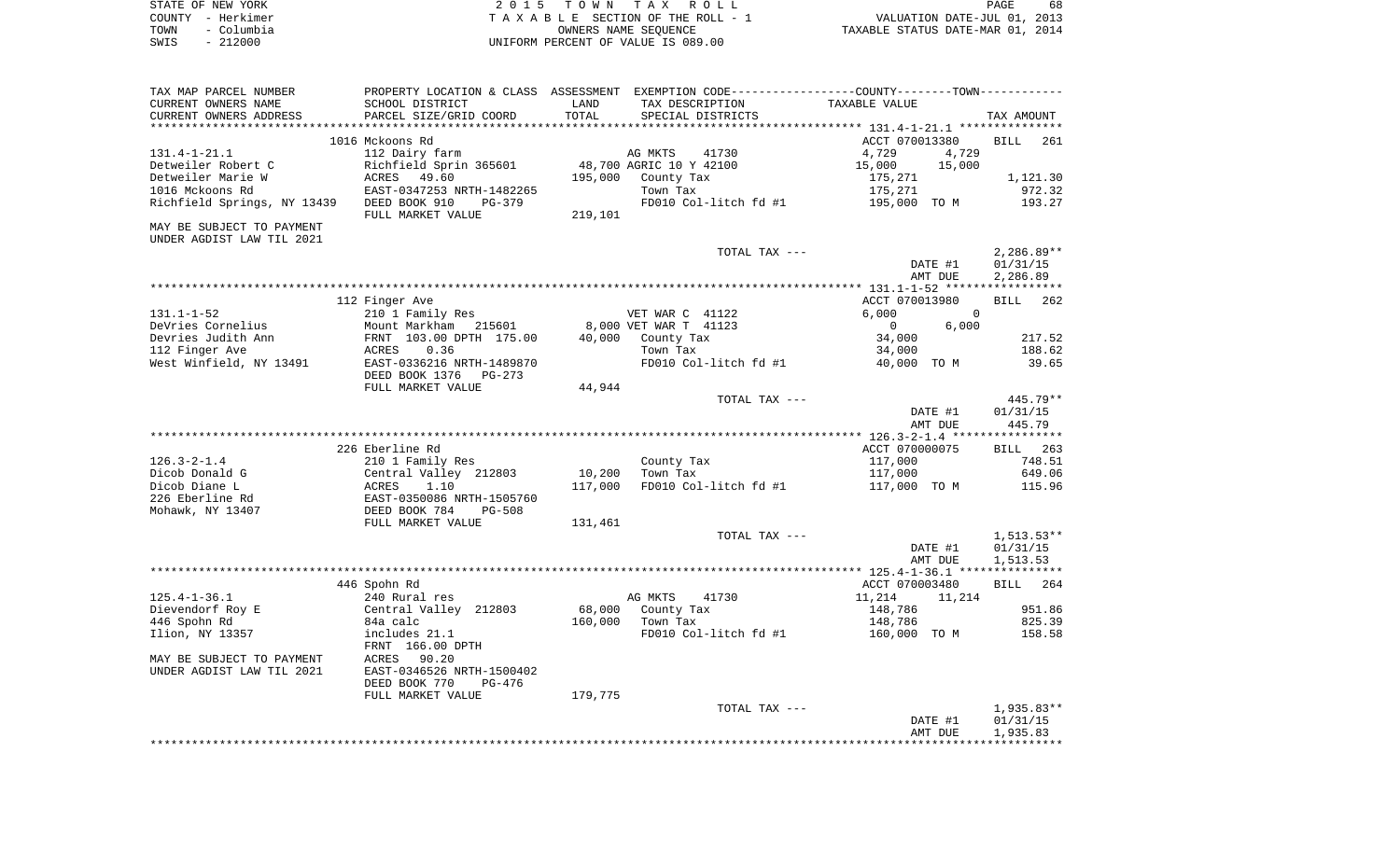| STATE OF NEW YORK |                   | 2015 TOWN TAX ROLL                 | PAGE                             | 69 |
|-------------------|-------------------|------------------------------------|----------------------------------|----|
|                   | COUNTY - Herkimer | TAXABLE SECTION OF THE ROLL - 1    | VALUATION DATE-JUL 01, 2013      |    |
| TOWN              | – Columbia        | OWNERS NAME SEOUENCE               | TAXABLE STATUS DATE-MAR 01, 2014 |    |
| SWIS              | - 212000          | UNIFORM PERCENT OF VALUE IS 089.00 |                                  |    |

| TAX MAP PARCEL NUMBER       | PROPERTY LOCATION & CLASS ASSESSMENT EXEMPTION CODE---------------COUNTY-------TOWN---------- |         |                        |                                          |                      |
|-----------------------------|-----------------------------------------------------------------------------------------------|---------|------------------------|------------------------------------------|----------------------|
| CURRENT OWNERS NAME         | SCHOOL DISTRICT                                                                               | LAND    | TAX DESCRIPTION        | TAXABLE VALUE                            |                      |
| CURRENT OWNERS ADDRESS      | PARCEL SIZE/GRID COORD                                                                        | TOTAL   | SPECIAL DISTRICTS      |                                          | TAX AMOUNT           |
| * * * * * * * * * * * * * * |                                                                                               |         |                        |                                          |                      |
|                             | 515 Spohn Rd                                                                                  |         |                        | ACCT 070000605                           | BILL 265             |
| $125.4 - 1 - 31$            | 210 1 Family Res                                                                              |         | County Tax             | 108,400                                  | 693.49               |
| Dievendorf Sandra K         | Central Valley 212803                                                                         | 13,000  | Town Tax               | 108,400                                  | 601.35               |
| 446 Spohn Rd                | INCLUDES125.4-1-30.2                                                                          | 108,400 | FD010 Col-litch fd #1  | 108,400 TO M                             | 107.44               |
| Ilion, NY 13357             | FRNT 246.00 DPTH                                                                              |         |                        |                                          |                      |
|                             | 1.10<br>ACRES                                                                                 |         |                        |                                          |                      |
|                             | EAST-0344266 NRTH-1501471                                                                     |         |                        |                                          |                      |
|                             | DEED BOOK 683<br><b>PG-939</b>                                                                |         |                        |                                          |                      |
|                             | FULL MARKET VALUE                                                                             | 121,798 |                        |                                          |                      |
|                             |                                                                                               |         | TOTAL TAX ---          |                                          | $1,402.28**$         |
|                             |                                                                                               |         |                        | DATE #1                                  | 01/31/15             |
|                             |                                                                                               |         |                        | AMT DUE                                  | 1,402.28             |
|                             |                                                                                               |         |                        |                                          |                      |
|                             | 397 Elizabethtown Rd                                                                          |         |                        | ACCT 166111                              | BILL 266             |
| $125.3 - 1 - 25$            | 210 1 Family Res                                                                              |         | County Tax             | 40,000                                   | 255.90               |
| Dinanath Rayon S            | Mount Markham 215601                                                                          | 14,500  | Town Tax               | 40,000                                   | 221.90               |
| 2514 Mayon Drive            | ACRES<br>1.70                                                                                 | 40,000  | FD010 Col-litch fd #1  | 40,000 TO M                              | 39.65                |
| Chesapeake, VA 23325        | EAST-0331287 NRTH-1498272                                                                     |         |                        |                                          |                      |
|                             | DEED BOOK 1404<br>PG-806                                                                      |         |                        |                                          |                      |
|                             | FULL MARKET VALUE                                                                             | 44,944  |                        |                                          |                      |
|                             |                                                                                               |         | TOTAL TAX ---          |                                          | $517.45**$           |
|                             |                                                                                               |         |                        | DATE #1                                  | 01/31/15             |
|                             |                                                                                               |         |                        | AMT DUE                                  | 517.45               |
|                             |                                                                                               |         |                        |                                          |                      |
|                             | 1541 Mckoons Rd                                                                               |         |                        | ACCT 070001050                           | BILL 267             |
| $131.2 - 1 - 29.3$          | 210 1 Family Res                                                                              |         | VET COM C 41132        | 13,500                                   | $\Omega$             |
| DiRienzo John J             | Central Valley 212803                                                                         |         | 17,400 VET COM T 41133 | 18,000<br>$\overline{0}$                 |                      |
| DiRienzo Robin L            | FRNT 323.00 DPTH                                                                              |         | 130,000 County Tax     | 116,500                                  | 745.31               |
| 1541 McKoons Road           | ACRES<br>3.00                                                                                 |         | Town Tax               | 112,000                                  | 621.32               |
| Richfield Springs, NY 13439 | EAST-0347606 NRTH-1492780                                                                     |         | FD010 Col-litch fd #1  | 130,000 TO M                             | 128.85               |
|                             | DEED BOOK 1494 PG-925                                                                         |         |                        |                                          |                      |
|                             | FULL MARKET VALUE                                                                             | 146,067 |                        |                                          |                      |
|                             |                                                                                               |         | TOTAL TAX ---          |                                          | $1,495.48**$         |
|                             |                                                                                               |         |                        | DATE #1                                  | 01/31/15             |
|                             |                                                                                               |         |                        | AMT DUE                                  | 1,495.48             |
|                             |                                                                                               |         |                        |                                          |                      |
|                             | 442 Brennan Rd                                                                                |         |                        | ACCT 070015038                           | BILL 268             |
| $125.4 - 1 - 22.5$          | 270 Mfg housing                                                                               |         | County Tax             | 45,400                                   | 290.45               |
| Donahue Patrick             | Central Valley 212803                                                                         | 17,800  | Town Tax               | 45,400                                   | 251.86               |
| Donahue Deborah             | 3.30<br>ACRES                                                                                 | 45,400  | School Relevy          |                                          | 1,041.54             |
| PO Box 188                  | EAST-0344984 NRTH-1502398                                                                     |         |                        | FD010 Col-litch $f$ d #1 $f$ 45,400 TO M | 45.00                |
| Mohawk, NY 13407            | DEED BOOK 1103 PG-721                                                                         |         |                        |                                          |                      |
|                             | FULL MARKET VALUE                                                                             | 51,011  |                        |                                          |                      |
|                             |                                                                                               |         | TOTAL TAX ---          |                                          | $1,628.85**$         |
|                             |                                                                                               |         |                        |                                          |                      |
|                             |                                                                                               |         |                        |                                          |                      |
|                             |                                                                                               |         |                        | DATE #1<br>AMT DUE                       | 01/31/15<br>1,628.85 |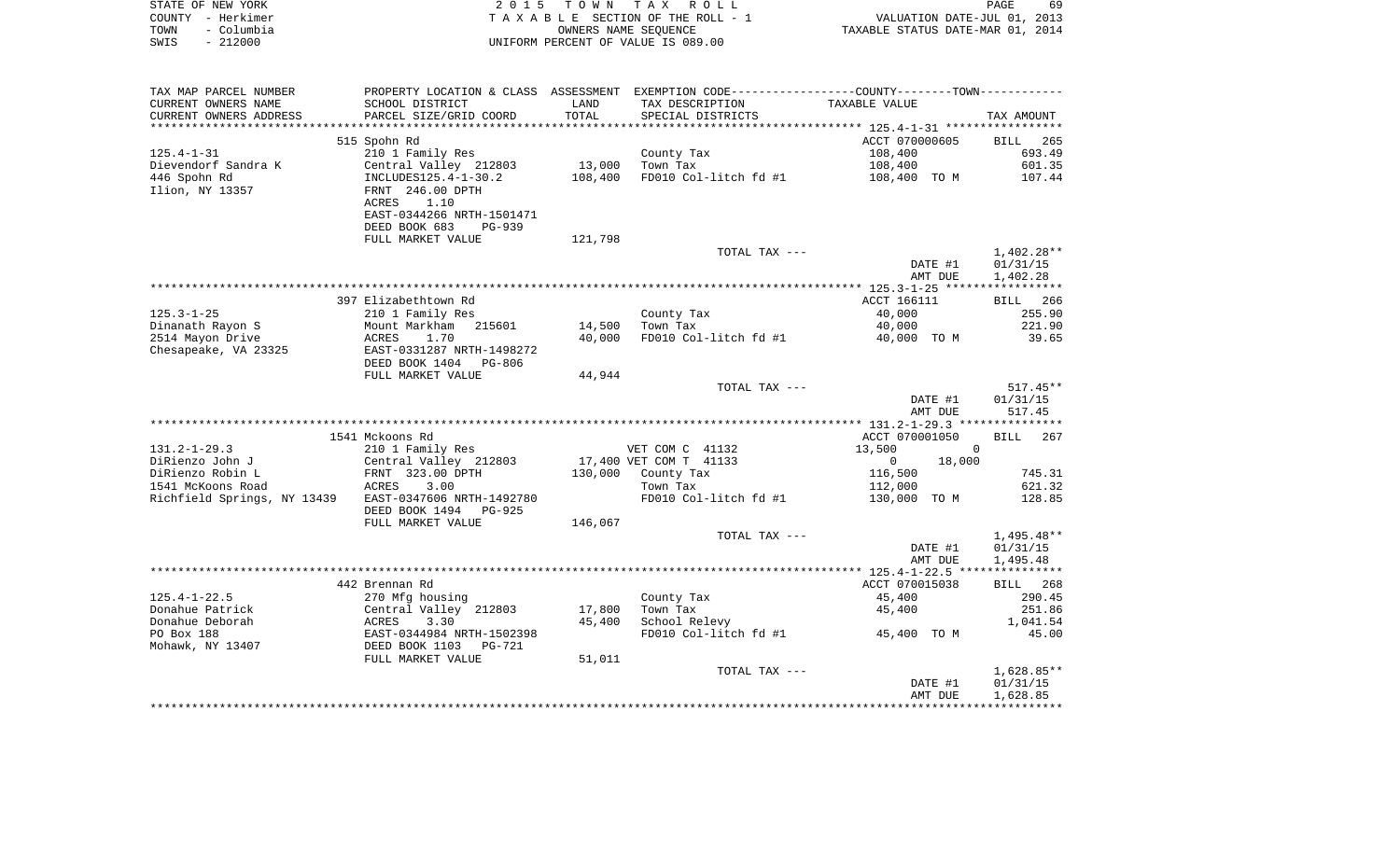|      | STATE OF NEW YORK | 2015 TOWN TAX ROLL                 | 70<br>PAGE                       |
|------|-------------------|------------------------------------|----------------------------------|
|      | COUNTY - Herkimer | TAXABLE SECTION OF THE ROLL - 1    | VALUATION DATE-JUL 01, 2013      |
| TOWN | – Columbia        | OWNERS NAME SEOUENCE               | TAXABLE STATUS DATE-MAR 01, 2014 |
| SWIS | $-212000$         | UNIFORM PERCENT OF VALUE IS 089.00 |                                  |

| TAX MAP PARCEL NUMBER   |                                                         |         | PROPERTY LOCATION & CLASS ASSESSMENT EXEMPTION CODE---------------COUNTY--------TOWN---------- |                |                    |
|-------------------------|---------------------------------------------------------|---------|------------------------------------------------------------------------------------------------|----------------|--------------------|
| CURRENT OWNERS NAME     | SCHOOL DISTRICT                                         | LAND    | TAX DESCRIPTION                                                                                | TAXABLE VALUE  |                    |
| CURRENT OWNERS ADDRESS  | PARCEL SIZE/GRID COORD                                  | TOTAL   | SPECIAL DISTRICTS                                                                              |                | TAX AMOUNT         |
| *******************     | **************************                              |         |                                                                                                |                |                    |
|                         | 137 Saxon Rd                                            |         |                                                                                                | ACCT 181107    | <b>BILL</b><br>269 |
| $131.1 - 1 - 67$        | 210 1 Family Res                                        |         | CW 15 VET/ 41162                                                                               | 8,100          | $\Omega$           |
| Doremus Eugene          | Mount Markham 215601                                    |         | 17,000 CW_DISBLD_ 41172                                                                        | 24,750         | $\Omega$           |
| Doremus Mary M          | FRNT 375.00 DPTH                                        |         | 165,000 County Tax                                                                             | 132,150        | 845.43             |
| 137 Saxon Rd            | 5.00<br>ACRES                                           |         | Town Tax                                                                                       | 165,000        | 915.34             |
| West Winfield, NY 13491 | EAST-0329656 NRTH-1490114<br>DEED BOOK 1502<br>PG-173   |         | FD010 Col-litch fd #1                                                                          | 165,000 TO M   | 163.54             |
|                         | FULL MARKET VALUE                                       | 185,393 |                                                                                                |                |                    |
|                         |                                                         |         | TOTAL TAX ---                                                                                  |                | $1,924.31**$       |
|                         |                                                         |         |                                                                                                | DATE #1        | 01/31/15           |
|                         |                                                         |         |                                                                                                | AMT DUE        | 1,924.31           |
|                         |                                                         |         |                                                                                                |                |                    |
|                         | 153 Brewer Rd                                           |         |                                                                                                | ACCT 176878    | BILL 270           |
| $125.2 - 2 - 65$        | 210 1 Family Res                                        |         | County Tax                                                                                     | 48,600         | 310.92             |
| Douglas Michael B       | Central Valley 212803                                   | 13,700  | Town Tax                                                                                       | 48,600         | 269.61             |
| Douglas Jody L          | 1.30<br>ACRES                                           | 48,600  | School Relevy                                                                                  | 48,600 TO M    | 497.38             |
| 153 Brewer Rd           | EAST-0338180 NRTH-1506059<br>DEED BOOK 1474 PG-813      |         | FD010 Col-litch fd #1                                                                          |                | 48.17              |
| Ilion, NY 13357         | FULL MARKET VALUE                                       | 54,607  |                                                                                                |                |                    |
|                         |                                                         |         | TOTAL TAX ---                                                                                  |                | $1,126.08**$       |
|                         |                                                         |         |                                                                                                | DATE #1        | 01/31/15           |
|                         |                                                         |         |                                                                                                | AMT DUE        | 1,126.08           |
|                         |                                                         |         |                                                                                                |                |                    |
|                         | 154 Saxon Rd                                            |         |                                                                                                |                | BILL 271           |
| $131.1 - 1 - 25.6$      | 240 Rural res                                           |         | County Tax                                                                                     | 135,000        | 863.67             |
| Duffy Gerard            | Mount Markham<br>215601                                 | 35,000  | Town Tax                                                                                       | 135,000        | 748.92             |
| 12 Irby Road            | ACRES<br>21.60                                          | 135,000 | FD010 Col-litch fd #1                                                                          | 135,000 TO M   | 133.81             |
| Patterson, NY 12563     | EAST-0331233 NRTH-1490354<br>DEED BOOK 1274<br>$PG-233$ |         |                                                                                                |                |                    |
|                         | FULL MARKET VALUE                                       | 151,685 |                                                                                                |                |                    |
|                         |                                                         |         | TOTAL TAX ---                                                                                  |                | $1,746.40**$       |
|                         |                                                         |         |                                                                                                | DATE #1        | 01/31/15           |
|                         |                                                         |         |                                                                                                | AMT DUE        | 1,746.40           |
|                         |                                                         |         |                                                                                                |                |                    |
|                         | Off Haynor Rd                                           |         |                                                                                                | ACCT 070007350 | 272<br>BILL        |
| $132.3 - 1 - 32$        | 322 Rural vac>10                                        |         | County Tax                                                                                     | 1,000          | 6.40               |
| Dunkel Philip Thomas Jr | Richfield Sprin 365601                                  | 1,000   | Town Tax                                                                                       | 1,000          | 5.55               |
| Cook Kenneth            | 5.00<br>ACRES                                           | 1,000   | FD010 Col-litch fd #1                                                                          | 1,000 TO M     | .99                |
| Attn: Kenneth R Cook Sr | EAST-0351141 NRTH-1481395                               |         |                                                                                                |                |                    |
| 30 East Center St       | DEED BOOK 745<br>$PG-87$                                |         |                                                                                                |                |                    |
| Mohawk, NY 13407        | FULL MARKET VALUE                                       | 1,124   |                                                                                                |                |                    |
|                         |                                                         |         | TOTAL TAX ---                                                                                  |                | $12.94**$          |
|                         |                                                         |         |                                                                                                | DATE #1        | 01/31/15           |
|                         |                                                         |         |                                                                                                | AMT DUE        | 12.94              |
|                         |                                                         |         |                                                                                                |                |                    |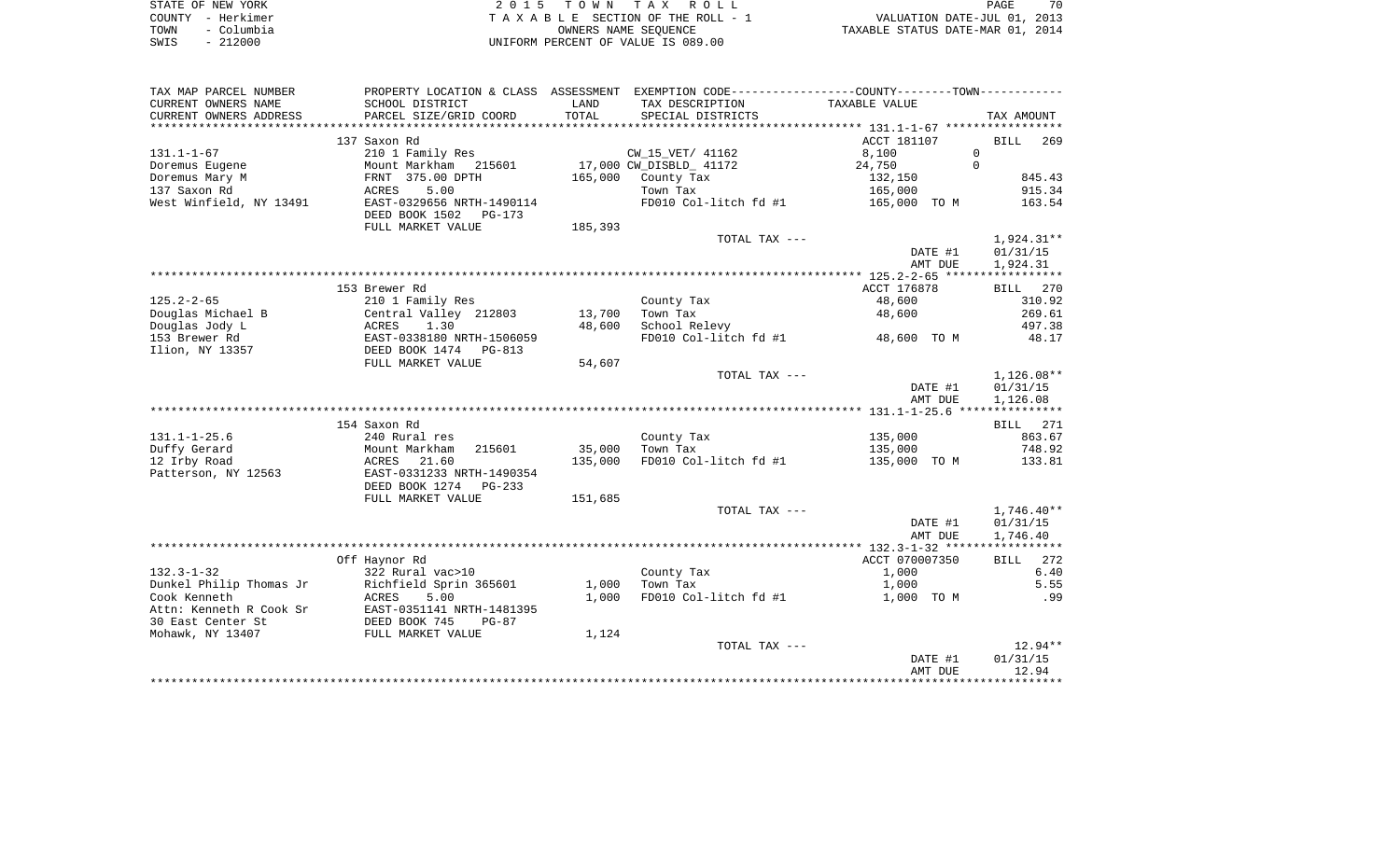| STATE OF NEW YORK  | 2015 TOWN TAX ROLL                 | 71<br><b>PAGE</b>                |
|--------------------|------------------------------------|----------------------------------|
| COUNTY - Herkimer  | TAXABLE SECTION OF THE ROLL - 1    | VALUATION DATE-JUL 01, 2013      |
| TOWN<br>– Columbia | OWNERS NAME SEOUENCE               | TAXABLE STATUS DATE-MAR 01, 2014 |
| SWIS<br>$-212000$  | UNIFORM PERCENT OF VALUE IS 089.00 |                                  |

| TAX MAP PARCEL NUMBER    | PROPERTY LOCATION & CLASS ASSESSMENT |         | EXEMPTION CODE-----------------COUNTY--------TOWN----------- |                                                 |                    |
|--------------------------|--------------------------------------|---------|--------------------------------------------------------------|-------------------------------------------------|--------------------|
| CURRENT OWNERS NAME      | SCHOOL DISTRICT                      | LAND    | TAX DESCRIPTION                                              | TAXABLE VALUE                                   |                    |
| CURRENT OWNERS ADDRESS   | PARCEL SIZE/GRID COORD               | TOTAL   | SPECIAL DISTRICTS                                            |                                                 | TAX AMOUNT         |
|                          |                                      |         |                                                              |                                                 |                    |
|                          | 480 Gage Rd                          |         |                                                              |                                                 | <b>BILL</b><br>273 |
| $125.4 - 1 - 58.13$      | 105 Vac farmland                     |         | County Tax                                                   | 1,300                                           | 8.32               |
| Dupres Robert A          | Mount Markham<br>215601              | 1,300   | Town Tax                                                     | 1,300                                           | 7.21               |
|                          |                                      |         |                                                              |                                                 |                    |
| Dupres Dorothy E         | 2.50<br>ACRES                        | 1,300   | School Relevy                                                |                                                 | 29.79              |
| 480 Gage Rd              | EAST-0337979 NRTH-1497694            |         | FD010 Col-litch fd #1                                        | 1,300 TO M                                      | 1.29               |
| Ilion, NY 13357          | DEED BOOK 887<br><b>PG-320</b>       |         |                                                              |                                                 |                    |
|                          | FULL MARKET VALUE                    | 1,461   |                                                              |                                                 |                    |
|                          |                                      |         | TOTAL TAX ---                                                |                                                 | 46.61**            |
|                          |                                      |         |                                                              | DATE #1                                         | 01/31/15           |
|                          |                                      |         |                                                              | AMT DUE                                         | 46.61              |
|                          | *******************                  |         | ************************************                         | ***************** 125.4-1-58.7 **************** |                    |
|                          | 480 Gage Rd                          |         |                                                              | ACCT 0013715                                    | BILL 274           |
| $125.4 - 1 - 58.7$       | 240 Rural res                        |         | County Tax                                                   | 98,300                                          | 628.88             |
| Dupres Robert A          | Mount Markham<br>215601              | 29,100  | Town Tax                                                     | 98,300                                          | 545.32             |
|                          |                                      |         |                                                              |                                                 |                    |
| Dupres Dorothy E         | Doublewide                           | 98,300  | School Relevy                                                |                                                 | 1,638.56           |
| 480 Gage Rd              | ACRES<br>12.10                       |         | FD010 Col-litch fd #1                                        | 98,300 TO M                                     | 97.43              |
| Ilion, NY 13357          | EAST-0338390 NRTH-1497672            |         |                                                              |                                                 |                    |
|                          | DEED BOOK 797<br>$PG-326$            |         |                                                              |                                                 |                    |
|                          | FULL MARKET VALUE                    | 110,449 |                                                              |                                                 |                    |
|                          |                                      |         | TOTAL TAX ---                                                |                                                 | 2,910.19**         |
|                          |                                      |         |                                                              | DATE #1                                         | 01/31/15           |
|                          |                                      |         |                                                              | AMT DUE                                         | 2,910.19           |
|                          |                                      |         |                                                              |                                                 |                    |
|                          | Gage Rd                              |         |                                                              | ACCT 187206                                     | 275<br>BILL        |
| $125.4 - 1 - 46.7$       | 314 Rural vac<10                     |         | County Tax                                                   | 6,200                                           | 39.66              |
| Durfee Jeremy            | Central Valley 212803                | 6,200   | Town Tax                                                     | 6,200                                           | 34.39              |
| Durfee Shauna            | ACRES<br>1.50                        | 6,200   | FD010 Col-litch fd #1                                        | 6,200 TO M                                      | 6.15               |
|                          |                                      |         |                                                              |                                                 |                    |
| 1024 Jordanville Rd      | EAST-0342791 NRTH-1497594            |         |                                                              |                                                 |                    |
| Ilion, NY 13357          | DEED BOOK 1538<br>PG-983             |         |                                                              |                                                 |                    |
|                          | FULL MARKET VALUE                    | 6,966   |                                                              |                                                 |                    |
| PRIOR OWNER ON 3/01/2014 |                                      |         |                                                              |                                                 |                    |
| Douma Genevie            |                                      |         |                                                              |                                                 |                    |
|                          |                                      |         | TOTAL TAX ---                                                |                                                 | $80.20**$          |
|                          |                                      |         |                                                              | DATE #1                                         | 01/31/15           |
|                          |                                      |         |                                                              | AMT DUE                                         | 80.20              |
|                          |                                      |         |                                                              |                                                 |                    |
|                          | 295 Saxon Rd                         |         |                                                              | ACCT 180486                                     | BILL 276           |
| $131.1 - 1 - 25.1$       | 270 Mfg housing                      |         | County Tax                                                   | 45,400                                          | 290.45             |
| Durfee Jeremy            | Mount Markham<br>215601              | 14,300  | Town Tax                                                     | 45,400                                          | 251.86             |
|                          |                                      |         |                                                              |                                                 |                    |
| 1024 Jordanville Rd      | ACRES<br>1.60                        | 45,400  | FD010 Col-litch fd #1                                        | 45,400 TO M                                     | 45.00              |
| Ilion, NY 13357          | EAST-0331372 NRTH-1492715            |         |                                                              |                                                 |                    |
|                          | DEED BOOK 1498<br>PG-66              |         |                                                              |                                                 |                    |
| PRIOR OWNER ON 3/01/2014 | FULL MARKET VALUE                    | 51,011  |                                                              |                                                 |                    |
| Durfee Jeremy            |                                      |         |                                                              |                                                 |                    |
|                          |                                      |         | TOTAL TAX ---                                                |                                                 | 587.31**           |
|                          |                                      |         |                                                              | DATE #1                                         | 01/31/15           |
|                          |                                      |         |                                                              | AMT DUE                                         | 587.31             |
|                          |                                      |         |                                                              |                                                 |                    |
|                          |                                      |         |                                                              |                                                 |                    |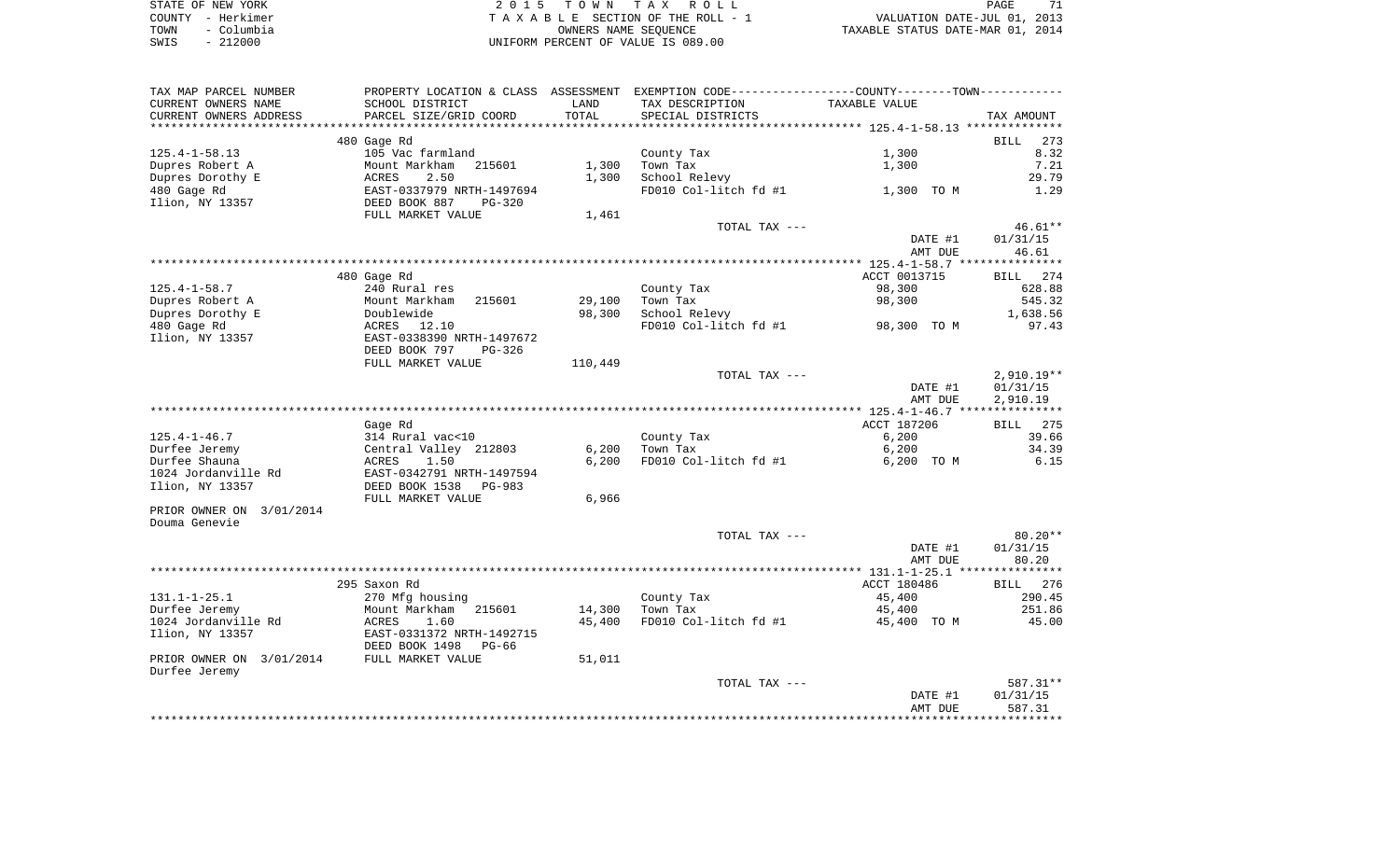|      | STATE OF NEW YORK | 2015 TOWN TAX ROLL                 | PAGE                             | 72 |
|------|-------------------|------------------------------------|----------------------------------|----|
|      | COUNTY - Herkimer | TAXABLE SECTION OF THE ROLL - 1    | VALUATION DATE-JUL 01, 2013      |    |
| TOWN | – Columbia        | OWNERS NAME SEOUENCE               | TAXABLE STATUS DATE-MAR 01, 2014 |    |
| SWIS | $-212000$         | UNIFORM PERCENT OF VALUE IS 089.00 |                                  |    |

| TAX MAP PARCEL NUMBER    |                                                   |         |                                          | PROPERTY LOCATION & CLASS ASSESSMENT EXEMPTION CODE----------------COUNTY--------TOWN----------- |                    |
|--------------------------|---------------------------------------------------|---------|------------------------------------------|--------------------------------------------------------------------------------------------------|--------------------|
| CURRENT OWNERS NAME      | SCHOOL DISTRICT                                   | LAND    | TAX DESCRIPTION                          | TAXABLE VALUE                                                                                    |                    |
| CURRENT OWNERS ADDRESS   | PARCEL SIZE/GRID COORD                            | TOTAL   | SPECIAL DISTRICTS                        |                                                                                                  | TAX AMOUNT         |
| ***********************  | ******************************                    |         |                                          |                                                                                                  |                    |
|                          | 1024 Jordanville Rd                               |         |                                          | ACCT 186521                                                                                      | <b>BILL</b><br>277 |
| $131.2 - 2 - 1$          | 322 Rural vac>10                                  |         | County Tax                               | 14,400                                                                                           | 92.12              |
| Durfee Jeremy W          | Central Valley 212803                             | 14,400  | Town Tax                                 | 14,400                                                                                           | 79.88              |
| Durfee Shauna M          | SUB DIV LOT#1                                     | 14,400  | FD010 Col-litch fd #1                    | 14,400 TO M                                                                                      | 14.27              |
| 1024 Jordanville Rd      | 6.00<br>ACRES                                     |         |                                          |                                                                                                  |                    |
| Ilion, NY 13357          | EAST-0345926 NRTH-1494038                         |         |                                          |                                                                                                  |                    |
|                          | DEED BOOK 1535 PG-38                              |         |                                          |                                                                                                  |                    |
| PRIOR OWNER ON 3/01/2014 | FULL MARKET VALUE                                 | 16,180  |                                          |                                                                                                  |                    |
| Winslow Timothy A        |                                                   |         |                                          |                                                                                                  |                    |
|                          |                                                   |         | TOTAL TAX ---                            |                                                                                                  | $186.27**$         |
|                          |                                                   |         |                                          | DATE #1                                                                                          | 01/31/15           |
|                          |                                                   |         |                                          | AMT DUE                                                                                          | 186.27             |
|                          |                                                   |         |                                          |                                                                                                  |                    |
|                          | 1751 State Route 28                               |         |                                          | 78 PCT OF VALUE USED FOR EXEMPTION PURPOSES ACCT 070010560                                       | 278<br><b>BILL</b> |
| $126.3 - 2 - 61$         | 210 1 Family Res                                  |         | VET COM C 41132                          | $\mathbf{0}$<br>13,500                                                                           |                    |
| Dygert Mary G            | Central Valley 212803                             |         | 28,000 VET COM T 41133                   | 18,000<br>$\circ$                                                                                |                    |
| Dygert Edward J          | ACRES 10.00                                       |         | 105,800 County Tax                       | 92,300                                                                                           | 590.49             |
| PO Box 247               |                                                   |         | Town Tax                                 | 87,800                                                                                           | 487.07             |
| Mohawk, NY 13407         | EAST-0353532 NRTH-1498370<br>DEED BOOK 909 PG-242 |         | FD010 Col-litch fd #1                    | 105,800 TO M                                                                                     | 104.86             |
|                          | FULL MARKET VALUE                                 | 118,876 |                                          |                                                                                                  |                    |
|                          |                                                   |         | TOTAL TAX ---                            |                                                                                                  | 1,182.42**         |
|                          |                                                   |         |                                          | DATE #1                                                                                          | 01/31/15           |
|                          |                                                   |         |                                          | AMT DUE                                                                                          | 1,182.42           |
|                          |                                                   |         |                                          |                                                                                                  |                    |
|                          | State Route 28                                    |         |                                          | ACCT 070016040                                                                                   | BILL 279           |
| $126.3 - 2 - 62.2$       | 314 Rural vac<10                                  |         | County Tax                               | 13,600                                                                                           | 87.01              |
| Dygert Mary G            | Central Valley 212803                             | 13,600  | <u>and the second second</u><br>Town Tax | 13,600                                                                                           | 75.45              |
| Dygert Edward J          | ACRES<br>5.20                                     | 13,600  | FD010 Col-litch fd #1                    | 13,600 TO M                                                                                      | 13.48              |
| 1751 State Route 28      |                                                   |         |                                          |                                                                                                  |                    |
| PO Box 247               |                                                   |         |                                          |                                                                                                  |                    |
| Mohawk, NY 13407         | FULL MARKET VALUE                                 | 15,281  |                                          |                                                                                                  |                    |
|                          |                                                   |         | TOTAL TAX ---                            |                                                                                                  | $175.94**$         |
|                          |                                                   |         |                                          | DATE #1                                                                                          | 01/31/15           |
|                          |                                                   |         |                                          | AMT DUE                                                                                          | 175.94             |
|                          |                                                   |         |                                          |                                                                                                  |                    |
|                          | 237 Beebe Rd                                      |         |                                          | ACCT 070014520                                                                                   | BILL 280           |
| $125.4 - 1 - 59.1$       | 240 Rural res                                     |         | County Tax                               | 175,000                                                                                          | 1,119.57           |
| Dyn Jake                 | Central Valley 212803                             | 35,100  | Town Tax                                 | 175,000                                                                                          | 970.82             |
| 237 Beebe Rd             | FRNT 459.00 DPTH                                  | 175,000 | FD010 Col-litch fd #1                    | 175,000 TO M                                                                                     | 173.45             |
| Ilion, NY 13357          | ACRES 24.10                                       |         |                                          |                                                                                                  |                    |
|                          | EAST-0338437 NRTH-1501795                         |         |                                          |                                                                                                  |                    |
|                          | DEED BOOK 1189<br>PG-631                          |         |                                          |                                                                                                  |                    |
|                          | FULL MARKET VALUE                                 | 196,629 |                                          |                                                                                                  |                    |
|                          |                                                   |         | TOTAL TAX ---                            |                                                                                                  | $2,263.84**$       |
|                          |                                                   |         |                                          | DATE #1                                                                                          | 01/31/15           |
|                          |                                                   |         |                                          | AMT DUE                                                                                          | 2,263.84           |
|                          |                                                   |         |                                          |                                                                                                  |                    |
|                          |                                                   |         |                                          |                                                                                                  |                    |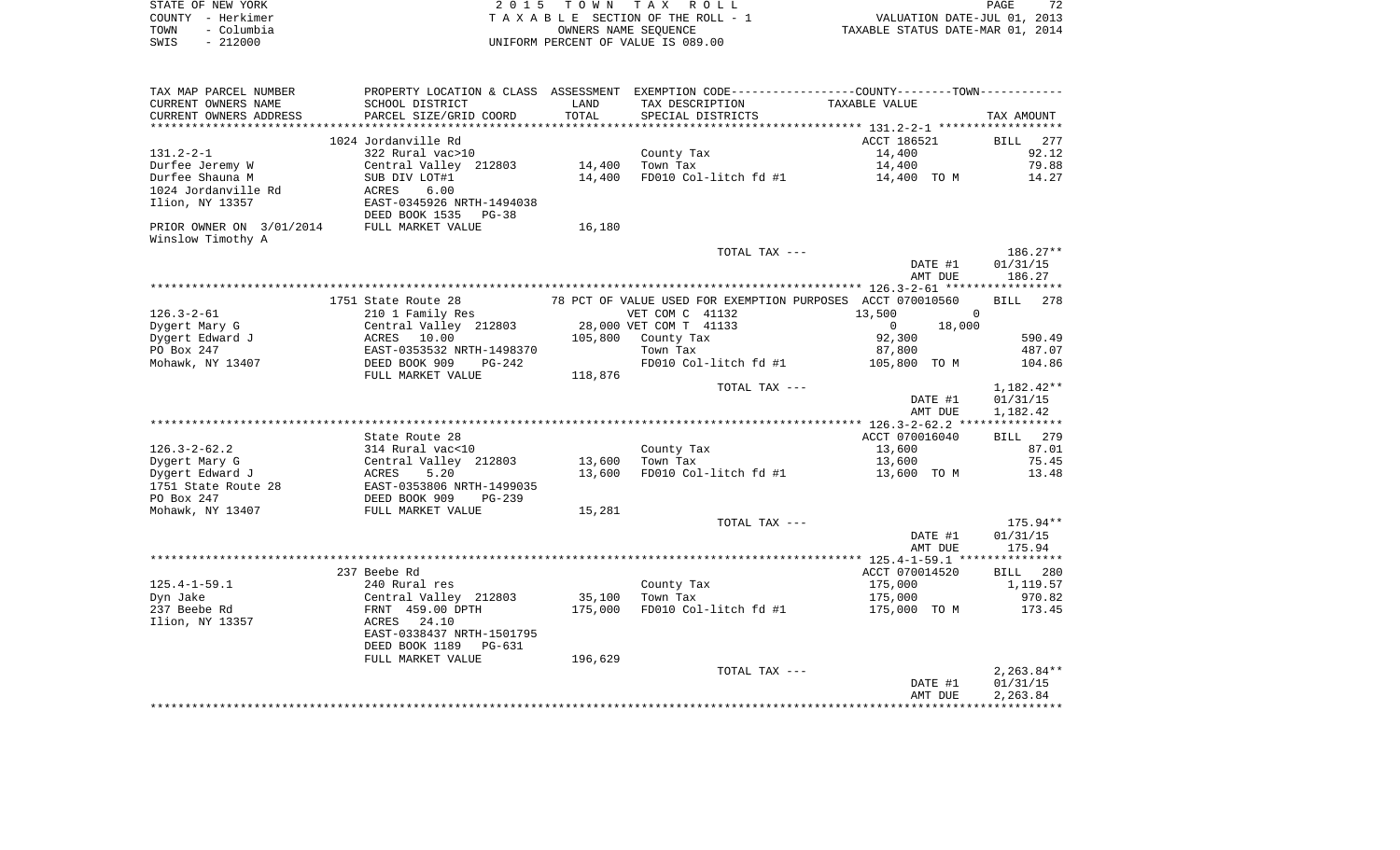| STATE OF NEW YORK  | 2015 TOWN TAX ROLL                    | 73<br>PAGE                       |
|--------------------|---------------------------------------|----------------------------------|
| COUNTY - Herkimer  | T A X A B L E SECTION OF THE ROLL - 1 | VALUATION DATE-JUL 01, 2013      |
| - Columbia<br>TOWN | OWNERS NAME SEOUENCE                  | TAXABLE STATUS DATE-MAR 01, 2014 |
| $-212000$<br>SWIS  | UNIFORM PERCENT OF VALUE IS 089.00    |                                  |

| TAX MAP PARCEL NUMBER    | PROPERTY LOCATION & CLASS ASSESSMENT EXEMPTION CODE---------------COUNTY--------TOWN---------- |         |                       |                    |                   |
|--------------------------|------------------------------------------------------------------------------------------------|---------|-----------------------|--------------------|-------------------|
| CURRENT OWNERS NAME      | SCHOOL DISTRICT                                                                                | LAND    | TAX DESCRIPTION       | TAXABLE VALUE      |                   |
| CURRENT OWNERS ADDRESS   | PARCEL SIZE/GRID COORD                                                                         | TOTAL   | SPECIAL DISTRICTS     |                    | TAX AMOUNT        |
|                          |                                                                                                |         |                       |                    |                   |
|                          | 237 Beebe Rd                                                                                   |         |                       |                    | BILL 281          |
| $125.4 - 1 - 59.2$       | 322 Rural vac>10                                                                               |         | County Tax            | 12,400             | 79.33             |
|                          |                                                                                                |         |                       |                    |                   |
| Dyn Jake                 | Central Valley 212803                                                                          | 12,400  | Town Tax              | 12,400             | 68.79             |
| 237 Beebe Rd             | FRNT 250.00 DPTH                                                                               | 12,400  | FD010 Col-litch fd #1 | 12,400 TO M        | 12.29             |
| Ilion, NY 13357          | 16.90<br>ACRES                                                                                 |         |                       |                    |                   |
|                          | EAST-0338283 NRTH-1501498                                                                      |         |                       |                    |                   |
|                          | DEED BOOK 1189 PG-631                                                                          |         |                       |                    |                   |
|                          | FULL MARKET VALUE                                                                              | 13,933  |                       |                    |                   |
|                          |                                                                                                |         | TOTAL TAX ---         |                    | $160.41**$        |
|                          |                                                                                                |         |                       | DATE #1            | 01/31/15          |
|                          |                                                                                                |         |                       | AMT DUE            | 160.41            |
|                          |                                                                                                |         |                       |                    |                   |
|                          |                                                                                                |         |                       | ACCT 070010625     |                   |
|                          | 494 Gage Rd                                                                                    |         |                       |                    | BILL 282          |
| $125.4 - 1 - 54.6$       | 210 1 Family Res                                                                               |         | County Tax            | 92,000             | 588.57            |
| Dzimitrowicz Brian       | Mount Markham 215601                                                                           | 24,700  | Town Tax              | 92,000             | 510.37            |
| Dzimitrowicz Jill        | FRNT 200.00 DPTH                                                                               | 92,000  | FD010 Col-litch fd #1 | 92,000 TO M        | 91.19             |
| 494 Gage Rd              | 7.30 BANK<br>ACRES<br>813                                                                      |         |                       |                    |                   |
| Ilion, NY 13357          | EAST-0338656 NRTH-1497649                                                                      |         |                       |                    |                   |
|                          | DEED BOOK 930<br>PG-401                                                                        |         |                       |                    |                   |
|                          | FULL MARKET VALUE                                                                              | 103,371 |                       |                    |                   |
|                          |                                                                                                |         | TOTAL TAX ---         |                    | 1,190.13**        |
|                          |                                                                                                |         |                       | DATE #1            | 01/31/15          |
|                          |                                                                                                |         |                       | AMT DUE            | 1,190.13          |
|                          |                                                                                                |         |                       |                    |                   |
|                          |                                                                                                |         |                       |                    |                   |
|                          | 528 Stroupe Rd                                                                                 |         |                       | ACCT 188758        | BILL 283          |
| $125.4 - 1 - 64.3$       | 210 1 Family Res                                                                               |         | County Tax            | 53,900             | 344.83            |
| Ebling Janice H          | Central Valley 212803                                                                          | 16,700  | Town Tax              | 53,900             | 299.01            |
| 528 Stroupe Rd           | Doublewide                                                                                     | 53,900  | FD010 Col-litch fd #1 | 53,900 TO M        | 53.42             |
| Ilion, NY 13357          | 2.70<br>ACRES                                                                                  |         |                       |                    |                   |
|                          | EAST-0344724 NRTH-1499610                                                                      |         |                       |                    |                   |
| PRIOR OWNER ON 3/01/2014 | DEED BOOK 1548<br>PG-336                                                                       |         |                       |                    |                   |
| Gay Wayne D              | FULL MARKET VALUE                                                                              | 60,562  |                       |                    |                   |
|                          |                                                                                                |         | TOTAL TAX ---         |                    | $697.26**$        |
|                          |                                                                                                |         |                       | DATE #1            | 01/31/15          |
|                          |                                                                                                |         |                       | AMT DUE            | 697.26            |
|                          |                                                                                                |         |                       |                    |                   |
|                          |                                                                                                |         |                       |                    |                   |
|                          | STROUPE Rd                                                                                     |         |                       |                    | BILL 284          |
| $125.4 - 1 - 64.4$       | 314 Rural vac<10                                                                               |         | County Tax            | 4,100              | 26.23             |
| Ebling Janice H          | Central Valley 212803                                                                          | 4,100   | Town Tax              | 4,100              | 22.74             |
| 528 Stroupe Rd           | 2.40<br>ACRES                                                                                  | 4,100   | FD010 Col-litch fd #1 | 4,100 TO M         | 4.06              |
| Ilion, NY 13357          | EAST-0344851 NRTH-1499758                                                                      |         |                       |                    |                   |
|                          | DEED BOOK 1548<br>PG-336                                                                       |         |                       |                    |                   |
| PRIOR OWNER ON 3/01/2014 | FULL MARKET VALUE                                                                              | 4,607   |                       |                    |                   |
| Gay Wayne D              |                                                                                                |         |                       |                    |                   |
|                          |                                                                                                |         | TOTAL TAX ---         |                    | $53.03**$         |
|                          |                                                                                                |         |                       |                    |                   |
|                          |                                                                                                |         |                       | DATE #1<br>AMT DUE | 01/31/15<br>53.03 |
|                          |                                                                                                |         |                       |                    |                   |
|                          |                                                                                                |         |                       |                    |                   |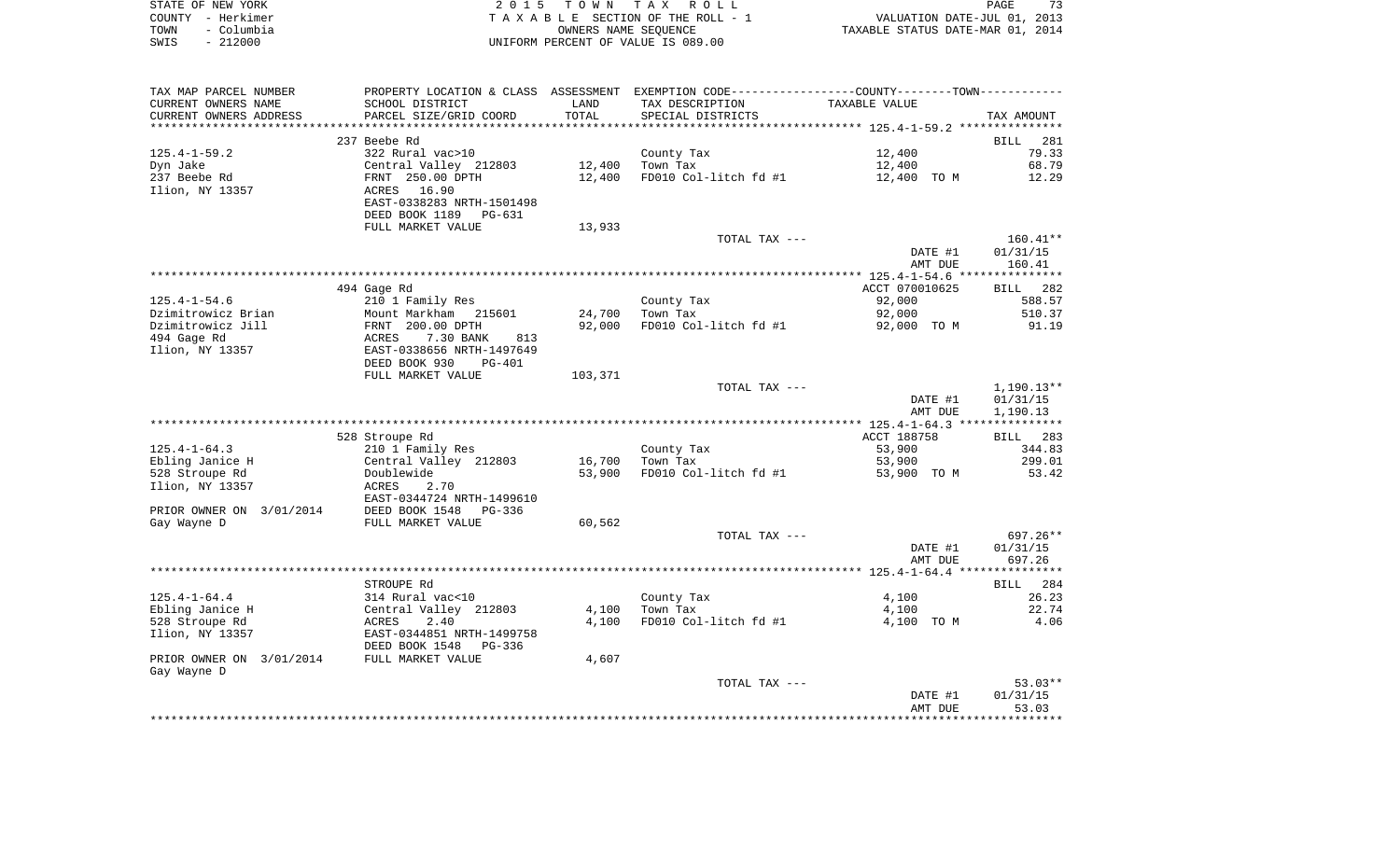| STATE OF NEW YORK  | 2015 TOWN TAX ROLL                 | 74<br><b>PAGE</b>                |
|--------------------|------------------------------------|----------------------------------|
| COUNTY - Herkimer  | TAXABLE SECTION OF THE ROLL - 1    | VALUATION DATE-JUL 01, 2013      |
| – Columbia<br>TOWN | OWNERS NAME SEOUENCE               | TAXABLE STATUS DATE-MAR 01, 2014 |
| $-212000$<br>SWIS  | UNIFORM PERCENT OF VALUE IS 089.00 |                                  |

| SCHOOL DISTRICT<br>LAND<br>TAX DESCRIPTION<br>TAXABLE VALUE<br>TOTAL<br>PARCEL SIZE/GRID COORD<br>SPECIAL DISTRICTS<br>TAX AMOUNT<br>Richfield Hill Rd<br>285<br><b>BILL</b><br>314 Rural vac<10<br>12,800<br>81.89<br>County Tax<br>Richfield Sprin 365601<br>12,800<br>Town Tax<br>12,800<br>71.01<br>FRNT 320.00 DPTH<br>12,800<br>FD010 Col-litch fd #1<br>12,800 TO M<br>12.69<br>2.20<br><b>ACRES</b><br>Richfield Springs, NY 13439<br>EAST-0343063 NRTH-1479401<br>DEED BOOK 1076<br>PG-602<br>FULL MARKET VALUE<br>14,382<br>$165.59**$<br>TOTAL TAX ---<br>DATE #1<br>01/31/15<br>AMT DUE<br>165.59<br>157 Smith Rd<br>ACCT 070013800<br>286<br>BILL<br>59,400<br>380.01<br>240 Rural res<br>County Tax<br>329.52<br>Central Valley 212803<br>20,500<br>59,400<br>Town Tax<br>4.40<br>59,400<br>FD010 Col-litch fd #1<br>59,400 TO M<br>58.87<br>ACRES<br>EAST-0347861 NRTH-1491808<br>DEED BOOK 1094<br><b>PG-861</b><br>66,742<br>FULL MARKET VALUE<br>768.40**<br>TOTAL TAX ---<br>DATE #1<br>01/31/15<br>768.40<br>AMT DUE<br>140 Elizabethtown Rd<br>ACCT 070006330<br>BILL 287<br>62,600<br>400.49<br>210 1 Family Res<br>County Tax<br>Mount Markham<br>347.27<br>215601<br>18,700<br>Town Tax<br>62,600<br>62,600<br>FD010 Col-litch fd #1<br>62.05<br>ACRES<br>3.60<br>62,600 TO M<br>EAST-0328657 NRTH-1494002<br>DEED BOOK 755<br><b>PG-191</b><br>FULL MARKET VALUE<br>70,337<br>809.81**<br>TOTAL TAX ---<br>01/31/15<br>DATE #1<br>AMT DUE<br>809.81<br>186 Cullen Rd<br>288<br>BILL<br>County Tax<br>36,500<br>233.51<br>270 Mfg housing<br>202.48<br>Richfield Sprin 365601<br>8,000<br>Town Tax<br>36,500<br>36,500<br>36.18<br>ACRES<br>0.63<br>FD010 Col-litch fd #1<br>36,500 TO M<br>EAST-0359221 NRTH-1474466<br>Richfield Springs, NY 13439 DEED BOOK 1260<br>PG-562<br>41,011<br>FULL MARKET VALUE<br>$472.17**$<br>TOTAL TAX ---<br>DATE #1<br>01/31/15 | TAX MAP PARCEL NUMBER       | PROPERTY LOCATION & CLASS ASSESSMENT | EXEMPTION CODE-----------------COUNTY--------TOWN----------- |         |        |
|--------------------------------------------------------------------------------------------------------------------------------------------------------------------------------------------------------------------------------------------------------------------------------------------------------------------------------------------------------------------------------------------------------------------------------------------------------------------------------------------------------------------------------------------------------------------------------------------------------------------------------------------------------------------------------------------------------------------------------------------------------------------------------------------------------------------------------------------------------------------------------------------------------------------------------------------------------------------------------------------------------------------------------------------------------------------------------------------------------------------------------------------------------------------------------------------------------------------------------------------------------------------------------------------------------------------------------------------------------------------------------------------------------------------------------------------------------------------------------------------------------------------------------------------------------------------------------------------------------------------------------------------------------------------------------------------------------------------------------------------------------------------------------------------------------------------------------------------------------------------------------------------|-----------------------------|--------------------------------------|--------------------------------------------------------------|---------|--------|
|                                                                                                                                                                                                                                                                                                                                                                                                                                                                                                                                                                                                                                                                                                                                                                                                                                                                                                                                                                                                                                                                                                                                                                                                                                                                                                                                                                                                                                                                                                                                                                                                                                                                                                                                                                                                                                                                                            | CURRENT OWNERS NAME         |                                      |                                                              |         |        |
|                                                                                                                                                                                                                                                                                                                                                                                                                                                                                                                                                                                                                                                                                                                                                                                                                                                                                                                                                                                                                                                                                                                                                                                                                                                                                                                                                                                                                                                                                                                                                                                                                                                                                                                                                                                                                                                                                            | CURRENT OWNERS ADDRESS      |                                      |                                                              |         |        |
|                                                                                                                                                                                                                                                                                                                                                                                                                                                                                                                                                                                                                                                                                                                                                                                                                                                                                                                                                                                                                                                                                                                                                                                                                                                                                                                                                                                                                                                                                                                                                                                                                                                                                                                                                                                                                                                                                            |                             |                                      |                                                              |         |        |
|                                                                                                                                                                                                                                                                                                                                                                                                                                                                                                                                                                                                                                                                                                                                                                                                                                                                                                                                                                                                                                                                                                                                                                                                                                                                                                                                                                                                                                                                                                                                                                                                                                                                                                                                                                                                                                                                                            |                             |                                      |                                                              |         |        |
|                                                                                                                                                                                                                                                                                                                                                                                                                                                                                                                                                                                                                                                                                                                                                                                                                                                                                                                                                                                                                                                                                                                                                                                                                                                                                                                                                                                                                                                                                                                                                                                                                                                                                                                                                                                                                                                                                            | $138.2 - 1 - 3.2$           |                                      |                                                              |         |        |
|                                                                                                                                                                                                                                                                                                                                                                                                                                                                                                                                                                                                                                                                                                                                                                                                                                                                                                                                                                                                                                                                                                                                                                                                                                                                                                                                                                                                                                                                                                                                                                                                                                                                                                                                                                                                                                                                                            | Edick David                 |                                      |                                                              |         |        |
|                                                                                                                                                                                                                                                                                                                                                                                                                                                                                                                                                                                                                                                                                                                                                                                                                                                                                                                                                                                                                                                                                                                                                                                                                                                                                                                                                                                                                                                                                                                                                                                                                                                                                                                                                                                                                                                                                            | Edick Priscilla             |                                      |                                                              |         |        |
|                                                                                                                                                                                                                                                                                                                                                                                                                                                                                                                                                                                                                                                                                                                                                                                                                                                                                                                                                                                                                                                                                                                                                                                                                                                                                                                                                                                                                                                                                                                                                                                                                                                                                                                                                                                                                                                                                            | 617 Richfield Hill Rd       |                                      |                                                              |         |        |
|                                                                                                                                                                                                                                                                                                                                                                                                                                                                                                                                                                                                                                                                                                                                                                                                                                                                                                                                                                                                                                                                                                                                                                                                                                                                                                                                                                                                                                                                                                                                                                                                                                                                                                                                                                                                                                                                                            |                             |                                      |                                                              |         |        |
|                                                                                                                                                                                                                                                                                                                                                                                                                                                                                                                                                                                                                                                                                                                                                                                                                                                                                                                                                                                                                                                                                                                                                                                                                                                                                                                                                                                                                                                                                                                                                                                                                                                                                                                                                                                                                                                                                            |                             |                                      |                                                              |         |        |
|                                                                                                                                                                                                                                                                                                                                                                                                                                                                                                                                                                                                                                                                                                                                                                                                                                                                                                                                                                                                                                                                                                                                                                                                                                                                                                                                                                                                                                                                                                                                                                                                                                                                                                                                                                                                                                                                                            |                             |                                      |                                                              |         |        |
|                                                                                                                                                                                                                                                                                                                                                                                                                                                                                                                                                                                                                                                                                                                                                                                                                                                                                                                                                                                                                                                                                                                                                                                                                                                                                                                                                                                                                                                                                                                                                                                                                                                                                                                                                                                                                                                                                            |                             |                                      |                                                              |         |        |
|                                                                                                                                                                                                                                                                                                                                                                                                                                                                                                                                                                                                                                                                                                                                                                                                                                                                                                                                                                                                                                                                                                                                                                                                                                                                                                                                                                                                                                                                                                                                                                                                                                                                                                                                                                                                                                                                                            |                             |                                      |                                                              |         |        |
|                                                                                                                                                                                                                                                                                                                                                                                                                                                                                                                                                                                                                                                                                                                                                                                                                                                                                                                                                                                                                                                                                                                                                                                                                                                                                                                                                                                                                                                                                                                                                                                                                                                                                                                                                                                                                                                                                            |                             |                                      |                                                              |         |        |
|                                                                                                                                                                                                                                                                                                                                                                                                                                                                                                                                                                                                                                                                                                                                                                                                                                                                                                                                                                                                                                                                                                                                                                                                                                                                                                                                                                                                                                                                                                                                                                                                                                                                                                                                                                                                                                                                                            |                             |                                      |                                                              |         |        |
|                                                                                                                                                                                                                                                                                                                                                                                                                                                                                                                                                                                                                                                                                                                                                                                                                                                                                                                                                                                                                                                                                                                                                                                                                                                                                                                                                                                                                                                                                                                                                                                                                                                                                                                                                                                                                                                                                            |                             |                                      |                                                              |         |        |
|                                                                                                                                                                                                                                                                                                                                                                                                                                                                                                                                                                                                                                                                                                                                                                                                                                                                                                                                                                                                                                                                                                                                                                                                                                                                                                                                                                                                                                                                                                                                                                                                                                                                                                                                                                                                                                                                                            | $131.2 - 1 - 28.6$          |                                      |                                                              |         |        |
|                                                                                                                                                                                                                                                                                                                                                                                                                                                                                                                                                                                                                                                                                                                                                                                                                                                                                                                                                                                                                                                                                                                                                                                                                                                                                                                                                                                                                                                                                                                                                                                                                                                                                                                                                                                                                                                                                            | Edick Dawn                  |                                      |                                                              |         |        |
|                                                                                                                                                                                                                                                                                                                                                                                                                                                                                                                                                                                                                                                                                                                                                                                                                                                                                                                                                                                                                                                                                                                                                                                                                                                                                                                                                                                                                                                                                                                                                                                                                                                                                                                                                                                                                                                                                            | 157 Smith Rd                |                                      |                                                              |         |        |
|                                                                                                                                                                                                                                                                                                                                                                                                                                                                                                                                                                                                                                                                                                                                                                                                                                                                                                                                                                                                                                                                                                                                                                                                                                                                                                                                                                                                                                                                                                                                                                                                                                                                                                                                                                                                                                                                                            | Richfield Springs, NY 13439 |                                      |                                                              |         |        |
|                                                                                                                                                                                                                                                                                                                                                                                                                                                                                                                                                                                                                                                                                                                                                                                                                                                                                                                                                                                                                                                                                                                                                                                                                                                                                                                                                                                                                                                                                                                                                                                                                                                                                                                                                                                                                                                                                            |                             |                                      |                                                              |         |        |
|                                                                                                                                                                                                                                                                                                                                                                                                                                                                                                                                                                                                                                                                                                                                                                                                                                                                                                                                                                                                                                                                                                                                                                                                                                                                                                                                                                                                                                                                                                                                                                                                                                                                                                                                                                                                                                                                                            |                             |                                      |                                                              |         |        |
|                                                                                                                                                                                                                                                                                                                                                                                                                                                                                                                                                                                                                                                                                                                                                                                                                                                                                                                                                                                                                                                                                                                                                                                                                                                                                                                                                                                                                                                                                                                                                                                                                                                                                                                                                                                                                                                                                            |                             |                                      |                                                              |         |        |
|                                                                                                                                                                                                                                                                                                                                                                                                                                                                                                                                                                                                                                                                                                                                                                                                                                                                                                                                                                                                                                                                                                                                                                                                                                                                                                                                                                                                                                                                                                                                                                                                                                                                                                                                                                                                                                                                                            |                             |                                      |                                                              |         |        |
|                                                                                                                                                                                                                                                                                                                                                                                                                                                                                                                                                                                                                                                                                                                                                                                                                                                                                                                                                                                                                                                                                                                                                                                                                                                                                                                                                                                                                                                                                                                                                                                                                                                                                                                                                                                                                                                                                            |                             |                                      |                                                              |         |        |
|                                                                                                                                                                                                                                                                                                                                                                                                                                                                                                                                                                                                                                                                                                                                                                                                                                                                                                                                                                                                                                                                                                                                                                                                                                                                                                                                                                                                                                                                                                                                                                                                                                                                                                                                                                                                                                                                                            |                             |                                      |                                                              |         |        |
|                                                                                                                                                                                                                                                                                                                                                                                                                                                                                                                                                                                                                                                                                                                                                                                                                                                                                                                                                                                                                                                                                                                                                                                                                                                                                                                                                                                                                                                                                                                                                                                                                                                                                                                                                                                                                                                                                            |                             |                                      |                                                              |         |        |
|                                                                                                                                                                                                                                                                                                                                                                                                                                                                                                                                                                                                                                                                                                                                                                                                                                                                                                                                                                                                                                                                                                                                                                                                                                                                                                                                                                                                                                                                                                                                                                                                                                                                                                                                                                                                                                                                                            | $131.30 - 2 - 26$           |                                      |                                                              |         |        |
|                                                                                                                                                                                                                                                                                                                                                                                                                                                                                                                                                                                                                                                                                                                                                                                                                                                                                                                                                                                                                                                                                                                                                                                                                                                                                                                                                                                                                                                                                                                                                                                                                                                                                                                                                                                                                                                                                            | Edwards Lester G            |                                      |                                                              |         |        |
|                                                                                                                                                                                                                                                                                                                                                                                                                                                                                                                                                                                                                                                                                                                                                                                                                                                                                                                                                                                                                                                                                                                                                                                                                                                                                                                                                                                                                                                                                                                                                                                                                                                                                                                                                                                                                                                                                            | Utley Christine             |                                      |                                                              |         |        |
|                                                                                                                                                                                                                                                                                                                                                                                                                                                                                                                                                                                                                                                                                                                                                                                                                                                                                                                                                                                                                                                                                                                                                                                                                                                                                                                                                                                                                                                                                                                                                                                                                                                                                                                                                                                                                                                                                            | 140 Elizabethtown Rd        |                                      |                                                              |         |        |
|                                                                                                                                                                                                                                                                                                                                                                                                                                                                                                                                                                                                                                                                                                                                                                                                                                                                                                                                                                                                                                                                                                                                                                                                                                                                                                                                                                                                                                                                                                                                                                                                                                                                                                                                                                                                                                                                                            | Ilion, NY 13357             |                                      |                                                              |         |        |
|                                                                                                                                                                                                                                                                                                                                                                                                                                                                                                                                                                                                                                                                                                                                                                                                                                                                                                                                                                                                                                                                                                                                                                                                                                                                                                                                                                                                                                                                                                                                                                                                                                                                                                                                                                                                                                                                                            |                             |                                      |                                                              |         |        |
|                                                                                                                                                                                                                                                                                                                                                                                                                                                                                                                                                                                                                                                                                                                                                                                                                                                                                                                                                                                                                                                                                                                                                                                                                                                                                                                                                                                                                                                                                                                                                                                                                                                                                                                                                                                                                                                                                            |                             |                                      |                                                              |         |        |
|                                                                                                                                                                                                                                                                                                                                                                                                                                                                                                                                                                                                                                                                                                                                                                                                                                                                                                                                                                                                                                                                                                                                                                                                                                                                                                                                                                                                                                                                                                                                                                                                                                                                                                                                                                                                                                                                                            |                             |                                      |                                                              |         |        |
|                                                                                                                                                                                                                                                                                                                                                                                                                                                                                                                                                                                                                                                                                                                                                                                                                                                                                                                                                                                                                                                                                                                                                                                                                                                                                                                                                                                                                                                                                                                                                                                                                                                                                                                                                                                                                                                                                            |                             |                                      |                                                              |         |        |
|                                                                                                                                                                                                                                                                                                                                                                                                                                                                                                                                                                                                                                                                                                                                                                                                                                                                                                                                                                                                                                                                                                                                                                                                                                                                                                                                                                                                                                                                                                                                                                                                                                                                                                                                                                                                                                                                                            |                             |                                      |                                                              |         |        |
|                                                                                                                                                                                                                                                                                                                                                                                                                                                                                                                                                                                                                                                                                                                                                                                                                                                                                                                                                                                                                                                                                                                                                                                                                                                                                                                                                                                                                                                                                                                                                                                                                                                                                                                                                                                                                                                                                            |                             |                                      |                                                              |         |        |
|                                                                                                                                                                                                                                                                                                                                                                                                                                                                                                                                                                                                                                                                                                                                                                                                                                                                                                                                                                                                                                                                                                                                                                                                                                                                                                                                                                                                                                                                                                                                                                                                                                                                                                                                                                                                                                                                                            | $139.1 - 2 - 54$            |                                      |                                                              |         |        |
|                                                                                                                                                                                                                                                                                                                                                                                                                                                                                                                                                                                                                                                                                                                                                                                                                                                                                                                                                                                                                                                                                                                                                                                                                                                                                                                                                                                                                                                                                                                                                                                                                                                                                                                                                                                                                                                                                            | Effner Thomas R             |                                      |                                                              |         |        |
|                                                                                                                                                                                                                                                                                                                                                                                                                                                                                                                                                                                                                                                                                                                                                                                                                                                                                                                                                                                                                                                                                                                                                                                                                                                                                                                                                                                                                                                                                                                                                                                                                                                                                                                                                                                                                                                                                            | Garnsey Kristi L            |                                      |                                                              |         |        |
|                                                                                                                                                                                                                                                                                                                                                                                                                                                                                                                                                                                                                                                                                                                                                                                                                                                                                                                                                                                                                                                                                                                                                                                                                                                                                                                                                                                                                                                                                                                                                                                                                                                                                                                                                                                                                                                                                            | 186 Cullen Rd               |                                      |                                                              |         |        |
|                                                                                                                                                                                                                                                                                                                                                                                                                                                                                                                                                                                                                                                                                                                                                                                                                                                                                                                                                                                                                                                                                                                                                                                                                                                                                                                                                                                                                                                                                                                                                                                                                                                                                                                                                                                                                                                                                            |                             |                                      |                                                              |         |        |
|                                                                                                                                                                                                                                                                                                                                                                                                                                                                                                                                                                                                                                                                                                                                                                                                                                                                                                                                                                                                                                                                                                                                                                                                                                                                                                                                                                                                                                                                                                                                                                                                                                                                                                                                                                                                                                                                                            |                             |                                      |                                                              |         |        |
|                                                                                                                                                                                                                                                                                                                                                                                                                                                                                                                                                                                                                                                                                                                                                                                                                                                                                                                                                                                                                                                                                                                                                                                                                                                                                                                                                                                                                                                                                                                                                                                                                                                                                                                                                                                                                                                                                            |                             |                                      |                                                              |         |        |
|                                                                                                                                                                                                                                                                                                                                                                                                                                                                                                                                                                                                                                                                                                                                                                                                                                                                                                                                                                                                                                                                                                                                                                                                                                                                                                                                                                                                                                                                                                                                                                                                                                                                                                                                                                                                                                                                                            |                             |                                      |                                                              |         |        |
|                                                                                                                                                                                                                                                                                                                                                                                                                                                                                                                                                                                                                                                                                                                                                                                                                                                                                                                                                                                                                                                                                                                                                                                                                                                                                                                                                                                                                                                                                                                                                                                                                                                                                                                                                                                                                                                                                            |                             |                                      |                                                              | AMT DUE | 472.17 |
|                                                                                                                                                                                                                                                                                                                                                                                                                                                                                                                                                                                                                                                                                                                                                                                                                                                                                                                                                                                                                                                                                                                                                                                                                                                                                                                                                                                                                                                                                                                                                                                                                                                                                                                                                                                                                                                                                            |                             |                                      |                                                              |         |        |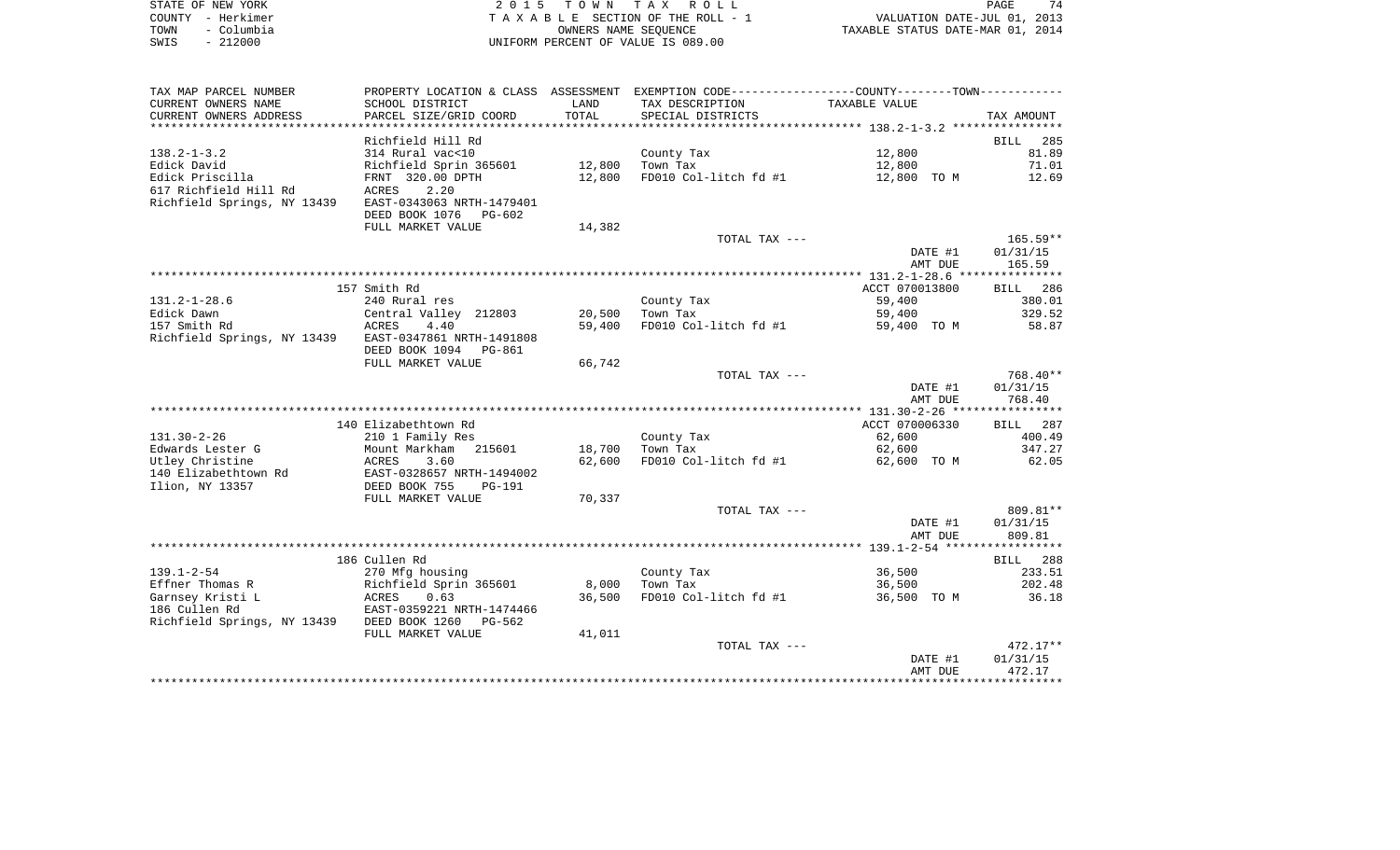| STATE OF NEW YORK  | 2015 TOWN TAX ROLL                 | 75<br>PAGE                       |
|--------------------|------------------------------------|----------------------------------|
| COUNTY - Herkimer  | TAXABLE SECTION OF THE ROLL - 1    | VALUATION DATE-JUL 01, 2013      |
| – Columbia<br>TOWN | OWNERS NAME SEOUENCE               | TAXABLE STATUS DATE-MAR 01, 2014 |
| $-212000$<br>SWIS  | UNIFORM PERCENT OF VALUE IS 089.00 |                                  |

| TAX MAP PARCEL NUMBER                      |                           |        | PROPERTY LOCATION & CLASS ASSESSMENT EXEMPTION CODE---------------COUNTY-------TOWN---------- |                       |                    |
|--------------------------------------------|---------------------------|--------|-----------------------------------------------------------------------------------------------|-----------------------|--------------------|
| CURRENT OWNERS NAME                        | SCHOOL DISTRICT           | LAND   | TAX DESCRIPTION                                                                               | TAXABLE VALUE         |                    |
| CURRENT OWNERS ADDRESS                     | PARCEL SIZE/GRID COORD    | TOTAL  | SPECIAL DISTRICTS                                                                             |                       | TAX AMOUNT         |
|                                            |                           |        |                                                                                               |                       |                    |
|                                            | 693 State Route 28        |        |                                                                                               | ACCT 070011220        | <b>BILL</b><br>289 |
| $139.1 - 2 - 18$                           | 210 1 Family Res          |        | County Tax                                                                                    | 81,400                | 520.76             |
| Eggleston Jessica L                        | Richfield Sprin 365601    | 14,100 | Town Tax                                                                                      | 81,400                | 451.57             |
| VanTassel Ajay                             | 1.50<br>ACRES             | 81,400 | FD010 Col-litch fd #1                                                                         | 81,400 TO M           | 80.68              |
| 693 State Route 28                         | EAST-0357523 NRTH-1478688 |        | LT010 Columbia 1t dist #1 81,400 TO M                                                         |                       | 29.41              |
| Richfield Springs, NY 13439 DEED BOOK 1285 | PG-765                    |        |                                                                                               |                       |                    |
|                                            | FULL MARKET VALUE         | 91,461 |                                                                                               |                       |                    |
|                                            |                           |        | TOTAL TAX ---                                                                                 |                       | 1,082.42**         |
|                                            |                           |        |                                                                                               | DATE #1               | 01/31/15           |
|                                            |                           |        |                                                                                               | AMT DUE               | 1,082.42           |
|                                            |                           |        |                                                                                               |                       |                    |
|                                            | 146 Mckoons Rd            |        |                                                                                               | ACCT 070003660        | BILL 290           |
| $139.1 - 2 - 25$                           | 210 1 Family Res          |        | VET WAR C 41122                                                                               | 7,455                 | $\overline{0}$     |
| Eldred Mary Anne                           | Richfield Sprin 365601    |        | 11,800 VET WAR T 41123                                                                        | 7,455<br>$\mathbf{0}$ |                    |
| Eldred Albert                              | ACRES<br>0.85             |        | 49,700 County Tax                                                                             | 42,245                | 270.26             |
| 146 Mc Koons Rd                            | EAST-0356580 NRTH-1478400 |        | Town Tax                                                                                      | 42,245                | 234.36             |
| Richfield Springs, NY 13439 DEED BOOK 674  | PG-794                    |        | FD010 Col-litch $fd$ #1 49,700 TO M                                                           |                       | 49.26              |
|                                            | FULL MARKET VALUE         |        | 55,843 LT010 Columbia lt dist #1                                                              | 49,700 TO M           | 17.96              |
| PRIOR OWNER ON 3/01/2014                   |                           |        |                                                                                               |                       |                    |
| Eldred Albert                              |                           |        |                                                                                               |                       |                    |
|                                            |                           |        | TOTAL TAX ---                                                                                 |                       | 571.84**           |
|                                            |                           |        |                                                                                               | DATE #1               | 01/31/15           |
|                                            |                           |        |                                                                                               | AMT DUE               | 571.84             |
|                                            |                           |        |                                                                                               |                       |                    |
|                                            | 515 Haynor Rd             |        |                                                                                               | ACCT 0013502          | BILL 291           |
| $131.4 - 1 - 17.2$                         | 210 1 Family Res          |        | County Tax                                                                                    | 87,500                | 559.78             |
| Elliott Gary D                             | Richfield Sprin 365601    | 14,500 | Town Tax                                                                                      | 87,500                | 485.41             |
| Elliott Janet M                            | 1.70<br>ACRES             | 87,500 | FD010 Col-litch fd #1                                                                         | 87,500 TO M           | 86.73              |
| 515 Hayner Rd                              | EAST-0345721 NRTH-1484907 |        |                                                                                               |                       |                    |
| Richfield Springs, NY 13439 DEED BOOK 719  | $PG-53$                   |        |                                                                                               |                       |                    |
|                                            | FULL MARKET VALUE         | 98,315 |                                                                                               |                       |                    |
|                                            |                           |        | TOTAL TAX ---                                                                                 |                       | 1,131.92**         |
|                                            |                           |        |                                                                                               | DATE #1               | 01/31/15           |
|                                            |                           |        |                                                                                               | AMT DUE               | 1,131.92           |
|                                            |                           |        |                                                                                               |                       |                    |
|                                            | Haynor Rd                 |        |                                                                                               | ACCT 070013504        | BILL 292           |
| $131.4 - 1 - 17.3$                         | 312 Vac w/imprv           |        | County Tax                                                                                    | 7,200                 | 46.06              |
| Elliott Gary D                             | Richfield Sprin 365601    | 1,000  | Town Tax                                                                                      | 7,200                 | 39.94              |
| Elliott Janet M                            | FRNT 110.00 DPTH 181.00   | 7,200  | FD010 Col-litch fd #1                                                                         | 7,200 TO M            | 7.14               |
| 515 Hayner Rd                              | EAST-0345921 NRTH-1484792 |        |                                                                                               |                       |                    |
| Richfield Springs, NY 13439 DEED BOOK 766  | $PG-68$                   |        |                                                                                               |                       |                    |
|                                            | FULL MARKET VALUE         | 8,090  |                                                                                               |                       |                    |
|                                            |                           |        | TOTAL TAX ---                                                                                 |                       | $93.14**$          |
|                                            |                           |        |                                                                                               | DATE #1               | 01/31/15           |
|                                            |                           |        |                                                                                               | AMT DUE               | 93.14              |
|                                            |                           |        |                                                                                               |                       |                    |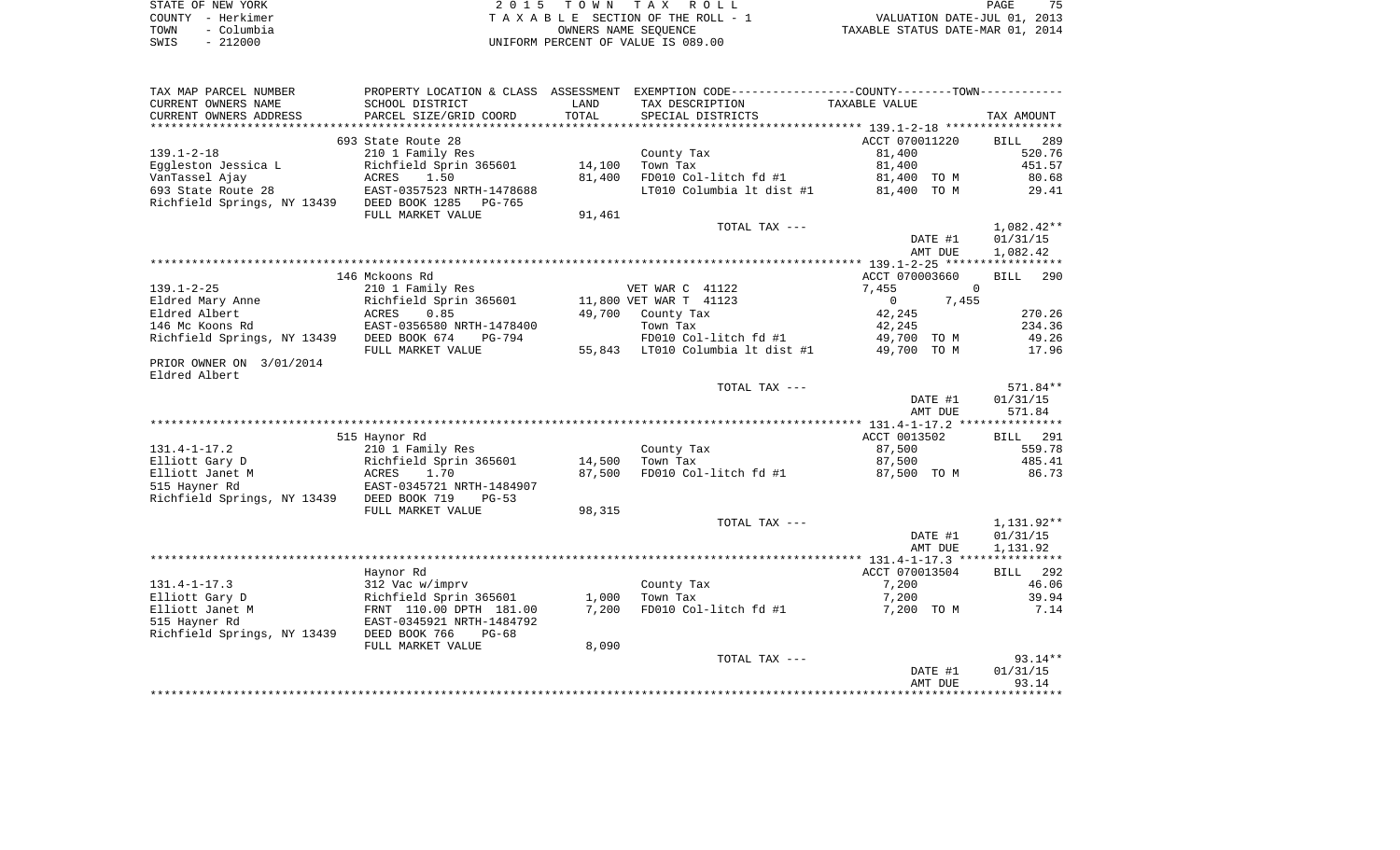|      | STATE OF NEW YORK | 2015 TOWN TAX ROLL                 | PAGE                             | 76 |
|------|-------------------|------------------------------------|----------------------------------|----|
|      | COUNTY - Herkimer | TAXABLE SECTION OF THE ROLL - 1    | VALUATION DATE-JUL 01, 2013      |    |
| TOWN | - Columbia        | OWNERS NAME SEOUENCE               | TAXABLE STATUS DATE-MAR 01, 2014 |    |
| SWIS | - 212000          | UNIFORM PERCENT OF VALUE IS 089.00 |                                  |    |

| TAX MAP PARCEL NUMBER       |                                              |        | PROPERTY LOCATION & CLASS ASSESSMENT EXEMPTION CODE----------------COUNTY-------TOWN--------- |                                                              |            |
|-----------------------------|----------------------------------------------|--------|-----------------------------------------------------------------------------------------------|--------------------------------------------------------------|------------|
| CURRENT OWNERS NAME         | SCHOOL DISTRICT                              | LAND   | TAX DESCRIPTION                                                                               | TAXABLE VALUE                                                |            |
| CURRENT OWNERS ADDRESS      | PARCEL SIZE/GRID COORD                       | TOTAL  | SPECIAL DISTRICTS                                                                             |                                                              | TAX AMOUNT |
|                             |                                              |        |                                                                                               |                                                              |            |
|                             | 1424 McKoons Rd                              |        |                                                                                               |                                                              | BILL 293   |
| $131.2 - 1 - 57.2$          | 270 Mfg housing                              |        | VET COM C 41132                                                                               | 10,000<br>$\Omega$                                           |            |
|                             | Central Valley 212803 17,000 VET COM T 41133 |        |                                                                                               | $\overline{0}$                                               |            |
| Elliott Ryan G              |                                              |        |                                                                                               | 10,000                                                       |            |
| 1424 McKoons Road           | FRNT 464.20 DPTH                             |        | 40,000 VET DIS C 41142                                                                        | 6,000<br>$\Omega$                                            |            |
| Richfield Springs, NY 13439 | ACRES<br>2.80                                |        | VET DIS T 41143                                                                               | 6,000<br>$\begin{smallmatrix}&&0\0&24\end{smallmatrix}$ ,000 |            |
|                             | EAST-0348729 NRTH-1490667                    |        | County Tax                                                                                    |                                                              | 153.54     |
|                             | DEED BOOK 1224 PG-34                         |        | Town Tax                                                                                      | 24,000                                                       | 133.14     |
|                             | FULL MARKET VALUE                            |        | 44,944 FD010 Col-litch fd #1                                                                  | 40,000 TO M                                                  | 39.65      |
|                             |                                              |        | TOTAL TAX ---                                                                                 |                                                              | $326.33**$ |
|                             |                                              |        |                                                                                               | DATE #1                                                      | 01/31/15   |
|                             |                                              |        |                                                                                               | AMT DUE                                                      | 326.33     |
|                             |                                              |        |                                                                                               |                                                              |            |
|                             |                                              |        |                                                                                               |                                                              |            |
|                             | 1839 State Route 28                          |        |                                                                                               | ACCT 070003960                                               | BILL 294   |
| $126.3 - 2 - 37$            | 210 1 Family Res                             |        | $CW_15_VET/41162$                                                                             | 8,100<br>$\Omega$                                            |            |
| Engelbrecht Donald          | Central Valley 212803 12,000 County Tax      |        |                                                                                               | 54,500                                                       | 348.67     |
| 1839 State Route 28         | FRNT 198.00 DPTH 245.00                      |        | 62,600 Town Tax                                                                               | 62,600                                                       | 347.27     |
| Mohawk, NY 13407            | ACRES<br>0.88                                |        | FD010 Col-litch fd $#1$ 62,600 TO M                                                           |                                                              | 62.05      |
|                             | EAST-0354583 NRTH-1500261                    |        |                                                                                               |                                                              |            |
|                             | DEED BOOK 1199 PG-139                        |        |                                                                                               |                                                              |            |
|                             | FULL MARKET VALUE                            | 70,337 |                                                                                               |                                                              |            |
|                             |                                              |        | TOTAL TAX ---                                                                                 |                                                              | 757.99**   |
|                             |                                              |        |                                                                                               | DATE #1                                                      | 01/31/15   |
|                             |                                              |        |                                                                                               |                                                              |            |
|                             |                                              |        |                                                                                               | AMT DUE                                                      | 757.99     |
|                             |                                              |        |                                                                                               |                                                              |            |
|                             | State Route 28                               |        |                                                                                               | ACCT 070015971                                               | BILL 295   |
| $126.3 - 2 - 38$            | 314 Rural vac<10                             |        | County Tax                                                                                    | 5,200                                                        | 33.27      |
| Engelbrecht Donald          | Central Valley 212803                        | 5,200  | Town Tax                                                                                      | 5,200                                                        | 28.85      |
| 1839 State Route 28         | ACRES<br>1.00                                | 5,200  | School Relevy                                                                                 |                                                              | 119.29     |
| Mihawk, NY 13407            | EAST-0354656 NRTH-1500426                    |        | FD010 Col-litch fd #1 100 TO M                                                                |                                                              | .10        |
|                             | DEED BOOK 1199 PG-139                        |        |                                                                                               |                                                              |            |
|                             | FULL MARKET VALUE                            | 5,843  |                                                                                               |                                                              |            |
|                             |                                              |        | TOTAL TAX ---                                                                                 |                                                              | 181.51**   |
|                             |                                              |        |                                                                                               | DATE #1                                                      | 01/31/15   |
|                             |                                              |        |                                                                                               |                                                              |            |
|                             |                                              |        |                                                                                               | AMT DUE                                                      | 181.51     |
|                             |                                              |        |                                                                                               |                                                              |            |
|                             | State Route 28                               |        |                                                                                               | ACCT 070015970                                               | BILL 296   |
| $126.3 - 2 - 39$            | 314 Rural vac<10                             |        | County Tax                                                                                    | 7,200                                                        | 46.06      |
| Engelbrecht Donald          | Central Valley 212803                        | 7,200  | Town Tax                                                                                      | 7,200                                                        | 39.94      |
| 1839 State Route 28         | ACRES<br>1.90                                | 7,200  | School Relevy                                                                                 |                                                              | 165.17     |
| Mohawk, NY 13407            | EAST-0354770 NRTH-1500654                    |        | FD010 Col-litch $fd$ #1 $7,200$ TO M                                                          |                                                              | 7.14       |
|                             | DEED BOOK 1199 PG-139                        |        |                                                                                               |                                                              |            |
|                             | FULL MARKET VALUE                            | 8,090  |                                                                                               |                                                              |            |
|                             |                                              |        | TOTAL TAX ---                                                                                 |                                                              | 258.31**   |
|                             |                                              |        |                                                                                               | DATE #1                                                      | 01/31/15   |
|                             |                                              |        |                                                                                               |                                                              |            |
|                             |                                              |        |                                                                                               | AMT DUE                                                      | 258.31     |
|                             |                                              |        |                                                                                               |                                                              |            |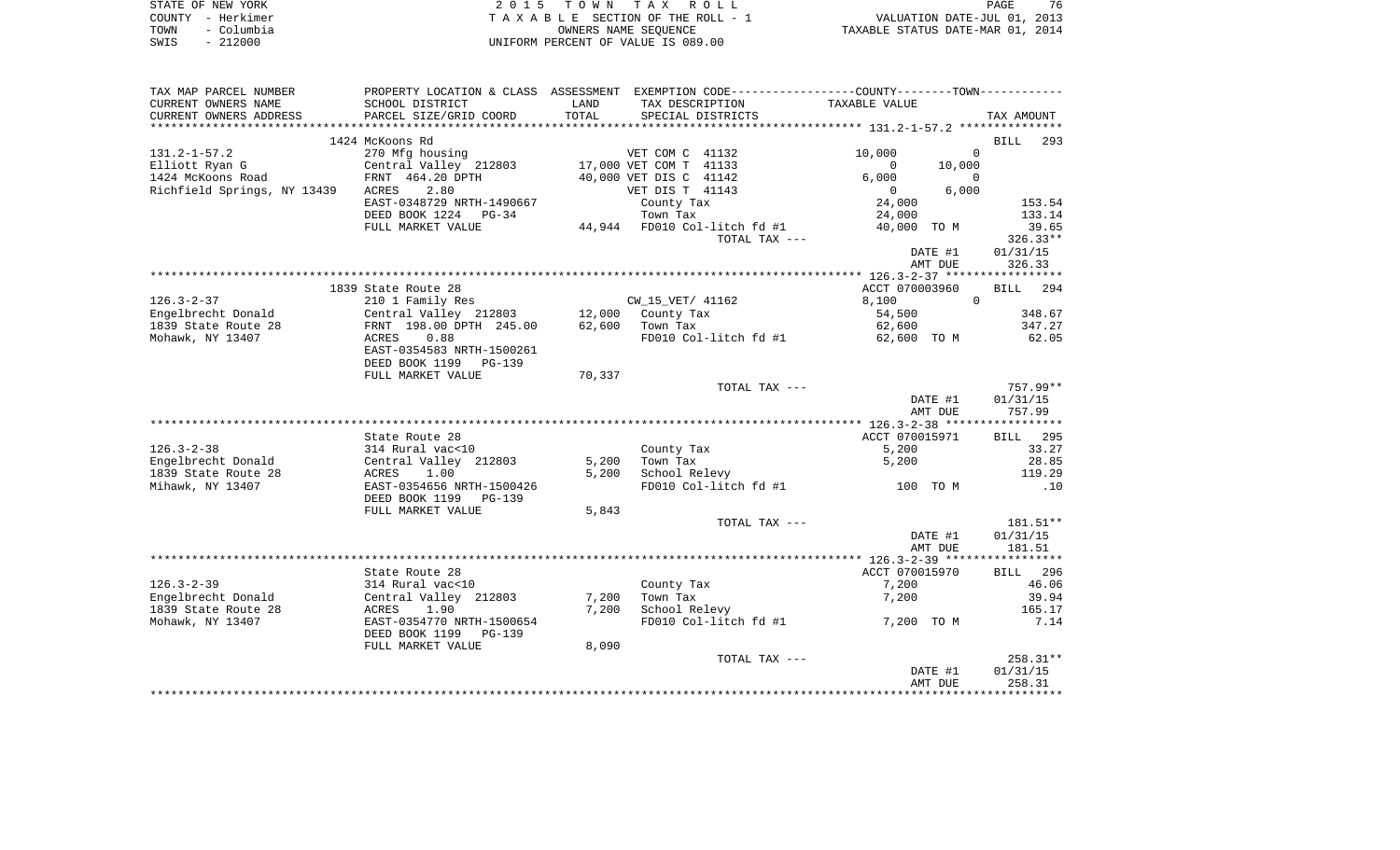| STATE OF NEW YORK |            | 2015 TOWN TAX ROLL                 |                      |                                  | PAGE                        | 77 |
|-------------------|------------|------------------------------------|----------------------|----------------------------------|-----------------------------|----|
| COUNTY - Herkimer |            | TAXABLE SECTION OF THE ROLL - 1    |                      |                                  | VALUATION DATE-JUL 01, 2013 |    |
| TOWN              | – Columbia |                                    | OWNERS NAME SEOUENCE | TAXABLE STATUS DATE-MAR 01, 2014 |                             |    |
| $-212000$<br>SWIS |            | UNIFORM PERCENT OF VALUE IS 089.00 |                      |                                  |                             |    |

| TAX MAP PARCEL NUMBER                                         |                                       |        | PROPERTY LOCATION & CLASS ASSESSMENT EXEMPTION CODE----------------COUNTY--------TOWN---------- |                |                    |
|---------------------------------------------------------------|---------------------------------------|--------|-------------------------------------------------------------------------------------------------|----------------|--------------------|
| CURRENT OWNERS NAME                                           | SCHOOL DISTRICT                       | LAND   | TAX DESCRIPTION                                                                                 | TAXABLE VALUE  |                    |
| CURRENT OWNERS ADDRESS                                        | PARCEL SIZE/GRID COORD                | TOTAL  | SPECIAL DISTRICTS                                                                               |                | TAX AMOUNT         |
|                                                               |                                       |        |                                                                                                 |                |                    |
|                                                               | 1583 Mckoons Rd                       |        |                                                                                                 | ACCT 070002790 | <b>BILL</b><br>297 |
| $131.2 - 1 - 30$                                              | 210 1 Family Res                      |        | County Tax                                                                                      | 60,000         | 383.85             |
| English Kari M                                                | Central Valley 212803                 | 7,000  | Town Tax                                                                                        | 60,000         | 332.85             |
| English Eric A                                                | FRNT 130.00 DPTH 82.50                | 60,000 | School Relevy                                                                                   |                | 758.88             |
| 1583 Mckoons Rd<br>Richfield Springs, NY 13439 DEED BOOK 1419 | EAST-0348115 NRTH-1493605<br>$PG-872$ |        | FD010 Col-litch fd #1                                                                           | 60,000 TO M    | 59.47              |
|                                                               | FULL MARKET VALUE                     | 67,416 |                                                                                                 |                |                    |
|                                                               |                                       |        | TOTAL TAX ---                                                                                   |                | $1,535.05**$       |
|                                                               |                                       |        |                                                                                                 | DATE #1        | 01/31/15           |
|                                                               |                                       |        |                                                                                                 | AMT DUE        | 1,535.05           |
|                                                               |                                       |        |                                                                                                 |                |                    |
|                                                               | State Route 28                        |        |                                                                                                 | ACCT 176478    | BILL 298           |
| $139.1 - 2 - 39$                                              | 423 Snack bar                         |        | County Tax                                                                                      | 63,900         | 408.80             |
| Entwistle James                                               | Richfield Sprin 365601                | 13,000 | Town Tax                                                                                        | 63,900         | 354.49             |
| Entwistle Beth M                                              | 1.00<br>ACRES                         | 63,900 | FD010 Col-litch fd #1                                                                           | 63,900 TO M    | 63.33              |
| 488 Jerusalem Hill Road                                       | EAST-0357404 NRTH-1477944             |        | LT010 Columbia 1t dist #1                                                                       | 63,900 TO M    | 23.09              |
| Claville, NY 13322                                            | DEED BOOK 1471<br>PG-974              |        |                                                                                                 |                |                    |
|                                                               | FULL MARKET VALUE                     | 71,798 |                                                                                                 |                |                    |
|                                                               |                                       |        | TOTAL TAX ---                                                                                   |                | 849.71**           |
|                                                               |                                       |        |                                                                                                 | DATE #1        | 01/31/15<br>849.71 |
|                                                               |                                       |        |                                                                                                 | AMT DUE        |                    |
|                                                               | Columbia Center Rd                    |        |                                                                                                 | ACCT 070015968 | <b>BILL</b> 299    |
| $126.3 - 2 - 34$                                              | 314 Rural vac<10                      |        | County Tax                                                                                      | 5,200          | 33.27              |
| Entwistle Robert K                                            | Central Valley 212803                 | 5,200  | Town Tax                                                                                        | 5,200          | 28.85              |
| Entwistle Joyce                                               | 25.00 DPTH<br>FRNT                    | 5,200  | FD010 Col-litch fd #1                                                                           | 100 TO M       | .10                |
| 657 Columbia Center Rd                                        | 1.00<br>ACRES                         |        |                                                                                                 |                |                    |
| Mohawk, NY 13407                                              | EAST-0354342 NRTH-1500532             |        |                                                                                                 |                |                    |
|                                                               | DEED BOOK 634<br>PG-1082              |        |                                                                                                 |                |                    |
|                                                               | FULL MARKET VALUE                     | 5,843  |                                                                                                 |                |                    |
|                                                               |                                       |        | TOTAL TAX ---                                                                                   |                | $62.22**$          |
|                                                               |                                       |        |                                                                                                 | DATE #1        | 01/31/15           |
|                                                               |                                       |        |                                                                                                 | AMT DUE        | 62.22              |
|                                                               |                                       |        |                                                                                                 |                |                    |
|                                                               | 657 Columbia Center Rd                |        |                                                                                                 | ACCT 070015969 | BILL 300           |
| $126.3 - 2 - 35$                                              | 270 Mfg housing                       |        | County Tax                                                                                      | 31,300         | 200.24             |
| Entwistle Robert K                                            | Central Valley 212803                 | 13,000 | Town Tax                                                                                        | 31,300         | 173.64             |
| Entwistle Joyce                                               | ACRES<br>1.00                         | 31,300 | FD010 Col-litch fd #1                                                                           | 31,300 TO M    | 31.02              |
| 657 Columbia Center Rd                                        | EAST-0354317 NRTH-1500391             |        |                                                                                                 |                |                    |
| Mohawk, NY 13407                                              | DEED BOOK 632<br><b>PG-716</b>        |        |                                                                                                 |                |                    |
|                                                               | FULL MARKET VALUE                     | 35,169 |                                                                                                 |                |                    |
|                                                               |                                       |        | TOTAL TAX ---                                                                                   |                | 404.90**           |
|                                                               |                                       |        |                                                                                                 | DATE #1        | 01/31/15           |
|                                                               |                                       |        |                                                                                                 | AMT DUE        | 404.90             |
|                                                               |                                       |        |                                                                                                 |                |                    |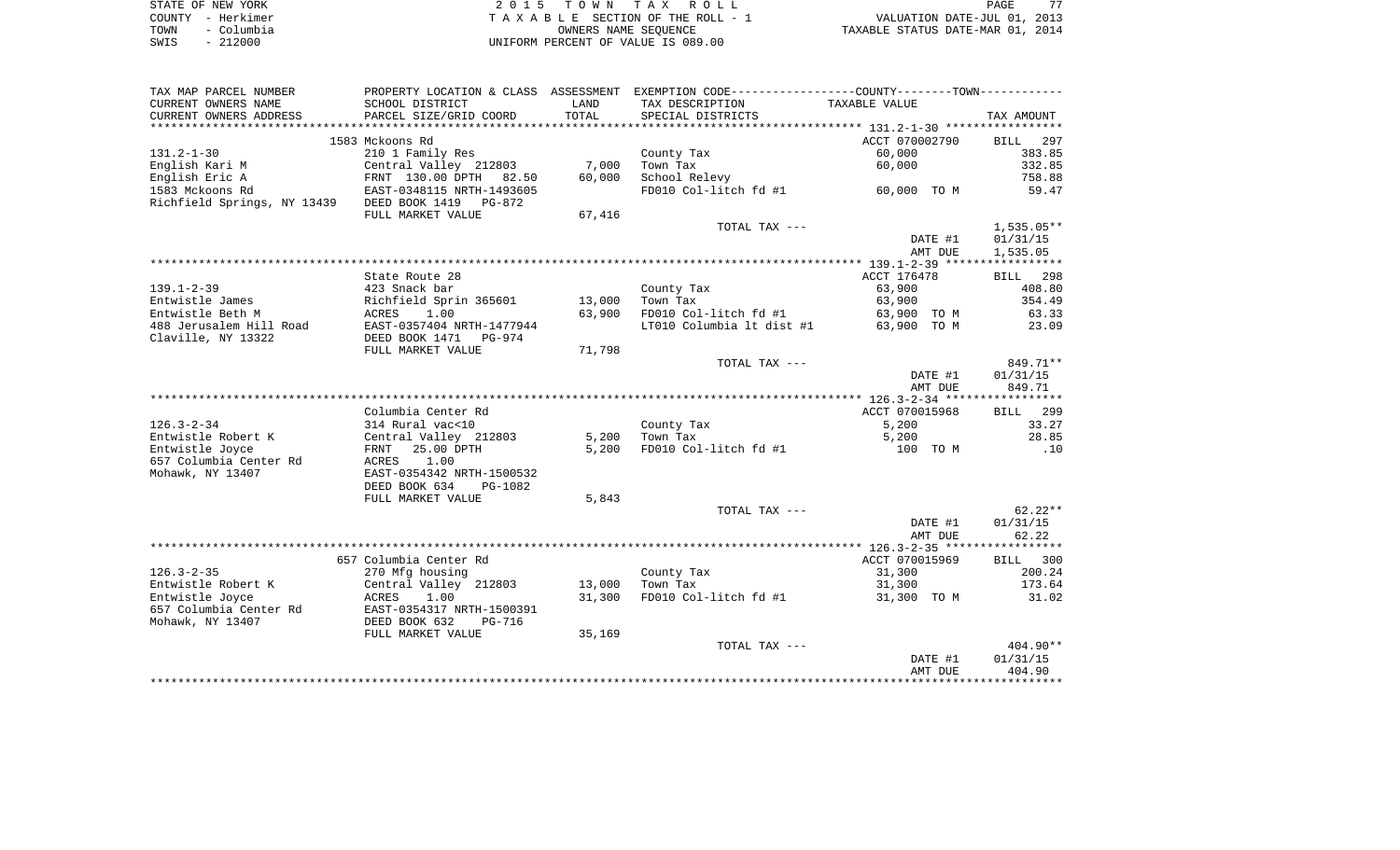| STATE OF NEW YORK  | 2015 TOWN TAX ROLL                 | 78<br><b>PAGE</b>                |
|--------------------|------------------------------------|----------------------------------|
| COUNTY - Herkimer  | TAXABLE SECTION OF THE ROLL - 1    | VALUATION DATE-JUL 01, 2013      |
| - Columbia<br>TOWN | OWNERS NAME SEOUENCE               | TAXABLE STATUS DATE-MAR 01, 2014 |
| $-212000$<br>SWIS  | UNIFORM PERCENT OF VALUE IS 089.00 |                                  |

| TAX MAP PARCEL NUMBER       | PROPERTY LOCATION & CLASS ASSESSMENT |         | EXEMPTION CODE----------------COUNTY-------TOWN----------- |                |              |
|-----------------------------|--------------------------------------|---------|------------------------------------------------------------|----------------|--------------|
| CURRENT OWNERS NAME         | SCHOOL DISTRICT                      | LAND    | TAX DESCRIPTION                                            | TAXABLE VALUE  |              |
| CURRENT OWNERS ADDRESS      | PARCEL SIZE/GRID COORD               | TOTAL   | SPECIAL DISTRICTS                                          |                | TAX AMOUNT   |
| *********************       |                                      |         |                                                            |                |              |
|                             | 308 Polly Miller Rd                  |         |                                                            | ACCT 07000085  | BILL<br>301  |
| $126.3 - 2 - 2.2$           | 270 Mfg housing                      |         | County Tax                                                 | 32,400         | 207.28       |
| Fagan Robert J Jr           | Central Valley 212803                | 13,700  | Town Tax                                                   | 32,400         | 179.74       |
| 308 Polly Miller Rd         | 1.30<br>ACRES                        | 32,400  | FD010 Col-litch fd #1                                      | 32,400 TO M    | 32.11        |
| Mohawk, NY 13407            | EAST-0349971 NRTH-1503690            |         |                                                            |                |              |
|                             | DEED BOOK 920<br><b>PG-290</b>       |         |                                                            |                |              |
|                             | FULL MARKET VALUE                    | 36,404  |                                                            |                |              |
|                             |                                      |         | TOTAL TAX ---                                              |                | $419.13**$   |
|                             |                                      |         |                                                            | DATE #1        | 01/31/15     |
|                             |                                      |         |                                                            | AMT DUE        | 419.13       |
|                             |                                      |         |                                                            |                |              |
|                             | 1369 McKoons Rd                      |         |                                                            | ACCT 177012    | BILL 302     |
| $131.2 - 1 - 56.1$          | 240 Rural res                        |         | County Tax                                                 | 195,000        | 1,247.52     |
| Fagan Ryan P                | Central Valley 212803                | 50,000  | Town Tax                                                   | 195,000        | 1,081.77     |
| Fagan Patricia              | ACRES 55.30                          | 195,000 | FD010 Col-litch fd #1                                      | 195,000 TO M   | 193.27       |
| PO Box 691                  | EAST-0347771 NRTH-1490014            |         |                                                            |                |              |
| Richfield Springs, NY 13439 | DEED BOOK 1475<br>PG-758             |         |                                                            |                |              |
|                             | FULL MARKET VALUE                    | 219,101 |                                                            |                |              |
|                             |                                      |         | TOTAL TAX ---                                              |                | $2,522.56**$ |
|                             |                                      |         |                                                            | DATE #1        | 01/31/15     |
|                             |                                      |         |                                                            | AMT DUE        | 2,522.56     |
|                             |                                      |         |                                                            |                |              |
|                             | Elizabethtown Rd                     |         |                                                            | ACCT 155863    | BILL 303     |
| $125.3 - 1 - 24.3$          | 322 Rural vac>10                     |         | County Tax                                                 | 9,300          | 59.50        |
| Falino Trust Phyllis A      | Mount Markham<br>215601              | 9,300   | Town Tax                                                   | 9,300          | 51.59        |
| Falino Phyllis A            | ACRES 17.10                          | 9,300   | FD010 Col-litch fd #1                                      | 9,300 TO M     | 9.22         |
| 55 Bourndale Road North     | EAST-0331526 NRTH-1497401            |         |                                                            |                |              |
| Manhasset, NY 11030         | DEED BOOK 1337<br>PG-748             |         |                                                            |                |              |
|                             | FULL MARKET VALUE                    | 10,449  |                                                            |                |              |
|                             |                                      |         | TOTAL TAX ---                                              |                | $120.31**$   |
|                             |                                      |         |                                                            | DATE #1        | 01/31/15     |
|                             |                                      |         |                                                            | AMT DUE        | 120.31       |
|                             |                                      |         |                                                            |                |              |
|                             | 396 Elizabethtown Rd                 |         |                                                            | ACCT 070011616 | BILL 304     |
| $125.3 - 1 - 24.4$          | 240 Rural res                        |         | County Tax                                                 | 592,900        | 3,793.10     |
| Falino Trust Phyllis A      | Mount Markham<br>215601              | 30,900  | Town Tax                                                   | 592,900        | 3,289.13     |
| Falino Phyllis A            | ACRES<br>15.70                       | 592,900 | FD010 Col-litch fd #1                                      | 592,900 TO M   | 587.65       |
| 55 Bourndale Road North     | EAST-0331788 NRTH-1497984            |         |                                                            |                |              |
| Manhasset, NY 11030         | DEED BOOK 1337<br>PG-748             |         |                                                            |                |              |
|                             | FULL MARKET VALUE                    | 666,180 |                                                            |                |              |
|                             |                                      |         | TOTAL TAX ---                                              |                | $7,669.88**$ |
|                             |                                      |         |                                                            | DATE #1        | 01/31/15     |
|                             |                                      |         |                                                            | AMT DUE        | 7,669.88     |
|                             |                                      |         |                                                            |                |              |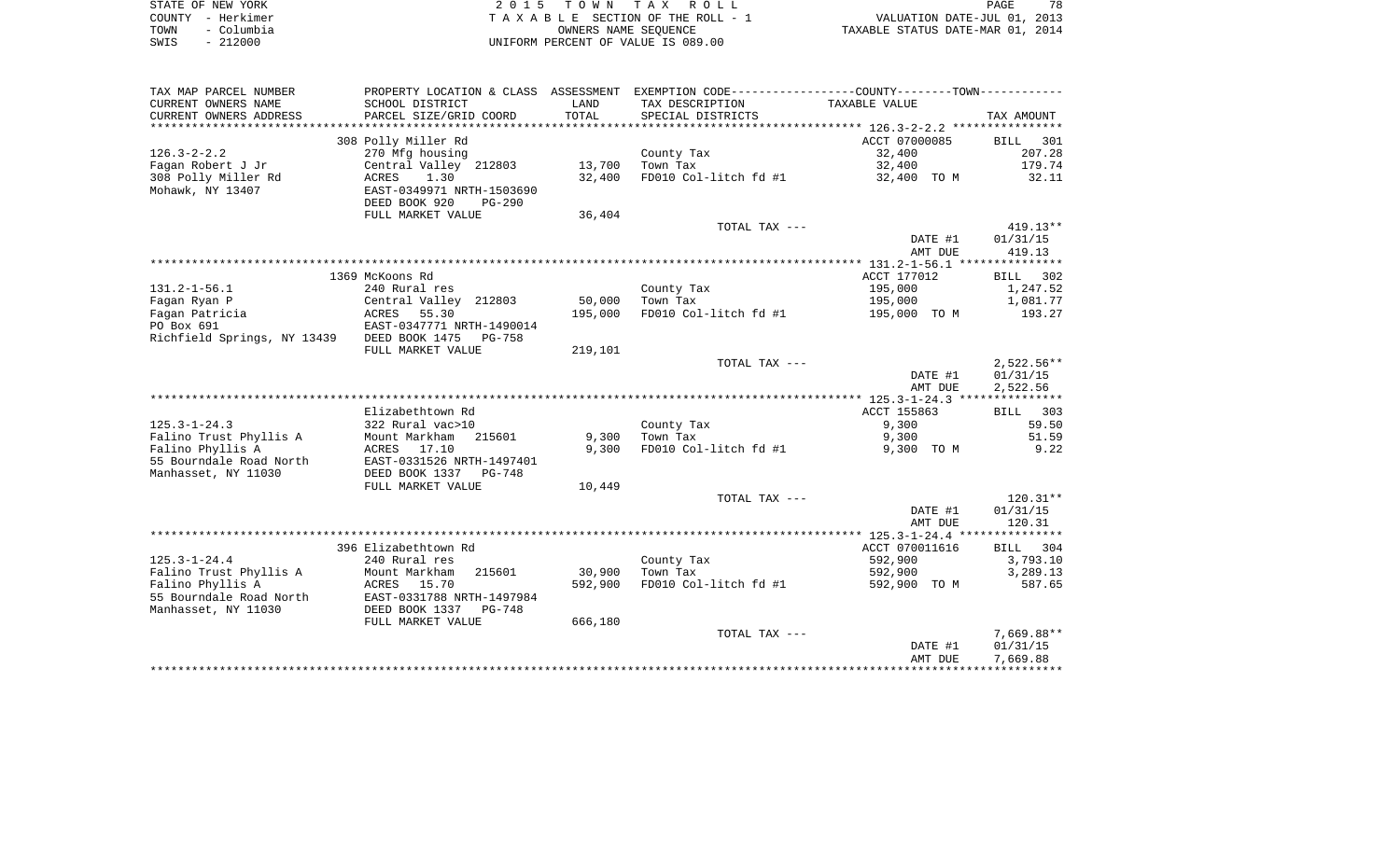|      | STATE OF NEW YORK | 2015 TOWN TAX ROLL                 | 79<br>PAGE                       |
|------|-------------------|------------------------------------|----------------------------------|
|      | COUNTY – Herkimer | TAXABLE SECTION OF THE ROLL - 1    | VALUATION DATE-JUL 01, 2013      |
| TOWN | – Columbia        | OWNERS NAME SEOUENCE               | TAXABLE STATUS DATE-MAR 01, 2014 |
| SWIS | $-212000$         | UNIFORM PERCENT OF VALUE IS 089.00 |                                  |

| TAX MAP PARCEL NUMBER  |                                 |             | PROPERTY LOCATION & CLASS ASSESSMENT EXEMPTION CODE----------------COUNTY--------TOWN---------- |                |                    |
|------------------------|---------------------------------|-------------|-------------------------------------------------------------------------------------------------|----------------|--------------------|
| CURRENT OWNERS NAME    | SCHOOL DISTRICT                 | LAND        | TAX DESCRIPTION                                                                                 | TAXABLE VALUE  |                    |
| CURRENT OWNERS ADDRESS | PARCEL SIZE/GRID COORD          | TOTAL       | SPECIAL DISTRICTS                                                                               |                | TAX AMOUNT         |
|                        |                                 | *********** |                                                                                                 |                |                    |
|                        | 1871 Jordanville Rd             |             |                                                                                                 |                | <b>BILL</b><br>305 |
| $132.4 - 2 - 1.3$      | 210 1 Family Res                |             | County Tax                                                                                      | 72,400         | 463.18             |
| Farley Ricky A         | Richfield Sprin 365601          | 24,300      | Town Tax                                                                                        | 72,400         | 401.64             |
| Farley Amy L           | 7.00<br>ACRES                   | 72,400      | FD010 Col-litch fd #1                                                                           | 72,400 TO M    | 71.76              |
| 1871 Jordonville Rd    | EAST-0361549 NRTH-1488549       |             |                                                                                                 |                |                    |
| Jordanville, NY 13361  | DEED BOOK 837<br>$PG-105$       |             |                                                                                                 |                |                    |
|                        | FULL MARKET VALUE               | 81,348      |                                                                                                 |                |                    |
|                        |                                 |             | TOTAL TAX ---                                                                                   |                | $936.58**$         |
|                        |                                 |             |                                                                                                 | DATE #1        | 01/31/15           |
|                        |                                 |             |                                                                                                 | AMT DUE        | 936.58             |
|                        |                                 |             |                                                                                                 |                |                    |
|                        | Jordanville Rd                  |             |                                                                                                 | ACCT 070001020 | BILL 306           |
| $131.2 - 2 - 8$        | 314 Rural vac<10                |             | County Tax                                                                                      | 17,000         | 108.76             |
| Ferreira Mario A       | Central Valley 212803           | 17,000      | Town Tax                                                                                        | 17,000         | 94.31              |
| 69 Garside St Fl 2     | SUB DIV LOT#8                   | 17,000      | FD010 Col-litch fd #1                                                                           | 17,000 TO M    | 16.85              |
| Newark, NJ 07104       | 8.50<br>ACRES                   |             |                                                                                                 |                |                    |
|                        | EAST-0344573 NRTH-1494516       |             |                                                                                                 |                |                    |
|                        | DEED BOOK 1101<br><b>PG-800</b> |             |                                                                                                 |                |                    |
|                        | FULL MARKET VALUE               | 19,101      |                                                                                                 |                |                    |
|                        |                                 |             | TOTAL TAX ---                                                                                   |                | $219.92**$         |
|                        |                                 |             |                                                                                                 | DATE #1        | 01/31/15           |
|                        |                                 |             |                                                                                                 | AMT DUE        | 219.92             |
|                        |                                 |             |                                                                                                 |                |                    |
|                        | State Route 28                  |             |                                                                                                 | ACCT 070015980 | BILL 307           |
| $126.3 - 2 - 33.2$     | 322 Rural vac>10                |             | County Tax                                                                                      | 7,200          | 46.06              |
| Ferrusi Darin L        | Central Valley 212803           | 7,200       | Town Tax                                                                                        | 7,200          | 39.94              |
| 56 W Rand Street       | <b>ACRES</b><br>23.00           | 7,200       | FD010 Col-litch fd #1                                                                           | 7,200 TO M     | 7.14               |
| Ilion, NY 13357        | EAST-0354601 NRTH-1501107       |             |                                                                                                 |                |                    |
|                        | DEED BOOK 1277<br>PG-762        |             |                                                                                                 |                |                    |
|                        | FULL MARKET VALUE               | 8,090       |                                                                                                 |                |                    |
|                        |                                 |             | TOTAL TAX ---                                                                                   |                | $93.14**$          |
|                        |                                 |             |                                                                                                 | DATE #1        | 01/31/15           |
|                        |                                 |             |                                                                                                 | AMT DUE        | 93.14              |
|                        |                                 |             |                                                                                                 |                |                    |
|                        | 1872 State Route 28             |             |                                                                                                 | ACCT 070000540 | 308<br>BILL        |
| $126.3 - 2 - 41$       | 210 1 Family Res                |             | County Tax                                                                                      | 58,300         | 372.98             |
| Fikes Dolly Lee        | Central Valley 212803           | 15,200      | Town Tax                                                                                        | 58,300         | 323.42             |
| 1872 State Route 28    | 2.00<br>ACRES                   | 58,300      | FD010 Col-litch fd #1                                                                           | 58,300 TO M    | 57.78              |
| Mohawk, NY 13407       | EAST-0355142 NRTH-1500715       |             |                                                                                                 |                |                    |
|                        | DEED BOOK 707<br>PG-688         |             |                                                                                                 |                |                    |
|                        | FULL MARKET VALUE               | 65,506      |                                                                                                 |                |                    |
|                        |                                 |             | TOTAL TAX ---                                                                                   |                | 754.18**           |
|                        |                                 |             |                                                                                                 | DATE #1        | 01/31/15           |
|                        |                                 |             |                                                                                                 | AMT DUE        | 754.18             |
|                        |                                 |             |                                                                                                 |                | ***********        |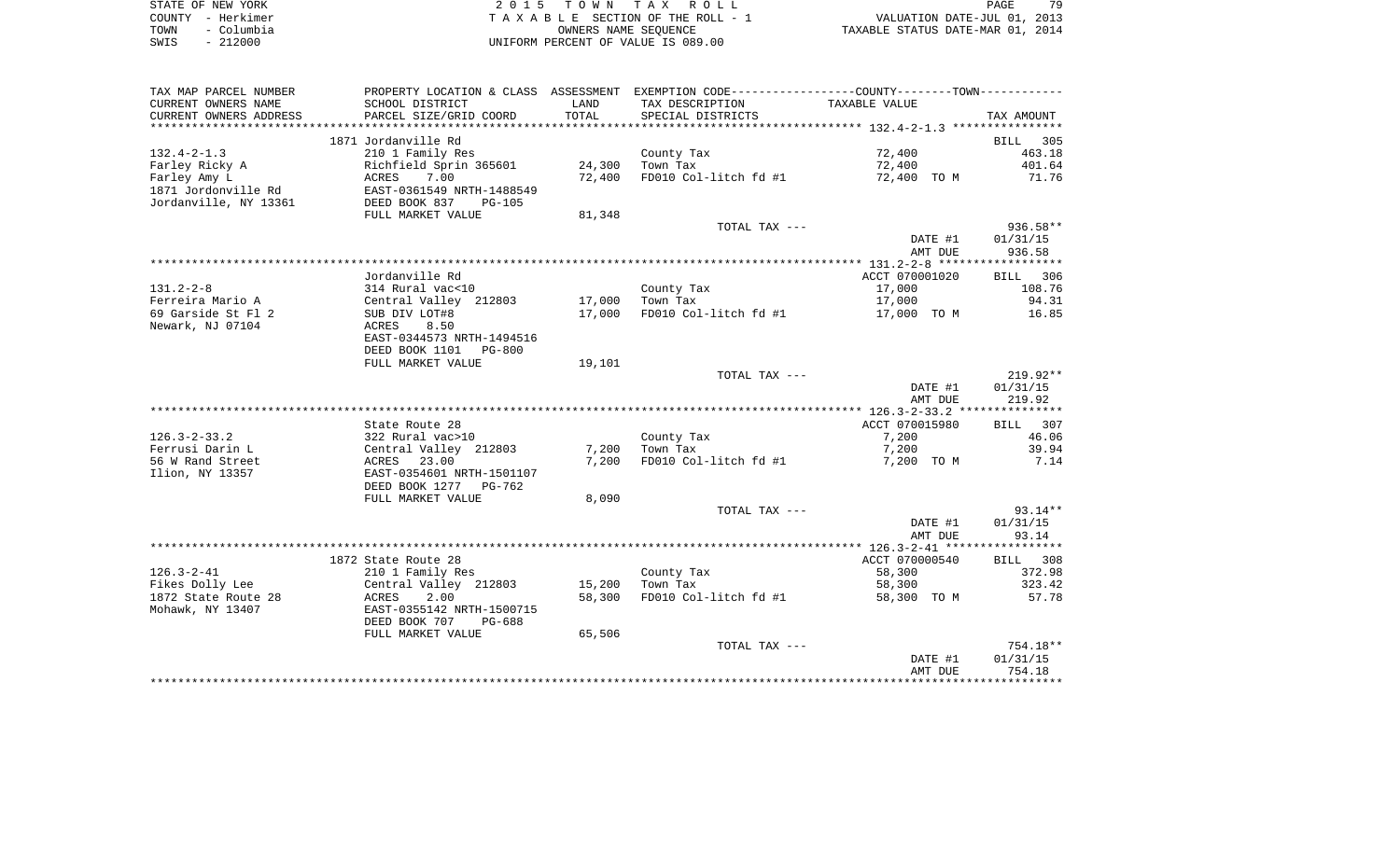|      | STATE OF NEW YORK | 2015 TOWN TAX ROLL                 | 80<br>PAGE                       |
|------|-------------------|------------------------------------|----------------------------------|
|      | COUNTY - Herkimer | TAXABLE SECTION OF THE ROLL - 1    | VALUATION DATE-JUL 01, 2013      |
| TOWN | – Columbia        | OWNERS NAME SEOUENCE               | TAXABLE STATUS DATE-MAR 01, 2014 |
| SWIS | $-212000$         | UNIFORM PERCENT OF VALUE IS 089.00 |                                  |

| TAX MAP PARCEL NUMBER       |                             |         | PROPERTY LOCATION & CLASS ASSESSMENT EXEMPTION CODE----------------COUNTY--------TOWN---------- |                                           |                    |
|-----------------------------|-----------------------------|---------|-------------------------------------------------------------------------------------------------|-------------------------------------------|--------------------|
| CURRENT OWNERS NAME         | SCHOOL DISTRICT             | LAND    | TAX DESCRIPTION                                                                                 | TAXABLE VALUE                             |                    |
| CURRENT OWNERS ADDRESS      | PARCEL SIZE/GRID COORD      | TOTAL   | SPECIAL DISTRICTS                                                                               |                                           | TAX AMOUNT         |
|                             |                             |         |                                                                                                 | ****************** 131.4-2-9 ************ |                    |
|                             | 235 House Rd                |         |                                                                                                 | ACCT 153940                               | BILL<br>309        |
| $131.4 - 2 - 9$             | 240 Rural res               |         | AG MKTS<br>41730                                                                                | 3,310<br>3,310                            |                    |
| Fisher Neil G               | Richfield Sprin 365601      | 40,000  | County Tax                                                                                      | 128,690                                   | 823.30             |
| Fisher Karen H              | includes 131.4-2-2, 3, 5, 6 | 132,000 | Town Tax                                                                                        | 128,690                                   | 713.91             |
| 235 House Rd                | ACRES 40.63                 |         | FD010 Col-litch fd #1                                                                           | 132,000 TO M                              | 130.83             |
| Richfield Springs, NY 13439 | EAST-3446791 NRTH-1485759   |         |                                                                                                 |                                           |                    |
|                             | DEED BOOK 1329<br>PG-604    |         |                                                                                                 |                                           |                    |
| MAY BE SUBJECT TO PAYMENT   | FULL MARKET VALUE           | 148,315 |                                                                                                 |                                           |                    |
| UNDER AGDIST LAW TIL 2021   |                             |         |                                                                                                 |                                           |                    |
|                             |                             |         | TOTAL TAX ---                                                                                   |                                           | $1,668.04**$       |
|                             |                             |         |                                                                                                 | DATE #1                                   | 01/31/15           |
|                             |                             |         |                                                                                                 | AMT DUE                                   | 1,668.04           |
|                             | Jordanville Rd              |         |                                                                                                 | ACCT 070016325                            | BILL 310           |
| $132.1 - 1 - 2$             | 270 Mfg housing             |         | County Tax                                                                                      | 31,000                                    | 198.32             |
| Fisher Tabor L              | Central Valley 212803       | 14,000  | Town Tax                                                                                        | 31,000                                    | 171.97             |
| Lawrence Rachael B          | FRNT 208.00 DPTH 312.00     | 31,000  | School Relevy                                                                                   |                                           | 711.21             |
| 18 Edgewood Avenue          | 1.50<br>ACRES               |         | FD010 Col-litch $fd$ #1 31,000 TO M                                                             |                                           | 30.73              |
| Chicapee, MA 01013          | EAST-0351199 NRTH-1492129   |         |                                                                                                 |                                           |                    |
|                             | DEED BOOK 1132<br>$PG-215$  |         |                                                                                                 |                                           |                    |
|                             | FULL MARKET VALUE           | 34,831  |                                                                                                 |                                           |                    |
|                             |                             |         | TOTAL TAX ---                                                                                   |                                           | 1,112.23**         |
|                             |                             |         |                                                                                                 | DATE #1                                   | 01/31/15           |
|                             |                             |         |                                                                                                 | AMT DUE                                   | 1,112.23           |
|                             |                             |         |                                                                                                 |                                           |                    |
|                             | Jordanville Rd              |         |                                                                                                 |                                           | <b>BILL</b><br>311 |
| $131.1 - 1 - 68.4$          | 105 Vac farmland            |         | AG MKTS L 41720                                                                                 | $\overline{0}$<br>$\Omega$                |                    |
| Fitch R. David              | Mount Markham<br>215601     | 19,600  | County Tax                                                                                      | 19,600                                    | 125.39             |
| Fitch Robin M               | ACRES<br>32.00              | 19,600  | Town Tax                                                                                        | 19,600                                    | 108.73             |
| 147 Millers Mills Rd        | EAST-0329740 NRTH-1491539   |         | School Relevy                                                                                   |                                           | 449.11             |
| W Winfield, NY 13491        | DEED BOOK 1280<br>PG-257    |         | FD010 Col-litch fd #1                                                                           | 19,600 TO M                               | 19.43              |
|                             | FULL MARKET VALUE           | 22,022  |                                                                                                 |                                           |                    |
| MAY BE SUBJECT TO PAYMENT   |                             |         |                                                                                                 |                                           |                    |
| UNDER AGDIST LAW TIL 2018   |                             |         |                                                                                                 |                                           |                    |
|                             |                             |         | TOTAL TAX ---                                                                                   |                                           | 702.66**           |
|                             |                             |         |                                                                                                 | DATE #1                                   | 01/31/15           |
|                             |                             |         |                                                                                                 | AMT DUE                                   | 702.66             |
|                             |                             |         |                                                                                                 |                                           |                    |
|                             | Jordanville Rd              |         |                                                                                                 |                                           | 312<br>BILL        |
| $131.1 - 1 - 74.3$          | 105 Vac farmland            |         | AG MKTS L 41720                                                                                 | $\overline{0}$<br>$\Omega$                |                    |
| Fitch R. David              | 215601<br>Mount Markham     |         | 17,500 County Tax                                                                               | 17,500                                    | 111.96             |
| Fitch Robin M               | ACRES<br>30.00              | 17,500  | Town Tax                                                                                        | 17,500                                    | 97.08              |
| 147 Millers Mills Rd        | EAST-0328543 NRTH-1491864   |         | School Relevy                                                                                   |                                           | 400.99             |
| W Winfield, NY 13491        | DEED BOOK 1280<br>PG-257    |         | FD010 Col-litch fd #1                                                                           | 17,500 TO M                               | 17.35              |
| MAY BE SUBJECT TO PAYMENT   | FULL MARKET VALUE           | 19,663  |                                                                                                 |                                           |                    |
| UNDER AGDIST LAW TIL 2018   |                             |         |                                                                                                 |                                           |                    |
|                             |                             |         | TOTAL TAX ---                                                                                   |                                           | 627.38**           |
|                             |                             |         |                                                                                                 | DATE #1                                   | 01/31/15           |
|                             |                             |         |                                                                                                 | AMT DUE                                   | 627.38             |
|                             |                             |         |                                                                                                 |                                           |                    |
|                             |                             |         |                                                                                                 |                                           |                    |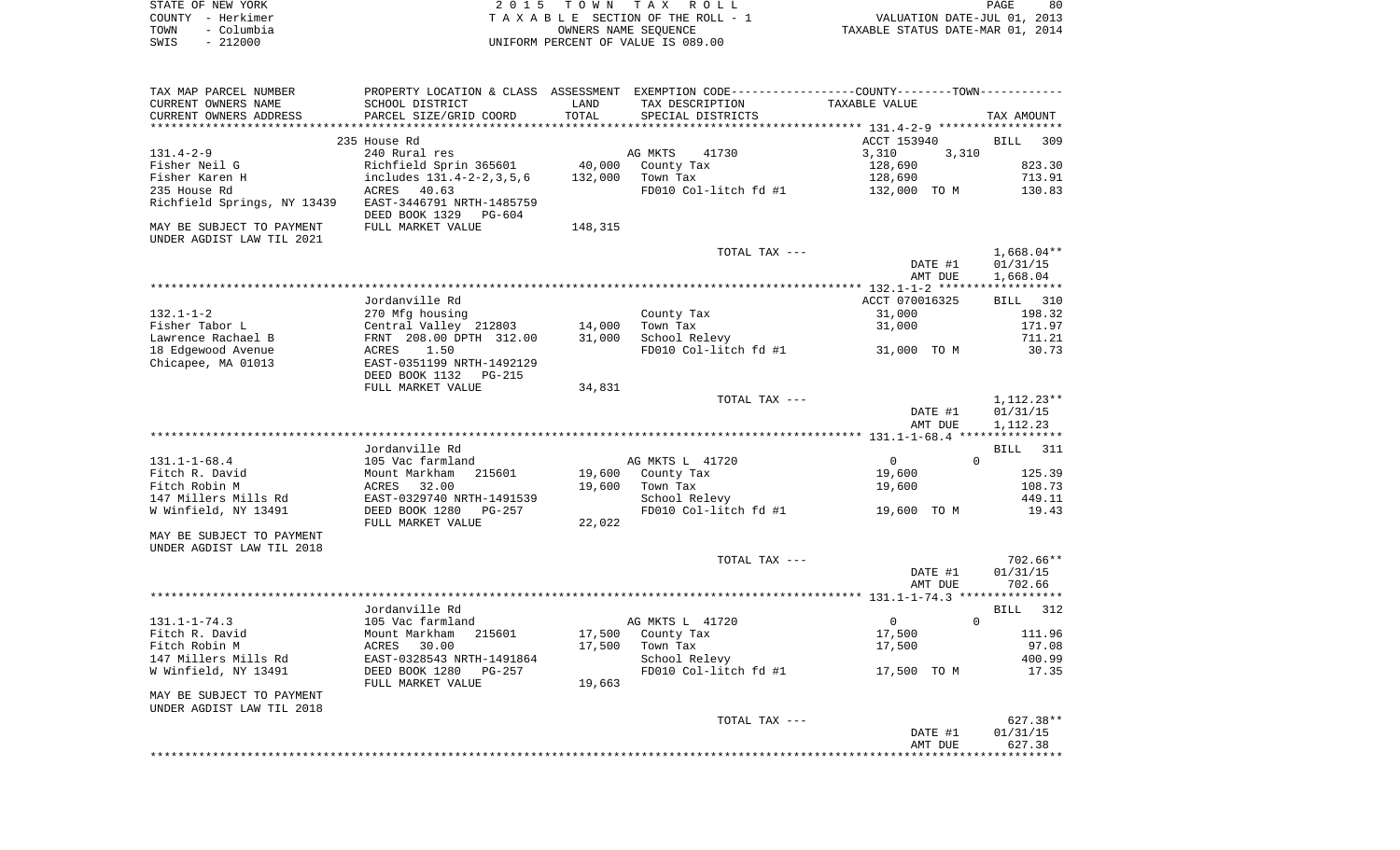| STATE OF NEW YORK |            | 2015 TOWN TAX ROLL                 | 81<br>PAGE                       |
|-------------------|------------|------------------------------------|----------------------------------|
| COUNTY - Herkimer |            | TAXABLE SECTION OF THE ROLL - 1    | VALUATION DATE-JUL 01, 2013      |
| TOWN              | - Columbia | OWNERS NAME SEOUENCE               | TAXABLE STATUS DATE-MAR 01, 2014 |
| SWIS              | $-212000$  | UNIFORM PERCENT OF VALUE IS 089.00 |                                  |

| TAX MAP PARCEL NUMBER     | PROPERTY LOCATION & CLASS ASSESSMENT EXEMPTION CODE---------------COUNTY--------TOWN---------- |               |                                         |                    |                 |
|---------------------------|------------------------------------------------------------------------------------------------|---------------|-----------------------------------------|--------------------|-----------------|
| CURRENT OWNERS NAME       | SCHOOL DISTRICT                                                                                | LAND          | TAX DESCRIPTION                         | TAXABLE VALUE      |                 |
| CURRENT OWNERS ADDRESS    | PARCEL SIZE/GRID COORD                                                                         | TOTAL         | SPECIAL DISTRICTS                       |                    | TAX AMOUNT      |
|                           |                                                                                                |               |                                         |                    |                 |
|                           | 147 Millers Mills Rd                                                                           |               |                                         | ACCT 070001920     | BILL 313        |
| $131.3 - 1 - 1.1$         | 112 Dairy farm                                                                                 |               | AG MKTS L 41720                         | 5,753<br>5,753     |                 |
| Fitch R. David            | Mount Markham 215601 111,000 AGRIC 10 Y 42100                                                  |               |                                         | 25,000<br>25,000   |                 |
| Fitch Robin M             | split $w/131.1-1-81$ & 82                                                                      | 380,000       | County Tax                              |                    | 2,234.32        |
| 147 Millers Mills Rd      | includes 131.1-1-80                                                                            |               | Town Tax                                | 349,247<br>349,247 | 1,937.46        |
| W Winfield, NY 13491      | FRNT 7943.00 DPTH                                                                              |               | School Relevy                           |                    | 7,388.67        |
|                           | ACRES 177.40                                                                                   |               | FD010 Col-litch fd #1 374,247 TO M      |                    | 370.93          |
| MAY BE SUBJECT TO PAYMENT | EAST-0327878 NRTH-1489276                                                                      |               | 5,753 EX                                |                    |                 |
| UNDER AGDIST LAW TIL 2018 | DEED BOOK 1280 PG-257                                                                          |               |                                         |                    |                 |
|                           | FULL MARKET VALUE                                                                              | 426,966       |                                         |                    |                 |
|                           |                                                                                                |               | TOTAL TAX ---                           |                    | 11,931.38**     |
|                           |                                                                                                |               |                                         | DATE #1            | 01/31/15        |
|                           |                                                                                                |               |                                         | AMT DUE            | 11,931.38       |
|                           |                                                                                                |               |                                         |                    |                 |
|                           | Richfield Hill Rd                                                                              |               |                                         | ACCT 070001830     | BILL 314        |
| $131.3 - 1 - 29$          | 105 Vac farmland                                                                               |               | AG MKTS L 41720                         | 1,852<br>1,852     |                 |
| Fitch R. David            | Mount Markham<br>215601                                                                        | 28,800        | County Tax                              | 26,948             | 172.40          |
| Fitch Robin M             | ACRES 54.50                                                                                    | 28,800        | Town Tax                                | 26,948             | 149.49          |
| 147 Millers Mills Rd      | EAST-0330506 NRTH-1486173                                                                      |               | School Relevy                           |                    | 617.49          |
| W Winfield, NY 13491      | DEED BOOK 1280 PG-257                                                                          |               | FD010 Col-litch fd #1 26,948 TO M 26.71 |                    |                 |
|                           | FULL MARKET VALUE                                                                              | 32,360        | 1,852 EX                                |                    |                 |
| MAY BE SUBJECT TO PAYMENT |                                                                                                |               |                                         |                    |                 |
| UNDER AGDIST LAW TIL 2018 |                                                                                                |               |                                         |                    |                 |
|                           |                                                                                                |               | TOTAL TAX ---                           |                    | $966.09**$      |
|                           |                                                                                                |               |                                         | DATE #1            | 01/31/15        |
|                           |                                                                                                |               |                                         | AMT DUE            | 966.09          |
|                           |                                                                                                |               |                                         |                    |                 |
|                           | State Route 51                                                                                 |               |                                         | ACCT 070001890     | <b>BILL</b> 315 |
| $131.3 - 1 - 30$          | 105 Vac farmland                                                                               |               | AG MKTS L 41720                         | 11,914<br>11,914   |                 |
| Fitch R. David            | Mount Markham                                                                                  | 215601 42,000 | County Tax                              | 30,086             | 192.48          |
| Fitch Robin M             | ACRES 66.90                                                                                    | 42,000        | Town Tax                                | 30,086             | 166.90          |
| 147 Millers Mills Rd      | EAST-0328989 NRTH-1487353                                                                      |               | School Relevy                           |                    | 689.39          |
| W Winfield, NY 13491      | DEED BOOK 1280 PG-257                                                                          |               | FD010 Col-litch fd #1 30,086 TO M       |                    | 29.82           |
|                           | FULL MARKET VALUE                                                                              |               | 47,191 11,914 EX                        |                    |                 |
| MAY BE SUBJECT TO PAYMENT |                                                                                                |               |                                         |                    |                 |
| UNDER AGDIST LAW TIL 2018 |                                                                                                |               |                                         |                    |                 |
|                           |                                                                                                |               | TOTAL TAX ---                           |                    | $1.078.59**$    |
|                           |                                                                                                |               |                                         | DATE #1            | 01/31/15        |
|                           |                                                                                                |               |                                         | AMT DUE            | 1,078.59        |
|                           |                                                                                                |               |                                         |                    |                 |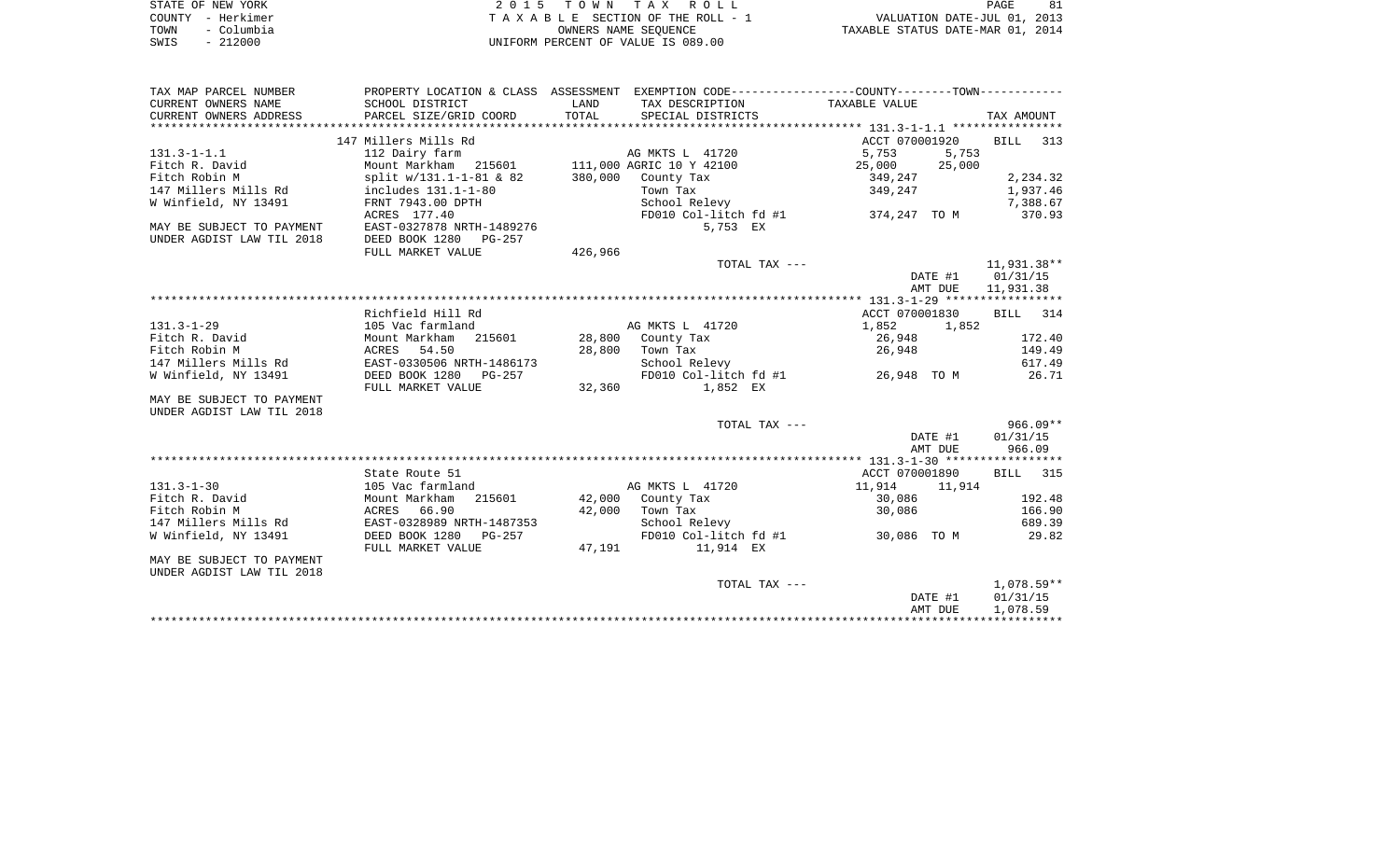|      | STATE OF NEW YORK | 2015 TOWN TAX ROLL                 | 82<br>PAGE                       |
|------|-------------------|------------------------------------|----------------------------------|
|      | COUNTY - Herkimer | TAXABLE SECTION OF THE ROLL - 1    | VALUATION DATE-JUL 01, 2013      |
| TOWN | - Columbia        | OWNERS NAME SEOUENCE               | TAXABLE STATUS DATE-MAR 01, 2014 |
| SWIS | $-212000$         | UNIFORM PERCENT OF VALUE IS 089.00 |                                  |

| TAXABLE VALUE<br>CURRENT OWNERS NAME<br>SCHOOL DISTRICT<br>LAND<br>TAX DESCRIPTION<br>PARCEL SIZE/GRID COORD<br>TOTAL<br>CURRENT OWNERS ADDRESS<br>SPECIAL DISTRICTS<br>TAX AMOUNT<br>*************************<br>1095 Elizabethtown Rd<br>69 PCT OF VALUE USED FOR EXEMPTION PURPOSES<br>ACCT 070004140<br><b>BILL</b><br>$125.2 - 2 - 70.1$<br>210 1 Family Res<br>AGED-ALL<br>41800<br>22,322<br>22,322<br>Flint Marion<br>Central Valley 212803<br>19,600<br>County Tax<br>42,378<br>Good News Broadcasting C<br>4.00<br>42,378<br>ACRES<br>64,700<br>Town Tax<br>Attn: Marion Flint<br>EAST-0338749 NRTH-1509613<br>FD010 Col-litch fd #1<br>64,700 TO M<br>1095 Elizabethtown Rd<br>DEED BOOK 849<br>$PG-138$<br>Ilion, NY 13357<br>FULL MARKET VALUE<br>72,697<br>TOTAL TAX ---<br>DATE #1<br>01/31/15<br>AMT DUE<br>570.33<br>1253 Elizabethtown Rd<br>ACCT 070005875<br><b>BILL</b><br>$125.2 - 2 - 3.2$<br>VET COM C 41132<br>13,500<br>$\Omega$<br>210 1 Family Res<br>Foley Linda E<br>8,700 VET COM T 41133<br>Central Valley 212803<br>$\Omega$<br>16,475<br>Foley Bruce A<br>FRNT 100.00 DPTH 220.00<br>County Tax<br>65,900<br>52,400 | 316<br>271.11<br>235.09<br>64.13<br>$570.33**$ |
|--------------------------------------------------------------------------------------------------------------------------------------------------------------------------------------------------------------------------------------------------------------------------------------------------------------------------------------------------------------------------------------------------------------------------------------------------------------------------------------------------------------------------------------------------------------------------------------------------------------------------------------------------------------------------------------------------------------------------------------------------------------------------------------------------------------------------------------------------------------------------------------------------------------------------------------------------------------------------------------------------------------------------------------------------------------------------------------------------------------------------------------------------------|------------------------------------------------|
|                                                                                                                                                                                                                                                                                                                                                                                                                                                                                                                                                                                                                                                                                                                                                                                                                                                                                                                                                                                                                                                                                                                                                        |                                                |
|                                                                                                                                                                                                                                                                                                                                                                                                                                                                                                                                                                                                                                                                                                                                                                                                                                                                                                                                                                                                                                                                                                                                                        |                                                |
|                                                                                                                                                                                                                                                                                                                                                                                                                                                                                                                                                                                                                                                                                                                                                                                                                                                                                                                                                                                                                                                                                                                                                        |                                                |
|                                                                                                                                                                                                                                                                                                                                                                                                                                                                                                                                                                                                                                                                                                                                                                                                                                                                                                                                                                                                                                                                                                                                                        |                                                |
|                                                                                                                                                                                                                                                                                                                                                                                                                                                                                                                                                                                                                                                                                                                                                                                                                                                                                                                                                                                                                                                                                                                                                        |                                                |
|                                                                                                                                                                                                                                                                                                                                                                                                                                                                                                                                                                                                                                                                                                                                                                                                                                                                                                                                                                                                                                                                                                                                                        |                                                |
|                                                                                                                                                                                                                                                                                                                                                                                                                                                                                                                                                                                                                                                                                                                                                                                                                                                                                                                                                                                                                                                                                                                                                        |                                                |
|                                                                                                                                                                                                                                                                                                                                                                                                                                                                                                                                                                                                                                                                                                                                                                                                                                                                                                                                                                                                                                                                                                                                                        |                                                |
|                                                                                                                                                                                                                                                                                                                                                                                                                                                                                                                                                                                                                                                                                                                                                                                                                                                                                                                                                                                                                                                                                                                                                        |                                                |
|                                                                                                                                                                                                                                                                                                                                                                                                                                                                                                                                                                                                                                                                                                                                                                                                                                                                                                                                                                                                                                                                                                                                                        |                                                |
|                                                                                                                                                                                                                                                                                                                                                                                                                                                                                                                                                                                                                                                                                                                                                                                                                                                                                                                                                                                                                                                                                                                                                        |                                                |
|                                                                                                                                                                                                                                                                                                                                                                                                                                                                                                                                                                                                                                                                                                                                                                                                                                                                                                                                                                                                                                                                                                                                                        |                                                |
|                                                                                                                                                                                                                                                                                                                                                                                                                                                                                                                                                                                                                                                                                                                                                                                                                                                                                                                                                                                                                                                                                                                                                        |                                                |
|                                                                                                                                                                                                                                                                                                                                                                                                                                                                                                                                                                                                                                                                                                                                                                                                                                                                                                                                                                                                                                                                                                                                                        |                                                |
|                                                                                                                                                                                                                                                                                                                                                                                                                                                                                                                                                                                                                                                                                                                                                                                                                                                                                                                                                                                                                                                                                                                                                        | 317                                            |
|                                                                                                                                                                                                                                                                                                                                                                                                                                                                                                                                                                                                                                                                                                                                                                                                                                                                                                                                                                                                                                                                                                                                                        |                                                |
|                                                                                                                                                                                                                                                                                                                                                                                                                                                                                                                                                                                                                                                                                                                                                                                                                                                                                                                                                                                                                                                                                                                                                        |                                                |
|                                                                                                                                                                                                                                                                                                                                                                                                                                                                                                                                                                                                                                                                                                                                                                                                                                                                                                                                                                                                                                                                                                                                                        |                                                |
|                                                                                                                                                                                                                                                                                                                                                                                                                                                                                                                                                                                                                                                                                                                                                                                                                                                                                                                                                                                                                                                                                                                                                        | 335.23                                         |
| 1253 Elizabethtown Rd<br>0.46<br>ACRES<br>Town Tax<br>49,425                                                                                                                                                                                                                                                                                                                                                                                                                                                                                                                                                                                                                                                                                                                                                                                                                                                                                                                                                                                                                                                                                           | 274.19                                         |
| Ilion, NY 13357<br>EAST-0339143 NRTH-1512560<br>FD010 Col-litch fd #1<br>65,900 TO M                                                                                                                                                                                                                                                                                                                                                                                                                                                                                                                                                                                                                                                                                                                                                                                                                                                                                                                                                                                                                                                                   | 65.32                                          |
| DEED BOOK 1137 PG-161                                                                                                                                                                                                                                                                                                                                                                                                                                                                                                                                                                                                                                                                                                                                                                                                                                                                                                                                                                                                                                                                                                                                  |                                                |
| 74,045<br>FULL MARKET VALUE                                                                                                                                                                                                                                                                                                                                                                                                                                                                                                                                                                                                                                                                                                                                                                                                                                                                                                                                                                                                                                                                                                                            |                                                |
| TOTAL TAX ---                                                                                                                                                                                                                                                                                                                                                                                                                                                                                                                                                                                                                                                                                                                                                                                                                                                                                                                                                                                                                                                                                                                                          | 674.74**                                       |
| DATE #1<br>01/31/15                                                                                                                                                                                                                                                                                                                                                                                                                                                                                                                                                                                                                                                                                                                                                                                                                                                                                                                                                                                                                                                                                                                                    |                                                |
| AMT DUE<br>674.74                                                                                                                                                                                                                                                                                                                                                                                                                                                                                                                                                                                                                                                                                                                                                                                                                                                                                                                                                                                                                                                                                                                                      |                                                |
|                                                                                                                                                                                                                                                                                                                                                                                                                                                                                                                                                                                                                                                                                                                                                                                                                                                                                                                                                                                                                                                                                                                                                        |                                                |
| 847 Jordanville Rd<br>ACCT 070010770<br>BILL                                                                                                                                                                                                                                                                                                                                                                                                                                                                                                                                                                                                                                                                                                                                                                                                                                                                                                                                                                                                                                                                                                           | 318                                            |
| $131.2 - 1 - 7$<br>281 Multiple res<br>County Tax<br>165,000                                                                                                                                                                                                                                                                                                                                                                                                                                                                                                                                                                                                                                                                                                                                                                                                                                                                                                                                                                                                                                                                                           | 1,055.59                                       |
| Forster William Robert<br>Central Valley 212803<br>165,000<br>29,200<br>Town Tax                                                                                                                                                                                                                                                                                                                                                                                                                                                                                                                                                                                                                                                                                                                                                                                                                                                                                                                                                                                                                                                                       | 915.34                                         |
| Forster Cynthia A<br>13.30<br>165,000<br>FD010 Col-litch fd #1<br>165,000 TO M<br>ACRES                                                                                                                                                                                                                                                                                                                                                                                                                                                                                                                                                                                                                                                                                                                                                                                                                                                                                                                                                                                                                                                                | 163.54                                         |
| 847 Jordanville Rd<br>EAST-0342873 NRTH-1494045                                                                                                                                                                                                                                                                                                                                                                                                                                                                                                                                                                                                                                                                                                                                                                                                                                                                                                                                                                                                                                                                                                        |                                                |
| Ilion, NY 13357<br>DEED BOOK 00622 PG-00117                                                                                                                                                                                                                                                                                                                                                                                                                                                                                                                                                                                                                                                                                                                                                                                                                                                                                                                                                                                                                                                                                                            |                                                |
| FULL MARKET VALUE<br>185,393                                                                                                                                                                                                                                                                                                                                                                                                                                                                                                                                                                                                                                                                                                                                                                                                                                                                                                                                                                                                                                                                                                                           |                                                |
| TOTAL TAX ---<br>$2,134.47**$                                                                                                                                                                                                                                                                                                                                                                                                                                                                                                                                                                                                                                                                                                                                                                                                                                                                                                                                                                                                                                                                                                                          |                                                |
| 01/31/15<br>DATE #1                                                                                                                                                                                                                                                                                                                                                                                                                                                                                                                                                                                                                                                                                                                                                                                                                                                                                                                                                                                                                                                                                                                                    |                                                |
| AMT DUE                                                                                                                                                                                                                                                                                                                                                                                                                                                                                                                                                                                                                                                                                                                                                                                                                                                                                                                                                                                                                                                                                                                                                |                                                |
|                                                                                                                                                                                                                                                                                                                                                                                                                                                                                                                                                                                                                                                                                                                                                                                                                                                                                                                                                                                                                                                                                                                                                        |                                                |
| Diehl Rd                                                                                                                                                                                                                                                                                                                                                                                                                                                                                                                                                                                                                                                                                                                                                                                                                                                                                                                                                                                                                                                                                                                                               | 2,134.47                                       |
| ACCT 070008375<br>BILL                                                                                                                                                                                                                                                                                                                                                                                                                                                                                                                                                                                                                                                                                                                                                                                                                                                                                                                                                                                                                                                                                                                                 |                                                |
| $125.4 - 1 - 18.2$<br>105 Vac farmland<br>50,000<br>County Tax                                                                                                                                                                                                                                                                                                                                                                                                                                                                                                                                                                                                                                                                                                                                                                                                                                                                                                                                                                                                                                                                                         | 319                                            |
|                                                                                                                                                                                                                                                                                                                                                                                                                                                                                                                                                                                                                                                                                                                                                                                                                                                                                                                                                                                                                                                                                                                                                        | 319.88                                         |
| Foster Fred L<br>Central Valley 212803<br>50,000<br>Town Tax<br>50,000                                                                                                                                                                                                                                                                                                                                                                                                                                                                                                                                                                                                                                                                                                                                                                                                                                                                                                                                                                                                                                                                                 | 277.38                                         |
| 50,000<br>Foster Carole M<br>ACRES 94.40<br>FD010 Col-litch fd #1<br>50,000 TO M                                                                                                                                                                                                                                                                                                                                                                                                                                                                                                                                                                                                                                                                                                                                                                                                                                                                                                                                                                                                                                                                       | 49.56                                          |
| 725 Tucker Trl<br>EAST-0348382 NRTH-1501579                                                                                                                                                                                                                                                                                                                                                                                                                                                                                                                                                                                                                                                                                                                                                                                                                                                                                                                                                                                                                                                                                                            |                                                |
| Anderson, SC 29625<br>DEED BOOK 831<br>$PG-223$                                                                                                                                                                                                                                                                                                                                                                                                                                                                                                                                                                                                                                                                                                                                                                                                                                                                                                                                                                                                                                                                                                        |                                                |
| 56,180<br>FULL MARKET VALUE                                                                                                                                                                                                                                                                                                                                                                                                                                                                                                                                                                                                                                                                                                                                                                                                                                                                                                                                                                                                                                                                                                                            |                                                |
| TOTAL TAX ---                                                                                                                                                                                                                                                                                                                                                                                                                                                                                                                                                                                                                                                                                                                                                                                                                                                                                                                                                                                                                                                                                                                                          | 646.82**                                       |
| DATE #1<br>01/31/15                                                                                                                                                                                                                                                                                                                                                                                                                                                                                                                                                                                                                                                                                                                                                                                                                                                                                                                                                                                                                                                                                                                                    |                                                |
| AMT DUE<br>646.82                                                                                                                                                                                                                                                                                                                                                                                                                                                                                                                                                                                                                                                                                                                                                                                                                                                                                                                                                                                                                                                                                                                                      |                                                |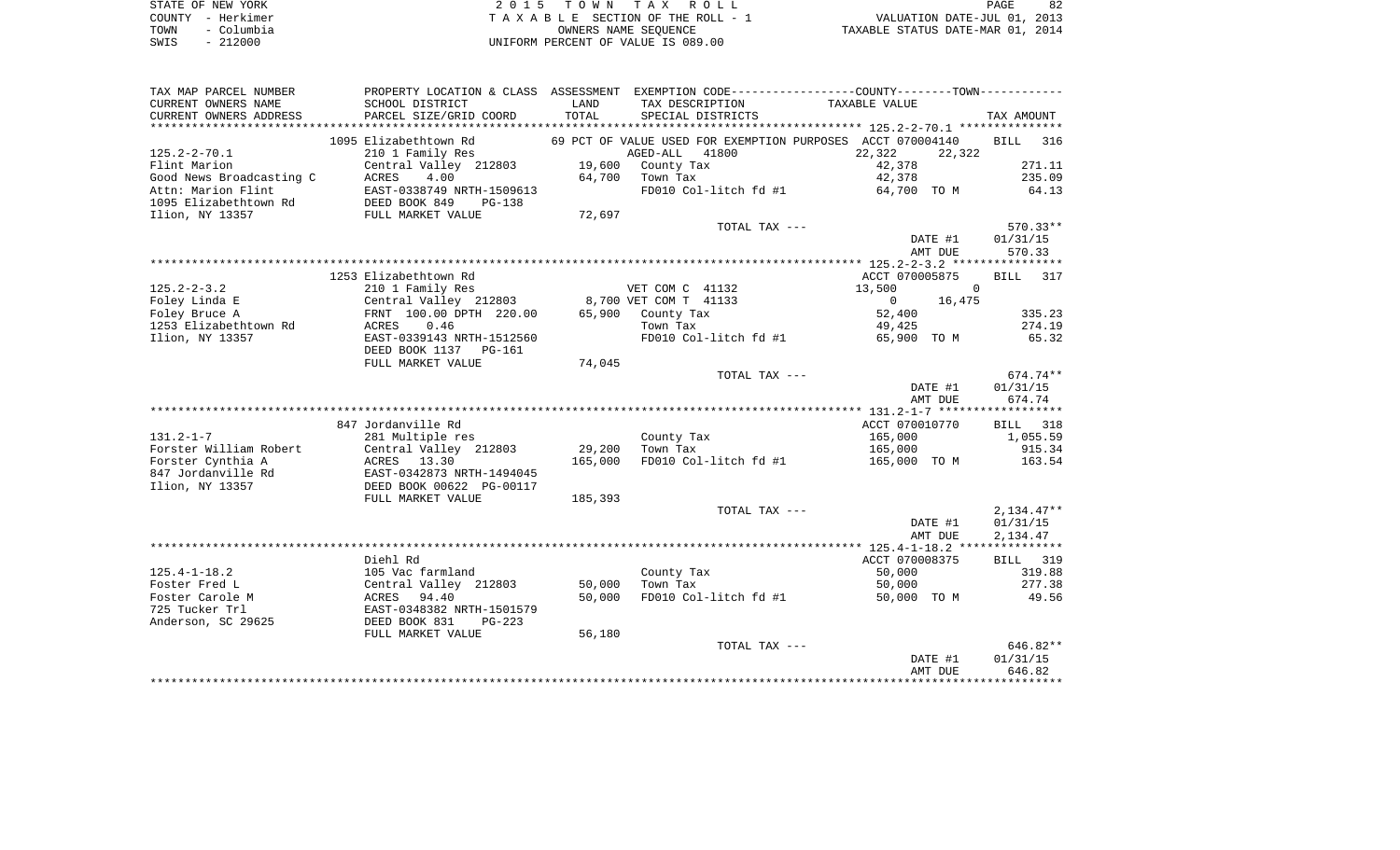| STATE OF NEW YORK  | 2015 TOWN TAX ROLL                 | PAGE                             |
|--------------------|------------------------------------|----------------------------------|
| COUNTY - Herkimer  | TAXABLE SECTION OF THE ROLL - 1    | VALUATION DATE-JUL 01, 2013      |
| - Columbia<br>TOWN | OWNERS NAME SEOUENCE               | TAXABLE STATUS DATE-MAR 01, 2014 |
| $-212000$<br>SWIS  | UNIFORM PERCENT OF VALUE IS 089.00 |                                  |

| TAX MAP PARCEL NUMBER  |                            |                     | PROPERTY LOCATION & CLASS ASSESSMENT EXEMPTION CODE---------------COUNTY-------TOWN---------- |                |                    |
|------------------------|----------------------------|---------------------|-----------------------------------------------------------------------------------------------|----------------|--------------------|
| CURRENT OWNERS NAME    | SCHOOL DISTRICT            | LAND                | TAX DESCRIPTION                                                                               | TAXABLE VALUE  |                    |
| CURRENT OWNERS ADDRESS | PARCEL SIZE/GRID COORD     | TOTAL               | SPECIAL DISTRICTS                                                                             |                | TAX AMOUNT         |
|                        |                            | * * * * * * * * * * | ************************************** 125.4-1-54.2 ***************                           |                |                    |
|                        | Gage Rd                    |                     |                                                                                               | ACCT 070010621 | <b>BILL</b><br>320 |
| $125.4 - 1 - 54.2$     | 311 Res vac land           |                     | County Tax                                                                                    | 10,300         | 65.89              |
| Fountain Ronald C      | Mount Markham<br>215601    | 10,300              | Town Tax                                                                                      | 10,300         | 57.14              |
| Fountain Audrey S      | ACRES<br>3.40              | 10,300              | School Relevy                                                                                 |                | 236.01             |
| 354 Nort Gage Road     | EAST-0339390 NRTH-1498155  |                     | FD010 Col-litch fd #1                                                                         | 10,300 TO M    | 10.21              |
| Poland, NY 13431       | DEED BOOK 895<br>$PG-140$  |                     |                                                                                               |                |                    |
|                        | FULL MARKET VALUE          | 11,573              |                                                                                               |                |                    |
|                        |                            |                     | TOTAL TAX ---                                                                                 |                | $369.25**$         |
|                        |                            |                     |                                                                                               | DATE #1        | 01/31/15           |
|                        |                            |                     |                                                                                               | AMT DUE        | 369.25             |
|                        |                            |                     |                                                                                               |                |                    |
|                        | 526 Gage Rd                |                     |                                                                                               | ACCT 070010622 | BILL 321           |
| $125.4 - 1 - 54.3$     | 270 Mfg housing            |                     | County Tax                                                                                    | 33,800         | 216.24             |
| Fountain Ronald C      | Mount Markham<br>215601    | 20,900              | Town Tax                                                                                      | 33,800         | 187.51             |
| Fountain Audrey S      | ACRES<br>4.60              | 33,800              | School Relevy                                                                                 |                | 774.49             |
| 354 North Gage Road    | EAST-0339222 NRTH-1497901  |                     | FD010 Col-litch fd #1                                                                         | 33,800 TO M    | 33.50              |
| Poland, NY 13431       | DEED BOOK 895<br>$PG-140$  |                     |                                                                                               |                |                    |
|                        | FULL MARKET VALUE          | 37,978              |                                                                                               |                |                    |
|                        |                            |                     | TOTAL TAX ---                                                                                 |                | 1,211.74**         |
|                        |                            |                     |                                                                                               | DATE #1        | 01/31/15           |
|                        |                            |                     |                                                                                               | AMT DUE        | 1,211.74           |
|                        |                            |                     |                                                                                               |                |                    |
|                        | Koerner Rd                 |                     |                                                                                               | ACCT 070001020 | BILL 322           |
| $131.2 - 2 - 6$        | 322 Rural vac>10           |                     | County Tax                                                                                    | 19,400         | 124.11             |
| Fox Kevin              | Central Valley 212803      | 19,400              | Town Tax                                                                                      | 19,400         | 107.62             |
| Fox Alice              | SUB DIV LOT#6              | 19,400              | FD010 Col-litch fd #1                                                                         | 19,400 TO M    | 19.23              |
| 59-26 162ND St         | ACRES<br>12.00             |                     |                                                                                               |                |                    |
| Flushing, NY 11365     | EAST-0345721 NRTH-1495254  |                     |                                                                                               |                |                    |
|                        | DEED BOOK 1101<br>PG-681   |                     |                                                                                               |                |                    |
|                        | FULL MARKET VALUE          | 21,798              |                                                                                               |                |                    |
|                        |                            |                     | TOTAL TAX ---                                                                                 |                | $250.96**$         |
|                        |                            |                     |                                                                                               | DATE #1        | 01/31/15           |
|                        |                            |                     |                                                                                               | AMT DUE        | 250.96             |
|                        |                            |                     |                                                                                               |                |                    |
|                        | Jordanville Rd             |                     |                                                                                               | ACCT 070001020 | BILL 323           |
| $131.2 - 2 - 10$       | 322 Rural vac>10           |                     | County Tax                                                                                    | 19,600         | 125.39             |
| Fox Kevin              | Central Valley 212803      | 19,600              | Town Tax                                                                                      | 19,600         | 108.73             |
| Fox Alice              | SUB DIV LOT#10             | 19,600              | FD010 Col-litch fd #1                                                                         | 19,600 TO M    | 19.43              |
| 5926 162nd Street      | 12.50<br>ACRES             |                     |                                                                                               |                |                    |
| Flushing, NY 11365     | EAST-0343454 NRTH-1494453  |                     |                                                                                               |                |                    |
|                        | DEED BOOK 1253<br>$PG-238$ |                     |                                                                                               |                |                    |
|                        | FULL MARKET VALUE          | 22,022              |                                                                                               |                |                    |
|                        |                            |                     | TOTAL TAX ---                                                                                 |                | $253.55**$         |
|                        |                            |                     |                                                                                               | DATE #1        | 01/31/15           |
|                        |                            |                     |                                                                                               | AMT DUE        | 253.55             |
|                        |                            |                     |                                                                                               |                |                    |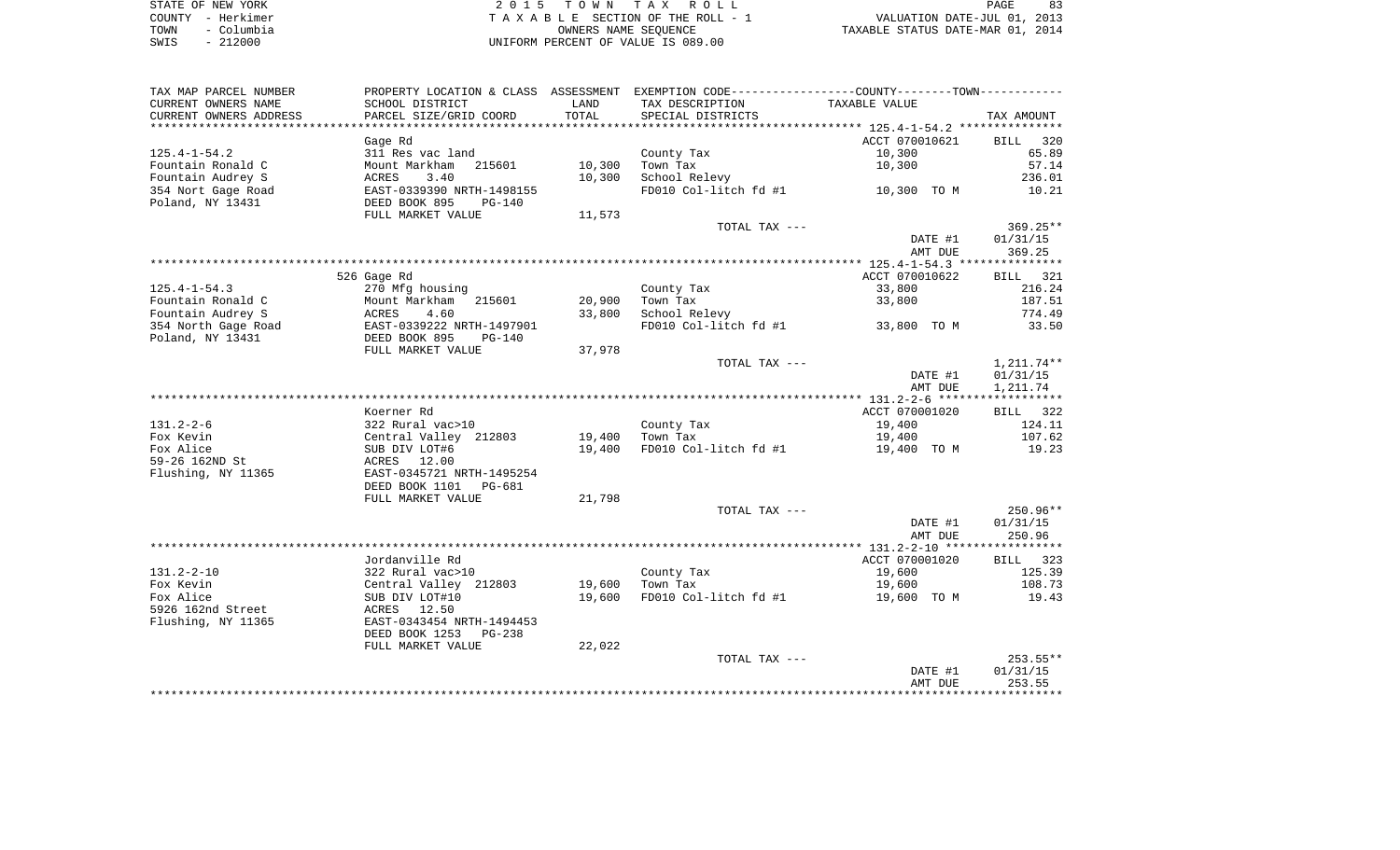|      | STATE OF NEW YORK | 2015 TOWN TAX ROLL                 | PAGE                             | 84 |
|------|-------------------|------------------------------------|----------------------------------|----|
|      | COUNTY - Herkimer | TAXABLE SECTION OF THE ROLL - 1    | VALUATION DATE-JUL 01, 2013      |    |
| TOWN | – Columbia        | OWNERS NAME SEOUENCE               | TAXABLE STATUS DATE-MAR 01, 2014 |    |
| SWIS | - 212000          | UNIFORM PERCENT OF VALUE IS 089.00 |                                  |    |

| TAX MAP PARCEL NUMBER                                  |                                                    |         |                          | PROPERTY LOCATION & CLASS ASSESSMENT EXEMPTION CODE----------------COUNTY--------TOWN----------- |                    |
|--------------------------------------------------------|----------------------------------------------------|---------|--------------------------|--------------------------------------------------------------------------------------------------|--------------------|
| CURRENT OWNERS NAME                                    | SCHOOL DISTRICT                                    | LAND    | TAX DESCRIPTION          | TAXABLE VALUE                                                                                    |                    |
| CURRENT OWNERS ADDRESS                                 | PARCEL SIZE/GRID COORD                             | TOTAL   | SPECIAL DISTRICTS        |                                                                                                  | TAX AMOUNT         |
|                                                        |                                                    |         |                          |                                                                                                  |                    |
|                                                        | 465 Mckoons Rd                                     |         |                          | ACCT 070007950                                                                                   | <b>BILL</b><br>324 |
| $139.1 - 2 - 66.1$                                     | 112 Dairy farm                                     |         | AG MKTS<br>41730         | 24,973<br>24,973                                                                                 |                    |
| Frangione Paul J                                       | Richfield Sprin 365601                             |         | 145,000 AGRIC 10 Y 42100 | 22,000<br>22,000                                                                                 |                    |
| Frangione Eileen H                                     | FRNT 196.30 DPTH                                   | 373,700 | County Tax               | 326,727                                                                                          | 2,090.25           |
| 15 Toners Road                                         | ACRES 196.30                                       |         | Town Tax                 | 326,727                                                                                          | 1,812.53           |
| Westtown, NY 10998                                     | EAST-0350947 NRTH-1479144<br>DEED BOOK 1247 PG-742 |         | FD010 Col-litch fd #1    | 373,700 TO M                                                                                     | 370.39             |
| MAY BE SUBJECT TO PAYMENT<br>UNDER AGDIST LAW TIL 2021 | FULL MARKET VALUE                                  | 419,888 |                          |                                                                                                  |                    |
|                                                        |                                                    |         | TOTAL TAX ---            |                                                                                                  | $4,273.17**$       |
|                                                        |                                                    |         |                          | DATE #1                                                                                          | 01/31/15           |
|                                                        |                                                    |         |                          | AMT DUE                                                                                          | 4,273.17           |
|                                                        |                                                    |         |                          |                                                                                                  |                    |
|                                                        | Jordanville Rd                                     |         |                          | ACCT 070001020                                                                                   | 325<br>BILL        |
| $131.2 - 2 - 11$                                       | 322 Rural vac>10                                   |         | County Tax               | 21,800                                                                                           | 139.47             |
| Frankson Michelle L                                    | Central Valley 212803                              | 21,800  | Town Tax                 | 21,800                                                                                           | 120.94             |
| 32-26 98TH St                                          | SUB DIV LOT#11                                     | 21,800  | FD010 Col-litch fd #1    | 21,800 TO M                                                                                      | 21.61              |
| East Elmhurst, NY 11369                                | ACRES 18.00                                        |         |                          |                                                                                                  |                    |
|                                                        | EAST-0343013 NRTH-1495052                          |         |                          |                                                                                                  |                    |
|                                                        | DEED BOOK 1101<br>PG-696                           |         |                          |                                                                                                  |                    |
|                                                        | FULL MARKET VALUE                                  | 24,494  |                          |                                                                                                  |                    |
|                                                        |                                                    |         | TOTAL TAX ---            |                                                                                                  | $282.02**$         |
|                                                        |                                                    |         |                          | DATE #1                                                                                          | 01/31/15           |
|                                                        |                                                    |         |                          | AMT DUE                                                                                          | 282.02             |
|                                                        |                                                    |         |                          |                                                                                                  |                    |
|                                                        | 238 Jordanville Rd                                 |         |                          |                                                                                                  | 326<br>BILL        |
| $131.1 - 1 - 25.4$                                     | 210 1 Family Res                                   |         | County Tax               | 140,000                                                                                          | 895.65             |
| Fraser Heather F                                       | 215601<br>Mount Markham                            | 25,800  | Town Tax                 | 140,000                                                                                          | 776.65             |
| 238 Jordanville Rd                                     | 8.20<br>ACRES                                      | 140,000 | $FD010$ Col-litch fd #1  | 140,000 TO M                                                                                     | 138.76             |
| Ilion, NY 13357                                        | EAST-0330879 NRTH-1492531                          |         |                          |                                                                                                  |                    |
|                                                        | DEED BOOK 1082<br>PG-991                           |         |                          |                                                                                                  |                    |
|                                                        | FULL MARKET VALUE                                  | 157,303 |                          |                                                                                                  |                    |
|                                                        |                                                    |         | TOTAL TAX ---            |                                                                                                  | 1,811.06**         |
|                                                        |                                                    |         |                          | DATE #1                                                                                          | 01/31/15           |
|                                                        |                                                    |         |                          | AMT DUE                                                                                          | 1,811.06           |
|                                                        |                                                    |         |                          |                                                                                                  |                    |
|                                                        | State Route 28                                     |         |                          | ACCT 070003090                                                                                   | BILL 327           |
| $126.3 - 2 - 60$                                       | 105 Vac farmland                                   |         | County Tax               | 51,500                                                                                           | 329.47             |
| Frederick Farm LLC                                     | Central Valley 212803                              | 51,500  | Town Tax                 | 51,500                                                                                           | 285.70             |
| PO Box 23925                                           | 96.00<br>ACRES                                     | 51,500  | FD010 Col-litch fd #1    | 51,500 TO M                                                                                      | 51.04              |
| Rochester, NY 14692                                    | EAST-0353117 NRTH-1497646                          |         |                          |                                                                                                  |                    |
|                                                        | DEED BOOK 1285 PG-388                              |         |                          |                                                                                                  |                    |
|                                                        | FULL MARKET VALUE                                  | 57,865  | TOTAL TAX ---            |                                                                                                  | $666.21**$         |
|                                                        |                                                    |         |                          |                                                                                                  |                    |
|                                                        |                                                    |         |                          | DATE #1                                                                                          | 01/31/15<br>666.21 |
|                                                        |                                                    |         |                          | AMT DUE                                                                                          |                    |
|                                                        |                                                    |         |                          |                                                                                                  |                    |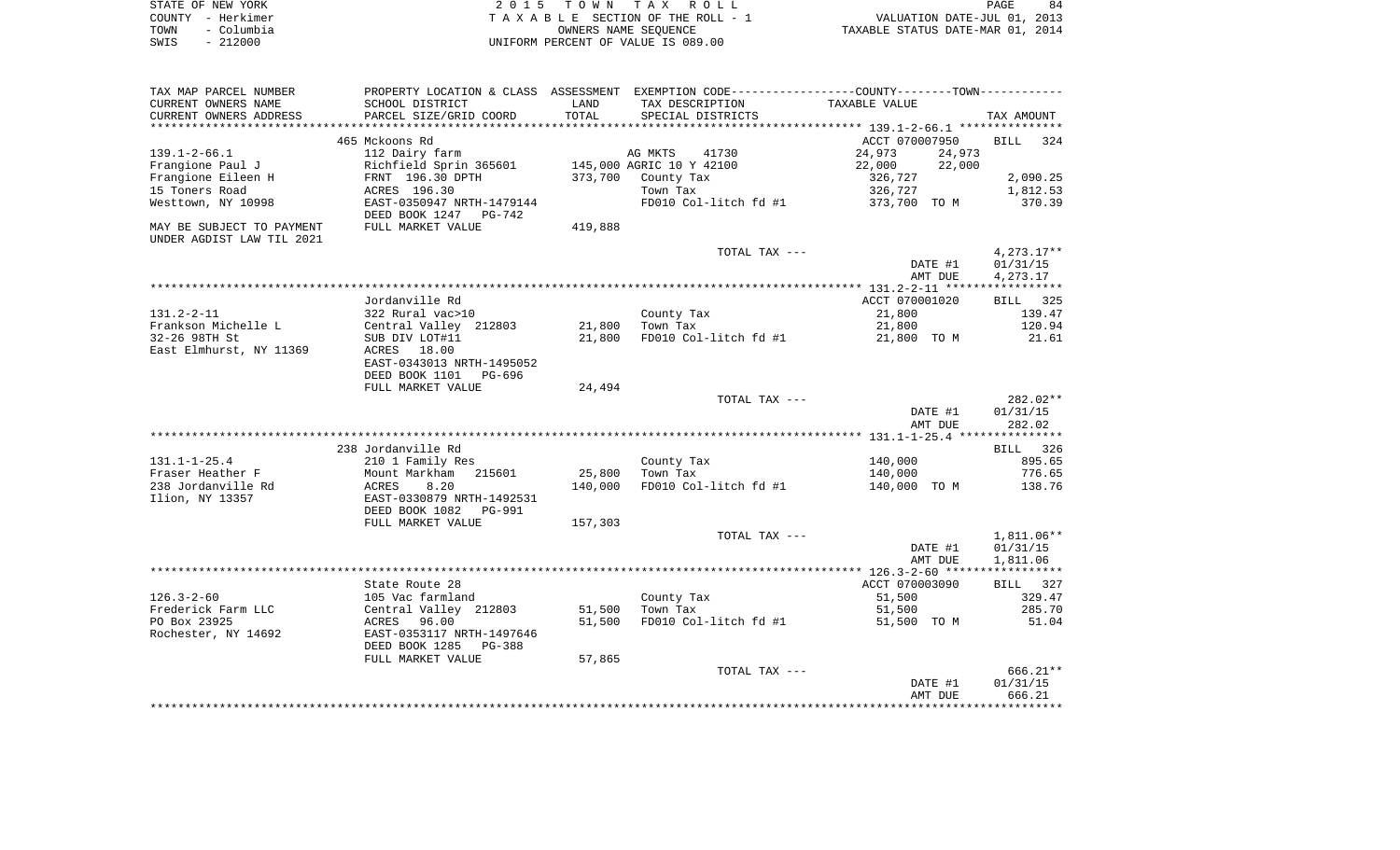|      | STATE OF NEW YORK | 2015 TOWN TAX ROLL                 | 85<br>PAGE                       |
|------|-------------------|------------------------------------|----------------------------------|
|      | COUNTY - Herkimer | TAXABLE SECTION OF THE ROLL - 1    | VALUATION DATE-JUL 01, 2013      |
| TOWN | - Columbia        | OWNERS NAME SEOUENCE               | TAXABLE STATUS DATE-MAR 01, 2014 |
| SWIS | $-212000$         | UNIFORM PERCENT OF VALUE IS 089.00 |                                  |

| TAX MAP PARCEL NUMBER  | PROPERTY LOCATION & CLASS ASSESSMENT EXEMPTION CODE---------------COUNTY-------TOWN---------- |        |                       |                |                    |
|------------------------|-----------------------------------------------------------------------------------------------|--------|-----------------------|----------------|--------------------|
| CURRENT OWNERS NAME    | SCHOOL DISTRICT                                                                               | LAND   | TAX DESCRIPTION       | TAXABLE VALUE  |                    |
| CURRENT OWNERS ADDRESS | PARCEL SIZE/GRID COORD                                                                        | TOTAL  | SPECIAL DISTRICTS     |                | TAX AMOUNT         |
| ********************   | **************************                                                                    |        |                       |                |                    |
|                        | 114 No Columbia Rd                                                                            |        |                       | ACCT 172501    | <b>BILL</b><br>328 |
| $125.2 - 2 - 16$       | 311 Res vac land                                                                              |        | County Tax            | 3,300          | 21.11              |
| Frederick Jeanette     | Central Valley 212803                                                                         | 3,300  | Town Tax              | 3,300          | 18.31              |
| Harakis Daniel         | 5.60<br>ACRES                                                                                 | 3,300  | FD010 Col-litch fd #1 | 3,300 TO M     | 3.27               |
| 357 Eureka Ave         | EAST-0339847 NRTH-1509858<br>DEED BOOK 1445 PG-728                                            |        |                       |                |                    |
| Herkimer, NY 13350     |                                                                                               |        |                       |                |                    |
|                        | FULL MARKET VALUE                                                                             | 3,708  |                       |                |                    |
|                        |                                                                                               |        | TOTAL TAX ---         |                | $42.69**$          |
|                        |                                                                                               |        |                       | DATE #1        | 01/31/15           |
|                        |                                                                                               |        |                       | AMT DUE        | 42.69              |
|                        |                                                                                               |        |                       |                |                    |
|                        | 114 No Columbia Rd                                                                            |        |                       | ACCT 172501    | BILL 329           |
| $125.2 - 2 - 18.1$     | 210 1 Family Res                                                                              |        | County Tax            | 72,000         | 460.62             |
| Frederick Jeanette     | Central Valley 212803                                                                         | 16,000 | Town Tax              | 72,000         | 399.42             |
| Harakis Daniel         | 57' frontage Elizabethtow                                                                     | 72,000 | FD010 Col-litch fd #1 | 72,000 TO M    | 71.36              |
| 357 Eureka Ave         | 227' frontage No Columbia                                                                     |        |                       |                |                    |
| Herkimer, NY 13350     | 57.00 DPTH<br>FRNT                                                                            |        |                       |                |                    |
|                        | ACRES<br>3.00                                                                                 |        |                       |                |                    |
|                        | EAST-0339522 NRTH-1510175                                                                     |        |                       |                |                    |
|                        | DEED BOOK 1445<br>PG-728                                                                      |        |                       |                |                    |
|                        | FULL MARKET VALUE                                                                             | 80,899 |                       |                |                    |
|                        |                                                                                               |        | TOTAL TAX ---         |                | 931.40**           |
|                        |                                                                                               |        |                       | DATE #1        | 01/31/15           |
|                        |                                                                                               |        |                       | AMT DUE        | 931.40             |
|                        |                                                                                               |        |                       |                |                    |
|                        | 1101 Jordanville Rd                                                                           |        |                       |                | BILL 330           |
| $131.2 - 1 - 42.2$     | 270 Mfg housing                                                                               |        | County Tax            | 40,700         | 260.38             |
| Freeman Herbert        | Central Valley 212803                                                                         | 17,000 | Town Tax              | 40,700         | 225.78             |
| 1101 Jordanville Rd    | 2.80<br>ACRES                                                                                 | 40,700 | School Relevy         |                | 316.13             |
| Ilion, NY 13357        | EAST-0347809 NRTH-1494367                                                                     |        | FD010 Col-litch fd #1 | 40,700 TO M    | 40.34              |
|                        | DEED BOOK 870<br>$PG-621$                                                                     |        |                       |                |                    |
|                        | FULL MARKET VALUE                                                                             | 45,730 | TOTAL TAX ---         |                | 842.63**           |
|                        |                                                                                               |        |                       | DATE #1        | 01/31/15           |
|                        |                                                                                               |        |                       | AMT DUE        | 842.63             |
|                        |                                                                                               |        |                       |                |                    |
|                        | 2018 State Route 28                                                                           |        |                       | ACCT 070004500 | BILL 331           |
| $126.3 - 2 - 21$       | 210 1 Family Res                                                                              |        | County Tax            | 53,900         | 344.83             |
| French Barbara         | Central Valley 212803                                                                         | 7,800  | Town Tax              | 53,900         | 299.01             |
| French Chester         | FRNT 165.00 DPTH 110.00                                                                       | 53,900 | FD010 Col-litch fd #1 | 53,900 TO M    | 53.42              |
| Attn: Barbara French   | 0.35<br>ACRES                                                                                 |        |                       |                |                    |
| 2018 State Route 28    | EAST-0354038 NRTH-1503231                                                                     |        |                       |                |                    |
| Mohawk, NY 13407       | DEED BOOK 869<br><b>PG-651</b>                                                                |        |                       |                |                    |
|                        | FULL MARKET VALUE                                                                             | 60,562 |                       |                |                    |
|                        |                                                                                               |        | TOTAL TAX ---         |                | 697.26**           |
|                        |                                                                                               |        |                       | DATE #1        | 01/31/15           |
|                        |                                                                                               |        |                       | AMT DUE        | 697.26             |
|                        |                                                                                               |        |                       |                |                    |
|                        |                                                                                               |        |                       |                |                    |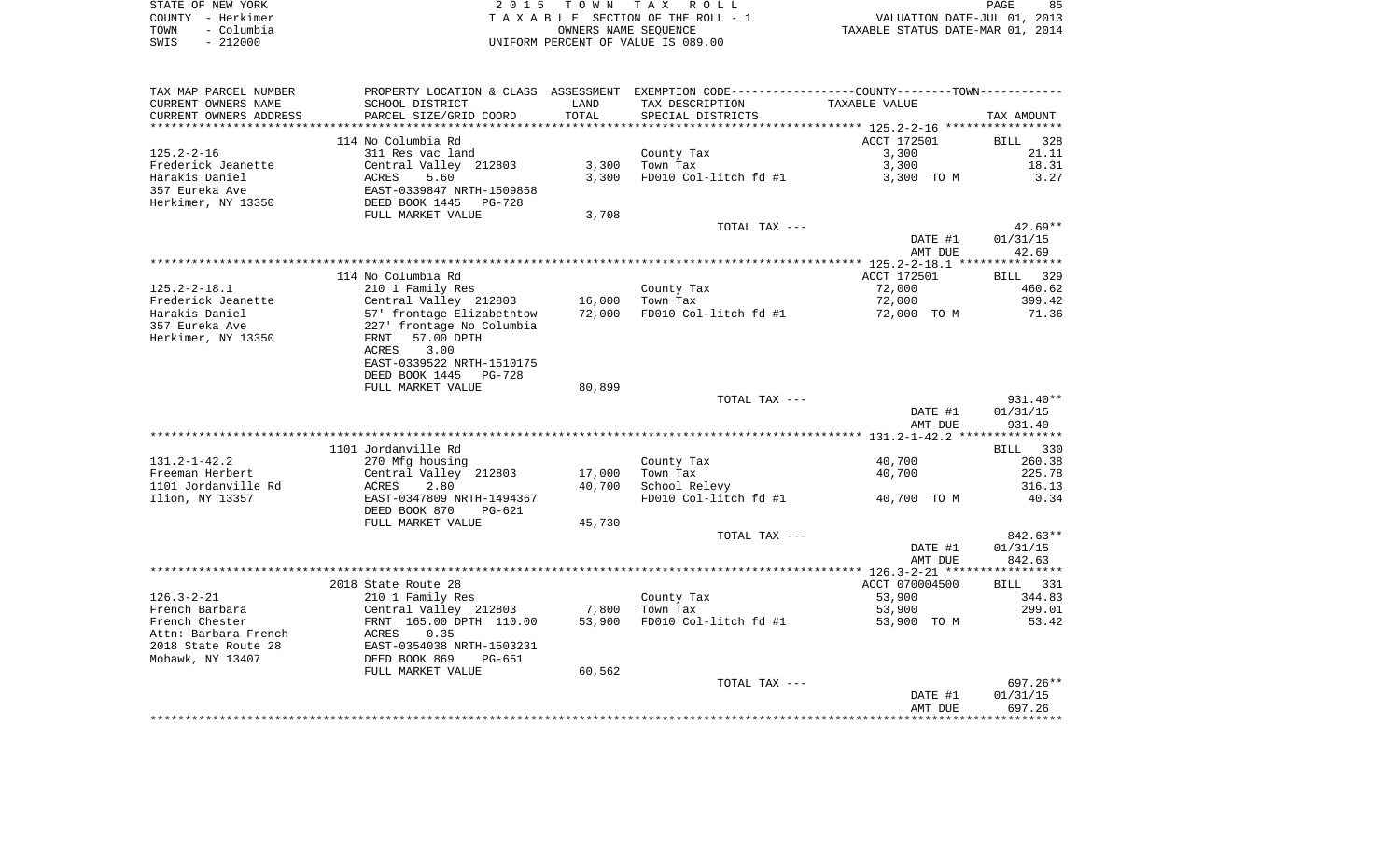|      | STATE OF NEW YORK | 2015 TOWN TAX ROLL                 | 86<br>PAGE                       |
|------|-------------------|------------------------------------|----------------------------------|
|      | COUNTY - Herkimer | TAXABLE SECTION OF THE ROLL - 1    | VALUATION DATE-JUL 01, 2013      |
| TOWN | – Columbia        | OWNERS NAME SEOUENCE               | TAXABLE STATUS DATE-MAR 01, 2014 |
| SWIS | $-212000$         | UNIFORM PERCENT OF VALUE IS 089.00 |                                  |

| TAX MAP PARCEL NUMBER                     |                           |        | PROPERTY LOCATION & CLASS ASSESSMENT EXEMPTION CODE----------------COUNTY-------TOWN--------- |                |            |
|-------------------------------------------|---------------------------|--------|-----------------------------------------------------------------------------------------------|----------------|------------|
| CURRENT OWNERS NAME                       | SCHOOL DISTRICT           | LAND   | TAX DESCRIPTION                                                                               | TAXABLE VALUE  |            |
| CURRENT OWNERS ADDRESS                    | PARCEL SIZE/GRID COORD    | TOTAL  | SPECIAL DISTRICTS                                                                             |                | TAX AMOUNT |
|                                           |                           |        |                                                                                               |                |            |
|                                           | 2049 State Route 28       |        |                                                                                               | ACCT 185321    | BILL 332   |
| $126.3 - 2 - 15$                          | 270 Mfg housing           |        | County Tax                                                                                    | 32,000         | 204.72     |
| French Cassondra                          | Central Valley 212803     | 7,000  | Town Tax                                                                                      | 32,000         | 177.52     |
|                                           |                           |        |                                                                                               |                |            |
| 2049 State Route 28                       | FRNT 100.00 DPTH 283.00   | 32,000 | School Relevy                                                                                 |                | 116.49     |
| Mohawk, NY 13407                          | EAST-0354009 NRTH-1503745 |        | FD010 Col-litch fd #1                                                                         | 32,000 TO M    | 31.72      |
|                                           | DEED BOOK 1528<br>PG-181  |        |                                                                                               |                |            |
| PRIOR OWNER ON 3/01/2014                  | FULL MARKET VALUE         | 35,955 |                                                                                               |                |            |
| Goodman Bradley D                         |                           |        |                                                                                               |                |            |
|                                           |                           |        | TOTAL TAX ---                                                                                 |                | $530.45**$ |
|                                           |                           |        |                                                                                               | DATE #1        | 01/31/15   |
|                                           |                           |        |                                                                                               | AMT DUE        | 530.45     |
|                                           |                           |        |                                                                                               |                |            |
|                                           | State Route 28            |        |                                                                                               |                | BILL 333   |
|                                           |                           |        |                                                                                               |                |            |
| $126.3 - 2 - 79$                          | 314 Rural vac<10          |        | County Tax                                                                                    | 2,100          | 13.43      |
| French Cassondra                          | Central Valley 212803     | 2,100  | Town Tax                                                                                      | 2,100          | 11.65      |
| 2049 State Route 28                       | 0.56<br>ACRES             | 2,100  | School Relevy                                                                                 |                | 48.17      |
| Mohawk, NY 13407                          | EAST-0354161 NRTH-1503852 |        | FD010 Col-litch fd #1                                                                         | 2,100 TO M     | 2.08       |
|                                           | DEED BOOK 1528<br>PG-181  |        |                                                                                               |                |            |
| PRIOR OWNER ON 3/01/2014                  | FULL MARKET VALUE         | 2,360  |                                                                                               |                |            |
| Goodman Bradly D                          |                           |        |                                                                                               |                |            |
|                                           |                           |        | TOTAL TAX ---                                                                                 |                | $75.33**$  |
|                                           |                           |        |                                                                                               | DATE #1        | 01/31/15   |
|                                           |                           |        |                                                                                               | AMT DUE        | 75.33      |
|                                           |                           |        |                                                                                               |                |            |
|                                           |                           |        |                                                                                               |                |            |
|                                           | 1494 Mckoons Rd           |        |                                                                                               | ACCT 070013805 | BILL 334   |
| $131.2 - 1 - 28.2$                        | 210 1 Family Res          |        | County Tax                                                                                    | 58,300         | 372.98     |
| French Charles A                          | Central Valley 212803     | 13,000 | Town Tax                                                                                      | 58,300         | 323.42     |
| French Eileen                             | FRNT 293.00 DPTH 150.00   | 58,300 | FD010 Col-litch fd #1                                                                         | 58,300 TO M    | 57.78      |
| 1494 Mc Koons Rd                          | ACRES<br>1.00             |        |                                                                                               |                |            |
| Richfield Springs, NY 13439               | EAST-0348212 NRTH-1492013 |        |                                                                                               |                |            |
|                                           | FULL MARKET VALUE         | 65,506 |                                                                                               |                |            |
|                                           |                           |        | TOTAL TAX ---                                                                                 |                | 754.18**   |
|                                           |                           |        |                                                                                               | DATE #1        | 01/31/15   |
|                                           |                           |        |                                                                                               | AMT DUE        | 754.18     |
|                                           |                           |        |                                                                                               |                |            |
|                                           |                           |        |                                                                                               | ACCT 070013801 |            |
|                                           | Mckoons Rd                |        |                                                                                               |                | BILL 335   |
| $131.2 - 1 - 28.3$                        | 322 Rural vac>10          |        | County Tax                                                                                    | 6,200          | 39.66      |
| French Charles A                          | Central Valley 212803     | 6,200  | Town Tax                                                                                      | 6,200          | 34.39      |
| French Eileen E                           | ACRES 12.80               | 6,200  | FD010 Col-litch fd #1                                                                         | 6,200 TO M     | 6.15       |
| 1494 Mc Koons Rd                          | EAST-0348430 NRTH-1492289 |        |                                                                                               |                |            |
| Richfield Springs, NY 13439 DEED BOOK 791 | PG-646                    |        |                                                                                               |                |            |
|                                           | FULL MARKET VALUE         | 6,966  |                                                                                               |                |            |
|                                           |                           |        | TOTAL TAX ---                                                                                 |                | $80.20**$  |
|                                           |                           |        |                                                                                               | DATE #1        | 01/31/15   |
|                                           |                           |        |                                                                                               | AMT DUE        | 80.20      |
|                                           |                           |        |                                                                                               |                |            |
|                                           |                           |        |                                                                                               |                |            |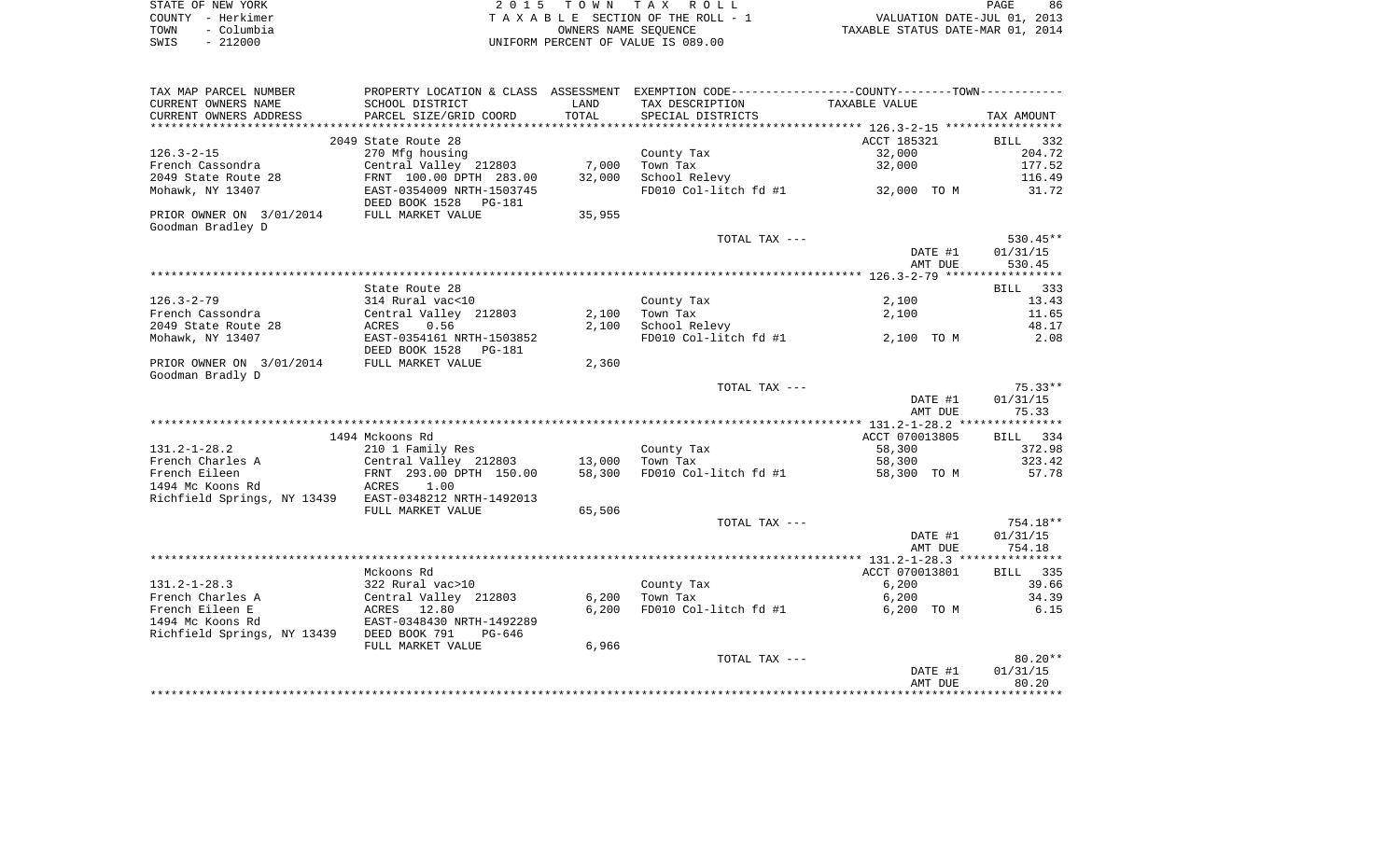| STATE OF NEW YORK  | 2015 TOWN TAX ROLL                 |                                  | PAGE | 87 |
|--------------------|------------------------------------|----------------------------------|------|----|
| COUNTY - Herkimer  | TAXABLE SECTION OF THE ROLL - 1    | VALUATION DATE-JUL 01, 2013      |      |    |
| - Columbia<br>TOWN | OWNERS NAME SEOUENCE               | TAXABLE STATUS DATE-MAR 01, 2014 |      |    |
| - 212000<br>SWIS   | UNIFORM PERCENT OF VALUE IS 089.00 |                                  |      |    |

| TAX MAP PARCEL NUMBER       |                                                       |        |                       | PROPERTY LOCATION & CLASS ASSESSMENT EXEMPTION CODE---------------COUNTY--------TOWN---------- |                    |
|-----------------------------|-------------------------------------------------------|--------|-----------------------|------------------------------------------------------------------------------------------------|--------------------|
| CURRENT OWNERS NAME         | SCHOOL DISTRICT                                       | LAND   | TAX DESCRIPTION       | TAXABLE VALUE                                                                                  |                    |
| CURRENT OWNERS ADDRESS      | PARCEL SIZE/GRID COORD                                | TOTAL  | SPECIAL DISTRICTS     |                                                                                                | TAX AMOUNT         |
|                             |                                                       |        |                       |                                                                                                |                    |
|                             | 1114 Jordanville Rd                                   |        |                       | ACCT 070002640                                                                                 | BILL<br>336        |
| $131.2 - 1 - 36.1$          | 210 1 Family Res                                      |        | VET COM C 41132       | $\mathbf{0}$<br>7,250                                                                          |                    |
| Fresco Darshan              | Central Valley 212803                                 |        | 6,800 VET COM T 41133 | $\overline{0}$<br>7,250                                                                        |                    |
| 1114 Jordanville Road       | merge $w/37$                                          | 29,000 | County Tax            | 21,750                                                                                         | 139.15             |
| Ilion, NY 13357             | FRNT 171.00 DPTH 140.00                               |        | Town Tax              | 21,750                                                                                         | 120.66             |
|                             | 0.50<br>ACRES                                         |        | School Relevy         |                                                                                                | 47.68              |
|                             | EAST-0347870 NRTH-1493948<br>DEED BOOK 1244<br>PG-625 |        |                       | FD010 Col-litch $f$ d #1 29,000 TO M                                                           | 28.74              |
|                             | FULL MARKET VALUE                                     | 32,584 |                       |                                                                                                |                    |
|                             |                                                       |        | TOTAL TAX ---         |                                                                                                | 336.23**           |
|                             |                                                       |        |                       | DATE #1                                                                                        | 01/31/15           |
|                             |                                                       |        |                       | AMT DUE                                                                                        | 336.23             |
|                             |                                                       |        |                       |                                                                                                |                    |
|                             | 1943 State Route 28                                   |        |                       | ACCT 070015965                                                                                 | BILL 337           |
| $126.3 - 2 - 32$            | 270 Mfg housing                                       |        | County Tax            | 37,000                                                                                         | 236.71             |
| Fresco James F              | Central Valley 212803                                 | 14,100 | Town Tax              | 37,000                                                                                         | 205.26             |
| 1114 Jordanville Road       | INCLUDES 126.3-2-31                                   | 37,000 | School Relevy         |                                                                                                | 848.86             |
| Ilion, NY 13357             | 1.48<br>ACRES                                         |        |                       | FD010 Col-litch fd #1 37,000 TO M                                                              | 36.67              |
|                             | EAST-0354775 NRTH-1501833                             |        |                       |                                                                                                |                    |
|                             | DEED BOOK 00635 PG-00212                              |        |                       |                                                                                                |                    |
|                             | FULL MARKET VALUE                                     | 41,573 |                       |                                                                                                |                    |
|                             |                                                       |        | TOTAL TAX ---         |                                                                                                | $1,327.50**$       |
|                             |                                                       |        |                       | DATE #1                                                                                        | 01/31/15           |
|                             |                                                       |        |                       | AMT DUE                                                                                        | 1,327.50           |
|                             |                                                       |        |                       |                                                                                                |                    |
|                             | 1263 Mckoons Rd                                       |        |                       | ACCT 070004230                                                                                 | BILL 338           |
| $131.4 - 1 - 15$            | 270 Mfg housing                                       |        | County Tax            | 44,300                                                                                         | 283.41             |
| Fullington Scott            | Richfield Sprin 365601                                | 19,400 | Town Tax              | 44,300                                                                                         | 245.76             |
| Lupardo Lorie A             | ACRES<br>3.90                                         | 44,300 | FD010 Col-litch fd #1 | 44,300 TO M                                                                                    | 43.91              |
| 1263 Mckoons Rd             | EAST-0348180 NRTH-1487683                             |        |                       |                                                                                                |                    |
| Richfield Springs, NY 13439 | DEED BOOK 923<br>PG-254<br>FULL MARKET VALUE          | 49,775 |                       |                                                                                                |                    |
| PRIOR OWNER ON 3/01/2014    |                                                       |        |                       |                                                                                                |                    |
| Lupardo Richard M           |                                                       |        |                       |                                                                                                |                    |
|                             |                                                       |        | TOTAL TAX ---         |                                                                                                | 573.08**           |
|                             |                                                       |        |                       | DATE #1                                                                                        | 01/31/15           |
|                             |                                                       |        |                       | AMT DUE                                                                                        | 573.08             |
|                             |                                                       |        |                       |                                                                                                |                    |
|                             | 135 Casler Rd                                         |        |                       | ACCT 070009000                                                                                 | BILL 339           |
| $131.1 - 1 - 50$            | 210 1 Family Res                                      |        | County Tax            | 42,100                                                                                         | 269.34             |
| Gage Jason                  | Mount Markham<br>215601                               | 14,100 | Town Tax              | 42,100                                                                                         | 233.55             |
| Suiter Tracy                | ACRES<br>1.50                                         | 42,100 | FD010 Col-litch fd #1 | 42,100 TO M                                                                                    | 41.73              |
| 135 Casler Rd               | EAST-0336160 NRTH-1489657                             |        |                       |                                                                                                |                    |
| W Winfield, NY 13491        | DEED BOOK 1282<br>PG-834                              |        |                       |                                                                                                |                    |
|                             | FULL MARKET VALUE                                     | 47,303 |                       |                                                                                                | 544.62**           |
|                             |                                                       |        | TOTAL TAX ---         |                                                                                                |                    |
|                             |                                                       |        |                       | DATE #1<br>AMT DUE                                                                             | 01/31/15<br>544.62 |
|                             |                                                       |        |                       |                                                                                                |                    |
|                             |                                                       |        |                       |                                                                                                |                    |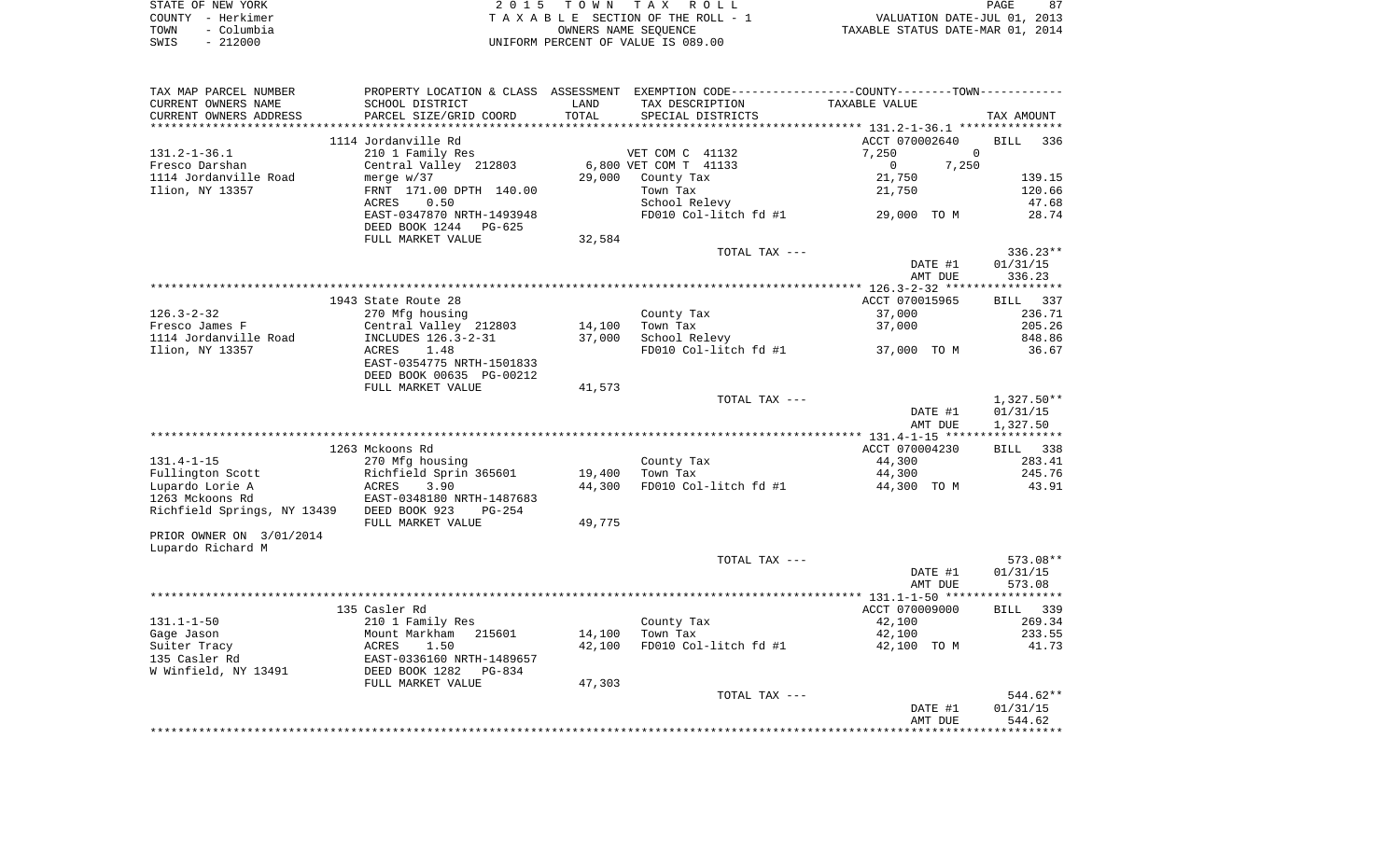| STATE OF NEW YORK  | 2015 TOWN TAX ROLL                 | 88<br>PAGE                       |
|--------------------|------------------------------------|----------------------------------|
| COUNTY - Herkimer  | TAXABLE SECTION OF THE ROLL - 1    | VALUATION DATE-JUL 01, 2013      |
| – Columbia<br>TOWN | OWNERS NAME SEOUENCE               | TAXABLE STATUS DATE-MAR 01, 2014 |
| $-212000$<br>SWIS  | UNIFORM PERCENT OF VALUE IS 089.00 |                                  |

| TAX MAP PARCEL NUMBER                                  | PROPERTY LOCATION & CLASS ASSESSMENT EXEMPTION CODE---------------COUNTY--------TOWN---------- |         |                         |                         |              |
|--------------------------------------------------------|------------------------------------------------------------------------------------------------|---------|-------------------------|-------------------------|--------------|
| CURRENT OWNERS NAME                                    | SCHOOL DISTRICT                                                                                | LAND    | TAX DESCRIPTION         | TAXABLE VALUE           |              |
| CURRENT OWNERS ADDRESS                                 | PARCEL SIZE/GRID COORD                                                                         | TOTAL   | SPECIAL DISTRICTS       |                         | TAX AMOUNT   |
| ************************                               |                                                                                                |         |                         |                         |              |
|                                                        | Robinson Rd                                                                                    |         |                         |                         | BILL<br>340  |
| $126.3 - 2 - 19.4$                                     | 314 Rural vac<10                                                                               |         | County Tax              | 1,000                   | 6.40         |
| Gage Lucas J                                           | Central Valley 212803                                                                          | 1,000   | Town Tax                | 1,000                   | 5.55         |
| 150 Robinson Rd                                        | FRNT 55.00 DPTH 120.00                                                                         | 1,000   | School Relevy           |                         | 22.94        |
| Mohawk, NY 13407                                       | EAST-0355366 NRTH-1503492                                                                      |         | FD010 Col-litch fd #1   | 1,000 TO M              | .99          |
|                                                        | DEED BOOK 1255<br>PG-407                                                                       |         |                         |                         |              |
|                                                        | FULL MARKET VALUE                                                                              | 1,124   |                         |                         |              |
|                                                        |                                                                                                |         | TOTAL TAX ---           |                         | 35.88**      |
|                                                        |                                                                                                |         |                         | DATE #1                 | 01/31/15     |
|                                                        |                                                                                                |         |                         | AMT DUE                 | 35.88        |
|                                                        | 1441 State Route 28                                                                            |         |                         | ACCT 070004655          | BILL 341     |
| $132.1 - 1 - 9.2$                                      | 210 1 Family Res                                                                               |         | County Tax              | 49,700                  | 317.96       |
| Gage Randy                                             | Richfield Sprin 365601                                                                         | 13,400  | Town Tax                | 49,700                  | 275.71       |
| Gage Beth                                              | Doublewide                                                                                     | 49,700  | FD010 Col-litch fd #1   | 49,700 TO M             | 49.26        |
| 1441 State Route 28                                    | ACRES<br>1.20                                                                                  |         |                         |                         |              |
| Mohawk, NY 13407                                       | EAST-0356742 NRTH-1494167                                                                      |         |                         |                         |              |
|                                                        | DEED BOOK 749<br>PG-119                                                                        |         |                         |                         |              |
|                                                        | FULL MARKET VALUE                                                                              | 55,843  |                         |                         |              |
|                                                        |                                                                                                |         | TOTAL TAX ---           |                         | 642.93**     |
|                                                        |                                                                                                |         |                         | DATE #1                 | 01/31/15     |
|                                                        |                                                                                                |         |                         | AMT DUE                 | 642.93       |
|                                                        |                                                                                                |         |                         |                         |              |
|                                                        | State Route 28                                                                                 |         |                         | ACCT 070009360          | BILL 342     |
| $132.1 - 1 - 8.1$                                      | 105 Vac farmland                                                                               |         | AG MKTS<br>41730        | 14,589<br>14,589        |              |
| Gage Randy I                                           | Richfield Sprin 365601                                                                         | 61,800  | County Tax              | 47,211                  | 302.03       |
| 1441 State Route 28                                    | ACRES 99.50                                                                                    | 61,800  | Town Tax                | 47,211                  | 261.90       |
| Mohawk, NY 13407                                       | EAST-0356855 NRTH-1495664                                                                      |         | FD010 Col-litch fd #1   | 61,800 TO M             | 61.25        |
|                                                        | DEED BOOK 834<br>PG-77<br>FULL MARKET VALUE                                                    |         |                         |                         |              |
| MAY BE SUBJECT TO PAYMENT<br>UNDER AGDIST LAW TIL 2021 |                                                                                                | 69,438  |                         |                         |              |
|                                                        |                                                                                                |         | TOTAL TAX ---           |                         | 625.18**     |
|                                                        |                                                                                                |         |                         | DATE #1                 | 01/31/15     |
|                                                        |                                                                                                |         |                         | AMT DUE                 | 625.18       |
|                                                        |                                                                                                |         |                         |                         |              |
|                                                        | 1441 State Route 28                                                                            |         |                         | ACCT 070004650          | BILL 343     |
| $132.1 - 1 - 9.1$                                      | 112 Dairy farm                                                                                 |         | AG MKTS<br>41730        | $\mathbf 0$<br>$\Omega$ |              |
| Gage Randy I                                           | Richfield Sprin 365601                                                                         |         | 96,000 AGRIC 10 Y 42100 | 7,000<br>7,000          |              |
| 1441 State Route 28                                    | ACRES 157.50                                                                                   |         | 198,800 County Tax      | 191,800                 | 1,227.05     |
| Mohawk, NY 13407                                       | EAST-0358042 NRTH-1494816                                                                      |         | Town Tax                | 191,800                 | 1,064.01     |
|                                                        | DEED BOOK 834<br>PG-77                                                                         |         | FD010 Col-litch fd #1   | 198,800 TO M            | 197.04       |
| MAY BE SUBJECT TO PAYMENT                              | FULL MARKET VALUE                                                                              | 223,371 |                         |                         |              |
| UNDER AGDIST LAW TIL 2021                              |                                                                                                |         |                         |                         |              |
|                                                        |                                                                                                |         | TOTAL TAX ---           |                         | $2,488.10**$ |
|                                                        |                                                                                                |         |                         | DATE #1                 | 01/31/15     |
|                                                        |                                                                                                |         |                         | AMT DUE                 | 2,488.10     |
|                                                        |                                                                                                |         |                         |                         |              |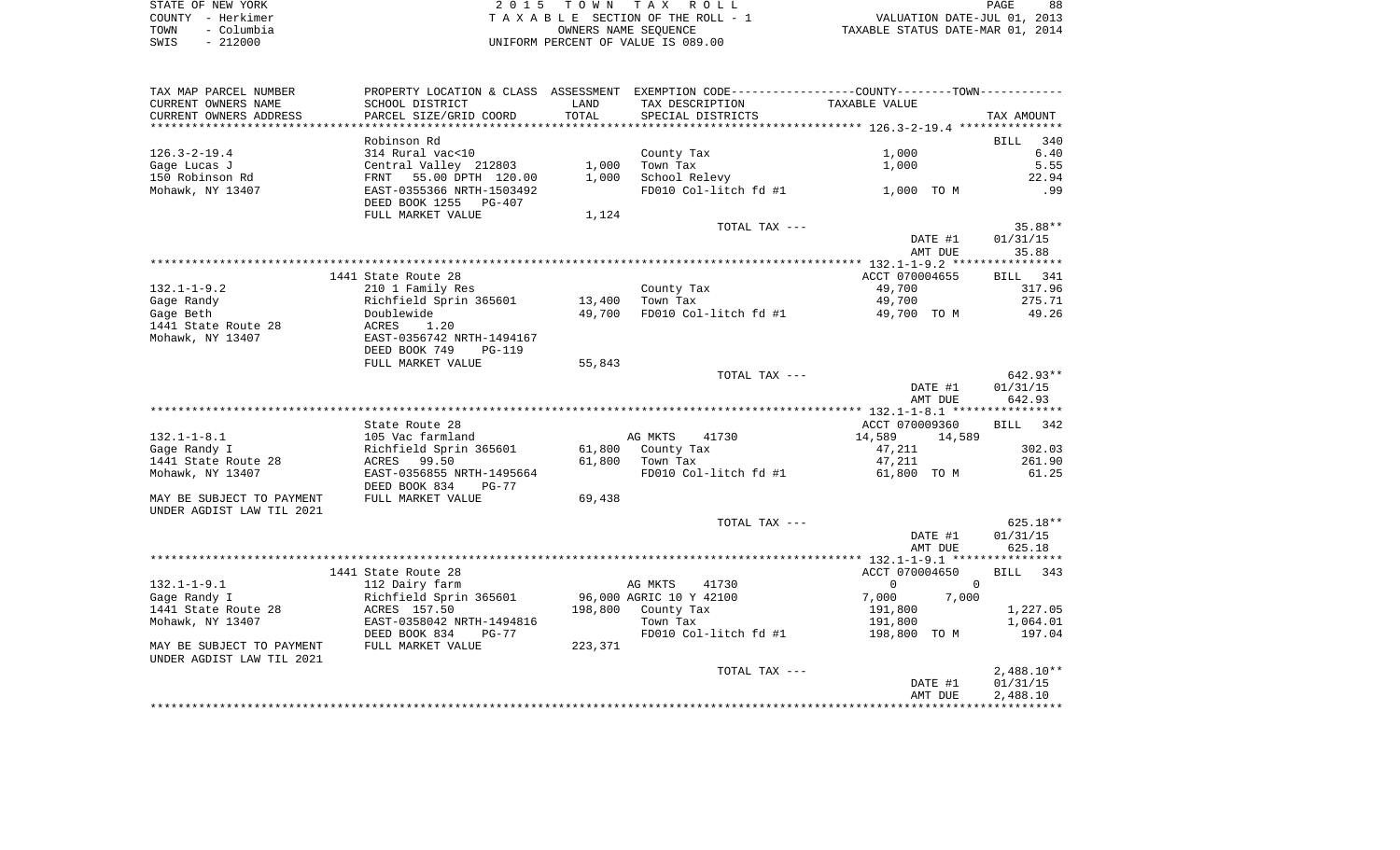| STATE OF NEW YORK  | 2015 TOWN TAX ROLL                 | 89<br>PAGE                       |
|--------------------|------------------------------------|----------------------------------|
| COUNTY - Herkimer  | TAXABLE SECTION OF THE ROLL - 1    | VALUATION DATE-JUL 01, 2013      |
| - Columbia<br>TOWN | OWNERS NAME SEOUENCE               | TAXABLE STATUS DATE-MAR 01, 2014 |
| $-212000$<br>SWIS  | UNIFORM PERCENT OF VALUE IS 089.00 |                                  |

| TAX MAP PARCEL NUMBER                                                                                                                                                         | PROPERTY LOCATION & CLASS ASSESSMENT EXEMPTION CODE---------------COUNTY-------TOWN----------            |         |                                     |                |            |
|-------------------------------------------------------------------------------------------------------------------------------------------------------------------------------|----------------------------------------------------------------------------------------------------------|---------|-------------------------------------|----------------|------------|
| CURRENT OWNERS NAME                                                                                                                                                           | SCHOOL DISTRICT                                                                                          | LAND    | TAX DESCRIPTION                     | TAXABLE VALUE  |            |
| CURRENT OWNERS ADDRESS                                                                                                                                                        | PARCEL SIZE/GRID COORD                                                                                   | TOTAL   | SPECIAL DISTRICTS                   |                | TAX AMOUNT |
|                                                                                                                                                                               |                                                                                                          |         |                                     |                |            |
|                                                                                                                                                                               | 440 Elizabethtown Rd                                                                                     |         |                                     | ACCT 188008    | BILL 344   |
| $125.3 - 1 - 23$                                                                                                                                                              | 113 Cattle farm                                                                                          |         | County Tax                          | 134,900        | 863.03     |
| Gala Trust dated June 3, 2014 Central Valley 212803                                                                                                                           |                                                                                                          | 73,500  | Town Tax                            | 134,900        | 748.36     |
| 440 Elizabethtown Rd                                                                                                                                                          | ACRES 86.00                                                                                              | 134,900 | FD010 Col-litch fd #1               | 134,900 TO M   | 133.71     |
| Ilion, NY 13357                                                                                                                                                               | EAST-0333065 NRTH-1497688                                                                                |         |                                     |                |            |
|                                                                                                                                                                               | DEED BOOK 1544 PG-53                                                                                     |         |                                     |                |            |
| PRIOR OWNER ON 3/01/2014 FULL MARKET VALUE                                                                                                                                    |                                                                                                          | 151,573 |                                     |                |            |
| Gala John & Rose                                                                                                                                                              |                                                                                                          |         |                                     |                |            |
|                                                                                                                                                                               |                                                                                                          |         | TOTAL TAX ---                       |                | 1,745.10** |
|                                                                                                                                                                               |                                                                                                          |         |                                     | DATE #1        | 01/31/15   |
|                                                                                                                                                                               |                                                                                                          |         |                                     | AMT DUE        | 1,745.10   |
|                                                                                                                                                                               |                                                                                                          |         |                                     |                |            |
|                                                                                                                                                                               | 1196 Mckoons Rd                                                                                          |         |                                     |                | BILL 345   |
| $132.3 - 1 - 41.2$                                                                                                                                                            | 210 1 Family Res                                                                                         |         | County Tax                          | 43,200         | 276.37     |
| Galasso Anthony Sr<br>Galasso Anthony Sr<br>1196 Mckoons Rd<br>1196 Mckoons Rd<br>1196 Mckoons Rd<br>1296 McKoons Rd<br>1296 McKoons Rd<br>1296 McKoons Rd<br>1296 McKoons Rd |                                                                                                          |         | Town Tax                            | 43,200         | 239.65     |
|                                                                                                                                                                               |                                                                                                          |         | FD010 Col-litch fd $#1$ 43,200 TO M |                | 42.82      |
| Richfield Springs, NY 13439 ACRES                                                                                                                                             | 0.50                                                                                                     |         |                                     |                |            |
|                                                                                                                                                                               | EAST-0347841 NRTH-1486316                                                                                |         |                                     |                |            |
|                                                                                                                                                                               | DEED BOOK 850<br>PG-502                                                                                  |         |                                     |                |            |
|                                                                                                                                                                               | FULL MARKET VALUE                                                                                        | 48,539  |                                     |                |            |
|                                                                                                                                                                               |                                                                                                          |         | TOTAL TAX ---                       |                | 558.84**   |
|                                                                                                                                                                               |                                                                                                          |         |                                     | DATE #1        | 01/31/15   |
|                                                                                                                                                                               |                                                                                                          |         |                                     | AMT DUE        | 558.84     |
|                                                                                                                                                                               |                                                                                                          |         |                                     |                |            |
|                                                                                                                                                                               | 318 Jones Rd                                                                                             |         |                                     | ACCT 070004710 | BILL 346   |
| $131.1 - 1 - 57$                                                                                                                                                              | 210 1 Family Res                                                                                         |         | County Tax                          | 64,800         | 414.56     |
| Gallogly John O                                                                                                                                                               | Mount Markham 215601 11,100                                                                              |         | Town Tax                            | 64,800         | 359.48     |
| Gallogly Carol R                                                                                                                                                              |                                                                                                          | 64,800  | FD010 Col-litch fd #1 64,800 TO M   |                | 64.23      |
| 318 Jones Rd                                                                                                                                                                  | Mount Markham 215601<br>FRNT 140.00 DPTH 238.00<br>EAST-0335760 NRTH-1490592<br>DEED BOOK 00607 PG-00402 |         |                                     |                |            |
| Ilion, NY 13357                                                                                                                                                               |                                                                                                          |         |                                     |                |            |
|                                                                                                                                                                               | FULL MARKET VALUE                                                                                        | 72,809  |                                     |                |            |
|                                                                                                                                                                               |                                                                                                          |         | TOTAL TAX ---                       |                | 838.27**   |
|                                                                                                                                                                               |                                                                                                          |         |                                     | DATE #1        | 01/31/15   |
|                                                                                                                                                                               |                                                                                                          |         |                                     | AMT DUE        | 838.27     |
|                                                                                                                                                                               |                                                                                                          |         |                                     |                |            |
|                                                                                                                                                                               | 1017 State Route 28                                                                                      |         |                                     | ACCT 070005415 | BILL 347   |
| $132.3 - 1 - 17$                                                                                                                                                              | 240 Rural res                                                                                            |         |                                     | 78,800         | 504.13     |
| Garbera Michael H Richfield Sprin 365601 28,900                                                                                                                               |                                                                                                          |         | County Tax<br>Town Tax              | 78,800         | 437.14     |
| Kessler Bianca                                                                                                                                                                | Doublewide                                                                                               | 78,800  | FD010 Col-litch fd #1               | 78,800 TO M    | 78.10      |
| PO Box 489                                                                                                                                                                    | ACRES 11.80 BANK 023                                                                                     |         |                                     |                |            |
| Richfield Springs, NY 13439 EAST-0357314 NRTH-1484656                                                                                                                         |                                                                                                          |         |                                     |                |            |
|                                                                                                                                                                               | DEED BOOK 896<br>PG-543                                                                                  |         |                                     |                |            |
|                                                                                                                                                                               | FULL MARKET VALUE                                                                                        | 88,539  |                                     |                |            |
|                                                                                                                                                                               |                                                                                                          |         | TOTAL TAX ---                       |                | 1,019.37** |
|                                                                                                                                                                               |                                                                                                          |         |                                     | DATE #1        | 01/31/15   |
|                                                                                                                                                                               |                                                                                                          |         |                                     | AMT DUE        | 1,019.37   |
|                                                                                                                                                                               |                                                                                                          |         |                                     |                |            |
|                                                                                                                                                                               |                                                                                                          |         |                                     |                |            |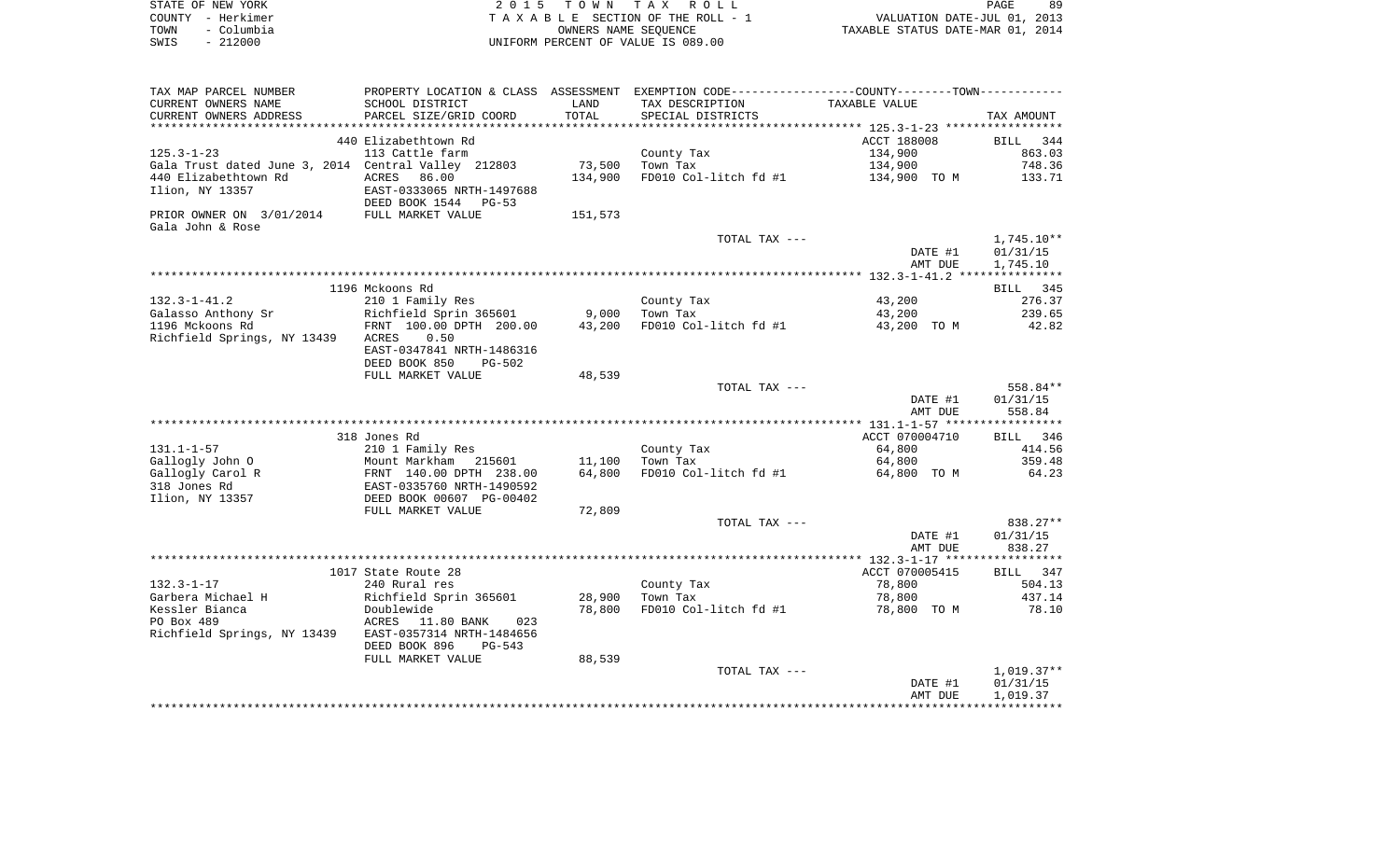|      | STATE OF NEW YORK | 2015 TOWN TAX ROLL                                             | PAGE | 90 |
|------|-------------------|----------------------------------------------------------------|------|----|
|      | COUNTY - Herkimer | VALUATION DATE-JUL 01, 2013<br>TAXABLE SECTION OF THE ROLL - 1 |      |    |
| TOWN | – Columbia        | TAXABLE STATUS DATE-MAR 01, 2014<br>OWNERS NAME SEOUENCE       |      |    |
| SWIS | - 212000          | UNIFORM PERCENT OF VALUE IS 089.00                             |      |    |

| TAX MAP PARCEL NUMBER       |                                |         | PROPERTY LOCATION & CLASS ASSESSMENT EXEMPTION CODE----------------COUNTY--------TOWN----------- |                  |                       |
|-----------------------------|--------------------------------|---------|--------------------------------------------------------------------------------------------------|------------------|-----------------------|
| CURRENT OWNERS NAME         | SCHOOL DISTRICT                | LAND    | TAX DESCRIPTION                                                                                  | TAXABLE VALUE    |                       |
| CURRENT OWNERS ADDRESS      | PARCEL SIZE/GRID COORD         | TOTAL   | SPECIAL DISTRICTS                                                                                |                  | TAX AMOUNT            |
|                             |                                |         |                                                                                                  |                  |                       |
|                             | Mckoons Rd                     |         |                                                                                                  | ACCT 070004800   | <b>BILL</b><br>348    |
| $139.1 - 2 - 27$            | 314 Rural vac<10               |         | County Tax                                                                                       | 6,200            | 39.66                 |
| Garbera Michael Jr          | Richfield Sprin 365601         | 6,200   | Town Tax                                                                                         | 6,200            | 34.39                 |
| Garbera Morganna            | ACRES<br>2.50                  | 6,200   | FD010 Col-litch fd #1                                                                            | 6,200 TO M       | 6.15                  |
| 184 Mckoons Rd              | EAST-0355745 NRTH-1478497      |         |                                                                                                  |                  |                       |
| Richfield Springs, NY 13439 | DEED BOOK 00615 PG-00091       |         |                                                                                                  |                  |                       |
|                             | FULL MARKET VALUE              | 6,966   |                                                                                                  |                  |                       |
|                             |                                |         | TOTAL TAX ---                                                                                    |                  | $80.20**$             |
|                             |                                |         |                                                                                                  | DATE #1          | 01/31/15              |
|                             |                                |         |                                                                                                  | AMT DUE          | 80.20                 |
|                             |                                |         |                                                                                                  |                  |                       |
|                             |                                |         |                                                                                                  |                  |                       |
|                             | 184 Mckoons Rd                 |         |                                                                                                  | ACCT 070004770   | BILL 349              |
| $139.1 - 2 - 28$            | 210 1 Family Res               |         | County Tax                                                                                       | 55,100           | 352.50                |
| Garbera Michael Jr          | Richfield Sprin 365601         | 7,900   | Town Tax                                                                                         | 55,100           | 305.67                |
| Garbera Morganna            | 70.00 DPTH 217.47<br>FRNT      | 55,100  | FD010 Col-litch fd #1                                                                            | 55,100 TO M      | 54.61                 |
| 184 Mckoons Rd              | ACRES<br>0.36                  |         | LT010 Columbia 1t dist #1                                                                        | 55,100 TO M      | 19.91                 |
| Richfield Springs, NY 13439 | EAST-0355751 NRTH-1478310      |         |                                                                                                  |                  |                       |
|                             | DEED BOOK 00615 PG-00094       |         |                                                                                                  |                  |                       |
|                             | FULL MARKET VALUE              | 61,910  |                                                                                                  |                  |                       |
|                             |                                |         | TOTAL TAX ---                                                                                    |                  | $732.69**$            |
|                             |                                |         |                                                                                                  | DATE #1          | 01/31/15              |
|                             |                                |         |                                                                                                  | AMT DUE          | 732.69                |
|                             |                                |         |                                                                                                  |                  |                       |
|                             | 1269 Jordanville Road          |         |                                                                                                  |                  | BILL 350              |
| $132.1 - 1 - 3.3$           | 240 Rural res                  |         | AG MKTS<br>41730                                                                                 | 14,066<br>14,066 |                       |
| Gardner Alvin W             | Central Valley 212803          | 75,000  | County Tax                                                                                       | 165,934          | 1,061.57              |
| Gardner Merrie Sue          | FRNT 810.00 DPTH               | 180,000 | Town Tax                                                                                         | 165,934          | 920.52                |
| 1269 Jordanville Rd         | ACRES 93.50                    |         | School Relevy                                                                                    |                  | 3,189.24              |
|                             |                                |         |                                                                                                  |                  |                       |
| Richfield Springs, NY 13439 | EAST-0352054 NRTH-1494676      |         | FD010 Col-litch fd #1                                                                            | 180,000 TO M     | 178.41                |
|                             | DEED BOOK 1432<br>PG-614       |         |                                                                                                  |                  |                       |
| MAY BE SUBJECT TO PAYMENT   | FULL MARKET VALUE              | 202,247 |                                                                                                  |                  |                       |
| UNDER AGDIST LAW TIL 2021   |                                |         |                                                                                                  |                  |                       |
|                             |                                |         | TOTAL TAX ---                                                                                    |                  | $5,349.74**$          |
|                             |                                |         |                                                                                                  | DATE #1          | 01/31/15              |
|                             |                                |         |                                                                                                  | AMT DUE          | 5,349.74              |
|                             |                                |         |                                                                                                  |                  |                       |
|                             | 2043 State Route 28            |         |                                                                                                  | ACCT 070014340   | <b>BILL</b> 351       |
| $126.3 - 2 - 14$            | 270 Mfg housing                |         | County Tax                                                                                       | 27,200           | 174.01                |
| Garlock Robert              | Central Valley 212803          | 10,500  | Town Tax                                                                                         | 27,200           | 150.89                |
| 2043 State Route 28         | FRNT 100.00 DPTH 300.00        | 27,200  | School Relevy                                                                                    |                  | 6.37                  |
| Mohawk, NY 13407            | ACRES<br>0.69                  |         | FD010 Col-litch fd #1                                                                            | 27,200 TO M      | 26.96                 |
|                             | EAST-0353961 NRTH-1503666      |         |                                                                                                  |                  |                       |
|                             | DEED BOOK 922<br><b>PG-198</b> |         |                                                                                                  |                  |                       |
|                             | FULL MARKET VALUE              | 30,562  |                                                                                                  |                  |                       |
|                             |                                |         |                                                                                                  |                  |                       |
|                             |                                |         | TOTAL TAX ---                                                                                    |                  | 358.23**              |
|                             |                                |         |                                                                                                  | DATE #1          | 01/31/15              |
|                             |                                |         |                                                                                                  | AMT DUE          | 358.23                |
|                             |                                |         |                                                                                                  |                  | * * * * * * * * * * * |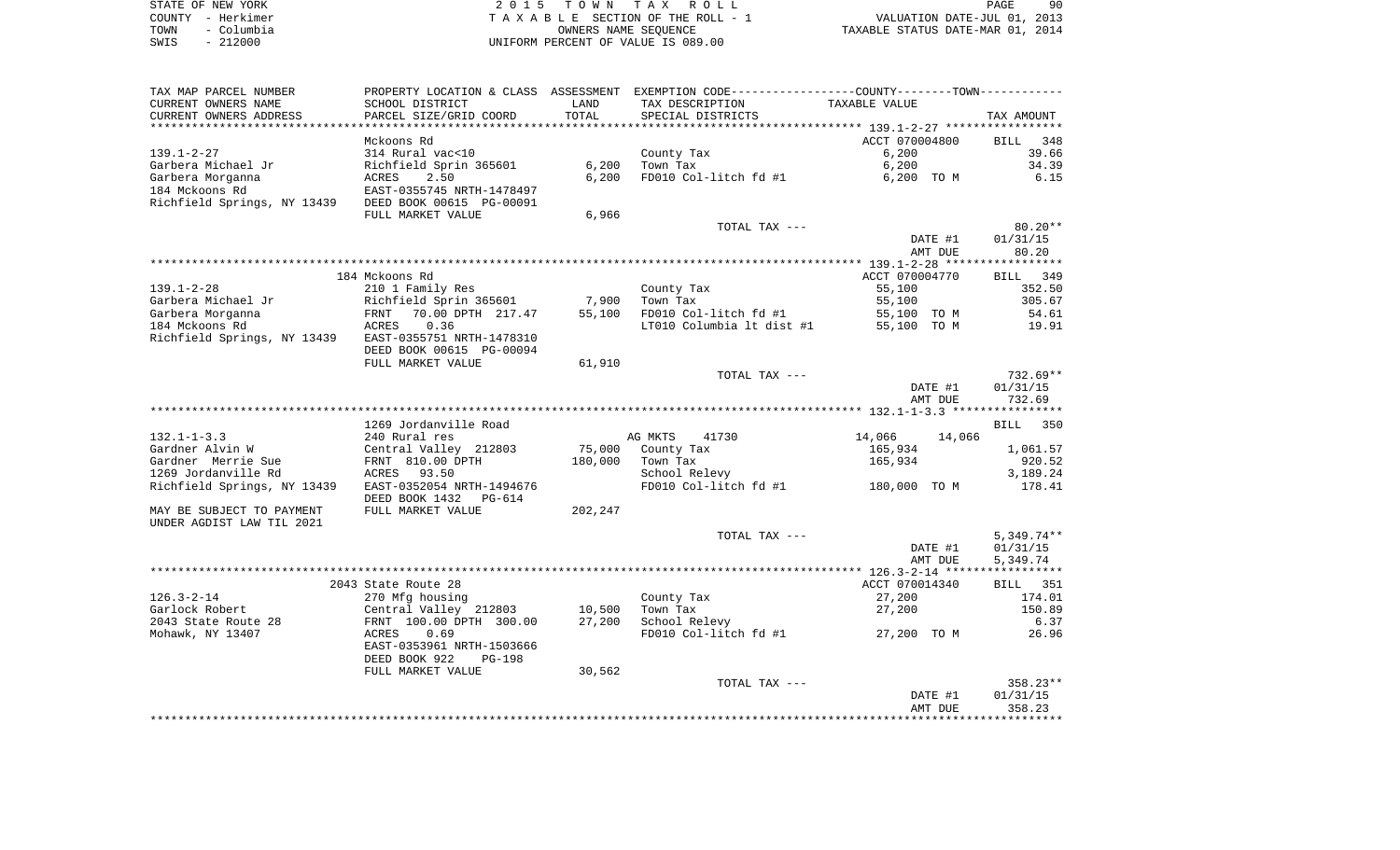|      | STATE OF NEW YORK | 2015 TOWN TAX ROLL                 | 91<br>PAGE                       |
|------|-------------------|------------------------------------|----------------------------------|
|      | COUNTY - Herkimer | TAXABLE SECTION OF THE ROLL - 1    | VALUATION DATE-JUL 01, 2013      |
| TOWN | - Columbia        | OWNERS NAME SEOUENCE               | TAXABLE STATUS DATE-MAR 01, 2014 |
| SWIS | $-212000$         | UNIFORM PERCENT OF VALUE IS 089.00 |                                  |

| TAX MAP PARCEL NUMBER       |                                                      |         | PROPERTY LOCATION & CLASS ASSESSMENT EXEMPTION CODE---------------COUNTY-------TOWN---------- |                    |                        |
|-----------------------------|------------------------------------------------------|---------|-----------------------------------------------------------------------------------------------|--------------------|------------------------|
| CURRENT OWNERS NAME         | SCHOOL DISTRICT                                      | LAND    | TAX DESCRIPTION                                                                               | TAXABLE VALUE      |                        |
| CURRENT OWNERS ADDRESS      | PARCEL SIZE/GRID COORD                               | TOTAL   | SPECIAL DISTRICTS                                                                             |                    | TAX AMOUNT             |
| ******************          | **************************                           |         |                                                                                               |                    |                        |
|                             | 120 Robinson Rd                                      |         |                                                                                               |                    | <b>BILL</b><br>352     |
| $126.3 - 2 - 18.3$          | 312 Vac w/imprv                                      |         | County Tax                                                                                    | 6,500              | 41.58                  |
| Gay Charles R               | Central Valley 212803                                | 1,300   | Town Tax                                                                                      | 6,500              | 36.06                  |
| Gay Carolyn C               | FRNT 140.00 DPTH 185.00<br>EAST-0354783 NRTH-1503746 | 6,500   | FD010 Col-litch fd #1                                                                         | 6,500 TO M         | 6.44                   |
| 120 Robinson Rd             |                                                      |         |                                                                                               |                    |                        |
| Mohawk, NY 13407            | DEED BOOK 1124<br>PG-110                             |         |                                                                                               |                    |                        |
|                             | FULL MARKET VALUE                                    | 7,303   |                                                                                               |                    |                        |
|                             |                                                      |         | TOTAL TAX ---                                                                                 |                    | 84.08**                |
|                             |                                                      |         |                                                                                               | DATE #1<br>AMT DUE | 01/31/15<br>84.08      |
|                             |                                                      |         |                                                                                               |                    |                        |
|                             | 554 Dugan Rd                                         |         |                                                                                               | ACCT 070004860     | BILL 353               |
| $139.1 - 2 - 56$            | 210 1 Family Res                                     |         | County Tax                                                                                    | 50,800             | 324.99                 |
| Gay Doris                   | Richfield Sprin 365601                               | 10,100  | Town Tax                                                                                      | 50,800             | 281.81                 |
| Urtz Donald J               | FRNT 140.00 DPTH 198.00                              | 50,800  | FD010 Col-litch fd #1                                                                         | 50,800 TO M        | 50.35                  |
| PO Box 1847                 | 0.64<br>ACRES                                        |         |                                                                                               |                    |                        |
| Richfield Springs, NY 13439 | EAST-0355403 NRTH-1473847                            |         |                                                                                               |                    |                        |
|                             | DEED BOOK 856<br>$PG-439$                            |         |                                                                                               |                    |                        |
|                             | FULL MARKET VALUE                                    | 57,079  |                                                                                               |                    |                        |
|                             |                                                      |         | TOTAL TAX ---                                                                                 |                    | 657.15**               |
|                             |                                                      |         |                                                                                               | DATE #1            | 01/31/15               |
|                             |                                                      |         |                                                                                               | AMT DUE            | 657.15                 |
|                             |                                                      |         |                                                                                               |                    |                        |
|                             | 1189 Elizabethtown Rd                                |         |                                                                                               | ACCT 070008400     | BILL 354               |
| $125.2 - 2 - 8.1$           | 210 1 Family Res                                     |         | County Tax                                                                                    | 57,000             | 364.66                 |
| Gay Jason E                 | Central Valley 212803                                | 14,100  | Town Tax                                                                                      | 57,000             | 316.21                 |
| 1189 Elizabethtown Rd       | ACRES<br>1.50                                        | 57,000  | FD010 Col-litch fd #1                                                                         | 57,000 TO M        | 56.50                  |
| Ilion, NY 13357             | EAST-0339018 NRTH-1511345                            |         |                                                                                               |                    |                        |
|                             | DEED BOOK 929<br>$PG-267$                            |         |                                                                                               |                    |                        |
|                             | FULL MARKET VALUE                                    | 64,045  |                                                                                               |                    |                        |
|                             |                                                      |         | TOTAL TAX ---                                                                                 | DATE #1            | $737.37**$<br>01/31/15 |
|                             |                                                      |         |                                                                                               | AMT DUE            | 737.37                 |
|                             |                                                      |         |                                                                                               |                    |                        |
|                             | 380 Beebe Rd                                         |         |                                                                                               | ACCT 070010261     | BILL 355               |
| $125.3 - 1 - 13.3$          | 210 1 Family Res                                     |         | County Tax                                                                                    | 127,000            | 812.49                 |
| Gazzilli Mario G            | Central Valley 212803                                | 16,700  | Town Tax                                                                                      | 127,000            | 704.54                 |
| Gazzilli Melanie J          | <b>ACRES</b><br>2.70                                 | 127,000 | FD010 Col-litch fd #1                                                                         | 127,000 TO M       | 125.88                 |
| 380 Beebe Road              | EAST-0336361 NRTH-1499132                            |         |                                                                                               |                    |                        |
| Ilion, NY 13357             | DEED BOOK 793<br>$PG-195$                            |         |                                                                                               |                    |                        |
|                             | FULL MARKET VALUE                                    | 142,697 |                                                                                               |                    |                        |
|                             |                                                      |         | TOTAL TAX ---                                                                                 |                    | $1,642.91**$           |
|                             |                                                      |         |                                                                                               | DATE #1            | 01/31/15               |
|                             |                                                      |         |                                                                                               | AMT DUE            | 1,642.91               |
|                             |                                                      |         |                                                                                               |                    |                        |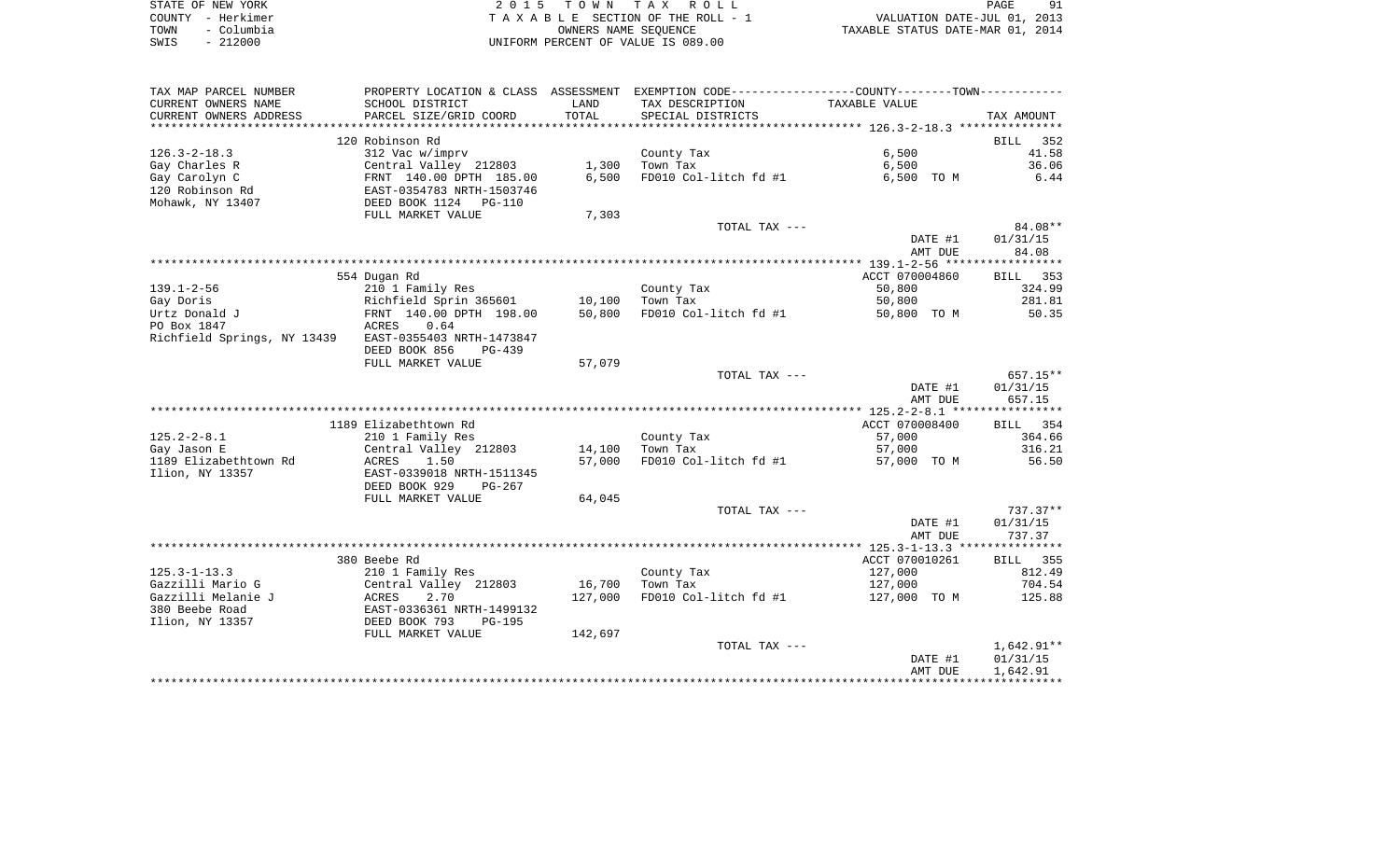| STATE OF NEW YORK  | 2015 TOWN TAX ROLL                 | 92<br>PAGE                       |
|--------------------|------------------------------------|----------------------------------|
| COUNTY - Herkimer  | TAXABLE SECTION OF THE ROLL - 1    | VALUATION DATE-JUL 01, 2013      |
| - Columbia<br>TOWN | OWNERS NAME SEOUENCE               | TAXABLE STATUS DATE-MAR 01, 2014 |
| $-212000$<br>SWIS  | UNIFORM PERCENT OF VALUE IS 089.00 |                                  |

| TAX MAP PARCEL NUMBER                   | PROPERTY LOCATION & CLASS ASSESSMENT        |                | EXEMPTION CODE-----------------COUNTY-------TOWN----------- |                       |                    |
|-----------------------------------------|---------------------------------------------|----------------|-------------------------------------------------------------|-----------------------|--------------------|
| CURRENT OWNERS NAME                     | SCHOOL DISTRICT                             | LAND           | TAX DESCRIPTION                                             | TAXABLE VALUE         |                    |
| CURRENT OWNERS ADDRESS                  | PARCEL SIZE/GRID COORD                      | TOTAL          | SPECIAL DISTRICTS                                           |                       | TAX AMOUNT         |
|                                         |                                             |                |                                                             |                       |                    |
|                                         | Jordanville Rd                              |                |                                                             | ACCT 070010835        | 356<br>BILL        |
| $132.1 - 1 - 37.1$                      | 322 Rural vac>10                            |                | County Tax                                                  | 11,300                | 72.29              |
| George Richard                          | Central Valley 212803                       | 11,300         | Town Tax                                                    | 11,300                | 62.69              |
| 1216 Jordanville Rd                     | ACRES<br>10.00                              | 11,300         | FD010 Col-litch fd #1                                       | 11,300 TO M           | 11.20              |
| Richfield Springs, NY 13439             | EAST-0349721 NRTH-1492346                   |                |                                                             |                       |                    |
|                                         | DEED BOOK 743<br>$PG-43$                    |                |                                                             |                       |                    |
|                                         | FULL MARKET VALUE                           | 12,697         |                                                             |                       |                    |
|                                         |                                             |                | TOTAL TAX ---                                               |                       | $146.18**$         |
|                                         |                                             |                |                                                             | DATE #1               | 01/31/15           |
|                                         |                                             |                |                                                             | AMT DUE               | 146.18             |
|                                         |                                             |                |                                                             |                       |                    |
|                                         | Mckoons Rd                                  |                |                                                             | ACCT 070013802        | 357<br>BILL        |
| $131.2 - 1 - 28.4$                      | 322 Rural vac>10                            |                | County Tax                                                  | 7,200                 | 46.06              |
| George Richard A<br>1216 Jordanville Rd | Central Valley 212803                       | 7,200<br>7,200 | Town Tax                                                    | 7,200                 | 39.94              |
| Richfield Springs, NY 13439             | ACRES<br>11.30<br>EAST-0348593 NRTH-1492853 |                | FD010 Col-litch fd #1                                       | 7,200 TO M            | 7.14               |
|                                         | DEED BOOK 791<br>$PG-644$                   |                |                                                             |                       |                    |
|                                         | FULL MARKET VALUE                           | 8,090          |                                                             |                       |                    |
|                                         |                                             |                | TOTAL TAX ---                                               |                       | $93.14**$          |
|                                         |                                             |                |                                                             | DATE #1               | 01/31/15           |
|                                         |                                             |                |                                                             | AMT DUE               | 93.14              |
|                                         |                                             |                |                                                             |                       |                    |
|                                         | 1216 Jordanville Rd                         |                |                                                             | ACCT 070006000        | 358<br>BILL        |
| $132.1 - 1 - 38$                        | 270 Mfg housing                             |                | County Tax                                                  | 34,800                | 222.63             |
| George Richard A                        | Central Valley 212803                       | 32,422         | Town Tax                                                    | 34,800                | 193.05             |
| 1216 Jordanville Rd                     | ACRES<br>23.00                              | 34,800         | FD010 Col-litch fd #1                                       | 34,800 TO M           | 34.49              |
| Richfield Springs, NY 13439             | EAST-0349257 NRTH-1492491                   |                |                                                             |                       |                    |
|                                         | DEED BOOK 687<br>$PG-19$                    |                |                                                             |                       |                    |
|                                         | FULL MARKET VALUE                           | 39,101         |                                                             |                       |                    |
|                                         |                                             |                | TOTAL TAX ---                                               |                       | 450.17**           |
|                                         |                                             |                |                                                             | DATE #1               | 01/31/15           |
|                                         |                                             |                |                                                             | AMT DUE               | 450.17             |
|                                         |                                             |                |                                                             |                       |                    |
|                                         | 838 Kingdom Rd                              |                |                                                             | ACCT 070013860        | <b>BILL</b><br>359 |
| $132.2 - 2 - 3.1$                       | 210 1 Family Res                            |                | VET COM C 41132                                             | 13,500<br>$\mathbf 0$ |                    |
| Giachetti William                       | Owen D Young<br>215001                      |                | 20,000 VET COM T 41133                                      | $\circ$<br>16,200     |                    |
| Giachetti Wendy                         | 4.20<br>ACRES                               | 64,800         | County Tax                                                  | 51,300                | 328.19             |
| 838 Kingdom Rd                          | EAST-0363796 NRTH-1495251                   |                | Town Tax                                                    | 48,600                | 269.61             |
| Mohawk, NY 13407                        | DEED BOOK 681<br>$PG-345$                   |                | FD010 Col-litch fd #1                                       | 64,800 TO M           | 64.23              |
|                                         | FULL MARKET VALUE                           | 72,809         |                                                             |                       |                    |
|                                         |                                             |                | TOTAL TAX ---                                               |                       | $662.03**$         |
|                                         |                                             |                |                                                             | DATE #1               | 01/31/15           |
|                                         |                                             |                |                                                             | AMT DUE               | 662.03             |
|                                         |                                             |                |                                                             |                       |                    |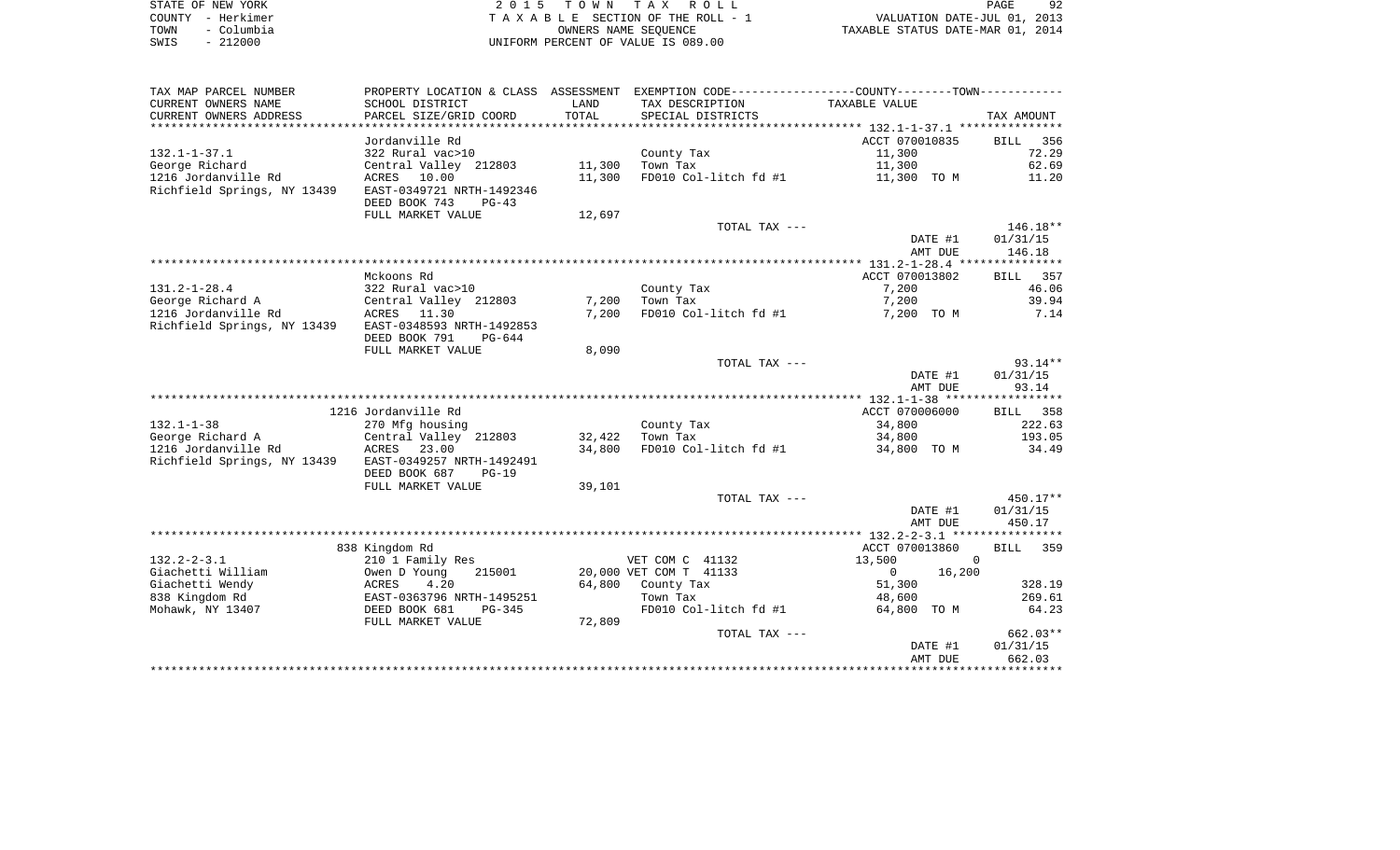| STATE OF NEW YORK  | 2015 TOWN TAX ROLL                 | PAGE                             |
|--------------------|------------------------------------|----------------------------------|
| COUNTY - Herkimer  | TAXABLE SECTION OF THE ROLL - 1    | VALUATION DATE-JUL 01, 2013      |
| - Columbia<br>TOWN | OWNERS NAME SEOUENCE               | TAXABLE STATUS DATE-MAR 01, 2014 |
| $-212000$<br>SWIS  | UNIFORM PERCENT OF VALUE IS 089.00 |                                  |

| TAX MAP PARCEL NUMBER    |                              |        | PROPERTY LOCATION & CLASS ASSESSMENT EXEMPTION CODE---------------COUNTY-------TOWN---------- |               |                    |
|--------------------------|------------------------------|--------|-----------------------------------------------------------------------------------------------|---------------|--------------------|
| CURRENT OWNERS NAME      | SCHOOL DISTRICT              | LAND   | TAX DESCRIPTION                                                                               | TAXABLE VALUE |                    |
| CURRENT OWNERS ADDRESS   | PARCEL SIZE/GRID COORD       | TOTAL  | SPECIAL DISTRICTS                                                                             |               | TAX AMOUNT         |
|                          |                              |        |                                                                                               |               |                    |
|                          | Kingdom Rd                   |        |                                                                                               |               | BILL<br>360        |
| $132.2 - 2 - 3.2$        | 105 Vac farmland             |        | County Tax                                                                                    | 35,000        | 223.91             |
| Giachetti William        | Owen D Young<br>215001       | 32,941 | Town Tax                                                                                      | 35,000        | 194.16             |
| Giachetti Wendy          | ACRES<br>56.10               | 35,000 | FD010 Col-litch $fd$ #1 35,000 TO M                                                           |               | 34.69              |
| 836 Kingdom Rd           | EAST-0363840 NRTH-1495910    |        |                                                                                               |               |                    |
| Mohawk, NY 13407         | DEED BOOK 1099 PG-418        |        |                                                                                               |               |                    |
|                          | FULL MARKET VALUE            | 39,326 |                                                                                               |               |                    |
|                          |                              |        | TOTAL TAX ---                                                                                 |               | 452.76**           |
|                          |                              |        |                                                                                               | DATE #1       | 01/31/15           |
|                          |                              |        |                                                                                               | AMT DUE       | 452.76             |
|                          |                              |        |                                                                                               |               |                    |
|                          | 365 Brewer Rd                |        |                                                                                               | ACCT 188918   |                    |
|                          |                              |        |                                                                                               |               | BILL 361<br>329.47 |
| $125.2 - 2 - 54$         | 210 1 Family Res             |        | County Tax                                                                                    | 51,500        |                    |
| Gifford Larry A          | Central Valley 212803 13,000 |        | Town Tax                                                                                      | 51,500        | 285.70             |
| 365 Brewer Rd            | FRNT 205.05 DPTH 302.07      | 51,500 | FD010 Col-litch fd #1                                                                         | 51,500 TO M   | 51.04              |
| Ilion, NY 13357          | ACRES 1.00                   |        |                                                                                               |               |                    |
|                          | EAST-0342247 NRTH-1504796    |        |                                                                                               |               |                    |
| PRIOR OWNER ON 3/01/2014 | DEED BOOK 1549 PG-462        |        |                                                                                               |               |                    |
| Gifford Larry A          | FULL MARKET VALUE            | 57,865 |                                                                                               |               |                    |
|                          |                              |        | TOTAL TAX ---                                                                                 |               | 666.21**           |
|                          |                              |        |                                                                                               | DATE #1       | 01/31/15           |
|                          |                              |        |                                                                                               | AMT DUE       | 666.21             |
|                          |                              |        |                                                                                               |               |                    |
|                          | Robinson Rd                  |        |                                                                                               | ACCT 182122   | BILL 362           |
| $126.3 - 2 - 46$         | 105 Vac farmland             |        | County Tax                                                                                    | 10,300        | 65.89              |
| Gilbert Darrell J        | Central Valley 212803        | 10,300 | Town Tax                                                                                      | 10,300        | 57.14              |
| Gilbert Jill A           | ACRES 17.40                  | 10,300 | FD010 Col-litch fd #1                                                                         | 10,300 TO M   | 10.21              |
| 629 Robinson Rd          | EAST-0357701 NRTH-1502003    |        |                                                                                               |               |                    |
| Mohawk, NY 13407         | DEED BOOK 1508<br>PG-493     |        |                                                                                               |               |                    |
|                          | FULL MARKET VALUE            | 11,573 |                                                                                               |               |                    |
|                          |                              |        | TOTAL TAX ---                                                                                 |               | 133.24**           |
|                          |                              |        |                                                                                               | DATE #1       | 01/31/15           |
|                          |                              |        |                                                                                               | AMT DUE       | 133.24             |
|                          |                              |        |                                                                                               |               |                    |
|                          | Kingdom Rd                   |        |                                                                                               | ACCT 182121   | BILL 363           |
| $126.3 - 2 - 49.5$       | 105 Vac farmland             |        | County Tax                                                                                    | 15,500        | 99.16              |
| Gilbert Darrell J        | Central Valley 212803        | 15,500 | Town Tax                                                                                      | 15,500        | 85.99              |
| Gilbert Jill A           | ACRES 27.10                  | 15,500 | FD010 Col-litch fd #1                                                                         | 15,500 TO M   | 15.36              |
| 629 Robinson Rd          | EAST-0360201 NRTH-1500477    |        |                                                                                               |               |                    |
| Mohawk, NY 13407         | DEED BOOK 1508<br>PG-489     |        |                                                                                               |               |                    |
|                          | FULL MARKET VALUE            | 17,416 |                                                                                               |               |                    |
|                          |                              |        | TOTAL TAX ---                                                                                 |               | $200.51**$         |
|                          |                              |        |                                                                                               | DATE #1       | 01/31/15           |
|                          |                              |        |                                                                                               | AMT DUE       | 200.51             |
|                          |                              |        |                                                                                               |               |                    |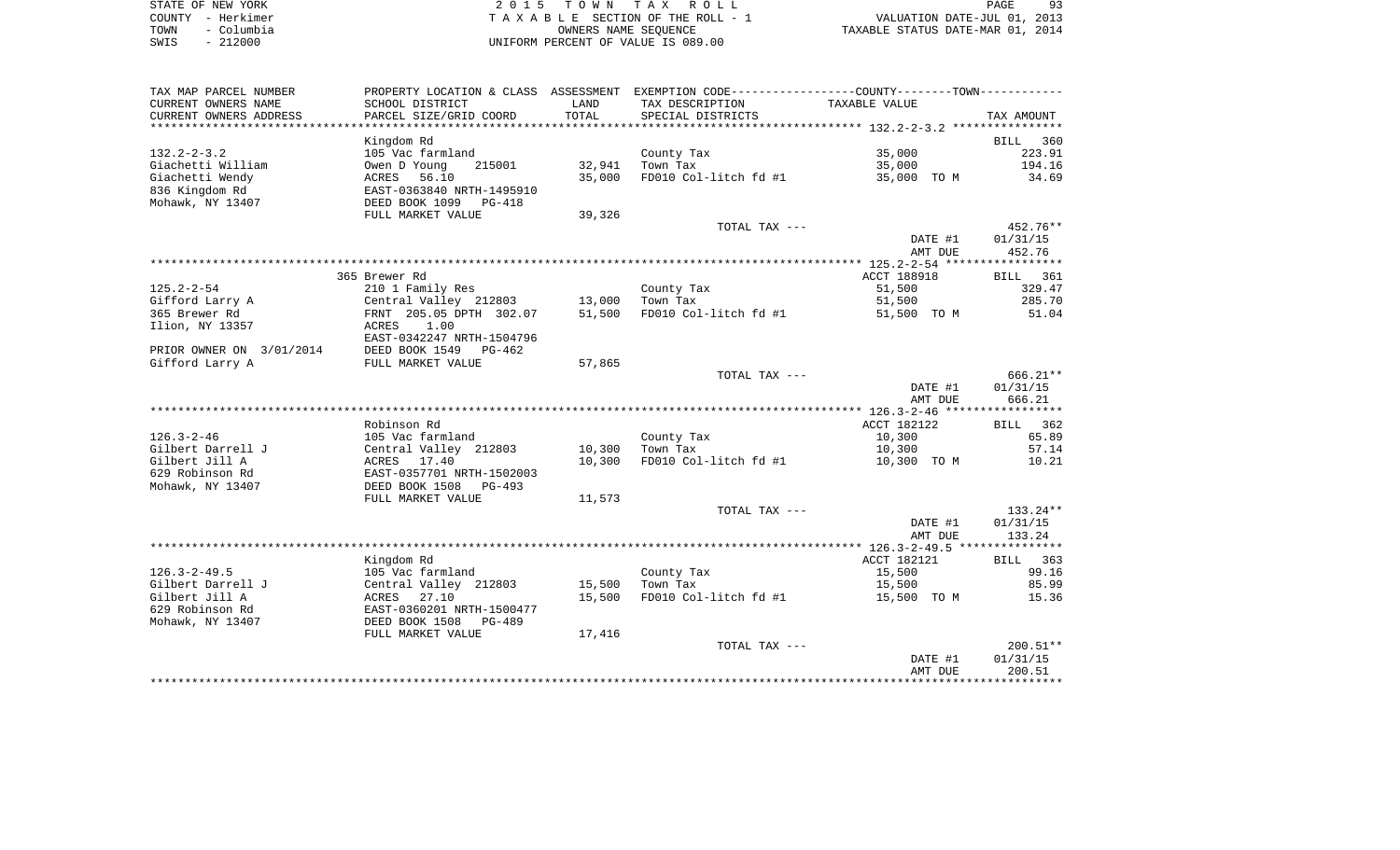| STATE OF NEW YORK  | 2015 TOWN TAX ROLL                 | 94<br>PAGE                       |
|--------------------|------------------------------------|----------------------------------|
| COUNTY - Herkimer  | TAXABLE SECTION OF THE ROLL - 1    | VALUATION DATE-JUL 01, 2013      |
| - Columbia<br>TOWN | OWNERS NAME SEOUENCE               | TAXABLE STATUS DATE-MAR 01, 2014 |
| $-212000$<br>SWIS  | UNIFORM PERCENT OF VALUE IS 089.00 |                                  |

| TAX MAP PARCEL NUMBER      | PROPERTY LOCATION & CLASS ASSESSMENT |         | EXEMPTION CODE----------------COUNTY-------TOWN----------- |                  |              |
|----------------------------|--------------------------------------|---------|------------------------------------------------------------|------------------|--------------|
| CURRENT OWNERS NAME        | SCHOOL DISTRICT                      | LAND    | TAX DESCRIPTION                                            | TAXABLE VALUE    |              |
| CURRENT OWNERS ADDRESS     | PARCEL SIZE/GRID COORD               | TOTAL   | SPECIAL DISTRICTS                                          |                  | TAX AMOUNT   |
| ************************** |                                      |         |                                                            |                  |              |
|                            | State Route 28                       |         |                                                            | ACCT 182120      | 364<br>BILL  |
| $126.3 - 2 - 57.1$         | 105 Vac farmland                     |         | County Tax                                                 | 20,600           | 131.79       |
| Gilbert Darrell J          | Central Valley 212803                | 20,600  | Town Tax                                                   | 20,600           | 114.28       |
| Gilbert Jill A             | ACRES 42.60                          | 20,600  | FD010 Col-litch fd #1                                      | 20,600 TO M      | 20.42        |
| 629 Robinson Rd            | EAST-0355514 NRTH-1498934            |         |                                                            |                  |              |
| Mohawk, NY 13407           | DEED BOOK 1508<br>PG-486             |         |                                                            |                  |              |
|                            | FULL MARKET VALUE                    | 23,146  |                                                            |                  |              |
|                            |                                      |         | TOTAL TAX ---                                              |                  | $266.49**$   |
|                            |                                      |         |                                                            | DATE #1          | 01/31/15     |
|                            |                                      |         |                                                            | AMT DUE          | 266.49       |
|                            |                                      |         |                                                            |                  |              |
|                            | Kingdom Rd                           |         |                                                            | ACCT 182116      | BILL 365     |
| $126.4 - 3 - 2.1$          | 105 Vac farmland                     |         | County Tax                                                 | 67,000           | 428.63       |
| Gilbert Darrell J          | Central Valley 212803                | 65,200  | Town Tax                                                   | 67,000           | 371.68       |
| Gilbert Jill A             | ACRES 96.80                          | 67,000  | FD010 Col-litch fd #1                                      | 67,000 TO M      | 66.41        |
| 629 Robinson Rd            | EAST-0362772 NRTH-1499220            |         |                                                            |                  |              |
| Mohawk, NY 13407           | DEED BOOK 1508<br>PG-474             |         |                                                            |                  |              |
|                            | FULL MARKET VALUE                    | 75,281  |                                                            |                  |              |
|                            |                                      |         | TOTAL TAX ---                                              |                  | $866.72**$   |
|                            |                                      |         |                                                            | DATE #1          | 01/31/15     |
|                            |                                      |         |                                                            | AMT DUE          | 866.72       |
|                            | Kingdom Rd                           |         |                                                            | ACCT 182115      | BILL 366     |
| $126.4 - 3 - 2.3$          | 105 Vac farmland                     |         | County Tax                                                 | 5,200            | 33.27        |
| Gilbert Darrell J          | Central Valley 212803                | 5,200   | Town Tax                                                   | 5,200            | 28.85        |
| Gilbert Jill A             | ACRES 13.80                          | 5,200   | FD010 Col-litch fd #1                                      | 5,200 TO M       | 5.15         |
| 629 Robinson Rd            | EAST-0362856 NRTH-1497530            |         |                                                            |                  |              |
| Mohawk, NY 13407           | DEED BOOK 1508<br>PG-471             |         |                                                            |                  |              |
|                            | FULL MARKET VALUE                    | 5,843   |                                                            |                  |              |
|                            |                                      |         | TOTAL TAX ---                                              |                  | $67.27**$    |
|                            |                                      |         |                                                            | DATE #1          | 01/31/15     |
|                            |                                      |         |                                                            | AMT DUE          | 67.27        |
|                            |                                      |         |                                                            |                  |              |
|                            | 640 Robinson Rd                      |         |                                                            | ACCT 182152      | BILL 367     |
| $126.4 - 3 - 4$            | 112 Dairy farm                       |         | AGRIC 10 Y 42100                                           | 75,000<br>75,000 |              |
| Gilbert Darrell J          | Central Valley 212803                |         | 88,000 AGRIC 10 Y 42100                                    | 22,000<br>22,000 |              |
| Gilbert Jill A             | ACRES 116.00                         | 500,000 | County Tax                                                 | 403,000          | 2,578.21     |
| 640 Robinson Rd            | EAST-0364686 NRTH-1499491            |         | Town Tax                                                   | 403,000          | 2,235.65     |
| Mohawk, NY 13407           | DEED BOOK 1508<br>$PG-675$           |         | FD010 Col-litch fd #1                                      | 500,000 TO M     | 495.57       |
|                            | FULL MARKET VALUE                    | 561,798 |                                                            |                  |              |
|                            |                                      |         | TOTAL TAX ---                                              |                  | $5,309.43**$ |
|                            |                                      |         |                                                            | DATE #1          | 01/31/15     |
|                            |                                      |         |                                                            | AMT DUE          | 5,309.43     |
|                            |                                      |         |                                                            |                  |              |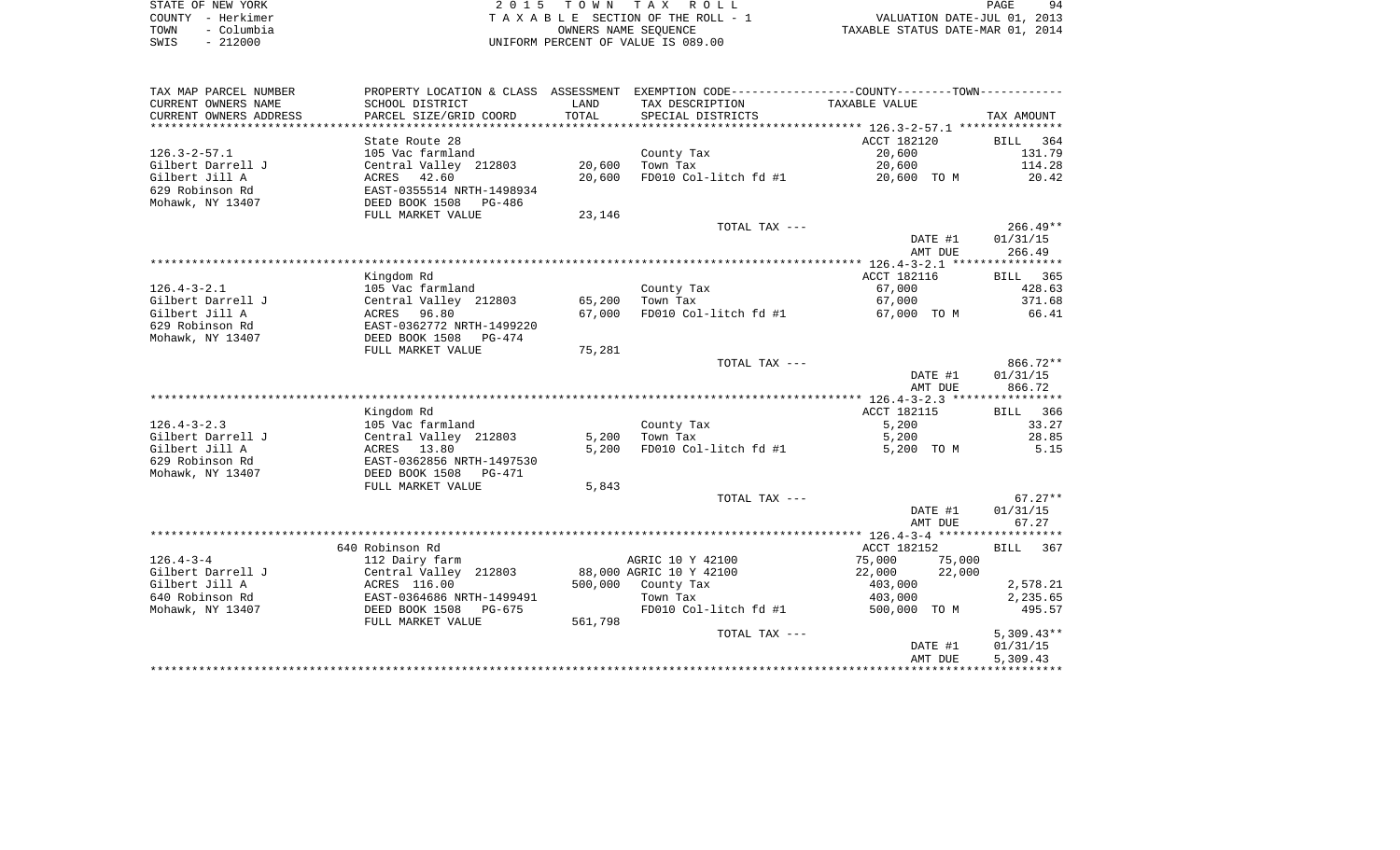|      | STATE OF NEW YORK | 2015 TOWN TAX ROLL                 | PAGE                             | 95 |
|------|-------------------|------------------------------------|----------------------------------|----|
|      | COUNTY - Herkimer | TAXABLE SECTION OF THE ROLL - 1    | VALUATION DATE-JUL 01, 2013      |    |
| TOWN | – Columbia        | OWNERS NAME SEOUENCE               | TAXABLE STATUS DATE-MAR 01, 2014 |    |
| SWIS | $-212000$         | UNIFORM PERCENT OF VALUE IS 089.00 |                                  |    |

| TAX MAP PARCEL NUMBER                                 |                                       |                   | PROPERTY LOCATION & CLASS ASSESSMENT EXEMPTION CODE---------------COUNTY-------TOWN---------- |                    |                      |
|-------------------------------------------------------|---------------------------------------|-------------------|-----------------------------------------------------------------------------------------------|--------------------|----------------------|
| CURRENT OWNERS NAME                                   | SCHOOL DISTRICT                       | LAND              | TAX DESCRIPTION                                                                               | TAXABLE VALUE      |                      |
| CURRENT OWNERS ADDRESS                                | PARCEL SIZE/GRID COORD                | TOTAL             | SPECIAL DISTRICTS                                                                             |                    | TAX AMOUNT           |
|                                                       |                                       |                   |                                                                                               |                    |                      |
|                                                       | 1382 State Route 28                   |                   |                                                                                               |                    | BILL 368             |
| $132.1 - 1 - 17.2$                                    | 112 Dairy farm                        |                   | County Tax                                                                                    | 193,100            | 1,235.36             |
| Gilbert Dean<br>Schaefer Denise A                     | Richfield Sprin 365601<br>ACRES 25.00 | 35,500<br>193,100 | Town Tax<br>School Relevy                                                                     | 193,100            | 1,071.23<br>2,718.50 |
| 1382 State Route 28 Rd                                | EAST-0357260 NRTH-1492217             |                   | FD010 Col-litch fd #1 $193,100$ TO M                                                          |                    | 191.39               |
| Mohawk, NY 13407                                      | DEED BOOK 1132 PG-150                 |                   |                                                                                               |                    |                      |
|                                                       | FULL MARKET VALUE                     | 216,966           |                                                                                               |                    |                      |
|                                                       |                                       |                   | TOTAL TAX ---                                                                                 |                    | $5,216.48**$         |
|                                                       |                                       |                   |                                                                                               | DATE #1            | 01/31/15             |
|                                                       |                                       |                   |                                                                                               | AMT DUE            | 5,216.48             |
|                                                       |                                       |                   |                                                                                               |                    |                      |
|                                                       | 1110 Elizabethtown Rd                 |                   |                                                                                               | ACCT 070013620     | BILL 369             |
| $125.2 - 2 - 13$                                      | 210 1 Family Res                      |                   | County Tax                                                                                    | 122,000            | 780.50               |
| Gilman Robert W                                       | Central Valley 212803                 | 21,900            | Town Tax                                                                                      | 122,000            | 676.80               |
| Gilman Linda L                                        | 5.10<br>ACRES                         | 122,000           | FD010 Col-litch fd #1                                                                         | 122,000 TO M       | 120.92               |
| 1110 Elizabethtown Rd                                 | EAST-0339473 NRTH-1509547             |                   |                                                                                               |                    |                      |
| Ilion, NY 13357                                       | DEED BOOK 1124 PG-242                 |                   |                                                                                               |                    |                      |
|                                                       | FULL MARKET VALUE                     | 137,079           | TOTAL TAX ---                                                                                 |                    | 1,578.22**           |
|                                                       |                                       |                   |                                                                                               | DATE #1            | 01/31/15             |
|                                                       |                                       |                   |                                                                                               | AMT DUE            | 1,578.22             |
|                                                       |                                       |                   |                                                                                               |                    |                      |
|                                                       | 1370 Jordanville Rd                   |                   |                                                                                               | ACCT 070005070     | BILL 370             |
| $132.1 - 1 - 35$                                      | 240 Rural res                         |                   | County Tax                                                                                    | 99,400             | 635.91               |
| Gloo Eric C                                           | Richfield Sprin 365601                | 46,000            | Town Tax                                                                                      | 99,400             | 551.42               |
| 1370 Jordanville Rd                                   | ACRES 46.00                           | 99,400            | FD010 Col-litch fd #1                                                                         | 99,400 TO M        | 98.52                |
| Richfield Springs, NY 13439 EAST-0351449 NRTH-1490873 |                                       |                   |                                                                                               |                    |                      |
|                                                       | DEED BOOK 875<br>PG-663               |                   |                                                                                               |                    |                      |
|                                                       | FULL MARKET VALUE                     | 111,685           |                                                                                               |                    |                      |
|                                                       |                                       |                   | TOTAL TAX ---                                                                                 |                    | $1,285.85**$         |
|                                                       |                                       |                   |                                                                                               | DATE #1<br>AMT DUE | 01/31/15<br>1,285.85 |
|                                                       |                                       |                   |                                                                                               |                    |                      |
|                                                       | 557 House Rd                          |                   |                                                                                               | ACCT 070001052     | BILL 371             |
| $131.2 - 1 - 29.2$                                    | 210 1 Family Res                      |                   | County Tax                                                                                    | 97,200             | 621.84               |
| Glova Alexander                                       | Central Valley 212803                 | 20,000            | Town Tax                                                                                      | 97,200             | 539.22               |
| 557 House Rd                                          | ACRES<br>4.20                         | 97,200            | FD010 Col-litch fd #1                                                                         | 97,200 TO M        | 96.34                |
| Richfield Springs, NY 13439 EAST-0346775 NRTH-1491546 |                                       |                   |                                                                                               |                    |                      |
|                                                       | DEED BOOK 1480<br>PG-38               |                   |                                                                                               |                    |                      |
|                                                       | FULL MARKET VALUE                     | 109,213           |                                                                                               |                    |                      |
|                                                       |                                       |                   | TOTAL TAX ---                                                                                 |                    | $1,257.40**$         |
|                                                       |                                       |                   |                                                                                               | DATE #1            | 01/31/15             |
|                                                       |                                       |                   |                                                                                               | AMT DUE            | 1,257.40             |
|                                                       |                                       |                   |                                                                                               |                    |                      |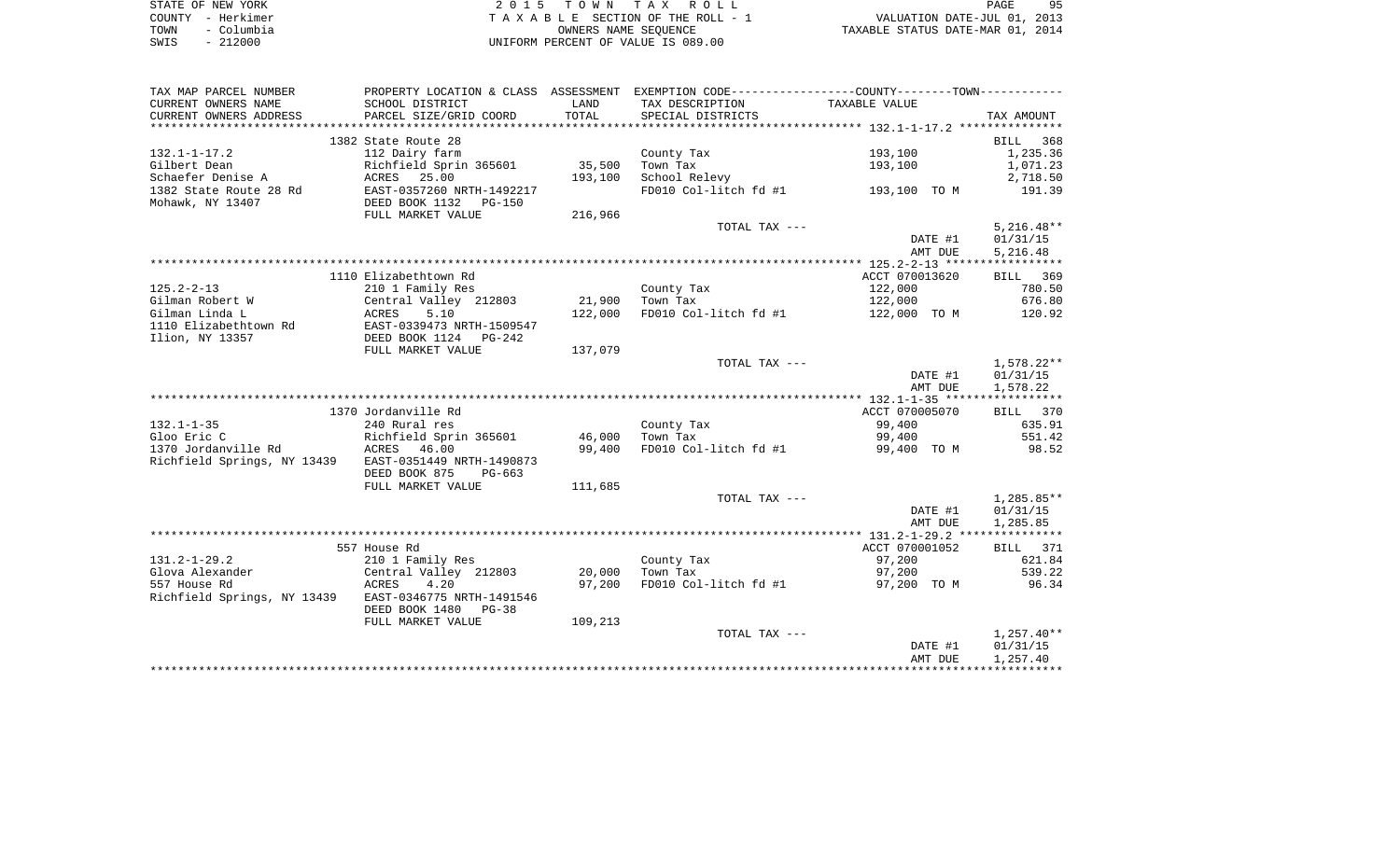|        | STATE OF NEW YORK | 015 TOWN TAX ROLL                  | 96<br>PAGE                       |
|--------|-------------------|------------------------------------|----------------------------------|
| COUNTY | – Herkimer        | TAXABLE SECTION OF THE ROLL - 1    | VALUATION DATE-JUL 01, 2013      |
| TOWN   | - Columbia        | OWNERS NAME SEOUENCE               | TAXABLE STATUS DATE-MAR 01, 2014 |
| SWIS   | 212000            | UNIFORM PERCENT OF VALUE IS 089.00 |                                  |

| TAX MAP PARCEL NUMBER       | PROPERTY LOCATION & CLASS ASSESSMENT |         | EXEMPTION CODE-----------------COUNTY-------TOWN----------- |                          |                    |
|-----------------------------|--------------------------------------|---------|-------------------------------------------------------------|--------------------------|--------------------|
| CURRENT OWNERS NAME         | SCHOOL DISTRICT                      | LAND    | TAX DESCRIPTION                                             | TAXABLE VALUE            |                    |
| CURRENT OWNERS ADDRESS      | PARCEL SIZE/GRID COORD               | TOTAL   | SPECIAL DISTRICTS                                           |                          | TAX AMOUNT         |
| *********************       |                                      |         |                                                             |                          |                    |
|                             | 704 Gage Rd                          |         |                                                             | ACCT 070015000           | <b>BILL</b><br>372 |
| $125.4 - 1 - 50.1$          | 210 1 Family Res                     |         | County Tax                                                  | 96,700                   | 618.64             |
| Goodding Charles H          | Central Valley 212803                | 23,500  | Town Tax                                                    | 96,700                   | 536.45             |
| Goodding Elizabeth          | 6.40<br>ACRES                        | 96,700  | FD010 Col-litch fd #1                                       | 96,700 TO M              | 95.84              |
| 704 Gage Rd                 | EAST-0342197 NRTH-1497412            |         |                                                             |                          |                    |
| Ilion, NY 13357             | DEED BOOK 776<br>$PG-594$            |         |                                                             |                          |                    |
|                             | FULL MARKET VALUE                    | 108,652 |                                                             |                          |                    |
|                             |                                      |         | TOTAL TAX ---                                               |                          | $1,250.93**$       |
|                             |                                      |         |                                                             | DATE #1                  | 01/31/15           |
|                             |                                      |         |                                                             | AMT DUE                  | 1,250.93           |
|                             |                                      |         |                                                             |                          |                    |
|                             | 1589 Mckoons Rd                      |         |                                                             | ACCT 070006090           | BILL 373           |
| $131.2 - 1 - 31$            | 210 1 Family Res                     |         | County Tax                                                  | 35,600                   | 227.75             |
| Goodding David W            | Central Valley 212803                | 8,700   | Town Tax                                                    | 35,600                   | 197.49             |
| Goodding Melinda J          | FRNT 82.50 DPTH 225.00               | 35,600  | FD010 Col-litch fd #1                                       | 35,600 TO M              | 35.28              |
| 1589 Mc Koons Rd            | EAST-0348121 NRTH-1493740            |         |                                                             |                          |                    |
| Richfield Springs, NY 13439 | DEED BOOK 814<br>PG-257              |         |                                                             |                          |                    |
|                             | FULL MARKET VALUE                    | 40,000  | TOTAL TAX ---                                               |                          | 460.52**           |
|                             |                                      |         |                                                             | DATE #1                  | 01/31/15           |
|                             |                                      |         |                                                             | AMT DUE                  | 460.52             |
|                             |                                      |         |                                                             |                          |                    |
|                             | 198 Saxon Rd                         |         |                                                             | ACCT 163402              | BILL 374           |
| $131.1 - 1 - 24$            | 210 1 Family Res                     |         | VET WAR C 41122                                             | $\mathbf 0$<br>8,100     |                    |
| Goodspeed Cecil A           | 215601<br>Mount Markham              |         | 21,600 VET WAR T 41123                                      | $\overline{0}$<br>10,800 |                    |
| Goodspeed Scott D           | ACRES<br>4.90                        | 73,400  | County Tax                                                  | 65,300                   | 417.76             |
| 198 Saxon Rd                | EAST-0330971 NRTH-1490850            |         | Town Tax                                                    | 62,600                   | 347.27             |
| Ilion, NY 13357             | DEED BOOK 1387<br>PG-850             |         | FD010 Col-litch fd #1                                       | TO M<br>73,400           | 72.75              |
|                             | FULL MARKET VALUE                    | 82,472  |                                                             |                          |                    |
|                             |                                      |         | TOTAL TAX ---                                               |                          | 837.78**           |
|                             |                                      |         |                                                             | DATE #1                  | 01/31/15           |
|                             |                                      |         |                                                             | AMT DUE                  | 837.78             |
|                             |                                      |         |                                                             |                          |                    |
|                             | 118 Columbia Center Rd               |         |                                                             | ACCT 184187              | 375<br>BILL        |
| $131.2 - 1 - 20$            | 210 1 Family Res                     |         | County Tax                                                  | 42,900                   | 274.45             |
| Goppert Arlitha             | Central Valley 212803                | 6,000   | Town Tax                                                    | 42,900                   | 237.99             |
| 118 Columbia Center Rd      | 79.70 DPTH<br><b>FRNT</b><br>74.00   | 42,900  | School Relevy                                               |                          | 366.58             |
| Ilion, NY 13357             | 0.13<br>ACRES                        |         | FD010 Col-litch fd #1                                       | 42,900 TO M              | 42.52              |
|                             | EAST-0348604 NRTH-1494149            |         |                                                             |                          |                    |
| PRIOR OWNER ON 3/01/2014    | DEED BOOK 1526<br>PG-242             |         |                                                             |                          |                    |
| Goppert Arlitha             | FULL MARKET VALUE                    | 48,202  |                                                             |                          |                    |
|                             |                                      |         | TOTAL TAX ---                                               |                          | $921.54**$         |
|                             |                                      |         |                                                             | DATE #1                  | 01/31/15           |
|                             |                                      |         |                                                             | AMT DUE                  | 921.54             |
|                             |                                      |         |                                                             |                          |                    |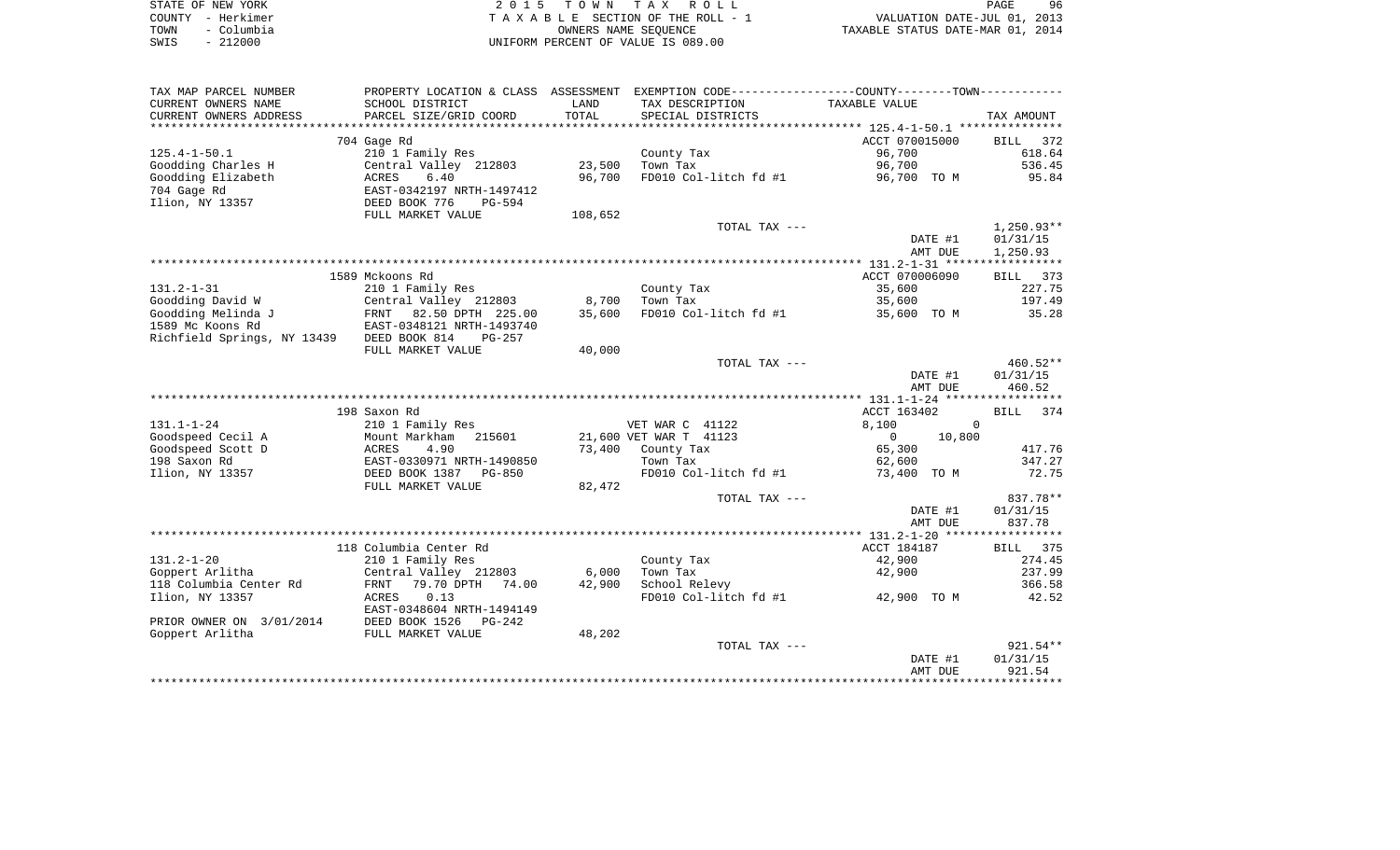|      | STATE OF NEW YORK | 2015 TOWN TAX ROLL                 | PAGE                             |
|------|-------------------|------------------------------------|----------------------------------|
|      | COUNTY - Herkimer | TAXABLE SECTION OF THE ROLL - 1    | VALUATION DATE-JUL 01, 2013      |
| TOWN | – Columbia        | OWNERS NAME SEOUENCE               | TAXABLE STATUS DATE-MAR 01, 2014 |
| SWIS | $-212000$         | UNIFORM PERCENT OF VALUE IS 089.00 |                                  |

| SCHOOL DISTRICT<br>LAND<br>TAX DESCRIPTION<br>TAXABLE VALUE<br>PARCEL SIZE/GRID COORD<br>TOTAL<br>SPECIAL DISTRICTS<br>TAX AMOUNT<br>**********************<br>499 Elizabethtown Rd<br>ACCT 149760<br>BILL<br>376<br>96,100<br>614.80<br>$125.3 - 1 - 22.3$<br>210 1 Family Res<br>County Tax<br>16,400<br>Central Valley 212803<br>96,100<br>533.12<br>Gordon Steven L<br>Town Tax<br>Gordon Maryann<br>96,100<br>School Relevy<br>1,587.09<br>ACRES<br>5.80<br>499 Elizabethtown Rd<br>FD010 Col-litch fd #1<br>95.25<br>EAST-0332624 NRTH-1499167<br>96,100 TO M<br>Ilion, NY 13357<br>DEED BOOK 1303<br>PG-474<br>107,978<br>FULL MARKET VALUE<br>TOTAL TAX ---<br>$2,830.26**$<br>01/31/15<br>DATE #1<br>2,830.26<br>AMT DUE<br>464 Dugan Rd<br>ACCT 166914<br>BILL<br>377<br>$139.1 - 2 - 57$<br>AGRIC 10 Y 42100<br>113 Cattle farm<br>5,500<br>5,500<br>873.90<br>Gottfried Benjamin R<br>Richfield Sprin 365601<br>72,400<br>County Tax<br>136,600<br>Gottfried Kimberly<br>ACRES 114.20<br>142,100<br>Town Tax<br>757.79<br>136,600<br>464 Dugan Rd<br>EAST-0354024 NRTH-1473655<br>FD010 Col-litch fd #1<br>142,100 TO M<br>140.84<br>Richfield Springs, NY 13439<br>DEED BOOK 1409<br>PG-721<br>FULL MARKET VALUE<br>159,663<br>$1,772.53**$<br>TOTAL TAX ---<br>DATE #1<br>01/31/15<br>AMT DUE<br>1,772.53<br>227 Dugan Rd<br>ACCT 070003630<br>BILL<br>378<br>$138.2 - 1 - 11$<br>9,300<br>59.50<br>322 Rural vac>10<br>County Tax<br>51.59<br>Graepel Robert B<br>Richfield Sprin 365601<br>9,300<br>Town Tax<br>9,300<br>PO Box 1323<br>9,300<br>FD010 Col-litch fd #1<br>9,300 TO M<br>9.22<br>ACRES 25.50<br>Richfield Springs, NY 13439<br>EAST-0348961 NRTH-1475746<br>DEED BOOK 820<br><b>PG-550</b><br>FULL MARKET VALUE<br>10,449<br>TOTAL TAX ---<br>$120.31**$<br>01/31/15<br>DATE #1<br>120.31<br>AMT DUE<br>ACCT 070014425<br>379<br>342 Dropp Rd<br>BILL<br>$132.3 - 1 - 14.2$<br>270 Mfg housing<br>County Tax<br>53,500<br>342.27<br>Greseck David P<br>296.79<br>Richfield Sprin 365601<br>13,400<br>Town Tax<br>53,500<br>Greseck Debra A<br>1.20<br>53,500<br>FD010 Col-litch fd #1<br>53,500 TO M<br>53.03<br>ACRES<br>342 Dropp Rd<br>EAST-0356360 NRTH-1482291<br>Richfield Springs, NY 13439<br>DEED BOOK 935<br>$PG-486$<br>FULL MARKET VALUE<br>60,112<br>$692.09**$<br>TOTAL TAX ---<br>DATE #1<br>01/31/15<br>AMT DUE<br>692.09<br>*********** | TAX MAP PARCEL NUMBER  | PROPERTY LOCATION & CLASS | ASSESSMENT | EXEMPTION CODE-----------------COUNTY-------TOWN----------- |  |
|-----------------------------------------------------------------------------------------------------------------------------------------------------------------------------------------------------------------------------------------------------------------------------------------------------------------------------------------------------------------------------------------------------------------------------------------------------------------------------------------------------------------------------------------------------------------------------------------------------------------------------------------------------------------------------------------------------------------------------------------------------------------------------------------------------------------------------------------------------------------------------------------------------------------------------------------------------------------------------------------------------------------------------------------------------------------------------------------------------------------------------------------------------------------------------------------------------------------------------------------------------------------------------------------------------------------------------------------------------------------------------------------------------------------------------------------------------------------------------------------------------------------------------------------------------------------------------------------------------------------------------------------------------------------------------------------------------------------------------------------------------------------------------------------------------------------------------------------------------------------------------------------------------------------------------------------------------------------------------------------------------------------------------------------------------------------------------------------------------------------------------------------------------------------------------------------------------------------------------------------------------------------------------------------------------------------------------------------------------------------------------------------|------------------------|---------------------------|------------|-------------------------------------------------------------|--|
|                                                                                                                                                                                                                                                                                                                                                                                                                                                                                                                                                                                                                                                                                                                                                                                                                                                                                                                                                                                                                                                                                                                                                                                                                                                                                                                                                                                                                                                                                                                                                                                                                                                                                                                                                                                                                                                                                                                                                                                                                                                                                                                                                                                                                                                                                                                                                                                         | CURRENT OWNERS NAME    |                           |            |                                                             |  |
|                                                                                                                                                                                                                                                                                                                                                                                                                                                                                                                                                                                                                                                                                                                                                                                                                                                                                                                                                                                                                                                                                                                                                                                                                                                                                                                                                                                                                                                                                                                                                                                                                                                                                                                                                                                                                                                                                                                                                                                                                                                                                                                                                                                                                                                                                                                                                                                         | CURRENT OWNERS ADDRESS |                           |            |                                                             |  |
|                                                                                                                                                                                                                                                                                                                                                                                                                                                                                                                                                                                                                                                                                                                                                                                                                                                                                                                                                                                                                                                                                                                                                                                                                                                                                                                                                                                                                                                                                                                                                                                                                                                                                                                                                                                                                                                                                                                                                                                                                                                                                                                                                                                                                                                                                                                                                                                         |                        |                           |            |                                                             |  |
|                                                                                                                                                                                                                                                                                                                                                                                                                                                                                                                                                                                                                                                                                                                                                                                                                                                                                                                                                                                                                                                                                                                                                                                                                                                                                                                                                                                                                                                                                                                                                                                                                                                                                                                                                                                                                                                                                                                                                                                                                                                                                                                                                                                                                                                                                                                                                                                         |                        |                           |            |                                                             |  |
|                                                                                                                                                                                                                                                                                                                                                                                                                                                                                                                                                                                                                                                                                                                                                                                                                                                                                                                                                                                                                                                                                                                                                                                                                                                                                                                                                                                                                                                                                                                                                                                                                                                                                                                                                                                                                                                                                                                                                                                                                                                                                                                                                                                                                                                                                                                                                                                         |                        |                           |            |                                                             |  |
|                                                                                                                                                                                                                                                                                                                                                                                                                                                                                                                                                                                                                                                                                                                                                                                                                                                                                                                                                                                                                                                                                                                                                                                                                                                                                                                                                                                                                                                                                                                                                                                                                                                                                                                                                                                                                                                                                                                                                                                                                                                                                                                                                                                                                                                                                                                                                                                         |                        |                           |            |                                                             |  |
|                                                                                                                                                                                                                                                                                                                                                                                                                                                                                                                                                                                                                                                                                                                                                                                                                                                                                                                                                                                                                                                                                                                                                                                                                                                                                                                                                                                                                                                                                                                                                                                                                                                                                                                                                                                                                                                                                                                                                                                                                                                                                                                                                                                                                                                                                                                                                                                         |                        |                           |            |                                                             |  |
|                                                                                                                                                                                                                                                                                                                                                                                                                                                                                                                                                                                                                                                                                                                                                                                                                                                                                                                                                                                                                                                                                                                                                                                                                                                                                                                                                                                                                                                                                                                                                                                                                                                                                                                                                                                                                                                                                                                                                                                                                                                                                                                                                                                                                                                                                                                                                                                         |                        |                           |            |                                                             |  |
|                                                                                                                                                                                                                                                                                                                                                                                                                                                                                                                                                                                                                                                                                                                                                                                                                                                                                                                                                                                                                                                                                                                                                                                                                                                                                                                                                                                                                                                                                                                                                                                                                                                                                                                                                                                                                                                                                                                                                                                                                                                                                                                                                                                                                                                                                                                                                                                         |                        |                           |            |                                                             |  |
|                                                                                                                                                                                                                                                                                                                                                                                                                                                                                                                                                                                                                                                                                                                                                                                                                                                                                                                                                                                                                                                                                                                                                                                                                                                                                                                                                                                                                                                                                                                                                                                                                                                                                                                                                                                                                                                                                                                                                                                                                                                                                                                                                                                                                                                                                                                                                                                         |                        |                           |            |                                                             |  |
|                                                                                                                                                                                                                                                                                                                                                                                                                                                                                                                                                                                                                                                                                                                                                                                                                                                                                                                                                                                                                                                                                                                                                                                                                                                                                                                                                                                                                                                                                                                                                                                                                                                                                                                                                                                                                                                                                                                                                                                                                                                                                                                                                                                                                                                                                                                                                                                         |                        |                           |            |                                                             |  |
|                                                                                                                                                                                                                                                                                                                                                                                                                                                                                                                                                                                                                                                                                                                                                                                                                                                                                                                                                                                                                                                                                                                                                                                                                                                                                                                                                                                                                                                                                                                                                                                                                                                                                                                                                                                                                                                                                                                                                                                                                                                                                                                                                                                                                                                                                                                                                                                         |                        |                           |            |                                                             |  |
|                                                                                                                                                                                                                                                                                                                                                                                                                                                                                                                                                                                                                                                                                                                                                                                                                                                                                                                                                                                                                                                                                                                                                                                                                                                                                                                                                                                                                                                                                                                                                                                                                                                                                                                                                                                                                                                                                                                                                                                                                                                                                                                                                                                                                                                                                                                                                                                         |                        |                           |            |                                                             |  |
|                                                                                                                                                                                                                                                                                                                                                                                                                                                                                                                                                                                                                                                                                                                                                                                                                                                                                                                                                                                                                                                                                                                                                                                                                                                                                                                                                                                                                                                                                                                                                                                                                                                                                                                                                                                                                                                                                                                                                                                                                                                                                                                                                                                                                                                                                                                                                                                         |                        |                           |            |                                                             |  |
|                                                                                                                                                                                                                                                                                                                                                                                                                                                                                                                                                                                                                                                                                                                                                                                                                                                                                                                                                                                                                                                                                                                                                                                                                                                                                                                                                                                                                                                                                                                                                                                                                                                                                                                                                                                                                                                                                                                                                                                                                                                                                                                                                                                                                                                                                                                                                                                         |                        |                           |            |                                                             |  |
|                                                                                                                                                                                                                                                                                                                                                                                                                                                                                                                                                                                                                                                                                                                                                                                                                                                                                                                                                                                                                                                                                                                                                                                                                                                                                                                                                                                                                                                                                                                                                                                                                                                                                                                                                                                                                                                                                                                                                                                                                                                                                                                                                                                                                                                                                                                                                                                         |                        |                           |            |                                                             |  |
|                                                                                                                                                                                                                                                                                                                                                                                                                                                                                                                                                                                                                                                                                                                                                                                                                                                                                                                                                                                                                                                                                                                                                                                                                                                                                                                                                                                                                                                                                                                                                                                                                                                                                                                                                                                                                                                                                                                                                                                                                                                                                                                                                                                                                                                                                                                                                                                         |                        |                           |            |                                                             |  |
|                                                                                                                                                                                                                                                                                                                                                                                                                                                                                                                                                                                                                                                                                                                                                                                                                                                                                                                                                                                                                                                                                                                                                                                                                                                                                                                                                                                                                                                                                                                                                                                                                                                                                                                                                                                                                                                                                                                                                                                                                                                                                                                                                                                                                                                                                                                                                                                         |                        |                           |            |                                                             |  |
|                                                                                                                                                                                                                                                                                                                                                                                                                                                                                                                                                                                                                                                                                                                                                                                                                                                                                                                                                                                                                                                                                                                                                                                                                                                                                                                                                                                                                                                                                                                                                                                                                                                                                                                                                                                                                                                                                                                                                                                                                                                                                                                                                                                                                                                                                                                                                                                         |                        |                           |            |                                                             |  |
|                                                                                                                                                                                                                                                                                                                                                                                                                                                                                                                                                                                                                                                                                                                                                                                                                                                                                                                                                                                                                                                                                                                                                                                                                                                                                                                                                                                                                                                                                                                                                                                                                                                                                                                                                                                                                                                                                                                                                                                                                                                                                                                                                                                                                                                                                                                                                                                         |                        |                           |            |                                                             |  |
|                                                                                                                                                                                                                                                                                                                                                                                                                                                                                                                                                                                                                                                                                                                                                                                                                                                                                                                                                                                                                                                                                                                                                                                                                                                                                                                                                                                                                                                                                                                                                                                                                                                                                                                                                                                                                                                                                                                                                                                                                                                                                                                                                                                                                                                                                                                                                                                         |                        |                           |            |                                                             |  |
|                                                                                                                                                                                                                                                                                                                                                                                                                                                                                                                                                                                                                                                                                                                                                                                                                                                                                                                                                                                                                                                                                                                                                                                                                                                                                                                                                                                                                                                                                                                                                                                                                                                                                                                                                                                                                                                                                                                                                                                                                                                                                                                                                                                                                                                                                                                                                                                         |                        |                           |            |                                                             |  |
|                                                                                                                                                                                                                                                                                                                                                                                                                                                                                                                                                                                                                                                                                                                                                                                                                                                                                                                                                                                                                                                                                                                                                                                                                                                                                                                                                                                                                                                                                                                                                                                                                                                                                                                                                                                                                                                                                                                                                                                                                                                                                                                                                                                                                                                                                                                                                                                         |                        |                           |            |                                                             |  |
|                                                                                                                                                                                                                                                                                                                                                                                                                                                                                                                                                                                                                                                                                                                                                                                                                                                                                                                                                                                                                                                                                                                                                                                                                                                                                                                                                                                                                                                                                                                                                                                                                                                                                                                                                                                                                                                                                                                                                                                                                                                                                                                                                                                                                                                                                                                                                                                         |                        |                           |            |                                                             |  |
|                                                                                                                                                                                                                                                                                                                                                                                                                                                                                                                                                                                                                                                                                                                                                                                                                                                                                                                                                                                                                                                                                                                                                                                                                                                                                                                                                                                                                                                                                                                                                                                                                                                                                                                                                                                                                                                                                                                                                                                                                                                                                                                                                                                                                                                                                                                                                                                         |                        |                           |            |                                                             |  |
|                                                                                                                                                                                                                                                                                                                                                                                                                                                                                                                                                                                                                                                                                                                                                                                                                                                                                                                                                                                                                                                                                                                                                                                                                                                                                                                                                                                                                                                                                                                                                                                                                                                                                                                                                                                                                                                                                                                                                                                                                                                                                                                                                                                                                                                                                                                                                                                         |                        |                           |            |                                                             |  |
|                                                                                                                                                                                                                                                                                                                                                                                                                                                                                                                                                                                                                                                                                                                                                                                                                                                                                                                                                                                                                                                                                                                                                                                                                                                                                                                                                                                                                                                                                                                                                                                                                                                                                                                                                                                                                                                                                                                                                                                                                                                                                                                                                                                                                                                                                                                                                                                         |                        |                           |            |                                                             |  |
|                                                                                                                                                                                                                                                                                                                                                                                                                                                                                                                                                                                                                                                                                                                                                                                                                                                                                                                                                                                                                                                                                                                                                                                                                                                                                                                                                                                                                                                                                                                                                                                                                                                                                                                                                                                                                                                                                                                                                                                                                                                                                                                                                                                                                                                                                                                                                                                         |                        |                           |            |                                                             |  |
|                                                                                                                                                                                                                                                                                                                                                                                                                                                                                                                                                                                                                                                                                                                                                                                                                                                                                                                                                                                                                                                                                                                                                                                                                                                                                                                                                                                                                                                                                                                                                                                                                                                                                                                                                                                                                                                                                                                                                                                                                                                                                                                                                                                                                                                                                                                                                                                         |                        |                           |            |                                                             |  |
|                                                                                                                                                                                                                                                                                                                                                                                                                                                                                                                                                                                                                                                                                                                                                                                                                                                                                                                                                                                                                                                                                                                                                                                                                                                                                                                                                                                                                                                                                                                                                                                                                                                                                                                                                                                                                                                                                                                                                                                                                                                                                                                                                                                                                                                                                                                                                                                         |                        |                           |            |                                                             |  |
|                                                                                                                                                                                                                                                                                                                                                                                                                                                                                                                                                                                                                                                                                                                                                                                                                                                                                                                                                                                                                                                                                                                                                                                                                                                                                                                                                                                                                                                                                                                                                                                                                                                                                                                                                                                                                                                                                                                                                                                                                                                                                                                                                                                                                                                                                                                                                                                         |                        |                           |            |                                                             |  |
|                                                                                                                                                                                                                                                                                                                                                                                                                                                                                                                                                                                                                                                                                                                                                                                                                                                                                                                                                                                                                                                                                                                                                                                                                                                                                                                                                                                                                                                                                                                                                                                                                                                                                                                                                                                                                                                                                                                                                                                                                                                                                                                                                                                                                                                                                                                                                                                         |                        |                           |            |                                                             |  |
|                                                                                                                                                                                                                                                                                                                                                                                                                                                                                                                                                                                                                                                                                                                                                                                                                                                                                                                                                                                                                                                                                                                                                                                                                                                                                                                                                                                                                                                                                                                                                                                                                                                                                                                                                                                                                                                                                                                                                                                                                                                                                                                                                                                                                                                                                                                                                                                         |                        |                           |            |                                                             |  |
|                                                                                                                                                                                                                                                                                                                                                                                                                                                                                                                                                                                                                                                                                                                                                                                                                                                                                                                                                                                                                                                                                                                                                                                                                                                                                                                                                                                                                                                                                                                                                                                                                                                                                                                                                                                                                                                                                                                                                                                                                                                                                                                                                                                                                                                                                                                                                                                         |                        |                           |            |                                                             |  |
|                                                                                                                                                                                                                                                                                                                                                                                                                                                                                                                                                                                                                                                                                                                                                                                                                                                                                                                                                                                                                                                                                                                                                                                                                                                                                                                                                                                                                                                                                                                                                                                                                                                                                                                                                                                                                                                                                                                                                                                                                                                                                                                                                                                                                                                                                                                                                                                         |                        |                           |            |                                                             |  |
|                                                                                                                                                                                                                                                                                                                                                                                                                                                                                                                                                                                                                                                                                                                                                                                                                                                                                                                                                                                                                                                                                                                                                                                                                                                                                                                                                                                                                                                                                                                                                                                                                                                                                                                                                                                                                                                                                                                                                                                                                                                                                                                                                                                                                                                                                                                                                                                         |                        |                           |            |                                                             |  |
|                                                                                                                                                                                                                                                                                                                                                                                                                                                                                                                                                                                                                                                                                                                                                                                                                                                                                                                                                                                                                                                                                                                                                                                                                                                                                                                                                                                                                                                                                                                                                                                                                                                                                                                                                                                                                                                                                                                                                                                                                                                                                                                                                                                                                                                                                                                                                                                         |                        |                           |            |                                                             |  |
|                                                                                                                                                                                                                                                                                                                                                                                                                                                                                                                                                                                                                                                                                                                                                                                                                                                                                                                                                                                                                                                                                                                                                                                                                                                                                                                                                                                                                                                                                                                                                                                                                                                                                                                                                                                                                                                                                                                                                                                                                                                                                                                                                                                                                                                                                                                                                                                         |                        |                           |            |                                                             |  |
|                                                                                                                                                                                                                                                                                                                                                                                                                                                                                                                                                                                                                                                                                                                                                                                                                                                                                                                                                                                                                                                                                                                                                                                                                                                                                                                                                                                                                                                                                                                                                                                                                                                                                                                                                                                                                                                                                                                                                                                                                                                                                                                                                                                                                                                                                                                                                                                         |                        |                           |            |                                                             |  |
|                                                                                                                                                                                                                                                                                                                                                                                                                                                                                                                                                                                                                                                                                                                                                                                                                                                                                                                                                                                                                                                                                                                                                                                                                                                                                                                                                                                                                                                                                                                                                                                                                                                                                                                                                                                                                                                                                                                                                                                                                                                                                                                                                                                                                                                                                                                                                                                         |                        |                           |            |                                                             |  |
|                                                                                                                                                                                                                                                                                                                                                                                                                                                                                                                                                                                                                                                                                                                                                                                                                                                                                                                                                                                                                                                                                                                                                                                                                                                                                                                                                                                                                                                                                                                                                                                                                                                                                                                                                                                                                                                                                                                                                                                                                                                                                                                                                                                                                                                                                                                                                                                         |                        |                           |            |                                                             |  |
|                                                                                                                                                                                                                                                                                                                                                                                                                                                                                                                                                                                                                                                                                                                                                                                                                                                                                                                                                                                                                                                                                                                                                                                                                                                                                                                                                                                                                                                                                                                                                                                                                                                                                                                                                                                                                                                                                                                                                                                                                                                                                                                                                                                                                                                                                                                                                                                         |                        |                           |            |                                                             |  |
|                                                                                                                                                                                                                                                                                                                                                                                                                                                                                                                                                                                                                                                                                                                                                                                                                                                                                                                                                                                                                                                                                                                                                                                                                                                                                                                                                                                                                                                                                                                                                                                                                                                                                                                                                                                                                                                                                                                                                                                                                                                                                                                                                                                                                                                                                                                                                                                         |                        |                           |            |                                                             |  |
|                                                                                                                                                                                                                                                                                                                                                                                                                                                                                                                                                                                                                                                                                                                                                                                                                                                                                                                                                                                                                                                                                                                                                                                                                                                                                                                                                                                                                                                                                                                                                                                                                                                                                                                                                                                                                                                                                                                                                                                                                                                                                                                                                                                                                                                                                                                                                                                         |                        |                           |            |                                                             |  |
|                                                                                                                                                                                                                                                                                                                                                                                                                                                                                                                                                                                                                                                                                                                                                                                                                                                                                                                                                                                                                                                                                                                                                                                                                                                                                                                                                                                                                                                                                                                                                                                                                                                                                                                                                                                                                                                                                                                                                                                                                                                                                                                                                                                                                                                                                                                                                                                         |                        |                           |            |                                                             |  |
|                                                                                                                                                                                                                                                                                                                                                                                                                                                                                                                                                                                                                                                                                                                                                                                                                                                                                                                                                                                                                                                                                                                                                                                                                                                                                                                                                                                                                                                                                                                                                                                                                                                                                                                                                                                                                                                                                                                                                                                                                                                                                                                                                                                                                                                                                                                                                                                         |                        |                           |            |                                                             |  |
|                                                                                                                                                                                                                                                                                                                                                                                                                                                                                                                                                                                                                                                                                                                                                                                                                                                                                                                                                                                                                                                                                                                                                                                                                                                                                                                                                                                                                                                                                                                                                                                                                                                                                                                                                                                                                                                                                                                                                                                                                                                                                                                                                                                                                                                                                                                                                                                         |                        |                           |            |                                                             |  |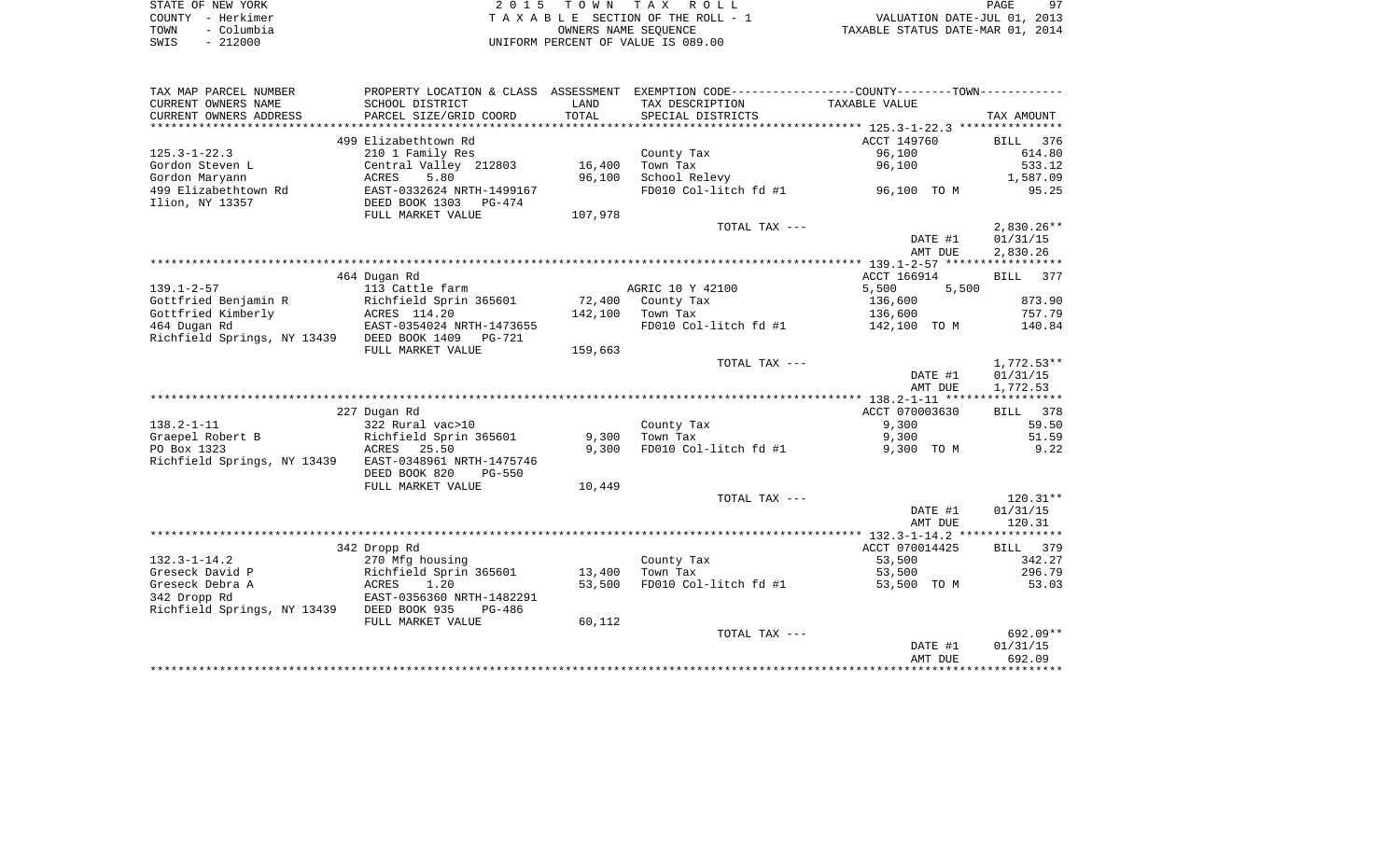|      | STATE OF NEW YORK | 2015 TOWN TAX ROLL                 | 98<br>PAGE                       |
|------|-------------------|------------------------------------|----------------------------------|
|      | COUNTY - Herkimer | TAXABLE SECTION OF THE ROLL - 1    | VALUATION DATE-JUL 01, 2013      |
| TOWN | – Columbia        | OWNERS NAME SEOUENCE               | TAXABLE STATUS DATE-MAR 01, 2014 |
| SWIS | $-212000$         | UNIFORM PERCENT OF VALUE IS 089.00 |                                  |

| SCHOOL DISTRICT<br>LAND<br>TAX DESCRIPTION<br>TAXABLE VALUE<br>PARCEL SIZE/GRID COORD<br>TOTAL<br>SPECIAL DISTRICTS<br>TAX AMOUNT<br>Stroupe Off Rd<br><b>BILL</b><br>380<br>9,300<br>322 Rural vac>10<br>59.50<br>County Tax<br>9,300<br>51.59<br>Mount Markham<br>215601<br>Town Tax<br>9,300<br>8.30<br>9,300<br>FD010 Col-litch fd #1<br>9,300 TO M<br>9.22<br>ACRES<br>Ilion, NY 13357<br>EAST-0342231 NRTH-1495405<br>DEED BOOK 887<br><b>PG-178</b><br>FULL MARKET VALUE<br>10,449<br>$120.31**$<br>TOTAL TAX ---<br>DATE #1<br>01/31/15<br>AMT DUE<br>120.31<br>ACCT 070007290<br>Dropp (Off) Rd<br>BILL 381<br>22.39<br>$132.3 - 1 - 25$<br>322 Rural vac>10<br>County Tax<br>3,500<br>Gross Scott C<br>Town Tax<br>3,500<br>19.42<br>Richfield Sprin 365601<br>3,500<br>49.27<br>Gross Richard A<br>ACRES 10.00<br>3,500<br>School Relevy<br>15 West Branch Rd<br>EAST-0353709 NRTH-1482480<br>FD010 Col-litch fd #1<br>3.47<br>3,500 TO M<br>Weston, CT 06883<br>DEED BOOK 1264<br>PG-580<br>FULL MARKET VALUE<br>3,933<br>TOTAL TAX ---<br>94.55**<br>DATE #1<br>01/31/15<br>94.55<br>AMT DUE<br>ACCT 070008910<br>382<br>Dropp (Off) Rd<br>BILL<br>$132.3 - 1 - 31$<br>322 Rural vac>10<br>59.50<br>County Tax<br>9,300<br>9,300<br>9,300<br>Richfield Sprin 365601<br>Town Tax<br>51.59<br>ACRES<br>26.17<br>9,300<br>School Relevy<br>130.93<br>EAST-0353526 NRTH-1481764<br>FD010 Col-litch fd #1<br>9,300 TO M<br>9.22<br>DEED BOOK 1264<br>PG-580<br>FULL MARKET VALUE<br>10,449<br>$251.24**$<br>TOTAL TAX ---<br>DATE #1<br>01/31/15<br>251.24<br>AMT DUE<br>ACCT 070005520<br>Oslev Rd<br>BILL 383<br>$139.1 - 2 - 11.1$<br>105 Vac farmland<br>40,000<br>255.90<br>County Tax<br>Grup William H<br>Richfield Sprin 365601<br>40,000<br>Town Tax<br>40,000<br>221.90<br>40,000<br>FD010 Col-litch fd #1<br>39.65<br>Grup Laura R<br>FRNT 1686.00 DPTH<br>40,000 TO M<br>PO Box 162<br>ACRES 45.20<br>Richfield Springs, NY 13439<br>EAST-0360085 NRTH-1479255<br>DEED BOOK 1298<br>PG-615<br>FULL MARKET VALUE<br>44,944<br>$517.45**$<br>TOTAL TAX ---<br>01/31/15<br>DATE #1<br>AMT DUE<br>517.45<br>********** | TAX MAP PARCEL NUMBER  |  | PROPERTY LOCATION & CLASS ASSESSMENT EXEMPTION CODE----------------COUNTY--------TOWN---------- |  |
|----------------------------------------------------------------------------------------------------------------------------------------------------------------------------------------------------------------------------------------------------------------------------------------------------------------------------------------------------------------------------------------------------------------------------------------------------------------------------------------------------------------------------------------------------------------------------------------------------------------------------------------------------------------------------------------------------------------------------------------------------------------------------------------------------------------------------------------------------------------------------------------------------------------------------------------------------------------------------------------------------------------------------------------------------------------------------------------------------------------------------------------------------------------------------------------------------------------------------------------------------------------------------------------------------------------------------------------------------------------------------------------------------------------------------------------------------------------------------------------------------------------------------------------------------------------------------------------------------------------------------------------------------------------------------------------------------------------------------------------------------------------------------------------------------------------------------------------------------------------------------------------------------------------------------------------------------------------------------------------------------------------------------------------------------------------------------------------------------------------------------------------|------------------------|--|-------------------------------------------------------------------------------------------------|--|
|                                                                                                                                                                                                                                                                                                                                                                                                                                                                                                                                                                                                                                                                                                                                                                                                                                                                                                                                                                                                                                                                                                                                                                                                                                                                                                                                                                                                                                                                                                                                                                                                                                                                                                                                                                                                                                                                                                                                                                                                                                                                                                                                        | CURRENT OWNERS NAME    |  |                                                                                                 |  |
|                                                                                                                                                                                                                                                                                                                                                                                                                                                                                                                                                                                                                                                                                                                                                                                                                                                                                                                                                                                                                                                                                                                                                                                                                                                                                                                                                                                                                                                                                                                                                                                                                                                                                                                                                                                                                                                                                                                                                                                                                                                                                                                                        | CURRENT OWNERS ADDRESS |  |                                                                                                 |  |
|                                                                                                                                                                                                                                                                                                                                                                                                                                                                                                                                                                                                                                                                                                                                                                                                                                                                                                                                                                                                                                                                                                                                                                                                                                                                                                                                                                                                                                                                                                                                                                                                                                                                                                                                                                                                                                                                                                                                                                                                                                                                                                                                        |                        |  |                                                                                                 |  |
|                                                                                                                                                                                                                                                                                                                                                                                                                                                                                                                                                                                                                                                                                                                                                                                                                                                                                                                                                                                                                                                                                                                                                                                                                                                                                                                                                                                                                                                                                                                                                                                                                                                                                                                                                                                                                                                                                                                                                                                                                                                                                                                                        |                        |  |                                                                                                 |  |
|                                                                                                                                                                                                                                                                                                                                                                                                                                                                                                                                                                                                                                                                                                                                                                                                                                                                                                                                                                                                                                                                                                                                                                                                                                                                                                                                                                                                                                                                                                                                                                                                                                                                                                                                                                                                                                                                                                                                                                                                                                                                                                                                        | $131.2 - 1 - 71$       |  |                                                                                                 |  |
|                                                                                                                                                                                                                                                                                                                                                                                                                                                                                                                                                                                                                                                                                                                                                                                                                                                                                                                                                                                                                                                                                                                                                                                                                                                                                                                                                                                                                                                                                                                                                                                                                                                                                                                                                                                                                                                                                                                                                                                                                                                                                                                                        | Grippe Brian E         |  |                                                                                                 |  |
|                                                                                                                                                                                                                                                                                                                                                                                                                                                                                                                                                                                                                                                                                                                                                                                                                                                                                                                                                                                                                                                                                                                                                                                                                                                                                                                                                                                                                                                                                                                                                                                                                                                                                                                                                                                                                                                                                                                                                                                                                                                                                                                                        | 179 McGown Rd          |  |                                                                                                 |  |
|                                                                                                                                                                                                                                                                                                                                                                                                                                                                                                                                                                                                                                                                                                                                                                                                                                                                                                                                                                                                                                                                                                                                                                                                                                                                                                                                                                                                                                                                                                                                                                                                                                                                                                                                                                                                                                                                                                                                                                                                                                                                                                                                        |                        |  |                                                                                                 |  |
|                                                                                                                                                                                                                                                                                                                                                                                                                                                                                                                                                                                                                                                                                                                                                                                                                                                                                                                                                                                                                                                                                                                                                                                                                                                                                                                                                                                                                                                                                                                                                                                                                                                                                                                                                                                                                                                                                                                                                                                                                                                                                                                                        |                        |  |                                                                                                 |  |
|                                                                                                                                                                                                                                                                                                                                                                                                                                                                                                                                                                                                                                                                                                                                                                                                                                                                                                                                                                                                                                                                                                                                                                                                                                                                                                                                                                                                                                                                                                                                                                                                                                                                                                                                                                                                                                                                                                                                                                                                                                                                                                                                        |                        |  |                                                                                                 |  |
|                                                                                                                                                                                                                                                                                                                                                                                                                                                                                                                                                                                                                                                                                                                                                                                                                                                                                                                                                                                                                                                                                                                                                                                                                                                                                                                                                                                                                                                                                                                                                                                                                                                                                                                                                                                                                                                                                                                                                                                                                                                                                                                                        |                        |  |                                                                                                 |  |
|                                                                                                                                                                                                                                                                                                                                                                                                                                                                                                                                                                                                                                                                                                                                                                                                                                                                                                                                                                                                                                                                                                                                                                                                                                                                                                                                                                                                                                                                                                                                                                                                                                                                                                                                                                                                                                                                                                                                                                                                                                                                                                                                        |                        |  |                                                                                                 |  |
|                                                                                                                                                                                                                                                                                                                                                                                                                                                                                                                                                                                                                                                                                                                                                                                                                                                                                                                                                                                                                                                                                                                                                                                                                                                                                                                                                                                                                                                                                                                                                                                                                                                                                                                                                                                                                                                                                                                                                                                                                                                                                                                                        |                        |  |                                                                                                 |  |
|                                                                                                                                                                                                                                                                                                                                                                                                                                                                                                                                                                                                                                                                                                                                                                                                                                                                                                                                                                                                                                                                                                                                                                                                                                                                                                                                                                                                                                                                                                                                                                                                                                                                                                                                                                                                                                                                                                                                                                                                                                                                                                                                        |                        |  |                                                                                                 |  |
|                                                                                                                                                                                                                                                                                                                                                                                                                                                                                                                                                                                                                                                                                                                                                                                                                                                                                                                                                                                                                                                                                                                                                                                                                                                                                                                                                                                                                                                                                                                                                                                                                                                                                                                                                                                                                                                                                                                                                                                                                                                                                                                                        |                        |  |                                                                                                 |  |
|                                                                                                                                                                                                                                                                                                                                                                                                                                                                                                                                                                                                                                                                                                                                                                                                                                                                                                                                                                                                                                                                                                                                                                                                                                                                                                                                                                                                                                                                                                                                                                                                                                                                                                                                                                                                                                                                                                                                                                                                                                                                                                                                        |                        |  |                                                                                                 |  |
|                                                                                                                                                                                                                                                                                                                                                                                                                                                                                                                                                                                                                                                                                                                                                                                                                                                                                                                                                                                                                                                                                                                                                                                                                                                                                                                                                                                                                                                                                                                                                                                                                                                                                                                                                                                                                                                                                                                                                                                                                                                                                                                                        |                        |  |                                                                                                 |  |
|                                                                                                                                                                                                                                                                                                                                                                                                                                                                                                                                                                                                                                                                                                                                                                                                                                                                                                                                                                                                                                                                                                                                                                                                                                                                                                                                                                                                                                                                                                                                                                                                                                                                                                                                                                                                                                                                                                                                                                                                                                                                                                                                        |                        |  |                                                                                                 |  |
|                                                                                                                                                                                                                                                                                                                                                                                                                                                                                                                                                                                                                                                                                                                                                                                                                                                                                                                                                                                                                                                                                                                                                                                                                                                                                                                                                                                                                                                                                                                                                                                                                                                                                                                                                                                                                                                                                                                                                                                                                                                                                                                                        |                        |  |                                                                                                 |  |
|                                                                                                                                                                                                                                                                                                                                                                                                                                                                                                                                                                                                                                                                                                                                                                                                                                                                                                                                                                                                                                                                                                                                                                                                                                                                                                                                                                                                                                                                                                                                                                                                                                                                                                                                                                                                                                                                                                                                                                                                                                                                                                                                        |                        |  |                                                                                                 |  |
|                                                                                                                                                                                                                                                                                                                                                                                                                                                                                                                                                                                                                                                                                                                                                                                                                                                                                                                                                                                                                                                                                                                                                                                                                                                                                                                                                                                                                                                                                                                                                                                                                                                                                                                                                                                                                                                                                                                                                                                                                                                                                                                                        |                        |  |                                                                                                 |  |
|                                                                                                                                                                                                                                                                                                                                                                                                                                                                                                                                                                                                                                                                                                                                                                                                                                                                                                                                                                                                                                                                                                                                                                                                                                                                                                                                                                                                                                                                                                                                                                                                                                                                                                                                                                                                                                                                                                                                                                                                                                                                                                                                        |                        |  |                                                                                                 |  |
|                                                                                                                                                                                                                                                                                                                                                                                                                                                                                                                                                                                                                                                                                                                                                                                                                                                                                                                                                                                                                                                                                                                                                                                                                                                                                                                                                                                                                                                                                                                                                                                                                                                                                                                                                                                                                                                                                                                                                                                                                                                                                                                                        |                        |  |                                                                                                 |  |
|                                                                                                                                                                                                                                                                                                                                                                                                                                                                                                                                                                                                                                                                                                                                                                                                                                                                                                                                                                                                                                                                                                                                                                                                                                                                                                                                                                                                                                                                                                                                                                                                                                                                                                                                                                                                                                                                                                                                                                                                                                                                                                                                        |                        |  |                                                                                                 |  |
|                                                                                                                                                                                                                                                                                                                                                                                                                                                                                                                                                                                                                                                                                                                                                                                                                                                                                                                                                                                                                                                                                                                                                                                                                                                                                                                                                                                                                                                                                                                                                                                                                                                                                                                                                                                                                                                                                                                                                                                                                                                                                                                                        |                        |  |                                                                                                 |  |
|                                                                                                                                                                                                                                                                                                                                                                                                                                                                                                                                                                                                                                                                                                                                                                                                                                                                                                                                                                                                                                                                                                                                                                                                                                                                                                                                                                                                                                                                                                                                                                                                                                                                                                                                                                                                                                                                                                                                                                                                                                                                                                                                        |                        |  |                                                                                                 |  |
|                                                                                                                                                                                                                                                                                                                                                                                                                                                                                                                                                                                                                                                                                                                                                                                                                                                                                                                                                                                                                                                                                                                                                                                                                                                                                                                                                                                                                                                                                                                                                                                                                                                                                                                                                                                                                                                                                                                                                                                                                                                                                                                                        | Gross Scott C          |  |                                                                                                 |  |
|                                                                                                                                                                                                                                                                                                                                                                                                                                                                                                                                                                                                                                                                                                                                                                                                                                                                                                                                                                                                                                                                                                                                                                                                                                                                                                                                                                                                                                                                                                                                                                                                                                                                                                                                                                                                                                                                                                                                                                                                                                                                                                                                        | Gross Richard A        |  |                                                                                                 |  |
|                                                                                                                                                                                                                                                                                                                                                                                                                                                                                                                                                                                                                                                                                                                                                                                                                                                                                                                                                                                                                                                                                                                                                                                                                                                                                                                                                                                                                                                                                                                                                                                                                                                                                                                                                                                                                                                                                                                                                                                                                                                                                                                                        | 15 West Branch Rd      |  |                                                                                                 |  |
|                                                                                                                                                                                                                                                                                                                                                                                                                                                                                                                                                                                                                                                                                                                                                                                                                                                                                                                                                                                                                                                                                                                                                                                                                                                                                                                                                                                                                                                                                                                                                                                                                                                                                                                                                                                                                                                                                                                                                                                                                                                                                                                                        | Weston, CT 06883       |  |                                                                                                 |  |
|                                                                                                                                                                                                                                                                                                                                                                                                                                                                                                                                                                                                                                                                                                                                                                                                                                                                                                                                                                                                                                                                                                                                                                                                                                                                                                                                                                                                                                                                                                                                                                                                                                                                                                                                                                                                                                                                                                                                                                                                                                                                                                                                        |                        |  |                                                                                                 |  |
|                                                                                                                                                                                                                                                                                                                                                                                                                                                                                                                                                                                                                                                                                                                                                                                                                                                                                                                                                                                                                                                                                                                                                                                                                                                                                                                                                                                                                                                                                                                                                                                                                                                                                                                                                                                                                                                                                                                                                                                                                                                                                                                                        |                        |  |                                                                                                 |  |
|                                                                                                                                                                                                                                                                                                                                                                                                                                                                                                                                                                                                                                                                                                                                                                                                                                                                                                                                                                                                                                                                                                                                                                                                                                                                                                                                                                                                                                                                                                                                                                                                                                                                                                                                                                                                                                                                                                                                                                                                                                                                                                                                        |                        |  |                                                                                                 |  |
|                                                                                                                                                                                                                                                                                                                                                                                                                                                                                                                                                                                                                                                                                                                                                                                                                                                                                                                                                                                                                                                                                                                                                                                                                                                                                                                                                                                                                                                                                                                                                                                                                                                                                                                                                                                                                                                                                                                                                                                                                                                                                                                                        |                        |  |                                                                                                 |  |
|                                                                                                                                                                                                                                                                                                                                                                                                                                                                                                                                                                                                                                                                                                                                                                                                                                                                                                                                                                                                                                                                                                                                                                                                                                                                                                                                                                                                                                                                                                                                                                                                                                                                                                                                                                                                                                                                                                                                                                                                                                                                                                                                        |                        |  |                                                                                                 |  |
|                                                                                                                                                                                                                                                                                                                                                                                                                                                                                                                                                                                                                                                                                                                                                                                                                                                                                                                                                                                                                                                                                                                                                                                                                                                                                                                                                                                                                                                                                                                                                                                                                                                                                                                                                                                                                                                                                                                                                                                                                                                                                                                                        |                        |  |                                                                                                 |  |
|                                                                                                                                                                                                                                                                                                                                                                                                                                                                                                                                                                                                                                                                                                                                                                                                                                                                                                                                                                                                                                                                                                                                                                                                                                                                                                                                                                                                                                                                                                                                                                                                                                                                                                                                                                                                                                                                                                                                                                                                                                                                                                                                        |                        |  |                                                                                                 |  |
|                                                                                                                                                                                                                                                                                                                                                                                                                                                                                                                                                                                                                                                                                                                                                                                                                                                                                                                                                                                                                                                                                                                                                                                                                                                                                                                                                                                                                                                                                                                                                                                                                                                                                                                                                                                                                                                                                                                                                                                                                                                                                                                                        |                        |  |                                                                                                 |  |
|                                                                                                                                                                                                                                                                                                                                                                                                                                                                                                                                                                                                                                                                                                                                                                                                                                                                                                                                                                                                                                                                                                                                                                                                                                                                                                                                                                                                                                                                                                                                                                                                                                                                                                                                                                                                                                                                                                                                                                                                                                                                                                                                        |                        |  |                                                                                                 |  |
|                                                                                                                                                                                                                                                                                                                                                                                                                                                                                                                                                                                                                                                                                                                                                                                                                                                                                                                                                                                                                                                                                                                                                                                                                                                                                                                                                                                                                                                                                                                                                                                                                                                                                                                                                                                                                                                                                                                                                                                                                                                                                                                                        |                        |  |                                                                                                 |  |
|                                                                                                                                                                                                                                                                                                                                                                                                                                                                                                                                                                                                                                                                                                                                                                                                                                                                                                                                                                                                                                                                                                                                                                                                                                                                                                                                                                                                                                                                                                                                                                                                                                                                                                                                                                                                                                                                                                                                                                                                                                                                                                                                        |                        |  |                                                                                                 |  |
|                                                                                                                                                                                                                                                                                                                                                                                                                                                                                                                                                                                                                                                                                                                                                                                                                                                                                                                                                                                                                                                                                                                                                                                                                                                                                                                                                                                                                                                                                                                                                                                                                                                                                                                                                                                                                                                                                                                                                                                                                                                                                                                                        |                        |  |                                                                                                 |  |
|                                                                                                                                                                                                                                                                                                                                                                                                                                                                                                                                                                                                                                                                                                                                                                                                                                                                                                                                                                                                                                                                                                                                                                                                                                                                                                                                                                                                                                                                                                                                                                                                                                                                                                                                                                                                                                                                                                                                                                                                                                                                                                                                        |                        |  |                                                                                                 |  |
|                                                                                                                                                                                                                                                                                                                                                                                                                                                                                                                                                                                                                                                                                                                                                                                                                                                                                                                                                                                                                                                                                                                                                                                                                                                                                                                                                                                                                                                                                                                                                                                                                                                                                                                                                                                                                                                                                                                                                                                                                                                                                                                                        |                        |  |                                                                                                 |  |
|                                                                                                                                                                                                                                                                                                                                                                                                                                                                                                                                                                                                                                                                                                                                                                                                                                                                                                                                                                                                                                                                                                                                                                                                                                                                                                                                                                                                                                                                                                                                                                                                                                                                                                                                                                                                                                                                                                                                                                                                                                                                                                                                        |                        |  |                                                                                                 |  |
|                                                                                                                                                                                                                                                                                                                                                                                                                                                                                                                                                                                                                                                                                                                                                                                                                                                                                                                                                                                                                                                                                                                                                                                                                                                                                                                                                                                                                                                                                                                                                                                                                                                                                                                                                                                                                                                                                                                                                                                                                                                                                                                                        |                        |  |                                                                                                 |  |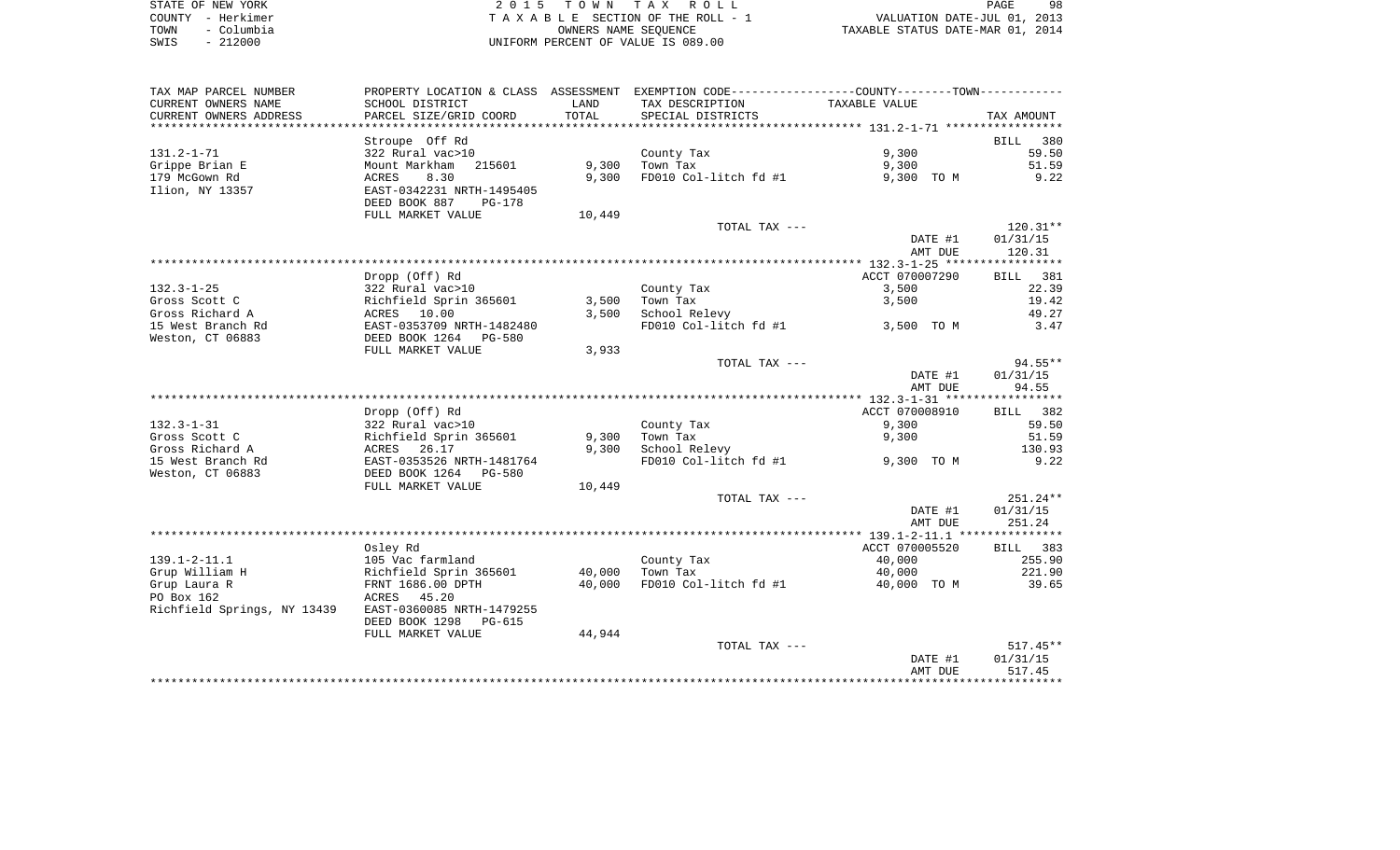|      | STATE OF NEW YORK | 2015 TOWN TAX ROLL                 | 99<br>PAGE                       |
|------|-------------------|------------------------------------|----------------------------------|
|      | COUNTY - Herkimer | TAXABLE SECTION OF THE ROLL - 1    | VALUATION DATE-JUL 01, 2013      |
| TOWN | – Columbia        | OWNERS NAME SEOUENCE               | TAXABLE STATUS DATE-MAR 01, 2014 |
| SWIS | $-212000$         | UNIFORM PERCENT OF VALUE IS 089.00 |                                  |

| TAX MAP PARCEL NUMBER       | PROPERTY LOCATION & CLASS ASSESSMENT EXEMPTION CODE----------------COUNTY--------TOWN---------- |        |                       |                |             |
|-----------------------------|-------------------------------------------------------------------------------------------------|--------|-----------------------|----------------|-------------|
| CURRENT OWNERS NAME         | SCHOOL DISTRICT                                                                                 | LAND   | TAX DESCRIPTION       | TAXABLE VALUE  |             |
| CURRENT OWNERS ADDRESS      | PARCEL SIZE/GRID COORD                                                                          | TOTAL  | SPECIAL DISTRICTS     |                | TAX AMOUNT  |
|                             |                                                                                                 |        |                       |                |             |
|                             | Kingdom Rd                                                                                      |        |                       |                | BILL<br>384 |
| $132.2 - 4 - 1$             | 314 Rural vac<10                                                                                |        | County Tax            | 14,400         | 92.12       |
| Guillotin Marie Simone      | Owen D Young<br>215001                                                                          | 14,400 | Town Tax              | 14,400         | 79.88       |
| 68 Plainfield Avenue        | FRNT 300.00 DPTH                                                                                | 14,400 | School Relevy         |                | 304.42      |
| Metuchen, NJ 08840          | 3.90<br>ACRES                                                                                   |        | FD010 Col-litch fd #1 | 14,400 TO M    | 14.27       |
|                             | EAST-0364795 NRTH-1494125                                                                       |        |                       |                |             |
|                             | DEED BOOK 1217<br>PG-151                                                                        |        |                       |                |             |
|                             | FULL MARKET VALUE                                                                               | 16,180 |                       |                |             |
|                             |                                                                                                 |        | TOTAL TAX ---         |                | $490.69**$  |
|                             |                                                                                                 |        |                       | DATE #1        | 01/31/15    |
|                             |                                                                                                 |        |                       | AMT DUE        | 490.69      |
|                             |                                                                                                 |        |                       |                |             |
|                             | Dropp Rd                                                                                        |        |                       | ACCT 070008310 | 385<br>BILL |
|                             |                                                                                                 |        |                       |                | 10.24       |
| $132.3 - 1 - 26$            | 322 Rural vac>10                                                                                |        | County Tax            | 1,600          |             |
| Guzik Anthony Jr            | Richfield Sprin 365601                                                                          | 1,600  | Town Tax              | 1,600          | 8.88        |
| 136 Kingdom Rd              | ACRES 16.10                                                                                     | 1,600  | FD010 Col-litch fd #1 | 1,600 TO M     | 1.59        |
| Jordanville, NY 13361-2600  | EAST-0354417 NRTH-1481619                                                                       |        |                       |                |             |
|                             | DEED BOOK 1212<br>PG-496                                                                        |        |                       |                |             |
|                             | FULL MARKET VALUE                                                                               | 1,798  |                       |                |             |
|                             |                                                                                                 |        | TOTAL TAX ---         |                | $20.71**$   |
|                             |                                                                                                 |        |                       | DATE #1        | 01/31/15    |
|                             |                                                                                                 |        |                       | AMT DUE        | 20.71       |
|                             |                                                                                                 |        |                       |                |             |
|                             | Hugick Rd                                                                                       |        |                       |                | BILL 386    |
| $132.3 - 1 - 11.4$          | 322 Rural vac>10                                                                                |        | County Tax            | 12,300         | 78.69       |
| Guzik David C               | Richfield Sprin 365601                                                                          | 11,900 | Town Tax              | 12,300         | 68.23       |
| 730 High Cliif Trail        | FRNT 489.00 DPTH                                                                                | 12,300 | FD010 Col-litch fd #1 | 12,300 TO M    | 12.19       |
| Madison, WI 53718           | ACRES 11.90                                                                                     |        |                       |                |             |
|                             | EAST-0357141 NRTH-1483826                                                                       |        |                       |                |             |
|                             | DEED BOOK 920<br>PG-287                                                                         |        |                       |                |             |
|                             | FULL MARKET VALUE                                                                               | 13,820 |                       |                |             |
|                             |                                                                                                 |        | TOTAL TAX ---         |                | 159.11**    |
|                             |                                                                                                 |        |                       | DATE #1        | 01/31/15    |
|                             |                                                                                                 |        |                       | AMT DUE        | 159.11      |
|                             |                                                                                                 |        |                       |                |             |
|                             | Hugick Rd                                                                                       |        |                       | ACCT 070008940 | BILL<br>387 |
| $132.1 - 1 - 23$            | 105 Vac farmland                                                                                |        | AG MKTS L 41720       | 7,914<br>7,914 |             |
| Guzik Joseph S              | Richfield Sprin 365601                                                                          | 43,300 | County Tax            | 35,386         | 226.38      |
| Guzik Toni                  | ACRES 71.50                                                                                     | 43,300 | Town Tax              | 35,386         | 196.30      |
| 226 McKoons Rd              | EAST-0353821 NRTH-1488716                                                                       |        | FD010 Col-litch fd #1 | 35,386 TO M    | 35.07       |
| Richfield Springs, NY 13439 | DEED BOOK 915<br>$PG-12$                                                                        |        | 7,914 EX              |                |             |
|                             | FULL MARKET VALUE                                                                               | 48,652 |                       |                |             |
| MAY BE SUBJECT TO PAYMENT   |                                                                                                 |        |                       |                |             |
| UNDER AGDIST LAW TIL 2018   |                                                                                                 |        |                       |                |             |
|                             |                                                                                                 |        | TOTAL TAX ---         |                | 457.75**    |
|                             |                                                                                                 |        |                       | DATE #1        | 01/31/15    |
|                             |                                                                                                 |        |                       | AMT DUE        | 457.75      |
|                             |                                                                                                 |        |                       |                |             |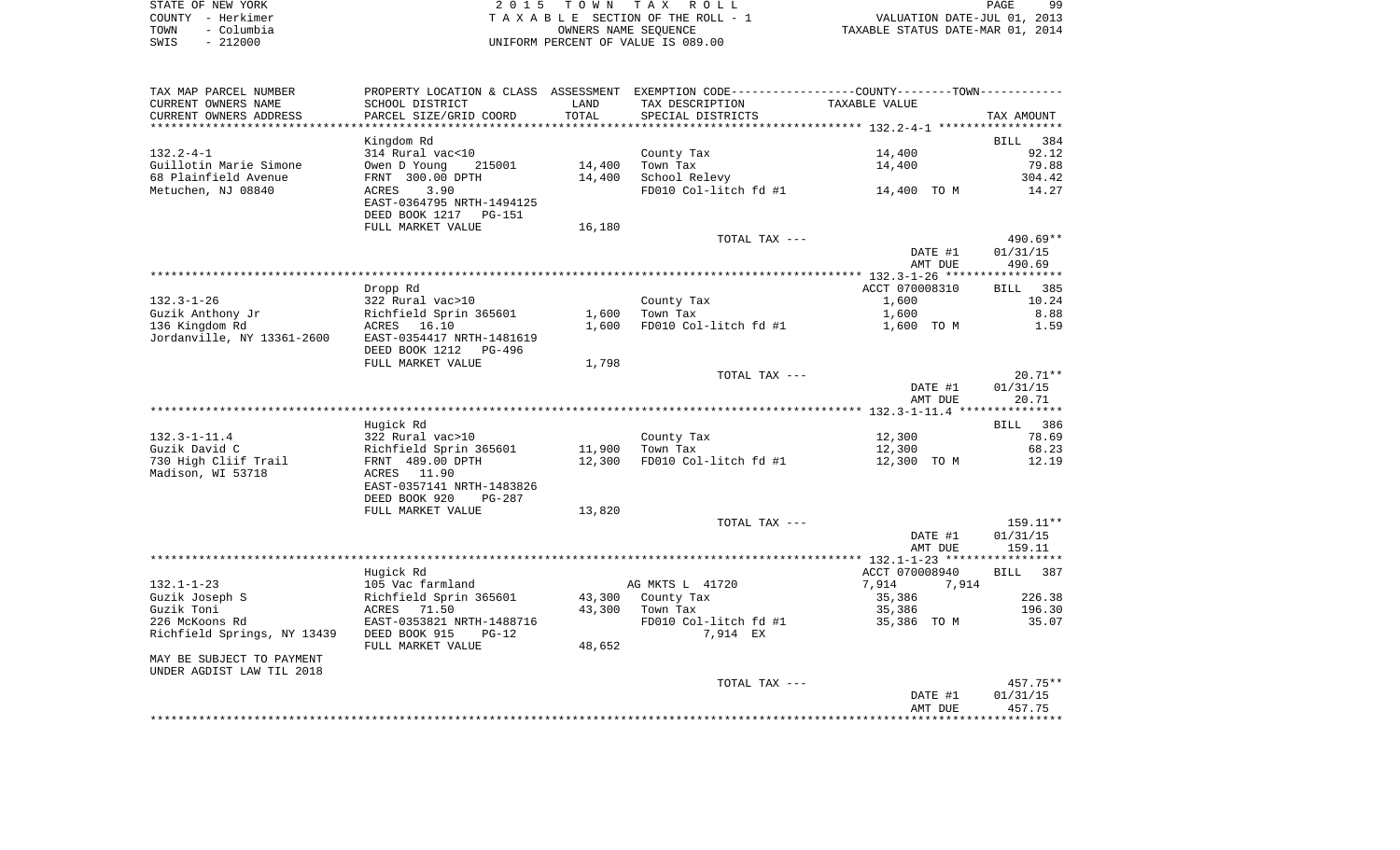|      | STATE OF NEW YORK | 2015 TOWN TAX ROLL                 | PAGE                             | 100 |
|------|-------------------|------------------------------------|----------------------------------|-----|
|      | COUNTY - Herkimer | TAXABLE SECTION OF THE ROLL - 1    | VALUATION DATE-JUL 01, 2013      |     |
| TOWN | - Columbia        | OWNERS NAME SEOUENCE               | TAXABLE STATUS DATE-MAR 01, 2014 |     |
| SWIS | - 212000          | UNIFORM PERCENT OF VALUE IS 089.00 |                                  |     |

| TAX MAP PARCEL NUMBER       |                               |        | PROPERTY LOCATION & CLASS ASSESSMENT EXEMPTION CODE---------------COUNTY-------TOWN---------- |                      |                    |
|-----------------------------|-------------------------------|--------|-----------------------------------------------------------------------------------------------|----------------------|--------------------|
| CURRENT OWNERS NAME         | SCHOOL DISTRICT               | LAND   | TAX DESCRIPTION                                                                               | TAXABLE VALUE        |                    |
| CURRENT OWNERS ADDRESS      | PARCEL SIZE/GRID COORD        | TOTAL  | SPECIAL DISTRICTS                                                                             |                      | TAX AMOUNT         |
|                             |                               |        |                                                                                               |                      |                    |
|                             | Jordanville Rd                |        |                                                                                               | ACCT 070008970       | BILL 388           |
| $132.1 - 1 - 24$            | 105 Vac farmland              |        | AG MKTS L 41720                                                                               | $\Omega$<br>$\Omega$ |                    |
| Guzik Joseph S              | Richfield Sprin 365601 24,700 |        | County Tax                                                                                    | 24,700               | 158.02             |
| Guzik Toni                  | ACRES 40.80                   |        | 24,700 Town Tax                                                                               | 24,700               | 137.02             |
| 226 McKoons Rd              | EAST-0352794 NRTH-1489289     |        | FD010 Col-litch fd #1                                                                         | 24,700 TO M          | 24.48              |
| Richfield Springs, NY 13439 | DEED BOOK 915<br>$PG-10$      |        |                                                                                               |                      |                    |
|                             | FULL MARKET VALUE             | 27,753 |                                                                                               |                      |                    |
| MAY BE SUBJECT TO PAYMENT   |                               |        |                                                                                               |                      |                    |
| UNDER AGDIST LAW TIL 2018   |                               |        |                                                                                               |                      |                    |
|                             |                               |        | TOTAL TAX ---                                                                                 |                      | $319.52**$         |
|                             |                               |        |                                                                                               | DATE #1              | 01/31/15           |
|                             |                               |        |                                                                                               | AMT DUE              | 319.52             |
|                             |                               |        |                                                                                               |                      |                    |
|                             | Haynor Rd                     |        |                                                                                               |                      | <b>BILL</b><br>389 |
| $132.3 - 1 - 34$            | 105 Vac farmland              |        | AG MKTS L 41720                                                                               | 2,561<br>2,561       |                    |
| Guzik Joseph S              | Richfield Sprin 365601        |        | 3,100 County Tax                                                                              | 539                  | 3.45               |
| Guzik Toni                  | ACRES 11.75                   | 3,100  | Town Tax                                                                                      | 539                  | 2.99               |
| 226 McKoons Road            | EAST-0352346 NRTH-1481770     |        | FD010 Col-litch fd #1                                                                         | 539 TO M             | .53                |
| Richfield Springs, NY 13439 | DEED BOOK 915<br>$PG-9$       |        | 2,561 EX                                                                                      |                      |                    |
|                             | FULL MARKET VALUE             | 3,483  |                                                                                               |                      |                    |
| MAY BE SUBJECT TO PAYMENT   |                               |        |                                                                                               |                      |                    |
| UNDER AGDIST LAW TIL 2018   |                               |        |                                                                                               |                      |                    |
|                             |                               |        | TOTAL TAX $---$                                                                               |                      | $6.97**$           |
|                             |                               |        |                                                                                               | DATE #1              | 01/31/15           |
|                             |                               |        |                                                                                               | AMT DUE              | 6.97               |
|                             |                               |        |                                                                                               |                      |                    |
|                             | So Columbia Rd                |        |                                                                                               | ACCT 070005610       | BILL 390           |
| $139.1 - 2 - 4$             | 105 Vac farmland              |        | AG MKTS L 41720                                                                               | 10,856<br>10,856     |                    |
| Guzik Joseph S              | Richfield Sprin 365601        |        | 59,700 County Tax                                                                             | 48,844               | 312.48             |
| Guzik Toni                  | ACRES 97.10                   | 59,700 | Town Tax                                                                                      | 48,844               | 270.96             |
| 226 McKoons Rd              | EAST-0353647 NRTH-1480384     |        | School Relevy                                                                                 |                      | 687.64             |
| Richfield Springs, NY 13439 | DEED BOOK 915<br>$PG-8$       |        | FD010 Col-litch fd #1                                                                         | 48,844 TO M          | 48.41              |
|                             | FULL MARKET VALUE             | 67,079 | 10,856 EX                                                                                     |                      |                    |
| MAY BE SUBJECT TO PAYMENT   |                               |        |                                                                                               |                      |                    |
| UNDER AGDIST LAW TIL 2018   |                               |        |                                                                                               |                      |                    |
|                             |                               |        | TOTAL TAX ---                                                                                 |                      | $1,319.49**$       |
|                             |                               |        |                                                                                               | DATE #1              | 01/31/15           |
|                             |                               |        |                                                                                               | AMT DUE              | 1,319.49           |
|                             |                               |        |                                                                                               |                      |                    |
|                             |                               |        |                                                                                               |                      |                    |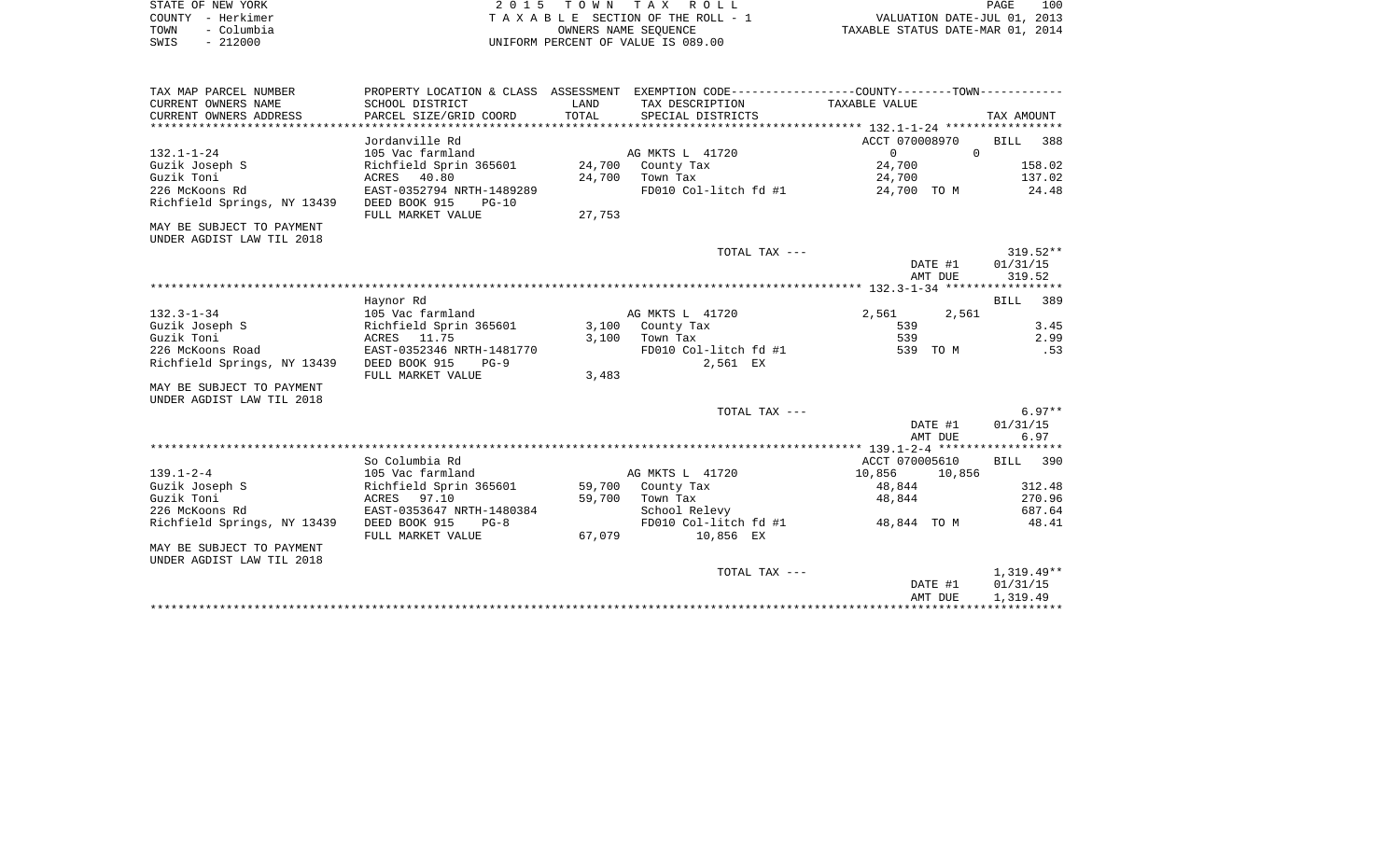| STATE OF NEW YORK  | 2015 TOWN TAX ROLL                 | 101<br>PAGE                      |
|--------------------|------------------------------------|----------------------------------|
| COUNTY - Herkimer  | TAXABLE SECTION OF THE ROLL - 1    | VALUATION DATE-JUL 01, 2013      |
| – Columbia<br>TOWN | OWNERS NAME SEOUENCE               | TAXABLE STATUS DATE-MAR 01, 2014 |
| $-212000$<br>SWIS  | UNIFORM PERCENT OF VALUE IS 089.00 |                                  |

| TAX MAP PARCEL NUMBER       |                                                |         | PROPERTY LOCATION & CLASS ASSESSMENT EXEMPTION CODE---------------COUNTY-------TOWN---------- |                   |                |
|-----------------------------|------------------------------------------------|---------|-----------------------------------------------------------------------------------------------|-------------------|----------------|
| CURRENT OWNERS NAME         | SCHOOL DISTRICT                                | LAND    | TAX DESCRIPTION                                                                               | TAXABLE VALUE     |                |
| CURRENT OWNERS ADDRESS      | PARCEL SIZE/GRID COORD                         | TOTAL   | SPECIAL DISTRICTS                                                                             |                   | TAX AMOUNT     |
|                             |                                                |         |                                                                                               |                   |                |
|                             | 226 Mckoons Rd                                 |         |                                                                                               | ACCT 070005580    | BILL 391       |
| $139.1 - 2 - 31.2$          | 112 Dairy farm                                 |         | AG MKTS L 41720                                                                               | 4,847<br>4,847    |                |
| Guzik Joseph S              | Richfield Sprin 365601 90,000 AGRIC 10 Y 42100 |         |                                                                                               | 20,000<br>20,000  |                |
| Guzik Toni                  | ACRES 128.90                                   | 334,800 | County Tax                                                                                    | 309,953           | 1,982.93       |
| 226 Mckoons Rd              | EAST-0354600 NRTH-1477817                      |         | Town Tax                                                                                      | 309,953           | 1,719.47       |
| Richfield Springs, NY 13439 | DEED BOOK 915<br>$PG-13$                       |         | FD010 Col-litch fd #1 329,953 TO M                                                            |                   | 327.03         |
|                             | FULL MARKET VALUE                              | 376,180 | 4,847 EX                                                                                      |                   |                |
| MAY BE SUBJECT TO PAYMENT   |                                                |         |                                                                                               |                   |                |
| UNDER AGDIST LAW TIL 2018   |                                                |         |                                                                                               |                   |                |
|                             |                                                |         | TOTAL TAX ---                                                                                 |                   | 4,029.43**     |
|                             |                                                |         |                                                                                               | DATE #1           | 01/31/15       |
|                             |                                                |         |                                                                                               | AMT DUE           | 4,029.43       |
|                             |                                                |         |                                                                                               |                   |                |
|                             | Mckoons Rd                                     |         |                                                                                               | ACCT 070005700    | BILL<br>392    |
| $139.1 - 2 - 32$            | 105 Vac farmland                               |         | AG MKTS L 41720                                                                               | $0 \qquad \qquad$ | $\overline{0}$ |
| Guzik Joseph S              | Richfield Sprin 365601                         |         | 1,000 County Tax                                                                              | 1,000             | 6.40           |
| Guzik Toni                  | 3.00<br>ACRES                                  | 1,000   | Town Tax                                                                                      | 1,000             | 5.55           |
| 226 Mckoons Rd              | EAST-0354896 NRTH-1477275                      |         | FD010 Col-litch fd #1                                                                         | 1,000 TO M        | .99            |
| Richfield Springs, NY 13439 | DEED BOOK 915<br>$PG-7$                        |         |                                                                                               |                   |                |
|                             | FULL MARKET VALUE                              | 1,124   |                                                                                               |                   |                |
| MAY BE SUBJECT TO PAYMENT   |                                                |         |                                                                                               |                   |                |
| UNDER AGDIST LAW TIL 2018   |                                                |         |                                                                                               |                   |                |
|                             |                                                |         | TOTAL TAX ---                                                                                 |                   | 12.94**        |
|                             |                                                |         |                                                                                               | DATE #1           | 01/31/15       |
|                             |                                                |         |                                                                                               | AMT DUE           | 12.94          |
|                             |                                                |         |                                                                                               |                   |                |
|                             | Mckoons Rd                                     |         |                                                                                               | ACCT 070005550    | BILL 393       |
| $139.1 - 2 - 49$            | 112 Dairy farm                                 |         | AG MKTS L 41720                                                                               | $\Omega$          | $\Omega$       |
| Guzik Joseph S              | Richfield Sprin 365601 26,000 County Tax       |         |                                                                                               | 68,000            | 435.03         |
| Guzik Toni                  | ACRES 27.00                                    | 68,000  | Town Tax                                                                                      | 68,000            | 377.23         |
| 226 Mckoons Rd              | EAST-0356083 NRTH-1477354                      |         | School Relevy                                                                                 |                   | 957.32         |
| Richfield Springs, NY 13439 | DEED BOOK 915<br>$PG-6$                        |         | FD010 Col-litch fd #1                                                                         | 68,000 TO M       | 67.40          |
|                             | FULL MARKET VALUE                              |         | 76,404 LT010 Columbia lt dist #1                                                              | 68,000 TO M       | 24.57          |
| MAY BE SUBJECT TO PAYMENT   |                                                |         |                                                                                               |                   |                |
| UNDER AGDIST LAW TIL 2018   |                                                |         |                                                                                               |                   |                |
|                             |                                                |         | TOTAL TAX ---                                                                                 |                   | 1,861.55**     |
|                             |                                                |         |                                                                                               | DATE #1           | 01/31/15       |
|                             |                                                |         |                                                                                               | AMT DUE           | 1,861.55       |
|                             |                                                |         |                                                                                               |                   |                |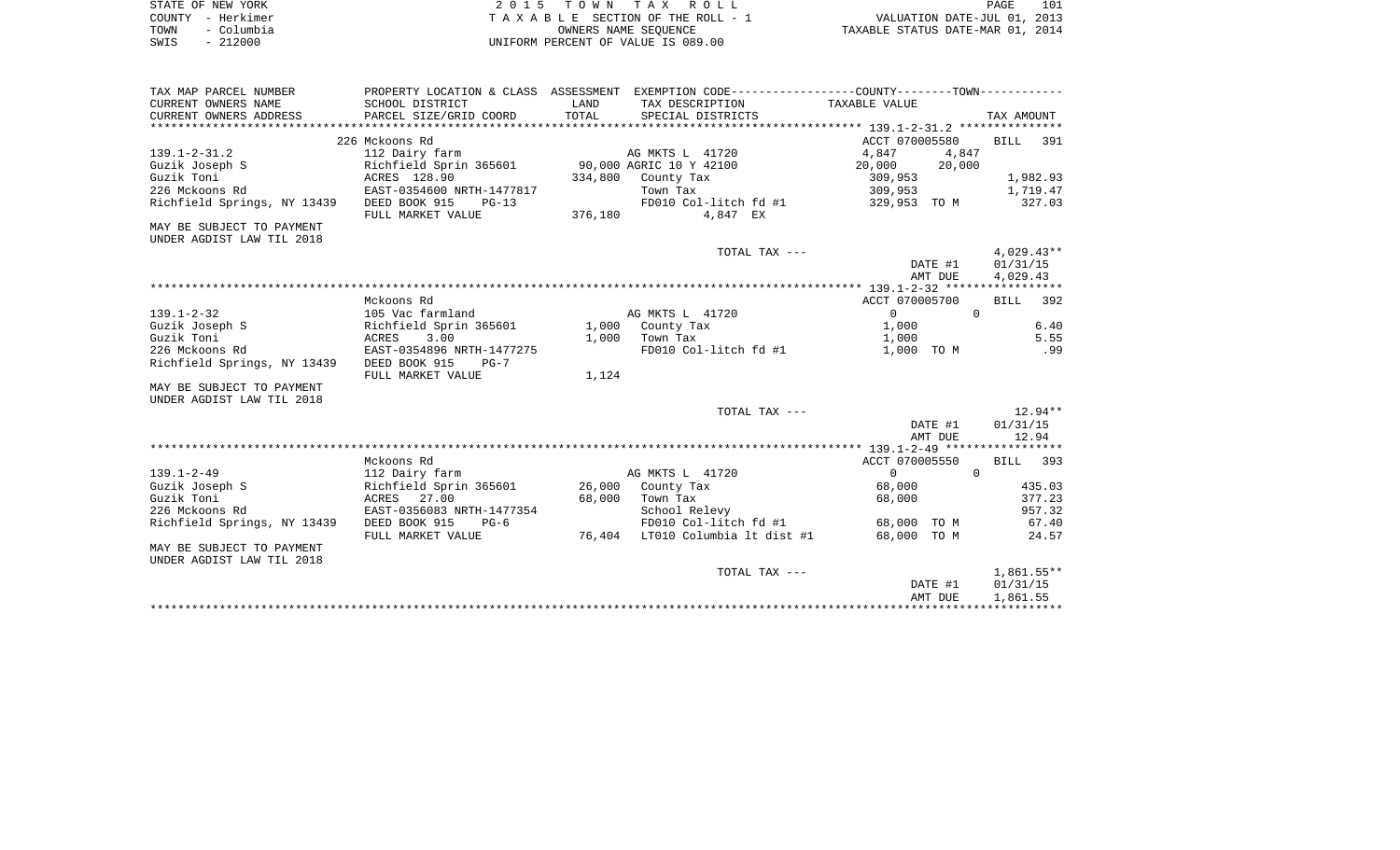| STATE OF NEW YORK  | 2015 TOWN TAX ROLL                 | 102<br>PAGE                      |
|--------------------|------------------------------------|----------------------------------|
| COUNTY - Herkimer  | TAXABLE SECTION OF THE ROLL - 1    | VALUATION DATE-JUL 01, 2013      |
| - Columbia<br>TOWN | OWNERS NAME SEOUENCE               | TAXABLE STATUS DATE-MAR 01, 2014 |
| $-212000$<br>SWIS  | UNIFORM PERCENT OF VALUE IS 089.00 |                                  |

| TAX MAP PARCEL NUMBER       | PROPERTY LOCATION & CLASS ASSESSMENT EXEMPTION CODE--------------COUNTY-------TOWN---------- |         |                       |                                           |              |
|-----------------------------|----------------------------------------------------------------------------------------------|---------|-----------------------|-------------------------------------------|--------------|
| CURRENT OWNERS NAME         | SCHOOL DISTRICT                                                                              | LAND    | TAX DESCRIPTION       | TAXABLE VALUE                             |              |
| CURRENT OWNERS ADDRESS      | PARCEL SIZE/GRID COORD                                                                       | TOTAL   | SPECIAL DISTRICTS     |                                           | TAX AMOUNT   |
|                             |                                                                                              |         |                       |                                           |              |
|                             | 311 McKoons Rd                                                                               |         |                       |                                           | BILL 394     |
| $139.1 - 2 - 65.2$          | 105 Vac farmland                                                                             |         | AG MKTS L 41720       | $\Omega$<br>$\overline{0}$                |              |
| Guzik Joseph S              | Richfield Sprin 365601 33,000 County Tax                                                     |         |                       | 33,000                                    | 211.12       |
| Guzik Toni                  | ACRES 88.60                                                                                  | 33,000  | Town Tax              | 33,000                                    | 183.07       |
| 311 McKoons Rd              | EAST-0352539 NRTH-1477275                                                                    |         | School Relevy         | FD010 Col-litch $fd$ #1 33,000 TO M       | 464.58       |
| Richfield Springs, NY 13439 | DEED BOOK 915<br>PG-11                                                                       |         |                       |                                           | 32.71        |
|                             | FULL MARKET VALUE                                                                            | 37,079  |                       |                                           |              |
| MAY BE SUBJECT TO PAYMENT   |                                                                                              |         |                       |                                           |              |
| UNDER AGDIST LAW TIL 2018   |                                                                                              |         | TOTAL TAX ---         |                                           | 891.48**     |
|                             |                                                                                              |         |                       | DATE #1                                   | 01/31/15     |
|                             |                                                                                              |         |                       | AMT DUE                                   | 891.48       |
|                             |                                                                                              |         |                       |                                           |              |
|                             | Mckoons Rd                                                                                   |         |                       | ACCT 070005670                            | BILL 395     |
| $139.1 - 2 - 67$            | 105 Vac farmland                                                                             |         | AG MKTS L 41720       | 600<br>600                                |              |
| Guzik Joseph S              | Richfield Sprin 365601 24,700 County Tax                                                     |         |                       | 24,100                                    | 154.18       |
| Guzik Toni                  | ACRES<br>46.30                                                                               |         | 24,700 Town Tax       | 24,100                                    | 133.70       |
| 226 Mckoons Rd              | EAST-0352022 NRTH-1478442                                                                    |         | FD010 Col-litch fd #1 | 24,100 TO M                               | 23.89        |
| Richfield Springs, NY 13439 | DEED BOOK 915<br>$PG-5$                                                                      |         | 600 EX                |                                           |              |
|                             | FULL MARKET VALUE                                                                            | 27,753  |                       |                                           |              |
| MAY BE SUBJECT TO PAYMENT   |                                                                                              |         |                       |                                           |              |
| UNDER AGDIST LAW TIL 2018   |                                                                                              |         |                       |                                           |              |
|                             |                                                                                              |         | TOTAL TAX ---         |                                           | $311.77**$   |
|                             |                                                                                              |         |                       | DATE #1                                   | 01/31/15     |
|                             |                                                                                              |         |                       | AMT DUE                                   | 311.77       |
|                             |                                                                                              |         |                       |                                           |              |
|                             | 311 Mckoons Rd                                                                               |         |                       | ACCT 070005640                            | BILL 396     |
| $139.1 - 2 - 65.1$          | 210 1 Family Res                                                                             |         | AG MKTS L 41720       | 2,576<br>2,576                            |              |
| Guzik Lorraine              | Richfield Sprin 365601                                                                       |         | 28,300 County Tax     | 146,424                                   | 936.75       |
| Guzik Toni A                | ACRES 10.50                                                                                  | 149,000 | Town Tax              | 146,424                                   | 812.29       |
| 226 Mckoons Rd              | EAST-0353091 NRTH-1477285                                                                    |         | School Relevy         |                                           | 2,061.39     |
| Richfield Springs, NY 13439 | DEED BOOK 943<br>PG-241                                                                      |         |                       | FD010 Col-litch fd #1 146,424 TO M 145.13 |              |
|                             | FULL MARKET VALUE                                                                            | 167,416 | 2,576 EX              |                                           |              |
| MAY BE SUBJECT TO PAYMENT   |                                                                                              |         |                       |                                           |              |
| UNDER AGDIST LAW TIL 2018   |                                                                                              |         |                       |                                           |              |
|                             |                                                                                              |         | TOTAL TAX ---         |                                           | $3,955.56**$ |
|                             |                                                                                              |         |                       | DATE #1                                   | 01/31/15     |
|                             |                                                                                              |         |                       | AMT DUE                                   | 3,955.56     |
|                             |                                                                                              |         |                       |                                           |              |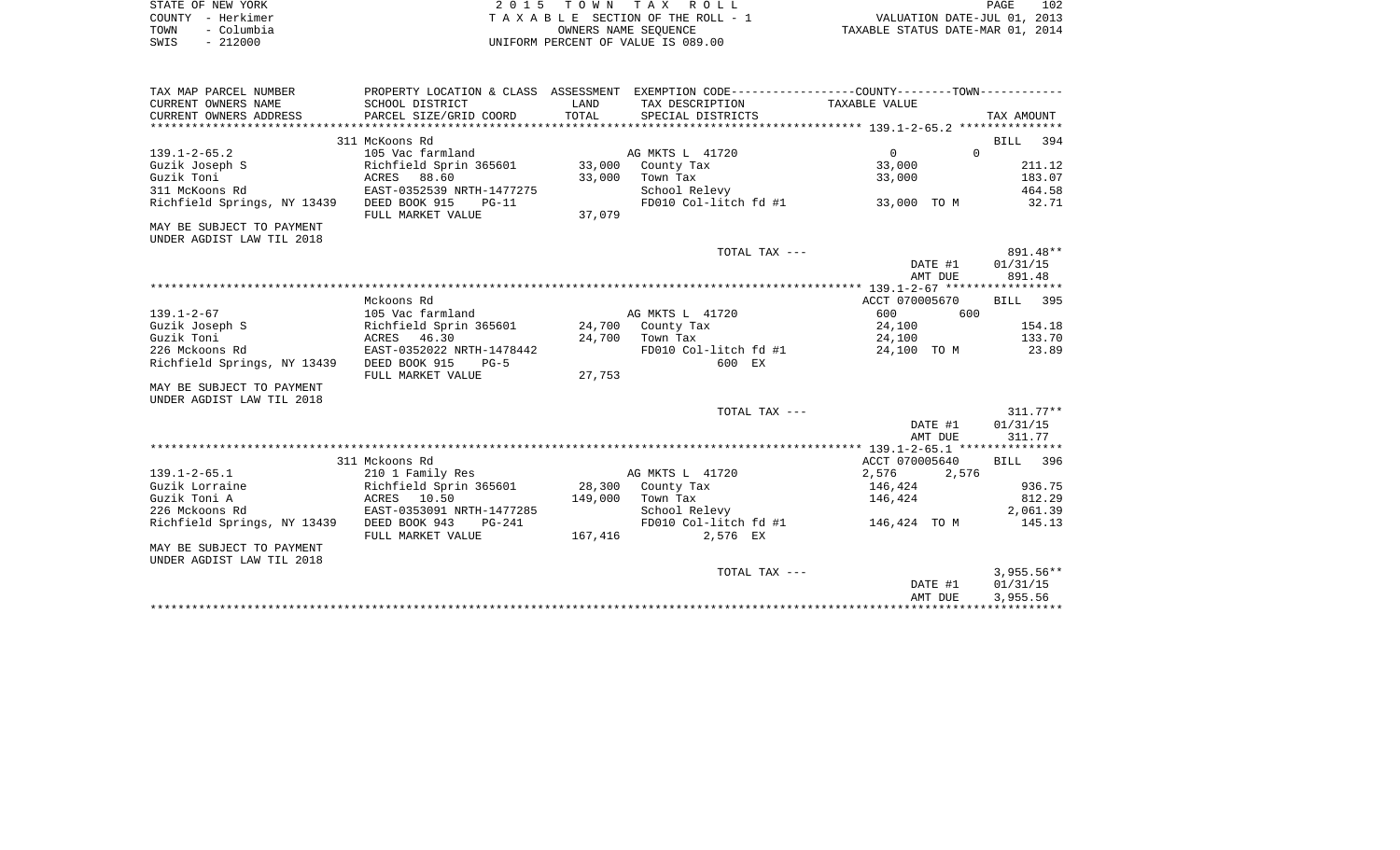| STATE OF NEW YORK  | 2015 TOWN TAX ROLL                 | 103<br>PAGE                      |
|--------------------|------------------------------------|----------------------------------|
| COUNTY - Herkimer  | TAXABLE SECTION OF THE ROLL - 1    | VALUATION DATE-JUL 01, 2013      |
| - Columbia<br>TOWN | OWNERS NAME SEOUENCE               | TAXABLE STATUS DATE-MAR 01, 2014 |
| 212000<br>SWIS     | UNIFORM PERCENT OF VALUE IS 089.00 |                                  |

| TAX MAP PARCEL NUMBER      |                                                                          |        | PROPERTY LOCATION & CLASS ASSESSMENT EXEMPTION CODE----------------COUNTY--------TOWN---------- |                |            |
|----------------------------|--------------------------------------------------------------------------|--------|-------------------------------------------------------------------------------------------------|----------------|------------|
| CURRENT OWNERS NAME        | SCHOOL DISTRICT                                                          | LAND   | TAX DESCRIPTION                                                                                 | TAXABLE VALUE  |            |
| CURRENT OWNERS ADDRESS     | PARCEL SIZE/GRID COORD                                                   | TOTAL  | SPECIAL DISTRICTS                                                                               |                | TAX AMOUNT |
|                            |                                                                          |        |                                                                                                 |                |            |
|                            | State Route 28                                                           |        |                                                                                                 | ACCT 070005490 | BILL 397   |
| 139.1-2-15                 | 312 Vac w/imprv                                                          |        | County Tax                                                                                      | 9,300          | 59.50      |
| Guzik, David Irrevoc Trust | Richfield Sprin 365601                                                   | 3,000  | Town Tax                                                                                        | 9,300          | 51.59      |
| Guzik David & Heidi        | FRNT 163.50 DPTH 100.00                                                  | 9,300  | FD010 Col-litch fd #1                                                                           | 9,300 TO M     | 9.22       |
| 136 Kingdom Road           | EAST-0357776 NRTH-1478638                                                |        | LT010 Columbia 1t dist #1 9,300 TO M                                                            |                | 3.36       |
| Jordanville, NY 13361      | DEED BOOK 1218 PG-232                                                    |        |                                                                                                 |                |            |
|                            | FULL MARKET VALUE                                                        | 10,449 |                                                                                                 |                |            |
|                            |                                                                          |        | TOTAL TAX ---                                                                                   |                | $123.67**$ |
|                            |                                                                          |        |                                                                                                 | DATE #1        | 01/31/15   |
|                            |                                                                          |        |                                                                                                 | AMT DUE        | 123.67     |
|                            |                                                                          |        |                                                                                                 |                |            |
|                            | 134 Lake Ave                                                             |        |                                                                                                 | ACCT 070014160 | BILL 398   |
| 131.1-1-37                 | 270 Mfg housing - WTRFNT                                                 |        | County Tax                                                                                      | 46,000         | 294.29     |
| Hanson Harold              | Mount Markham 215601                                                     | 10,000 | Town Tax                                                                                        | 46,000         | 255.19     |
|                            |                                                                          | 46,000 | FD010 Col-litch fd #1                                                                           | 46,000 TO M    | 45.59      |
| Bonita Springs, FL 34135   | FRNT 110.00 DPTH 150.00                                                  |        |                                                                                                 |                |            |
|                            | 0.40<br>ACRES                                                            |        |                                                                                                 |                |            |
|                            | EAST-0337054 NRTH-1498517                                                |        |                                                                                                 |                |            |
|                            | DEED BOOK 1083 PG-207                                                    |        |                                                                                                 |                |            |
|                            | FULL MARKET VALUE                                                        | 51,685 |                                                                                                 |                |            |
|                            |                                                                          |        | TOTAL TAX ---                                                                                   |                | 595.07**   |
|                            |                                                                          |        |                                                                                                 | DATE #1        | 01/31/15   |
|                            |                                                                          |        |                                                                                                 | AMT DUE        | 595.07     |
|                            |                                                                          |        |                                                                                                 |                |            |
|                            | 1247 Elizabethtown Rd                                                    |        |                                                                                                 | ACCT 175566    | BILL 399   |
| $125.2 - 2 - 2$            | 240 Rural res                                                            |        | County Tax                                                                                      | 76,700         | 490.69     |
|                            | Haponski Family Trust             Central Valley 212803           30,400 |        | Town Tax                                                                                        | 76,700         | 425.49     |
|                            | Haponski Donald & Marcelle    Life use Donald & Marcell                  | 76,700 | FD010 Col-litch fd $#1$ 76,700 TO M                                                             |                | 76.02      |
| 1247 Elizabethtown Rd      | ACRES 14.80                                                              |        |                                                                                                 |                |            |
| Ilion, NY 13357            | EAST-0338700 NRTH-1512798                                                |        |                                                                                                 |                |            |
|                            | DEED BOOK 1466<br>PG-92                                                  |        |                                                                                                 |                |            |
|                            | FULL MARKET VALUE                                                        | 86,180 |                                                                                                 |                |            |
|                            |                                                                          |        | TOTAL TAX ---                                                                                   |                | 992.20**   |
|                            |                                                                          |        |                                                                                                 | DATE #1        | 01/31/15   |
|                            |                                                                          |        |                                                                                                 | AMT DUE        | 992.20     |
|                            |                                                                          |        |                                                                                                 |                |            |
|                            | 1124 Elizabethtown Rd                                                    |        |                                                                                                 |                | BILL 400   |
| 125.2-2-18.2               | 270 Mfg housing                                                          |        | County Tax                                                                                      | 25,000         | 159.94     |
| Haponski Family Trust      | Central Valley 212803                                                    | 15,000 | Town Tax                                                                                        | 25,000         | 138.69     |
| Haponski Donald & Marce    | FRNT 217.00 DPTH                                                         | 25,000 | School Relevy                                                                                   |                | 573.56     |
| 1247 Elizabethtown Rd      | 2.00<br>ACRES                                                            |        | FD010 Col-litch fd #1                                                                           | 25,000 TO M    | 24.78      |
| Ilion, NY 13357            | EAST-0339432 NRTH-1509914                                                |        |                                                                                                 |                |            |
|                            | DEED BOOK 1466 PG-92                                                     |        |                                                                                                 |                |            |
|                            | FULL MARKET VALUE                                                        | 28,090 |                                                                                                 |                |            |
|                            |                                                                          |        | TOTAL TAX ---                                                                                   |                | 896.97**   |
|                            |                                                                          |        |                                                                                                 | DATE #1        | 01/31/15   |
|                            |                                                                          |        |                                                                                                 | AMT DUE        | 896.97     |
|                            |                                                                          |        |                                                                                                 |                |            |
|                            |                                                                          |        |                                                                                                 |                |            |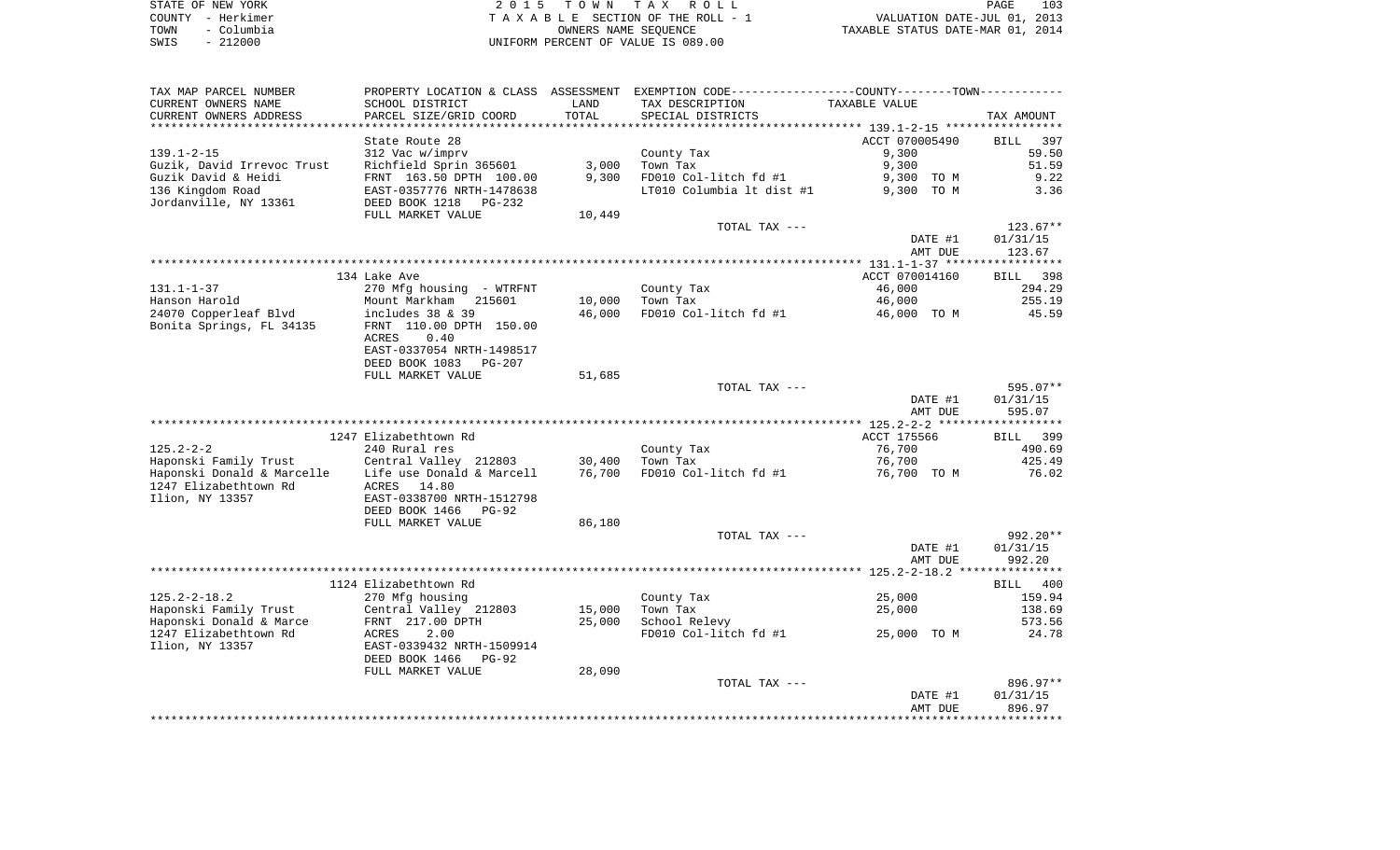| STATE OF NEW YORK  | 2015 TOWN TAX ROLL                 | 104<br>PAGE                      |
|--------------------|------------------------------------|----------------------------------|
| COUNTY - Herkimer  | TAXABLE SECTION OF THE ROLL - 1    | VALUATION DATE-JUL 01, 2013      |
| TOWN<br>- Columbia | OWNERS NAME SEOUENCE               | TAXABLE STATUS DATE-MAR 01, 2014 |
| $-212000$<br>SWIS  | UNIFORM PERCENT OF VALUE IS 089.00 |                                  |

| TAX MAP PARCEL NUMBER    | PROPERTY LOCATION & CLASS ASSESSMENT EXEMPTION CODE---------------COUNTY-------TOWN---------- |              |                       |                |                      |
|--------------------------|-----------------------------------------------------------------------------------------------|--------------|-----------------------|----------------|----------------------|
| CURRENT OWNERS NAME      | SCHOOL DISTRICT                                                                               | LAND         | TAX DESCRIPTION       | TAXABLE VALUE  |                      |
| CURRENT OWNERS ADDRESS   | PARCEL SIZE/GRID COORD                                                                        | TOTAL        | SPECIAL DISTRICTS     |                | TAX AMOUNT           |
|                          |                                                                                               | ************ |                       |                |                      |
|                          | 317 Jones Rd                                                                                  |              |                       | ACCT 171299    | BILL 401             |
| $131.1 - 1 - 31$         | 210 1 Family Res                                                                              |              | County Tax            | 75,000         | 479.82               |
| Harding Daniel           | Mount Markham 215601                                                                          | 15,200       | Town Tax              | 75,000         | 416.06               |
| Harding Wendy            | ACRES<br>2.00                                                                                 | 75,000       | School Relevy         |                | 1,718.53             |
| 317 Jones Rd             | EAST-0335945 NRTH-1490942                                                                     |              | FD010 Col-litch fd #1 | 75,000 TO M    | 74.34                |
| Ilion, NY 13357          | DEED BOOK 1438<br>PG-504                                                                      |              |                       |                |                      |
|                          | FULL MARKET VALUE                                                                             | 84,270       |                       |                |                      |
|                          |                                                                                               |              | TOTAL TAX ---         |                | $2,688.75**$         |
|                          |                                                                                               |              |                       | DATE #1        | 01/31/15             |
|                          |                                                                                               |              |                       | AMT DUE        | 2,688.75             |
|                          |                                                                                               |              |                       |                |                      |
|                          | 1136 Jordanville Rd                                                                           |              |                       | ACCT 070015420 | BILL<br>402          |
| $131.2 - 1 - 33$         | 210 1 Family Res                                                                              |              | AGED-CNTY 41802       | 23,200         | $\mathbf{0}$         |
| Harper Luella            | Central Valley 212803                                                                         | 6,700        | County Tax            | 23,200         | 148.42               |
| 1136 Jordanville Rd      | FRNT 105.00 DPTH 90.00                                                                        | 46,400       | Town Tax              | 46,400         | 257.41               |
| Ilion, NY 13357          | 0.21<br>ACRES                                                                                 |              | FD010 Col-litch fd #1 | 46,400 TO M    | 45.99                |
|                          | EAST-0348254 NRTH-1493851                                                                     |              |                       |                |                      |
|                          | DEED BOOK 919<br>$PG-592$                                                                     |              |                       |                |                      |
|                          | FULL MARKET VALUE                                                                             | 52,135       |                       |                |                      |
|                          |                                                                                               |              | TOTAL TAX ---         | DATE #1        | 451.82**<br>01/31/15 |
|                          |                                                                                               |              |                       | AMT DUE        | 451.82               |
|                          |                                                                                               |              |                       |                |                      |
|                          | 361 Stroupe Rd                                                                                |              |                       | ACCT 188435    | BILL 403             |
| $125.4 - 1 - 50.3$       | 270 Mfg housing                                                                               |              | County Tax            | 43,200         | 276.37               |
| Harper Rochelle          | Central Valley 212803                                                                         | 19,800       | Town Tax              | 43,200         | 239.65               |
| 361 Stroupe Rd           | 4.10<br>ACRES                                                                                 | 43,200       | FD010 Col-litch fd #1 | 43,200 TO M    | 42.82                |
| Ilion, NY 13357          | EAST-0342574 NRTH-1497044                                                                     |              |                       |                |                      |
|                          | DEED BOOK 1546<br>PG-541                                                                      |              |                       |                |                      |
| PRIOR OWNER ON 3/01/2014 | FULL MARKET VALUE                                                                             | 48,539       |                       |                |                      |
| Shipman Bruce A          |                                                                                               |              |                       |                |                      |
|                          |                                                                                               |              | TOTAL TAX ---         |                | 558.84**             |
|                          |                                                                                               |              |                       | DATE #1        | 01/31/15             |
|                          |                                                                                               |              |                       | AMT DUE        | 558.84               |
|                          |                                                                                               |              |                       |                |                      |
|                          | 189 Koerner Rd                                                                                |              |                       | ACCT 070001020 | BILL 404             |
| $131.2 - 2 - 13$         | 210 1 Family Res                                                                              |              | County Tax            | 92,000         | 588.57               |
| Harter Jason P           | Central Valley 212803                                                                         | 21,800       | Town Tax              | 92,000         | 510.37               |
| Harter Andrea L          | SUB DIV LOT#13                                                                                | 92,000       | FD010 Col-litch fd #1 | 92,000 TO M    | 91.19                |
| 189 Koerner Road         | 5.00<br>ACRES                                                                                 |              |                       |                |                      |
| Ilion, NY 13357          | EAST-0344147 NRTH-1495034                                                                     |              |                       |                |                      |
|                          | DEED BOOK 1097<br>$PG-839$                                                                    |              |                       |                |                      |
|                          | FULL MARKET VALUE                                                                             | 103,371      |                       |                |                      |
|                          |                                                                                               |              | TOTAL TAX ---         |                | $1,190.13**$         |
|                          |                                                                                               |              |                       | DATE #1        | 01/31/15             |
|                          |                                                                                               |              |                       | AMT DUE        | 1,190.13             |
|                          |                                                                                               |              |                       |                |                      |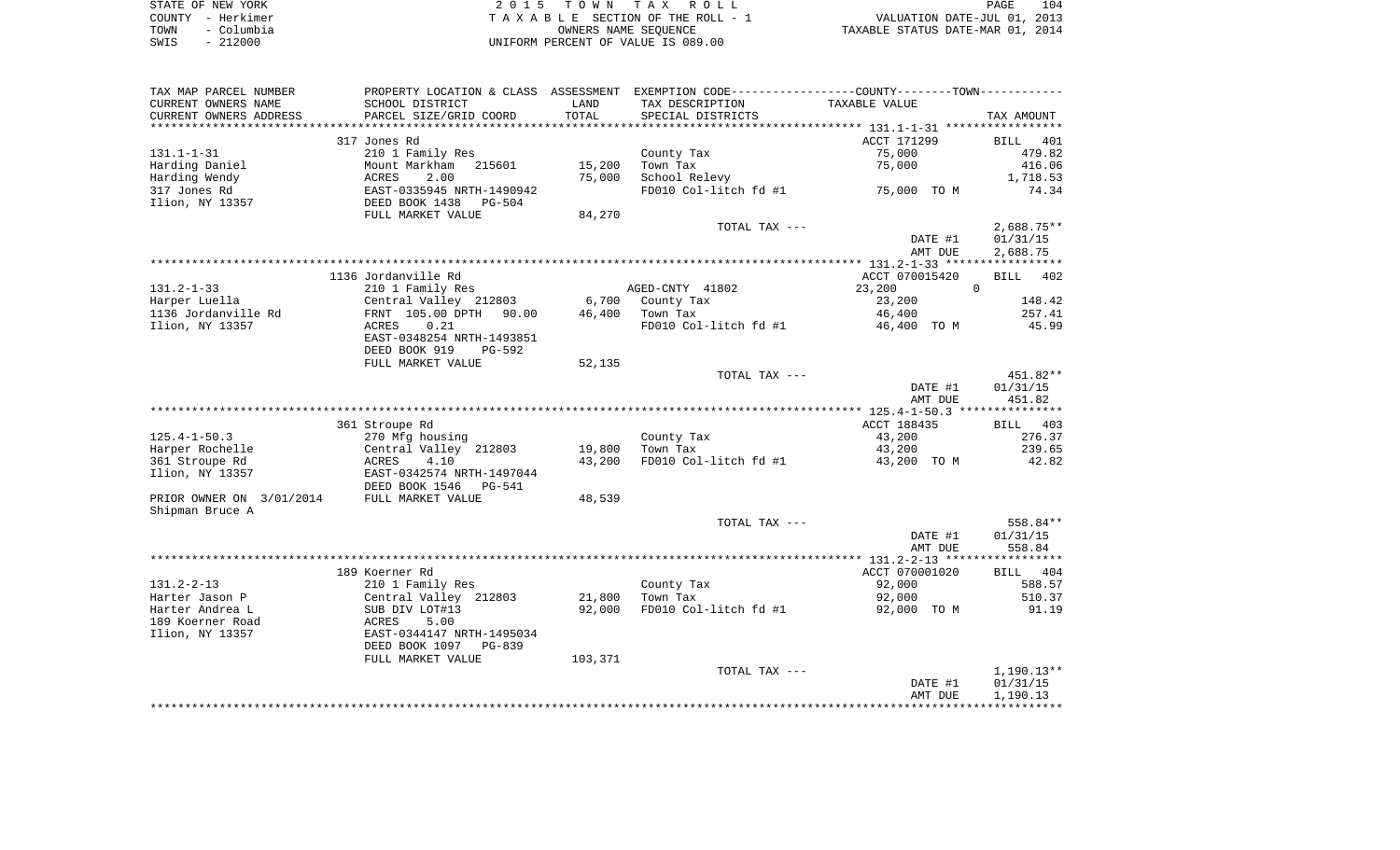| STATE OF NEW YORK  | 2015 TOWN TAX ROLL                 | 105<br>PAGE                      |
|--------------------|------------------------------------|----------------------------------|
| COUNTY - Herkimer  | TAXABLE SECTION OF THE ROLL - 1    | VALUATION DATE-JUL 01, 2013      |
| - Columbia<br>TOWN | OWNERS NAME SEOUENCE               | TAXABLE STATUS DATE-MAR 01, 2014 |
| - 212000<br>SWIS   | UNIFORM PERCENT OF VALUE IS 089.00 |                                  |

| TAX MAP PARCEL NUMBER       | PROPERTY LOCATION & CLASS ASSESSMENT EXEMPTION CODE---------------COUNTY-------TOWN---------- |         |                        |                       |                |         |                    |
|-----------------------------|-----------------------------------------------------------------------------------------------|---------|------------------------|-----------------------|----------------|---------|--------------------|
| CURRENT OWNERS NAME         | SCHOOL DISTRICT                                                                               | LAND    | TAX DESCRIPTION        |                       | TAXABLE VALUE  |         |                    |
| CURRENT OWNERS ADDRESS      | PARCEL SIZE/GRID COORD                                                                        | TOTAL   | SPECIAL DISTRICTS      |                       |                |         | TAX AMOUNT         |
| *********************       |                                                                                               |         |                        |                       |                |         |                    |
|                             | 1078 Jordanville Rd                                                                           |         |                        |                       |                |         | <b>BILL</b><br>405 |
| $131.2 - 1 - 44.3$          | 210 1 Family Res                                                                              |         | VET WAR C 41122        |                       | 8,100          |         | $\Omega$           |
| Harter Thomas S             | Central Valley 212803                                                                         |         | 19,200 VET WAR T 41123 |                       | $\overline{0}$ | 10,800  |                    |
| Harter Mary E               | 3.80<br>ACRES                                                                                 |         | 86,500 County Tax      |                       | 78,400         |         | 501.57             |
| 1078 Jordanville Rd         | EAST-0346992 NRTH-1493888                                                                     |         | Town Tax               |                       | 75,700         |         | 419.95             |
| Ilion, NY 13357             | DEED BOOK 856<br>PG-307                                                                       |         |                        | FD010 Col-litch fd #1 | 86,500 TO M    |         | 85.73              |
|                             | FULL MARKET VALUE                                                                             | 97,191  |                        |                       |                |         |                    |
|                             |                                                                                               |         |                        | TOTAL TAX ---         |                |         | $1,007.25**$       |
|                             |                                                                                               |         |                        |                       |                | DATE #1 | 01/31/15           |
|                             |                                                                                               |         |                        |                       |                | AMT DUE | 1,007.25           |
|                             |                                                                                               |         |                        |                       |                |         |                    |
|                             | 426 Spohn Rd                                                                                  |         |                        |                       | ACCT 070015700 |         | BILL 406           |
| $125.4 - 1 - 37.3$          | 270 Mfg housing                                                                               |         | County Tax             |                       | 67,200         |         | 429.91             |
| Harvey Cindy L              | Central Valley 212803                                                                         | 15,000  | Town Tax               |                       | 67,200         |         | 372.79             |
| Shepard Jeffrey S           | ACRES<br>1.90 BANK<br>184                                                                     | 67,200  |                        | FD010 Col-litch fd #1 | 67,200 TO M    |         | 66.61              |
| 426 Spohn Rd                | EAST-0345534 NRTH-1500089                                                                     |         |                        |                       |                |         |                    |
| Ilion, NY 13357             | DEED BOOK 915<br>$PG-485$                                                                     |         |                        |                       |                |         |                    |
|                             | FULL MARKET VALUE                                                                             | 75,506  |                        |                       |                |         |                    |
|                             |                                                                                               |         |                        | TOTAL TAX ---         |                |         | 869.31**           |
|                             |                                                                                               |         |                        |                       |                | DATE #1 | 01/31/15           |
|                             |                                                                                               |         |                        |                       |                | AMT DUE | 869.31             |
|                             |                                                                                               |         |                        |                       |                |         |                    |
|                             | Seckner Rd                                                                                    |         |                        |                       |                |         | BILL 407           |
| $125.3 - 1 - 17.2$          | 311 Res vac land                                                                              |         | County Tax             |                       | 8,200          |         | 52.46              |
| Hathaway John T             | Mount Markham<br>215601                                                                       | 8,200   | Town Tax               |                       | 8,200          |         | 45.49              |
| Hathaway Reba M             | ACRES<br>7.00                                                                                 | 8,200   |                        | FD010 Col-litch fd #1 | 8,200 TO M     |         | 8.13               |
| 248 Stone Rd                | EAST-0335070 NRTH-1498944                                                                     |         |                        |                       |                |         |                    |
| West Winfield, NY 13491     | DEED BOOK 816<br>PG-661                                                                       |         |                        |                       |                |         |                    |
|                             | FULL MARKET VALUE                                                                             | 9,213   |                        |                       |                |         |                    |
|                             |                                                                                               |         |                        | TOTAL TAX ---         |                |         | $106.08**$         |
|                             |                                                                                               |         |                        |                       |                | DATE #1 | 01/31/15           |
|                             |                                                                                               |         |                        |                       |                | AMT DUE | 106.08             |
|                             |                                                                                               |         |                        |                       |                |         |                    |
|                             | 173 Cullen Rd                                                                                 |         |                        |                       | ACCT 070014465 |         | BILL 408           |
| $139.1 - 2 - 45.1$          | 280 Res Multiple                                                                              |         | County Tax             |                       | 190,000        |         | 1,215.53           |
| Hauser Alfred               | Richfield Sprin 365601                                                                        | 42,000  | Town Tax               |                       | 190,000        |         | 1,054.03           |
| 159 Cullen Rd               | Includes 139.1-2-45.2                                                                         | 190,000 |                        | FD010 Col-litch fd #1 | 190,000 TO M   |         | 188.32             |
| PO Box 1406                 | 38.30<br>ACRES                                                                                |         |                        |                       |                |         |                    |
| Richfield Springs, NY 13439 | EAST-0359292 NRTH-1475495                                                                     |         |                        |                       |                |         |                    |
|                             | DEED BOOK 1273<br>PG-380                                                                      |         |                        |                       |                |         |                    |
|                             | FULL MARKET VALUE                                                                             | 213,483 |                        |                       |                |         |                    |
|                             |                                                                                               |         |                        | TOTAL TAX ---         |                |         | $2,457.88**$       |
|                             |                                                                                               |         |                        |                       |                | DATE #1 | 01/31/15           |
|                             |                                                                                               |         |                        |                       |                | AMT DUE | 2,457.88           |
|                             |                                                                                               |         |                        |                       |                |         |                    |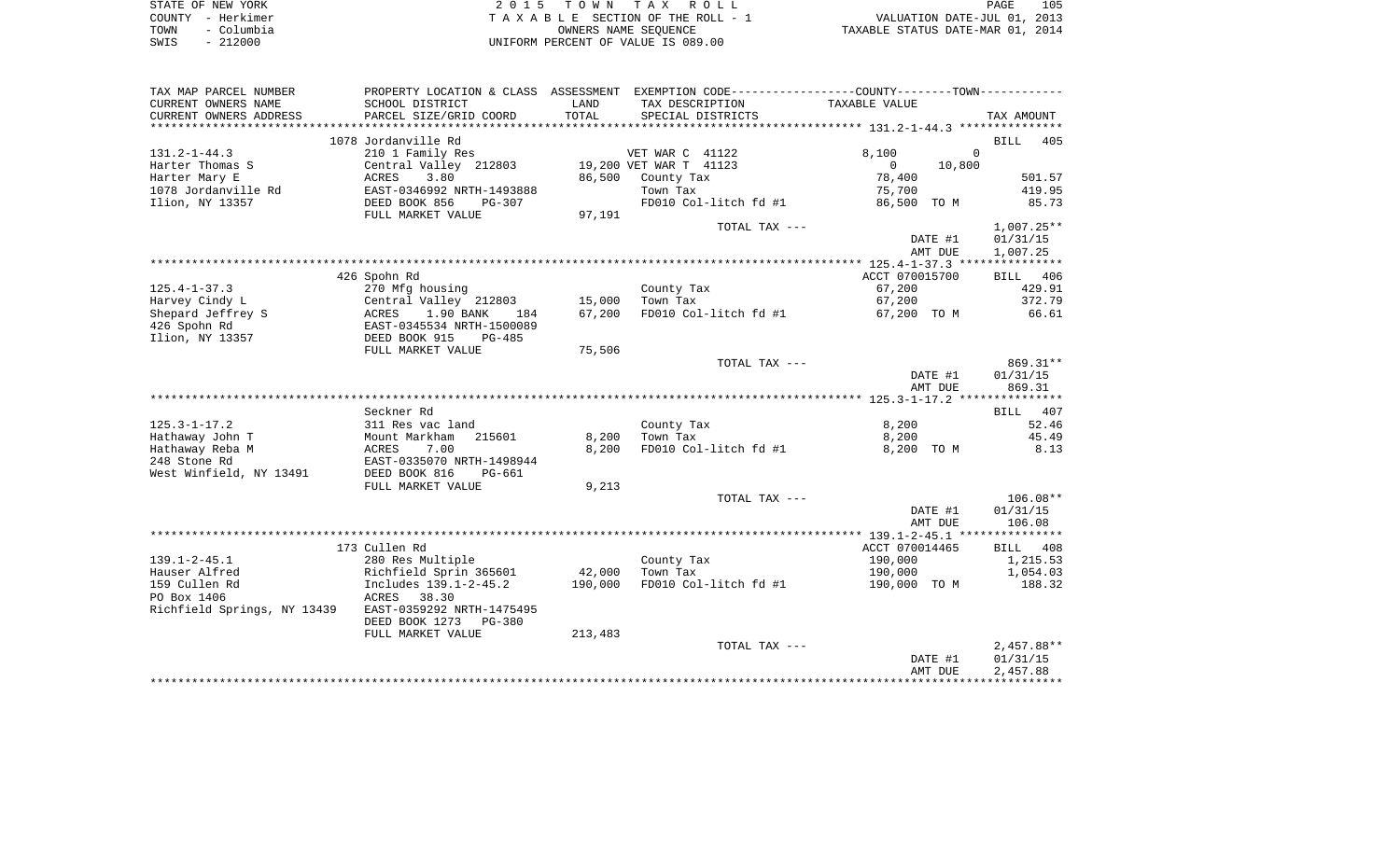| STATE OF NEW YORK  | 2015 TOWN TAX ROLL                 | 106<br>PAGE                      |
|--------------------|------------------------------------|----------------------------------|
| COUNTY - Herkimer  | TAXABLE SECTION OF THE ROLL - 1    | VALUATION DATE-JUL 01, 2013      |
| – Columbia<br>TOWN | OWNERS NAME SEOUENCE               | TAXABLE STATUS DATE-MAR 01, 2014 |
| $-212000$<br>SWIS  | UNIFORM PERCENT OF VALUE IS 089.00 |                                  |

| TAX MAP PARCEL NUMBER       |                           |                 | PROPERTY LOCATION & CLASS ASSESSMENT EXEMPTION CODE----------------COUNTY--------TOWN---------- |                |                    |
|-----------------------------|---------------------------|-----------------|-------------------------------------------------------------------------------------------------|----------------|--------------------|
| CURRENT OWNERS NAME         | SCHOOL DISTRICT           | LAND            | TAX DESCRIPTION                                                                                 | TAXABLE VALUE  |                    |
| CURRENT OWNERS ADDRESS      | PARCEL SIZE/GRID COORD    | TOTAL           | SPECIAL DISTRICTS                                                                               |                | TAX AMOUNT         |
| *********************       | ***************           | *************** |                                                                                                 |                |                    |
|                             | Columbia Road So          |                 |                                                                                                 | ACCT 070005460 | <b>BILL</b><br>409 |
| $132.3 - 1 - 23$            | 105 Vac farmland          |                 | County Tax                                                                                      | 4,100          | 26.23              |
| Hauser Nathan               | Richfield Sprin 365601    | 4,100           | Town Tax                                                                                        | 4,100          | 22.74              |
| 23039 Birch Mead Road       | ACRES 16.00               | 4,100           | FD010 Col-litch fd #1                                                                           | 4,100 TO M     | 4.06               |
| Clarksburg, MD 20871        | EAST-0353133 NRTH-1483399 |                 |                                                                                                 |                |                    |
|                             | DEED BOOK 00612 PG-00110  |                 |                                                                                                 |                |                    |
|                             | FULL MARKET VALUE         | 4,607           |                                                                                                 |                |                    |
|                             |                           |                 | TOTAL TAX ---                                                                                   |                | $53.03**$          |
|                             |                           |                 |                                                                                                 | DATE #1        | 01/31/15           |
|                             |                           |                 |                                                                                                 | AMT DUE        | 53.03              |
|                             |                           |                 |                                                                                                 |                |                    |
|                             | 143 Lake Rd               |                 |                                                                                                 | ACCT 070000990 | 410<br>BILL        |
| $131.1 - 1 - 32$            | 120 Field crops           |                 | AG MKTS<br>41730                                                                                | $\overline{0}$ | $\Omega$           |
| Hauser Stefan               | Mount Markham 215601      | 73,800          | County Tax                                                                                      | 247,200        | 1,581.47           |
| Hauser Renate               | Includes Lot 40.2         | 247,200         | Town Tax                                                                                        | 247,200        | 1,371.35           |
| 143 Lake Rd                 | ACRES 134.00              |                 | FD010 Col-litch fd #1                                                                           | 247,200 TO M   | 245.01             |
| West Winfield, NY 13491     | EAST-0337325 NRTH-1490952 |                 |                                                                                                 |                |                    |
|                             | DEED BOOK 00608 PG-00480  |                 |                                                                                                 |                |                    |
| MAY BE SUBJECT TO PAYMENT   | FULL MARKET VALUE         | 277,753         |                                                                                                 |                |                    |
| UNDER AGDIST LAW TIL 2021   |                           |                 |                                                                                                 |                |                    |
|                             |                           |                 | TOTAL TAX ---                                                                                   |                | $3,197.83**$       |
|                             |                           |                 |                                                                                                 | DATE #1        | 01/31/15           |
|                             |                           |                 |                                                                                                 | AMT DUE        | 3,197.83           |
|                             | 177 Mckoons Rd            |                 |                                                                                                 | ACCT 070012990 | BILL 411           |
| $139.1 - 2 - 33$            | 210 1 Family Res          |                 | County Tax                                                                                      | 45,400         | 290.45             |
| Haynes Jason                | Richfield Sprin 365601    | 7,100           | Town Tax                                                                                        | 45,400         | 251.86             |
| 177 Mckoons Rd              | FRNT 90.00 DPTH 127.00    | 45,400          | School Relevy                                                                                   |                | 639.15             |
| Richfield Springs, NY 13439 | EAST-0355786 NRTH-1477958 |                 | FD010 Col-litch fd #1                                                                           | 45,400 TO M    | 45.00              |
|                             | DEED BOOK 925<br>$PG-308$ |                 | LT010 Columbia 1t dist #1                                                                       | 45,400 TO M    | 16.40              |
|                             | FULL MARKET VALUE         | 51,011          |                                                                                                 |                |                    |
|                             |                           |                 | TOTAL TAX ---                                                                                   |                | $1,242.86**$       |
|                             |                           |                 |                                                                                                 | DATE #1        | 01/31/15           |
|                             |                           |                 |                                                                                                 | AMT DUE        | 1,242.86           |
|                             |                           |                 |                                                                                                 |                | ***********        |
|                             | Mckoons Rd                |                 |                                                                                                 | ACCT 070012960 | BILL 412           |
| $139.1 - 2 - 35.1$          | 312 Vac w/imprv           |                 | County Tax                                                                                      | 25,500         | 163.14             |
| Haynes Mark A               | Richfield Sprin 365601    | 12,400          | Town Tax                                                                                        | 25,500         | 141.46             |
| 177 Mckoons Rd              | ACRES<br>3.00             | 25,500          | School Relevy                                                                                   |                | 358.99             |
| Richfield Springs, NY 13439 | EAST-0356002 NRTH-1477909 |                 | FD010 Col-litch fd #1                                                                           | 25,500 TO M    | 25.27              |
|                             | DEED BOOK 823<br>PG-707   |                 | LT010 Columbia 1t dist #1                                                                       | 25,500 TO M    | 9.21               |
|                             | FULL MARKET VALUE         | 28,652          |                                                                                                 |                |                    |
|                             |                           |                 | TOTAL TAX ---                                                                                   |                | 698.07**           |
|                             |                           |                 |                                                                                                 | DATE #1        | 01/31/15           |
|                             |                           |                 |                                                                                                 | AMT DUE        | 698.07             |
|                             |                           |                 |                                                                                                 |                |                    |
|                             |                           |                 |                                                                                                 |                |                    |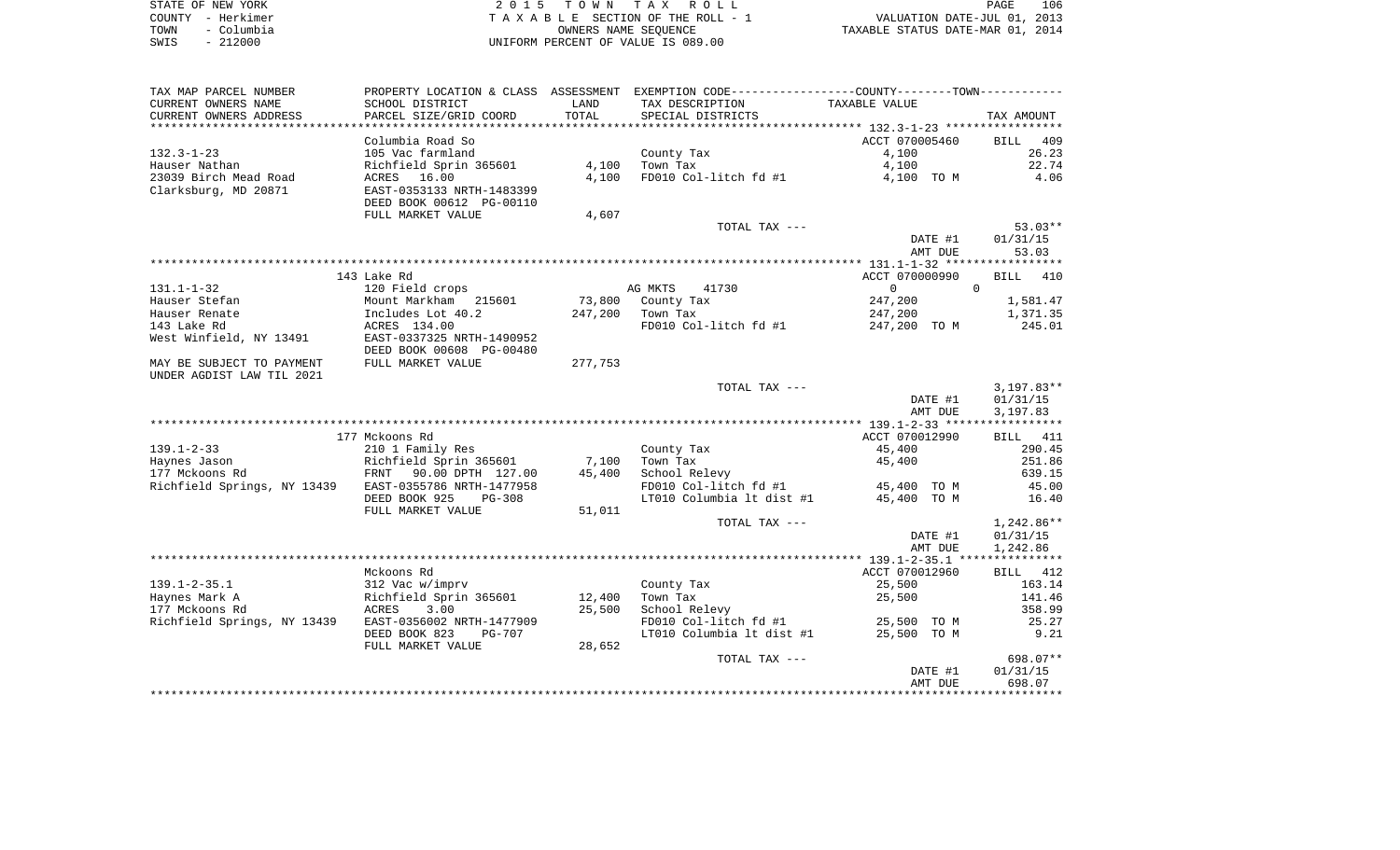| STATE OF NEW YORK  | 2015 TOWN TAX ROLL                 | 107<br>PAGE                      |
|--------------------|------------------------------------|----------------------------------|
| COUNTY - Herkimer  | TAXABLE SECTION OF THE ROLL - 1    | VALUATION DATE-JUL 01, 2013      |
| - Columbia<br>TOWN | OWNERS NAME SEOUENCE               | TAXABLE STATUS DATE-MAR 01, 2014 |
| - 212000<br>SWIS   | UNIFORM PERCENT OF VALUE IS 089.00 |                                  |

| TAX MAP PARCEL NUMBER       | PROPERTY LOCATION & CLASS ASSESSMENT EXEMPTION CODE---------------COUNTY-------TOWN---------- |         |                          |                             |                      |
|-----------------------------|-----------------------------------------------------------------------------------------------|---------|--------------------------|-----------------------------|----------------------|
| CURRENT OWNERS NAME         | SCHOOL DISTRICT                                                                               | LAND    | TAX DESCRIPTION          | TAXABLE VALUE               |                      |
| CURRENT OWNERS ADDRESS      | PARCEL SIZE/GRID COORD                                                                        | TOTAL   | SPECIAL DISTRICTS        |                             | TAX AMOUNT           |
|                             |                                                                                               |         |                          |                             |                      |
|                             | 1028 State Route 28                                                                           |         |                          | ACCT 070008760              | <b>BILL</b><br>413   |
| $132.3 - 1 - 10$            | 112 Dairy farm                                                                                |         | AG MKTS<br>41730         | $\mathbf{0}$<br>$\mathbf 0$ |                      |
| Hazekamp David              | Richfield Sprin 365601                                                                        |         | 133,000 AGRIC 10 Y 42100 | 10,000<br>10,000            |                      |
| Hazekamp Diana              | ACRES 240.00                                                                                  | 325,000 | County Tax               | 315,000                     | 2,015.22             |
| 1028 State Route 28         | EAST-0360004 NRTH-1485741                                                                     |         | Town Tax                 | 315,000                     | 1,747.47             |
| Jordanville, NY 13361       | DEED BOOK 1095<br>PG-357                                                                      |         | FD010 Col-litch fd #1    | 325,000 TO M                | 322.12               |
|                             | FULL MARKET VALUE                                                                             | 365,169 |                          |                             |                      |
| MAY BE SUBJECT TO PAYMENT   |                                                                                               |         |                          |                             |                      |
| UNDER AGDIST LAW TIL 2021   |                                                                                               |         |                          |                             |                      |
|                             |                                                                                               |         | TOTAL TAX ---            |                             | 4,084.81**           |
|                             |                                                                                               |         |                          | DATE #1                     | 01/31/15             |
|                             |                                                                                               |         |                          | AMT DUE                     | 4,084.81             |
|                             |                                                                                               |         |                          |                             |                      |
|                             | 104 No Columbia Rd                                                                            |         |                          | ACCT 070016740              | BILL 414             |
| $125.2 - 2 - 19$            | 210 1 Family Res                                                                              |         | County Tax               | 70,200                      | 449.11               |
| Hectus Daniel               | Central Valley 212803                                                                         | 7,700   | Town Tax                 | 70,200                      | 389.44               |
| Krowicki Melissa            | FRNT 120.00 DPTH 250.00                                                                       | 70,200  | FD010 Col-litch fd #1    | 70,200 TO M                 | 69.58                |
| 104 No Columbia Rd          | ACRES<br>$0.34$ BANK<br>184                                                                   |         |                          |                             |                      |
| Ilion, NY 13357             | EAST-0339374 NRTH-1510336                                                                     |         |                          |                             |                      |
|                             | DEED BOOK 849<br>PG-361                                                                       |         |                          |                             |                      |
|                             | FULL MARKET VALUE                                                                             | 78,876  |                          |                             |                      |
|                             |                                                                                               |         | TOTAL TAX ---            | DATE #1                     | 908.13**<br>01/31/15 |
|                             |                                                                                               |         |                          | AMT DUE                     | 908.13               |
|                             |                                                                                               |         |                          |                             |                      |
|                             | 1424 Jordanville Rd                                                                           |         |                          | ACCT 070002910              | <b>BILL</b> 415      |
| $132.1 - 1 - 32$            | 210 1 Family Res                                                                              |         | County Tax               | 85,300                      | 545.71               |
| Hectus Linda L              | Richfield Sprin 365601                                                                        | 19,600  | Town Tax                 | 85,300                      | 473.20               |
| 1426 Jordanville Rd         | includes 31                                                                                   | 85,300  | FD010 Col-litch fd #1    | 85,300 TO M                 | 84.55                |
| Richfield Springs, NY 13439 | ACRES<br>780<br>3.90 BANK                                                                     |         |                          |                             |                      |
|                             | EAST-0353079 NRTH-1490735                                                                     |         |                          |                             |                      |
|                             | DEED BOOK 787<br>$PG-1$                                                                       |         |                          |                             |                      |
|                             | FULL MARKET VALUE                                                                             | 95,843  |                          |                             |                      |
|                             |                                                                                               |         | TOTAL TAX ---            |                             | $1,103.46**$         |
|                             |                                                                                               |         |                          | DATE #1                     | 01/31/15             |
|                             |                                                                                               |         |                          | AMT DUE                     | 1,103.46             |
|                             |                                                                                               |         |                          |                             |                      |
|                             | 452 Eberline Rd                                                                               |         |                          | ACCT 070016140              | BILL 416             |
| $126.3 - 2 - 16$            | 210 1 Family Res                                                                              |         | County Tax               | 86,400                      | 552.75               |
| Hendrick Hans               | Central Valley 212803                                                                         | 14,300  | Town Tax                 | 86,400                      | 479.31               |
| State Route 28              | Nursing Home Resident                                                                         | 86,400  | FD010 Col-litch fd #1    | 86,400 TO M                 | 85.64                |
| Mohawk, NY 13407            | 1.60 BANK<br>ACRES<br>135                                                                     |         |                          |                             |                      |
|                             | EAST-0354082 NRTH-1504016                                                                     |         |                          |                             |                      |
|                             | DEED BOOK 888<br>PG-249                                                                       |         |                          |                             |                      |
|                             | FULL MARKET VALUE                                                                             | 97,079  |                          |                             |                      |
|                             |                                                                                               |         | TOTAL TAX ---            |                             | $1,117.70**$         |
|                             |                                                                                               |         |                          | DATE #1                     | 01/31/15             |
|                             |                                                                                               |         |                          | AMT DUE                     | 1,117.70             |
|                             |                                                                                               |         |                          |                             |                      |
|                             |                                                                                               |         |                          |                             |                      |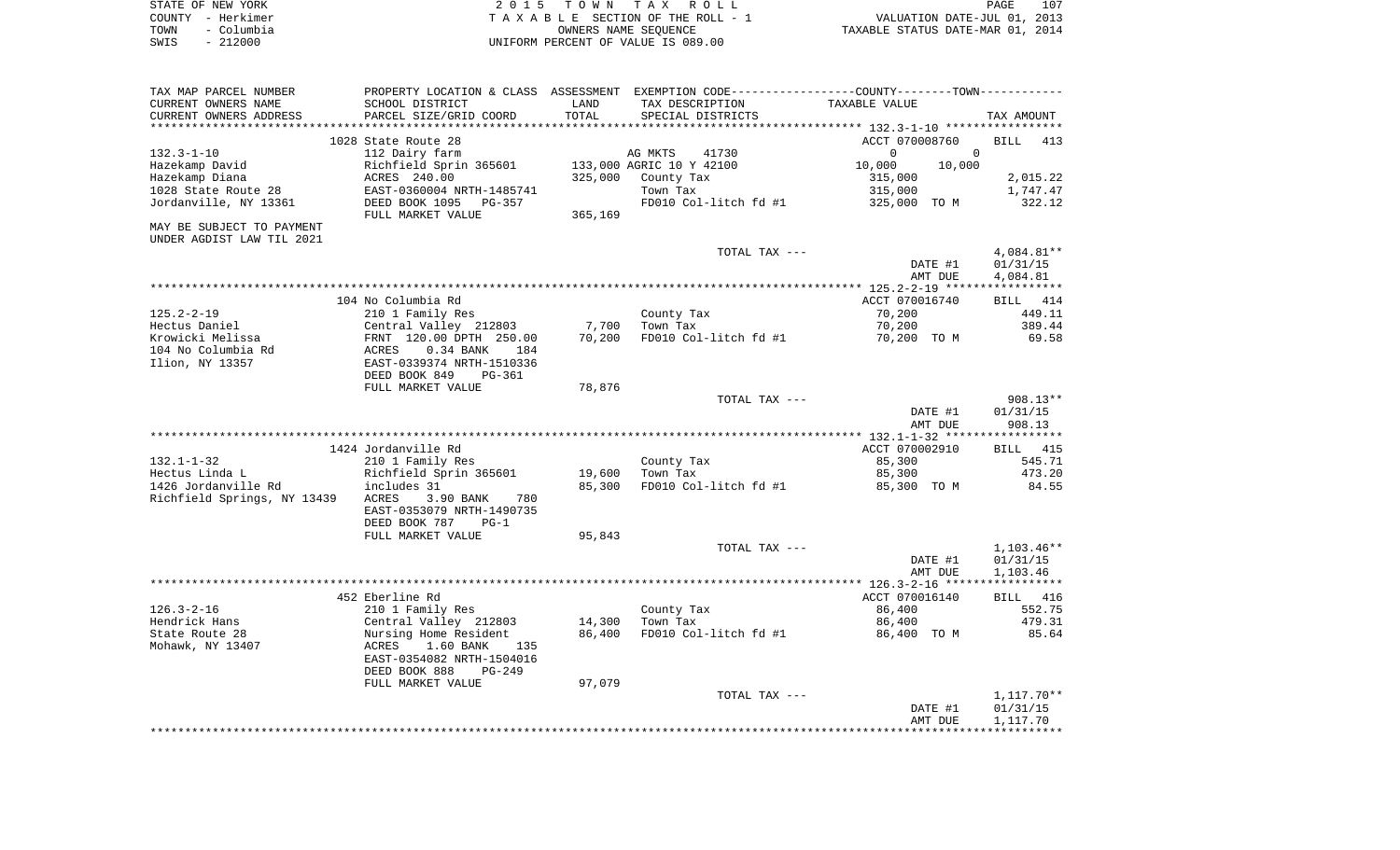|      | STATE OF NEW YORK | 2015 TOWN TAX ROLL                 | 108<br>PAGE                      |
|------|-------------------|------------------------------------|----------------------------------|
|      | COUNTY – Herkimer | TAXABLE SECTION OF THE ROLL - 1    | VALUATION DATE-JUL 01, 2013      |
| TOWN | - Columbia        | OWNERS NAME SEOUENCE               | TAXABLE STATUS DATE-MAR 01, 2014 |
| SWIS | $-212000$         | UNIFORM PERCENT OF VALUE IS 089.00 |                                  |

| TAX MAP PARCEL NUMBER    |                              |         | PROPERTY LOCATION & CLASS ASSESSMENT EXEMPTION CODE---------------COUNTY-------TOWN---------- |                    |              |
|--------------------------|------------------------------|---------|-----------------------------------------------------------------------------------------------|--------------------|--------------|
| CURRENT OWNERS NAME      | SCHOOL DISTRICT              | LAND    | TAX DESCRIPTION                                                                               | TAXABLE VALUE      |              |
| CURRENT OWNERS ADDRESS   | PARCEL SIZE/GRID COORD       | TOTAL   | SPECIAL DISTRICTS                                                                             |                    | TAX AMOUNT   |
| *******************      | **************************** |         |                                                                                               |                    |              |
|                          | 706 Spohn Rd                 |         |                                                                                               | ACCT 160940        | BILL 417     |
| $125.4 - 1 - 7.2$        | 210 1 Family Res             |         | County Tax                                                                                    | 50,800             | 324.99       |
| Henning Daniel           | Central Valley 212803        | 15,900  | Town Tax                                                                                      | 50,800             | 281.81       |
| Henning Debra            | ACRES<br>2.30                | 50,800  | FD010 Col-litch fd #1                                                                         | 50,800 TO M        | 50.35        |
| 706 Spohn Rd             | EAST-0342366 NRTH-1503866    |         |                                                                                               |                    |              |
| Ilion, NY 13357          | DEED BOOK 1371<br>PG-95      |         |                                                                                               |                    |              |
|                          | FULL MARKET VALUE            | 57,079  |                                                                                               |                    |              |
|                          |                              |         | TOTAL TAX ---                                                                                 |                    | 657.15**     |
|                          |                              |         |                                                                                               | DATE #1            | 01/31/15     |
|                          |                              |         |                                                                                               | AMT DUE            | 657.15       |
|                          |                              |         |                                                                                               |                    |              |
|                          | 1671 State Route 28          |         |                                                                                               | ACCT 18775         | BILL 418     |
| $132.1 - 1 - 5$          | 240 Rural res                |         | County Tax                                                                                    | 116,400            | 744.67       |
| Herringshaw Gary K       | Central Valley 212803        | 34,300  | Town Tax                                                                                      | 116,400            | 645.73       |
| Herringshaw Stephany     | ACRES<br>22.50               | 116,400 | FD010 Col-litch fd #1                                                                         | 116,400 TO M       | 115.37       |
| 1671 State Route 28      | EAST-0354068 NRTH-1496264    |         |                                                                                               |                    |              |
| Mohawk, NY 13407         | DEED BOOK 1542<br>$PG-449$   |         |                                                                                               |                    |              |
|                          | FULL MARKET VALUE            | 130,787 |                                                                                               |                    |              |
| PRIOR OWNER ON 3/01/2014 |                              |         |                                                                                               |                    |              |
| Morales Rosa M           |                              |         |                                                                                               |                    |              |
|                          |                              |         | TOTAL TAX ---                                                                                 |                    | 1,505.77**   |
|                          |                              |         |                                                                                               | DATE #1<br>AMT DUE | 01/31/15     |
|                          |                              |         |                                                                                               |                    | 1,505.77     |
|                          | Hollow Rd                    |         |                                                                                               | ACCT 070012750     | BILL 419     |
| $131.4 - 1 - 28$         | 322 Rural vac>10             |         | County Tax                                                                                    | 8,200              | 52.46        |
| Herron Richard T         | Richfield Sprin 365601       | 8,200   | Town Tax                                                                                      | 8,200              | 45.49        |
| Herron Sandra M          | ACRES 20.00                  | 8,200   | FD010 Col-litch fd #1                                                                         | 8,200 TO M         | 8.13         |
| 290 Haynor Rd            | EAST-0343612 NRTH-1484179    |         |                                                                                               |                    |              |
| Richfield Springs, NY    | DEED BOOK 823<br>PG-135      |         |                                                                                               |                    |              |
|                          | 13439-9607 FULL MARKET VALUE | 9,213   |                                                                                               |                    |              |
|                          |                              |         | TOTAL TAX ---                                                                                 |                    | $106.08**$   |
|                          |                              |         |                                                                                               | DATE #1            | 01/31/15     |
|                          |                              |         |                                                                                               | AMT DUE            | 106.08       |
|                          |                              |         |                                                                                               |                    |              |
|                          | 290 Hayner Rd                |         |                                                                                               | ACCT 070012840     | BILL 420     |
| $131.4 - 1 - 32.1$       | 240 Rural res                |         | County Tax                                                                                    | 165,200            | 1,056.87     |
| Herron Richard T         | Richfield Sprin 365601       | 88,600  | Town Tax                                                                                      | 165,200            | 916.45       |
| Herron Sandra M          | ACRES 105.10                 | 165,200 | FD010 Col-litch fd #1                                                                         | 165,200 TO M       | 163.74       |
| 290 Hayner Rd            | EAST-0341965 NRTH-1485003    |         |                                                                                               |                    |              |
| Richfield Springs, NY    | DEED BOOK 823<br>$PG-635$    |         |                                                                                               |                    |              |
|                          | 13439-9607 FULL MARKET VALUE | 185,618 |                                                                                               |                    |              |
|                          |                              |         | TOTAL TAX ---                                                                                 |                    | $2,137.06**$ |
|                          |                              |         |                                                                                               | DATE #1            | 01/31/15     |
|                          |                              |         |                                                                                               | AMT DUE            | 2,137.06     |
|                          |                              |         |                                                                                               |                    |              |
|                          |                              |         |                                                                                               |                    |              |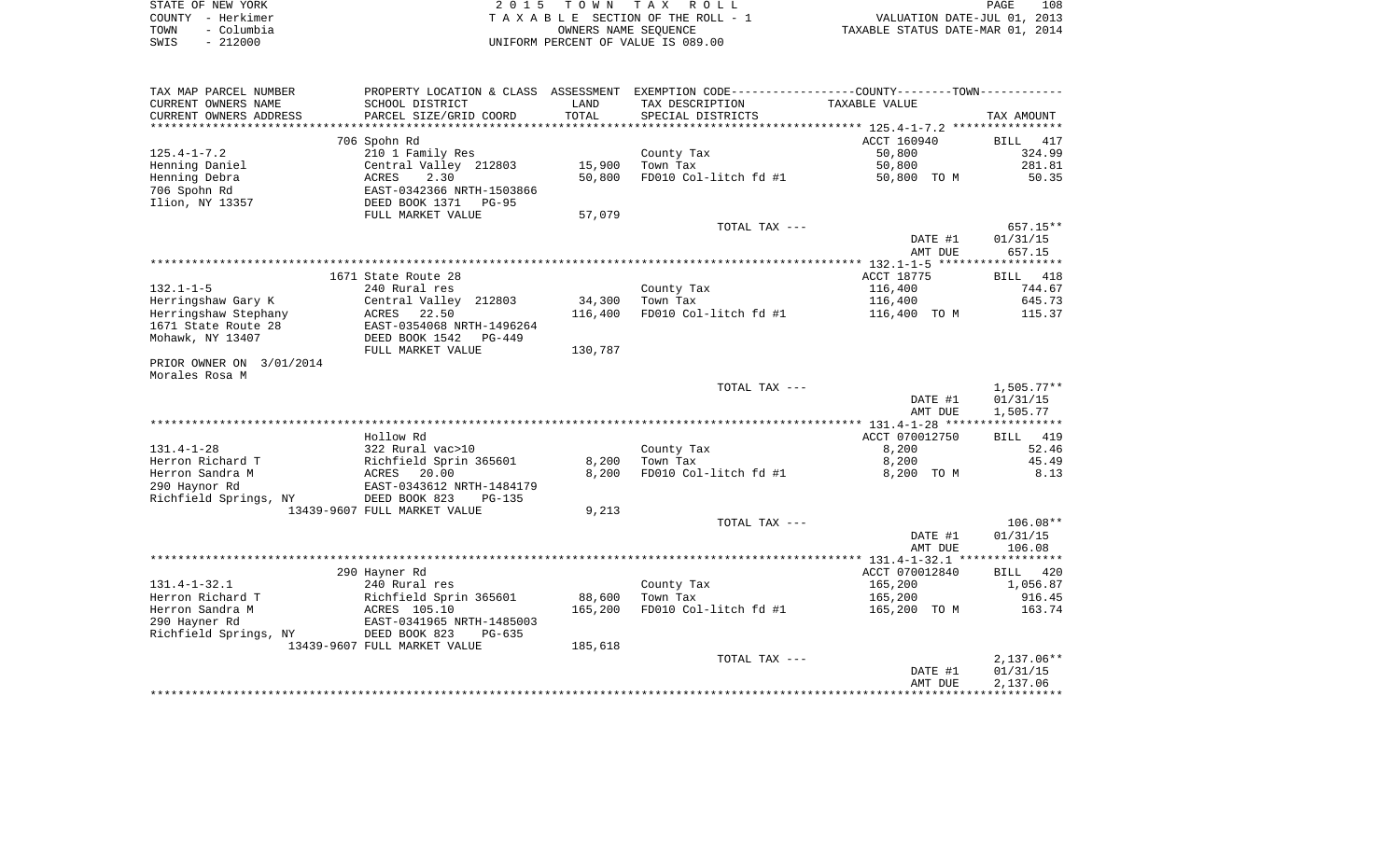|      | STATE OF NEW YORK | 2015 TOWN TAX ROLL                 | PAGE                             | 109 |
|------|-------------------|------------------------------------|----------------------------------|-----|
|      | COUNTY - Herkimer | TAXABLE SECTION OF THE ROLL - 1    | VALUATION DATE-JUL 01, 2013      |     |
| TOWN | - Columbia        | OWNERS NAME SEOUENCE               | TAXABLE STATUS DATE-MAR 01, 2014 |     |
| SWIS | $-212000$         | UNIFORM PERCENT OF VALUE IS 089.00 |                                  |     |

| TAX MAP PARCEL NUMBER       | PROPERTY LOCATION & CLASS ASSESSMENT                   |        | EXEMPTION CODE-----------------COUNTY-------TOWN----------- |                |                    |
|-----------------------------|--------------------------------------------------------|--------|-------------------------------------------------------------|----------------|--------------------|
| CURRENT OWNERS NAME         | SCHOOL DISTRICT                                        | LAND   | TAX DESCRIPTION                                             | TAXABLE VALUE  |                    |
| CURRENT OWNERS ADDRESS      | PARCEL SIZE/GRID COORD                                 | TOTAL  | SPECIAL DISTRICTS                                           |                | TAX AMOUNT         |
| *************************   | *************************                              |        |                                                             |                |                    |
|                             | Haynor Rd                                              |        |                                                             | ACCT 070012720 | <b>BILL</b><br>421 |
| $131.4 - 1 - 32.2$          | 314 Rural vac<10                                       |        | County Tax                                                  | 2,700          | 17.27              |
| Herron Richard T            | Richfield Sprin 365601                                 | 2,700  | Town Tax                                                    | 2,700          | 14.98              |
| Herron Sandra M             | 1.80<br>ACRES                                          | 2,700  | FD010 Col-litch fd #1                                       | 2,700 TO M     | 2.68               |
| 290 Haynor Rd               | EAST-0341489 NRTH-1486000                              |        |                                                             |                |                    |
| Richfield Springs, NY 13439 | DEED BOOK 892<br>$PG-95$                               |        |                                                             |                |                    |
|                             | FULL MARKET VALUE                                      | 3,034  | TOTAL TAX ---                                               |                | $34.93**$          |
|                             |                                                        |        |                                                             | DATE #1        | 01/31/15           |
|                             |                                                        |        |                                                             | AMT DUE        | 34.93              |
|                             |                                                        |        |                                                             |                |                    |
|                             | Haynor Rd                                              |        |                                                             | ACCT 070016170 | BILL 422           |
| $131.4 - 1 - 33$            | 314 Rural vac<10                                       |        | County Tax                                                  | 3,100          | 19.83              |
| Herron Richard T            | Richfield Sprin 365601                                 | 3,100  | Town Tax                                                    | 3,100          | 17.20              |
| Herron Sandra M             | ACRES<br>9.00                                          | 3,100  | FD010 Col-litch fd #1                                       | 3,100 TO M     | 3.07               |
| 290 Haynor Rd               | EAST-0340125 NRTH-1485381                              |        |                                                             |                |                    |
| Richfield Springs, NY       | DEED BOOK 823<br>PG-635                                |        |                                                             |                |                    |
|                             | 13439-9607 FULL MARKET VALUE                           | 3,483  |                                                             |                |                    |
|                             |                                                        |        | TOTAL TAX ---                                               |                | $40.10**$          |
|                             |                                                        |        |                                                             | DATE #1        | 01/31/15           |
|                             |                                                        |        |                                                             | AMT DUE        | 40.10              |
|                             |                                                        |        |                                                             |                |                    |
|                             | 1194 State Route 28                                    |        |                                                             | ACCT 070008850 | BILL 423           |
| $132.3 - 1 - 7.1$           | 210 1 Family Res                                       |        | County Tax                                                  | 73,800         | 472.14             |
| Higgins Brian               | Richfield Sprin 365601                                 | 21,400 | Town Tax                                                    | 73,800         | 409.41             |
| 1194 State Route 28         | FRNT 663.00 DPTH                                       | 73,800 | FD010 Col-litch fd #1                                       | 73,800 TO M    | 73.15              |
| Jordanville, NY 13361-0137  | <b>ACRES</b><br>4.80                                   |        |                                                             |                |                    |
|                             | EAST-0357836 NRTH-1488397<br>DEED BOOK 1126<br>$PG-53$ |        |                                                             |                |                    |
|                             | FULL MARKET VALUE                                      | 82,921 |                                                             |                |                    |
|                             |                                                        |        | TOTAL TAX ---                                               |                | $954.70**$         |
|                             |                                                        |        |                                                             | DATE #1        | 01/31/15           |
|                             |                                                        |        |                                                             | AMT DUE        | 954.70             |
|                             |                                                        |        |                                                             |                |                    |
|                             | 1696 Jordanville Rd                                    |        |                                                             | ACCT 070008853 | BILL 424           |
| $132.3 - 1 - 7.4$           | 270 Mfg housing                                        |        | County Tax                                                  | 30,700         | 196.40             |
| Higgins Brian               | Richfield Sprin 365601                                 | 14,500 | Town Tax                                                    | 30,700         | 170.31             |
| Higgins Brenda              | ACRES<br>1.70                                          | 30,700 | School Relevy                                               |                | 432.19             |
| 1696 Jordanville Rd         | EAST-0358127 NRTH-1488538                              |        | FD010 Col-litch fd #1                                       | 30,700 TO M    | 30.43              |
| Jordanville, NY 13361       | DEED BOOK 1113<br>$PG-743$                             |        |                                                             |                |                    |
|                             | FULL MARKET VALUE                                      | 34,494 |                                                             |                |                    |
|                             |                                                        |        | TOTAL TAX ---                                               |                | 829.33**           |
|                             |                                                        |        |                                                             | DATE #1        | 01/31/15           |
|                             |                                                        |        |                                                             | AMT DUE        | 829.33             |
|                             |                                                        |        |                                                             |                |                    |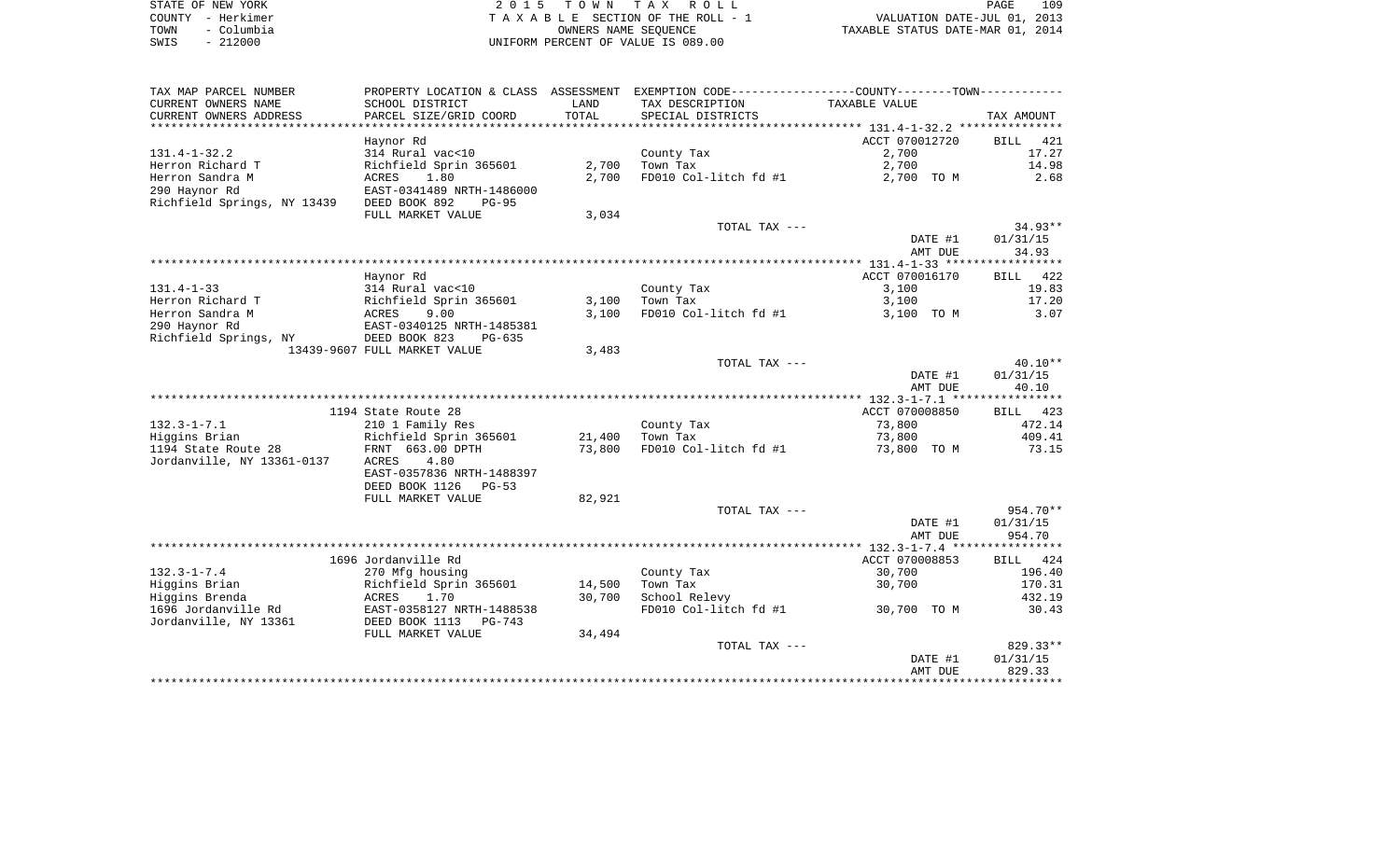| STATE OF NEW YORK  | 2015 TOWN TAX ROLL                 | 110<br>PAGE                      |
|--------------------|------------------------------------|----------------------------------|
| COUNTY – Herkimer  | TAXABLE SECTION OF THE ROLL - 1    | VALUATION DATE-JUL 01, 2013      |
| - Columbia<br>TOWN | OWNERS NAME SEOUENCE               | TAXABLE STATUS DATE-MAR 01, 2014 |
| - 212000<br>SWIS   | UNIFORM PERCENT OF VALUE IS 089.00 |                                  |

| TAX MAP PARCEL NUMBER                                 |                                |         | PROPERTY LOCATION & CLASS ASSESSMENT EXEMPTION CODE----------------COUNTY--------TOWN----------- |                |                   |
|-------------------------------------------------------|--------------------------------|---------|--------------------------------------------------------------------------------------------------|----------------|-------------------|
| CURRENT OWNERS NAME                                   | SCHOOL DISTRICT                | LAND    | TAX DESCRIPTION                                                                                  | TAXABLE VALUE  |                   |
| CURRENT OWNERS ADDRESS                                | PARCEL SIZE/GRID COORD         | TOTAL   | SPECIAL DISTRICTS                                                                                |                | TAX AMOUNT        |
|                                                       |                                |         |                                                                                                  |                |                   |
|                                                       | 368 Eberline Rd                |         |                                                                                                  | ACCT 070016150 | BILL 425          |
| $126.3 - 2 - 8.2$                                     | 240 Rural res                  |         | County Tax                                                                                       | 90,700         | 580.26            |
| Hight Charles G III                                   | Central Valley 212803          | 35,300  | Town Tax                                                                                         | 90,700         | 503.16            |
| 368 Eberline Rd                                       | FRNT 380.00 DPTH               | 90,700  | FD010 Col-litch fd #1                                                                            | 90,700 TO M    | 89.90             |
| Mohawk, NY 13407                                      | 24.60<br>ACRES                 |         |                                                                                                  |                |                   |
|                                                       | EAST-0352553 NRTH-1504083      |         |                                                                                                  |                |                   |
|                                                       | DEED BOOK 745<br><b>PG-214</b> |         |                                                                                                  |                |                   |
|                                                       | FULL MARKET VALUE              | 101,910 |                                                                                                  |                |                   |
|                                                       |                                |         | TOTAL TAX ---                                                                                    |                | 1,173.32**        |
|                                                       |                                |         |                                                                                                  | DATE #1        | 01/31/15          |
|                                                       |                                |         |                                                                                                  | AMT DUE        | 1,173.32          |
|                                                       |                                |         |                                                                                                  |                |                   |
|                                                       | 1224 Mckoons Rd                |         |                                                                                                  | ACCT 070013890 | BILL 426          |
| $132.3 - 1 - 43$                                      | 210 1 Family Res               |         | County Tax                                                                                       | 91,000         | 582.18            |
| Hight Gregory P                                       | Richfield Sprin 365601         | 11,900  | Town Tax                                                                                         | 91,000         | 504.82            |
| Hight Terri A                                         | FRNT 200.00 DPTH 425.00        | 91,000  | FD010 Col-litch fd #1                                                                            | 91,000 TO M    | 90.19             |
| 1224 McKoons Road                                     | <b>ACRES</b><br>0.86           |         |                                                                                                  |                |                   |
| Richfield Springs, NY 13439 EAST-0348084 NRTH-1486742 |                                |         |                                                                                                  |                |                   |
|                                                       | DEED BOOK 822<br>$PG-355$      |         |                                                                                                  |                |                   |
|                                                       | FULL MARKET VALUE              | 102,247 |                                                                                                  |                |                   |
|                                                       |                                |         | TOTAL TAX ---                                                                                    |                | 1,177.19**        |
|                                                       |                                |         |                                                                                                  | DATE #1        | 01/31/15          |
|                                                       |                                |         |                                                                                                  | AMT DUE        | 1,177.19          |
|                                                       | Millers Mills Rd               |         |                                                                                                  | ACCT 070001500 |                   |
| $131.2 - 1 - 67$                                      | 314 Rural vac<10               |         |                                                                                                  | 2,100          | BILL 427<br>13.43 |
| Hills Allen W                                         | Mount Markham 215601           | 2,100   | County Tax<br>Town Tax                                                                           | 2,100          | 11.65             |
| 750 Miller Mills Rd                                   | 66.00 DPTH 270.00<br>FRNT      | 2,100   | FD010 Col-litch fd #1                                                                            | 2,100 TO M     | 2.08              |
| West Winfield, NY 13491                               | ACRES<br>0.41                  |         |                                                                                                  |                |                   |
|                                                       | EAST-0337655 NRTH-1488507      |         |                                                                                                  |                |                   |
|                                                       | DEED BOOK 852<br>PG-320        |         |                                                                                                  |                |                   |
|                                                       | FULL MARKET VALUE              | 2,360   |                                                                                                  |                |                   |
|                                                       |                                |         | TOTAL TAX ---                                                                                    |                | $27.16**$         |
|                                                       |                                |         |                                                                                                  | DATE #1        | 01/31/15          |
|                                                       |                                |         |                                                                                                  | AMT DUE        | 27.16             |
|                                                       |                                |         |                                                                                                  |                |                   |
|                                                       | 750 Millers Mills Rd           |         |                                                                                                  | ACCT 070090030 | BILL 428          |
| $131.4 - 1 - 5.1$                                     | 240 Rural res                  |         | County Tax                                                                                       | 103,700        | 663.42            |
| Hills Allen W                                         | Mount Markham<br>215601        | 42,500  | Town Tax                                                                                         | 103,700        | 575.28            |
| 750 Millers Mills Rd                                  | ACRES<br>58.66                 | 103,700 | FD010 Col-litch fd #1                                                                            | 103,700 TO M   | 102.78            |
| West Winfield, NY 13491                               | EAST-0338002 NRTH-1487025      |         |                                                                                                  |                |                   |
|                                                       | DEED BOOK 839<br>PG-545        |         |                                                                                                  |                |                   |
|                                                       | FULL MARKET VALUE              | 116,517 |                                                                                                  |                |                   |
|                                                       |                                |         | TOTAL TAX ---                                                                                    |                | 1,341.48**        |
|                                                       |                                |         |                                                                                                  | DATE #1        | 01/31/15          |
|                                                       |                                |         |                                                                                                  | AMT DUE        | 1,341.48          |
|                                                       |                                |         |                                                                                                  |                |                   |
|                                                       |                                |         |                                                                                                  |                |                   |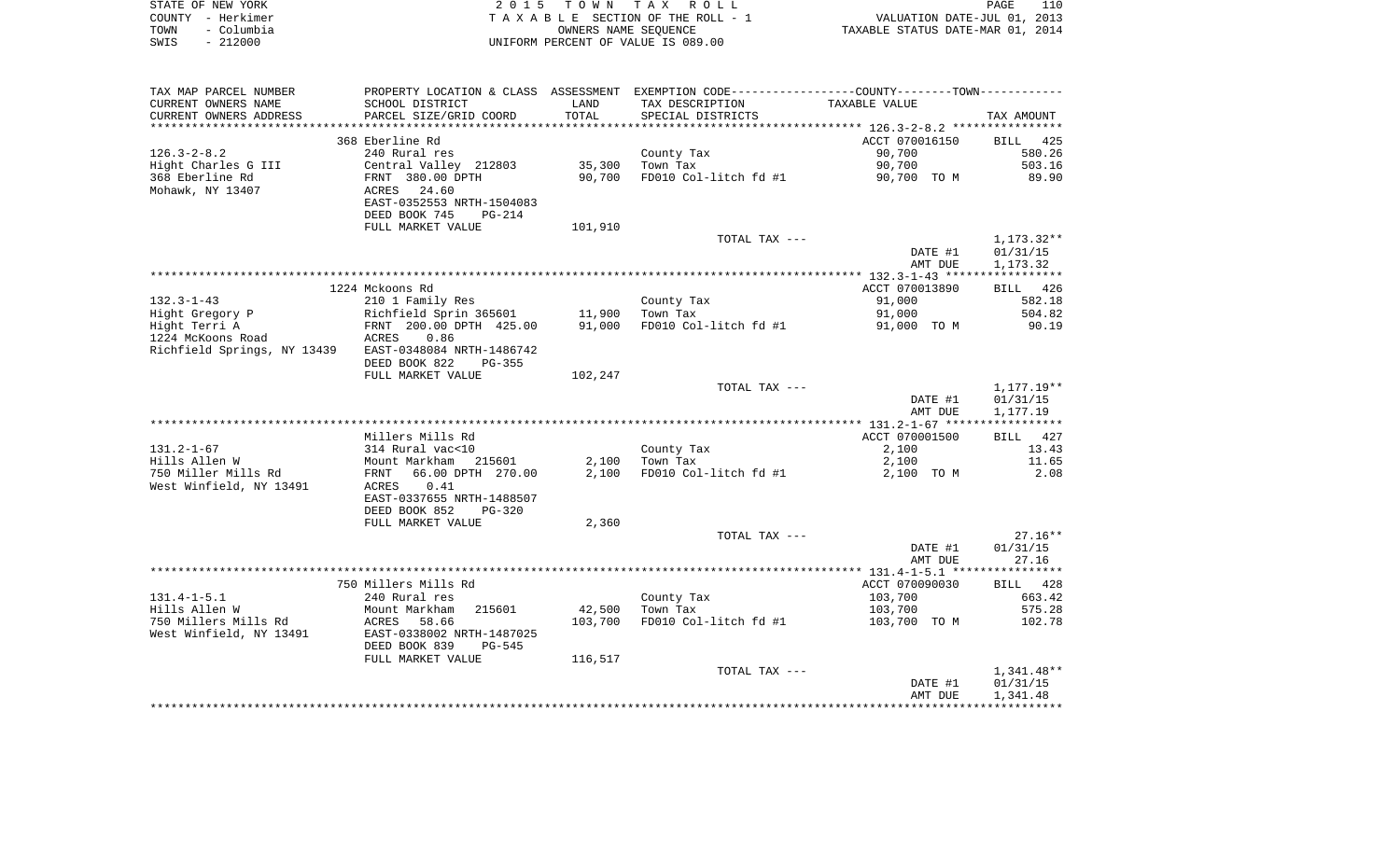| STATE OF NEW YORK  | 2015 TOWN TAX ROLL                 | PAGE                             |
|--------------------|------------------------------------|----------------------------------|
| COUNTY - Herkimer  | TAXABLE SECTION OF THE ROLL - 1    | VALUATION DATE-JUL 01, 2013      |
| - Columbia<br>TOWN | OWNERS NAME SEOUENCE               | TAXABLE STATUS DATE-MAR 01, 2014 |
| $-212000$<br>SWIS  | UNIFORM PERCENT OF VALUE IS 089.00 |                                  |

111<br>2013

| TAX MAP PARCEL NUMBER                     |                                                             |        |                         | PROPERTY LOCATION & CLASS ASSESSMENT EXEMPTION CODE----------------COUNTY--------TOWN----------- |                      |
|-------------------------------------------|-------------------------------------------------------------|--------|-------------------------|--------------------------------------------------------------------------------------------------|----------------------|
| CURRENT OWNERS NAME                       | SCHOOL DISTRICT                                             | LAND   | TAX DESCRIPTION         | TAXABLE VALUE                                                                                    |                      |
| CURRENT OWNERS ADDRESS                    | PARCEL SIZE/GRID COORD                                      | TOTAL  | SPECIAL DISTRICTS       |                                                                                                  | TAX AMOUNT           |
|                                           |                                                             |        |                         |                                                                                                  |                      |
| $131.4 - 1 - 7.3$                         | Haynor Rd<br>322 Rural vac>10                               |        | County Tax              | 13,400                                                                                           | BILL<br>429<br>85.73 |
| Hills Debbie M                            | Mount Markham<br>215601                                     | 13,400 | Town Tax                | 13,400                                                                                           | 74.34                |
| 750 Millers Mills Rd                      | 20.10<br>ACRES                                              | 13,400 | FD010 Col-litch fd #1   | 13,400 TO M                                                                                      | 13.28                |
| West Winfield, NY 13491                   | EAST-0338604 NRTH-1487878<br>DEED BOOK 839<br><b>PG-509</b> |        |                         |                                                                                                  |                      |
|                                           | FULL MARKET VALUE                                           | 15,056 | TOTAL TAX ---           |                                                                                                  | $173.35**$           |
|                                           |                                                             |        |                         | DATE #1                                                                                          | 01/31/15             |
|                                           |                                                             |        |                         | AMT DUE                                                                                          | 173.35               |
|                                           |                                                             |        |                         |                                                                                                  |                      |
|                                           | Haynor Rd                                                   |        |                         | ACCT 070012810                                                                                   | BILL 430             |
| $131.4 - 1 - 7.1$                         | 105 Vac farmland                                            |        | County Tax              | 28,800                                                                                           | 184.25               |
| Hills Forrest K                           | Mount Markham<br>215601                                     | 28,800 | Town Tax                | 28,800                                                                                           | 159.77               |
| 180 32nd St                               | 38.90<br>ACRES                                              | 28,800 | FD010 Col-litch fd #1   | 28,800 TO M                                                                                      | 28.55                |
| Lindenhurst, NY 11757                     | EAST-0339934 NRTH-1487079<br>DEED BOOK 839<br>$PG-17$       |        |                         |                                                                                                  |                      |
|                                           | FULL MARKET VALUE                                           | 32,360 |                         |                                                                                                  |                      |
|                                           |                                                             |        | TOTAL TAX ---           |                                                                                                  | $372.57**$           |
|                                           |                                                             |        |                         | DATE #1<br>AMT DUE                                                                               | 01/31/15<br>372.57   |
|                                           |                                                             |        |                         |                                                                                                  |                      |
|                                           | 107 Hazelton Rd                                             |        |                         | ACCT 070015845                                                                                   | <b>BILL</b><br>431   |
| $131.2 - 1 - 58$                          | 210 1 Family Res                                            |        | VET WAR C 41122         | 8,100<br>$\Omega$                                                                                |                      |
| Hilts Charles K                           | Central Valley 212803                                       |        | 17,800 VET WAR T 41123  | $\Omega$<br>10,800                                                                               |                      |
| Hilts Ann L                               | ACRES<br>3.20                                               |        | 102,000 VET DIS C 41142 | 27,000<br>$\Omega$                                                                               |                      |
| 107 Hazelton Rd                           | EAST-0348971 NRTH-1488025                                   |        | VET DIS T 41143         | 36,000<br>$\overline{0}$                                                                         |                      |
| Richfield Springs, NY 13439 DEED BOOK 827 | PG-366                                                      |        | County Tax              | 66,900                                                                                           | 428.00               |
|                                           | FULL MARKET VALUE                                           |        | 114,607 Town Tax        | 55,200                                                                                           | 306.22               |
|                                           |                                                             |        | FD010 Col-litch fd #1   | 102,000 TO M                                                                                     | 101.10               |
|                                           |                                                             |        | TOTAL TAX ---           |                                                                                                  | 835.32**             |
|                                           |                                                             |        |                         | DATE #1                                                                                          | 01/31/15             |
|                                           |                                                             |        |                         | AMT DUE                                                                                          | 835.32               |
|                                           | Polly Miller Rd                                             |        |                         | ACCT 070008075                                                                                   | BILL 432             |
| $126.3 - 2 - 72$                          | 105 Vac farmland                                            |        | County Tax              | 15,500                                                                                           | 99.16                |
| Hilts Kirk A                              | Central Valley 212803                                       | 15,000 | Town Tax                | 15,500                                                                                           | 85.99                |
| 320 Bell Hill Road                        | ACRES 14.90                                                 | 15,500 | FD010 Col-litch fd #1   | 15,500 TO M                                                                                      | 15.36                |
| Ilion, NY 13357                           | EAST-0351284 NRTH-1501099<br>DEED BOOK 1193<br>PG-732       |        |                         |                                                                                                  |                      |
|                                           | FULL MARKET VALUE                                           | 17,416 |                         |                                                                                                  |                      |
|                                           |                                                             |        | TOTAL TAX ---           |                                                                                                  | $200.51**$           |
|                                           |                                                             |        |                         | DATE #1                                                                                          | 01/31/15             |
|                                           |                                                             |        |                         | AMT DUE                                                                                          | 200.51               |
|                                           |                                                             |        |                         |                                                                                                  |                      |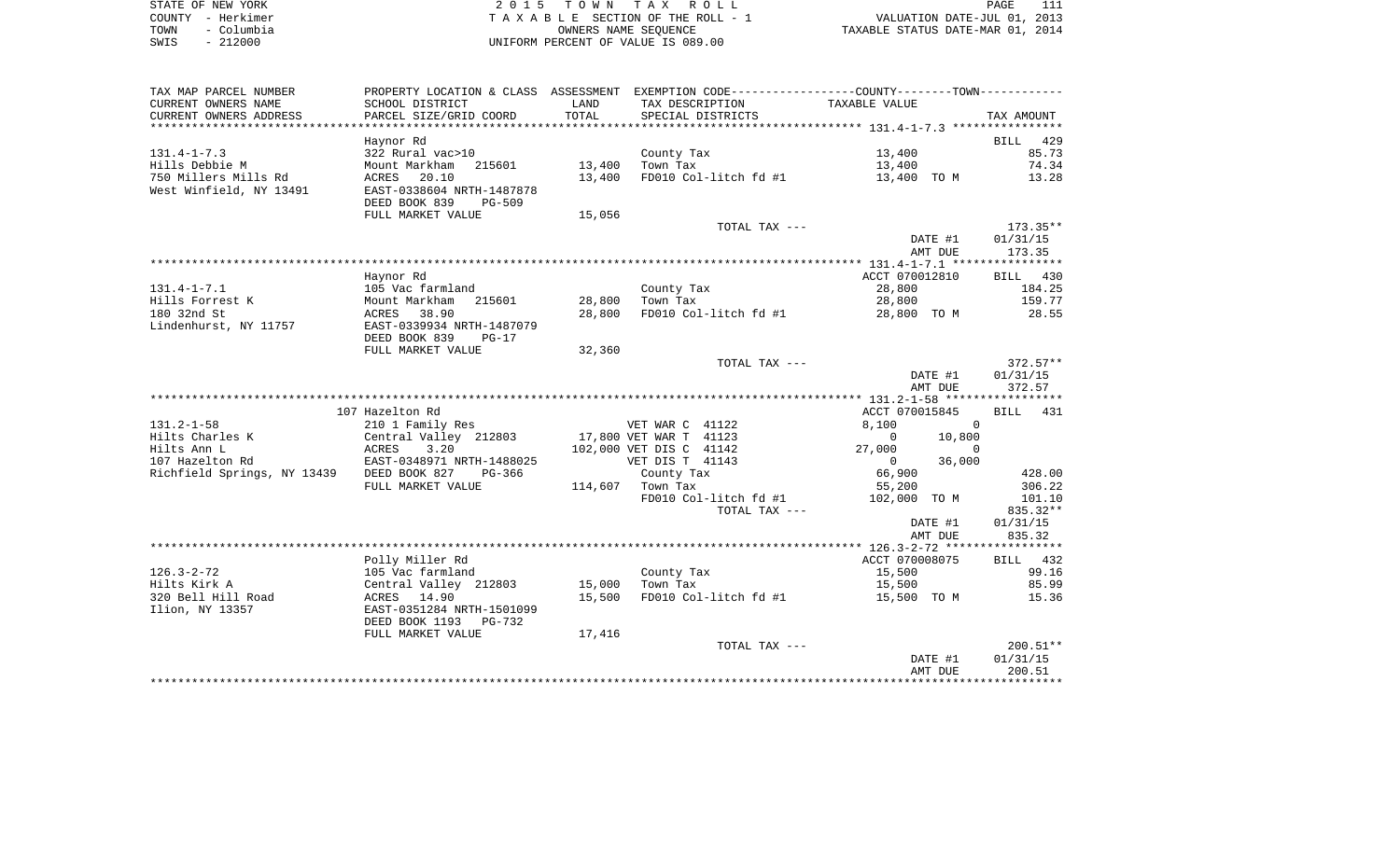|      | STATE OF NEW YORK | 2015 TOWN TAX ROLL                 | PAGE                             |  |
|------|-------------------|------------------------------------|----------------------------------|--|
|      | COUNTY - Herkimer | TAXABLE SECTION OF THE ROLL - 1    | VALUATION DATE-JUL 01, 2013      |  |
| TOWN | - Columbia        | OWNERS NAME SEOUENCE               | TAXABLE STATUS DATE-MAR 01, 2014 |  |
| SWIS | $-212000$         | UNIFORM PERCENT OF VALUE IS 089.00 |                                  |  |

| TAX MAP PARCEL NUMBER    | PROPERTY LOCATION & CLASS ASSESSMENT EXEMPTION CODE----------------COUNTY--------TOWN----------- |         |                                     |                    |                      |
|--------------------------|--------------------------------------------------------------------------------------------------|---------|-------------------------------------|--------------------|----------------------|
| CURRENT OWNERS NAME      | SCHOOL DISTRICT                                                                                  | LAND    | TAX DESCRIPTION                     | TAXABLE VALUE      |                      |
| CURRENT OWNERS ADDRESS   | PARCEL SIZE/GRID COORD                                                                           | TOTAL   | SPECIAL DISTRICTS                   |                    | TAX AMOUNT           |
| ************************ |                                                                                                  |         |                                     |                    |                      |
|                          | 615 Columbia Center Rd                                                                           |         |                                     | ACCT 165401        | BILL<br>433          |
| $126.3 - 2 - 64$         | 210 1 Family Res                                                                                 |         | County Tax                          | 40,000             | 255.90               |
| Hilts Richard            | Central Valley 212803                                                                            | 13,000  | Town Tax                            | 40,000             | 221.90               |
| Hilts Ruth               | Includes parcel 67.5                                                                             | 40,000  | School Relevy                       |                    | 917.69               |
| 521 Doe Rd               | FRNT 274.00 DPTH                                                                                 |         | FD010 Col-litch $fd$ #1 40,000 TO M |                    | 39.65                |
| Waterville, NY 13480     | ACRES<br>1.00                                                                                    |         |                                     |                    |                      |
|                          | EAST-0353606 NRTH-1500288                                                                        |         |                                     |                    |                      |
|                          | DEED BOOK 1400<br>PG-703                                                                         |         |                                     |                    |                      |
|                          | FULL MARKET VALUE                                                                                | 44,944  | TOTAL TAX ---                       |                    |                      |
|                          |                                                                                                  |         |                                     |                    | $1,435.14**$         |
|                          |                                                                                                  |         |                                     | DATE #1<br>AMT DUE | 01/31/15<br>1,435.14 |
|                          |                                                                                                  |         |                                     |                    |                      |
|                          | 1465 State Route 28                                                                              |         |                                     | ACCT 070004660     | BILL 434             |
| $132.1 - 1 - 9.3$        | 210 1 Family Res                                                                                 |         | County Tax                          | 78,000             | 499.01               |
| Holland Paul J           | Richfield Sprin 365601                                                                           | 9,200   | Town Tax                            | 78,000             | 432.71               |
| Holland Elizabeth A      | FRNT 150.00 DPTH 150.00                                                                          | 78,000  | FD010 Col-litch fd #1               | 78,000 TO M        | 77.31                |
| 1465 State Route 28      | $0.52$ BANK<br>ACRES<br>184                                                                      |         |                                     |                    |                      |
| Mohawk, NY 13407         | EAST-0356862 NRTH-1494109                                                                        |         |                                     |                    |                      |
|                          | DEED BOOK 8355 PG-111                                                                            |         |                                     |                    |                      |
|                          | FULL MARKET VALUE                                                                                | 87,640  |                                     |                    |                      |
|                          |                                                                                                  |         | TOTAL TAX ---                       |                    | $1,009.03**$         |
|                          |                                                                                                  |         |                                     | DATE #1            | 01/31/15             |
|                          |                                                                                                  |         |                                     | AMT DUE            | 1,009.03             |
|                          |                                                                                                  |         |                                     |                    |                      |
|                          | 2046 State Route 28                                                                              |         |                                     | ACCT 157403        | BILL 435             |
| $126.3 - 2 - 20$         | 312 Vac w/imprv                                                                                  |         | County Tax                          | 30,900             | 197.68               |
| Holland Susan            | Central Valley 212803                                                                            | 22,660  | Town Tax                            | 30,900             | 171.42               |
| PO Box 236               | ACRES<br>20.50                                                                                   | 30,900  | School Relevy                       |                    | 708.93               |
| Waco, NC 28169           | EAST-0354763 NRTH-1503335                                                                        |         | FD010 Col-litch fd #1               | 30,900 TO M        | 30.63                |
|                          | DEED BOOK 1349<br>PG-747                                                                         |         |                                     |                    |                      |
|                          | FULL MARKET VALUE                                                                                | 34,719  |                                     |                    |                      |
|                          |                                                                                                  |         | TOTAL TAX ---                       |                    | $1,108.66**$         |
|                          |                                                                                                  |         |                                     | DATE #1            | 01/31/15             |
|                          |                                                                                                  |         |                                     | AMT DUE            | 1,108.66             |
|                          |                                                                                                  |         |                                     |                    |                      |
|                          | 2046 State Route 28                                                                              |         |                                     | ACCT 157402        | BILL 436             |
| $126.3 - 2 - 33.1$       | 240 Rural res                                                                                    |         | County Tax                          | 140,000            | 895.65               |
| Holland Susan            | Central Valley 212803                                                                            | 44,500  | Town Tax                            | 140,000            | 776.65               |
| PO Box 236               | ACRES<br>43.00                                                                                   | 140,000 | School Relevy                       |                    | 3,211.90             |
| Waco, NC 28159           | EAST-0355973 NRTH-1502575                                                                        |         | FD010 Col-litch fd #1               | 140,000 TO M       | 138.76               |
|                          | DEED BOOK 1349<br>PG-742                                                                         |         |                                     |                    |                      |
|                          | FULL MARKET VALUE                                                                                | 157,303 |                                     |                    |                      |
|                          |                                                                                                  |         | TOTAL TAX ---                       |                    | $5,022.96**$         |
|                          |                                                                                                  |         |                                     | DATE #1            | 01/31/15             |
|                          |                                                                                                  |         |                                     | AMT DUE            | 5,022.96             |
|                          |                                                                                                  |         |                                     |                    |                      |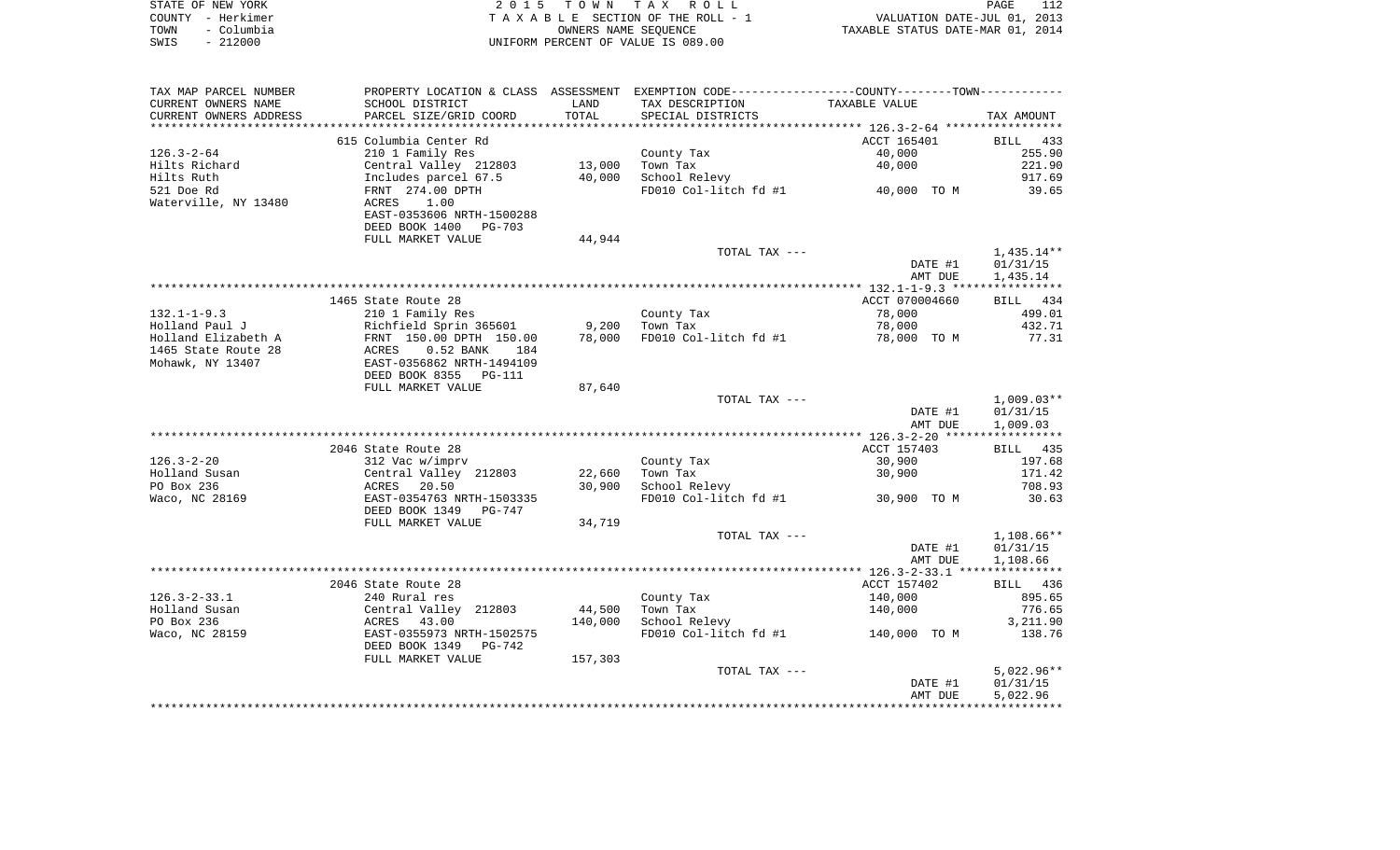| STATE OF NEW YORK  | 2015 TOWN TAX ROLL                 | PAGE                             |  |
|--------------------|------------------------------------|----------------------------------|--|
| COUNTY - Herkimer  | TAXABLE SECTION OF THE ROLL - 1    | VALUATION DATE-JUL 01, 2013      |  |
| – Columbia<br>TOWN | OWNERS NAME SEOUENCE               | TAXABLE STATUS DATE-MAR 01, 2014 |  |
| $-212000$<br>SWIS  | UNIFORM PERCENT OF VALUE IS 089.00 |                                  |  |

| TAX MAP PARCEL NUMBER                                 |                                                                               |         |                         | PROPERTY LOCATION & CLASS ASSESSMENT EXEMPTION CODE---------------COUNTY-------TOWN---------- |                    |
|-------------------------------------------------------|-------------------------------------------------------------------------------|---------|-------------------------|-----------------------------------------------------------------------------------------------|--------------------|
| CURRENT OWNERS NAME                                   | SCHOOL DISTRICT                                                               | LAND    | TAX DESCRIPTION         | TAXABLE VALUE                                                                                 |                    |
| CURRENT OWNERS ADDRESS                                | PARCEL SIZE/GRID COORD                                                        | TOTAL   | SPECIAL DISTRICTS       |                                                                                               | TAX AMOUNT         |
|                                                       |                                                                               |         |                         |                                                                                               |                    |
|                                                       | Hugick Rd                                                                     |         |                         | ACCT 070005410                                                                                | <b>BILL</b><br>437 |
| $132.3 - 1 - 20$                                      | 105 Vac farmland                                                              |         | AG MKTS L 41720         | 4,890<br>4,890                                                                                |                    |
| Hollander Marshall D                                  | Richfield Sprin 365601                                                        | 30,900  | County Tax              | 26,010                                                                                        | 166.40             |
| 369 Hugick Rd                                         | ACRES 48.00                                                                   | 30,900  | Town Tax                | 26,010                                                                                        | 144.29             |
| Richfield Springs, NY 13439                           | EAST-0356566 NRTH-1485005                                                     |         | FD010 Col-litch fd #1   | 26,010 TO M                                                                                   | 25.78              |
|                                                       | DEED BOOK 1090 PG-188                                                         |         | 4,890 EX                |                                                                                               |                    |
| MAY BE SUBJECT TO PAYMENT                             | FULL MARKET VALUE                                                             | 34,719  |                         |                                                                                               |                    |
| UNDER AGDIST LAW TIL 2018                             |                                                                               |         |                         |                                                                                               |                    |
|                                                       |                                                                               |         | TOTAL TAX ---           |                                                                                               | $336.47**$         |
|                                                       |                                                                               |         |                         | DATE #1                                                                                       | 01/31/15           |
|                                                       |                                                                               |         |                         | AMT DUE                                                                                       | 336.47             |
|                                                       |                                                                               |         |                         |                                                                                               |                    |
|                                                       | 369 Hugick Rd                                                                 |         |                         | ACCT 070005400                                                                                | BILL 438           |
| $132.3 - 1 - 22$                                      | 240 Rural res                                                                 |         | AG MKTS L 41720         | 16,446<br>16,446                                                                              |                    |
| Hollander Marshall D                                  | Richfield Sprin 365601                                                        |         | 55,000 AGRIC 10 Y 42100 | 1,200 1,200                                                                                   |                    |
| 369 Hugick Rd                                         |                                                                               |         | 91,800 County Tax       | 74,154                                                                                        | 474.40             |
| Richfield Springs, NY 13439 EAST-0355666 NRTH-1484608 |                                                                               |         | Town Tax                | 74,154                                                                                        | 411.37             |
|                                                       | DEED BOOK 912<br>PG-361                                                       |         | FD010 Col-litch fd #1   | 75,354 TO M                                                                                   | 74.69              |
| MAY BE SUBJECT TO PAYMENT                             | FULL MARKET VALUE                                                             | 103,146 | 16,446 EX               |                                                                                               |                    |
| UNDER AGDIST LAW TIL 2018                             |                                                                               |         |                         |                                                                                               |                    |
|                                                       |                                                                               |         | TOTAL TAX ---           |                                                                                               | $960.46**$         |
|                                                       |                                                                               |         |                         | DATE #1                                                                                       | 01/31/15           |
|                                                       |                                                                               |         |                         | AMT DUE                                                                                       | 960.46             |
|                                                       |                                                                               |         |                         |                                                                                               |                    |
|                                                       | Brewer Rd                                                                     |         |                         | ACCT 070001234                                                                                | BILL 439           |
| $125.2 - 2 - 58.3$                                    | 311 Res vac land                                                              |         | County Tax              | 1,000                                                                                         | 6.40               |
| Holleran Kevin M                                      | Central Valley 212803                                                         | 1,000   | Town Tax                | 1,000                                                                                         | 5.55               |
| 365 Brewer Rd                                         | FRNT 100.00 DPTH 168.25                                                       | 1,000   | FD010 Col-litch fd #1   | 1,000 TO M                                                                                    | .99                |
| Ilion, NY 13357                                       | BANK<br>720                                                                   |         |                         |                                                                                               |                    |
|                                                       | EAST-0341316 NRTH-1504689                                                     |         |                         |                                                                                               |                    |
|                                                       | DEED BOOK 706<br>PG-101                                                       |         |                         |                                                                                               |                    |
|                                                       | FULL MARKET VALUE                                                             | 1,124   |                         |                                                                                               |                    |
|                                                       |                                                                               |         | TOTAL TAX ---           |                                                                                               | $12.94**$          |
|                                                       |                                                                               |         |                         | DATE #1                                                                                       | 01/31/15           |
|                                                       |                                                                               |         |                         | AMT DUE                                                                                       | 12.94              |
|                                                       |                                                                               |         |                         |                                                                                               |                    |
|                                                       | 365 Brewer Rd                                                                 |         |                         | ACCT 070004020                                                                                | BILL 440           |
| $125.2 - 2 - 59$                                      | 210 1 Family Res                                                              |         | County Tax              | 60,500                                                                                        | 387.05             |
| Holleran Kevin M                                      |                                                                               | 8,200   | Town Tax                | 60,500                                                                                        | 335.63             |
| 365 Brewer Rd                                         | Central Valley 212803<br>FRNT 115.00 DPTH 182.86<br>EAST-0341411 NRTH-1504688 | 60,500  | FD010 Col-litch fd #1   | 60,500 TO M                                                                                   | 59.96              |
| Ilion, NY 13357                                       |                                                                               |         |                         |                                                                                               |                    |
|                                                       | DEED BOOK 837<br>$PG-108$                                                     |         |                         |                                                                                               |                    |
|                                                       | FULL MARKET VALUE                                                             | 67,978  |                         |                                                                                               |                    |
|                                                       |                                                                               |         | TOTAL TAX ---           |                                                                                               | 782.64**           |
|                                                       |                                                                               |         |                         | DATE #1                                                                                       | 01/31/15           |
|                                                       |                                                                               |         |                         | AMT DUE                                                                                       | 782.64             |
|                                                       |                                                                               |         |                         |                                                                                               |                    |
|                                                       |                                                                               |         |                         |                                                                                               |                    |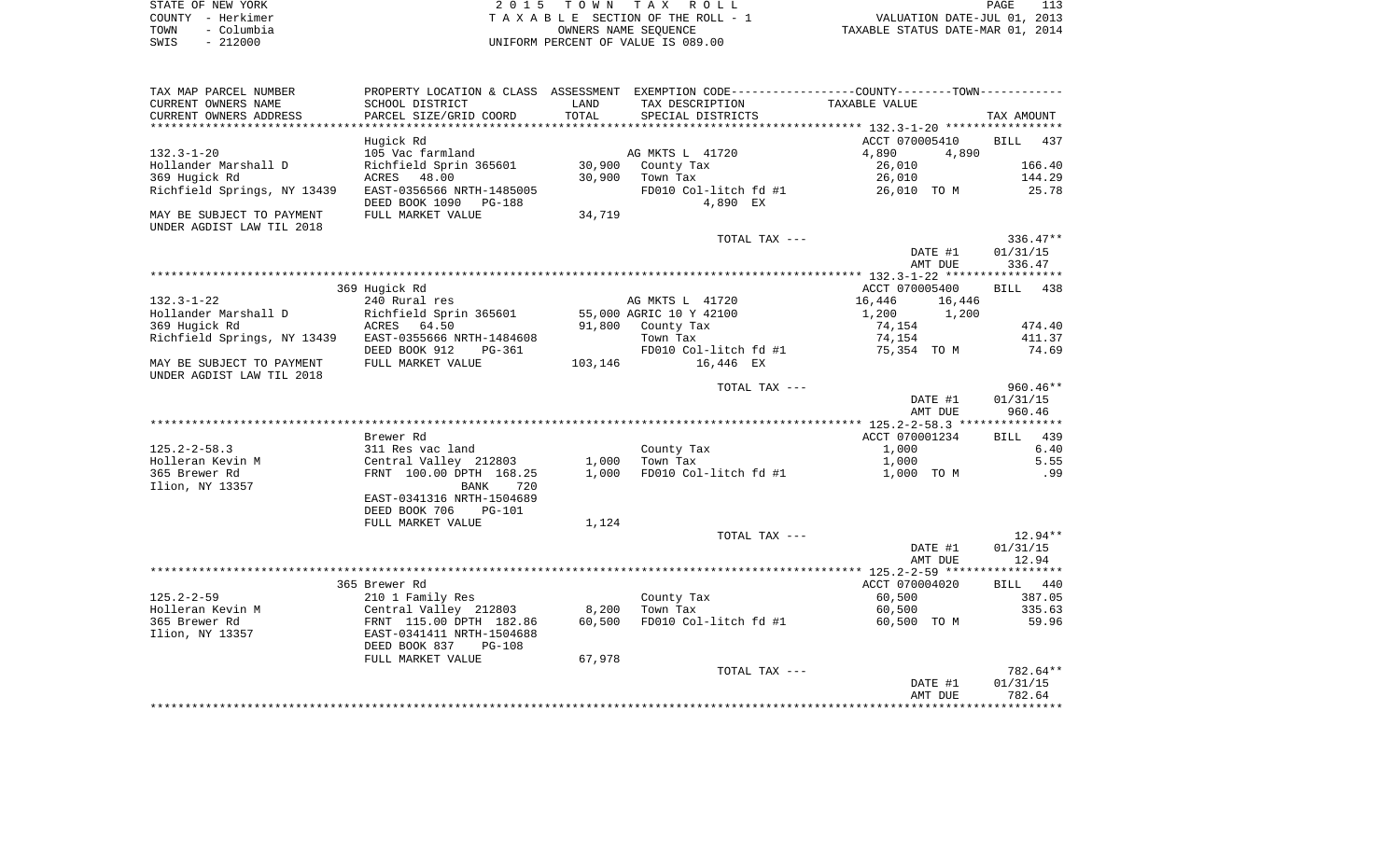| STATE OF NEW YORK  | 2015 TOWN TAX ROLL                 | 114<br>PAGE                      |
|--------------------|------------------------------------|----------------------------------|
| COUNTY - Herkimer  | TAXABLE SECTION OF THE ROLL - 1    | VALUATION DATE-JUL 01, 2013      |
| - Columbia<br>TOWN | OWNERS NAME SEOUENCE               | TAXABLE STATUS DATE-MAR 01, 2014 |
| SWIS<br>$-212000$  | UNIFORM PERCENT OF VALUE IS 089.00 |                                  |

| TAX MAP PARCEL NUMBER                                | PROPERTY LOCATION & CLASS ASSESSMENT |         | EXEMPTION CODE-----------------COUNTY--------TOWN----------- |                |              |
|------------------------------------------------------|--------------------------------------|---------|--------------------------------------------------------------|----------------|--------------|
| CURRENT OWNERS NAME                                  | SCHOOL DISTRICT                      | LAND    | TAX DESCRIPTION                                              | TAXABLE VALUE  |              |
| CURRENT OWNERS ADDRESS                               | PARCEL SIZE/GRID COORD               | TOTAL   | SPECIAL DISTRICTS                                            |                | TAX AMOUNT   |
| ********************                                 |                                      |         |                                                              |                |              |
|                                                      | 955 Richfield Hill Rd                |         |                                                              | ACCT 070008820 | BILL 441     |
| $138.2 - 1 - 1.1$                                    | 240 Rural res                        |         | County Tax                                                   | 222,500        | 1,423.45     |
| Hooker Patrick                                       | Richfield Sprin 365601               | 119,300 | Town Tax                                                     | 222,500        | 1,234.32     |
| Hooker Karen                                         | ACRES 187.00                         | 222,500 | FD010 Col-litch fd #1                                        | 222,500 TO M   | 220.53       |
| 955 Richfield Hill Rd                                | EAST-0340986 NRTH-1480738            |         |                                                              |                |              |
| Richfield Springs, NY 13439                          | DEED BOOK 790<br>$PG-484$            |         |                                                              |                |              |
|                                                      | FULL MARKET VALUE                    | 250,000 |                                                              |                |              |
|                                                      |                                      |         | TOTAL TAX ---                                                |                | $2,878.30**$ |
|                                                      |                                      |         |                                                              | DATE #1        | 01/31/15     |
|                                                      |                                      |         |                                                              | AMT DUE        | 2,878.30     |
|                                                      |                                      |         |                                                              |                |              |
|                                                      | Gay Rd                               |         |                                                              | ACCT 070007020 | BILL 442     |
| $131.4 - 1 - 34.1$                                   | 323 Vacant rural                     |         | County Tax                                                   | 31,100         | 198.96       |
| Hooker Patrick M                                     | Richfield Sprin 365601               | 31,100  | Town Tax                                                     | 31,100         | 172.53       |
| Hooker Karen H                                       | ACRES 70.90                          | 31,100  | FD010 Col-litch fd #1                                        | 31,100 TO M    | 30.82        |
| 955 Richfield Hill Rd                                | EAST-0303780 NRTH-1058200            |         |                                                              |                |              |
| Richfield Springs, NY 13439                          | DEED BOOK 946<br>PG-465              |         |                                                              |                |              |
|                                                      | FULL MARKET VALUE                    | 34,944  |                                                              |                |              |
|                                                      |                                      |         | TOTAL TAX ---                                                |                | $402.31**$   |
|                                                      |                                      |         |                                                              | DATE #1        | 01/31/15     |
|                                                      |                                      |         |                                                              | AMT DUE        | 402.31       |
|                                                      |                                      |         |                                                              |                |              |
|                                                      | Huxtable Rd                          |         |                                                              |                | BILL 443     |
| $131.4 - 1 - 35.2$                                   | 323 Vacant rural                     |         | County Tax                                                   | 34,100         | 218.16       |
| Hooker Patrick M                                     | Mount Markham<br>215601              | 34,100  | Town Tax                                                     | 34,100         | 189.17       |
| Hooker Karen H                                       | ACRES 71.20                          | 34,100  | FD010 Col-litch fd #1                                        | 34,100 TO M    | 33.80        |
|                                                      | EAST-0338505 NRTH-1483309            |         |                                                              |                |              |
| 955 Richfield Hill Rd<br>Richfield Springs, NY 13439 | PG-465                               |         |                                                              |                |              |
|                                                      | DEED BOOK 946<br>FULL MARKET VALUE   | 38,315  |                                                              |                |              |
|                                                      |                                      |         | TOTAL TAX ---                                                |                | $441.13**$   |
|                                                      |                                      |         |                                                              |                | 01/31/15     |
|                                                      |                                      |         |                                                              | DATE #1        | 441.13       |
|                                                      |                                      |         |                                                              | AMT DUE        |              |
|                                                      |                                      |         |                                                              | ACCT 070003210 |              |
| $139.1 - 2 - 8$                                      | 730 State Route 28                   |         |                                                              |                | BILL 444     |
|                                                      | 210 1 Family Res                     |         | County Tax                                                   | 70,200         | 449.11       |
| Hopper Patrick M                                     | Richfield Sprin 365601               | 19,100  | Town Tax                                                     | 70,200         | 389.44       |
| Stone Kelly L                                        | ACRES<br>3.75                        | 70,200  | FD010 Col-litch fd #1                                        | 70,200 TO M    | 69.58        |
| PO Box 681                                           | EAST-0357934 NRTH-1479370            |         | LT010 Columbia lt dist #1                                    | 70,200 TO M    | 25.37        |
| Richfield Springs, NY 13439                          | DEED BOOK 885<br>$PG-612$            |         |                                                              |                |              |
|                                                      | FULL MARKET VALUE                    | 78,876  |                                                              |                |              |
|                                                      |                                      |         | TOTAL TAX ---                                                |                | 933.50**     |
|                                                      |                                      |         |                                                              | DATE #1        | 01/31/15     |
|                                                      |                                      |         |                                                              | AMT DUE        | 933.50       |
|                                                      |                                      |         |                                                              |                |              |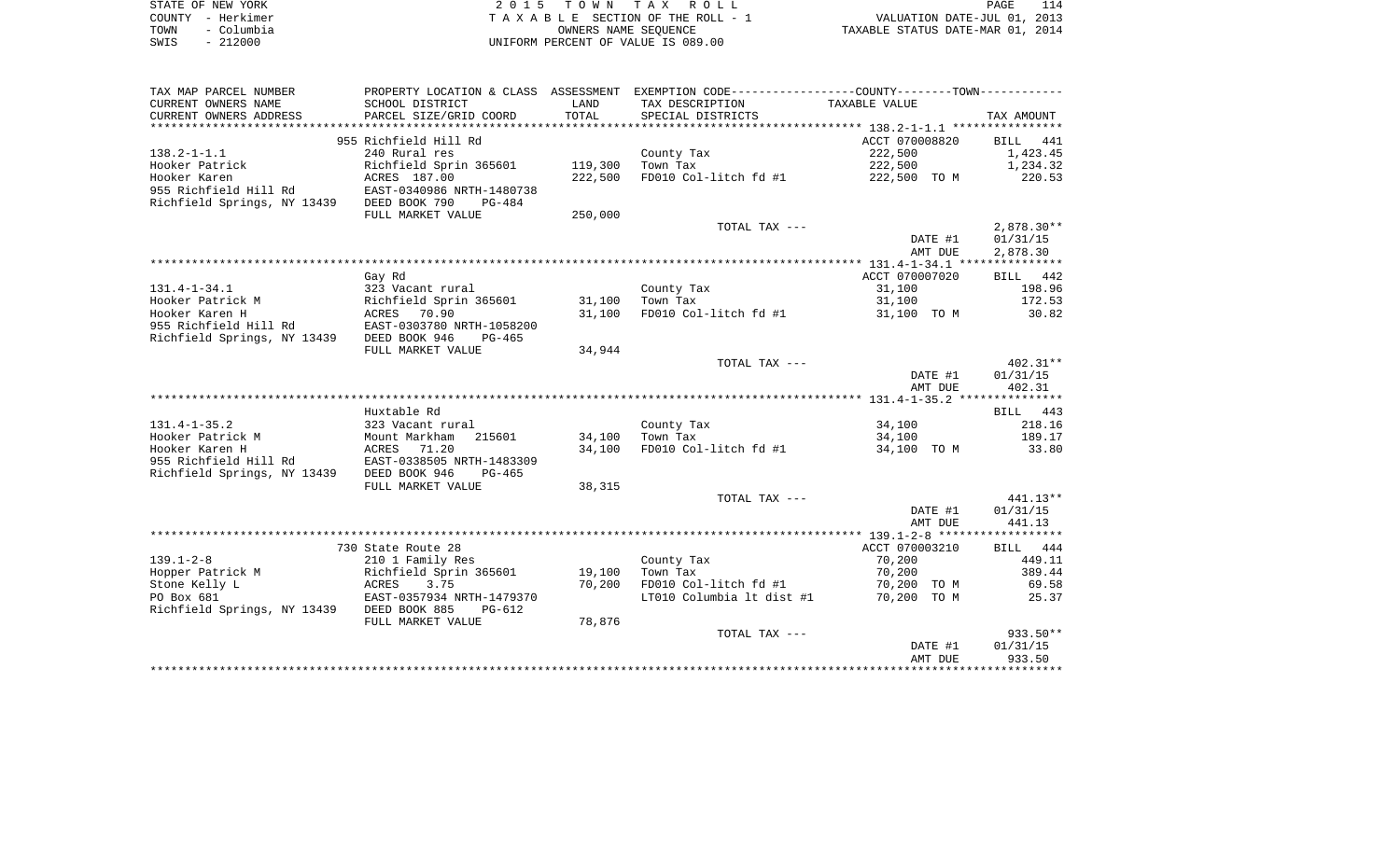|      | STATE OF NEW YORK | 2015 TOWN TAX ROLL                 | PAGE                             |
|------|-------------------|------------------------------------|----------------------------------|
|      | COUNTY - Herkimer | TAXABLE SECTION OF THE ROLL - 1    | VALUATION DATE-JUL 01, 2013      |
| TOWN | - Columbia        | OWNERS NAME SEOUENCE               | TAXABLE STATUS DATE-MAR 01, 2014 |
| SWIS | $-212000$         | UNIFORM PERCENT OF VALUE IS 089.00 |                                  |

| TAX MAP PARCEL NUMBER                              |                                                        |         | PROPERTY LOCATION & CLASS ASSESSMENT EXEMPTION CODE----------------COUNTY-------TOWN---------- |                  |                    |
|----------------------------------------------------|--------------------------------------------------------|---------|------------------------------------------------------------------------------------------------|------------------|--------------------|
| CURRENT OWNERS NAME                                | SCHOOL DISTRICT                                        | LAND    | TAX DESCRIPTION                                                                                | TAXABLE VALUE    |                    |
| CURRENT OWNERS ADDRESS<br>************************ | PARCEL SIZE/GRID COORD                                 | TOTAL   | SPECIAL DISTRICTS                                                                              |                  | TAX AMOUNT         |
|                                                    |                                                        |         |                                                                                                |                  |                    |
|                                                    | Robinson Rd                                            |         |                                                                                                |                  | 445<br>BILL        |
| $126.3 - 2 - 19.2$                                 | 314 Rural vac<10                                       | 1,000   | County Tax<br>Town Tax                                                                         | 1,000            | 6.40               |
| Horning Daniel Sr<br>Horning Jean                  | Central Valley 212803                                  | 1,000   | FD010 Col-litch fd #1                                                                          | 1,000            | 5.55<br>.99        |
| 158 Robinson Rd                                    | 30.00 DPTH 110.00<br>FRNT<br>EAST-0355478 NRTH-1503432 |         |                                                                                                | 1,000 TO M       |                    |
| Mohawk, NY 13407                                   | DEED BOOK 809<br>PG-565                                |         |                                                                                                |                  |                    |
|                                                    | FULL MARKET VALUE                                      | 1,124   |                                                                                                |                  |                    |
|                                                    |                                                        |         | TOTAL TAX ---                                                                                  |                  | $12.94**$          |
|                                                    |                                                        |         |                                                                                                | DATE #1          | 01/31/15           |
|                                                    |                                                        |         |                                                                                                | AMT DUE          | 12.94              |
|                                                    |                                                        |         |                                                                                                |                  |                    |
|                                                    | 152 Mckoons Rd                                         |         |                                                                                                | ACCT 070009780   | <b>BILL</b><br>446 |
| $139.1 - 2 - 26$                                   | 210 1 Family Res                                       |         | AGED-ALL<br>41800                                                                              | 39,000<br>39,000 |                    |
| Hotaling James E                                   | Richfield Sprin 365601                                 | 13,100  | County Tax                                                                                     | 39,000           | 249.50             |
| Hotaling William                                   | FRNT 145.20 DPTH 359.70                                | 78,000  | Town Tax                                                                                       | 39,000           | 216.35             |
| 152 Mckoons Rd                                     | ACRES<br>1.05                                          |         | FD010 Col-litch fd #1                                                                          | 78,000 TO M      | 77.31              |
| Richfield Springs, NY 13439                        | EAST-0356455 NRTH-1478399                              |         | LT010 Columbia lt dist #1                                                                      | 78,000 TO M      | 28.18              |
|                                                    | DEED BOOK 937<br>$PG-509$                              |         |                                                                                                |                  |                    |
|                                                    | FULL MARKET VALUE                                      | 87,640  |                                                                                                |                  |                    |
|                                                    |                                                        |         | TOTAL TAX ---                                                                                  |                  | 571.34**           |
|                                                    |                                                        |         |                                                                                                | DATE #1          | 01/31/15           |
|                                                    |                                                        |         |                                                                                                | AMT DUE          | 571.34             |
|                                                    | 447 Hugick Rd                                          |         |                                                                                                | ACCT 185027      | BILL 447           |
| $132.3 - 1 - 36.2$                                 | 210 1 Family Res                                       |         | County Tax                                                                                     | 114,600          | 733.16             |
| Household Finance Realty NY                        | Richfield Sprin 365601                                 | 21,800  | Town Tax                                                                                       | 114,600          | 635.75             |
| 2929 Walden Ave                                    | Doublewide                                             | 114,600 | FD010 Col-litch fd #1                                                                          | 114,600 TO M     | 113.59             |
| Depew, NY 14043                                    | FRNT 895.00 DPTH                                       |         |                                                                                                |                  |                    |
|                                                    | 5.00<br>ACRES                                          |         |                                                                                                |                  |                    |
| PRIOR OWNER ON 3/01/2014                           | EAST-0354358 NRTH-1486813                              |         |                                                                                                |                  |                    |
| Young Duane N                                      | DEED BOOK 1526<br>$PG-500$                             |         |                                                                                                |                  |                    |
|                                                    | FULL MARKET VALUE                                      | 128,764 |                                                                                                |                  |                    |
|                                                    |                                                        |         | TOTAL TAX ---                                                                                  |                  | $1,482.50**$       |
|                                                    |                                                        |         |                                                                                                | DATE #1          | 01/31/15           |
|                                                    |                                                        |         |                                                                                                | AMT DUE          | 1,482.50           |
|                                                    |                                                        |         |                                                                                                |                  |                    |
|                                                    | 505 Gage Rd                                            |         |                                                                                                | ACCT 183806      | BILL 448           |
| $125.4 - 1 - 55.1$                                 | 240 Rural res                                          |         | County Tax                                                                                     | 150,000          | 959.63             |
| Hoyt Brian David                                   | Mount Markham<br>215601                                | 68,000  | Town Tax                                                                                       | 150,000          | 832.13             |
| Hoyt Amy                                           | 89.20<br>ACRES                                         | 150,000 | FD010 Col-litch fd #1                                                                          | 150,000 TO M     | 148.67             |
| 505 Gage Rd                                        | EAST-0339424 NRTH-1499462                              |         |                                                                                                |                  |                    |
| Ilion, NY 13357                                    | DEED BOOK 1519<br>PG-147                               |         |                                                                                                |                  |                    |
|                                                    | FULL MARKET VALUE                                      | 168,539 | TOTAL TAX ---                                                                                  |                  | $1,940.43**$       |
|                                                    |                                                        |         |                                                                                                | DATE #1          | 01/31/15           |
|                                                    |                                                        |         |                                                                                                | AMT DUE          | 1,940.43           |
|                                                    |                                                        |         |                                                                                                |                  |                    |
|                                                    |                                                        |         |                                                                                                |                  |                    |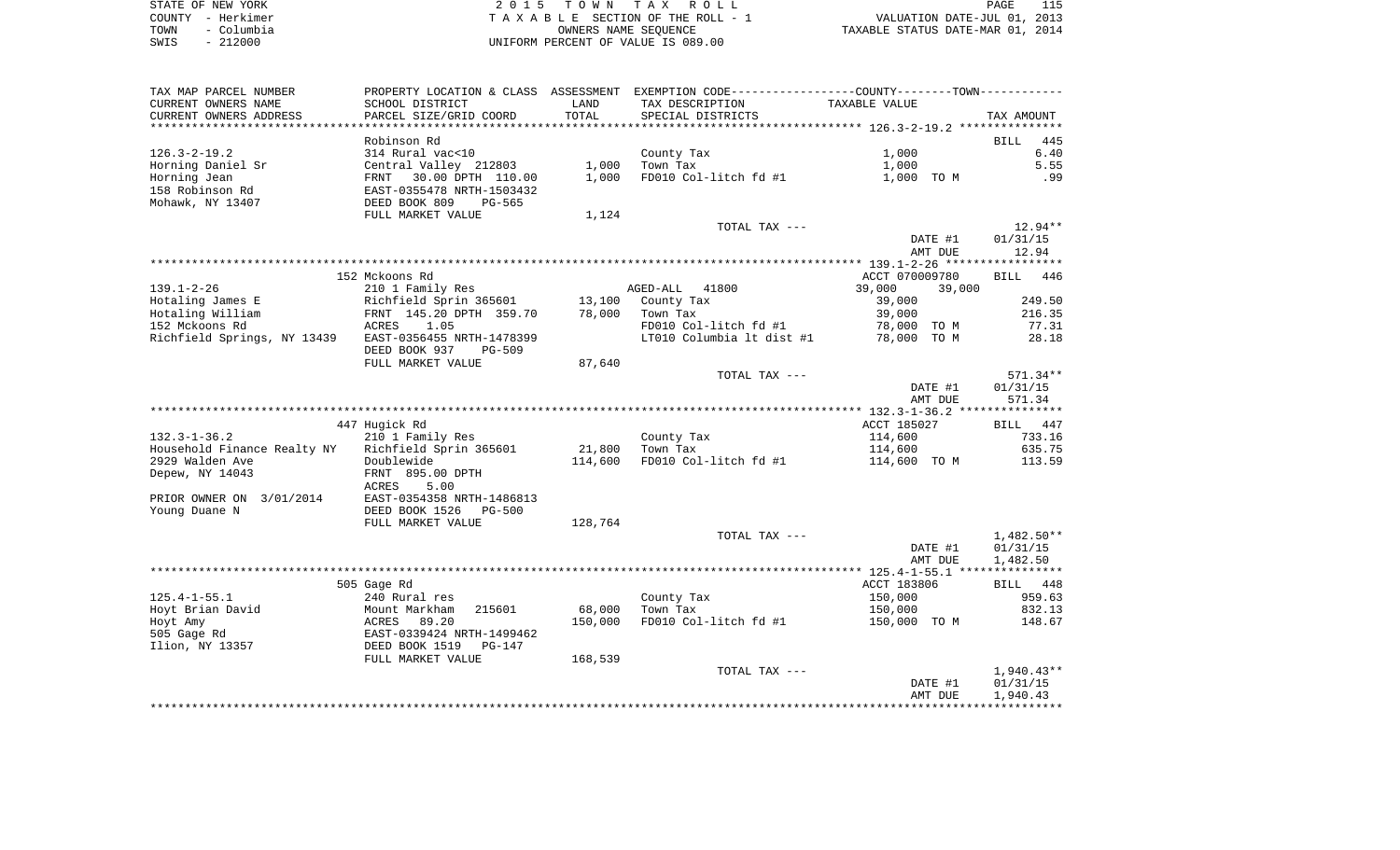| STATE OF NEW YORK  | 2015 TOWN TAX ROLL                 | 116<br>PAGE                      |
|--------------------|------------------------------------|----------------------------------|
| COUNTY - Herkimer  | TAXABLE SECTION OF THE ROLL - 1    | VALUATION DATE-JUL 01, 2013      |
| - Columbia<br>TOWN | OWNERS NAME SEOUENCE               | TAXABLE STATUS DATE-MAR 01, 2014 |
| $-212000$<br>SWIS  | UNIFORM PERCENT OF VALUE IS 089.00 |                                  |

| TAX MAP PARCEL NUMBER      |                           |        | PROPERTY LOCATION & CLASS ASSESSMENT EXEMPTION CODE---------------COUNTY-------TOWN---------- |                |             |
|----------------------------|---------------------------|--------|-----------------------------------------------------------------------------------------------|----------------|-------------|
| CURRENT OWNERS NAME        | SCHOOL DISTRICT           | LAND   | TAX DESCRIPTION                                                                               | TAXABLE VALUE  |             |
| CURRENT OWNERS ADDRESS     | PARCEL SIZE/GRID COORD    | TOTAL  | SPECIAL DISTRICTS                                                                             |                | TAX AMOUNT  |
|                            |                           |        |                                                                                               |                |             |
|                            | So Columbia Rd            |        |                                                                                               | ACCT 070014280 | 449<br>BILL |
| $139.1 - 2 - 10$           | 322 Rural vac>10          |        | County Tax                                                                                    | 8,200          | 52.46       |
| Hruska Joseph              | Richfield Sprin 365601    | 8,200  | Town Tax                                                                                      | 8,200          | 45.49       |
| Hruska Vera                | ACRES 14.00               | 8,200  | FD010 Col-litch fd #1                                                                         | 8,200 TO M     | 8.13        |
| 10997 Us Highway 11        | EAST-0360877 NRTH-1480522 |        |                                                                                               |                |             |
| North Lawrence, NY 12967   | DEED BOOK 701<br>$PG-753$ |        |                                                                                               |                |             |
|                            | FULL MARKET VALUE         | 9,213  |                                                                                               |                |             |
|                            |                           |        | TOTAL TAX ---                                                                                 |                | 106.08**    |
|                            |                           |        |                                                                                               | DATE #1        | 01/31/15    |
|                            |                           |        |                                                                                               | AMT DUE        | 106.08      |
|                            |                           |        |                                                                                               |                |             |
|                            | Jordanville Rd            |        |                                                                                               | ACCT 070000150 | BILL 450    |
| $132.1 - 1 - 13$           | 314 Rural vac<10          |        | County Tax                                                                                    | 2,400          | 15.35       |
| Hruska Joseph J            | Owen D Young<br>215001    | 2,400  | Town Tax                                                                                      | 2,400          | 13.31       |
| Hruska Vera                | 4.00<br>ACRES             | 2,400  | FD010 Col-litch fd #1                                                                         | 2,400 TO M     | 2.38        |
| 10997 Us Highway 11        | EAST-0361163 NRTH-1489613 |        |                                                                                               |                |             |
| North Lawrence, NY 12967   | DEED BOOK 666<br>PG-570   |        |                                                                                               |                |             |
|                            | FULL MARKET VALUE         | 2,697  |                                                                                               |                |             |
|                            |                           |        | TOTAL TAX ---                                                                                 |                | $31.04**$   |
|                            |                           |        |                                                                                               | DATE #1        | 01/31/15    |
|                            |                           |        |                                                                                               | AMT DUE        | 31.04       |
|                            | Jordanville Rd            |        |                                                                                               | ACCT 070000120 | BILL 451    |
| $132.1 - 1 - 25$           | 312 Vac w/imprv           |        | County Tax                                                                                    | 7,200          | 46.06       |
| Hruska Joseph J            | Richfield Sprin 365601    | 5,349  | Town Tax                                                                                      | 7,200          | 39.94       |
| Hruska Vera                | ACRES<br>1.10             | 7,200  | FD010 Col-litch fd #1                                                                         | 7,200 TO M     | 7.14        |
| 10997 Us Highway 11        | EAST-0354404 NRTH-1490366 |        |                                                                                               |                |             |
| North Lawrence, NY 12967   | DEED BOOK 666<br>PG-568   |        |                                                                                               |                |             |
|                            | FULL MARKET VALUE         | 8,090  |                                                                                               |                |             |
|                            |                           |        | TOTAL TAX ---                                                                                 |                | $93.14**$   |
|                            |                           |        |                                                                                               | DATE #1        | 01/31/15    |
|                            |                           |        |                                                                                               | AMT DUE        | 93.14       |
|                            |                           |        |                                                                                               |                |             |
|                            | 661 Millers Mills Rd      |        |                                                                                               | ACCT 070006540 | BILL 452    |
| $131.1 - 1 - 44$           | 270 Mfg housing           |        | County Tax                                                                                    | 22,700         | 145.22      |
| Huffman Beverly J          | Mount Markham 215601      | 6,800  | Town Tax                                                                                      | 22,700         | 125.93      |
| Huffman Albert             | 80.00 DPTH 125.00<br>FRNT | 22,700 | FD010 Col-litch fd #1                                                                         | 22,700 TO M    | 22.50       |
| 6232 Mission Viejo Dr      | 0.23<br>ACRES             |        |                                                                                               |                |             |
| Zephyrhills, FL 33540-1776 | EAST-0336289 NRTH-1488442 |        |                                                                                               |                |             |
|                            | FULL MARKET VALUE         | 25,506 |                                                                                               |                |             |
|                            |                           |        | TOTAL TAX ---                                                                                 |                | $293.65**$  |
|                            |                           |        |                                                                                               | DATE #1        | 01/31/15    |
|                            |                           |        |                                                                                               | AMT DUE        | 293.65      |
|                            |                           |        |                                                                                               |                |             |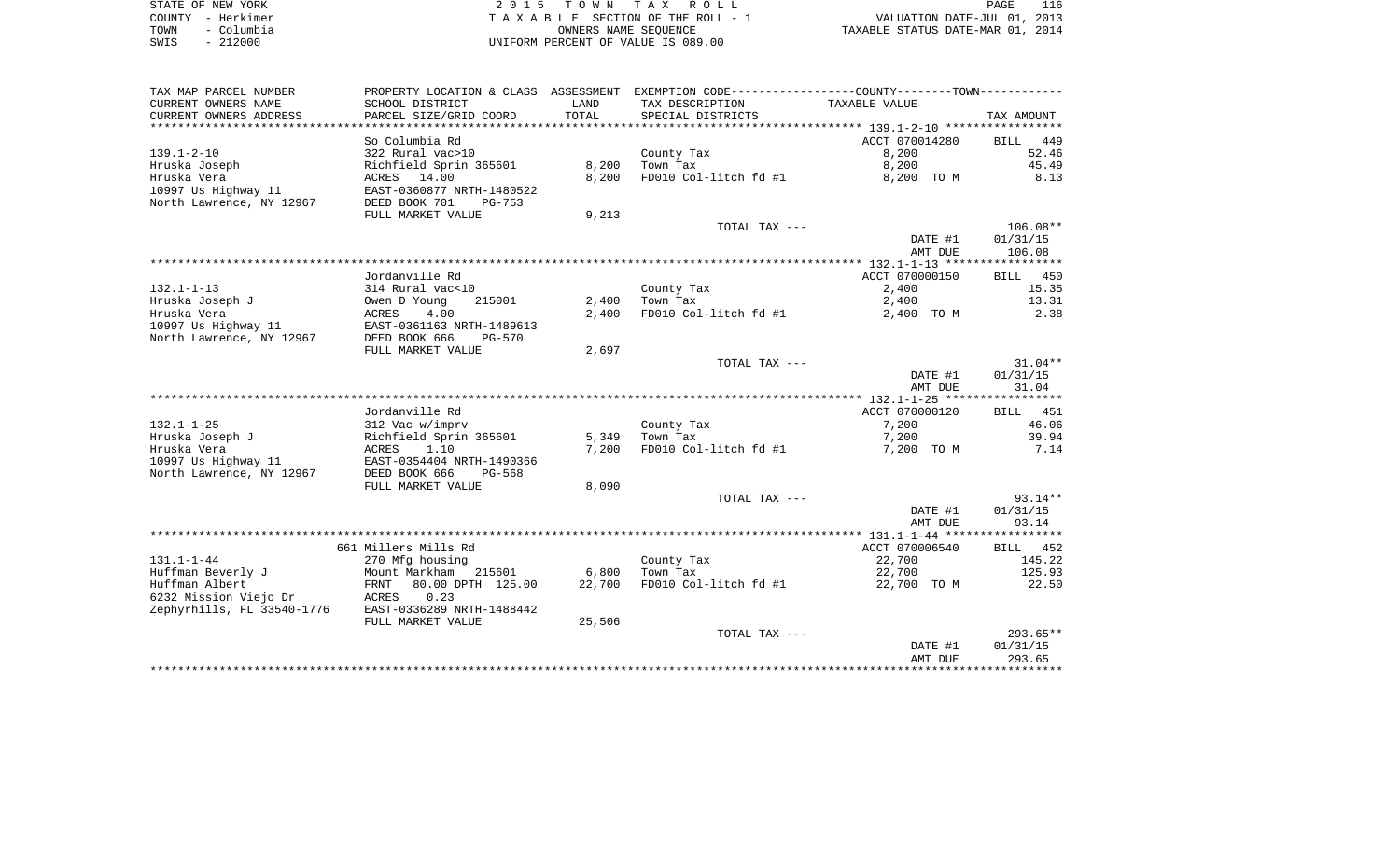| STATE OF NEW YORK  | 2015 TOWN TAX ROLL                 | 117<br>PAGE                      |
|--------------------|------------------------------------|----------------------------------|
| COUNTY - Herkimer  | TAXABLE SECTION OF THE ROLL - 1    | VALUATION DATE-JUL 01, 2013      |
| - Columbia<br>TOWN | OWNERS NAME SEOUENCE               | TAXABLE STATUS DATE-MAR 01, 2014 |
| $-212000$<br>SWIS  | UNIFORM PERCENT OF VALUE IS 089.00 |                                  |

| TAX MAP PARCEL NUMBER       |                           |         |                         | PROPERTY LOCATION & CLASS ASSESSMENT EXEMPTION CODE---------------COUNTY-------TOWN---------- |                    |
|-----------------------------|---------------------------|---------|-------------------------|-----------------------------------------------------------------------------------------------|--------------------|
| CURRENT OWNERS NAME         | SCHOOL DISTRICT           | LAND    | TAX DESCRIPTION         | TAXABLE VALUE                                                                                 |                    |
| CURRENT OWNERS ADDRESS      | PARCEL SIZE/GRID COORD    | TOTAL   | SPECIAL DISTRICTS       |                                                                                               | TAX AMOUNT         |
| **********************      |                           |         |                         |                                                                                               |                    |
|                             | 812 Kingdom Rd            |         |                         | 20 PCT OF VALUE USED FOR EXEMPTION PURPOSES ACCT 070006690                                    | <b>BILL</b><br>453 |
| $132.2 - 2 - 6.1$           | 210 1 Family Res          |         | VET WAR C 41122         | 3,150<br>$\mathbf 0$                                                                          |                    |
| Hugick Bernard              | Owen D Young<br>215001    |         | 16,600 VET WAR T 41123  | $\Omega$<br>3,150                                                                             |                    |
| Hugick Nancy                | FRNT 321.00 DPTH          |         | 105,000 VET DIS C 41142 | 10,500<br>$\Omega$                                                                            |                    |
| 812 Kingdom Road            | 6.50<br>ACRES             |         | VET DIS T 41143         | $\circ$<br>10,500                                                                             |                    |
| Mohawk, NY 13407            | EAST-0364283 NRTH-1495179 |         | County Tax              | 91,350                                                                                        | 584.41             |
|                             | DEED BOOK 1201<br>PG-666  |         | Town Tax                | 91,350                                                                                        | 506.77             |
|                             | FULL MARKET VALUE         | 117,978 | FD010 Col-litch fd #1   | 105,000 TO M                                                                                  | 104.07             |
|                             |                           |         | TOTAL TAX ---           |                                                                                               | 1,195.25**         |
|                             |                           |         |                         | DATE #1                                                                                       | 01/31/15           |
|                             |                           |         |                         | AMT DUE                                                                                       | 1,195.25           |
|                             |                           |         |                         |                                                                                               |                    |
|                             | 956 Mckoons Rd            |         |                         | ACCT 070006750                                                                                | BILL 454           |
| $131.4 - 1 - 22.1$          | 113 Cattle farm           |         | County Tax              | 136,000                                                                                       | 870.06             |
| Hugick Martha R             | Richfield Sprin 365601    | 77,200  | Town Tax                | 136,000                                                                                       | 754.46             |
| 956 Mckoons Rd              | ACRES<br>99.10            | 136,000 | School Relevy           |                                                                                               | 1,567.48           |
| Richfield Springs, NY 13439 | EAST-0346791 NRTH-1481438 |         | FD010 Col-litch fd #1   | 136,000 TO M                                                                                  | 134.80             |
|                             | DEED BOOK 682<br>$PG-822$ |         |                         |                                                                                               |                    |
|                             | FULL MARKET VALUE         | 152,809 |                         |                                                                                               |                    |
|                             |                           |         | TOTAL TAX ---           |                                                                                               | $3,326.80**$       |
|                             |                           |         |                         | DATE #1                                                                                       | 01/31/15           |
|                             |                           |         |                         | AMT DUE                                                                                       | 3,326.80           |
|                             |                           |         |                         |                                                                                               |                    |
|                             | Kingdom Rd                |         |                         | ACCT 172520                                                                                   | BILL 455           |
| $132.2 - 2 - 7.1$           |                           |         |                         |                                                                                               | 6.40               |
| Hugick Michael C            | 105 Vac farmland          |         | County Tax<br>Town Tax  | 1,000                                                                                         | 5.55               |
|                             | Owen D Young<br>215001    | 1,000   |                         | 1,000                                                                                         |                    |
| Gauthier Annette E          | 1.00<br>ACRES             | 1,000   | FD010 Col-litch fd #1   | 1,000 TO M                                                                                    | .99                |
| 783 Kingdom Rd              | EAST-0364371 NRTH-1494580 |         |                         |                                                                                               |                    |
| Mohawk, NY 13407            | DEED BOOK 1445<br>PG-861  |         |                         |                                                                                               |                    |
|                             | FULL MARKET VALUE         | 1,124   |                         |                                                                                               |                    |
|                             |                           |         | TOTAL TAX ---           |                                                                                               | $12.94**$          |
|                             |                           |         |                         | DATE #1                                                                                       | 01/31/15           |
|                             |                           |         |                         | AMT DUE                                                                                       | 12.94              |
|                             |                           |         |                         |                                                                                               |                    |
|                             | Kingdom Rd                |         |                         | ACCT 172521                                                                                   | 456<br><b>BILL</b> |
| $132.2 - 2 - 7.2$           | 210 1 Family Res          |         | County Tax              | 22,700                                                                                        | 145.22             |
| Hugick Michael C            | Owen D Young<br>215001    | 13,000  | Town Tax                | 22,700                                                                                        | 125.93             |
| Gauthier Annette E          | ACRES<br>1.00             | 22,700  | FD010 Col-litch fd #1   | 22,700 TO M                                                                                   | 22.50              |
| 783 Kingdom Rd              | EAST-0364392 NRTH-1494363 |         |                         |                                                                                               |                    |
| Mohawk, NY 13407            | DEED BOOK 1445<br>PG-865  |         |                         |                                                                                               |                    |
|                             | FULL MARKET VALUE         | 25,506  |                         |                                                                                               |                    |
|                             |                           |         | TOTAL TAX ---           |                                                                                               | $293.65**$         |
|                             |                           |         |                         | DATE #1                                                                                       | 01/31/15           |
|                             |                           |         |                         | AMT DUE                                                                                       | 293.65             |
|                             |                           |         |                         |                                                                                               |                    |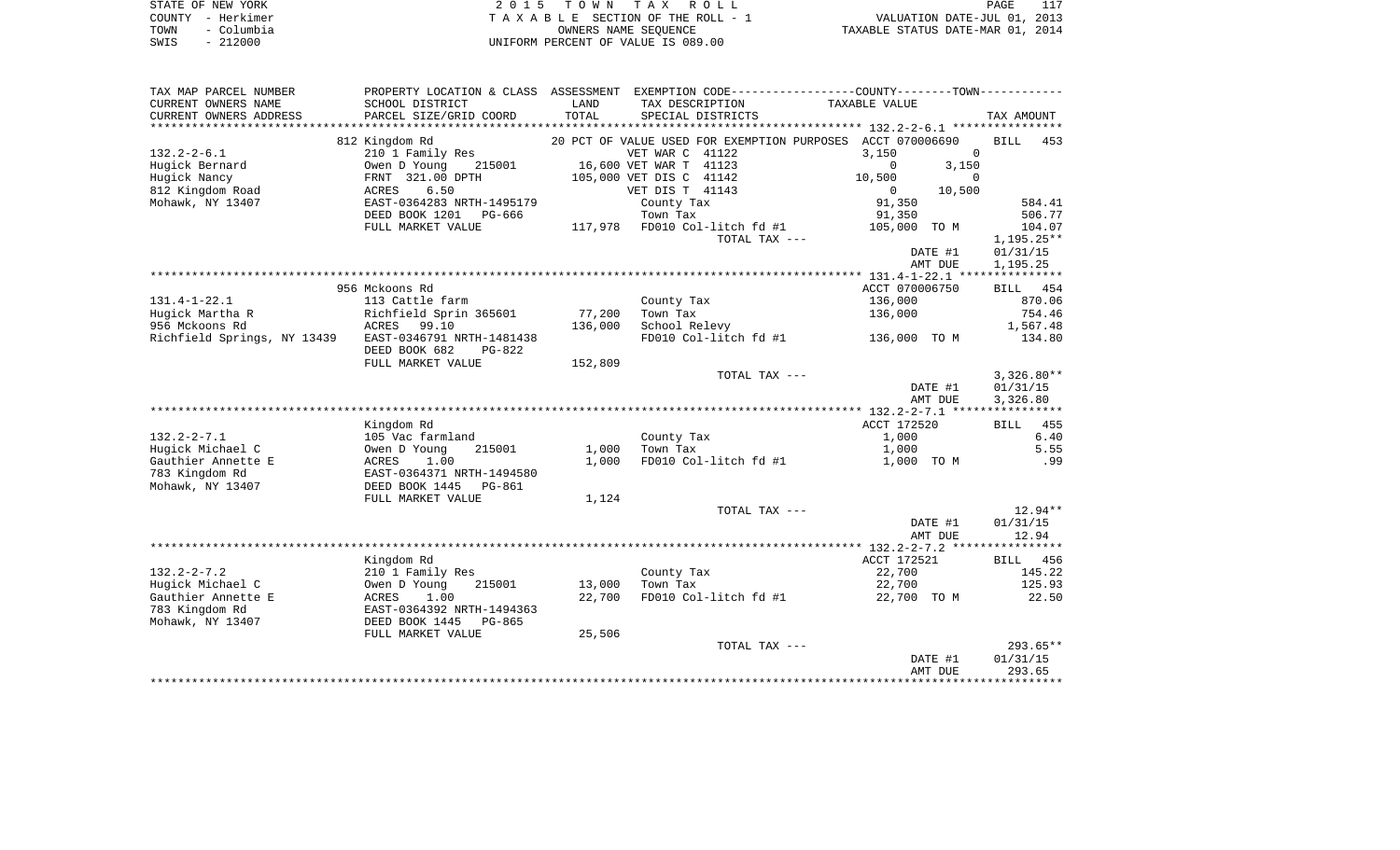| STATE OF NEW YORK  | 2015 TOWN TAX ROLL                 | 118<br>PAGE                      |
|--------------------|------------------------------------|----------------------------------|
| COUNTY - Herkimer  | TAXABLE SECTION OF THE ROLL - 1    | VALUATION DATE-JUL 01, 2013      |
| - Columbia<br>TOWN | OWNERS NAME SEOUENCE               | TAXABLE STATUS DATE-MAR 01, 2014 |
| $-212000$<br>SWIS  | UNIFORM PERCENT OF VALUE IS 089.00 |                                  |

| TAX MAP PARCEL NUMBER                                    | PROPERTY LOCATION & CLASS ASSESSMENT |         | EXEMPTION CODE-----------------COUNTY-------TOWN----------- |                  |                    |
|----------------------------------------------------------|--------------------------------------|---------|-------------------------------------------------------------|------------------|--------------------|
| CURRENT OWNERS NAME                                      | SCHOOL DISTRICT                      | LAND    | TAX DESCRIPTION                                             | TAXABLE VALUE    |                    |
| CURRENT OWNERS ADDRESS                                   | PARCEL SIZE/GRID COORD               | TOTAL   | SPECIAL DISTRICTS                                           |                  | TAX AMOUNT         |
|                                                          |                                      |         |                                                             |                  |                    |
|                                                          | 426 Hugick Rd                        |         |                                                             |                  | <b>BILL</b><br>457 |
| $132.3 - 1 - 5.3$                                        | 240 Rural res                        |         | AGRIC 10 Y 41700                                            | 12,500<br>12,500 |                    |
| Hugick Paul M                                            | Richfield Sprin 365601               | 31,500  | County Tax                                                  | 147,500          | 943.64             |
| Hugick Veronica J                                        | ACRES<br>29.50                       | 160,000 | Town Tax                                                    | 147,500          | 818.26             |
| 426 Hugick Rd                                            | EAST-0355926 NRTH-1486622            |         | FD010 Col-litch fd #1                                       | 160,000 TO M     | 158.58             |
| Richfield Springs, NY 13439                              | DEED BOOK 840<br>$PG-17$             |         |                                                             |                  |                    |
|                                                          | FULL MARKET VALUE                    | 179,775 |                                                             |                  |                    |
| MAY BE SUBJECT TO PAYMENT                                |                                      |         |                                                             |                  |                    |
| UNDER RPTL483 UNTIL 2016                                 |                                      |         |                                                             |                  |                    |
|                                                          |                                      |         | TOTAL TAX ---                                               |                  | $1,920.48**$       |
|                                                          |                                      |         |                                                             | DATE #1          | 01/31/15           |
|                                                          |                                      |         |                                                             | AMT DUE          | 1,920.48           |
|                                                          |                                      |         |                                                             |                  |                    |
|                                                          | House Rd                             |         |                                                             | ACCT 070016590   | 458<br>BILL        |
| $131.4 - 1 - 11.1$                                       | 105 Vac farmland                     |         | County Tax                                                  | 30,000           | 191.93             |
| Huigen Property Management                               | Richfield Sprin 365601               | 20,000  | Town Tax                                                    | 30,000           | 166.43             |
| 45 Haldimand Dunnville Townlin ACRES                     | 30.50                                | 30,000  | School Relevy                                               |                  | 422.35             |
| Dunnvile, Ontario Canada NA2W8 EAST-0346017 NRTH-1488071 |                                      |         | FD010 Col-litch fd #1                                       | 30,000 TO M      | 29.73              |
|                                                          | DEED BOOK 1318<br>$PG-573$           |         |                                                             |                  |                    |
| MAY BE SUBJECT TO PAYMENT                                | FULL MARKET VALUE                    | 33,708  |                                                             |                  |                    |
| UNDER AGDIST LAW TIL 2017                                |                                      |         |                                                             |                  |                    |
|                                                          |                                      |         | TOTAL TAX ---                                               |                  | 810.44**           |
|                                                          |                                      |         |                                                             | DATE #1          | 01/31/15           |
|                                                          |                                      |         |                                                             | AMT DUE          | 810.44             |
|                                                          |                                      |         |                                                             |                  |                    |
|                                                          | Mckoons Rd                           |         |                                                             | ACCT 070013560   | 459<br>BILL        |
| $131.4 - 1 - 12.1$                                       | 105 Vac farmland                     |         | County Tax                                                  | 20,000           | 127.95             |
| Huigen Property Management                               | Richfield Sprin 365601               | 20,000  | Town Tax                                                    | 20,000           | 110.95             |
| 45 Haldimand Dunnville Townlin ACRES                     | 32.50                                | 20,000  | School Relevy                                               |                  | 281.56             |
| Dunnvile, Ontario Canada NA2W8 EAST-0347806 NRTH-1488401 |                                      |         | FD010 Col-litch fd #1                                       | 20,000 TO M      | 19.82              |
|                                                          | DEED BOOK 1318<br>$PG-573$           |         |                                                             |                  |                    |
| MAY BE SUBJECT TO PAYMENT                                | FULL MARKET VALUE                    | 22,472  |                                                             |                  |                    |
| UNDER AGDIST LAW TIL 2017                                |                                      |         |                                                             |                  |                    |
|                                                          |                                      |         | TOTAL TAX ---                                               |                  | 540.28**           |
|                                                          |                                      |         |                                                             | DATE #1          | 01/31/15           |
|                                                          |                                      |         |                                                             | AMT DUE          | 540.28             |
|                                                          |                                      |         |                                                             |                  |                    |
|                                                          | Mckoons Rd                           |         |                                                             | ACCT 070013510   | 460<br><b>BILL</b> |
| $131.4 - 1 - 16.1$                                       | 105 Vac farmland                     |         | County Tax                                                  | 6,000            | 38.39              |
| Huigen Property Management                               | Richfield Sprin 365601               | 6,000   | Town Tax                                                    | 6,000            | 33.29              |
| 45 Haldimand Dunnville Townlin ACRES                     | 10.00                                | 6,000   | School Relevy                                               |                  | 84.47              |
| Dunnvile, Ontario Canada NA2W8 EAST-0347383 NRTH-1486996 |                                      |         | FD010 Col-litch fd #1                                       | 6,000 TO M       | 5.95               |
|                                                          | DEED BOOK 1318<br>$PG-573$           |         |                                                             |                  |                    |
| MAY BE SUBJECT TO PAYMENT                                | FULL MARKET VALUE                    | 6,742   |                                                             |                  |                    |
| UNDER AGDIST LAW TIL 2017                                |                                      |         |                                                             |                  |                    |
|                                                          |                                      |         | TOTAL TAX ---                                               |                  | 162.10**           |
|                                                          |                                      |         |                                                             | DATE #1          | 01/31/15           |
|                                                          |                                      |         |                                                             | AMT DUE          | 162.10             |
|                                                          |                                      |         |                                                             |                  |                    |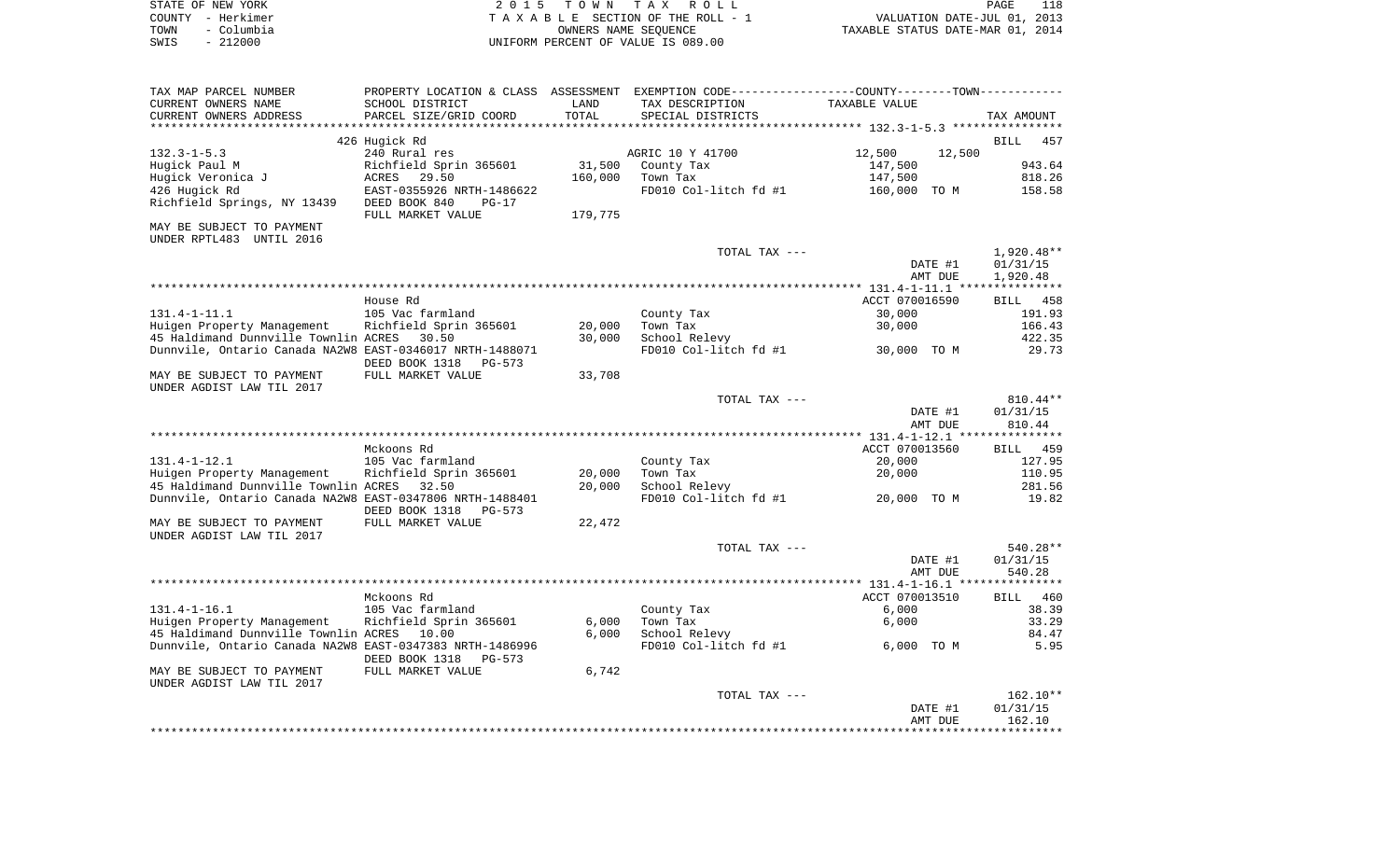| STATE OF NEW YORK  | 2015 TOWN TAX ROLL                 | 119<br><b>PAGE</b>               |
|--------------------|------------------------------------|----------------------------------|
| COUNTY - Herkimer  | TAXABLE SECTION OF THE ROLL - 1    | VALUATION DATE-JUL 01, 2013      |
| – Columbia<br>TOWN | OWNERS NAME SEOUENCE               | TAXABLE STATUS DATE-MAR 01, 2014 |
| $-212000$<br>SWIS  | UNIFORM PERCENT OF VALUE IS 089.00 |                                  |

| TAX MAP PARCEL NUMBER                                    |                            |         |                       | PROPERTY LOCATION & CLASS ASSESSMENT EXEMPTION CODE----------------COUNTY-------TOWN---------- |                    |
|----------------------------------------------------------|----------------------------|---------|-----------------------|------------------------------------------------------------------------------------------------|--------------------|
| CURRENT OWNERS NAME                                      | SCHOOL DISTRICT            | LAND    | TAX DESCRIPTION       | TAXABLE VALUE                                                                                  |                    |
| CURRENT OWNERS ADDRESS                                   | PARCEL SIZE/GRID COORD     | TOTAL   | SPECIAL DISTRICTS     |                                                                                                | TAX AMOUNT         |
| *********************                                    | *************************  |         |                       |                                                                                                |                    |
|                                                          | Haynor Rd                  |         |                       | ACCT 070013500                                                                                 | <b>BILL</b><br>461 |
| $131.4 - 1 - 17.1$                                       | 105 Vac farmland           |         | AGRIC 10 Y 42100      | 15,000<br>15,000                                                                               |                    |
| Huigen Property Management                               | Richfield Sprin 365601     | 50,000  | County Tax            | 90,000                                                                                         | 575.78             |
| 45 Haldimand Dunnville Townlin ACRES                     | 89.00                      | 105,000 | Town Tax              | 90,000                                                                                         | 499.28             |
| Dunnvile, Ontario Canada NA2W8 EAST-0346655 NRTH-1485779 |                            |         | School Relevy         |                                                                                                | 1,267.04           |
|                                                          | DEED BOOK 1318<br>PG-573   |         | FD010 Col-litch fd #1 | 105,000 TO M                                                                                   | 104.07             |
| MAY BE SUBJECT TO PAYMENT<br>UNDER AGDIST LAW TIL 2017   | FULL MARKET VALUE          | 117,978 |                       |                                                                                                |                    |
|                                                          |                            |         | TOTAL TAX ---         |                                                                                                | $2,446.17**$       |
|                                                          |                            |         |                       | DATE #1                                                                                        | 01/31/15           |
|                                                          |                            |         |                       | AMT DUE                                                                                        | 2,446.17           |
|                                                          |                            |         |                       |                                                                                                |                    |
|                                                          | Haynor Rd                  |         |                       | ACCT 070015570                                                                                 | BILL<br>462        |
| $131.4 - 1 - 18$                                         | 112 Dairy farm             |         | AGRIC 10 Y 42100      | 50,000<br>50,000                                                                               |                    |
| Huigen Property Management                               | Richfield Sprin 365601     | 40,000  | County Tax            | 304,000                                                                                        | 1,944.85           |
| 45 Haldimand Dunnville Townlin ACRES                     | 53.20                      | 354,000 | Town Tax              | 304,000                                                                                        | 1,686.45           |
| Dunnvile, Ontario Canada NA2W8 EAST-0347903 NRTH-1485139 |                            |         | School Relevy         |                                                                                                | 4,279.78           |
|                                                          | DEED BOOK 1318<br>$PG-573$ |         | FD010 Col-litch fd #1 | 354,000 TO M                                                                                   | 350.87             |
| MAY BE SUBJECT TO PAYMENT<br>UNDER AGDIST LAW TIL 2017   | FULL MARKET VALUE          | 397,753 |                       |                                                                                                |                    |
|                                                          |                            |         | TOTAL TAX ---         |                                                                                                | 8,261.95**         |
|                                                          |                            |         |                       | DATE #1                                                                                        | 01/31/15           |
|                                                          |                            |         |                       | AMT DUE                                                                                        | 8,261.95           |
|                                                          |                            |         |                       |                                                                                                |                    |
|                                                          | Haynor Rd                  |         |                       | ACCT D70013525                                                                                 | 463<br><b>BILL</b> |
| $131.4 - 1 - 19.2$                                       | 105 Vac farmland           |         | County Tax            | 14,000                                                                                         | 89.57              |
| Huigen Property Management                               | Richfield Sprin 365601     | 14,000  | Town Tax              | 14,000                                                                                         | 77.67              |
| 45 Haldimand Dunnville Townlin ACRES                     | 22.60 BANK<br>023          | 14,000  | School Relevy         |                                                                                                | 197.08             |
| Dunnvile, Ontario Canada NA2W8 EAST-0347530 NRTH-1484242 |                            |         | FD010 Col-litch fd #1 | 14,000 TO M                                                                                    | 13.88              |
|                                                          | DEED BOOK 1318<br>$PG-573$ |         |                       |                                                                                                |                    |
| MAY BE SUBJECT TO PAYMENT                                | FULL MARKET VALUE          | 15,730  |                       |                                                                                                |                    |
| UNDER AGDIST LAW TIL 2017                                |                            |         |                       |                                                                                                |                    |
|                                                          |                            |         | TOTAL TAX ---         |                                                                                                | 378.20**           |
|                                                          |                            |         |                       | DATE #1                                                                                        | 01/31/15           |
|                                                          |                            |         |                       | AMT DUE                                                                                        | 378.20             |
|                                                          |                            |         |                       |                                                                                                |                    |
|                                                          | Haynor Rd                  |         |                       |                                                                                                | 464<br>BILL        |
| $132.3 - 1 - 35.3$                                       | 105 Vac farmland           |         | County Tax            | 17,000                                                                                         | 108.76             |
| Huigen Property Management                               | Richfield Sprin 365601     | 17,000  | Town Tax              | 17,000                                                                                         | 94.31              |
| 45 Haldimand Dunnville Townlin FRNT 1853.00 DPTH         |                            | 17,000  | School Relevy         |                                                                                                | 239.33             |
| Dunnvile, Ontario Canada NA2W8 ACRES                     | 18.80                      |         | FD010 Col-litch fd #1 | 17,000 TO M                                                                                    | 16.85              |
|                                                          | EAST-0350337 NRTH-1484917  |         |                       |                                                                                                |                    |
|                                                          | DEED BOOK 1318<br>$PG-573$ |         |                       |                                                                                                |                    |
|                                                          | FULL MARKET VALUE          | 19,101  |                       |                                                                                                |                    |
|                                                          |                            |         | TOTAL TAX ---         |                                                                                                | 459.25**           |
|                                                          |                            |         |                       | DATE #1                                                                                        | 01/31/15           |
|                                                          |                            |         |                       | AMT DUE                                                                                        | 459.25             |
|                                                          |                            |         |                       |                                                                                                |                    |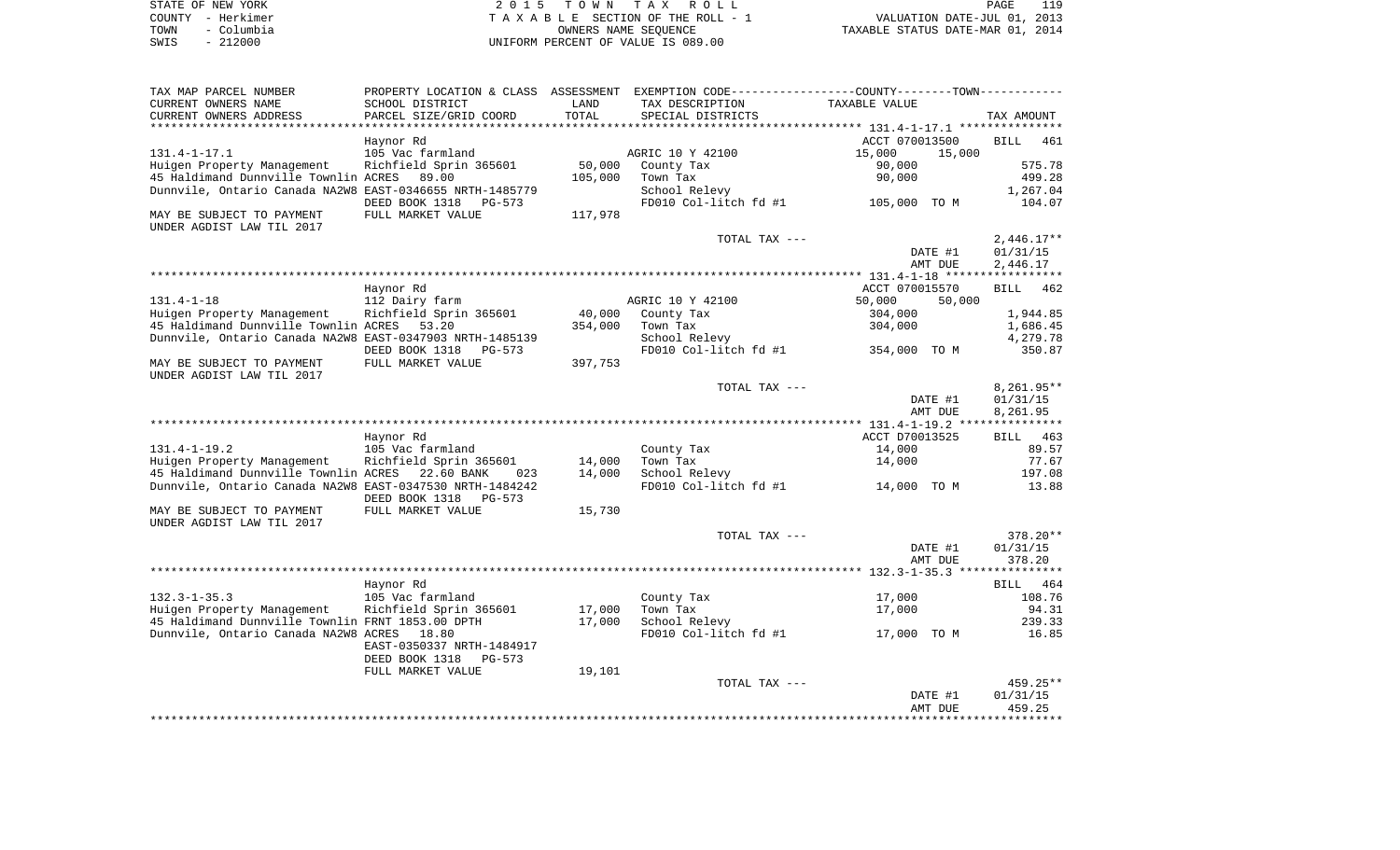| STATE OF NEW YORK |            | 2015 TOWN TAX ROLL                 |                                  | PAGE | 120 |
|-------------------|------------|------------------------------------|----------------------------------|------|-----|
| COUNTY - Herkimer |            | TAXABLE SECTION OF THE ROLL - 1    | VALUATION DATE-JUL 01, 2013      |      |     |
| TOWN              | - Columbia | OWNERS NAME SEOUENCE               | TAXABLE STATUS DATE-MAR 01, 2014 |      |     |
| SWIS              | $-212000$  | UNIFORM PERCENT OF VALUE IS 089.00 |                                  |      |     |

| TAX MAP PARCEL NUMBER                                    | PROPERTY LOCATION & CLASS ASSESSMENT EXEMPTION CODE---------------COUNTY-------TOWN---------- |         |                       |                |                    |
|----------------------------------------------------------|-----------------------------------------------------------------------------------------------|---------|-----------------------|----------------|--------------------|
| CURRENT OWNERS NAME                                      | SCHOOL DISTRICT                                                                               | LAND    | TAX DESCRIPTION       | TAXABLE VALUE  |                    |
| CURRENT OWNERS ADDRESS                                   | PARCEL SIZE/GRID COORD                                                                        | TOTAL   | SPECIAL DISTRICTS     |                | TAX AMOUNT         |
|                                                          |                                                                                               |         |                       |                |                    |
|                                                          | Big Swamp                                                                                     |         |                       | ACCT 070015630 | <b>BILL</b><br>465 |
| $132.3 - 1 - 38$                                         | 105 Vac farmland                                                                              |         | County Tax            | 5,000          | 31.99              |
| Huigen Property Management                               | Richfield Sprin 365601                                                                        | 5,000   | Town Tax              | 5,000          | 27.74              |
| 45 Haldimand Dunnville Townlin ACRES                     | 8.10 BANK<br>023                                                                              | 5,000   | School Relevy         |                | 70.40              |
| Dunnvile, Ontario Canada NA2W8 EAST-0350534 NRTH-1485587 |                                                                                               |         | FD010 Col-litch fd #1 | 5,000 TO M     | 4.96               |
|                                                          | DEED BOOK 1318<br>PG-573                                                                      |         |                       |                |                    |
| MAY BE SUBJECT TO PAYMENT                                | FULL MARKET VALUE                                                                             | 5,618   |                       |                |                    |
| UNDER AGDIST LAW TIL 2017                                |                                                                                               |         |                       |                |                    |
|                                                          |                                                                                               |         | TOTAL TAX ---         |                | 135.09**           |
|                                                          |                                                                                               |         |                       | DATE #1        | 01/31/15           |
|                                                          |                                                                                               |         |                       | AMT DUE        | 135.09             |
|                                                          |                                                                                               |         |                       |                |                    |
|                                                          | Haynor Rd                                                                                     |         |                       | ACCT 152215    | BILL 466           |
| $132.3 - 1 - 40.2$                                       | 105 Vac farmland                                                                              |         | County Tax            | 120,000        | 767.70             |
| Huigen Property Management Richfield Sprin 365601        |                                                                                               | 25,000  | Town Tax              | 120,000        | 665.70             |
| 45 Haldimand Dunnville Townlin FRNT 1675.00 DPTH         |                                                                                               | 120,000 | School Relevy         |                | 1,689.39           |
| Dunnvile, Ontario Canada NA2W8 ACRES 28.40               |                                                                                               |         | FD010 Col-litch fd #1 | 120,000 TO M   | 118.94             |
|                                                          | EAST-0349034 NRTH-1484624                                                                     |         |                       |                |                    |
|                                                          | DEED BOOK 1318<br>PG-573                                                                      |         |                       |                |                    |
|                                                          | FULL MARKET VALUE                                                                             | 134,831 |                       |                |                    |
|                                                          |                                                                                               |         | TOTAL TAX ---         |                | $3,241.73**$       |
|                                                          |                                                                                               |         |                       | DATE #1        | 01/31/15           |
|                                                          |                                                                                               |         |                       | AMT DUE        | 3, 241.73          |
|                                                          |                                                                                               |         |                       |                |                    |
|                                                          | Kingdom Rd                                                                                    |         |                       | ACCT 070016530 | BILL 467           |
| 132.2-2-14.1                                             | 105 Vac farmland                                                                              |         | County Tax            | 8,200          | 52.46              |
| Hula Tracy M                                             | 215001                                                                                        | 8,200   | Town Tax              | 8,200          | 45.49              |
| Hula Nicholas J                                          | Owen D Young<br>ACRES 13.00                                                                   | 8,200   | FD010 Col-litch fd #1 | 8,200 TO M     | 8.13               |
| 1066 Little Lakes Rd                                     | EAST-0363134 NRTH-1489624                                                                     |         |                       |                |                    |
| Richfield Springs, NY 13439 DEED BOOK 1220               | PG-359                                                                                        |         |                       |                |                    |
|                                                          | FULL MARKET VALUE                                                                             | 9,213   |                       |                |                    |
|                                                          |                                                                                               |         | TOTAL TAX ---         |                | $106.08**$         |
|                                                          |                                                                                               |         |                       | DATE #1        | 01/31/15           |
|                                                          |                                                                                               |         |                       | AMT DUE        | 106.08             |
|                                                          |                                                                                               |         |                       |                |                    |
|                                                          | 278 Millers Mills Rd                                                                          |         |                       | ACCT 070009510 | BILL 468           |
| $131.3 - 1 - 2.1$                                        | 240 Rural res                                                                                 |         | County Tax            | 75,000         | 479.82             |
| Hull Jeri                                                | 215601<br>Mount Markham                                                                       | 26,900  | Town Tax              | 75,000         | 416.06             |
| Estate of Calvin Kay                                     | split 2.2                                                                                     | 75,000  | FD010 Col-litch fd #1 | 75,000 TO M    | 74.34              |
| 278 Millers Mills Rd                                     | ACRES<br>9.10                                                                                 |         |                       |                |                    |
| West Winfield, NY 13491                                  | EAST-0329635 NRTH-1489219                                                                     |         |                       |                |                    |
|                                                          | DEED BOOK 00641 PG-00561                                                                      |         |                       |                |                    |
|                                                          | FULL MARKET VALUE                                                                             | 84,270  |                       |                | $970.22**$         |
|                                                          |                                                                                               |         | TOTAL TAX ---         |                |                    |
|                                                          |                                                                                               |         |                       | DATE #1        | 01/31/15           |
|                                                          |                                                                                               |         |                       | AMT DUE        | 970.22             |
|                                                          |                                                                                               |         |                       |                |                    |
|                                                          |                                                                                               |         |                       |                |                    |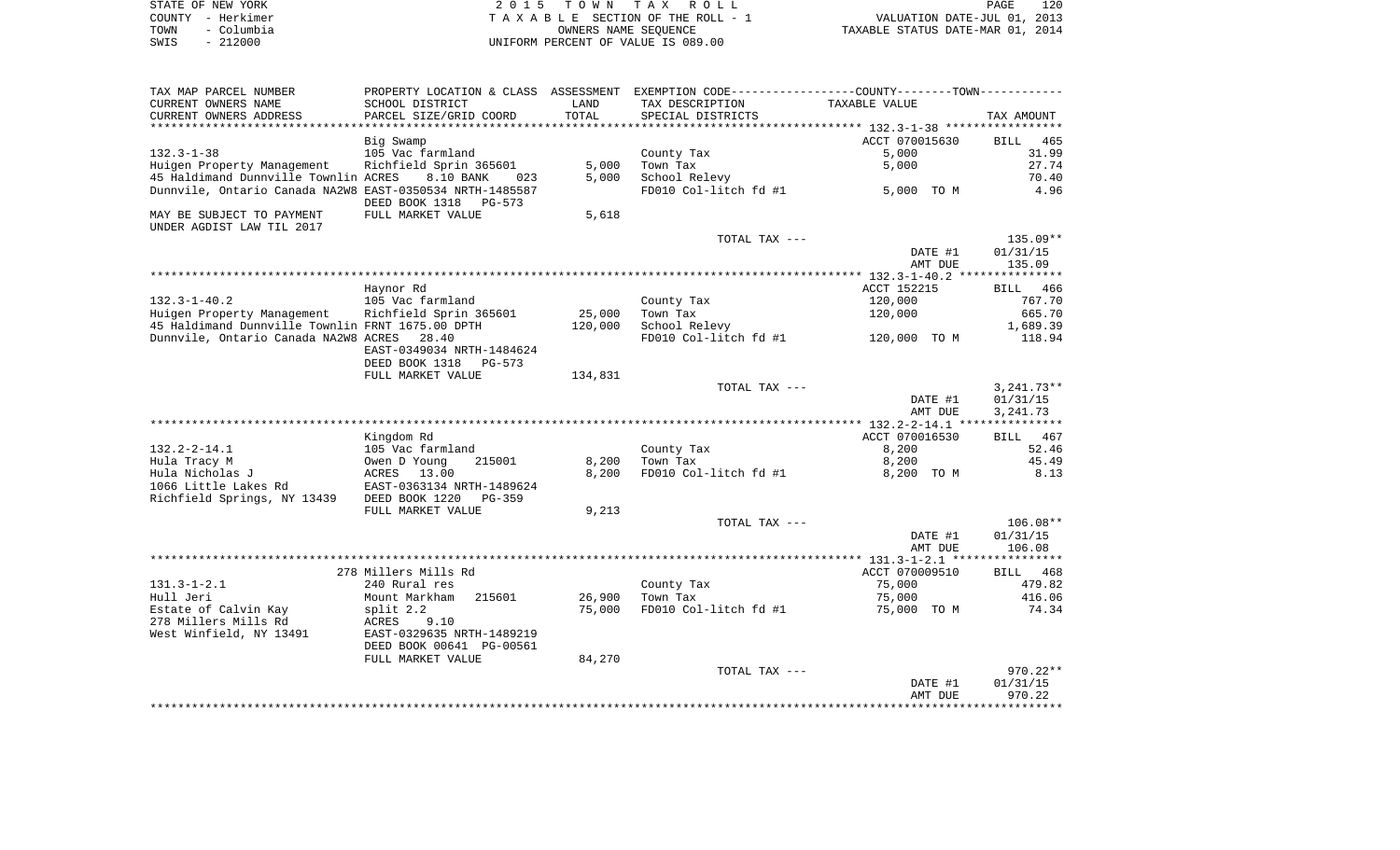| STATE OF NEW YORK  | 2015 TOWN TAX ROLL<br>PAGE                                     | 121 |
|--------------------|----------------------------------------------------------------|-----|
| COUNTY – Herkimer  | VALUATION DATE-JUL 01, 2013<br>TAXABLE SECTION OF THE ROLL - 1 |     |
| – Columbia<br>TOWN | TAXABLE STATUS DATE-MAR 01, 2014<br>OWNERS NAME SEOUENCE       |     |
| $-212000$<br>SWIS  | UNIFORM PERCENT OF VALUE IS 089.00                             |     |

| TAX MAP PARCEL NUMBER<br>CURRENT OWNERS NAME<br>CURRENT OWNERS ADDRESS | PROPERTY LOCATION & CLASS ASSESSMENT<br>SCHOOL DISTRICT<br>PARCEL SIZE/GRID COORD              | LAND<br>TOTAL    | EXEMPTION CODE-----------------COUNTY-------TOWN-----------<br>TAX DESCRIPTION<br>SPECIAL DISTRICTS | TAXABLE VALUE            | TAX AMOUNT               |
|------------------------------------------------------------------------|------------------------------------------------------------------------------------------------|------------------|-----------------------------------------------------------------------------------------------------|--------------------------|--------------------------|
| **********************                                                 |                                                                                                |                  |                                                                                                     |                          |                          |
| $125.2 - 2 - 12$                                                       | 1096 Elizabethtown Rd<br>210 1 Family Res                                                      |                  | County Tax                                                                                          | ACCT 070013625<br>87,900 | BILL<br>- 469<br>562.34  |
| Hunt Adrienne<br>1096 Elizabethtown Rd<br>Ilion, NY 13357              | Central Valley 212803<br>6.20<br>ACRES<br>EAST-0339363 NRTH-1509250<br>DEED BOOK 939<br>PG-573 | 23,300<br>87,900 | Town Tax<br>FD010 Col-litch fd #1                                                                   | 87,900<br>87,900 TO M    | 487.63<br>87.12          |
|                                                                        | FULL MARKET VALUE                                                                              | 98,764           |                                                                                                     |                          |                          |
|                                                                        |                                                                                                |                  | TOTAL TAX ---                                                                                       | DATE #1                  | $1,137.09**$<br>01/31/15 |
|                                                                        |                                                                                                |                  |                                                                                                     | AMT DUE                  | 1,137.09                 |
|                                                                        | Sarafin Rd                                                                                     |                  |                                                                                                     | ACCT 163429              | BILL 470                 |
| $132.2 - 2 - 10.6$                                                     | 314 Rural vac<10                                                                               |                  | County Tax                                                                                          | 14,000                   | 89.57                    |
| Hunt Allen                                                             | Owen D Young<br>215001                                                                         | 14,000           | Town Tax                                                                                            | 14,000                   | 77.67                    |
| Hunt Maria                                                             | includes 10.7 & 14.5                                                                           | 14,000           | FD010 Col-litch fd #1                                                                               | 14,000 TO M              | 13.88                    |
| 306 Sarafin Rd<br>Mohawk, NY 13407                                     | FRNT 250.00 DPTH<br>ACRES 11.70<br>EAST-0362401 NRTH-1490644                                   |                  |                                                                                                     |                          |                          |
|                                                                        | DEED BOOK 1388<br>PG-42<br>FULL MARKET VALUE                                                   | 15,730           |                                                                                                     |                          |                          |
|                                                                        |                                                                                                |                  | TOTAL TAX ---                                                                                       |                          | 181.12**                 |
|                                                                        |                                                                                                |                  |                                                                                                     | DATE #1                  | 01/31/15                 |
|                                                                        |                                                                                                |                  |                                                                                                     | AMT DUE                  | 181.12                   |
|                                                                        |                                                                                                |                  |                                                                                                     |                          |                          |
|                                                                        | 306 Sarafin Rd                                                                                 |                  |                                                                                                     | ACCT 163429              | 471<br>BILL              |
| $132.2 - 2 - 14.4$                                                     | 240 Rural res                                                                                  |                  | County Tax                                                                                          | 162,000                  | 1,036.40                 |
| Hunt Allen                                                             | Owen D Young<br>215001                                                                         | 31,500           | Town Tax                                                                                            | 162,000                  | 898.70                   |
| Hunt Maria                                                             | includes 10.3 & 10.4                                                                           | 162,000          | FD010 Col-litch fd #1                                                                               | 162,000 TO M             | 160.57                   |
| 306 Sarafin Rd                                                         | FRNT 401.00 DPTH                                                                               |                  |                                                                                                     |                          |                          |
| Mohawk, NY 13407                                                       | ACRES 21.70                                                                                    |                  |                                                                                                     |                          |                          |
|                                                                        | EAST-0362097 NRTH-1490614                                                                      |                  |                                                                                                     |                          |                          |
|                                                                        | DEED BOOK 1388<br>PG-42                                                                        |                  |                                                                                                     |                          |                          |
|                                                                        | FULL MARKET VALUE                                                                              | 182,022          |                                                                                                     |                          |                          |
|                                                                        |                                                                                                |                  | TOTAL TAX ---                                                                                       |                          | $2,095.67**$             |
|                                                                        |                                                                                                |                  |                                                                                                     | DATE #1                  | 01/31/15                 |
|                                                                        |                                                                                                |                  |                                                                                                     | AMT DUE                  | 2,095.67                 |
|                                                                        |                                                                                                |                  |                                                                                                     |                          |                          |
| $131.1 - 1 - 4$                                                        | 265 Elizabethtown Rd                                                                           |                  |                                                                                                     | ACCT 150302              | BILL 472<br>433.75       |
| Huntley Gregory                                                        | 210 1 Family Res<br>Mount Markham<br>215601                                                    | 13,000           | County Tax<br>Town Tax                                                                              | 67,800<br>67,800         | 376.12                   |
| 2520 State Route 8                                                     | ACRES<br>$1.00$ BANK<br>184                                                                    | 67,800           | FD010 Col-litch fd #1                                                                               | 67,800 TO M              | 67.20                    |
| West Winfield, NY 13491                                                | EAST-0329598 NRTH-1496098<br>DEED BOOK 1306<br>PG-584                                          |                  |                                                                                                     |                          |                          |
|                                                                        | FULL MARKET VALUE                                                                              | 76,180           |                                                                                                     |                          |                          |
|                                                                        |                                                                                                |                  | TOTAL TAX ---                                                                                       |                          | $877.07**$               |
|                                                                        |                                                                                                |                  |                                                                                                     | DATE #1                  | 01/31/15                 |
|                                                                        |                                                                                                |                  |                                                                                                     | AMT DUE                  | 877.07                   |
|                                                                        |                                                                                                |                  |                                                                                                     |                          |                          |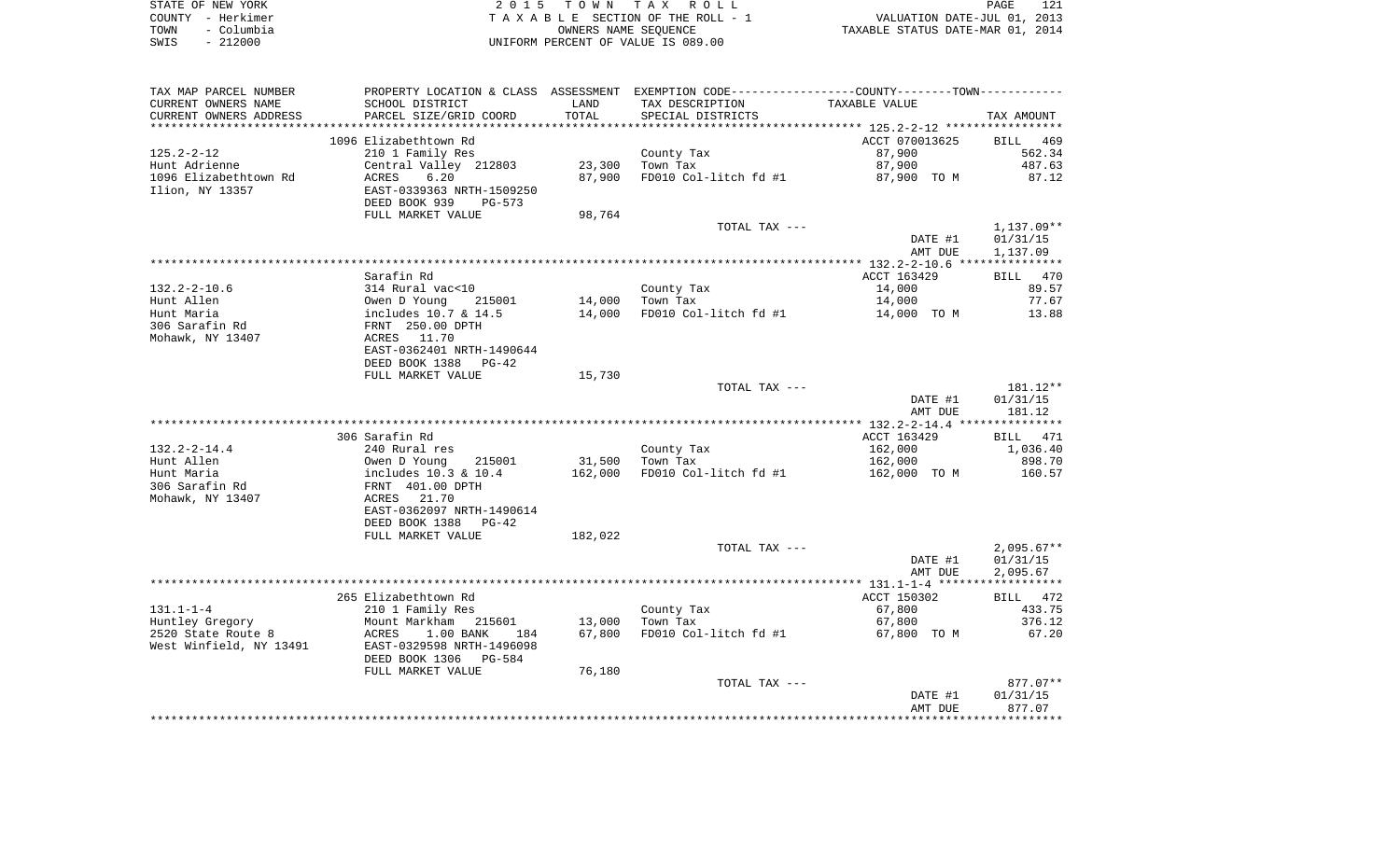| STATE OF NEW YORK  | 2015 TOWN TAX ROLL                 | 122<br>PAGE                      |
|--------------------|------------------------------------|----------------------------------|
| COUNTY - Herkimer  | TAXABLE SECTION OF THE ROLL - 1    | VALUATION DATE-JUL 01, 2013      |
| - Columbia<br>TOWN | OWNERS NAME SEOUENCE               | TAXABLE STATUS DATE-MAR 01, 2014 |
| SWIS<br>$-212000$  | UNIFORM PERCENT OF VALUE IS 089.00 |                                  |

| TAX MAP PARCEL NUMBER        | PROPERTY LOCATION & CLASS | ASSESSMENT |                          | EXEMPTION CODE-----------------COUNTY-------TOWN----------- |                    |
|------------------------------|---------------------------|------------|--------------------------|-------------------------------------------------------------|--------------------|
| CURRENT OWNERS NAME          | SCHOOL DISTRICT           | LAND       | TAX DESCRIPTION          | TAXABLE VALUE                                               |                    |
| CURRENT OWNERS ADDRESS       | PARCEL SIZE/GRID COORD    | TOTAL      | SPECIAL DISTRICTS        |                                                             | TAX AMOUNT         |
|                              |                           |            |                          |                                                             |                    |
|                              | 859 Richfield Hill Rd     |            |                          | ACCT 070008825                                              | BILL<br>473        |
| $131.4 - 1 - 47$             | 270 Mfg housing           |            | County Tax               | 49,700                                                      | 317.96             |
| Huxtable Beverly C           | Richfield Sprin 365601    | 45,378     | Town Tax                 | 49,700                                                      | 275.71             |
| 859 Richfield Hill Rd        | ACRES<br>59.00            | 49,700     | FD010 Col-litch fd #1    | 49,700 TO M                                                 | 49.26              |
| Richfield Springs, NY 13439  | EAST-0338827 NRTH-1481619 |            |                          |                                                             |                    |
|                              | DEED BOOK 841<br>PG-171   |            |                          |                                                             |                    |
|                              | FULL MARKET VALUE         | 55,843     |                          |                                                             |                    |
|                              |                           |            | TOTAL TAX ---            |                                                             | 642.93**           |
|                              |                           |            |                          | DATE #1                                                     | 01/31/15           |
|                              |                           |            |                          | AMT DUE                                                     | 642.93             |
|                              |                           |            |                          |                                                             |                    |
|                              | Millers Mills Rd          |            |                          | ACCT 162759                                                 | <b>BILL</b><br>474 |
| $131.1 - 1 - 47.2$           | 105 Vac farmland          |            | AG MKTS<br>41730         | 363<br>363                                                  |                    |
|                              |                           |            |                          |                                                             |                    |
| Huxtable Farm Properties LLC | Mount Markham<br>215601   | 22,700     | County Tax               | 22,337                                                      | 142.90             |
| 597 Millers Mills Rd         | ACRES<br>35.60            | 22,700     | Town Tax                 | 22,337                                                      | 123.92             |
| West Winfield, NY 13491      | EAST-0335514 NRTH-1489163 |            | FD010 Col-litch fd #1    | 22,700 TO M                                                 | 22.50              |
|                              | DEED BOOK 1383 PG-563     |            |                          |                                                             |                    |
| MAY BE SUBJECT TO PAYMENT    | FULL MARKET VALUE         | 25,506     |                          |                                                             |                    |
| UNDER AGDIST LAW TIL 2021    |                           |            |                          |                                                             |                    |
|                              |                           |            | TOTAL TAX ---            |                                                             | $289.32**$         |
|                              |                           |            |                          | DATE #1                                                     | 01/31/15           |
|                              |                           |            |                          | AMT DUE                                                     | 289.32             |
|                              |                           |            |                          |                                                             |                    |
|                              | 597 Millers Mills Rd      |            |                          | ACCT 162759                                                 | BILL 475           |
| $131.3 - 1 - 4$              | 112 Dairy farm            |            | AG MKTS<br>41730         | 4,571<br>4,571                                              |                    |
| Huxtable Farm Properties LLC | Mount Markham<br>215601   |            | 110,900 AGRIC 10 Y 42100 | 15,000<br>15,000                                            |                    |
| 597 Millers Mills Rd         | ACRES 172.70              | 216,300    | County Tax               | 196,729                                                     | 1,258.58           |
| West Winfield, NY 13491      | EAST-0333934 NRTH-1488771 |            | Town Tax                 | 196,729                                                     | 1,091.36           |
|                              | DEED BOOK 1383<br>PG-563  |            | FD010 Col-litch fd #1    | 216,300 TO M                                                | 214.39             |
| MAY BE SUBJECT TO PAYMENT    | FULL MARKET VALUE         | 243,034    |                          |                                                             |                    |
| UNDER AGDIST LAW TIL 2021    |                           |            |                          |                                                             |                    |
|                              |                           |            | TOTAL TAX ---            |                                                             | $2,564.33**$       |
|                              |                           |            |                          | DATE #1                                                     | 01/31/15           |
|                              |                           |            |                          | AMT DUE                                                     | 2,564.33           |
|                              |                           |            |                          |                                                             |                    |
|                              | Millers Mills Rd          |            |                          | ACCT 162759                                                 | 476<br>BILL        |
| $131.4 - 1 - 2$              | 311 Res vac land          |            | AG MKTS<br>41730         | 5,075<br>5,075                                              |                    |
| Huxtable Farm Properties LLC | Mount Markham<br>215601   | 7,200      | County Tax               | 2,125                                                       | 13.59              |
| 597 Millers Mills Rd         | ACRES<br>3.30             | 7,200      | Town Tax                 | 2,125                                                       | 11.79              |
| West Winfield, NY 13491      | EAST-0336514 NRTH-1488220 |            | FD010 Col-litch fd #1    | 100 TO M                                                    | .10                |
|                              | DEED BOOK 1383<br>PG-563  |            |                          |                                                             |                    |
| MAY BE SUBJECT TO PAYMENT    | FULL MARKET VALUE         | 8,090      |                          |                                                             |                    |
| UNDER AGDIST LAW TIL 2021    |                           |            |                          |                                                             |                    |
|                              |                           |            | TOTAL TAX ---            |                                                             | $25.48**$          |
|                              |                           |            |                          | DATE #1                                                     | 01/31/15           |
|                              |                           |            |                          | AMT DUE                                                     | 25.48              |
|                              |                           |            |                          |                                                             |                    |
|                              |                           |            |                          |                                                             |                    |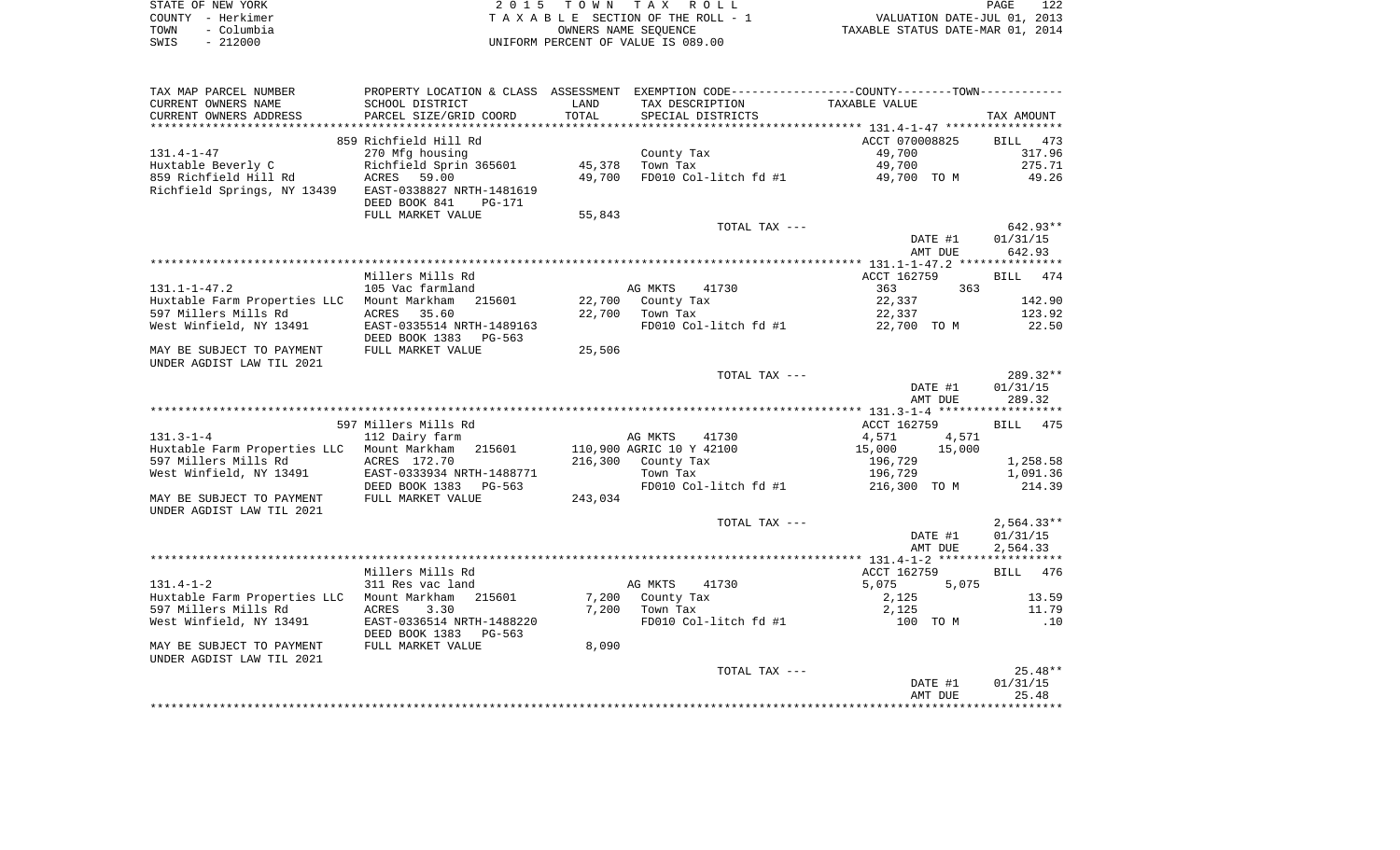| STATE OF NEW YORK  | 2015 TOWN TAX ROLL                 | 123<br>PAGE                      |
|--------------------|------------------------------------|----------------------------------|
| COUNTY - Herkimer  | TAXABLE SECTION OF THE ROLL - 1    | VALUATION DATE-JUL 01, 2013      |
| - Columbia<br>TOWN | OWNERS NAME SEOUENCE               | TAXABLE STATUS DATE-MAR 01, 2014 |
| $-212000$<br>SWIS  | UNIFORM PERCENT OF VALUE IS 089.00 |                                  |

 $\begin{array}{c} 123 \\ 2013 \\ 2014 \end{array}$ 

| TAX MAP PARCEL NUMBER                      |                                                       |         |                       | PROPERTY LOCATION & CLASS ASSESSMENT EXEMPTION CODE---------------COUNTY-------TOWN---------- |              |
|--------------------------------------------|-------------------------------------------------------|---------|-----------------------|-----------------------------------------------------------------------------------------------|--------------|
| CURRENT OWNERS NAME                        | SCHOOL DISTRICT                                       | LAND    | TAX DESCRIPTION       | TAXABLE VALUE                                                                                 |              |
| CURRENT OWNERS ADDRESS                     | PARCEL SIZE/GRID COORD                                | TOTAL   | SPECIAL DISTRICTS     |                                                                                               | TAX AMOUNT   |
|                                            |                                                       |         |                       |                                                                                               |              |
|                                            | Millers Mills Rd                                      |         |                       | ACCT 162759<br>$\Omega$<br>$\Omega$                                                           | BILL<br>477  |
| $131.4 - 1 - 4.1$                          | 322 Rural vac>10                                      |         | AG MKTS<br>41730      | 10,300                                                                                        | 65.89        |
| Huxtable Farm Properties LLC Mount Markham | 215601                                                | 10,300  | County Tax            |                                                                                               |              |
| 597 Millers Mills Rd                       | 22.70<br>ACRES                                        | 10,300  | Town Tax              | 10,300                                                                                        | 57.14        |
| West Winfield, NY 13491                    | EAST-0336759 NRTH-1487574<br>DEED BOOK 1383<br>PG-563 |         | FD010 Col-litch fd #1 | 10,300 TO M                                                                                   | 10.21        |
| MAY BE SUBJECT TO PAYMENT                  | FULL MARKET VALUE                                     | 11,573  |                       |                                                                                               |              |
| UNDER AGDIST LAW TIL 2021                  |                                                       |         |                       |                                                                                               |              |
|                                            |                                                       |         | TOTAL TAX ---         |                                                                                               | 133.24**     |
|                                            |                                                       |         |                       | DATE #1                                                                                       | 01/31/15     |
|                                            |                                                       |         |                       | AMT DUE                                                                                       | 133.24       |
|                                            |                                                       |         |                       |                                                                                               |              |
|                                            | 211 Huxtable Rd                                       |         |                       | ACCT 070002880                                                                                | BILL 478     |
| 131.3-1-12                                 | 240 Rural res                                         |         | AG MKTS<br>41730      | 5,915<br>5,915                                                                                |              |
| Huxtable Jeffrey                           | Mount Markham<br>215601                               | 50,300  | County Tax            | 75,085                                                                                        | 480.36       |
| 206 Huxtable Rd                            | POWER LINES ON PARCEL                                 | 81,000  | Town Tax              | 75,085                                                                                        | 416.54       |
| West Winfield, NY 13491                    | ACRES<br>54.60                                        |         | School Relevy         |                                                                                               | 1,720.46     |
|                                            | EAST-0335994 NRTH-1483093                             |         |                       | FD010 Col-litch fd #1 81,000 TO M                                                             | 80.28        |
| MAY BE SUBJECT TO PAYMENT                  | DEED BOOK 1281<br>PG-364                              |         |                       |                                                                                               |              |
| UNDER AGDIST LAW TIL 2021                  | FULL MARKET VALUE                                     | 91,011  |                       |                                                                                               |              |
|                                            |                                                       |         | TOTAL TAX ---         |                                                                                               | $2,697.64**$ |
|                                            |                                                       |         |                       | DATE #1                                                                                       | 01/31/15     |
|                                            |                                                       |         |                       | AMT DUE                                                                                       | 2,697.64     |
|                                            |                                                       |         |                       |                                                                                               |              |
|                                            | 206 Huxtable Rd                                       |         |                       | ACCT 153506                                                                                   | BILL 479     |
| $131.4 - 1 - 43.2$                         | 240 Rural res                                         |         | County Tax            | 92,000                                                                                        | 588.57       |
| Huxtable Jeffrey                           | 215601<br>Mount Markham                               | 26,400  | Town Tax              | 92,000                                                                                        | 510.37       |
| Huxtable Christine                         | Doublewide                                            | 92,000  | FD010 Col-litch fd #1 | 92,000 TO M                                                                                   | 91.19        |
| 206 Huxtable Rd                            | FRNT 792.00 DPTH                                      |         |                       |                                                                                               |              |
| West Winfield, NY 13491                    | ACRES 24.50                                           |         |                       |                                                                                               |              |
|                                            | EAST-0337200 NRTH-1482113                             |         |                       |                                                                                               |              |
|                                            | DEED BOOK 1326<br>PG-785                              |         |                       |                                                                                               |              |
|                                            | FULL MARKET VALUE                                     | 103,371 |                       |                                                                                               |              |
|                                            |                                                       |         | TOTAL TAX ---         |                                                                                               | 1,190.13**   |
|                                            |                                                       |         |                       | DATE #1                                                                                       | 01/31/15     |
|                                            |                                                       |         |                       | AMT DUE                                                                                       | 1,190.13     |
|                                            |                                                       |         |                       |                                                                                               |              |
|                                            | Huxtable Rd                                           |         |                       |                                                                                               | BILL 480     |
| $131.4 - 1 - 34.2$                         | ANALE RO<br>314 Rural vac<10<br>Richfield 2           |         | County Tax            | 4,100                                                                                         | 26.23        |
| Huxtable Susan J                           | Richfield Sprin 365601                                | 4,100   | Town Tax              | 4,100                                                                                         | 22.74        |
| 588 State Route 51 Rd                      | LANDLOCKED                                            | 4,100   | FD010 Col-litch fd #1 | 4,100 TO M                                                                                    | 4.06         |
| West Winfield, NY 13491                    | 10.20<br>ACRES                                        |         |                       |                                                                                               |              |
|                                            | EAST-0341948 NRTH-1482418                             |         |                       |                                                                                               |              |
|                                            | DEED BOOK 946<br>PG-404                               |         |                       |                                                                                               |              |
|                                            | FULL MARKET VALUE                                     | 4,607   |                       |                                                                                               |              |
|                                            |                                                       |         | TOTAL TAX ---         |                                                                                               | $53.03**$    |
|                                            |                                                       |         |                       | DATE #1                                                                                       | 01/31/15     |
|                                            |                                                       |         |                       | AMT DUE                                                                                       | 53.03        |
|                                            |                                                       |         |                       |                                                                                               |              |
|                                            |                                                       |         |                       |                                                                                               |              |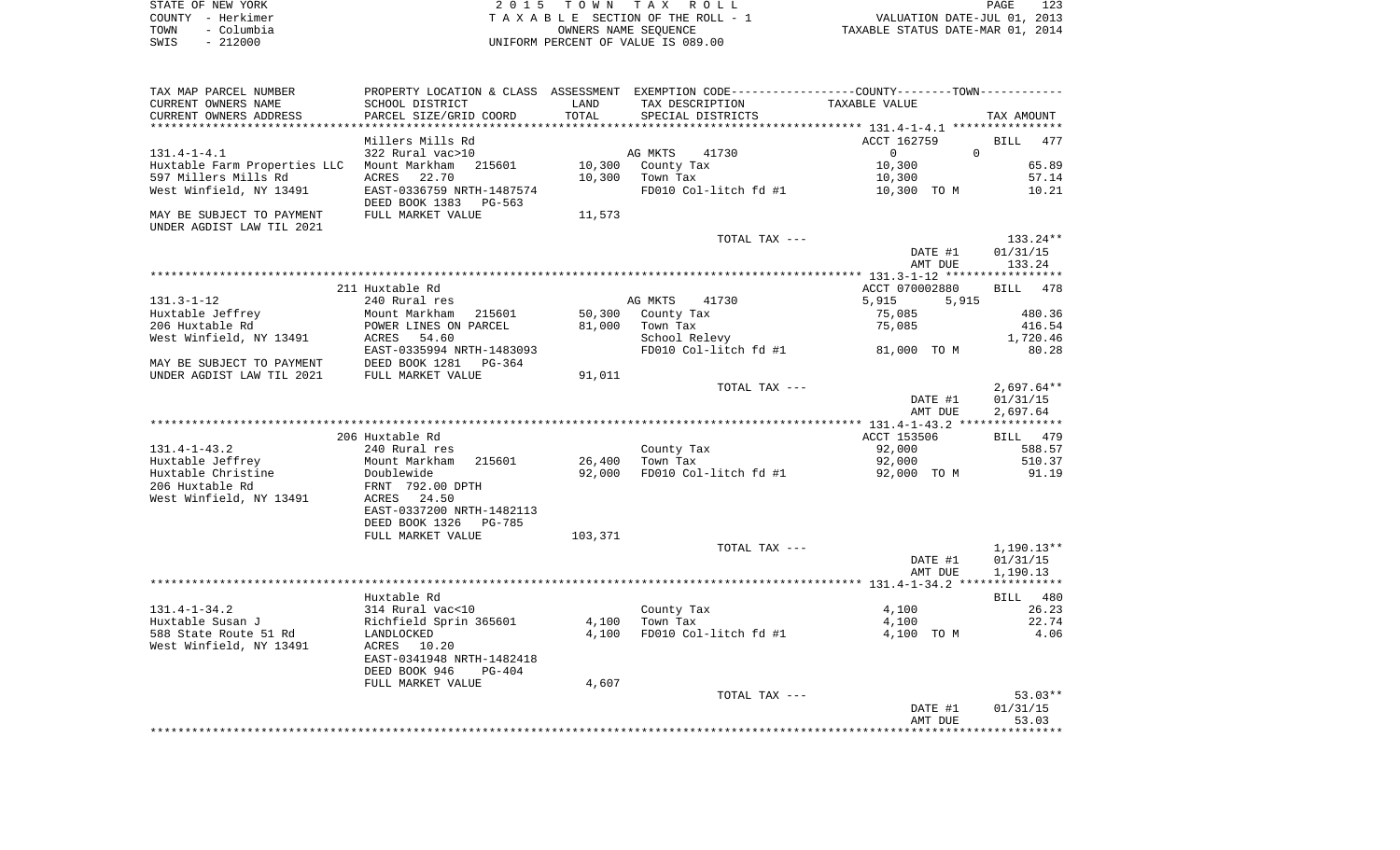| STATE OF NEW YORK  | 2015 TOWN TAX ROLL                    | 124<br>PAGE                      |
|--------------------|---------------------------------------|----------------------------------|
| COUNTY - Herkimer  | T A X A B L E SECTION OF THE ROLL - 1 | VALUATION DATE-JUL 01, 2013      |
| TOWN<br>– Columbia | OWNERS NAME SEOUENCE                  | TAXABLE STATUS DATE-MAR 01, 2014 |
| $-212000$<br>SWIS  | UNIFORM PERCENT OF VALUE IS 089.00    |                                  |

| TAX MAP PARCEL NUMBER                 | PROPERTY LOCATION & CLASS ASSESSMENT EXEMPTION CODE---------------COUNTY--------TOWN---------- |         |                         |                      |                    |
|---------------------------------------|------------------------------------------------------------------------------------------------|---------|-------------------------|----------------------|--------------------|
| CURRENT OWNERS NAME                   | SCHOOL DISTRICT                                                                                | LAND    | TAX DESCRIPTION         | TAXABLE VALUE        |                    |
| CURRENT OWNERS ADDRESS                | PARCEL SIZE/GRID COORD                                                                         | TOTAL   | SPECIAL DISTRICTS       |                      | TAX AMOUNT         |
|                                       |                                                                                                |         |                         |                      |                    |
|                                       | 608 Dugan Rd                                                                                   |         |                         | ACCT 070007050       | <b>BILL</b><br>481 |
| $139.1 - 2 - 55$                      | 112 Dairy farm                                                                                 |         | AG MKTS L 41720         | $\Omega$<br>$\Omega$ |                    |
| Huxtable William                      | Richfield Sprin 365601                                                                         |         | 95,000 AGRIC 10 Y 42100 | 12,000<br>12,000     |                    |
| Huxtable Katherine L                  | ACRES 155.00                                                                                   | 186,400 | County Tax              | 174,400              | 1,115.73           |
| 608 Dugan Rd                          | EAST-0356047 NRTH-1473476                                                                      |         | Town Tax                | 174,400              | 967.49             |
| Richfield Springs, NY 13439           | DEED BOOK 00600 PG-00417<br>FULL MARKET VALUE                                                  | 209,438 | FD010 Col-litch fd #1   | 186,400 TO M         | 184.75             |
| MAY BE SUBJECT TO PAYMENT             |                                                                                                |         |                         |                      |                    |
| UNDER AGDIST LAW TIL 2018             |                                                                                                |         |                         |                      |                    |
|                                       |                                                                                                |         | TOTAL TAX ---           |                      | $2,267.97**$       |
|                                       |                                                                                                |         |                         | DATE #1              | 01/31/15           |
|                                       |                                                                                                |         |                         | AMT DUE              | 2,267.97           |
|                                       |                                                                                                |         |                         |                      |                    |
|                                       | 268 Depot Rd                                                                                   |         |                         | ACCT 188733          | <b>BILL</b><br>482 |
| $131.3 - 1 - 14$                      | 210 1 Family Res                                                                               |         | County Tax              | 59,400               | 380.01             |
| Hyde Mary Ann                         | Mount Markham<br>215601                                                                        | 9,600   | Town Tax                | 59,400               | 329.52             |
| 262 Depot Rd                          | FRNT 150.00 DPTH 250.00                                                                        | 59,400  | FD010 Col-litch fd #1   | 59,400 TO M          | 58.87              |
| West Winfield, NY 13491               | 0.57<br>ACRES                                                                                  |         |                         |                      |                    |
| PRIOR OWNER ON 3/01/2014              | EAST-0333866 NRTH-1485271<br>DEED BOOK 1544<br>PG-853                                          |         |                         |                      |                    |
| King Bonnie J                         | FULL MARKET VALUE                                                                              | 66,742  |                         |                      |                    |
|                                       |                                                                                                |         | TOTAL TAX ---           |                      | 768.40**           |
|                                       |                                                                                                |         |                         | DATE #1              | 01/31/15           |
|                                       |                                                                                                |         |                         | AMT DUE              | 768.40             |
|                                       |                                                                                                |         |                         |                      |                    |
|                                       | 493 Huxtable Rd                                                                                |         |                         | ACCT 070003690       | BILL 483           |
| $131.3 - 1 - 18$                      | 210 1 Family Res                                                                               |         | County Tax              | 60,000               | 383.85             |
| Hyde Mary Ann K                       | 215601<br>Mount Markham                                                                        | 10,100  | Town Tax                | 60,000               | 332.85             |
| 493 Huxtable Road                     | ACRES<br>2.40                                                                                  | 60,000  | FD010 Col-litch fd #1   | 60,000 TO M          | 59.47              |
| West Winfield, NY 13491               | EAST-0335042 NRTH-1487006                                                                      |         |                         |                      |                    |
|                                       | DEED BOOK 861<br>$PG-269$                                                                      |         |                         |                      |                    |
|                                       | FULL MARKET VALUE                                                                              | 67,416  |                         |                      |                    |
|                                       |                                                                                                |         | TOTAL TAX ---           |                      | $776.17**$         |
|                                       |                                                                                                |         |                         | DATE #1              | 01/31/15           |
|                                       |                                                                                                |         |                         | AMT DUE              | 776.17             |
|                                       |                                                                                                |         |                         |                      |                    |
|                                       | Brewer Rd                                                                                      |         |                         | ACCT 070007080       | BILL 484           |
| $125.2 - 2 - 73$                      | 105 Vac farmland                                                                               |         | County Tax              | 36,100               | 230.95             |
| Hyer Gerald                           | Central Valley 212803                                                                          | 36,100  | Town Tax                | 36,100               | 200.27             |
| Hyer Esther                           | ACRES<br>62.00<br>EAST-0343646 NRTH-1504221                                                    | 36,100  | FD010 Col-litch fd #1   | 36,100 TO M          | 35.78              |
| 186 No Columbia Rd<br>Ilion, NY 13357 | DEED BOOK 00581 PG-00117                                                                       |         |                         |                      |                    |
|                                       | FULL MARKET VALUE                                                                              | 40,562  |                         |                      |                    |
|                                       |                                                                                                |         | TOTAL TAX ---           |                      | 467.00**           |
|                                       |                                                                                                |         |                         | DATE #1              | 01/31/15           |
|                                       |                                                                                                |         |                         | AMT DUE              | 467.00             |
|                                       |                                                                                                |         |                         |                      |                    |
|                                       |                                                                                                |         |                         |                      |                    |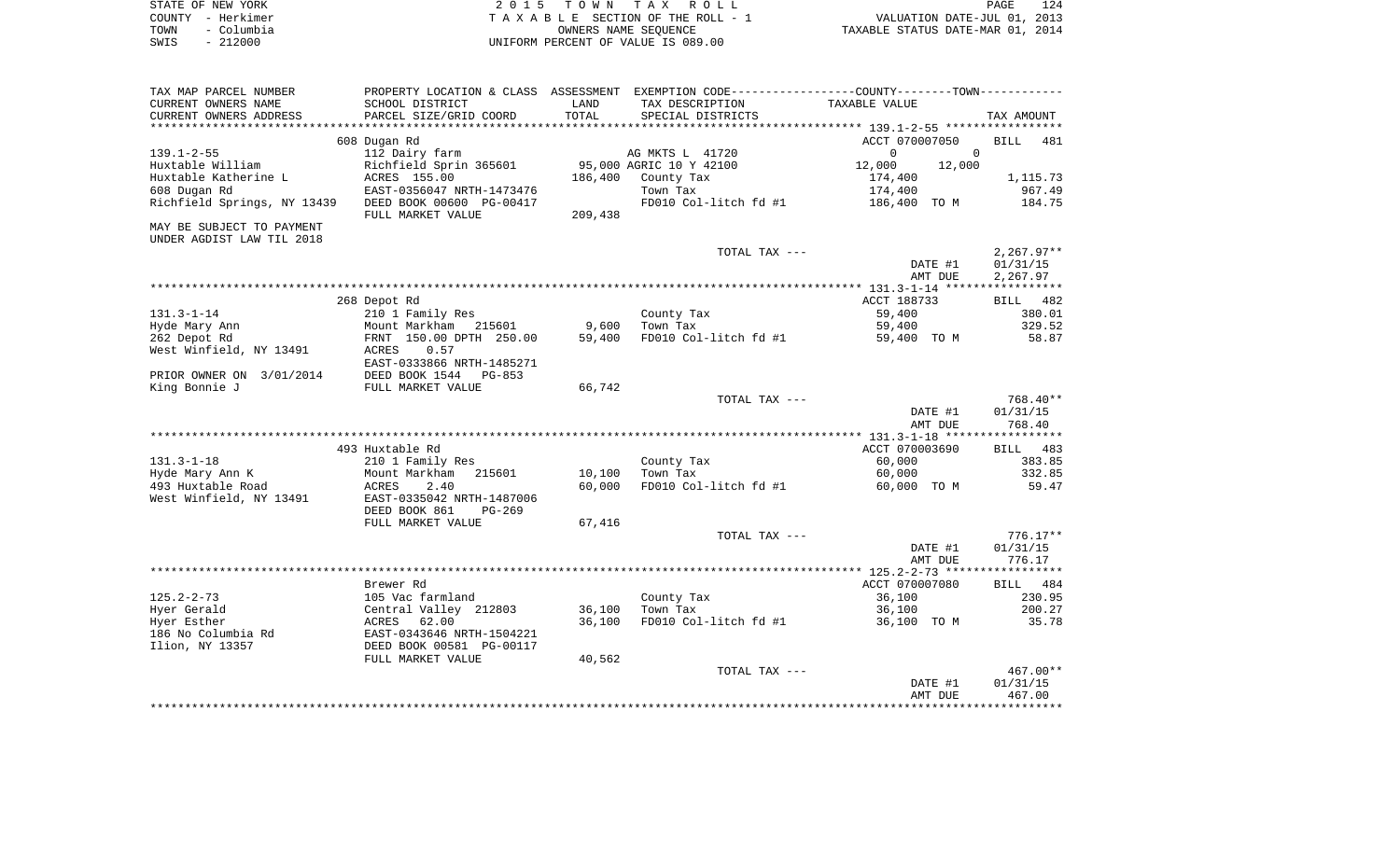|      | STATE OF NEW YORK | 2015 TOWN TAX ROLL                 | PAGE                             | 125 |
|------|-------------------|------------------------------------|----------------------------------|-----|
|      | COUNTY - Herkimer | TAXABLE SECTION OF THE ROLL - 1    | VALUATION DATE-JUL 01, 2013      |     |
| TOWN | - Columbia        | OWNERS NAME SEOUENCE               | TAXABLE STATUS DATE-MAR 01, 2014 |     |
| SWIS | - 212000          | UNIFORM PERCENT OF VALUE IS 089.00 |                                  |     |

| TAX MAP PARCEL NUMBER                             |                                           |         | PROPERTY LOCATION & CLASS ASSESSMENT EXEMPTION CODE----------------COUNTY--------TOWN---------- |                |                      |
|---------------------------------------------------|-------------------------------------------|---------|-------------------------------------------------------------------------------------------------|----------------|----------------------|
| CURRENT OWNERS NAME                               | SCHOOL DISTRICT                           | LAND    | TAX DESCRIPTION                                                                                 | TAXABLE VALUE  |                      |
| CURRENT OWNERS ADDRESS                            | PARCEL SIZE/GRID COORD                    | TOTAL   | SPECIAL DISTRICTS                                                                               |                | TAX AMOUNT           |
| ****************                                  |                                           |         |                                                                                                 |                |                      |
|                                                   | 186 No Columbia Rd                        |         |                                                                                                 | ACCT 070001200 | BILL 485             |
| $125.2 - 2 - 25$                                  | 113 Cattle farm                           |         | County Tax                                                                                      | 97,900         | 626.32               |
| Hyer Gerald F                                     | Central Valley 212803                     | 53,000  | Town Tax                                                                                        | 97,900         | 543.10               |
| Hyer Esther B                                     | ACRES 68.00<br>EAST-0340691 NRTH-1510901  | 97,900  | FD010 Col-litch fd #1 97,900 TO M                                                               |                | 97.03                |
| 186 No Columbia Rd                                |                                           |         |                                                                                                 |                |                      |
| Ilion, NY 13357                                   | DEED BOOK 00581 PG-00117                  |         |                                                                                                 |                |                      |
|                                                   | FULL MARKET VALUE                         | 110,000 |                                                                                                 |                |                      |
|                                                   |                                           |         | TOTAL TAX ---                                                                                   |                | $1,266.45**$         |
|                                                   |                                           |         |                                                                                                 | DATE #1        | 01/31/15             |
|                                                   |                                           |         |                                                                                                 | AMT DUE        | 1,266.45             |
|                                                   |                                           |         |                                                                                                 |                |                      |
|                                                   | 655 Elizabethtown Rd                      |         |                                                                                                 | ACCT 070004590 | BILL 486             |
| $125.3 - 1 - 8.1$                                 | 120 Field crops                           |         | County Tax                                                                                      | 119,400        | 763.87               |
| Ingersoll Lorri L                                 | Central Valley 212803                     | 98,700  | Town Tax                                                                                        | 119,400        | 662.37               |
| 655 Elizabethtown Rd                              | FRNT 1895.00 DPTH                         | 119,400 | School Relevy                                                                                   |                | 2,739.26             |
| Ilion, NY 13357                                   | ACRES 130.30                              |         | FD010 Col-litch $fd$ #1 $119,400$ TO M                                                          |                | 118.34               |
|                                                   | EAST-0335076 NRTH-1501396                 |         |                                                                                                 |                |                      |
|                                                   | DEED BOOK 937<br>$PG-293$                 |         |                                                                                                 |                |                      |
|                                                   | FULL MARKET VALUE                         | 134,157 |                                                                                                 |                |                      |
|                                                   |                                           |         | TOTAL TAX ---                                                                                   | DATE #1        | $4,283.84**$         |
|                                                   |                                           |         |                                                                                                 | AMT DUE        | 01/31/15<br>4,283.84 |
|                                                   |                                           |         |                                                                                                 |                |                      |
|                                                   | 645 Elizabethtown Rd                      |         |                                                                                                 |                | BILL 487             |
| $125.3 - 1 - 8.8$                                 | 210 1 Family Res                          |         | County Tax                                                                                      | 106,900        | 683.90               |
| Ingersoll Mark W                                  |                                           | 15,200  | Town Tax                                                                                        | 106,900        | 593.03               |
| Ingersoll Lorri L                                 | Central Valley 212803<br>FRNT 250.00 DPTH | 106,900 | School Relevy                                                                                   |                | 1,834.88             |
| 655 Elizabethtown Rd                              | ACRES<br>2.00                             |         | FD010 Col-litch fd #1 106,900 TO M                                                              |                | 105.95               |
| Ilion, NY 13357                                   | EAST-0334437 NRTH-1501668                 |         |                                                                                                 |                |                      |
|                                                   | DEED BOOK 878<br>PG-179                   |         |                                                                                                 |                |                      |
|                                                   | FULL MARKET VALUE                         | 120,112 |                                                                                                 |                |                      |
|                                                   |                                           |         | TOTAL TAX ---                                                                                   |                | $3,217.76**$         |
|                                                   |                                           |         |                                                                                                 | DATE #1        | 01/31/15             |
|                                                   |                                           |         |                                                                                                 | AMT DUE        | 3,217.76             |
|                                                   |                                           |         |                                                                                                 |                |                      |
|                                                   | 382 State Route 28                        |         |                                                                                                 | ACCT 070008430 | BILL 488             |
| $139.3 - 2 - 3.1$                                 | 283 Res w/Comuse                          |         | AGRIC 10 Y 42100                                                                                | 3,400<br>3,400 |                      |
| Ingles Edward W                                   | Richfield Sprin 365601<br>ACRES 20.70     |         | 33,400 County Tax                                                                               | 146,600        | 937.88               |
| Ingles Ruth A                                     |                                           | 150,000 | Town Tax                                                                                        | 146,600        | 813.27               |
| 382 State Route 28                                | EAST-0358234 NRTH-1472520                 |         | FD010 Col-litch fd #1                                                                           | 150,000 TO M   | 148.67               |
| Richfield Springs, NY 13439 DEED BOOK 1203 PG-808 |                                           |         |                                                                                                 |                |                      |
|                                                   | FULL MARKET VALUE                         | 168,539 |                                                                                                 |                |                      |
|                                                   |                                           |         | TOTAL TAX ---                                                                                   |                | 1,899.82**           |
|                                                   |                                           |         |                                                                                                 | DATE #1        | 01/31/15             |
|                                                   |                                           |         |                                                                                                 | AMT DUE        | 1,899.82             |
|                                                   |                                           |         |                                                                                                 |                |                      |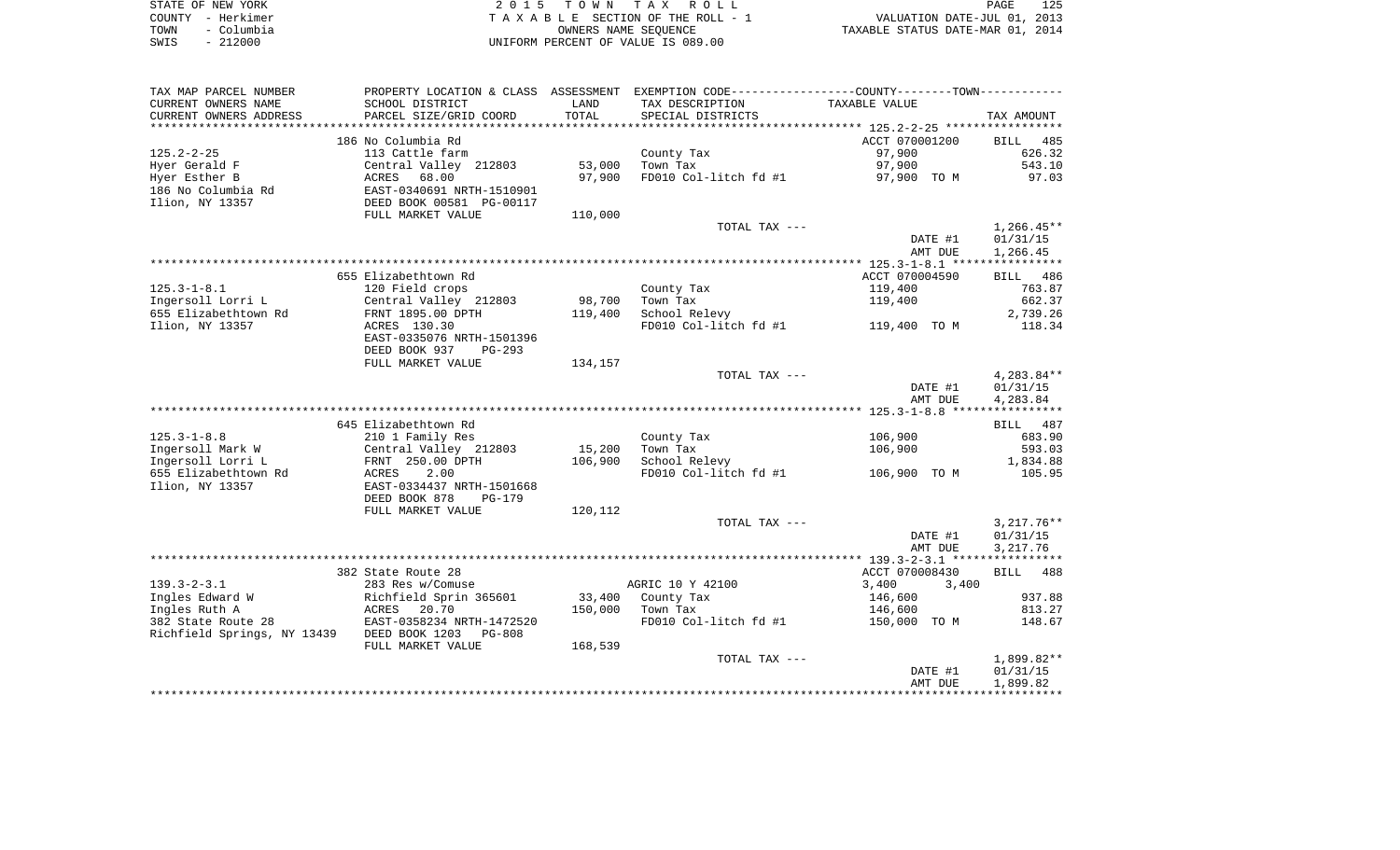|      | STATE OF NEW YORK | 2015 TOWN TAX ROLL                 |                                  | PAGE | 126 |
|------|-------------------|------------------------------------|----------------------------------|------|-----|
|      | COUNTY - Herkimer | TAXABLE SECTION OF THE ROLL - 1    | VALUATION DATE-JUL 01, 2013      |      |     |
| TOWN | – Columbia        | OWNERS NAME SEOUENCE               | TAXABLE STATUS DATE-MAR 01, 2014 |      |     |
| SWIS | $-212000$         | UNIFORM PERCENT OF VALUE IS 089.00 |                                  |      |     |

| TAX MAP PARCEL NUMBER                | PROPERTY LOCATION & CLASS ASSESSMENT EXEMPTION CODE----------------COUNTY--------TOWN----------- |         |                       |                                                    |              |
|--------------------------------------|--------------------------------------------------------------------------------------------------|---------|-----------------------|----------------------------------------------------|--------------|
| CURRENT OWNERS NAME                  | SCHOOL DISTRICT                                                                                  | LAND    | TAX DESCRIPTION       | TAXABLE VALUE                                      |              |
| CURRENT OWNERS ADDRESS               | PARCEL SIZE/GRID COORD                                                                           | TOTAL   | SPECIAL DISTRICTS     |                                                    | TAX AMOUNT   |
|                                      |                                                                                                  |         |                       | ******************** 126.3-2-65 ****************** |              |
|                                      | 555 Columbia Center Rd                                                                           |         |                       | ACCT 187426                                        | BILL 489     |
| $126.3 - 2 - 65$                     | 210 1 Family Res                                                                                 |         | County Tax            | 81,000                                             | 518.20       |
| Ingraham Joseph                      | Central Valley 212803                                                                            | 13,300  | Town Tax              | 81,000                                             | 449.35       |
| 555 Columbia Center Rd               | Includes Sbl 126.3-2-67.2                                                                        | 81,000  | FD010 Col-litch fd #1 | 81,000 TO M                                        | 80.28        |
| Mohawk, NY 13407                     | 1.89 acres calc                                                                                  |         |                       |                                                    |              |
|                                      | FRNT 690.00 DPTH 150.00                                                                          |         |                       |                                                    |              |
| PRIOR OWNER ON 3/01/2014             | 2.00<br>ACRES                                                                                    |         |                       |                                                    |              |
| Wine Joseph                          | EAST-0352622 NRTH-1500928                                                                        |         |                       |                                                    |              |
|                                      | DEED BOOK 1540<br>PG-305                                                                         |         |                       |                                                    |              |
|                                      | FULL MARKET VALUE                                                                                | 91,011  |                       |                                                    |              |
|                                      |                                                                                                  |         | TOTAL TAX ---         |                                                    | 1,047.83**   |
|                                      |                                                                                                  |         |                       | DATE #1                                            | 01/31/15     |
|                                      |                                                                                                  |         |                       | AMT DUE                                            | 1,047.83     |
|                                      |                                                                                                  |         |                       |                                                    |              |
|                                      | Jones Rd                                                                                         |         |                       | ACCT 153094                                        | BILL 490     |
| $131.1 - 1 - 61.3$                   | 314 Rural vac<10                                                                                 |         | County Tax            | 16,000                                             | 102.36       |
| Inman Richard                        | Mount Markham 215601                                                                             | 16,000  | Town Tax              | 16,000                                             | 88.76        |
| Inman Jolene                         | FRNT 454.00 DPTH                                                                                 | 16,000  | FD010 Col-litch fd #1 |                                                    | 15.86        |
| 209 Jones Road                       | ACRES<br>9.10                                                                                    |         |                       | 16,000 TO M                                        |              |
|                                      |                                                                                                  |         |                       |                                                    |              |
| Ilion, NY 13357                      | EAST-0334539 NRTH-1492010                                                                        |         |                       |                                                    |              |
|                                      | DEED BOOK 1324<br>PG-77                                                                          |         |                       |                                                    |              |
|                                      | FULL MARKET VALUE                                                                                | 17,978  |                       |                                                    |              |
|                                      |                                                                                                  |         | TOTAL TAX ---         |                                                    | 206.98**     |
|                                      |                                                                                                  |         |                       | DATE #1                                            | 01/31/15     |
|                                      |                                                                                                  |         |                       | AMT DUE                                            | 206.98       |
|                                      |                                                                                                  |         |                       |                                                    |              |
|                                      | 209 Jones Rd                                                                                     |         |                       |                                                    | BILL 491     |
| $131.1 - 1 - 61.2$                   | 210 1 Family Res                                                                                 |         | County Tax            | 95,000                                             | 607.77       |
| Inman Richard J                      | Mount Markham 215601                                                                             | 19,200  | Town Tax              | 95,000                                             | 527.01       |
| Inman Jolene A                       | ACRES<br>3.80                                                                                    | 95,000  | FD010 Col-litch fd #1 | 95,000 TO M                                        | 94.16        |
| 209 Jones Rd                         | EAST-0334290 NRTH-1492085                                                                        |         |                       |                                                    |              |
| Ilion, NY 13357                      | DEED BOOK 1254<br>PG-994                                                                         |         |                       |                                                    |              |
|                                      | FULL MARKET VALUE                                                                                | 106,742 |                       |                                                    |              |
|                                      |                                                                                                  |         | TOTAL TAX ---         |                                                    | $1,228.94**$ |
|                                      |                                                                                                  |         |                       | DATE #1                                            | 01/31/15     |
|                                      |                                                                                                  |         |                       | AMT DUE                                            | 1,228.94     |
|                                      |                                                                                                  |         |                       |                                                    |              |
|                                      | 395 Brennan Rd                                                                                   |         |                       | ACCT 149934                                        | BILL 492     |
| $125.4 - 1 - 12$                     | 210 1 Family Res                                                                                 |         | County Tax            | 75,000                                             | 479.82       |
| J&M Kast Irrevocable Trust           | Central Valley 212803                                                                            | 18,000  | Town Tax              | 75,000                                             | 416.06       |
| J&M Kast Irrevocable Trust Sep ACRES | 3.30                                                                                             | 75,000  | FD010 Col-litch fd #1 | 75,000 TO M                                        | 74.34        |
| Erin Lasher                          | EAST-0344439 NRTH-1502759                                                                        |         |                       |                                                    |              |
| 395 Brennan Road                     | DEED BOOK 1460<br>PG-986                                                                         |         |                       |                                                    |              |
| Ilion, NY 13357                      | FULL MARKET VALUE                                                                                | 84,270  |                       |                                                    |              |
|                                      |                                                                                                  |         |                       |                                                    |              |
| PRIOR OWNER ON 3/01/2014             |                                                                                                  |         |                       |                                                    |              |
| J&M Kast Irrevocable Trust Sep       |                                                                                                  |         |                       |                                                    |              |
|                                      |                                                                                                  |         | TOTAL TAX ---         |                                                    | 970.22**     |
|                                      |                                                                                                  |         |                       | DATE #1                                            | 01/31/15     |
|                                      |                                                                                                  |         |                       | AMT DUE                                            | 970.22       |
|                                      |                                                                                                  |         |                       |                                                    | *********    |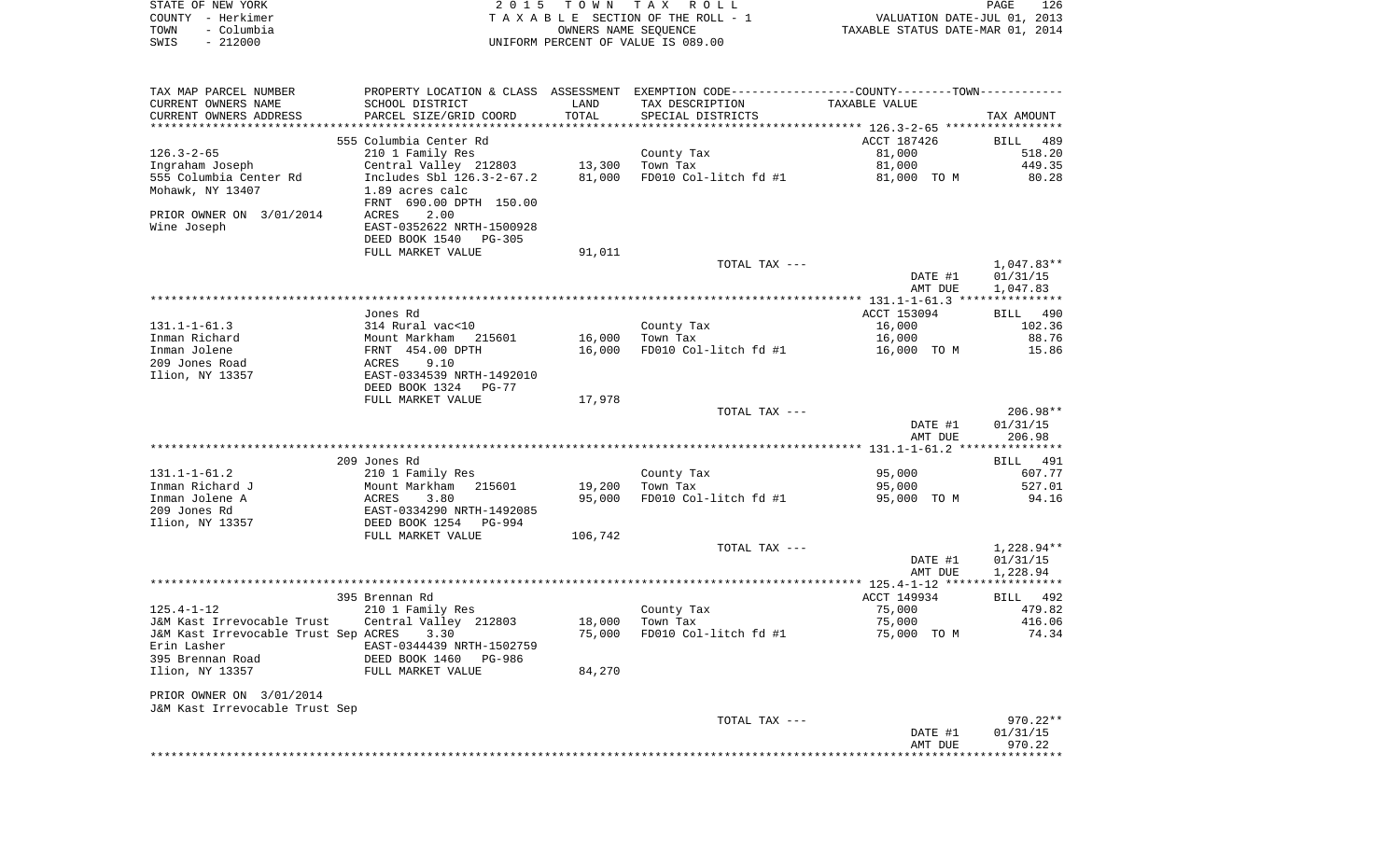| STATE OF NEW YORK<br>COUNTY - Herkimer                                                                                    |                                                    |                      | 2015 TOWN TAX ROLL<br>TAXABLE SECTION OF THE ROLL - 1 |                                                                 | PAGE<br>127        |
|---------------------------------------------------------------------------------------------------------------------------|----------------------------------------------------|----------------------|-------------------------------------------------------|-----------------------------------------------------------------|--------------------|
| TOWN<br>– Columbia                                                                                                        |                                                    | OWNERS NAME SEQUENCE |                                                       | VALUATION DATE-JUL 01, 2013<br>TAXABLE STATUS DATE-MAR 01, 2014 |                    |
| $-212000$<br>SWIS                                                                                                         |                                                    |                      | UNIFORM PERCENT OF VALUE IS 089.00                    |                                                                 |                    |
| TAX MAP PARCEL NUMBER       PROPERTY LOCATION & CLASS ASSESSMENT EXEMPTION CODE--------------COUNTY--------TOWN---------- |                                                    |                      |                                                       |                                                                 |                    |
| CURRENT OWNERS NAME                                                                                                       | SCHOOL DISTRICT                                    | LAND                 | TAX DESCRIPTION                                       | TAXABLE VALUE                                                   |                    |
| CURRENT OWNERS ADDRESS                                                                                                    | PARCEL SIZE/GRID COORD                             | TOTAL                | SPECIAL DISTRICTS                                     |                                                                 | TAX AMOUNT         |
|                                                                                                                           | Brennan Rd                                         |                      |                                                       | ACCT 149934                                                     | BILL 493           |
| 125.4-1-10.2                                                                                                              | 314 Rural vac<10                                   |                      | County Tax                                            | 2,100                                                           | 13.43              |
| J&M Kast Irrevocable Trust Sep Central Valley  212803                                                                     |                                                    |                      | County Ta<br>2,100    Town Tax                        | 2,100                                                           | 11.65              |
| J&M Kast Irrevocable Trust Sep ACRES 1.00<br>33 Hess Ave<br>Ilion, NY 13357                                               | EAST-0344187 NRTH-1502876<br>DEED BOOK 1460 PG-986 | 2,100                | FD010 Col-litch fd #1                                 | 2,100 TO M                                                      | 2.08               |
| PRIOR OWNER ON 3/01/2014                                                                                                  | FULL MARKET VALUE                                  | 2,360                |                                                       |                                                                 |                    |
| J&M Kast Irrevocable Trust Sep                                                                                            |                                                    |                      | TOTAL TAX ---                                         |                                                                 | $27.16**$          |
|                                                                                                                           |                                                    |                      |                                                       | DATE #1                                                         | 01/31/15           |
|                                                                                                                           |                                                    |                      |                                                       | AMT DUE                                                         | 27.16              |
|                                                                                                                           | Brennan & Spohn Rd                                 |                      |                                                       | ACCT 149934                                                     | BILL 494           |
| 125.4-1-10.4                                                                                                              | 314 Rural vac<10                                   |                      | County Tax<br>Town Tax                                | 6,200                                                           | 39.66              |
| J&M Kast Irrevocable Trust Sep Central Valley  212803                                                                     |                                                    | 6,200                | Town Tax                                              | 6,200                                                           | 34.39              |
| J&M Kast Irrevocable Trust Sep merged w/ 10.3<br>33 Hess Ave                                                              | ACRES 3.00<br>EAST-0344603 NRTH-1502980            | 6,200                | FD010 Col-litch fd #1                                 | 6,200 TO M                                                      | 6.15               |
| Ilion, NY 13357                                                                                                           | DEED BOOK 1460 PG-986<br>FULL MARKET VALUE         | 6,966                |                                                       |                                                                 |                    |
|                                                                                                                           |                                                    |                      | TOTAL TAX ---                                         |                                                                 | $80.20**$          |
|                                                                                                                           |                                                    |                      |                                                       | DATE #1<br>AMT DUE                                              | 01/31/15<br>80.20  |
|                                                                                                                           |                                                    |                      |                                                       | ACCT 174845                                                     |                    |
| 125.4-1-11                                                                                                                | 387 Brennan Rd<br>210 1 Family Res                 |                      |                                                       | 71,100                                                          | BILL 495<br>454.86 |
| J&M Kast Irrevocable Trust Sep Central Valley 212803 8,500 Town Tax                                                       |                                                    |                      | County Tax<br>Town Tay                                | 71,100                                                          | 394.43             |
| J&M Kast Irrevocable Trust Sep FRNT 126.00 DPTH 156.00 71,100<br>33 Hess Ave                                              | ACRES 0.44                                         |                      | FD010 Col-litch $fd$ #1 $71,100$ TO M                 |                                                                 | 70.47              |
| Ilion, NY 13357                                                                                                           | EAST-0343907 NRTH-1502526<br>DEED BOOK 1460 PG-986 |                      |                                                       |                                                                 |                    |
| PRIOR OWNER ON 3/01/2014 FULL MARKET VALUE                                                                                |                                                    | 79,888               |                                                       |                                                                 |                    |
| J&M Kast Irrevocable Trust Sep                                                                                            |                                                    |                      | TOTAL TAX ---                                         |                                                                 | 919.76**           |
|                                                                                                                           |                                                    |                      |                                                       | DATE #1                                                         | 01/31/15           |
|                                                                                                                           |                                                    |                      |                                                       | AMT DUE                                                         | 919.76             |
|                                                                                                                           | Jordanville Rd                                     |                      |                                                       | ACCT 183542                                                     | BILL 496           |
| 131.2-1-1                                                                                                                 | 105 Vac farmland                                   |                      | County Tax                                            | 61,800                                                          | 395.37             |
| Jablonski Raymond E                                                                                                       | Mount Markham<br>215601                            | 61,800               | Town Tax                                              | 61,800                                                          | 342.84             |
| 3732 Bay Road<br>Street, MD 21154                                                                                         | ACRES 129.00<br>EAST-0337091 NRTH-1494773          | 61,800               | FD010 Col-litch fd #1                                 | 61,800 TO M                                                     | 61.25              |
|                                                                                                                           | DEED BOOK 1517<br>PG-364<br>FULL MARKET VALUE      | 69,438               |                                                       |                                                                 |                    |
|                                                                                                                           |                                                    |                      | TOTAL TAX ---                                         |                                                                 | 799.46**           |
|                                                                                                                           |                                                    |                      |                                                       | DATE #1                                                         | 01/31/15           |
|                                                                                                                           |                                                    |                      |                                                       | AMT DUE                                                         | 799.46             |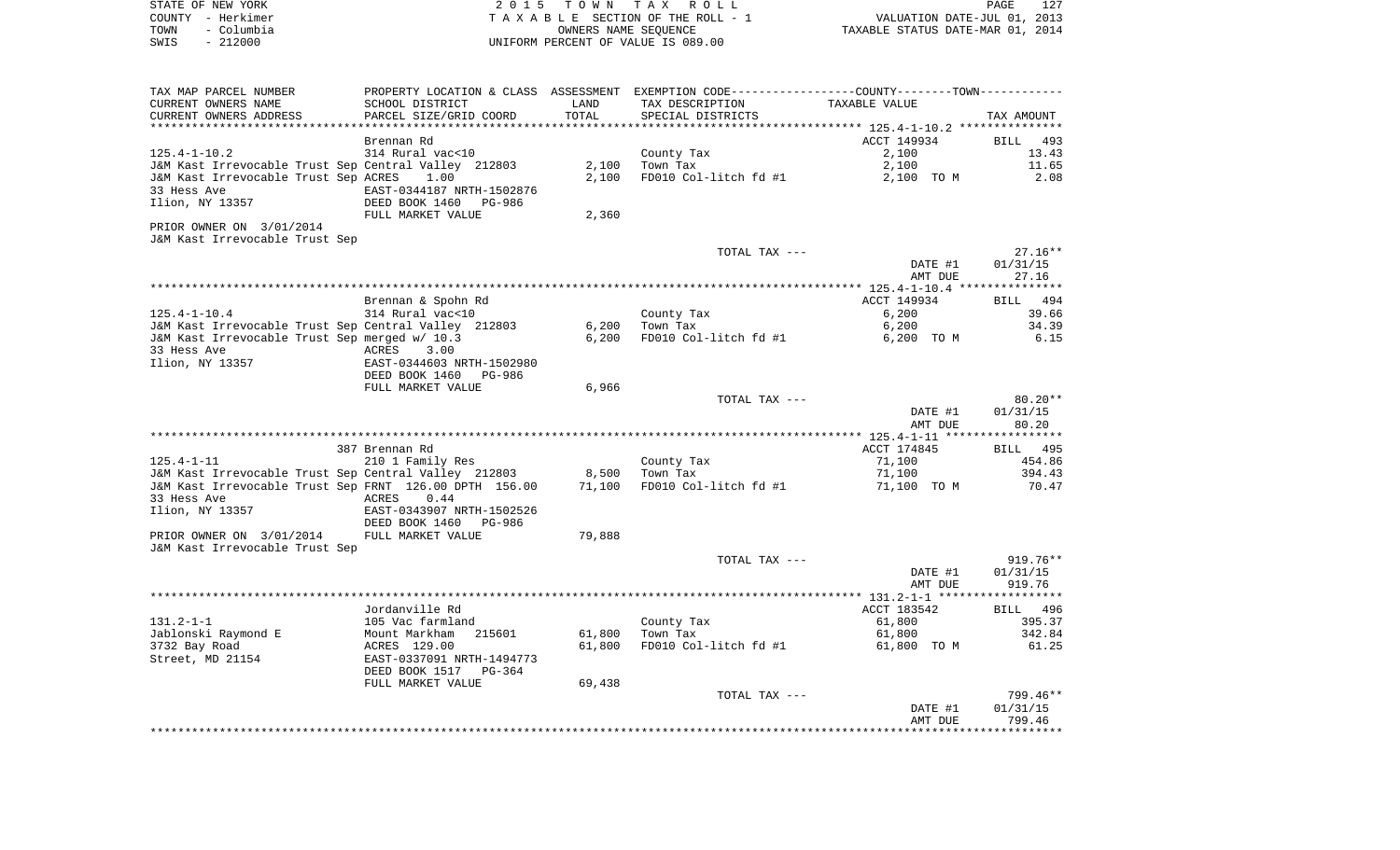|      | STATE OF NEW YORK | 2015 TOWN TAX ROLL                 | 128<br>PAGE                      |
|------|-------------------|------------------------------------|----------------------------------|
|      | COUNTY - Herkimer | TAXABLE SECTION OF THE ROLL - 1    | VALUATION DATE-JUL 01, 2013      |
| TOWN | – Columbia        | OWNERS NAME SEOUENCE               | TAXABLE STATUS DATE-MAR 01, 2014 |
| SWIS | $-212000$         | UNIFORM PERCENT OF VALUE IS 089.00 |                                  |

| TAX MAP PARCEL NUMBER             | PROPERTY LOCATION & CLASS ASSESSMENT        |         | EXEMPTION CODE----------------COUNTY-------TOWN----------- |               |                          |
|-----------------------------------|---------------------------------------------|---------|------------------------------------------------------------|---------------|--------------------------|
| CURRENT OWNERS NAME               | SCHOOL DISTRICT                             | LAND    | TAX DESCRIPTION                                            | TAXABLE VALUE |                          |
| CURRENT OWNERS ADDRESS            | PARCEL SIZE/GRID COORD                      | TOTAL   | SPECIAL DISTRICTS                                          |               | TAX AMOUNT               |
|                                   | Jordanville Rd                              |         |                                                            | ACCT 183542   | 497<br>BILL              |
| $131.2 - 1 - 2$                   | 105 Vac farmland                            |         | County Tax                                                 | 20,600        | 131.79                   |
| Jablonski Raymond E               | 215601<br>Mount Markham                     | 20,600  | Town Tax                                                   | 20,600        | 114.28                   |
| 3732 Bay Road                     | 49.70<br>ACRES                              | 20,600  | FD010 Col-litch fd #1                                      | 20,600 TO M   | 20.42                    |
| Street, MD 21154                  | EAST-0338873 NRTH-1493883                   |         |                                                            |               |                          |
|                                   | DEED BOOK 1517<br>PG-364                    |         |                                                            |               |                          |
|                                   | FULL MARKET VALUE                           | 23,146  |                                                            |               |                          |
|                                   |                                             |         | TOTAL TAX ---                                              |               | $266.49**$               |
|                                   |                                             |         |                                                            | DATE #1       | 01/31/15                 |
|                                   |                                             |         |                                                            | AMT DUE       | 266.49                   |
|                                   |                                             |         |                                                            |               |                          |
|                                   | Jordanville Rd                              |         |                                                            | ACCT 183542   | BILL 498                 |
| $131.2 - 1 - 52$                  | 105 Vac farmland                            |         | County Tax                                                 | 12,400        | 79.33                    |
| Jablonski Raymond E               | Mount Markham<br>215601                     | 12,400  | Town Tax                                                   | 12,400        | 68.79                    |
| 3732 Bay Road<br>Street, MD 21154 | ACRES<br>20.00<br>EAST-0339711 NRTH-1493027 | 12,400  | FD010 Col-litch fd #1                                      | 12,400 TO M   | 12.29                    |
|                                   | DEED BOOK 1517<br>PG-364                    |         |                                                            |               |                          |
|                                   | FULL MARKET VALUE                           | 13,933  |                                                            |               |                          |
|                                   |                                             |         | TOTAL TAX ---                                              |               | $160.41**$               |
|                                   |                                             |         |                                                            | DATE #1       | 01/31/15                 |
|                                   |                                             |         |                                                            | AMT DUE       | 160.41                   |
|                                   |                                             |         |                                                            |               |                          |
|                                   | 600 Jordanville Rd                          |         |                                                            | ACCT 183542   | BILL 499                 |
| $131.2 - 1 - 53$                  | 120 Field crops                             |         | County Tax                                                 | 180,300       | 1,153.48                 |
| Jablonski Raymond E               | Mount Markham<br>215601                     | 84,000  | Town Tax                                                   | 180,300       | 1,000.22                 |
| 3732 Bay Road                     | ACRES 154.90                                | 180,300 | FD010 Col-litch fd #1                                      | 180,300 TO M  | 178.70                   |
| Street, MD 21154                  | EAST-0338464 NRTH-1492291                   |         |                                                            |               |                          |
|                                   | DEED BOOK 1517<br>PG-364                    |         |                                                            |               |                          |
|                                   | FULL MARKET VALUE                           | 202,584 |                                                            |               |                          |
|                                   |                                             |         | TOTAL TAX ---                                              | DATE #1       | $2,332.40**$<br>01/31/15 |
|                                   |                                             |         |                                                            | AMT DUE       | 2,332.40                 |
|                                   |                                             |         |                                                            |               |                          |
|                                   | 932 State Route 51                          |         |                                                            | ACCT 188830   | BILL 500                 |
| $131.30 - 2 - 19$                 | 210 1 Family Res                            |         | County Tax                                                 | 67,100        | 429.27                   |
| Jablonski Robert G                | Mount Markham<br>215601                     | 7,600   | Town Tax                                                   | 67,100        | 372.24                   |
| PO Box 427                        | 98.00 DPTH 106.00<br>FRNT                   | 67,100  | FD010 Col-litch fd #1                                      | 67,100 TO M   | 66.51                    |
| West Winfield, NY 13491           | 0.33<br>ACRES                               |         |                                                            |               |                          |
|                                   | EAST-0327971 NRTH-1492963                   |         |                                                            |               |                          |
| PRIOR OWNER ON 3/01/2014          | DEED BOOK 1548<br>$PG-857$                  |         |                                                            |               |                          |
| Townsend Emma<br>Life Us I        | FULL MARKET VALUE                           | 75,393  |                                                            |               |                          |
|                                   |                                             |         | TOTAL TAX ---                                              |               | 868.02**                 |
|                                   |                                             |         |                                                            | DATE #1       | 01/31/15                 |
|                                   |                                             |         |                                                            | AMT DUE       | 868.02                   |
|                                   |                                             |         |                                                            |               |                          |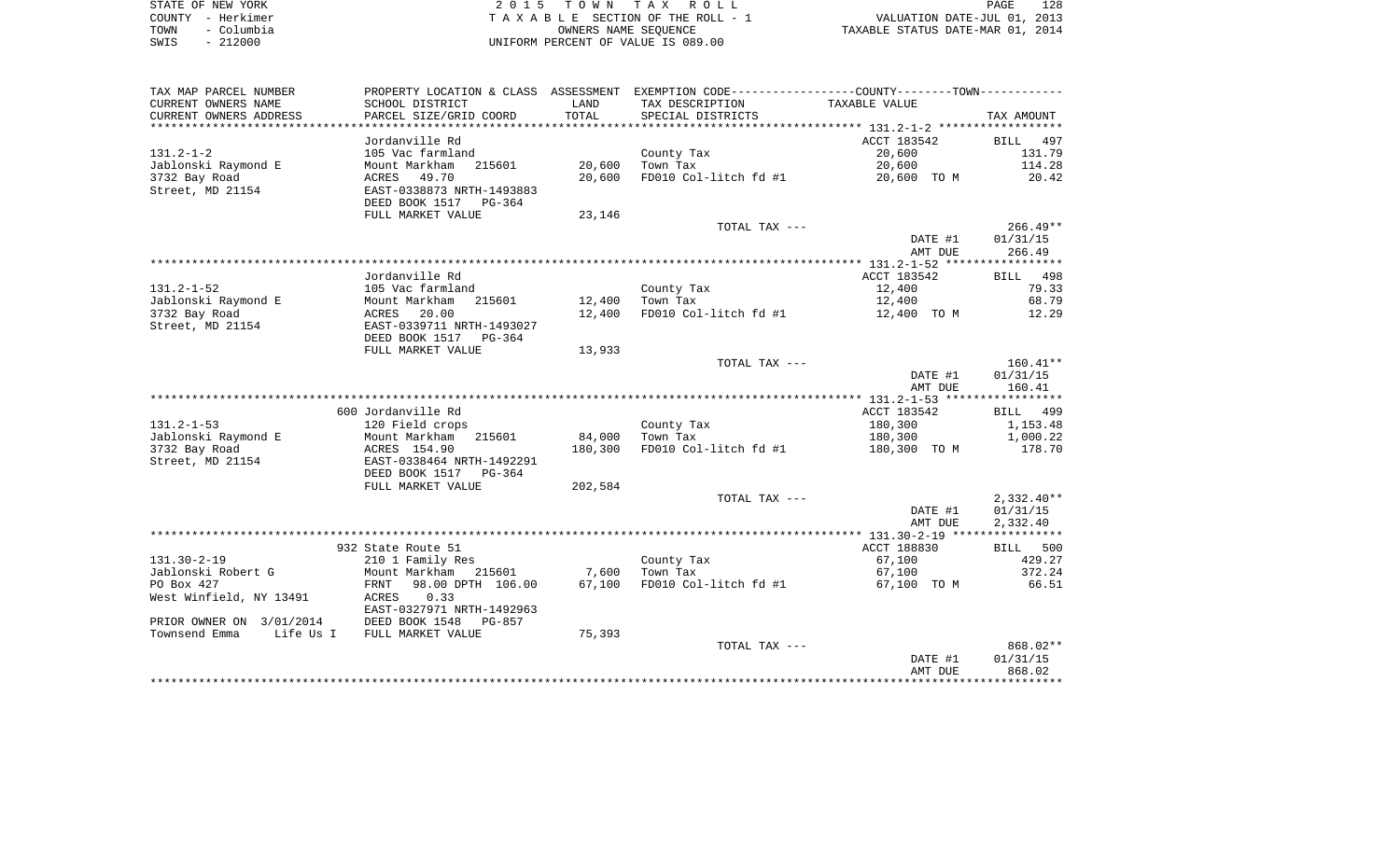| STATE OF NEW YORK |                   | 2015 TOWN TAX ROLL                    | 129<br>PAGE                      |
|-------------------|-------------------|---------------------------------------|----------------------------------|
|                   | COUNTY - Herkimer | T A X A B L E SECTION OF THE ROLL - 1 | VALUATION DATE-JUL 01, 2013      |
| TOWN              | - Columbia        | OWNERS NAME SEOUENCE                  | TAXABLE STATUS DATE-MAR 01, 2014 |
| SWIS              | $-212000$         | UNIFORM PERCENT OF VALUE IS 089.00    |                                  |

| TAX MAP PARCEL NUMBER  | PROPERTY LOCATION & CLASS ASSESSMENT EXEMPTION CODE----------------COUNTY--------TOWN----------- |         |                                  |                                               |                    |
|------------------------|--------------------------------------------------------------------------------------------------|---------|----------------------------------|-----------------------------------------------|--------------------|
| CURRENT OWNERS NAME    | SCHOOL DISTRICT                                                                                  | LAND    | TAX DESCRIPTION                  | TAXABLE VALUE                                 |                    |
| CURRENT OWNERS ADDRESS | PARCEL SIZE/GRID COORD                                                                           | TOTAL   | SPECIAL DISTRICTS                |                                               | TAX AMOUNT         |
|                        |                                                                                                  |         |                                  |                                               |                    |
|                        | Kingdom                                                                                          |         |                                  |                                               | <b>BILL</b><br>501 |
| $132.2 - 2 - 8.2$      | 314 Rural vac<10                                                                                 |         | County Tax                       | 2,400                                         | 15.35              |
| Jack Carol E           | Owen D Young<br>215001                                                                           | 2,400   | Town Tax                         | 2,400                                         | 13.31              |
|                        |                                                                                                  |         |                                  |                                               |                    |
| 1079 Robinson Road     | FRNT 300.00 DPTH                                                                                 | 2,400   | FD010 Col-litch fd #1            | 2,400 TO M                                    | 2.38               |
| Mohawk, NY 13407       | 2.60<br>ACRES                                                                                    |         |                                  |                                               |                    |
|                        | EAST-0364765 NRTH-1493801                                                                        |         |                                  |                                               |                    |
|                        | DEED BOOK 1374<br>PG-811                                                                         |         |                                  |                                               |                    |
|                        | FULL MARKET VALUE                                                                                | 2,697   |                                  |                                               |                    |
|                        |                                                                                                  |         | TOTAL TAX ---                    |                                               | $31.04**$          |
|                        |                                                                                                  |         |                                  | DATE #1                                       | 01/31/15           |
|                        |                                                                                                  |         |                                  | AMT DUE                                       | 31.04              |
|                        |                                                                                                  |         |                                  |                                               |                    |
|                        | Kingdom Rd                                                                                       |         |                                  |                                               | 502<br>BILL        |
| $132.2 - 2 - 8.1$      | 105 Vac farmland                                                                                 |         | County Tax                       | 2,600                                         | 16.63              |
| Jack Richard B         | Owen D Young<br>215001                                                                           | 2,600   | Town Tax                         | 2,600                                         | 14.42              |
| Jack Richard A         | split w/8.2 2010                                                                                 | 2,600   | FD010 Col-litch fd #1            | 2,600 TO M                                    | 2.58               |
| 642 Kingdom Road       | FRNT 821.00 DPTH                                                                                 |         |                                  |                                               |                    |
| Mohawk, NY 13407       | ACRES<br>3.00                                                                                    |         |                                  |                                               |                    |
|                        |                                                                                                  |         |                                  |                                               |                    |
|                        | EAST-0364720 NRTH-1493358                                                                        |         |                                  |                                               |                    |
|                        | DEED BOOK 1205<br>$PG-444$                                                                       |         |                                  |                                               |                    |
|                        | FULL MARKET VALUE                                                                                | 2,921   |                                  |                                               |                    |
|                        |                                                                                                  |         | TOTAL TAX ---                    |                                               | $33.63**$          |
|                        |                                                                                                  |         |                                  | DATE #1                                       | 01/31/15           |
|                        |                                                                                                  |         |                                  | AMT DUE                                       | 33.63              |
|                        | *************                                                                                    |         | ******************************** | *************** 126.3-2-55.6 **************** |                    |
|                        | 109 Owens Ln                                                                                     |         |                                  | ACCT 178764                                   | BILL 503           |
| $126.3 - 2 - 55.6$     | 210 1 Family Res                                                                                 |         | County Tax                       | 82,100                                        | 525.24             |
| Javitz Joseph E        | Central Valley 212803                                                                            | 17,000  | Town Tax                         | 82,100                                        | 455.45             |
| Javitz Kimberly R      | FRNT 223.00 DPTH                                                                                 | 82,100  | FD010 Col-litch fd #1            | 82,100 TO M                                   | 81.37              |
| 109 Owens Ln           | 2.80<br>ACRES                                                                                    |         |                                  |                                               |                    |
| Mohawk, NY 13407       | EAST-0354521 NRTH-1499122                                                                        |         |                                  |                                               |                    |
|                        | DEED BOOK 1487<br>PG-212                                                                         |         |                                  |                                               |                    |
|                        | FULL MARKET VALUE                                                                                | 92,247  |                                  |                                               |                    |
|                        |                                                                                                  |         | TOTAL TAX ---                    |                                               | $1,062.06**$       |
|                        |                                                                                                  |         |                                  |                                               |                    |
|                        |                                                                                                  |         |                                  | DATE #1                                       | 01/31/15           |
|                        |                                                                                                  |         |                                  | AMT DUE                                       | 1,062.06           |
|                        |                                                                                                  |         |                                  |                                               |                    |
|                        | 901 Kingdom Rd                                                                                   |         |                                  | ACCT 070010441                                | 504<br>BILL        |
| $132.2 - 2 - 2.4$      | 210 1 Family Res                                                                                 |         | County Tax                       | 162,000                                       | 1,036.40           |
| Jegou Robert           | 215001<br>Owen D Young                                                                           | 23,100  | Town Tax                         | 162,000                                       | 898.70             |
| Welsh Myrtle           | ACRES 10.10                                                                                      | 162,000 | School Relevy                    |                                               | 3,424.67           |
| 901 Kingdom Rd         | EAST-0362093 NRTH-1494981                                                                        |         | FD010 Col-litch fd #1            | 162,000 TO M                                  | 160.57             |
| Mohawk, NY 13407       | DEED BOOK 803<br>$PG-428$                                                                        |         |                                  |                                               |                    |
|                        | FULL MARKET VALUE                                                                                | 182,022 |                                  |                                               |                    |
|                        |                                                                                                  |         | TOTAL TAX ---                    |                                               | $5,520.34**$       |
|                        |                                                                                                  |         |                                  | DATE #1                                       | 01/31/15           |
|                        |                                                                                                  |         |                                  | AMT DUE                                       | 5,520.34           |
|                        |                                                                                                  |         |                                  |                                               |                    |
|                        |                                                                                                  |         |                                  |                                               |                    |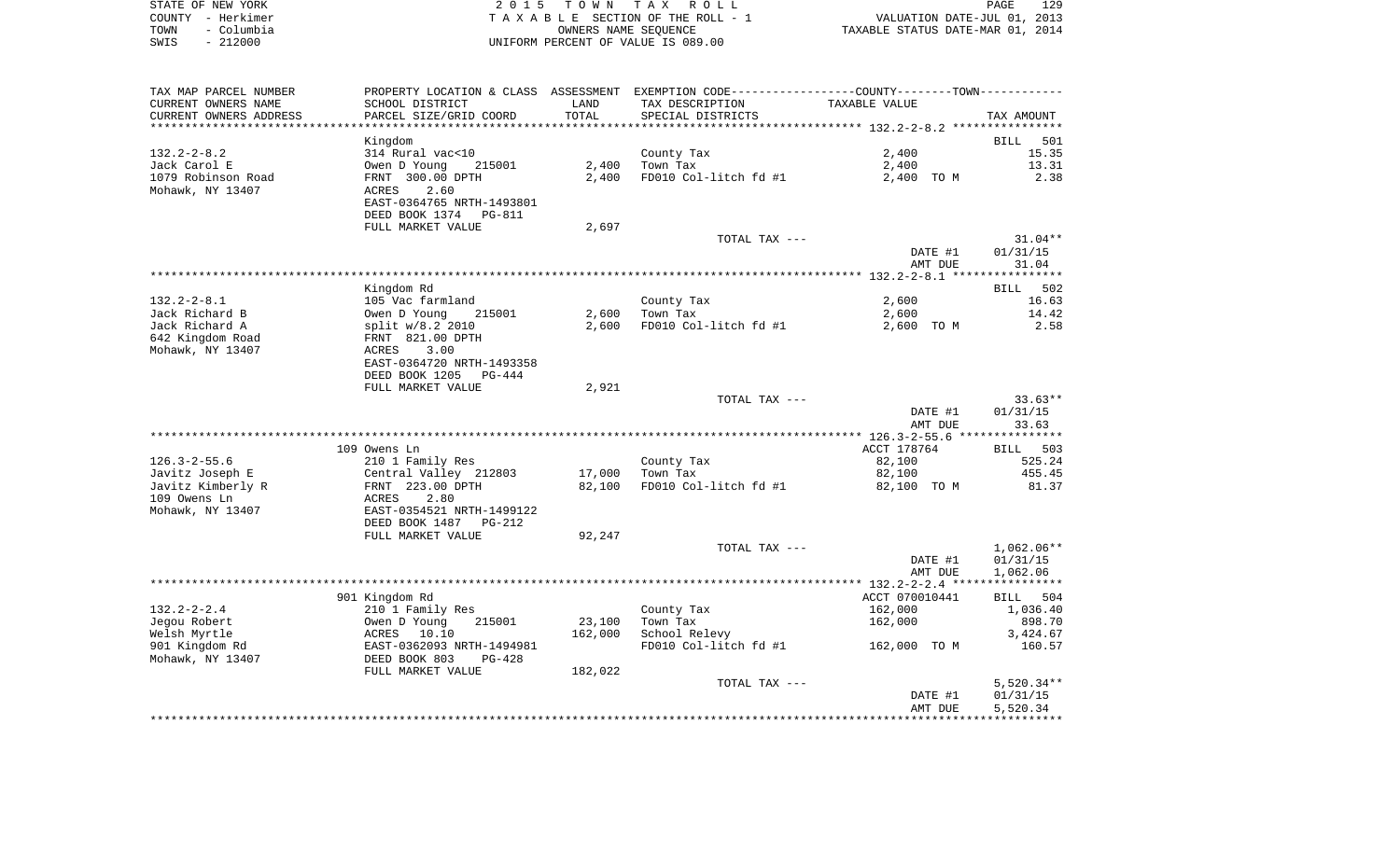|      | STATE OF NEW YORK | 2015 TOWN TAX ROLL                 | 130<br><b>PAGE</b>               |
|------|-------------------|------------------------------------|----------------------------------|
|      | COUNTY - Herkimer | TAXABLE SECTION OF THE ROLL - 1    | VALUATION DATE-JUL 01, 2013      |
| TOWN | - Columbia        | OWNERS NAME SEOUENCE               | TAXABLE STATUS DATE-MAR 01, 2014 |
| SWIS | $-212000$         | UNIFORM PERCENT OF VALUE IS 089.00 |                                  |

| TAX MAP PARCEL NUMBER       |                           |        | PROPERTY LOCATION & CLASS ASSESSMENT EXEMPTION CODE---------------COUNTY-------TOWN---------- |                |             |
|-----------------------------|---------------------------|--------|-----------------------------------------------------------------------------------------------|----------------|-------------|
| CURRENT OWNERS NAME         | SCHOOL DISTRICT           | LAND   | TAX DESCRIPTION                                                                               | TAXABLE VALUE  |             |
| CURRENT OWNERS ADDRESS      | PARCEL SIZE/GRID COORD    | TOTAL  | SPECIAL DISTRICTS                                                                             |                | TAX AMOUNT  |
|                             |                           |        |                                                                                               |                |             |
|                             | Jordanville Rd            |        |                                                                                               |                | BILL<br>505 |
| $131.1 - 1 - 74.8$          | 270 Mfg housing           |        | County Tax                                                                                    | 33,000         | 211.12      |
| Jenkins Kristine M          | Mount Markham<br>215601   | 15,000 | Town Tax                                                                                      | 33,000         | 183.07      |
| 4245 State Route 5          | 2.10<br>ACRES             | 33,000 | FD010 Col-litch fd #1                                                                         | 33,000 TO M    | 32.71       |
| Frankfort, NY 13340         | EAST-0238636 NRTH-1493457 |        |                                                                                               |                |             |
|                             | DEED BOOK 1295<br>PG-596  |        |                                                                                               |                |             |
|                             | FULL MARKET VALUE         | 37,079 |                                                                                               |                |             |
|                             |                           |        | TOTAL TAX ---                                                                                 |                | 426.90**    |
|                             |                           |        |                                                                                               | DATE #1        | 01/31/15    |
|                             |                           |        |                                                                                               | AMT DUE        | 426.90      |
|                             |                           |        |                                                                                               |                |             |
|                             | 450 Dugan Rd              |        |                                                                                               | ACCT 070000305 | BILL 506    |
| $139.1 - 2 - 59$            |                           |        |                                                                                               | 72,400         | 463.18      |
|                             | 210 1 Family Res          |        | County Tax                                                                                    |                |             |
| Johnson Janice I            | Richfield Sprin 365601    | 11,100 | Town Tax                                                                                      | 72,400         | 401.64      |
| 450 Dugan Rd                | FRNT 165.00 DPTH 200.00   | 72,400 | FD010 Col-litch fd #1                                                                         | 72,400 TO M    | 71.76       |
| Richfield Springs, NY 13439 | ACRES<br>0.76             |        |                                                                                               |                |             |
|                             | EAST-0353322 NRTH-1473482 |        |                                                                                               |                |             |
|                             | DEED BOOK 1195<br>PG-236  |        |                                                                                               |                |             |
|                             | FULL MARKET VALUE         | 81,348 |                                                                                               |                |             |
|                             |                           |        | TOTAL TAX ---                                                                                 |                | $936.58**$  |
|                             |                           |        |                                                                                               | DATE #1        | 01/31/15    |
|                             |                           |        |                                                                                               | AMT DUE        | 936.58      |
|                             |                           |        |                                                                                               |                |             |
|                             | 1652 State Route 28       |        |                                                                                               | ACCT 177864    | 507<br>BILL |
| $126.3 - 2 - 58.3$          | 322 Rural vac>10          |        | County Tax                                                                                    | 13,000         | 83.17       |
| Johnston Carol              | Central Valley 212803     | 13,000 | Town Tax                                                                                      | 13,000         | 72.12       |
| 139 Springer Road           | ACRES<br>18.50            | 13,000 | School Relevy                                                                                 |                | 298.24      |
| Richfield Springs, NY 13439 | EAST-0356499 NRTH-1497631 |        | FD010 Col-litch fd #1                                                                         | 13,000 TO M    | 12.88       |
|                             | DEED BOOK 1481<br>PG-641  |        |                                                                                               |                |             |
|                             | FULL MARKET VALUE         | 14,607 |                                                                                               |                |             |
|                             |                           |        | TOTAL TAX ---                                                                                 |                | $466.41**$  |
|                             |                           |        |                                                                                               | DATE #1        | 01/31/15    |
|                             |                           |        |                                                                                               | AMT DUE        | 466.41      |
|                             |                           |        |                                                                                               |                |             |
|                             | Mckoons Rd                |        |                                                                                               | ACCT 070006720 | BILL 508    |
| $131.4 - 1 - 29$            | 105 Vac farmland          |        | County Tax                                                                                    | 2,000          | 12.80       |
| Johnston Leroy              | Richfield Sprin 365601    | 2,000  | Town Tax                                                                                      | 2,000          | 11.10       |
| 333 Brown Rd                | ACRES 17.00               | 2,000  | FD010 Col-litch fd #1                                                                         | 2,000 TO M     | 1.98        |
| Frankfort, NY 13340         | EAST-0348932 NRTH-1481248 |        |                                                                                               |                |             |
|                             | DEED BOOK 1295<br>PG-828  |        |                                                                                               |                |             |
| MAY BE SUBJECT TO PAYMENT   | FULL MARKET VALUE         | 2,247  |                                                                                               |                |             |
| UNDER AGDIST LAW TIL 2015   |                           |        |                                                                                               |                |             |
|                             |                           |        | TOTAL TAX ---                                                                                 |                | 25.88**     |
|                             |                           |        |                                                                                               | DATE #1        | 01/31/15    |
|                             |                           |        |                                                                                               | AMT DUE        | 25.88       |
|                             |                           |        |                                                                                               |                |             |
|                             |                           |        |                                                                                               |                |             |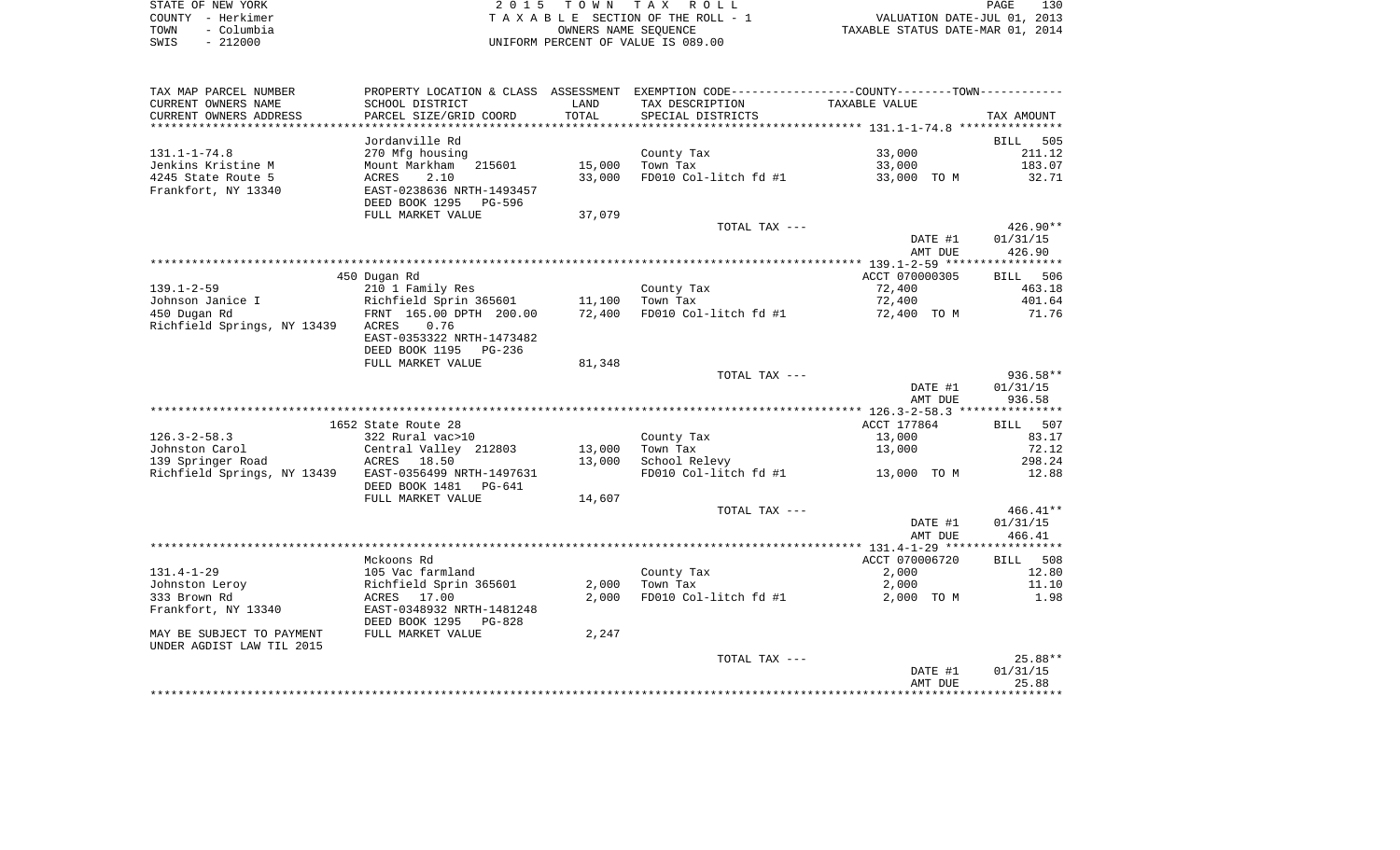|      | STATE OF NEW YORK | 2015 TOWN TAX ROLL                 | PAGE                             |
|------|-------------------|------------------------------------|----------------------------------|
|      | COUNTY – Herkimer | TAXABLE SECTION OF THE ROLL - 1    | VALUATION DATE-JUL 01, 2013      |
| TOWN | – Columbia        | OWNERS NAME SEOUENCE               | TAXABLE STATUS DATE-MAR 01, 2014 |
| SWIS | $-212000$         | UNIFORM PERCENT OF VALUE IS 089.00 |                                  |

| TAX MAP PARCEL NUMBER  |                           |                | PROPERTY LOCATION & CLASS ASSESSMENT EXEMPTION CODE----------------COUNTY--------TOWN----------- |                |                    |
|------------------------|---------------------------|----------------|--------------------------------------------------------------------------------------------------|----------------|--------------------|
| CURRENT OWNERS NAME    | SCHOOL DISTRICT           | LAND           | TAX DESCRIPTION                                                                                  | TAXABLE VALUE  |                    |
| CURRENT OWNERS ADDRESS | PARCEL SIZE/GRID COORD    | TOTAL          | SPECIAL DISTRICTS                                                                                |                | TAX AMOUNT         |
| *******************    | *********************     | ************** |                                                                                                  |                |                    |
|                        | Jordanville Rd            |                |                                                                                                  |                | <b>BILL</b><br>509 |
| $131.1 - 1 - 68.6$     | 314 Rural vac<10          |                | County Tax                                                                                       | 24,000         | 153.54             |
| Jones Kenneth G        | Mount Markham<br>215601   | 24,000         | Town Tax                                                                                         | 24,000         | 133.14             |
| Jones Heidi L          | FRNT 580.00 DPTH          | 24,000         | FD010 Col-litch fd #1                                                                            | 24,000 TO M    | 23.79              |
| 866 State Route 51     | 30.20<br>ACRES            |                |                                                                                                  |                |                    |
| Ilion, NY 13357        | EAST-0329299 NRTH-1492462 |                |                                                                                                  |                |                    |
|                        | DEED BOOK 1301<br>PG-863  |                |                                                                                                  |                |                    |
|                        | FULL MARKET VALUE         | 26,966         |                                                                                                  |                |                    |
|                        |                           |                | TOTAL TAX ---                                                                                    |                | $310.47**$         |
|                        |                           |                |                                                                                                  | DATE #1        | 01/31/15           |
|                        |                           |                |                                                                                                  | AMT DUE        | 310.47             |
|                        |                           |                |                                                                                                  |                |                    |
|                        | 866 State Route 51        |                |                                                                                                  |                | BILL 510           |
| $131.1 - 1 - 74.4$     | 240 Rural res             |                | County Tax                                                                                       | 182,500        | 1,167.55           |
| Jones Kenneth G        | Mount Markham<br>215601   | 32,700         | Town Tax                                                                                         | 182,500        | 1,012.42           |
| Jones Heidi            | 19.30<br>ACRES            | 182,500        | FD010 Col-litch fd #1                                                                            | 182,500 TO M   | 180.88             |
| 866 State Route 51     | EAST-0327622 NRTH-1491858 |                |                                                                                                  |                |                    |
| Ilion, NY 13357        | DEED BOOK 774<br>$PG-642$ | 205,056        |                                                                                                  |                |                    |
|                        | FULL MARKET VALUE         |                | TOTAL TAX ---                                                                                    |                | $2,360.85**$       |
|                        |                           |                |                                                                                                  | DATE #1        | 01/31/15           |
|                        |                           |                |                                                                                                  | AMT DUE        | 2,360.85           |
|                        |                           |                |                                                                                                  |                |                    |
|                        | Jordanville Rd            |                |                                                                                                  | ACCT 070007772 | 511<br>BILL        |
| $131.1 - 1 - 74.6$     | 411 Apartment             |                | County Tax                                                                                       | 221,500        | 1,417.05           |
| Jones Kenneth G        | 215601<br>Mount Markham   | 26,100         | Town Tax                                                                                         | 221,500        | 1,228.78           |
| Jones Hiede            | 10.50<br>ACRES            | 221,500        | FD010 Col-litch fd #1                                                                            | 221,500 TO M   | 219.54             |
| 866 State Route 51     | EAST-0329006 NRTH-1492596 |                |                                                                                                  |                |                    |
| Ilion, NY 13357        | DEED BOOK 774<br>$PG-642$ |                |                                                                                                  |                |                    |
|                        | FULL MARKET VALUE         | 248,876        |                                                                                                  |                |                    |
|                        |                           |                | TOTAL TAX ---                                                                                    |                | $2,865.37**$       |
|                        |                           |                |                                                                                                  | DATE #1        | 01/31/15           |
|                        |                           |                |                                                                                                  | AMT DUE        | 2,865.37           |
|                        |                           |                |                                                                                                  |                |                    |
|                        | Jordanville Rd            |                |                                                                                                  |                | 512<br>BILL        |
| $131.1 - 1 - 74.9$     | 314 Rural vac<10          |                | County Tax                                                                                       | 18,000         | 115.16             |
| Jones Kenneth G        | Mount Markham<br>215601   | 18,000         | Town Tax                                                                                         | 18,000         | 99.86              |
| Jones Heidi L          | FRNT 500.00 DPTH          | 18,000         | FD010 Col-litch fd #1                                                                            | 18,000 TO M    | 17.84              |
| 866 State Route 51     | 16.40<br>ACRES            |                |                                                                                                  |                |                    |
| Ilion, NY 13357        | EAST-0329460 NRTH-1493546 |                |                                                                                                  |                |                    |
|                        | DEED BOOK 1301<br>PG-866  |                |                                                                                                  |                |                    |
|                        | FULL MARKET VALUE         | 20,225         |                                                                                                  |                |                    |
|                        |                           |                | TOTAL TAX ---                                                                                    |                | 232.86**           |
|                        |                           |                |                                                                                                  | DATE #1        | 01/31/15           |
|                        |                           |                |                                                                                                  | AMT DUE        | 232.86             |
|                        |                           |                |                                                                                                  |                |                    |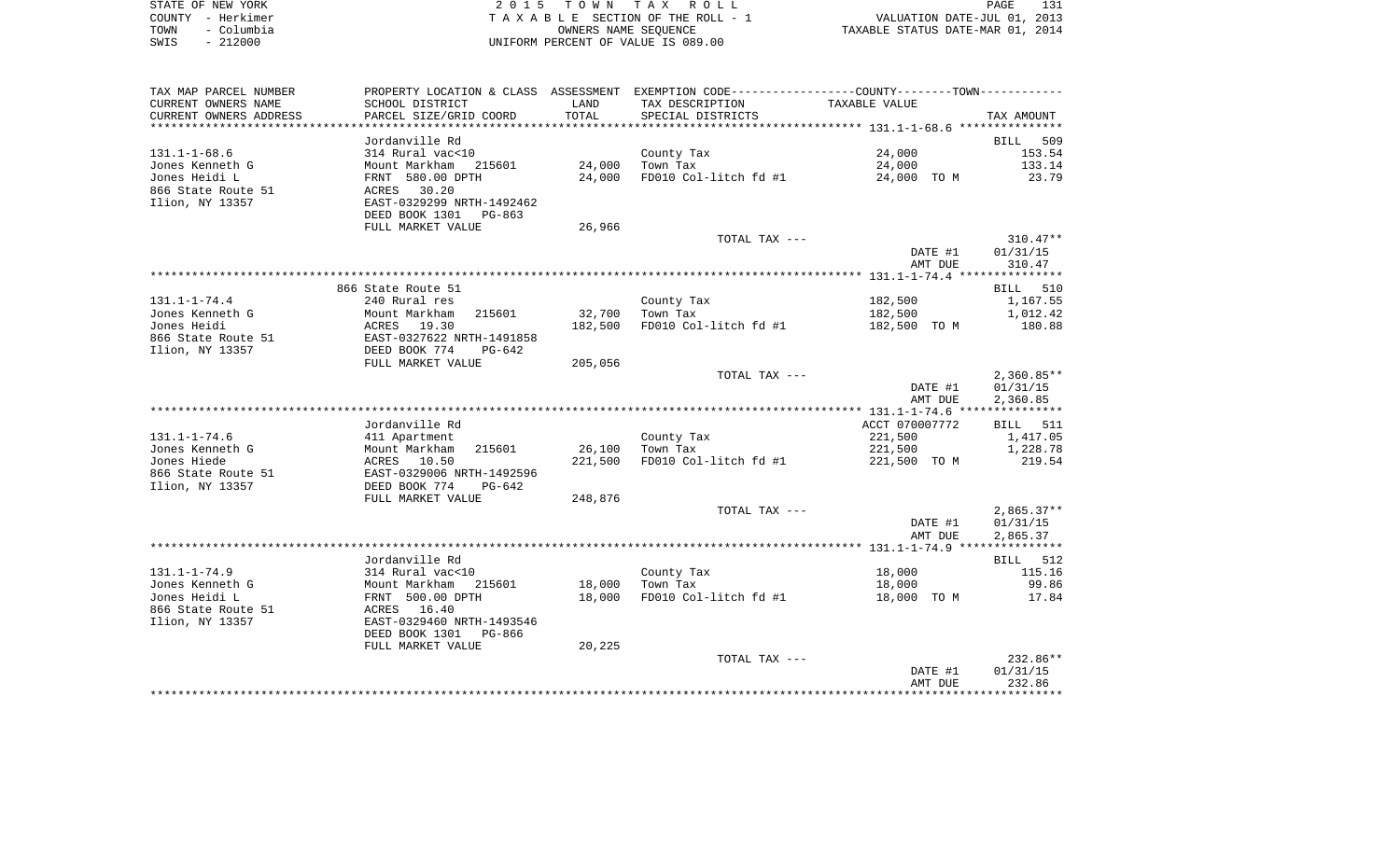| STATE OF NEW YORK  | 2015 TOWN TAX ROLL                 | 132<br>PAGE                      |
|--------------------|------------------------------------|----------------------------------|
| COUNTY – Herkimer  | TAXABLE SECTION OF THE ROLL - 1    | VALUATION DATE-JUL 01, 2013      |
| – Columbia<br>TOWN | OWNERS NAME SEOUENCE               | TAXABLE STATUS DATE-MAR 01, 2014 |
| $-212000$<br>SWIS  | UNIFORM PERCENT OF VALUE IS 089.00 |                                  |

| TAX MAP PARCEL NUMBER  |                                |         | PROPERTY LOCATION & CLASS ASSESSMENT EXEMPTION CODE---------------COUNTY-------TOWN---------- |                        |                    |
|------------------------|--------------------------------|---------|-----------------------------------------------------------------------------------------------|------------------------|--------------------|
| CURRENT OWNERS NAME    | SCHOOL DISTRICT                | LAND    | TAX DESCRIPTION                                                                               | TAXABLE VALUE          |                    |
| CURRENT OWNERS ADDRESS | PARCEL SIZE/GRID COORD         | TOTAL   | SPECIAL DISTRICTS                                                                             |                        | TAX AMOUNT         |
|                        |                                |         |                                                                                               |                        |                    |
|                        | 211 Jordanville Rd             |         |                                                                                               | ACCT 070007790         | 513<br><b>BILL</b> |
| $131.1 - 1 - 74.5$     | 210 1 Family Res               |         | County Tax                                                                                    | 108,000                | 690.93             |
| Jones Larry P          | Mount Markham<br>215601        | 28,300  | Town Tax                                                                                      | 108,000                | 599.13             |
| Jones Linda U          | ACRES<br>10.50                 | 108,000 | FD010 Col-litch fd #1                                                                         | 108,000 TO M           | 107.04             |
| 211 Jordanville Rd     | EAST-0330381 NRTH-1493165      |         |                                                                                               |                        |                    |
| Ilion, NY 13357        | DEED BOOK 770<br><b>PG-301</b> |         |                                                                                               |                        |                    |
|                        | FULL MARKET VALUE              | 121,348 |                                                                                               |                        |                    |
|                        |                                |         | TOTAL TAX ---                                                                                 |                        | $1,397.10**$       |
|                        |                                |         |                                                                                               | DATE #1                | 01/31/15           |
|                        |                                |         |                                                                                               | AMT DUE                | 1,397.10           |
|                        |                                |         |                                                                                               |                        |                    |
|                        | 143 Jordanville Rd             |         |                                                                                               |                        | 514<br>BILL        |
| $131.1 - 1 - 74.7$     | 322 Rural vac>10               |         | County Tax                                                                                    | 13,400                 | 85.73              |
| Jones Larry P          | Mount Markham<br>215601        | 13,400  | Town Tax                                                                                      | 13,400                 | 74.34              |
| Jones Linda U          | FRNT 250.00 DPTH               | 13,400  | FD010 Col-litch fd #1                                                                         | 13,400 TO M            | 13.28              |
| 211 Jordanville Rd     | ACRES 12.50                    |         |                                                                                               |                        |                    |
| Ilion, NY 13357        | EAST-0329988 NRTH-1493585      |         |                                                                                               |                        |                    |
|                        | DEED BOOK 907<br>$PG-340$      |         |                                                                                               |                        |                    |
|                        | FULL MARKET VALUE              | 15,056  |                                                                                               |                        |                    |
|                        |                                |         | TOTAL TAX ---                                                                                 |                        | $173.35**$         |
|                        |                                |         |                                                                                               | DATE #1                | 01/31/15           |
|                        |                                |         |                                                                                               | AMT DUE                | 173.35             |
|                        |                                |         |                                                                                               |                        |                    |
|                        | 222 Jordanville Rd             |         |                                                                                               | ACCT 070007750         | 515<br><b>BILL</b> |
| $131.1 - 1 - 68.2$     | 210 1 Family Res               |         | VET COM C 41132                                                                               | 13,500<br>$\Omega$     |                    |
| Jones Michael D        | Mount Markham<br>215601        |         | 10,500 VET COM T 41133                                                                        | 18,000<br>$\mathbf{0}$ |                    |
| 222 Jordanville Rd     | FRNT 150.00 DPTH 200.00        | 73,500  | County Tax                                                                                    | 60,000                 | 383.85             |
| Ilion, NY 13357        | 0.69<br>ACRES                  |         | Town Tax                                                                                      | 55,500                 | 307.89             |
|                        | EAST-0330262 NRTH-1492666      |         | FD010 Col-litch fd #1                                                                         | 73,500 TO M            | 72.85              |
|                        | DEED BOOK 872<br>PG-265        |         |                                                                                               |                        |                    |
|                        | FULL MARKET VALUE              | 82,584  |                                                                                               |                        |                    |
|                        |                                |         | TOTAL TAX ---                                                                                 |                        | $764.59**$         |
|                        |                                |         |                                                                                               | DATE #1                | 01/31/15           |
|                        |                                |         |                                                                                               | AMT DUE                | 764.59             |
|                        |                                |         |                                                                                               |                        |                    |
|                        | Jordonville Rd                 |         |                                                                                               | ACCT 178850            | BILL 516           |
| $131.1 - 1 - 68.5$     | 322 Rural vac>10               |         | County Tax                                                                                    | 8,500                  | 54.38              |
| Jones Michael D        | Mount Markham<br>215601        | 8,500   | Town Tax                                                                                      | 8,500                  | 47.15              |
| 222 Jordanville Rd     | ACRES<br>3.80                  | 8,500   | School Relevy                                                                                 |                        | 194.76             |
| Ilion, NY 13357        | EAST-0330283 NRTH-1492462      |         | FD010 Col-litch fd #1                                                                         | 8,500 TO M             | 8.42               |
|                        | DEED BOOK 1487<br>$PG-723$     |         |                                                                                               |                        |                    |
|                        | FULL MARKET VALUE              | 9,551   |                                                                                               |                        |                    |
|                        |                                |         | TOTAL TAX ---                                                                                 |                        | $304.71**$         |
|                        |                                |         |                                                                                               | DATE #1                | 01/31/15           |
|                        |                                |         |                                                                                               | AMT DUE                | 304.71             |
|                        |                                |         |                                                                                               |                        | **********         |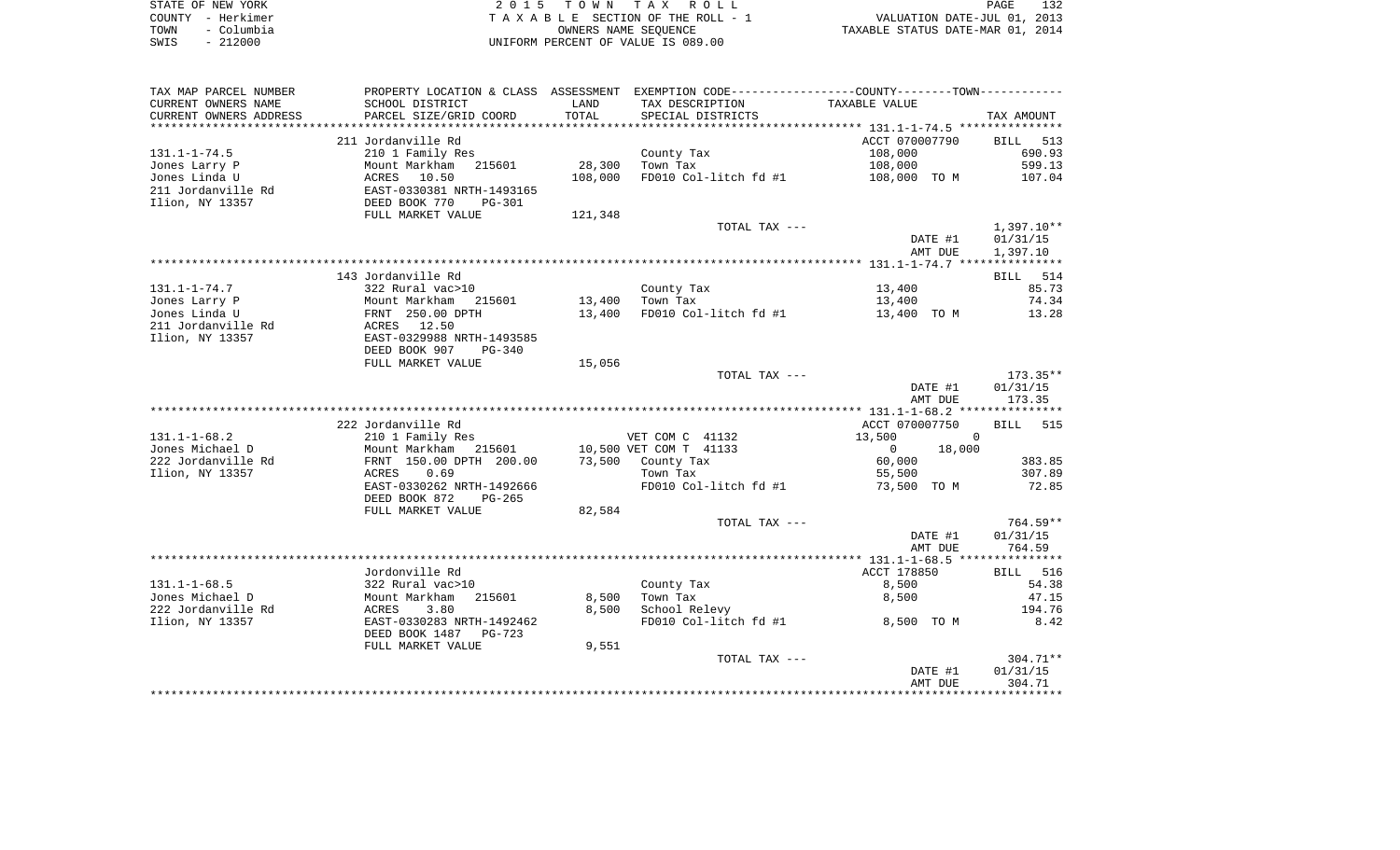| STATE OF NEW YORK  | 2015 TOWN TAX ROLL                 |                                  | PAGE | 133 |
|--------------------|------------------------------------|----------------------------------|------|-----|
| COUNTY – Herkimer  | TAXABLE SECTION OF THE ROLL - 1    | VALUATION DATE-JUL 01, 2013      |      |     |
| - Columbia<br>TOWN | OWNERS NAME SEOUENCE               | TAXABLE STATUS DATE-MAR 01, 2014 |      |     |
| - 212000<br>SWIS   | UNIFORM PERCENT OF VALUE IS 089.00 |                                  |      |     |

| TAX MAP PARCEL NUMBER             | PROPERTY LOCATION & CLASS ASSESSMENT EXEMPTION CODE---------------COUNTY-------TOWN---------- |         |                       |                    |                    |
|-----------------------------------|-----------------------------------------------------------------------------------------------|---------|-----------------------|--------------------|--------------------|
| CURRENT OWNERS NAME               | SCHOOL DISTRICT                                                                               | LAND    | TAX DESCRIPTION       | TAXABLE VALUE      |                    |
| CURRENT OWNERS ADDRESS            | PARCEL SIZE/GRID COORD                                                                        | TOTAL   | SPECIAL DISTRICTS     |                    | TAX AMOUNT         |
| ***********************           | *****************************                                                                 |         |                       |                    |                    |
|                                   | 143 Jordanville Rd                                                                            |         |                       | ACCT 178849        | BILL 517           |
| $131.1 - 1 - 74.1$                | 210 1 Family Res                                                                              |         | County Tax            | 70,000             | 447.83             |
| Jones Michael D                   | Mount Markham<br>215601                                                                       | 17,500  | Town Tax              | 70,000             | 388.33             |
| 222 Jordanville Rd                | Doublewide                                                                                    | 70,000  | School Relevy         |                    | 1,603.95           |
| Ilion, NY 13357                   | split w/74.11 2010                                                                            |         | FD010 Col-litch fd #1 | 70,000 TO M        | 69.38              |
|                                   | 3.00<br>ACRES                                                                                 |         |                       |                    |                    |
|                                   | EAST-0328941 NRTH-1493248                                                                     |         |                       |                    |                    |
|                                   | DEED BOOK 1487<br>PG-720                                                                      |         |                       |                    |                    |
|                                   | FULL MARKET VALUE                                                                             | 78,652  |                       |                    |                    |
|                                   |                                                                                               |         | TOTAL TAX ---         |                    | $2,509.49**$       |
|                                   |                                                                                               |         |                       | DATE #1            | 01/31/15           |
|                                   |                                                                                               |         |                       | AMT DUE            | 2,509.49           |
|                                   |                                                                                               |         |                       |                    |                    |
|                                   | Saxon Rd                                                                                      |         |                       | ACCT 156086        | BILL<br>518        |
| $131.1 - 1 - 68.7$                | 322 Rural vac>10                                                                              |         | County Tax            | 22,000             | 140.75             |
| Jones Paul                        | Mount Markham<br>215601                                                                       | 22,000  | Town Tax              | 22,000             | 122.05             |
| Jones Diane                       | FRNT 1855.00 DPTH                                                                             | 22,000  | FD010 Col-litch fd #1 | 22,000 TO M        | 21.81              |
| 245 Saxon Road<br>Ilion, NY 13357 | 26.80<br>ACRES<br>EAST-0330316 NRTH-1491054                                                   |         |                       |                    |                    |
|                                   | DEED BOOK 1341<br>PG-906                                                                      |         |                       |                    |                    |
|                                   | FULL MARKET VALUE                                                                             | 24,719  |                       |                    |                    |
|                                   |                                                                                               |         | TOTAL TAX ---         |                    | 284.61**           |
|                                   |                                                                                               |         |                       | DATE #1            | 01/31/15           |
|                                   |                                                                                               |         |                       | AMT DUE            | 284.61             |
|                                   |                                                                                               |         |                       |                    |                    |
|                                   | 245 Saxon Rd                                                                                  |         |                       | ACCT 070007755     | BILL 519           |
| $131.1 - 1 - 68.3$                | 210 1 Family Res                                                                              |         | County Tax            | 131,800            | 843.19             |
| Jones Paul C                      | Mount Markham 215601                                                                          | 9,800   | Town Tax              | 131,800            | 731.16             |
| Jones Diane L                     | FRNT 150.00 DPTH 175.00                                                                       | 131,800 | FD010 Col-litch fd #1 | 131,800 TO M       | 130.63             |
| 245 Saxon Rd                      | ACRES<br>0.60                                                                                 |         |                       |                    |                    |
| Ilion, NY 13357                   | EAST-0330536 NRTH-1491644                                                                     |         |                       |                    |                    |
|                                   | DEED BOOK 827<br>PG-689                                                                       |         |                       |                    |                    |
|                                   | FULL MARKET VALUE                                                                             | 148,090 |                       |                    |                    |
|                                   |                                                                                               |         | TOTAL TAX ---         |                    | 1,704.98**         |
|                                   |                                                                                               |         |                       | DATE #1            | 01/31/15           |
|                                   |                                                                                               |         |                       | AMT DUE            | 1,704.98           |
|                                   |                                                                                               |         |                       |                    |                    |
|                                   | Jordanville Rd                                                                                |         |                       | ACCT 160852        | BILL 520           |
| 131.1-1-74.11                     | 322 Rural vac>10                                                                              |         | County Tax            | 12,000             | 76.77              |
| Jones Ray K                       | Mount Markham<br>215601                                                                       | 12,000  | Town Tax              | 12,000             | 66.57              |
| Jones Marie                       | FRNT 526.00 DPTH                                                                              | 12,000  | FD010 Col-litch fd #1 | 12,000 TO M        | 11.89              |
| 147 Jordanville Road              | ACRES 14.50                                                                                   |         |                       |                    |                    |
| Ilion, NY 13357                   | EAST-0328982 NRTH-1493608                                                                     |         |                       |                    |                    |
|                                   | DEED BOOK 1370<br><b>PG-500</b>                                                               |         |                       |                    |                    |
|                                   | FULL MARKET VALUE                                                                             | 13,483  |                       |                    |                    |
|                                   |                                                                                               |         | TOTAL TAX ---         |                    | 155.23**           |
|                                   |                                                                                               |         |                       | DATE #1<br>AMT DUE | 01/31/15<br>155.23 |
|                                   |                                                                                               |         |                       |                    |                    |
|                                   |                                                                                               |         |                       |                    |                    |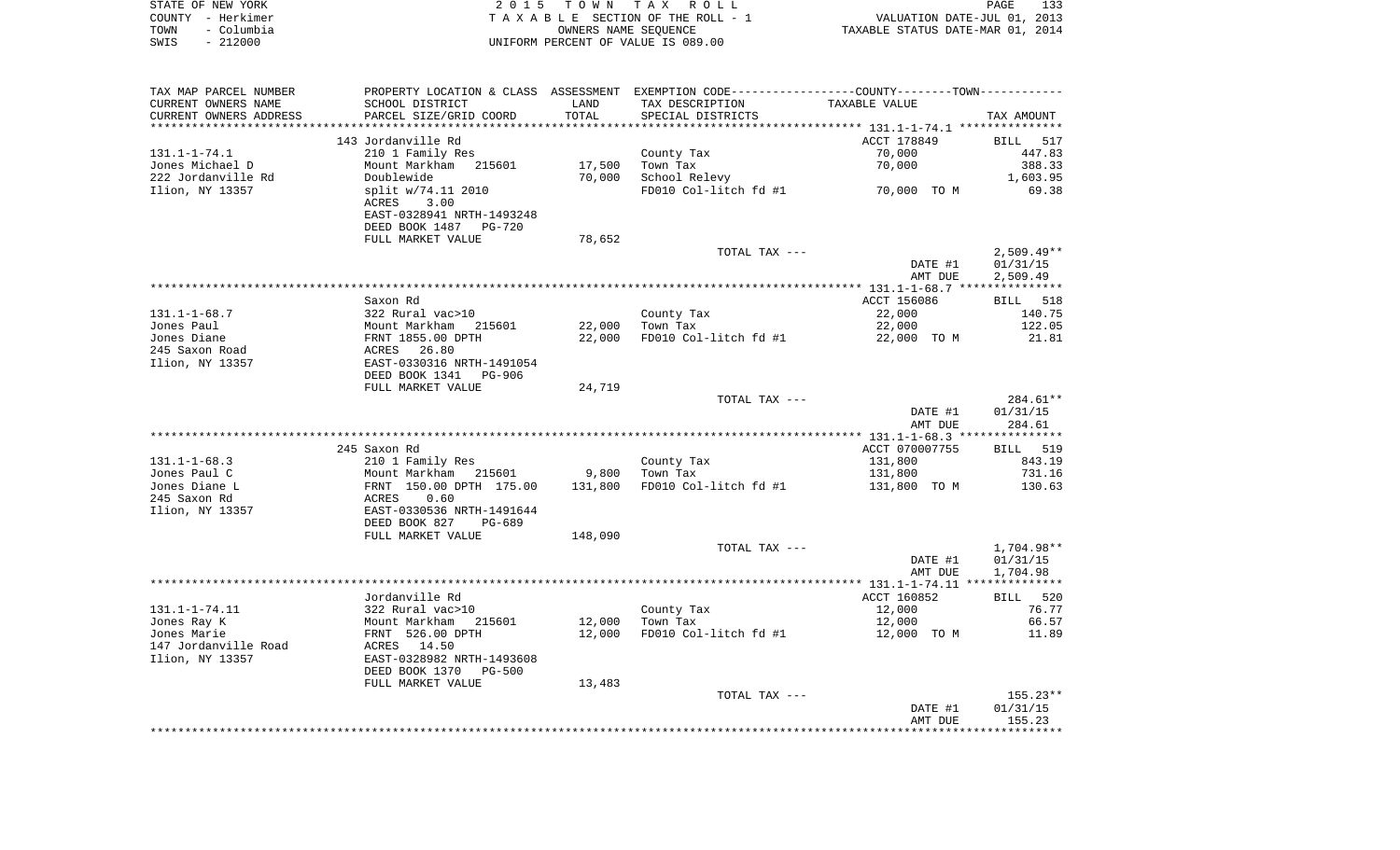|      | STATE OF NEW YORK | 2015 TOWN TAX ROLL                 | 134<br>PAGE                      |
|------|-------------------|------------------------------------|----------------------------------|
|      | COUNTY - Herkimer | TAXABLE SECTION OF THE ROLL - 1    | VALUATION DATE-JUL 01, 2013      |
| TOWN | - Columbia        | OWNERS NAME SEOUENCE               | TAXABLE STATUS DATE-MAR 01, 2014 |
| SWIS | $-212000$         | UNIFORM PERCENT OF VALUE IS 089.00 |                                  |

| TAX MAP PARCEL NUMBER        | PROPERTY LOCATION & CLASS ASSESSMENT EXEMPTION CODE----------------COUNTY--------TOWN---------- |        |                       |                |                    |
|------------------------------|-------------------------------------------------------------------------------------------------|--------|-----------------------|----------------|--------------------|
| CURRENT OWNERS NAME          | SCHOOL DISTRICT                                                                                 | LAND   | TAX DESCRIPTION       | TAXABLE VALUE  |                    |
| CURRENT OWNERS ADDRESS       | PARCEL SIZE/GRID COORD                                                                          | TOTAL  | SPECIAL DISTRICTS     |                | TAX AMOUNT         |
|                              |                                                                                                 |        |                       |                |                    |
|                              | 147 Jordanville Rd                                                                              |        |                       |                | <b>BILL</b><br>521 |
| $131.1 - 1 - 74.2$           | 210 1 Family Res                                                                                | 9,000  | County Tax            | 82,400         | 527.16             |
| Jones Ray K<br>Jones Marie K | Mount Markham<br>215601                                                                         | 82,400 | Town Tax              | 82,400         | 457.12<br>81.67    |
| 147 Jordanville Rd           | FRNT 125.00 DPTH 175.00<br>EAST-0328822 NRTH-1493471                                            |        | FD010 Col-litch fd #1 | 82,400 TO M    |                    |
| Ilion, NY 13357              | PG-941                                                                                          |        |                       |                |                    |
|                              | DEED BOOK 668<br>FULL MARKET VALUE                                                              | 92,584 |                       |                |                    |
|                              |                                                                                                 |        | TOTAL TAX ---         |                | $1,065.95**$       |
|                              |                                                                                                 |        |                       | DATE #1        | 01/31/15           |
|                              |                                                                                                 |        |                       | AMT DUE        | 1,065.95           |
|                              |                                                                                                 |        |                       |                |                    |
|                              | Stroupe Rd                                                                                      |        |                       | ACCT 070003330 | BILL 522           |
| $131.2 - 1 - 4.1$            | 105 Vac farmland                                                                                |        | AG MKTS L 41720       | 1,701<br>1,701 |                    |
| Jones Terry Lynn             | Mount Markham<br>215601                                                                         | 38,000 | County Tax            | 36,299         | 232.22             |
| Jones Bobbie Jean            | ACRES<br>74.50                                                                                  | 38,000 | Town Tax              | 36,299         | 201.37             |
| 391 Cedarville Rd            | EAST-0339750 NRTH-1495007                                                                       |        | FD010 Col-litch fd #1 | 36,299 TO M    | 35.98              |
| Ilion, NY 13357              | DEED BOOK 1162<br>PG-551                                                                        |        | 1,701 EX              |                |                    |
|                              | FULL MARKET VALUE                                                                               | 42,697 |                       |                |                    |
| MAY BE SUBJECT TO PAYMENT    |                                                                                                 |        |                       |                |                    |
| UNDER AGDIST LAW TIL 2018    |                                                                                                 |        |                       |                |                    |
|                              |                                                                                                 |        | TOTAL TAX ---         |                | $469.57**$         |
|                              |                                                                                                 |        |                       | DATE #1        | 01/31/15           |
|                              |                                                                                                 |        |                       | AMT DUE        | 469.57             |
|                              |                                                                                                 |        |                       |                |                    |
|                              | Jordanville Rd                                                                                  |        |                       | ACCT 070013080 | BILL<br>523        |
| 131.2-1-40                   | 312 Vac w/imprv                                                                                 |        | County Tax            | 11,300         | 72.29              |
| Jorge Julia R                | Central Valley 212803                                                                           | 9,656  | Town Tax              | 11,300         | 62.69              |
| 1517 Givan Ave               | Includes Spb $131.2 - 1 - 41$                                                                   | 11,300 | FD010 Col-litch fd #1 | 11,300 TO M    | 11.20              |
| Bronx, NY 10469-2756         | 3.18<br>ACRES                                                                                   |        |                       |                |                    |
|                              | EAST-0348267 NRTH-1494231                                                                       |        |                       |                |                    |
|                              | DEED BOOK 756<br>PG-166                                                                         |        |                       |                |                    |
|                              | FULL MARKET VALUE                                                                               | 12,697 |                       |                |                    |
|                              |                                                                                                 |        | TOTAL TAX ---         |                | 146.18**           |
|                              |                                                                                                 |        |                       | DATE #1        | 01/31/15           |
|                              |                                                                                                 |        |                       | AMT DUE        | 146.18             |
|                              | State Route 28                                                                                  |        |                       | ACCT 152406    | BILL 524           |
| $126.3 - 2 - 10.2$           | 322 Rural vac>10                                                                                |        | County Tax            | 12,000         | 76.77              |
| Jouben James G               | Central Valley 212803                                                                           | 12,000 | Town Tax              | 12,000         | 66.57              |
| 1259 Kingdom Road            | split $w/10.6$                                                                                  | 12,000 | FD010 Col-litch fd #1 | 12,000 TO M    | 11.89              |
| Mohawk, NY 13407             | ACRES 19.80                                                                                     |        |                       |                |                    |
|                              | EAST-0353177 NRTH-1503194                                                                       |        |                       |                |                    |
|                              | DEED BOOK 1319<br><b>PG-806</b>                                                                 |        |                       |                |                    |
|                              | FULL MARKET VALUE                                                                               | 13,483 |                       |                |                    |
|                              |                                                                                                 |        | TOTAL TAX ---         |                | $155.23**$         |
|                              |                                                                                                 |        |                       | DATE #1        | 01/31/15           |
|                              |                                                                                                 |        |                       | AMT DUE        | 155.23             |
|                              |                                                                                                 |        |                       |                |                    |
|                              |                                                                                                 |        |                       |                |                    |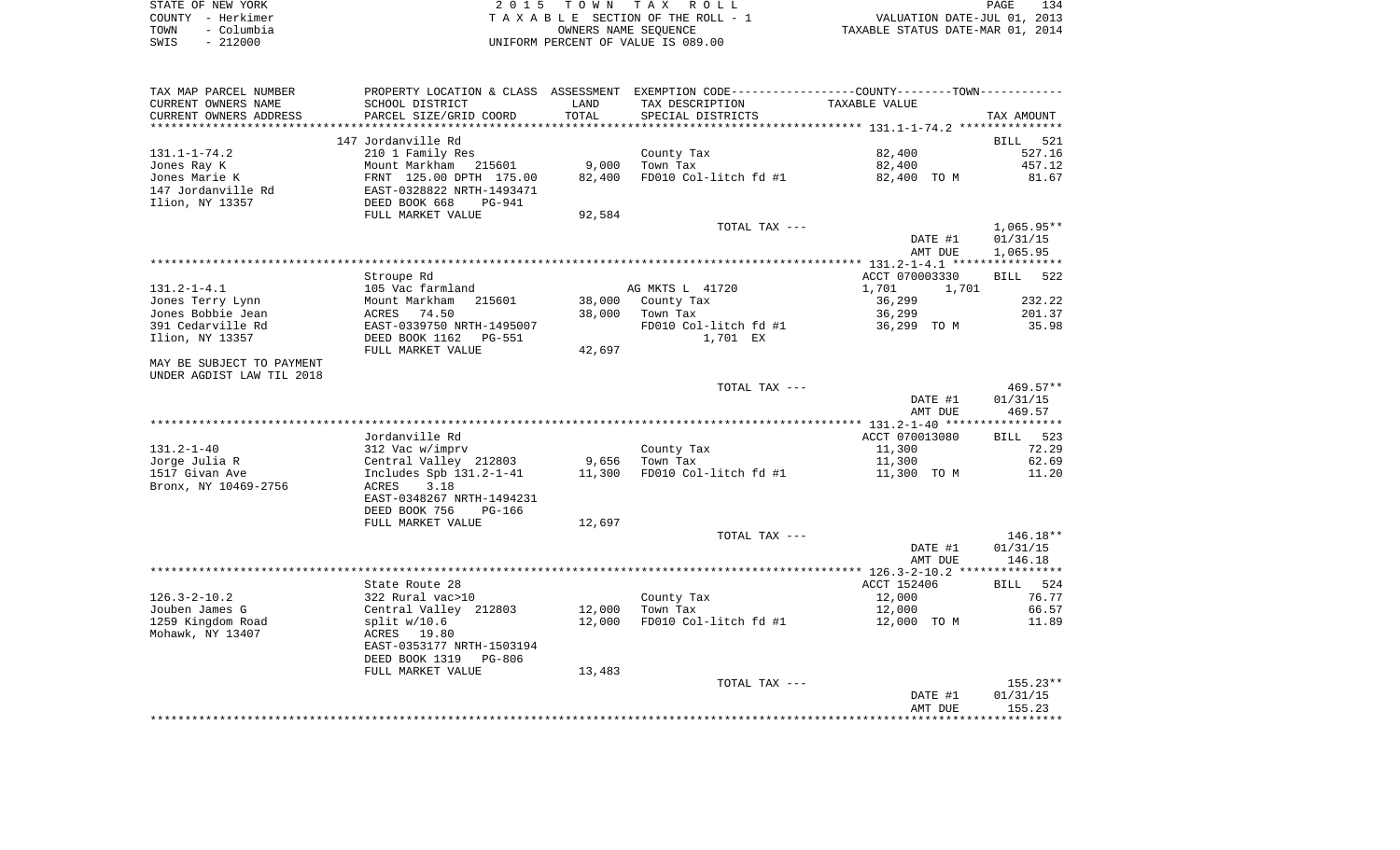| STATE OF NEW YORK |            | 2015 TOWN TAX ROLL                 |                                  | PAGE | 135 |
|-------------------|------------|------------------------------------|----------------------------------|------|-----|
| COUNTY - Herkimer |            | TAXABLE SECTION OF THE ROLL - 1    | VALUATION DATE-JUL 01, 2013      |      |     |
| TOWN              | – Columbia | OWNERS NAME SEOUENCE               | TAXABLE STATUS DATE-MAR 01, 2014 |      |     |
| SWIS              | $-212000$  | UNIFORM PERCENT OF VALUE IS 089.00 |                                  |      |     |

| TAX MAP PARCEL NUMBER  | PROPERTY LOCATION & CLASS ASSESSMENT EXEMPTION CODE---------------COUNTY-------TOWN---------- |        |                       |               |                    |
|------------------------|-----------------------------------------------------------------------------------------------|--------|-----------------------|---------------|--------------------|
| CURRENT OWNERS NAME    | SCHOOL DISTRICT                                                                               | LAND   | TAX DESCRIPTION       | TAXABLE VALUE |                    |
| CURRENT OWNERS ADDRESS | PARCEL SIZE/GRID COORD                                                                        | TOTAL  | SPECIAL DISTRICTS     |               | TAX AMOUNT         |
|                        |                                                                                               |        |                       |               |                    |
|                        | 1259 Kingdom Road                                                                             |        |                       | ACCT 167781   | <b>BILL</b><br>525 |
| $126.3 - 2 - 49.7$     | 210 1 Family Res                                                                              |        | County Tax            | 86,000        | 550.19             |
| Jouben James G         | Central Valley 212803                                                                         | 15,000 | Town Tax              | 86,000        | 477.09             |
|                        |                                                                                               |        |                       |               |                    |
| 1259 Kingdom Road      | FRNT 294.00 DPTH                                                                              | 86,000 | FD010 Col-litch fd #1 | 86,000 TO M   | 85.24              |
| Mohawk, NY 13407       | 2.30<br>ACRES                                                                                 |        |                       |               |                    |
|                        | EAST-0359249 NRTH-1501082                                                                     |        |                       |               |                    |
|                        | DEED BOOK 1415<br>PG-250                                                                      |        |                       |               |                    |
|                        | FULL MARKET VALUE                                                                             | 96,629 |                       |               |                    |
|                        |                                                                                               |        | TOTAL TAX ---         |               | $1,112.52**$       |
|                        |                                                                                               |        |                       | DATE #1       | 01/31/15           |
|                        |                                                                                               |        |                       | AMT DUE       | 1,112.52           |
|                        |                                                                                               |        |                       |               |                    |
|                        | Vanalstine Rd                                                                                 |        |                       | ACCT 152406   | 526<br>BILL        |
| $126.3 - 2 - 70.6$     | 322 Rural vac>10                                                                              |        | County Tax            | 4,600         | 29.43              |
| Jouben James G         | Central Valley 212803                                                                         | 4,600  | Town Tax              | 4,600         | 25.52              |
| 1259 Kingdom Road      | LANDLOCKED                                                                                    | 4,600  | FD010 Col-litch fd #1 | 4,600 TO M    | 4.56               |
| Mohawk, NY 13407       | ACRES<br>15.40                                                                                |        |                       |               |                    |
|                        | EAST-0352409 NRTH-1502744                                                                     |        |                       |               |                    |
|                        |                                                                                               |        |                       |               |                    |
|                        | DEED BOOK 1319<br>PG-806                                                                      |        |                       |               |                    |
|                        | FULL MARKET VALUE                                                                             | 5,169  |                       |               |                    |
|                        |                                                                                               |        | TOTAL TAX ---         |               | $59.51**$          |
|                        |                                                                                               |        |                       | DATE #1       | 01/31/15           |
|                        |                                                                                               |        |                       | AMT DUE       | 59.51              |
|                        |                                                                                               |        |                       |               |                    |
|                        | Vanalstyne Rd                                                                                 |        |                       | ACCT 152406   | <b>BILL</b><br>527 |
| $126.3 - 2 - 70.8$     | 322 Rural vac>10                                                                              |        | County Tax            | 4,600         | 29.43              |
| Jouben James G         | Central Valley 212803                                                                         | 4,600  | Town Tax              | 4,600         | 25.52              |
| 1259 Kingdom Road      | 18.4 cal                                                                                      | 4,600  | FD010 Col-litch fd #1 | 4,600 TO M    | 4.56               |
| Mohawk, NY 13407       | ACRES 16.40                                                                                   |        |                       |               |                    |
|                        | EAST-0352190 NRTH-1502349                                                                     |        |                       |               |                    |
|                        | DEED BOOK 1319<br><b>PG-806</b>                                                               |        |                       |               |                    |
|                        | FULL MARKET VALUE                                                                             | 5,169  |                       |               |                    |
|                        |                                                                                               |        | TOTAL TAX ---         |               | 59.51**            |
|                        |                                                                                               |        |                       |               |                    |
|                        |                                                                                               |        |                       | DATE #1       | 01/31/15           |
|                        |                                                                                               |        |                       | AMT DUE       | 59.51              |
|                        |                                                                                               |        |                       |               |                    |
|                        | Kingdom Rd                                                                                    |        |                       |               | 528<br><b>BILL</b> |
| $126.3 - 2 - 49.6$     | 312 Vac w/imprv                                                                               |        | County Tax            | 50,000        | 319.88             |
| Jouben John M          | Central Valley 212803                                                                         | 18,000 | Town Tax              | 50,000        | 277.38             |
| Kingdom Rd             | FRNT 969.00 DPTH                                                                              | 50,000 | FD010 Col-litch fd #1 | 50,000 TO M   | 49.56              |
| PO Box 53              | 28.10<br>ACRES                                                                                |        |                       |               |                    |
| Mohawk, NY 13407       | EAST-0358882 NRTH-1500971                                                                     |        |                       |               |                    |
|                        | DEED BOOK 943<br>$PG-188$                                                                     |        |                       |               |                    |
|                        | FULL MARKET VALUE                                                                             | 56,180 |                       |               |                    |
|                        |                                                                                               |        | TOTAL TAX ---         |               | 646.82**           |
|                        |                                                                                               |        |                       | DATE #1       | 01/31/15           |
|                        |                                                                                               |        |                       | AMT DUE       | 646.82             |
|                        |                                                                                               |        |                       |               |                    |
|                        |                                                                                               |        |                       |               |                    |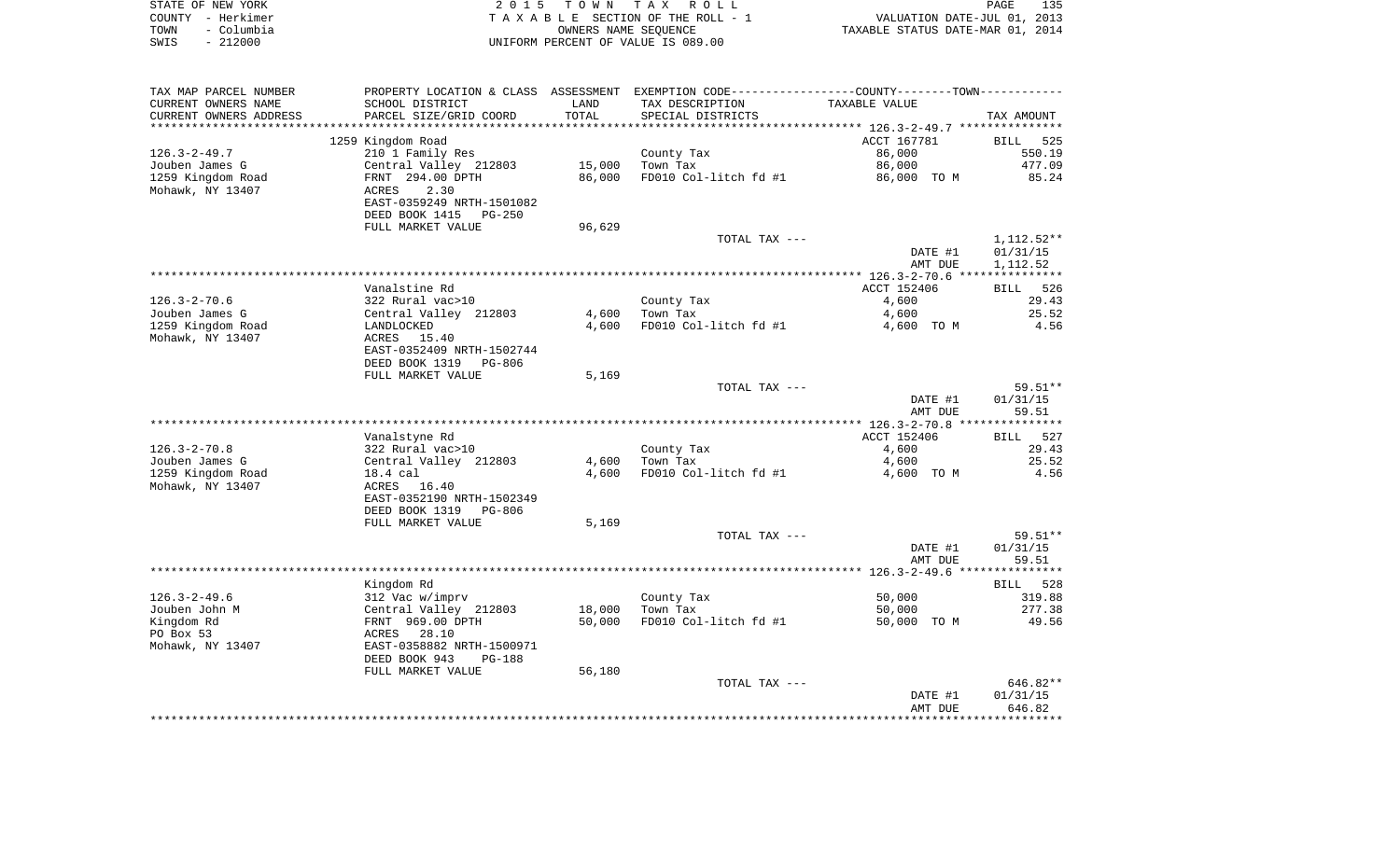| STATE OF NEW YORK  | 2015 TOWN TAX ROLL                 | 136<br>PAGE                      |
|--------------------|------------------------------------|----------------------------------|
| COUNTY – Herkimer  | TAXABLE SECTION OF THE ROLL - 1    | VALUATION DATE-JUL 01, 2013      |
| – Columbia<br>TOWN | OWNERS NAME SEOUENCE               | TAXABLE STATUS DATE-MAR 01, 2014 |
| $-212000$<br>SWIS  | UNIFORM PERCENT OF VALUE IS 089.00 |                                  |

| TAX MAP PARCEL NUMBER<br>CURRENT OWNERS NAME<br>CURRENT OWNERS ADDRESS               | PROPERTY LOCATION & CLASS ASSESSMENT<br>SCHOOL DISTRICT<br>PARCEL SIZE/GRID COORD                                                                                    | LAND<br>TOTAL      | EXEMPTION CODE-----------------COUNTY-------TOWN-----------<br>TAX DESCRIPTION<br>SPECIAL DISTRICTS | TAXABLE VALUE                                     | TAX AMOUNT                                                |
|--------------------------------------------------------------------------------------|----------------------------------------------------------------------------------------------------------------------------------------------------------------------|--------------------|-----------------------------------------------------------------------------------------------------|---------------------------------------------------|-----------------------------------------------------------|
| *******************                                                                  | ************                                                                                                                                                         | ****************** |                                                                                                     |                                                   |                                                           |
| $126.3 - 2 - 63$<br>Jouben Marlon Paul<br>658 Columbia Center Rd<br>Mohawk, NY 13407 | 658 Columbia Center Rd<br>210 1 Family Res<br>Central Valley 212803<br>includes parcel 62.1<br>8.50<br>ACRES<br>EAST-0354230 NRTH-1499696<br>DEED BOOK 856<br>$PG-8$ | 21,000<br>50,000   | County Tax<br>Town Tax<br>School Relevy<br>FD010 Col-litch fd #1                                    | ACCT 070007800<br>50,000<br>50,000<br>50,000 TO M | <b>BILL</b><br>529<br>319.88<br>277.38<br>529.46<br>49.56 |
|                                                                                      | FULL MARKET VALUE                                                                                                                                                    | 56,180             | TOTAL TAX ---                                                                                       |                                                   | 1,176.28**                                                |
|                                                                                      |                                                                                                                                                                      |                    |                                                                                                     | DATE #1<br>AMT DUE                                | 01/31/15<br>1,176.28                                      |
|                                                                                      |                                                                                                                                                                      |                    |                                                                                                     |                                                   |                                                           |
|                                                                                      | Jordanville Rd                                                                                                                                                       |                    |                                                                                                     | ACCT 070001020                                    | 530<br>BILL                                               |
| $131.2 - 2 - 14$                                                                     | 314 Rural vac<10                                                                                                                                                     |                    | County Tax                                                                                          | 9,300                                             | 59.50                                                     |
| Kahler Christopher                                                                   | Central Valley 212803                                                                                                                                                | 9,300              | Town Tax                                                                                            | 9,300                                             | 51.59                                                     |
| Kahler Doris                                                                         | SUB DIV LOT#14                                                                                                                                                       | 9,300              | FD010 Col-litch fd #1                                                                               | 9,300 TO M                                        | 9.22                                                      |
| 156 South Williams Way<br>Baiting Hollow, NY 11933                                   | ACRES<br>3.00<br>EAST-0344500 NRTH-1494936                                                                                                                           |                    |                                                                                                     |                                                   |                                                           |
|                                                                                      | DEED BOOK 1101<br>PG-724<br>FULL MARKET VALUE                                                                                                                        | 10,449             |                                                                                                     |                                                   |                                                           |
|                                                                                      |                                                                                                                                                                      |                    | TOTAL TAX ---                                                                                       |                                                   | $120.31**$                                                |
|                                                                                      |                                                                                                                                                                      |                    |                                                                                                     | DATE #1<br>AMT DUE                                | 01/31/15<br>120.31                                        |
|                                                                                      |                                                                                                                                                                      |                    |                                                                                                     |                                                   |                                                           |
|                                                                                      | 280 No Columbia Rd                                                                                                                                                   |                    |                                                                                                     | ACCT 181149                                       | 531<br>BILL                                               |
| $125.2 - 2 - 27.1$                                                                   | 210 1 Family Res                                                                                                                                                     |                    | County Tax                                                                                          | 69,000                                            | 441.43                                                    |
| Kamp Rebecca J                                                                       | Central Valley 212803                                                                                                                                                | 13,000             | Town Tax                                                                                            | 69,000                                            | 382.78                                                    |
| Kamp Eric F<br>280 No Columbia Rd<br>Ilion, NY 13357                                 | ACRES<br>1.00<br>EAST-0342829 NRTH-1510037<br>DEED BOOK 1502<br>PG-495                                                                                               | 69,000             | FD010 Col-litch fd #1                                                                               | 69,000 TO M                                       | 68.39                                                     |
|                                                                                      | FULL MARKET VALUE                                                                                                                                                    | 77,528             |                                                                                                     |                                                   |                                                           |
|                                                                                      |                                                                                                                                                                      |                    | TOTAL TAX ---                                                                                       |                                                   | 892.60**                                                  |
|                                                                                      |                                                                                                                                                                      |                    |                                                                                                     | DATE #1                                           | 01/31/15                                                  |
|                                                                                      |                                                                                                                                                                      |                    |                                                                                                     | AMT DUE<br>*************** 139.1-2-62.1 ****      | 892.60<br>**********                                      |
|                                                                                      | 423 Dugan Rd                                                                                                                                                         |                    |                                                                                                     | ACCT 070007890                                    | BILL 532                                                  |
| $139.1 - 2 - 62.1$                                                                   | 210 1 Family Res                                                                                                                                                     |                    | County Tax                                                                                          | 34,600                                            | 221.35                                                    |
| Karpowich Arthur                                                                     | Richfield Sprin 365601                                                                                                                                               | 13,400             | Town Tax                                                                                            | 34,600                                            | 191.94                                                    |
| Karpowich Collette M                                                                 | FRNT 171.00 DPTH 290.00                                                                                                                                              | 34,600             | FD010 Col-litch fd #1                                                                               | 34,600 TO M                                       | 34.29                                                     |
| 401 Dugan Rd                                                                         | 1.16<br>ACRES                                                                                                                                                        |                    |                                                                                                     |                                                   |                                                           |
| Richfield Springs, NY 13439                                                          | EAST-0352935 NRTH-1473668<br>DEED BOOK 899<br>$PG-395$                                                                                                               |                    |                                                                                                     |                                                   |                                                           |
|                                                                                      | FULL MARKET VALUE                                                                                                                                                    | 38,876             |                                                                                                     |                                                   |                                                           |
|                                                                                      |                                                                                                                                                                      |                    | TOTAL TAX ---                                                                                       |                                                   | $447.58**$                                                |
|                                                                                      |                                                                                                                                                                      |                    |                                                                                                     | DATE #1<br>AMT DUE                                | 01/31/15<br>447.58                                        |
|                                                                                      |                                                                                                                                                                      |                    |                                                                                                     |                                                   |                                                           |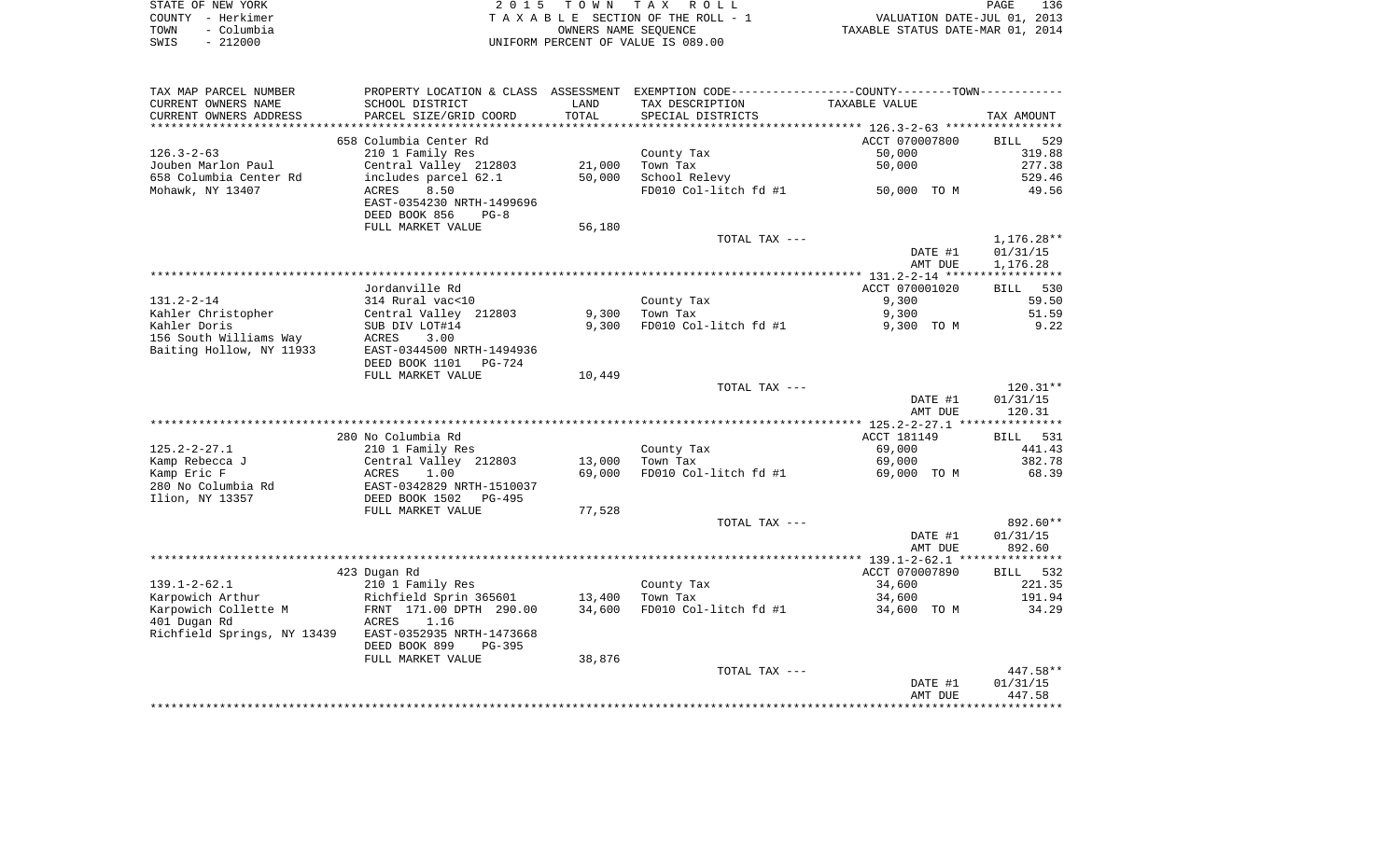| STATE OF NEW YORK  | 2015 TOWN TAX ROLL                 | 137<br><b>PAGE</b>               |
|--------------------|------------------------------------|----------------------------------|
| COUNTY - Herkimer  | TAXABLE SECTION OF THE ROLL - 1    | VALUATION DATE-JUL 01, 2013      |
| - Columbia<br>TOWN | OWNERS NAME SEOUENCE               | TAXABLE STATUS DATE-MAR 01, 2014 |
| $-212000$<br>SWIS  | UNIFORM PERCENT OF VALUE IS 089.00 |                                  |

| TAX MAP PARCEL NUMBER       |                           |         | PROPERTY LOCATION & CLASS ASSESSMENT EXEMPTION CODE----------------COUNTY--------TOWN----------- |                |                    |
|-----------------------------|---------------------------|---------|--------------------------------------------------------------------------------------------------|----------------|--------------------|
| CURRENT OWNERS NAME         | SCHOOL DISTRICT           | LAND    | TAX DESCRIPTION                                                                                  | TAXABLE VALUE  |                    |
| CURRENT OWNERS ADDRESS      | PARCEL SIZE/GRID COORD    | TOTAL   | SPECIAL DISTRICTS                                                                                |                | TAX AMOUNT         |
|                             | 401 Dugan Rd              |         |                                                                                                  |                | <b>BILL</b><br>533 |
| $139.1 - 2 - 62.2$          | 120 Field crops           |         | County Tax                                                                                       | 92,700         | 593.05             |
| Karpowich Arthur            | Richfield Sprin 365601    | 68,900  | Town Tax                                                                                         | 92,700         | 514.26             |
| Karpowich Collette M        | ACRES 87.00               | 92,700  | FD010 Col-litch fd #1                                                                            | 92,700 TO M    | 91.88              |
| 401 Dugan Rd                | EAST-0315809 NRTH-1050588 |         |                                                                                                  |                |                    |
| Richfield Springs, NY 13439 | DEED BOOK 671<br>$PG-815$ |         |                                                                                                  |                |                    |
|                             | FULL MARKET VALUE         | 104,157 |                                                                                                  |                |                    |
|                             |                           |         | TOTAL TAX ---                                                                                    |                | 1,199.19**         |
|                             |                           |         |                                                                                                  | DATE #1        | 01/31/15           |
|                             |                           |         |                                                                                                  | AMT DUE        | 1,199.19           |
|                             |                           |         |                                                                                                  |                |                    |
|                             | 130 Purdy Rd              |         |                                                                                                  |                | BILL 534           |
| $126.3 - 2 - 55.2$          | 210 1 Family Res          |         | County Tax                                                                                       | 101,000        | 646.15             |
| Keeler Brian K              | Central Valley 212803     | 13,000  | Town Tax                                                                                         | 101,000        | 560.30             |
| Keeler Joanna               | FRNT 205.00 DPTH 205.00   | 101,000 | FD010 Col-litch fd #1                                                                            | 101,000 TO M   | 100.11             |
| 130 Purdy Rd                | 1.00 BANK<br>ACRES<br>023 |         |                                                                                                  |                |                    |
| Mohawk, NY 13407            | EAST-0355211 NRTH-1500286 |         |                                                                                                  |                |                    |
|                             | DEED BOOK 903<br>$PG-205$ |         |                                                                                                  |                |                    |
|                             | FULL MARKET VALUE         | 113,483 |                                                                                                  |                |                    |
|                             |                           |         | TOTAL TAX ---                                                                                    |                | $1,306.56**$       |
|                             |                           |         |                                                                                                  | DATE #1        | 01/31/15           |
|                             |                           |         |                                                                                                  | AMT DUE        | 1,306.56           |
|                             |                           |         |                                                                                                  |                |                    |
|                             | 161 Polly Miller Rd       |         |                                                                                                  | ACCT 070008070 | BILL 535           |
| $126.3 - 2 - 73$            | 210 1 Family Res          |         | County Tax                                                                                       | 52,900         | 338.43             |
| Keeler Roger I              | Central Valley 212803     | 14,400  | Town Tax                                                                                         | 52,900         | 293.46             |
| Keeler Donald E             | FRNT 350.00 DPTH 210.00   | 52,900  | FD010 Col-litch fd #1                                                                            | 52,900 TO M    | 52.43              |
| 161 Polly Miller Rd         | EAST-0351270 NRTH-1501632 |         |                                                                                                  |                |                    |
| Mohawk, NY 13407            | DEED BOOK 835<br>$PG-476$ |         |                                                                                                  |                |                    |
|                             | FULL MARKET VALUE         | 59,438  |                                                                                                  |                |                    |
|                             |                           |         | TOTAL TAX ---                                                                                    |                | 684.32**           |
|                             |                           |         |                                                                                                  | DATE #1        | 01/31/15           |
|                             |                           |         |                                                                                                  | AMT DUE        | 684.32             |
|                             |                           |         |                                                                                                  |                |                    |
|                             | 144 Purdy Rd              |         |                                                                                                  | ACCT 070008640 | BILL 536           |
| $126.3 - 2 - 43$            | 210 1 Family Res          |         | County Tax                                                                                       | 88,600         | 566.82             |
| Keeler William              | Central Valley 212803     | 15,200  | Town Tax                                                                                         | 88,600         | 491.51             |
| Keeler Mary Anne            | INCLUDES 126.3-2-44       | 88,600  | FD010 Col-litch fd #1                                                                            | 88,600 TO M    | 87.82              |
| 144 Purdy Rd                | FRNT 200.00 DPTH 200.00   |         |                                                                                                  |                |                    |
| Mohawk, NY 13407            | 2.00<br>ACRES             |         |                                                                                                  |                |                    |
|                             | EAST-0355444 NRTH-1500411 |         |                                                                                                  |                |                    |
|                             | DEED BOOK 00607 PG-00966  |         |                                                                                                  |                |                    |
|                             | FULL MARKET VALUE         | 99,551  |                                                                                                  |                |                    |
|                             |                           |         | TOTAL TAX ---                                                                                    |                | $1,146.15**$       |
|                             |                           |         |                                                                                                  | DATE #1        | 01/31/15           |
|                             |                           |         |                                                                                                  | AMT DUE        | 1,146.15           |
|                             |                           |         |                                                                                                  |                |                    |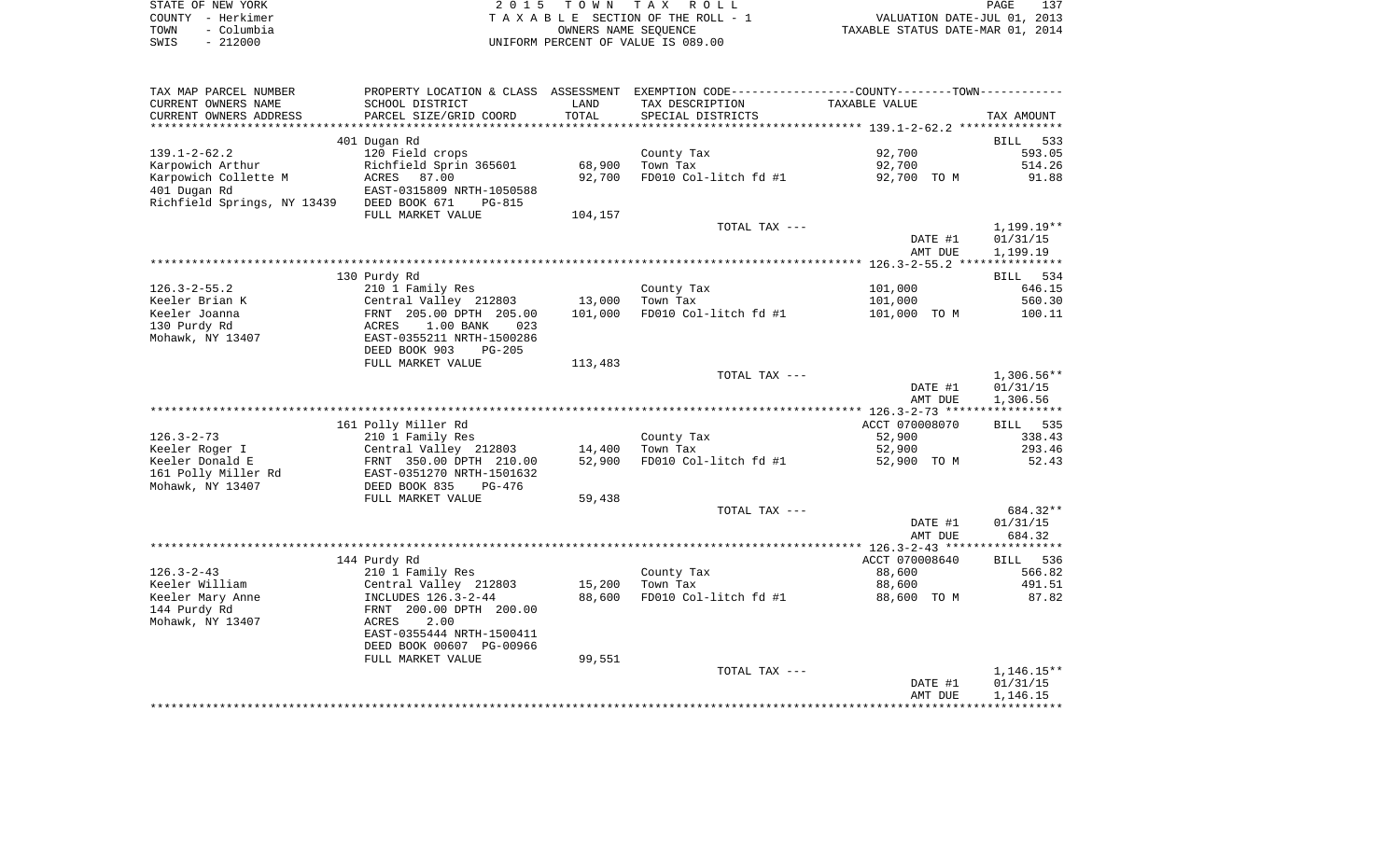|      | STATE OF NEW YORK | 2015 TOWN TAX ROLL                 |                                  | PAGE | 138 |
|------|-------------------|------------------------------------|----------------------------------|------|-----|
|      | COUNTY - Herkimer | TAXABLE SECTION OF THE ROLL - 1    | VALUATION DATE-JUL 01, 2013      |      |     |
| TOWN | – Columbia        | OWNERS NAME SEOUENCE               | TAXABLE STATUS DATE-MAR 01, 2014 |      |     |
| SWIS | $-212000$         | UNIFORM PERCENT OF VALUE IS 089.00 |                                  |      |     |

| TAX MAP PARCEL NUMBER       | PROPERTY LOCATION & CLASS ASSESSMENT |         | EXEMPTION CODE----------------COUNTY-------TOWN----------- |                |                    |
|-----------------------------|--------------------------------------|---------|------------------------------------------------------------|----------------|--------------------|
| CURRENT OWNERS NAME         | SCHOOL DISTRICT                      | LAND    | TAX DESCRIPTION                                            | TAXABLE VALUE  |                    |
| CURRENT OWNERS ADDRESS      | PARCEL SIZE/GRID COORD               | TOTAL   | SPECIAL DISTRICTS                                          |                | TAX AMOUNT         |
| ********************        |                                      |         |                                                            |                |                    |
|                             | Purdy Rd                             |         |                                                            |                | <b>BILL</b><br>537 |
| $126.3 - 2 - 55.7$          | 314 Rural vac<10                     |         | County Tax                                                 | 4,600          | 29.43              |
| Keeler William              | Central Valley 212803                | 4,600   | Town Tax                                                   | 4,600          | 25.52              |
| Keeler Maryann              | FRNT 200.00 DPTH                     | 4,600   | FD010 Col-litch fd #1                                      | 4,600 TO M     | 4.56               |
| 144 Purdy Rd                | 2.20<br>ACRES                        |         |                                                            |                |                    |
| Mohawk, NY 13407            | EAST-0355095 NRTH-1500093            |         |                                                            |                |                    |
|                             | DEED BOOK 928<br>$PG-526$            |         |                                                            |                |                    |
|                             | FULL MARKET VALUE                    | 5,169   |                                                            |                |                    |
|                             |                                      |         | TOTAL TAX ---                                              |                | 59.51**            |
|                             |                                      |         |                                                            | DATE #1        | 01/31/15           |
|                             |                                      |         |                                                            | AMT DUE        | 59.51              |
|                             |                                      |         |                                                            |                |                    |
|                             | 219 Eberline Rd                      |         |                                                            | ACCT 150305    | BILL<br>538        |
| $125.2 - 2 - 40.3$          | 210 1 Family Res                     |         | County Tax                                                 | 80,000         | 511.80             |
| Kelly Paul                  | Central Valley 212803                | 10,000  | Town Tax                                                   | 80,000         | 443.80             |
| Kelly Melissa               | Doublewide                           | 80,000  | FD010 Col-litch fd #1                                      | 80,000 TO M    | 79.29              |
| 31 Apache Ridge Rd          | ACRES<br>1.00                        |         |                                                            |                |                    |
| Santa Fe, NM 87505          | EAST-0350039 NRTH-1506087            |         |                                                            |                |                    |
|                             | DEED BOOK 1306<br>PG-594             |         |                                                            |                |                    |
|                             | FULL MARKET VALUE                    | 89,888  |                                                            |                |                    |
|                             |                                      |         | TOTAL TAX ---                                              |                | $1,034.89**$       |
|                             |                                      |         |                                                            | DATE #1        | 01/31/15           |
|                             |                                      |         |                                                            | AMT DUE        | 1,034.89           |
|                             | 1226 Kingdom Rd                      |         |                                                            | ACCT 070010411 | 539<br><b>BILL</b> |
| $126.3 - 2 - 49.3$          | 210 1 Family Res                     |         | County Tax                                                 | 90,000         | 575.78             |
| Kenny John R JR             | Central Valley 212803                | 15,600  | Town Tax                                                   | 90,000         | 499.28             |
| Kenny Alyessa M             | 2.20 BANK<br>ACRES<br>135            | 90,000  | FD010 Col-litch fd #1                                      | 90,000 TO M    | 89.20              |
| 1226 Kingdom Rd             | EAST-0359585 NRTH-1500958            |         |                                                            |                |                    |
| PO Box 331                  | DEED BOOK 1089<br>PG-747             |         |                                                            |                |                    |
| Mohawk, NY 13407            | FULL MARKET VALUE                    | 101,124 |                                                            |                |                    |
|                             |                                      |         | TOTAL TAX ---                                              |                | $1,164.26**$       |
|                             |                                      |         |                                                            | DATE #1        | 01/31/15           |
|                             |                                      |         |                                                            | AMT DUE        | 1,164.26           |
|                             |                                      |         |                                                            |                |                    |
|                             | Jordanville Rd                       |         |                                                            | ACCT 070008845 | BILL 540           |
| $132.3 - 1 - 7.2$           | 322 Rural vac>10                     |         | County Tax                                                 | 4,600          | 29.43              |
| Kessler Scott               | Richfield Sprin 365601               | 4,600   | Town Tax                                                   | 4,600          | 25.52              |
| Kessler Marilyn             | ACRES 15.10 BANK<br>023              | 4,600   | FD010 Col-litch fd #1                                      | 4,600 TO M     | 4.56               |
| PO Box 882                  | EAST-0356779 NRTH-1486515            |         |                                                            |                |                    |
| Richfield Springs, NY 13439 | DEED BOOK 731<br>$PG-250$            |         |                                                            |                |                    |
|                             | FULL MARKET VALUE                    | 5,169   |                                                            |                |                    |
|                             |                                      |         | TOTAL TAX ---                                              |                | $59.51**$          |
|                             |                                      |         |                                                            | DATE #1        | 01/31/15           |
|                             |                                      |         |                                                            | AMT DUE        | 59.51              |
|                             |                                      |         |                                                            |                |                    |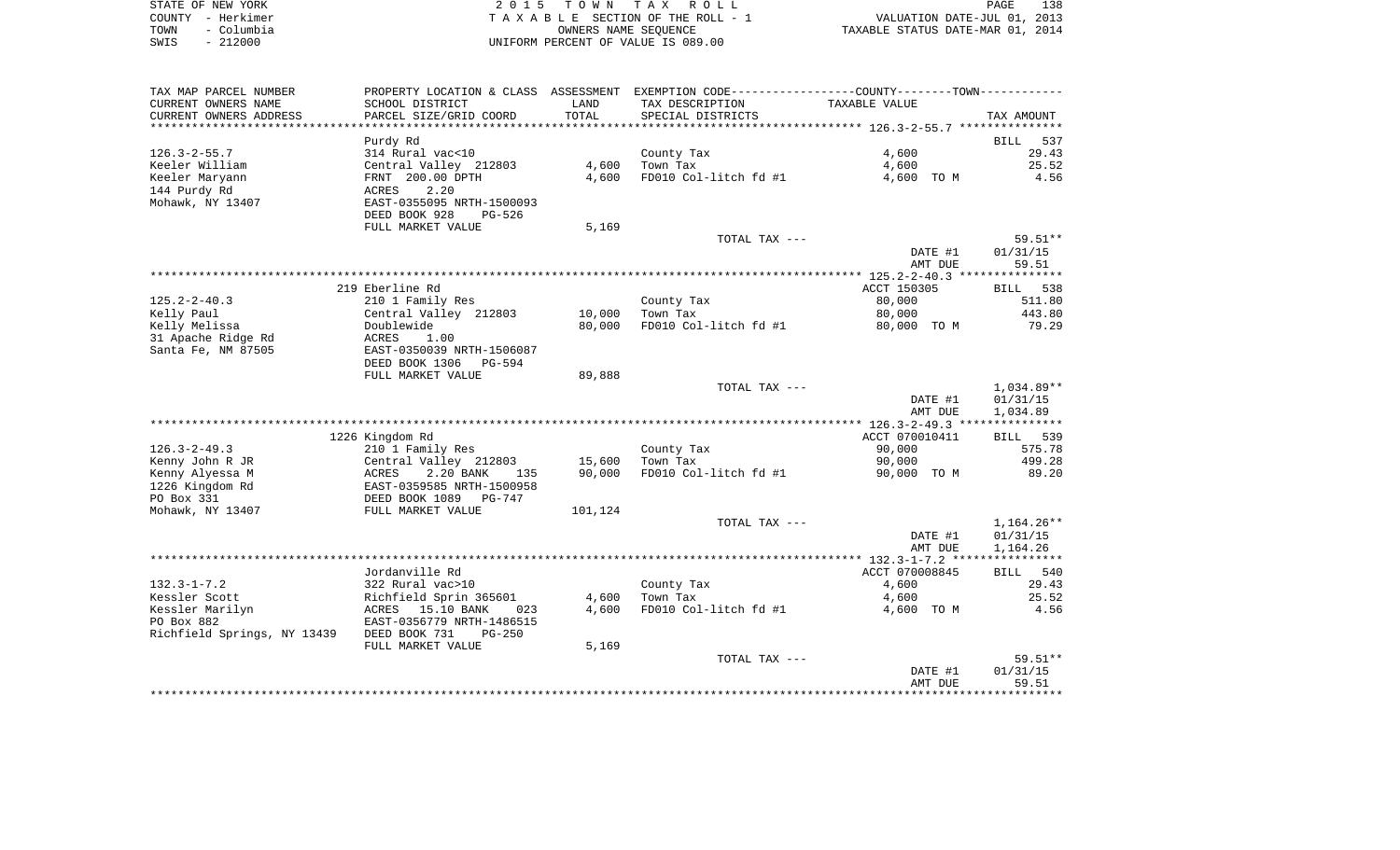| STATE OF NEW YORK  | 2015 TOWN TAX ROLL                 | PAGE                             | 139 |
|--------------------|------------------------------------|----------------------------------|-----|
| COUNTY - Herkimer  | TAXABLE SECTION OF THE ROLL - 1    | VALUATION DATE-JUL 01, 2013      |     |
| - Columbia<br>TOWN | OWNERS NAME SEOUENCE               | TAXABLE STATUS DATE-MAR 01, 2014 |     |
| $-212000$<br>SWIS  | UNIFORM PERCENT OF VALUE IS 089.00 |                                  |     |

| TAX MAP PARCEL NUMBER                                 | PROPERTY LOCATION & CLASS ASSESSMENT EXEMPTION CODE----------------COUNTY--------TOWN---------- |         |                                                            |                        |              |
|-------------------------------------------------------|-------------------------------------------------------------------------------------------------|---------|------------------------------------------------------------|------------------------|--------------|
| CURRENT OWNERS NAME                                   | SCHOOL DISTRICT                                                                                 | LAND    | TAX DESCRIPTION                                            | TAXABLE VALUE          |              |
| CURRENT OWNERS ADDRESS                                | PARCEL SIZE/GRID COORD                                                                          | TOTAL   | SPECIAL DISTRICTS                                          |                        | TAX AMOUNT   |
|                                                       |                                                                                                 |         |                                                            |                        |              |
|                                                       | 1039 State Route 28                                                                             |         |                                                            | ACCT 070006510         | BILL 541     |
| $132.3 - 1 - 18$                                      | 210 1 Family Res                                                                                |         | County Tax                                                 | 97,100                 | 621.20       |
| Kessler Scott                                         | Richfield Sprin 365601                                                                          | 24,200  | Town Tax                                                   | 97,100                 | 538.66       |
| Kessler Marilyn                                       | Doublewide                                                                                      | 97,100  | FD010 Col-litch fd #1                                      | 97,100 TO M            | 96.24        |
| PO Box 882                                            | ACRES<br>6.90 BANK<br>023                                                                       |         |                                                            |                        |              |
| Richfield Springs, NY 13439 EAST-0357281 NRTH-1485461 |                                                                                                 |         |                                                            |                        |              |
|                                                       | DEED BOOK 731<br>$PG-250$                                                                       |         |                                                            |                        |              |
|                                                       | FULL MARKET VALUE                                                                               | 109,101 |                                                            |                        |              |
|                                                       |                                                                                                 |         | TOTAL TAX ---                                              |                        | $1,256.10**$ |
|                                                       |                                                                                                 |         |                                                            | DATE #1                | 01/31/15     |
|                                                       |                                                                                                 |         |                                                            | AMT DUE                | 1,256.10     |
|                                                       |                                                                                                 |         |                                                            |                        |              |
|                                                       | Huxtable Rd                                                                                     |         |                                                            | ACCT 070004920         | BILL 542     |
| $131.3 - 1 - 11$                                      | 105 Vac farmland                                                                                |         | County Tax                                                 | 32,500                 | 207.92       |
| Kidder Paul                                           |                                                                                                 | 32,500  | Town Tax                                                   | 32,500                 | 180.29       |
| Kidder Deborah                                        | Mount Markham 215601<br>includes 131.4-1-40<br>EDNE 2000.00 PRETT                               | 32,500  | FD010 Col-litch fd #1                                      | 32,500 TO M            | 32.21        |
| 314 Huxtable Rd                                       | FRNT 2900.00 DPTH                                                                               |         |                                                            |                        |              |
| West Winfield, NY 13491                               | <b>ACRES</b><br>54.00                                                                           |         |                                                            |                        |              |
|                                                       | EAST-0336225 NRTH-1485224                                                                       |         |                                                            |                        |              |
|                                                       | DEED BOOK 677<br>PG-558                                                                         |         |                                                            |                        |              |
|                                                       | FULL MARKET VALUE                                                                               | 36,517  |                                                            |                        |              |
|                                                       |                                                                                                 |         | TOTAL TAX ---                                              |                        | 420.42**     |
|                                                       |                                                                                                 |         |                                                            | DATE #1                | 01/31/15     |
|                                                       |                                                                                                 |         |                                                            | AMT DUE                | 420.42       |
|                                                       |                                                                                                 |         |                                                            |                        |              |
|                                                       | Gay Rd                                                                                          |         |                                                            |                        | BILL 543     |
| $131.4 - 1 - 35.1$                                    | 323 Vacant rural                                                                                |         | County Tax                                                 | 37,500                 | 239.91       |
| Kidder Paul                                           |                                                                                                 |         | 37,500 Town Tax                                            | 37,500                 | 208.03       |
| Kidder Deborah A                                      | Mount Markham 215601<br>ACRES 81.70<br>EAST-0338939 NRTH-1484601                                | 37,500  | FD010 Col-litch fd #1                                      | 37,500 TO M            | 37.17        |
| 314 Huxtable Rd                                       |                                                                                                 |         |                                                            |                        |              |
| West Winfield, NY 13491                               | DEED BOOK 946<br>$PG-572$                                                                       |         |                                                            |                        |              |
|                                                       | FULL MARKET VALUE                                                                               | 42,135  |                                                            |                        |              |
|                                                       |                                                                                                 |         | TOTAL TAX ---                                              |                        | 485.11**     |
|                                                       |                                                                                                 |         |                                                            | DATE #1                | 01/31/15     |
|                                                       |                                                                                                 |         |                                                            | AMT DUE                | 485.11       |
|                                                       |                                                                                                 |         |                                                            |                        |              |
|                                                       | 314 Huxtable Rd                                                                                 |         | 83 PCT OF VALUE USED FOR EXEMPTION PURPOSES ACCT 070004890 |                        | BILL 544     |
| $131.4 - 1 - 37$                                      | 240 Rural res                                                                                   |         | VET COM C 41132                                            | 13,500<br>$\mathbf 0$  |              |
| Kidder Paul                                           | Mount Markham 215601<br>ACRES 32.00<br>EAST-0337845 NRTH-1485506<br>DEED BOOK 677 PG-558        |         | 39,000 VET COM T 41133                                     | 17,575<br>$\mathbf{0}$ |              |
| Kidder Deborah                                        |                                                                                                 |         | 84,700 County Tax                                          | 71,200                 | 455.50       |
| 314 Huxtable Rd                                       |                                                                                                 |         | Town Tax                                                   | 67,125                 | 372.38       |
| West Winfield, NY 13491                               |                                                                                                 |         | FD010 Col-litch fd #1                                      | 84,700 TO M            | 83.95        |
|                                                       | FULL MARKET VALUE                                                                               | 95,169  |                                                            |                        |              |
|                                                       |                                                                                                 |         | TOTAL TAX ---                                              |                        | $911.83**$   |
|                                                       |                                                                                                 |         |                                                            | DATE #1                | 01/31/15     |
|                                                       |                                                                                                 |         |                                                            | AMT DUE                | 911.83       |
|                                                       |                                                                                                 |         |                                                            |                        |              |
|                                                       |                                                                                                 |         |                                                            |                        |              |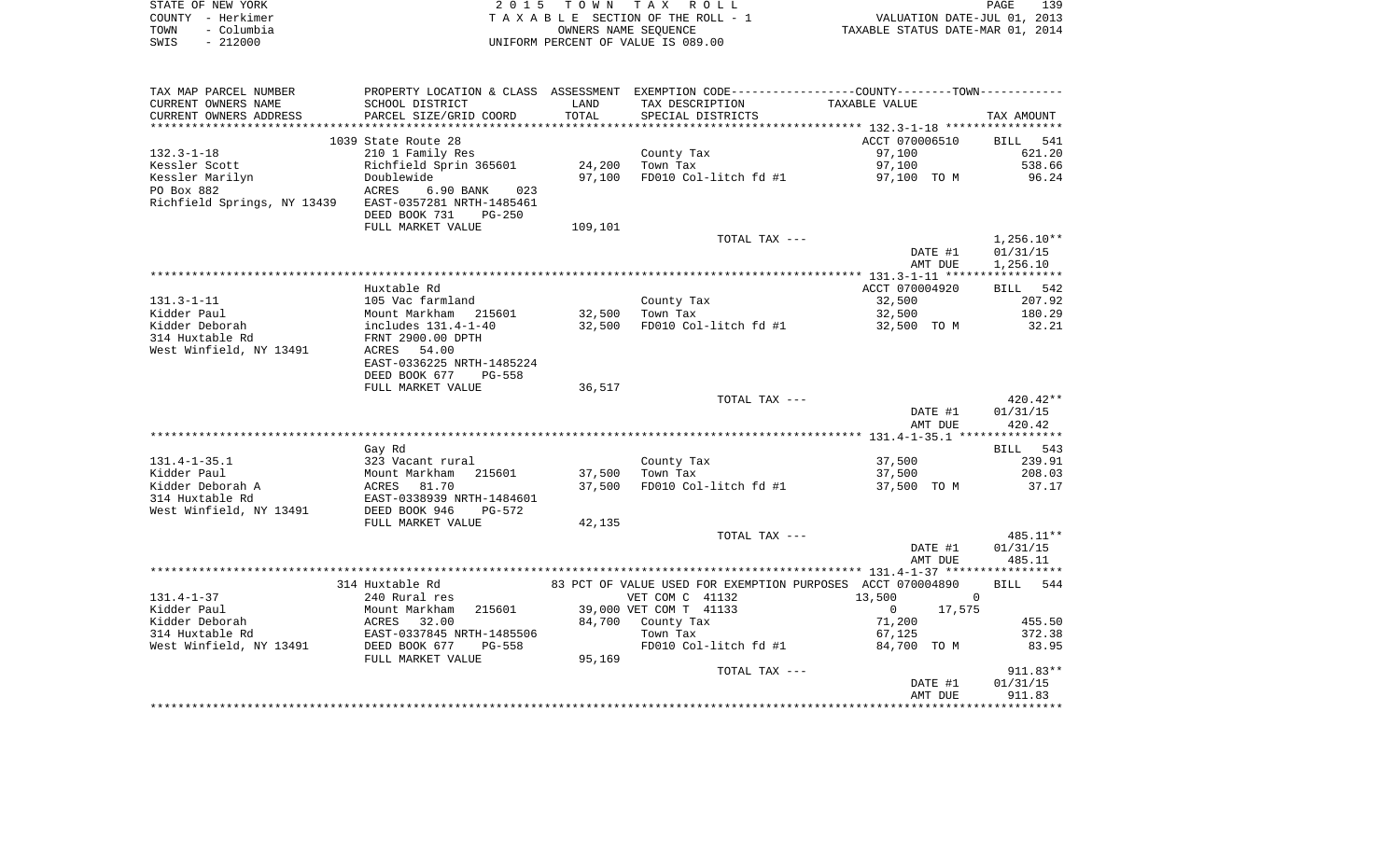| STATE OF NEW YORK  | 2015 TOWN TAX ROLL                 | 140<br>PAGE                      |
|--------------------|------------------------------------|----------------------------------|
| COUNTY - Herkimer  | TAXABLE SECTION OF THE ROLL - 1    | VALUATION DATE-JUL 01, 2013      |
| - Columbia<br>TOWN | OWNERS NAME SEOUENCE               | TAXABLE STATUS DATE-MAR 01, 2014 |
| $-212000$<br>SWIS  | UNIFORM PERCENT OF VALUE IS 089.00 |                                  |

| TAX MAP PARCEL NUMBER   |                           |        | PROPERTY LOCATION & CLASS ASSESSMENT EXEMPTION CODE----------------COUNTY-------TOWN-------- |                |              |
|-------------------------|---------------------------|--------|----------------------------------------------------------------------------------------------|----------------|--------------|
| CURRENT OWNERS NAME     | SCHOOL DISTRICT           | LAND   | TAX DESCRIPTION                                                                              | TAXABLE VALUE  |              |
| CURRENT OWNERS ADDRESS  | PARCEL SIZE/GRID COORD    | TOTAL  | SPECIAL DISTRICTS                                                                            |                | TAX AMOUNT   |
|                         |                           |        |                                                                                              |                |              |
|                         | 928 State Route 51        |        |                                                                                              | ACCT 070008160 | BILL 545     |
| $131.30 - 2 - 18$       | 210 1 Family Res          |        | County Tax                                                                                   | 59,700         | 381.93       |
| Kilbourn Doris          | Mount Markham<br>215601   | 7,800  | Town Tax                                                                                     | 59,700         | 331.19       |
| 54 South Street 106     | FRNT 75.00 DPTH 205.00    | 59,700 | FD010 Col-litch fd #1                                                                        | 59,700 TO M    | 59.17        |
| West Winfield, NY 13491 | 0.35<br>ACRES             |        |                                                                                              |                |              |
|                         | EAST-0327968 NRTH-1492848 |        |                                                                                              |                |              |
|                         | DEED BOOK 00478 PG-00498  |        |                                                                                              |                |              |
|                         | FULL MARKET VALUE         | 67,079 |                                                                                              |                |              |
|                         |                           |        | TOTAL TAX ---                                                                                |                | $772.29**$   |
|                         |                           |        |                                                                                              | DATE #1        | 01/31/15     |
|                         |                           |        |                                                                                              | AMT DUE        | 772.29       |
|                         |                           |        |                                                                                              |                |              |
|                         |                           |        |                                                                                              |                |              |
|                         | 295 Brewer Rd             |        |                                                                                              | ACCT 070001230 | BILL 546     |
| $125.2 - 2 - 58.1$      | 210 1 Family Res          |        | County Tax                                                                                   | 64,000         | 409.44       |
| Killeen Noel            | Central Valley 212803     | 16,800 | Town Tax                                                                                     | 64,000         | 355.04       |
| 59 Hornblower Ave       | FRNT 348.00 DPTH          | 64,000 | School Relevy                                                                                |                | 1,468.31     |
| Bellville, NJ 07109     | ACRES<br>3.00             |        | FD010 Col-litch fd #1                                                                        | 64,000 TO M    | 63.43        |
|                         | EAST-0340870 NRTH-1505089 |        |                                                                                              |                |              |
|                         | DEED BOOK 941<br>PG-627   |        |                                                                                              |                |              |
|                         | FULL MARKET VALUE         | 71,910 |                                                                                              |                |              |
|                         |                           |        | TOTAL TAX ---                                                                                |                | $2,296.22**$ |
|                         |                           |        |                                                                                              | DATE #1        | 01/31/15     |
|                         |                           |        |                                                                                              | AMT DUE        | 2,296.22     |
|                         |                           |        |                                                                                              |                |              |
|                         | Brewer Rd                 |        |                                                                                              | ACCT 070009600 | BILL 547     |
| $125.2 - 2 - 62$        | 240 Rural res             |        | County Tax                                                                                   | 79,900         | 511.16       |
| Killeen Noel C          | Central Valley 212803     | 40,500 | Town Tax                                                                                     | 79,900         | 443.25       |
| 59 Hornblower Ave       | ACRES 34.90 BANK<br>135   | 79,900 | FD010 Col-litch fd #1                                                                        | 79,900 TO M    | 79.19        |
| Belleville, NJ 07109    | EAST-0339753 NRTH-1506558 |        |                                                                                              |                |              |
|                         | DEED BOOK 481<br>$PG-272$ |        |                                                                                              |                |              |
|                         | FULL MARKET VALUE         | 89,775 |                                                                                              |                |              |
|                         |                           |        | TOTAL TAX ---                                                                                |                | $1,033.60**$ |
|                         |                           |        |                                                                                              | DATE #1        | 01/31/15     |
|                         |                           |        |                                                                                              | AMT DUE        | 1,033.60     |
|                         |                           |        |                                                                                              |                |              |
|                         | Robinson Rd               |        |                                                                                              | ACCT 070009960 | BILL 548     |
| $126.4 - 3 - 10$        | 323 Vacant rural          |        | County Tax                                                                                   | 4,100          | 26.23        |
| Kineke Arthur M         | 215001<br>Owen D Young    | 4,100  | Town Tax                                                                                     | 4,100          | 22.74        |
| Kineke Barbara L        | FRNT 680.00 DPTH          | 4,100  | FD010 Col-litch fd #1                                                                        | 4,100 TO M     | 4.06         |
| 801 Robinson Rd         | ACRES 10.90               |        |                                                                                              |                |              |
| Mohawk, NY 13407        | EAST-0366497 NRTH-1499749 |        |                                                                                              |                |              |
|                         | DEED BOOK 1276 PG-456     |        |                                                                                              |                |              |
|                         | FULL MARKET VALUE         | 4,607  |                                                                                              |                |              |
|                         |                           |        | TOTAL TAX ---                                                                                |                | $53.03**$    |
|                         |                           |        |                                                                                              | DATE #1        | 01/31/15     |
|                         |                           |        |                                                                                              | AMT DUE        | 53.03        |
|                         |                           |        |                                                                                              |                |              |
|                         |                           |        |                                                                                              |                |              |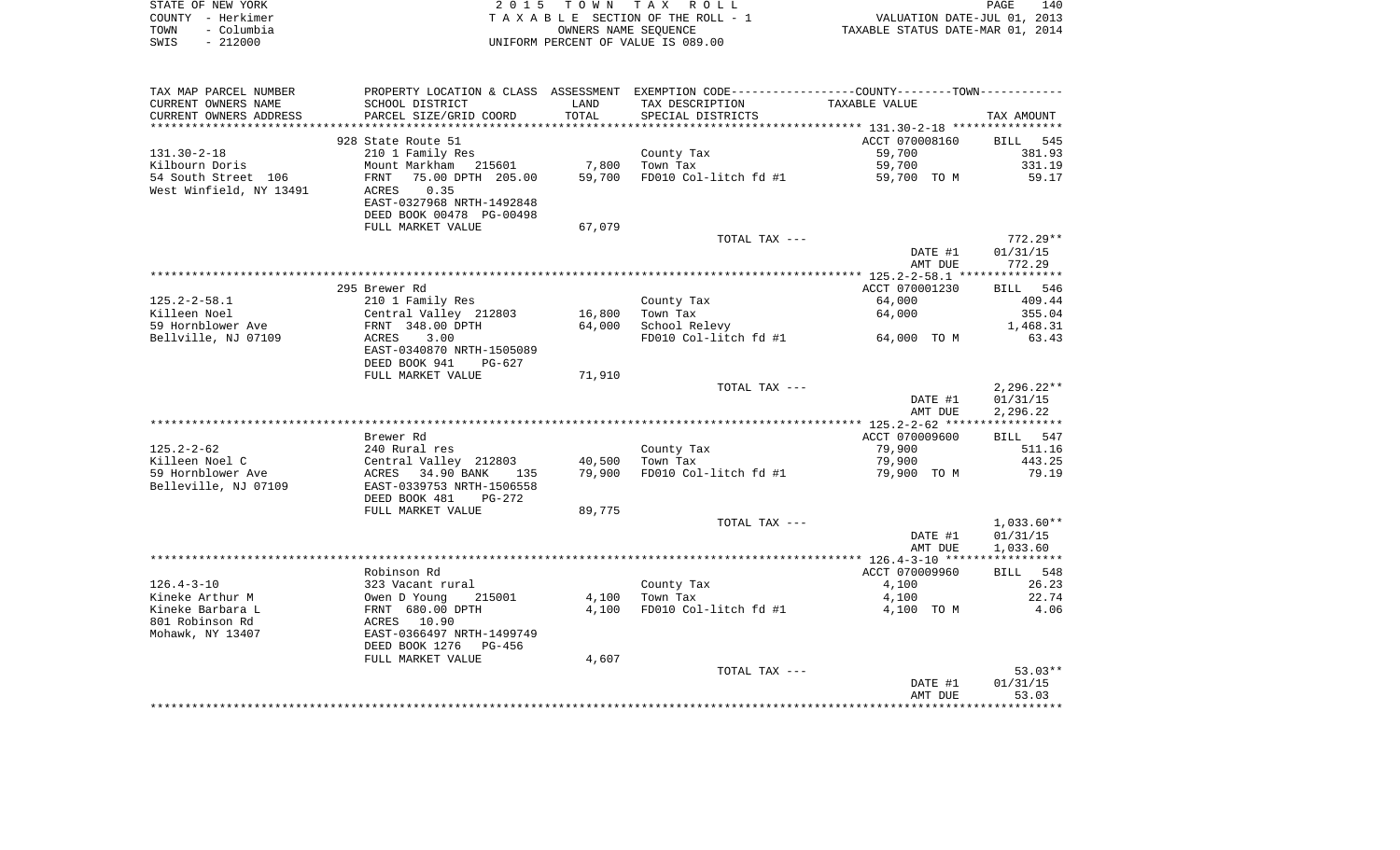| STATE OF NEW YORK  | 2015 TOWN TAX ROLL                 | 141<br>PAGE                      |
|--------------------|------------------------------------|----------------------------------|
| COUNTY - Herkimer  | TAXABLE SECTION OF THE ROLL - 1    | VALUATION DATE-JUL 01, 2013      |
| – Columbia<br>TOWN | OWNERS NAME SEOUENCE               | TAXABLE STATUS DATE-MAR 01, 2014 |
| $-212000$<br>SWIS  | UNIFORM PERCENT OF VALUE IS 089.00 |                                  |

| TAX DESCRIPTION<br>SCHOOL DISTRICT<br>LAND<br>TAXABLE VALUE<br>PARCEL SIZE/GRID COORD<br>TOTAL<br>SPECIAL DISTRICTS<br>TAX AMOUNT<br>ACCT 070000185<br>549<br>Depot Rd<br>BILL<br>10,300<br>65.89<br>322 Rural vac>10<br>County Tax<br>215601<br>10,300<br>Town Tax<br>10,300<br>57.14<br>Mount Markham<br>712 Millers Mills Rd<br>21.30<br>10,300<br>FD010 Col-litch fd #1<br>10.21<br>ACRES<br>10,300 TO M<br>West Winfield, NY 13491<br>EAST-0334635 NRTH-1485740<br>DEED BOOK 776<br>PG-526<br>FULL MARKET VALUE<br>11,573<br>133.24**<br>TOTAL TAX ---<br>DATE #1<br>01/31/15<br>133.24<br>AMT DUE<br>712 Millers Mills Rd<br>ACCT 070016200<br>BILL 550<br>$131.2 - 1 - 70$<br>County Tax<br>82,100<br>525.24<br>240 Rural res<br>31,400<br>82,100<br>455.45<br>King Gary F<br>Mount Markham<br>215601<br>Town Tax<br>712 Millers Mills Rd<br>82,100<br>FD010 Col-litch fd #1<br>ACRES<br>21.70<br>82,100 TO M<br>81.37<br>EAST-0337602 NRTH-1488779<br>DEED BOOK 665<br>PG-912<br>FULL MARKET VALUE<br>92,247<br>$1,062.06**$<br>TOTAL TAX ---<br>DATE #1<br>01/31/15<br>1,062.06<br>AMT DUE<br>Huxtable Rd<br>ACCT 070003692<br>BILL 551<br>$131.3 - 1 - 16$<br>25,000<br>159.94<br>260 Seasonal res<br>County Tax<br>King Gary F<br>215601<br>15,000<br>Town Tax<br>25,000<br>138.69<br>Mount Markham<br>712 Millers Mills Rd<br>25,000<br>FD010 Col-litch fd #1<br>ACRES 10.60<br>25,000 TO M<br>24.78<br>West Winfield, NY 13491<br>EAST-0335398 NRTH-1485299<br>DEED BOOK 783<br>$PG-70$<br>FULL MARKET VALUE<br>28,090<br>323.41**<br>TOTAL TAX ---<br>01/31/15<br>DATE #1<br>323.41<br>AMT DUE<br>ACCT 070012690<br>BILL 552<br>705 State Route 28<br>210 1 Family Res<br>County Tax<br>75,000<br>479.82<br>Richfield Sprin 365601<br>9,600<br>75,000<br>416.06<br>Town Tax<br>FRNT 125.00 DPTH 200.00<br>75,000<br>FD010 Col-litch fd #1<br>74.34<br>75,000 TO M<br>705 State Route 28<br>EAST-0357581 NRTH-1478882<br>LT010 Columbia lt dist #1<br>75,000 TO M<br>27.10<br>Richfield Springs, NY 13439<br>DEED BOOK 1116 PG-182<br>84,270<br>FULL MARKET VALUE<br>$997.32**$<br>TOTAL TAX ---<br>01/31/15<br>DATE #1<br>AMT DUE<br>997.32 | TAX MAP PARCEL NUMBER   |  | PROPERTY LOCATION & CLASS ASSESSMENT EXEMPTION CODE---------------COUNTY--------TOWN---------- |  |
|-----------------------------------------------------------------------------------------------------------------------------------------------------------------------------------------------------------------------------------------------------------------------------------------------------------------------------------------------------------------------------------------------------------------------------------------------------------------------------------------------------------------------------------------------------------------------------------------------------------------------------------------------------------------------------------------------------------------------------------------------------------------------------------------------------------------------------------------------------------------------------------------------------------------------------------------------------------------------------------------------------------------------------------------------------------------------------------------------------------------------------------------------------------------------------------------------------------------------------------------------------------------------------------------------------------------------------------------------------------------------------------------------------------------------------------------------------------------------------------------------------------------------------------------------------------------------------------------------------------------------------------------------------------------------------------------------------------------------------------------------------------------------------------------------------------------------------------------------------------------------------------------------------------------------------------------------------------------------------------------------------------------------------------------------------------------------------------------------------------------------------------------------------------|-------------------------|--|------------------------------------------------------------------------------------------------|--|
|                                                                                                                                                                                                                                                                                                                                                                                                                                                                                                                                                                                                                                                                                                                                                                                                                                                                                                                                                                                                                                                                                                                                                                                                                                                                                                                                                                                                                                                                                                                                                                                                                                                                                                                                                                                                                                                                                                                                                                                                                                                                                                                                                           | CURRENT OWNERS NAME     |  |                                                                                                |  |
|                                                                                                                                                                                                                                                                                                                                                                                                                                                                                                                                                                                                                                                                                                                                                                                                                                                                                                                                                                                                                                                                                                                                                                                                                                                                                                                                                                                                                                                                                                                                                                                                                                                                                                                                                                                                                                                                                                                                                                                                                                                                                                                                                           | CURRENT OWNERS ADDRESS  |  |                                                                                                |  |
|                                                                                                                                                                                                                                                                                                                                                                                                                                                                                                                                                                                                                                                                                                                                                                                                                                                                                                                                                                                                                                                                                                                                                                                                                                                                                                                                                                                                                                                                                                                                                                                                                                                                                                                                                                                                                                                                                                                                                                                                                                                                                                                                                           |                         |  |                                                                                                |  |
|                                                                                                                                                                                                                                                                                                                                                                                                                                                                                                                                                                                                                                                                                                                                                                                                                                                                                                                                                                                                                                                                                                                                                                                                                                                                                                                                                                                                                                                                                                                                                                                                                                                                                                                                                                                                                                                                                                                                                                                                                                                                                                                                                           |                         |  |                                                                                                |  |
|                                                                                                                                                                                                                                                                                                                                                                                                                                                                                                                                                                                                                                                                                                                                                                                                                                                                                                                                                                                                                                                                                                                                                                                                                                                                                                                                                                                                                                                                                                                                                                                                                                                                                                                                                                                                                                                                                                                                                                                                                                                                                                                                                           | $131.3 - 1 - 21$        |  |                                                                                                |  |
|                                                                                                                                                                                                                                                                                                                                                                                                                                                                                                                                                                                                                                                                                                                                                                                                                                                                                                                                                                                                                                                                                                                                                                                                                                                                                                                                                                                                                                                                                                                                                                                                                                                                                                                                                                                                                                                                                                                                                                                                                                                                                                                                                           | King Gary               |  |                                                                                                |  |
|                                                                                                                                                                                                                                                                                                                                                                                                                                                                                                                                                                                                                                                                                                                                                                                                                                                                                                                                                                                                                                                                                                                                                                                                                                                                                                                                                                                                                                                                                                                                                                                                                                                                                                                                                                                                                                                                                                                                                                                                                                                                                                                                                           |                         |  |                                                                                                |  |
|                                                                                                                                                                                                                                                                                                                                                                                                                                                                                                                                                                                                                                                                                                                                                                                                                                                                                                                                                                                                                                                                                                                                                                                                                                                                                                                                                                                                                                                                                                                                                                                                                                                                                                                                                                                                                                                                                                                                                                                                                                                                                                                                                           |                         |  |                                                                                                |  |
|                                                                                                                                                                                                                                                                                                                                                                                                                                                                                                                                                                                                                                                                                                                                                                                                                                                                                                                                                                                                                                                                                                                                                                                                                                                                                                                                                                                                                                                                                                                                                                                                                                                                                                                                                                                                                                                                                                                                                                                                                                                                                                                                                           |                         |  |                                                                                                |  |
|                                                                                                                                                                                                                                                                                                                                                                                                                                                                                                                                                                                                                                                                                                                                                                                                                                                                                                                                                                                                                                                                                                                                                                                                                                                                                                                                                                                                                                                                                                                                                                                                                                                                                                                                                                                                                                                                                                                                                                                                                                                                                                                                                           |                         |  |                                                                                                |  |
|                                                                                                                                                                                                                                                                                                                                                                                                                                                                                                                                                                                                                                                                                                                                                                                                                                                                                                                                                                                                                                                                                                                                                                                                                                                                                                                                                                                                                                                                                                                                                                                                                                                                                                                                                                                                                                                                                                                                                                                                                                                                                                                                                           |                         |  |                                                                                                |  |
|                                                                                                                                                                                                                                                                                                                                                                                                                                                                                                                                                                                                                                                                                                                                                                                                                                                                                                                                                                                                                                                                                                                                                                                                                                                                                                                                                                                                                                                                                                                                                                                                                                                                                                                                                                                                                                                                                                                                                                                                                                                                                                                                                           |                         |  |                                                                                                |  |
|                                                                                                                                                                                                                                                                                                                                                                                                                                                                                                                                                                                                                                                                                                                                                                                                                                                                                                                                                                                                                                                                                                                                                                                                                                                                                                                                                                                                                                                                                                                                                                                                                                                                                                                                                                                                                                                                                                                                                                                                                                                                                                                                                           |                         |  |                                                                                                |  |
|                                                                                                                                                                                                                                                                                                                                                                                                                                                                                                                                                                                                                                                                                                                                                                                                                                                                                                                                                                                                                                                                                                                                                                                                                                                                                                                                                                                                                                                                                                                                                                                                                                                                                                                                                                                                                                                                                                                                                                                                                                                                                                                                                           |                         |  |                                                                                                |  |
|                                                                                                                                                                                                                                                                                                                                                                                                                                                                                                                                                                                                                                                                                                                                                                                                                                                                                                                                                                                                                                                                                                                                                                                                                                                                                                                                                                                                                                                                                                                                                                                                                                                                                                                                                                                                                                                                                                                                                                                                                                                                                                                                                           |                         |  |                                                                                                |  |
|                                                                                                                                                                                                                                                                                                                                                                                                                                                                                                                                                                                                                                                                                                                                                                                                                                                                                                                                                                                                                                                                                                                                                                                                                                                                                                                                                                                                                                                                                                                                                                                                                                                                                                                                                                                                                                                                                                                                                                                                                                                                                                                                                           |                         |  |                                                                                                |  |
|                                                                                                                                                                                                                                                                                                                                                                                                                                                                                                                                                                                                                                                                                                                                                                                                                                                                                                                                                                                                                                                                                                                                                                                                                                                                                                                                                                                                                                                                                                                                                                                                                                                                                                                                                                                                                                                                                                                                                                                                                                                                                                                                                           |                         |  |                                                                                                |  |
|                                                                                                                                                                                                                                                                                                                                                                                                                                                                                                                                                                                                                                                                                                                                                                                                                                                                                                                                                                                                                                                                                                                                                                                                                                                                                                                                                                                                                                                                                                                                                                                                                                                                                                                                                                                                                                                                                                                                                                                                                                                                                                                                                           | West Winfield, NY 13491 |  |                                                                                                |  |
|                                                                                                                                                                                                                                                                                                                                                                                                                                                                                                                                                                                                                                                                                                                                                                                                                                                                                                                                                                                                                                                                                                                                                                                                                                                                                                                                                                                                                                                                                                                                                                                                                                                                                                                                                                                                                                                                                                                                                                                                                                                                                                                                                           |                         |  |                                                                                                |  |
|                                                                                                                                                                                                                                                                                                                                                                                                                                                                                                                                                                                                                                                                                                                                                                                                                                                                                                                                                                                                                                                                                                                                                                                                                                                                                                                                                                                                                                                                                                                                                                                                                                                                                                                                                                                                                                                                                                                                                                                                                                                                                                                                                           |                         |  |                                                                                                |  |
|                                                                                                                                                                                                                                                                                                                                                                                                                                                                                                                                                                                                                                                                                                                                                                                                                                                                                                                                                                                                                                                                                                                                                                                                                                                                                                                                                                                                                                                                                                                                                                                                                                                                                                                                                                                                                                                                                                                                                                                                                                                                                                                                                           |                         |  |                                                                                                |  |
|                                                                                                                                                                                                                                                                                                                                                                                                                                                                                                                                                                                                                                                                                                                                                                                                                                                                                                                                                                                                                                                                                                                                                                                                                                                                                                                                                                                                                                                                                                                                                                                                                                                                                                                                                                                                                                                                                                                                                                                                                                                                                                                                                           |                         |  |                                                                                                |  |
|                                                                                                                                                                                                                                                                                                                                                                                                                                                                                                                                                                                                                                                                                                                                                                                                                                                                                                                                                                                                                                                                                                                                                                                                                                                                                                                                                                                                                                                                                                                                                                                                                                                                                                                                                                                                                                                                                                                                                                                                                                                                                                                                                           |                         |  |                                                                                                |  |
|                                                                                                                                                                                                                                                                                                                                                                                                                                                                                                                                                                                                                                                                                                                                                                                                                                                                                                                                                                                                                                                                                                                                                                                                                                                                                                                                                                                                                                                                                                                                                                                                                                                                                                                                                                                                                                                                                                                                                                                                                                                                                                                                                           |                         |  |                                                                                                |  |
|                                                                                                                                                                                                                                                                                                                                                                                                                                                                                                                                                                                                                                                                                                                                                                                                                                                                                                                                                                                                                                                                                                                                                                                                                                                                                                                                                                                                                                                                                                                                                                                                                                                                                                                                                                                                                                                                                                                                                                                                                                                                                                                                                           |                         |  |                                                                                                |  |
|                                                                                                                                                                                                                                                                                                                                                                                                                                                                                                                                                                                                                                                                                                                                                                                                                                                                                                                                                                                                                                                                                                                                                                                                                                                                                                                                                                                                                                                                                                                                                                                                                                                                                                                                                                                                                                                                                                                                                                                                                                                                                                                                                           |                         |  |                                                                                                |  |
|                                                                                                                                                                                                                                                                                                                                                                                                                                                                                                                                                                                                                                                                                                                                                                                                                                                                                                                                                                                                                                                                                                                                                                                                                                                                                                                                                                                                                                                                                                                                                                                                                                                                                                                                                                                                                                                                                                                                                                                                                                                                                                                                                           |                         |  |                                                                                                |  |
|                                                                                                                                                                                                                                                                                                                                                                                                                                                                                                                                                                                                                                                                                                                                                                                                                                                                                                                                                                                                                                                                                                                                                                                                                                                                                                                                                                                                                                                                                                                                                                                                                                                                                                                                                                                                                                                                                                                                                                                                                                                                                                                                                           |                         |  |                                                                                                |  |
|                                                                                                                                                                                                                                                                                                                                                                                                                                                                                                                                                                                                                                                                                                                                                                                                                                                                                                                                                                                                                                                                                                                                                                                                                                                                                                                                                                                                                                                                                                                                                                                                                                                                                                                                                                                                                                                                                                                                                                                                                                                                                                                                                           |                         |  |                                                                                                |  |
|                                                                                                                                                                                                                                                                                                                                                                                                                                                                                                                                                                                                                                                                                                                                                                                                                                                                                                                                                                                                                                                                                                                                                                                                                                                                                                                                                                                                                                                                                                                                                                                                                                                                                                                                                                                                                                                                                                                                                                                                                                                                                                                                                           |                         |  |                                                                                                |  |
|                                                                                                                                                                                                                                                                                                                                                                                                                                                                                                                                                                                                                                                                                                                                                                                                                                                                                                                                                                                                                                                                                                                                                                                                                                                                                                                                                                                                                                                                                                                                                                                                                                                                                                                                                                                                                                                                                                                                                                                                                                                                                                                                                           |                         |  |                                                                                                |  |
|                                                                                                                                                                                                                                                                                                                                                                                                                                                                                                                                                                                                                                                                                                                                                                                                                                                                                                                                                                                                                                                                                                                                                                                                                                                                                                                                                                                                                                                                                                                                                                                                                                                                                                                                                                                                                                                                                                                                                                                                                                                                                                                                                           |                         |  |                                                                                                |  |
|                                                                                                                                                                                                                                                                                                                                                                                                                                                                                                                                                                                                                                                                                                                                                                                                                                                                                                                                                                                                                                                                                                                                                                                                                                                                                                                                                                                                                                                                                                                                                                                                                                                                                                                                                                                                                                                                                                                                                                                                                                                                                                                                                           |                         |  |                                                                                                |  |
|                                                                                                                                                                                                                                                                                                                                                                                                                                                                                                                                                                                                                                                                                                                                                                                                                                                                                                                                                                                                                                                                                                                                                                                                                                                                                                                                                                                                                                                                                                                                                                                                                                                                                                                                                                                                                                                                                                                                                                                                                                                                                                                                                           |                         |  |                                                                                                |  |
|                                                                                                                                                                                                                                                                                                                                                                                                                                                                                                                                                                                                                                                                                                                                                                                                                                                                                                                                                                                                                                                                                                                                                                                                                                                                                                                                                                                                                                                                                                                                                                                                                                                                                                                                                                                                                                                                                                                                                                                                                                                                                                                                                           |                         |  |                                                                                                |  |
|                                                                                                                                                                                                                                                                                                                                                                                                                                                                                                                                                                                                                                                                                                                                                                                                                                                                                                                                                                                                                                                                                                                                                                                                                                                                                                                                                                                                                                                                                                                                                                                                                                                                                                                                                                                                                                                                                                                                                                                                                                                                                                                                                           | $139.1 - 2 - 17$        |  |                                                                                                |  |
|                                                                                                                                                                                                                                                                                                                                                                                                                                                                                                                                                                                                                                                                                                                                                                                                                                                                                                                                                                                                                                                                                                                                                                                                                                                                                                                                                                                                                                                                                                                                                                                                                                                                                                                                                                                                                                                                                                                                                                                                                                                                                                                                                           | King Thomas C           |  |                                                                                                |  |
|                                                                                                                                                                                                                                                                                                                                                                                                                                                                                                                                                                                                                                                                                                                                                                                                                                                                                                                                                                                                                                                                                                                                                                                                                                                                                                                                                                                                                                                                                                                                                                                                                                                                                                                                                                                                                                                                                                                                                                                                                                                                                                                                                           | King Brenda L           |  |                                                                                                |  |
|                                                                                                                                                                                                                                                                                                                                                                                                                                                                                                                                                                                                                                                                                                                                                                                                                                                                                                                                                                                                                                                                                                                                                                                                                                                                                                                                                                                                                                                                                                                                                                                                                                                                                                                                                                                                                                                                                                                                                                                                                                                                                                                                                           |                         |  |                                                                                                |  |
|                                                                                                                                                                                                                                                                                                                                                                                                                                                                                                                                                                                                                                                                                                                                                                                                                                                                                                                                                                                                                                                                                                                                                                                                                                                                                                                                                                                                                                                                                                                                                                                                                                                                                                                                                                                                                                                                                                                                                                                                                                                                                                                                                           |                         |  |                                                                                                |  |
|                                                                                                                                                                                                                                                                                                                                                                                                                                                                                                                                                                                                                                                                                                                                                                                                                                                                                                                                                                                                                                                                                                                                                                                                                                                                                                                                                                                                                                                                                                                                                                                                                                                                                                                                                                                                                                                                                                                                                                                                                                                                                                                                                           |                         |  |                                                                                                |  |
|                                                                                                                                                                                                                                                                                                                                                                                                                                                                                                                                                                                                                                                                                                                                                                                                                                                                                                                                                                                                                                                                                                                                                                                                                                                                                                                                                                                                                                                                                                                                                                                                                                                                                                                                                                                                                                                                                                                                                                                                                                                                                                                                                           |                         |  |                                                                                                |  |
|                                                                                                                                                                                                                                                                                                                                                                                                                                                                                                                                                                                                                                                                                                                                                                                                                                                                                                                                                                                                                                                                                                                                                                                                                                                                                                                                                                                                                                                                                                                                                                                                                                                                                                                                                                                                                                                                                                                                                                                                                                                                                                                                                           |                         |  |                                                                                                |  |
|                                                                                                                                                                                                                                                                                                                                                                                                                                                                                                                                                                                                                                                                                                                                                                                                                                                                                                                                                                                                                                                                                                                                                                                                                                                                                                                                                                                                                                                                                                                                                                                                                                                                                                                                                                                                                                                                                                                                                                                                                                                                                                                                                           |                         |  |                                                                                                |  |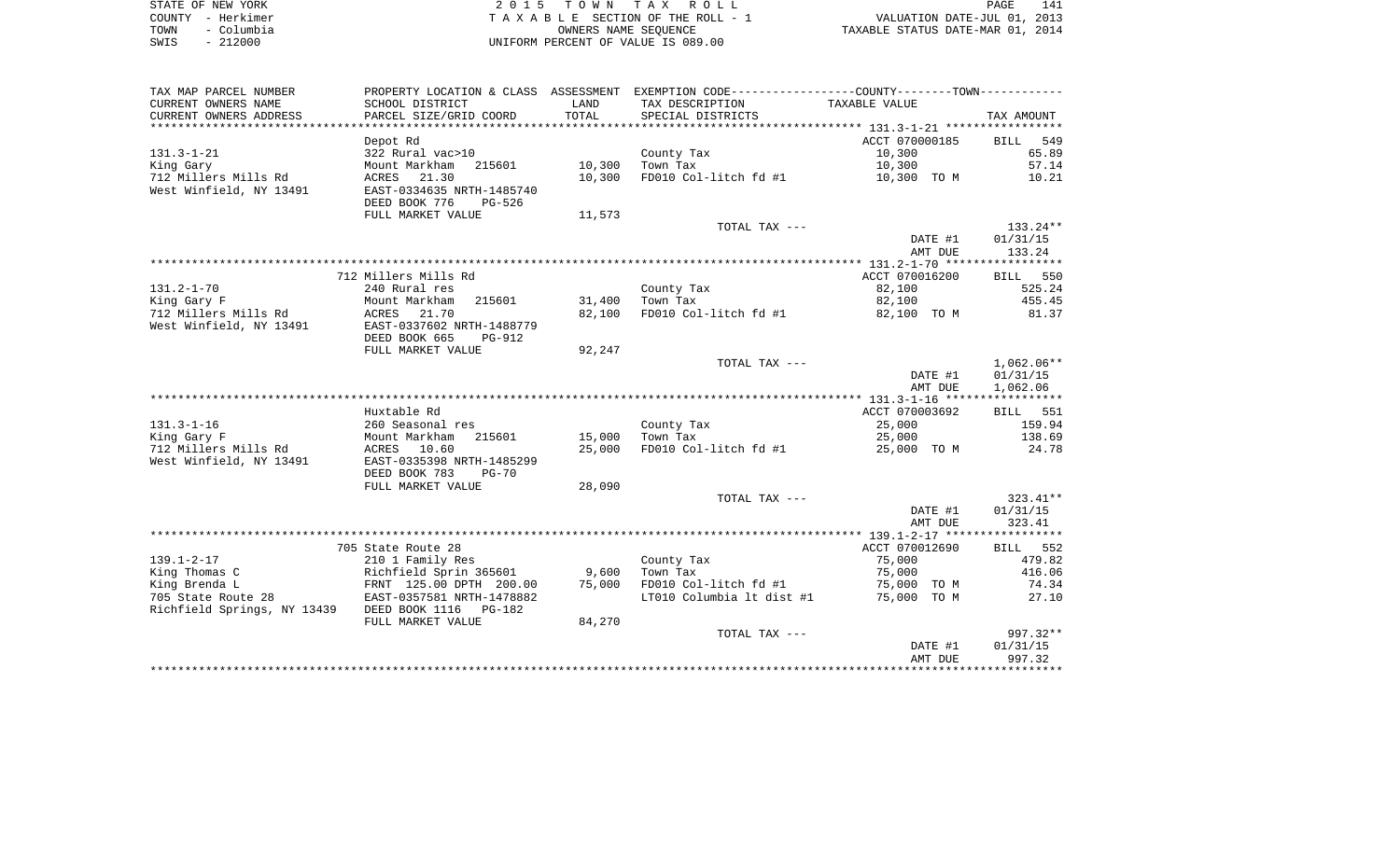| STATE OF NEW YORK  | 2015 TOWN TAX ROLL                 | 142<br>PAGE                      |
|--------------------|------------------------------------|----------------------------------|
| COUNTY - Herkimer  | TAXABLE SECTION OF THE ROLL - 1    | VALUATION DATE-JUL 01, 2013      |
| – Columbia<br>TOWN | OWNERS NAME SEOUENCE               | TAXABLE STATUS DATE-MAR 01, 2014 |
| $-212000$<br>SWIS  | UNIFORM PERCENT OF VALUE IS 089.00 |                                  |

| TAX MAP PARCEL NUMBER                             | PROPERTY LOCATION & CLASS ASSESSMENT |         | EXEMPTION CODE-----------------COUNTY-------TOWN----------- |                |              |
|---------------------------------------------------|--------------------------------------|---------|-------------------------------------------------------------|----------------|--------------|
| CURRENT OWNERS NAME                               | SCHOOL DISTRICT                      | LAND    | TAX DESCRIPTION                                             | TAXABLE VALUE  |              |
| CURRENT OWNERS ADDRESS                            | PARCEL SIZE/GRID COORD               | TOTAL   | SPECIAL DISTRICTS                                           |                | TAX AMOUNT   |
| ******************                                | **************************           |         |                                                             |                |              |
|                                                   | 891 Kingdom Rd                       |         |                                                             | ACCT 070010440 | BILL<br>553  |
| $132.2 - 2 - 2.1$                                 | 240 Rural res                        |         | County Tax                                                  | 91,800         | 587.29       |
| Klein Richard J                                   | Owen D Young<br>215001               | 45,500  | Town Tax                                                    | 91,800         | 509.26       |
| 891 Kingdom Rd                                    | ACRES<br>44.90                       | 91,800  | FD010 Col-litch fd #1                                       | 91,800 TO M    | 90.99        |
| Mohawk, NY 13407                                  | EAST-0362758 NRTH-1494642            |         |                                                             |                |              |
|                                                   | DEED BOOK 828<br>PG-467              |         |                                                             |                |              |
|                                                   | FULL MARKET VALUE                    | 103,146 |                                                             |                |              |
|                                                   |                                      |         | TOTAL TAX ---                                               |                | 1,187.54**   |
|                                                   |                                      |         |                                                             | DATE #1        | 01/31/15     |
|                                                   |                                      |         |                                                             | AMT DUE        | 1,187.54     |
|                                                   |                                      |         |                                                             |                |              |
|                                                   | 1495 Mckoons Rd                      |         |                                                             | ACCT 070013800 | BILL 554     |
| $131.2 - 1 - 28.1$                                | 240 Rural res                        |         | County Tax                                                  | 91,800         | 587.29       |
| Klink Richard R                                   | Central Valley 212803                | 25,600  | Town Tax                                                    | 91,800         | 509.26       |
| Klink Linda K                                     | 8.03 BANK<br>ACRES<br>014            | 91,800  | FD010 Col-litch fd #1                                       | 91,800 TO M    | 90.99        |
| 1495 Mckoons Rd                                   | EAST-0347861 NRTH-1491808            |         |                                                             |                |              |
| Richfield Springs, NY 13439 DEED BOOK 1137 PG-811 |                                      |         |                                                             |                |              |
|                                                   | FULL MARKET VALUE                    | 103,146 |                                                             |                |              |
|                                                   |                                      |         | TOTAL TAX ---                                               |                | $1,187.54**$ |
|                                                   |                                      |         |                                                             | DATE #1        | 01/31/15     |
|                                                   |                                      |         |                                                             | AMT DUE        | 1,187.54     |
|                                                   |                                      |         |                                                             |                |              |
|                                                   | 265 State Route 28                   |         |                                                             | ACCT 159050    | BILL 555     |
| $139.3 - 2 - 6$                                   | 210 1 Family Res                     |         | County Tax                                                  | 94,400         | 603.93       |
| Klisch Waltraud                                   | Richfield Sprin 365601               | 23,400  | Town Tax                                                    | 94,400         | 523.69       |
| Klisch John A                                     | ACRES<br>6.30                        | 94,400  | FD010 Col-litch fd #1                                       | 94,400 TO M    | 93.56        |
| 265 State Route 28                                | EAST-0357837 NRTH-1470032            |         |                                                             |                |              |
| Richfield Springs, NY 13439                       | DEED BOOK 1360<br>$PG-219$           |         |                                                             |                |              |
|                                                   | FULL MARKET VALUE                    | 106,067 |                                                             |                |              |
|                                                   |                                      |         | TOTAL TAX ---                                               |                | $1,221.18**$ |
|                                                   |                                      |         |                                                             | DATE #1        | 01/31/15     |
|                                                   |                                      |         |                                                             | AMT DUE        | 1,221.18     |
|                                                   |                                      |         |                                                             |                |              |
|                                                   | 584 Spohn Rd                         |         |                                                             | ACCT 070000730 | BILL 556     |
| $125.4 - 1 - 9$                                   | 210 1 Family Res                     |         | County Tax                                                  | 81,100         | 518.84       |
| Knapp Larry                                       | Central Valley 212803                | 13,300  | Town Tax                                                    | 81,100         | 449.90       |
| Tucker Michele                                    | Doublewide                           | 81,100  | FD010 Col-litch fd #1                                       | 81,100 TO M    | 80.38        |
| 584 Spohn Rd                                      | FRNT<br>65.00 DPTH 525.00            |         |                                                             |                |              |
| Ilion, NY 13357                                   | ACRES<br>1.15 BANK<br>184            |         |                                                             |                |              |
|                                                   | EAST-0343425 NRTH-1502659            |         |                                                             |                |              |
|                                                   | DEED BOOK 929<br>$PG-96$             |         |                                                             |                |              |
|                                                   | FULL MARKET VALUE                    | 91,124  |                                                             |                |              |
|                                                   |                                      |         | TOTAL TAX ---                                               |                | $1,049.12**$ |
|                                                   |                                      |         |                                                             | DATE #1        | 01/31/15     |
|                                                   |                                      |         |                                                             | AMT DUE        | 1,049.12     |
|                                                   |                                      |         |                                                             |                |              |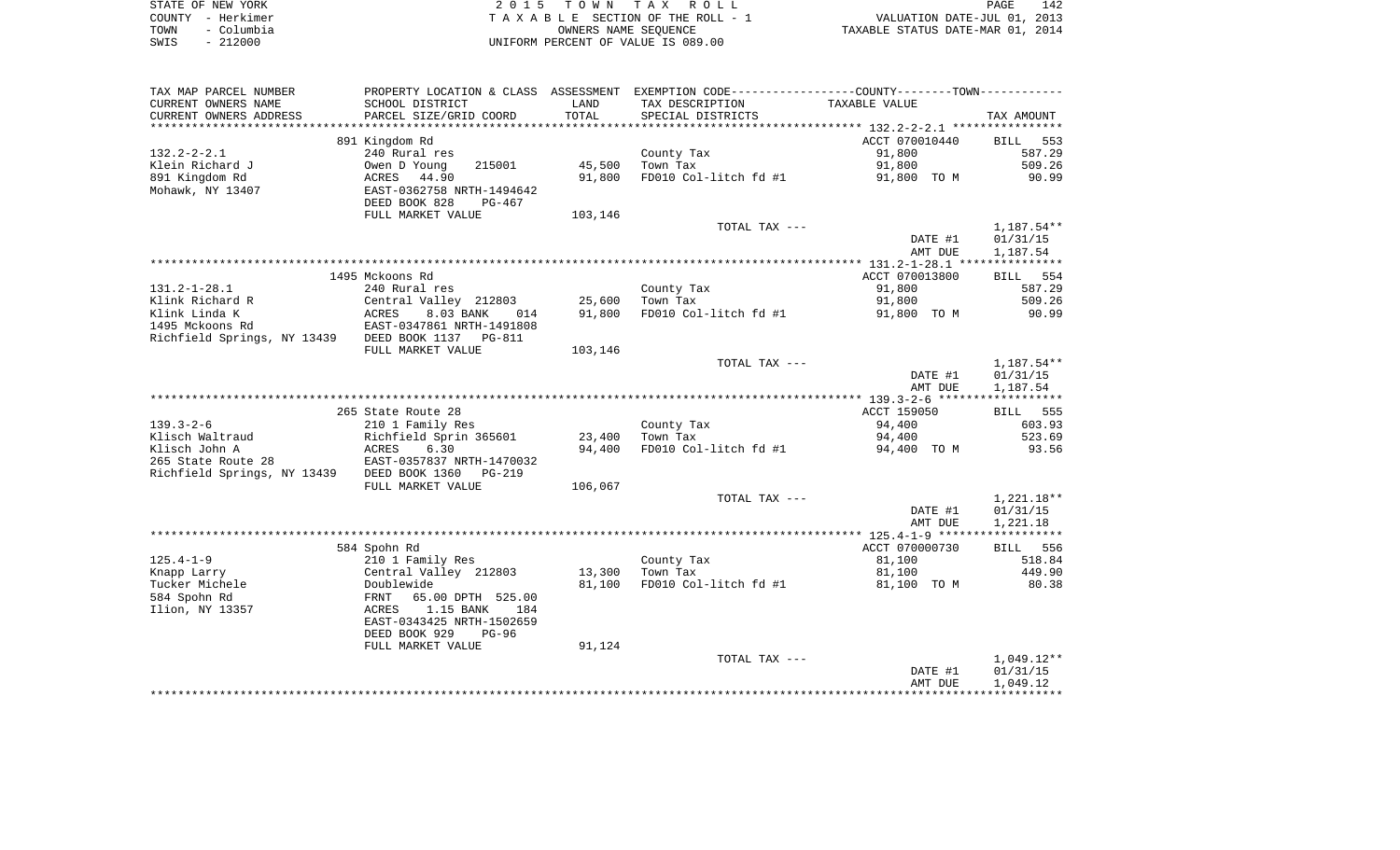| STATE OF NEW YORK  | 2015 TOWN TAX ROLL<br>PAGE                                     | 143 |
|--------------------|----------------------------------------------------------------|-----|
| COUNTY - Herkimer  | VALUATION DATE-JUL 01, 2013<br>TAXABLE SECTION OF THE ROLL - 1 |     |
| TOWN<br>– Columbia | TAXABLE STATUS DATE-MAR 01, 2014<br>OWNERS NAME SEOUENCE       |     |
| - 212000<br>SWIS   | UNIFORM PERCENT OF VALUE IS 089.00                             |     |

| TAX MAP PARCEL NUMBER     | PROPERTY LOCATION & CLASS ASSESSMENT |         | EXEMPTION CODE------------------COUNTY-------TOWN--------- |                                          |              |
|---------------------------|--------------------------------------|---------|------------------------------------------------------------|------------------------------------------|--------------|
| CURRENT OWNERS NAME       | SCHOOL DISTRICT                      | LAND    | TAX DESCRIPTION                                            | TAXABLE VALUE                            |              |
| CURRENT OWNERS ADDRESS    | PARCEL SIZE/GRID COORD               | TOTAL   | SPECIAL DISTRICTS                                          |                                          | TAX AMOUNT   |
|                           |                                      |         |                                                            | ***************** 125.2-2-68.2 ********* |              |
|                           | Elizabethtown Rd                     |         |                                                            |                                          | BILL<br>557  |
| $125.2 - 2 - 68.2$        | 105 Vac farmland                     |         |                                                            | 20,000                                   | 127.95       |
|                           |                                      |         | County Tax                                                 |                                          |              |
| Knight Laura              | Central Valley 212803                | 20,000  | Town Tax                                                   | 20,000                                   | 110.95       |
| Kirkpatrick Michael       | FRNT 1210.00 DPTH                    | 20,000  | FD010 Col-litch fd #1                                      | 20,000 TO M                              | 19.82        |
| 1057 Elizabethtown Road   | ACRES 16.20                          |         |                                                            |                                          |              |
| Ilion, NY 13357           | EAST-0338716 NRTH-1508378            |         |                                                            |                                          |              |
|                           | DEED BOOK 1230<br>PG-931             |         |                                                            |                                          |              |
| MAY BE SUBJECT TO PAYMENT | FULL MARKET VALUE                    | 22,472  |                                                            |                                          |              |
| UNDER AGDIST LAW TIL 2021 |                                      |         |                                                            |                                          |              |
|                           |                                      |         | TOTAL TAX ---                                              |                                          | 258.72**     |
|                           |                                      |         |                                                            |                                          |              |
|                           |                                      |         |                                                            | DATE #1                                  | 01/31/15     |
|                           |                                      |         |                                                            | AMT DUE                                  | 258.72       |
|                           |                                      |         |                                                            |                                          |              |
|                           | 1057 Elizabethtown Rd                |         |                                                            | ACCT 070003060                           | BILL<br>558  |
| $125.2 - 2 - 69$          | 112 Dairy farm                       |         | AGRIC 10 Y 42100                                           | 4,800<br>4,800                           |              |
| Knight Laura              | Central Valley 212803                | 71,000  | County Tax                                                 | 144,600                                  | 925.08       |
| Kirkpatrick Michael       | ACRES 87.80                          | 149,400 | Town Tax                                                   | 144,600                                  | 802.17       |
| 1057 Elizabethtown Road   | EAST-0337006 NRTH-1509228            |         |                                                            |                                          | 148.08       |
|                           |                                      |         | FD010 Col-litch fd #1                                      | 149,400 TO M                             |              |
| Ilion, NY 13357           | DEED BOOK 1230<br>PG-935             |         |                                                            |                                          |              |
|                           | FULL MARKET VALUE                    | 167,865 |                                                            |                                          |              |
| MAY BE SUBJECT TO PAYMENT |                                      |         |                                                            |                                          |              |
| UNDER AGDIST LAW TIL 2021 |                                      |         |                                                            |                                          |              |
|                           |                                      |         | TOTAL TAX ---                                              |                                          | 1,875.33**   |
|                           |                                      |         |                                                            | DATE #1                                  | 01/31/15     |
|                           |                                      |         |                                                            | AMT DUE                                  | 1,875.33     |
|                           |                                      |         |                                                            |                                          |              |
|                           | 704 Elizabethtown Rd                 |         |                                                            |                                          | BILL 559     |
|                           |                                      |         |                                                            |                                          |              |
| $125.3 - 1 - 8.7$         | 210 1 Family Res                     |         | County Tax                                                 | 138,000                                  | 882.86       |
| Knopka Michael A          | Central Valley 212803                | 12,400  | Town Tax                                                   | 138,000                                  | 765.56       |
| Knopka Joann L            | FRNT 540.00 DPTH                     | 138,000 | FD010 Col-litch fd #1                                      | 138,000 TO M                             | 136.78       |
| 704 Elizabethtown Rd      | 2.20<br>ACRES                        |         |                                                            |                                          |              |
| Ilion, NY 13357           | EAST-0335207 NRTH-1502431            |         |                                                            |                                          |              |
|                           | DEED BOOK 929<br>$PG-265$            |         |                                                            |                                          |              |
|                           | FULL MARKET VALUE                    | 155,056 |                                                            |                                          |              |
|                           |                                      |         | TOTAL TAX ---                                              |                                          | $1,785.20**$ |
|                           |                                      |         |                                                            | DATE #1                                  | 01/31/15     |
|                           |                                      |         |                                                            |                                          |              |
|                           |                                      |         |                                                            | AMT DUE                                  | 1,785.20     |
|                           |                                      |         |                                                            |                                          |              |
|                           | Elizabethtown Rd                     |         |                                                            |                                          | BILL 560     |
| $125.3 - 1 - 8.9$         | 314 Rural vac<10                     |         | County Tax                                                 | 11,800                                   | 75.49        |
| Knopka Michael A          | Central Valley 212803                | 11,800  | Town Tax                                                   | 11,800                                   | 65.46        |
| Knopka Joanne L           | split 8.11                           | 11,800  | FD010 Col-litch fd #1                                      | 11,800 TO M                              | 11.70        |
| 704 Elizabethtown Rd      | FRNT 217.00 DPTH                     |         |                                                            |                                          |              |
| Ilion, NY 13357           | ACRES<br>8.50                        |         |                                                            |                                          |              |
|                           |                                      |         |                                                            |                                          |              |
|                           | EAST-0335418 NRTH-1502167            |         |                                                            |                                          |              |
|                           | DEED BOOK 1101<br><b>PG-989</b>      |         |                                                            |                                          |              |
|                           | FULL MARKET VALUE                    | 13,258  |                                                            |                                          |              |
|                           |                                      |         | TOTAL TAX ---                                              |                                          | 152.65**     |
|                           |                                      |         |                                                            | DATE #1                                  | 01/31/15     |
|                           |                                      |         |                                                            | AMT DUE                                  | 152.65       |
|                           |                                      |         |                                                            |                                          | ********     |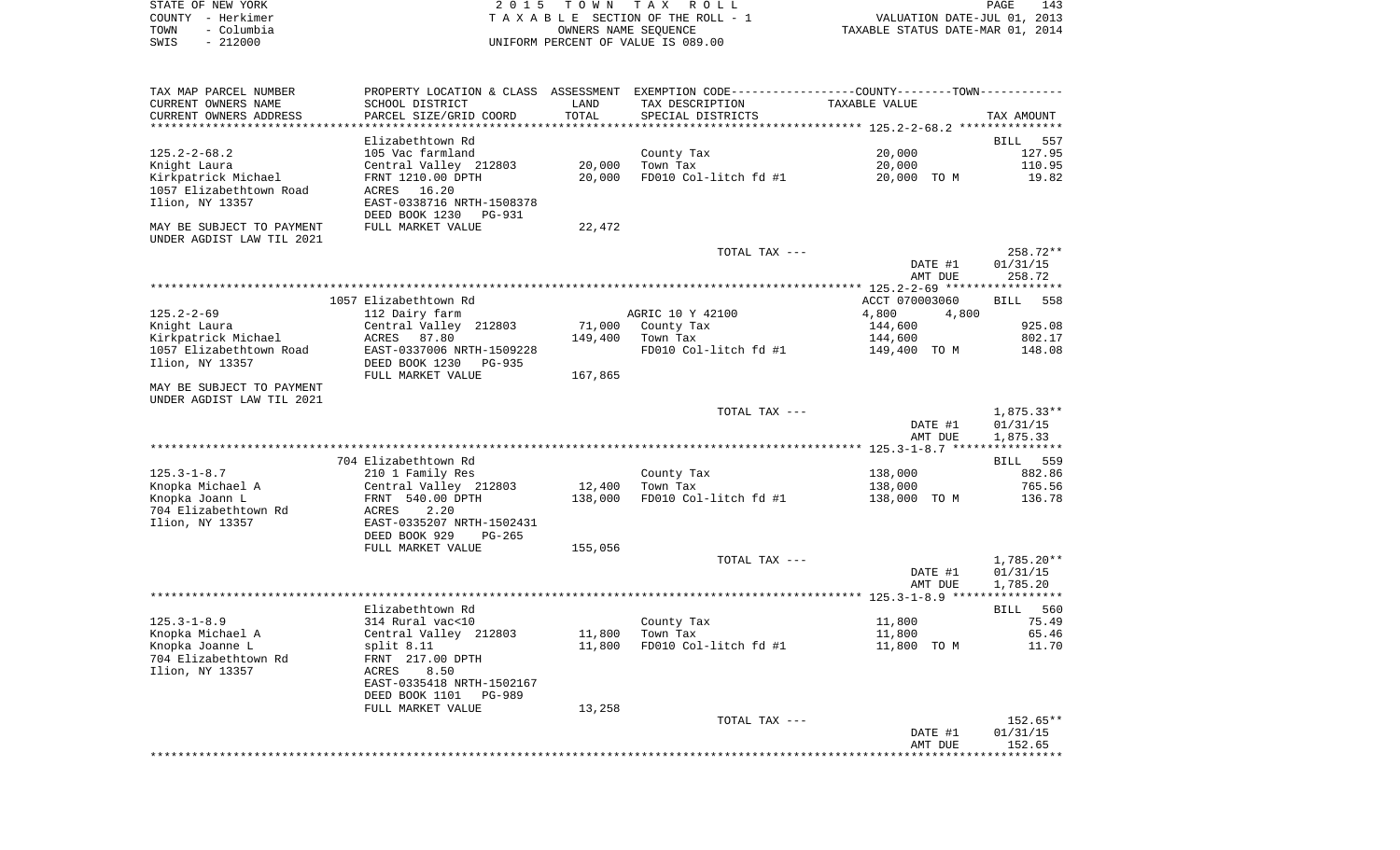|      | STATE OF NEW YORK | 2015 TOWN TAX ROLL                 | 144<br>PAGE                      |
|------|-------------------|------------------------------------|----------------------------------|
|      | COUNTY - Herkimer | TAXABLE SECTION OF THE ROLL - 1    | VALUATION DATE-JUL 01, 2013      |
| TOWN | - Columbia        | OWNERS NAME SEOUENCE               | TAXABLE STATUS DATE-MAR 01, 2014 |
| SWIS | $-212000$         | UNIFORM PERCENT OF VALUE IS 089.00 |                                  |

| TAX MAP PARCEL NUMBER                  | PROPERTY LOCATION & CLASS                 | ASSESSMENT       | EXEMPTION CODE-----------------COUNTY-------TOWN----------- |                       |                          |
|----------------------------------------|-------------------------------------------|------------------|-------------------------------------------------------------|-----------------------|--------------------------|
| CURRENT OWNERS NAME                    | SCHOOL DISTRICT                           | LAND             | TAX DESCRIPTION                                             | TAXABLE VALUE         |                          |
| CURRENT OWNERS ADDRESS                 | PARCEL SIZE/GRID COORD                    | TOTAL            | SPECIAL DISTRICTS                                           |                       | TAX AMOUNT               |
| *********************                  |                                           |                  |                                                             |                       |                          |
|                                        | Columbia Center Rd                        |                  |                                                             | ACCT 070016095        | <b>BILL</b><br>561       |
| $126.3 - 2 - 66.1$                     | 314 Rural vac<10                          |                  | County Tax                                                  | 10,300                | 65.89                    |
| Knox Ronald J                          | Central Valley 212803                     | 10,300           | Town Tax                                                    | 10,300                | 57.14                    |
| Knox Wendy                             | 3.40<br>ACRES                             | 10,300           | FD010 Col-litch fd #1                                       | 10,300 TO M           | 10.21                    |
| 586 Columbia Center Rd                 | EAST-0353375 NRTH-1500100                 |                  |                                                             |                       |                          |
| Mohawk, NY 13407                       | DEED BOOK 790<br>$PG-407$                 |                  |                                                             |                       |                          |
|                                        | FULL MARKET VALUE                         | 11,573           |                                                             |                       |                          |
|                                        |                                           |                  | TOTAL TAX ---                                               |                       | $133.24**$               |
|                                        |                                           |                  |                                                             | DATE #1               | 01/31/15                 |
|                                        |                                           |                  |                                                             | AMT DUE               | 133.24                   |
|                                        |                                           |                  |                                                             |                       |                          |
| $126.3 - 2 - 66.2$                     | 586 Columbia Center Rd                    |                  |                                                             | ACCT 070016097        | BILL 562<br>808.65       |
| Knox Ronald S                          | 210 1 Family Res<br>Central Valley 212803 | 17,400           | County Tax<br>Town Tax                                      | 126,400<br>126,400    | 701.21                   |
| Knox Wendy S                           | ACRES<br>3.00                             | 126,400          | FD010 Col-litch fd #1                                       | 126,400 TO M          | 125.28                   |
| 586 Columbia Center Rd                 | EAST-0353021 NRTH-1500296                 |                  |                                                             |                       |                          |
| Mohawk, NY 13407                       | DEED BOOK 788<br>$PG-410$                 |                  |                                                             |                       |                          |
|                                        | FULL MARKET VALUE                         | 142,022          |                                                             |                       |                          |
|                                        |                                           |                  | TOTAL TAX ---                                               |                       | 1,635.14**               |
|                                        |                                           |                  |                                                             | DATE #1               | 01/31/15                 |
|                                        |                                           |                  |                                                             | AMT DUE               | 1,635.14                 |
|                                        |                                           |                  |                                                             |                       |                          |
|                                        | Jones Rd                                  |                  |                                                             | ACCT 070000930        | BILL<br>563              |
| $131.1 - 1 - 33$                       | 314 Rural vac<10                          |                  | County Tax                                                  | 9,300                 | 59.50                    |
| Korba Nicholas J Jr                    | Mount Markham<br>215601                   | 9,300            | Town Tax                                                    | 9,300                 | 51.59                    |
| Korba Dawn V                           | ACRES<br>3.00                             | 9,300            | FD010 Col-litch fd #1                                       | 9,300 TO M            | 9.22                     |
| 24 N Fourth Avenue                     | EAST-0337019 NRTH-1490146                 |                  |                                                             |                       |                          |
| Ilion, NY 13357                        | DEED BOOK 1271<br>PG-651                  |                  |                                                             |                       |                          |
|                                        | FULL MARKET VALUE                         | 10,449           |                                                             |                       |                          |
|                                        |                                           |                  | TOTAL TAX ---                                               |                       | $120.31**$               |
|                                        |                                           |                  |                                                             | DATE #1               | 01/31/15                 |
|                                        |                                           |                  |                                                             | AMT DUE               | 120.31                   |
|                                        |                                           |                  |                                                             |                       |                          |
|                                        | 469 Stroupe Rd                            |                  |                                                             | ACCT 070012870        | BILL 564                 |
| $125.4 - 1 - 48$<br>Kornutiak Steven D | 210 1 Family Res                          |                  | County Tax                                                  | 82,400                | 527.16<br>457.12         |
| 469 Stroupe Rd                         | Central Valley 212803<br>Doublewide       | 13,000<br>82,400 | Town Tax<br>FD010 Col-litch fd #1                           | 82,400<br>82,400 TO M | 81.67                    |
| Ilion, NY 13357                        | ACRES<br>$1.00$ BANK<br>035               |                  |                                                             |                       |                          |
|                                        | EAST-0343841 NRTH-1498800                 |                  |                                                             |                       |                          |
|                                        |                                           |                  |                                                             |                       |                          |
|                                        |                                           |                  |                                                             |                       |                          |
|                                        | DEED BOOK 1111<br>PG-276                  |                  |                                                             |                       |                          |
|                                        | FULL MARKET VALUE                         | 92,584           |                                                             |                       |                          |
|                                        |                                           |                  | TOTAL TAX ---                                               | DATE #1               | $1,065.95**$<br>01/31/15 |
|                                        |                                           |                  |                                                             | AMT DUE               | 1,065.95                 |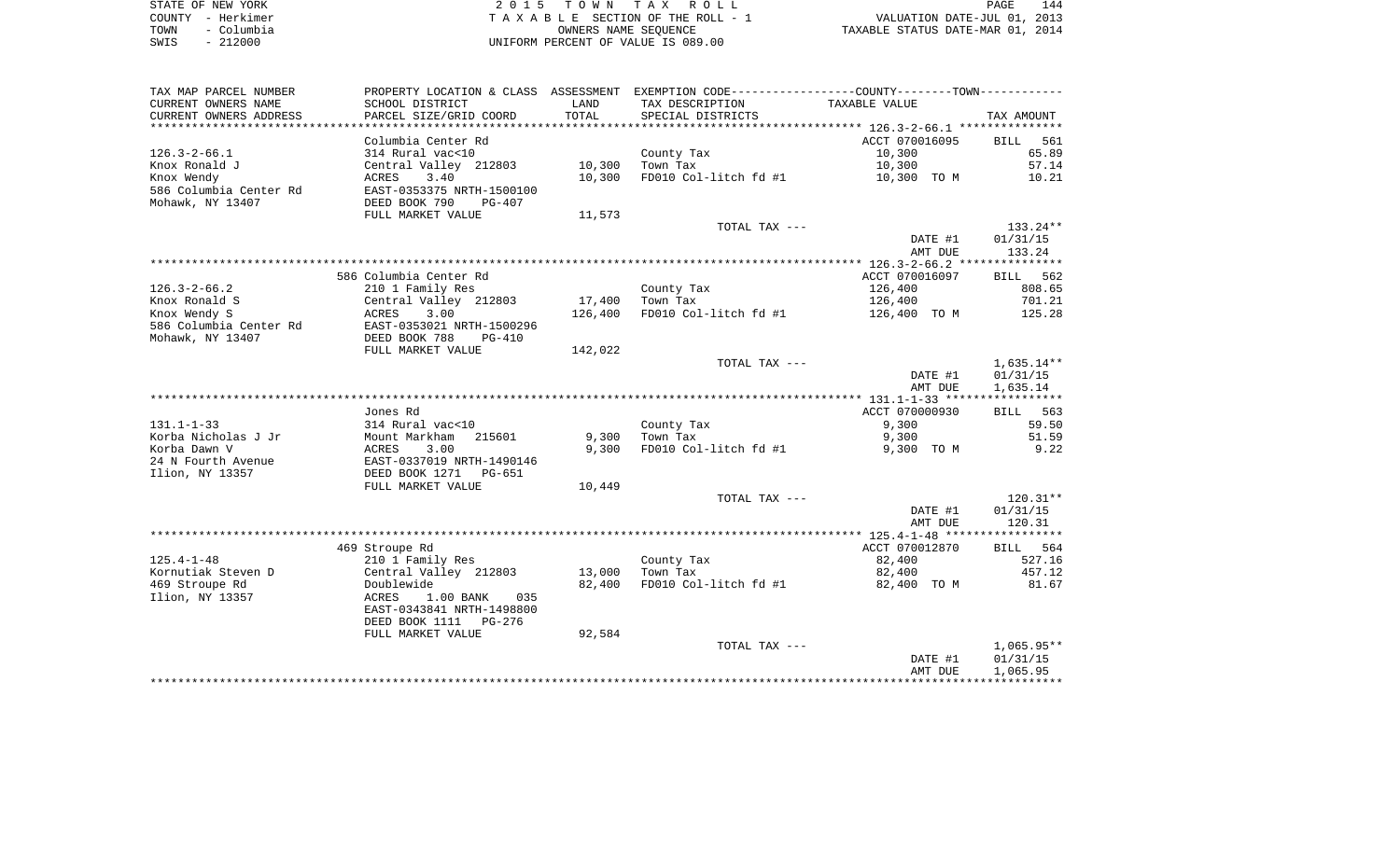| STATE OF NEW YORK  | 2015 TOWN TAX ROLL                 | 145<br>PAGE                      |
|--------------------|------------------------------------|----------------------------------|
| COUNTY - Herkimer  | TAXABLE SECTION OF THE ROLL - 1    | VALUATION DATE-JUL 01, 2013      |
| – Columbia<br>TOWN | OWNERS NAME SEOUENCE               | TAXABLE STATUS DATE-MAR 01, 2014 |
| $-212000$<br>SWIS  | UNIFORM PERCENT OF VALUE IS 089.00 |                                  |

| TAX MAP PARCEL NUMBER                        | PROPERTY LOCATION & CLASS ASSESSMENT                  |         | EXEMPTION CODE-----------------COUNTY--------TOWN----------- |                |              |
|----------------------------------------------|-------------------------------------------------------|---------|--------------------------------------------------------------|----------------|--------------|
| CURRENT OWNERS NAME                          | SCHOOL DISTRICT                                       | LAND    | TAX DESCRIPTION                                              | TAXABLE VALUE  |              |
| CURRENT OWNERS ADDRESS                       | PARCEL SIZE/GRID COORD                                | TOTAL   | SPECIAL DISTRICTS                                            |                | TAX AMOUNT   |
|                                              |                                                       |         |                                                              |                |              |
|                                              | 694 Millers Mills Rd                                  |         |                                                              |                | BILL<br>565  |
| $131.4 - 1 - 3.2$                            | 210 1 Family Res                                      |         | County Tax                                                   | 148,000        | 946.84       |
| Krafft Pamela F                              | 215601<br>Mount Markham                               | 14,500  | Town Tax                                                     | 148,000        | 821.03       |
| 694 Millers Mills Rd                         | ACRES<br>1.70                                         | 148,000 | FD010 Col-litch fd #1                                        | 148,000 TO M   | 146.69       |
| West Winfield, NY 13491                      | EAST-0336678 NRTH-1488662                             |         |                                                              |                |              |
|                                              | DEED BOOK 863<br>PG-184                               |         |                                                              |                |              |
|                                              | FULL MARKET VALUE                                     | 166,292 |                                                              |                |              |
|                                              |                                                       |         | TOTAL TAX ---                                                |                | 1,914.56**   |
|                                              |                                                       |         |                                                              | DATE #1        | 01/31/15     |
|                                              |                                                       |         |                                                              | AMT DUE        | 1,914.56     |
|                                              |                                                       |         |                                                              |                |              |
|                                              | So Columbia Rd                                        |         |                                                              | ACCT 070008520 | BILL 566     |
| $132.3 - 1 - 12$                             | 314 Rural vac<10                                      |         | County Tax                                                   | 8,700          | 55.66        |
| Kroll Richard J                              | Richfield Sprin 365601                                | 8,700   | Town Tax                                                     | 8,700          | 48.26        |
| 8776 State Route 28                          | ACRES<br>9.00                                         | 8,700   | FD010 Col-litch fd #1                                        | 8,700 TO M     | 8.62         |
| Richfield Springs, NY 13439                  | EAST-0357269 NRTH-1483109                             |         |                                                              |                |              |
|                                              | DEED BOOK 684<br>PG-522                               |         |                                                              |                |              |
|                                              | FULL MARKET VALUE                                     | 9,775   |                                                              |                |              |
|                                              |                                                       |         | TOTAL TAX ---                                                |                | 112.54**     |
|                                              |                                                       |         |                                                              | DATE #1        | 01/31/15     |
|                                              |                                                       |         |                                                              | AMT DUE        | 112.54       |
|                                              |                                                       |         |                                                              |                |              |
|                                              | 133 Tooley Rd                                         |         |                                                              | ACCT 070008550 | BILL 567     |
| $132.1 - 1 - 36$                             | 240 Rural res                                         |         | County Tax                                                   | 103,400        | 661.51       |
| Kucerak John<br>Kucerak Janet B              | Central Valley 212803                                 | 35,000  | Town Tax<br>FD010 Col-litch fd #1                            | 103,400        | 573.61       |
|                                              | ACRES<br>55.50                                        | 103,400 |                                                              | 103,400 TO M   | 102.48       |
| 133 Tooley Rd<br>Richfield Springs, NY 13439 | EAST-0350191 NRTH-1490860<br>DEED BOOK 00549 PG-00778 |         |                                                              |                |              |
|                                              | FULL MARKET VALUE                                     | 116,180 |                                                              |                |              |
|                                              |                                                       |         | TOTAL TAX ---                                                |                | $1,337.60**$ |
|                                              |                                                       |         |                                                              | DATE #1        | 01/31/15     |
|                                              |                                                       |         |                                                              | AMT DUE        | 1,337.60     |
|                                              |                                                       |         |                                                              |                |              |
|                                              | 373 Beebe Rd                                          |         |                                                              | ACCT 070013712 | BILL 568     |
| $125.4 - 1 - 58.2$                           | 210 1 Family Res                                      |         | County Tax                                                   | 169,900        | 1,086.94     |
| Kulman Ian T                                 | Mount Markham 215601                                  | 14,800  | Town Tax                                                     | 169,900        | 942.52       |
| Kulman Kari L                                | ACRES<br>1.80                                         | 169,900 | FD010 Col-litch fd #1                                        | 169,900 TO M   | 168.40       |
| 373 Beebe Rd                                 | EAST-0336873 NRTH-1499178                             |         |                                                              |                |              |
| Ilion, NY 13357                              | DEED BOOK 1174   PG-128                               |         |                                                              |                |              |
|                                              | FULL MARKET VALUE                                     | 190,899 |                                                              |                |              |
|                                              |                                                       |         | TOTAL TAX ---                                                |                | $2,197.86**$ |
|                                              |                                                       |         |                                                              | DATE #1        | 01/31/15     |
|                                              |                                                       |         |                                                              | AMT DUE        | 2,197.86     |
|                                              |                                                       |         |                                                              |                |              |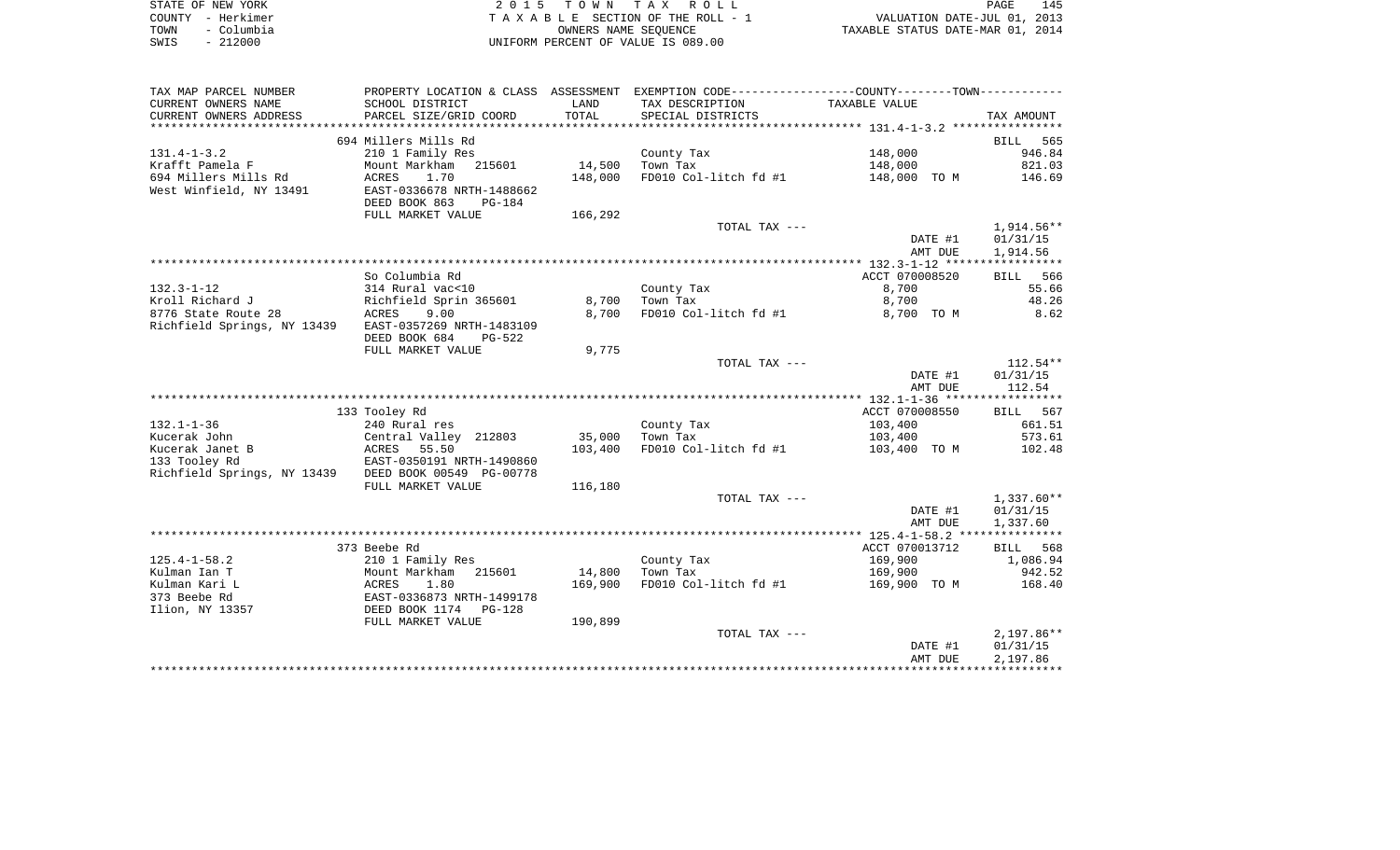| STATE OF NEW YORK  | 2015 TOWN TAX ROLL                 | 146<br>PAGE                      |
|--------------------|------------------------------------|----------------------------------|
| COUNTY - Herkimer  | TAXABLE SECTION OF THE ROLL - 1    | VALUATION DATE-JUL 01, 2013      |
| – Columbia<br>TOWN | OWNERS NAME SEOUENCE               | TAXABLE STATUS DATE-MAR 01, 2014 |
| $-212000$<br>SWIS  | UNIFORM PERCENT OF VALUE IS 089.00 |                                  |

| TAX MAP PARCEL NUMBER     | PROPERTY LOCATION & CLASS ASSESSMENT |            | EXEMPTION CODE-----------------COUNTY-------TOWN----------- |                |                    |
|---------------------------|--------------------------------------|------------|-------------------------------------------------------------|----------------|--------------------|
| CURRENT OWNERS NAME       | SCHOOL DISTRICT                      | LAND       | TAX DESCRIPTION                                             | TAXABLE VALUE  |                    |
| CURRENT OWNERS ADDRESS    | PARCEL SIZE/GRID COORD               | TOTAL      | SPECIAL DISTRICTS                                           |                | TAX AMOUNT         |
|                           |                                      | ********** |                                                             |                |                    |
|                           | Gage Rd                              |            |                                                             | ACCT 070013712 | <b>BILL</b><br>569 |
| $125.4 - 1 - 58.4$        | 322 Rural vac>10                     |            | County Tax                                                  | 21,600         | 138.19             |
| Kulman Ian T              | Mount Markham<br>215601              | 21,600     | Town Tax                                                    | 21,600         | 119.83             |
| Kulman Kari L             | 17.00 BANK<br>ACRES<br>135           | 21,600     | FD010 Col-litch fd #1                                       | 21,600 TO M    | 21.41              |
| 373 Beebe Rd              | EAST-0337369 NRTH-1499532            |            |                                                             |                |                    |
| Ilion, NY 13357           | DEED BOOK 1174<br>$PG-128$           |            |                                                             |                |                    |
|                           | FULL MARKET VALUE                    | 24,270     |                                                             |                |                    |
|                           |                                      |            | TOTAL TAX ---                                               |                | $279.43**$         |
|                           |                                      |            |                                                             | DATE #1        | 01/31/15           |
|                           |                                      |            |                                                             | AMT DUE        | 279.43             |
|                           |                                      |            |                                                             |                |                    |
|                           | 765 State Route 28                   |            |                                                             | ACCT 179117    | 570<br>BILL        |
| $139.1 - 2 - 7$           | 240 Rural res                        |            | County Tax                                                  | 97,200         | 621.84             |
| Kurilo Living Trust Peter | Richfield Sprin 365601               | 43,000     | Town Tax                                                    | 97,200         | 539.22             |
| 270 Third Ave             | ACRES<br>39.90                       | 97,200     | FD010 Col-litch fd #1                                       | 97,200 TO M    | 96.34              |
| Ilion, NY 13357           | EAST-0357525 NRTH-1480137            |            |                                                             |                |                    |
|                           | DEED BOOK 1489<br>PG-648             |            |                                                             |                |                    |
|                           | FULL MARKET VALUE                    | 109,213    |                                                             |                |                    |
|                           |                                      |            | TOTAL TAX ---                                               |                | $1,257.40**$       |
|                           |                                      |            |                                                             | DATE #1        | 01/31/15           |
|                           |                                      |            |                                                             | AMT DUE        | 1,257.40           |
|                           | 248 Eberline Rd                      |            |                                                             | ACCT 070000070 | BILL 571           |
| $126.3 - 2 - 1.3$         | 210 1 Family Res                     |            | County Tax                                                  | 80,000         | 511.80             |
| Labarge Dennis W          | Central Valley 212803                | 19,400     | Town Tax                                                    | 80,000         | 443.80             |
| Labarge Beth              | Doublewide                           | 80,000     | FD010 Col-litch fd #1                                       | 80,000 TO M    | 79.29              |
| 248 Eberline Rd           | ACRES<br>3.90                        |            |                                                             |                |                    |
| Mohawk<br>K, NY 13407     | EAST-0350436 NRTH-1505651            |            |                                                             |                |                    |
|                           | DEED BOOK 752<br>$PG-289$            |            |                                                             |                |                    |
|                           | FULL MARKET VALUE                    | 89,888     |                                                             |                |                    |
|                           |                                      |            | TOTAL TAX ---                                               |                | $1,034.89**$       |
|                           |                                      |            |                                                             | DATE #1        | 01/31/15           |
|                           |                                      |            |                                                             | AMT DUE        | 1,034.89           |
|                           |                                      |            |                                                             |                |                    |
|                           | 268 Eberline Rd                      |            |                                                             | ACCT 070000065 | 572<br>BILL        |
| $126.3 - 2 - 1.2$         | 210 1 Family Res                     |            | County Tax                                                  | 98,400         | 629.52             |
| Labarge Kenneth J         | Central Valley 212803                | 21,800     | Town Tax                                                    | 98,400         | 545.88             |
| Migliore Gina             | ACRES<br>5.00                        | 98,400     | FD010 Col-litch fd #1                                       | 98,400 TO M    | 97.53              |
| 268 Eberline Rd           | EAST-0350883 NRTH-1505417            |            |                                                             |                |                    |
| Mohawk, NY 13407          | DEED BOOK 777<br>$PG-347$            |            |                                                             |                |                    |
|                           | FULL MARKET VALUE                    | 110,562    |                                                             |                |                    |
|                           |                                      |            | TOTAL TAX ---                                               |                | 1,272.93**         |
|                           |                                      |            |                                                             | DATE #1        | 01/31/15           |
|                           |                                      |            |                                                             | AMT DUE        | 1,272.93           |
|                           |                                      |            |                                                             |                |                    |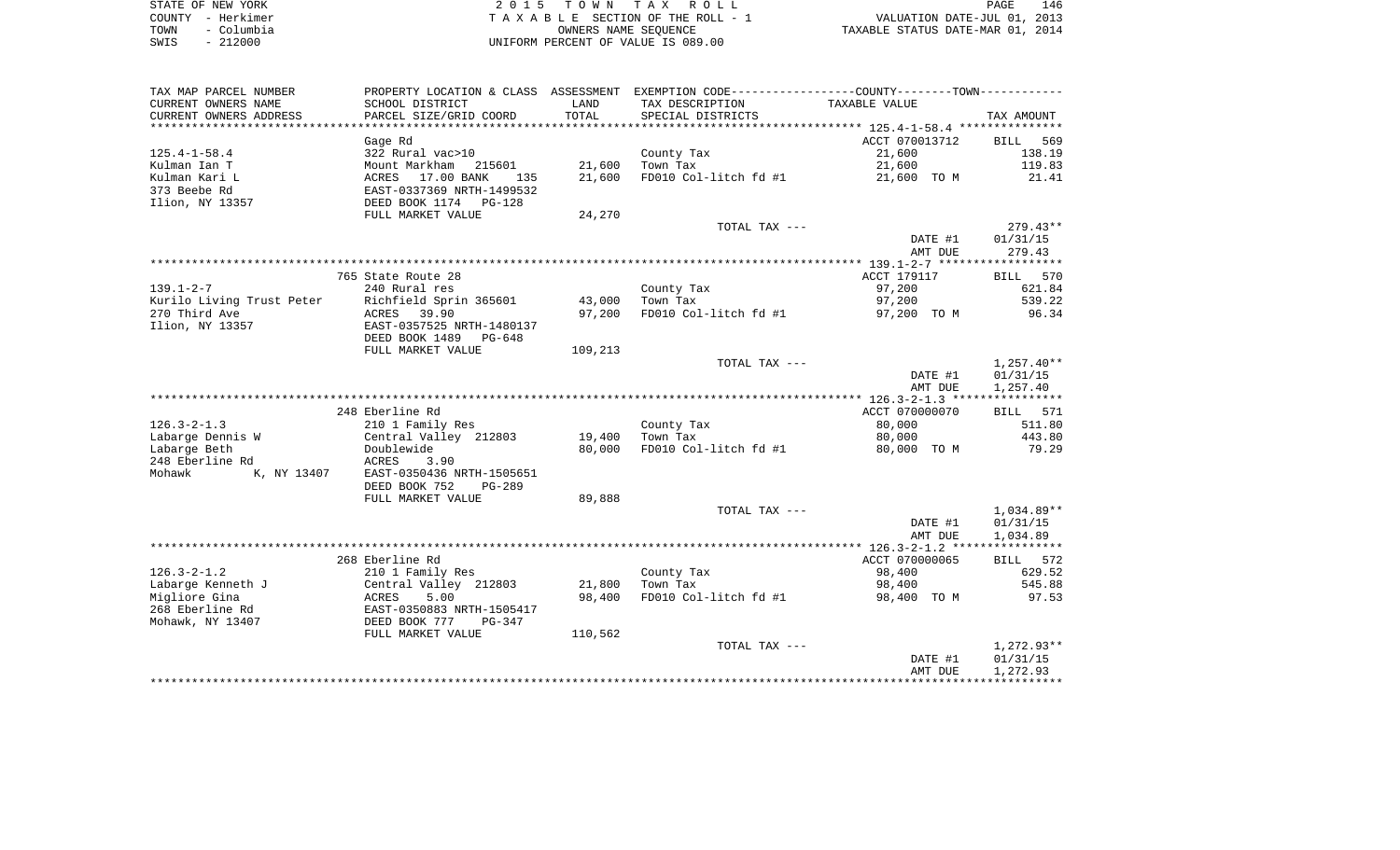|      | STATE OF NEW YORK | 2015 TOWN TAX ROLL                 | PAGE                             | 147 |
|------|-------------------|------------------------------------|----------------------------------|-----|
|      | COUNTY – Herkimer | TAXABLE SECTION OF THE ROLL - 1    | VALUATION DATE-JUL 01, 2013      |     |
| TOWN | - Columbia        | OWNERS NAME SEOUENCE               | TAXABLE STATUS DATE-MAR 01, 2014 |     |
| SWIS | - 212000          | UNIFORM PERCENT OF VALUE IS 089.00 |                                  |     |

| TAX MAP PARCEL NUMBER  |                                    |         |                           | PROPERTY LOCATION & CLASS ASSESSMENT EXEMPTION CODE---------------COUNTY--------TOWN---------- |                        |
|------------------------|------------------------------------|---------|---------------------------|------------------------------------------------------------------------------------------------|------------------------|
| CURRENT OWNERS NAME    | SCHOOL DISTRICT                    | LAND    | TAX DESCRIPTION           | TAXABLE VALUE                                                                                  |                        |
| CURRENT OWNERS ADDRESS | PARCEL SIZE/GRID COORD             | TOTAL   | SPECIAL DISTRICTS         |                                                                                                | TAX AMOUNT             |
|                        |                                    |         |                           |                                                                                                |                        |
|                        | 952 Haynor Rd                      |         |                           |                                                                                                | <b>BILL</b><br>573     |
| $132.3 - 1 - 5.2$      | 210 1 Family Res                   |         | County Tax                | 42,900                                                                                         | 274.45                 |
| Lafountain Steve       | Richfield Sprin 365601             | 24,300  | Town Tax                  | 42,900                                                                                         | 237.99                 |
| 952 Hayner Rd          | ACRES<br>6.40                      | 42,900  | School Relevy             |                                                                                                | 256.79                 |
| Richfield Springs, NY  | EAST-0353560 NRTH-1486324          |         | FD010 Col-litch fd #1     | 42,900 TO M                                                                                    | 42.52                  |
|                        | 13439-9608 DEED BOOK 825<br>PG-313 |         |                           |                                                                                                |                        |
|                        | FULL MARKET VALUE                  | 48,202  |                           |                                                                                                |                        |
|                        |                                    |         | TOTAL TAX ---             |                                                                                                | 811.75**               |
|                        |                                    |         |                           | DATE #1                                                                                        | 01/31/15               |
|                        |                                    |         |                           | AMT DUE                                                                                        | 811.75                 |
|                        |                                    |         |                           |                                                                                                |                        |
|                        | 114 Mckoons Rd                     |         |                           | ACCT 070013290                                                                                 | 574<br><b>BILL</b>     |
| $139.1 - 2 - 23$       | 210 1 Family Res                   |         | VET WAR C 41122           | 8,100<br>$\mathbf{0}$                                                                          |                        |
| Lafrance Charles T     | Richfield Sprin 365601             |         | 19,600 VET WAR T 41123    | 10,800<br>$\overline{0}$                                                                       |                        |
| Lafrance Fay A         | ACRES<br>4.00 BANK<br>023          |         | 72,000 VET DIS C 41142    | 3,600<br>$\Omega$                                                                              |                        |
| 114 McKoons Road       | EAST-0357266 NRTH-1478482          |         | VET DIS T 41143           | 3,600<br>$\overline{0}$                                                                        |                        |
| Richfield Springs, NY  | DEED BOOK 818<br>$PG-475$          |         | County Tax                | 60,300                                                                                         | 385.77                 |
|                        | 13439-0307 FULL MARKET VALUE       | 80,899  | Town Tax                  | 57,600                                                                                         | 319.54                 |
|                        |                                    |         | FD010 Col-litch fd #1     | 72,000 TO M                                                                                    | 71.36                  |
|                        |                                    |         | LT010 Columbia lt dist #1 | 72,000 TO M                                                                                    | 26.02                  |
|                        |                                    |         | TOTAL TAX ---             | DATE #1                                                                                        | $802.69**$<br>01/31/15 |
|                        |                                    |         |                           | AMT DUE                                                                                        | 802.69                 |
|                        |                                    |         |                           |                                                                                                |                        |
|                        | Depot Rd                           |         |                           | ACCT 070002615                                                                                 | BILL 575               |
| $131.3 - 1 - 13$       | 322 Rural vac>10                   |         | County Tax                | 45,300                                                                                         | 289.81                 |
| Lall Anil K            | Mount Markham<br>215601            | 45,300  | Town Tax                  | 45,300                                                                                         | 251.30                 |
| Lall Kamini D          | 85.80<br>ACRES                     | 45,300  | FD010 Col-litch fd #1     | 1,500 TO M                                                                                     | 1.49                   |
| 57-49 Zenia St         | EAST-0334107 NRTH-1484209          |         |                           |                                                                                                |                        |
| Corona, NY 11368       | DEED BOOK 1133<br>$PG-478$         |         |                           |                                                                                                |                        |
|                        | FULL MARKET VALUE                  | 50,899  |                           |                                                                                                |                        |
|                        |                                    |         | TOTAL TAX ---             |                                                                                                | 542.60**               |
|                        |                                    |         |                           | DATE #1                                                                                        | 01/31/15               |
|                        |                                    |         |                           | AMT DUE                                                                                        | 542.60                 |
|                        |                                    |         |                           |                                                                                                |                        |
|                        | 277 Spohn Rd                       |         |                           | ACCT 070009395                                                                                 | BILL 576               |
| $125.4 - 1 - 42$       | 210 1 Family Res                   |         | County Tax                | 98,300                                                                                         | 628.88                 |
| Lamb Wade B            | Central Valley 212803              | 14,100  | Town Tax                  | 98,300                                                                                         | 545.32                 |
| Contino Linda          | ACRES<br>1.50                      | 98,300  | FD010 Col-litch fd #1     | 98,300 TO M                                                                                    | 97.43                  |
| 277 Spohn Rd           | EAST-0346307 NRTH-1497240          |         |                           |                                                                                                |                        |
| Ilion, NY 13357        | DEED BOOK 817<br>$PG-134$          |         |                           |                                                                                                |                        |
|                        | FULL MARKET VALUE                  | 110,449 |                           |                                                                                                |                        |
|                        |                                    |         | TOTAL TAX ---             |                                                                                                | 1,271.63**             |
|                        |                                    |         |                           | DATE #1                                                                                        | 01/31/15               |
|                        |                                    |         |                           | AMT DUE                                                                                        | 1,271.63               |
|                        |                                    |         |                           |                                                                                                |                        |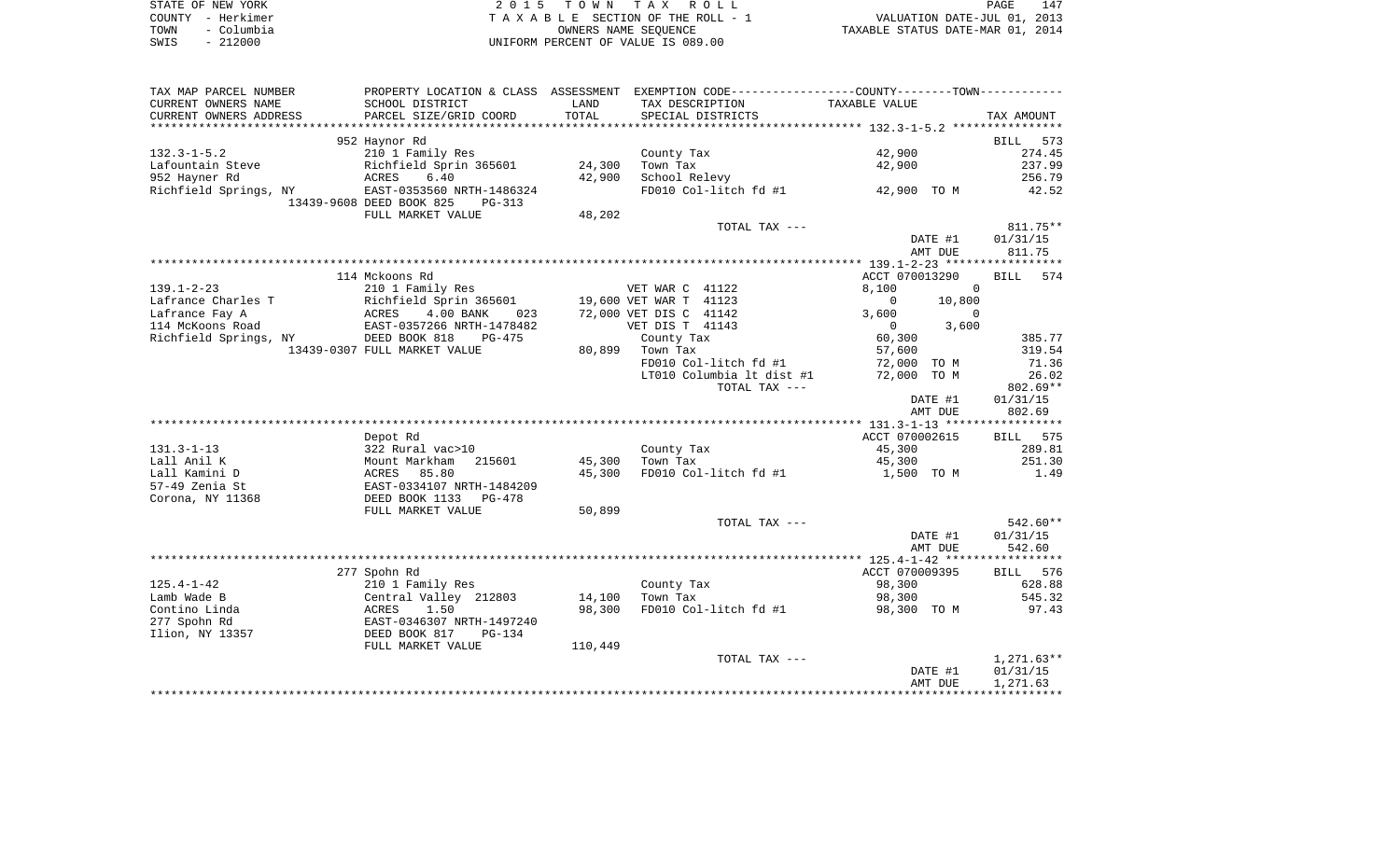| STATE OF NEW YORK |                   | 2015 TOWN TAX ROLL                 | 148<br>PAGE                      |
|-------------------|-------------------|------------------------------------|----------------------------------|
|                   | COUNTY - Herkimer | TAXABLE SECTION OF THE ROLL - 1    | VALUATION DATE-JUL 01, 2013      |
| TOWN              | – Columbia        | OWNERS NAME SEOUENCE               | TAXABLE STATUS DATE-MAR 01, 2014 |
| SWIS              | $-212000$         | UNIFORM PERCENT OF VALUE IS 089.00 |                                  |

| TAX MAP PARCEL NUMBER                                | PROPERTY LOCATION & CLASS      | ASSESSMENT | EXEMPTION CODE----------------COUNTY-------TOWN----------- |                                                  |                    |
|------------------------------------------------------|--------------------------------|------------|------------------------------------------------------------|--------------------------------------------------|--------------------|
| CURRENT OWNERS NAME                                  | SCHOOL DISTRICT                | LAND       | TAX DESCRIPTION                                            | TAXABLE VALUE                                    |                    |
| CURRENT OWNERS ADDRESS                               | PARCEL SIZE/GRID COORD         | TOTAL      | SPECIAL DISTRICTS                                          |                                                  | TAX AMOUNT         |
|                                                      |                                |            |                                                            | ****************** 126.3-2-33.3 **************** |                    |
|                                                      | 1942 State Route 28            |            |                                                            | ACCT 165157                                      | <b>BILL</b><br>577 |
| $126.3 - 2 - 33.3$                                   | 210 1 Family Res               |            | County Tax                                                 | 68,000                                           | 435.03             |
| LaMott K & Yvonne F Smith Trus Central Valley 212803 |                                | 17,200     | Town Tax                                                   | 68,000                                           | 377.23             |
| Smith Lamott K Jr                                    | Doublewide                     | 68,000     | FD010 Col-litch fd #1                                      | 68,000 TO M                                      | 67.40              |
| 1942 State Route 28                                  | ACRES<br>2.90                  |            |                                                            |                                                  |                    |
| Mohawk, NY 13407                                     | EAST-0354970 NRTH-1502279      |            |                                                            |                                                  |                    |
|                                                      | DEED BOOK 1399<br>PG-691       |            |                                                            |                                                  |                    |
|                                                      | FULL MARKET VALUE              |            |                                                            |                                                  |                    |
|                                                      |                                | 76,404     |                                                            |                                                  |                    |
|                                                      |                                |            | TOTAL TAX ---                                              |                                                  | 879.66**           |
|                                                      |                                |            |                                                            | DATE #1                                          | 01/31/15           |
|                                                      |                                |            |                                                            | AMT DUE                                          | 879.66             |
|                                                      |                                |            |                                                            | **************** 125.4-1-4.1 *****************   |                    |
|                                                      | Brewer Rd                      |            |                                                            | ACCT 070001172                                   | 578<br><b>BILL</b> |
| $125.4 - 1 - 4.1$                                    | 105 Vac farmland               |            | AG MKTS<br>41730                                           | 703<br>703                                       |                    |
| Langheinrich Raymond                                 | Central Valley 212803          | 10,300     | County Tax                                                 | 9,597                                            | 61.40              |
| Langheinrich Blanca                                  | 15.40<br>ACRES                 | 10,300     | Town Tax                                                   | 9,597                                            | 53.24              |
| 290 Brewer Rd                                        | EAST-0341606 NRTH-1503738      |            | FD010 Col-litch fd #1                                      | 10,300 TO M                                      | 10.21              |
| Ilion, NY 13357                                      | DEED BOOK 1332<br>PG-444       |            |                                                            |                                                  |                    |
|                                                      | FULL MARKET VALUE              | 11,573     |                                                            |                                                  |                    |
| MAY BE SUBJECT TO PAYMENT                            |                                |            |                                                            |                                                  |                    |
| UNDER AGDIST LAW TIL 2021                            |                                |            |                                                            |                                                  |                    |
|                                                      |                                |            | TOTAL TAX ---                                              |                                                  | $124.85**$         |
|                                                      |                                |            |                                                            | DATE #1                                          | 01/31/15           |
|                                                      |                                |            |                                                            | AMT DUE                                          | 124.85             |
|                                                      |                                |            |                                                            |                                                  |                    |
|                                                      | Spohn Rd                       |            |                                                            | ACCT 070001800                                   | 579<br>BILL        |
| $125.4 - 1 - 6$                                      | 323 Vacant rural               |            | County Tax                                                 | 2,600                                            | 16.63              |
| Langheinrich Raymond                                 | Central Valley 212803          | 2,600      | Town Tax                                                   | 2,600                                            | 14.42              |
| Langheinrich Allan                                   | 4.20<br>ACRES                  | 2,600      | FD010 Col-litch fd #1                                      | 2,600 TO M                                       | 2.58               |
| 290 Brewer Rd                                        | EAST-0341575 NRTH-1503298      |            |                                                            |                                                  |                    |
| Ilion, NY 13357                                      | DEED BOOK 774<br>$PG-139$      |            |                                                            |                                                  |                    |
|                                                      | FULL MARKET VALUE              | 2,921      |                                                            |                                                  |                    |
|                                                      |                                |            |                                                            |                                                  |                    |
|                                                      |                                |            | TOTAL TAX ---                                              |                                                  | $33.63**$          |
|                                                      |                                |            |                                                            | DATE #1                                          | 01/31/15           |
|                                                      |                                |            |                                                            | AMT DUE                                          | 33.63              |
|                                                      |                                |            |                                                            |                                                  |                    |
|                                                      | 290 Brewer Rd                  |            |                                                            | ACCT 070001232                                   | 580<br><b>BILL</b> |
| $125.4 - 1 - 66$                                     | 240 Rural res                  |            | AG MKTS<br>41730                                           | 12,344<br>12,344                                 |                    |
| Langheinrich Raymond                                 | Central Valley 212803          | 28,000     | County Tax                                                 | 167,656                                          | 1,072.58           |
| Langheinrich Allan                                   | ACRES<br>55.20                 | 180,000    | Town Tax                                                   | 167,656                                          | 930.08             |
| 290 Brewer Rd                                        | EAST-0340547 NRTH-1503943      |            | FD010 Col-litch fd #1                                      | 180,000 TO M                                     | 178.41             |
| Ilion, NY 13357                                      | DEED BOOK 705<br><b>PG-780</b> |            |                                                            |                                                  |                    |
|                                                      | FULL MARKET VALUE              | 202,247    |                                                            |                                                  |                    |
| MAY BE SUBJECT TO PAYMENT                            |                                |            |                                                            |                                                  |                    |
| UNDER AGDIST LAW TIL 2021                            |                                |            |                                                            |                                                  |                    |
|                                                      |                                |            | TOTAL TAX ---                                              |                                                  | $2,181.07**$       |
|                                                      |                                |            |                                                            | DATE #1                                          | 01/31/15           |
|                                                      |                                |            |                                                            | AMT DUE                                          | 2,181.07           |
|                                                      |                                |            |                                                            |                                                  |                    |
|                                                      |                                |            |                                                            |                                                  |                    |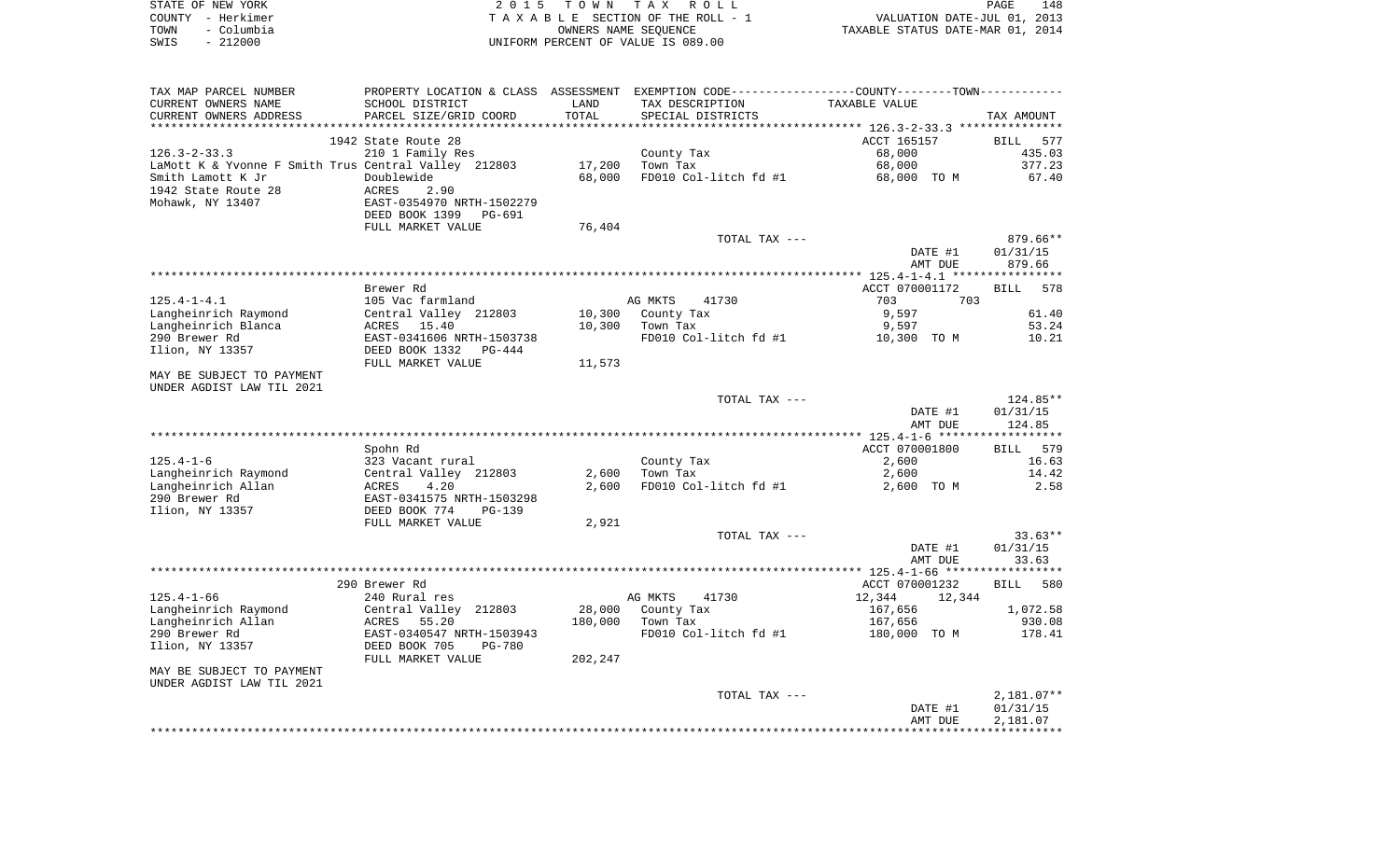|      | STATE OF NEW YORK | 2015 TOWN TAX ROLL                 | 149<br>PAGE                      |
|------|-------------------|------------------------------------|----------------------------------|
|      | COUNTY - Herkimer | TAXABLE SECTION OF THE ROLL - 1    | VALUATION DATE-JUL 01, 2013      |
| TOWN | – Columbia        | OWNERS NAME SEOUENCE               | TAXABLE STATUS DATE-MAR 01, 2014 |
| SWIS | $-212000$         | UNIFORM PERCENT OF VALUE IS 089.00 |                                  |

| TAX MAP PARCEL NUMBER  | PROPERTY LOCATION & CLASS ASSESSMENT |        | EXEMPTION CODE----------------COUNTY-------TOWN----------- |               |                      |
|------------------------|--------------------------------------|--------|------------------------------------------------------------|---------------|----------------------|
| CURRENT OWNERS NAME    | SCHOOL DISTRICT                      | LAND   | TAX DESCRIPTION                                            | TAXABLE VALUE |                      |
| CURRENT OWNERS ADDRESS | PARCEL SIZE/GRID COORD               | TOTAL  | SPECIAL DISTRICTS                                          |               | TAX AMOUNT           |
| *********************  |                                      |        |                                                            |               |                      |
|                        | Beebe Road Ext                       |        |                                                            |               | 581<br><b>BILL</b>   |
| $125.4 - 1 - 1.3$      | 314 Rural vac<10                     |        | County Tax                                                 | 300           | 1.92                 |
| Langheinrich Raymond A | Central Valley 212803                | 300    | Town Tax                                                   | 300           | 1.66                 |
| 290 Brewer Rd          | 40.30 DPTH 176.20<br>FRNT            | 300    | FD010 Col-litch fd #1                                      | 300 TO M      | .30                  |
| Ilion, NY 13357        | <b>ACRES</b><br>0.13                 |        |                                                            |               |                      |
|                        | EAST-0337952 NRTH-1502678            |        |                                                            |               |                      |
|                        | DEED BOOK 832<br>$PG-309$            |        |                                                            |               |                      |
|                        | FULL MARKET VALUE                    | 337    |                                                            |               |                      |
|                        |                                      |        | TOTAL TAX ---                                              |               | $3.88**$             |
|                        |                                      |        |                                                            | DATE #1       | 01/31/15             |
|                        |                                      |        |                                                            | AMT DUE       | 3.88                 |
|                        | Beebe Rd                             |        |                                                            |               | 582                  |
| $125.4 - 1 - 3.2$      | 105 Vac farmland                     |        | County Tax                                                 | 28,100        | BILL<br>179.77       |
| Langheinrich Raymond A | Central Valley 212803                | 28,100 | Town Tax                                                   | 28,100        | 155.89               |
| Langheinrich Blanca I  | ACRES 67.10                          | 28,100 | FD010 Col-litch fd #1                                      | 28,100 TO M   | 27.85                |
| 290 Brewer Rd          | EAST-0339443 NRTH-1502590            |        |                                                            |               |                      |
| Ilion, NY 13357        | DEED BOOK 818<br>PG-296              |        |                                                            |               |                      |
|                        | FULL MARKET VALUE                    | 31,573 |                                                            |               |                      |
|                        |                                      |        | TOTAL TAX ---                                              |               | $363.51**$           |
|                        |                                      |        |                                                            | DATE #1       | 01/31/15             |
|                        |                                      |        |                                                            | AMT DUE       | 363.51               |
|                        |                                      |        |                                                            |               |                      |
|                        | Spohn Rd                             |        |                                                            |               | BILL 583             |
| $125.4 - 1 - 28.2$     | 323 Vacant rural                     |        | County Tax                                                 | 2,500         | 15.99                |
| Langheinrich Raymond A | Central Valley 212803                | 2,500  | Town Tax                                                   | 2,500         | 13.87                |
| 290 Brewer Rd          | ACRES<br>3.00                        | 2,500  | FD010 Col-litch fd #1                                      | 2,500 TO M    | 2.48                 |
| Ilion, NY 13357        | EAST-0341255 NRTH-1502914            |        |                                                            |               |                      |
|                        | DEED BOOK 732<br>$PG-61$             |        |                                                            |               |                      |
|                        | FULL MARKET VALUE                    | 2,809  |                                                            |               |                      |
|                        |                                      |        | TOTAL TAX ---                                              |               | $32.34**$            |
|                        |                                      |        |                                                            | DATE #1       | 01/31/15             |
|                        |                                      |        |                                                            | AMT DUE       | 32.34                |
|                        |                                      |        |                                                            |               |                      |
| $125.4 - 1 - 28.3$     | Spohn Rd<br>323 Vacant rural         |        | County Tax                                                 | 1,650         | 584<br>BILL<br>10.56 |
| Langheinrich Raymond A | Central Valley 212803                | 1,650  | Town Tax                                                   | 1,650         | 9.15                 |
| 290 Brewer Rd          | ACRES<br>1.60                        | 1,650  | FD010 Col-litch fd #1                                      | 1,650 TO M    | 1.64                 |
| Ilion, NY 13357        | EAST-0341945 NRTH-1503026            |        |                                                            |               |                      |
|                        | DEED BOOK 732<br>$PG-61$             |        |                                                            |               |                      |
|                        | FULL MARKET VALUE                    | 1,854  |                                                            |               |                      |
|                        |                                      |        | TOTAL TAX ---                                              |               | $21.35**$            |
|                        |                                      |        |                                                            | DATE #1       | 01/31/15             |
|                        |                                      |        |                                                            | AMT DUE       | 21.35                |
|                        |                                      |        |                                                            |               | ********             |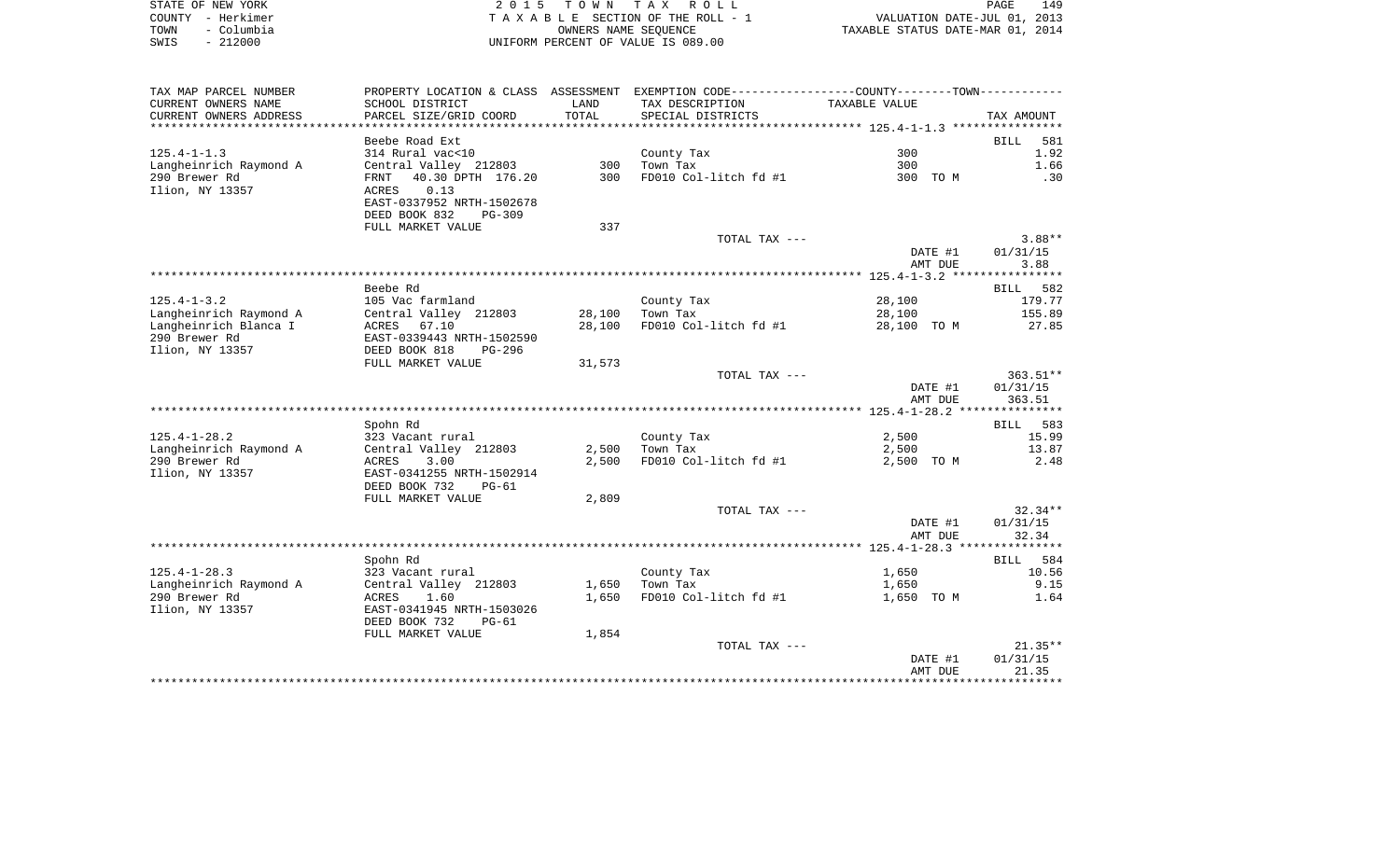|      | STATE OF NEW YORK | 2015 TOWN TAX ROLL                 | 150<br>PAGE                      |
|------|-------------------|------------------------------------|----------------------------------|
|      | COUNTY - Herkimer | TAXABLE SECTION OF THE ROLL - 1    | VALUATION DATE-JUL 01, 2013      |
| TOWN | - Columbia        | OWNERS NAME SEOUENCE               | TAXABLE STATUS DATE-MAR 01, 2014 |
| SWIS | $-212000$         | UNIFORM PERCENT OF VALUE IS 089.00 |                                  |

| TAX MAP PARCEL NUMBER<br>CURRENT OWNERS NAME | SCHOOL DISTRICT                               | LAND             | PROPERTY LOCATION & CLASS ASSESSMENT EXEMPTION CODE----------------COUNTY-------TOWN----------<br>TAX DESCRIPTION | TAXABLE VALUE            |                       |
|----------------------------------------------|-----------------------------------------------|------------------|-------------------------------------------------------------------------------------------------------------------|--------------------------|-----------------------|
| CURRENT OWNERS ADDRESS                       | PARCEL SIZE/GRID COORD                        | TOTAL            | SPECIAL DISTRICTS                                                                                                 |                          | TAX AMOUNT            |
| *********************                        |                                               |                  |                                                                                                                   |                          |                       |
| $131.2 - 1 - 51.3$                           | 725 Jordanville Rd<br>210 1 Family Res        |                  | County Tax                                                                                                        | ACCT 070001112<br>42,100 | BILL<br>585<br>269.34 |
| LaPerla John                                 | Mount Markham<br>215601                       | 15,200           | Town Tax                                                                                                          | 42,100                   | 233.55                |
| Deangelo Larry                               | ACRES<br>2.00                                 | 42,100           | School Relevy                                                                                                     |                          | 350.81                |
| 725 Jordanville Rd                           | EAST-0340199 NRTH-1493696                     |                  | FD010 Col-litch fd #1                                                                                             | 42,100 TO M              | 41.73                 |
| Ilion, NY 13357                              | DEED BOOK 888<br>$PG-64$<br>FULL MARKET VALUE | 47,303           |                                                                                                                   |                          |                       |
|                                              |                                               |                  | TOTAL TAX ---                                                                                                     |                          | 895.43**              |
|                                              |                                               |                  |                                                                                                                   | DATE #1<br>AMT DUE       | 01/31/15<br>895.43    |
|                                              |                                               |                  |                                                                                                                   |                          |                       |
|                                              | Jordanville Rd                                |                  |                                                                                                                   |                          | BILL<br>586           |
| $131.2 - 1 - 51.4$                           | 314 Rural vac<10                              |                  | County Tax                                                                                                        | 6,200                    | 39.66                 |
| LaPerla John C<br>LaPerla Alicia A           | Mount Markham 215601<br>FRNT 861.00 DPTH      | 6,200<br>6,200   | Town Tax<br>School Relevy                                                                                         | 6,200                    | 34.39<br>142.06       |
| 725 Jordanville Rd                           | 4.60<br>ACRES                                 |                  | FD010 Col-litch fd #1                                                                                             | 6,200 TO M               | 6.15                  |
| Ilion, NY 13357                              | EAST-0340124 NRTH-1493906                     |                  |                                                                                                                   |                          |                       |
|                                              | DEED BOOK 1263<br>PG-570                      |                  |                                                                                                                   |                          |                       |
|                                              | FULL MARKET VALUE                             | 6,966            |                                                                                                                   |                          |                       |
|                                              |                                               |                  | TOTAL TAX ---                                                                                                     |                          | 222.26**              |
|                                              |                                               |                  |                                                                                                                   | DATE #1<br>AMT DUE       | 01/31/15<br>222.26    |
|                                              |                                               |                  |                                                                                                                   |                          |                       |
|                                              | 1450 State Route 28                           |                  |                                                                                                                   |                          | BILL 587              |
| $132.1 - 1 - 9.4$                            | 210 1 Family Res                              |                  | County Tax<br>Town Tax                                                                                            | 64,800                   | 414.56<br>359.48      |
| Latt Cindy<br>1450 State Route 28            | Richfield Sprin 365601<br>DOUBLEWIDE          | 12,000<br>64,800 | FD010 Col-litch fd #1                                                                                             | 64,800<br>64,800 TO M    | 64.23                 |
| Mohawk, NY 13407                             | ACRES<br>2.00                                 |                  |                                                                                                                   |                          |                       |
|                                              | EAST-0357320 NRTH-1493774                     |                  |                                                                                                                   |                          |                       |
|                                              | DEED BOOK 939<br>$PG-425$                     |                  |                                                                                                                   |                          |                       |
|                                              | FULL MARKET VALUE                             | 72,809           |                                                                                                                   |                          |                       |
|                                              |                                               |                  | TOTAL TAX ---                                                                                                     |                          | 838.27**              |
|                                              |                                               |                  |                                                                                                                   | DATE #1                  | 01/31/15              |
|                                              |                                               |                  |                                                                                                                   | AMT DUE                  | 838.27                |
|                                              |                                               |                  |                                                                                                                   | ACCT 175224              | BILL 588              |
| $131.2 - 1 - 5.4$                            | Stroupe Road<br>322 Rural vac>10              |                  | County Tax                                                                                                        | 22,000                   | 140.75                |
| Latt Thomas A                                | Mount Markham<br>215601                       | 22,000           | Town Tax                                                                                                          | 22,000                   | 122.05                |
| 188 Spinnerville Gulf Road                   | FRNT 300.00 DPTH                              | 22,000           | FD010 Col-litch fd #1                                                                                             | 22,000 TO M              | 21.81                 |
| Ilion, NY 13357                              | 26.00<br>ACRES                                |                  |                                                                                                                   |                          |                       |
|                                              | EAST-0340277 NRTH-1496652                     |                  |                                                                                                                   |                          |                       |
|                                              | DEED BOOK 2012<br>PG-540                      |                  |                                                                                                                   |                          |                       |
|                                              | FULL MARKET VALUE                             | 24,719           |                                                                                                                   |                          |                       |
|                                              |                                               |                  | TOTAL TAX ---                                                                                                     |                          | 284.61**              |
|                                              |                                               |                  |                                                                                                                   | DATE #1                  | 01/31/15<br>284.61    |
|                                              |                                               |                  |                                                                                                                   | AMT DUE                  |                       |
|                                              |                                               |                  |                                                                                                                   |                          |                       |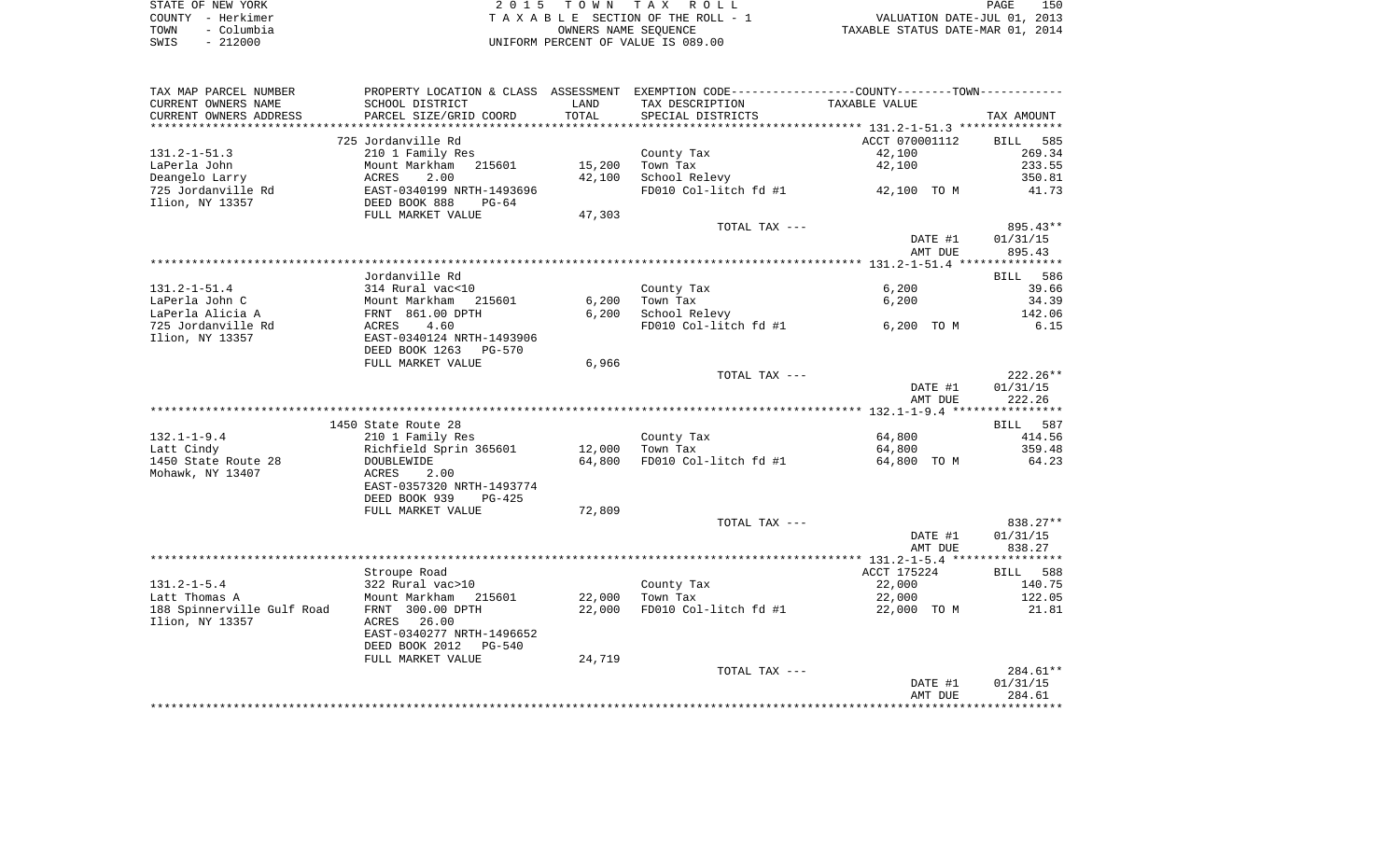|      | STATE OF NEW YORK | 2015 TOWN TAX ROLL                 | 151<br>PAGE                      |
|------|-------------------|------------------------------------|----------------------------------|
|      | COUNTY - Herkimer | TAXABLE SECTION OF THE ROLL - 1    | VALUATION DATE-JUL 01, 2013      |
| TOWN | – Columbia        | OWNERS NAME SEOUENCE               | TAXABLE STATUS DATE-MAR 01, 2014 |
| SWIS | $-212000$         | UNIFORM PERCENT OF VALUE IS 089.00 |                                  |

| TAX MAP PARCEL NUMBER                     | PROPERTY LOCATION & CLASS ASSESSMENT EXEMPTION CODE----------------COUNTY--------TOWN---------- |        |                                                            |                                   |                   |
|-------------------------------------------|-------------------------------------------------------------------------------------------------|--------|------------------------------------------------------------|-----------------------------------|-------------------|
| CURRENT OWNERS NAME                       | SCHOOL DISTRICT                                                                                 | LAND   | TAX DESCRIPTION                                            | TAXABLE VALUE                     |                   |
| CURRENT OWNERS ADDRESS                    | PARCEL SIZE/GRID COORD                                                                          | TOTAL  | SPECIAL DISTRICTS                                          |                                   | TAX AMOUNT        |
|                                           |                                                                                                 |        |                                                            |                                   |                   |
|                                           | Stroupe Rd                                                                                      |        |                                                            |                                   | BILL 589          |
| $125.4 - 1 - 46.13$                       | 910 Priv forest                                                                                 |        | County Tax                                                 | 10,300                            | 65.89             |
| Learned Bruce R Sr                        | Central Valley 212803                                                                           | 10,300 | Town Tax                                                   | 10,300                            | 57.14             |
| Learned Barbara A                         | ACRES 33.20                                                                                     | 10,300 | FD010 Col-litch fd #1                                      | 10,300 TO M                       | 10.21             |
| 1094 Jordanville Rd                       | EAST-0344892 NRTH-1496492                                                                       |        |                                                            |                                   |                   |
| Ilion, NY 13357                           | DEED BOOK 815<br>PG-124                                                                         |        |                                                            |                                   |                   |
|                                           | FULL MARKET VALUE                                                                               | 11,573 |                                                            |                                   |                   |
|                                           |                                                                                                 |        | TOTAL TAX ---                                              |                                   | 133.24**          |
|                                           |                                                                                                 |        |                                                            | DATE #1                           | 01/31/15          |
|                                           |                                                                                                 |        |                                                            | AMT DUE                           | 133.24            |
|                                           |                                                                                                 |        |                                                            |                                   |                   |
|                                           | 1094 Jordanville Rd                                                                             |        |                                                            | ACCT 070013350                    | BILL 590          |
| $131.2 - 1 - 44.1$                        | 270 Mfg housing                                                                                 |        | County Tax                                                 | 41,400                            | 264.86            |
| Learned Bruce R Sr                        | Central Valley 212803                                                                           | 19,600 | Town Tax                                                   | 41,400                            | 229.67            |
| Learned Barbara A                         | 4.00<br>ACRES                                                                                   | 41,400 |                                                            | FD010 Col-litch fd #1 41,400 TO M | 41.03             |
| 1094 Jordanville Rd                       | EAST-0347491 NRTH-1493948                                                                       |        |                                                            |                                   |                   |
| Ilion, NY 13357                           | DEED BOOK 868<br>PG-171                                                                         |        |                                                            |                                   |                   |
|                                           | FULL MARKET VALUE                                                                               | 46,517 |                                                            |                                   |                   |
|                                           |                                                                                                 |        | TOTAL TAX ---                                              |                                   | 535.56**          |
|                                           |                                                                                                 |        |                                                            | DATE #1                           | 01/31/15          |
|                                           |                                                                                                 |        |                                                            | AMT DUE                           | 535.56            |
|                                           |                                                                                                 |        |                                                            |                                   |                   |
|                                           | 536 Mckoons Rd                                                                                  |        | 32 PCT OF VALUE USED FOR EXEMPTION PURPOSES ACCT 070009120 |                                   | BILL 591          |
| $138.2 - 1 - 4.1$                         | 112 Dairy farm                                                                                  |        | VET COM C 41132                                            | 10,936<br>$\overline{0}$          |                   |
| Leonard Marian H                          | Richfield Sprin 365601                                                                          |        | 95,494 VET COM T 41133                                     | 10,936<br>$\overline{0}$          |                   |
| Leonard Jason R                           | ACRES 256.40                                                                                    |        | 136,700 AGRIC 10 Y 42100                                   | 1,200 1,200                       |                   |
| 536 Mckoons Rd                            | EAST-0348555 NRTH-1479205                                                                       |        | County Tax                                                 | 124,564                           | 796.90            |
| Richfield Springs, NY 13439 DEED BOOK 882 | PG-387                                                                                          |        | Town Tax                                                   | 124,564                           | 691.02            |
|                                           | FULL MARKET VALUE                                                                               |        | 153,596 FD010 Col-litch fd #1                              | 136,700 TO M                      | 135.49            |
|                                           |                                                                                                 |        | TOTAL TAX ---                                              |                                   | $1,623.41**$      |
|                                           |                                                                                                 |        |                                                            | DATE #1                           | 01/31/15          |
|                                           |                                                                                                 |        |                                                            | AMT DUE                           | 1,623.41          |
|                                           |                                                                                                 |        |                                                            |                                   |                   |
| $131.3 - 1 - 25$                          | Depot Rd                                                                                        |        | County Tax                                                 | ACCT 070009150<br>7,200           | BILL 592<br>46.06 |
| Leskin Robert J                           | 314 Rural vac<10<br>Mount Markham 215601                                                        | 7,200  | Town Tax                                                   | 7,200                             | 39.94             |
| 234 Springfield Rd                        | <b>ACRES</b><br>2.00                                                                            | 7,200  | FD010 Col-litch fd #1                                      |                                   | 7.14              |
| Linden, NJ 07036                          | EAST-0333942 NRTH-1486060                                                                       |        |                                                            | 7,200 TO M                        |                   |
|                                           | DEED BOOK 766<br>$PG-330$                                                                       |        |                                                            |                                   |                   |
|                                           | FULL MARKET VALUE                                                                               | 8,090  |                                                            |                                   |                   |
|                                           |                                                                                                 |        | TOTAL TAX ---                                              |                                   | $93.14**$         |
|                                           |                                                                                                 |        |                                                            | DATE #1                           | 01/31/15          |
|                                           |                                                                                                 |        |                                                            | AMT DUE                           | 93.14             |
|                                           |                                                                                                 |        |                                                            |                                   |                   |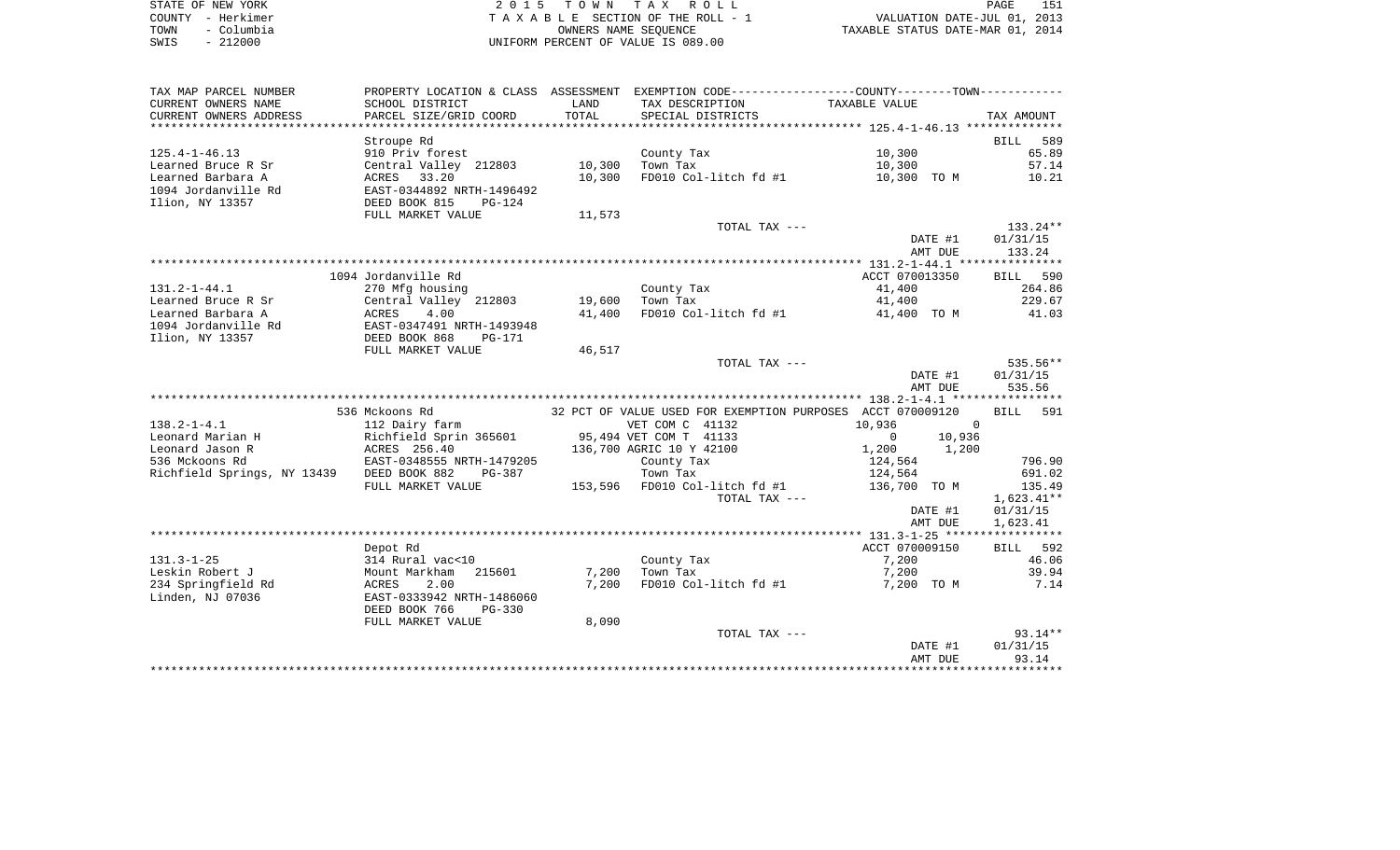|      | STATE OF NEW YORK | 2015 TOWN TAX ROLL                 | PAGE                             | 152 |
|------|-------------------|------------------------------------|----------------------------------|-----|
|      | COUNTY - Herkimer | TAXABLE SECTION OF THE ROLL - 1    | VALUATION DATE-JUL 01, 2013      |     |
| TOWN | – Columbia        | OWNERS NAME SEOUENCE               | TAXABLE STATUS DATE-MAR 01, 2014 |     |
| SWIS | $-212000$         | UNIFORM PERCENT OF VALUE IS 089.00 |                                  |     |

| TAX MAP PARCEL NUMBER  |                           |         | PROPERTY LOCATION & CLASS ASSESSMENT EXEMPTION CODE---------------COUNTY-------TOWN---------- |                    |            |
|------------------------|---------------------------|---------|-----------------------------------------------------------------------------------------------|--------------------|------------|
| CURRENT OWNERS NAME    | SCHOOL DISTRICT           | LAND    | TAX DESCRIPTION                                                                               | TAXABLE VALUE      |            |
| CURRENT OWNERS ADDRESS | PARCEL SIZE/GRID COORD    | TOTAL   | SPECIAL DISTRICTS                                                                             |                    | TAX AMOUNT |
|                        |                           |         |                                                                                               |                    |            |
|                        | 103 Polly Miller Rd       |         |                                                                                               | ACCT 070016350     | BILL 593   |
| $126.3 - 2 - 68$       | 210 1 Family Res          |         | County Tax                                                                                    | 68,000             | 435.03     |
| Lewis Kevin            | Central Valley 212803     | 9,000   | Town Tax                                                                                      | 68,000             | 377.23     |
| 103 Polly Miller Rd    | FRNT 348.70 DPTH 60.00    | 68,000  | FD010 Col-litch fd #1                                                                         | 68,000 TO M        | 67.40      |
| Mohawk, NY 13407       | 0.50<br>ACRES             |         |                                                                                               |                    |            |
|                        | EAST-0352192 NRTH-1500919 |         |                                                                                               |                    |            |
|                        | DEED BOOK 1274 PG-667     |         |                                                                                               |                    |            |
|                        | FULL MARKET VALUE         | 76,404  |                                                                                               |                    |            |
|                        |                           |         | TOTAL TAX ---                                                                                 |                    | 879.66**   |
|                        |                           |         |                                                                                               | DATE #1            | 01/31/15   |
|                        |                           |         |                                                                                               | AMT DUE            | 879.66     |
|                        |                           |         |                                                                                               |                    |            |
|                        | 546 No Columbia Rd        |         |                                                                                               |                    | BILL 594   |
| $125.2 - 2 - 40.4$     | 210 1 Family Res          |         | County Tax                                                                                    | 130,000            | 831.68     |
| Lewis Ryan             | Central Valley 212803     | 19,600  | Town Tax                                                                                      | 130,000            | 721.18     |
| 546 No Columbia Rd     | FRNT 745.00 DPTH          | 130,000 | FD010 Col-litch fd #1                                                                         | 130,000 TO M       | 128.85     |
| ILION, NY 13357        | 4.00<br>ACRES             |         |                                                                                               |                    |            |
|                        | EAST-0347289 NRTH-1507387 |         |                                                                                               |                    |            |
|                        | DEED BOOK 944<br>PG-182   |         |                                                                                               |                    |            |
|                        | FULL MARKET VALUE         | 146,067 |                                                                                               |                    |            |
|                        |                           |         | TOTAL TAX ---                                                                                 |                    | 1,681.71** |
|                        |                           |         |                                                                                               | DATE #1<br>AMT DUE | 01/31/15   |
|                        |                           |         |                                                                                               |                    | 1,681.71   |
|                        | 236 Diehl Rd              |         |                                                                                               | ACCT 070004200     | BILL 595   |
| $126.3 - 2 - 77$       | 210 1 Family Res          |         | County Tax                                                                                    | 71,300             | 456.14     |
| Libritz David          | Central Valley 212803     | 13,700  | Town Tax                                                                                      | 71,300             | 395.54     |
| Libritz Darlynn        | ACRES<br>1.30             | 71,300  | FD010 Col-litch fd #1                                                                         | 71,300 TO M        | 70.67      |
| 236 Diehl Rd           |                           |         |                                                                                               |                    |            |
| Mohawk, NY 13407       |                           |         |                                                                                               |                    |            |
|                        | FULL MARKET VALUE         | 80,112  |                                                                                               |                    |            |
|                        |                           |         | TOTAL TAX ---                                                                                 |                    | $922.35**$ |
|                        |                           |         |                                                                                               | DATE #1            | 01/31/15   |
|                        |                           |         |                                                                                               | AMT DUE            | 922.35     |
|                        |                           |         |                                                                                               |                    |            |
|                        | State Route 28            |         |                                                                                               | ACCT 070014020     | BILL 596   |
| $126.3 - 2 - 29$       | 314 Rural vac<10          |         | County Tax                                                                                    | 5,200              | 33.27      |
| Liddle Beverly J       | Central Valley 212803     | 5,200   | Town Tax                                                                                      | 5,200              | 28.85      |
| PO Box 135             | ACRES<br>0.97             | 5,200   | FD010 Col-litch fd #1                                                                         | 5,200 TO M         | 5.15       |
| Mohawk, NY 13407       | EAST-0354466 NRTH-1502092 |         |                                                                                               |                    |            |
|                        | DEED BOOK 782<br>PG-680   |         |                                                                                               |                    |            |
|                        | FULL MARKET VALUE         | 5,843   |                                                                                               |                    |            |
|                        |                           |         | TOTAL TAX ---                                                                                 |                    | $67.27**$  |
|                        |                           |         |                                                                                               | DATE #1            | 01/31/15   |
|                        |                           |         |                                                                                               | AMT DUE            | 67.27      |
|                        |                           |         |                                                                                               |                    |            |
|                        |                           |         |                                                                                               |                    |            |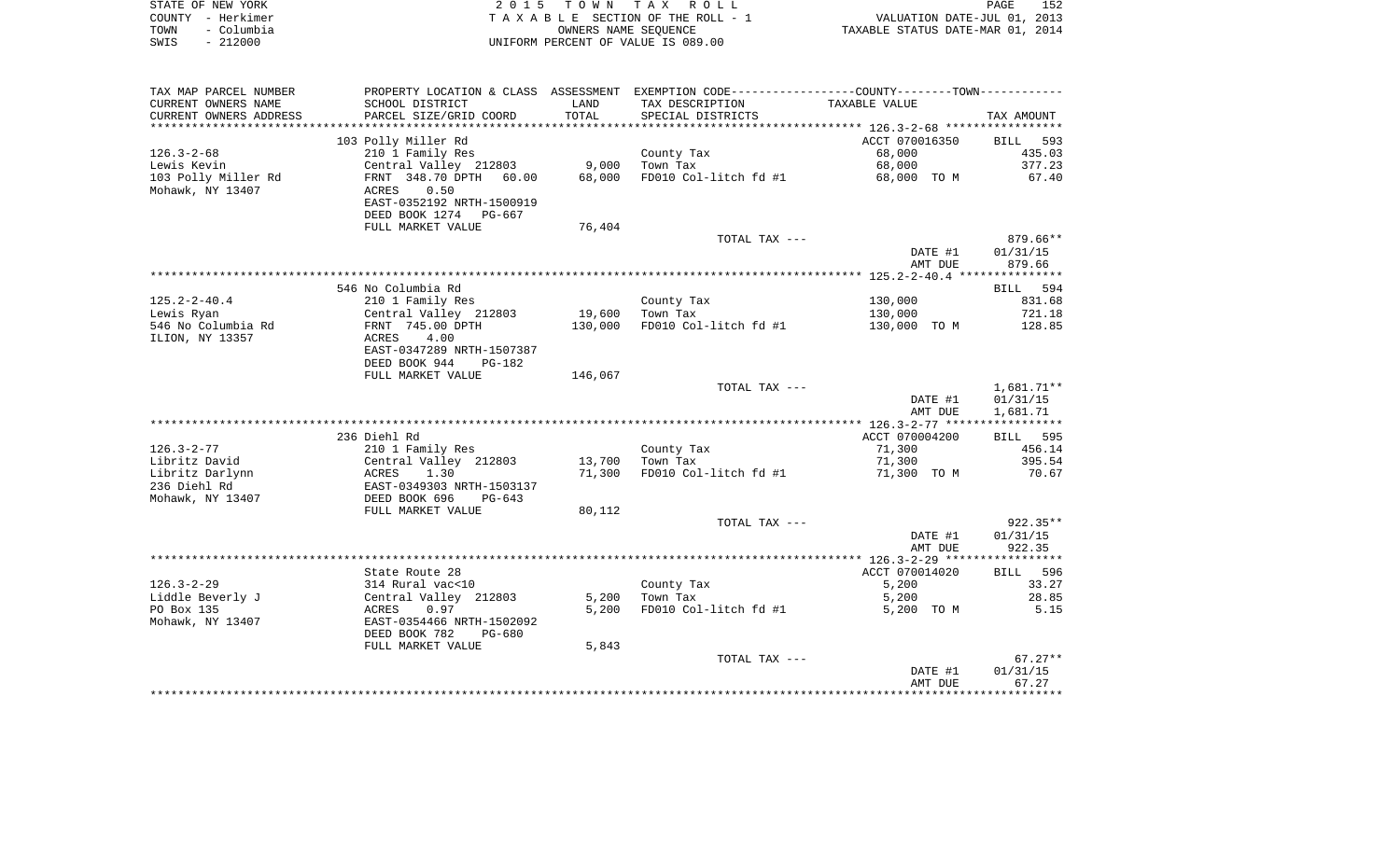| STATE OF NEW YORK  | 2015 TOWN TAX ROLL                 | 153<br>PAGE                      |
|--------------------|------------------------------------|----------------------------------|
| COUNTY - Herkimer  | TAXABLE SECTION OF THE ROLL - 1    | VALUATION DATE-JUL 01, 2013      |
| - Columbia<br>TOWN | OWNERS NAME SEOUENCE               | TAXABLE STATUS DATE-MAR 01, 2014 |
| - 212000<br>SWIS   | UNIFORM PERCENT OF VALUE IS 089.00 |                                  |

| CURRENT OWNERS NAME<br>TAX DESCRIPTION<br>TAXABLE VALUE<br>SCHOOL DISTRICT<br>LAND<br>CURRENT OWNERS ADDRESS<br>PARCEL SIZE/GRID COORD<br>TOTAL<br>SPECIAL DISTRICTS<br>TAX AMOUNT<br>*************************<br>1953 State Route 28<br>ACCT 070016086<br>597<br>BILL<br>$126.3 - 2 - 30$<br>61,100<br>390.89<br>270 Mfg housing<br>County Tax<br>338.95<br>Liddle Beverly J<br>Central Valley 212803<br>14,100<br>Town Tax<br>61,100<br>FD010 Col-litch fd #1<br>60.56<br>PO Box 135<br>ACRES<br>1.50<br>61,100<br>61,100 TO M<br>Mohawk, NY 13407<br>EAST-0354541 NRTH-1501891 |
|------------------------------------------------------------------------------------------------------------------------------------------------------------------------------------------------------------------------------------------------------------------------------------------------------------------------------------------------------------------------------------------------------------------------------------------------------------------------------------------------------------------------------------------------------------------------------------|
|                                                                                                                                                                                                                                                                                                                                                                                                                                                                                                                                                                                    |
|                                                                                                                                                                                                                                                                                                                                                                                                                                                                                                                                                                                    |
|                                                                                                                                                                                                                                                                                                                                                                                                                                                                                                                                                                                    |
|                                                                                                                                                                                                                                                                                                                                                                                                                                                                                                                                                                                    |
|                                                                                                                                                                                                                                                                                                                                                                                                                                                                                                                                                                                    |
|                                                                                                                                                                                                                                                                                                                                                                                                                                                                                                                                                                                    |
|                                                                                                                                                                                                                                                                                                                                                                                                                                                                                                                                                                                    |
|                                                                                                                                                                                                                                                                                                                                                                                                                                                                                                                                                                                    |
| DEED BOOK 782<br>PG-680                                                                                                                                                                                                                                                                                                                                                                                                                                                                                                                                                            |
| FULL MARKET VALUE<br>68,652                                                                                                                                                                                                                                                                                                                                                                                                                                                                                                                                                        |
| 790.40**<br>TOTAL TAX ---                                                                                                                                                                                                                                                                                                                                                                                                                                                                                                                                                          |
| 01/31/15<br>DATE #1                                                                                                                                                                                                                                                                                                                                                                                                                                                                                                                                                                |
| 790.40<br>AMT DUE                                                                                                                                                                                                                                                                                                                                                                                                                                                                                                                                                                  |
| 116 Finger Ave<br>ACCT 070002230<br>BILL 598                                                                                                                                                                                                                                                                                                                                                                                                                                                                                                                                       |
| $131.1 - 1 - 47.1$<br>240 Rural res<br>County Tax<br>74,500<br>476.62                                                                                                                                                                                                                                                                                                                                                                                                                                                                                                              |
| Llewellyn Robert A<br>22,200<br>Town Tax<br>74,500<br>413.29<br>Mount Markham<br>215601                                                                                                                                                                                                                                                                                                                                                                                                                                                                                            |
| 116 Finger Ave<br>74,500<br>FD010 Col-litch fd #1<br>73.84<br>FRNT 513.00 DPTH<br>74,500 TO M                                                                                                                                                                                                                                                                                                                                                                                                                                                                                      |
| West Winfield, NY 13491<br>ACRES 19.70                                                                                                                                                                                                                                                                                                                                                                                                                                                                                                                                             |
| EAST-0335502 NRTH-1489834                                                                                                                                                                                                                                                                                                                                                                                                                                                                                                                                                          |
| DEED BOOK 1153 PG-139                                                                                                                                                                                                                                                                                                                                                                                                                                                                                                                                                              |
| FULL MARKET VALUE<br>83,708                                                                                                                                                                                                                                                                                                                                                                                                                                                                                                                                                        |
| TOTAL TAX ---<br>963.75**                                                                                                                                                                                                                                                                                                                                                                                                                                                                                                                                                          |
| DATE #1<br>01/31/15                                                                                                                                                                                                                                                                                                                                                                                                                                                                                                                                                                |
| AMT DUE<br>963.75                                                                                                                                                                                                                                                                                                                                                                                                                                                                                                                                                                  |
|                                                                                                                                                                                                                                                                                                                                                                                                                                                                                                                                                                                    |
| State Route 51<br>BILL 599                                                                                                                                                                                                                                                                                                                                                                                                                                                                                                                                                         |
| $125.2 - 2 - 1.2$<br>322 Rural vac>10<br>7,600<br>48.62<br>County Tax                                                                                                                                                                                                                                                                                                                                                                                                                                                                                                              |
| Central Valley 212803<br>7,600<br>Loiacono Scott<br>Town Tax<br>7,600<br>42.16                                                                                                                                                                                                                                                                                                                                                                                                                                                                                                     |
| 2248 State Route 51<br>ACRES 13.50<br>7,600<br>FD010 Col-litch fd #1<br>7,600 TO M<br>7.53                                                                                                                                                                                                                                                                                                                                                                                                                                                                                         |
| EAST-0337934 NRTH-1512949<br>Ilion, NY 13357                                                                                                                                                                                                                                                                                                                                                                                                                                                                                                                                       |
| FULL MARKET VALUE<br>8,539                                                                                                                                                                                                                                                                                                                                                                                                                                                                                                                                                         |
| $98.31**$<br>TOTAL TAX ---                                                                                                                                                                                                                                                                                                                                                                                                                                                                                                                                                         |
| 01/31/15<br>DATE #1                                                                                                                                                                                                                                                                                                                                                                                                                                                                                                                                                                |
| 98.31<br>AMT DUE                                                                                                                                                                                                                                                                                                                                                                                                                                                                                                                                                                   |
|                                                                                                                                                                                                                                                                                                                                                                                                                                                                                                                                                                                    |
| 136 Casler Rd<br>ACCT 070009270<br>BILL 600                                                                                                                                                                                                                                                                                                                                                                                                                                                                                                                                        |
| $131.1 - 1 - 49$<br>87,500<br>559.78<br>210 1 Family Res<br>County Tax                                                                                                                                                                                                                                                                                                                                                                                                                                                                                                             |
| Loomis Edwin T<br>Mount Markham 215601<br>25,200<br>485.41<br>Town Tax<br>87,500<br>Loomis Marie G<br>ACRES<br>4.10<br>87,500<br>FD010 Col-litch fd #1<br>86.73                                                                                                                                                                                                                                                                                                                                                                                                                    |
| 87,500 TO M<br>EAST-0336236 NRTH-1489483<br>136 Casler Rd                                                                                                                                                                                                                                                                                                                                                                                                                                                                                                                          |
| West Winfield, NY 13491<br>DEED BOOK 00544 PG-00521                                                                                                                                                                                                                                                                                                                                                                                                                                                                                                                                |
| FULL MARKET VALUE<br>98,315                                                                                                                                                                                                                                                                                                                                                                                                                                                                                                                                                        |
| TOTAL TAX ---<br>1,131.92**                                                                                                                                                                                                                                                                                                                                                                                                                                                                                                                                                        |
| DATE #1<br>01/31/15                                                                                                                                                                                                                                                                                                                                                                                                                                                                                                                                                                |
| 1,131.92<br>AMT DUE                                                                                                                                                                                                                                                                                                                                                                                                                                                                                                                                                                |
|                                                                                                                                                                                                                                                                                                                                                                                                                                                                                                                                                                                    |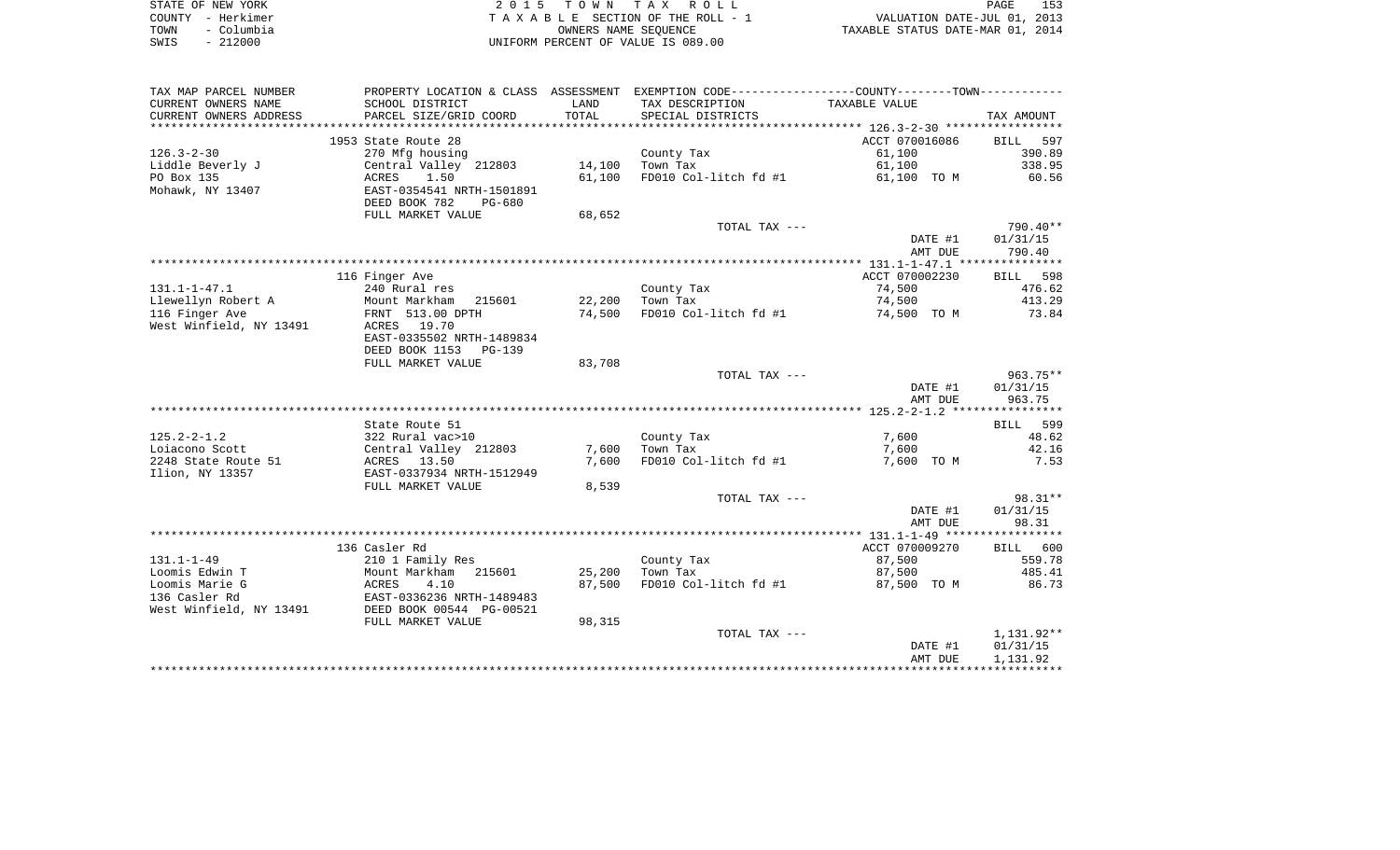| STATE OF NEW YORK  | 2015 TOWN TAX ROLL                    | 154<br>PAGE                      |
|--------------------|---------------------------------------|----------------------------------|
| COUNTY - Herkimer  | T A X A B L E SECTION OF THE ROLL - 1 | VALUATION DATE-JUL 01, 2013      |
| – Columbia<br>TOWN | OWNERS NAME SEOUENCE                  | TAXABLE STATUS DATE-MAR 01, 2014 |
| - 212000<br>SWIS   | UNIFORM PERCENT OF VALUE IS 089.00    |                                  |

| TAX MAP PARCEL NUMBER   |                           |         |                                             | PROPERTY LOCATION & CLASS ASSESSMENT EXEMPTION CODE----------------COUNTY--------TOWN---------- |                    |
|-------------------------|---------------------------|---------|---------------------------------------------|-------------------------------------------------------------------------------------------------|--------------------|
| CURRENT OWNERS NAME     | SCHOOL DISTRICT           | LAND    | TAX DESCRIPTION                             | TAXABLE VALUE                                                                                   |                    |
| CURRENT OWNERS ADDRESS  | PARCEL SIZE/GRID COORD    | TOTAL   | SPECIAL DISTRICTS                           |                                                                                                 | TAX AMOUNT         |
| *****************       |                           |         |                                             |                                                                                                 |                    |
|                         | 117 Casler Rd             |         | 99 PCT OF VALUE USED FOR EXEMPTION PURPOSES | ACCT 070009300                                                                                  | <b>BILL</b><br>601 |
| $131.1 - 1 - 42.1$      | 210 1 Family Res          |         | VET WAR C 41122                             | 8,100<br>$\Omega$                                                                               |                    |
| Loomis Katherine        | Mount Markham<br>215601   |         | 16,700 VET WAR T 41123                      | $\mathbf 0$<br>9,415                                                                            |                    |
| 117 Casler Rd           | <b>ACRES</b><br>2.70      |         | 63,400 AGED-ALL<br>41800                    | 27,333<br>26,676                                                                                |                    |
| West Winfield, NY 13491 | EAST-0336309 NRTH-1489111 |         | County Tax                                  | 27,967                                                                                          | 178.92             |
|                         | DEED BOOK 00603 PG-00644  |         | Town Tax                                    | 27,309                                                                                          | 151.50             |
|                         | FULL MARKET VALUE         |         | 71,236 FD010 Col-litch fd #1                | 63,400 TO M                                                                                     | 62.84              |
|                         |                           |         | TOTAL TAX ---                               |                                                                                                 | 393.26**           |
|                         |                           |         |                                             | DATE #1                                                                                         | 01/31/15           |
|                         |                           |         |                                             | AMT DUE                                                                                         | 393.26             |
|                         |                           |         |                                             |                                                                                                 |                    |
|                         | 209 Stroupe Rd            |         |                                             | ACCT 152168                                                                                     | 602<br>BILL        |
| $131.2 - 1 - 5.3$       | 210 1 Family Res          |         | County Tax                                  | 120,000                                                                                         | 767.70             |
| Loomis Monte            | Mount Markham<br>215601   | 48,400  | Town Tax                                    | 120,000                                                                                         | 665.70             |
| Loomis Robin            | 50.80<br>ACRES            | 120,000 | FD010 Col-litch fd #1                       | 120,000 TO M                                                                                    | 118.94             |
| 209 Stroupe Rd          | EAST-0339339 NRTH-1496637 |         |                                             |                                                                                                 |                    |
| Ilion, NY 13357         | DEED BOOK 1318<br>PG-221  |         |                                             |                                                                                                 |                    |
|                         | FULL MARKET VALUE         | 134,831 |                                             |                                                                                                 |                    |
|                         |                           |         | TOTAL TAX ---                               |                                                                                                 | $1,552.34**$       |
|                         |                           |         |                                             | DATE #1                                                                                         | 01/31/15           |
|                         |                           |         |                                             | AMT DUE                                                                                         | 1,552.34           |
|                         |                           |         |                                             |                                                                                                 |                    |
|                         | 740 Millers Mills Rd      |         |                                             | ACCT 070090040                                                                                  | BILL 603           |
| $131.4 - 1 - 5.2$       | 314 Rural vac<10          |         | County Tax                                  | 13,700                                                                                          | 87.65              |
| Loomis Monte L          | Mount Markham<br>215601   | 13,700  | Town Tax                                    | 13,700                                                                                          | 76.00              |
| Loomis Robin D          | <b>ACRES</b><br>1.33      | 13,700  | FD010 Col-litch fd #1                       | 13,700 TO M                                                                                     | 13.58              |
| 209 Stroupe Rd          | EAST-0337426 NRTH-1488257 |         |                                             |                                                                                                 |                    |
| Ilion, NY 13357         | DEED BOOK 1133<br>PG-773  |         |                                             |                                                                                                 |                    |
|                         | FULL MARKET VALUE         | 15,393  |                                             |                                                                                                 |                    |
|                         |                           |         | TOTAL TAX ---                               |                                                                                                 | $177.23**$         |
|                         |                           |         |                                             | DATE #1                                                                                         | 01/31/15           |
|                         |                           |         |                                             | AMT DUE                                                                                         | 177.23             |
|                         |                           |         |                                             |                                                                                                 |                    |
|                         | 940 State Route 51        |         |                                             | ACCT 070010800                                                                                  | 604<br>BILL        |
| $131.30 - 2 - 20$       | 210 1 Family Res          |         | County Tax                                  | 68,000                                                                                          | 435.03             |
| Lowery Robert           | Mount Markham<br>215601   | 7,700   | Town Tax                                    | 68,000                                                                                          | 377.23             |
| Lowery Alice            | FRNT 105.00 DPTH 139.00   | 68,000  | FD010 Col-litch fd #1                       | 68,000 TO M                                                                                     | 67.40              |
| 940 State Route 51      | 0.34<br>ACRES             |         |                                             |                                                                                                 |                    |
| Ilion, NY 13357         | EAST-0328009 NRTH-1493076 |         |                                             |                                                                                                 |                    |
|                         | DEED BOOK 1196<br>PG-987  |         |                                             |                                                                                                 |                    |
|                         | FULL MARKET VALUE         | 76,404  |                                             |                                                                                                 |                    |
|                         |                           |         | TOTAL TAX ---                               |                                                                                                 | 879.66**           |
|                         |                           |         |                                             | DATE #1                                                                                         | 01/31/15           |
|                         |                           |         |                                             | AMT DUE                                                                                         | 879.66             |
|                         |                           |         |                                             |                                                                                                 |                    |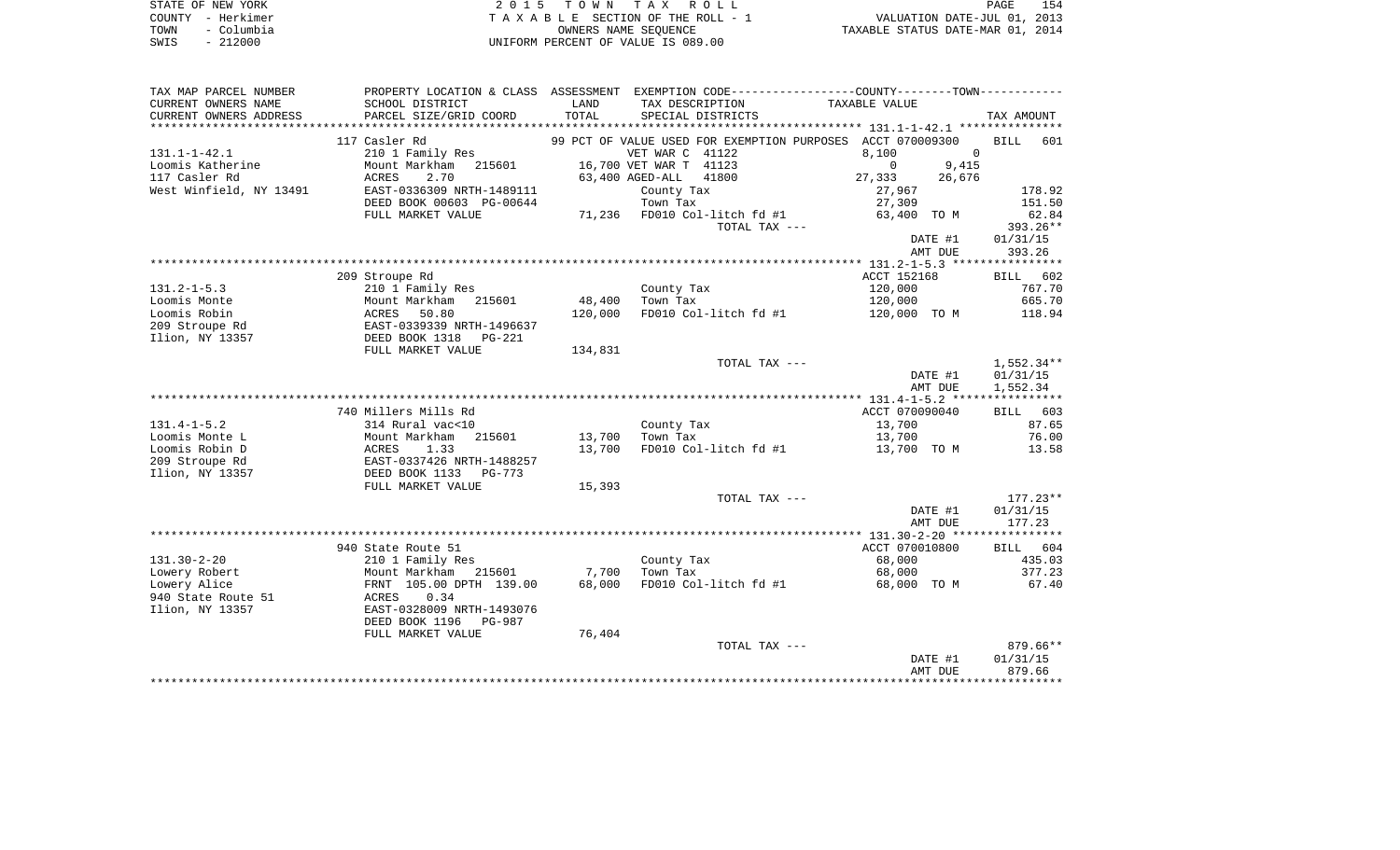| STATE OF NEW YORK  | 2015 TOWN TAX ROLL                 | 155<br>PAGE                      |
|--------------------|------------------------------------|----------------------------------|
| COUNTY - Herkimer  | TAXABLE SECTION OF THE ROLL - 1    | VALUATION DATE-JUL 01, 2013      |
| - Columbia<br>TOWN | OWNERS NAME SEOUENCE               | TAXABLE STATUS DATE-MAR 01, 2014 |
| - 212000<br>SWIS   | UNIFORM PERCENT OF VALUE IS 089.00 |                                  |

| TAX MAP PARCEL NUMBER            | PROPERTY LOCATION & CLASS ASSESSMENT EXEMPTION CODE---------------COUNTY-------TOWN---------- |         |                         |                       |                |                    |                      |
|----------------------------------|-----------------------------------------------------------------------------------------------|---------|-------------------------|-----------------------|----------------|--------------------|----------------------|
| CURRENT OWNERS NAME              | SCHOOL DISTRICT                                                                               | LAND    | TAX DESCRIPTION         |                       | TAXABLE VALUE  |                    |                      |
| CURRENT OWNERS ADDRESS           | PARCEL SIZE/GRID COORD                                                                        | TOTAL   | SPECIAL DISTRICTS       |                       |                |                    | TAX AMOUNT           |
| **********************           | ****************************                                                                  |         |                         |                       |                |                    |                      |
|                                  | Depot Road                                                                                    |         |                         |                       |                |                    | <b>BILL</b><br>605   |
| $131.3 - 1 - 23.3$               | 314 Rural vac<10                                                                              |         | County Tax              |                       | 4,800          |                    | 30.71                |
| Lunny William K                  | Mount Markham<br>215601                                                                       | 4,800   | Town Tax                |                       | 4,800          |                    | 26.63<br>4.76        |
| Clare Demetria<br>329 Depot Road | FRNT 223.00 DPTH<br>0.97<br>ACRES                                                             | 4,800   |                         | FD010 Col-litch fd #1 | 4,800 TO M     |                    |                      |
| W Winfield, NY 13491             | EAST-0334379 NRTH-1486719                                                                     |         |                         |                       |                |                    |                      |
|                                  | DEED BOOK 1246<br>PG-395                                                                      |         |                         |                       |                |                    |                      |
|                                  | FULL MARKET VALUE                                                                             | 5,393   |                         |                       |                |                    |                      |
|                                  |                                                                                               |         |                         | TOTAL TAX ---         |                |                    | $62.10**$            |
|                                  |                                                                                               |         |                         |                       |                | DATE #1            | 01/31/15             |
|                                  |                                                                                               |         |                         |                       |                | AMT DUE            | 62.10                |
|                                  |                                                                                               |         |                         |                       |                |                    |                      |
|                                  | 329 Depot Rd                                                                                  |         |                         |                       | ACCT 070000180 |                    | 606<br>BILL          |
| $131.3 - 1 - 24$                 | 210 1 Family Res                                                                              |         | County Tax              |                       | 199,800        |                    | 1,278.23             |
| Lunny William K                  | Mount Markham 215601                                                                          | 11,700  | Town Tax                |                       | 199,800        |                    | 1,108.39             |
| Clare Demetria                   | FRNT 216.00 DPTH 167.00                                                                       | 199,800 |                         | FD010 Col-litch fd #1 | 199,800 TO M   |                    | 198.03               |
| 329 Depot Rd                     | 0.84<br>ACRES                                                                                 |         |                         |                       |                |                    |                      |
| West Winfield, NY 13491          | EAST-0334272 NRTH-1486444<br>DEED BOOK 1084 PG-521                                            |         |                         |                       |                |                    |                      |
|                                  | FULL MARKET VALUE                                                                             | 224,494 |                         |                       |                |                    |                      |
|                                  |                                                                                               |         |                         | TOTAL TAX ---         |                |                    | $2,584.65**$         |
|                                  |                                                                                               |         |                         |                       |                | DATE #1            | 01/31/15             |
|                                  |                                                                                               |         |                         |                       |                | AMT DUE            | 2,584.65             |
|                                  |                                                                                               |         |                         |                       |                |                    |                      |
|                                  | 180 Hugick Rd                                                                                 |         |                         |                       | ACCT 177164    |                    | BILL<br>607          |
| $132.3 - 1 - 11.5$               | 210 1 Family Res                                                                              |         | VET COM C 41132         |                       | 13,500         | $\mathbf 0$        |                      |
| Lupardo Richard M                | Richfield Sprin 365601                                                                        |         | 21,800 VET COM T 41133  |                       | $\mathbf 0$    | 18,000             |                      |
| Lupardo Lorie A                  | Doublewide                                                                                    |         | 101,500 VET DIS C 41142 |                       | 5,075          | $\Omega$           |                      |
| 180 Hugick Rd                    | FRNT 930.00 DPTH                                                                              |         | VET DIS T 41143         |                       | $\overline{0}$ | 5,075              |                      |
| Richfield Springs, NY 13439      | ACRES<br>5.00                                                                                 |         | County Tax              |                       | 82,925         |                    | 530.52               |
|                                  | EAST-0357494 NRTH-1482488                                                                     |         | Town Tax                |                       | 78,425         |                    | 435.06               |
|                                  | DEED BOOK 1476<br>$PG-803$<br>FULL MARKET VALUE                                               | 114,045 |                         | FD010 Col-litch fd #1 | 101,500 TO M   |                    | 100.60               |
|                                  |                                                                                               |         |                         | TOTAL TAX ---         |                |                    | $1,066.18**$         |
|                                  |                                                                                               |         |                         |                       |                | DATE #1            | 01/31/15             |
|                                  |                                                                                               |         |                         |                       |                | AMT DUE            | 1,066.18             |
|                                  |                                                                                               |         |                         |                       |                |                    |                      |
|                                  | 645 Brewer Rd                                                                                 |         |                         |                       | ACCT 070001592 |                    | BILL 608             |
| $125.2 - 2 - 44.2$               | 210 1 Family Res                                                                              |         | County Tax              |                       | 78,800         |                    | 504.13               |
| Lupinski Brian J                 | Central Valley 212803                                                                         | 17,600  | Town Tax                |                       | 78,800         |                    | 437.14               |
| Hopkinson Cheryl L               | ACRES<br>3.10                                                                                 | 78,800  |                         | FD010 Col-litch fd #1 | 78,800 TO M    |                    | 78.10                |
| 645 Brewer Rd                    | EAST-0347427 NRTH-1506539                                                                     |         |                         |                       |                |                    |                      |
| Ilion, NY 13357                  | DEED BOOK 1137<br>PG-880                                                                      |         |                         |                       |                |                    |                      |
|                                  | FULL MARKET VALUE                                                                             | 88,539  |                         |                       |                |                    |                      |
|                                  |                                                                                               |         |                         | TOTAL TAX ---         |                |                    | $1,019.37**$         |
|                                  |                                                                                               |         |                         |                       |                | DATE #1<br>AMT DUE | 01/31/15<br>1,019.37 |
|                                  |                                                                                               |         |                         |                       |                |                    |                      |
|                                  |                                                                                               |         |                         |                       |                |                    |                      |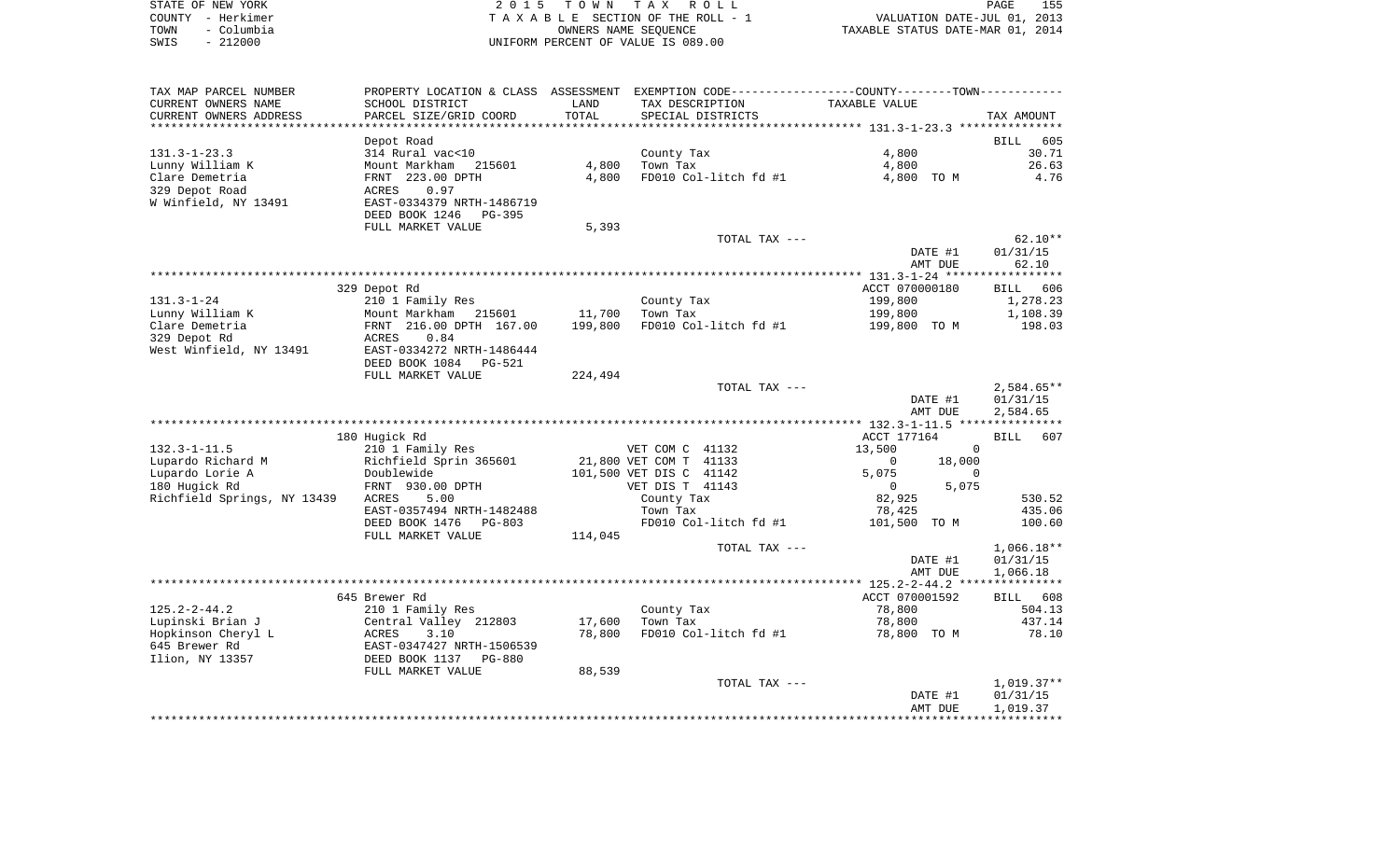| STATE OF NEW YORK  | 2015 TOWN TAX ROLL                 | PAGE                             | 156 |
|--------------------|------------------------------------|----------------------------------|-----|
| COUNTY - Herkimer  | TAXABLE SECTION OF THE ROLL - 1    | VALUATION DATE-JUL 01, 2013      |     |
| - Columbia<br>TOWN | OWNERS NAME SEOUENCE               | TAXABLE STATUS DATE-MAR 01, 2014 |     |
| $-212000$<br>SWIS  | UNIFORM PERCENT OF VALUE IS 089.00 |                                  |     |

| TAX MAP PARCEL NUMBER                         |                                           |               | PROPERTY LOCATION & CLASS ASSESSMENT EXEMPTION CODE----------------COUNTY--------TOWN---------- |                    |                    |
|-----------------------------------------------|-------------------------------------------|---------------|-------------------------------------------------------------------------------------------------|--------------------|--------------------|
| CURRENT OWNERS NAME<br>CURRENT OWNERS ADDRESS | SCHOOL DISTRICT<br>PARCEL SIZE/GRID COORD | LAND<br>TOTAL | TAX DESCRIPTION<br>SPECIAL DISTRICTS                                                            | TAXABLE VALUE      | TAX AMOUNT         |
| ************************                      |                                           |               |                                                                                                 |                    |                    |
|                                               | 179 Brennan Rd                            |               |                                                                                                 | ACCT 070013741     | 609<br>BILL        |
| $125.4 - 1 - 51.2$                            | 210 1 Family Res                          |               | County Tax                                                                                      | 129,600            | 829.12             |
| Lupinski David                                | Mount Markham 215601                      | 17,400        | Town Tax                                                                                        | 129,600            | 718.96             |
| Lupinski Susan                                | 3.00 BANK<br>ACRES<br>135                 | 129,600       | FD010 Col-litch fd #1                                                                           | 129,600 TO M       | 128.45             |
| 179 Brennan Rd                                | EAST-0340984 NRTH-1499612                 |               |                                                                                                 |                    |                    |
| Ilion, NY 13357                               | DEED BOOK 804<br>PG-691                   |               |                                                                                                 |                    |                    |
|                                               | FULL MARKET VALUE                         | 145,618       |                                                                                                 |                    |                    |
|                                               |                                           |               | TOTAL TAX ---                                                                                   |                    | $1,676.53**$       |
|                                               |                                           |               |                                                                                                 | DATE #1            | 01/31/15           |
|                                               |                                           |               |                                                                                                 | AMT DUE            | 1,676.53           |
|                                               |                                           |               |                                                                                                 |                    |                    |
| $125.2 - 2 - 66$                              | 139 Brewer Rd                             |               |                                                                                                 | ACCT 070005820     | BILL 610<br>646.15 |
| Luppino Carole                                | 210 1 Family Res                          | 16,300        | County Tax<br>Town Tax                                                                          | 101,000<br>101,000 | 560.30             |
| Shipman Dawn L                                | Central Valley 212803<br>ACRES<br>2.50    | 101,000       | FD010 Col-litch fd #1                                                                           | 101,000 TO M       | 100.11             |
| 135 Brewer Rd                                 | EAST-0337984 NRTH-1506306                 |               |                                                                                                 |                    |                    |
| Ilion, NY 13357                               | DEED BOOK 1166<br>PG-562                  |               |                                                                                                 |                    |                    |
|                                               | FULL MARKET VALUE                         | 113,483       |                                                                                                 |                    |                    |
|                                               |                                           |               | TOTAL TAX ---                                                                                   |                    | $1,306.56**$       |
|                                               |                                           |               |                                                                                                 | DATE #1            | 01/31/15           |
|                                               |                                           |               |                                                                                                 | AMT DUE            | 1,306.56           |
|                                               |                                           |               |                                                                                                 |                    |                    |
|                                               | 1257 Elizabethtown Rd                     |               |                                                                                                 | ACCT 070005880     | BILL 611           |
| $125.2 - 2 - 3.1$                             | 210 1 Family Res                          |               | County Tax                                                                                      | 55,600             | 355.70             |
| Lyman Michael C                               | Central Valley 212803                     | 10,700        | Town Tax                                                                                        | 55,600             | 308.44             |
| Lyman Melissa M                               | FRNT 185.00 DPTH 150.00                   | 55,600        | FD010 Col-litch fd #1                                                                           | 55,600 TO M        | 55.11              |
| 1257 Elizabethtown Road                       | ACRES<br>0.71                             |               |                                                                                                 |                    |                    |
| Ilion, NY 13357                               | EAST-0339204 NRTH-1512684                 |               |                                                                                                 |                    |                    |
|                                               | DEED BOOK 1113<br>PG-537                  |               |                                                                                                 |                    |                    |
|                                               | FULL MARKET VALUE                         | 62,472        | TOTAL TAX ---                                                                                   |                    | $719.25**$         |
|                                               |                                           |               |                                                                                                 | DATE #1            | 01/31/15           |
|                                               |                                           |               |                                                                                                 | AMT DUE            | 719.25             |
|                                               |                                           |               |                                                                                                 |                    |                    |
|                                               | 1466 Jordanville Rd                       |               |                                                                                                 | ACCT 070000420     | BILL 612           |
| $132.1 - 1 - 28$                              | 210 1 Family Res                          |               | County Tax                                                                                      | 54,000             | 345.47             |
| Lynch Brian A                                 | Richfield Sprin 365601                    | 21,800        | Town Tax                                                                                        | 54,000             | 299.57             |
| Lynch Debra A                                 | ACRES<br>5.00 BANK<br>184                 | 54,000        | FD010 Col-litch fd #1                                                                           | 54,000 TO M        | 53.52              |
| 1466 Jordanville Road                         | EAST-0353722 NRTH-1490348                 |               |                                                                                                 |                    |                    |
| Richfield Springs, NY 13439 DEED BOOK 855     | PG-474                                    |               |                                                                                                 |                    |                    |
|                                               | FULL MARKET VALUE                         | 60,674        |                                                                                                 |                    |                    |
|                                               |                                           |               | TOTAL TAX ---                                                                                   |                    | 698.56**           |
|                                               |                                           |               |                                                                                                 | DATE #1            | 01/31/15           |
|                                               |                                           |               |                                                                                                 | AMT DUE            | 698.56             |
|                                               |                                           |               |                                                                                                 |                    |                    |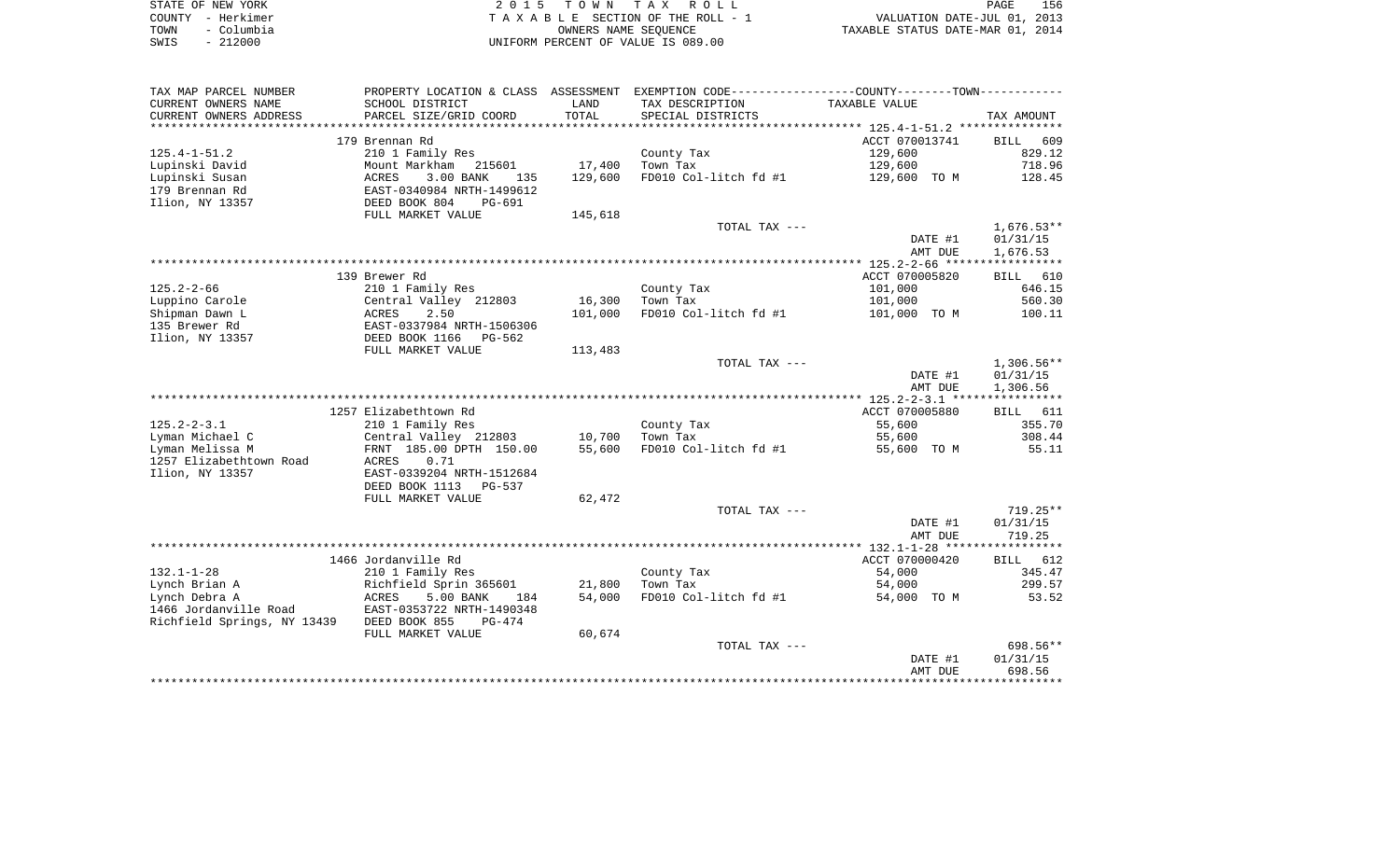| STATE OF NEW YORK  | 2015 TOWN TAX ROLL                 | 157<br>PAGE                      |
|--------------------|------------------------------------|----------------------------------|
| COUNTY - Herkimer  | TAXABLE SECTION OF THE ROLL - 1    | VALUATION DATE-JUL 01, 2013      |
| - Columbia<br>TOWN | OWNERS NAME SEOUENCE               | TAXABLE STATUS DATE-MAR 01, 2014 |
| - 212000<br>SWIS   | UNIFORM PERCENT OF VALUE IS 089.00 |                                  |

| TAX MAP PARCEL NUMBER       |                                             |         | PROPERTY LOCATION & CLASS ASSESSMENT EXEMPTION CODE----------------COUNTY--------TOWN---------- |                     |                      |
|-----------------------------|---------------------------------------------|---------|-------------------------------------------------------------------------------------------------|---------------------|----------------------|
| CURRENT OWNERS NAME         | SCHOOL DISTRICT                             | LAND    | TAX DESCRIPTION                                                                                 | TAXABLE VALUE       |                      |
| CURRENT OWNERS ADDRESS      | PARCEL SIZE/GRID COORD                      | TOTAL   | SPECIAL DISTRICTS                                                                               |                     | TAX AMOUNT           |
| ********************        |                                             |         |                                                                                                 |                     |                      |
|                             | 364 Jordanville Rd                          |         |                                                                                                 | ACCT 070011200      | BILL 613             |
| $131.1 - 1 - 17$            | 210 1 Family Res                            |         | County Tax                                                                                      | 108,200             | 692.21               |
| Lynch Christopher P         | Mount Markham<br>215601                     | 15,900  | Town Tax                                                                                        | 108,200             | 600.24               |
| Strangeway Kari L           | 2.32<br>ACRES                               | 108,200 | FD010 Col-litch fd #1                                                                           | 108,200 TO M        | 107.24               |
| 364 Jordanville Rd          | EAST-0333115 NRTH-1493173                   |         |                                                                                                 |                     |                      |
| Ilion, NY 13357             | DEED BOOK 1209<br>PG-593                    |         |                                                                                                 |                     |                      |
|                             | FULL MARKET VALUE                           | 121,573 |                                                                                                 |                     |                      |
|                             |                                             |         | TOTAL TAX ---                                                                                   |                     | $1,399.69**$         |
|                             |                                             |         |                                                                                                 | DATE #1             | 01/31/15             |
|                             |                                             |         |                                                                                                 | AMT DUE             | 1,399.69             |
|                             |                                             |         |                                                                                                 |                     |                      |
|                             | State Route 28                              |         |                                                                                                 | ACCT 070014070      | BILL 614             |
| $126.3 - 2 - 10.1$          | 322 Rural vac>10                            |         | County Tax                                                                                      | 25,500              | 163.14               |
| MacCammon Gordon W JR       | Central Valley 212803                       | 25,500  | Town Tax                                                                                        | 25,500              | 141.46               |
| MacCammon Linda A           | ACRES<br>27.00                              | 25,500  | FD010 Col-litch fd #1                                                                           | 25,500 TO M         | 25.27                |
| 2001 State Route 28         | EAST-0353663 NRTH-1502134                   |         |                                                                                                 |                     |                      |
| Mohawk, NY 13407            | DEED BOOK 1117 PG-833                       |         |                                                                                                 |                     |                      |
|                             | FULL MARKET VALUE                           | 28,652  |                                                                                                 |                     |                      |
|                             |                                             |         | TOTAL TAX ---                                                                                   |                     | 329.87**             |
|                             |                                             |         |                                                                                                 | DATE #1             | 01/31/15             |
|                             |                                             |         |                                                                                                 | AMT DUE             | 329.87               |
|                             |                                             |         |                                                                                                 |                     |                      |
|                             | 2001 State Route 28                         |         |                                                                                                 |                     | BILL 615             |
| $126.3 - 2 - 10.3$          | 210 1 Family Res                            |         | County Tax                                                                                      | 125,000             | 799.69               |
| MacCammon Gordon W JR       | Central Valley 212803                       | 16,700  | Town Tax                                                                                        | 125,000             | 693.44               |
| MacCammon Linda A           | 2.70 BANK<br>ACRES<br>135                   | 125,000 | FD010 Col-litch fd #1                                                                           | 125,000 TO M        | 123.89               |
| 2001 State Route 28         | EAST-0352988 NRTH-1501922                   |         |                                                                                                 |                     |                      |
| Mohawk, NY 13407            | DEED BOOK 1117 PG-833                       |         |                                                                                                 |                     |                      |
|                             | FULL MARKET VALUE                           | 140,449 |                                                                                                 |                     |                      |
|                             |                                             |         | TOTAL TAX ---                                                                                   |                     | $1,617.02**$         |
|                             |                                             |         |                                                                                                 | DATE #1             | 01/31/15             |
|                             |                                             |         |                                                                                                 | AMT DUE             | 1,617.02             |
|                             |                                             |         |                                                                                                 |                     |                      |
| $139.1 - 2 - 42$            | Columbia Road So                            |         | AG MKTS<br>41730                                                                                | ACCT 070013200      | BILL 616<br>$\Omega$ |
| Mackin Brian                | 105 Vac farmland<br>Richfield Sprin 365601  |         |                                                                                                 | $\overline{0}$      | 52.46                |
| Mackin Helene               |                                             |         | 8,200 County Tax<br>8,200 Town Tax                                                              | 8,200               | 45.49                |
| 660 State Route 28          | ACRES<br>16.00<br>EAST-0358957 NRTH-1476734 |         | FD010 Col-litch fd #1                                                                           | 8,200<br>8,200 TO M | 8.13                 |
|                             | DEED BOOK 902                               |         |                                                                                                 |                     |                      |
| Richfield Springs, NY 13439 | PG-381<br>FULL MARKET VALUE                 | 9,213   |                                                                                                 |                     |                      |
| MAY BE SUBJECT TO PAYMENT   |                                             |         |                                                                                                 |                     |                      |
|                             |                                             |         |                                                                                                 |                     |                      |
| UNDER AGDIST LAW TIL 2021   |                                             |         | TOTAL TAX ---                                                                                   |                     | $106.08**$           |
|                             |                                             |         |                                                                                                 | DATE #1             | 01/31/15             |
|                             |                                             |         |                                                                                                 | AMT DUE             | 106.08               |
|                             |                                             |         |                                                                                                 |                     |                      |
|                             |                                             |         |                                                                                                 |                     |                      |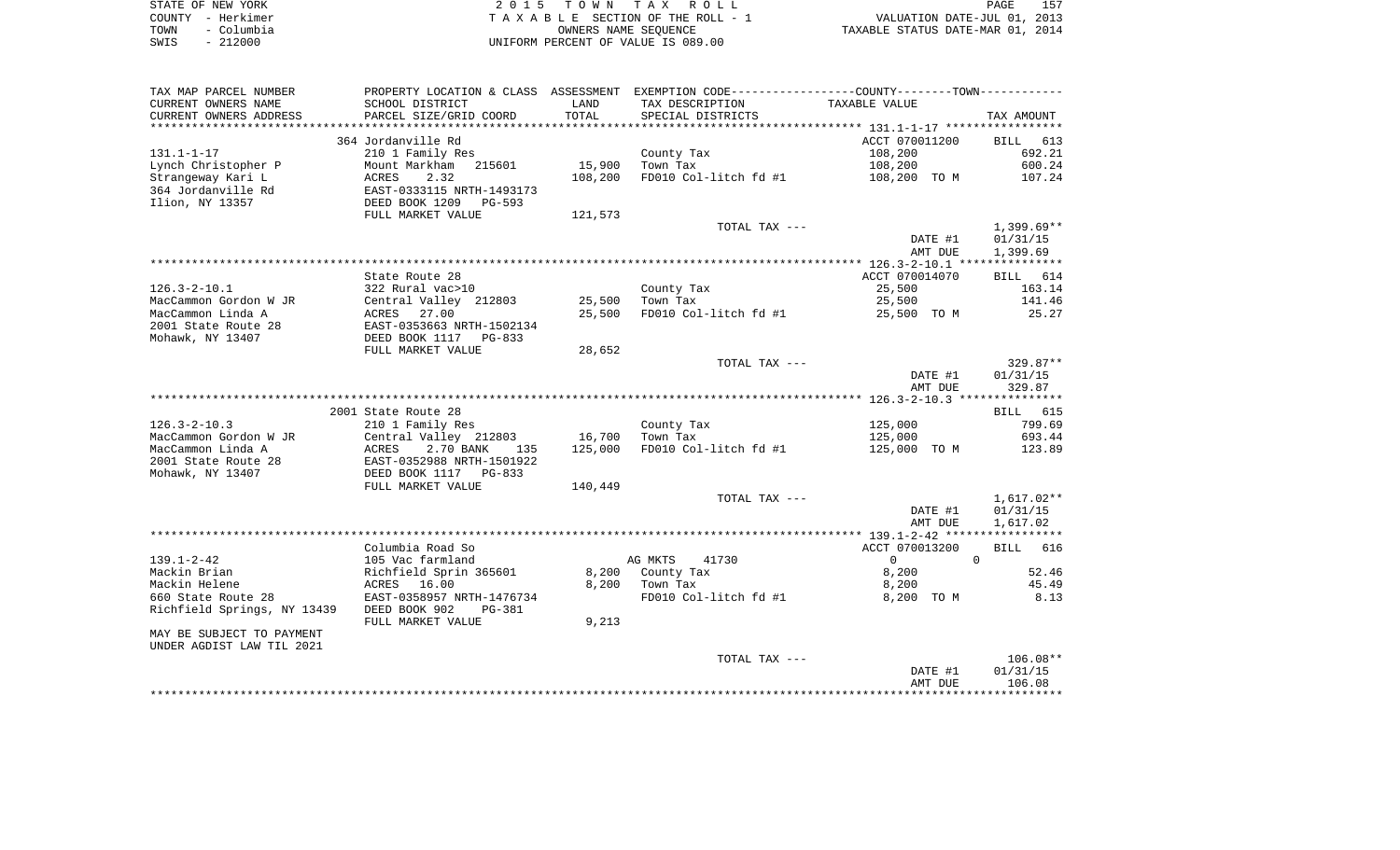|      | STATE OF NEW YORK | 2015 TOWN TAX ROLL                 | 158<br><b>PAGE</b>               |  |
|------|-------------------|------------------------------------|----------------------------------|--|
|      | COUNTY - Herkimer | TAXABLE SECTION OF THE ROLL - 1    | VALUATION DATE-JUL 01, 2013      |  |
| TOWN | - Columbia        | OWNERS NAME SEOUENCE               | TAXABLE STATUS DATE-MAR 01, 2014 |  |
| SWIS | $-212000$         | UNIFORM PERCENT OF VALUE IS 089.00 |                                  |  |

| TAX MAP PARCEL NUMBER       |                                               |         | PROPERTY LOCATION & CLASS ASSESSMENT EXEMPTION CODE---------------COUNTY-------TOWN---------- |                    |                    |
|-----------------------------|-----------------------------------------------|---------|-----------------------------------------------------------------------------------------------|--------------------|--------------------|
| CURRENT OWNERS NAME         | SCHOOL DISTRICT                               | LAND    | TAX DESCRIPTION                                                                               | TAXABLE VALUE      |                    |
| CURRENT OWNERS ADDRESS      | PARCEL SIZE/GRID COORD                        | TOTAL   | SPECIAL DISTRICTS                                                                             |                    | TAX AMOUNT         |
| *********************       | ***************************                   |         |                                                                                               |                    |                    |
|                             | 660 State Route 28                            |         |                                                                                               | ACCT 070009540     | 617<br><b>BILL</b> |
| $139.1 - 2 - 41$            | 120 Field crops                               |         | AG MKTS L 41720                                                                               | $\Omega$           | $\Omega$           |
| Mackin Brian R              | Richfield Sprin 365601                        | 43,500  | County Tax                                                                                    | 123,600            | 790.74             |
| Mackin Helene L             | 50.00 BANK<br>ACRES<br>740                    | 123,600 | Town Tax                                                                                      | 123,600            | 685.67             |
| 660 State Route 28          | EAST-0358253 NRTH-1477489                     |         | FD010 Col-litch fd #1                                                                         | 123,600 TO M       | 122.51             |
| Richfield Springs, NY 13439 | DEED BOOK 00627 PG-00306<br>FULL MARKET VALUE | 138,876 | LT010 Columbia 1t dist #1                                                                     | 123,600 TO M       | 44.66              |
| MAY BE SUBJECT TO PAYMENT   |                                               |         |                                                                                               |                    |                    |
| UNDER AGDIST LAW TIL 2018   |                                               |         |                                                                                               |                    |                    |
|                             |                                               |         | TOTAL TAX ---                                                                                 |                    | 1,643.58**         |
|                             |                                               |         |                                                                                               | DATE #1            | 01/31/15           |
|                             |                                               |         |                                                                                               | AMT DUE            | 1,643.58           |
|                             |                                               |         |                                                                                               |                    |                    |
|                             | Cullen Rd                                     |         |                                                                                               |                    | BILL 618           |
| $139.1 - 2 - 43$            | 311 Res vac land                              |         | County Tax                                                                                    | 9,000              | 57.58              |
| Mackin Brian R              | Richfield Sprin 365601<br>Richf<br>ACRES      | 9,000   | Town Tax                                                                                      | 9,000              | 49.93              |
| Mackin Helene L             | 5.10                                          | 9,000   | FD010 Col-litch fd #1                                                                         | 9,000 TO M         | 8.92               |
| 660 State Route 28          | EAST-0359857 NRTH-1476815                     |         |                                                                                               |                    |                    |
| Richfield Springs, NY 13439 | DEED BOOK 1151<br>PG-954                      |         |                                                                                               |                    |                    |
|                             | FULL MARKET VALUE                             | 10,112  |                                                                                               |                    |                    |
|                             |                                               |         | TOTAL TAX ---                                                                                 |                    | $116.43**$         |
|                             |                                               |         |                                                                                               | DATE #1<br>AMT DUE | 01/31/15<br>116.43 |
|                             |                                               |         |                                                                                               |                    |                    |
|                             | 456 Gage Rd                                   |         |                                                                                               | ACCT 160970        | BILL 619           |
| $125.4 - 1 - 58.3$          | 210 1 Family Res                              |         | County Tax                                                                                    | 103,000            | 658.95             |
| Macrina Donald C            | Mount Markham 215601                          | 17,400  | Town Tax                                                                                      | 103,000            | 571.39             |
| Macrina Jennifer A          | Doublewide                                    | 103,000 | FD010 Col-litch fd #1                                                                         | 103,000 TO M       | 102.09             |
| 456 Gage Rd                 | FRNT 250.00 DPTH                              |         |                                                                                               |                    |                    |
| Ilion, NY 13357             | 3.00<br>ACRES                                 |         |                                                                                               |                    |                    |
|                             | EAST-0337782 NRTH-1498107                     |         |                                                                                               |                    |                    |
|                             | DEED BOOK 1371<br>PG-239                      |         |                                                                                               |                    |                    |
|                             | FULL MARKET VALUE                             | 115,730 |                                                                                               |                    |                    |
|                             |                                               |         | TOTAL TAX ---                                                                                 |                    | $1,332.43**$       |
|                             |                                               |         |                                                                                               | DATE #1            | 01/31/15           |
|                             |                                               |         |                                                                                               | AMT DUE            | 1,332.43           |
|                             |                                               |         |                                                                                               |                    |                    |
|                             | 616 Elizabethtown Rd                          |         |                                                                                               | ACCT 070004595     | BILL 620           |
| $125.3 - 1 - 10$            | 210 1 Family Res                              |         | County Tax                                                                                    | 70,000             | 447.83             |
| Maine Carlene               | Central Valley 212803                         | 13,000  | Town Tax                                                                                      | 70,000             | 388.33             |
| Bailey Roselind             | ACRES<br>1.70                                 | 70,000  | School Relevy                                                                                 |                    | 988.29             |
| 616 Elizabethtown Rd        | EAST-0334508 NRTH-1501119                     |         | FD010 Col-litch fd #1                                                                         | 70,000 TO M        | 69.38              |
| Ilion, NY 13357             | DEED BOOK 00631 PG-00365                      |         |                                                                                               |                    |                    |
|                             | FULL MARKET VALUE                             | 78,652  |                                                                                               |                    |                    |
|                             |                                               |         | TOTAL TAX ---                                                                                 |                    | $1,893.83**$       |
|                             |                                               |         |                                                                                               | DATE #1            | 01/31/15           |
|                             |                                               |         |                                                                                               | AMT DUE            | 1,893.83           |
|                             |                                               |         |                                                                                               |                    |                    |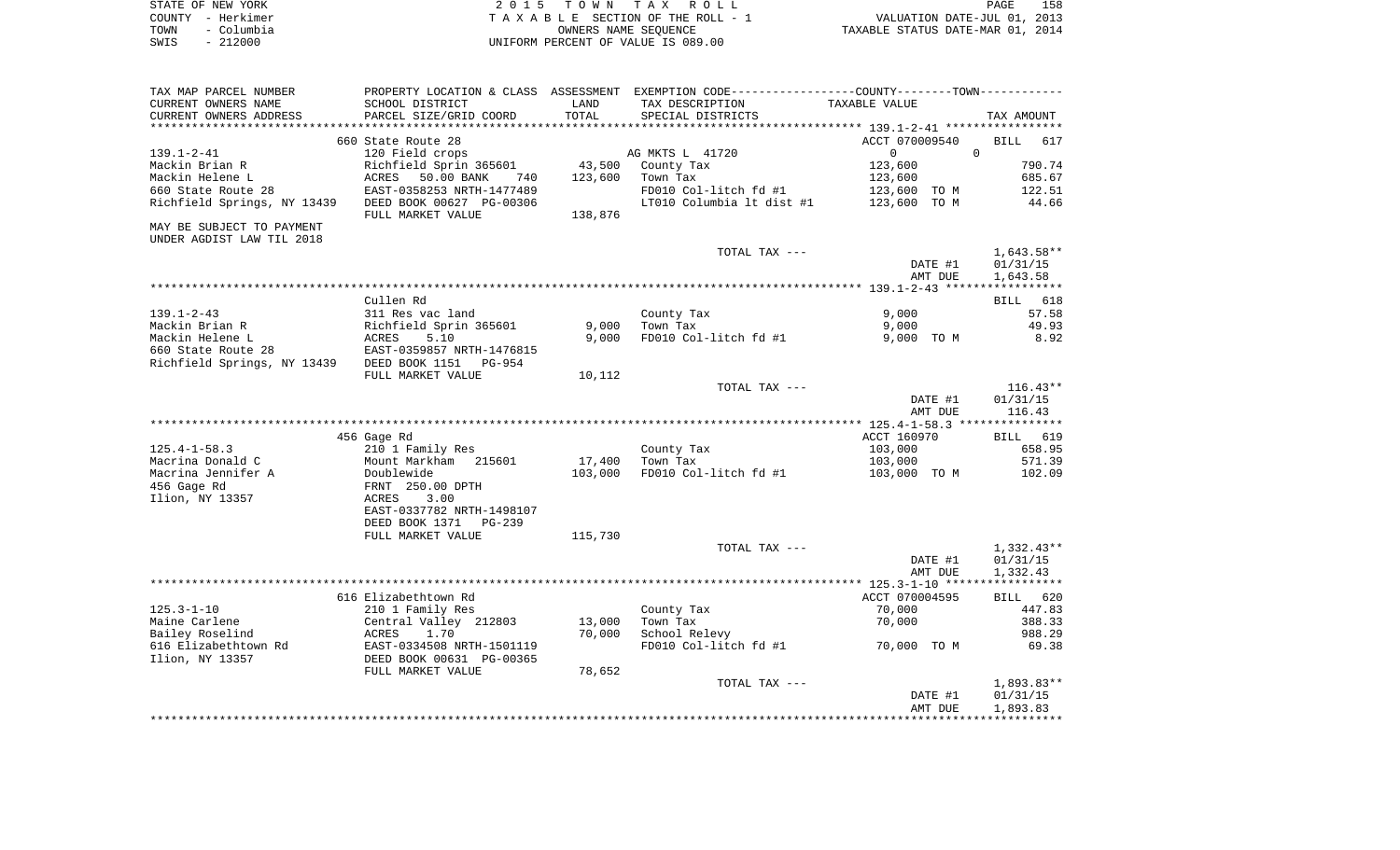|      | STATE OF NEW YORK | 2015 TOWN TAX ROLL                 | PAGE                             | 159 |
|------|-------------------|------------------------------------|----------------------------------|-----|
|      | COUNTY - Herkimer | TAXABLE SECTION OF THE ROLL - 1    | VALUATION DATE-JUL 01, 2013      |     |
| TOWN | – Columbia        | OWNERS NAME SEOUENCE               | TAXABLE STATUS DATE-MAR 01, 2014 |     |
| SWIS | $-212000$         | UNIFORM PERCENT OF VALUE IS 089.00 |                                  |     |

| TAX MAP PARCEL NUMBER                                 | PROPERTY LOCATION & CLASS ASSESSMENT EXEMPTION CODE---------------COUNTY-------TOWN---------- |        |                          |               |                                       |          |              |            |
|-------------------------------------------------------|-----------------------------------------------------------------------------------------------|--------|--------------------------|---------------|---------------------------------------|----------|--------------|------------|
| CURRENT OWNERS NAME                                   | SCHOOL DISTRICT                                                                               | LAND   | TAX DESCRIPTION          |               | TAXABLE VALUE                         |          |              |            |
| CURRENT OWNERS ADDRESS                                | PARCEL SIZE/GRID COORD                                                                        | TOTAL  | SPECIAL DISTRICTS        |               |                                       |          | TAX AMOUNT   |            |
|                                                       |                                                                                               |        |                          |               |                                       |          |              |            |
|                                                       | Millers Mills Rd                                                                              |        |                          |               | ACCT 070009690                        |          | BILL         | 621        |
| $131.4 - 1 - 8$                                       | 105 Vac farmland                                                                              |        | County Tax               |               | 14,400                                |          |              | 92.12      |
| Maine Douglas R                                       | Mount Markham 215601                                                                          | 14,400 | Town Tax                 |               | 14,400                                |          |              | 79.88      |
| 1004 Millers Mills Rd                                 | 22.80<br>ACRES                                                                                | 14,400 | School Relevy            |               |                                       |          |              | 329.96     |
| Richfield Springs, NY 13439                           | EAST-0340521 NRTH-1487727<br>DEED BOOK 851<br>PG-584                                          |        |                          |               | FD010 Col-litch $fd$ #1 $14,400$ TO M |          |              | 14.27      |
|                                                       | FULL MARKET VALUE                                                                             | 16,180 |                          |               |                                       |          |              |            |
|                                                       |                                                                                               |        |                          | TOTAL TAX --- |                                       |          |              | $516.23**$ |
|                                                       |                                                                                               |        |                          |               |                                       | DATE #1  | 01/31/15     |            |
|                                                       |                                                                                               |        |                          |               |                                       | AMT DUE  |              | 516.23     |
|                                                       |                                                                                               |        |                          |               |                                       |          |              |            |
|                                                       | 1004 Millers Mills Rd                                                                         |        |                          |               | ACCT 070009660                        |          | BILL 622     |            |
| $131.4 - 1 - 9$                                       | 112 Dairy farm                                                                                |        | VET WAR C 41122          |               | 8,100                                 | $\Omega$ |              |            |
| Maine Douglas R                                       | -.<br>Richfield Sprin 365601                                                                  |        | 68,800 VET WAR T 41123   |               | $\overline{0}$                        | 10,800   |              |            |
| 1004 Millers Mills Rd                                 | <b>ACRES</b> 93.00                                                                            |        | 133,900 AGRIC 10 Y 42100 |               | 5,000                                 | 5,000    |              |            |
| Richfield Springs, NY 13439                           | EAST-0342653 NRTH-1487242                                                                     |        | County Tax               |               | 120,800                               |          |              | 772.82     |
|                                                       | DEED BOOK 851<br>PG-584                                                                       |        | Town Tax                 |               | 118,100                               |          |              | 655.16     |
|                                                       | FULL MARKET VALUE                                                                             |        | 150,449 School Relevy    |               |                                       |          |              | 1,467.53   |
|                                                       |                                                                                               |        | FD010 Col-litch fd #1    |               | 133,900 TO M                          |          |              | 132.71     |
|                                                       |                                                                                               |        |                          | TOTAL TAX --- |                                       |          | $3,028.22**$ |            |
|                                                       |                                                                                               |        |                          |               |                                       | DATE #1  | 01/31/15     |            |
|                                                       |                                                                                               |        |                          |               |                                       | AMT DUE  | 3,028.22     |            |
|                                                       |                                                                                               |        |                          |               |                                       |          |              |            |
|                                                       | Millers Mills Rd                                                                              |        |                          |               | ACCT 070009630                        |          | BILL 623     |            |
| $131.4 - 1 - 31$                                      | 105 Vac farmland                                                                              |        | County Tax               |               | 34,000                                |          |              | 217.52     |
| Maine Douglas R                                       | Richfield Sprin 365601                                                                        | 34,000 | Town Tax                 |               | 34,000                                |          |              | 188.62     |
| 1004 Millers Mills Rd                                 | RICHT                                                                                         | 34,000 | School Relevy            |               |                                       |          |              | 478.66     |
| Richfield Springs, NY 13439 EAST-0341847 NRTH-1486375 | DEED BOOK 851<br>PG-584                                                                       |        |                          |               | FD010 Col-litch fd #1 34,000 TO M     |          |              | 33.70      |
|                                                       | FULL MARKET VALUE                                                                             | 38,202 |                          |               |                                       |          |              |            |
|                                                       |                                                                                               |        |                          | TOTAL TAX --- |                                       |          |              | $918.50**$ |
|                                                       |                                                                                               |        |                          |               |                                       | DATE #1  | 01/31/15     |            |
|                                                       |                                                                                               |        |                          |               |                                       | AMT DUE  |              | 918.50     |
|                                                       |                                                                                               |        |                          |               |                                       |          |              |            |
|                                                       | 590 Spohn Rd                                                                                  |        |                          |               | ACCT 070000720                        |          | BILL 624     |            |
| $125.4 - 1 - 8.1$                                     | 210 1 Family Res                                                                              |        | County Tax               |               | 70,200                                |          |              | 449.11     |
| Maine Thomas L                                        | Central Valley 212803                                                                         | 37,400 | Town Tax                 |               | 70,200                                |          |              | 389.44     |
| Maine Pamela J                                        | ACRES 28.75                                                                                   | 70,200 | School Relevy            |               |                                       |          |              | 992.89     |
| 590 Spohn Rd                                          | EAST-0342850 NRTH-1503172                                                                     |        | FD010 Col-litch fd #1    |               | 70,200 TO M                           |          |              | 69.58      |
| Ilion, NY 13357                                       | DEED BOOK 699<br>PG-818                                                                       |        |                          |               |                                       |          |              |            |
|                                                       | FULL MARKET VALUE                                                                             | 78,876 |                          |               |                                       |          |              |            |
|                                                       |                                                                                               |        |                          | TOTAL TAX --- |                                       |          | $1,901.02**$ |            |
|                                                       |                                                                                               |        |                          |               |                                       | DATE #1  | 01/31/15     |            |
|                                                       |                                                                                               |        |                          |               |                                       | AMT DUE  | 1,901.02     |            |
|                                                       |                                                                                               |        |                          |               |                                       |          |              |            |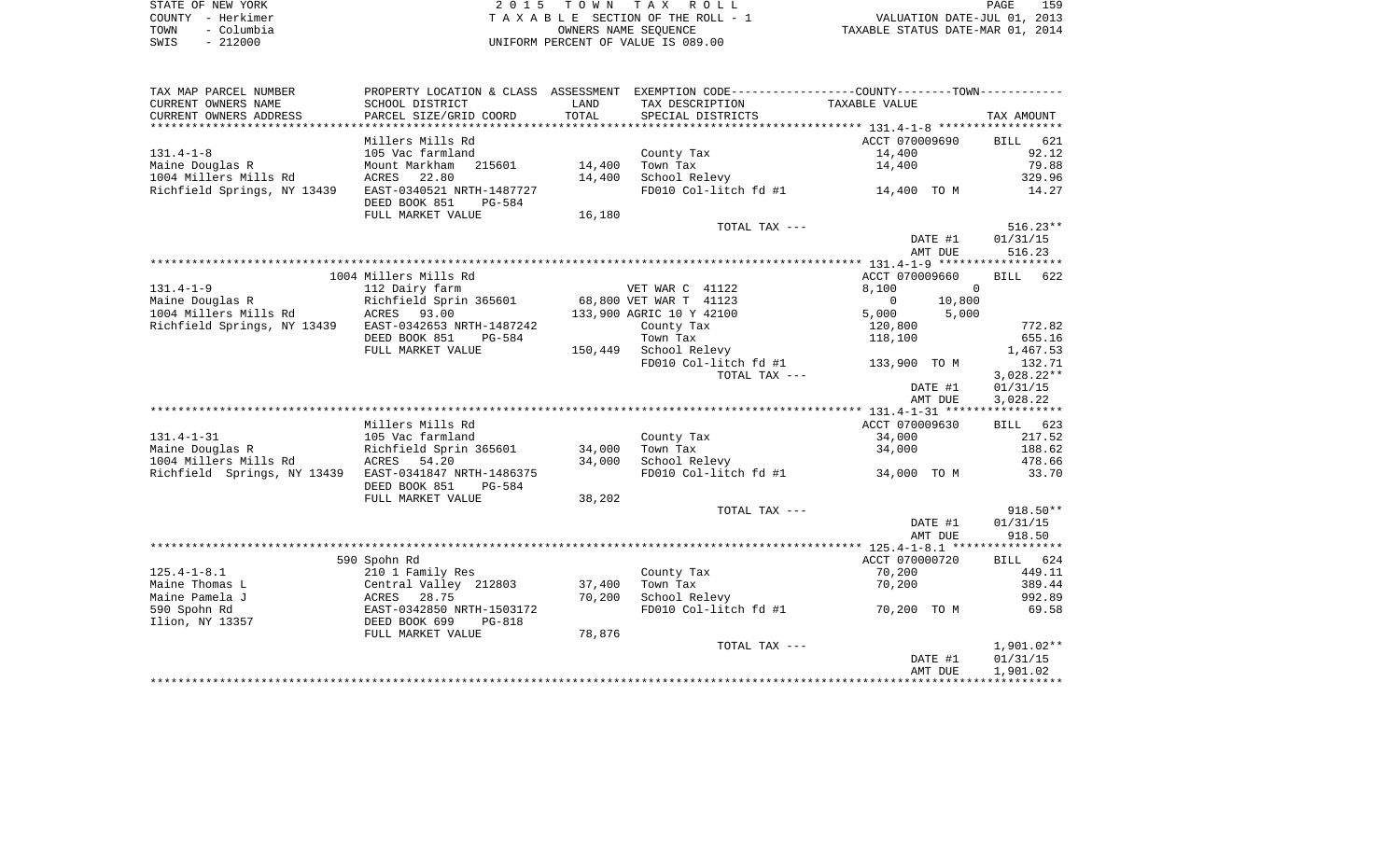| STATE OF NEW YORK  | 2015 TOWN TAX ROLL                 | 160<br>PAGE                      |
|--------------------|------------------------------------|----------------------------------|
| COUNTY - Herkimer  | TAXABLE SECTION OF THE ROLL - 1    | VALUATION DATE-JUL 01, 2013      |
| - Columbia<br>TOWN | OWNERS NAME SEOUENCE               | TAXABLE STATUS DATE-MAR 01, 2014 |
| $-212000$<br>SWIS  | UNIFORM PERCENT OF VALUE IS 089.00 |                                  |

| TAX MAP PARCEL NUMBER  |                           |         | PROPERTY LOCATION & CLASS ASSESSMENT EXEMPTION CODE----------------COUNTY-------TOWN---------- |                    |                      |
|------------------------|---------------------------|---------|------------------------------------------------------------------------------------------------|--------------------|----------------------|
| CURRENT OWNERS NAME    | SCHOOL DISTRICT           | LAND    | TAX DESCRIPTION                                                                                | TAXABLE VALUE      |                      |
| CURRENT OWNERS ADDRESS | PARCEL SIZE/GRID COORD    | TOTAL   | SPECIAL DISTRICTS                                                                              |                    | TAX AMOUNT           |
|                        |                           |         |                                                                                                |                    |                      |
|                        | Jordanville Rd            |         |                                                                                                | ACCT 179638        | <b>BILL</b><br>625   |
| $131.1 - 1 - 8$        | 322 Rural vac>10          |         | County Tax                                                                                     | 72,100             | 461.26               |
| Makowy William         | Mount Markham<br>215601   | 72,100  | Town Tax                                                                                       | 72,100             | 399.98               |
| 3517 Southside Ave     | ACRES 139.60              | 72,100  | FD010 Col-litch fd #1                                                                          | 72,100 TO M        | 71.46                |
| Phoenix, MD 21131      | EAST-0331759 NRTH-1494222 |         |                                                                                                |                    |                      |
|                        | DEED BOOK 1492<br>PG-689  |         |                                                                                                |                    |                      |
|                        | FULL MARKET VALUE         | 81,011  |                                                                                                |                    |                      |
|                        |                           |         | TOTAL TAX ---                                                                                  |                    | $932.70**$           |
|                        |                           |         |                                                                                                | DATE #1            | 01/31/15             |
|                        |                           |         |                                                                                                | AMT DUE            | 932.70               |
|                        |                           |         |                                                                                                |                    |                      |
|                        | Elizabethtown Rd          |         |                                                                                                | ACCT 184125        | BILL 626             |
| $125.3 - 1 - 2$        | 311 Res vac land          |         | County Tax                                                                                     | 8,200              | 52.46                |
| Manley Donald          | Central Valley 212803     | 8,200   | Town Tax                                                                                       | 8,200              | 45.49                |
| Manley Renee           | ACRES<br>5.00             | 8,200   | School Relevy                                                                                  |                    | 188.11               |
| 791 Elizabethtown Rd   | EAST-0335639 NRTH-1504623 |         | FD010 Col-litch fd #1                                                                          | 8,200 TO M         | 8.13                 |
| Ilion, NY 13357        | DEED BOOK 1521 PG-70      |         |                                                                                                |                    |                      |
|                        | FULL MARKET VALUE         | 9,213   |                                                                                                |                    |                      |
|                        |                           |         | TOTAL TAX ---                                                                                  |                    | $294.19**$           |
|                        |                           |         |                                                                                                | DATE #1            | 01/31/15             |
|                        |                           |         |                                                                                                | AMT DUE            | 294.19               |
|                        |                           |         |                                                                                                |                    |                      |
|                        | 161 Purdy Rd              |         |                                                                                                |                    | BILL 627             |
| $126.3 - 2 - 33.5$     | 240 Rural res             |         | County Tax                                                                                     | 125,000            | 799.69               |
| Markwardt Andrew       | Central Valley 212803     | 32,800  | Town Tax                                                                                       | 125,000            | 693.44               |
| Markwardt Holly        | ACRES 19.60               | 125,000 | FD010 Col-litch fd #1                                                                          | 125,000 TO M       | 123.89               |
| 161 Purdy Rd           | EAST-0355717 NRTH-1501334 |         |                                                                                                |                    |                      |
| Mohawk, NY 13407       | DEED BOOK 813<br>$PG-129$ |         |                                                                                                |                    |                      |
|                        | FULL MARKET VALUE         | 140,449 |                                                                                                |                    |                      |
|                        |                           |         | TOTAL TAX ---                                                                                  |                    | 1,617.02**           |
|                        |                           |         |                                                                                                | DATE #1<br>AMT DUE | 01/31/15<br>1,617.02 |
|                        |                           |         |                                                                                                |                    |                      |
|                        | 920 State Route 51        |         |                                                                                                | ACCT 161139        | BILL 628             |
| $131.30 - 2 - 15$      | 210 1 Family Res          |         | County Tax                                                                                     | 43,800             | 280.21               |
| Martin Sandra J        | Mount Markham<br>215601   | 13,000  | Town Tax                                                                                       | 43,800             | 242.98               |
| 3086 Black Creek Road  | ACRES<br>1.00             | 43,800  | FD010 Col-litch fd #1                                                                          | 43,800 TO M        | 43.41                |
| Cold Brook, NY 13324   | EAST-0327946 NRTH-1492668 |         |                                                                                                |                    |                      |
|                        | DEED BOOK 1372<br>PG-394  |         |                                                                                                |                    |                      |
|                        | FULL MARKET VALUE         | 49,213  |                                                                                                |                    |                      |
|                        |                           |         | TOTAL TAX ---                                                                                  |                    | $566.60**$           |
|                        |                           |         |                                                                                                | DATE #1            | 01/31/15             |
|                        |                           |         |                                                                                                | AMT DUE            | 566.60               |
|                        |                           |         |                                                                                                |                    |                      |
|                        |                           |         |                                                                                                |                    |                      |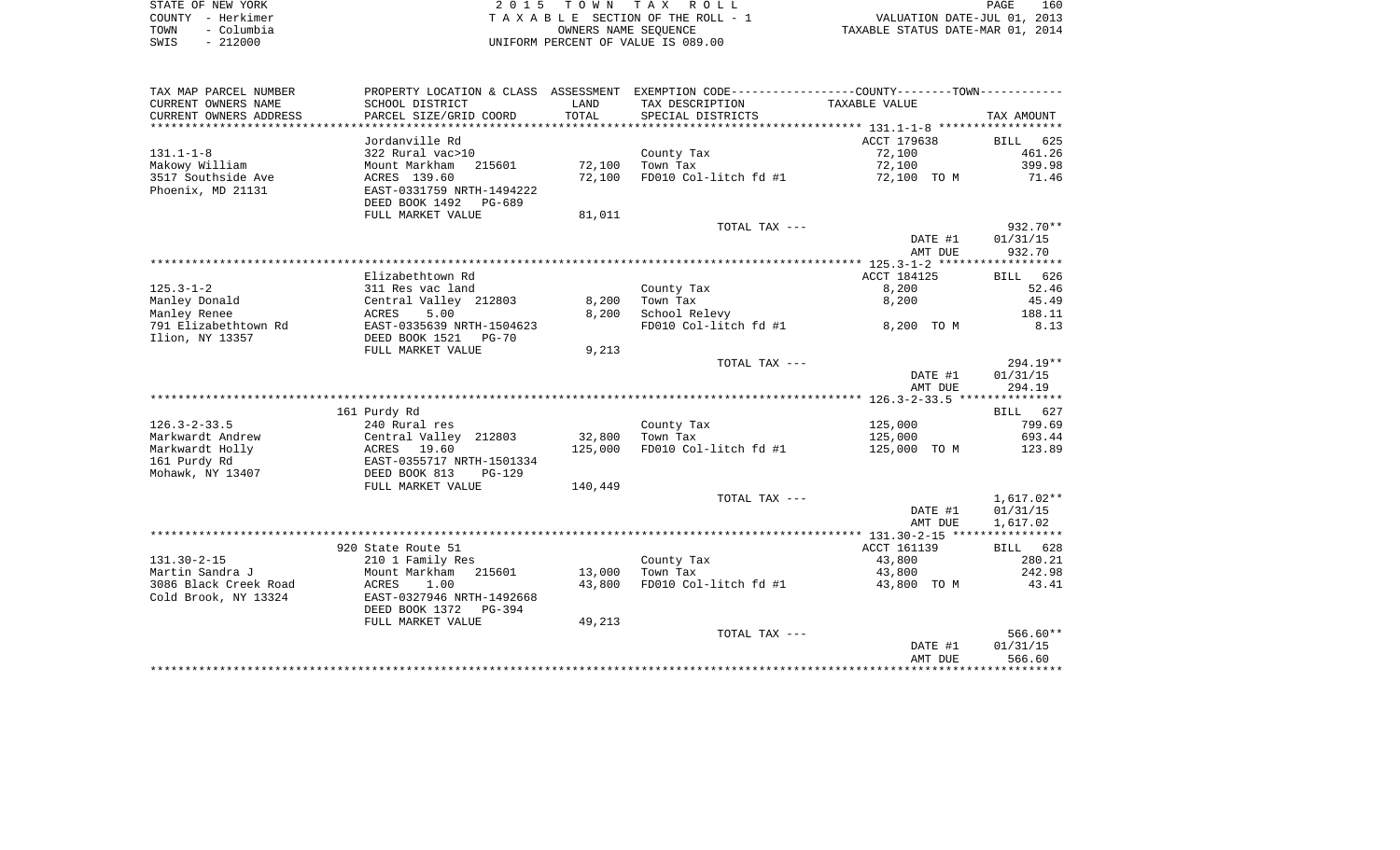| STATE OF NEW YORK  | 2015 TOWN TAX ROLL                 | 161<br>PAGE                      |
|--------------------|------------------------------------|----------------------------------|
| COUNTY - Herkimer  | TAXABLE SECTION OF THE ROLL - 1    | VALUATION DATE-JUL 01, 2013      |
| - Columbia<br>TOWN | OWNERS NAME SEOUENCE               | TAXABLE STATUS DATE-MAR 01, 2014 |
| $-212000$<br>SWIS  | UNIFORM PERCENT OF VALUE IS 089.00 |                                  |

| TAX MAP PARCEL NUMBER       |                                |        | PROPERTY LOCATION & CLASS ASSESSMENT EXEMPTION CODE---------------COUNTY-------TOWN---------- |                    |                        |
|-----------------------------|--------------------------------|--------|-----------------------------------------------------------------------------------------------|--------------------|------------------------|
| CURRENT OWNERS NAME         | SCHOOL DISTRICT                | LAND   | TAX DESCRIPTION                                                                               | TAXABLE VALUE      |                        |
| CURRENT OWNERS ADDRESS      | PARCEL SIZE/GRID COORD         | TOTAL  | SPECIAL DISTRICTS                                                                             |                    | TAX AMOUNT             |
| ***********************     |                                |        |                                                                                               |                    |                        |
|                             | Cedarville Rd                  |        |                                                                                               | ACCT 178078        | <b>BILL</b><br>629     |
| $131.1 - 1 - 79$            | 314 Rural vac<10               |        | County Tax                                                                                    | 4,500              | 28.79                  |
| Martin Terry M              | Mount Markham<br>215601        | 4,500  | Town Tax                                                                                      | 4,500              | 24.96                  |
| Martin Joanne E             | FRNT 175.00 DPTH 200.00        | 4,500  | FD010 Col-litch fd #1                                                                         | 4,500 TO M         | 4.46                   |
| 140 Johnson Rd              | EAST-0329054 NRTH-1495285      |        |                                                                                               |                    |                        |
| Ilion, NY 13357             | DEED BOOK 1482<br>PG-794       |        |                                                                                               |                    |                        |
|                             | FULL MARKET VALUE              | 5,056  |                                                                                               |                    |                        |
|                             |                                |        | TOTAL TAX ---                                                                                 |                    | $58.21**$              |
|                             |                                |        |                                                                                               | DATE #1            | 01/31/15               |
|                             |                                |        |                                                                                               | AMT DUE            | 58.21                  |
|                             | Jones Rd                       |        |                                                                                               | ACCT 173264        | BILL 630               |
| $131.1 - 1 - 61.1$          | 322 Rural vac>10               |        | County Tax                                                                                    | 15,000             | 95.96                  |
| Martinez-Salazar Julio C    | Mount Markham<br>215601        | 15,000 | Town Tax                                                                                      | 15,000             | 83.21                  |
| Tillero Jesus Manuel Matos  | FRNT 600.00 DPTH               | 15,000 | School Relevy                                                                                 |                    | 343.72                 |
| 6048 Sliker Hill Rd         | ACRES 10.00                    |        | FD010 Col-litch fd #1                                                                         | 15,000 TO M        | 14.87                  |
| Conesus, NY 14435           | EAST-0334249 NRTH-1491281      |        |                                                                                               |                    |                        |
|                             | DEED BOOK 1450<br>PG-542       |        |                                                                                               |                    |                        |
| PRIOR OWNER ON 3/01/2014    | FULL MARKET VALUE              | 16,854 |                                                                                               |                    |                        |
| Martinez-Salazar Julio C    |                                |        |                                                                                               |                    |                        |
|                             |                                |        | TOTAL TAX ---                                                                                 |                    | $537.76**$             |
|                             |                                |        |                                                                                               | DATE #1            | 01/31/15               |
|                             |                                |        |                                                                                               | AMT DUE            | 537.76                 |
|                             |                                |        |                                                                                               |                    |                        |
|                             | Polly Miller Rd                |        |                                                                                               | ACCT 070012180     | BILL 631               |
| $125.4 - 1 - 16$            | 210 1 Family Res               |        | County Tax                                                                                    | 70,200             | 449.11                 |
| Marzeski James              | Central Valley 212803          | 20,300 | Town Tax                                                                                      | 70,200             | 389.44                 |
| Polly Miller Trust 6/9/95   | 4.30<br>ACRES                  | 70,200 | FD010 Col-litch fd #1                                                                         | 70,200 TO M        | 69.58                  |
| 127 Hillside Dr             | EAST-0348381 NRTH-1505082      |        |                                                                                               |                    |                        |
| Richfield Springs, NY 13439 | DEED BOOK 824<br>PG-511        |        |                                                                                               |                    |                        |
|                             | FULL MARKET VALUE              | 78,876 |                                                                                               |                    |                        |
|                             |                                |        | TOTAL TAX ---                                                                                 |                    | $908.13**$<br>01/31/15 |
|                             |                                |        |                                                                                               | DATE #1<br>AMT DUE | 908.13                 |
|                             |                                |        |                                                                                               |                    |                        |
|                             | 132 Brennan Rd                 |        |                                                                                               | ACCT 070010710     | BILL 632               |
| $125.4 - 2 - 52$            | 210 1 Family Res               |        | County Tax                                                                                    | 41,000             | 262.30                 |
| Massey Eric J               | Mount Markham 215601           | 11,600 | Town Tax                                                                                      | 41,000             | 227.45                 |
| Massey Doreen C             | New Block No. 7/2010           | 41,000 | School Relevy                                                                                 |                    | 325.60                 |
| 132 Brennan Rd              | FRNT 202.00 DPTH 179.00        |        | FD010 Col-litch fd #1 41,000 TO M                                                             |                    | 40.64                  |
| Ilion, NY 13357             | 0.83<br>ACRES                  |        |                                                                                               |                    |                        |
|                             | EAST-0340786 NRTH-1498656      |        |                                                                                               |                    |                        |
|                             | DEED BOOK 947<br><b>PG-535</b> |        |                                                                                               |                    |                        |
|                             | FULL MARKET VALUE              | 46,067 |                                                                                               |                    |                        |
|                             |                                |        | TOTAL TAX ---                                                                                 |                    | 855.99**               |
|                             |                                |        |                                                                                               | DATE #1            | 01/31/15               |
|                             |                                |        |                                                                                               | AMT DUE            | 855.99                 |
|                             |                                |        |                                                                                               |                    |                        |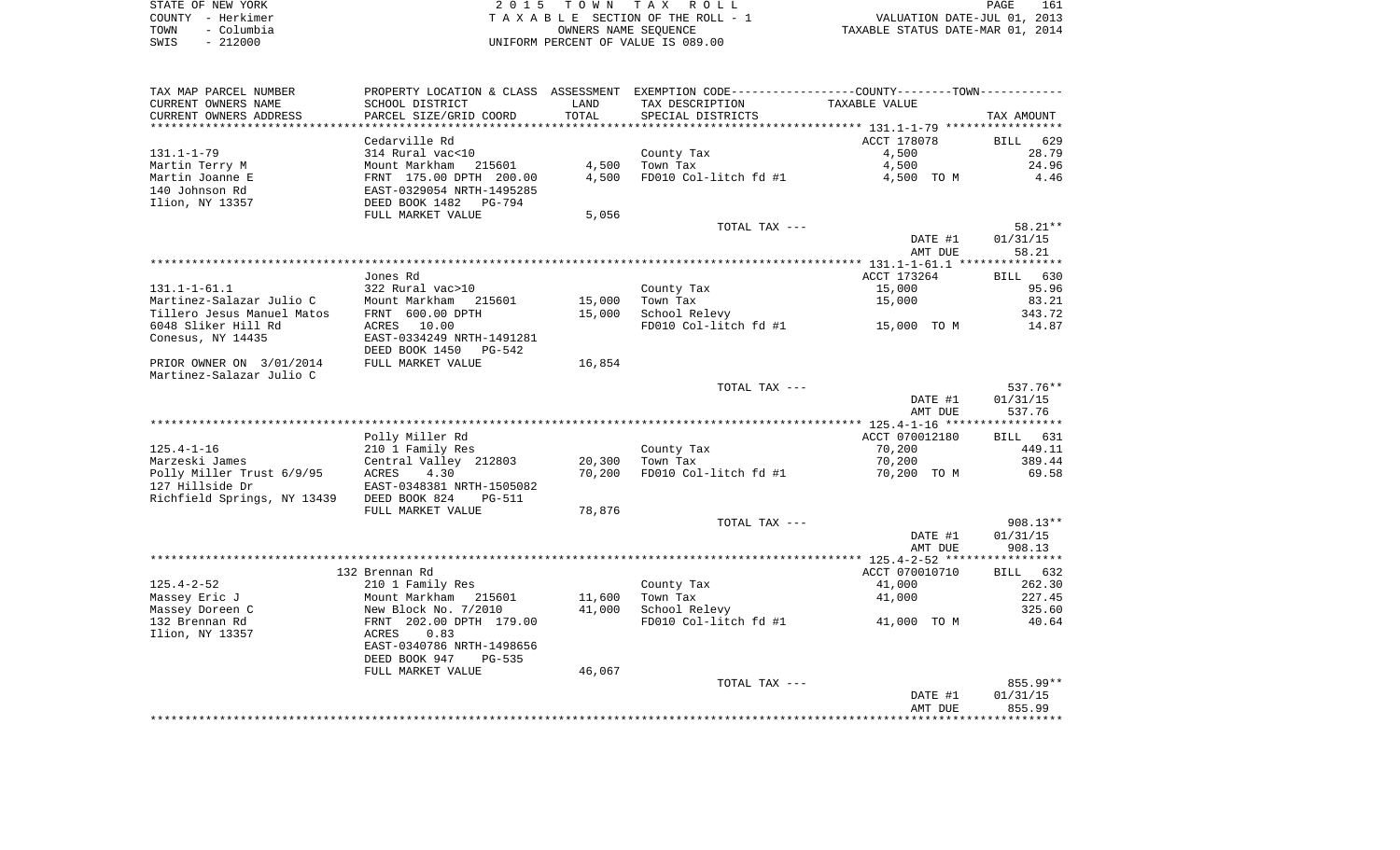|      | STATE OF NEW YORK | 2015 TOWN TAX ROLL                 | 162<br>PAGE                      |
|------|-------------------|------------------------------------|----------------------------------|
|      | COUNTY - Herkimer | TAXABLE SECTION OF THE ROLL - 1    | VALUATION DATE-JUL 01, 2013      |
| TOWN | - Columbia        | OWNERS NAME SEOUENCE               | TAXABLE STATUS DATE-MAR 01, 2014 |
| SWIS | $-212000$         | UNIFORM PERCENT OF VALUE IS 089.00 |                                  |

| TAX MAP PARCEL NUMBER       | PROPERTY LOCATION & CLASS ASSESSMENT |         |                        | EXEMPTION CODE-----------------COUNTY--------TOWN----------- |                |
|-----------------------------|--------------------------------------|---------|------------------------|--------------------------------------------------------------|----------------|
| CURRENT OWNERS NAME         | SCHOOL DISTRICT                      | LAND    | TAX DESCRIPTION        | TAXABLE VALUE                                                |                |
| CURRENT OWNERS ADDRESS      | PARCEL SIZE/GRID COORD               | TOTAL   | SPECIAL DISTRICTS      |                                                              | TAX AMOUNT     |
| ********************        |                                      |         |                        |                                                              |                |
|                             | 687 Millers Mills Rd                 |         |                        | ACCT 183556                                                  | BILL 633       |
| $131.1 - 1 - 43.2$          | 210 1 Family Res                     |         | County Tax             | 48,600                                                       | 310.92         |
| Massey Michael              | Mount Markham 215601                 | 20,300  | Town Tax               | 48,600                                                       | 269.61         |
| 687 Millers Mills Rd        | 4.30<br>ACRES                        | 48,600  | FD010 Col-litch fd #1  | 48,600 TO M                                                  | 48.17          |
| West Winfield, NY 13491     | EAST-0336292 NRTH-1488768            |         |                        |                                                              |                |
|                             | DEED BOOK 1517 PG-446                |         |                        |                                                              |                |
|                             | FULL MARKET VALUE                    | 54,607  |                        |                                                              |                |
|                             |                                      |         | TOTAL TAX ---          |                                                              | $628.70**$     |
|                             |                                      |         |                        | DATE #1                                                      | 01/31/15       |
|                             |                                      |         |                        | AMT DUE                                                      | 628.70         |
|                             |                                      |         |                        |                                                              |                |
|                             | 440 Beebe Rd                         |         |                        | ACCT 070013711                                               | BILL 634       |
| $125.4 - 1 - 58.5$          | 240 Rural res                        |         | VET COM C 41132        | 13,500                                                       | $\overline{0}$ |
| Matteson James K            | Mount Markham<br>215601              |         | 29,800 VET COM T 41133 | $\overline{0}$<br>18,000                                     |                |
| Matteson Theresa            | ACRES 13.50                          | 142,600 | County Tax             | 129,100                                                      | 825.92         |
| 440 Beebe Rd                | EAST-0335761 NRTH-1498468            |         | Town Tax               | 124,600                                                      | 691.22         |
| Ilion, NY 13357             | DEED BOOK 1114 PG-740                |         | FD010 Col-litch fd #1  | 142,600 TO M                                                 | 141.34         |
|                             | FULL MARKET VALUE                    | 160,225 |                        |                                                              |                |
|                             |                                      |         | TOTAL TAX ---          |                                                              | $1,658.48**$   |
|                             |                                      |         |                        | DATE #1                                                      | 01/31/15       |
|                             |                                      |         |                        | AMT DUE                                                      | 1,658.48       |
|                             | 202 Jones Rd                         |         |                        | ACCT 070007710                                               | BILL 635       |
| $131.1 - 1 - 62$            | 240 Rural res                        |         | County Tax             | 172,800                                                      | 1,105.49       |
| Matteson William H          | 215601<br>Mount Markham              | 68,600  | Town Tax               | 172,800                                                      | 958.61         |
| Matteson Barbara J          | ACRES 123.50                         | 172,800 | FD010 Col-litch fd #1  | 172,800 TO M                                                 | 171.27         |
| 314 First Street            | EAST-0332710 NRTH-1490563            |         |                        |                                                              |                |
| Neptune, FL 32266           | DEED BOOK 1254 PG-746                |         |                        |                                                              |                |
|                             | FULL MARKET VALUE                    | 194,157 |                        |                                                              |                |
|                             |                                      |         | TOTAL TAX ---          |                                                              | $2,235.37**$   |
|                             |                                      |         |                        | DATE #1                                                      | 01/31/15       |
|                             |                                      |         |                        | AMT DUE                                                      | 2,235.37       |
|                             |                                      |         |                        |                                                              |                |
|                             | 992 Mckoons Rd                       |         |                        | ACCT 070013385                                               | BILL 636       |
| $131.4 - 1 - 21.2$          | 210 1 Family Res                     |         | County Tax             | 92,400                                                       | 591.13         |
| Maxson Mark W               | Richfield Sprin 365601               | 9,700   | Town Tax               | 92,400                                                       | 512.59         |
| Maxson Shawn M              | FRNT 158.00 DPTH 180.00              | 92,400  | FD010 Col-litch fd #1  | 92,400 TO M                                                  | 91.58          |
| 992 Mckoons Rd              | ACRES<br>$0.59$ BANK<br>740          |         |                        |                                                              |                |
| Richfield Springs, NY 13439 | EAST-0345792 NRTH-1482807            |         |                        |                                                              |                |
|                             | DEED BOOK 709<br>$PG-960$            |         |                        |                                                              |                |
|                             | FULL MARKET VALUE                    | 103,820 |                        |                                                              |                |
|                             |                                      |         | TOTAL TAX ---          |                                                              | $1,195.30**$   |
|                             |                                      |         |                        | DATE #1                                                      | 01/31/15       |
|                             |                                      |         |                        | AMT DUE                                                      | 1,195.30       |
|                             |                                      |         |                        |                                                              |                |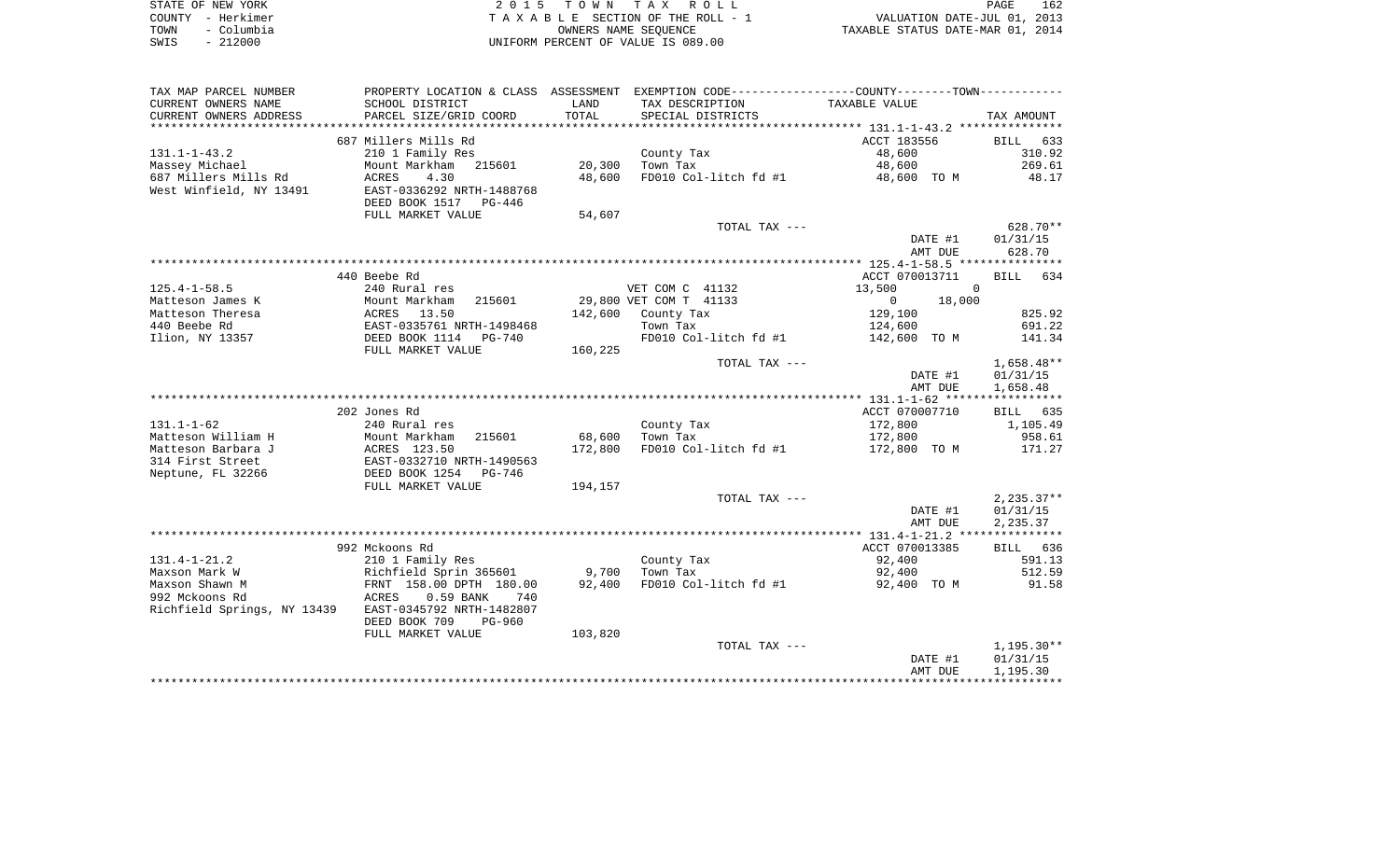| STATE OF NEW YORK |                   | 2015 TOWN TAX ROLL                 | PAGE                             | 163 |
|-------------------|-------------------|------------------------------------|----------------------------------|-----|
|                   | COUNTY - Herkimer | TAXABLE SECTION OF THE ROLL - 1    | VALUATION DATE-JUL 01, 2013      |     |
|                   | TOWN - Columbia   | OWNERS NAME SEOUENCE               | TAXABLE STATUS DATE-MAR 01, 2014 |     |
| SWIS              | - 212000          | UNIFORM PERCENT OF VALUE IS 089.00 |                                  |     |

| TAX MAP PARCEL NUMBER             |                                                  |                 | PROPERTY LOCATION & CLASS ASSESSMENT EXEMPTION CODE----------------COUNTY--------TOWN----------- |                       |                    |
|-----------------------------------|--------------------------------------------------|-----------------|--------------------------------------------------------------------------------------------------|-----------------------|--------------------|
| CURRENT OWNERS NAME               | SCHOOL DISTRICT                                  | LAND            | TAX DESCRIPTION                                                                                  | TAXABLE VALUE         |                    |
| CURRENT OWNERS ADDRESS            | PARCEL SIZE/GRID COORD                           | TOTAL           | SPECIAL DISTRICTS                                                                                |                       | TAX AMOUNT         |
| ***********************           | *****************************                    |                 |                                                                                                  |                       |                    |
|                                   | McKoons Rd                                       |                 |                                                                                                  |                       | <b>BILL</b><br>637 |
| $131.4 - 1 - 21.3$                | 314 Rural vac<10                                 |                 | County Tax                                                                                       | 1,000                 | 6.40               |
| Maxson Mark W                     | Richfield Sprin 365601                           | 1,000           | Town Tax                                                                                         | 1,000                 | 5.55               |
| Maxson Shawn M                    | 66.00 DPTH<br>FRNT                               | 1,000           | FD010 Col-litch fd #1                                                                            | 1,000 TO M            | .99                |
| 992 McKoons Rd                    | 0.50<br>ACRES                                    |                 |                                                                                                  |                       |                    |
| Richfield Springs, NY 13439       | EAST-0345905 NRTH-1482858                        |                 |                                                                                                  |                       |                    |
|                                   | DEED BOOK 910<br>PG-376                          |                 |                                                                                                  |                       |                    |
|                                   | FULL MARKET VALUE                                | 1,124           |                                                                                                  |                       |                    |
|                                   |                                                  |                 | TOTAL TAX ---                                                                                    |                       | $12.94**$          |
|                                   |                                                  |                 |                                                                                                  | DATE #1               | 01/31/15           |
|                                   |                                                  |                 |                                                                                                  | AMT DUE               | 12.94              |
|                                   |                                                  |                 |                                                                                                  |                       |                    |
|                                   | 194 Mckoons Rd                                   |                 |                                                                                                  | ACCT 070003600        | BILL 638           |
| $139.1 - 2 - 29$                  | 210 1 Family Res                                 |                 | County Tax                                                                                       | 51,800                | 331.39             |
| Mayo Caroline<br>194 McKoons Road | Richfield Sprin 365601<br>FRNT 99.00 DPTH 170.00 | 7,700<br>51,800 | Town Tax<br>FD010 Col-litch fd #1                                                                | 51,800<br>51,800 TO M | 287.36<br>51.34    |
| Richfield Springs, NY 13439 ACRES | 0.34                                             |                 | LT010 Columbia lt dist #1                                                                        | 51,800 TO M           | 18.72              |
|                                   | EAST-0355665 NRTH-1478277                        |                 |                                                                                                  |                       |                    |
|                                   | DEED BOOK 1172<br><b>PG-90</b>                   |                 |                                                                                                  |                       |                    |
|                                   | FULL MARKET VALUE                                | 58,202          |                                                                                                  |                       |                    |
|                                   |                                                  |                 | TOTAL TAX ---                                                                                    |                       | 688.81**           |
|                                   |                                                  |                 |                                                                                                  | DATE #1               | 01/31/15           |
|                                   |                                                  |                 |                                                                                                  | AMT DUE               | 688.81             |
|                                   |                                                  |                 |                                                                                                  |                       |                    |
|                                   | Mckoons Rd                                       |                 |                                                                                                  | ACCT 070004810        | BILL 639           |
| $139.1 - 2 - 30$                  | 314 Rural vac<10                                 |                 | County Tax                                                                                       | 3,200                 | 20.47              |
| Mayo Caroline                     | Richfield Sprin 365601                           | 3,200           | Town Tax                                                                                         | 3,200                 | 17.75              |
| 194 McKoons Road                  | 85.00 DPTH 140.00<br>FRNT                        | 3,200           | FD010 Col-litch fd #1                                                                            | 3,200 TO M            | 3.17               |
| Richfield Springs, NY 13439       | ACRES<br>0.27                                    |                 |                                                                                                  |                       |                    |
|                                   | EAST-0355585 NRTH-1478258                        |                 |                                                                                                  |                       |                    |
|                                   | DEED BOOK 1172<br>PG-90                          |                 |                                                                                                  |                       |                    |
|                                   | FULL MARKET VALUE                                | 3,596           |                                                                                                  |                       |                    |
|                                   |                                                  |                 | TOTAL TAX ---                                                                                    |                       | $41.39**$          |
|                                   |                                                  |                 |                                                                                                  | DATE #1               | 01/31/15           |
|                                   |                                                  |                 |                                                                                                  | AMT DUE               | 41.39              |
|                                   |                                                  |                 |                                                                                                  |                       |                    |
|                                   | 177 Seckner Rd                                   |                 |                                                                                                  | ACCT 070004585        | BILL 640           |
| $125.3 - 1 - 8.3$                 | 210 1 Family Res                                 |                 | County Tax                                                                                       | 79,800                | 510.52             |
| Mccarthy Joseph E                 | Central Valley 212803                            | 15,600          | Town Tax                                                                                         | 79,800                | 442.69             |
| Mccarthy Deborah A                | ACRES<br>2.20                                    | 79,800          | FD010 Col-litch fd #1                                                                            | 79,800 TO M           | 79.09              |
| 177 Seckner Rd                    | EAST-0334911 NRTH-1499506                        |                 |                                                                                                  |                       |                    |
| Ilion, NY 13357                   | DEED BOOK 696<br>$PG-436$                        |                 |                                                                                                  |                       |                    |
|                                   | FULL MARKET VALUE                                | 89,663          |                                                                                                  |                       |                    |
|                                   |                                                  |                 | TOTAL TAX ---                                                                                    |                       | $1,032.30**$       |
|                                   |                                                  |                 |                                                                                                  | DATE #1<br>AMT DUE    | 01/31/15           |
|                                   |                                                  |                 |                                                                                                  |                       | 1,032.30           |
|                                   |                                                  |                 |                                                                                                  |                       |                    |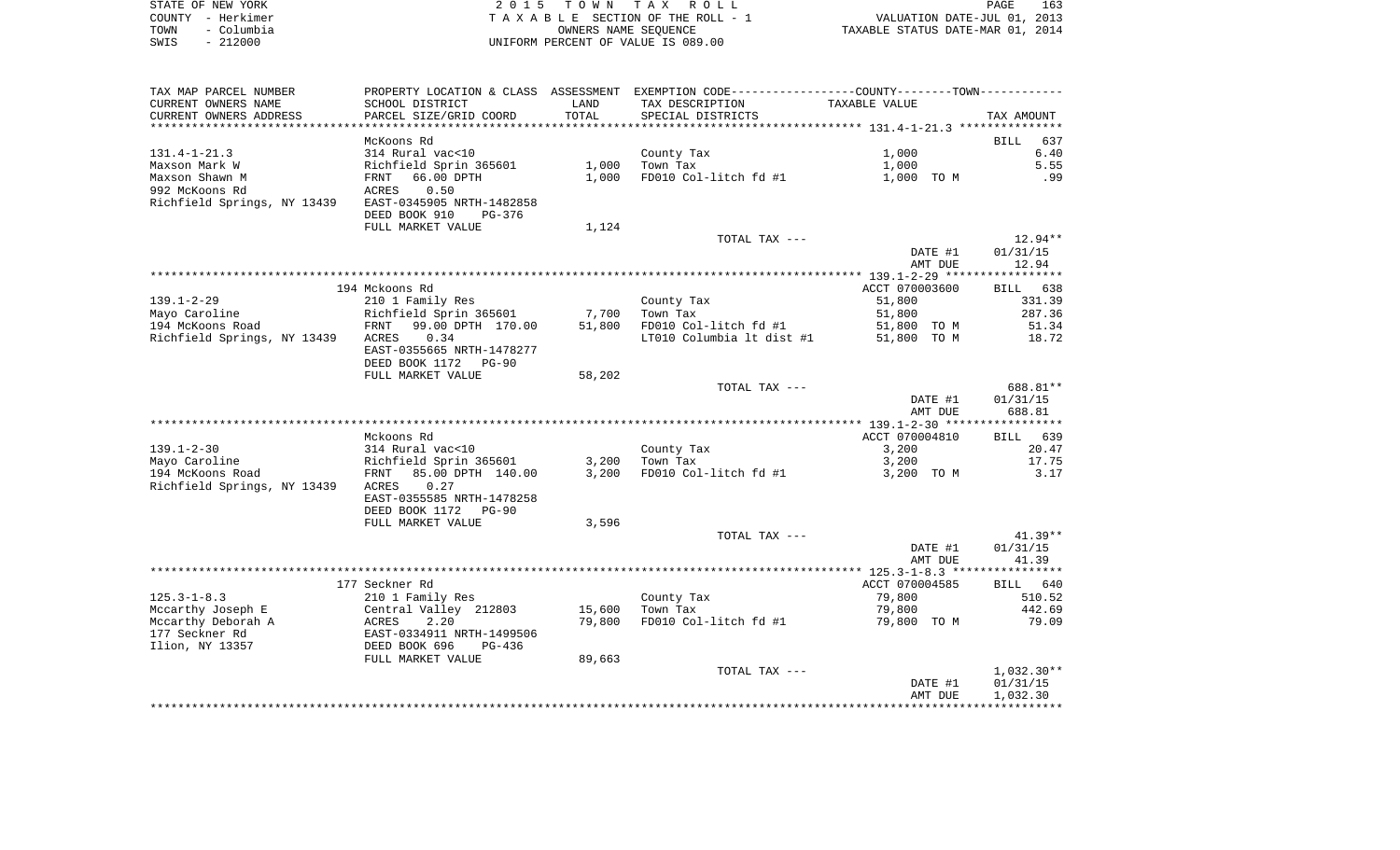| STATE OF NEW YORK  | 2015 TOWN TAX ROLL                 |                                  | PAGE | 164 |
|--------------------|------------------------------------|----------------------------------|------|-----|
| COUNTY – Herkimer  | TAXABLE SECTION OF THE ROLL - 1    | VALUATION DATE-JUL 01, 2013      |      |     |
| – Columbia<br>TOWN | OWNERS NAME SEOUENCE               | TAXABLE STATUS DATE-MAR 01, 2014 |      |     |
| $-212000$<br>SWIS  | UNIFORM PERCENT OF VALUE IS 089.00 |                                  |      |     |

 $\frac{164}{2013}$ <br>2014

| TAX MAP PARCEL NUMBER   |                           |         | PROPERTY LOCATION & CLASS ASSESSMENT EXEMPTION CODE----------------COUNTY--------TOWN---------- |                |                    |
|-------------------------|---------------------------|---------|-------------------------------------------------------------------------------------------------|----------------|--------------------|
| CURRENT OWNERS NAME     | SCHOOL DISTRICT           | LAND    | TAX DESCRIPTION                                                                                 | TAXABLE VALUE  |                    |
| CURRENT OWNERS ADDRESS  | PARCEL SIZE/GRID COORD    | TOTAL   | SPECIAL DISTRICTS                                                                               |                | TAX AMOUNT         |
|                         |                           |         |                                                                                                 |                |                    |
|                         | 177 Seckner Rd            |         |                                                                                                 | ACCT 070004586 | <b>BILL</b><br>641 |
| $125.3 - 1 - 8.5$       | 311 Res vac land          |         | County Tax                                                                                      | 9,300          | 59.50              |
| Mccarthy Joseph E       | Central Valley 212803     | 9,300   | Town Tax                                                                                        | 9,300          | 51.59              |
| Mccarthy Deborah A      | 4.30<br>ACRES             | 9,300   | FD010 Col-litch fd #1                                                                           | 9,300 TO M     | 9.22               |
| 177 Seckner Rd          | EAST-0335185 NRTH-1499869 |         |                                                                                                 |                |                    |
| Ilion, NY 13357         | DEED BOOK 696<br>PG-434   |         |                                                                                                 |                |                    |
|                         | FULL MARKET VALUE         | 10,449  |                                                                                                 |                |                    |
|                         |                           |         | TOTAL TAX ---                                                                                   |                | $120.31**$         |
|                         |                           |         |                                                                                                 | DATE #1        | 01/31/15           |
|                         |                           |         |                                                                                                 | AMT DUE        | 120.31             |
|                         |                           |         |                                                                                                 |                |                    |
|                         | 245 Depot Rd              |         |                                                                                                 | ACCT 070011100 | BILL 642           |
| $131.3 - 1 - 27$        | 210 1 Family Res          |         | County Tax                                                                                      | 23,000         | 147.14             |
| Mccorkle Joan           | Mount Markham 215601      | 9,200   | Town Tax                                                                                        | 23,000         | 127.59             |
| 245 Depot Rd            | FRNT 120.00 DPTH 440.00   | 23,000  | FD010 Col-litch fd #1                                                                           | 23,000 TO M    | 22.80              |
| West Winfield, NY 13491 | 0.52<br>ACRES             |         |                                                                                                 |                |                    |
|                         | EAST-0333495 NRTH-1485201 |         |                                                                                                 |                |                    |
|                         | DEED BOOK 852<br>$PG-540$ | 25,843  |                                                                                                 |                |                    |
|                         | FULL MARKET VALUE         |         | TOTAL TAX ---                                                                                   |                | $297.53**$         |
|                         |                           |         |                                                                                                 | DATE #1        | 01/31/15           |
|                         |                           |         |                                                                                                 | AMT DUE        | 297.53             |
|                         |                           |         |                                                                                                 |                |                    |
|                         | Osley Rd                  |         |                                                                                                 |                | BILL 643           |
| $139.1 - 2 - 11.2$      | 241 Rural res&ag          |         | County Tax                                                                                      | 110,000        | 703.73             |
| McDole Barry J Jr       | Richfield Sprin 365601    | 40,000  | Town Tax                                                                                        | 110,000        | 610.23             |
| McDole Michelle L       | FRNT 873.00 DPTH          | 110,000 | FD010 Col-litch fd #1                                                                           | 110,000 TO M   | 109.03             |
| 82 Route 639            | ACRES 45.20               |         |                                                                                                 |                |                    |
| Wantage, NJ 07461       | EAST-0359191 NRTH-1478243 |         |                                                                                                 |                |                    |
|                         | DEED BOOK 1249 PG-116     |         |                                                                                                 |                |                    |
|                         | FULL MARKET VALUE         | 123,596 |                                                                                                 |                |                    |
|                         |                           |         | TOTAL TAX ---                                                                                   |                | $1,422.99**$       |
|                         |                           |         |                                                                                                 | DATE #1        | 01/31/15           |
|                         |                           |         |                                                                                                 | AMT DUE        | 1,422.99           |
|                         |                           |         |                                                                                                 |                |                    |
|                         | Kingdom Rd                |         |                                                                                                 | ACCT 178885    | BILL 644           |
| $132.2 - 4 - 3$         | 105 Vac farmland          |         | County Tax                                                                                      | 47,300         | 302.60             |
| McFarland Scott B       | 215001<br>Owen D Young    | 27,300  | Town Tax                                                                                        | 47,300         | 262.40             |
| PO Box 1667             | FRNT 266.00 DPTH          | 47,300  | FD010 Col-litch fd #1                                                                           | 47,300 TO M    | 46.88              |
| Deery, NH 03038         | ACRES 18.60               |         |                                                                                                 |                |                    |
|                         | EAST-0364852 NRTH-1495077 |         |                                                                                                 |                |                    |
|                         | DEED BOOK 1487 PG-927     |         |                                                                                                 |                |                    |
|                         | FULL MARKET VALUE         | 53,146  |                                                                                                 |                |                    |
|                         |                           |         | TOTAL TAX ---                                                                                   |                | $611.88**$         |
|                         |                           |         |                                                                                                 | DATE #1        | 01/31/15           |
|                         |                           |         |                                                                                                 | AMT DUE        | 611.88             |
|                         |                           |         |                                                                                                 |                |                    |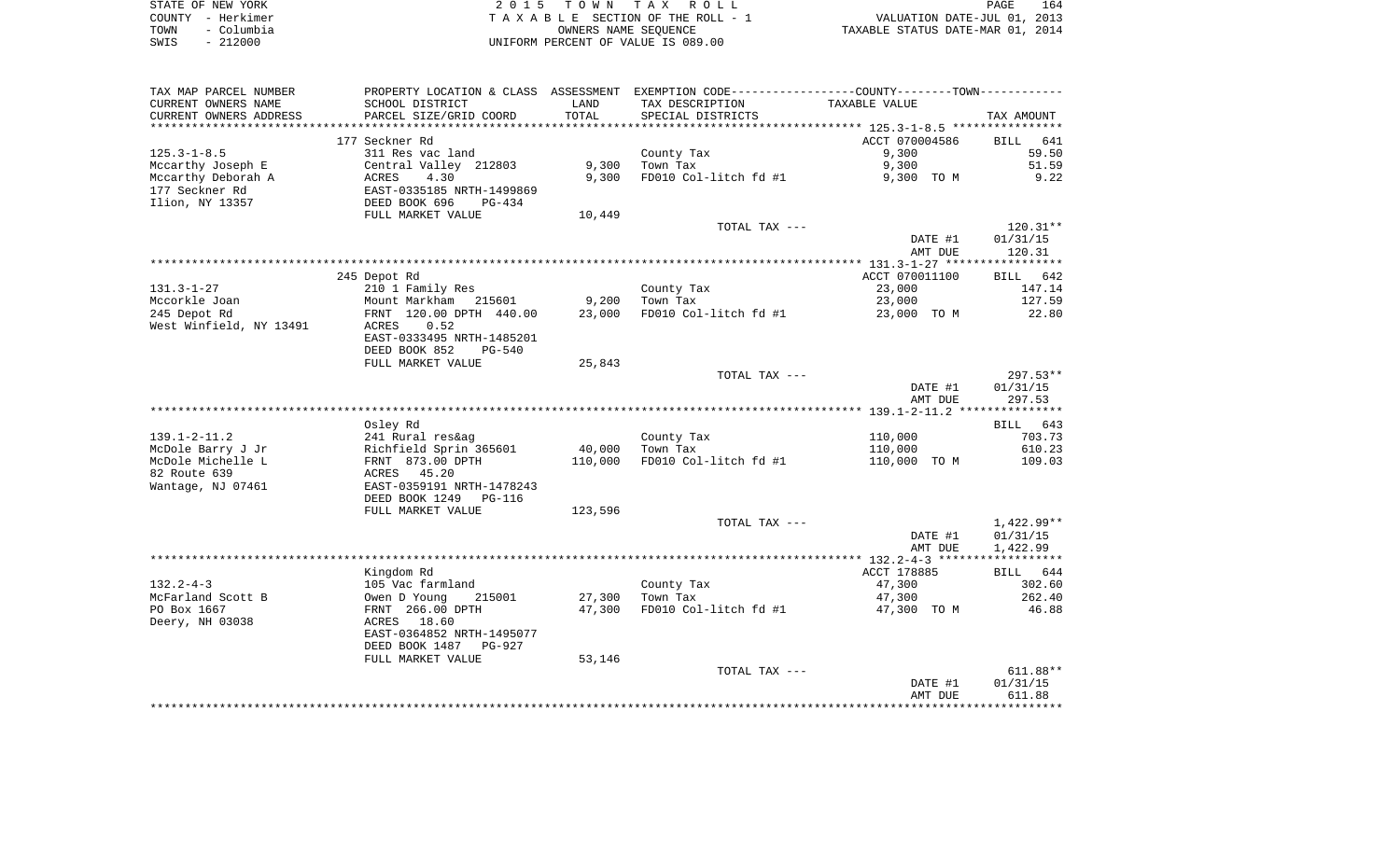| STATE OF NEW YORK  | 2015 TOWN TAX ROLL                 | 165<br><b>PAGE</b>               |
|--------------------|------------------------------------|----------------------------------|
| COUNTY - Herkimer  | TAXABLE SECTION OF THE ROLL - 1    | VALUATION DATE-JUL 01, 2013      |
| - Columbia<br>TOWN | OWNERS NAME SEOUENCE               | TAXABLE STATUS DATE-MAR 01, 2014 |
| $-212000$<br>SWIS  | UNIFORM PERCENT OF VALUE IS 089.00 |                                  |

| TAX MAP PARCEL NUMBER                         |                                                       |                  | PROPERTY LOCATION & CLASS ASSESSMENT EXEMPTION CODE---------------COUNTY-------TOWN---------- |                |                    |
|-----------------------------------------------|-------------------------------------------------------|------------------|-----------------------------------------------------------------------------------------------|----------------|--------------------|
| CURRENT OWNERS NAME                           | SCHOOL DISTRICT                                       | LAND             | TAX DESCRIPTION                                                                               | TAXABLE VALUE  |                    |
| CURRENT OWNERS ADDRESS                        | PARCEL SIZE/GRID COORD                                | TOTAL            | SPECIAL DISTRICTS                                                                             |                | TAX AMOUNT         |
| *********************                         | ***********************                               | **************** |                                                                                               |                |                    |
|                                               | State Route 28                                        |                  |                                                                                               |                | <b>BILL</b><br>645 |
| $139.1 - 2 - 71$                              | 322 Rural vac>10                                      |                  | County Tax                                                                                    | 16,500         | 105.56             |
| Mcknight William J                            | Richfield Sprin 365601                                | 16,500           | Town Tax                                                                                      | 16,500         | 91.53              |
| Mcknight Michele A                            | FRNT 599.00 DPTH                                      | 16,500           | FD010 Col-litch fd #1                                                                         | 16,500 TO M    | 16.35              |
| PO Box 625                                    | ACRES<br>12.80                                        |                  |                                                                                               |                |                    |
| Richfield Springs, NY 13439                   | EAST-0358807 NRTH-1474074                             |                  |                                                                                               |                |                    |
|                                               | DEED BOOK 867<br>PG-675                               |                  |                                                                                               |                |                    |
|                                               | FULL MARKET VALUE                                     | 18,539           |                                                                                               |                |                    |
|                                               |                                                       |                  | TOTAL TAX ---                                                                                 |                | $213.44**$         |
|                                               |                                                       |                  |                                                                                               | DATE #1        | 01/31/15           |
|                                               |                                                       |                  |                                                                                               | AMT DUE        | 213.44             |
|                                               |                                                       |                  |                                                                                               |                |                    |
|                                               | Hopkins Off Rd                                        |                  |                                                                                               |                | BILL 646           |
| $139.1 - 2 - 72$                              | 314 Rural vac<10                                      |                  | County Tax                                                                                    | 2,100          | 13.43              |
| Mcknight William J                            | Richfield Sprin 365601                                | 2,100            | Town Tax                                                                                      | 2,100          | 11.65              |
| Mcknight Michele A                            | ACRES<br>1.40                                         | 2,100            | FD010 Col-litch fd #1                                                                         | 2,100 TO M     | 2.08               |
| PO Box 625                                    | EAST-0358928 NRTH-1473516                             |                  |                                                                                               |                |                    |
| Richfield Springs, NY 13439 FULL MARKET VALUE |                                                       | 2,360            |                                                                                               |                |                    |
|                                               |                                                       |                  | TOTAL TAX ---                                                                                 |                | $27.16**$          |
|                                               |                                                       |                  |                                                                                               | DATE #1        | 01/31/15           |
|                                               |                                                       |                  |                                                                                               | AMT DUE        | 27.16              |
|                                               |                                                       |                  |                                                                                               |                |                    |
|                                               | 446 Stroupe Rd                                        |                  |                                                                                               | ACCT 070014900 | BILL 647           |
| $125.4 - 1 - 46.4$                            | 210 1 Family Res                                      |                  | County Tax                                                                                    | 83,700         | 535.47             |
| McRedmond Jody R                              | Central Valley 212803                                 | 13,900           | Town Tax                                                                                      | 83,700         | 464.33             |
| McRedmond Anne M                              | FRNT 170.00 DPTH 135.00                               | 83,700           | FD010 Col-litch fd #1                                                                         | 83,700 TO M    | 82.96              |
| 446 Stroupe Rd                                | ACRES<br>1.40                                         |                  |                                                                                               |                |                    |
| Ilion, NY 13357                               | EAST-0343793 NRTH-1498288<br>DEED BOOK 1128<br>PG-237 |                  |                                                                                               |                |                    |
|                                               | FULL MARKET VALUE                                     | 94,045           |                                                                                               |                |                    |
|                                               |                                                       |                  | TOTAL TAX ---                                                                                 |                | 1,082.76**         |
|                                               |                                                       |                  |                                                                                               | DATE #1        | 01/31/15           |
|                                               |                                                       |                  |                                                                                               | AMT DUE        | 1,082.76           |
|                                               |                                                       |                  |                                                                                               |                |                    |
|                                               | 1532 Jordonville Rd                                   |                  |                                                                                               |                | BILL 648           |
| $132.1 - 1 - 22.2$                            | 210 1 Family Res                                      |                  | County Tax                                                                                    | 121,000        | 774.10             |
| Meka Randy J                                  | Richfield Sprin 365601                                | 23,000           | Town Tax                                                                                      | 121,000        | 671.25             |
| Meka Michele J                                | ACRES<br>6.00                                         | 121,000          | FD010 Col-litch fd #1                                                                         | 121,000 TO M   | 119.93             |
| 1532 Jordanville Rd                           | EAST-0354849 NRTH-1490204                             |                  |                                                                                               |                |                    |
| Richfield Springs, NY 13439                   | DEED BOOK 869<br>$PG-221$                             |                  |                                                                                               |                |                    |
|                                               | FULL MARKET VALUE                                     | 135,955          |                                                                                               |                |                    |
|                                               |                                                       |                  | TOTAL TAX ---                                                                                 |                | 1,565.28**         |
|                                               |                                                       |                  |                                                                                               | DATE #1        | 01/31/15           |
|                                               |                                                       |                  |                                                                                               | AMT DUE        | 1,565.28           |
|                                               |                                                       |                  |                                                                                               |                |                    |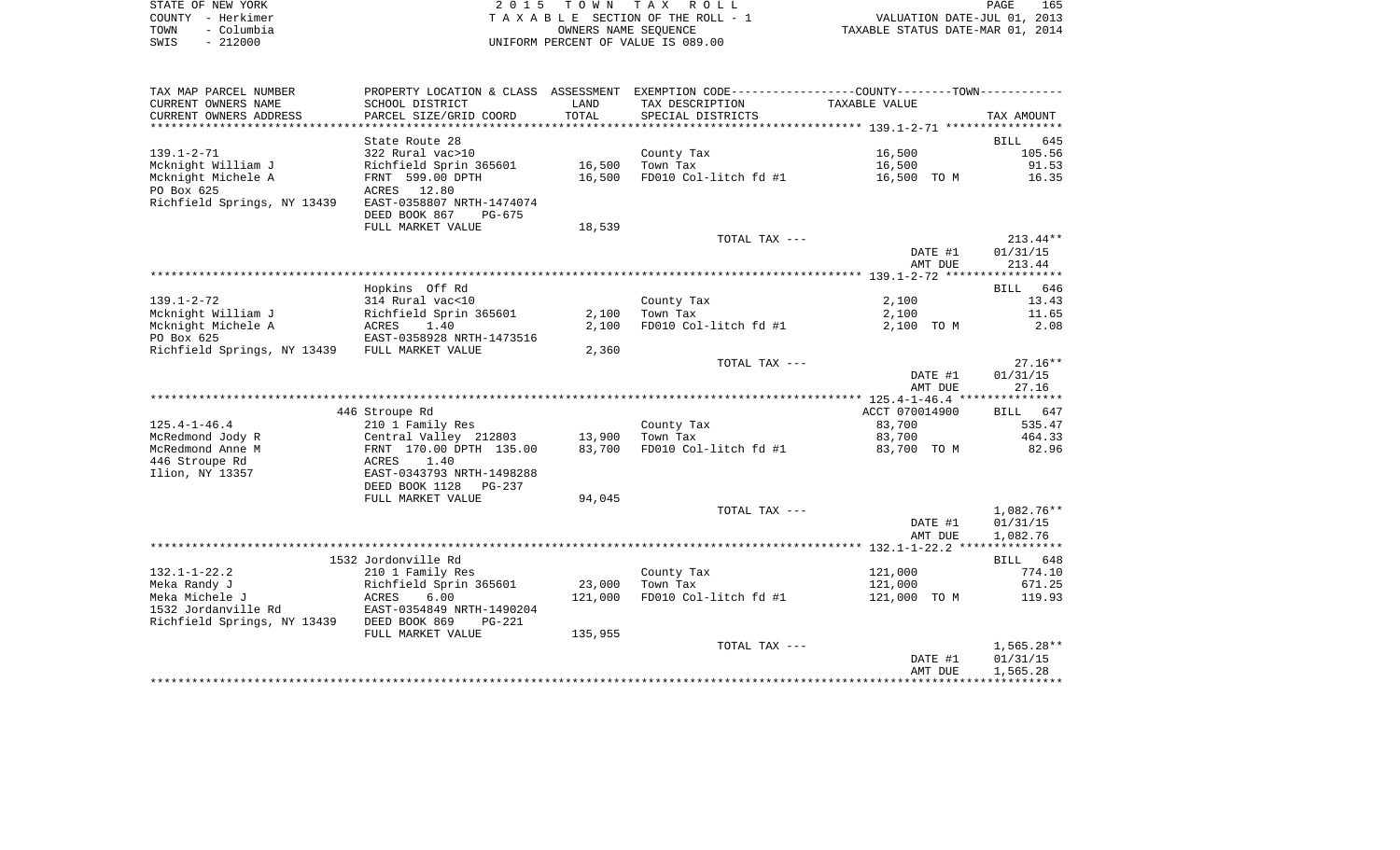|      | STATE OF NEW YORK | 2015 TOWN TAX ROLL                 | 166<br>PAGE                      |
|------|-------------------|------------------------------------|----------------------------------|
|      | COUNTY - Herkimer | TAXABLE SECTION OF THE ROLL - 1    | VALUATION DATE-JUL 01, 2013      |
| TOWN | – Columbia        | OWNERS NAME SEOUENCE               | TAXABLE STATUS DATE-MAR 01, 2014 |
| SWIS | - 212000          | UNIFORM PERCENT OF VALUE IS 089.00 |                                  |

| TAX MAP PARCEL NUMBER<br>CURRENT OWNERS NAME | PROPERTY LOCATION & CLASS ASSESSMENT EXEMPTION CODE----------------COUNTY--------TOWN-----------<br>SCHOOL DISTRICT | LAND    | TAX DESCRIPTION       | TAXABLE VALUE |                          |
|----------------------------------------------|---------------------------------------------------------------------------------------------------------------------|---------|-----------------------|---------------|--------------------------|
| CURRENT OWNERS ADDRESS                       | PARCEL SIZE/GRID COORD                                                                                              | TOTAL   | SPECIAL DISTRICTS     |               | TAX AMOUNT               |
| ***********************                      | *****************************                                                                                       |         |                       |               |                          |
|                                              | 1080 Elizabethtown Rd                                                                                               |         |                       | ACCT 176351   | BILL 649                 |
| $125.2 - 2 - 11$                             | 210 1 Family Res                                                                                                    |         | County Tax            | 140,000       | 895.65                   |
| Merena Brenda J                              | Central Valley 212803                                                                                               | 23,200  | Town Tax              | 140,000       | 776.65                   |
| Merena Kyle                                  | 6.10<br>ACRES                                                                                                       | 140,000 | FD010 Col-litch fd #1 | 140,000 TO M  | 138.76                   |
| 1080 Elizabethtown Rd                        | EAST-0339182 NRTH-1508988                                                                                           |         |                       |               |                          |
| Ilion, NY 13357                              | DEED BOOK 1471<br>PG-212                                                                                            |         |                       |               |                          |
|                                              | FULL MARKET VALUE                                                                                                   | 157,303 |                       |               |                          |
|                                              |                                                                                                                     |         | TOTAL TAX ---         | DATE #1       | $1,811.06**$<br>01/31/15 |
|                                              |                                                                                                                     |         |                       | AMT DUE       | 1,811.06                 |
|                                              |                                                                                                                     |         |                       |               |                          |
|                                              | Elizabethtown Rd                                                                                                    |         |                       | ACCT 153043   | BILL 650                 |
| $125.2 - 2 - 70.3$                           | 105 Vac farmland                                                                                                    |         | County Tax            | 15,500        | 99.16                    |
| Merena Kyle                                  | Central Valley 212803                                                                                               | 15,500  | Town Tax              | 15,500        | 85.99                    |
| Merena Brenda                                | ACRES<br>38.20                                                                                                      | 15,500  | FD010 Col-litch fd #1 | 15,500 TO M   | 15.36                    |
| 1080 Elizabethtown Rd                        | EAST-0337605 NRTH-1510008                                                                                           |         |                       |               |                          |
| Ilion, NY 13357                              | DEED BOOK 1543<br>PG-901                                                                                            |         |                       |               |                          |
|                                              | FULL MARKET VALUE                                                                                                   | 17,416  |                       |               |                          |
| PRIOR OWNER ON 3/01/2014                     |                                                                                                                     |         |                       |               |                          |
| Shemin Nurseries, Inc                        |                                                                                                                     |         |                       |               |                          |
|                                              |                                                                                                                     |         | TOTAL TAX ---         | DATE #1       | $200.51**$<br>01/31/15   |
|                                              |                                                                                                                     |         |                       | AMT DUE       | 200.51                   |
|                                              |                                                                                                                     |         |                       |               |                          |
|                                              | 468 Stroupe Rd                                                                                                      |         |                       | ACCT 182306   | BILL 651                 |
| $125.4 - 1 - 46.2$                           | 210 1 Family Res                                                                                                    |         | County Tax            | 53,800        | 344.19                   |
| Merwin Ronald                                | Central Valley 212803                                                                                               | 15,900  | Town Tax              | 53,800        | 298.46                   |
| 468 Stroupe Rd                               | includes 125.4-1-46.5                                                                                               | 53,800  | FD010 Col-litch fd #1 | 53,800 TO M   | 53.32                    |
| Ilion, NY 13357                              | FRNT 1116.00 DPTH                                                                                                   |         |                       |               |                          |
|                                              | ACRES<br>3.60                                                                                                       |         |                       |               |                          |
|                                              | EAST-0344305 NRTH-1499152                                                                                           |         |                       |               |                          |
|                                              | DEED BOOK 1509<br>PG-779                                                                                            |         |                       |               |                          |
|                                              | FULL MARKET VALUE                                                                                                   | 60,449  |                       |               |                          |
|                                              |                                                                                                                     |         | TOTAL TAX ---         | DATE #1       | $695.97**$<br>01/31/15   |
|                                              |                                                                                                                     |         |                       | AMT DUE       | 695.97                   |
|                                              |                                                                                                                     |         |                       |               |                          |
|                                              | 808 Elizabethtown Rd                                                                                                |         |                       |               | BILL<br>652              |
| $125.4 - 1 - 1.4$                            | 114 Sheep farm                                                                                                      |         | County Tax            | 173,000       | 1,106.77                 |
| Meyer Robert                                 | Central Valley 212803                                                                                               | 55,000  | Town Tax              | 173,000       | 959.72                   |
| Meyer Donna                                  | FRNT 3469.00 DPTH                                                                                                   | 173,000 | School Relevy         |               | 3,351.35                 |
| 808 Elizabethton Rd                          | ACRES<br>66.10                                                                                                      |         | FD010 Col-litch fd #1 | 173,000 TO M  | 171.47                   |
| Ilion, NY 13357                              | EAST-0336998 NRTH-1503589                                                                                           |         |                       |               |                          |
|                                              | DEED BOOK 929<br>PG-565                                                                                             |         |                       |               |                          |
| MAY BE SUBJECT TO PAYMENT                    | FULL MARKET VALUE                                                                                                   | 194,382 |                       |               |                          |
| UNDER AGDIST LAW TIL 2017                    |                                                                                                                     |         | TOTAL TAX ---         |               |                          |
|                                              |                                                                                                                     |         |                       | DATE #1       | $5,589.31**$<br>01/31/15 |
|                                              |                                                                                                                     |         |                       | AMT DUE       | 5,589.31                 |
|                                              |                                                                                                                     |         |                       |               |                          |
|                                              |                                                                                                                     |         |                       |               |                          |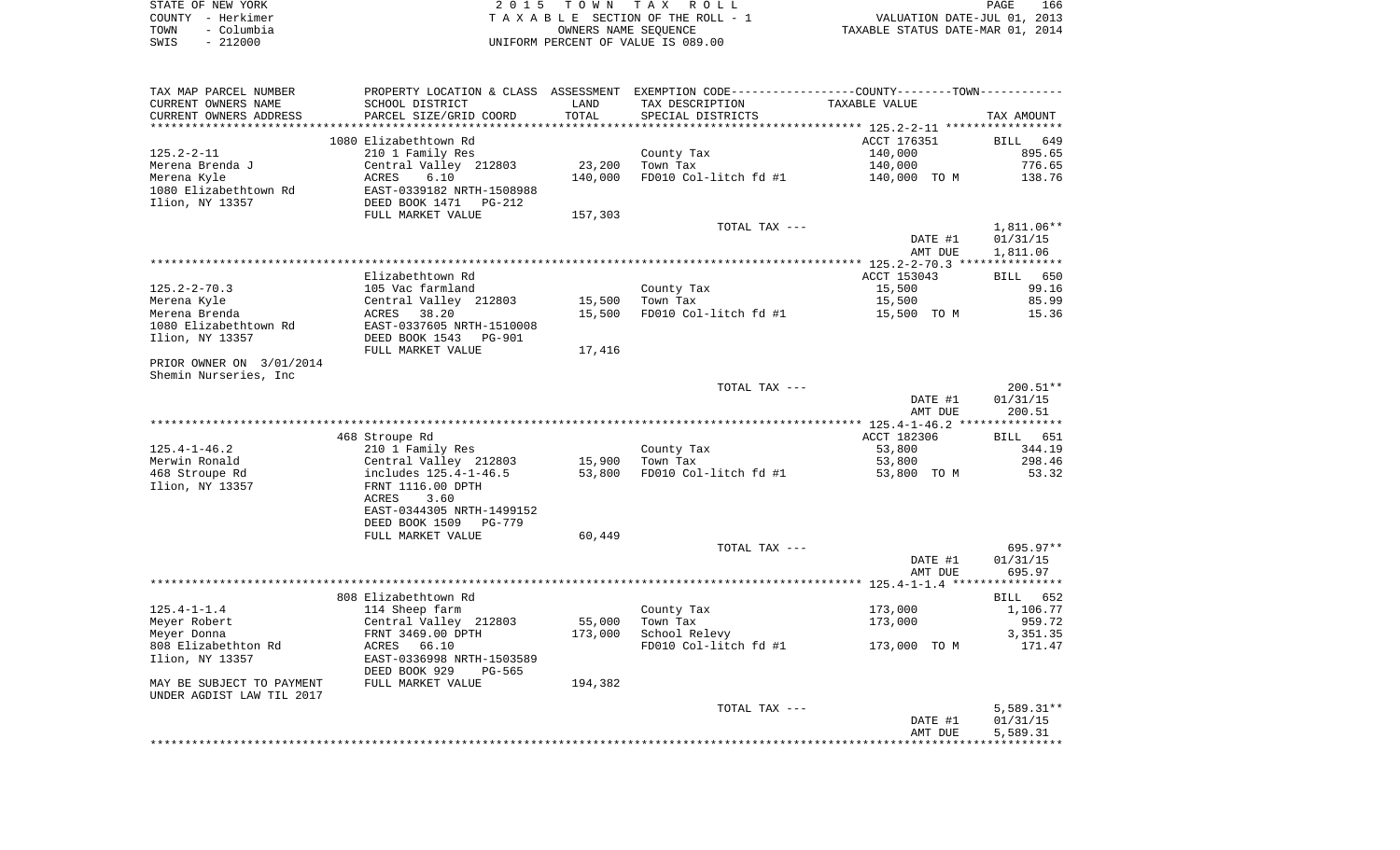| STATE OF NEW YORK  | 2015 TOWN TAX ROLL                 | 167<br>PAGE                      |
|--------------------|------------------------------------|----------------------------------|
| COUNTY – Herkimer  | TAXABLE SECTION OF THE ROLL - 1    | VALUATION DATE-JUL 01, 2013      |
| – Columbia<br>TOWN | OWNERS NAME SEOUENCE               | TAXABLE STATUS DATE-MAR 01, 2014 |
| $-212000$<br>SWIS  | UNIFORM PERCENT OF VALUE IS 089.00 |                                  |

| CURRENT OWNERS NAME<br>SCHOOL DISTRICT<br>TAX DESCRIPTION<br>TAXABLE VALUE<br>LAND<br>PARCEL SIZE/GRID COORD<br>TOTAL<br>CURRENT OWNERS ADDRESS<br>SPECIAL DISTRICTS<br>TAX AMOUNT<br>***********************<br>*****************************<br>796 Jordanville Rd<br>ACCT 070007650<br>653<br><b>BILL</b><br>$131.2 - 1 - 49$<br>240 Rural res<br>90,700<br>580.26<br>County Tax<br>90,700<br>Meyers Robert S<br>Central Valley 212803<br>65,000<br>503.16<br>Town Tax<br>796 Jordonville Rd<br>FD010 Col-litch fd #1<br>89.90<br>Includes Lot #50<br>90,700<br>90,700 TO M<br>Ilion, NY 13357<br>ACRES 84.00<br>EAST-0342066 NRTH-1492957<br>DEED BOOK 00641 PG-00086<br>FULL MARKET VALUE<br>101,910<br>$1,173.32**$<br>TOTAL TAX ---<br>DATE #1<br>01/31/15<br>AMT DUE<br>1,173.32<br>Jordanville Rd<br>ACCT 070010020<br>BILL 654<br>$131.2 - 1 - 48$<br>534 Social org.<br>61,800<br>395.37<br>County Tax<br>Central Valley 212803<br>342.84<br>Mid Valley Beagle Club<br>58,300<br>Town Tax<br>61,800<br>c/o Phil Tangorra<br>70.60<br>61,800<br>FD010 Col-litch fd #1<br>61,800 TO M<br>61.25<br>ACRES<br>629 Joslin Hill Road<br>EAST-0343560 NRTH-1492968<br>Frankfort, NY 13340<br>DEED BOOK 00581 PG-00883<br>69,438<br>FULL MARKET VALUE<br>799.46**<br>TOTAL TAX ---<br>DATE #1<br>01/31/15<br>799.46<br>AMT DUE<br>Mckoons Rd<br>ACCT 070003900<br>BILL 655<br>$139.1 - 2 - 69$<br>105 Vac farmland<br>County Tax<br>15,500<br>99.16<br>Miller Eli J<br>Richfield Sprin 365601<br>15,500<br>Town Tax<br>15,500<br>85.99<br>Miller Carol A<br>FD010 Col-litch fd #1<br>ACRES<br>32.80<br>15,500<br>15,500 TO M<br>15.36<br>263 Dugan Rd<br>EAST-0349602 NRTH-1475354<br>Richfield Springs, NY 13439<br>DEED BOOK 924<br>$PG-143$<br>FULL MARKET VALUE<br>17,416<br>$200.51**$<br>TOTAL TAX ---<br>DATE #1<br>01/31/15<br>200.51<br>AMT DUE<br>909 Elizabethtown Rd<br>ACCT 184117<br>BILL 656<br>$125.1 - 1 - 1$<br>112 Dairy farm<br>County Tax<br>113,300<br>724.84<br>Miller William J<br>Central Valley 212803<br>60,000<br>113,300<br>628.53<br>Town Tax<br>ACRES 119.00<br>113,300<br>FD010 Col-litch fd #1<br>112.30<br>113,300 TO M<br>EAST-0336278 NRTH-1507579<br>Middlefield, OH 44062<br>DEED BOOK 1521<br>$PG-22$<br>127,303<br>FULL MARKET VALUE<br>$1,465.67**$<br>TOTAL TAX ---<br>DATE #1<br>01/31/15<br>1,465.67<br>AMT DUE | TAX MAP PARCEL NUMBER | PROPERTY LOCATION & CLASS ASSESSMENT | EXEMPTION CODE----------------COUNTY-------TOWN---------- |  |
|---------------------------------------------------------------------------------------------------------------------------------------------------------------------------------------------------------------------------------------------------------------------------------------------------------------------------------------------------------------------------------------------------------------------------------------------------------------------------------------------------------------------------------------------------------------------------------------------------------------------------------------------------------------------------------------------------------------------------------------------------------------------------------------------------------------------------------------------------------------------------------------------------------------------------------------------------------------------------------------------------------------------------------------------------------------------------------------------------------------------------------------------------------------------------------------------------------------------------------------------------------------------------------------------------------------------------------------------------------------------------------------------------------------------------------------------------------------------------------------------------------------------------------------------------------------------------------------------------------------------------------------------------------------------------------------------------------------------------------------------------------------------------------------------------------------------------------------------------------------------------------------------------------------------------------------------------------------------------------------------------------------------------------------------------------------------------------------------------------------------------------------------------------------------------------------------------------------------------------------------------------------------------------------------------------------------------------------------------------------|-----------------------|--------------------------------------|-----------------------------------------------------------|--|
|                                                                                                                                                                                                                                                                                                                                                                                                                                                                                                                                                                                                                                                                                                                                                                                                                                                                                                                                                                                                                                                                                                                                                                                                                                                                                                                                                                                                                                                                                                                                                                                                                                                                                                                                                                                                                                                                                                                                                                                                                                                                                                                                                                                                                                                                                                                                                               |                       |                                      |                                                           |  |
|                                                                                                                                                                                                                                                                                                                                                                                                                                                                                                                                                                                                                                                                                                                                                                                                                                                                                                                                                                                                                                                                                                                                                                                                                                                                                                                                                                                                                                                                                                                                                                                                                                                                                                                                                                                                                                                                                                                                                                                                                                                                                                                                                                                                                                                                                                                                                               |                       |                                      |                                                           |  |
|                                                                                                                                                                                                                                                                                                                                                                                                                                                                                                                                                                                                                                                                                                                                                                                                                                                                                                                                                                                                                                                                                                                                                                                                                                                                                                                                                                                                                                                                                                                                                                                                                                                                                                                                                                                                                                                                                                                                                                                                                                                                                                                                                                                                                                                                                                                                                               |                       |                                      |                                                           |  |
|                                                                                                                                                                                                                                                                                                                                                                                                                                                                                                                                                                                                                                                                                                                                                                                                                                                                                                                                                                                                                                                                                                                                                                                                                                                                                                                                                                                                                                                                                                                                                                                                                                                                                                                                                                                                                                                                                                                                                                                                                                                                                                                                                                                                                                                                                                                                                               |                       |                                      |                                                           |  |
|                                                                                                                                                                                                                                                                                                                                                                                                                                                                                                                                                                                                                                                                                                                                                                                                                                                                                                                                                                                                                                                                                                                                                                                                                                                                                                                                                                                                                                                                                                                                                                                                                                                                                                                                                                                                                                                                                                                                                                                                                                                                                                                                                                                                                                                                                                                                                               |                       |                                      |                                                           |  |
|                                                                                                                                                                                                                                                                                                                                                                                                                                                                                                                                                                                                                                                                                                                                                                                                                                                                                                                                                                                                                                                                                                                                                                                                                                                                                                                                                                                                                                                                                                                                                                                                                                                                                                                                                                                                                                                                                                                                                                                                                                                                                                                                                                                                                                                                                                                                                               |                       |                                      |                                                           |  |
|                                                                                                                                                                                                                                                                                                                                                                                                                                                                                                                                                                                                                                                                                                                                                                                                                                                                                                                                                                                                                                                                                                                                                                                                                                                                                                                                                                                                                                                                                                                                                                                                                                                                                                                                                                                                                                                                                                                                                                                                                                                                                                                                                                                                                                                                                                                                                               |                       |                                      |                                                           |  |
|                                                                                                                                                                                                                                                                                                                                                                                                                                                                                                                                                                                                                                                                                                                                                                                                                                                                                                                                                                                                                                                                                                                                                                                                                                                                                                                                                                                                                                                                                                                                                                                                                                                                                                                                                                                                                                                                                                                                                                                                                                                                                                                                                                                                                                                                                                                                                               |                       |                                      |                                                           |  |
|                                                                                                                                                                                                                                                                                                                                                                                                                                                                                                                                                                                                                                                                                                                                                                                                                                                                                                                                                                                                                                                                                                                                                                                                                                                                                                                                                                                                                                                                                                                                                                                                                                                                                                                                                                                                                                                                                                                                                                                                                                                                                                                                                                                                                                                                                                                                                               |                       |                                      |                                                           |  |
|                                                                                                                                                                                                                                                                                                                                                                                                                                                                                                                                                                                                                                                                                                                                                                                                                                                                                                                                                                                                                                                                                                                                                                                                                                                                                                                                                                                                                                                                                                                                                                                                                                                                                                                                                                                                                                                                                                                                                                                                                                                                                                                                                                                                                                                                                                                                                               |                       |                                      |                                                           |  |
|                                                                                                                                                                                                                                                                                                                                                                                                                                                                                                                                                                                                                                                                                                                                                                                                                                                                                                                                                                                                                                                                                                                                                                                                                                                                                                                                                                                                                                                                                                                                                                                                                                                                                                                                                                                                                                                                                                                                                                                                                                                                                                                                                                                                                                                                                                                                                               |                       |                                      |                                                           |  |
|                                                                                                                                                                                                                                                                                                                                                                                                                                                                                                                                                                                                                                                                                                                                                                                                                                                                                                                                                                                                                                                                                                                                                                                                                                                                                                                                                                                                                                                                                                                                                                                                                                                                                                                                                                                                                                                                                                                                                                                                                                                                                                                                                                                                                                                                                                                                                               |                       |                                      |                                                           |  |
|                                                                                                                                                                                                                                                                                                                                                                                                                                                                                                                                                                                                                                                                                                                                                                                                                                                                                                                                                                                                                                                                                                                                                                                                                                                                                                                                                                                                                                                                                                                                                                                                                                                                                                                                                                                                                                                                                                                                                                                                                                                                                                                                                                                                                                                                                                                                                               |                       |                                      |                                                           |  |
|                                                                                                                                                                                                                                                                                                                                                                                                                                                                                                                                                                                                                                                                                                                                                                                                                                                                                                                                                                                                                                                                                                                                                                                                                                                                                                                                                                                                                                                                                                                                                                                                                                                                                                                                                                                                                                                                                                                                                                                                                                                                                                                                                                                                                                                                                                                                                               |                       |                                      |                                                           |  |
|                                                                                                                                                                                                                                                                                                                                                                                                                                                                                                                                                                                                                                                                                                                                                                                                                                                                                                                                                                                                                                                                                                                                                                                                                                                                                                                                                                                                                                                                                                                                                                                                                                                                                                                                                                                                                                                                                                                                                                                                                                                                                                                                                                                                                                                                                                                                                               |                       |                                      |                                                           |  |
|                                                                                                                                                                                                                                                                                                                                                                                                                                                                                                                                                                                                                                                                                                                                                                                                                                                                                                                                                                                                                                                                                                                                                                                                                                                                                                                                                                                                                                                                                                                                                                                                                                                                                                                                                                                                                                                                                                                                                                                                                                                                                                                                                                                                                                                                                                                                                               |                       |                                      |                                                           |  |
|                                                                                                                                                                                                                                                                                                                                                                                                                                                                                                                                                                                                                                                                                                                                                                                                                                                                                                                                                                                                                                                                                                                                                                                                                                                                                                                                                                                                                                                                                                                                                                                                                                                                                                                                                                                                                                                                                                                                                                                                                                                                                                                                                                                                                                                                                                                                                               |                       |                                      |                                                           |  |
|                                                                                                                                                                                                                                                                                                                                                                                                                                                                                                                                                                                                                                                                                                                                                                                                                                                                                                                                                                                                                                                                                                                                                                                                                                                                                                                                                                                                                                                                                                                                                                                                                                                                                                                                                                                                                                                                                                                                                                                                                                                                                                                                                                                                                                                                                                                                                               |                       |                                      |                                                           |  |
|                                                                                                                                                                                                                                                                                                                                                                                                                                                                                                                                                                                                                                                                                                                                                                                                                                                                                                                                                                                                                                                                                                                                                                                                                                                                                                                                                                                                                                                                                                                                                                                                                                                                                                                                                                                                                                                                                                                                                                                                                                                                                                                                                                                                                                                                                                                                                               |                       |                                      |                                                           |  |
|                                                                                                                                                                                                                                                                                                                                                                                                                                                                                                                                                                                                                                                                                                                                                                                                                                                                                                                                                                                                                                                                                                                                                                                                                                                                                                                                                                                                                                                                                                                                                                                                                                                                                                                                                                                                                                                                                                                                                                                                                                                                                                                                                                                                                                                                                                                                                               |                       |                                      |                                                           |  |
|                                                                                                                                                                                                                                                                                                                                                                                                                                                                                                                                                                                                                                                                                                                                                                                                                                                                                                                                                                                                                                                                                                                                                                                                                                                                                                                                                                                                                                                                                                                                                                                                                                                                                                                                                                                                                                                                                                                                                                                                                                                                                                                                                                                                                                                                                                                                                               |                       |                                      |                                                           |  |
|                                                                                                                                                                                                                                                                                                                                                                                                                                                                                                                                                                                                                                                                                                                                                                                                                                                                                                                                                                                                                                                                                                                                                                                                                                                                                                                                                                                                                                                                                                                                                                                                                                                                                                                                                                                                                                                                                                                                                                                                                                                                                                                                                                                                                                                                                                                                                               |                       |                                      |                                                           |  |
|                                                                                                                                                                                                                                                                                                                                                                                                                                                                                                                                                                                                                                                                                                                                                                                                                                                                                                                                                                                                                                                                                                                                                                                                                                                                                                                                                                                                                                                                                                                                                                                                                                                                                                                                                                                                                                                                                                                                                                                                                                                                                                                                                                                                                                                                                                                                                               |                       |                                      |                                                           |  |
|                                                                                                                                                                                                                                                                                                                                                                                                                                                                                                                                                                                                                                                                                                                                                                                                                                                                                                                                                                                                                                                                                                                                                                                                                                                                                                                                                                                                                                                                                                                                                                                                                                                                                                                                                                                                                                                                                                                                                                                                                                                                                                                                                                                                                                                                                                                                                               |                       |                                      |                                                           |  |
|                                                                                                                                                                                                                                                                                                                                                                                                                                                                                                                                                                                                                                                                                                                                                                                                                                                                                                                                                                                                                                                                                                                                                                                                                                                                                                                                                                                                                                                                                                                                                                                                                                                                                                                                                                                                                                                                                                                                                                                                                                                                                                                                                                                                                                                                                                                                                               |                       |                                      |                                                           |  |
|                                                                                                                                                                                                                                                                                                                                                                                                                                                                                                                                                                                                                                                                                                                                                                                                                                                                                                                                                                                                                                                                                                                                                                                                                                                                                                                                                                                                                                                                                                                                                                                                                                                                                                                                                                                                                                                                                                                                                                                                                                                                                                                                                                                                                                                                                                                                                               |                       |                                      |                                                           |  |
|                                                                                                                                                                                                                                                                                                                                                                                                                                                                                                                                                                                                                                                                                                                                                                                                                                                                                                                                                                                                                                                                                                                                                                                                                                                                                                                                                                                                                                                                                                                                                                                                                                                                                                                                                                                                                                                                                                                                                                                                                                                                                                                                                                                                                                                                                                                                                               |                       |                                      |                                                           |  |
|                                                                                                                                                                                                                                                                                                                                                                                                                                                                                                                                                                                                                                                                                                                                                                                                                                                                                                                                                                                                                                                                                                                                                                                                                                                                                                                                                                                                                                                                                                                                                                                                                                                                                                                                                                                                                                                                                                                                                                                                                                                                                                                                                                                                                                                                                                                                                               |                       |                                      |                                                           |  |
|                                                                                                                                                                                                                                                                                                                                                                                                                                                                                                                                                                                                                                                                                                                                                                                                                                                                                                                                                                                                                                                                                                                                                                                                                                                                                                                                                                                                                                                                                                                                                                                                                                                                                                                                                                                                                                                                                                                                                                                                                                                                                                                                                                                                                                                                                                                                                               |                       |                                      |                                                           |  |
|                                                                                                                                                                                                                                                                                                                                                                                                                                                                                                                                                                                                                                                                                                                                                                                                                                                                                                                                                                                                                                                                                                                                                                                                                                                                                                                                                                                                                                                                                                                                                                                                                                                                                                                                                                                                                                                                                                                                                                                                                                                                                                                                                                                                                                                                                                                                                               |                       |                                      |                                                           |  |
|                                                                                                                                                                                                                                                                                                                                                                                                                                                                                                                                                                                                                                                                                                                                                                                                                                                                                                                                                                                                                                                                                                                                                                                                                                                                                                                                                                                                                                                                                                                                                                                                                                                                                                                                                                                                                                                                                                                                                                                                                                                                                                                                                                                                                                                                                                                                                               |                       |                                      |                                                           |  |
|                                                                                                                                                                                                                                                                                                                                                                                                                                                                                                                                                                                                                                                                                                                                                                                                                                                                                                                                                                                                                                                                                                                                                                                                                                                                                                                                                                                                                                                                                                                                                                                                                                                                                                                                                                                                                                                                                                                                                                                                                                                                                                                                                                                                                                                                                                                                                               |                       |                                      |                                                           |  |
|                                                                                                                                                                                                                                                                                                                                                                                                                                                                                                                                                                                                                                                                                                                                                                                                                                                                                                                                                                                                                                                                                                                                                                                                                                                                                                                                                                                                                                                                                                                                                                                                                                                                                                                                                                                                                                                                                                                                                                                                                                                                                                                                                                                                                                                                                                                                                               |                       |                                      |                                                           |  |
|                                                                                                                                                                                                                                                                                                                                                                                                                                                                                                                                                                                                                                                                                                                                                                                                                                                                                                                                                                                                                                                                                                                                                                                                                                                                                                                                                                                                                                                                                                                                                                                                                                                                                                                                                                                                                                                                                                                                                                                                                                                                                                                                                                                                                                                                                                                                                               |                       |                                      |                                                           |  |
|                                                                                                                                                                                                                                                                                                                                                                                                                                                                                                                                                                                                                                                                                                                                                                                                                                                                                                                                                                                                                                                                                                                                                                                                                                                                                                                                                                                                                                                                                                                                                                                                                                                                                                                                                                                                                                                                                                                                                                                                                                                                                                                                                                                                                                                                                                                                                               |                       |                                      |                                                           |  |
|                                                                                                                                                                                                                                                                                                                                                                                                                                                                                                                                                                                                                                                                                                                                                                                                                                                                                                                                                                                                                                                                                                                                                                                                                                                                                                                                                                                                                                                                                                                                                                                                                                                                                                                                                                                                                                                                                                                                                                                                                                                                                                                                                                                                                                                                                                                                                               |                       |                                      |                                                           |  |
|                                                                                                                                                                                                                                                                                                                                                                                                                                                                                                                                                                                                                                                                                                                                                                                                                                                                                                                                                                                                                                                                                                                                                                                                                                                                                                                                                                                                                                                                                                                                                                                                                                                                                                                                                                                                                                                                                                                                                                                                                                                                                                                                                                                                                                                                                                                                                               |                       |                                      |                                                           |  |
|                                                                                                                                                                                                                                                                                                                                                                                                                                                                                                                                                                                                                                                                                                                                                                                                                                                                                                                                                                                                                                                                                                                                                                                                                                                                                                                                                                                                                                                                                                                                                                                                                                                                                                                                                                                                                                                                                                                                                                                                                                                                                                                                                                                                                                                                                                                                                               |                       |                                      |                                                           |  |
|                                                                                                                                                                                                                                                                                                                                                                                                                                                                                                                                                                                                                                                                                                                                                                                                                                                                                                                                                                                                                                                                                                                                                                                                                                                                                                                                                                                                                                                                                                                                                                                                                                                                                                                                                                                                                                                                                                                                                                                                                                                                                                                                                                                                                                                                                                                                                               |                       |                                      |                                                           |  |
|                                                                                                                                                                                                                                                                                                                                                                                                                                                                                                                                                                                                                                                                                                                                                                                                                                                                                                                                                                                                                                                                                                                                                                                                                                                                                                                                                                                                                                                                                                                                                                                                                                                                                                                                                                                                                                                                                                                                                                                                                                                                                                                                                                                                                                                                                                                                                               |                       |                                      |                                                           |  |
|                                                                                                                                                                                                                                                                                                                                                                                                                                                                                                                                                                                                                                                                                                                                                                                                                                                                                                                                                                                                                                                                                                                                                                                                                                                                                                                                                                                                                                                                                                                                                                                                                                                                                                                                                                                                                                                                                                                                                                                                                                                                                                                                                                                                                                                                                                                                                               |                       |                                      |                                                           |  |
|                                                                                                                                                                                                                                                                                                                                                                                                                                                                                                                                                                                                                                                                                                                                                                                                                                                                                                                                                                                                                                                                                                                                                                                                                                                                                                                                                                                                                                                                                                                                                                                                                                                                                                                                                                                                                                                                                                                                                                                                                                                                                                                                                                                                                                                                                                                                                               | Miller Jonas J        |                                      |                                                           |  |
|                                                                                                                                                                                                                                                                                                                                                                                                                                                                                                                                                                                                                                                                                                                                                                                                                                                                                                                                                                                                                                                                                                                                                                                                                                                                                                                                                                                                                                                                                                                                                                                                                                                                                                                                                                                                                                                                                                                                                                                                                                                                                                                                                                                                                                                                                                                                                               | 14720 Bundysburg Rd   |                                      |                                                           |  |
|                                                                                                                                                                                                                                                                                                                                                                                                                                                                                                                                                                                                                                                                                                                                                                                                                                                                                                                                                                                                                                                                                                                                                                                                                                                                                                                                                                                                                                                                                                                                                                                                                                                                                                                                                                                                                                                                                                                                                                                                                                                                                                                                                                                                                                                                                                                                                               |                       |                                      |                                                           |  |
|                                                                                                                                                                                                                                                                                                                                                                                                                                                                                                                                                                                                                                                                                                                                                                                                                                                                                                                                                                                                                                                                                                                                                                                                                                                                                                                                                                                                                                                                                                                                                                                                                                                                                                                                                                                                                                                                                                                                                                                                                                                                                                                                                                                                                                                                                                                                                               |                       |                                      |                                                           |  |
|                                                                                                                                                                                                                                                                                                                                                                                                                                                                                                                                                                                                                                                                                                                                                                                                                                                                                                                                                                                                                                                                                                                                                                                                                                                                                                                                                                                                                                                                                                                                                                                                                                                                                                                                                                                                                                                                                                                                                                                                                                                                                                                                                                                                                                                                                                                                                               |                       |                                      |                                                           |  |
|                                                                                                                                                                                                                                                                                                                                                                                                                                                                                                                                                                                                                                                                                                                                                                                                                                                                                                                                                                                                                                                                                                                                                                                                                                                                                                                                                                                                                                                                                                                                                                                                                                                                                                                                                                                                                                                                                                                                                                                                                                                                                                                                                                                                                                                                                                                                                               |                       |                                      |                                                           |  |
|                                                                                                                                                                                                                                                                                                                                                                                                                                                                                                                                                                                                                                                                                                                                                                                                                                                                                                                                                                                                                                                                                                                                                                                                                                                                                                                                                                                                                                                                                                                                                                                                                                                                                                                                                                                                                                                                                                                                                                                                                                                                                                                                                                                                                                                                                                                                                               |                       |                                      |                                                           |  |
|                                                                                                                                                                                                                                                                                                                                                                                                                                                                                                                                                                                                                                                                                                                                                                                                                                                                                                                                                                                                                                                                                                                                                                                                                                                                                                                                                                                                                                                                                                                                                                                                                                                                                                                                                                                                                                                                                                                                                                                                                                                                                                                                                                                                                                                                                                                                                               |                       |                                      |                                                           |  |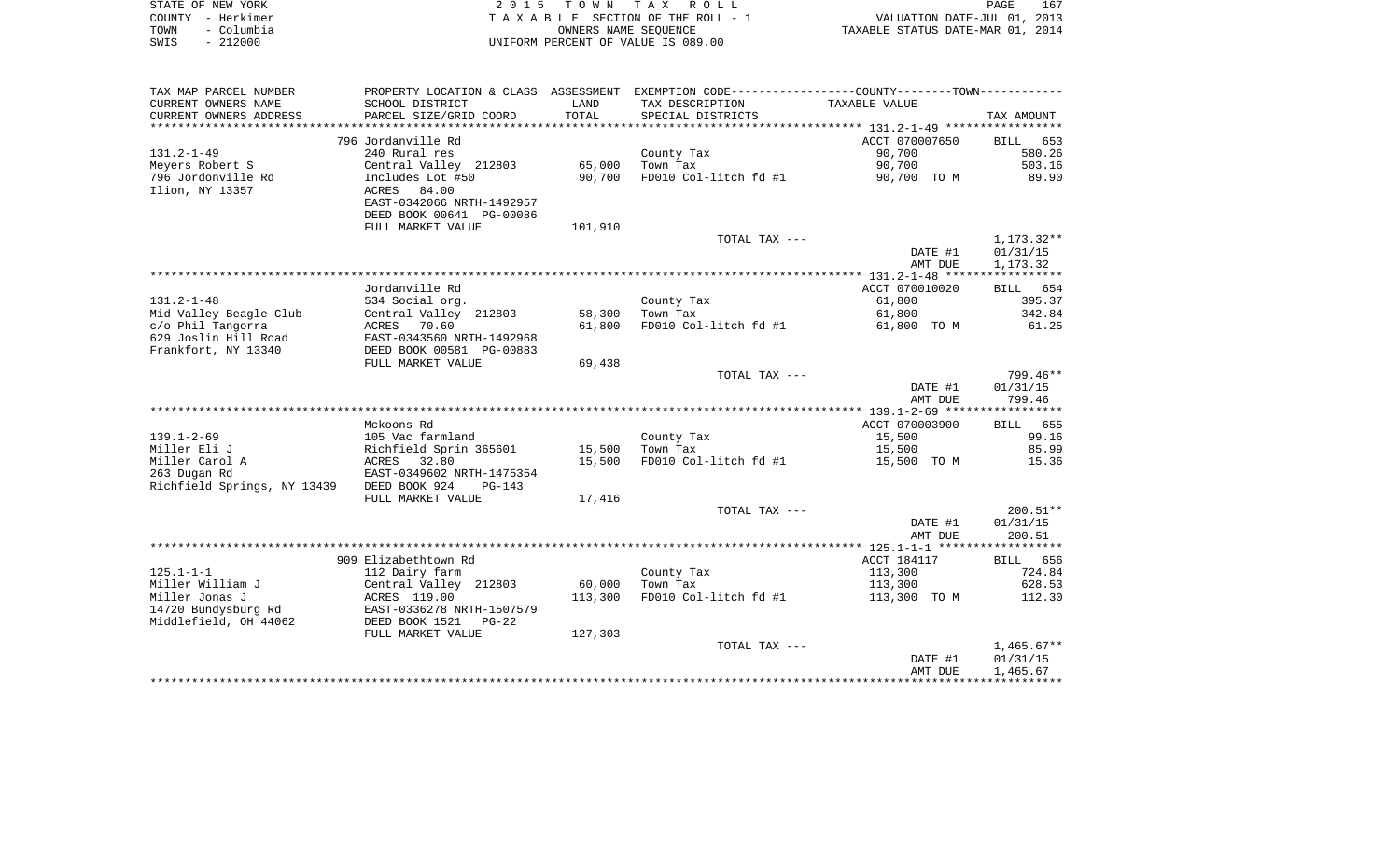| STATE OF NEW YORK  | 2015 TOWN TAX ROLL                 | 168<br>PAGE                      |
|--------------------|------------------------------------|----------------------------------|
| COUNTY - Herkimer  | TAXABLE SECTION OF THE ROLL - 1    | VALUATION DATE-JUL 01, 2013      |
| - Columbia<br>TOWN | OWNERS NAME SEOUENCE               | TAXABLE STATUS DATE-MAR 01, 2014 |
| $-212000$<br>SWIS  | UNIFORM PERCENT OF VALUE IS 089.00 |                                  |

| TAX MAP PARCEL NUMBER                                 |                           |        | PROPERTY LOCATION & CLASS ASSESSMENT EXEMPTION CODE----------------COUNTY--------TOWN---------- |                |                        |
|-------------------------------------------------------|---------------------------|--------|-------------------------------------------------------------------------------------------------|----------------|------------------------|
| CURRENT OWNERS NAME                                   | SCHOOL DISTRICT           | LAND   | TAX DESCRIPTION                                                                                 | TAXABLE VALUE  |                        |
| CURRENT OWNERS ADDRESS                                | PARCEL SIZE/GRID COORD    | TOTAL  | SPECIAL DISTRICTS                                                                               |                | TAX AMOUNT             |
| *********************                                 |                           |        |                                                                                                 |                |                        |
|                                                       | Huxtable Rd               |        |                                                                                                 | ACCT 179055    | <b>BILL</b><br>657     |
| $131.4 - 1 - 39$                                      | 322 Rural vac>10          |        | County Tax                                                                                      | 15,500         | 99.16                  |
| Mills Trust Timothy Patrick                           | Mount Markham<br>215601   | 15,500 | Town Tax                                                                                        | 15,500         | 85.99                  |
| Mills Trust Rebecca Hope                              | 28.20<br>ACRES            | 15,500 | FD010 Col-litch $fd$ #1 $15,500$ TO M                                                           |                | 15.36                  |
| 6919 Hallet Drive                                     | EAST-0336644 NRTH-1485444 |        |                                                                                                 |                |                        |
| Shawnee, KS 66216                                     | DEED BOOK 1489<br>$PG-13$ |        |                                                                                                 |                |                        |
|                                                       | FULL MARKET VALUE         | 17,416 |                                                                                                 |                |                        |
|                                                       |                           |        | TOTAL TAX ---                                                                                   |                | $200.51**$             |
|                                                       |                           |        |                                                                                                 | DATE #1        | 01/31/15               |
|                                                       |                           |        |                                                                                                 | AMT DUE        | 200.51                 |
|                                                       |                           |        |                                                                                                 |                |                        |
|                                                       | Brennan Rd                |        |                                                                                                 | ACCT 160730    | BILL 658               |
| $125.4 - 2 - 9$                                       | 322 Rural vac>10          |        | County Tax                                                                                      | 33,000         | 211.12                 |
| Mistry Bhavesh                                        | Mount Markham 215601      | 33,000 | Town Tax                                                                                        | 33,000         | 183.07                 |
| 5 East Frances Avenue                                 | Subdivision Cedar Knoll-2 | 33,000 | FD010 Col-litch fd #1                                                                           | 33,000 TO M    | 32.71                  |
| Morganville, NJ 07751                                 | FRNT 265.00 DPTH          |        |                                                                                                 |                |                        |
|                                                       | ACRES 17.10               |        |                                                                                                 |                |                        |
|                                                       | EAST-0341851 NRTH-1499037 |        |                                                                                                 |                |                        |
|                                                       | DEED BOOK 1369<br>PG-571  |        |                                                                                                 |                |                        |
|                                                       | FULL MARKET VALUE         | 37,079 |                                                                                                 |                |                        |
|                                                       |                           |        | TOTAL TAX ---                                                                                   | DATE #1        | $426.90**$<br>01/31/15 |
|                                                       |                           |        |                                                                                                 | AMT DUE        | 426.90                 |
|                                                       |                           |        |                                                                                                 |                |                        |
|                                                       | State Route 28            |        |                                                                                                 | ACCT 154185    | BILL 659               |
| $139.1 - 2 - 9$                                       | 105 Vac farmland          |        | County Tax                                                                                      | 61,800         | 395.37                 |
| Mitchell Farms LLC                                    | Richfield Sprin 365601    | 61,800 | Town Tax                                                                                        | 61,800         | 342.84                 |
| 2153 State Highway 20                                 | ACRES 101.00              | 61,800 | School Relevy                                                                                   |                | 870.03                 |
| Richfield Springs, NY 13439 EAST-0359129 NRTH-1480071 |                           |        | FD010 Col-litch fd #1                                                                           | 61,800 TO M    | 61.25                  |
|                                                       | DEED BOOK 1331 PG-34      |        | LT010 Columbia lt dist #1                                                                       | 61,800 TO M    | 22.33                  |
|                                                       | FULL MARKET VALUE         | 69,438 |                                                                                                 |                |                        |
|                                                       |                           |        | TOTAL TAX ---                                                                                   |                | $1,691.82**$           |
|                                                       |                           |        |                                                                                                 | DATE #1        | 01/31/15               |
|                                                       |                           |        |                                                                                                 | AMT DUE        | 1,691.82               |
|                                                       |                           |        |                                                                                                 |                |                        |
|                                                       | 963 Kingdom Rd            |        |                                                                                                 | ACCT 070010420 | BILL 660               |
| $126.3 - 2 - 49.2$                                    | 260 Seasonal res          |        | County Tax                                                                                      | 82,000         | 524.60                 |
| Mlecz Richard                                         | Central Valley 212803     | 45,000 | Town Tax                                                                                        | 82,000         | 454.90                 |
| 192 Allamuchy Rd                                      | ACRES<br>91.30            | 82,000 | FD010 Col-litch fd #1                                                                           | 82,000 TO M    | 81.27                  |
| Andover, NJ 07821                                     | EAST-0360857 NRTH-1497589 |        |                                                                                                 |                |                        |
|                                                       | DEED BOOK 822<br>PG-216   |        |                                                                                                 |                |                        |
|                                                       | FULL MARKET VALUE         | 92,135 |                                                                                                 |                |                        |
|                                                       |                           |        | TOTAL TAX ---                                                                                   |                | $1,060.77**$           |
|                                                       |                           |        |                                                                                                 | DATE #1        | 01/31/15               |
|                                                       |                           |        |                                                                                                 | AMT DUE        | 1,060.77               |
|                                                       |                           |        |                                                                                                 |                |                        |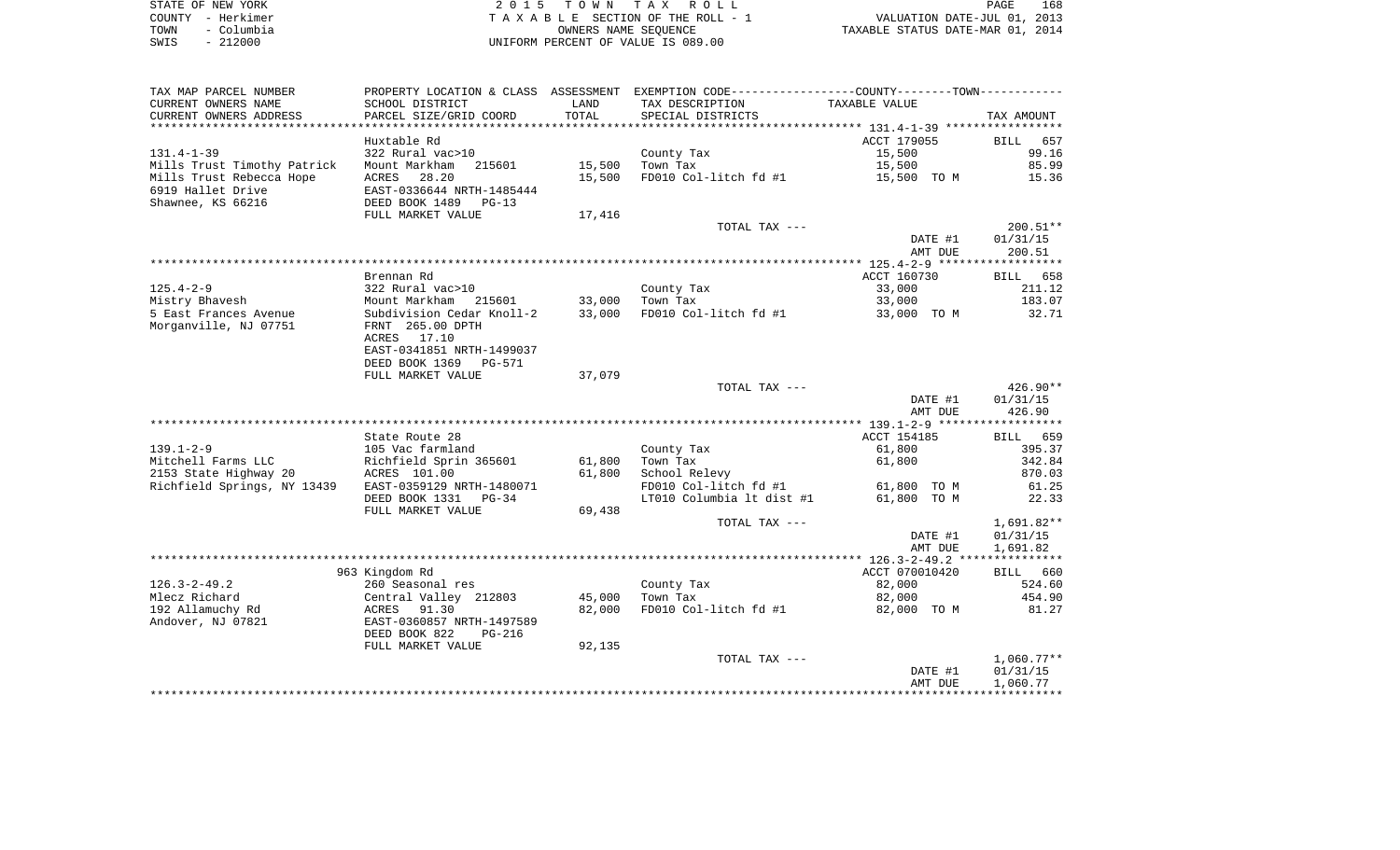|      | STATE OF NEW YORK | 2015 TOWN TAX ROLL                 | PAGE                             | 169 |
|------|-------------------|------------------------------------|----------------------------------|-----|
|      | COUNTY - Herkimer | TAXABLE SECTION OF THE ROLL - 1    | VALUATION DATE-JUL 01, 2013      |     |
| TOWN | - Columbia        | OWNERS NAME SEOUENCE               | TAXABLE STATUS DATE-MAR 01, 2014 |     |
| SWIS | - 212000          | UNIFORM PERCENT OF VALUE IS 089.00 |                                  |     |

| TAX MAP PARCEL NUMBER                                 | PROPERTY LOCATION & CLASS ASSESSMENT EXEMPTION CODE----------------COUNTY--------TOWN---------- |         |                       |                |                    |
|-------------------------------------------------------|-------------------------------------------------------------------------------------------------|---------|-----------------------|----------------|--------------------|
| CURRENT OWNERS NAME                                   | SCHOOL DISTRICT                                                                                 | LAND    | TAX DESCRIPTION       | TAXABLE VALUE  |                    |
| CURRENT OWNERS ADDRESS                                | PARCEL SIZE/GRID COORD                                                                          | TOTAL   | SPECIAL DISTRICTS     |                | TAX AMOUNT         |
|                                                       | ******************************                                                                  |         |                       |                |                    |
|                                                       | 220 Huxtable Rd                                                                                 |         |                       | ACCT 070006970 | BILL 661           |
| $131.4 - 1 - 43.1$                                    | 240 Rural res                                                                                   |         | County Tax            | 147,800        | 945.56             |
| Mohr Huxtable Nancy                                   | Mount Markham<br>215601                                                                         | 35,000  | Town Tax              | 147,800        | 819.92             |
| 2995 Woodside Road #400 Apt B6 includes 131.4-1-36.3  |                                                                                                 | 147,800 | FD010 Col-litch fd #1 | 147,800 TO M   | 146.49             |
| Woodside, CA 94062                                    | FRNT 663.00 DPTH                                                                                |         |                       |                |                    |
|                                                       | 24.20<br>ACRES                                                                                  |         |                       |                |                    |
| PRIOR OWNER ON 3/01/2014                              | EAST-0337481 NRTH-1482865                                                                       |         |                       |                |                    |
| Mohr Huxtable Nancy                                   | DEED BOOK 859<br>$PG-93$                                                                        |         |                       |                |                    |
|                                                       | FULL MARKET VALUE                                                                               | 166,067 |                       |                |                    |
|                                                       |                                                                                                 |         | TOTAL TAX ---         |                | 1,911.97**         |
|                                                       |                                                                                                 |         |                       |                |                    |
|                                                       |                                                                                                 |         |                       | DATE #1        | 01/31/15           |
|                                                       |                                                                                                 |         |                       | AMT DUE        | 1,911.97           |
|                                                       |                                                                                                 |         |                       |                |                    |
|                                                       | 466 Spohn Rd                                                                                    |         |                       | ACCT 188046    | BILL 662           |
| $125.4 - 1 - 21.3$                                    | 270 Mfg housing                                                                                 |         | County Tax            | 58,000         | 371.06             |
| Monohan Daniel                                        | Central Valley 212803                                                                           | 22,000  | Town Tax              | 58,000         | 321.76             |
| 4 N Otsego Street                                     | FRNT 208.00 DPTH                                                                                | 58,000  | FD010 Col-litch fd #1 | 58,000 TO M    | 57.49              |
| Mohawk, NY 13407                                      | 8.50<br>ACRES                                                                                   |         |                       |                |                    |
|                                                       | EAST-0345511 NRTH-1501307                                                                       |         |                       |                |                    |
| PRIOR OWNER ON 3/01/2014                              | DEED BOOK 1544<br>$PG-330$                                                                      |         |                       |                |                    |
| Monohan Richard J                                     | FULL MARKET VALUE                                                                               | 65,169  |                       |                |                    |
|                                                       |                                                                                                 |         | TOTAL TAX ---         |                | $750.31**$         |
|                                                       |                                                                                                 |         |                       | DATE #1        | 01/31/15           |
|                                                       |                                                                                                 |         |                       | AMT DUE        | 750.31             |
|                                                       |                                                                                                 |         |                       |                |                    |
|                                                       | 506 Gage Rd                                                                                     |         |                       | ACCT 070010624 | BILL 663           |
| $125.4 - 1 - 54.5$                                    | 270 Mfg housing                                                                                 |         | County Tax            | 60,000         | 383.85             |
| Monohan Richard W                                     | Mount Markham 215601                                                                            | 24,400  | Town Tax              | 60,000         | 332.85             |
| Monohan Jacqueline L                                  | FRNT 200.00 DPTH                                                                                | 60,000  | FD010 Col-litch fd #1 | 60,000 TO M    | 59.47              |
| 506 Gage Rd                                           | ACRES<br>7.10                                                                                   |         |                       |                |                    |
| Ilion, NY 13357                                       | EAST-0338854 NRTH-1497676                                                                       |         |                       |                |                    |
|                                                       | DEED BOOK 12229 PG-309                                                                          |         |                       |                |                    |
|                                                       | FULL MARKET VALUE                                                                               | 67,416  |                       |                |                    |
|                                                       |                                                                                                 |         | TOTAL TAX ---         |                | $776.17**$         |
|                                                       |                                                                                                 |         |                       | DATE #1        | 01/31/15           |
|                                                       |                                                                                                 |         |                       | AMT DUE        | 776.17             |
|                                                       |                                                                                                 |         |                       |                |                    |
|                                                       | 1406 Jordanville Rd                                                                             |         |                       | ACCT 186548    | <b>BILL</b><br>664 |
| $132.1 - 1 - 34$                                      | 240 Rural res                                                                                   |         | County Tax            | 167,400        | 1,070.95           |
| Monroe Irrev Trust 5/20/2014 A Richfield Sprin 365601 |                                                                                                 | 56,500  | Town Tax              | 167,400        | 928.66             |
| Tenhagen William R                                    | ACRES 79.00                                                                                     | 167,400 | FD010 Col-litch fd #1 | 167,400 TO M   | 165.92             |
| 1406 Jordanville Rd                                   | EAST-0352211 NRTH-1490020                                                                       |         |                       |                |                    |
| Richfield Springs, NY 13439                           | DEED BOOK 1535<br>$PG-209$                                                                      |         |                       |                |                    |
|                                                       |                                                                                                 | 188,090 |                       |                |                    |
|                                                       | FULL MARKET VALUE                                                                               |         |                       |                |                    |
| PRIOR OWNER ON 3/01/2014<br>Monroe Avenel D           |                                                                                                 |         |                       |                |                    |
|                                                       |                                                                                                 |         |                       |                |                    |
|                                                       |                                                                                                 |         | TOTAL TAX ---         |                | $2,165.53**$       |
|                                                       |                                                                                                 |         |                       | DATE #1        | 01/31/15           |
|                                                       |                                                                                                 |         |                       | AMT DUE        | 2,165.53           |
|                                                       |                                                                                                 |         |                       |                |                    |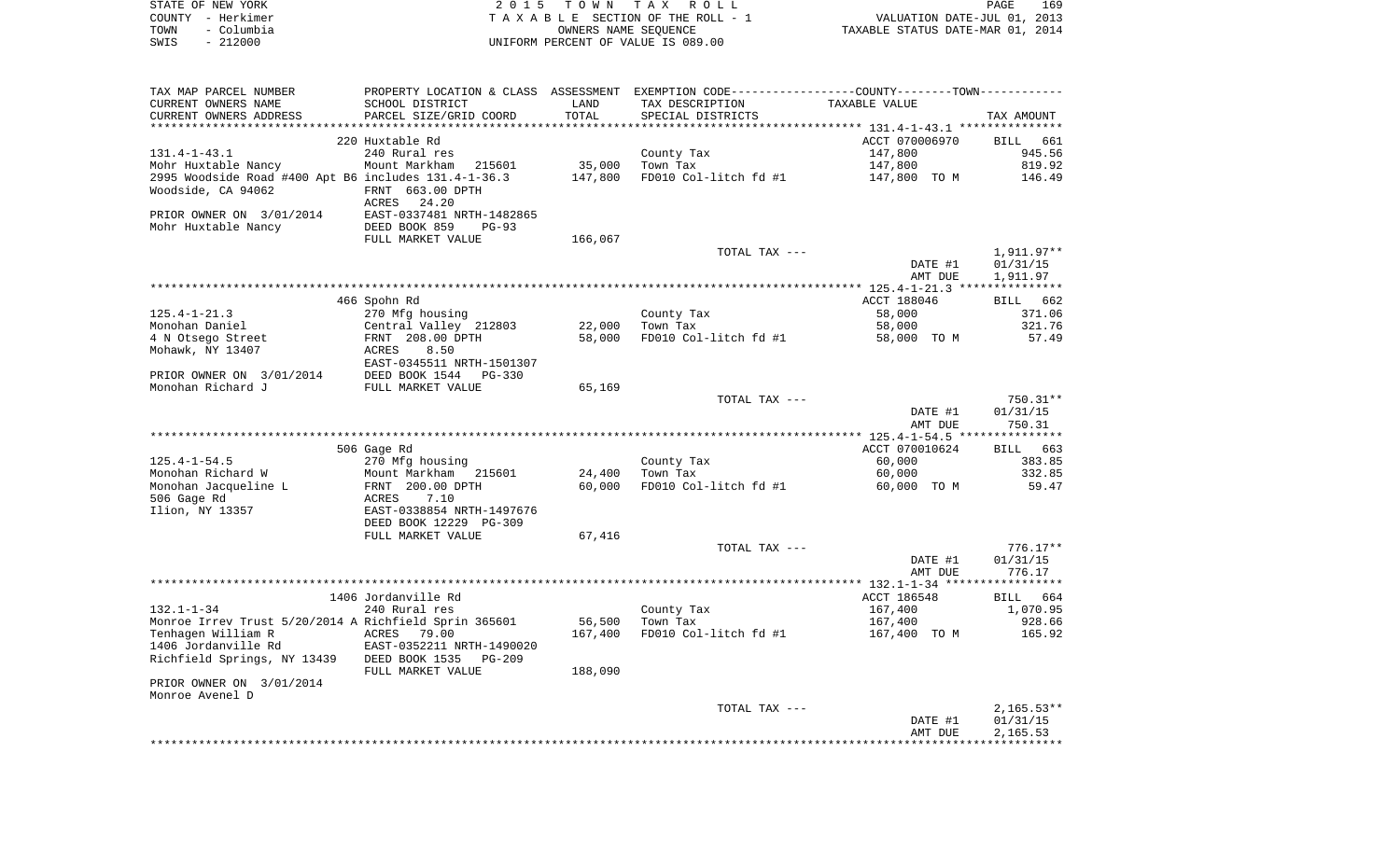| STATE OF NEW YORK  | 2015 TOWN TAX ROLL                    | 170<br>PAGE                      |
|--------------------|---------------------------------------|----------------------------------|
| COUNTY - Herkimer  | T A X A B L E SECTION OF THE ROLL - 1 | VALUATION DATE-JUL 01, 2013      |
| - Columbia<br>TOWN | OWNERS NAME SEOUENCE                  | TAXABLE STATUS DATE-MAR 01, 2014 |
| $-212000$<br>SWIS  | UNIFORM PERCENT OF VALUE IS 089.00    |                                  |

| TAX MAP PARCEL NUMBER    |                                                         |                | PROPERTY LOCATION & CLASS ASSESSMENT EXEMPTION CODE---------------COUNTY-------TOWN---------- |                  |                    |
|--------------------------|---------------------------------------------------------|----------------|-----------------------------------------------------------------------------------------------|------------------|--------------------|
| CURRENT OWNERS NAME      | SCHOOL DISTRICT                                         | LAND           | TAX DESCRIPTION                                                                               | TAXABLE VALUE    |                    |
| CURRENT OWNERS ADDRESS   | PARCEL SIZE/GRID COORD                                  | TOTAL          | SPECIAL DISTRICTS                                                                             |                  | TAX AMOUNT         |
| *******************      |                                                         | ************** |                                                                                               |                  |                    |
|                          | 474 Brennan Rd                                          |                |                                                                                               | ACCT 189018      | BILL<br>665        |
| $125.4 - 1 - 19.2$       | 210 1 Family Res                                        |                | County Tax                                                                                    | 96,000           | 614.16             |
| Moore Thomas J           | Central Valley 212803                                   | 28,500         | Town Tax                                                                                      | 96,000           | 532.56             |
| 10 Richfield Street      | ACRES<br>11.00                                          | 96,000         | FD010 Col-litch fd #1                                                                         | 96,000 TO M      | 95.15              |
| Ilion, NY 13357          | EAST-0346334 NRTH-1502754<br>DEED BOOK 1550<br>$PG-103$ |                |                                                                                               |                  |                    |
| PRIOR OWNER ON 3/01/2014 | FULL MARKET VALUE                                       | 107,865        |                                                                                               |                  |                    |
| Preston Kevin            |                                                         |                |                                                                                               |                  |                    |
|                          |                                                         |                | TOTAL TAX ---                                                                                 |                  | $1,241.87**$       |
|                          |                                                         |                |                                                                                               | DATE #1          | 01/31/15           |
|                          |                                                         |                |                                                                                               | AMT DUE          | 1,241.87           |
|                          |                                                         |                |                                                                                               |                  | ****************** |
|                          | Kingdom Rd                                              |                |                                                                                               |                  | 666<br>BILL        |
| $132.2 - 4 - 2$          | 314 Rural vac<10                                        |                | County Tax                                                                                    | 15,700           | 100.44             |
| Moore William J Sr       | Owen D Young<br>215001                                  | 15,700         | Town Tax                                                                                      | 15,700           | 87.10              |
| Guillotin Marie S        | FRNT 253.00 DPTH                                        | 15,700         | School Relevy                                                                                 |                  | 331.89             |
| 68 Plainfield Ave        | 4.50<br>ACRES                                           |                | FD010 Col-litch fd #1                                                                         | 15,700 TO M      | 15.56              |
| Metuchen, NJ 08840       | EAST-0364832 NRTH-0149444                               |                |                                                                                               |                  |                    |
|                          | DEED BOOK 1211<br>PG-172<br>FULL MARKET VALUE           | 17,640         |                                                                                               |                  |                    |
|                          |                                                         |                | TOTAL TAX ---                                                                                 |                  | 534.99**           |
|                          |                                                         |                |                                                                                               | DATE #1          | 01/31/15           |
|                          |                                                         |                |                                                                                               | AMT DUE          | 534.99             |
|                          |                                                         |                |                                                                                               |                  |                    |
|                          | 188 Elizabethtown Rd                                    |                |                                                                                               | ACCT 157997      | 667<br><b>BILL</b> |
| $131.1 - 1 - 7.1$        | 312 Vac w/imprv                                         |                | AGRIC 10 Y 42100                                                                              | 25,000<br>25,000 |                    |
| Morris Kenneth           | Mount Markham<br>215601                                 | 15,000         | County Tax                                                                                    | 25,000           | 159.94             |
| Landphere Laurel L       | 2.00<br>ACRES                                           | 50,000         | Town Tax                                                                                      | 25,000           | 138.69             |
| 174 Elizabethtown Rd     | EAST-0293008 NRTH-1070755                               |                | FD010 Col-litch fd #1                                                                         | 50,000 TO M      | 49.56              |
| Ilion, NY 13357          | DEED BOOK 1353<br>$PG-76$                               |                |                                                                                               |                  |                    |
|                          | FULL MARKET VALUE                                       | 56,180         |                                                                                               |                  |                    |
|                          |                                                         |                | TOTAL TAX ---                                                                                 |                  | 348.19**           |
|                          |                                                         |                |                                                                                               | DATE #1          | 01/31/15           |
|                          |                                                         |                |                                                                                               | AMT DUE          | 348.19             |
|                          |                                                         |                |                                                                                               |                  |                    |
|                          | Millers Mills Road                                      |                |                                                                                               |                  | BILL<br>668        |
| $131.3 - 1 - 2.2$        | 322 Rural vac>10                                        |                | County Tax                                                                                    | 12,000           | 76.77              |
| Morris Kenneth           | Mount Markham<br>215601                                 | 12,000         | Town Tax                                                                                      | 12,000           | 66.57              |
| Landphere Laurel         | FRNT 1012.00 DPTH                                       | 12,000         | FD010 Col-litch fd #1                                                                         | 12,000 TO M      | 11.89              |
| 174 Elizabethtown Road   | 40.10<br>ACRES                                          |                |                                                                                               |                  |                    |
| Ilion, NY 13357          | EAST-0329802 NRTH-1488746                               |                |                                                                                               |                  |                    |
|                          | DEED BOOK 1162<br>$PG-753$                              |                |                                                                                               |                  |                    |
|                          | FULL MARKET VALUE                                       | 13,483         | TOTAL TAX ---                                                                                 |                  | $155.23**$         |
|                          |                                                         |                |                                                                                               | DATE #1          | 01/31/15           |
|                          |                                                         |                |                                                                                               | AMT DUE          | 155.23             |
|                          |                                                         |                |                                                                                               |                  |                    |
|                          |                                                         |                |                                                                                               |                  |                    |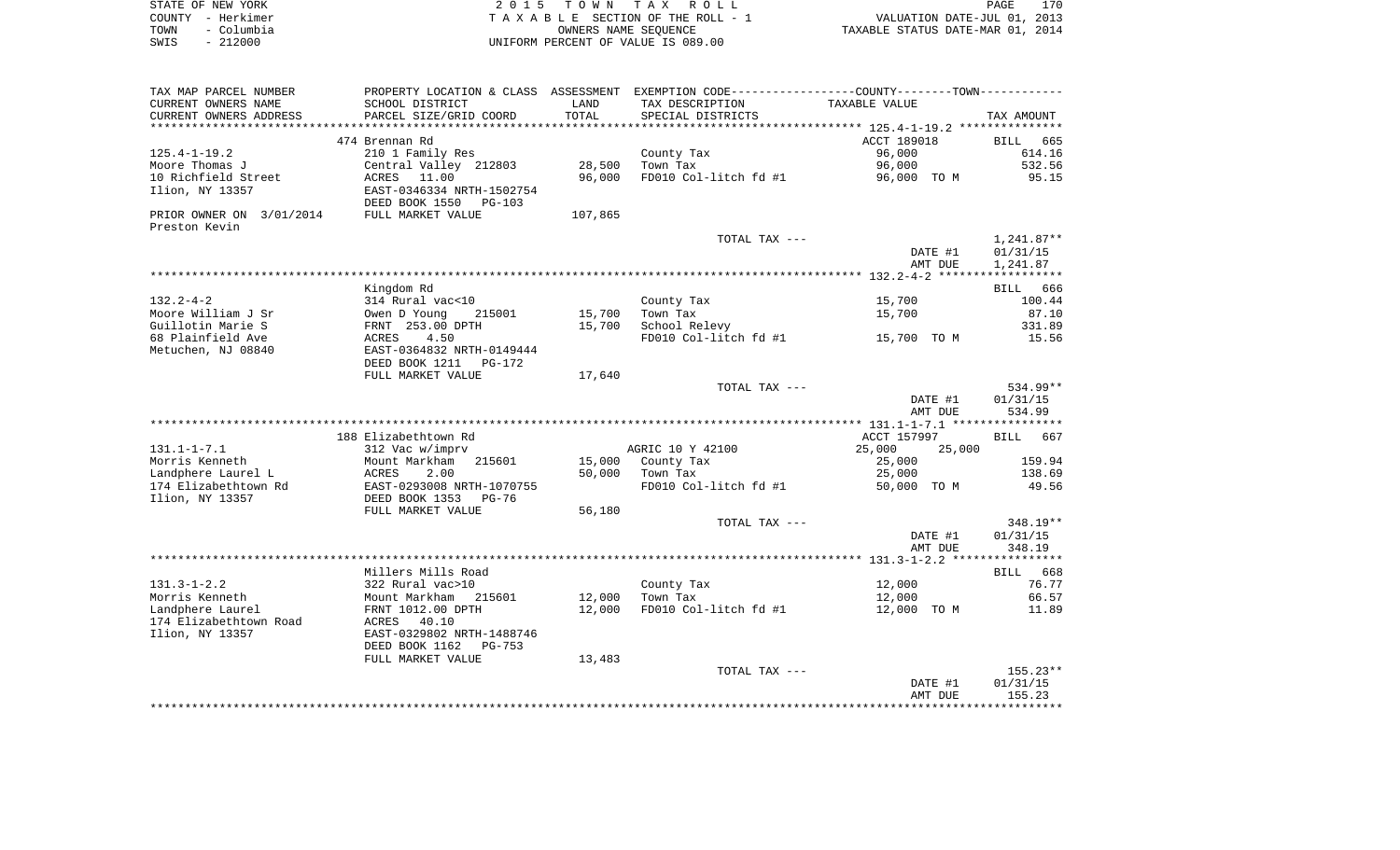| STATE OF NEW YORK  | 2015 TOWN TAX ROLL                 | PAGE                             |
|--------------------|------------------------------------|----------------------------------|
| COUNTY - Herkimer  | TAXABLE SECTION OF THE ROLL - 1    | VALUATION DATE-JUL 01, 2013      |
| - Columbia<br>TOWN | OWNERS NAME SEOUENCE               | TAXABLE STATUS DATE-MAR 01, 2014 |
| $-212000$<br>SWIS  | UNIFORM PERCENT OF VALUE IS 089.00 |                                  |

| TAX MAP PARCEL NUMBER  | PROPERTY LOCATION & CLASS ASSESSMENT EXEMPTION CODE---------------COUNTY-------TOWN---------- |         |                       |                |                    |
|------------------------|-----------------------------------------------------------------------------------------------|---------|-----------------------|----------------|--------------------|
| CURRENT OWNERS NAME    | SCHOOL DISTRICT                                                                               | LAND    | TAX DESCRIPTION       | TAXABLE VALUE  |                    |
| CURRENT OWNERS ADDRESS | PARCEL SIZE/GRID COORD                                                                        | TOTAL   | SPECIAL DISTRICTS     |                | TAX AMOUNT         |
|                        |                                                                                               |         |                       |                |                    |
|                        | 174 Elizabethtown Rd                                                                          |         |                       | ACCT 070005850 | <b>BILL</b><br>669 |
| $131.30 - 2 - 27$      | 210 1 Family Res                                                                              |         | County Tax            | 94,000         | 601.37             |
| Morris Kenneth         | Mount Markham 215601                                                                          | 15,600  | Town Tax              | 94,000         | 521.47             |
| Landphere Laurel       | ACRES<br>2.20                                                                                 | 94,000  | FD010 Col-litch fd #1 | 94,000 TO M    | 93.17              |
| 174 Elizabethtown Rd   | EAST-0328865 NRTH-1494366                                                                     |         |                       |                |                    |
| Ilion, NY 13357        | DEED BOOK 912<br>$PG-449$                                                                     |         |                       |                |                    |
|                        | FULL MARKET VALUE                                                                             | 105,618 |                       |                |                    |
|                        |                                                                                               |         | TOTAL TAX ---         |                | $1,216.01**$       |
|                        |                                                                                               |         |                       | DATE #1        | 01/31/15           |
|                        |                                                                                               |         |                       | AMT DUE        | 1,216.01           |
|                        |                                                                                               |         |                       |                |                    |
|                        | 282 Elizabethtown Rd                                                                          |         |                       | ACCT 070008130 | BILL 670           |
| $131.1 - 1 - 78$       | 210 1 Family Res                                                                              |         | County Tax            | 59,500         | 380.65             |
|                        |                                                                                               |         |                       |                |                    |
| Morris Sharon G        | Mount Markham 215601                                                                          | 8,400   | Town Tax              | 59,500         | 330.08             |
| 282 Elizabethtown Rd   | FRNT 183.00 DPTH 102.00                                                                       | 59,500  | FD010 Col-litch fd #1 | 59,500 TO M    | 58.97              |
| Ilion, NY 13357        | EAST-0329933 NRTH-1496272                                                                     |         |                       |                |                    |
|                        | DEED BOOK 704<br>$PG-130$                                                                     |         |                       |                |                    |
|                        | FULL MARKET VALUE                                                                             | 66,854  |                       |                |                    |
|                        |                                                                                               |         | TOTAL TAX ---         |                | 769.70**           |
|                        |                                                                                               |         |                       | DATE #1        | 01/31/15           |
|                        |                                                                                               |         |                       | AMT DUE        | 769.70             |
|                        |                                                                                               |         |                       |                |                    |
|                        | 1192 Elizabethtown Rd                                                                         |         |                       | ACCT 070009460 | BILL 671           |
| $125.2 - 2 - 20.2$     | 210 1 Family Res                                                                              |         | County Tax            | 50,800         | 324.99             |
| Morse Craiq S          | Central Valley 212803                                                                         | 13,000  | Town Tax              | 50,800         | 281.81             |
| 1192 Elizabethtown Rd  | FRNT 300.00 DPTH 200.00                                                                       | 50,800  | FD010 Col-litch fd #1 | 50,800 TO M    | 50.35              |
| Ilion, NY 13357        | ACRES<br>1.00                                                                                 |         |                       |                |                    |
|                        | EAST-0339283 NRTH-1511266                                                                     |         |                       |                |                    |
|                        | DEED BOOK 842<br>PG-615                                                                       |         |                       |                |                    |
|                        | FULL MARKET VALUE                                                                             | 57,079  |                       |                |                    |
|                        |                                                                                               |         | TOTAL TAX ---         |                | 657.15**           |
|                        |                                                                                               |         |                       | DATE #1        | 01/31/15           |
|                        |                                                                                               |         |                       | AMT DUE        | 657.15             |
|                        |                                                                                               |         |                       |                |                    |
|                        | Elizabethtown Rd                                                                              |         |                       | ACCT 070009485 | BILL 672           |
| $125.2 - 2 - 20.3$     | 311 Res vac land                                                                              |         | County Tax            | 12,500         | 79.97              |
| Morse Craig S          | Central Valley 212803                                                                         | 12,500  | Town Tax              | 12,500         | 69.34              |
| 1192 Elizabethtown Rd  | 8.10<br>ACRES                                                                                 | 12,500  | FD010 Col-litch fd #1 | 12,500 TO M    | 12.39              |
| Ilion, NY 13357        | EAST-0339617 NRTH-1511532                                                                     |         |                       |                |                    |
|                        | DEED BOOK 842<br><b>PG-615</b>                                                                |         |                       |                |                    |
|                        | FULL MARKET VALUE                                                                             | 14,045  |                       |                |                    |
|                        |                                                                                               |         | TOTAL TAX ---         |                | $161.70**$         |
|                        |                                                                                               |         |                       | DATE #1        | 01/31/15           |
|                        |                                                                                               |         |                       | AMT DUE        | 161.70             |
|                        |                                                                                               |         |                       |                |                    |
|                        |                                                                                               |         |                       |                |                    |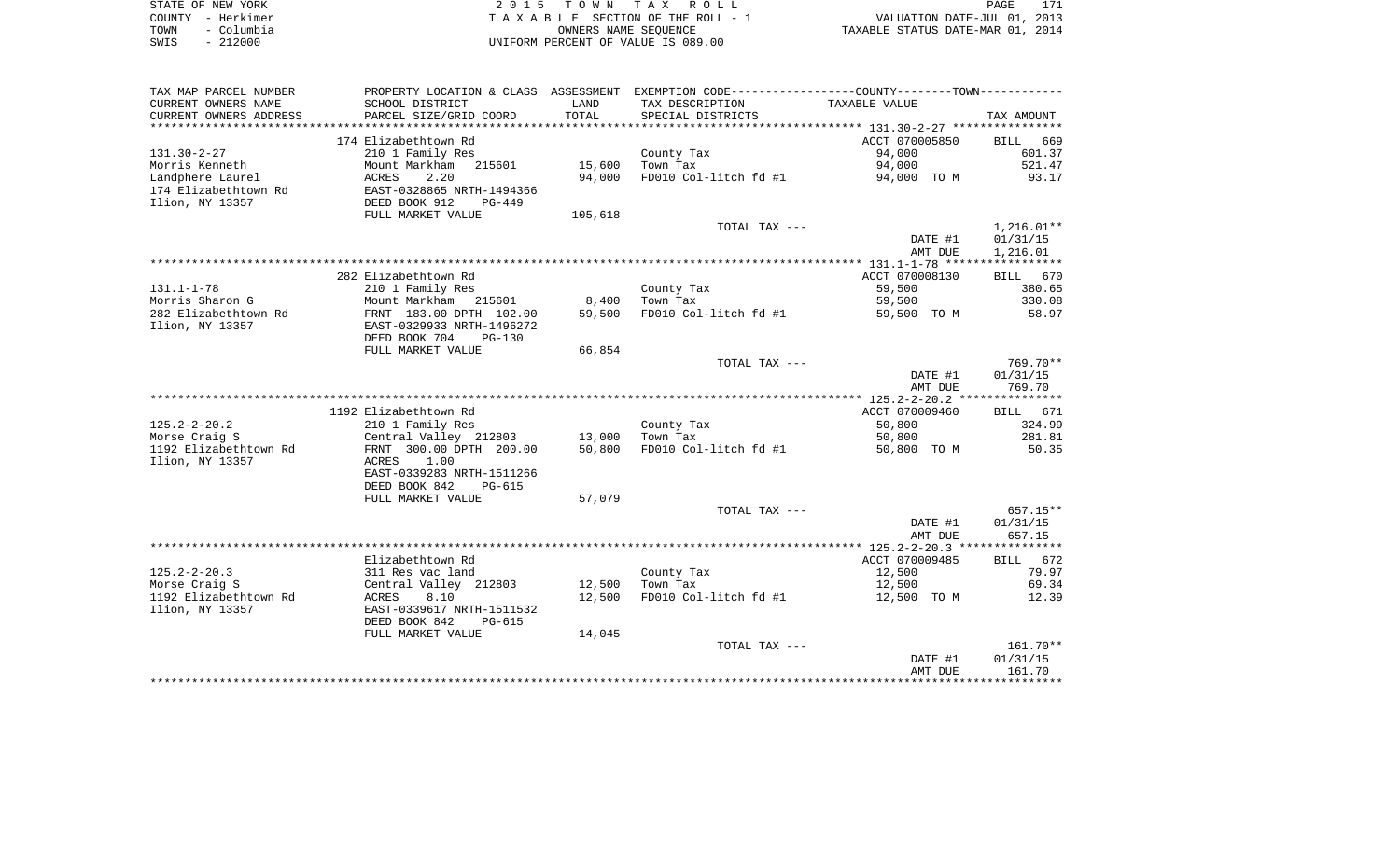|      | STATE OF NEW YORK | 2015 TOWN TAX ROLL                 | PAGE                             | 172 |
|------|-------------------|------------------------------------|----------------------------------|-----|
|      | COUNTY - Herkimer | TAXABLE SECTION OF THE ROLL - 1    | VALUATION DATE-JUL 01, 2013      |     |
| TOWN | - Columbia        | OWNERS NAME SEOUENCE               | TAXABLE STATUS DATE-MAR 01, 2014 |     |
| SWIS | $-212000$         | UNIFORM PERCENT OF VALUE IS 089.00 |                                  |     |

| TAX MAP PARCEL NUMBER                           |                                                  |                  | PROPERTY LOCATION & CLASS ASSESSMENT EXEMPTION CODE---------------COUNTY-------TOWN---------- |                |                    |
|-------------------------------------------------|--------------------------------------------------|------------------|-----------------------------------------------------------------------------------------------|----------------|--------------------|
| CURRENT OWNERS NAME                             | SCHOOL DISTRICT                                  | LAND             | TAX DESCRIPTION                                                                               | TAXABLE VALUE  |                    |
| CURRENT OWNERS ADDRESS<br>********************* | PARCEL SIZE/GRID COORD                           | TOTAL            | SPECIAL DISTRICTS                                                                             |                | TAX AMOUNT         |
|                                                 |                                                  |                  |                                                                                               |                |                    |
|                                                 | Elizabethtown Rd                                 |                  |                                                                                               | ACCT 070009420 | <b>BILL</b><br>673 |
| $125.2 - 2 - 24$                                | 105 Vac farmland                                 |                  | County Tax<br>Town Tax                                                                        | 8,200          | 52.46              |
| Morse Craig S                                   | Central Valley 212803                            | 8,200            |                                                                                               | 8,200          | 45.49              |
| 1192 Elizabethtown Rd<br>Ilion, NY 13357        | ACRES 16.00<br>EAST-0339850 NRTH-1512033         | 8,200            | FD010 Col-litch fd #1                                                                         | 8,200 TO M     | 8.13               |
|                                                 | DEED BOOK 842<br>PG-615                          |                  |                                                                                               |                |                    |
|                                                 | FULL MARKET VALUE                                | 9,213            |                                                                                               |                |                    |
|                                                 |                                                  |                  | TOTAL TAX ---                                                                                 |                | $106.08**$         |
|                                                 |                                                  |                  |                                                                                               | DATE #1        | 01/31/15           |
|                                                 |                                                  |                  |                                                                                               | AMT DUE        | 106.08             |
|                                                 |                                                  |                  |                                                                                               |                |                    |
|                                                 | State Route 51                                   |                  |                                                                                               | ACCT 070003930 | <b>BILL</b><br>674 |
| $131.30 - 2 - 14.1$                             | 311 Res vac land                                 |                  | County Tax                                                                                    | 1,000          | 6.40               |
| Morse Gary D                                    | Mount Markham<br>215601                          | 1,000            | Town Tax                                                                                      | 1,000          | 5.55               |
| Morse Patricia J                                | 11.00 DPTH 300.00<br>FRNT                        | 1,000            | FD010 Col-litch fd #1                                                                         | 1,000 TO M     | .99                |
| 34 South Third Ave                              | 0.08<br>ACRES                                    |                  |                                                                                               |                |                    |
| Ilion, NY 13357                                 | EAST-0327859 NRTH-1493024                        |                  |                                                                                               |                |                    |
|                                                 | DEED BOOK 00595 PG-00595                         |                  |                                                                                               |                |                    |
|                                                 | FULL MARKET VALUE                                | 1,124            |                                                                                               |                |                    |
|                                                 |                                                  |                  | TOTAL TAX ---                                                                                 |                | $12.94**$          |
|                                                 |                                                  |                  |                                                                                               | DATE #1        | 01/31/15           |
|                                                 |                                                  |                  |                                                                                               | AMT DUE        | 12.94              |
|                                                 | 1593 Mckoons Rd                                  |                  |                                                                                               | ACCT 070012900 | BILL 675           |
| $131.2 - 1 - 32$                                | 210 1 Family Res                                 |                  | County Tax                                                                                    | 21,600         | 138.19             |
| Mosenthin Brandi J                              | Central Valley 212803                            | 8,000            | Town Tax                                                                                      | 21,600         | 119.83             |
| 1593 McKoons Rd                                 | 68.00 DPTH 239.00<br>FRNT                        | 21,600           | FD010 Col-litch fd #1                                                                         | 21,600 TO M    | 21.41              |
| Richfield Springs, NY 13339 ACRES               | 0.37                                             |                  |                                                                                               |                |                    |
|                                                 | EAST-0348151 NRTH-1493801                        |                  |                                                                                               |                |                    |
|                                                 | DEED BOOK 1128<br>PG-620                         |                  |                                                                                               |                |                    |
|                                                 | FULL MARKET VALUE                                | 24,270           |                                                                                               |                |                    |
|                                                 |                                                  |                  | TOTAL TAX ---                                                                                 |                | $279.43**$         |
|                                                 |                                                  |                  |                                                                                               | DATE #1        | 01/31/15           |
|                                                 |                                                  |                  |                                                                                               | AMT DUE        | 279.43             |
|                                                 |                                                  |                  |                                                                                               |                |                    |
|                                                 | 475 Brewer Rd                                    |                  |                                                                                               | ACCT 070007110 | BILL 676           |
| $125.2 - 2 - 47$                                | 210 1 Family Res                                 |                  | County Tax<br>Town Tax                                                                        | 32,400         | 207.28             |
| Moszak Gary L                                   | Central Valley 212803<br>FRNT 296.90 DPTH 114.50 | 10,900<br>32,400 | School Relevy                                                                                 | 32,400         | 179.74<br>125.65   |
| Moszak Susan A<br>475 Brewer Rd                 | 0.74<br>ACRES                                    |                  | FD010 Col-litch fd #1                                                                         | 32,400 TO M    | 32.11              |
| Ilion, NY 13357                                 | EAST-0344228 NRTH-1505186                        |                  |                                                                                               |                |                    |
|                                                 | DEED BOOK 909<br>PG-277                          |                  |                                                                                               |                |                    |
|                                                 | FULL MARKET VALUE                                | 36,404           |                                                                                               |                |                    |
|                                                 |                                                  |                  | TOTAL TAX ---                                                                                 |                | 544.78**           |
|                                                 |                                                  |                  |                                                                                               | DATE #1        | 01/31/15           |
|                                                 |                                                  |                  |                                                                                               | AMT DUE        | 544.78             |
|                                                 |                                                  |                  |                                                                                               |                |                    |
|                                                 |                                                  |                  |                                                                                               |                |                    |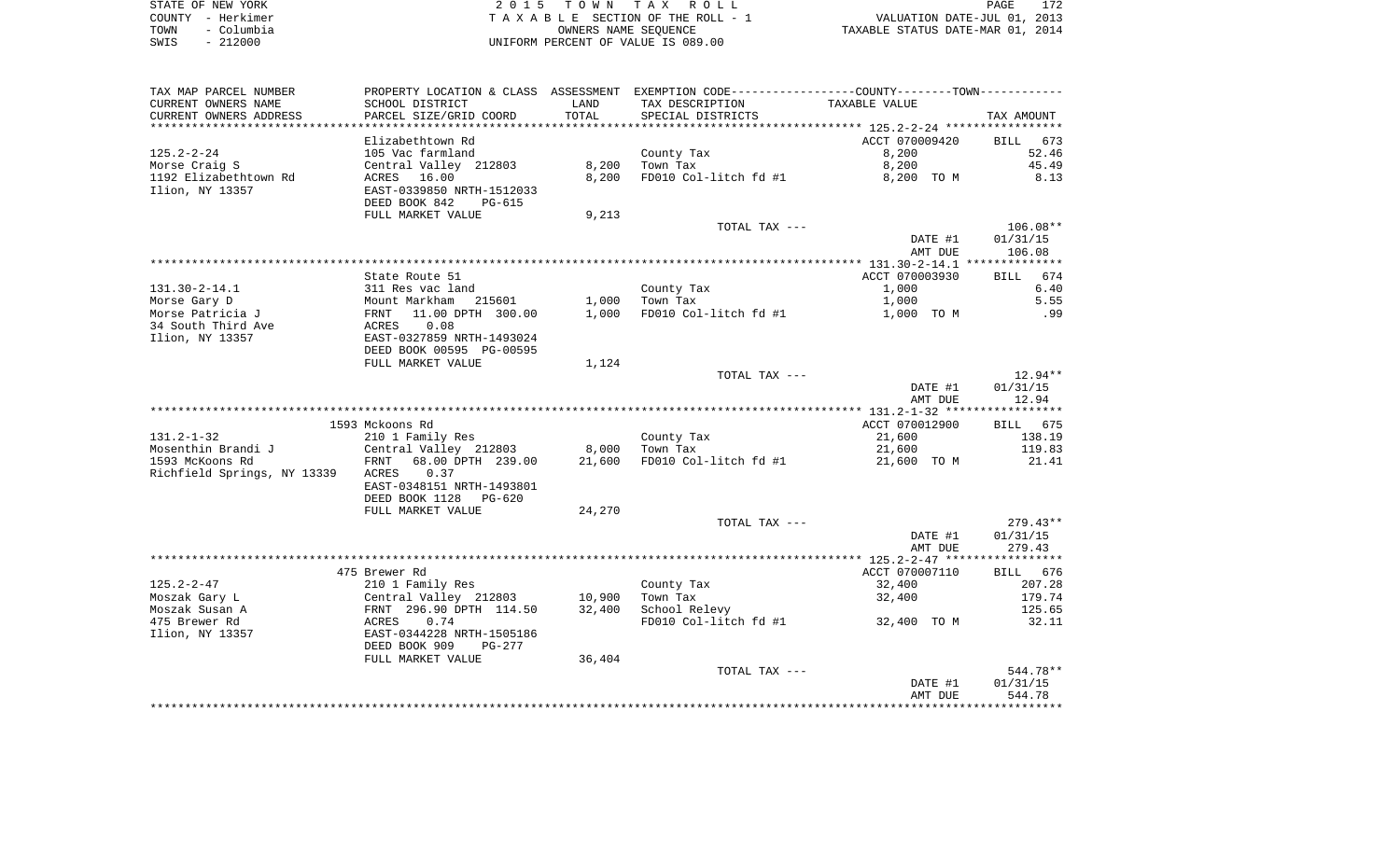|      | STATE OF NEW YORK | 2015 TOWN TAX ROLL                 | 173<br>PAGE                      |
|------|-------------------|------------------------------------|----------------------------------|
|      | COUNTY - Herkimer | TAXABLE SECTION OF THE ROLL - 1    | VALUATION DATE-JUL 01, 2013      |
| TOWN | - Columbia        | OWNERS NAME SEOUENCE               | TAXABLE STATUS DATE-MAR 01, 2014 |
| SWIS | $-212000$         | UNIFORM PERCENT OF VALUE IS 089.00 |                                  |

| TAX DESCRIPTION<br>SCHOOL DISTRICT<br>LAND<br>TAXABLE VALUE<br>TOTAL<br>PARCEL SIZE/GRID COORD<br>SPECIAL DISTRICTS<br>TAX AMOUNT<br>430 Brennan Rd<br>ACCT 070015025<br>677<br>BILL<br>91,800<br>587.29<br>$125.4 - 1 - 22.3$<br>210 1 Family Res<br>County Tax<br>22,000<br>509.26<br>Central Valley 212803<br>Town Tax<br>91,800<br>Mower James S<br>430 Brennan Rd<br>5.10<br>91,800<br>School Relevy<br>1,488.47<br>ACRES<br>Ilion, NY 13357<br>FD010 Col-litch fd #1<br>90.99<br>EAST-0344781 NRTH-1502324<br>91,800 TO M<br>DEED BOOK 751<br>$PG-168$<br>FULL MARKET VALUE<br>103,146<br>$2,676.01**$<br>TOTAL TAX ---<br>DATE #1<br>01/31/15<br>AMT DUE<br>2,676.01<br>402 Beebe Rd<br>ACCT 070010265<br>BILL 678<br>$125.3 - 1 - 14$<br>210 1 Family Res<br>County Tax<br>90,000<br>575.78<br>Central Valley 212803<br>13,000<br>Town Tax<br>90,000<br>499.28<br>Mowers Daryl D<br>Mowers Barbara J<br>90,000<br>FD010 Col-litch fd #1<br>89.20<br>ACRES<br>1.00<br>90,000 TO M<br>EAST-0336299 NRTH-1498792<br>402 Beebe Rd<br>Ilion, NY 13357<br>DEED BOOK 943<br><b>PG-513</b><br>101,124<br>FULL MARKET VALUE<br>TOTAL TAX ---<br>DATE #1<br>01/31/15<br>AMT DUE<br>1,164.26<br>1861 Jordanville Rd<br>ACCT 070015125<br><b>BILL</b><br>679<br>VET WAR C 41122<br>6,525<br>210 1 Family Res<br>0<br>6,525<br>Moyer Charles F<br>Richfield Sprin 365601<br>26,500 VET WAR T 41123<br>$\Omega$<br>Moyer Donna Lee<br>ACRES<br>8.80<br>43,500<br>County Tax<br>36,975<br>236.55<br>1861 Jordanville Rd<br>EAST-0361156 NRTH-1488530<br>Town Tax<br>36,975<br>205.12<br>FD010 Col-litch fd #1<br>43,500 TO M<br>43.11<br>Jordanville, NY 13361<br>DEED BOOK 710<br>$PG-238$<br>FULL MARKET VALUE<br>48,876<br>484.78**<br>TOTAL TAX ---<br>DATE #1<br>01/31/15<br>484.78<br>AMT DUE<br>Millers Mills Rd<br>ACCT 070003870<br>BILL 680<br>314 Rural vac<10<br>County Tax<br>6,200<br>39.66<br>Mount Markham<br>215601<br>6,200<br>Town Tax<br>6,200<br>34.39<br>1.30<br>6,200<br>FD010 Col-litch fd #1<br>6.15<br>ACRES<br>6,200 TO M<br>EAST-0337786 NRTH-1488439<br>DEED BOOK 805<br>$PG-95$<br>6,966<br>FULL MARKET VALUE<br>$80.20**$<br>TOTAL TAX ---<br>01/31/15<br>DATE #1<br>AMT DUE<br>80.20 | TAX MAP PARCEL NUMBER   |  | PROPERTY LOCATION & CLASS ASSESSMENT EXEMPTION CODE---------------COUNTY-------TOWN---------- |  |
|---------------------------------------------------------------------------------------------------------------------------------------------------------------------------------------------------------------------------------------------------------------------------------------------------------------------------------------------------------------------------------------------------------------------------------------------------------------------------------------------------------------------------------------------------------------------------------------------------------------------------------------------------------------------------------------------------------------------------------------------------------------------------------------------------------------------------------------------------------------------------------------------------------------------------------------------------------------------------------------------------------------------------------------------------------------------------------------------------------------------------------------------------------------------------------------------------------------------------------------------------------------------------------------------------------------------------------------------------------------------------------------------------------------------------------------------------------------------------------------------------------------------------------------------------------------------------------------------------------------------------------------------------------------------------------------------------------------------------------------------------------------------------------------------------------------------------------------------------------------------------------------------------------------------------------------------------------------------------------------------------------------------------------------------------------------------------------------------------------------------------------------------------------------------------------------------------------------|-------------------------|--|-----------------------------------------------------------------------------------------------|--|
| $1,164.26**$                                                                                                                                                                                                                                                                                                                                                                                                                                                                                                                                                                                                                                                                                                                                                                                                                                                                                                                                                                                                                                                                                                                                                                                                                                                                                                                                                                                                                                                                                                                                                                                                                                                                                                                                                                                                                                                                                                                                                                                                                                                                                                                                                                                                  | CURRENT OWNERS NAME     |  |                                                                                               |  |
|                                                                                                                                                                                                                                                                                                                                                                                                                                                                                                                                                                                                                                                                                                                                                                                                                                                                                                                                                                                                                                                                                                                                                                                                                                                                                                                                                                                                                                                                                                                                                                                                                                                                                                                                                                                                                                                                                                                                                                                                                                                                                                                                                                                                               | CURRENT OWNERS ADDRESS  |  |                                                                                               |  |
|                                                                                                                                                                                                                                                                                                                                                                                                                                                                                                                                                                                                                                                                                                                                                                                                                                                                                                                                                                                                                                                                                                                                                                                                                                                                                                                                                                                                                                                                                                                                                                                                                                                                                                                                                                                                                                                                                                                                                                                                                                                                                                                                                                                                               |                         |  |                                                                                               |  |
|                                                                                                                                                                                                                                                                                                                                                                                                                                                                                                                                                                                                                                                                                                                                                                                                                                                                                                                                                                                                                                                                                                                                                                                                                                                                                                                                                                                                                                                                                                                                                                                                                                                                                                                                                                                                                                                                                                                                                                                                                                                                                                                                                                                                               |                         |  |                                                                                               |  |
|                                                                                                                                                                                                                                                                                                                                                                                                                                                                                                                                                                                                                                                                                                                                                                                                                                                                                                                                                                                                                                                                                                                                                                                                                                                                                                                                                                                                                                                                                                                                                                                                                                                                                                                                                                                                                                                                                                                                                                                                                                                                                                                                                                                                               |                         |  |                                                                                               |  |
|                                                                                                                                                                                                                                                                                                                                                                                                                                                                                                                                                                                                                                                                                                                                                                                                                                                                                                                                                                                                                                                                                                                                                                                                                                                                                                                                                                                                                                                                                                                                                                                                                                                                                                                                                                                                                                                                                                                                                                                                                                                                                                                                                                                                               |                         |  |                                                                                               |  |
|                                                                                                                                                                                                                                                                                                                                                                                                                                                                                                                                                                                                                                                                                                                                                                                                                                                                                                                                                                                                                                                                                                                                                                                                                                                                                                                                                                                                                                                                                                                                                                                                                                                                                                                                                                                                                                                                                                                                                                                                                                                                                                                                                                                                               |                         |  |                                                                                               |  |
|                                                                                                                                                                                                                                                                                                                                                                                                                                                                                                                                                                                                                                                                                                                                                                                                                                                                                                                                                                                                                                                                                                                                                                                                                                                                                                                                                                                                                                                                                                                                                                                                                                                                                                                                                                                                                                                                                                                                                                                                                                                                                                                                                                                                               |                         |  |                                                                                               |  |
|                                                                                                                                                                                                                                                                                                                                                                                                                                                                                                                                                                                                                                                                                                                                                                                                                                                                                                                                                                                                                                                                                                                                                                                                                                                                                                                                                                                                                                                                                                                                                                                                                                                                                                                                                                                                                                                                                                                                                                                                                                                                                                                                                                                                               |                         |  |                                                                                               |  |
|                                                                                                                                                                                                                                                                                                                                                                                                                                                                                                                                                                                                                                                                                                                                                                                                                                                                                                                                                                                                                                                                                                                                                                                                                                                                                                                                                                                                                                                                                                                                                                                                                                                                                                                                                                                                                                                                                                                                                                                                                                                                                                                                                                                                               |                         |  |                                                                                               |  |
|                                                                                                                                                                                                                                                                                                                                                                                                                                                                                                                                                                                                                                                                                                                                                                                                                                                                                                                                                                                                                                                                                                                                                                                                                                                                                                                                                                                                                                                                                                                                                                                                                                                                                                                                                                                                                                                                                                                                                                                                                                                                                                                                                                                                               |                         |  |                                                                                               |  |
|                                                                                                                                                                                                                                                                                                                                                                                                                                                                                                                                                                                                                                                                                                                                                                                                                                                                                                                                                                                                                                                                                                                                                                                                                                                                                                                                                                                                                                                                                                                                                                                                                                                                                                                                                                                                                                                                                                                                                                                                                                                                                                                                                                                                               |                         |  |                                                                                               |  |
|                                                                                                                                                                                                                                                                                                                                                                                                                                                                                                                                                                                                                                                                                                                                                                                                                                                                                                                                                                                                                                                                                                                                                                                                                                                                                                                                                                                                                                                                                                                                                                                                                                                                                                                                                                                                                                                                                                                                                                                                                                                                                                                                                                                                               |                         |  |                                                                                               |  |
|                                                                                                                                                                                                                                                                                                                                                                                                                                                                                                                                                                                                                                                                                                                                                                                                                                                                                                                                                                                                                                                                                                                                                                                                                                                                                                                                                                                                                                                                                                                                                                                                                                                                                                                                                                                                                                                                                                                                                                                                                                                                                                                                                                                                               |                         |  |                                                                                               |  |
|                                                                                                                                                                                                                                                                                                                                                                                                                                                                                                                                                                                                                                                                                                                                                                                                                                                                                                                                                                                                                                                                                                                                                                                                                                                                                                                                                                                                                                                                                                                                                                                                                                                                                                                                                                                                                                                                                                                                                                                                                                                                                                                                                                                                               |                         |  |                                                                                               |  |
|                                                                                                                                                                                                                                                                                                                                                                                                                                                                                                                                                                                                                                                                                                                                                                                                                                                                                                                                                                                                                                                                                                                                                                                                                                                                                                                                                                                                                                                                                                                                                                                                                                                                                                                                                                                                                                                                                                                                                                                                                                                                                                                                                                                                               |                         |  |                                                                                               |  |
|                                                                                                                                                                                                                                                                                                                                                                                                                                                                                                                                                                                                                                                                                                                                                                                                                                                                                                                                                                                                                                                                                                                                                                                                                                                                                                                                                                                                                                                                                                                                                                                                                                                                                                                                                                                                                                                                                                                                                                                                                                                                                                                                                                                                               |                         |  |                                                                                               |  |
|                                                                                                                                                                                                                                                                                                                                                                                                                                                                                                                                                                                                                                                                                                                                                                                                                                                                                                                                                                                                                                                                                                                                                                                                                                                                                                                                                                                                                                                                                                                                                                                                                                                                                                                                                                                                                                                                                                                                                                                                                                                                                                                                                                                                               |                         |  |                                                                                               |  |
|                                                                                                                                                                                                                                                                                                                                                                                                                                                                                                                                                                                                                                                                                                                                                                                                                                                                                                                                                                                                                                                                                                                                                                                                                                                                                                                                                                                                                                                                                                                                                                                                                                                                                                                                                                                                                                                                                                                                                                                                                                                                                                                                                                                                               |                         |  |                                                                                               |  |
|                                                                                                                                                                                                                                                                                                                                                                                                                                                                                                                                                                                                                                                                                                                                                                                                                                                                                                                                                                                                                                                                                                                                                                                                                                                                                                                                                                                                                                                                                                                                                                                                                                                                                                                                                                                                                                                                                                                                                                                                                                                                                                                                                                                                               |                         |  |                                                                                               |  |
|                                                                                                                                                                                                                                                                                                                                                                                                                                                                                                                                                                                                                                                                                                                                                                                                                                                                                                                                                                                                                                                                                                                                                                                                                                                                                                                                                                                                                                                                                                                                                                                                                                                                                                                                                                                                                                                                                                                                                                                                                                                                                                                                                                                                               |                         |  |                                                                                               |  |
|                                                                                                                                                                                                                                                                                                                                                                                                                                                                                                                                                                                                                                                                                                                                                                                                                                                                                                                                                                                                                                                                                                                                                                                                                                                                                                                                                                                                                                                                                                                                                                                                                                                                                                                                                                                                                                                                                                                                                                                                                                                                                                                                                                                                               |                         |  |                                                                                               |  |
|                                                                                                                                                                                                                                                                                                                                                                                                                                                                                                                                                                                                                                                                                                                                                                                                                                                                                                                                                                                                                                                                                                                                                                                                                                                                                                                                                                                                                                                                                                                                                                                                                                                                                                                                                                                                                                                                                                                                                                                                                                                                                                                                                                                                               |                         |  |                                                                                               |  |
|                                                                                                                                                                                                                                                                                                                                                                                                                                                                                                                                                                                                                                                                                                                                                                                                                                                                                                                                                                                                                                                                                                                                                                                                                                                                                                                                                                                                                                                                                                                                                                                                                                                                                                                                                                                                                                                                                                                                                                                                                                                                                                                                                                                                               |                         |  |                                                                                               |  |
|                                                                                                                                                                                                                                                                                                                                                                                                                                                                                                                                                                                                                                                                                                                                                                                                                                                                                                                                                                                                                                                                                                                                                                                                                                                                                                                                                                                                                                                                                                                                                                                                                                                                                                                                                                                                                                                                                                                                                                                                                                                                                                                                                                                                               | $132.4 - 2 - 1.2$       |  |                                                                                               |  |
|                                                                                                                                                                                                                                                                                                                                                                                                                                                                                                                                                                                                                                                                                                                                                                                                                                                                                                                                                                                                                                                                                                                                                                                                                                                                                                                                                                                                                                                                                                                                                                                                                                                                                                                                                                                                                                                                                                                                                                                                                                                                                                                                                                                                               |                         |  |                                                                                               |  |
|                                                                                                                                                                                                                                                                                                                                                                                                                                                                                                                                                                                                                                                                                                                                                                                                                                                                                                                                                                                                                                                                                                                                                                                                                                                                                                                                                                                                                                                                                                                                                                                                                                                                                                                                                                                                                                                                                                                                                                                                                                                                                                                                                                                                               |                         |  |                                                                                               |  |
|                                                                                                                                                                                                                                                                                                                                                                                                                                                                                                                                                                                                                                                                                                                                                                                                                                                                                                                                                                                                                                                                                                                                                                                                                                                                                                                                                                                                                                                                                                                                                                                                                                                                                                                                                                                                                                                                                                                                                                                                                                                                                                                                                                                                               |                         |  |                                                                                               |  |
|                                                                                                                                                                                                                                                                                                                                                                                                                                                                                                                                                                                                                                                                                                                                                                                                                                                                                                                                                                                                                                                                                                                                                                                                                                                                                                                                                                                                                                                                                                                                                                                                                                                                                                                                                                                                                                                                                                                                                                                                                                                                                                                                                                                                               |                         |  |                                                                                               |  |
|                                                                                                                                                                                                                                                                                                                                                                                                                                                                                                                                                                                                                                                                                                                                                                                                                                                                                                                                                                                                                                                                                                                                                                                                                                                                                                                                                                                                                                                                                                                                                                                                                                                                                                                                                                                                                                                                                                                                                                                                                                                                                                                                                                                                               |                         |  |                                                                                               |  |
|                                                                                                                                                                                                                                                                                                                                                                                                                                                                                                                                                                                                                                                                                                                                                                                                                                                                                                                                                                                                                                                                                                                                                                                                                                                                                                                                                                                                                                                                                                                                                                                                                                                                                                                                                                                                                                                                                                                                                                                                                                                                                                                                                                                                               |                         |  |                                                                                               |  |
|                                                                                                                                                                                                                                                                                                                                                                                                                                                                                                                                                                                                                                                                                                                                                                                                                                                                                                                                                                                                                                                                                                                                                                                                                                                                                                                                                                                                                                                                                                                                                                                                                                                                                                                                                                                                                                                                                                                                                                                                                                                                                                                                                                                                               |                         |  |                                                                                               |  |
|                                                                                                                                                                                                                                                                                                                                                                                                                                                                                                                                                                                                                                                                                                                                                                                                                                                                                                                                                                                                                                                                                                                                                                                                                                                                                                                                                                                                                                                                                                                                                                                                                                                                                                                                                                                                                                                                                                                                                                                                                                                                                                                                                                                                               |                         |  |                                                                                               |  |
|                                                                                                                                                                                                                                                                                                                                                                                                                                                                                                                                                                                                                                                                                                                                                                                                                                                                                                                                                                                                                                                                                                                                                                                                                                                                                                                                                                                                                                                                                                                                                                                                                                                                                                                                                                                                                                                                                                                                                                                                                                                                                                                                                                                                               |                         |  |                                                                                               |  |
|                                                                                                                                                                                                                                                                                                                                                                                                                                                                                                                                                                                                                                                                                                                                                                                                                                                                                                                                                                                                                                                                                                                                                                                                                                                                                                                                                                                                                                                                                                                                                                                                                                                                                                                                                                                                                                                                                                                                                                                                                                                                                                                                                                                                               | $131.2 - 1 - 68$        |  |                                                                                               |  |
|                                                                                                                                                                                                                                                                                                                                                                                                                                                                                                                                                                                                                                                                                                                                                                                                                                                                                                                                                                                                                                                                                                                                                                                                                                                                                                                                                                                                                                                                                                                                                                                                                                                                                                                                                                                                                                                                                                                                                                                                                                                                                                                                                                                                               | Murphy Dan              |  |                                                                                               |  |
|                                                                                                                                                                                                                                                                                                                                                                                                                                                                                                                                                                                                                                                                                                                                                                                                                                                                                                                                                                                                                                                                                                                                                                                                                                                                                                                                                                                                                                                                                                                                                                                                                                                                                                                                                                                                                                                                                                                                                                                                                                                                                                                                                                                                               | Hills Debbie            |  |                                                                                               |  |
|                                                                                                                                                                                                                                                                                                                                                                                                                                                                                                                                                                                                                                                                                                                                                                                                                                                                                                                                                                                                                                                                                                                                                                                                                                                                                                                                                                                                                                                                                                                                                                                                                                                                                                                                                                                                                                                                                                                                                                                                                                                                                                                                                                                                               | 773 Millers Mills Rd    |  |                                                                                               |  |
|                                                                                                                                                                                                                                                                                                                                                                                                                                                                                                                                                                                                                                                                                                                                                                                                                                                                                                                                                                                                                                                                                                                                                                                                                                                                                                                                                                                                                                                                                                                                                                                                                                                                                                                                                                                                                                                                                                                                                                                                                                                                                                                                                                                                               | West Winfield, NY 13491 |  |                                                                                               |  |
|                                                                                                                                                                                                                                                                                                                                                                                                                                                                                                                                                                                                                                                                                                                                                                                                                                                                                                                                                                                                                                                                                                                                                                                                                                                                                                                                                                                                                                                                                                                                                                                                                                                                                                                                                                                                                                                                                                                                                                                                                                                                                                                                                                                                               |                         |  |                                                                                               |  |
|                                                                                                                                                                                                                                                                                                                                                                                                                                                                                                                                                                                                                                                                                                                                                                                                                                                                                                                                                                                                                                                                                                                                                                                                                                                                                                                                                                                                                                                                                                                                                                                                                                                                                                                                                                                                                                                                                                                                                                                                                                                                                                                                                                                                               |                         |  |                                                                                               |  |
|                                                                                                                                                                                                                                                                                                                                                                                                                                                                                                                                                                                                                                                                                                                                                                                                                                                                                                                                                                                                                                                                                                                                                                                                                                                                                                                                                                                                                                                                                                                                                                                                                                                                                                                                                                                                                                                                                                                                                                                                                                                                                                                                                                                                               |                         |  |                                                                                               |  |
|                                                                                                                                                                                                                                                                                                                                                                                                                                                                                                                                                                                                                                                                                                                                                                                                                                                                                                                                                                                                                                                                                                                                                                                                                                                                                                                                                                                                                                                                                                                                                                                                                                                                                                                                                                                                                                                                                                                                                                                                                                                                                                                                                                                                               |                         |  |                                                                                               |  |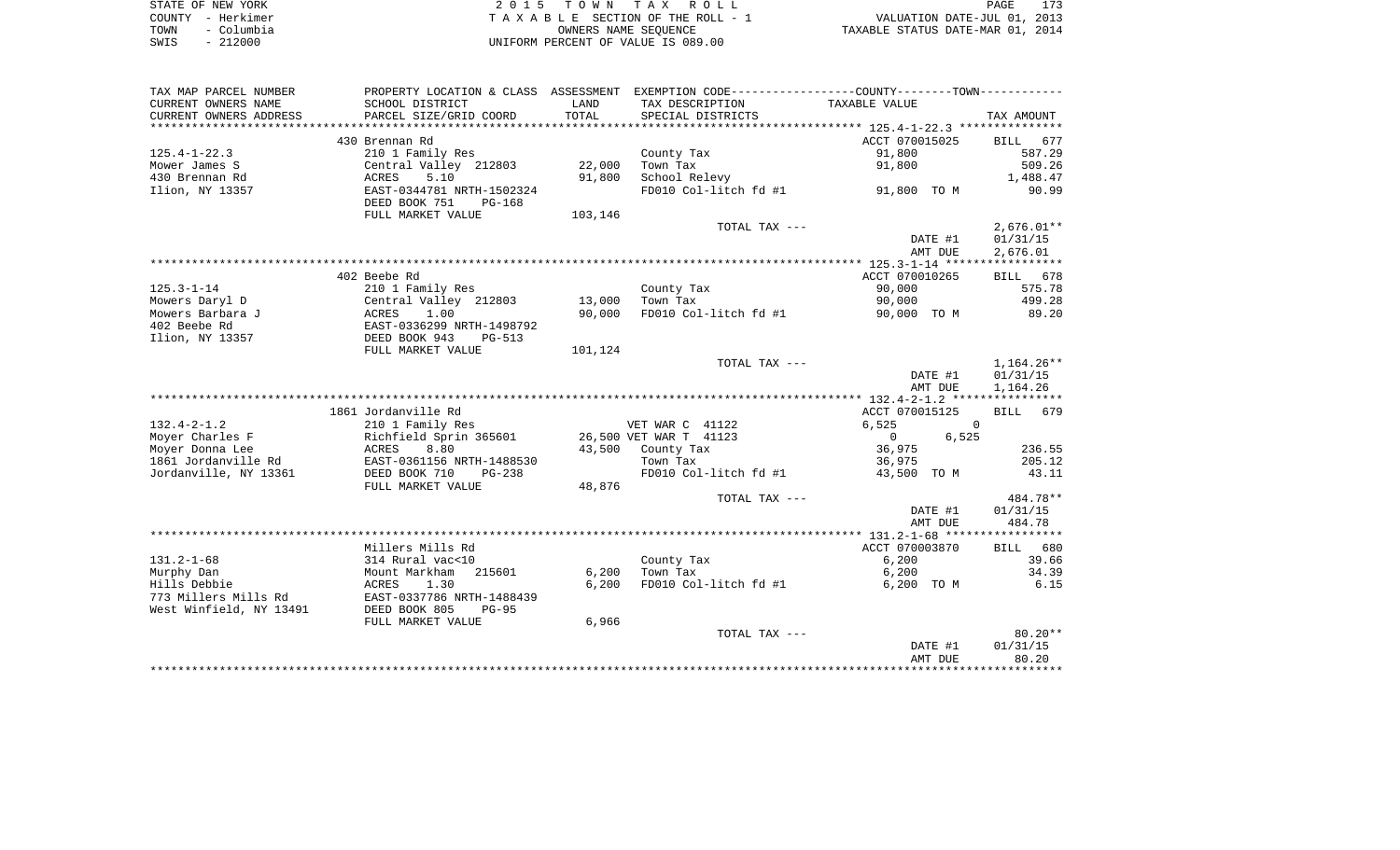| STATE OF NEW YORK |            | 2015 TOWN TAX ROLL                    | PAGE                             | 174 |
|-------------------|------------|---------------------------------------|----------------------------------|-----|
| COUNTY - Herkimer |            | T A X A B L E SECTION OF THE ROLL - 1 | VALUATION DATE-JUL 01, 2013      |     |
| TOWN              | - Columbia | OWNERS NAME SEOUENCE                  | TAXABLE STATUS DATE-MAR 01, 2014 |     |
| SWIS              | $-212000$  | UNIFORM PERCENT OF VALUE IS 089.00    |                                  |     |

| TAX MAP PARCEL NUMBER       |                                |         |                         | PROPERTY LOCATION & CLASS ASSESSMENT EXEMPTION CODE----------------COUNTY-------TOWN---------- |                    |
|-----------------------------|--------------------------------|---------|-------------------------|------------------------------------------------------------------------------------------------|--------------------|
| CURRENT OWNERS NAME         | SCHOOL DISTRICT                | LAND    | TAX DESCRIPTION         | TAXABLE VALUE                                                                                  |                    |
| CURRENT OWNERS ADDRESS      | PARCEL SIZE/GRID COORD         | TOTAL   | SPECIAL DISTRICTS       |                                                                                                | TAX AMOUNT         |
|                             |                                |         |                         |                                                                                                |                    |
|                             | 773 Millers Mills Rd           |         |                         | ACCT 070005020                                                                                 | BILL 681           |
| $131.2 - 1 - 66$            | 240 Rural res                  |         | County Tax              | 129,700                                                                                        | 829.76             |
| Murphy Dan A                | Mount Markham<br>215601        | 33,400  | Town Tax                | 129,700                                                                                        | 719.51             |
| Murphy Christine M          | Includes Lots 63, 64, 65       | 129,700 | FD010 Col-litch fd #1   | 129,700 TO M                                                                                   | 128.55             |
| 773 Millers Mills Rd        | ACRES<br>36.00                 |         |                         |                                                                                                |                    |
| West Winfield, NY 13491     | EAST-0338794 NRTH-1488706      |         |                         |                                                                                                |                    |
|                             | DEED BOOK 674<br><b>PG-881</b> |         |                         |                                                                                                |                    |
|                             | FULL MARKET VALUE              | 145,730 |                         |                                                                                                |                    |
|                             |                                |         | TOTAL TAX ---           |                                                                                                | $1,677.82**$       |
|                             |                                |         |                         | DATE #1                                                                                        | 01/31/15           |
|                             |                                |         |                         | AMT DUE                                                                                        | 1,677.82           |
|                             |                                |         |                         |                                                                                                |                    |
|                             | 432 House Rd                   |         |                         | ACCT 070012780                                                                                 | 682<br><b>BILL</b> |
| $131.2 - 1 - 59$            | 240 Rural res                  |         | VET WAR C 41122         | 8,100<br>$\Omega$                                                                              |                    |
| Murtha John P               | Central Valley 212803          |         | 31,000 VET WAR T 41123  | 10,800<br>$\overline{0}$                                                                       |                    |
| Murtha Rita D               | Doublewide                     | 78,800  | County Tax              | 70,700                                                                                         | 452.31             |
| 432 House Rd                | ACRES<br>16.00                 |         | Town Tax                | 68,000                                                                                         | 377.23             |
| Richfield Springs, NY 13439 | EAST-0346006 NRTH-1489029      |         | FD010 Col-litch fd #1   | 78,800 TO M                                                                                    | 78.10              |
|                             | DEED BOOK 785<br>PG-484        |         |                         |                                                                                                |                    |
|                             | FULL MARKET VALUE              | 88,539  |                         |                                                                                                |                    |
|                             |                                |         | TOTAL TAX ---           |                                                                                                | $907.64**$         |
|                             |                                |         |                         | DATE #1                                                                                        | 01/31/15           |
|                             |                                |         |                         | AMT DUE                                                                                        | 907.64             |
|                             |                                |         |                         |                                                                                                |                    |
|                             | House Rd                       |         |                         | ACCT 070012727                                                                                 | 683<br>BILL        |
| $131.4 - 2 - 8$             | 312 Vac w/imprv                |         | County Tax              | 10,300                                                                                         | 65.89              |
| Myers Donald J JR           | Richfield Sprin 365601         | 10,300  | Town Tax                | 10,300                                                                                         | 57.14              |
| Myers Cheryl                | ACRES<br>5.00                  | 10,300  | School Relevy           |                                                                                                | 145.01             |
| 415 Haynor Rd               | EAST-0344045 NRTH-1485897      |         | FD010 Col-litch fd #1   | 10,300 TO M                                                                                    | 10.21              |
| Richfield Springs, NY 13439 | DEED BOOK 925<br>PG-284        |         |                         |                                                                                                |                    |
|                             | FULL MARKET VALUE              | 11,573  |                         |                                                                                                |                    |
|                             |                                |         | TOTAL TAX ---           |                                                                                                | $278.25**$         |
|                             |                                |         |                         | DATE #1                                                                                        | 01/31/15           |
|                             |                                |         |                         | AMT DUE                                                                                        | 278.25             |
|                             |                                |         |                         |                                                                                                |                    |
|                             | 337 Dropp Rd                   |         |                         | ACCT 070009750                                                                                 | 684<br><b>BILL</b> |
| $132.3 - 1 - 15$            | 240 Rural res                  |         | CW 15 VET/ 41162        | 8,100<br>$\Omega$                                                                              |                    |
| Nagy Ronald L               | Richfield Sprin 365601         |         | 76,000 AG MKTS<br>41730 | 6,798<br>6,798                                                                                 |                    |
| Nagy Beverly A              | includes 132.3-1-24 & 27       | 205,000 | County Tax              | 190,102                                                                                        | 1,216.18           |
| 337 Dropp Road              | FRNT 2790.00 DPTH              |         | Town Tax                | 198,202                                                                                        | 1,099.53           |
| Richfield Springs, NY 13439 | ACRES 110.00                   |         | School Relevy           |                                                                                                | 2,093.80           |
|                             | EAST-0355300 NRTH-1482698      |         | FD010 Col-litch fd #1   | 205,000 TO M                                                                                   | 203.19             |
| MAY BE SUBJECT TO PAYMENT   | DEED BOOK 1172 PG-683          |         |                         |                                                                                                |                    |
| UNDER AGDIST LAW TIL 2021   | FULL MARKET VALUE              | 230,337 |                         |                                                                                                |                    |
|                             |                                |         | TOTAL TAX ---           |                                                                                                | $4,612.70**$       |
|                             |                                |         |                         | DATE #1                                                                                        | 01/31/15           |
|                             |                                |         |                         | AMT DUE                                                                                        | 4,612.70           |
|                             |                                |         |                         |                                                                                                |                    |
|                             |                                |         |                         |                                                                                                |                    |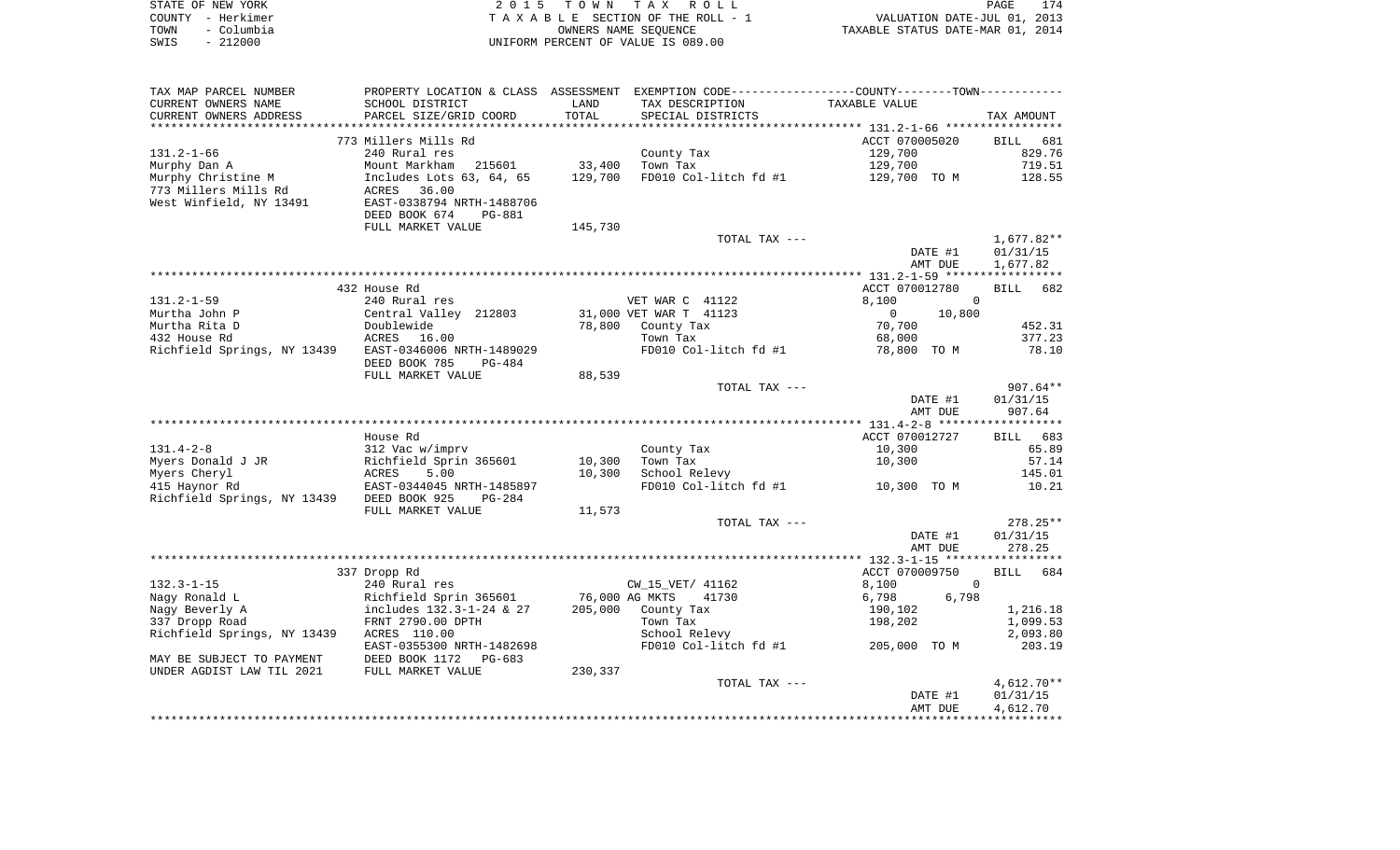| STATE OF NEW YORK |            | 2015 TOWN TAX ROLL                 | PAGE                             | 175 |
|-------------------|------------|------------------------------------|----------------------------------|-----|
| COUNTY - Herkimer |            | TAXABLE SECTION OF THE ROLL - 1    | VALUATION DATE-JUL 01, 2013      |     |
| TOWN              | – Columbia | OWNERS NAME SEOUENCE               | TAXABLE STATUS DATE-MAR 01, 2014 |     |
| SWIS              | $-212000$  | UNIFORM PERCENT OF VALUE IS 089.00 |                                  |     |

| TAX MAP PARCEL NUMBER   |                                                        |         | PROPERTY LOCATION & CLASS ASSESSMENT EXEMPTION CODE---------------COUNTY-------TOWN---------- |                |                    |
|-------------------------|--------------------------------------------------------|---------|-----------------------------------------------------------------------------------------------|----------------|--------------------|
| CURRENT OWNERS NAME     | SCHOOL DISTRICT                                        | LAND    | TAX DESCRIPTION                                                                               | TAXABLE VALUE  |                    |
| CURRENT OWNERS ADDRESS  | PARCEL SIZE/GRID COORD                                 | TOTAL   | SPECIAL DISTRICTS                                                                             |                | TAX AMOUNT         |
| *******************     | ****************************                           |         |                                                                                               |                |                    |
|                         | 334 Depot Rd                                           |         |                                                                                               | ACCT 070000210 | <b>BILL</b><br>685 |
| $131.3 - 1 - 20$        | 240 Rural res                                          |         | County Tax                                                                                    | 96,100         | 614.80             |
| Neighbour Charleen A    | Mount Markham<br>215601                                | 31,000  | Town Tax                                                                                      | 96,100         | 533.12             |
| 334 Depot Rd            | ACRES 16.00                                            | 96,100  | FD010 Col-litch fd #1                                                                         | 96,100 TO M    | 95.25              |
| West Winfield, NY 13491 | EAST-0334985 NRTH-1486312                              |         |                                                                                               |                |                    |
|                         | DEED BOOK 936<br>PG-187                                |         |                                                                                               |                |                    |
|                         | FULL MARKET VALUE                                      | 107,978 |                                                                                               |                |                    |
|                         |                                                        |         | TOTAL TAX ---                                                                                 |                | $1,243.17**$       |
|                         |                                                        |         |                                                                                               | DATE #1        | 01/31/15           |
|                         |                                                        |         |                                                                                               | AMT DUE        | 1,243.17           |
|                         |                                                        |         |                                                                                               |                |                    |
|                         | 2029 State Route 28                                    |         |                                                                                               | ACCT 070014820 | BILL 686           |
| $126.3 - 2 - 12$        | 210 1 Family Res                                       |         | County Tax                                                                                    | 56,200         | 359.54             |
| Nesbitt David           | Central Valley 212803                                  | 8,300   | Town Tax                                                                                      | 56,200         | 311.77             |
| Nesbitt Sarah           | FRNT 165.00 DPTH 107.00                                | 56,200  | FD010 Col-litch fd #1                                                                         | 56,200 TO M    | 55.70              |
| 2029 State Route 28     | 0.41<br>ACRES                                          |         |                                                                                               |                |                    |
| Mohawk, NY 13407        | EAST-0353905 NRTH-1503366                              |         |                                                                                               |                |                    |
|                         | DEED BOOK 1144 PG-285                                  |         |                                                                                               |                |                    |
|                         | FULL MARKET VALUE                                      | 63,146  |                                                                                               |                |                    |
|                         |                                                        |         | TOTAL TAX ---                                                                                 |                | 727.01**           |
|                         |                                                        |         |                                                                                               | DATE #1        | 01/31/15           |
|                         |                                                        |         |                                                                                               | AMT DUE        | 727.01             |
|                         |                                                        |         |                                                                                               |                |                    |
|                         | 538 Spohn Rd                                           |         |                                                                                               | ACCT 070015030 | BILL 687           |
| $125.4 - 1 - 24$        | 210 1 Family Res                                       |         | County Tax                                                                                    | 82,000         | 524.60             |
| Newberry Ervin E Jr     | Central Valley 212803                                  | 15,000  | Town Tax                                                                                      | 82,000         | 454.90             |
| 538 Spohn Rd            | 1.90<br>ACRES                                          | 82,000  | School Relevy                                                                                 |                | 1,263.62           |
| Ilion, NY 13357         | EAST-0344254 NRTH-1501936                              |         | FD010 Col-litch fd #1                                                                         | 82,000 TO M    | 81.27              |
|                         | DEED BOOK 841<br>PG-604                                |         |                                                                                               |                |                    |
|                         | FULL MARKET VALUE                                      | 92,135  |                                                                                               |                |                    |
|                         |                                                        |         | TOTAL TAX ---                                                                                 |                | $2,324.39**$       |
|                         |                                                        |         |                                                                                               | DATE #1        | 01/31/15           |
|                         |                                                        |         |                                                                                               | AMT DUE        | 2,324.39           |
|                         |                                                        |         |                                                                                               |                |                    |
|                         | 393 Stroupe Rd                                         |         |                                                                                               | ACCT 070014911 | BILL 688           |
| $125.4 - 1 - 46.6$      | 210 1 Family Res                                       |         | County Tax                                                                                    | 80,000         | 511.80             |
| Newman Deborah A        | Central Valley 212803                                  | 14,100  | Town Tax<br>FD010 Col-litch fd #1                                                             | 80,000         | 443.80             |
| 393 Stroupe Rd          | Doublewide                                             | 80,000  |                                                                                               | 80,000 TO M    | 79.29              |
| Ilion, NY 13357         | ACRES<br>1.50 BANK<br>043<br>EAST-0343025 NRTH-1497491 |         |                                                                                               |                |                    |
|                         | DEED BOOK 884<br>$PG-695$                              |         |                                                                                               |                |                    |
|                         | FULL MARKET VALUE                                      | 89,888  |                                                                                               |                |                    |
|                         |                                                        |         | TOTAL TAX ---                                                                                 |                | $1,034.89**$       |
|                         |                                                        |         |                                                                                               | DATE #1        | 01/31/15           |
|                         |                                                        |         |                                                                                               | AMT DUE        | 1,034.89           |
|                         |                                                        |         |                                                                                               |                |                    |
|                         |                                                        |         |                                                                                               |                |                    |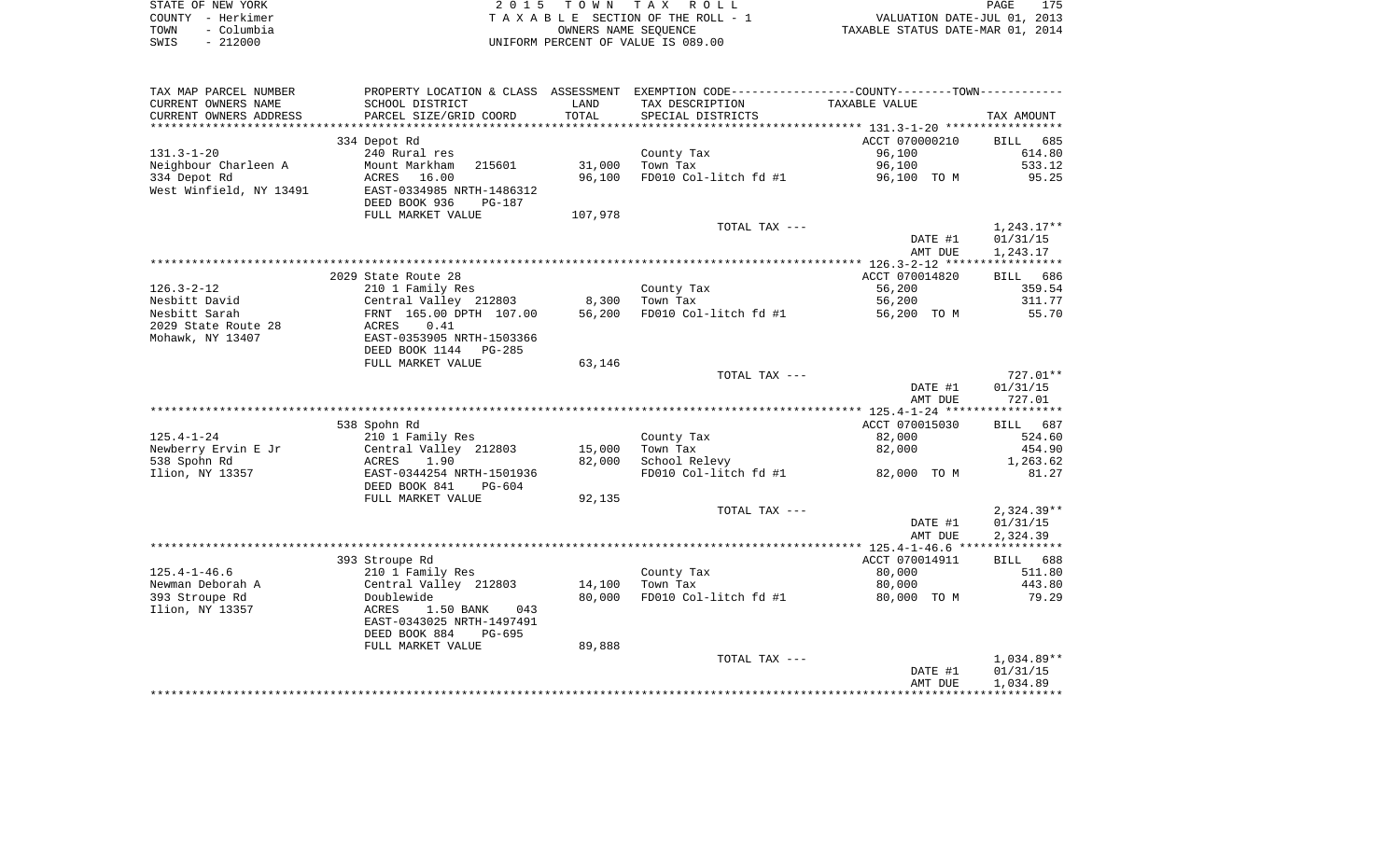| STATE OF NEW YORK  | 2015 TOWN TAX ROLL                 | 176<br>PAGE                      |
|--------------------|------------------------------------|----------------------------------|
| COUNTY - Herkimer  | TAXABLE SECTION OF THE ROLL - 1    | VALUATION DATE-JUL 01, 2013      |
| - Columbia<br>TOWN | OWNERS NAME SEOUENCE               | TAXABLE STATUS DATE-MAR 01, 2014 |
| $-212000$<br>SWIS  | UNIFORM PERCENT OF VALUE IS 089.00 |                                  |

| TAX MAP PARCEL NUMBER                |                                                  |                   | PROPERTY LOCATION & CLASS ASSESSMENT EXEMPTION CODE---------------COUNTY-------TOWN---------- |                          |                    |
|--------------------------------------|--------------------------------------------------|-------------------|-----------------------------------------------------------------------------------------------|--------------------------|--------------------|
| CURRENT OWNERS NAME                  | SCHOOL DISTRICT                                  | LAND              | TAX DESCRIPTION                                                                               | TAXABLE VALUE            |                    |
| CURRENT OWNERS ADDRESS               | PARCEL SIZE/GRID COORD                           | TOTAL             | SPECIAL DISTRICTS                                                                             |                          | TAX AMOUNT         |
|                                      |                                                  |                   |                                                                                               |                          |                    |
|                                      | 1551 Jordanvlle Rd                               |                   |                                                                                               |                          | 689<br><b>BILL</b> |
| $132.1 - 1 - 19.2$                   | 210 1 Family Res                                 |                   | VET WAR C 41122                                                                               | 8,100                    | $\Omega$           |
| Newman Robert E                      | Richfield Sprin 365601                           |                   | 15,200 VET WAR T 41123                                                                        | $\overline{0}$<br>10,800 |                    |
| Newman Martha W                      | house at 54                                      | 130,700           | County Tax                                                                                    | 122,600                  | 784.34             |
| 1551 Jordanville Rd                  | FRNT 250.00 DPTH                                 |                   | Town Tax                                                                                      | 119,900                  | 665.15             |
| Richfield Springs, NY 13439          | 2.00<br>ACRES                                    |                   | FD010 Col-litch fd #1                                                                         | 130,700 TO M             | 129.54             |
|                                      | EAST-0355601 NRTH-1490288                        |                   |                                                                                               |                          |                    |
|                                      | DEED BOOK 914<br>$PG-97$                         |                   |                                                                                               |                          |                    |
|                                      | FULL MARKET VALUE                                | 146,854           |                                                                                               |                          |                    |
|                                      |                                                  |                   | TOTAL TAX ---                                                                                 |                          | $1,579.03**$       |
|                                      |                                                  |                   |                                                                                               | DATE #1                  | 01/31/15           |
|                                      |                                                  |                   |                                                                                               | AMT DUE                  | 1,579.03           |
|                                      |                                                  |                   |                                                                                               |                          |                    |
|                                      | Warren Off Rd                                    |                   |                                                                                               | ACCT 070011250           | BILL 690           |
| $125.2 - 2 - 35.1$                   | 322 Rural vac>10                                 |                   | County Tax                                                                                    | 4,100                    | 26.23              |
| Nicolette Alan T                     | Central Valley 212803                            | 4,100             | Town Tax                                                                                      | 4,100                    | 22.74              |
| Nicolette Sara M                     | ACRES 38.40 BANK<br>620                          | 4,100             | FD010 Col-litch fd #1                                                                         | 4,100 TO M               | 4.06               |
| 438 No Columbia Rd                   | EAST-0344919 NRTH-1507660                        |                   |                                                                                               |                          |                    |
| Ilion, NY 13357                      | DEED BOOK 878<br>PG-596                          |                   |                                                                                               |                          |                    |
|                                      | FULL MARKET VALUE                                | 4,607             |                                                                                               |                          |                    |
|                                      |                                                  |                   | TOTAL TAX ---                                                                                 |                          | $53.03**$          |
|                                      |                                                  |                   |                                                                                               | DATE #1                  | 01/31/15           |
|                                      |                                                  |                   |                                                                                               | AMT DUE                  | 53.03              |
|                                      |                                                  |                   |                                                                                               |                          | BILL 691           |
|                                      | 438 No Columbia Rd                               |                   |                                                                                               |                          |                    |
| $125.2 - 2 - 35.2$                   | 240 Rural res                                    |                   | County Tax                                                                                    | 120,000                  | 767.70<br>665.70   |
| Nicolette Alan T<br>Nicolette Sara M | Central Valley 212803<br>ACRES 15.50 BANK<br>620 | 32,300<br>120,000 | Town Tax<br>FD010 Col-litch fd #1                                                             | 120,000<br>120,000 TO M  | 118.94             |
| 438 No Columbia Rd                   | EAST-0345612 NRTH-1508308                        |                   |                                                                                               |                          |                    |
| Ilion, NY 13357                      | DEED BOOK 831<br>$PG-673$                        |                   |                                                                                               |                          |                    |
|                                      | FULL MARKET VALUE                                | 134,831           |                                                                                               |                          |                    |
|                                      |                                                  |                   | TOTAL TAX ---                                                                                 |                          | 1,552.34**         |
|                                      |                                                  |                   |                                                                                               | DATE #1                  | 01/31/15           |
|                                      |                                                  |                   |                                                                                               | AMT DUE                  | 1,552.34           |
|                                      |                                                  |                   |                                                                                               |                          |                    |
|                                      | 292 State Route 28                               |                   |                                                                                               | ACCT 070008460           | BILL 692           |
| $139.3 - 2 - 4.1$                    | 210 1 Family Res                                 |                   | County Tax                                                                                    | 89,100                   | 570.02             |
| Nolan Mark S                         | Richfield Sprin 365601                           | 13,200            | Town Tax                                                                                      | 89,100                   | 494.28             |
| 292 State Route 28                   | ACRES<br>1.10                                    | 89,100            | FD010 Col-litch fd #1                                                                         | 89,100 TO M              | 88.31              |
| Richfield Springs, NY 13439          | EAST-0358186 NRTH-1470763                        |                   |                                                                                               |                          |                    |
|                                      | DEED BOOK 1286 PG-445                            |                   |                                                                                               |                          |                    |
|                                      | FULL MARKET VALUE                                | 100,112           |                                                                                               |                          |                    |
|                                      |                                                  |                   | TOTAL TAX ---                                                                                 |                          | $1,152.61**$       |
|                                      |                                                  |                   |                                                                                               | DATE #1                  | 01/31/15           |
|                                      |                                                  |                   |                                                                                               | AMT DUE                  | 1,152.61           |
|                                      |                                                  |                   |                                                                                               |                          |                    |
|                                      |                                                  |                   |                                                                                               |                          |                    |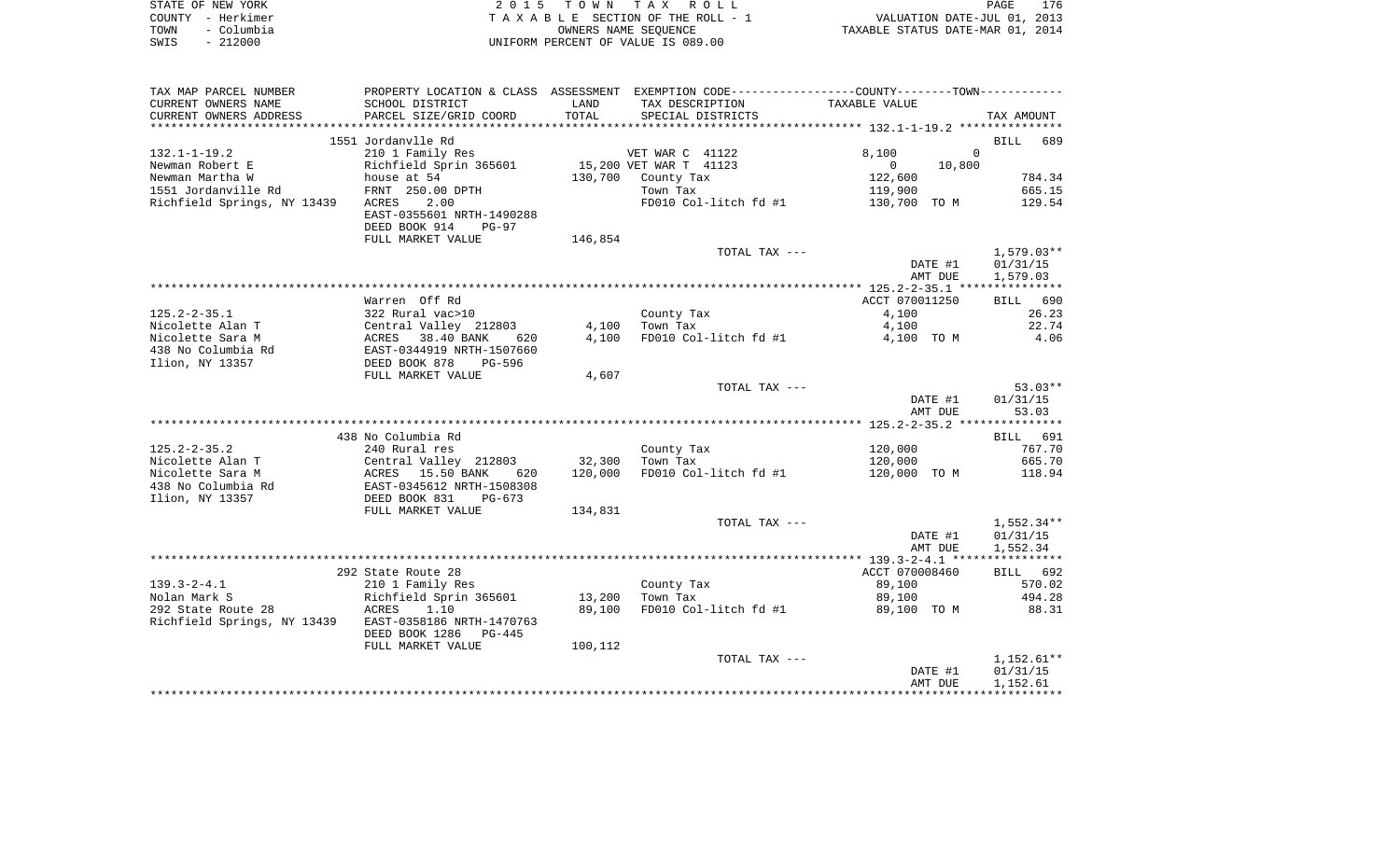| STATE OF NEW YORK  | 2015 TOWN TAX ROLL                 | 177<br>PAGE                      |
|--------------------|------------------------------------|----------------------------------|
| COUNTY - Herkimer  | TAXABLE SECTION OF THE ROLL - 1    | VALUATION DATE-JUL 01, 2013      |
| - Columbia<br>TOWN | OWNERS NAME SEOUENCE               | TAXABLE STATUS DATE-MAR 01, 2014 |
| $-212000$<br>SWIS  | UNIFORM PERCENT OF VALUE IS 089.00 |                                  |

| TAX MAP PARCEL NUMBER  | PROPERTY LOCATION & CLASS ASSESSMENT |                 | EXEMPTION CODE----------------COUNTY-------TOWN----------- |                          |                    |
|------------------------|--------------------------------------|-----------------|------------------------------------------------------------|--------------------------|--------------------|
| CURRENT OWNERS NAME    | SCHOOL DISTRICT                      | LAND            | TAX DESCRIPTION                                            | TAXABLE VALUE            |                    |
| CURRENT OWNERS ADDRESS | PARCEL SIZE/GRID COORD               | TOTAL           | SPECIAL DISTRICTS                                          |                          | TAX AMOUNT         |
| ******************     | ***********************              | *************** |                                                            |                          |                    |
|                        | 240 Brennan Rd                       |                 |                                                            | ACCT 070014612           | <b>BILL</b><br>693 |
| $125.4 - 1 - 53.3$     | 210 1 Family Res                     |                 | County Tax                                                 | 110,000                  | 703.73             |
| Norkevich Frank S      | Mount Markham<br>215601              | 28,000          | Town Tax                                                   | 110,000                  | 610.23             |
| Norkevich Alice C      | ACRES<br>9.90                        | 110,000         | FD010 Col-litch fd #1                                      | 110,000 TO M             | 109.03             |
| 240 Brennan Road       | EAST-0342958 NRTH-1500118            |                 |                                                            |                          |                    |
| Ilion, NY 13357        | DEED BOOK 1117 PG-508                |                 |                                                            |                          |                    |
|                        | FULL MARKET VALUE                    | 123,596         |                                                            |                          |                    |
|                        |                                      |                 | TOTAL TAX ---                                              |                          | 1,422.99**         |
|                        |                                      |                 |                                                            | DATE #1                  | 01/31/15           |
|                        |                                      |                 |                                                            | AMT DUE                  | 1,422.99           |
|                        |                                      |                 |                                                            |                          |                    |
|                        | 200 Koerner Rd                       |                 |                                                            |                          | BILL 694           |
| $131.2 - 1 - 9.2$      | 210 1 Family Res                     |                 | County Tax                                                 | 65,000                   | 415.84             |
| Norrbom Darren T       | Mount Markham<br>215601              | 22,700          | Town Tax                                                   | 65,000                   | 360.59             |
| Norrbom Kayla A        | ACRES 13.00                          | 65,000          | School Relevy                                              |                          | 1,489.39           |
| 412 Second Ave Ext     | EAST-0344470 NRTH-1495586            |                 | FD010 Col-litch fd #1                                      | 65,000 TO M              | 64.42              |
| Frankfort, NY 13340    | DEED BOOK 1432<br>$PG-21$            |                 |                                                            |                          |                    |
|                        | FULL MARKET VALUE                    | 73,034          |                                                            |                          |                    |
|                        |                                      |                 | TOTAL TAX ---                                              |                          | $2,330.24**$       |
|                        |                                      |                 |                                                            | DATE #1                  | 01/31/15           |
|                        |                                      |                 |                                                            | AMT DUE                  | 2,330.24           |
|                        |                                      |                 |                                                            |                          |                    |
|                        | 1940 State Route 28                  |                 |                                                            |                          | BILL 695           |
| $126.3 - 2 - 33.4$     | 210 1 Family Res                     |                 | VET WAR C 41122                                            | 8,100<br>$\Omega$        |                    |
| Noyes Stephen          | Central Valley 212803                |                 | 27,900 VET WAR T 41123                                     | $\overline{0}$<br>10,800 |                    |
| 1940 State Route 28    | ACRES<br>9.90                        |                 | 137,200 County Tax                                         | 129,100                  | 825.92             |
| Mohawk, NY 13407       | EAST-0355300 NRTH-1501961            |                 | Town Tax                                                   | 126,400                  | 701.21             |
|                        | DEED BOOK 906<br>PG-600              |                 | FD010 Col-litch fd #1                                      | 137,200 TO M             | 135.99             |
|                        | FULL MARKET VALUE                    | 154,157         |                                                            |                          |                    |
|                        |                                      |                 | TOTAL TAX ---                                              |                          | $1,663.12**$       |
|                        |                                      |                 |                                                            | DATE #1                  | 01/31/15           |
|                        |                                      |                 |                                                            | AMT DUE                  | 1,663.12           |
|                        |                                      |                 |                                                            |                          |                    |
|                        | Brennan Rd                           |                 |                                                            | ACCT 161780              | BILL 696           |
| $125.4 - 2 - 12$       | 314 Rural vac<10                     |                 | County Tax                                                 | 19,000                   | 121.55             |
| Nriaka Patrick C       | Mount Markham 215601                 | 19,000          | Town Tax                                                   | 19,000                   | 105.40             |
| Nriaka Clementina N    | Subdivision Cedar Knoll-2            | 19,000          | FD010 Col-litch fd #1                                      | 19,000 TO M              | 18.83              |
| 4 Glade Court          | FRNT 365.00 DPTH                     |                 |                                                            |                          |                    |
| New City, NY 10956     | 5.00<br>ACRES                        |                 |                                                            |                          |                    |
|                        | EAST-0340374 NRTH-1498791            |                 |                                                            |                          |                    |
|                        | DEED BOOK 1376<br>$PG-621$           |                 |                                                            |                          |                    |
|                        | FULL MARKET VALUE                    | 21,348          |                                                            |                          |                    |
|                        |                                      |                 | TOTAL TAX ---                                              |                          | $245.78**$         |
|                        |                                      |                 |                                                            | DATE #1                  | 01/31/15           |
|                        |                                      |                 |                                                            | AMT DUE                  | 245.78             |
|                        |                                      |                 |                                                            |                          | *********          |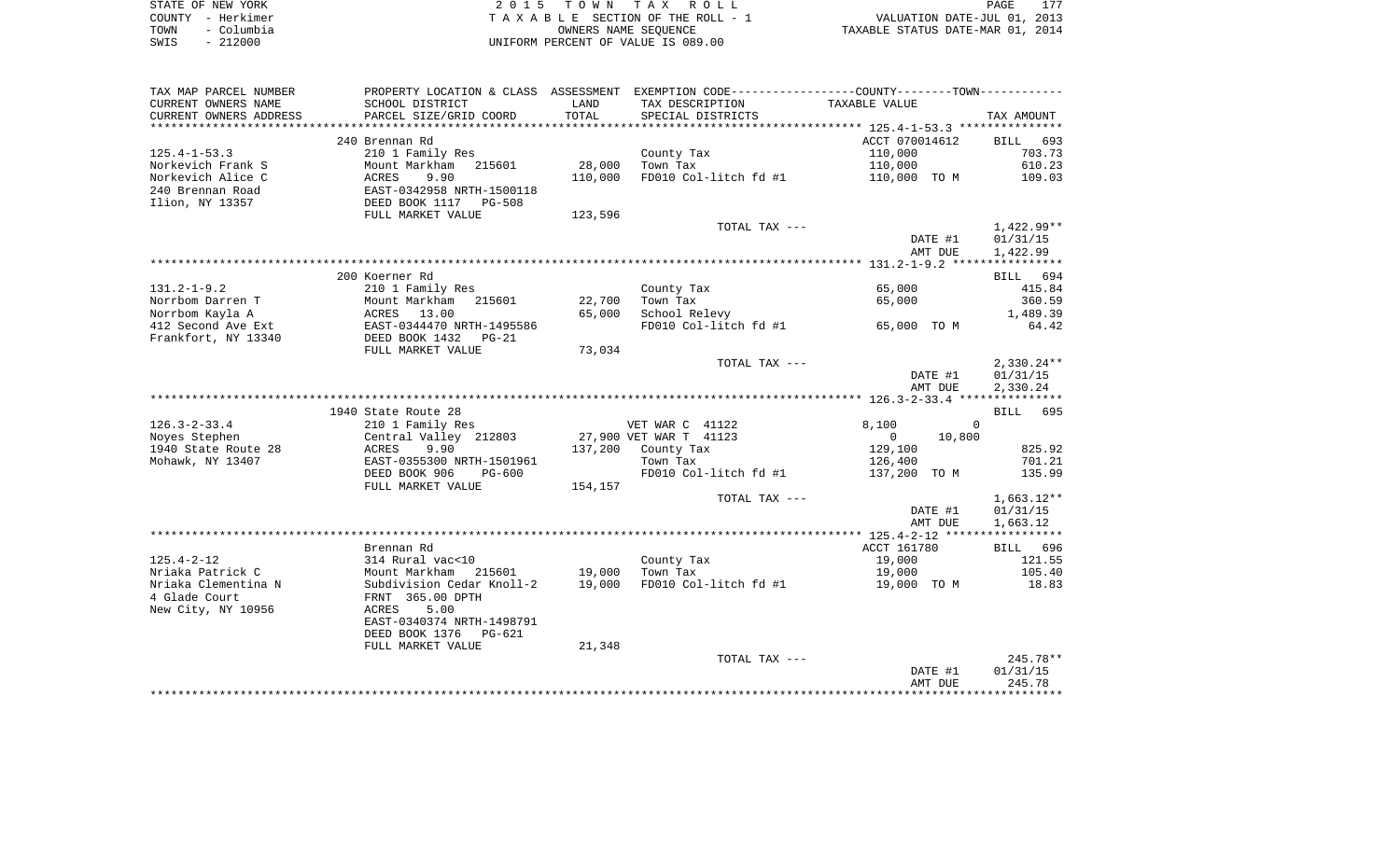| STATE OF NEW YORK  | 2015 TOWN TAX ROLL                 | 178<br>PAGE                      |
|--------------------|------------------------------------|----------------------------------|
| COUNTY - Herkimer  | TAXABLE SECTION OF THE ROLL - 1    | VALUATION DATE-JUL 01, 2013      |
| - Columbia<br>TOWN | OWNERS NAME SEOUENCE               | TAXABLE STATUS DATE-MAR 01, 2014 |
| $-212000$<br>SWIS  | UNIFORM PERCENT OF VALUE IS 089.00 |                                  |

| TAX MAP PARCEL NUMBER             | PROPERTY LOCATION & CLASS ASSESSMENT                   |                     | EXEMPTION CODE-----------------COUNTY-------TOWN----------- |                          |                      |
|-----------------------------------|--------------------------------------------------------|---------------------|-------------------------------------------------------------|--------------------------|----------------------|
| CURRENT OWNERS NAME               | SCHOOL DISTRICT                                        | LAND                | TAX DESCRIPTION                                             | TAXABLE VALUE            |                      |
| CURRENT OWNERS ADDRESS            | PARCEL SIZE/GRID COORD                                 | TOTAL<br>********** | SPECIAL DISTRICTS                                           |                          | TAX AMOUNT           |
|                                   | Brennan Rd                                             |                     |                                                             | ACCT 161780              | <b>BILL</b><br>697   |
| $125.4 - 2 - 13$                  | 314 Rural vac<10                                       |                     | County Tax                                                  | 18,000                   | 115.16               |
| Nriaka Patrick C                  | Mount Markham 215601                                   | 18,000              | Town Tax                                                    | 18,000                   | 99.86                |
| Nriaka Clementina N               | Subdivision Cedar Knoll-2                              | 18,000              | FD010 Col-litch fd #1                                       | 18,000 TO M              | 17.84                |
| 4 Glade Court                     | FRNT 931.00 DPTH                                       |                     |                                                             |                          |                      |
| New City, NY 10956                | 4.70<br>ACRES                                          |                     |                                                             |                          |                      |
|                                   | EAST-0340198 NRTH-1498518                              |                     |                                                             |                          |                      |
|                                   | DEED BOOK 1376<br>PG-621                               |                     |                                                             |                          |                      |
|                                   | FULL MARKET VALUE                                      | 20,225              |                                                             |                          |                      |
|                                   |                                                        |                     | TOTAL TAX ---                                               |                          | 232.86**             |
|                                   |                                                        |                     |                                                             | DATE #1                  | 01/31/15             |
|                                   |                                                        |                     |                                                             | AMT DUE                  | 232.86               |
|                                   |                                                        |                     |                                                             |                          |                      |
|                                   | 1762 State Route 28                                    |                     |                                                             | ACCT 070016050           | 698<br><b>BILL</b>   |
| $126.3 - 2 - 55.1$                | 312 Vac w/imprv                                        |                     | County Tax                                                  | 17,500                   | 111.96               |
| Owens Edwin R                     | Central Valley 212803                                  | 15,500              | Town Tax                                                    | 17,500                   | 97.08                |
| Owens Patricia                    | 7.20<br>ACRES                                          | 17,500              | School Relevy                                               |                          | 401.53               |
| 214 Warren Rd<br>Mohawk, NY 13407 | EAST-0354416 NRTH-1498773<br>DEED BOOK 832<br>$PG-210$ |                     | FD010 Col-litch fd #1                                       | 17,500 TO M              | 17.35                |
|                                   | FULL MARKET VALUE                                      | 19,663              |                                                             |                          |                      |
|                                   |                                                        |                     | TOTAL TAX ---                                               |                          | 627.92**             |
|                                   |                                                        |                     |                                                             | DATE #1                  | 01/31/15             |
|                                   |                                                        |                     |                                                             | AMT DUE                  | 627.92               |
|                                   |                                                        |                     |                                                             |                          |                      |
|                                   | 127 Beebe Road Spu                                     |                     |                                                             | ACCT 070010680           | 699<br><b>BILL</b>   |
| $125.4 - 1 - 2$                   | 210 1 Family Res                                       |                     | VET WAR C 41122                                             | 8,100<br>$\Omega$        |                      |
| Ozog William J                    | Central Valley 212803                                  |                     | 13,000 VET WAR T 41123                                      | $\overline{0}$<br>10,800 |                      |
| 127 Beebe Road Spur               | FRNT 224.80 DPTH 176.15                                |                     | 98,300 County Tax                                           | 90,200                   | 577.06               |
| Ilion, NY 13357                   | EAST-0337880 NRTH-1502702                              |                     | Town Tax                                                    | 87,500                   | 485.41               |
|                                   | DEED BOOK 821<br>$PG-301$                              |                     | FD010 Col-litch fd #1                                       | 98,300 TO M              | 97.43                |
|                                   | FULL MARKET VALUE                                      | 110,449             |                                                             |                          |                      |
|                                   |                                                        |                     | TOTAL TAX ---                                               |                          | $1,159.90**$         |
|                                   |                                                        |                     |                                                             | DATE #1<br>AMT DUE       | 01/31/15<br>1,159.90 |
|                                   |                                                        |                     |                                                             |                          |                      |
|                                   | 262 Depot Rd                                           |                     |                                                             | ACCT 188134              | 700<br>BILL          |
| $131.3 - 1 - 15$                  | 240 Rural res                                          |                     | County Tax                                                  | 80,400                   | 514.36               |
| Pace Susan L                      | 215601<br>Mount Markham                                | 29,000              | Town Tax                                                    | 80,400                   | 446.02               |
| 177 Elizabethtown Rd              | ACRES 11.90                                            | 80,400              | School Relevy                                               |                          | 592.48               |
| Ilion, NY 13357                   | EAST-0334564 NRTH-1485086                              |                     | FD010 Col-litch fd #1                                       | 80,400 TO M              | 79.69                |
|                                   | DEED BOOK 1544<br>PG-856                               |                     |                                                             |                          |                      |
| PRIOR OWNER ON 3/01/2014          | FULL MARKET VALUE                                      | 90,337              |                                                             |                          |                      |
| King Bonnie                       |                                                        |                     |                                                             |                          |                      |
|                                   |                                                        |                     | TOTAL TAX ---                                               |                          | $1,632.55**$         |
|                                   |                                                        |                     |                                                             | DATE #1                  | 01/31/15             |
|                                   |                                                        |                     |                                                             | AMT DUE                  | 1,632.55             |
|                                   |                                                        |                     |                                                             |                          |                      |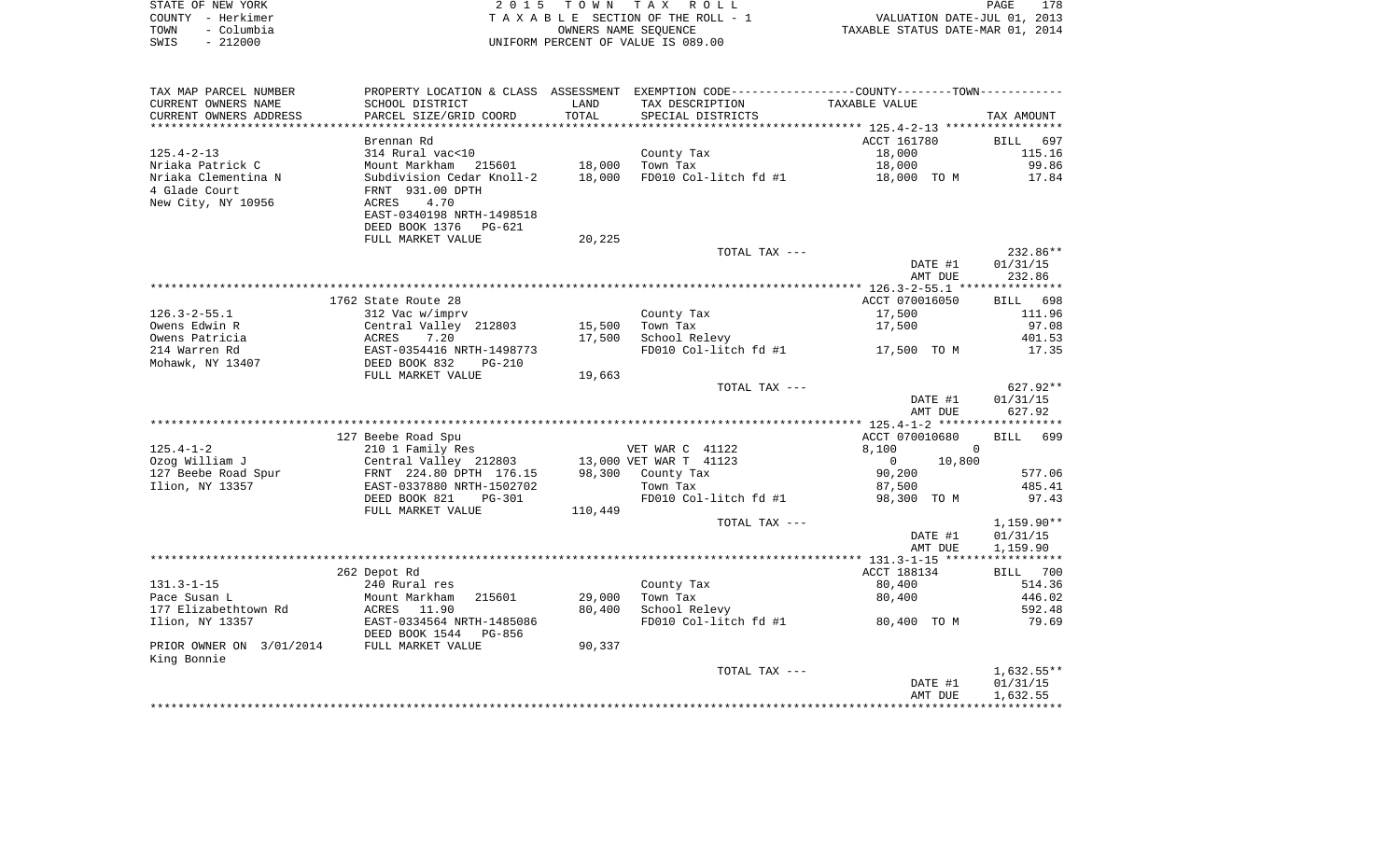|      | STATE OF NEW YORK | 2015 TOWN TAX ROLL                 | 179<br>PAGE                      |
|------|-------------------|------------------------------------|----------------------------------|
|      | COUNTY - Herkimer | TAXABLE SECTION OF THE ROLL - 1    | VALUATION DATE-JUL 01, 2013      |
| TOWN | - Columbia        | OWNERS NAME SEOUENCE               | TAXABLE STATUS DATE-MAR 01, 2014 |
| SWIS | - 212000          | UNIFORM PERCENT OF VALUE IS 089.00 |                                  |

| TAX MAP PARCEL NUMBER     |                                          |        | PROPERTY LOCATION & CLASS ASSESSMENT EXEMPTION CODE---------------COUNTY-------TOWN---------- |                  |                    |
|---------------------------|------------------------------------------|--------|-----------------------------------------------------------------------------------------------|------------------|--------------------|
| CURRENT OWNERS NAME       | SCHOOL DISTRICT                          | LAND   | TAX DESCRIPTION                                                                               | TAXABLE VALUE    |                    |
| CURRENT OWNERS ADDRESS    | PARCEL SIZE/GRID COORD                   | TOTAL  | SPECIAL DISTRICTS                                                                             |                  | TAX AMOUNT         |
| ************************* |                                          |        |                                                                                               |                  |                    |
|                           | 177 Elizabethtown Rd                     |        |                                                                                               | ACCT 070014190   | BILL<br>701        |
| $131.30 - 2 - 1.1$        | 210 1 Family Res                         |        | County Tax                                                                                    | 60,000           | 383.85             |
| Pace Susan Lynn           | Mount Markham 215601                     | 5,800  | Town Tax                                                                                      | 60,000           | 332.85             |
| 177 Elizabethtown Rd      | FRNT 127.00 DPTH 200.00                  | 60,000 | $FD010$ Col-litch fd #1                                                                       | 60,000 TO M      | 59.47              |
| Ilion, NY 13357           | EAST-0328648 NRTH-1494534                |        |                                                                                               |                  |                    |
|                           | DEED BOOK 822<br>$PG-84$                 |        |                                                                                               |                  |                    |
|                           | FULL MARKET VALUE                        | 67,416 |                                                                                               |                  |                    |
|                           |                                          |        | TOTAL TAX ---                                                                                 |                  | $776.17**$         |
|                           |                                          |        |                                                                                               | DATE #1          | 01/31/15           |
|                           |                                          |        |                                                                                               | AMT DUE          | 776.17             |
|                           |                                          |        |                                                                                               |                  |                    |
|                           | 357 Brewer Rd                            |        |                                                                                               | ACCT 070010950   | 702<br><b>BILL</b> |
| $125.2 - 2 - 55$          | 210 1 Family Res                         |        | AGED-ALL 41800                                                                                | 34,250<br>34,250 |                    |
| Palante Virginia L        | Central Valley 212803                    | 17,800 | County Tax                                                                                    | 34,250           | 219.12             |
| 357 Brewer Rd             | ACRES<br>3.20                            | 68,500 | Town Tax                                                                                      | 34,250           | 190.00             |
| Ilion, NY 13357           | EAST-0342029 NRTH-1504928                |        | FD010 Col-litch fd #1                                                                         | 68,500 TO M      | 67.89              |
|                           | DEED BOOK 00536 PG-00111                 |        |                                                                                               |                  |                    |
|                           | FULL MARKET VALUE                        | 76,966 |                                                                                               |                  |                    |
|                           |                                          |        | TOTAL TAX ---                                                                                 |                  | 477.01**           |
|                           |                                          |        |                                                                                               | DATE #1          | 01/31/15           |
|                           |                                          |        |                                                                                               | AMT DUE          | 477.01             |
|                           |                                          |        |                                                                                               |                  |                    |
| $125.4 - 1 - 58.11$       | 442 Gage Rd                              |        |                                                                                               | 84,600           | BILL 703           |
| Palmer David A            | 210 1 Family Res<br>Mount Markham 215601 | 16,300 | County Tax<br>Town Tax                                                                        | 84,600           | 541.23<br>469.32   |
| Palmer Jody A             | Doublewide                               | 84,600 | School Relevy                                                                                 |                  | 1,324.64           |
| 442 Gage Rd               | FRNT 250.00 DPTH                         |        | FD010 Col-litch fd #1                                                                         | 84,600 TO M      | 83.85              |
| Ilion, NY 13357           | ACRES<br>2.50                            |        |                                                                                               |                  |                    |
|                           | EAST-0337516 NRTH-1498100                |        |                                                                                               |                  |                    |
|                           | DEED BOOK 843<br>PG-391                  |        |                                                                                               |                  |                    |
|                           | FULL MARKET VALUE                        | 95,056 |                                                                                               |                  |                    |
|                           |                                          |        | TOTAL TAX ---                                                                                 |                  | $2,419.04**$       |
|                           |                                          |        |                                                                                               | DATE #1          | 01/31/15           |
|                           |                                          |        |                                                                                               | AMT DUE          | 2,419.04           |
|                           |                                          |        |                                                                                               |                  |                    |
|                           | 683 Robinson Rd                          |        |                                                                                               | ACCT 070016260   | BILL 704           |
| $126.4 - 3 - 5$           | 210 1 Family Res                         |        | County Tax                                                                                    | 86,400           | 552.75             |
| Panko Thomas              | Central Valley 212803                    | 13,000 | Town Tax                                                                                      | 86,400           | 479.31             |
| Panko Sharleen            | 1.90<br>ACRES                            | 86,400 | FD010 Col-litch fd #1                                                                         | 86,400 TO M      | 85.64              |
| 683 Robinson Rd           | EAST-0365292 NRTH-1500320                |        |                                                                                               |                  |                    |
| Mohawk, NY 13407          | DEED BOOK 1455<br>$PG-45$                |        |                                                                                               |                  |                    |
|                           | FULL MARKET VALUE                        | 97,079 |                                                                                               |                  |                    |
|                           |                                          |        | TOTAL TAX ---                                                                                 |                  | 1,117.70**         |
|                           |                                          |        |                                                                                               | DATE #1          | 01/31/15           |
|                           |                                          |        |                                                                                               | AMT DUE          | 1,117.70           |
|                           |                                          |        |                                                                                               |                  |                    |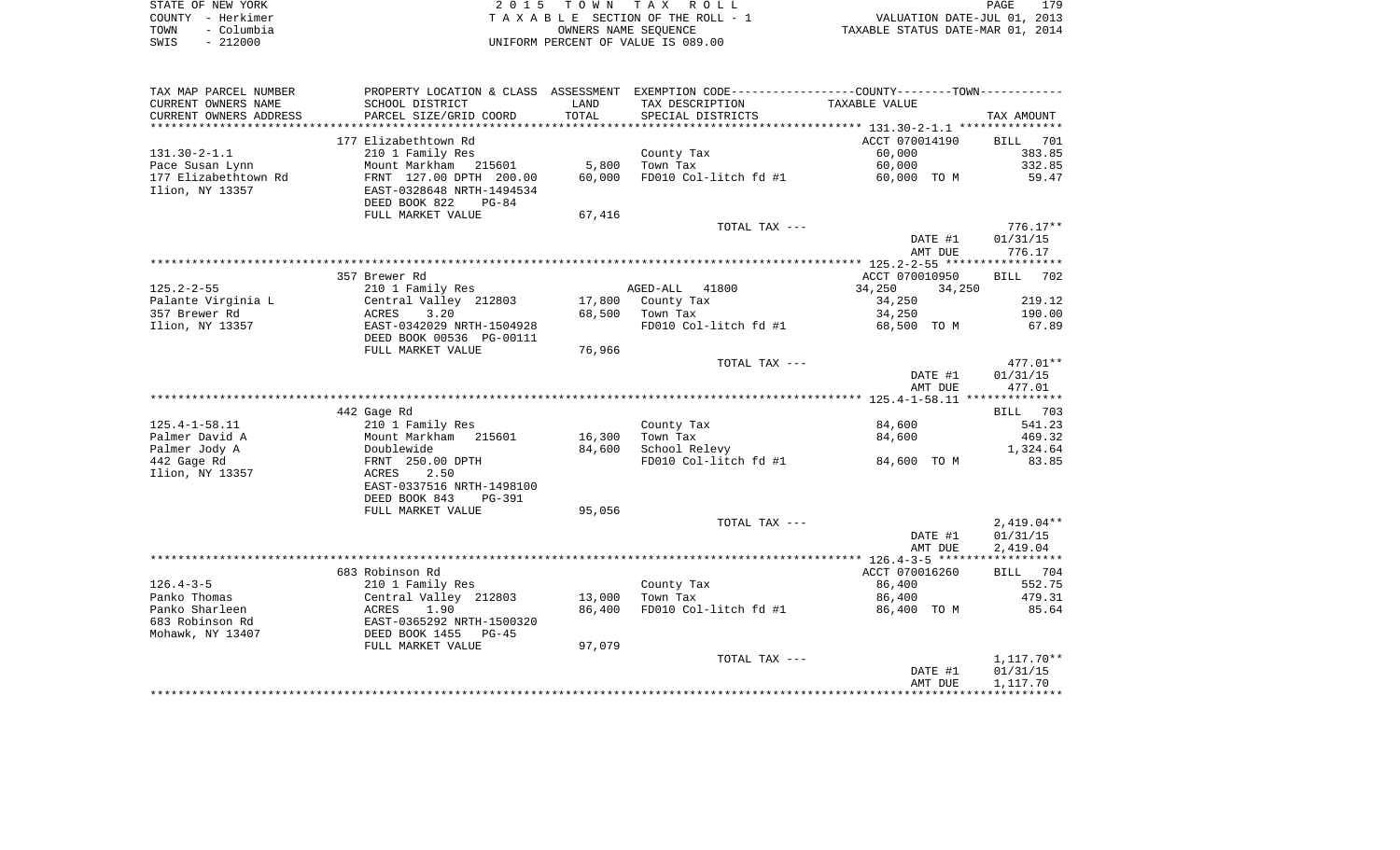|      | STATE OF NEW YORK | 2015 TOWN TAX ROLL                 | 180<br>PAGE                      |
|------|-------------------|------------------------------------|----------------------------------|
|      | COUNTY – Herkimer | TAXABLE SECTION OF THE ROLL - 1    | VALUATION DATE-JUL 01, 2013      |
| TOWN | – Columbia        | OWNERS NAME SEOUENCE               | TAXABLE STATUS DATE-MAR 01, 2014 |
| SWIS | $-212000$         | UNIFORM PERCENT OF VALUE IS 089.00 |                                  |

| TAX MAP PARCEL NUMBER  |                                     |         | PROPERTY LOCATION & CLASS ASSESSMENT EXEMPTION CODE----------------COUNTY--------TOWN----------- |                |            |
|------------------------|-------------------------------------|---------|--------------------------------------------------------------------------------------------------|----------------|------------|
| CURRENT OWNERS NAME    | SCHOOL DISTRICT                     | LAND    | TAX DESCRIPTION                                                                                  | TAXABLE VALUE  |            |
| CURRENT OWNERS ADDRESS | PARCEL SIZE/GRID COORD              | TOTAL   | SPECIAL DISTRICTS                                                                                |                | TAX AMOUNT |
|                        |                                     |         |                                                                                                  |                |            |
|                        | 693 Robinson Rd                     |         |                                                                                                  | ACCT 070003036 | BILL 705   |
| $126.4 - 3 - 6$        | 312 Vac w/imprv                     |         | County Tax                                                                                       | 10,600         | 67.81      |
| Papa Joseph            | Central Valley 212803               | 6,600   | Town Tax                                                                                         | 10,600         | 58.80      |
| 701 Robinson Rd        | FRNT 180.00 DPTH 200.00             | 10,600  | FD010 Col-litch fd #1                                                                            | 10,600 TO M    | 10.51      |
| Mohawk, NY 13407       | ACRES<br>$0.82$ BANK<br>740         |         |                                                                                                  |                |            |
|                        | EAST-0365441 NRTH-1500179           |         |                                                                                                  |                |            |
|                        | DEED BOOK 879<br><b>PG-554</b>      |         |                                                                                                  |                |            |
|                        | FULL MARKET VALUE                   | 11,910  |                                                                                                  |                |            |
|                        |                                     |         | TOTAL TAX ---                                                                                    |                | $137.12**$ |
|                        |                                     |         |                                                                                                  | DATE #1        | 01/31/15   |
|                        |                                     |         |                                                                                                  | AMT DUE        | 137.12     |
|                        |                                     |         |                                                                                                  |                |            |
|                        | 701 Robinson Rd                     |         |                                                                                                  | ACCT 070003035 | BILL 706   |
| $126.4 - 3 - 7$        | 210 1 Family Res                    |         | County Tax                                                                                       | 109,100        | 697.97     |
| Papa Joseph F          | Central Valley 212803               | 9,100   | Town Tax                                                                                         | 109,100        | 605.23     |
| 701 Robinson Rd        | FRNT 150.00 DPTH 150.00             | 109,100 | FD010 Col-litch fd #1                                                                            | 109,100 TO M   | 108.13     |
| Mohawk, NY 13407       | ACRES<br>0.51                       |         |                                                                                                  |                |            |
|                        | EAST-0365581 NRTH-1500074           |         |                                                                                                  |                |            |
|                        | DEED BOOK 785<br><b>PG-300</b>      |         |                                                                                                  |                |            |
|                        | FULL MARKET VALUE                   | 122,584 |                                                                                                  |                |            |
|                        |                                     |         |                                                                                                  |                |            |
|                        |                                     |         | TOTAL TAX ---                                                                                    |                | 1,411.33** |
|                        |                                     |         |                                                                                                  | DATE #1        | 01/31/15   |
|                        |                                     |         |                                                                                                  | AMT DUE        | 1,411.33   |
|                        |                                     |         |                                                                                                  |                |            |
|                        | Robinson Rd                         |         |                                                                                                  |                | BILL 707   |
| $126.4 - 3 - 8.2$      | 314 Rural vac<10                    |         | County Tax                                                                                       | 1,000          | 6.40       |
| Papa Joseph F          | Central Valley 212803<br>ACRES 4.00 | 1,000   | Town Tax                                                                                         | 1,000          | 5.55       |
| 701 Robinson Rd        |                                     | 1,000   | FD010 Col-litch fd #1                                                                            | 1,000 TO M     | .99        |
| Mohawk, NY 13407       | EAST-0365774 NRTH-1500249           |         |                                                                                                  |                |            |
|                        | DEED BOOK 836<br>$PG-480$           |         |                                                                                                  |                |            |
|                        | FULL MARKET VALUE                   | 1,124   |                                                                                                  |                |            |
|                        |                                     |         | TOTAL TAX ---                                                                                    |                | 12.94**    |
|                        |                                     |         |                                                                                                  | DATE #1        | 01/31/15   |
|                        |                                     |         |                                                                                                  | AMT DUE        | 12.94      |
|                        |                                     |         |                                                                                                  |                |            |
|                        | 104 Columbia Center Rd              |         |                                                                                                  | ACCT 070002850 | BILL 708   |
| $131.2 - 1 - 22$       | 210 1 Family Res                    |         | County Tax                                                                                       | 44,300         | 283.41     |
| Parker Daniel S        | Central Valley 212803               | 8,300   | Town Tax                                                                                         | 44,300         | 245.76     |
| Parker Brenda          | FRNT 225.00 DPTH<br>80.00           | 44,300  | FD010 Col-litch fd #1                                                                            | 44,300 TO M    | 43.91      |
| 104 Columbia Center Rd | ACRES<br>$0.41$ BANK<br>135         |         |                                                                                                  |                |            |
| Ilion, NY 13357        | EAST-0348497 NRTH-1493969           |         |                                                                                                  |                |            |
|                        | DEED BOOK 816<br>$PG-10$            |         |                                                                                                  |                |            |
|                        | FULL MARKET VALUE                   | 49,775  |                                                                                                  |                |            |
|                        |                                     |         | TOTAL TAX ---                                                                                    |                | 573.08**   |
|                        |                                     |         |                                                                                                  | DATE #1        | 01/31/15   |
|                        |                                     |         |                                                                                                  | AMT DUE        | 573.08     |
|                        |                                     |         |                                                                                                  |                |            |
|                        |                                     |         |                                                                                                  |                |            |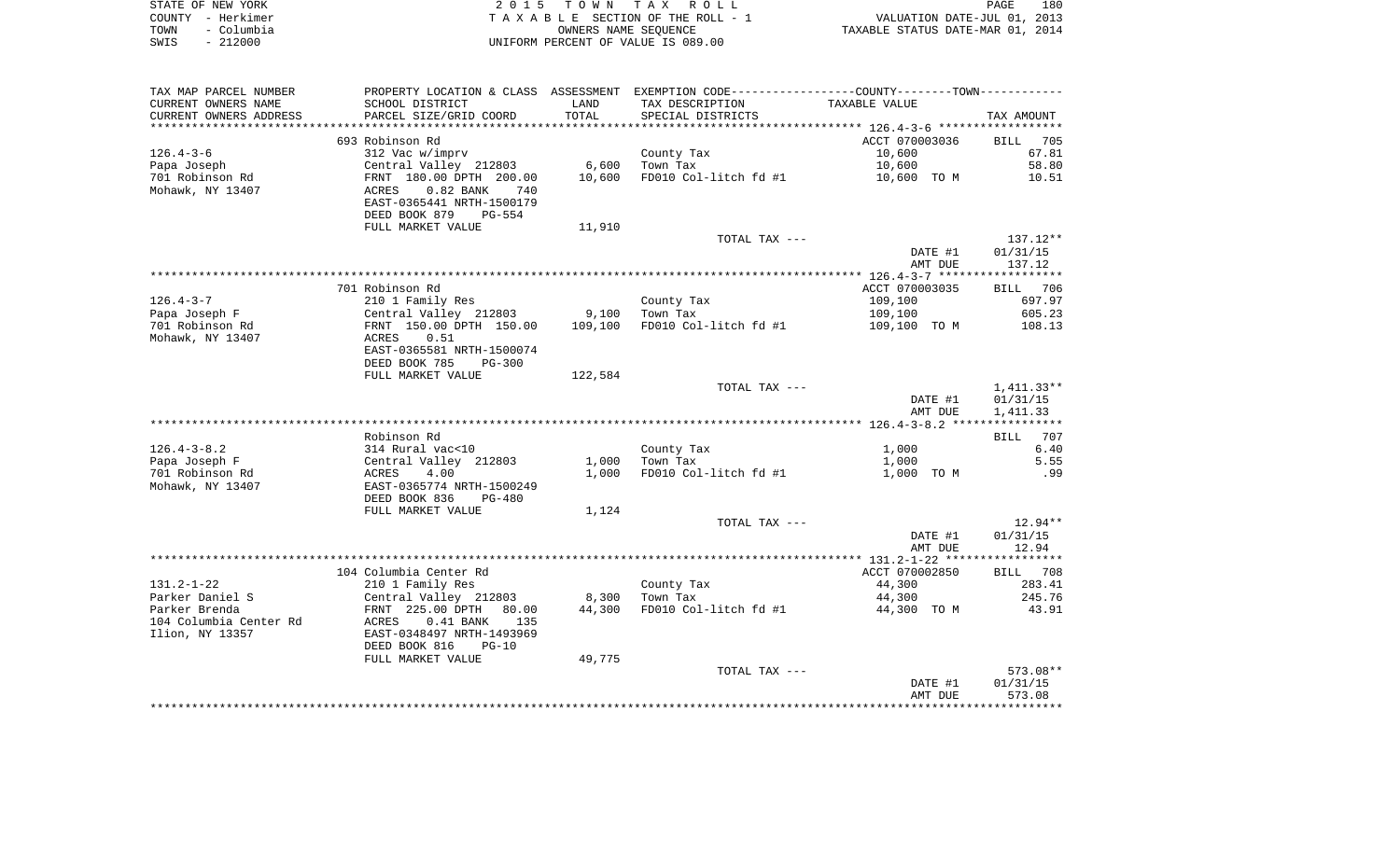|      | STATE OF NEW YORK | 2015 TOWN TAX ROLL                 | 181<br>PAGE                      |
|------|-------------------|------------------------------------|----------------------------------|
|      | COUNTY - Herkimer | TAXABLE SECTION OF THE ROLL - 1    | VALUATION DATE-JUL 01, 2013      |
| TOWN | – Columbia        | OWNERS NAME SEOUENCE               | TAXABLE STATUS DATE-MAR 01, 2014 |
| SWIS | $-212000$         | UNIFORM PERCENT OF VALUE IS 089.00 |                                  |

| TAX MAP PARCEL NUMBER   |                                 |         | PROPERTY LOCATION & CLASS ASSESSMENT EXEMPTION CODE---------------COUNTY-------TOWN---------- |                |             |
|-------------------------|---------------------------------|---------|-----------------------------------------------------------------------------------------------|----------------|-------------|
| CURRENT OWNERS NAME     | SCHOOL DISTRICT                 | LAND    | TAX DESCRIPTION                                                                               | TAXABLE VALUE  |             |
| CURRENT OWNERS ADDRESS  | PARCEL SIZE/GRID COORD          | TOTAL   | SPECIAL DISTRICTS                                                                             |                | TAX AMOUNT  |
|                         |                                 |         |                                                                                               |                |             |
|                         | Millers Mills Rd                |         |                                                                                               | ACCT 070001540 | 709<br>BILL |
| $131.3 - 1 - 7.4$       | 311 Res vac land                |         | County Tax                                                                                    | 9,300          | 59.50       |
| Parry Richard C         | Mount Markham 215601            | 9,300   | Town Tax                                                                                      | 9,300          | 51.59       |
| Parry Sharon L          | FRNT 317.00 DPTH 330.00         | 9,300   | School Relevy                                                                                 |                | 213.09      |
| Box 126                 | 2.40<br>ACRES                   |         | FD010 Col-litch fd #1                                                                         | 9,300 TO M     | 9.22        |
| Bridgewater, NY 13313   | EAST-0334377 NRTH-1487715       |         |                                                                                               |                |             |
|                         | DEED BOOK 846<br>PG-663         |         |                                                                                               |                |             |
|                         | FULL MARKET VALUE               | 10,449  |                                                                                               |                |             |
|                         |                                 |         | TOTAL TAX ---                                                                                 |                | $333.40**$  |
|                         |                                 |         |                                                                                               | DATE #1        | 01/31/15    |
|                         |                                 |         |                                                                                               | AMT DUE        | 333.40      |
|                         |                                 |         |                                                                                               |                |             |
|                         | 643 Millers Mills Rd            |         |                                                                                               | ACCT 155977    | BILL 710    |
| $131.3 - 1 - 10$        | 240 Rural res                   |         | County Tax                                                                                    | 91,800         | 587.29      |
| Parsons Donald J        | Mount Markham<br>215601         | 38,700  | Town Tax                                                                                      | 91,800         | 509.26      |
| 643 Millers Mills Rd    | ACRES<br>29.00                  | 91,800  | FD010 Col-litch fd #1                                                                         | 91,800 TO M    | 90.99       |
| West Winfield, NY 13491 | EAST-0336022 NRTH-1486887       |         |                                                                                               |                |             |
|                         | DEED BOOK 1341<br><b>PG-311</b> |         |                                                                                               |                |             |
|                         | FULL MARKET VALUE               | 103,146 |                                                                                               |                |             |
|                         |                                 |         | TOTAL TAX ---                                                                                 |                | 1,187.54**  |
|                         |                                 |         |                                                                                               | DATE #1        | 01/31/15    |
|                         |                                 |         |                                                                                               | AMT DUE        | 1,187.54    |
|                         |                                 |         |                                                                                               |                |             |
|                         | 511 Columbia Center Rd          |         |                                                                                               | ACCT 070014015 | BILL 711    |
| $126.3 - 2 - 69$        | 210 1 Family Res                |         | County Tax                                                                                    | 77,100         | 493.25      |
| Parsons Elaine          | Central Valley 212803           | 10,500  | Town Tax                                                                                      | 77,100         | 427.71      |
| PO Box 305              | FRNT 150.00 DPTH 200.00         | 77,100  | FD010 Col-litch fd #1                                                                         | 77,100 TO M    | 76.42       |
| Mohawk, NY 13407        | EAST-0351868 NRTH-1500483       |         |                                                                                               |                |             |
|                         | DEED BOOK 00658 PG-00543        |         |                                                                                               |                |             |
|                         | FULL MARKET VALUE               | 86,629  |                                                                                               |                |             |
|                         |                                 |         | TOTAL TAX ---                                                                                 |                | 997.38**    |
|                         |                                 |         |                                                                                               | DATE #1        | 01/31/15    |
|                         |                                 |         |                                                                                               | AMT DUE        | 997.38      |
|                         |                                 |         |                                                                                               |                |             |
|                         | Columbia Center Rd              |         |                                                                                               | ACCT 070014005 | BILL 712    |
| $126.3 - 2 - 70.2$      | 105 Vac farmland                |         | County Tax                                                                                    | 33,000         | 211.12      |
| Parsons Elaine          | Central Valley 212803           | 17,000  | Town Tax                                                                                      | 33,000         | 183.07      |
| PO Box 305              | ACRES 17.20                     | 33,000  | FD010 Col-litch fd #1                                                                         | 33,000 TO M    | 32.71       |
| Mohawk, NY 13407        | EAST-0351795 NRTH-1500735       |         |                                                                                               |                |             |
|                         | DEED BOOK 709<br><b>PG-556</b>  |         |                                                                                               |                |             |
|                         | FULL MARKET VALUE               | 37,079  |                                                                                               |                |             |
|                         |                                 |         | TOTAL TAX ---                                                                                 |                | $426.90**$  |
|                         |                                 |         |                                                                                               | DATE #1        | 01/31/15    |
|                         |                                 |         |                                                                                               | AMT DUE        | 426.90      |
|                         |                                 |         |                                                                                               |                |             |
|                         |                                 |         |                                                                                               |                |             |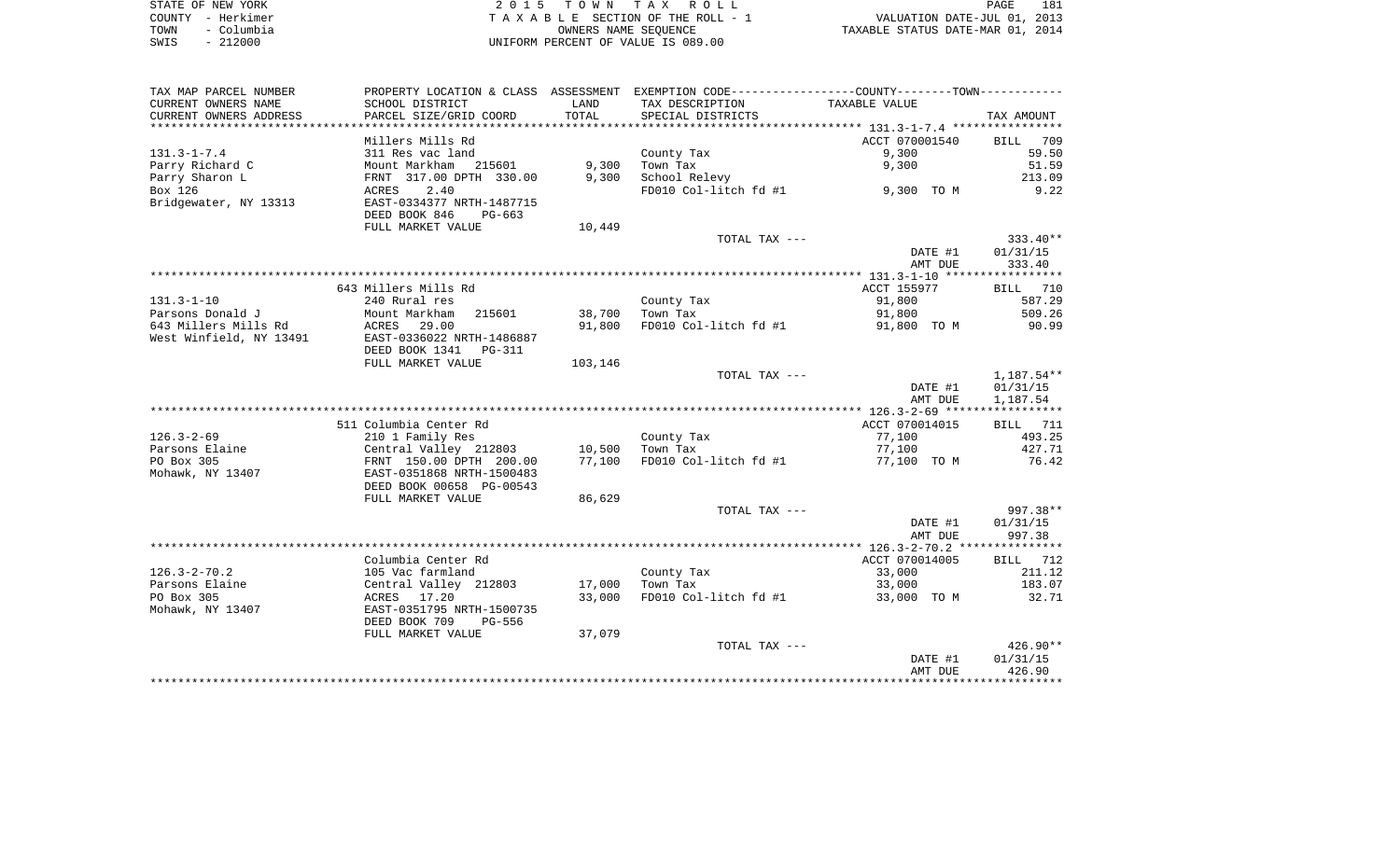| STATE OF NEW YORK  | 2015 TOWN TAX ROLL                 |                                  | PAGE | 182 |
|--------------------|------------------------------------|----------------------------------|------|-----|
| COUNTY - Herkimer  | TAXABLE SECTION OF THE ROLL - 1    | VALUATION DATE-JUL 01, 2013      |      |     |
| - Columbia<br>TOWN | OWNERS NAME SEOUENCE               | TAXABLE STATUS DATE-MAR 01, 2014 |      |     |
| - 212000<br>SWIS   | UNIFORM PERCENT OF VALUE IS 089.00 |                                  |      |     |

| TAX MAP PARCEL NUMBER<br>PROPERTY LOCATION & CLASS ASSESSMENT                        | EXEMPTION CODE-----------------COUNTY-------TOWN----------- |
|--------------------------------------------------------------------------------------|-------------------------------------------------------------|
| CURRENT OWNERS NAME<br>SCHOOL DISTRICT<br>LAND<br>TAX DESCRIPTION<br>TAXABLE VALUE   |                                                             |
| CURRENT OWNERS ADDRESS<br>PARCEL SIZE/GRID COORD<br>TOTAL<br>SPECIAL DISTRICTS       | TAX AMOUNT                                                  |
| ***********************                                                              |                                                             |
| Columbia Center<br>ACCT 070016091                                                    | 713<br>BILL                                                 |
| $126.3 - 2 - 67.3$<br>6,200<br>312 Vac w/imprv<br>County Tax                         | 39.66                                                       |
| Parsons Elaine M<br>Central Valley 212803<br>6,200<br>6,200<br>Town Tax              | 34.39                                                       |
| PO Box 305<br>1.50<br>6,200<br>FD010 Col-litch fd #1<br>6,200 TO M<br>ACRES          | 6.15                                                        |
| Mohawk, NY 13407<br>EAST-0352015 NRTH-1500208<br>DEED BOOK 707<br>PG-161             |                                                             |
| FULL MARKET VALUE<br>6,966                                                           |                                                             |
| TOTAL TAX ---                                                                        | $80.20**$                                                   |
| DATE #1                                                                              | 01/31/15                                                    |
| AMT DUE                                                                              | 80.20                                                       |
|                                                                                      |                                                             |
| Columbia Center Rd<br>ACCT 158265                                                    | BILL 714                                                    |
| $126.3 - 2 - 70.3$<br>County Tax<br>20,600<br>105 Vac farmland                       | 131.79                                                      |
| Central Valley 212803<br>Parsons Elaine M<br>20,600<br>Town Tax<br>20,600            | 114.28                                                      |
| PO Box 305<br>42.00<br>20,600<br>FD010 Col-litch fd #1<br>20,600 TO M<br>ACRES       | 20.42                                                       |
| Mohawk, NY 13407<br>EAST-0350815 NRTH-1499774                                        |                                                             |
| DEED BOOK 1354 PG-682                                                                |                                                             |
| FULL MARKET VALUE<br>23,146                                                          |                                                             |
| TOTAL TAX ---                                                                        | $266.49**$                                                  |
| DATE #1<br>AMT DUE                                                                   | 01/31/15<br>266.49                                          |
|                                                                                      |                                                             |
| Columbia Center Rd<br>ACCT 158625                                                    | BILL 715                                                    |
| $126.3 - 2 - 70.5$<br>105 Vac farmland<br>County Tax<br>6,200                        | 39.66                                                       |
| 6,200<br>Parsons Elaine M<br>Central Valley 212803<br>6,200<br>Town Tax              | 34.39                                                       |
| PO Box 305<br>6,200<br>FD010 Col-litch fd #1<br>7.30<br>6,200 TO M<br>ACRES          | 6.15                                                        |
| Mohawk, NY 13407<br>EAST-0351131 NRTH-1499308                                        |                                                             |
| DEED BOOK 1354 PG-682                                                                |                                                             |
| FULL MARKET VALUE<br>6,966                                                           |                                                             |
| TOTAL TAX ---                                                                        | $80.20**$                                                   |
| DATE #1                                                                              | 01/31/15                                                    |
| AMT DUE                                                                              | 80.20                                                       |
|                                                                                      |                                                             |
| 501 Brennan Rd                                                                       | BILL 716                                                    |
| $125.4 - 1 - 65$<br>270 Mfg housing<br>80,000<br>County Tax                          | 511.80                                                      |
| 29,000<br>Town Tax<br>Peach Bernard P<br>Central Valley 212803<br>80,000             | 443.80                                                      |
| 501 Brennan Rd<br>FRNT 550.00 DPTH<br>80,000<br>FD010 Col-litch fd #1<br>80,000 TO M | 79.29                                                       |
| Ilion, NY 13357<br>ACRES 25.00                                                       |                                                             |
| EAST-0345392 NRTH-1503602                                                            |                                                             |
| DEED BOOK 1094 PG-537<br>89,888<br>FULL MARKET VALUE                                 |                                                             |
| TOTAL TAX ---                                                                        | $1,034.89**$                                                |
|                                                                                      |                                                             |
|                                                                                      |                                                             |
| DATE #1<br>AMT DUE                                                                   | 01/31/15<br>1,034.89                                        |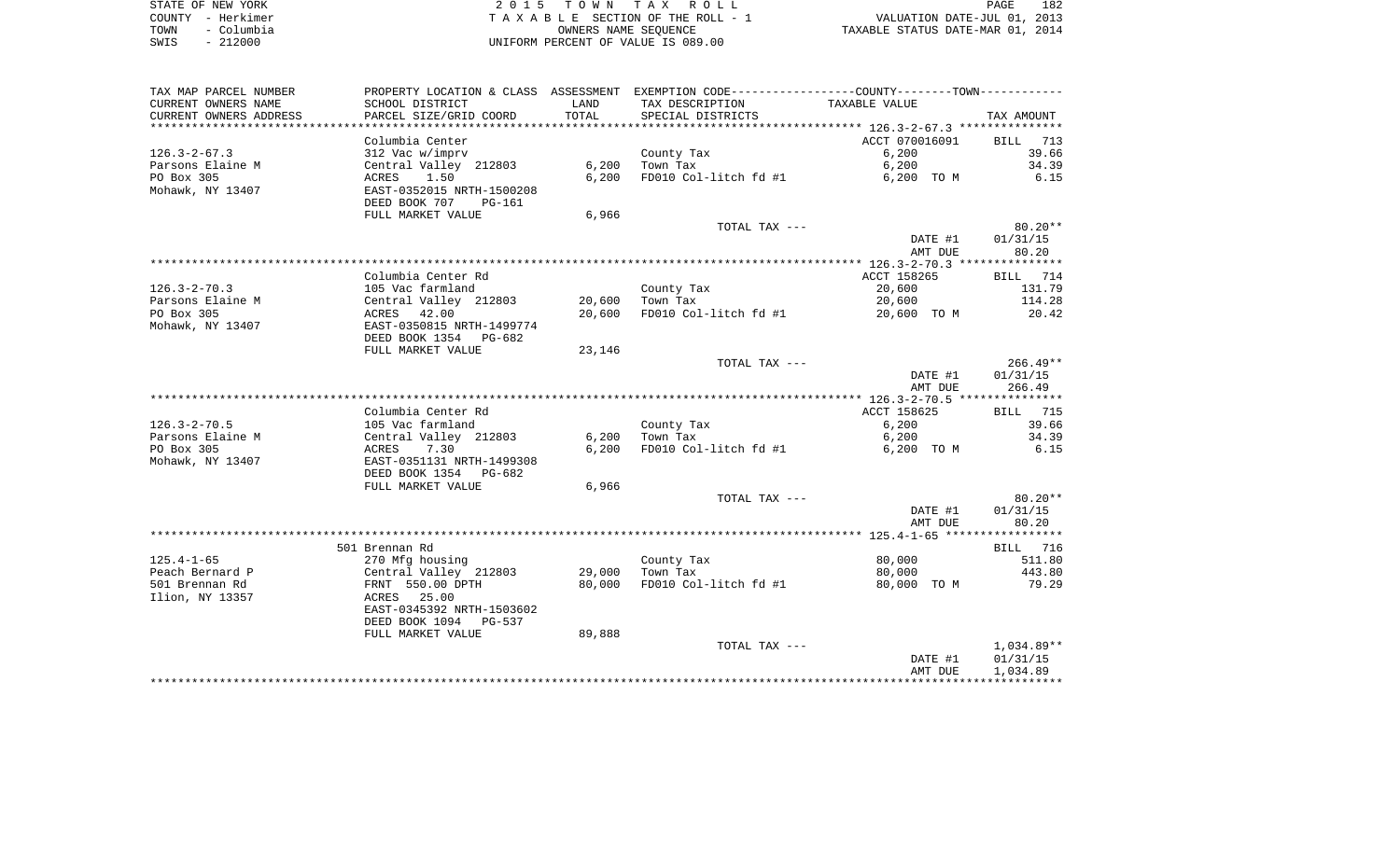|      | STATE OF NEW YORK | 2015 TOWN TAX ROLL                 | 183<br>PAGE                      |
|------|-------------------|------------------------------------|----------------------------------|
|      | COUNTY - Herkimer | TAXABLE SECTION OF THE ROLL - 1    | VALUATION DATE-JUL 01, 2013      |
| TOWN | - Columbia        | OWNERS NAME SEOUENCE               | TAXABLE STATUS DATE-MAR 01, 2014 |
| SWIS | $-212000$         | UNIFORM PERCENT OF VALUE IS 089.00 |                                  |

| TAX MAP PARCEL NUMBER  |                            |         | PROPERTY LOCATION & CLASS ASSESSMENT EXEMPTION CODE---------------COUNTY-------TOWN---------- |                |                 |
|------------------------|----------------------------|---------|-----------------------------------------------------------------------------------------------|----------------|-----------------|
| CURRENT OWNERS NAME    | SCHOOL DISTRICT            | LAND    | TAX DESCRIPTION                                                                               | TAXABLE VALUE  |                 |
| CURRENT OWNERS ADDRESS | PARCEL SIZE/GRID COORD     | TOTAL   | SPECIAL DISTRICTS                                                                             |                | TAX AMOUNT      |
| ***************        | *******************        |         |                                                                                               |                |                 |
|                        | Spohn Road                 |         |                                                                                               |                | BILL<br>717     |
| $125.4 - 1 - 68$       | 322 Rural vac>10           |         | County Tax                                                                                    | 26,000         | 166.34          |
| Pence Rons L           | Central Valley 212803      | 26,000  | Town Tax                                                                                      | 26,000         | 144.24          |
| Pence Janis            | 911 Cell Tower on .999     | 26,000  | FD010 Col-litch fd #1                                                                         | 26,000 TO M    | 25.77           |
| 132 Spohn Road         | FRNT 1731.00 DPTH          |         |                                                                                               |                |                 |
| Ilion, NY 13357        | ACRES 16.10                |         |                                                                                               |                |                 |
|                        | EAST-0346560 NRTH-1497982  |         |                                                                                               |                |                 |
|                        | FULL MARKET VALUE          | 29,213  |                                                                                               |                |                 |
|                        |                            |         | TOTAL TAX ---                                                                                 |                | $336.35**$      |
|                        |                            |         |                                                                                               | DATE #1        | 01/31/15        |
|                        |                            |         |                                                                                               | AMT DUE        | 336.35          |
|                        |                            |         |                                                                                               |                |                 |
|                        |                            |         |                                                                                               |                |                 |
|                        | Spohn Rd                   |         |                                                                                               | ACCT 070011040 | 718<br>BILL     |
| $131.2 - 1 - 11$       | 314 Rural vac<10           |         | County Tax                                                                                    | 9,300          | 59.50           |
| Pence Rons L           | Central Valley 212803      | 9,300   | Town Tax                                                                                      | 9,300          | 51.59           |
| Pence Janis            | 7.50<br>ACRES              | 9,300   | FD010 Col-litch fd #1                                                                         | 9,300 TO M     | 9.22            |
| 132 Spohn Rd           | EAST-0348002 NRTH-1495816  |         |                                                                                               |                |                 |
| Ilion, NY 13357        | DEED BOOK 00449 PG-00201   |         |                                                                                               |                |                 |
|                        | FULL MARKET VALUE          | 10,449  |                                                                                               |                |                 |
|                        |                            |         | TOTAL TAX ---                                                                                 |                | $120.31**$      |
|                        |                            |         |                                                                                               | DATE #1        | 01/31/15        |
|                        |                            |         |                                                                                               | AMT DUE        | 120.31          |
|                        |                            |         |                                                                                               |                |                 |
|                        | 132 Spohn Rd               |         |                                                                                               | ACCT 070011010 | <b>BILL</b> 719 |
| $131.2 - 1 - 12$       | 240 Rural res              |         | County Tax                                                                                    | 100,400        | 642.31          |
| Pence Rons L           | Central Valley 212803      | 40,700  | Town Tax                                                                                      | 100,400        | 556.97          |
| Pence Janis            | ACRES<br>54.30             | 100,400 | FD010 Col-litch fd #1                                                                         | 100,400 TO M   | 99.51           |
| 132 Spohn Rd           | EAST-0348364 NRTH-1496163  |         |                                                                                               |                |                 |
| Ilion, NY 13357        | DEED BOOK 838<br>$PG-649$  |         |                                                                                               |                |                 |
|                        | FULL MARKET VALUE          | 112,809 |                                                                                               |                |                 |
|                        |                            |         | TOTAL TAX ---                                                                                 |                | 1,298.79**      |
|                        |                            |         |                                                                                               | DATE #1        | 01/31/15        |
|                        |                            |         |                                                                                               | AMT DUE        | 1,298.79        |
|                        |                            |         |                                                                                               |                |                 |
|                        | Spohn Rd                   |         |                                                                                               | ACCT 175185    | 720<br>BILL     |
| $131.2 - 1 - 15$       | 314 Rural vac<10           |         | County Tax                                                                                    | 1,000          | 6.40            |
| Pence Rons L           | Central Valley 212803      | 1,000   | Town Tax                                                                                      | 1,000          | 5.55            |
| Pence Janis R          | FRNT 80.00 DPTH 125.00     | 1,000   | FD010 Col-litch fd #1                                                                         | 1,000 TO M     | .99             |
| 132 Spohn Rd           | EAST-0348740 NRTH-1495081  |         |                                                                                               |                |                 |
| Ilion, NY 13357        | DEED BOOK 1463<br>$PG-294$ |         |                                                                                               |                |                 |
|                        | FULL MARKET VALUE          | 1,124   |                                                                                               |                |                 |
|                        |                            |         | TOTAL TAX ---                                                                                 |                | $12.94**$       |
|                        |                            |         |                                                                                               | DATE #1        | 01/31/15        |
|                        |                            |         |                                                                                               | AMT DUE        | 12.94           |
|                        |                            |         |                                                                                               |                |                 |
|                        |                            |         |                                                                                               |                |                 |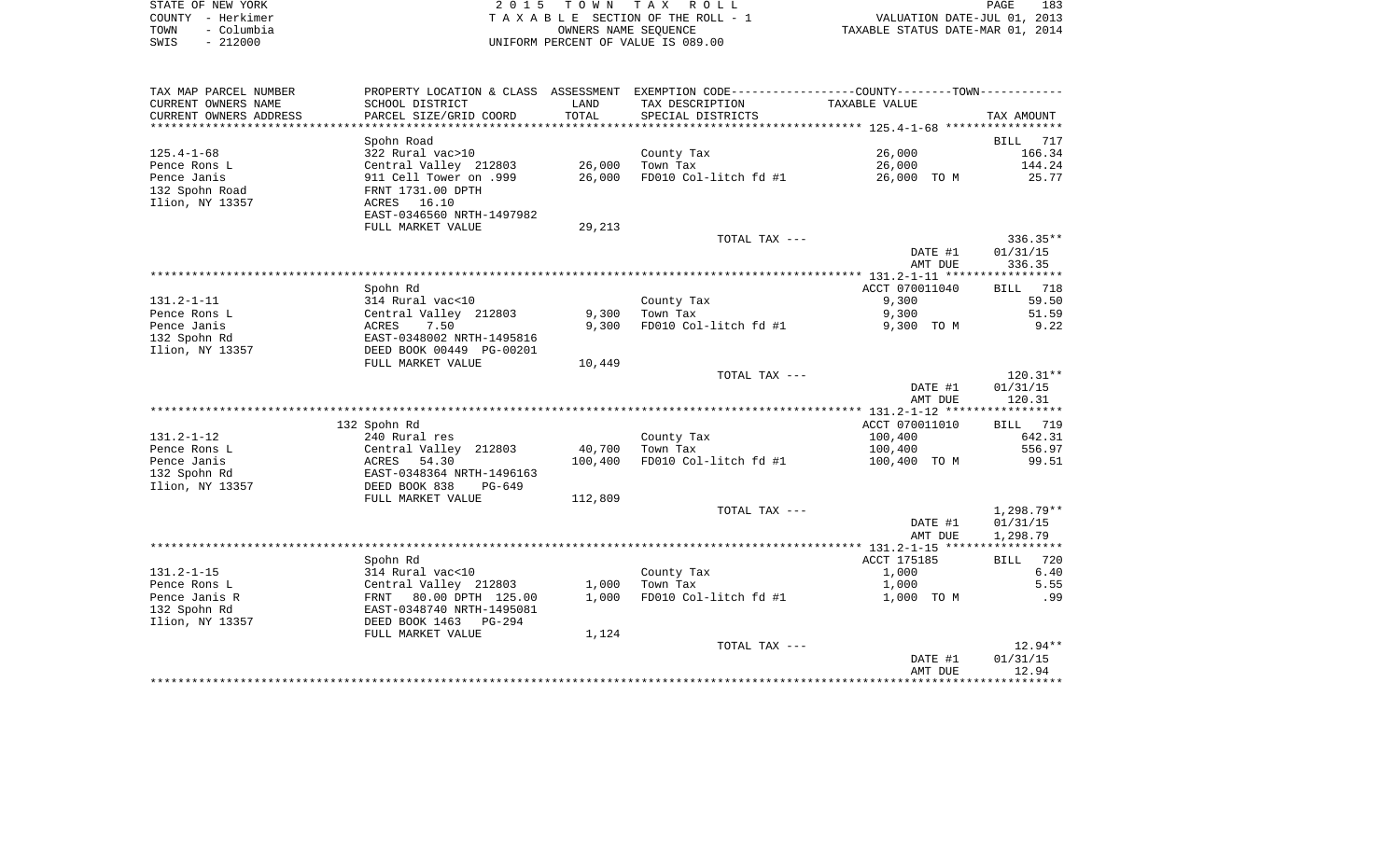| STATE OF NEW YORK  | 2015 TOWN TAX ROLL                 | 184<br><b>PAGE</b>               |
|--------------------|------------------------------------|----------------------------------|
| COUNTY - Herkimer  | TAXABLE SECTION OF THE ROLL - 1    | VALUATION DATE-JUL 01, 2013      |
| - Columbia<br>TOWN | OWNERS NAME SEOUENCE               | TAXABLE STATUS DATE-MAR 01, 2014 |
| $-212000$<br>SWIS  | UNIFORM PERCENT OF VALUE IS 089.00 |                                  |

| TAX MAP PARCEL NUMBER                      |                           |         | PROPERTY LOCATION & CLASS ASSESSMENT EXEMPTION CODE----------------COUNTY-------TOWN---------- |                |                     |
|--------------------------------------------|---------------------------|---------|------------------------------------------------------------------------------------------------|----------------|---------------------|
| CURRENT OWNERS NAME                        | SCHOOL DISTRICT           | LAND    | TAX DESCRIPTION                                                                                | TAXABLE VALUE  |                     |
| CURRENT OWNERS ADDRESS                     | PARCEL SIZE/GRID COORD    | TOTAL   | SPECIAL DISTRICTS                                                                              |                | TAX AMOUNT          |
|                                            |                           |         |                                                                                                |                |                     |
|                                            | Spohn Rd                  |         |                                                                                                | ACCT 070011020 | BILL<br>721         |
| $131.2 - 1 - 16$                           | 314 Rural vac<10          |         | County Tax                                                                                     | 1,000          | 6.40                |
| Pence Rons L                               | Central Valley 212803     | 1,000   | Town Tax                                                                                       | 1,000          | 5.55                |
| 132 Spohn Rd                               | 95.00 DPTH 150.00<br>FRNT | 1,000   | FD010 Col-litch fd #1                                                                          | 100 TO M       | .10                 |
| Ilion, NY 13357                            | ACRES<br>0.36             |         |                                                                                                |                |                     |
|                                            | EAST-0348660 NRTH-1495123 |         |                                                                                                |                |                     |
|                                            | DEED BOOK 00641 PG-00311  |         |                                                                                                |                |                     |
|                                            | FULL MARKET VALUE         | 1,124   |                                                                                                |                |                     |
|                                            |                           |         | TOTAL TAX ---                                                                                  | DATE #1        | 12.05**<br>01/31/15 |
|                                            |                           |         |                                                                                                |                |                     |
|                                            |                           |         |                                                                                                | AMT DUE        | 12.05               |
|                                            | 793 State Route 51        |         |                                                                                                | ACCT 070015660 | BILL 722            |
| $131.1 - 1 - 73$                           | 210 1 Family Res          |         | County Tax                                                                                     | 96,000         | 614.16              |
| Peplinski Bernard Z                        | Mount Markham 215601      | 14,000  | Town Tax                                                                                       | 96,000         | 532.56              |
| Peplinski Carol H                          | merged w/ 131.1-1-72      | 96,000  | FD010 Col-litch fd #1                                                                          | 96,000 TO M    | 95.15               |
| 793 State Route 51                         | FRNT 1683.00 DPTH         |         |                                                                                                |                |                     |
| Ilion, NY 13357                            | 4.10<br>ACRES             |         |                                                                                                |                |                     |
|                                            | EAST-0326653 NRTH-1489907 |         |                                                                                                |                |                     |
|                                            | DEED BOOK 00630 PG-00349  |         |                                                                                                |                |                     |
|                                            | FULL MARKET VALUE         | 107,865 |                                                                                                |                |                     |
|                                            |                           |         | TOTAL TAX ---                                                                                  |                | 1,241.87**          |
|                                            |                           |         |                                                                                                | DATE #1        | 01/31/15            |
|                                            |                           |         |                                                                                                | AMT DUE        | 1,241.87            |
|                                            |                           |         |                                                                                                |                | ***********         |
|                                            | 704 State Route 28        |         |                                                                                                | ACCT 161243    | BILL 723            |
| $139.1 - 2 - 16$                           | 210 1 Family Res          |         | County Tax                                                                                     | 58,300         | 372.98              |
| Peplinski Bernard Z III                    | Richfield Sprin 365601    | 26,000  | Town Tax                                                                                       | 58,300         | 323.42              |
| Peplinski Rose Ann                         | ACRES<br>8.40             | 58,300  | FD010 Col-litch fd #1                                                                          | 58,300 TO M    | 57.78               |
| 704 State Route 28                         | EAST-0358063 NRTH-1478784 |         | LT010 Columbia 1t dist #1                                                                      | 58,300 TO M    | 21.07               |
| Richfield Springs, NY 13439 DEED BOOK 1343 | PG-70                     |         |                                                                                                |                |                     |
|                                            | FULL MARKET VALUE         | 65,506  |                                                                                                |                |                     |
|                                            |                           |         | TOTAL TAX ---                                                                                  |                | $775.25**$          |
|                                            |                           |         |                                                                                                | DATE #1        | 01/31/15<br>775.25  |
|                                            |                           |         |                                                                                                | AMT DUE        |                     |
|                                            | Warren Rd                 |         |                                                                                                | ACCT 187601    | <b>BILL</b><br>724  |
| $125.2 - 2 - 40.2$                         | 120 Field crops           |         | AG MKTS L 41720                                                                                | 3,036<br>3,036 |                     |
| Peplinski Edward J                         | Central Valley 212803     | 83,000  | County Tax                                                                                     | 179,964        | 1,151.33            |
| Peplinski Darayne C                        | FRNT 7553.00 DPTH         | 183,000 | Town Tax                                                                                       | 179,964        | 998.35              |
| 270 Parmwood Rd                            | ACRES 112.20              |         | FD010 Col-litch fd #1                                                                          | 179,964 TO M   | 178.37              |
| Richfield Springs, NY 13439                | EAST-0348679 NRTH-1506929 |         | 3,036 EX                                                                                       |                |                     |
|                                            | DEED BOOK 1541<br>PG-499  |         |                                                                                                |                |                     |
| PRIOR OWNER ON 3/01/2014                   | FULL MARKET VALUE         | 205,618 |                                                                                                |                |                     |
| Flynn Ruth                                 |                           |         |                                                                                                |                |                     |
|                                            |                           |         |                                                                                                |                |                     |
| MAY BE SUBJECT TO PAYMENT                  |                           |         |                                                                                                |                |                     |
| UNDER AGDIST LAW TIL 2018                  |                           |         |                                                                                                |                |                     |
|                                            |                           |         | TOTAL TAX ---                                                                                  |                | $2,328.05**$        |
|                                            |                           |         |                                                                                                | DATE #1        | 01/31/15            |
|                                            |                           |         |                                                                                                | AMT DUE        | 2,328.05            |
|                                            |                           |         |                                                                                                |                |                     |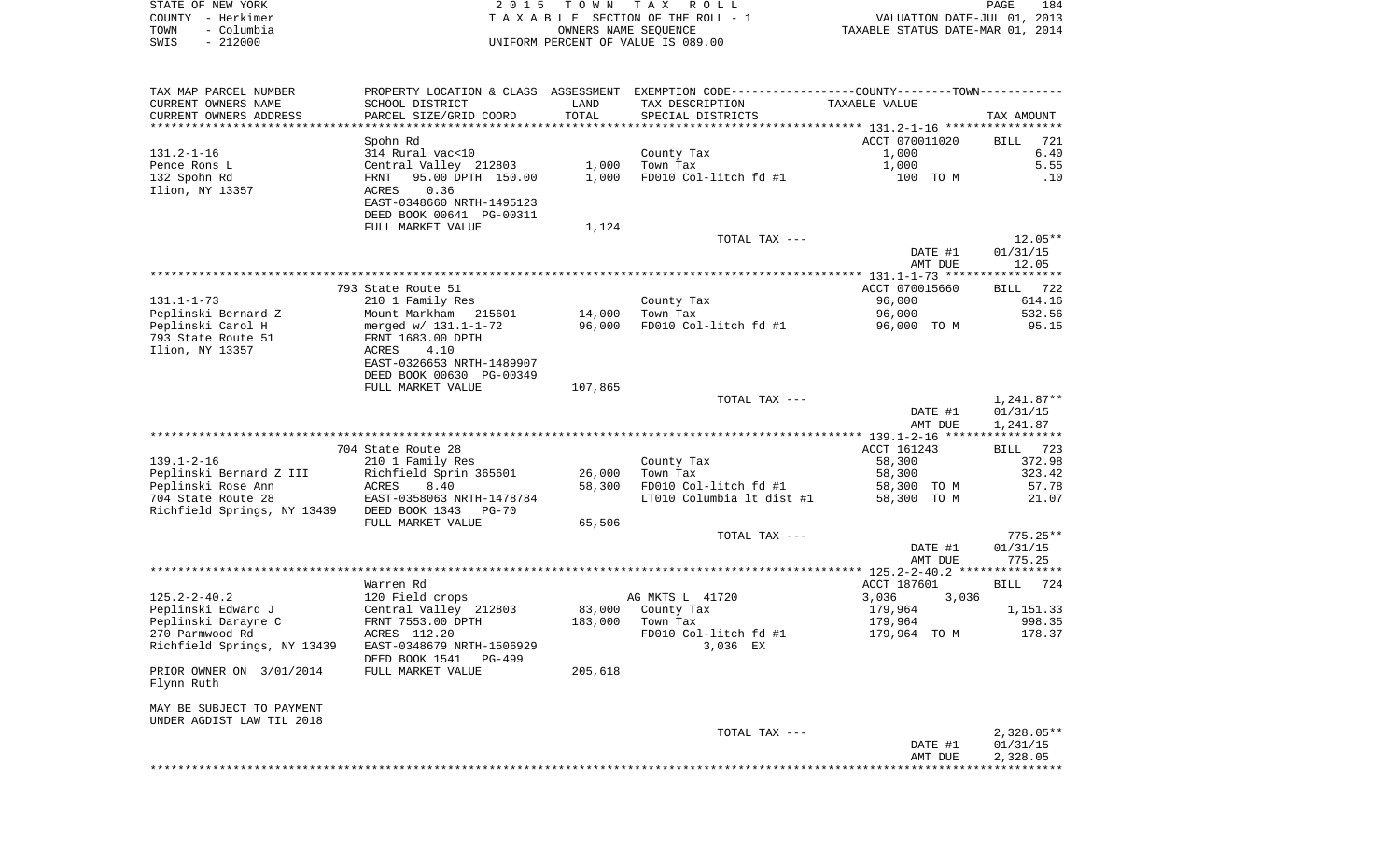| STATE OF NEW YORK                                      | 2 0 1 5                                               | T O W N       | TAX ROLL                                                     |                                                | PAGE<br>185 |
|--------------------------------------------------------|-------------------------------------------------------|---------------|--------------------------------------------------------------|------------------------------------------------|-------------|
| COUNTY - Herkimer                                      |                                                       |               | TAXABLE SECTION OF THE ROLL - 1                              | VALUATION DATE-JUL 01, 2013                    |             |
| - Columbia<br>TOWN                                     |                                                       |               | OWNERS NAME SEQUENCE                                         | TAXABLE STATUS DATE-MAR 01, 2014               |             |
| $-212000$<br>SWIS                                      |                                                       |               | UNIFORM PERCENT OF VALUE IS 089.00                           |                                                |             |
|                                                        |                                                       |               |                                                              |                                                |             |
| TAX MAP PARCEL NUMBER                                  | PROPERTY LOCATION & CLASS ASSESSMENT                  |               | EXEMPTION CODE-----------------COUNTY--------TOWN----------- |                                                |             |
| CURRENT OWNERS NAME                                    | SCHOOL DISTRICT                                       | LAND<br>TOTAL | TAX DESCRIPTION                                              | TAXABLE VALUE                                  |             |
| CURRENT OWNERS ADDRESS                                 | PARCEL SIZE/GRID COORD                                |               | SPECIAL DISTRICTS                                            | **************** 125.2-2-44.1 **************** | TAX AMOUNT  |
|                                                        | Brewer Rd                                             |               |                                                              | ACCT 187600                                    | BILL<br>725 |
| $125.2 - 2 - 44.1$                                     | 105 Vac farmland                                      |               | AG MKTS L 41720                                              | 7,648<br>7,648                                 |             |
| Peplinski Edward J                                     | Central Valley 212803                                 | 66,400        | County Tax                                                   | 58,752                                         | 375.87      |
| Peplinski Darayne C                                    | ACRES 112.50                                          | 66,400        | Town Tax                                                     | 58,752                                         | 325.93      |
| 270 Parmwood Rd                                        | EAST-0346645 NRTH-1506550                             |               | FD010 Col-litch fd #1                                        | 58,752 TO M                                    | 58.23       |
| Richfield Springs, NY 13439                            | DEED BOOK 1541<br>PG-499<br>FULL MARKET VALUE         | 74,607        | 7,648 EX                                                     |                                                |             |
| PRIOR OWNER ON 3/01/2014<br>Flynn Ruth                 |                                                       |               |                                                              |                                                |             |
| MAY BE SUBJECT TO PAYMENT<br>UNDER AGDIST LAW TIL 2018 |                                                       |               |                                                              |                                                |             |
|                                                        |                                                       |               | TOTAL TAX ---                                                |                                                | 760.03**    |
|                                                        |                                                       |               |                                                              | DATE #1                                        | 01/31/15    |
|                                                        |                                                       |               |                                                              | AMT DUE                                        | 760.03      |
|                                                        |                                                       |               |                                                              |                                                |             |
|                                                        | Brennan Road                                          |               |                                                              |                                                | 726<br>BILL |
| $125.2 - 2 - 44.7$                                     | 105 Vac farmland                                      |               | AG MKTS L 41720                                              | 2,583<br>2,583                                 |             |
| Peplinski Edward J                                     | Central Valley 212803                                 | 5,500         | County Tax                                                   | 2,917                                          | 18.66       |
| Peplinski Darayne C                                    | FRNT 690.00 DPTH                                      | 5,500         | Town Tax                                                     | 2,917                                          | 16.18       |
| 270 Parmwood Rd                                        | 6.50<br>ACRES                                         |               | FD010 Col-litch fd #1                                        | 2,917 TO M                                     | 2.89        |
| Richfield Springs, NY 13439                            | EAST-0346717 NRTH-1504748<br>DEED BOOK 1541<br>PG-499 |               | 2,583 EX                                                     |                                                |             |
| PRIOR OWNER ON 3/01/2014<br>Flynn Ruth                 | FULL MARKET VALUE                                     | 6,180         |                                                              |                                                |             |
| MAY BE SUBJECT TO PAYMENT<br>UNDER AGDIST LAW TIL 2018 |                                                       |               |                                                              |                                                |             |
|                                                        |                                                       |               | TOTAL TAX ---                                                |                                                | $37.73**$   |
|                                                        |                                                       |               |                                                              | DATE #1                                        | 01/31/15    |
|                                                        |                                                       |               |                                                              | AMT DUE                                        | 37.73       |
|                                                        | Spinnerville Rd                                       |               |                                                              | ACCT 070001650                                 | 727<br>BILL |
| $125.2 - 2 - 45$                                       | 105 Vac farmland                                      |               | AG MKTS L 41720                                              | 2,596<br>2,596                                 |             |
| Peplinski Edward J                                     | Central Valley 212803                                 | 10,300        | County Tax                                                   | 7,704                                          | 49.29       |
| Peplinski Darayne C                                    | ACRES 16.00                                           | 10,300        | Town Tax                                                     | 7,704                                          | 42.74       |
| 270 Parmwood Rd                                        | EAST-0346406 NRTH-1504497                             |               | FD010 Col-litch fd #1                                        | 7,704 TO M                                     | 7.64        |
| Richfield Springs, NY 13439                            | DEED BOOK 1541<br>PG-499<br>FULL MARKET VALUE         | 11,573        | 2,596 EX                                                     |                                                |             |
| PRIOR OWNER ON 3/01/2014<br>Flynn Ruth                 |                                                       |               |                                                              |                                                |             |
| MAY BE SUBJECT TO PAYMENT<br>UNDER AGDIST LAW TIL 2018 |                                                       |               |                                                              |                                                |             |
|                                                        |                                                       |               | TOTAL TAX ---                                                |                                                | 99.67**     |
|                                                        |                                                       |               |                                                              | DATE #1                                        | 01/31/15    |
|                                                        |                                                       |               |                                                              |                                                |             |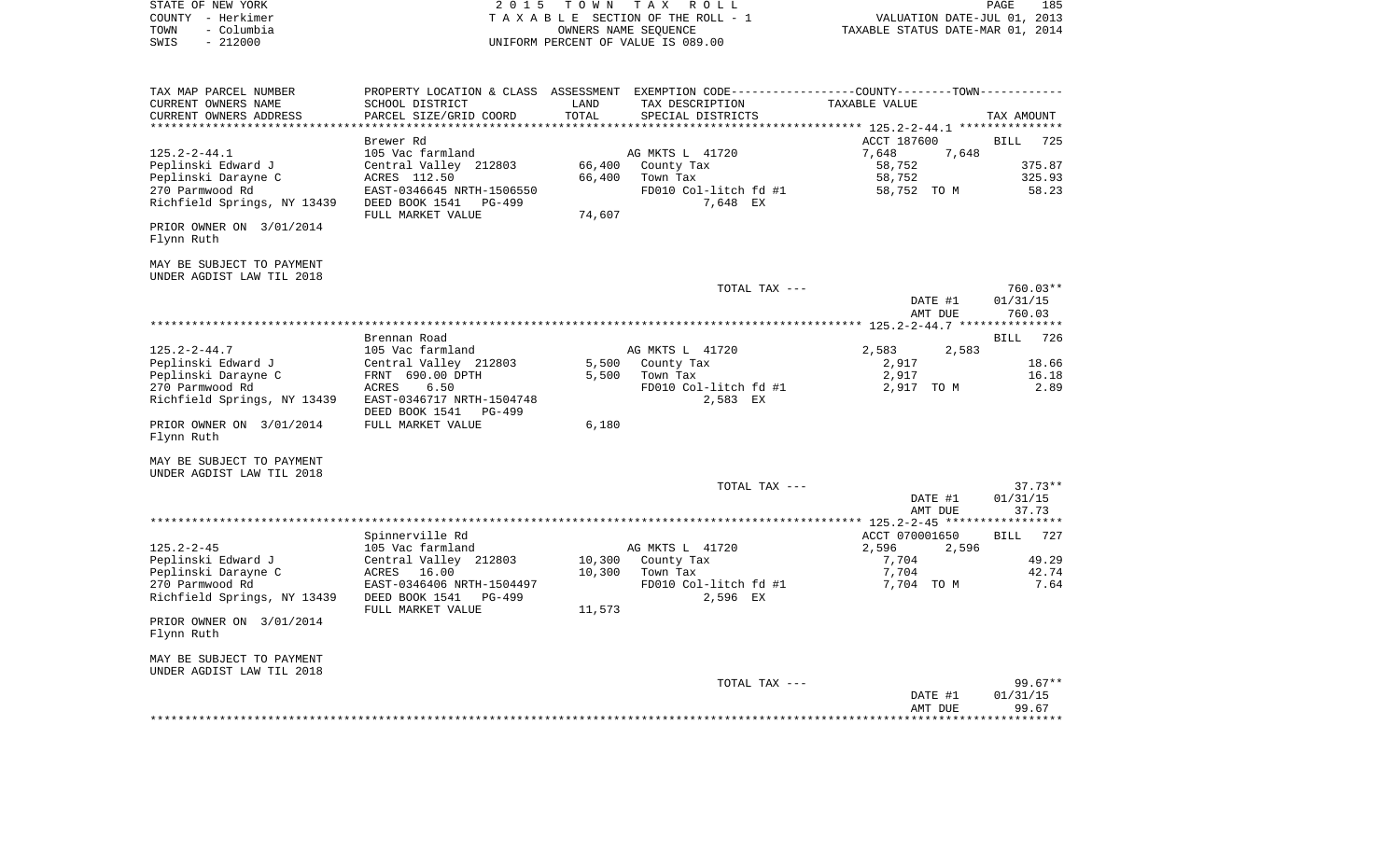| STATE OF NEW YORK  | 2015 TOWN TAX ROLL                 | 186<br>PAGE                      |
|--------------------|------------------------------------|----------------------------------|
| COUNTY - Herkimer  | TAXABLE SECTION OF THE ROLL - 1    | VALUATION DATE-JUL 01, 2013      |
| TOWN<br>- Columbia | OWNERS NAME SEOUENCE               | TAXABLE STATUS DATE-MAR 01, 2014 |
| - 212000<br>SWIS   | UNIFORM PERCENT OF VALUE IS 089.00 |                                  |

| TAX MAP PARCEL NUMBER       | PROPERTY LOCATION & CLASS ASSESSMENT EXEMPTION CODE----------------COUNTY--------TOWN----------- |               |                       |                |                 |
|-----------------------------|--------------------------------------------------------------------------------------------------|---------------|-----------------------|----------------|-----------------|
| CURRENT OWNERS NAME         | SCHOOL DISTRICT                                                                                  | LAND          | TAX DESCRIPTION       | TAXABLE VALUE  |                 |
| CURRENT OWNERS ADDRESS      | PARCEL SIZE/GRID COORD                                                                           | TOTAL         | SPECIAL DISTRICTS     |                | TAX AMOUNT      |
|                             |                                                                                                  |               |                       |                |                 |
|                             | Brewer Rd                                                                                        |               |                       | ACCT 070001174 | <b>BILL</b> 728 |
| $125.4 - 1 - 4.2$           | 322 Rural vac>10                                                                                 |               | County Tax            | 3.100          | 19.83           |
| Peplinski Edward J          | Central Valley 212803                                                                            | 3,100         | Town Tax              | 3,100          | 17.20           |
| Peplinski Darayne C         | ACRES 12.70                                                                                      | 3.100         | FD010 Col-litch fd #1 | 3,100 TO M     | 3.07            |
| 270 Parmwood Rd             | EAST-0341784 NRTH-1504353                                                                        |               |                       |                |                 |
| Richfield Springs, NY 13439 | DEED BOOK 1541 PG-499                                                                            |               |                       |                |                 |
|                             | FULL MARKET VALUE                                                                                | 3,483         |                       |                |                 |
| PRIOR OWNER ON 3/01/2014    |                                                                                                  |               |                       |                |                 |
| Flynn Ruth                  |                                                                                                  |               |                       |                |                 |
|                             |                                                                                                  |               | TOTAL TAX ---         |                | $40.10**$       |
|                             |                                                                                                  |               |                       | DATE #1        | 01/31/15        |
|                             |                                                                                                  |               |                       | AMT DUE        | 40.10           |
|                             |                                                                                                  |               |                       |                |                 |
|                             | Brennan Rd                                                                                       |               |                       |                | BILL 729        |
| $125.4 - 1 - 67$            | 105 Vac farmland                                                                                 |               | AG MKTS L 41720       | 12,448 12,448  |                 |
| Peplinski Edward J          | Central Valley 212803 38,000 County Tax                                                          |               |                       | 25,552         | 163.47          |
| Peplinski Darayne C         | Lease w/Parker Smith 38,000 Town Tax                                                             |               |                       | 25,552         | 141.75          |
| 270 Parmwood Rd             | FRNT 1080.00 DPTH                                                                                |               | FD010 Col-litch fd #1 | 25,552 TO M    | 25.33           |
| Richfield Springs, NY 13439 | ACRES 47.90                                                                                      |               | 12,448 EX             |                |                 |
|                             | EAST-0345716 NRTH-0150141                                                                        |               |                       |                |                 |
| PRIOR OWNER ON 3/01/2014    | DEED BOOK 1541 PG-499                                                                            |               |                       |                |                 |
| Flynn Ruth                  | FULL MARKET VALUE                                                                                | 42,697        |                       |                |                 |
| MAY BE SUBJECT TO PAYMENT   |                                                                                                  |               |                       |                |                 |
| UNDER AGDIST LAW TIL 2018   |                                                                                                  |               |                       |                |                 |
|                             |                                                                                                  |               | TOTAL TAX ---         |                | $330.55**$      |
|                             |                                                                                                  |               |                       | DATE #1        | 01/31/15        |
|                             |                                                                                                  |               |                       | AMT DUE        | 330.55          |
|                             |                                                                                                  |               |                       |                |                 |
|                             | Yules Corner Rd                                                                                  |               |                       |                | BILL 730        |
| $132.2 - 2 - 10.8$          | 105 Vac farmland                                                                                 |               | County Tax            | 36,300         | 232.23          |
| Perkins Joseph G            | Owen D Young                                                                                     | 215001 36,300 | Town Tax              | 36,300         | 201.38          |
| Perkins Stephanie E         | FRNT 1736.00 DPTH                                                                                | 36,300        | FD010 Col-litch fd #1 | 36,300 TO M    | 35.98           |
| 531 Yules Corner Road       | ACRES 44.60                                                                                      |               |                       |                |                 |
| Mohawk, NY 13407            | EAST-0363444 NRTH-1491441                                                                        |               |                       |                |                 |
|                             | DEED BOOK 1236 PG-16                                                                             |               |                       |                |                 |
|                             | FULL MARKET VALUE                                                                                | 40,787        |                       |                |                 |
|                             |                                                                                                  |               | TOTAL TAX ---         |                | 469.59**        |
|                             |                                                                                                  |               |                       | DATE #1        | 01/31/15        |
|                             |                                                                                                  |               |                       | AMT DUE        | 469.59          |
|                             |                                                                                                  |               |                       |                |                 |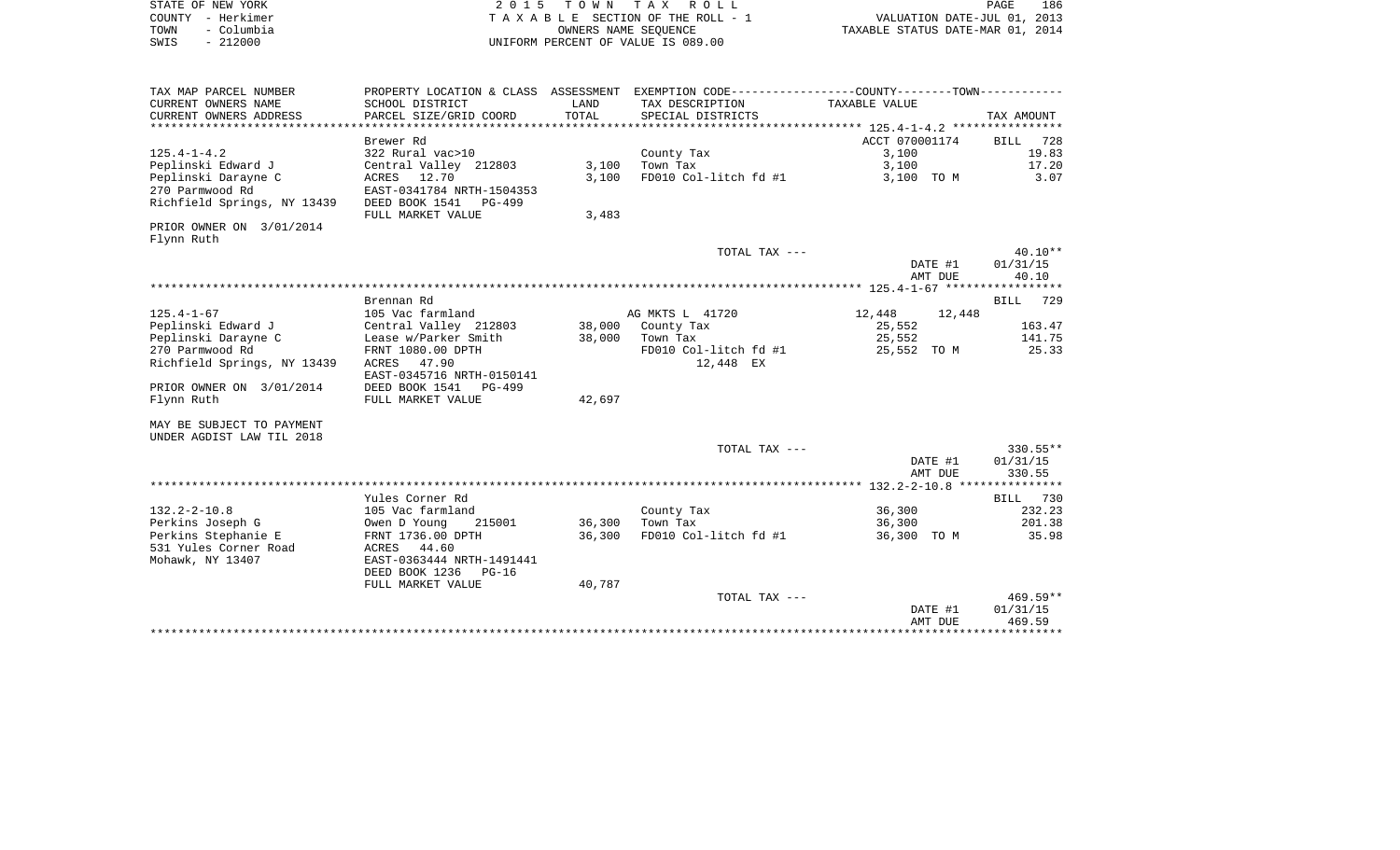|      | STATE OF NEW YORK | 2015 TOWN TAX ROLL                 | 187<br>PAGE                      |
|------|-------------------|------------------------------------|----------------------------------|
|      | COUNTY - Herkimer | TAXABLE SECTION OF THE ROLL - 1    | VALUATION DATE-JUL 01, 2013      |
| TOWN | – Columbia        | OWNERS NAME SEOUENCE               | TAXABLE STATUS DATE-MAR 01, 2014 |
| SWIS | $-212000$         | UNIFORM PERCENT OF VALUE IS 089.00 |                                  |

| TAX MAP PARCEL NUMBER              | PROPERTY LOCATION & CLASS ASSESSMENT EXEMPTION CODE---------------COUNTY-------TOWN---------- |        |                                   |                    |                    |
|------------------------------------|-----------------------------------------------------------------------------------------------|--------|-----------------------------------|--------------------|--------------------|
| CURRENT OWNERS NAME                | SCHOOL DISTRICT                                                                               | LAND   | TAX DESCRIPTION                   | TAXABLE VALUE      |                    |
| CURRENT OWNERS ADDRESS             | PARCEL SIZE/GRID COORD                                                                        | TOTAL  | SPECIAL DISTRICTS                 |                    | TAX AMOUNT         |
| *********************              | ***********************                                                                       |        |                                   |                    |                    |
|                                    | Jordanville Rd                                                                                |        |                                   |                    | BILL 731           |
| $132.2 - 2 - 14.3$                 | 105 Vac farmland                                                                              |        | County Tax                        | 15,500             | 99.16              |
| Perkins Joseph G                   | nos vac rarmi<br>Owen D Young<br>215001                                                       | 15,500 | Town Tax                          | 15,500             | 85.99              |
| Perkins Stephanie E                |                                                                                               | 15,500 | FD010 Col-litch fd #1 15,500 TO M |                    | 15.36              |
| 531 Yules Corner Road              | ACRES 30.10<br>EAST-0363358 NRTH-1490440                                                      |        |                                   |                    |                    |
| Mohawk, NY 13407                   | DEED BOOK 1236 PG-16                                                                          |        |                                   |                    |                    |
|                                    | FULL MARKET VALUE                                                                             | 17,416 |                                   |                    |                    |
|                                    |                                                                                               |        | TOTAL TAX ---                     |                    | $200.51**$         |
|                                    |                                                                                               |        |                                   | DATE #1            | 01/31/15           |
|                                    |                                                                                               |        |                                   | AMT DUE            | 200.51             |
|                                    |                                                                                               |        |                                   |                    |                    |
|                                    | 1998 State Route 28                                                                           |        |                                   | ACCT 070004440     | BILL 732<br>198.32 |
| 126.3-2-24                         | 270 Mfg housing                                                                               |        | County Tax                        | 31,000             | 171.97             |
| Perri Shelly<br>404 1st Avenue Ext |                                                                                               |        | FD010 Col-litch fd #1 31,000 TO M | 31,000             | 30.73              |
| Frankfort, NY 13340                | Central Valley 212803 7,700 Town Tax<br>FRNT 175.00 DPTH 85.00 31,000 FD010 Col<br>ACRES 0.34 |        |                                   |                    |                    |
|                                    | EAST-0354075 NRTH-1502790                                                                     |        |                                   |                    |                    |
|                                    | DEED BOOK 864<br>PG-514                                                                       |        |                                   |                    |                    |
|                                    | FULL MARKET VALUE                                                                             | 34,831 |                                   |                    |                    |
|                                    |                                                                                               |        | TOTAL TAX ---                     |                    | 401.02**           |
|                                    |                                                                                               |        |                                   | DATE #1            | 01/31/15           |
|                                    |                                                                                               |        |                                   | AMT DUE            | 401.02             |
|                                    |                                                                                               |        |                                   |                    |                    |
|                                    | GAGE Rd                                                                                       |        |                                   |                    | BILL 733           |
| 125.4-1-55.3                       |                                                                                               |        | County Tax                        | 19,500             | 124.75             |
| PERRONE CAROL R                    | 312 Vac w/imprv<br>Mount Markham 215601<br>FRNT 250.00 DPTH                                   | 13,400 | Town Tax                          | 19,500             | 108.18             |
| 483 GAGE Rd                        |                                                                                               | 19,500 | FD010 Col-litch fd #1             | 19,500 TO M        | 19.33              |
| ILION, NY 13357                    | ACRES<br>4.10                                                                                 |        |                                   |                    |                    |
|                                    | EAST-0339647 NRTH-1498885                                                                     |        |                                   |                    |                    |
|                                    | DEED BOOK 925<br>PG-216                                                                       |        |                                   |                    |                    |
|                                    | FULL MARKET VALUE                                                                             | 21,910 |                                   |                    |                    |
|                                    |                                                                                               |        | TOTAL TAX ---                     |                    | $252.26**$         |
|                                    |                                                                                               |        |                                   | DATE #1<br>AMT DUE | 01/31/15<br>252.26 |
|                                    |                                                                                               |        |                                   |                    |                    |
|                                    | 483 Gage Rd                                                                                   |        |                                   | ACCT 070004620     | BILL 734           |
| 125.4-1-57                         | 210 1 Family Res                                                                              |        |                                   | 59,400             | 380.01             |
| Perrone Carol R                    | Mount Markham 215601 10,300                                                                   |        | County Tax<br>Town Tax            | 59,400             | 329.52             |
| 483 Gage Rd                        | FRNT 222.00 DPTH 141.00                                                                       |        | 59,400 FD010 Col-litch fd #1      | 59,400 TO M        | 58.87              |
| Ilion, NY 13357                    | ACRES<br>0.66                                                                                 |        |                                   |                    |                    |
|                                    | EAST-0338342 NRTH-1498526                                                                     |        |                                   |                    |                    |
|                                    | DEED BOOK 925<br>PG-219                                                                       |        |                                   |                    |                    |
|                                    | FULL MARKET VALUE                                                                             | 66,742 |                                   |                    |                    |
|                                    |                                                                                               |        | TOTAL TAX ---                     |                    | 768.40**           |
|                                    |                                                                                               |        |                                   | DATE #1            | 01/31/15           |
|                                    |                                                                                               |        |                                   | AMT DUE            | 768.40             |
|                                    |                                                                                               |        |                                   |                    |                    |
|                                    |                                                                                               |        |                                   |                    |                    |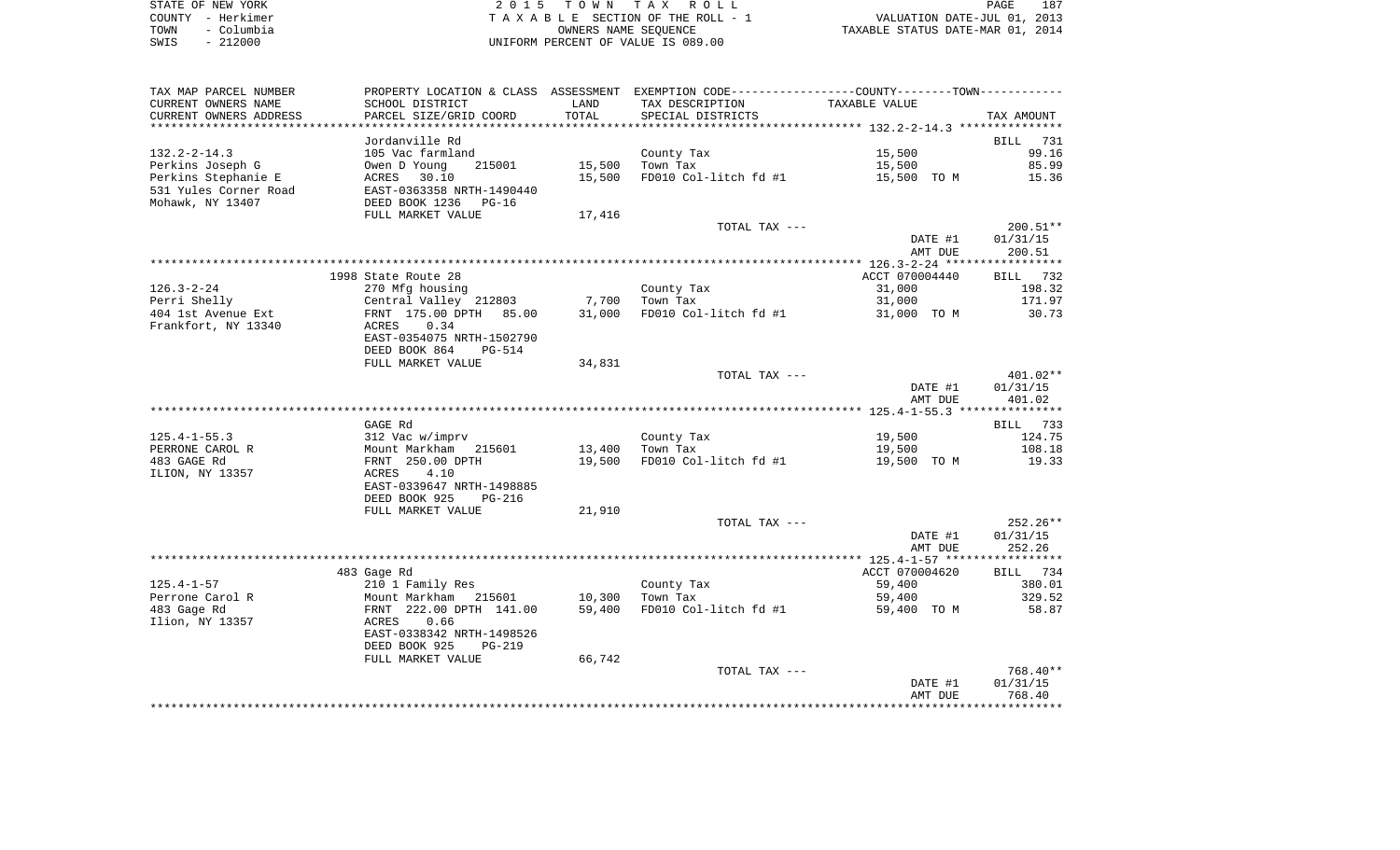| STATE OF NEW YORK  | 2015 TOWN TAX ROLL                 | PAGE                             | 188 |
|--------------------|------------------------------------|----------------------------------|-----|
| COUNTY – Herkimer  | TAXABLE SECTION OF THE ROLL - 1    | VALUATION DATE-JUL 01, 2013      |     |
| – Columbia<br>TOWN | OWNERS NAME SEOUENCE               | TAXABLE STATUS DATE-MAR 01, 2014 |     |
| $-212000$<br>SWIS  | UNIFORM PERCENT OF VALUE IS 089.00 |                                  |     |

| TAX MAP PARCEL NUMBER        | PROPERTY LOCATION & CLASS ASSESSMENT |                 | EXEMPTION CODE-----------------COUNTY-------TOWN----------- |                |                    |
|------------------------------|--------------------------------------|-----------------|-------------------------------------------------------------|----------------|--------------------|
| CURRENT OWNERS NAME          | SCHOOL DISTRICT                      | LAND            | TAX DESCRIPTION                                             | TAXABLE VALUE  |                    |
| CURRENT OWNERS ADDRESS       | PARCEL SIZE/GRID COORD               | TOTAL           | SPECIAL DISTRICTS                                           |                | TAX AMOUNT         |
| ******************           | ************************             | *************** |                                                             |                |                    |
|                              | 968 Jordanville Rd                   |                 |                                                             | ACCT 070015900 | <b>BILL</b><br>735 |
| $131.2 - 1 - 46.1$           | 240 Rural res                        |                 | County Tax                                                  | 105,800        | 676.86             |
| Peters Christopher           | Central Valley 212803                | 63,400          | Town Tax                                                    | 105,800        | 586.93             |
| 968 Jordanville Rd           | ACRES<br>80.70                       | 105,800         | FD010 Col-litch fd #1                                       | 105,800 TO M   | 104.86             |
| Ilion, NY 13357              | EAST-0345186 NRTH-1493157            |                 |                                                             |                |                    |
|                              | DEED BOOK 892<br>$PG-527$            |                 |                                                             |                |                    |
|                              | FULL MARKET VALUE                    | 118,876         |                                                             |                |                    |
|                              |                                      |                 | TOTAL TAX ---                                               |                | $1,368.65**$       |
|                              |                                      |                 |                                                             | DATE #1        | 01/31/15           |
|                              |                                      |                 |                                                             | AMT DUE        | 1,368.65           |
|                              |                                      |                 |                                                             |                |                    |
|                              | 968 Stroupe Rd                       |                 |                                                             | ACCT 070003515 | BILL 736           |
| $131.2 - 1 - 5.2$            | 240 Rural res                        |                 | County Tax                                                  | 83,400         | 533.55             |
| Peters Christopher S         | 215601<br>Mount Markham              | 37,800          | Town Tax                                                    | 83,400         | 462.66             |
| 968 Jordanville Rd           | ACRES 47.00                          | 83,400          | FD010 Col-litch fd #1                                       | 83,400 TO M    | 82.66              |
| Ilion, NY 13357              | EAST-0341465 NRTH-1495705            |                 |                                                             |                |                    |
|                              | FULL MARKET VALUE                    | 93,708          |                                                             |                |                    |
|                              |                                      |                 | TOTAL TAX ---                                               |                | $1,078.87**$       |
|                              |                                      |                 |                                                             | DATE #1        | 01/31/15           |
|                              |                                      |                 |                                                             | AMT DUE        | 1,078.87           |
|                              |                                      |                 |                                                             |                |                    |
|                              | Koerner Rd                           |                 |                                                             | ACCT 070015905 | BILL 737           |
| $131.2 - 1 - 46.2$           | 312 Vac w/imprv                      |                 | County Tax                                                  | 23,700         | 151.62             |
| Peters Kevin Cormac          | Central Valley 212803                | 19,000          | Town Tax                                                    | 23,700         | 131.48             |
| 16388 78th Drive North Rd    | <b>ACRES</b><br>6.00                 | 23,700          | FD010 Col-litch fd #1                                       | 23,700 TO M    | 23.49              |
| Palm Baech Gardens, FL 33418 | EAST-0345083 NRTH-1495085            |                 |                                                             |                |                    |
|                              | FULL MARKET VALUE                    | 26,629          |                                                             |                |                    |
| PRIOR OWNER ON 3/01/2014     |                                      |                 |                                                             |                |                    |
| Peters Kevin Cormac          |                                      |                 |                                                             |                |                    |
|                              |                                      |                 | TOTAL TAX ---                                               |                | $306.59**$         |
|                              |                                      |                 |                                                             | DATE #1        | 01/31/15           |
|                              |                                      |                 |                                                             | AMT DUE        | 306.59             |
|                              |                                      |                 |                                                             |                |                    |
|                              | Stroupe Rd                           |                 |                                                             |                | 738<br><b>BILL</b> |
| $131.2 - 1 - 5.1$            | 312 Vac w/imprv                      |                 | County Tax                                                  | 36,000         | 230.31             |
| Peters Terrence M            | Mount Markham 215601                 | 32,000          | Town Tax                                                    | 36,000         | 199.71             |
| 19225 NW 80TH Dr             | FRNT 1595.00 DPTH                    | 36,000          | FD010 Col-litch fd #1                                       | 36,000 TO M    | 35.68              |
| Okeechobe, FL 34972          | ACRES 45.00                          |                 |                                                             |                |                    |
|                              | EAST-0341374 NRTH-1496855            |                 |                                                             |                |                    |
|                              | DEED BOOK 942<br>PG-634              |                 |                                                             |                |                    |
|                              | FULL MARKET VALUE                    | 40,449          |                                                             |                |                    |
|                              |                                      |                 | TOTAL TAX ---                                               |                | 465.70**           |
|                              |                                      |                 |                                                             | DATE #1        | 01/31/15           |
|                              |                                      |                 |                                                             | AMT DUE        | 465.70             |
|                              |                                      |                 |                                                             |                |                    |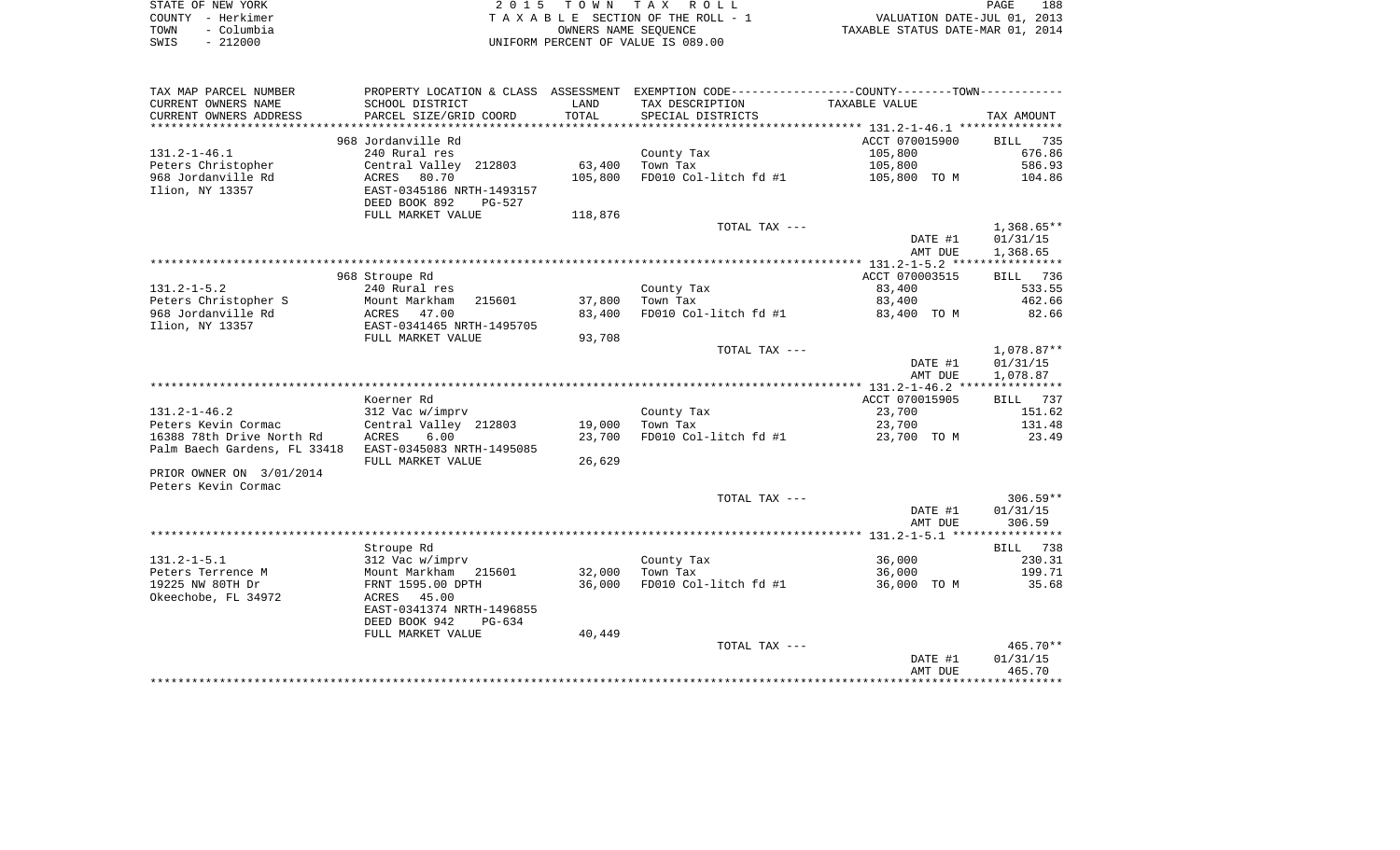|      | STATE OF NEW YORK | 2015 TOWN TAX ROLL                 | 189<br>PAGE                      |
|------|-------------------|------------------------------------|----------------------------------|
|      | COUNTY - Herkimer | TAXABLE SECTION OF THE ROLL - 1    | VALUATION DATE-JUL 01, 2013      |
| TOWN | - Columbia        | OWNERS NAME SEOUENCE               | TAXABLE STATUS DATE-MAR 01, 2014 |
| SWIS | - 212000          | UNIFORM PERCENT OF VALUE IS 089.00 |                                  |

| TAX MAP PARCEL NUMBER                        |                                                         |         | PROPERTY LOCATION & CLASS ASSESSMENT EXEMPTION CODE----------------COUNTY--------TOWN----------- |                      |              |
|----------------------------------------------|---------------------------------------------------------|---------|--------------------------------------------------------------------------------------------------|----------------------|--------------|
| CURRENT OWNERS NAME                          | SCHOOL DISTRICT                                         | LAND    | TAX DESCRIPTION                                                                                  | <b>TAXABLE VALUE</b> |              |
| CURRENT OWNERS ADDRESS                       | PARCEL SIZE/GRID COORD                                  | TOTAL   | SPECIAL DISTRICTS                                                                                |                      | TAX AMOUNT   |
|                                              |                                                         |         |                                                                                                  |                      |              |
|                                              | 201 Hugick Rd                                           |         |                                                                                                  |                      | 739<br>BILL  |
| $132.3 - 1 - 11.6$                           | 210 1 Family Res                                        |         | County Tax                                                                                       | 94,000               | 601.37       |
| Petriski Steven J                            | Richfield Sprin 365601                                  | 22,000  | Town Tax                                                                                         | 94,000               | 521.47       |
| Petriski Beverly R                           | 5.50<br>ACRES                                           | 94,000  | School Relevy                                                                                    |                      | 976.19       |
| 201 Hugick Rd<br>Richfield Springs, NY 13439 | EAST-0356903 NRTH-1482840<br>DEED BOOK 1387<br>$PG-465$ |         | FD010 Col-litch fd #1                                                                            | 94,000 TO M          | 93.17        |
|                                              | FULL MARKET VALUE                                       | 105,618 |                                                                                                  |                      |              |
|                                              |                                                         |         | TOTAL TAX ---                                                                                    |                      | $2,192.20**$ |
|                                              |                                                         |         |                                                                                                  | DATE #1              | 01/31/15     |
|                                              |                                                         |         |                                                                                                  | AMT DUE              | 2,192.20     |
|                                              |                                                         |         |                                                                                                  |                      |              |
|                                              | 108 Mckoons Rd                                          |         |                                                                                                  | ACCT 070006300       | BILL 740     |
| $139.1 - 2 - 22$                             | 210 1 Family Res                                        |         | County Tax                                                                                       | 41,000               | 262.30       |
| Phillips Elizabeth J. M                      | Richfield Sprin 365601                                  | 8,500   | Town Tax                                                                                         | 41,000               | 227.45       |
| 108 Mckoons Rd                               | FRNT 194.70 DPTH 210.00                                 | 41,000  | School Relevy                                                                                    |                      | 577.20       |
| Richfield Springs, NY 13439                  | ACRES<br>0.44                                           |         | FD010 Col-litch fd #1                                                                            | 41,000 TO M          | 40.64        |
|                                              | EAST-0357325 NRTH-1478260<br>DEED BOOK 706<br>PG-885    |         | LT010 Columbia 1t dist #1                                                                        | 41,000 TO M          | 14.81        |
|                                              | FULL MARKET VALUE                                       | 46,067  |                                                                                                  |                      |              |
|                                              |                                                         |         | TOTAL TAX ---                                                                                    |                      | $1,122.40**$ |
|                                              |                                                         |         |                                                                                                  | DATE #1              | 01/31/15     |
|                                              |                                                         |         |                                                                                                  | AMT DUE              | 1,122.40     |
|                                              |                                                         |         |                                                                                                  |                      |              |
|                                              | 765 Jordanville Rd                                      |         |                                                                                                  |                      | BILL 741     |
| $131.2 - 1 - 51.2$                           | 210 1 Family Res                                        |         | County Tax                                                                                       | 110,000              | 703.73       |
| Phillips Leslie V Jr                         | Mount Markham<br>215601                                 | 19,400  | Town Tax                                                                                         | 110,000              | 610.23       |
| Jodi Lynn                                    | 3.90<br>ACRES                                           | 110,000 | FD010 Col-litch fd #1                                                                            | 110,000 TO M         | 109.03       |
| 765 Jordanville Rd                           | EAST-0341047 NRTH-1493907<br>DEED BOOK 726              |         |                                                                                                  |                      |              |
| Ilion, NY 13357                              | PG-296<br>FULL MARKET VALUE                             |         |                                                                                                  |                      |              |
|                                              |                                                         | 123,596 | TOTAL TAX ---                                                                                    |                      | 1,422.99**   |
|                                              |                                                         |         |                                                                                                  | DATE #1              | 01/31/15     |
|                                              |                                                         |         |                                                                                                  | AMT DUE              | 1,422.99     |
|                                              |                                                         |         |                                                                                                  |                      |              |
|                                              | 1674 State Route 28                                     |         |                                                                                                  | ACCT 070010890       | BILL 742     |
| $126.3 - 2 - 59$                             | 210 1 Family Res                                        |         | County Tax                                                                                       | 129,600              | 829.12       |
| Phillips Susan                               | Central Valley 212803                                   | 21,900  | Town Tax                                                                                         | 129,600              | 718.96       |
| 1682 State Route 28                          | ACRES<br>6.10                                           | 129,600 | School Relevy                                                                                    |                      | 2,355.69     |
| Mohawk, NY 13407                             | EAST-0354880 NRTH-1497669                               |         | FD010 Col-litch fd #1                                                                            | 129,600 TO M         | 128.45       |
|                                              | DEED BOOK 853<br>PG-132                                 |         |                                                                                                  |                      |              |
|                                              | FULL MARKET VALUE                                       | 145,618 |                                                                                                  |                      |              |
|                                              |                                                         |         | TOTAL TAX ---                                                                                    |                      | 4,032.22**   |
|                                              |                                                         |         |                                                                                                  | DATE #1              | 01/31/15     |
|                                              |                                                         |         |                                                                                                  | AMT DUE              | 4,032.22     |
|                                              |                                                         |         |                                                                                                  |                      |              |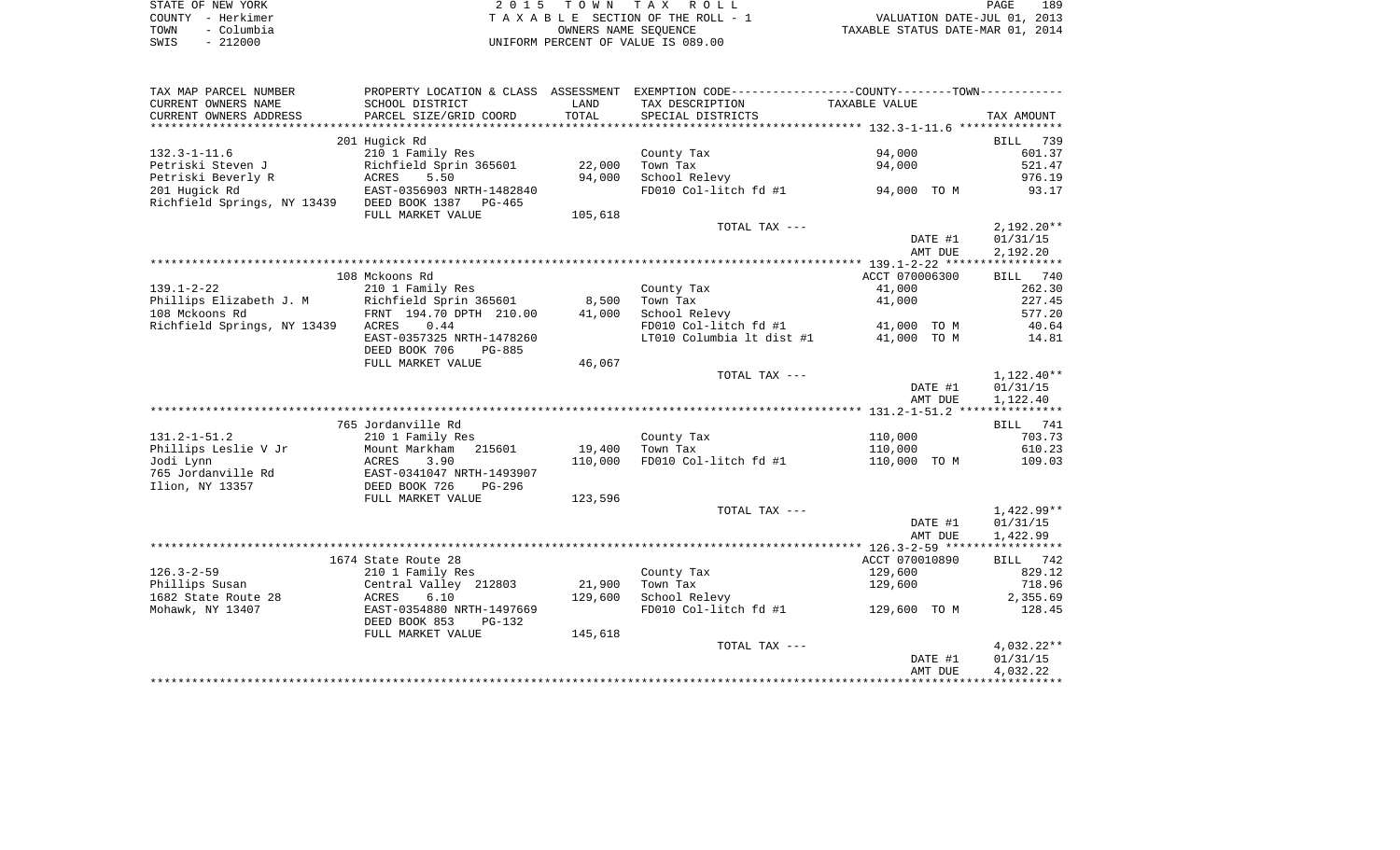|      | STATE OF NEW YORK | 2015 TOWN TAX ROLL                 | 190<br>PAGE                      |
|------|-------------------|------------------------------------|----------------------------------|
|      | COUNTY - Herkimer | TAXABLE SECTION OF THE ROLL - 1    | VALUATION DATE-JUL 01, 2013      |
| TOWN | - Columbia        | OWNERS NAME SEOUENCE               | TAXABLE STATUS DATE-MAR 01, 2014 |
| SWIS | $-212000$         | UNIFORM PERCENT OF VALUE IS 089.00 |                                  |

| TAX MAP PARCEL NUMBER          | PROPERTY LOCATION & CLASS ASSESSMENT EXEMPTION CODE----------------COUNTY-------TOWN----------- |                  |                       |                                    |                    |
|--------------------------------|-------------------------------------------------------------------------------------------------|------------------|-----------------------|------------------------------------|--------------------|
| CURRENT OWNERS NAME            | SCHOOL DISTRICT                                                                                 | LAND             | TAX DESCRIPTION       | TAXABLE VALUE                      |                    |
| CURRENT OWNERS ADDRESS         | PARCEL SIZE/GRID COORD                                                                          | TOTAL            | SPECIAL DISTRICTS     |                                    | TAX AMOUNT         |
| **********************         |                                                                                                 |                  |                       |                                    |                    |
|                                | Jordanville Road                                                                                |                  |                       | ACCT 070002970                     | <b>BILL</b><br>743 |
| $131.30 - 2 - 23$              | 314 Rural vac<10                                                                                |                  | County Tax            | 8,000                              | 51.18              |
| Platts Hercules Francis        | Mount Markham<br>215601                                                                         | 8,000            | Town Tax              | 8,000                              | 44.38              |
| 132 Richfield Hill Road        | FRNT 120.95 DPTH 156.75                                                                         | 8,000            | School Relevy         |                                    | 183.30             |
| West Winfield, NY 13491        | 0.33<br>ACRES                                                                                   |                  | FD010 Col-litch fd #1 | 8,000 TO M                         | 7.93               |
|                                | EAST-0328267 NRTH-1493160                                                                       |                  |                       |                                    |                    |
|                                | DEED BOOK 753<br>PG-177                                                                         |                  |                       |                                    |                    |
|                                | FULL MARKET VALUE                                                                               | 8,989            |                       |                                    |                    |
|                                |                                                                                                 |                  | TOTAL TAX ---         |                                    | $286.79**$         |
|                                |                                                                                                 |                  |                       | DATE #1                            | 01/31/15           |
|                                |                                                                                                 |                  |                       | AMT DUE                            | 286.79             |
|                                |                                                                                                 |                  |                       |                                    |                    |
|                                | Stroupe Rd                                                                                      |                  |                       |                                    | 744<br>BILL        |
| $125.4 - 1 - 46.16$            | 105 Vac farmland                                                                                |                  | County Tax            | 8,200                              | 52.46              |
| Polley Donald                  | Central Valley 212803                                                                           | 8,200            | Town Tax              | 8,200                              | 45.49              |
| Polley Linda                   | FRNT 890.00 DPTH                                                                                | 8,200            | FD010 Col-litch fd #1 | 8,200 TO M                         | 8.13               |
| 461 Stroupe Rd                 | ACRES<br>28.20                                                                                  |                  |                       |                                    |                    |
| Ilion, NY 13357                | EAST-0343691 NRTH-1499514                                                                       |                  |                       |                                    |                    |
|                                | DEED BOOK 847<br><b>PG-183</b>                                                                  |                  |                       |                                    |                    |
|                                | FULL MARKET VALUE                                                                               | 9,213            |                       |                                    |                    |
|                                |                                                                                                 |                  | TOTAL TAX ---         |                                    | $106.08**$         |
|                                |                                                                                                 |                  |                       | DATE #1                            | 01/31/15           |
|                                |                                                                                                 |                  |                       | AMT DUE                            | 106.08             |
|                                |                                                                                                 |                  |                       | **************** 125.4-1-47 ****** | **********         |
|                                | 461 Stroupe Rd                                                                                  |                  |                       | ACCT 070011550                     | 745<br><b>BILL</b> |
| $125.4 - 1 - 47$               | 210 1 Family Res                                                                                |                  | VET WAR C 41122       | 8,100                              | 0                  |
| Polley Donald                  | Central Valley 212803                                                                           |                  | 9,000 VET WAR T 41123 | $\overline{0}$<br>10,800           |                    |
| Polley Linda                   | merge $w/46.3$ & $46.12$                                                                        | 112,000          | County Tax            | 103,900                            | 664.70             |
| 461 Stroupe Rd                 | FRNT 461.00 DPTH                                                                                |                  | Town Tax              | 101,200                            | 561.41             |
| Ilion, NY 13357                | 19.30 BANK<br>ACRES<br>740                                                                      |                  | FD010 Col-litch fd #1 | 112,000 TO M                       | 111.01             |
|                                | EAST-0343216 NRTH-1498863                                                                       |                  |                       |                                    |                    |
|                                | DEED BOOK 00602 PG-00459                                                                        |                  |                       |                                    |                    |
|                                | FULL MARKET VALUE                                                                               | 125,843          |                       |                                    |                    |
|                                |                                                                                                 |                  | TOTAL TAX ---         |                                    | 1,337.12**         |
|                                |                                                                                                 |                  |                       | DATE #1                            | 01/31/15           |
|                                |                                                                                                 |                  |                       | AMT DUE                            | 1,337.12           |
|                                |                                                                                                 |                  |                       |                                    |                    |
|                                | Spohn Rd                                                                                        |                  |                       | ACCT 070015720                     | BILL 746<br>79.33  |
| $125.4 - 1 - 34.1$             | 314 Rural vac<10                                                                                |                  | County Tax            | 12,400                             |                    |
| Polley Donald F                | Central Valley 212803<br>8.70 BANK<br>740                                                       | 12,400<br>12,400 | Town Tax              | 12,400                             | 68.79<br>12.29     |
| Polley Linda<br>461 Stroupe Rd | ACRES                                                                                           |                  | FD010 Col-litch fd #1 | 12,400 TO M                        |                    |
|                                | EAST-0345362 NRTH-1499393                                                                       |                  |                       |                                    |                    |
| Ilion, NY 13357                | DEED BOOK 683<br><b>PG-400</b>                                                                  | 13,933           |                       |                                    |                    |
|                                | FULL MARKET VALUE                                                                               |                  | TOTAL TAX ---         |                                    | $160.41**$         |
|                                |                                                                                                 |                  |                       | DATE #1                            | 01/31/15           |
|                                |                                                                                                 |                  |                       | AMT DUE                            | 160.41             |
|                                |                                                                                                 |                  |                       |                                    |                    |
|                                |                                                                                                 |                  |                       |                                    |                    |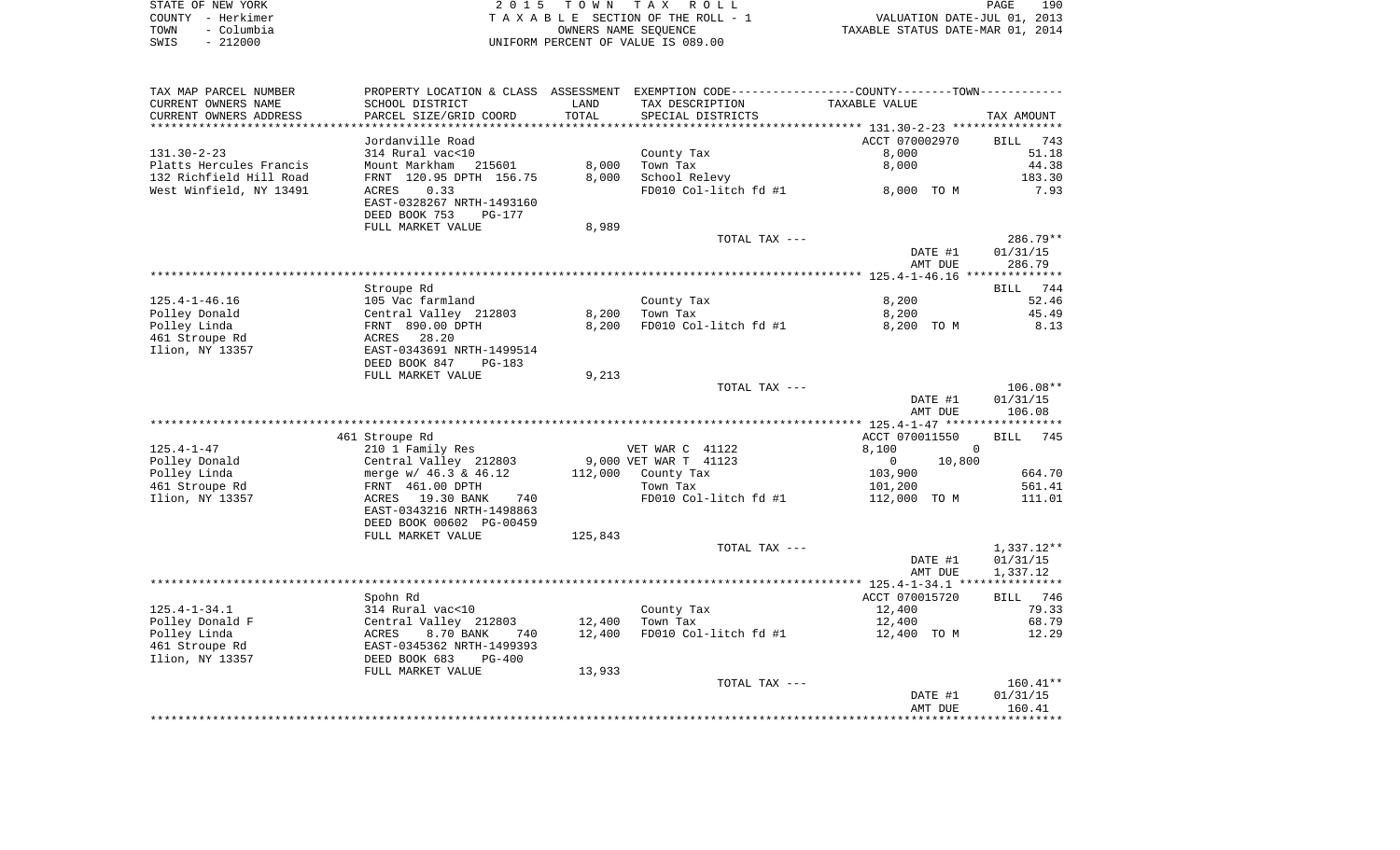| STATE OF NEW YORK |                   | 2015 TOWN TAX ROLL                 | 191<br>PAGE                      |
|-------------------|-------------------|------------------------------------|----------------------------------|
|                   | COUNTY - Herkimer | TAXABLE SECTION OF THE ROLL - 1    | VALUATION DATE-JUL 01, 2013      |
| TOWN              | – Columbia        | OWNERS NAME SEOUENCE               | TAXABLE STATUS DATE-MAR 01, 2014 |
| SWIS              | $-212000$         | UNIFORM PERCENT OF VALUE IS 089.00 |                                  |

| TAX MAP PARCEL NUMBER  | PROPERTY LOCATION & CLASS ASSESSMENT EXEMPTION CODE----------------COUNTY--------TOWN----------- |        |                        |                          |                    |
|------------------------|--------------------------------------------------------------------------------------------------|--------|------------------------|--------------------------|--------------------|
| CURRENT OWNERS NAME    | SCHOOL DISTRICT                                                                                  | LAND   | TAX DESCRIPTION        | TAXABLE VALUE            |                    |
| CURRENT OWNERS ADDRESS | PARCEL SIZE/GRID COORD                                                                           | TOTAL  | SPECIAL DISTRICTS      |                          | TAX AMOUNT         |
| *******************    |                                                                                                  |        |                        |                          |                    |
|                        | 356 Brennan Rd                                                                                   |        |                        | ACCT 070010860           | BILL 747           |
| $125.4 - 1 - 26$       | 210 1 Family Res                                                                                 |        | County Tax             | 62,600                   | 400.49             |
| Polley Jeremy E        | Central Valley 212803                                                                            | 17,600 | Town Tax               | 62,600                   | 347.27             |
| Polley Heather L       | Doublewide                                                                                       | 62,600 | FD010 Col-litch fd #1  | 62,600 TO M              | 62.05              |
| 356 Brennan Rd         | 3.10<br>ACRES                                                                                    |        |                        |                          |                    |
| Ilion, NY 13357        | EAST-0343642 NRTH-1501969                                                                        |        |                        |                          |                    |
|                        | DEED BOOK 941<br>PG-379                                                                          |        |                        |                          |                    |
|                        | FULL MARKET VALUE                                                                                | 70,337 |                        |                          |                    |
|                        |                                                                                                  |        | TOTAL TAX ---          |                          | 809.81**           |
|                        |                                                                                                  |        |                        | DATE #1                  | 01/31/15           |
|                        |                                                                                                  |        |                        | AMT DUE                  | 809.81             |
|                        |                                                                                                  |        |                        |                          |                    |
|                        | 268 Brewer Rd                                                                                    |        |                        | ACCT 165400              | BILL 748           |
| $125.2 - 2 - 61.3$     | 270 Mfg housing                                                                                  |        | County Tax             | 21,300                   | 136.27             |
| Polley Kenneth         | Central Valley 212803                                                                            | 7,200  | Town Tax               | 21,300                   | 118.16             |
| 364 Brewer Rd          | FRNT 120.00 DPTH 108.00                                                                          | 21,300 | FD010 Col-litch fd #1  | 21,300 TO M              | 21.11              |
| Ilion, NY 13357        | 0.28<br>ACRES                                                                                    |        |                        |                          |                    |
|                        | EAST-0340309 NRTH-1504941                                                                        |        |                        |                          |                    |
|                        | DEED BOOK 1400<br>PG-701                                                                         |        |                        |                          |                    |
|                        | FULL MARKET VALUE                                                                                | 23,933 |                        |                          |                    |
|                        |                                                                                                  |        | TOTAL TAX ---          |                          | $275.54**$         |
|                        |                                                                                                  |        |                        | DATE #1                  | 01/31/15           |
|                        |                                                                                                  |        |                        | AMT DUE                  | 275.54             |
|                        |                                                                                                  |        |                        |                          |                    |
|                        | 364 Brewer Rd                                                                                    |        |                        | ACCT 070011580           | <b>BILL</b><br>749 |
| $125.4 - 1 - 5$        | 210 1 Family Res                                                                                 |        | VET WAR C 41122        | 8,100                    | $\Omega$           |
| Polley Kenneth         | Central Valley 212803                                                                            |        | 14,300 VET WAR T 41123 | 10,800<br>$\overline{0}$ |                    |
| Polley Gloria          | 1.60<br>ACRES                                                                                    |        | 80,900 County Tax      | 72,800                   | 465.74             |
| 364 Brewer Rd          | EAST-0342148 NRTH-1504506                                                                        |        | Town Tax               | 70,100                   | 388.88             |
| Ilion, NY 13357        | DEED BOOK 00564 PG-00379                                                                         |        | FD010 Col-litch fd #1  | 80,900 TO M              | 80.18              |
|                        | FULL MARKET VALUE                                                                                | 90,899 |                        |                          |                    |
|                        |                                                                                                  |        | TOTAL TAX ---          |                          | 934.80**           |
|                        |                                                                                                  |        |                        | DATE #1<br>AMT DUE       | 01/31/15<br>934.80 |
|                        |                                                                                                  |        |                        |                          |                    |
|                        | 707 Gage Rd                                                                                      |        |                        | ACCT 176366              | BILL 750           |
| $125.4 - 1 - 46.11$    | 210 1 Family Res                                                                                 |        | County Tax             | 87,000                   | 556.59             |
| Polley Kevin P         | Central Valley 212803                                                                            | 17,000 | Town Tax               | 87,000                   | 482.63             |
| Polley Jodi L          | Partial                                                                                          | 87,000 | FD010 Col-litch fd #1  | 87,000 TO M              | 86.23              |
| 707 Gage Rd            | 3.20<br>ACRES                                                                                    |        |                        |                          |                    |
| Ilion, NY 13357        | EAST-0342446 NRTH-1497793                                                                        |        |                        |                          |                    |
|                        | DEED BOOK 1471<br>PG-300                                                                         |        |                        |                          |                    |
|                        |                                                                                                  |        |                        |                          |                    |
|                        | FULL MARKET VALUE                                                                                | 97,753 | TOTAL TAX ---          |                          | $1,125.45**$       |
|                        |                                                                                                  |        |                        | DATE #1                  | 01/31/15           |
|                        |                                                                                                  |        |                        | AMT DUE                  | 1,125.45           |
|                        |                                                                                                  |        |                        |                          |                    |
|                        |                                                                                                  |        |                        |                          |                    |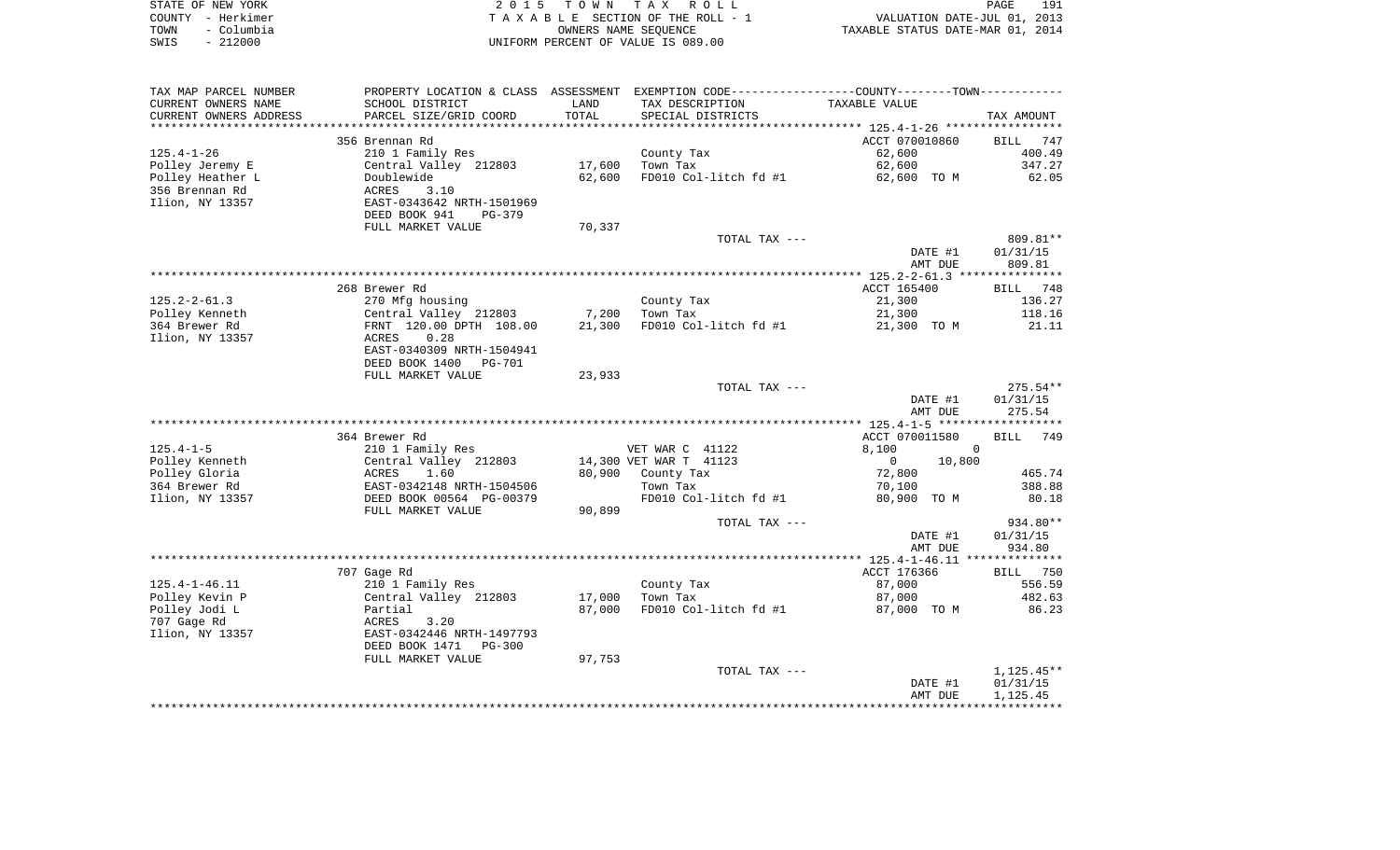| STATE OF NEW YORK  | 2015 TOWN TAX ROLL                 | 192<br><b>PAGE</b>               |
|--------------------|------------------------------------|----------------------------------|
| COUNTY - Herkimer  | TAXABLE SECTION OF THE ROLL - 1    | VALUATION DATE-JUL 01, 2013      |
| - Columbia<br>TOWN | OWNERS NAME SEOUENCE               | TAXABLE STATUS DATE-MAR 01, 2014 |
| $-212000$<br>SWIS  | UNIFORM PERCENT OF VALUE IS 089.00 |                                  |

| TAX MAP PARCEL NUMBER  | PROPERTY LOCATION & CLASS ASSESSMENT EXEMPTION CODE----------------COUNTY--------TOWN----------- |         |                       |                |             |
|------------------------|--------------------------------------------------------------------------------------------------|---------|-----------------------|----------------|-------------|
| CURRENT OWNERS NAME    | SCHOOL DISTRICT                                                                                  | LAND    | TAX DESCRIPTION       | TAXABLE VALUE  |             |
| CURRENT OWNERS ADDRESS | PARCEL SIZE/GRID COORD                                                                           | TOTAL   | SPECIAL DISTRICTS     |                | TAX AMOUNT  |
| ********************   |                                                                                                  |         |                       |                |             |
|                        | Koerner Rd                                                                                       |         |                       | ACCT 070001020 | BILL<br>751 |
| $131.2 - 2 - 12$       | 314 Rural vac<10                                                                                 |         | County Tax            | 17,600         | 112.60      |
| Postolowski Edward J   | Central Valley 212803                                                                            | 17,600  | Town Tax              | 17,600         | 97.64       |
| Postolowski Dawn M     | SUB DIV LOT#12                                                                                   | 17,600  | FD010 Col-litch fd #1 | 17,600 TO M    | 17.44       |
| 139 Berry Rd           | 9.10<br>ACRES                                                                                    |         |                       |                |             |
| Monroe, NY 10950       | EAST-0343713 NRTH-1495134                                                                        |         |                       |                |             |
|                        | DEED BOOK 1096<br>PG-573                                                                         |         |                       |                |             |
|                        | FULL MARKET VALUE                                                                                | 19,775  |                       |                |             |
|                        |                                                                                                  |         | TOTAL TAX ---         |                | $227.68**$  |
|                        |                                                                                                  |         |                       | DATE #1        | 01/31/15    |
|                        |                                                                                                  |         |                       | AMT DUE        | 227.68      |
|                        |                                                                                                  |         |                       |                |             |
|                        | 142 Jones Rd                                                                                     |         |                       | ACCT 070011670 | BILL 752    |
| $131.1 - 1 - 26$       | 210 1 Family Res                                                                                 |         | County Tax            | 69,700         | 445.91      |
| Pratt William G        | Mount Markham<br>215601                                                                          | 22,700  | Town Tax              | 69,700         | 386.66      |
| Pratt Margaret W       | 5.70<br>ACRES                                                                                    | 69,700  | FD010 Col-litch fd #1 | 69,700 TO M    | 69.08       |
| 142 Jones Rd           | EAST-0332565 NRTH-1492461                                                                        |         |                       |                |             |
| Ilion, NY 13357        | DEED BOOK 00597 PG-00645                                                                         |         |                       |                |             |
|                        | FULL MARKET VALUE                                                                                | 78,315  |                       |                |             |
|                        |                                                                                                  |         | TOTAL TAX ---         |                | $901.65**$  |
|                        |                                                                                                  |         |                       | DATE #1        | 01/31/15    |
|                        |                                                                                                  |         |                       | AMT DUE        | 901.65      |
|                        | 1506 State Route 28                                                                              |         |                       | ACCT 150113    | BILL 753    |
| $132.1 - 1 - 8.2$      | 210 1 Family Res                                                                                 |         | County Tax            | 110,000        | 703.73      |
| Preston Mark           | Richfield Sprin 365601                                                                           | 9,200   | Town Tax              | 110,000        | 610.23      |
| Preston Pamela J       | FRNT 275.00 DPTH 248.00                                                                          | 110,000 | FD010 Col-litch fd #1 | 110,000 TO M   | 109.03      |
| 1506 State Route 28    | 0.53<br>ACRES                                                                                    |         |                       |                |             |
| Mohawk, NY 13407       | EAST-0356826 NRTH-1494610                                                                        |         |                       |                |             |
|                        | DEED BOOK 1305<br>PG-289                                                                         |         |                       |                |             |
|                        | FULL MARKET VALUE                                                                                | 123,596 |                       |                |             |
|                        |                                                                                                  |         | TOTAL TAX ---         |                | 1,422.99**  |
|                        |                                                                                                  |         |                       | DATE #1        | 01/31/15    |
|                        |                                                                                                  |         |                       | AMT DUE        | 1,422.99    |
|                        |                                                                                                  |         |                       |                |             |
|                        | 289 Beebe Rd                                                                                     |         |                       |                | BILL 754    |
| $125.3 - 1 - 12.2$     | 210 1 Family Res                                                                                 |         | County Tax            | 80,000         | 511.80      |
| Price Darrell          | Central Valley 212803                                                                            | 15,000  | Town Tax              | 80,000         | 443.80      |
| Price Brenda Lee       | FRNT 484.00 DPTH                                                                                 | 80,000  | FD010 Col-litch fd #1 | 80,000 TO M    | 79.29       |
| 289 Beebe Road         | 2.00<br>ACRES                                                                                    |         |                       |                |             |
| Ilion, NY 13357        | EAST-0033754 NRTH-1500793                                                                        |         |                       |                |             |
|                        | DEED BOOK 1189<br>PG-311                                                                         |         |                       |                |             |
|                        | FULL MARKET VALUE                                                                                | 89,888  |                       |                |             |
|                        |                                                                                                  |         | TOTAL TAX ---         |                | 1,034.89**  |
|                        |                                                                                                  |         |                       | DATE #1        | 01/31/15    |
|                        |                                                                                                  |         |                       | AMT DUE        | 1,034.89    |
|                        |                                                                                                  |         |                       |                |             |
|                        |                                                                                                  |         |                       |                |             |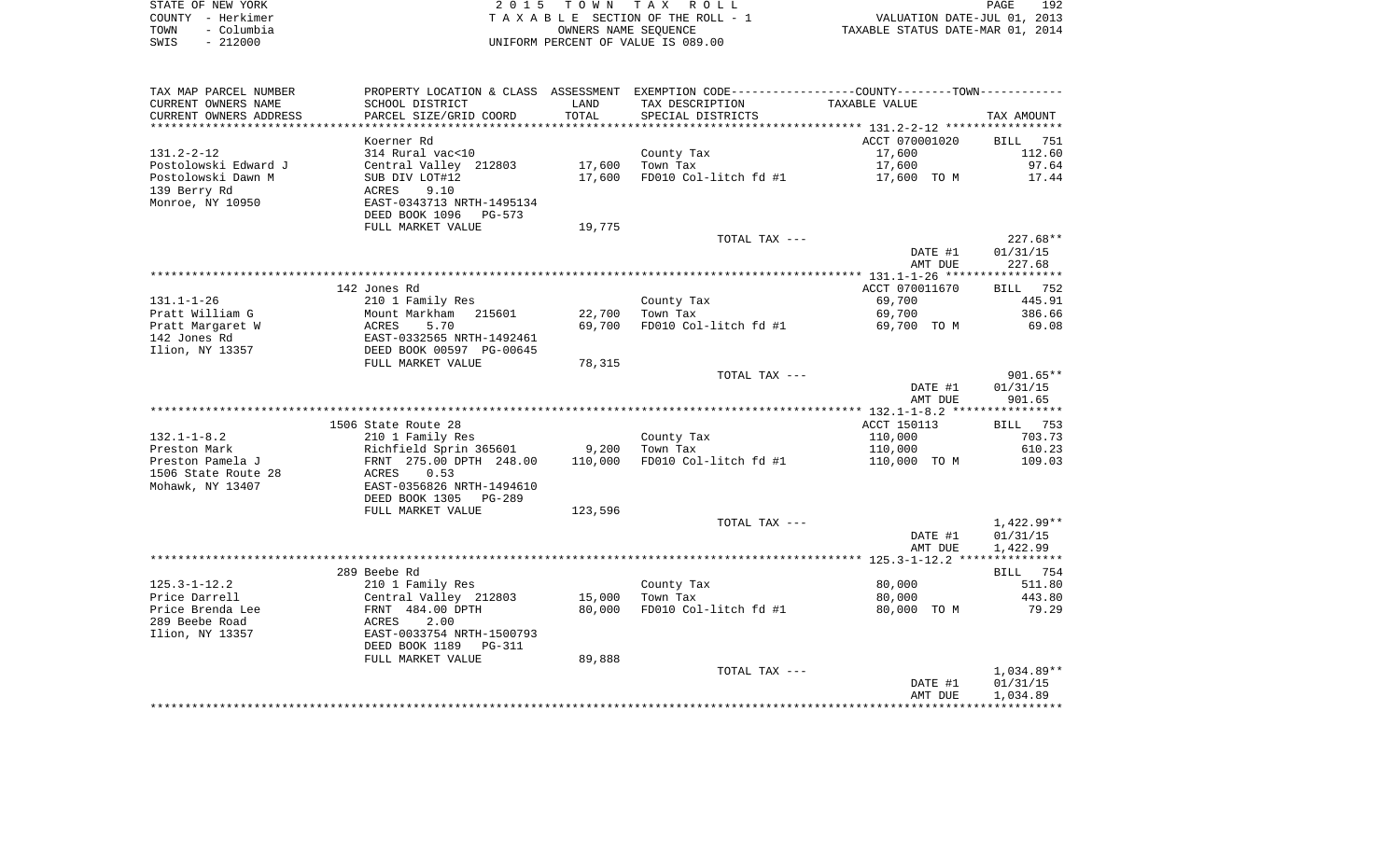|      | STATE OF NEW YORK | 2015 TOWN TAX ROLL                 | 193<br>PAGE                      |  |
|------|-------------------|------------------------------------|----------------------------------|--|
|      | COUNTY - Herkimer | TAXABLE SECTION OF THE ROLL - 1    | VALUATION DATE-JUL 01, 2013      |  |
| TOWN | - Columbia        | OWNERS NAME SEOUENCE               | TAXABLE STATUS DATE-MAR 01, 2014 |  |
| SWIS | - 212000          | UNIFORM PERCENT OF VALUE IS 089.00 |                                  |  |

| TAX MAP PARCEL NUMBER                                                                                         | PROPERTY LOCATION & CLASS ASSESSMENT EXEMPTION CODE----------------COUNTY--------TOWN---------- |        |                                         |                                            |                    |
|---------------------------------------------------------------------------------------------------------------|-------------------------------------------------------------------------------------------------|--------|-----------------------------------------|--------------------------------------------|--------------------|
| CURRENT OWNERS NAME                                                                                           | SCHOOL DISTRICT                                                                                 | LAND   | TAX DESCRIPTION                         | TAXABLE VALUE                              |                    |
| CURRENT OWNERS ADDRESS                                                                                        | PARCEL SIZE/GRID COORD                                                                          | TOTAL  | SPECIAL DISTRICTS                       |                                            | TAX AMOUNT         |
| *********************                                                                                         | **************************                                                                      |        |                                         |                                            |                    |
|                                                                                                               | 1109 Jordanville Rd                                                                             |        |                                         | ACCT 184325                                | <b>BILL</b> 755    |
| $131.2 - 1 - 42.3$                                                                                            | 312 Vac w/imprv                                                                                 |        | County Tax                              | 20,000                                     | 127.95             |
| Price Darrell                                                                                                 |                                                                                                 | 9,500  | Town Tax                                | 20,000                                     | 110.95             |
| 11100 ---<br>289 Beebe Rd<br>Ilion, NY 13557                                                                  | Central Valley 212803<br>ACRES 0.56<br>EAST-0347886 NRTH-1494265                                | 20,000 | FD010 Col-litch fd #1 20,000 TO M 19.82 |                                            |                    |
|                                                                                                               |                                                                                                 |        |                                         |                                            |                    |
|                                                                                                               | DEED BOOK 1522 PG-172                                                                           |        |                                         |                                            |                    |
|                                                                                                               | FULL MARKET VALUE                                                                               | 22,472 |                                         |                                            |                    |
|                                                                                                               |                                                                                                 |        | TOTAL TAX ---                           |                                            | 258.72**           |
|                                                                                                               |                                                                                                 |        |                                         | DATE #1<br>AMT DUE                         | 01/31/15<br>258.72 |
|                                                                                                               |                                                                                                 |        |                                         |                                            |                    |
|                                                                                                               | Osley Rd                                                                                        |        |                                         |                                            | BILL 756           |
|                                                                                                               |                                                                                                 |        |                                         | $\overline{0}$                             |                    |
|                                                                                                               |                                                                                                 |        | AG MKTS L 41720<br>15,500 County Tax    | $\begin{array}{c} 0 \\ 15,500 \end{array}$ | 99.16              |
|                                                                                                               |                                                                                                 |        | $15,500$ Town Tax                       |                                            | 85.99              |
|                                                                                                               |                                                                                                 |        | FD010 Col-litch fd #1                   | 15,500<br>15,500   TO M                    | 15.36              |
|                                                                                                               | DEED BOOK 638<br>PG-321                                                                         |        |                                         |                                            |                    |
| MAY BE SUBJECT TO PAYMENT FULL MARKET VALUE                                                                   |                                                                                                 | 17,416 |                                         |                                            |                    |
| UNDER AGDIST LAW TIL 2018                                                                                     |                                                                                                 |        |                                         |                                            |                    |
|                                                                                                               |                                                                                                 |        | TOTAL TAX ---                           |                                            | $200.51**$         |
|                                                                                                               |                                                                                                 |        |                                         | DATE #1                                    | 01/31/15           |
|                                                                                                               |                                                                                                 |        |                                         | AMT DUE                                    | 200.51             |
|                                                                                                               |                                                                                                 |        |                                         |                                            |                    |
|                                                                                                               | Jordanville Road                                                                                |        |                                         |                                            | BILL 757           |
|                                                                                                               |                                                                                                 |        | AG MKTS L 41720                         | 10,268 10,268                              |                    |
|                                                                                                               |                                                                                                 |        | 25,300 County Tax                       | 15,032                                     | 96.17              |
|                                                                                                               |                                                                                                 |        | $25,300$ Town Tax                       | 15,032                                     | 83.39              |
| Richfield Springs, NY 13439 ACRES 27.60                                                                       |                                                                                                 |        | $FD010$ Col-litch fd #1 $15,032$ TO M   |                                            | 14.90              |
|                                                                                                               | EAST-0362679 NRTH-1486600                                                                       |        | 10,268 EX                               |                                            |                    |
| MAY BE SUBJECT TO PAYMENT       DEED BOOK 1236    PG-306<br>UNDER AGDIST LAW TIL 2018       FULL MARKET VALUE |                                                                                                 |        |                                         |                                            |                    |
|                                                                                                               |                                                                                                 | 28,427 |                                         |                                            |                    |
|                                                                                                               |                                                                                                 |        | TOTAL TAX ---                           |                                            | 194.46**           |
|                                                                                                               |                                                                                                 |        |                                         | DATE #1<br>AMT DUE                         | 01/31/15           |
|                                                                                                               |                                                                                                 |        |                                         |                                            | 194.46             |
|                                                                                                               | Yule Corners Rd                                                                                 |        |                                         |                                            | <b>BILL</b> 758    |
| $132.4 - 2 - 4$                                                                                               |                                                                                                 |        | AG MKTS L 41720                         | 601<br>601                                 |                    |
|                                                                                                               |                                                                                                 |        |                                         |                                            | 93.40              |
|                                                                                                               |                                                                                                 |        |                                         | 14,599<br>14,599                           | 80.99              |
| Richfield Springs, NY 13439 EAST-0361718 NRTH-1484677                                                         |                                                                                                 |        | FD010 Col-litch fd #1                   | 14,599 TO M                                | 14.47              |
|                                                                                                               | DEED BOOK 1236 PG-306                                                                           |        | 601 EX                                  |                                            |                    |
| MAY BE SUBJECT TO PAYMENT                                                                                     | FULL MARKET VALUE                                                                               | 17,079 |                                         |                                            |                    |
| UNDER AGDIST LAW TIL 2018                                                                                     |                                                                                                 |        |                                         |                                            |                    |
|                                                                                                               |                                                                                                 |        | TOTAL TAX ---                           |                                            | 188.86**           |
|                                                                                                               |                                                                                                 |        |                                         | DATE #1                                    | 01/31/15           |
|                                                                                                               |                                                                                                 |        |                                         | AMT DUE                                    | 188.86             |
|                                                                                                               |                                                                                                 |        |                                         |                                            |                    |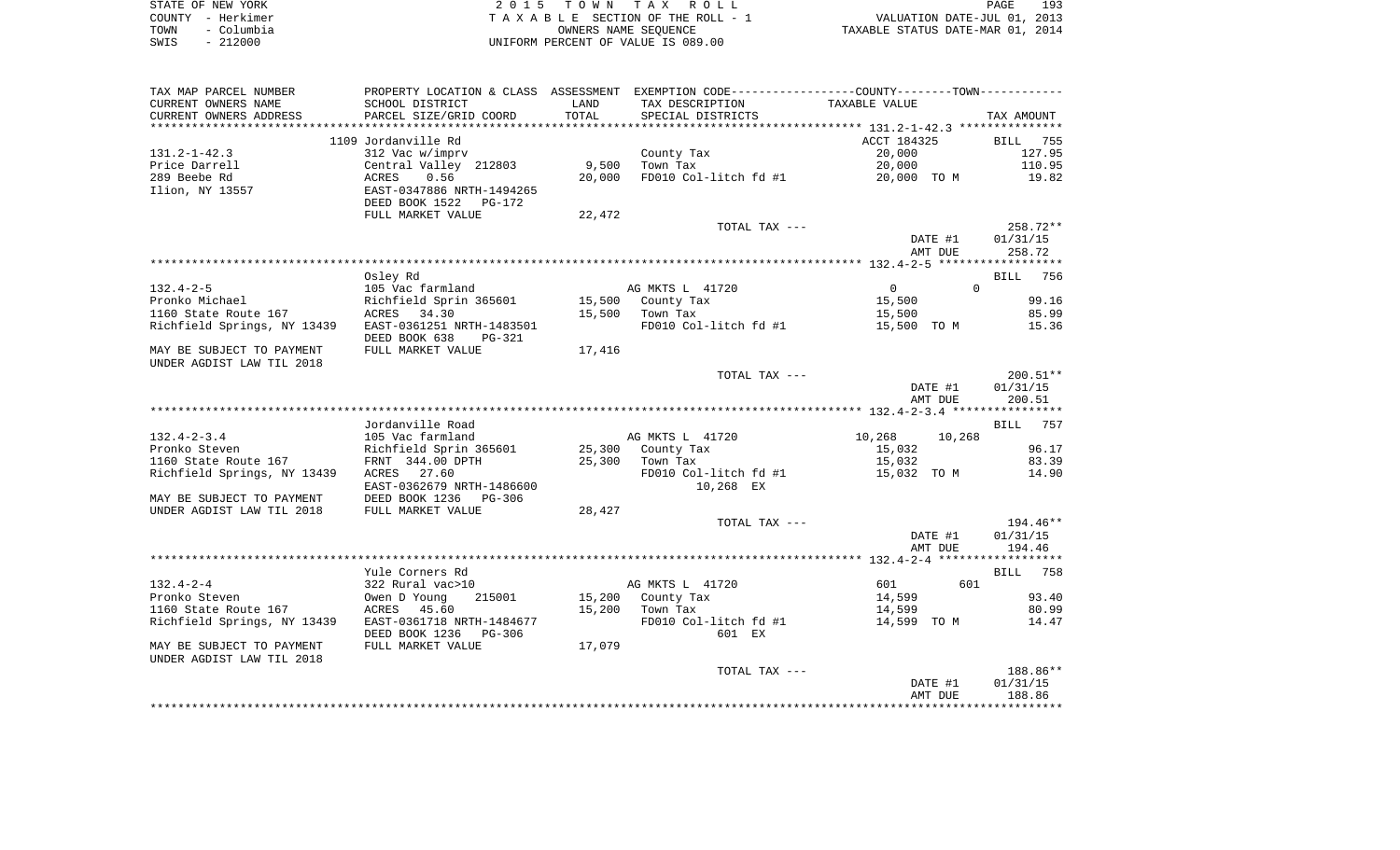| STATE OF NEW YORK  | 2015 TOWN TAX ROLL                 | 194<br>PAGE                      |
|--------------------|------------------------------------|----------------------------------|
| COUNTY - Herkimer  | TAXABLE SECTION OF THE ROLL - 1    | VALUATION DATE-JUL 01, 2013      |
| - Columbia<br>TOWN | OWNERS NAME SEOUENCE               | TAXABLE STATUS DATE-MAR 01, 2014 |
| $-212000$<br>SWIS  | UNIFORM PERCENT OF VALUE IS 089.00 |                                  |

| TAX MAP PARCEL NUMBER             | PROPERTY LOCATION & CLASS ASSESSMENT EXEMPTION CODE----------------COUNTY-------TOWN---------- |                  |                        |                       |                  |
|-----------------------------------|------------------------------------------------------------------------------------------------|------------------|------------------------|-----------------------|------------------|
| CURRENT OWNERS NAME               | SCHOOL DISTRICT                                                                                | LAND             | TAX DESCRIPTION        | TAXABLE VALUE         |                  |
| CURRENT OWNERS ADDRESS            | PARCEL SIZE/GRID COORD                                                                         | TOTAL            | SPECIAL DISTRICTS      |                       | TAX AMOUNT       |
| **********************            |                                                                                                |                  |                        |                       |                  |
|                                   | Robinson Rd                                                                                    |                  |                        | ACCT 160195           | BILL<br>759      |
| $126.4 - 3 - 11$                  | 322 Rural vac>10                                                                               |                  | County Tax             | 100                   | 0.64             |
| Puco Ralph                        | Owen D Young<br>215001                                                                         | 100              | Town Tax               | 100                   | 0.55             |
| Puco Stephen A                    | FRNT 190.00 DPTH<br>60.00                                                                      | 100              | FD010 Col-litch fd #1  | 100 TO M              | .10              |
| 26 Andys Lane                     | EAST-0366428 NRTH-1499145                                                                      |                  |                        |                       |                  |
| Eastport, NY 11941                | DEED BOOK 1366<br>PG-182                                                                       |                  |                        |                       |                  |
|                                   | FULL MARKET VALUE                                                                              | 112              |                        |                       |                  |
|                                   |                                                                                                |                  | TOTAL TAX ---          |                       | $1.29**$         |
|                                   |                                                                                                |                  |                        | DATE #1               | 01/31/15         |
|                                   |                                                                                                |                  |                        | AMT DUE               | 1.29             |
|                                   |                                                                                                |                  |                        |                       |                  |
|                                   | Robinson Rd                                                                                    |                  |                        | ACCT 160195           | BILL 760         |
| $126.4 - 3 - 12.2$                | 322 Rural vac>10                                                                               |                  | County Tax             | 21,000                | 134.35           |
| Puco Ralph                        | Owen D Young<br>215001                                                                         | 21,000           | Town Tax               | 21,000                | 116.50           |
| Puco Stephen A                    | FRNT 326.00 DPTH                                                                               | 21,000           | FD010 Col-litch fd #1  | 21,000 TO M           | 20.81            |
| 26 Andys Lane                     | ACRES 26.00                                                                                    |                  |                        |                       |                  |
| Eastport, NY 11941                | EAST-0365439 NRTH-1498081                                                                      |                  |                        |                       |                  |
|                                   | DEED BOOK 1366<br>PG-182                                                                       |                  |                        |                       |                  |
|                                   | FULL MARKET VALUE                                                                              | 23,596           |                        |                       |                  |
|                                   |                                                                                                |                  | TOTAL TAX ---          |                       | 271.66**         |
|                                   |                                                                                                |                  |                        | DATE #1               | 01/31/15         |
|                                   |                                                                                                |                  |                        | AMT DUE               | 271.66           |
|                                   |                                                                                                |                  |                        | ACCT 187620           |                  |
| $125.4 - 2 - 5$                   | Gage Rd                                                                                        |                  |                        |                       | BILL<br>761      |
|                                   | 314 Rural vac<10                                                                               |                  | County Tax<br>Town Tax | 19,000                | 121.55<br>105.40 |
| Purpura Michael<br>Purpura Louise | Mount Markham<br>215601<br>Subdivision Cedar Knoll-2                                           | 19,000<br>19,000 | FD010 Col-litch fd #1  | 19,000<br>19,000 TO M | 18.83            |
| 629 Park Lane                     | FRNT 900.00 DPTH                                                                               |                  |                        |                       |                  |
| Herkimer, NY 13350                | ACRES<br>5.30                                                                                  |                  |                        |                       |                  |
|                                   | EAST-0340728 NRTH-1498171                                                                      |                  |                        |                       |                  |
| PRIOR OWNER ON 3/01/2014          | DEED BOOK 1541<br>$PG-635$                                                                     |                  |                        |                       |                  |
| Cagle Richard W                   | FULL MARKET VALUE                                                                              | 21,348           |                        |                       |                  |
|                                   |                                                                                                |                  | TOTAL TAX ---          |                       | 245.78**         |
|                                   |                                                                                                |                  |                        | DATE #1               | 01/31/15         |
|                                   |                                                                                                |                  |                        | AMT DUE               | 245.78           |
|                                   |                                                                                                |                  |                        |                       |                  |
|                                   | 1581 State Route 28                                                                            |                  |                        |                       | BILL 762         |
| $132.1 - 1 - 7.1$                 | 210 1 Family Res                                                                               |                  | County Tax             | 84,100                | 538.03           |
| Ramirez Daniel                    | Central Valley 212803                                                                          | 21,800           | Town Tax               | 84,100                | 466.55           |
| Anstine Paul M JR                 | FRNT 330.00 DPTH                                                                               | 84,100           | FD010 Col-litch fd #1  | 84,100 TO M           | 83.36            |
| 1581 State Route 28               | ACRES<br>5.00                                                                                  |                  |                        |                       |                  |
| Mohawk, NY 13407                  | EAST-0355174 NRTH-1495123                                                                      |                  |                        |                       |                  |
|                                   | DEED BOOK 920<br>$PG-570$                                                                      |                  |                        |                       |                  |
|                                   | FULL MARKET VALUE                                                                              | 94,494           |                        |                       |                  |
|                                   |                                                                                                |                  |                        |                       |                  |
|                                   |                                                                                                |                  | TOTAL TAX ---          |                       | 1,087.94**       |
|                                   |                                                                                                |                  |                        | DATE #1               | 01/31/15         |
|                                   |                                                                                                |                  |                        | AMT DUE               | 1,087.94         |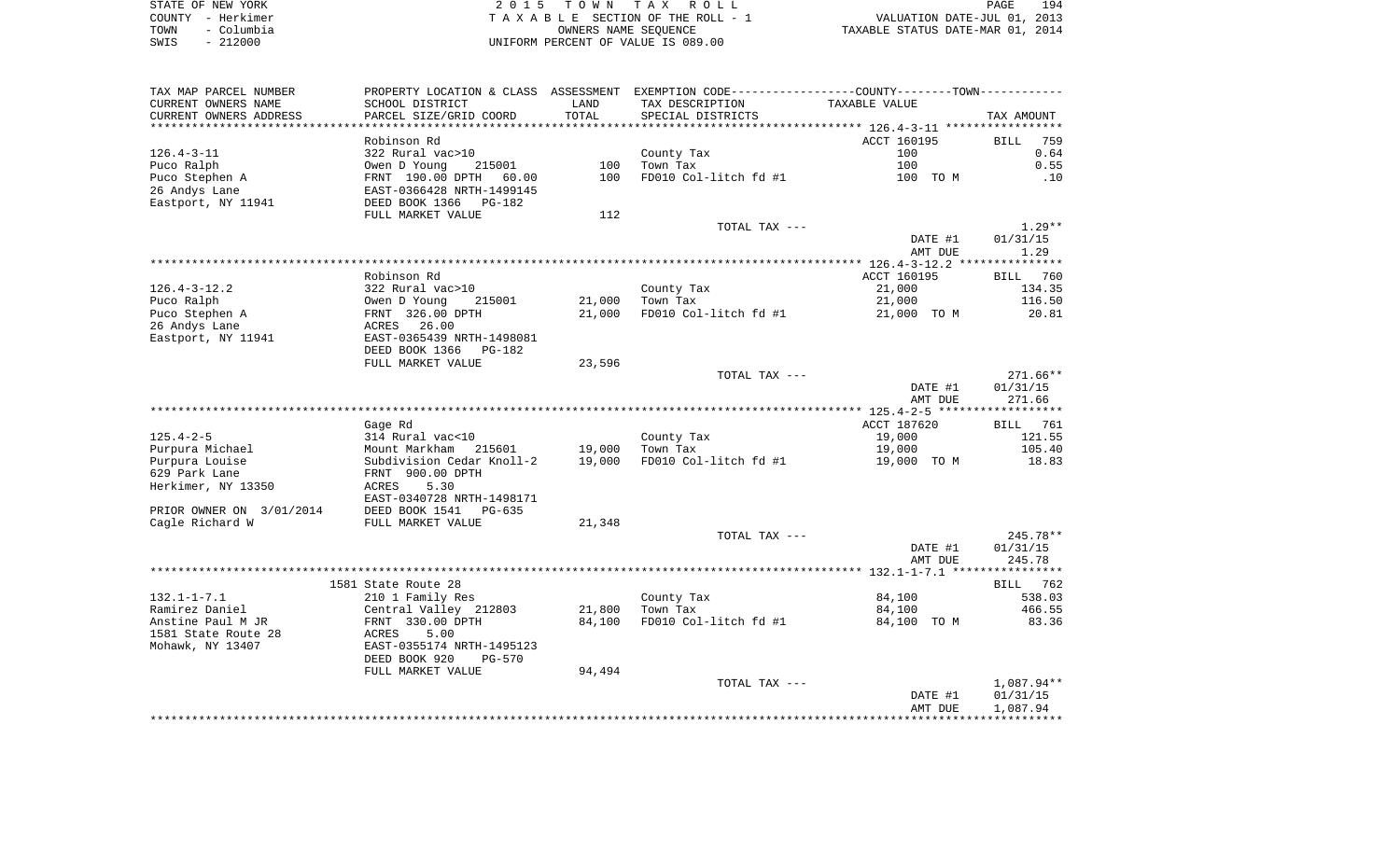|      | STATE OF NEW YORK | 2015 TOWN TAX ROLL                 | 195<br>PAGE                      |  |
|------|-------------------|------------------------------------|----------------------------------|--|
|      | COUNTY - Herkimer | TAXABLE SECTION OF THE ROLL - 1    | VALUATION DATE-JUL 01, 2013      |  |
| TOWN | – Columbia        | OWNERS NAME SEOUENCE               | TAXABLE STATUS DATE-MAR 01, 2014 |  |
| SWIS | $-212000$         | UNIFORM PERCENT OF VALUE IS 089.00 |                                  |  |

| TAX MAP PARCEL NUMBER  |                                                       |         |                        | PROPERTY LOCATION & CLASS ASSESSMENT EXEMPTION CODE---------------COUNTY-------TOWN---------- |                    |
|------------------------|-------------------------------------------------------|---------|------------------------|-----------------------------------------------------------------------------------------------|--------------------|
| CURRENT OWNERS NAME    | SCHOOL DISTRICT                                       | LAND    | TAX DESCRIPTION        | TAXABLE VALUE                                                                                 |                    |
| CURRENT OWNERS ADDRESS | PARCEL SIZE/GRID COORD                                | TOTAL   | SPECIAL DISTRICTS      |                                                                                               | TAX AMOUNT         |
|                        |                                                       |         |                        |                                                                                               |                    |
|                        | 1577 State Route 28                                   |         |                        |                                                                                               | BILL<br>763        |
| $132.1 - 1 - 7.3$      | 322 Rural vac>10                                      |         | County Tax             | 20,600                                                                                        | 131.79             |
| Ramirez Daniel         | Central Valley 212803                                 | 20,600  | Town Tax               | 20,600                                                                                        | 114.28             |
| Anstine Paul M JR      | FRNT 800.00 DPTH                                      | 20,600  | FD010 Col-litch fd #1  | 20,600 TO M                                                                                   | 20.42              |
| 1581 State Route 28    | 43.30<br>ACRES                                        |         |                        |                                                                                               |                    |
| Mohawk, NY 13407       | EAST-0355662 NRTH-1495581                             |         |                        |                                                                                               |                    |
|                        | DEED BOOK 920<br>PG-574                               |         |                        |                                                                                               |                    |
|                        | FULL MARKET VALUE                                     | 23,146  |                        |                                                                                               |                    |
|                        |                                                       |         | TOTAL TAX ---          |                                                                                               | $266.49**$         |
|                        |                                                       |         |                        | DATE #1                                                                                       | 01/31/15           |
|                        |                                                       |         |                        | AMT DUE                                                                                       | 266.49             |
|                        |                                                       |         |                        |                                                                                               |                    |
|                        | 1021 Jordanville Rd                                   |         |                        | ACCT 180799                                                                                   | BILL<br>764        |
| $131.2 - 2 - 4$        | 240 Rural res                                         |         | VET COM C 41132        | 13,500                                                                                        | $\Omega$           |
| Ramsey Merle M         | Central Valley 212803                                 |         | 24,000 VET COM T 41133 | 0<br>18,000                                                                                   |                    |
| Ramsey Sherry L        | SUB DIV LOT#4                                         | 160,000 | County Tax             | 146,500                                                                                       | 937.24             |
| 1021 Jordanville Rd    | ACRES 12.00                                           |         | Town Tax               | 142,000                                                                                       | 787.75             |
| Ilion, NY 13357        | EAST-0346382 NRTH-1494875<br>DEED BOOK 1500<br>PG-241 |         | FD010 Col-litch fd #1  | 160,000 TO M                                                                                  | 158.58             |
|                        | FULL MARKET VALUE                                     | 179,775 |                        |                                                                                               |                    |
|                        |                                                       |         | TOTAL TAX ---          |                                                                                               | $1,883.57**$       |
|                        |                                                       |         |                        | DATE #1                                                                                       | 01/31/15           |
|                        |                                                       |         |                        | AMT DUE                                                                                       | 1,883.57           |
|                        |                                                       |         |                        |                                                                                               |                    |
|                        | 468 Brennan Rd                                        |         |                        | ACCT 070015090                                                                                | BILL 765           |
| $125.4 - 1 - 19.1$     | 910 Priv forest                                       |         | County Tax             | 20,600                                                                                        | 131.79             |
| Rankins James M        | Central Valley 212803                                 | 20,600  | Town Tax               | 20,600                                                                                        | 114.28             |
| Rankins Deborah A      | ACRES<br>62.70                                        | 20,600  | FD010 Col-litch fd #1  | 20,600 TO M                                                                                   | 20.42              |
| 468 Brennan Rd         | EAST-0347045 NRTH-1502269                             |         |                        |                                                                                               |                    |
| Ilion, NY 13357        | DEED BOOK 719<br>PG-152                               |         |                        |                                                                                               |                    |
|                        | FULL MARKET VALUE                                     | 23,146  |                        |                                                                                               |                    |
|                        |                                                       |         | TOTAL TAX ---          |                                                                                               | $266.49**$         |
|                        |                                                       |         |                        | DATE #1                                                                                       | 01/31/15           |
|                        |                                                       |         |                        | AMT DUE                                                                                       | 266.49             |
|                        |                                                       |         |                        |                                                                                               |                    |
|                        | 468 Brennan Rd                                        |         |                        | ACCT 070015060                                                                                | <b>BILL</b><br>766 |
| $125.4 - 1 - 20$       | 210 1 Family Res                                      |         | VET COM C 41132        | 13,500                                                                                        | $\Omega$           |
| Rankins James M        | Central Valley 212803                                 |         | 16,800 VET COM T 41133 | $\overline{0}$<br>18,000                                                                      |                    |
| Rankins Deborah A      | ACRES<br>8.00                                         |         | 78,000 County Tax      | 64,500                                                                                        | 412.64             |
| 468 Brennan Rd         | EAST-0345517 NRTH-1502090                             |         | Town Tax               | 60,000                                                                                        | 332.85             |
| Ilion, NY 13357        | DEED BOOK 719<br>$PG-152$                             |         | FD010 Col-litch fd #1  | 78,000 TO M                                                                                   | 77.31              |
|                        | FULL MARKET VALUE                                     | 87,640  |                        |                                                                                               |                    |
|                        |                                                       |         | TOTAL TAX ---          |                                                                                               | 822.80**           |
|                        |                                                       |         |                        | DATE #1                                                                                       | 01/31/15           |
|                        |                                                       |         |                        | AMT DUE                                                                                       | 822.80             |
|                        |                                                       |         |                        |                                                                                               |                    |
|                        |                                                       |         |                        |                                                                                               |                    |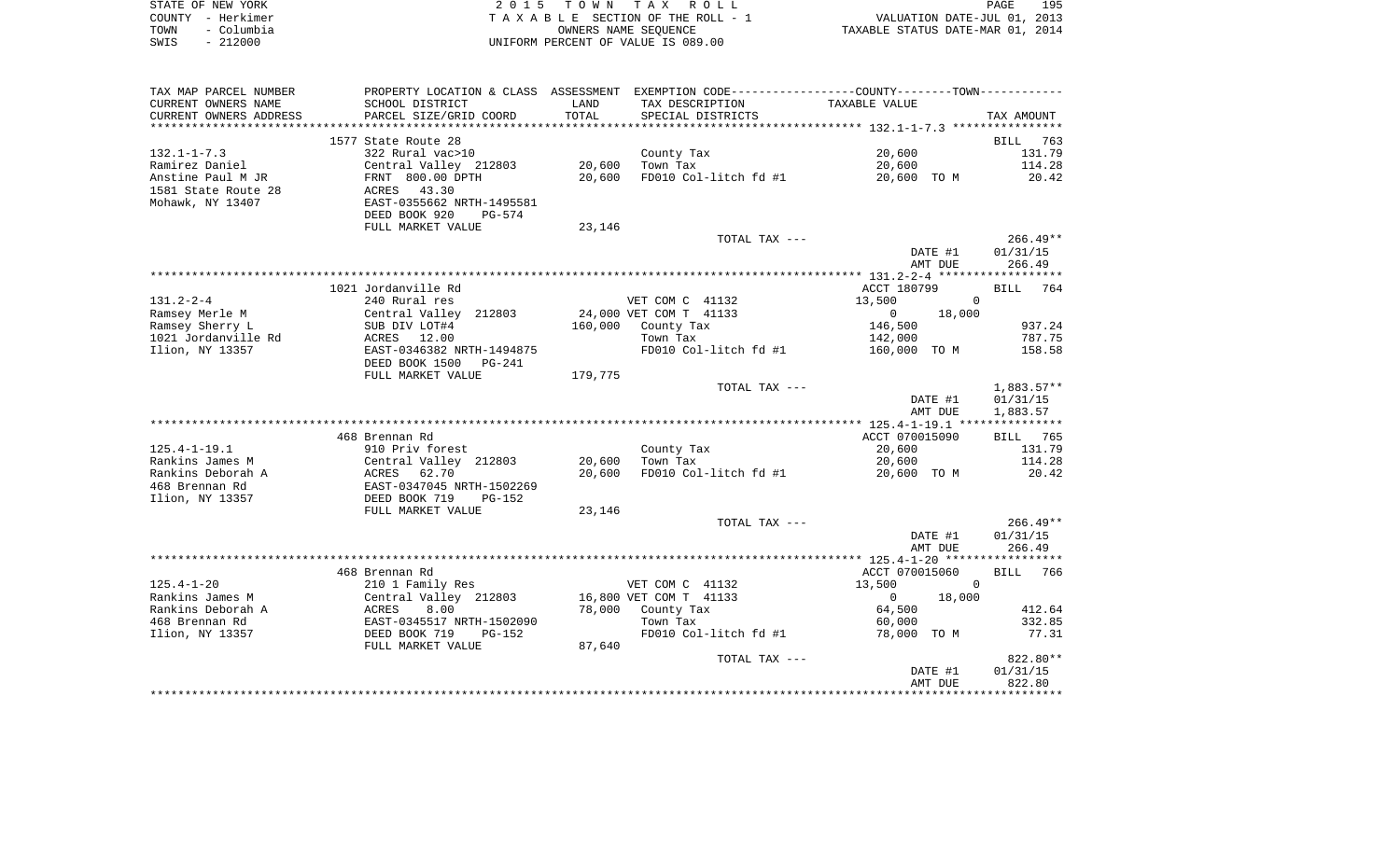|      | STATE OF NEW YORK | 2015 TOWN TAX ROLL                 | 196<br>PAGE                      |
|------|-------------------|------------------------------------|----------------------------------|
|      | COUNTY - Herkimer | TAXABLE SECTION OF THE ROLL - 1    | VALUATION DATE-JUL 01, 2013      |
| TOWN | - Columbia        | OWNERS NAME SEOUENCE               | TAXABLE STATUS DATE-MAR 01, 2014 |
| SWIS | - 212000          | UNIFORM PERCENT OF VALUE IS 089.00 |                                  |

| CURRENT OWNERS NAME<br>SCHOOL DISTRICT<br>LAND<br>TAX DESCRIPTION<br>TAXABLE VALUE<br>CURRENT OWNERS ADDRESS<br>PARCEL SIZE/GRID COORD<br>TOTAL<br>SPECIAL DISTRICTS<br>TAX AMOUNT<br>2035 State Route 28<br>ACCT 070011820<br>767<br>BILL<br>$126.3 - 2 - 13$<br>80,000<br>511.80<br>210 1 Family Res<br>County Tax<br>8,100<br>80,000<br>443.80<br>Rankins Living<br>Central Valley 212803<br>Town Tax<br>2035 State Route 28<br>FD010 Col-litch fd #1<br>FRNT 160.00 DPTH 107.00<br>80,000<br>80,000 TO M<br>79.29<br>Mohawk, NY 13407<br>EAST-0353975 NRTH-1503515<br>DEED BOOK 899<br><b>PG-231</b><br>FULL MARKET VALUE<br>89,888<br>TOTAL TAX ---<br>1,034.89**<br>01/31/15<br>DATE #1<br>1,034.89<br>AMT DUE<br>472 Polly Miller Rd<br>ACCT 070011880<br>BILL 768<br>$125.2 - 2 - 43$<br>210 1 Family Res<br>County Tax<br>64,800<br>414.56<br>Rankins Willis<br>359.48<br>Central Valley 212803<br>20,500<br>Town Tax<br>64,800<br>Rankins June<br>4.40<br>64,800<br>FD010 Col-litch fd #1<br>64.23<br><b>ACRES</b><br>64,800 TO M<br>Rankins Living Trust<br>EAST-0347991 NRTH-1506266<br>472 Polly Miller Rd<br>DEED BOOK 903<br>$PG-1$<br>72,809<br>Mohawk, NY 13407<br>FULL MARKET VALUE<br>TOTAL TAX ---<br>838.27**<br>DATE #1<br>01/31/15<br>838.27<br>AMT DUE<br>384 Huxtable Rd<br>ACCT 155636<br>BILL 769<br>$131.4 - 1 - 38$<br>283.41<br>210 1 Family Res<br>County Tax<br>44,300<br>Mount Markham<br>11,700<br>245.76<br>Ray Beth A<br>215601<br>Town Tax<br>44,300<br>384 Huxtable Rd<br>FRNT 208.70 DPTH 190.00<br>44,300<br>FD010 Col-litch fd #1<br>43.91<br>44,300 TO M<br>West Winfield, NY 13491<br>EAST-0336427 NRTH-1485608<br>DEED BOOK 1339 PG-470<br>49,775<br>FULL MARKET VALUE<br>$573.08**$<br>TOTAL TAX ---<br>DATE #1<br>01/31/15<br>AMT DUE<br>573.08<br>BILL 770<br>State Route 28<br>$126.3 - 2 - 58.4$<br>1,500<br>9.60<br>323 Vacant rural<br>County Tax<br>Reardon Mark A<br>Central Valley 212803<br>1,500<br>Town Tax<br>1,500<br>8.32<br>1633 State Route 28<br>ACRES 15.50<br>1,500<br>FD010 Col-litch fd #1<br>1,500 TO M<br>1.49<br>EAST-0356115 NRTH-1498387<br>Mohawk, NY 13407<br>FULL MARKET VALUE<br>1,685<br>$19.41**$<br>TOTAL TAX ---<br>01/31/15<br>DATE #1<br>AMT DUE<br>19.41 | TAX MAP PARCEL NUMBER |  | PROPERTY LOCATION & CLASS ASSESSMENT EXEMPTION CODE---------------COUNTY--------TOWN---------- |  |
|---------------------------------------------------------------------------------------------------------------------------------------------------------------------------------------------------------------------------------------------------------------------------------------------------------------------------------------------------------------------------------------------------------------------------------------------------------------------------------------------------------------------------------------------------------------------------------------------------------------------------------------------------------------------------------------------------------------------------------------------------------------------------------------------------------------------------------------------------------------------------------------------------------------------------------------------------------------------------------------------------------------------------------------------------------------------------------------------------------------------------------------------------------------------------------------------------------------------------------------------------------------------------------------------------------------------------------------------------------------------------------------------------------------------------------------------------------------------------------------------------------------------------------------------------------------------------------------------------------------------------------------------------------------------------------------------------------------------------------------------------------------------------------------------------------------------------------------------------------------------------------------------------------------------------------------------------------------------------------------------------------------------------------------------------------------------------------------------------------------------------------------------------------------------------------------------------------------------------------------------|-----------------------|--|------------------------------------------------------------------------------------------------|--|
|                                                                                                                                                                                                                                                                                                                                                                                                                                                                                                                                                                                                                                                                                                                                                                                                                                                                                                                                                                                                                                                                                                                                                                                                                                                                                                                                                                                                                                                                                                                                                                                                                                                                                                                                                                                                                                                                                                                                                                                                                                                                                                                                                                                                                                             |                       |  |                                                                                                |  |
|                                                                                                                                                                                                                                                                                                                                                                                                                                                                                                                                                                                                                                                                                                                                                                                                                                                                                                                                                                                                                                                                                                                                                                                                                                                                                                                                                                                                                                                                                                                                                                                                                                                                                                                                                                                                                                                                                                                                                                                                                                                                                                                                                                                                                                             |                       |  |                                                                                                |  |
|                                                                                                                                                                                                                                                                                                                                                                                                                                                                                                                                                                                                                                                                                                                                                                                                                                                                                                                                                                                                                                                                                                                                                                                                                                                                                                                                                                                                                                                                                                                                                                                                                                                                                                                                                                                                                                                                                                                                                                                                                                                                                                                                                                                                                                             |                       |  |                                                                                                |  |
|                                                                                                                                                                                                                                                                                                                                                                                                                                                                                                                                                                                                                                                                                                                                                                                                                                                                                                                                                                                                                                                                                                                                                                                                                                                                                                                                                                                                                                                                                                                                                                                                                                                                                                                                                                                                                                                                                                                                                                                                                                                                                                                                                                                                                                             |                       |  |                                                                                                |  |
|                                                                                                                                                                                                                                                                                                                                                                                                                                                                                                                                                                                                                                                                                                                                                                                                                                                                                                                                                                                                                                                                                                                                                                                                                                                                                                                                                                                                                                                                                                                                                                                                                                                                                                                                                                                                                                                                                                                                                                                                                                                                                                                                                                                                                                             |                       |  |                                                                                                |  |
|                                                                                                                                                                                                                                                                                                                                                                                                                                                                                                                                                                                                                                                                                                                                                                                                                                                                                                                                                                                                                                                                                                                                                                                                                                                                                                                                                                                                                                                                                                                                                                                                                                                                                                                                                                                                                                                                                                                                                                                                                                                                                                                                                                                                                                             |                       |  |                                                                                                |  |
|                                                                                                                                                                                                                                                                                                                                                                                                                                                                                                                                                                                                                                                                                                                                                                                                                                                                                                                                                                                                                                                                                                                                                                                                                                                                                                                                                                                                                                                                                                                                                                                                                                                                                                                                                                                                                                                                                                                                                                                                                                                                                                                                                                                                                                             |                       |  |                                                                                                |  |
|                                                                                                                                                                                                                                                                                                                                                                                                                                                                                                                                                                                                                                                                                                                                                                                                                                                                                                                                                                                                                                                                                                                                                                                                                                                                                                                                                                                                                                                                                                                                                                                                                                                                                                                                                                                                                                                                                                                                                                                                                                                                                                                                                                                                                                             |                       |  |                                                                                                |  |
|                                                                                                                                                                                                                                                                                                                                                                                                                                                                                                                                                                                                                                                                                                                                                                                                                                                                                                                                                                                                                                                                                                                                                                                                                                                                                                                                                                                                                                                                                                                                                                                                                                                                                                                                                                                                                                                                                                                                                                                                                                                                                                                                                                                                                                             |                       |  |                                                                                                |  |
|                                                                                                                                                                                                                                                                                                                                                                                                                                                                                                                                                                                                                                                                                                                                                                                                                                                                                                                                                                                                                                                                                                                                                                                                                                                                                                                                                                                                                                                                                                                                                                                                                                                                                                                                                                                                                                                                                                                                                                                                                                                                                                                                                                                                                                             |                       |  |                                                                                                |  |
|                                                                                                                                                                                                                                                                                                                                                                                                                                                                                                                                                                                                                                                                                                                                                                                                                                                                                                                                                                                                                                                                                                                                                                                                                                                                                                                                                                                                                                                                                                                                                                                                                                                                                                                                                                                                                                                                                                                                                                                                                                                                                                                                                                                                                                             |                       |  |                                                                                                |  |
|                                                                                                                                                                                                                                                                                                                                                                                                                                                                                                                                                                                                                                                                                                                                                                                                                                                                                                                                                                                                                                                                                                                                                                                                                                                                                                                                                                                                                                                                                                                                                                                                                                                                                                                                                                                                                                                                                                                                                                                                                                                                                                                                                                                                                                             |                       |  |                                                                                                |  |
|                                                                                                                                                                                                                                                                                                                                                                                                                                                                                                                                                                                                                                                                                                                                                                                                                                                                                                                                                                                                                                                                                                                                                                                                                                                                                                                                                                                                                                                                                                                                                                                                                                                                                                                                                                                                                                                                                                                                                                                                                                                                                                                                                                                                                                             |                       |  |                                                                                                |  |
|                                                                                                                                                                                                                                                                                                                                                                                                                                                                                                                                                                                                                                                                                                                                                                                                                                                                                                                                                                                                                                                                                                                                                                                                                                                                                                                                                                                                                                                                                                                                                                                                                                                                                                                                                                                                                                                                                                                                                                                                                                                                                                                                                                                                                                             |                       |  |                                                                                                |  |
|                                                                                                                                                                                                                                                                                                                                                                                                                                                                                                                                                                                                                                                                                                                                                                                                                                                                                                                                                                                                                                                                                                                                                                                                                                                                                                                                                                                                                                                                                                                                                                                                                                                                                                                                                                                                                                                                                                                                                                                                                                                                                                                                                                                                                                             |                       |  |                                                                                                |  |
|                                                                                                                                                                                                                                                                                                                                                                                                                                                                                                                                                                                                                                                                                                                                                                                                                                                                                                                                                                                                                                                                                                                                                                                                                                                                                                                                                                                                                                                                                                                                                                                                                                                                                                                                                                                                                                                                                                                                                                                                                                                                                                                                                                                                                                             |                       |  |                                                                                                |  |
|                                                                                                                                                                                                                                                                                                                                                                                                                                                                                                                                                                                                                                                                                                                                                                                                                                                                                                                                                                                                                                                                                                                                                                                                                                                                                                                                                                                                                                                                                                                                                                                                                                                                                                                                                                                                                                                                                                                                                                                                                                                                                                                                                                                                                                             |                       |  |                                                                                                |  |
|                                                                                                                                                                                                                                                                                                                                                                                                                                                                                                                                                                                                                                                                                                                                                                                                                                                                                                                                                                                                                                                                                                                                                                                                                                                                                                                                                                                                                                                                                                                                                                                                                                                                                                                                                                                                                                                                                                                                                                                                                                                                                                                                                                                                                                             |                       |  |                                                                                                |  |
|                                                                                                                                                                                                                                                                                                                                                                                                                                                                                                                                                                                                                                                                                                                                                                                                                                                                                                                                                                                                                                                                                                                                                                                                                                                                                                                                                                                                                                                                                                                                                                                                                                                                                                                                                                                                                                                                                                                                                                                                                                                                                                                                                                                                                                             |                       |  |                                                                                                |  |
|                                                                                                                                                                                                                                                                                                                                                                                                                                                                                                                                                                                                                                                                                                                                                                                                                                                                                                                                                                                                                                                                                                                                                                                                                                                                                                                                                                                                                                                                                                                                                                                                                                                                                                                                                                                                                                                                                                                                                                                                                                                                                                                                                                                                                                             |                       |  |                                                                                                |  |
|                                                                                                                                                                                                                                                                                                                                                                                                                                                                                                                                                                                                                                                                                                                                                                                                                                                                                                                                                                                                                                                                                                                                                                                                                                                                                                                                                                                                                                                                                                                                                                                                                                                                                                                                                                                                                                                                                                                                                                                                                                                                                                                                                                                                                                             |                       |  |                                                                                                |  |
|                                                                                                                                                                                                                                                                                                                                                                                                                                                                                                                                                                                                                                                                                                                                                                                                                                                                                                                                                                                                                                                                                                                                                                                                                                                                                                                                                                                                                                                                                                                                                                                                                                                                                                                                                                                                                                                                                                                                                                                                                                                                                                                                                                                                                                             |                       |  |                                                                                                |  |
|                                                                                                                                                                                                                                                                                                                                                                                                                                                                                                                                                                                                                                                                                                                                                                                                                                                                                                                                                                                                                                                                                                                                                                                                                                                                                                                                                                                                                                                                                                                                                                                                                                                                                                                                                                                                                                                                                                                                                                                                                                                                                                                                                                                                                                             |                       |  |                                                                                                |  |
|                                                                                                                                                                                                                                                                                                                                                                                                                                                                                                                                                                                                                                                                                                                                                                                                                                                                                                                                                                                                                                                                                                                                                                                                                                                                                                                                                                                                                                                                                                                                                                                                                                                                                                                                                                                                                                                                                                                                                                                                                                                                                                                                                                                                                                             |                       |  |                                                                                                |  |
|                                                                                                                                                                                                                                                                                                                                                                                                                                                                                                                                                                                                                                                                                                                                                                                                                                                                                                                                                                                                                                                                                                                                                                                                                                                                                                                                                                                                                                                                                                                                                                                                                                                                                                                                                                                                                                                                                                                                                                                                                                                                                                                                                                                                                                             |                       |  |                                                                                                |  |
|                                                                                                                                                                                                                                                                                                                                                                                                                                                                                                                                                                                                                                                                                                                                                                                                                                                                                                                                                                                                                                                                                                                                                                                                                                                                                                                                                                                                                                                                                                                                                                                                                                                                                                                                                                                                                                                                                                                                                                                                                                                                                                                                                                                                                                             |                       |  |                                                                                                |  |
|                                                                                                                                                                                                                                                                                                                                                                                                                                                                                                                                                                                                                                                                                                                                                                                                                                                                                                                                                                                                                                                                                                                                                                                                                                                                                                                                                                                                                                                                                                                                                                                                                                                                                                                                                                                                                                                                                                                                                                                                                                                                                                                                                                                                                                             |                       |  |                                                                                                |  |
|                                                                                                                                                                                                                                                                                                                                                                                                                                                                                                                                                                                                                                                                                                                                                                                                                                                                                                                                                                                                                                                                                                                                                                                                                                                                                                                                                                                                                                                                                                                                                                                                                                                                                                                                                                                                                                                                                                                                                                                                                                                                                                                                                                                                                                             |                       |  |                                                                                                |  |
|                                                                                                                                                                                                                                                                                                                                                                                                                                                                                                                                                                                                                                                                                                                                                                                                                                                                                                                                                                                                                                                                                                                                                                                                                                                                                                                                                                                                                                                                                                                                                                                                                                                                                                                                                                                                                                                                                                                                                                                                                                                                                                                                                                                                                                             |                       |  |                                                                                                |  |
|                                                                                                                                                                                                                                                                                                                                                                                                                                                                                                                                                                                                                                                                                                                                                                                                                                                                                                                                                                                                                                                                                                                                                                                                                                                                                                                                                                                                                                                                                                                                                                                                                                                                                                                                                                                                                                                                                                                                                                                                                                                                                                                                                                                                                                             |                       |  |                                                                                                |  |
|                                                                                                                                                                                                                                                                                                                                                                                                                                                                                                                                                                                                                                                                                                                                                                                                                                                                                                                                                                                                                                                                                                                                                                                                                                                                                                                                                                                                                                                                                                                                                                                                                                                                                                                                                                                                                                                                                                                                                                                                                                                                                                                                                                                                                                             |                       |  |                                                                                                |  |
|                                                                                                                                                                                                                                                                                                                                                                                                                                                                                                                                                                                                                                                                                                                                                                                                                                                                                                                                                                                                                                                                                                                                                                                                                                                                                                                                                                                                                                                                                                                                                                                                                                                                                                                                                                                                                                                                                                                                                                                                                                                                                                                                                                                                                                             |                       |  |                                                                                                |  |
|                                                                                                                                                                                                                                                                                                                                                                                                                                                                                                                                                                                                                                                                                                                                                                                                                                                                                                                                                                                                                                                                                                                                                                                                                                                                                                                                                                                                                                                                                                                                                                                                                                                                                                                                                                                                                                                                                                                                                                                                                                                                                                                                                                                                                                             |                       |  |                                                                                                |  |
|                                                                                                                                                                                                                                                                                                                                                                                                                                                                                                                                                                                                                                                                                                                                                                                                                                                                                                                                                                                                                                                                                                                                                                                                                                                                                                                                                                                                                                                                                                                                                                                                                                                                                                                                                                                                                                                                                                                                                                                                                                                                                                                                                                                                                                             |                       |  |                                                                                                |  |
|                                                                                                                                                                                                                                                                                                                                                                                                                                                                                                                                                                                                                                                                                                                                                                                                                                                                                                                                                                                                                                                                                                                                                                                                                                                                                                                                                                                                                                                                                                                                                                                                                                                                                                                                                                                                                                                                                                                                                                                                                                                                                                                                                                                                                                             |                       |  |                                                                                                |  |
|                                                                                                                                                                                                                                                                                                                                                                                                                                                                                                                                                                                                                                                                                                                                                                                                                                                                                                                                                                                                                                                                                                                                                                                                                                                                                                                                                                                                                                                                                                                                                                                                                                                                                                                                                                                                                                                                                                                                                                                                                                                                                                                                                                                                                                             |                       |  |                                                                                                |  |
|                                                                                                                                                                                                                                                                                                                                                                                                                                                                                                                                                                                                                                                                                                                                                                                                                                                                                                                                                                                                                                                                                                                                                                                                                                                                                                                                                                                                                                                                                                                                                                                                                                                                                                                                                                                                                                                                                                                                                                                                                                                                                                                                                                                                                                             |                       |  |                                                                                                |  |
|                                                                                                                                                                                                                                                                                                                                                                                                                                                                                                                                                                                                                                                                                                                                                                                                                                                                                                                                                                                                                                                                                                                                                                                                                                                                                                                                                                                                                                                                                                                                                                                                                                                                                                                                                                                                                                                                                                                                                                                                                                                                                                                                                                                                                                             |                       |  |                                                                                                |  |
|                                                                                                                                                                                                                                                                                                                                                                                                                                                                                                                                                                                                                                                                                                                                                                                                                                                                                                                                                                                                                                                                                                                                                                                                                                                                                                                                                                                                                                                                                                                                                                                                                                                                                                                                                                                                                                                                                                                                                                                                                                                                                                                                                                                                                                             |                       |  |                                                                                                |  |
|                                                                                                                                                                                                                                                                                                                                                                                                                                                                                                                                                                                                                                                                                                                                                                                                                                                                                                                                                                                                                                                                                                                                                                                                                                                                                                                                                                                                                                                                                                                                                                                                                                                                                                                                                                                                                                                                                                                                                                                                                                                                                                                                                                                                                                             |                       |  |                                                                                                |  |
|                                                                                                                                                                                                                                                                                                                                                                                                                                                                                                                                                                                                                                                                                                                                                                                                                                                                                                                                                                                                                                                                                                                                                                                                                                                                                                                                                                                                                                                                                                                                                                                                                                                                                                                                                                                                                                                                                                                                                                                                                                                                                                                                                                                                                                             |                       |  |                                                                                                |  |
|                                                                                                                                                                                                                                                                                                                                                                                                                                                                                                                                                                                                                                                                                                                                                                                                                                                                                                                                                                                                                                                                                                                                                                                                                                                                                                                                                                                                                                                                                                                                                                                                                                                                                                                                                                                                                                                                                                                                                                                                                                                                                                                                                                                                                                             |                       |  |                                                                                                |  |
|                                                                                                                                                                                                                                                                                                                                                                                                                                                                                                                                                                                                                                                                                                                                                                                                                                                                                                                                                                                                                                                                                                                                                                                                                                                                                                                                                                                                                                                                                                                                                                                                                                                                                                                                                                                                                                                                                                                                                                                                                                                                                                                                                                                                                                             |                       |  |                                                                                                |  |
|                                                                                                                                                                                                                                                                                                                                                                                                                                                                                                                                                                                                                                                                                                                                                                                                                                                                                                                                                                                                                                                                                                                                                                                                                                                                                                                                                                                                                                                                                                                                                                                                                                                                                                                                                                                                                                                                                                                                                                                                                                                                                                                                                                                                                                             |                       |  |                                                                                                |  |
|                                                                                                                                                                                                                                                                                                                                                                                                                                                                                                                                                                                                                                                                                                                                                                                                                                                                                                                                                                                                                                                                                                                                                                                                                                                                                                                                                                                                                                                                                                                                                                                                                                                                                                                                                                                                                                                                                                                                                                                                                                                                                                                                                                                                                                             |                       |  |                                                                                                |  |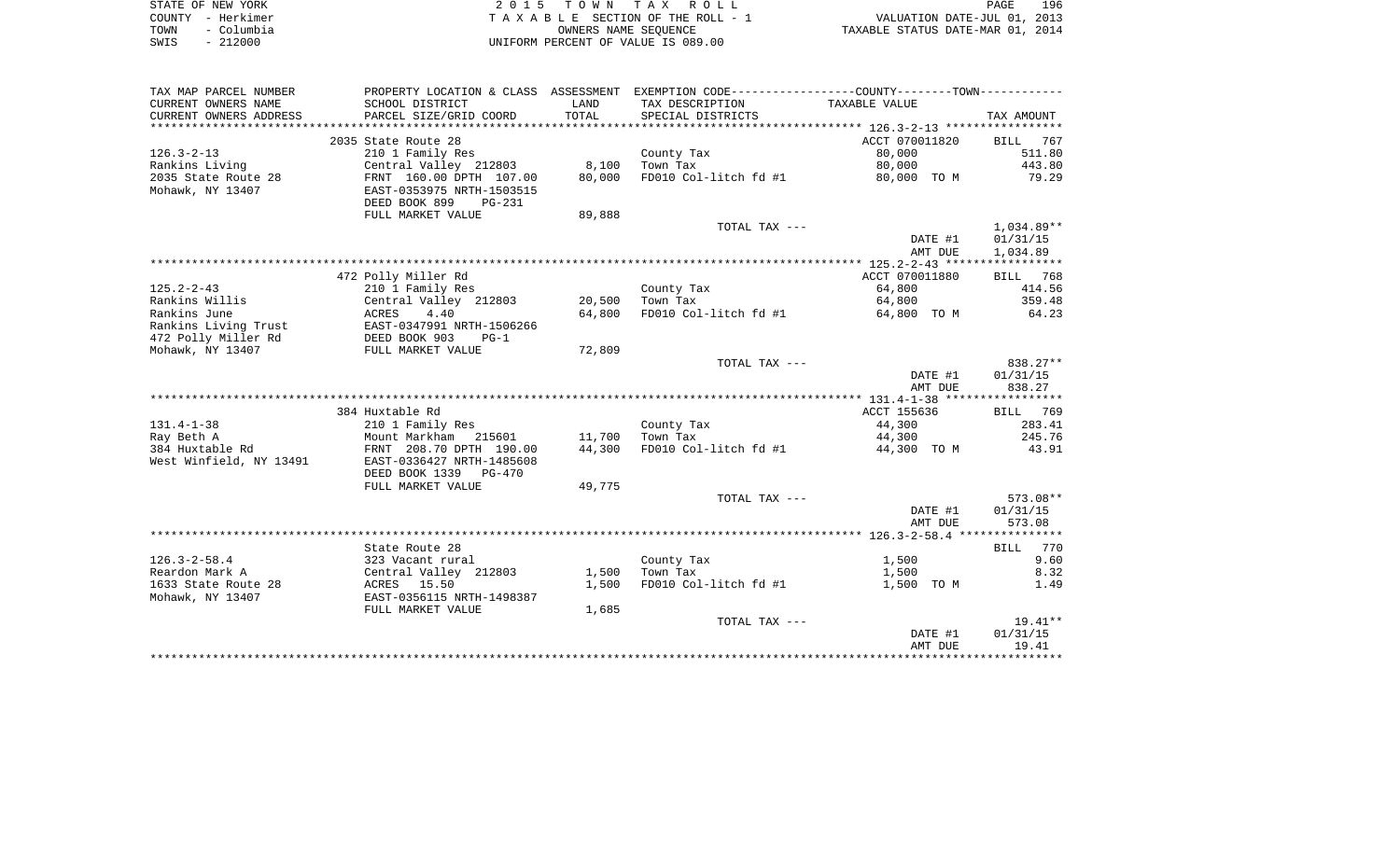| STATE OF NEW YORK |                   | 2015 TOWN TAX ROLL                 | PAGE                             | 197 |
|-------------------|-------------------|------------------------------------|----------------------------------|-----|
|                   | COUNTY - Herkimer | TAXABLE SECTION OF THE ROLL - 1    | VALUATION DATE-JUL 01, 2013      |     |
| TOWN              | - Columbia        | OWNERS NAME SEOUENCE               | TAXABLE STATUS DATE-MAR 01, 2014 |     |
| SWIS              | - 212000          | UNIFORM PERCENT OF VALUE IS 089.00 |                                  |     |

| TAX MAP PARCEL NUMBER  |                                |         | PROPERTY LOCATION & CLASS ASSESSMENT EXEMPTION CODE----------------COUNTY--------TOWN----------- |                |                 |
|------------------------|--------------------------------|---------|--------------------------------------------------------------------------------------------------|----------------|-----------------|
| CURRENT OWNERS NAME    | SCHOOL DISTRICT                | LAND    | TAX DESCRIPTION                                                                                  | TAXABLE VALUE  |                 |
| CURRENT OWNERS ADDRESS | PARCEL SIZE/GRID COORD         | TOTAL   | SPECIAL DISTRICTS                                                                                |                | TAX AMOUNT      |
| ********************** | ****************************** |         |                                                                                                  |                |                 |
|                        | 1633 State Route 28            |         |                                                                                                  | ACCT 070005970 | <b>BILL</b> 771 |
| $132.1 - 1 - 6$        | 240 Rural res                  |         | County Tax                                                                                       | 102,600        | 656.39          |
| Reardon Mark A         | Central Valley 212803          | 44,500  | Town Tax                                                                                         | 102,600        | 569.18          |
| 1633 State Route 28    | UNFINISHED                     | 102,600 | FD010 Col-litch fd #1                                                                            | 102,600 TO M   | 101.69          |
| Mohawk, NY 13407       | 43.00<br>ACRES                 |         |                                                                                                  |                |                 |
|                        | EAST-0354582 NRTH-1495920      |         |                                                                                                  |                |                 |
|                        | DEED BOOK 782<br><b>PG-188</b> |         |                                                                                                  |                |                 |
|                        | FULL MARKET VALUE              | 115,281 |                                                                                                  |                |                 |
|                        |                                |         | TOTAL TAX ---                                                                                    |                | $1,327.26**$    |
|                        |                                |         |                                                                                                  | DATE #1        | 01/31/15        |
|                        |                                |         |                                                                                                  | AMT DUE        | 1,327.26        |
|                        |                                |         |                                                                                                  |                |                 |
|                        | Jordanville Rd                 |         |                                                                                                  | ACCT 070008855 | BILL 772        |
| $132.3 - 1 - 6.1$      | 312 Vac w/imprv                |         | County Tax                                                                                       | 12,900         | 82.53           |
| Reardon Mark A         | Richfield Sprin 365601         | 9,500   | Town Tax                                                                                         | 12,900         | 71.56           |
| 1633 State Route 28    | FRNT 135.00 DPTH 180.00        | 12,900  | FD010 Col-litch fd #1                                                                            | 12,900 TO M    | 12.79           |
| Mohawk, NY 13457       | EAST-0357540 NRTH-1489104      |         |                                                                                                  |                |                 |
|                        | DEED BOOK 863<br>PG-685        |         |                                                                                                  |                |                 |
|                        | FULL MARKET VALUE              | 14,494  |                                                                                                  |                |                 |
|                        |                                |         | TOTAL TAX ---                                                                                    |                | $166.88**$      |
|                        |                                |         |                                                                                                  | DATE #1        | 01/31/15        |
|                        |                                |         |                                                                                                  | AMT DUE        | 166.88          |
|                        |                                |         |                                                                                                  |                |                 |
|                        | Jordanville Rd                 |         |                                                                                                  | ACCT 070008885 | BILL 773        |
| $132.1 - 1 - 18.1$     | 312 Vac w/imprv                |         | County Tax                                                                                       | 9,300          | 59.50           |
| Reardon Mark Alexander | Richfield Sprin 365601         | 8,700   | Town Tax                                                                                         | 9,300          | 51.59           |
| 1633 Route 28          | Corrective Deed 5-26-83        | 9,300   | FD010 Col-litch fd #1                                                                            | 9,300 TO M     | 9.22            |
| Mohawk, NY 13407       | FRNT 190.00 DPTH 300.00        |         |                                                                                                  |                |                 |
|                        | ACRES<br>1.30                  |         |                                                                                                  |                |                 |
|                        | EAST-0357207 NRTH-1489577      |         |                                                                                                  |                |                 |
|                        | DEED BOOK 856<br>$PG-369$      |         |                                                                                                  |                |                 |
|                        | FULL MARKET VALUE              | 10,449  |                                                                                                  |                |                 |
|                        |                                |         | TOTAL TAX ---                                                                                    |                | $120.31**$      |
|                        |                                |         |                                                                                                  | DATE #1        | 01/31/15        |
|                        |                                |         |                                                                                                  | AMT DUE        | 120.31          |
|                        |                                |         |                                                                                                  |                |                 |
|                        | State Route 51                 |         |                                                                                                  | ACCT 070012030 | BILL 774        |
| $131.1 - 1 - 71$       | 323 Vacant rural               |         | County Tax                                                                                       | 8,500          | 54.38           |
| Reardon Mary           | Mount Markham<br>215601        | 8,500   | Town Tax                                                                                         | 8,500          | 47.15           |
| Reardon Irene          | ACRES 13.00                    | 8,500   | FD010 Col-litch fd #1                                                                            | 8,500 TO M     | 8.42            |
| 19 Deer Trl            | EAST-0325986 NRTH-1488704      |         |                                                                                                  |                |                 |
| Garrison, NY 10524     | DEED BOOK 00585 PG-00351       |         |                                                                                                  |                |                 |
|                        | FULL MARKET VALUE              | 9,551   |                                                                                                  |                |                 |
|                        |                                |         | TOTAL TAX ---                                                                                    |                | 109.95**        |
|                        |                                |         |                                                                                                  | DATE #1        | 01/31/15        |
|                        |                                |         |                                                                                                  | AMT DUE        | 109.95          |
|                        |                                |         |                                                                                                  |                |                 |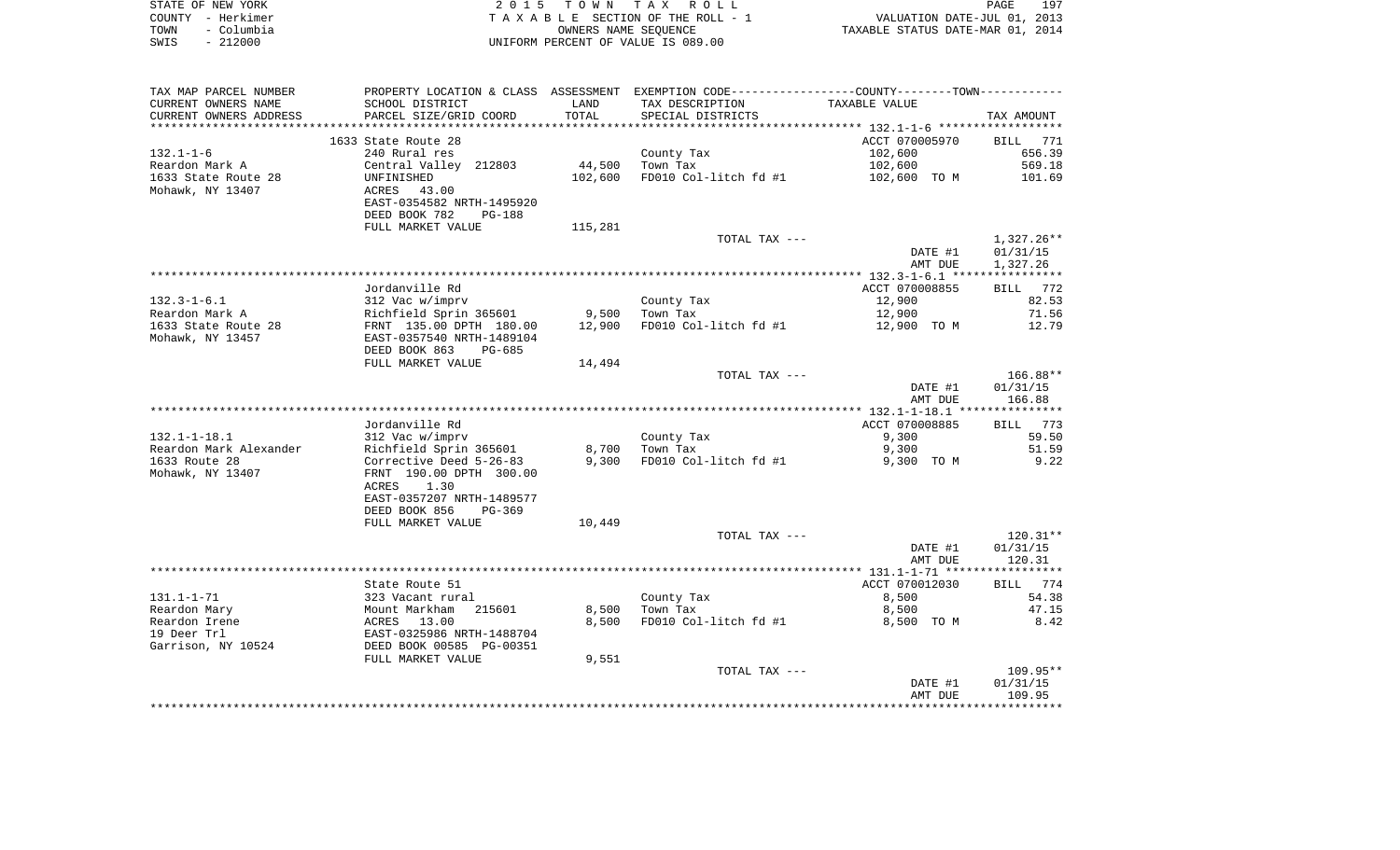|      | STATE OF NEW YORK | 2015 TOWN TAX ROLL                 | PAGE                             | 198 |
|------|-------------------|------------------------------------|----------------------------------|-----|
|      | COUNTY - Herkimer | TAXABLE SECTION OF THE ROLL - 1    | VALUATION DATE-JUL 01, 2013      |     |
| TOWN | – Columbia        | OWNERS NAME SEOUENCE               | TAXABLE STATUS DATE-MAR 01, 2014 |     |
| SWIS | $-212000$         | UNIFORM PERCENT OF VALUE IS 089.00 |                                  |     |

| TAX MAP PARCEL NUMBER                                                |                                                                 |         | PROPERTY LOCATION & CLASS ASSESSMENT EXEMPTION CODE----------------COUNTY--------TOWN----------- |                |                    |                      |
|----------------------------------------------------------------------|-----------------------------------------------------------------|---------|--------------------------------------------------------------------------------------------------|----------------|--------------------|----------------------|
| CURRENT OWNERS NAME                                                  | SCHOOL DISTRICT                                                 | LAND    | TAX DESCRIPTION                                                                                  | TAXABLE VALUE  |                    |                      |
| CURRENT OWNERS ADDRESS                                               | PARCEL SIZE/GRID COORD                                          | TOTAL   | SPECIAL DISTRICTS                                                                                |                |                    | TAX AMOUNT           |
|                                                                      |                                                                 |         |                                                                                                  |                |                    |                      |
|                                                                      | 331 House Rd                                                    |         |                                                                                                  | ACCT 070012723 |                    | BILL 775             |
| 131.4-2-4                                                            | 210 1 Family Res                                                |         | County Tax                                                                                       | 160,000        |                    | 1,023.61             |
| Reed Harry E                                                         | Richfield Sprin 365601                                          | 21,800  | Town Tax                                                                                         | 160,000        |                    | 887.60               |
| Reed Jennifer R                                                      | ACRES 5.00<br>EAST-0345162 NRTH-1487104                         | 160,000 | FD010 Col-litch fd #1                                                                            | 160,000 TO M   |                    | 158.58               |
| 331 House Rd                                                         |                                                                 |         |                                                                                                  |                |                    |                      |
| Richfield Springs, NY 13439 DEED BOOK 1191 PG-269                    |                                                                 |         |                                                                                                  |                |                    |                      |
|                                                                      | FULL MARKET VALUE                                               | 179,775 |                                                                                                  |                |                    |                      |
|                                                                      |                                                                 |         | TOTAL TAX ---                                                                                    |                |                    | $2,069.79**$         |
|                                                                      |                                                                 |         |                                                                                                  |                | DATE #1<br>AMT DUE | 01/31/15<br>2,069.79 |
|                                                                      |                                                                 |         |                                                                                                  |                |                    |                      |
|                                                                      | 126 No Columbia Rd                                              |         |                                                                                                  | ACCT 070012060 |                    | BILL 776             |
| 125.2-2-17                                                           | 210 1 Family Res                                                |         | VET WAR C 41122                                                                                  | 6,315          |                    | $\Omega$             |
| Reed Roscoe & Patricia (Central Valley 212803 10,700 VET WAR T 41123 |                                                                 |         |                                                                                                  | $\overline{0}$ | 6,315              |                      |
| Reed Patrick                                                         | FRNT 336.00 DPTH 135.00                                         |         | $42,100$ County Tax                                                                              | 35,785         |                    | 228.94               |
| 126 No Columbia Rd                                                   | ACRES<br>0.71                                                   |         | Town Tax                                                                                         | 35,785         |                    | 198.52               |
| Ilion, NY 13357–4119                                                 | EAST-0339808 NRTH-1510228                                       |         | FD010 Col-litch fd #1                                                                            | 42,100 TO M    |                    | 41.73                |
|                                                                      | DEED BOOK 1289 PG-843                                           |         |                                                                                                  |                |                    |                      |
|                                                                      | FULL MARKET VALUE                                               | 47,303  |                                                                                                  |                |                    |                      |
|                                                                      |                                                                 |         | TOTAL TAX ---                                                                                    |                |                    | $469.19**$           |
|                                                                      |                                                                 |         |                                                                                                  |                | DATE #1            | 01/31/15             |
|                                                                      |                                                                 |         |                                                                                                  |                | AMT DUE            | 469.19               |
|                                                                      |                                                                 |         |                                                                                                  |                |                    |                      |
|                                                                      | 502 Elizabethtown Rd                                            |         |                                                                                                  |                |                    | BILL 777             |
| 125.3-1-22.2                                                         | 210 1 Family Res                                                |         | County Tax                                                                                       | 68,000         |                    | 435.03               |
| Reile Ronald J Jr                                                    | Central Valley 212803                                           | 21,800  | Town Tax                                                                                         | 68,000         |                    | 377.23               |
| Reile Molly                                                          | Doublewide                                                      | 68,000  | FD010 Col-litch fd #1                                                                            | 68,000 TO M    |                    | 67.40                |
| 502 Elizabethtown Rd                                                 | FRNT 489.40 DPTH                                                |         |                                                                                                  |                |                    |                      |
| Ilion, NY 13357                                                      | 5.00 BANK<br>ACRES<br>184                                       |         |                                                                                                  |                |                    |                      |
|                                                                      | EAST-0332984 NRTH-1499024                                       |         |                                                                                                  |                |                    |                      |
|                                                                      | DEED BOOK 797 PG-367                                            |         |                                                                                                  |                |                    |                      |
|                                                                      | FULL MARKET VALUE                                               | 76,404  |                                                                                                  |                |                    |                      |
|                                                                      |                                                                 |         | TOTAL TAX ---                                                                                    |                |                    | 879.66**             |
|                                                                      |                                                                 |         |                                                                                                  |                | DATE #1            | 01/31/15             |
|                                                                      |                                                                 |         |                                                                                                  |                | AMT DUE            | 879.66               |
|                                                                      | Elizabethtown Rd                                                |         |                                                                                                  |                |                    | BILL 778             |
| 125.3-1-22.4                                                         | 314 Rural vac<10                                                |         | County Tax                                                                                       | 12,400         |                    | 79.33                |
| Reile Ronald J Jr                                                    | Central Valley 212803                                           | 12,400  | Town Tax                                                                                         | 12,400         |                    | 68.79                |
| Reile Molly                                                          |                                                                 | 12,400  | FD010 Col-litch $fd$ #1 $12,400$ TO M                                                            |                |                    | 12.29                |
| 502 Elizabethtown Rd                                                 | ACRES 4.50<br>EAST-0332598 NRTH-1498490<br>DEED BOOK 797 PG-367 |         |                                                                                                  |                |                    |                      |
| Ilion, NY 13357                                                      |                                                                 |         |                                                                                                  |                |                    |                      |
|                                                                      | FULL MARKET VALUE                                               | 13,933  |                                                                                                  |                |                    |                      |
|                                                                      |                                                                 |         | TOTAL TAX ---                                                                                    |                |                    | 160.41**             |
|                                                                      |                                                                 |         |                                                                                                  |                | DATE #1            | 01/31/15             |
|                                                                      |                                                                 |         |                                                                                                  |                | AMT DUE            | 160.41               |
|                                                                      |                                                                 |         |                                                                                                  |                |                    |                      |
|                                                                      |                                                                 |         |                                                                                                  |                |                    |                      |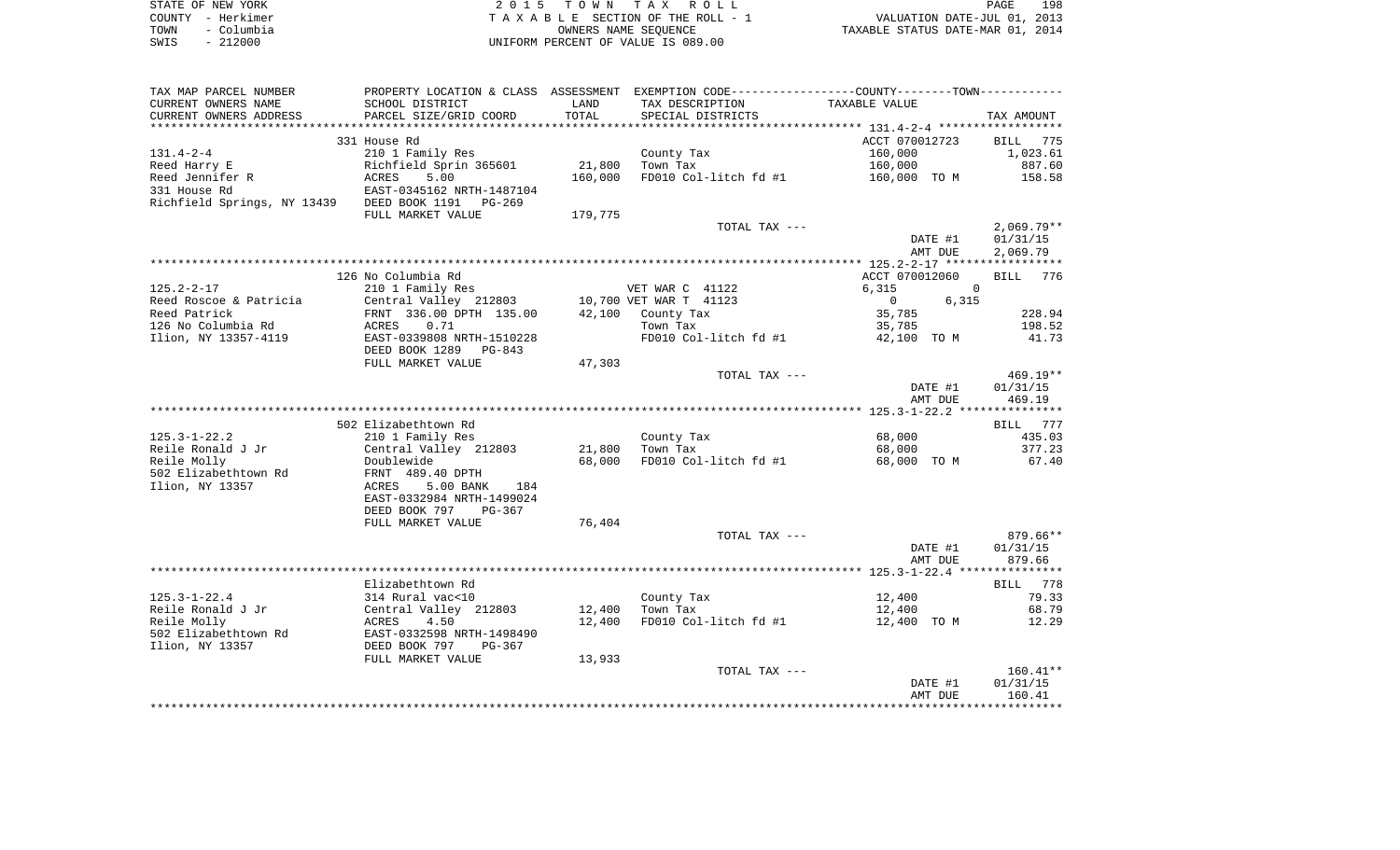|      | STATE OF NEW YORK | 2015 TOWN TAX ROLL                 | PAGE                             | 199 |
|------|-------------------|------------------------------------|----------------------------------|-----|
|      | COUNTY - Herkimer | TAXABLE SECTION OF THE ROLL - 1    | VALUATION DATE-JUL 01, 2013      |     |
| TOWN | - Columbia        | OWNERS NAME SEOUENCE               | TAXABLE STATUS DATE-MAR 01, 2014 |     |
| SWIS | $-212000$         | UNIFORM PERCENT OF VALUE IS 089.00 |                                  |     |

| TAX MAP PARCEL NUMBER  |                                |        | PROPERTY LOCATION & CLASS ASSESSMENT EXEMPTION CODE---------------COUNTY-------TOWN---------- |                |                    |
|------------------------|--------------------------------|--------|-----------------------------------------------------------------------------------------------|----------------|--------------------|
| CURRENT OWNERS NAME    | SCHOOL DISTRICT                | LAND   | TAX DESCRIPTION                                                                               | TAXABLE VALUE  |                    |
| CURRENT OWNERS ADDRESS | PARCEL SIZE/GRID COORD         | TOTAL  | SPECIAL DISTRICTS                                                                             |                | TAX AMOUNT         |
| ********************** | ****************************** |        |                                                                                               |                |                    |
|                        | 146 Robinson Rd                |        |                                                                                               |                | 779<br>BILL        |
| $126.3 - 2 - 19.3$     | 314 Rural vac<10               |        | County Tax                                                                                    | 1,000          | 6.40               |
| Rice K. Michael        | Central Valley 212803          | 1,000  | Town Tax                                                                                      | 1,000          | 5.55               |
| Rice Marcia            | 75.00 DPTH 120.00<br>FRNT      | 1,000  | FD010 Col-litch fd #1                                                                         | 1,000 TO M     | .99                |
| 146 Robinson Rd        | BANK<br>135                    |        |                                                                                               |                |                    |
| Mohawk, NY 13407       | EAST-0355255 NRTH-1503540      |        |                                                                                               |                |                    |
|                        | DEED BOOK 908<br>$PG-423$      |        |                                                                                               |                |                    |
|                        | FULL MARKET VALUE              | 1,124  |                                                                                               |                |                    |
|                        |                                |        | TOTAL TAX ---                                                                                 |                | $12.94**$          |
|                        |                                |        |                                                                                               | DATE #1        | 01/31/15           |
|                        |                                |        |                                                                                               | AMT DUE        | 12.94              |
|                        |                                |        |                                                                                               |                |                    |
|                        | Elizabethtown Rd               |        |                                                                                               | ACCT 070004601 | <b>BILL</b><br>780 |
|                        |                                |        |                                                                                               |                |                    |
| $125.3 - 1 - 8.2$      | 311 Res vac land               |        | County Tax                                                                                    | 5,200          | 33.27              |
| Rice Kenneth A         | Central Valley 212803          | 5,200  | Town Tax                                                                                      | 5,200          | 28.85<br>5.15      |
| Rice Kolleen A         | 1.00<br>ACRES                  | 5,200  | FD010 Col-litch fd #1                                                                         | 5,200 TO M     |                    |
| 632 Elizabethtown Rd   | EAST-0334737 NRTH-1501303      |        |                                                                                               |                |                    |
| Ilion, NY 13357        | DEED BOOK 729<br>$PG-78$       |        |                                                                                               |                |                    |
|                        | FULL MARKET VALUE              | 5,843  |                                                                                               |                |                    |
|                        |                                |        | TOTAL TAX ---                                                                                 |                | $67.27**$          |
|                        |                                |        |                                                                                               | DATE #1        | 01/31/15           |
|                        |                                |        |                                                                                               | AMT DUE        | 67.27              |
|                        |                                |        |                                                                                               |                |                    |
|                        | 632 Elizabethtown Rd           |        |                                                                                               | ACCT 070004600 | <b>BILL</b> 781    |
| $125.3 - 1 - 9$        | 210 1 Family Res               |        | County Tax                                                                                    | 85,600         | 547.63             |
| Rice Kenneth A         | Central Valley 212803          | 12,700 | Town Tax                                                                                      | 85,600         | 474.87             |
| Rice Kolleen A         | FRNT 140.00 DPTH 300.00        | 85,600 | FD010 Col-litch fd #1                                                                         | 85,600 TO M    | 84.84              |
| 632 Elizabethtown Rd   | EAST-0334621 NRTH-1501286      |        |                                                                                               |                |                    |
| Ilion, NY 13357        | DEED BOOK 729<br>$PG-78$       |        |                                                                                               |                |                    |
|                        | FULL MARKET VALUE              | 96,180 |                                                                                               |                |                    |
|                        |                                |        | TOTAL TAX ---                                                                                 |                | 1,107.34**         |
|                        |                                |        |                                                                                               | DATE #1        | 01/31/15           |
|                        |                                |        |                                                                                               | AMT DUE        | 1,107.34           |
|                        |                                |        |                                                                                               |                |                    |
|                        | Robinson Rd                    |        |                                                                                               |                | BILL<br>782        |
| $126.3 - 2 - 19.1$     | 312 Vac w/imprv                |        | County Tax                                                                                    | 14,200         | 90.84              |
| Rice Ronald K          | Central Valley 212803          | 2,500  | Town Tax                                                                                      | 14,200         | 78.77              |
| 138 Robinson Rd        | FRNT 85.00 DPTH 160.00         | 14,200 | FD010 Col-litch fd #1                                                                         | 14,200 TO M    | 14.07              |
| Mohawk, NY 13407       | EAST-0354907 NRTH-1503696      |        |                                                                                               |                |                    |
|                        | DEED BOOK 693<br>PG-812        |        |                                                                                               |                |                    |
|                        | FULL MARKET VALUE              | 15,955 |                                                                                               |                |                    |
|                        |                                |        | TOTAL TAX ---                                                                                 |                | $183.68**$         |
|                        |                                |        |                                                                                               | DATE #1        | 01/31/15           |
|                        |                                |        |                                                                                               | AMT DUE        | 183.68             |
|                        |                                |        |                                                                                               |                |                    |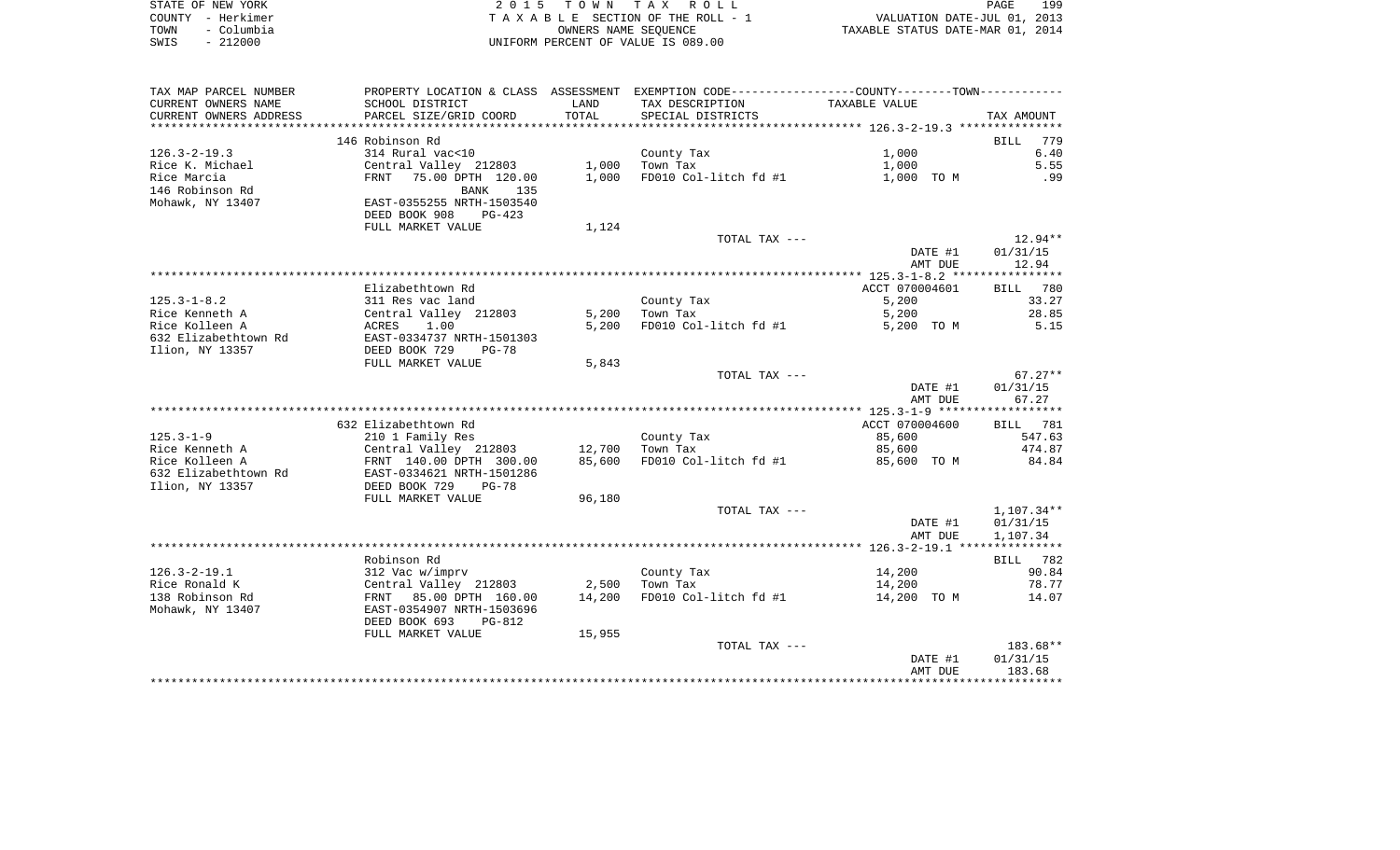|      | STATE OF NEW YORK | 2015 TOWN TAX ROLL                 |                                  | <b>PAGE</b> | 200 |
|------|-------------------|------------------------------------|----------------------------------|-------------|-----|
|      | COUNTY - Herkimer | TAXABLE SECTION OF THE ROLL - 1    | VALUATION DATE-JUL 01, 2013      |             |     |
| TOWN | – Columbia        | OWNERS NAME SEOUENCE               | TAXABLE STATUS DATE-MAR 01, 2014 |             |     |
| SWIS | $-212000$         | UNIFORM PERCENT OF VALUE IS 089.00 |                                  |             |     |

| TAX MAP PARCEL NUMBER      | PROPERTY LOCATION & CLASS ASSESSMENT EXEMPTION CODE---------------COUNTY-------TOWN---------- |        |                       |                    |              |
|----------------------------|-----------------------------------------------------------------------------------------------|--------|-----------------------|--------------------|--------------|
| CURRENT OWNERS NAME        | SCHOOL DISTRICT                                                                               | LAND   | TAX DESCRIPTION       | TAXABLE VALUE      |              |
| CURRENT OWNERS ADDRESS     | PARCEL SIZE/GRID COORD                                                                        | TOTAL  | SPECIAL DISTRICTS     |                    | TAX AMOUNT   |
| ************************** |                                                                                               |        |                       |                    |              |
|                            | Robinson Rd                                                                                   |        |                       |                    | BILL<br>783  |
| $126.3 - 2 - 19.6$         | 314 Rural vac<10                                                                              |        | County Tax            | 1,000              | 6.40         |
| Rice Ronald K              | Central Valley 212803                                                                         | 1,000  | Town Tax              | 1,000              | 5.55         |
| 138 Robinson Rd            | FRNT 120.00 DPTH 325.00                                                                       | 1,000  | FD010 Col-litch fd #1 | 1,000 TO M         | .99          |
| Mohawk, NY 13407           | 0.33<br>ACRES                                                                                 |        |                       |                    |              |
|                            | EAST-0355025 NRTH-1503642                                                                     |        |                       |                    |              |
|                            | DEED BOOK 850<br>$PG-54$                                                                      |        |                       |                    |              |
|                            | FULL MARKET VALUE                                                                             | 1,124  |                       |                    |              |
|                            |                                                                                               |        | TOTAL TAX ---         |                    | $12.94**$    |
|                            |                                                                                               |        |                       | DATE #1            | 01/31/15     |
|                            |                                                                                               |        |                       | AMT DUE            | 12.94        |
|                            |                                                                                               |        |                       |                    |              |
|                            | Robinson Rd                                                                                   |        |                       |                    | 784<br>BILL  |
| $126.3 - 2 - 19.5$         | 314 Rural vac<10                                                                              |        | County Tax            | 1,000              | 6.40         |
| Rice Ronald Keith          | Central Valley 212803                                                                         | 1,000  | Town Tax              | 1,000              | 5.55         |
| 138 Robinson Rd            | FRNT 120.00 DPTH 365.00                                                                       | 1,000  | FD010 Col-litch fd #1 | 1,000 TO M         | .99          |
| Mohawk, NY 13407           | 0.26<br>ACRES                                                                                 |        |                       |                    |              |
|                            | EAST-0355141 NRTH-1503588                                                                     |        |                       |                    |              |
|                            | DEED BOOK 678<br>PG-984                                                                       |        |                       |                    |              |
|                            | FULL MARKET VALUE                                                                             | 1,124  |                       |                    |              |
|                            |                                                                                               |        | TOTAL TAX ---         |                    | 12.94**      |
|                            |                                                                                               |        |                       | DATE #1            | 01/31/15     |
|                            |                                                                                               |        |                       | AMT DUE            | 12.94        |
|                            |                                                                                               |        |                       |                    |              |
|                            | 620 Gage Rd                                                                                   |        |                       | ACCT 161406        | 785<br>BILL  |
| $125.4 - 2 - 3$            | 312 Vac w/imprv                                                                               |        | County Tax            | 37,000             | 236.71       |
| Riesel Peter D             | Mount Markham 215601                                                                          | 21,000 | Town Tax              | 37,000             | 205.26       |
| PO Box 56                  | Subdivision Cedar Knoll-2                                                                     | 37,000 | School Relevy         |                    | 847.80       |
| Ilion, NY 13357            | FRNT 754.00 DPTH                                                                              |        | FD010 Col-litch fd #1 | 37,000 TO M        | 36.67        |
|                            | 8.40<br>ACRES                                                                                 |        |                       |                    |              |
|                            | EAST-0340910 NRTH-1497584                                                                     |        |                       |                    |              |
|                            | DEED BOOK 1374 PG-50                                                                          |        |                       |                    |              |
|                            | FULL MARKET VALUE                                                                             | 41,573 |                       |                    |              |
|                            |                                                                                               |        | TOTAL TAX ---         |                    | 1,326.44**   |
|                            |                                                                                               |        |                       | DATE #1<br>AMT DUE | 01/31/15     |
|                            |                                                                                               |        |                       |                    | 1,326.44     |
|                            | 652 Brewer Rd                                                                                 |        |                       | ACCT 070001560     | BILL 786     |
| $125.2 - 2 - 40.1$         | 210 1 Family Res                                                                              |        | County Tax            | 74,400             | 475.98       |
| Rinaldi Leopold J Jr       | Central Valley 212803                                                                         | 25,000 | Town Tax              | 74,400             | 412.74       |
| Rinaldi Deborah J          | ACRES<br>7.60 BANK<br>409                                                                     | 74,400 | School Relevy         |                    | 1,089.22     |
| 652 Brewer Rd              | EAST-0347800 NRTH-1505919                                                                     |        | FD010 Col-litch fd #1 | 74,400 TO M        | 73.74        |
| Ilion, NY 13357            | DEED BOOK 791<br>PG-589                                                                       |        |                       |                    |              |
|                            | FULL MARKET VALUE                                                                             | 83,596 |                       |                    |              |
|                            |                                                                                               |        | TOTAL TAX ---         |                    | $2,051.68**$ |
|                            |                                                                                               |        |                       | DATE #1            | 01/31/15     |
|                            |                                                                                               |        |                       | AMT DUE            | 2,051.68     |
|                            |                                                                                               |        |                       |                    |              |
|                            |                                                                                               |        |                       |                    |              |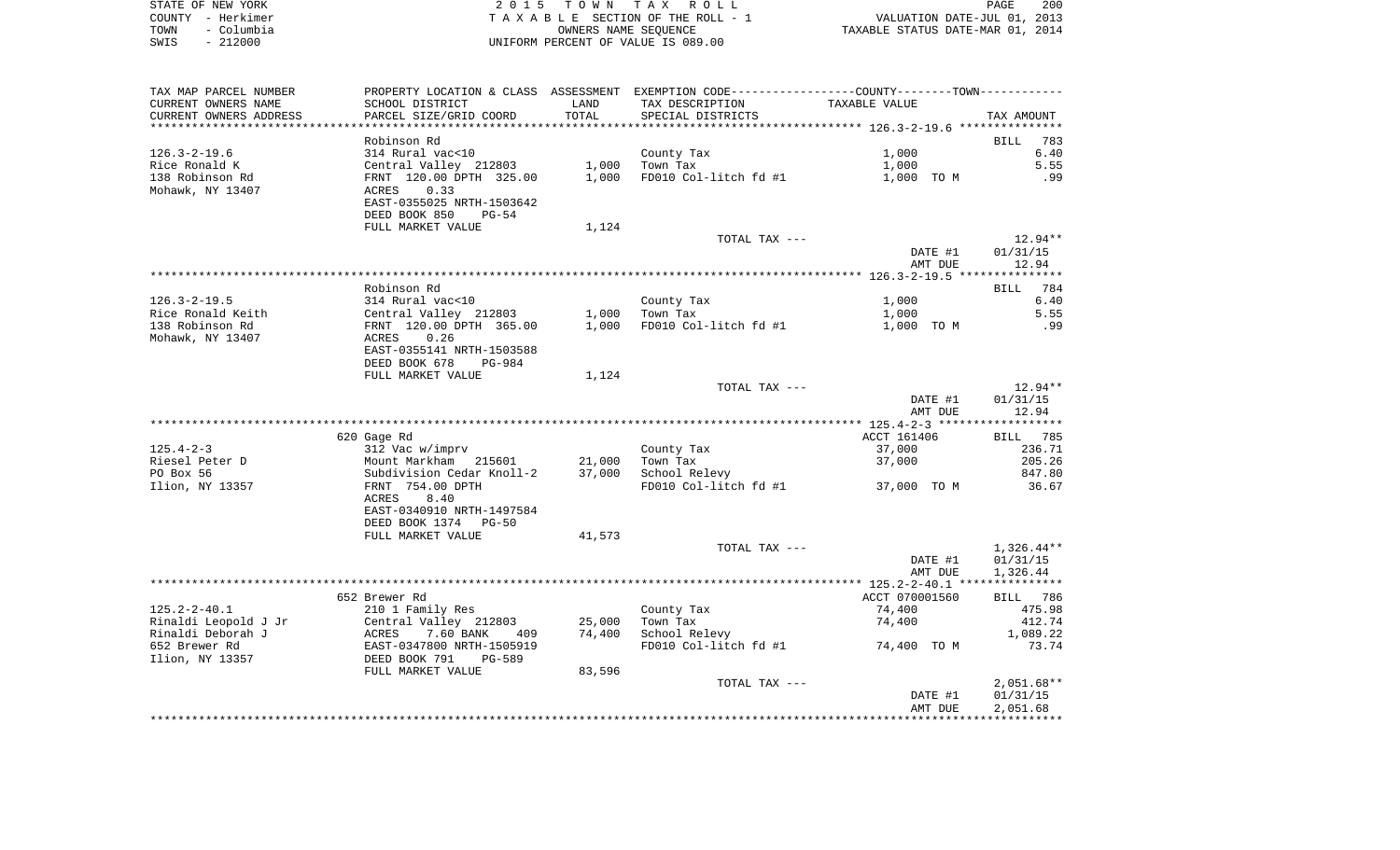|      | STATE OF NEW YORK | 2015 TOWN TAX ROLL                                             | PAGE | 201 |
|------|-------------------|----------------------------------------------------------------|------|-----|
|      | COUNTY - Herkimer | VALUATION DATE-JUL 01, 2013<br>TAXABLE SECTION OF THE ROLL - 1 |      |     |
| TOWN | – Columbia        | TAXABLE STATUS DATE-MAR 01, 2014<br>OWNERS NAME SEOUENCE       |      |     |
| SWIS | $-212000$         | UNIFORM PERCENT OF VALUE IS 089.00                             |      |     |

| TAX MAP PARCEL NUMBER       | PROPERTY LOCATION & CLASS ASSESSMENT |         |                       |                  |                    |
|-----------------------------|--------------------------------------|---------|-----------------------|------------------|--------------------|
| CURRENT OWNERS NAME         | SCHOOL DISTRICT                      | LAND    | TAX DESCRIPTION       | TAXABLE VALUE    |                    |
| CURRENT OWNERS ADDRESS      | PARCEL SIZE/GRID COORD               | TOTAL   | SPECIAL DISTRICTS     |                  | TAX AMOUNT         |
| **************              |                                      |         |                       |                  |                    |
|                             | 260 Hugick Rd                        |         |                       | ACCT 070013320   | BILL<br>787        |
| $132.3 - 1 - 16$            | 210 1 Family Res                     |         | County Tax            | 84,000           | 537.39             |
| Ritton Charles A            | Richfield Sprin 365601               | 13,400  | Town Tax              | 84,000           | 465.99             |
| Ritton Janine E             | Doublewide                           | 84,000  | FD010 Col-litch fd #1 | 84,000 TO M      | 83.26              |
| 260 Hugick Rd               | ACRES<br>1.20                        |         |                       |                  |                    |
| Richfield Springs, NY 13439 | EAST-0356732 NRTH-1483928            |         |                       |                  |                    |
|                             | DEED BOOK 796<br>$PG-27$             |         |                       |                  |                    |
|                             | FULL MARKET VALUE                    | 94,382  |                       |                  |                    |
|                             |                                      |         |                       |                  |                    |
|                             |                                      |         | TOTAL TAX ---         |                  | $1,086.64**$       |
|                             |                                      |         |                       | DATE #1          | 01/31/15           |
|                             |                                      |         |                       | AMT DUE          | 1,086.64           |
|                             |                                      |         |                       |                  |                    |
|                             | 1309 State Route 28                  |         |                       | ACCT 070011730   | 788<br><b>BILL</b> |
| $132.1 - 1 - 17.1$          | 241 Rural res&ag                     |         | AGRIC 10 Y 41700      | 60,000<br>60,000 |                    |
| Robbins Charles J           | Richfield Sprin 365601               | 59,000  | County Tax            | 225,000          | 1,439.45           |
| Robbins Nancy R             | 71.90<br>ACRES                       | 285,000 | Town Tax              | 225,000          | 1,248.19           |
| 1309 State Route 28         | EAST-0357260 NRTH-1491341            |         | FD010 Col-litch fd #1 | 285,000 TO M     | 282.48             |
| Mohawk, NY 13407            | DEED BOOK 1256<br>PG-498             |         |                       |                  |                    |
|                             | FULL MARKET VALUE                    | 320,225 |                       |                  |                    |
| MAY BE SUBJECT TO PAYMENT   |                                      |         |                       |                  |                    |
| UNDER AGDIST LAW TIL 2018   |                                      |         |                       |                  |                    |
|                             |                                      |         | TOTAL TAX ---         |                  | $2,970.12**$       |
|                             |                                      |         |                       | DATE #1          | 01/31/15           |
|                             |                                      |         |                       | AMT DUE          | 2,970.12           |
|                             |                                      |         |                       |                  |                    |
|                             | 271 Spohn Rd                         |         |                       | ACCT 070009390   | BILL 789           |
|                             | 210 1 Family Res                     |         |                       | 82,700           | 529.08             |
| $125.4 - 1 - 41$            |                                      |         | County Tax            |                  |                    |
| Roberts Daniel R            | Central Valley 212803                | 11,400  | Town Tax              | 82,700           | 458.78             |
| Roberts Susan J             | FRNT 190.00 DPTH 185.00              | 82,700  | FD010 Col-litch fd #1 | 82,700 TO M      | 81.97              |
| 271 Spohn Rd                | EAST-0346480 NRTH-1497071            |         |                       |                  |                    |
| Ilion, NY 13357             | DEED BOOK 816<br>$PG-271$            |         |                       |                  |                    |
|                             | FULL MARKET VALUE                    | 92,921  |                       |                  |                    |
|                             |                                      |         | TOTAL TAX ---         |                  | $1,069.83**$       |
|                             |                                      |         |                       | DATE #1          | 01/31/15           |
|                             |                                      |         |                       | AMT DUE          | 1,069.83           |
|                             |                                      |         |                       |                  |                    |
|                             | 635 Dugan Rd                         |         |                       | ACCT 070000330   | BILL 790           |
| $139.1 - 2 - 52.1$          | 240 Rural res                        |         | County Tax            | 70,200           | 449.11             |
| Robertson David Alan        | Richfield Sprin 365601               | 30,000  | Town Tax              | 70,200           | 389.44             |
| 635 Dugan Rd                | Doublewide                           | 70,200  | FD010 Col-litch fd #1 | 70,200 TO M      | 69.58              |
| Richfield Springs, NY 13439 | ACRES<br>14.00                       |         |                       |                  |                    |
|                             | EAST-0356824 NRTH-1475260            |         |                       |                  |                    |
|                             | DEED BOOK 843<br>$PG-450$            |         |                       |                  |                    |
|                             | FULL MARKET VALUE                    | 78,876  |                       |                  |                    |
|                             |                                      |         | TOTAL TAX ---         |                  | $908.13**$         |
|                             |                                      |         |                       | DATE #1          | 01/31/15           |
|                             |                                      |         |                       | AMT DUE          | 908.13             |
|                             |                                      |         |                       |                  |                    |
|                             |                                      |         |                       |                  |                    |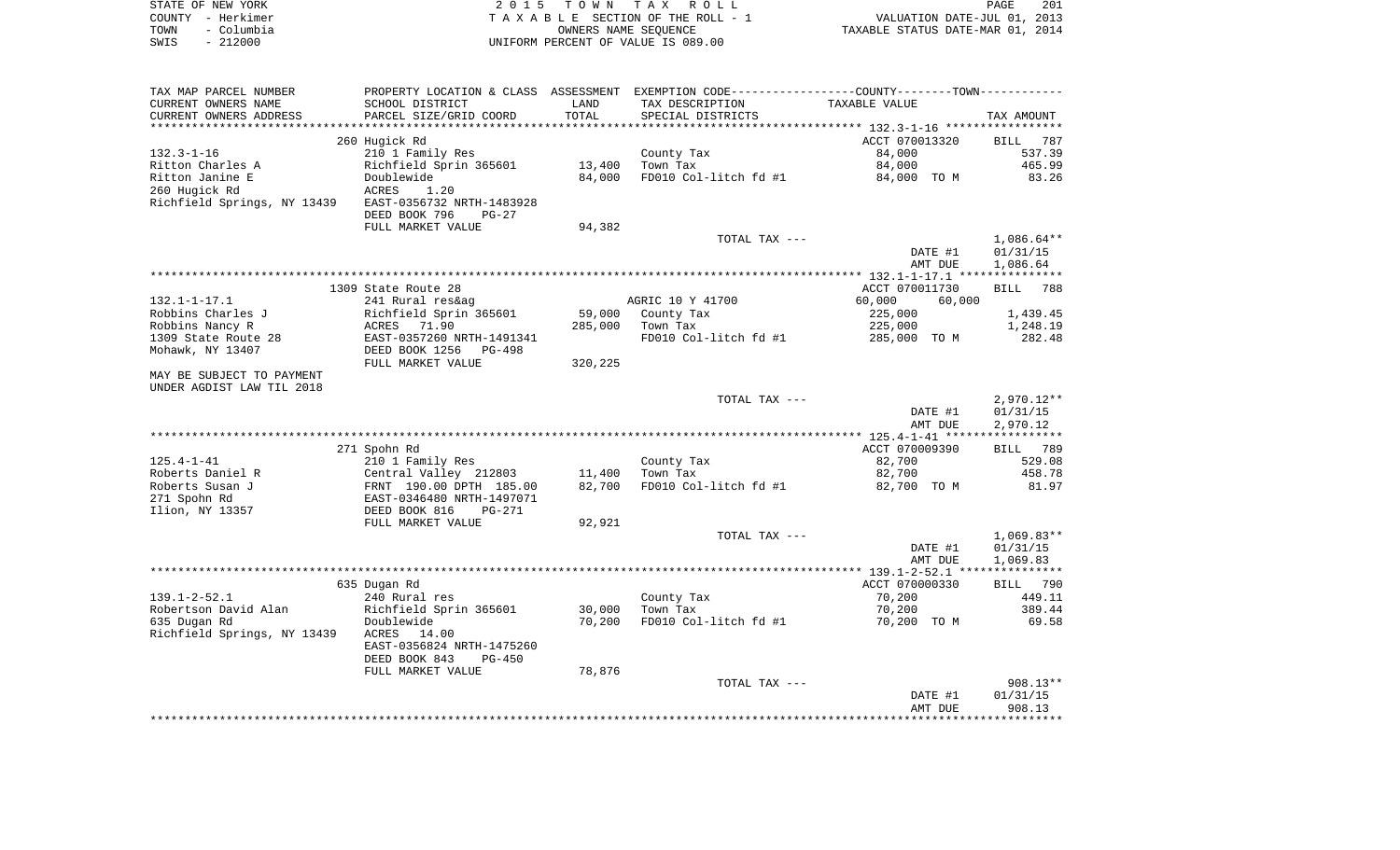|      | STATE OF NEW YORK | 2015 TOWN TAX ROLL                 | 202<br>PAGE                      |
|------|-------------------|------------------------------------|----------------------------------|
|      | COUNTY - Herkimer | TAXABLE SECTION OF THE ROLL - 1    | VALUATION DATE-JUL 01, 2013      |
| TOWN | – Columbia        | OWNERS NAME SEOUENCE               | TAXABLE STATUS DATE-MAR 01, 2014 |
| SWIS | $-212000$         | UNIFORM PERCENT OF VALUE IS 089.00 |                                  |

| TAX MAP PARCEL NUMBER                     | PROPERTY LOCATION & CLASS | ASSESSMENT      | EXEMPTION CODE-----------------COUNTY-------TOWN----------- |                |                    |
|-------------------------------------------|---------------------------|-----------------|-------------------------------------------------------------|----------------|--------------------|
| CURRENT OWNERS NAME                       | SCHOOL DISTRICT           | LAND            | TAX DESCRIPTION                                             | TAXABLE VALUE  |                    |
| CURRENT OWNERS ADDRESS                    | PARCEL SIZE/GRID COORD    | TOTAL           | SPECIAL DISTRICTS                                           |                | TAX AMOUNT         |
| ****************                          |                           | *************** |                                                             |                |                    |
|                                           | 666 State Route 28        |                 |                                                             | ACCT 070012210 | BILL<br>791        |
| $139.1 - 2 - 12$                          | 210 1 Family Res          |                 | County Tax                                                  | 165,000        | 1,055.59           |
| Robinson George                           | Richfield Sprin 365601    | 15,800          | Town Tax                                                    | 165,000        | 915.34             |
| Robinson Garrett G                        | 2.25<br>ACRES             | 165,000         | FD010 Col-litch fd #1                                       | 165,000 TO M   | 163.54             |
| 666 State Route 28                        | EAST-0357807 NRTH-1478145 |                 | LT010 Columbia 1t dist #1                                   | 165,000 TO M   | 59.62              |
| Richfield Springs, NY 13439 DEED BOOK 900 | PG-429                    |                 |                                                             |                |                    |
|                                           | FULL MARKET VALUE         | 185,393         |                                                             |                |                    |
|                                           |                           |                 | TOTAL TAX ---                                               |                | $2,194.09**$       |
|                                           |                           |                 |                                                             | DATE #1        | 01/31/15           |
|                                           |                           |                 |                                                             | AMT DUE        | 2,194.09           |
|                                           | 479 Spohn Rd              |                 |                                                             | ACCT 070014915 |                    |
| $125.4 - 1 - 33$                          | 270 Mfg housing           |                 | County Tax                                                  | 32,000         | BILL 792<br>204.72 |
| Rood Kenneth                              | Central Valley 212803     | 8,700           | Town Tax                                                    | 32,000         | 177.52             |
| Rood Esther                               | FRNT 200.00 DPTH 100.00   | 32,000          | FD010 Col-litch fd #1                                       | 32,000 TO M    | 31.72              |
| 479 Spohn Rd                              | EAST-0344786 NRTH-1500900 |                 |                                                             |                |                    |
| Ilion, NY 13357                           | DEED BOOK 00629 PG-00931  |                 |                                                             |                |                    |
|                                           | FULL MARKET VALUE         | 35,955          |                                                             |                |                    |
|                                           |                           |                 | TOTAL TAX ---                                               |                | 413.96**           |
|                                           |                           |                 |                                                             | DATE #1        | 01/31/15           |
|                                           |                           |                 |                                                             | AMT DUE        | 413.96             |
|                                           |                           |                 |                                                             |                |                    |
|                                           | 465 Stroupe Rd            |                 |                                                             |                | BILL 793           |
| $125.4 - 1 - 46.17$                       | 210 1 Family Res          |                 | County Tax                                                  | 54,000         | 345.47             |
| Rood Kenneth L Jr.                        | Central Valley 212803     | 20,700          | Town Tax                                                    | 54,000         | 299.57             |
| Rood Jennifer L                           | FRNT 588.00 DPTH          | 54,000          | School Relevy                                               |                | 621.24             |
| 465 Spohn Rd                              | 4.50<br>ACRES             |                 | FD010 Col-litch fd #1                                       | 54,000 TO M    | 53.52              |
| Ilion, NY 13357                           | EAST-0344712 NRTH-1500653 |                 |                                                             |                |                    |
|                                           | DEED BOOK 913<br>PG-568   |                 |                                                             |                |                    |
|                                           | FULL MARKET VALUE         | 60,674          |                                                             |                |                    |
|                                           |                           |                 | TOTAL TAX ---                                               |                | $1,319.80**$       |
|                                           |                           |                 |                                                             | DATE #1        | 01/31/15           |
|                                           |                           |                 |                                                             | AMT DUE        | 1,319.80           |
|                                           |                           |                 |                                                             |                |                    |
|                                           | 716 Gage Rd               |                 |                                                             | ACCT 070015005 | BILL 794           |
| $125.4 - 1 - 50.2$                        | 210 1 Family Res          |                 | County Tax                                                  | 65,000         | 415.84             |
| Rood Martin                               | Central Valley 212803     | 18,500          | Town Tax                                                    | 65,000         | 360.59             |
| 716 Gage Rd                               | Doublewide                | 65,000          | FD010 Col-litch fd #1                                       | 65,000 TO M    | 64.42              |
| Ilion, NY 13357                           | 3.50<br>ACRES             |                 |                                                             |                |                    |
|                                           | EAST-0342707 NRTH-1497282 |                 |                                                             |                |                    |
|                                           | DEED BOOK 1097<br>PG-637  |                 |                                                             |                |                    |
|                                           | FULL MARKET VALUE         | 73,034          |                                                             |                |                    |
|                                           |                           |                 | TOTAL TAX ---                                               | DATE #1        | 840.85**           |
|                                           |                           |                 |                                                             | AMT DUE        | 01/31/15<br>840.85 |
|                                           |                           |                 |                                                             |                |                    |
|                                           |                           |                 |                                                             |                |                    |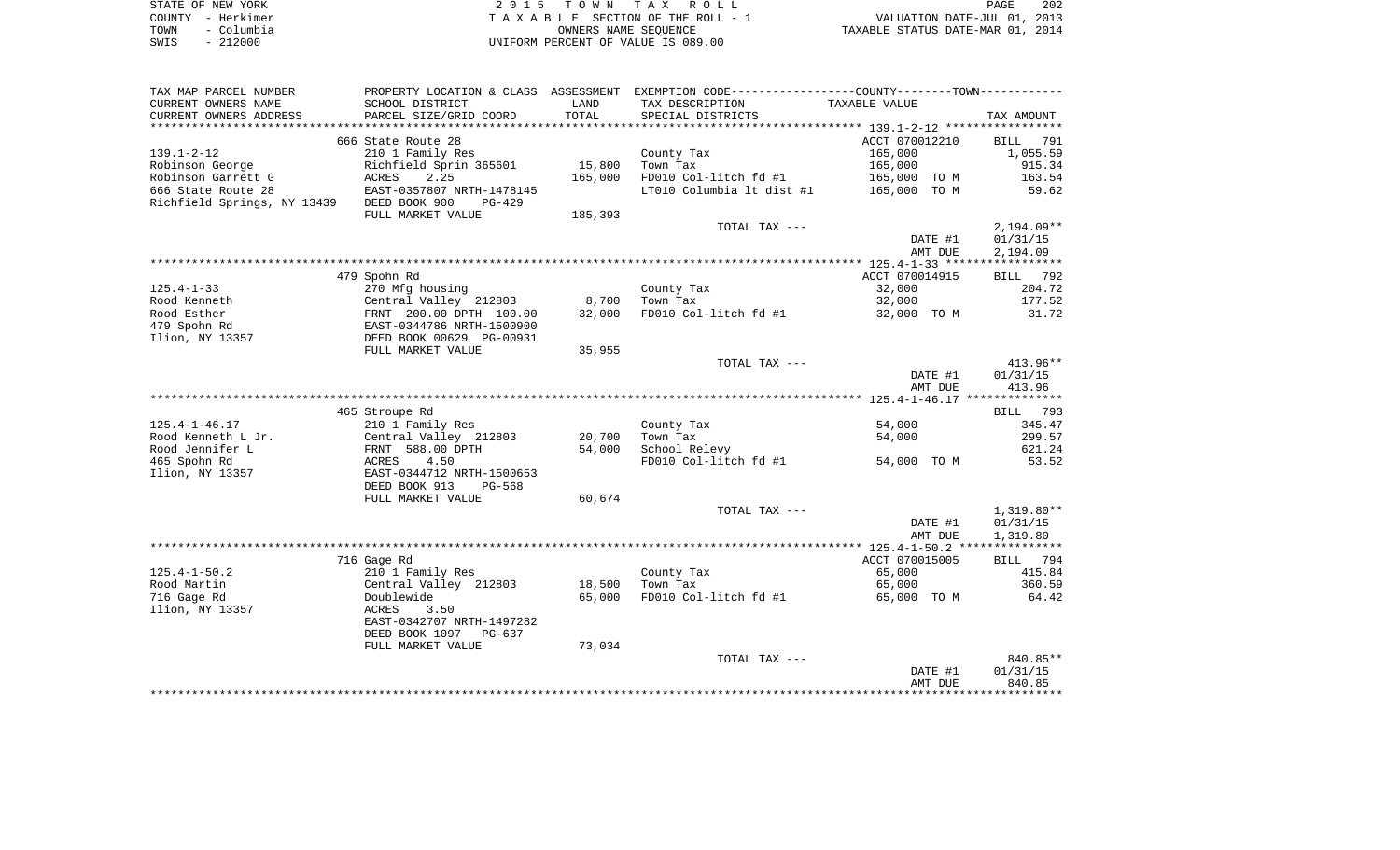| STATE OF NEW YORK |            | 2015 TOWN TAX ROLL                 |                      |                                  | PAGE | 203 |
|-------------------|------------|------------------------------------|----------------------|----------------------------------|------|-----|
| COUNTY - Herkimer |            | TAXABLE SECTION OF THE ROLL - 1    |                      | VALUATION DATE-JUL 01, 2013      |      |     |
| TOWN              | – Columbia |                                    | OWNERS NAME SEOUENCE | TAXABLE STATUS DATE-MAR 01, 2014 |      |     |
| SWIS              | $-212000$  | UNIFORM PERCENT OF VALUE IS 089.00 |                      |                                  |      |     |

| CURRENT OWNERS NAME<br>SCHOOL DISTRICT<br>TAX DESCRIPTION<br>TAXABLE VALUE<br>LAND<br>TOTAL<br>PARCEL SIZE/GRID COORD<br>SPECIAL DISTRICTS<br>TAX AMOUNT<br>ACCT 070012270<br>415 Brewer Rd<br>BILL 795<br>$125.2 - 2 - 52$<br>210 1 Family Res<br>58,300<br>372.98<br>County Tax<br>Central Valley 212803<br>9,000<br>58,300<br>323.42<br>Town Tax<br>57.78<br>FRNT 175.00 DPTH 125.00<br>58,300<br>FD010 Col-litch fd #1<br>58,300 TO M<br>0.50<br>ACRES<br>EAST-0343176 NRTH-1504720<br>DEED BOOK 810<br>PG-556<br>65,506<br>FULL MARKET VALUE<br>TOTAL TAX ---<br>754.18**<br>DATE #1<br>01/31/15<br>754.18<br>AMT DUE<br>ACCT 070003335<br>175 Stroupe Rd<br>BILL 796<br>$131.2 - 1 - 4.2$<br>210 1 Family Res<br>County Tax<br>101,400<br>648.71<br>16,300<br>101,400<br>562.52<br>Mount Markham 215601<br>Town Tax<br>ACRES<br>2.50<br>101,400<br>FD010 Col-litch fd #1<br>101,400 TO M<br>100.50<br>EAST-0340050 NRTH-1494725<br>DEED BOOK 673<br>$PG-350$<br>FULL MARKET VALUE<br>113,933<br>$1,311.73**$<br>TOTAL TAX ---<br>DATE #1<br>01/31/15<br>AMT DUE<br>1,311.73<br>ACCT 070003455<br>BILL 797<br>129 Gage Rd<br>210 1 Family Res<br>County Tax<br>75,000<br>479.82<br>Mount Markham 215601<br>16,700<br>75,000<br>416.06<br>Town Tax<br><b>ACRES</b><br>75,000<br>School Relevy<br>468.75<br>2.70<br>75,000 TO M<br>EAST-0333451 NRTH-1493773<br>FD010 Col-litch fd #1<br>74.34<br>DEED BOOK 701<br>PG-372<br>84,270<br>FULL MARKET VALUE<br>TOTAL TAX ---<br>1,438.97**<br>DATE #1<br>01/31/15<br>AMT DUE<br>1,438.97<br>Jordanville Rd<br>ACCT 173974<br>BILL 798<br>18,500<br>314 Rural vac<10<br>County Tax<br>118.35<br>Central Valley 212803<br>18,500<br>Town Tax<br>18,500<br>102.63<br>FD010 Col-litch fd #1<br>SUB DIV LOT#3<br>18,500<br>18,500 TO M<br>18.34<br>ACRES 10.10<br>EAST-0346811 NRTH-1494724<br>DEED BOOK 1455<br>PG-110<br>20,787<br>FULL MARKET VALUE<br>$239.32**$<br>TOTAL TAX ---<br>DATE #1<br>01/31/15<br>239.32<br>AMT DUE | TAX MAP PARCEL NUMBER  | PROPERTY LOCATION & CLASS ASSESSMENT EXEMPTION CODE---------------COUNTY-------TOWN---------- |  |  |
|------------------------------------------------------------------------------------------------------------------------------------------------------------------------------------------------------------------------------------------------------------------------------------------------------------------------------------------------------------------------------------------------------------------------------------------------------------------------------------------------------------------------------------------------------------------------------------------------------------------------------------------------------------------------------------------------------------------------------------------------------------------------------------------------------------------------------------------------------------------------------------------------------------------------------------------------------------------------------------------------------------------------------------------------------------------------------------------------------------------------------------------------------------------------------------------------------------------------------------------------------------------------------------------------------------------------------------------------------------------------------------------------------------------------------------------------------------------------------------------------------------------------------------------------------------------------------------------------------------------------------------------------------------------------------------------------------------------------------------------------------------------------------------------------------------------------------------------------------------------------------------------------------------------------------------------------------------------------------|------------------------|-----------------------------------------------------------------------------------------------|--|--|
|                                                                                                                                                                                                                                                                                                                                                                                                                                                                                                                                                                                                                                                                                                                                                                                                                                                                                                                                                                                                                                                                                                                                                                                                                                                                                                                                                                                                                                                                                                                                                                                                                                                                                                                                                                                                                                                                                                                                                                              |                        |                                                                                               |  |  |
|                                                                                                                                                                                                                                                                                                                                                                                                                                                                                                                                                                                                                                                                                                                                                                                                                                                                                                                                                                                                                                                                                                                                                                                                                                                                                                                                                                                                                                                                                                                                                                                                                                                                                                                                                                                                                                                                                                                                                                              | CURRENT OWNERS ADDRESS |                                                                                               |  |  |
|                                                                                                                                                                                                                                                                                                                                                                                                                                                                                                                                                                                                                                                                                                                                                                                                                                                                                                                                                                                                                                                                                                                                                                                                                                                                                                                                                                                                                                                                                                                                                                                                                                                                                                                                                                                                                                                                                                                                                                              |                        |                                                                                               |  |  |
|                                                                                                                                                                                                                                                                                                                                                                                                                                                                                                                                                                                                                                                                                                                                                                                                                                                                                                                                                                                                                                                                                                                                                                                                                                                                                                                                                                                                                                                                                                                                                                                                                                                                                                                                                                                                                                                                                                                                                                              |                        |                                                                                               |  |  |
|                                                                                                                                                                                                                                                                                                                                                                                                                                                                                                                                                                                                                                                                                                                                                                                                                                                                                                                                                                                                                                                                                                                                                                                                                                                                                                                                                                                                                                                                                                                                                                                                                                                                                                                                                                                                                                                                                                                                                                              |                        |                                                                                               |  |  |
|                                                                                                                                                                                                                                                                                                                                                                                                                                                                                                                                                                                                                                                                                                                                                                                                                                                                                                                                                                                                                                                                                                                                                                                                                                                                                                                                                                                                                                                                                                                                                                                                                                                                                                                                                                                                                                                                                                                                                                              | Rood Roger A           |                                                                                               |  |  |
|                                                                                                                                                                                                                                                                                                                                                                                                                                                                                                                                                                                                                                                                                                                                                                                                                                                                                                                                                                                                                                                                                                                                                                                                                                                                                                                                                                                                                                                                                                                                                                                                                                                                                                                                                                                                                                                                                                                                                                              | Rood Earlena M         |                                                                                               |  |  |
|                                                                                                                                                                                                                                                                                                                                                                                                                                                                                                                                                                                                                                                                                                                                                                                                                                                                                                                                                                                                                                                                                                                                                                                                                                                                                                                                                                                                                                                                                                                                                                                                                                                                                                                                                                                                                                                                                                                                                                              | 415 Brewer Rd          |                                                                                               |  |  |
|                                                                                                                                                                                                                                                                                                                                                                                                                                                                                                                                                                                                                                                                                                                                                                                                                                                                                                                                                                                                                                                                                                                                                                                                                                                                                                                                                                                                                                                                                                                                                                                                                                                                                                                                                                                                                                                                                                                                                                              | Ilion, NY 13357        |                                                                                               |  |  |
|                                                                                                                                                                                                                                                                                                                                                                                                                                                                                                                                                                                                                                                                                                                                                                                                                                                                                                                                                                                                                                                                                                                                                                                                                                                                                                                                                                                                                                                                                                                                                                                                                                                                                                                                                                                                                                                                                                                                                                              |                        |                                                                                               |  |  |
|                                                                                                                                                                                                                                                                                                                                                                                                                                                                                                                                                                                                                                                                                                                                                                                                                                                                                                                                                                                                                                                                                                                                                                                                                                                                                                                                                                                                                                                                                                                                                                                                                                                                                                                                                                                                                                                                                                                                                                              |                        |                                                                                               |  |  |
|                                                                                                                                                                                                                                                                                                                                                                                                                                                                                                                                                                                                                                                                                                                                                                                                                                                                                                                                                                                                                                                                                                                                                                                                                                                                                                                                                                                                                                                                                                                                                                                                                                                                                                                                                                                                                                                                                                                                                                              |                        |                                                                                               |  |  |
|                                                                                                                                                                                                                                                                                                                                                                                                                                                                                                                                                                                                                                                                                                                                                                                                                                                                                                                                                                                                                                                                                                                                                                                                                                                                                                                                                                                                                                                                                                                                                                                                                                                                                                                                                                                                                                                                                                                                                                              |                        |                                                                                               |  |  |
|                                                                                                                                                                                                                                                                                                                                                                                                                                                                                                                                                                                                                                                                                                                                                                                                                                                                                                                                                                                                                                                                                                                                                                                                                                                                                                                                                                                                                                                                                                                                                                                                                                                                                                                                                                                                                                                                                                                                                                              |                        |                                                                                               |  |  |
|                                                                                                                                                                                                                                                                                                                                                                                                                                                                                                                                                                                                                                                                                                                                                                                                                                                                                                                                                                                                                                                                                                                                                                                                                                                                                                                                                                                                                                                                                                                                                                                                                                                                                                                                                                                                                                                                                                                                                                              |                        |                                                                                               |  |  |
|                                                                                                                                                                                                                                                                                                                                                                                                                                                                                                                                                                                                                                                                                                                                                                                                                                                                                                                                                                                                                                                                                                                                                                                                                                                                                                                                                                                                                                                                                                                                                                                                                                                                                                                                                                                                                                                                                                                                                                              |                        |                                                                                               |  |  |
|                                                                                                                                                                                                                                                                                                                                                                                                                                                                                                                                                                                                                                                                                                                                                                                                                                                                                                                                                                                                                                                                                                                                                                                                                                                                                                                                                                                                                                                                                                                                                                                                                                                                                                                                                                                                                                                                                                                                                                              |                        |                                                                                               |  |  |
|                                                                                                                                                                                                                                                                                                                                                                                                                                                                                                                                                                                                                                                                                                                                                                                                                                                                                                                                                                                                                                                                                                                                                                                                                                                                                                                                                                                                                                                                                                                                                                                                                                                                                                                                                                                                                                                                                                                                                                              | Rose David M           |                                                                                               |  |  |
|                                                                                                                                                                                                                                                                                                                                                                                                                                                                                                                                                                                                                                                                                                                                                                                                                                                                                                                                                                                                                                                                                                                                                                                                                                                                                                                                                                                                                                                                                                                                                                                                                                                                                                                                                                                                                                                                                                                                                                              | Rose Cynthia A         |                                                                                               |  |  |
|                                                                                                                                                                                                                                                                                                                                                                                                                                                                                                                                                                                                                                                                                                                                                                                                                                                                                                                                                                                                                                                                                                                                                                                                                                                                                                                                                                                                                                                                                                                                                                                                                                                                                                                                                                                                                                                                                                                                                                              | 175 Stroupe Rd         |                                                                                               |  |  |
|                                                                                                                                                                                                                                                                                                                                                                                                                                                                                                                                                                                                                                                                                                                                                                                                                                                                                                                                                                                                                                                                                                                                                                                                                                                                                                                                                                                                                                                                                                                                                                                                                                                                                                                                                                                                                                                                                                                                                                              | Ilion, NY 13357        |                                                                                               |  |  |
|                                                                                                                                                                                                                                                                                                                                                                                                                                                                                                                                                                                                                                                                                                                                                                                                                                                                                                                                                                                                                                                                                                                                                                                                                                                                                                                                                                                                                                                                                                                                                                                                                                                                                                                                                                                                                                                                                                                                                                              |                        |                                                                                               |  |  |
|                                                                                                                                                                                                                                                                                                                                                                                                                                                                                                                                                                                                                                                                                                                                                                                                                                                                                                                                                                                                                                                                                                                                                                                                                                                                                                                                                                                                                                                                                                                                                                                                                                                                                                                                                                                                                                                                                                                                                                              |                        |                                                                                               |  |  |
|                                                                                                                                                                                                                                                                                                                                                                                                                                                                                                                                                                                                                                                                                                                                                                                                                                                                                                                                                                                                                                                                                                                                                                                                                                                                                                                                                                                                                                                                                                                                                                                                                                                                                                                                                                                                                                                                                                                                                                              |                        |                                                                                               |  |  |
|                                                                                                                                                                                                                                                                                                                                                                                                                                                                                                                                                                                                                                                                                                                                                                                                                                                                                                                                                                                                                                                                                                                                                                                                                                                                                                                                                                                                                                                                                                                                                                                                                                                                                                                                                                                                                                                                                                                                                                              |                        |                                                                                               |  |  |
|                                                                                                                                                                                                                                                                                                                                                                                                                                                                                                                                                                                                                                                                                                                                                                                                                                                                                                                                                                                                                                                                                                                                                                                                                                                                                                                                                                                                                                                                                                                                                                                                                                                                                                                                                                                                                                                                                                                                                                              |                        |                                                                                               |  |  |
|                                                                                                                                                                                                                                                                                                                                                                                                                                                                                                                                                                                                                                                                                                                                                                                                                                                                                                                                                                                                                                                                                                                                                                                                                                                                                                                                                                                                                                                                                                                                                                                                                                                                                                                                                                                                                                                                                                                                                                              |                        |                                                                                               |  |  |
|                                                                                                                                                                                                                                                                                                                                                                                                                                                                                                                                                                                                                                                                                                                                                                                                                                                                                                                                                                                                                                                                                                                                                                                                                                                                                                                                                                                                                                                                                                                                                                                                                                                                                                                                                                                                                                                                                                                                                                              | $131.1 - 1 - 14.1$     |                                                                                               |  |  |
|                                                                                                                                                                                                                                                                                                                                                                                                                                                                                                                                                                                                                                                                                                                                                                                                                                                                                                                                                                                                                                                                                                                                                                                                                                                                                                                                                                                                                                                                                                                                                                                                                                                                                                                                                                                                                                                                                                                                                                              | Rose Edward            |                                                                                               |  |  |
|                                                                                                                                                                                                                                                                                                                                                                                                                                                                                                                                                                                                                                                                                                                                                                                                                                                                                                                                                                                                                                                                                                                                                                                                                                                                                                                                                                                                                                                                                                                                                                                                                                                                                                                                                                                                                                                                                                                                                                              | Rose Lillian           |                                                                                               |  |  |
|                                                                                                                                                                                                                                                                                                                                                                                                                                                                                                                                                                                                                                                                                                                                                                                                                                                                                                                                                                                                                                                                                                                                                                                                                                                                                                                                                                                                                                                                                                                                                                                                                                                                                                                                                                                                                                                                                                                                                                              | 129 Gage Rd            |                                                                                               |  |  |
|                                                                                                                                                                                                                                                                                                                                                                                                                                                                                                                                                                                                                                                                                                                                                                                                                                                                                                                                                                                                                                                                                                                                                                                                                                                                                                                                                                                                                                                                                                                                                                                                                                                                                                                                                                                                                                                                                                                                                                              | Ilion, NY 13357        |                                                                                               |  |  |
|                                                                                                                                                                                                                                                                                                                                                                                                                                                                                                                                                                                                                                                                                                                                                                                                                                                                                                                                                                                                                                                                                                                                                                                                                                                                                                                                                                                                                                                                                                                                                                                                                                                                                                                                                                                                                                                                                                                                                                              |                        |                                                                                               |  |  |
|                                                                                                                                                                                                                                                                                                                                                                                                                                                                                                                                                                                                                                                                                                                                                                                                                                                                                                                                                                                                                                                                                                                                                                                                                                                                                                                                                                                                                                                                                                                                                                                                                                                                                                                                                                                                                                                                                                                                                                              |                        |                                                                                               |  |  |
|                                                                                                                                                                                                                                                                                                                                                                                                                                                                                                                                                                                                                                                                                                                                                                                                                                                                                                                                                                                                                                                                                                                                                                                                                                                                                                                                                                                                                                                                                                                                                                                                                                                                                                                                                                                                                                                                                                                                                                              |                        |                                                                                               |  |  |
|                                                                                                                                                                                                                                                                                                                                                                                                                                                                                                                                                                                                                                                                                                                                                                                                                                                                                                                                                                                                                                                                                                                                                                                                                                                                                                                                                                                                                                                                                                                                                                                                                                                                                                                                                                                                                                                                                                                                                                              |                        |                                                                                               |  |  |
|                                                                                                                                                                                                                                                                                                                                                                                                                                                                                                                                                                                                                                                                                                                                                                                                                                                                                                                                                                                                                                                                                                                                                                                                                                                                                                                                                                                                                                                                                                                                                                                                                                                                                                                                                                                                                                                                                                                                                                              |                        |                                                                                               |  |  |
|                                                                                                                                                                                                                                                                                                                                                                                                                                                                                                                                                                                                                                                                                                                                                                                                                                                                                                                                                                                                                                                                                                                                                                                                                                                                                                                                                                                                                                                                                                                                                                                                                                                                                                                                                                                                                                                                                                                                                                              |                        |                                                                                               |  |  |
|                                                                                                                                                                                                                                                                                                                                                                                                                                                                                                                                                                                                                                                                                                                                                                                                                                                                                                                                                                                                                                                                                                                                                                                                                                                                                                                                                                                                                                                                                                                                                                                                                                                                                                                                                                                                                                                                                                                                                                              | $131.2 - 2 - 3$        |                                                                                               |  |  |
|                                                                                                                                                                                                                                                                                                                                                                                                                                                                                                                                                                                                                                                                                                                                                                                                                                                                                                                                                                                                                                                                                                                                                                                                                                                                                                                                                                                                                                                                                                                                                                                                                                                                                                                                                                                                                                                                                                                                                                              | Rose Paul              |                                                                                               |  |  |
|                                                                                                                                                                                                                                                                                                                                                                                                                                                                                                                                                                                                                                                                                                                                                                                                                                                                                                                                                                                                                                                                                                                                                                                                                                                                                                                                                                                                                                                                                                                                                                                                                                                                                                                                                                                                                                                                                                                                                                              | 405 Fourth Ave Ext     |                                                                                               |  |  |
|                                                                                                                                                                                                                                                                                                                                                                                                                                                                                                                                                                                                                                                                                                                                                                                                                                                                                                                                                                                                                                                                                                                                                                                                                                                                                                                                                                                                                                                                                                                                                                                                                                                                                                                                                                                                                                                                                                                                                                              | Frankfort, NY 13340    |                                                                                               |  |  |
|                                                                                                                                                                                                                                                                                                                                                                                                                                                                                                                                                                                                                                                                                                                                                                                                                                                                                                                                                                                                                                                                                                                                                                                                                                                                                                                                                                                                                                                                                                                                                                                                                                                                                                                                                                                                                                                                                                                                                                              |                        |                                                                                               |  |  |
|                                                                                                                                                                                                                                                                                                                                                                                                                                                                                                                                                                                                                                                                                                                                                                                                                                                                                                                                                                                                                                                                                                                                                                                                                                                                                                                                                                                                                                                                                                                                                                                                                                                                                                                                                                                                                                                                                                                                                                              |                        |                                                                                               |  |  |
|                                                                                                                                                                                                                                                                                                                                                                                                                                                                                                                                                                                                                                                                                                                                                                                                                                                                                                                                                                                                                                                                                                                                                                                                                                                                                                                                                                                                                                                                                                                                                                                                                                                                                                                                                                                                                                                                                                                                                                              |                        |                                                                                               |  |  |
|                                                                                                                                                                                                                                                                                                                                                                                                                                                                                                                                                                                                                                                                                                                                                                                                                                                                                                                                                                                                                                                                                                                                                                                                                                                                                                                                                                                                                                                                                                                                                                                                                                                                                                                                                                                                                                                                                                                                                                              |                        |                                                                                               |  |  |
|                                                                                                                                                                                                                                                                                                                                                                                                                                                                                                                                                                                                                                                                                                                                                                                                                                                                                                                                                                                                                                                                                                                                                                                                                                                                                                                                                                                                                                                                                                                                                                                                                                                                                                                                                                                                                                                                                                                                                                              |                        |                                                                                               |  |  |
|                                                                                                                                                                                                                                                                                                                                                                                                                                                                                                                                                                                                                                                                                                                                                                                                                                                                                                                                                                                                                                                                                                                                                                                                                                                                                                                                                                                                                                                                                                                                                                                                                                                                                                                                                                                                                                                                                                                                                                              |                        |                                                                                               |  |  |
|                                                                                                                                                                                                                                                                                                                                                                                                                                                                                                                                                                                                                                                                                                                                                                                                                                                                                                                                                                                                                                                                                                                                                                                                                                                                                                                                                                                                                                                                                                                                                                                                                                                                                                                                                                                                                                                                                                                                                                              |                        |                                                                                               |  |  |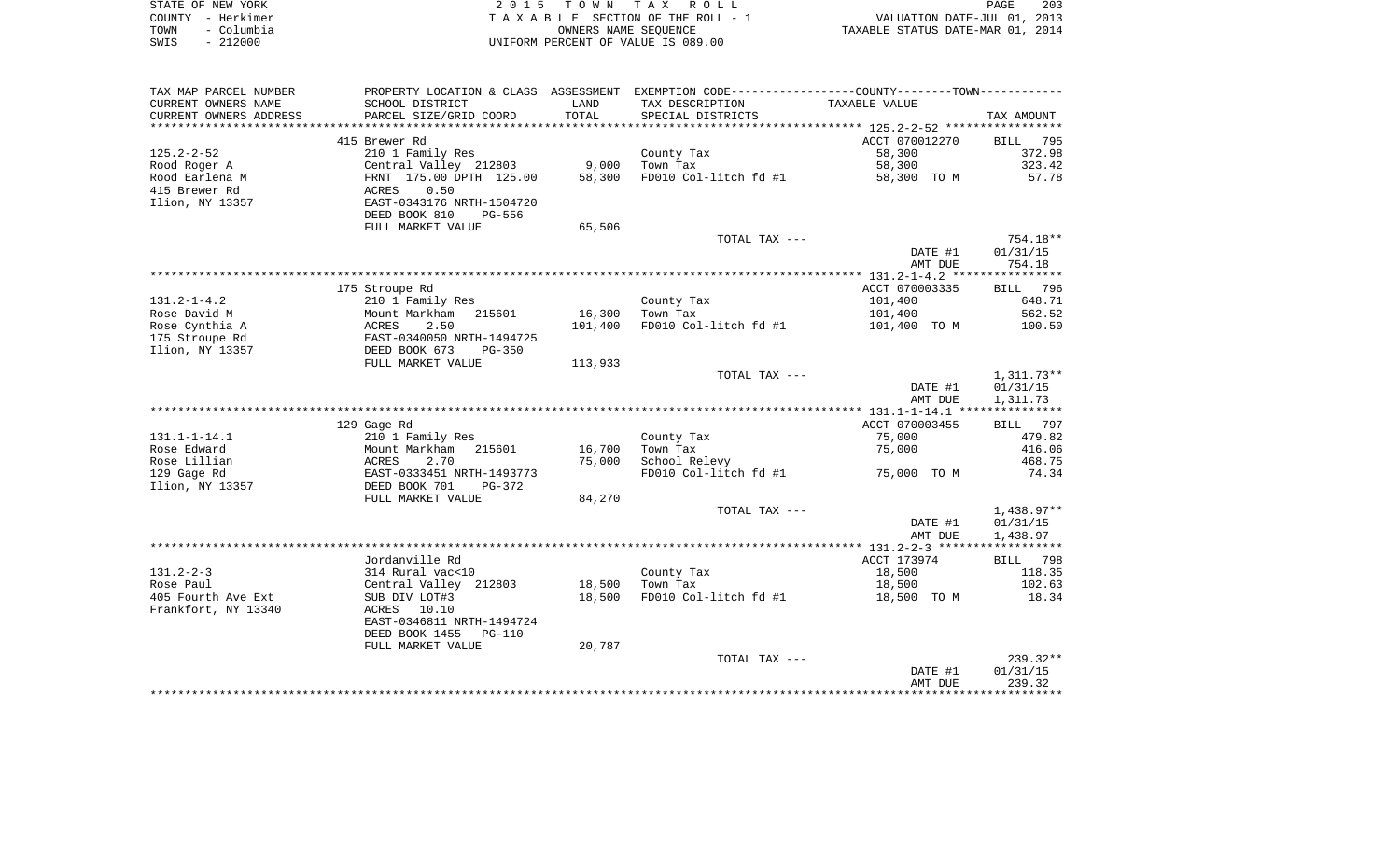|      | STATE OF NEW YORK | 2015 TOWN TAX ROLL                 | 204<br>PAGE                      |
|------|-------------------|------------------------------------|----------------------------------|
|      | COUNTY - Herkimer | TAXABLE SECTION OF THE ROLL - 1    | VALUATION DATE-JUL 01, 2013      |
| TOWN | – Columbia        | OWNERS NAME SEOUENCE               | TAXABLE STATUS DATE-MAR 01, 2014 |
| SWIS | $-212000$         | UNIFORM PERCENT OF VALUE IS 089.00 |                                  |

| TAX MAP PARCEL NUMBER  | PROPERTY LOCATION & CLASS ASSESSMENT EXEMPTION CODE---------------COUNTY-------TOWN---------- |         |                       |                |              |
|------------------------|-----------------------------------------------------------------------------------------------|---------|-----------------------|----------------|--------------|
| CURRENT OWNERS NAME    | SCHOOL DISTRICT                                                                               | LAND    | TAX DESCRIPTION       | TAXABLE VALUE  |              |
| CURRENT OWNERS ADDRESS | PARCEL SIZE/GRID COORD                                                                        | TOTAL   | SPECIAL DISTRICTS     |                | TAX AMOUNT   |
|                        |                                                                                               |         |                       |                |              |
|                        | 1233 Elizabethtown Rd                                                                         |         |                       | ACCT 070002190 | BILL 799     |
| $125.2 - 2 - 5$        | 210 1 Family Res                                                                              |         | County Tax            | 61,600         | 394.09       |
| Rose Paul B            | Central Valley 212803                                                                         | 13,000  | Town Tax              | 61,600         | 341.73       |
| Rose Deanna L          | ACRES<br>1.00                                                                                 | 61,600  | School Relevy         |                | 795.62       |
| 1233 Elizabethtown Rd  | EAST-0338988 NRTH-1512194                                                                     |         | FD010 Col-litch fd #1 | 61,600 TO M    | 61.05        |
| Ilion, NY 13357        | DEED BOOK 881<br>PG-148                                                                       |         |                       |                |              |
|                        | FULL MARKET VALUE                                                                             | 69,213  |                       |                |              |
|                        |                                                                                               |         | TOTAL TAX ---         |                | $1,592.49**$ |
|                        |                                                                                               |         |                       | DATE #1        | 01/31/15     |
|                        |                                                                                               |         |                       | AMT DUE        | 1,592.49     |
|                        |                                                                                               |         |                       |                |              |
|                        | 164 Casler Rd                                                                                 |         |                       | ACCT 070000935 | 800<br>BILL  |
| 131.1-1-34             | 210 1 Family Res                                                                              |         | County Tax            | 160,000        | 1,023.61     |
| Rubin Bruce            | Mount Markham<br>215601<br>Mount<br>ACRES                                                     | 17,400  | Town Tax              | 160,000        | 887.60       |
| Rubin Donna L          | 3.00                                                                                          | 160,000 | FD010 Col-litch fd #1 | 160,000 TO M   | 158.58       |
| 164 Casler Rd          | EAST-0336871 NRTH-1489921<br>DEED BOOK 1142 PG-722                                            |         |                       |                |              |
| W Winfield, NY 13491   |                                                                                               |         |                       |                |              |
|                        | FULL MARKET VALUE                                                                             | 179,775 |                       |                |              |
|                        |                                                                                               |         | TOTAL TAX ---         |                | $2,069.79**$ |
|                        |                                                                                               |         |                       | DATE #1        | 01/31/15     |
|                        |                                                                                               |         |                       | AMT DUE        | 2,069.79     |
|                        | 598 Spohn Rd                                                                                  |         |                       |                | BILL 801     |
| $125.4 - 1 - 8.3$      | 210 1 Family Res                                                                              |         | County Tax            | 68,600         | 438.87       |
| Russell Larry E        | Central Valley 212803                                                                         | 11,000  | Town Tax              | 68,600         | 380.56       |
| 598 Spohn Rd           | FRNT 100.00 DPTH 308.00                                                                       | 68,600  | FD010 Col-litch fd #1 | 68,600 TO M    | 67.99        |
| Ilion, NY 13357        | 0.75<br>ACRES                                                                                 |         |                       |                |              |
|                        | EAST-0343146 NRTH-1502711                                                                     |         |                       |                |              |
|                        | DEED BOOK 684<br>$PG-802$                                                                     |         |                       |                |              |
|                        | FULL MARKET VALUE                                                                             | 77,079  |                       |                |              |
|                        |                                                                                               |         | TOTAL TAX ---         |                | 887.42**     |
|                        |                                                                                               |         |                       | DATE #1        | 01/31/15     |
|                        |                                                                                               |         |                       | AMT DUE        | 887.42       |
|                        |                                                                                               |         |                       |                |              |
|                        | 606 Spohn Rd                                                                                  |         |                       |                | BILL 802     |
| $125.4 - 1 - 8.2$      | 270 Mfg housing                                                                               |         | County Tax            | 48,600         | 310.92       |
| Russell Larry Jr       | Central Valley 212803                                                                         | 12,400  | Town Tax              | 48,600         | 269.61       |
| 598 Spohn Rd           | FRNT 210.00 DPTH 240.00                                                                       | 48,600  | School Relevy         |                | 1,115.01     |
| Ilion, NY 13357        | 0.93<br>ACRES                                                                                 |         | FD010 Col-litch fd #1 | 48,600 TO M    | 48.17        |
|                        | EAST-0343015 NRTH-1502759                                                                     |         |                       |                |              |
|                        | DEED BOOK 1187 PG-701                                                                         |         |                       |                |              |
|                        | FULL MARKET VALUE                                                                             | 54,607  |                       |                |              |
|                        |                                                                                               |         | TOTAL TAX ---         |                | 1,743.71**   |
|                        |                                                                                               |         |                       | DATE #1        | 01/31/15     |
|                        |                                                                                               |         |                       | AMT DUE        | 1,743.71     |
|                        |                                                                                               |         |                       |                |              |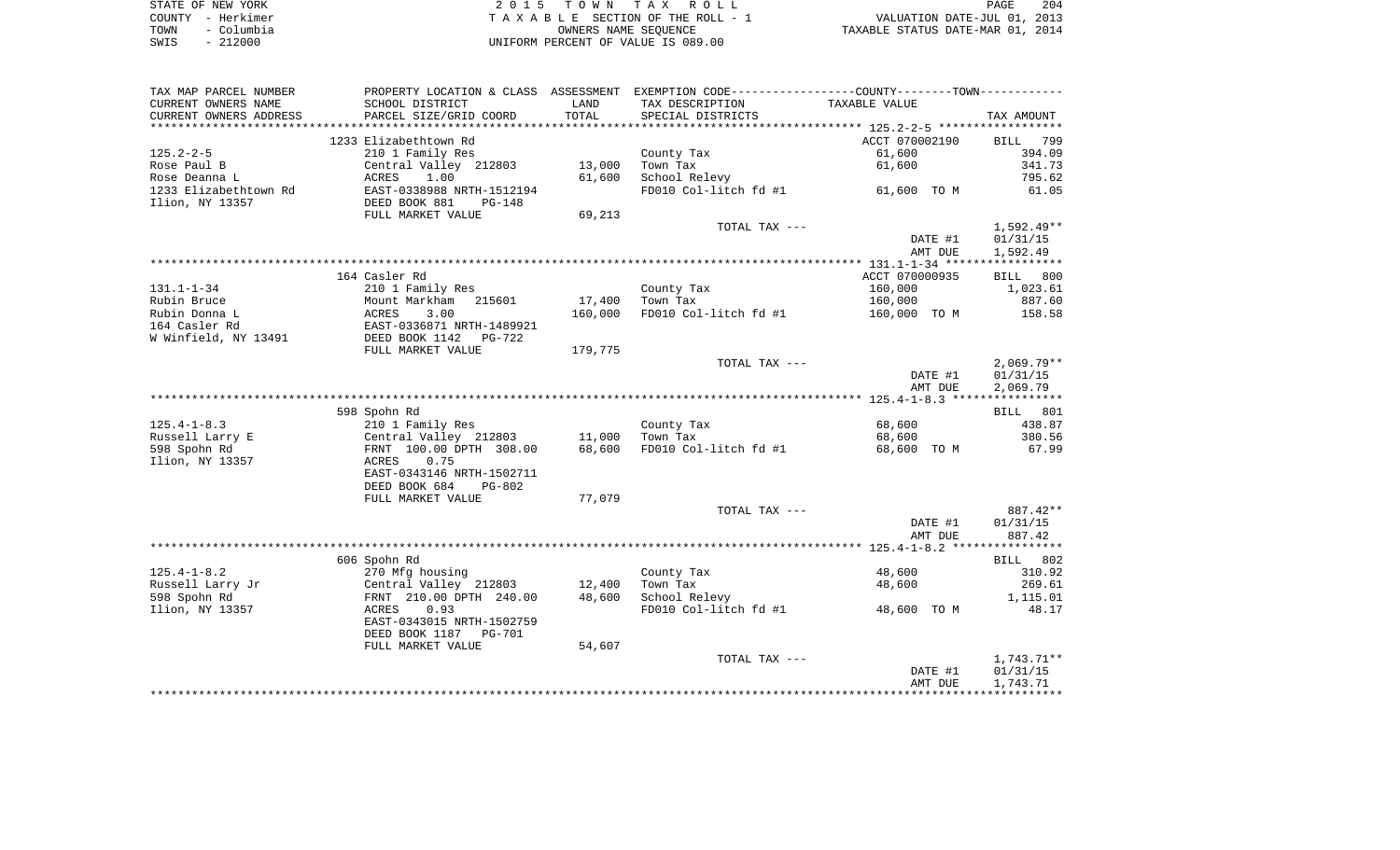| STATE OF NEW YORK |            | 2015 TOWN TAX ROLL                 | 205<br>PAGE                      |
|-------------------|------------|------------------------------------|----------------------------------|
| COUNTY - Herkimer |            | TAXABLE SECTION OF THE ROLL - 1    | VALUATION DATE-JUL 01, 2013      |
| TOWN              | - Columbia | OWNERS NAME SEOUENCE               | TAXABLE STATUS DATE-MAR 01, 2014 |
| SWIS              | $-212000$  | UNIFORM PERCENT OF VALUE IS 089.00 |                                  |

| TAX MAP PARCEL NUMBER  | PROPERTY LOCATION & CLASS ASSESSMENT |        | EXEMPTION CODE-----------------COUNTY-------TOWN----------- |                |                    |
|------------------------|--------------------------------------|--------|-------------------------------------------------------------|----------------|--------------------|
| CURRENT OWNERS NAME    | SCHOOL DISTRICT                      | LAND   | TAX DESCRIPTION                                             | TAXABLE VALUE  |                    |
| CURRENT OWNERS ADDRESS | PARCEL SIZE/GRID COORD               | TOTAL  | SPECIAL DISTRICTS                                           |                | TAX AMOUNT         |
| ********************** |                                      |        |                                                             |                |                    |
|                        | Elizabethtown Rd                     |        |                                                             | ACCT 070011612 | 803<br><b>BILL</b> |
| $125.3 - 1 - 24.2$     | 311 Res vac land                     |        | County Tax                                                  | 9,300          | 59.50              |
| Sabatino Richard       | 215601<br>Mount Markham              | 9,300  | Town Tax                                                    | 9,300          | 51.59              |
| 117 Long Port Rd       | 3.90<br>ACRES                        | 9,300  | FD010 Col-litch fd #1                                       | 9,300 TO M     | 9.22               |
| Wayne, NJ 07470        | EAST-0329976 NRTH-1496876            |        |                                                             |                |                    |
|                        | DEED BOOK 918<br>PG-232              |        |                                                             |                |                    |
|                        | FULL MARKET VALUE                    | 10,449 |                                                             |                |                    |
|                        |                                      |        | TOTAL TAX ---                                               |                | $120.31**$         |
|                        |                                      |        |                                                             | DATE #1        | 01/31/15           |
|                        |                                      |        |                                                             | AMT DUE        | 120.31             |
|                        |                                      |        |                                                             |                |                    |
|                        | Elizabethtown Rd                     |        |                                                             | ACCT 070011610 | BILL 804           |
| $125.3 - 1 - 24.1$     | 322 Rural vac>10                     |        | County Tax                                                  | 15,500         | 99.16              |
| Sabatino Richard Allen | Mount Markham<br>215601              | 15,500 | Town Tax                                                    | 15,500         | 85.99              |
| 117 Longport Rd        | ACRES 13.80                          | 15,500 | FD010 Col-litch fd #1                                       | 15,500 TO M    | 15.36              |
| Wayne, NJ 07470        | EAST-0330535 NRTH-1497809            |        |                                                             |                |                    |
|                        | DEED BOOK 770<br>PG-565              |        |                                                             |                |                    |
|                        | FULL MARKET VALUE                    | 17,416 | TOTAL TAX ---                                               |                | $200.51**$         |
|                        |                                      |        |                                                             | DATE #1        | 01/31/15           |
|                        |                                      |        |                                                             | AMT DUE        | 200.51             |
|                        |                                      |        |                                                             |                |                    |
|                        | Elizabethtown Rd                     |        |                                                             | ACCT 070011620 | 805<br>BILL        |
| $125.3 - 1 - 24.6$     | 311 Res vac land                     |        | County Tax                                                  | 8,200          | 52.46              |
| Sabatino Richard Allen | Mount Markham<br>215601              | 8,200  | Town Tax                                                    | 8,200          | 45.49              |
| 117 Longport Rd        | <b>ACRES</b><br>3.90                 | 8,200  | FD010 Col-litch fd #1                                       | 8,200 TO M     | 8.13               |
| Wayne, NJ 07470        | EAST-0330161 NRTH-1497212            |        |                                                             |                |                    |
|                        | DEED BOOK 770<br>PG-565              |        |                                                             |                |                    |
|                        | FULL MARKET VALUE                    | 9,213  |                                                             |                |                    |
|                        |                                      |        | TOTAL TAX ---                                               |                | $106.08**$         |
|                        |                                      |        |                                                             | DATE #1        | 01/31/15           |
|                        |                                      |        |                                                             | AMT DUE        | 106.08             |
|                        |                                      |        |                                                             |                |                    |
|                        | Elizabethtown Rd                     |        |                                                             | ACCT 070011618 | 806<br>BILL        |
| $125.3 - 1 - 24.5$     | 323 Vacant rural                     |        | County Tax                                                  | 22,700         | 145.22             |
| Sabatino Richard J     | Mount Markham<br>215601              | 22,700 | Town Tax                                                    | 22,700         | 125.93             |
| 117 Longport Rd        | ACRES<br>21.40                       | 22,700 | FD010 Col-litch fd #1                                       | 22,700 TO M    | 22.50              |
| Wayne, NJ 07470        | EAST-0331268 NRTH-1498521            |        |                                                             |                |                    |
|                        | DEED BOOK 924<br>PG-342              |        |                                                             |                |                    |
|                        | FULL MARKET VALUE                    | 25,506 |                                                             |                |                    |
|                        |                                      |        | TOTAL TAX ---                                               |                | $293.65**$         |
|                        |                                      |        |                                                             | DATE #1        | 01/31/15           |
|                        |                                      |        |                                                             | AMT DUE        | 293.65             |
|                        |                                      |        |                                                             |                |                    |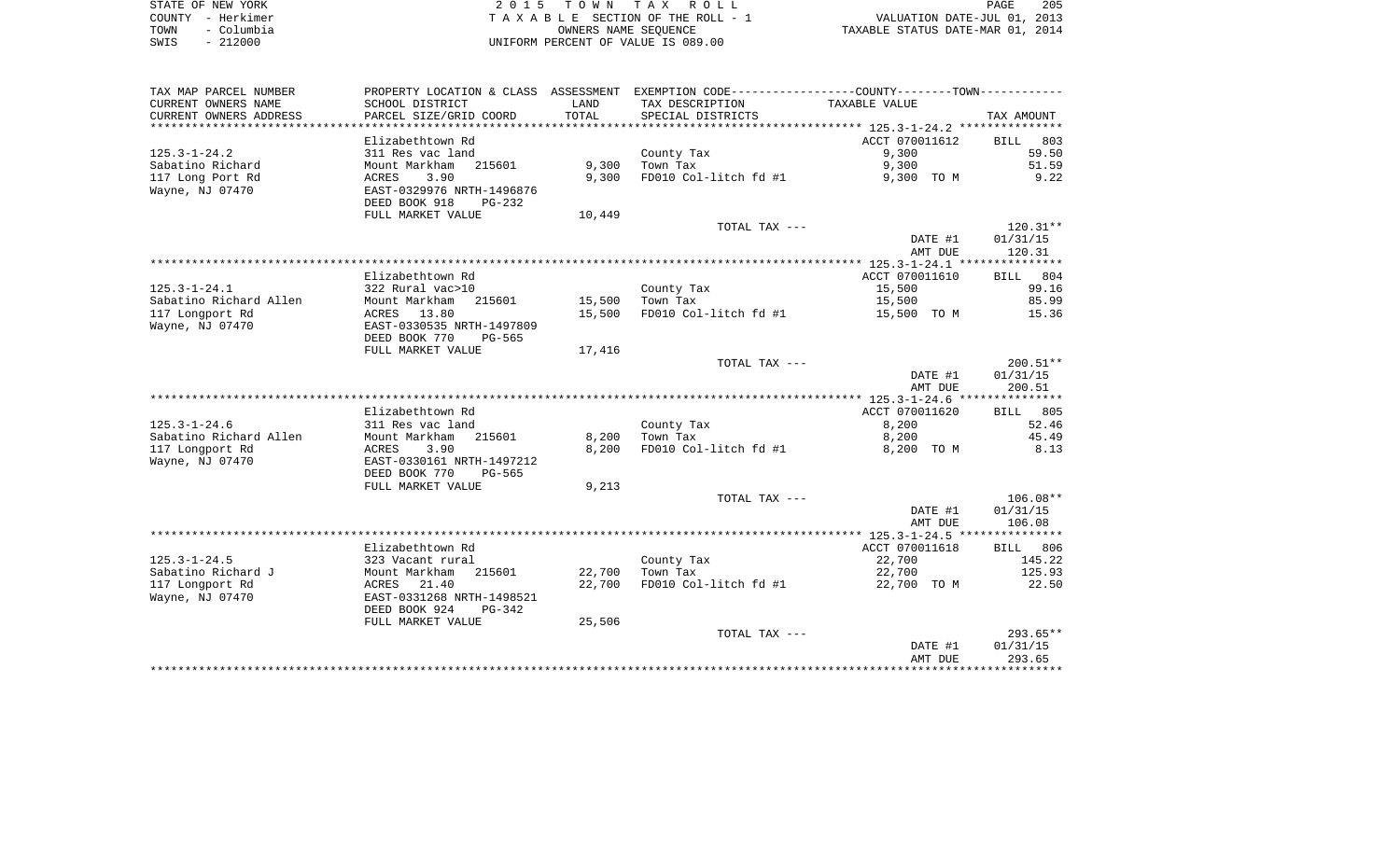|      | STATE OF NEW YORK | 2015 TOWN TAX ROLL                 | 206<br>PAGE                      |
|------|-------------------|------------------------------------|----------------------------------|
|      | COUNTY - Herkimer | TAXABLE SECTION OF THE ROLL - 1    | VALUATION DATE-JUL 01, 2013      |
| TOWN | - Columbia        | OWNERS NAME SEOUENCE               | TAXABLE STATUS DATE-MAR 01, 2014 |
| SWIS | $-212000$         | UNIFORM PERCENT OF VALUE IS 089.00 |                                  |

| TAX MAP PARCEL NUMBER  | PROPERTY LOCATION & CLASS ASSESSMENT EXEMPTION CODE---------------COUNTY-------TOWN---------- |            |                       |                                                                |                    |
|------------------------|-----------------------------------------------------------------------------------------------|------------|-----------------------|----------------------------------------------------------------|--------------------|
| CURRENT OWNERS NAME    | SCHOOL DISTRICT                                                                               | LAND       | TAX DESCRIPTION       | TAXABLE VALUE                                                  |                    |
| CURRENT OWNERS ADDRESS | PARCEL SIZE/GRID COORD                                                                        | TOTAL      | SPECIAL DISTRICTS     |                                                                | TAX AMOUNT         |
| ********************   | * * * * * * * * * * * * * * * * * * * *                                                       | ********** |                       | ********************************* 126.4-3-12.1 *************** |                    |
|                        | Robinson Rd                                                                                   |            |                       | ACCT 070000840                                                 | <b>BILL</b><br>807 |
| $126.4 - 3 - 12.1$     | 910 Priv forest                                                                               |            | County Tax            | 49,000                                                         | 313.48             |
| Safflyn Herkimer LLC   | 215001<br>Owen D Young                                                                        | 49,000     | Town Tax              | 49,000                                                         | 271.83             |
| 24321 Weller Ave       | 87.30<br>ACRES                                                                                | 49,000     | FD010 Col-litch fd #1 | 49,000 TO M                                                    | 48.57              |
| Rosedale, NY 11422     | EAST-0364665 NRTH-1497127                                                                     |            |                       |                                                                |                    |
|                        | DEED BOOK 1238<br><b>PG-937</b>                                                               |            |                       |                                                                |                    |
|                        | FULL MARKET VALUE                                                                             | 55,056     |                       |                                                                |                    |
|                        |                                                                                               |            | TOTAL TAX ---         |                                                                | 633.88**           |
|                        |                                                                                               |            |                       | DATE #1                                                        | 01/31/15           |
|                        |                                                                                               |            |                       | AMT DUE                                                        | 633.88             |
|                        |                                                                                               |            |                       |                                                                |                    |
|                        | Kingdom Rd                                                                                    |            |                       | ACCT 070006695                                                 | 808<br>BILL        |
| $132.2 - 2 - 6.2$      | 105 Vac farmland                                                                              |            | County Tax            | 15,500                                                         | 99.16              |
| Safflyn Herkimer LLC   | Owen D Young<br>215001                                                                        | 15,500     | Town Tax              | 15,500                                                         | 85.99              |
| 24321 Weller Ave       | ACRES<br>24.00                                                                                | 15,500     | FD010 Col-litch fd #1 | 15,500 TO M                                                    | 15.36              |
| Rosedale, NY 11422     | EAST-0364892 NRTH-1495973                                                                     |            |                       |                                                                |                    |
|                        | DEED BOOK 1238<br>PG-937                                                                      |            |                       |                                                                |                    |
|                        | FULL MARKET VALUE                                                                             | 17,416     | TOTAL TAX ---         |                                                                | $200.51**$         |
|                        |                                                                                               |            |                       | DATE #1                                                        | 01/31/15           |
|                        |                                                                                               |            |                       | AMT DUE                                                        | 200.51             |
|                        |                                                                                               |            |                       |                                                                |                    |
|                        | 607 Elizabethtown Rd                                                                          |            |                       | ACCT 070001680                                                 | BILL 809           |
| $125.3 - 1 - 20.1$     | 240 Rural res                                                                                 |            | County Tax            | 124,200                                                        | 794.57             |
| Sahley Ahmed           | Central Valley 212803                                                                         | 64,500     | Town Tax              | 124,200                                                        | 689.00             |
| Bistyga Jennifer J     | 74.00<br>ACRES                                                                                | 124,200    | FD010 Col-litch fd #1 | 124,200 TO M                                                   | 123.10             |
| 281 Loughlin Rd        | EAST-0332924 NRTH-1501146                                                                     |            |                       |                                                                |                    |
| Oxford, CT 06478       | DEED BOOK 905<br>$PG-191$                                                                     |            |                       |                                                                |                    |
|                        | FULL MARKET VALUE                                                                             | 139,551    |                       |                                                                |                    |
|                        |                                                                                               |            | TOTAL TAX ---         |                                                                | $1,606.67**$       |
|                        |                                                                                               |            |                       | DATE #1                                                        | 01/31/15           |
|                        |                                                                                               |            |                       | AMT DUE                                                        | 1,606.67           |
|                        |                                                                                               |            |                       |                                                                |                    |
|                        | 1174 Elizabethtown Rd                                                                         |            |                       |                                                                | BILL 810           |
| $125.2 - 2 - 20.5$     | 210 1 Family Res                                                                              |            | County Tax            | 75,000                                                         | 479.82             |
| Sanborn James A        | Central Valley 212803                                                                         | 22,000     | Town Tax              | 75,000                                                         | 416.06             |
| Sanborn Emily G        | FRNT 331.00 DPTH                                                                              | 75,000     | FD010 Col-litch fd #1 | 75,000 TO M                                                    | 74.34              |
| 1174 Elizabethtown Rd  | ACRES<br>5.20                                                                                 |            |                       |                                                                |                    |
| Ilion, NY 13357        | EAST-0339502 NRTH-1511079                                                                     |            |                       |                                                                |                    |
|                        | DEED BOOK 1386<br>PG-681                                                                      |            |                       |                                                                |                    |
|                        | FULL MARKET VALUE                                                                             | 84,270     |                       |                                                                |                    |
|                        |                                                                                               |            | TOTAL TAX ---         |                                                                | $970.22**$         |
|                        |                                                                                               |            |                       | DATE #1                                                        | 01/31/15           |
|                        |                                                                                               |            |                       | AMT DUE                                                        | 970.22             |
|                        |                                                                                               |            |                       |                                                                |                    |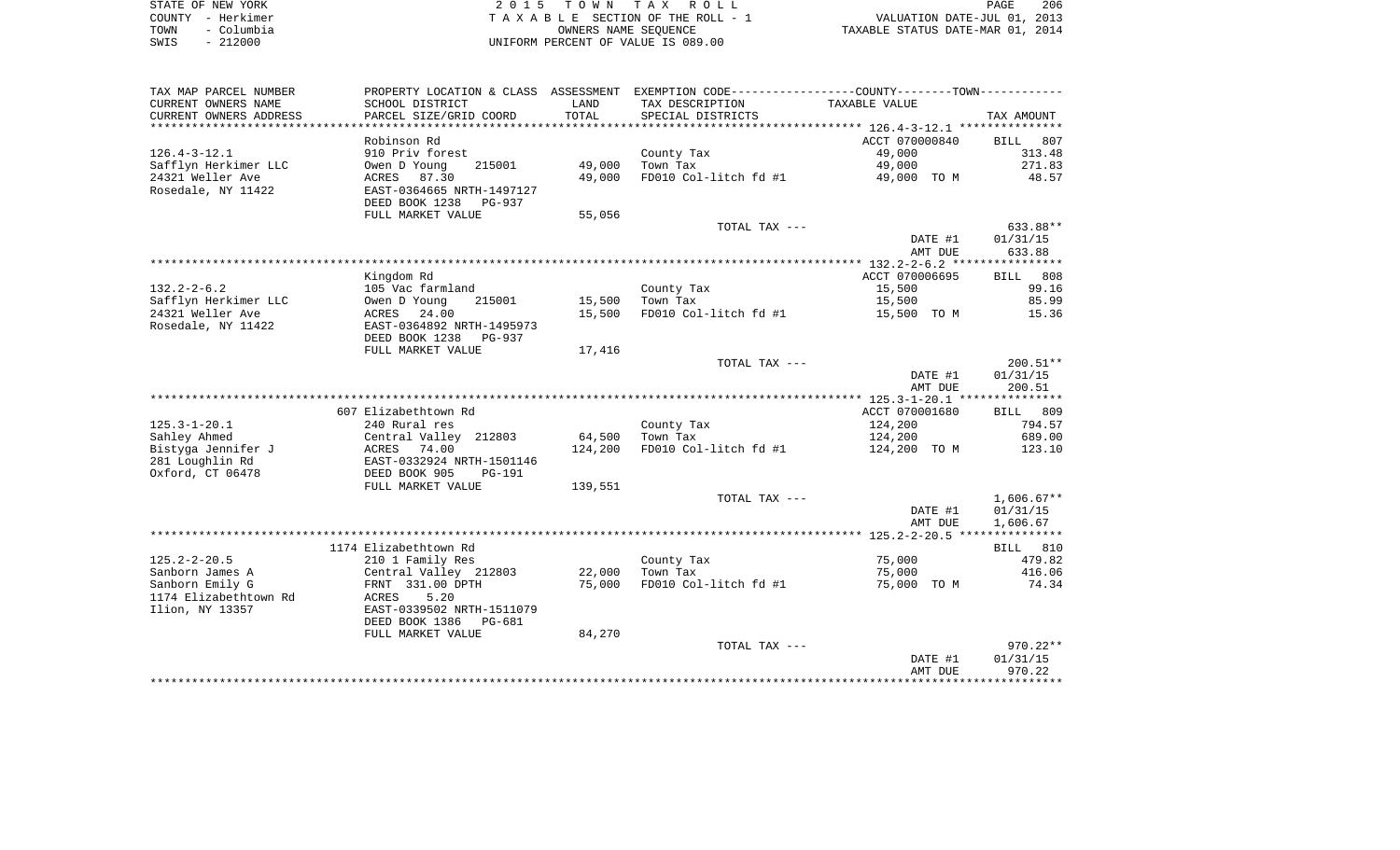| STATE OF NEW YORK  | 2015 TOWN TAX ROLL                 | 207<br>PAGE                      |
|--------------------|------------------------------------|----------------------------------|
| COUNTY - Herkimer  | TAXABLE SECTION OF THE ROLL - 1    | VALUATION DATE-JUL 01, 2013      |
| – Columbia<br>TOWN | OWNERS NAME SEOUENCE               | TAXABLE STATUS DATE-MAR 01, 2014 |
| $-212000$<br>SWIS  | UNIFORM PERCENT OF VALUE IS 089.00 |                                  |

| TAX MAP PARCEL NUMBER  | PROPERTY LOCATION & CLASS       |         | ASSESSMENT EXEMPTION CODE-----------------COUNTY-------TOWN----------- |                |              |
|------------------------|---------------------------------|---------|------------------------------------------------------------------------|----------------|--------------|
| CURRENT OWNERS NAME    | SCHOOL DISTRICT                 | LAND    | TAX DESCRIPTION                                                        | TAXABLE VALUE  |              |
| CURRENT OWNERS ADDRESS | PARCEL SIZE/GRID COORD          | TOTAL   | SPECIAL DISTRICTS                                                      |                | TAX AMOUNT   |
| ********************** | ***************************     |         |                                                                        |                |              |
|                        | 1073 Jordanville Rd             |         |                                                                        |                | 811<br>BILL  |
| $131.2 - 1 - 43.2$     | 210 1 Family Res                |         | County Tax                                                             | 140,000        | 895.65       |
| Sanders Amy M          | Central Valley 212803           | 22,600  | Town Tax                                                               | 140,000        | 776.65       |
| 1073 Jordanville Rd    | FRNT 550.00 DPTH                | 140,000 | FD010 Col-litch fd #1                                                  | 140,000 TO M   | 138.76       |
| Ilion, NY 13357        | 9.70<br>ACRES                   |         |                                                                        |                |              |
|                        | EAST-0347245 NRTH-1494601       |         |                                                                        |                |              |
|                        | DEED BOOK 1451<br>PG-622        |         |                                                                        |                |              |
|                        | FULL MARKET VALUE               | 157,303 |                                                                        |                |              |
|                        |                                 |         | TOTAL TAX ---                                                          |                | 1,811.06**   |
|                        |                                 |         |                                                                        | DATE #1        | 01/31/15     |
|                        |                                 |         |                                                                        | AMT DUE        | 1,811.06     |
|                        |                                 |         |                                                                        |                |              |
|                        | 1744 Jordanville Rd             |         |                                                                        | ACCT 169202    | 812<br>BILL  |
| $132.3 - 1 - 9$        | 283 Res w/Comuse                |         | County Tax                                                             | 180,000        | 1,151.56     |
| Sarafin Jeffrey P      | Richfield Sprin 365601          | 66,200  | Town Tax                                                               | 180,000        | 998.55       |
| Sarafin Joseph         | ACRES 94.50                     | 180,000 | FD010 Col-litch fd #1                                                  | 180,000 TO M   | 178.41       |
| 1744 Jordanville Rd    | EAST-0358228 NRTH-1487052       |         |                                                                        |                |              |
| Jordanville, NY 13361  | DEED BOOK 1424<br><b>PG-610</b> |         |                                                                        |                |              |
|                        | FULL MARKET VALUE               | 202,247 |                                                                        |                |              |
|                        |                                 |         | TOTAL TAX ---                                                          |                | $2,328.52**$ |
|                        |                                 |         |                                                                        |                |              |
|                        |                                 |         |                                                                        | DATE #1        | 01/31/15     |
|                        |                                 |         |                                                                        | AMT DUE        | 2,328.52     |
|                        |                                 |         |                                                                        |                |              |
|                        | Mckoons Rd                      |         |                                                                        | ACCT 070007170 | BILL 813     |
| $132.3 - 1 - 30$       | 105 Vac farmland                |         | County Tax                                                             | 3,100          | 19.83        |
| Sarafin Jeffrey P      | Richfield Sprin 365601          | 3,100   | Town Tax                                                               | 3,100          | 17.20        |
| Sarafin Joseph         | 28.41<br>ACRES                  | 3,100   | FD010 Col-litch fd #1                                                  | 3,100 TO M     | 3.07         |
| 1744 Jordanville Rd    | EAST-0352476 NRTH-1482549       |         |                                                                        |                |              |
| Jordanville, NY 13361  | DEED BOOK 1424<br>PG-610        |         |                                                                        |                |              |
|                        | FULL MARKET VALUE               | 3,483   |                                                                        |                |              |
|                        |                                 |         | TOTAL TAX ---                                                          |                | $40.10**$    |
|                        |                                 |         |                                                                        | DATE #1        | 01/31/15     |
|                        |                                 |         |                                                                        | AMT DUE        | 40.10        |
|                        |                                 |         |                                                                        |                |              |
|                        | Big Swamp                       |         |                                                                        | ACCT 070012570 | BILL<br>814  |
| $132.3 - 1 - 33$       | 105 Vac farmland                |         | County Tax                                                             | 3,100          | 19.83        |
| Sarafin Jeffrey P      | Richfield Sprin 365601          | 3,100   | Town Tax                                                               | 3,100          | 17.20        |
| Sarafin Joseph         | ACRES<br>29.00                  | 3,100   | FD010 Col-litch fd #1                                                  | 3,100 TO M     | 3.07         |
| 1744 Jordanville Rd    | EAST-0351301 NRTH-1482139       |         |                                                                        |                |              |
| Jordanville, NY 13361  | DEED BOOK 1424<br><b>PG-610</b> |         |                                                                        |                |              |
|                        | FULL MARKET VALUE               | 3,483   |                                                                        |                |              |
|                        |                                 |         | TOTAL TAX ---                                                          |                | $40.10**$    |
|                        |                                 |         |                                                                        | DATE #1        | 01/31/15     |
|                        |                                 |         |                                                                        | AMT DUE        | 40.10        |
|                        |                                 |         |                                                                        |                |              |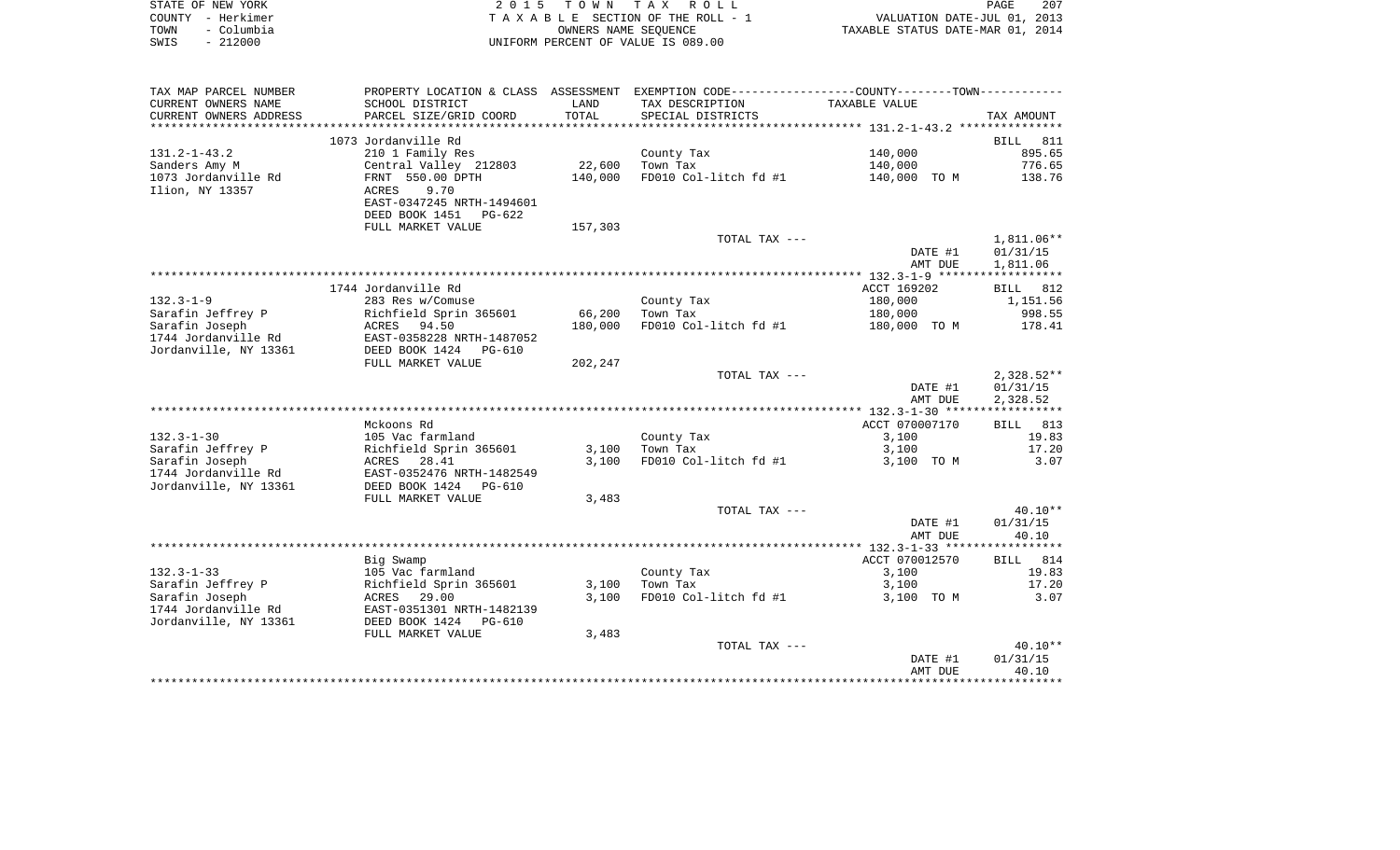| STATE OF NEW YORK  | 2015 TOWN TAX ROLL                 | 208<br><b>PAGE</b>               |
|--------------------|------------------------------------|----------------------------------|
| COUNTY - Herkimer  | TAXABLE SECTION OF THE ROLL - 1    | VALUATION DATE-JUL 01, 2013      |
| – Columbia<br>TOWN | OWNERS NAME SEOUENCE               | TAXABLE STATUS DATE-MAR 01, 2014 |
| $-212000$<br>SWIS  | UNIFORM PERCENT OF VALUE IS 089.00 |                                  |

| TAX MAP PARCEL NUMBER     | PROPERTY LOCATION & CLASS ASSESSMENT |         | EXEMPTION CODE-----------------COUNTY-------TOWN----------- |                |                    |
|---------------------------|--------------------------------------|---------|-------------------------------------------------------------|----------------|--------------------|
| CURRENT OWNERS NAME       | SCHOOL DISTRICT                      | LAND    | TAX DESCRIPTION                                             | TAXABLE VALUE  |                    |
| CURRENT OWNERS ADDRESS    | PARCEL SIZE/GRID COORD               | TOTAL   | SPECIAL DISTRICTS                                           |                | TAX AMOUNT         |
| ************************* |                                      |         |                                                             |                |                    |
|                           | 1931 Jordanville Rd                  |         |                                                             |                | 815<br><b>BILL</b> |
| $132.4 - 2 - 3.2$         | 210 1 Family Res                     |         | County Tax                                                  | 96,100         | 614.80             |
| Sarafin Jeffrey P         | Richfield Sprin 365601               | 15,000  | Town Tax                                                    | 96,100         | 533.12             |
| 1931 Jordanville Rd       | 1.90 BANK<br>ACRES<br>135            | 96,100  | FD010 Col-litch fd #1                                       | 96,100 TO M    | 95.25              |
| Jordanville, NY 13361     | EAST-0362507 NRTH-1487972            |         |                                                             |                |                    |
|                           | DEED BOOK 1163 PG-900                |         |                                                             |                |                    |
|                           | FULL MARKET VALUE                    | 107,978 | TOTAL TAX ---                                               |                | $1,243.17**$       |
|                           |                                      |         |                                                             | DATE #1        | 01/31/15           |
|                           |                                      |         |                                                             | AMT DUE        | 1,243.17           |
|                           |                                      |         |                                                             |                |                    |
|                           | 1050 State Route 28                  |         |                                                             | ACCT 070012455 | BILL 816           |
| $132.3 - 1 - 19$          | 210 1 Family Res                     |         | County Tax                                                  | 91,800         | 587.29             |
| Sarafin Paul S            | Richfield Sprin 365601               | 16,300  | Town Tax                                                    | 91,800         | 509.26             |
| Sarafin Linda R           | 2.50<br>ACRES                        | 91,800  | FD010 Col-litch fd #1                                       | 91,800 TO M    | 90.99              |
| 1050 State Route 28       | EAST-0357917 NRTH-1485468            |         |                                                             |                |                    |
| Jordanville, NY 13361     | DEED BOOK 00630 PG-00689             |         |                                                             |                |                    |
|                           | FULL MARKET VALUE                    | 103,146 |                                                             |                |                    |
|                           |                                      |         | TOTAL TAX ---                                               |                | 1,187.54**         |
|                           |                                      |         |                                                             | DATE #1        | 01/31/15           |
|                           |                                      |         |                                                             | AMT DUE        | 1,187.54           |
|                           |                                      |         |                                                             |                |                    |
|                           | Robinson Rd                          |         |                                                             | ACCT 070007260 | BILL 817           |
| $126.3 - 2 - 50$          | 910 Priv forest                      |         | County Tax                                                  | 1,000          | 6.40               |
| Sarafin Thomas            | Central Valley 212803                | 1,000   | Town Tax                                                    | 1,000          | 5.55               |
| 307 Joe Rd                | 3.20<br>ACRES                        | 1,000   | School Relevy                                               |                | 22.94              |
| North Pitcher, NY 13124   | EAST-0360597 NRTH-1496261            |         | FD010 Col-litch fd #1                                       | 1,000 TO M     | .99                |
|                           | DEED BOOK 947<br>PG-311              |         |                                                             |                |                    |
|                           | FULL MARKET VALUE                    | 1,124   |                                                             |                | 35.88**            |
|                           |                                      |         | TOTAL TAX ---                                               | DATE #1        | 01/31/15           |
|                           |                                      |         |                                                             | AMT DUE        | 35.88              |
|                           |                                      |         |                                                             |                |                    |
|                           | West Of Kingdom Rd                   |         |                                                             | ACCT 070007380 | BILL 818           |
| $132.1 - 1 - 12$          | 321 Abandoned ag                     |         | County Tax                                                  | 1,000          | 6.40               |
| Sarafin Thomas            | 215001<br>Owen D Young               | 1,000   | Town Tax                                                    | 1,000          | 5.55               |
| 307 Joe Rd                | Land Locked                          | 1,000   | School Relevy                                               |                | 21.13              |
| North Pitcher, NY 13124   | ACRES<br>1.70                        |         | FD010 Col-litch fd #1                                       | 1,000 TO M     | .99                |
|                           | EAST-0361279 NRTH-1489794            |         |                                                             |                |                    |
|                           | DEED BOOK 947<br>PG-311              |         |                                                             |                |                    |
|                           | FULL MARKET VALUE                    | 1,124   |                                                             |                |                    |
|                           |                                      |         | TOTAL TAX ---                                               |                | $34.07**$          |
|                           |                                      |         |                                                             | DATE #1        | 01/31/15           |
|                           |                                      |         |                                                             | AMT DUE        | 34.07              |
|                           |                                      |         |                                                             |                |                    |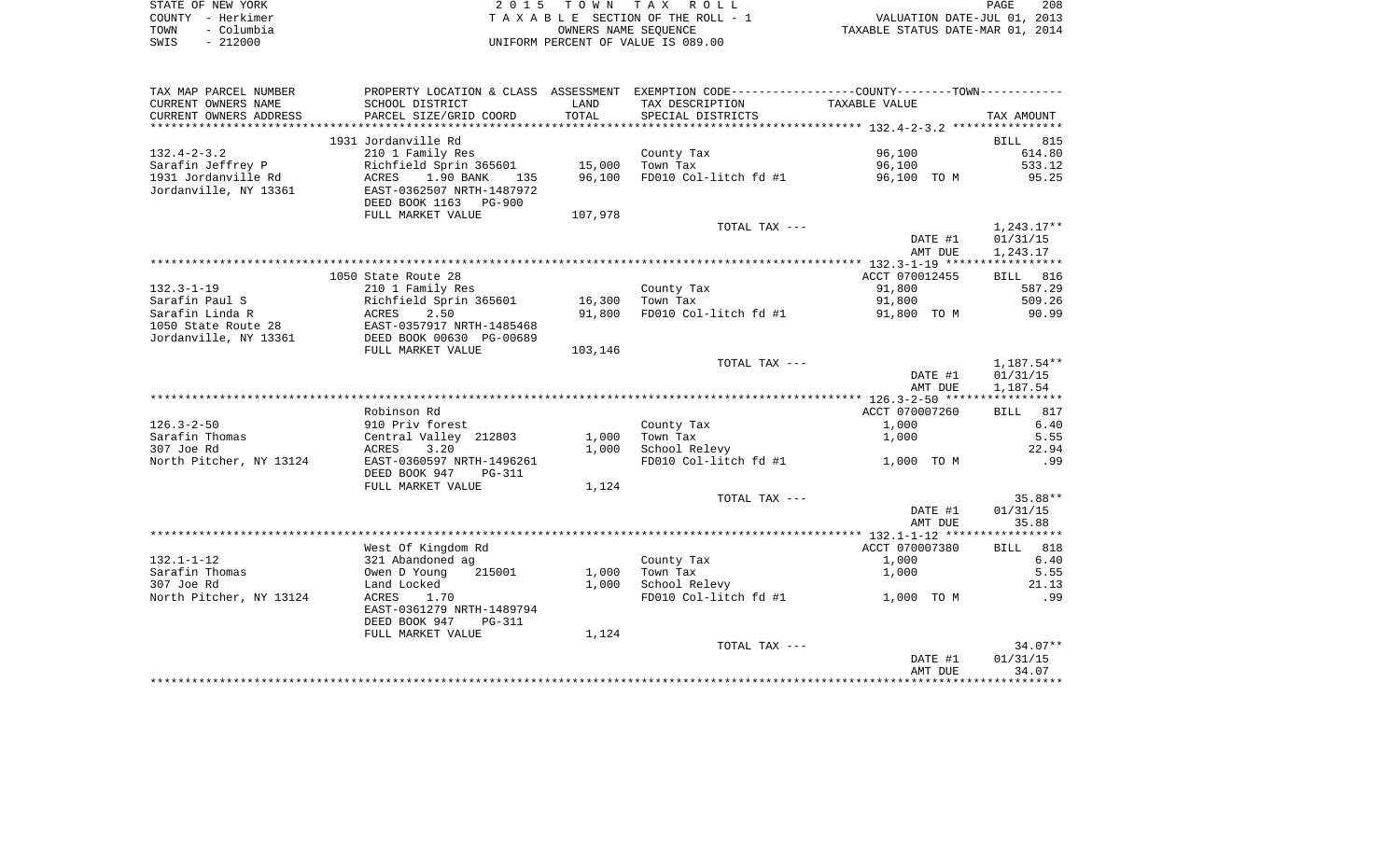|      | STATE OF NEW YORK | 2015 TOWN TAX ROLL                 | 209<br>PAGE                      |
|------|-------------------|------------------------------------|----------------------------------|
|      | COUNTY - Herkimer | TAXABLE SECTION OF THE ROLL - 1    | VALUATION DATE-JUL 01, 2013      |
| TOWN | - Columbia        | OWNERS NAME SEOUENCE               | TAXABLE STATUS DATE-MAR 01, 2014 |
| SWIS | $-212000$         | UNIFORM PERCENT OF VALUE IS 089.00 |                                  |

| TAX MAP PARCEL NUMBER                               | PROPERTY LOCATION & CLASS ASSESSMENT EXEMPTION CODE----------------COUNTY-------TOWN----------- |         |                                   |                |              |
|-----------------------------------------------------|-------------------------------------------------------------------------------------------------|---------|-----------------------------------|----------------|--------------|
| CURRENT OWNERS NAME                                 | SCHOOL DISTRICT                                                                                 | LAND    | TAX DESCRIPTION                   | TAXABLE VALUE  |              |
| CURRENT OWNERS ADDRESS                              | PARCEL SIZE/GRID COORD                                                                          | TOTAL   | SPECIAL DISTRICTS                 |                | TAX AMOUNT   |
|                                                     |                                                                                                 |         |                                   |                |              |
|                                                     | Diehl Rd                                                                                        |         |                                   | ACCT 070012630 | BILL 819     |
| $126.3 - 2 - 75$                                    | 120 Field crops                                                                                 |         | County Tax                        | 71,100         | 454.86       |
| Saunders Gary E                                     | Central Valley 212803                                                                           | 39,400  | Town Tax                          | 71,100         | 394.43       |
| 38 Benedict Ave                                     | 50.50<br>ACRES                                                                                  | 71,100  | FD010 Col-litch fd #1             | 71,100 TO M    | 70.47        |
| Ilion, NY 13357                                     | EAST-0349137 NRTH-1500904                                                                       |         |                                   |                |              |
|                                                     | DEED BOOK 00640 PG-00942                                                                        |         |                                   |                |              |
|                                                     | FULL MARKET VALUE                                                                               | 79,888  |                                   |                |              |
|                                                     |                                                                                                 |         | TOTAL TAX ---                     |                | $919.76**$   |
|                                                     |                                                                                                 |         |                                   |                |              |
|                                                     |                                                                                                 |         |                                   | DATE #1        | 01/31/15     |
|                                                     |                                                                                                 |         |                                   | AMT DUE        | 919.76       |
|                                                     |                                                                                                 |         |                                   |                |              |
|                                                     | 211 Diehl Rd                                                                                    |         |                                   | ACCT 171022    | BILL 820     |
| $126.3 - 2 - 76$                                    | 210 1 Family Res                                                                                |         | County Tax                        | 105,800        | 676.86       |
| Saunders Irrev Trust Eugene & Central Valley 212803 |                                                                                                 | 20,200  | Town Tax                          | 105,800        | 586.93       |
| Holderby Bonnie J                                   | INCLUDES-125.4-1-18.1                                                                           | 105,800 | FD010 Col-litch fd #1             | 105,800 TO M   | 104.86       |
| 211 Diehl Rd                                        | FRNT 111.00 DPTH 265.00                                                                         |         |                                   |                |              |
| Mohawk, NY 13407                                    | ACRES<br>4.27                                                                                   |         |                                   |                |              |
|                                                     | EAST-0349670 NRTH-1502493                                                                       |         |                                   |                |              |
|                                                     | DEED BOOK 1436<br>PG-563                                                                        |         |                                   |                |              |
|                                                     | FULL MARKET VALUE                                                                               | 118,876 |                                   |                |              |
|                                                     |                                                                                                 |         | TOTAL TAX ---                     |                | $1,368.65**$ |
|                                                     |                                                                                                 |         |                                   | DATE #1        | 01/31/15     |
|                                                     |                                                                                                 |         |                                   | AMT DUE        | 1,368.65     |
|                                                     |                                                                                                 |         |                                   |                |              |
|                                                     |                                                                                                 |         |                                   |                |              |
|                                                     | 539 Stroupe Rd                                                                                  |         |                                   |                | BILL 821     |
| $125.4 - 1 - 46.14$                                 | 240 Rural res                                                                                   |         | County Tax                        | 135,000        | 863.67       |
| Saunders Michael G                                  | Central Valley 212803                                                                           | 31,400  | Town Tax                          | 135,000        | 748.92       |
| 539 Stroupe Rd                                      | ACRES 16.80                                                                                     | 135,000 | FD010 Col-litch fd #1             | 135,000 TO M   | 133.81       |
| Ilion, NY 13357                                     | EAST-0344162 NRTH-1500200                                                                       |         |                                   |                |              |
|                                                     | DEED BOOK 823<br>$PG-70$                                                                        |         |                                   |                |              |
|                                                     | FULL MARKET VALUE                                                                               | 151,685 |                                   |                |              |
|                                                     |                                                                                                 |         | TOTAL TAX ---                     |                | $1,746.40**$ |
|                                                     |                                                                                                 |         |                                   | DATE #1        | 01/31/15     |
|                                                     |                                                                                                 |         |                                   | AMT DUE        | 1,746.40     |
|                                                     |                                                                                                 |         |                                   |                |              |
|                                                     | 586 Gage Rd                                                                                     |         |                                   | ACCT 183562    | BILL 822     |
| $125.4 - 2 - 1$                                     | 314 Rural vac<10                                                                                |         | County Tax                        | 19,500         | 124.75       |
| Sawicki Gregory P                                   | Mount Markham 215601                                                                            | 19,500  | Town Tax                          | 19,500         | 108.18       |
| Sawicki Rebekah A                                   | Subdivision Cedar Knoll-2                                                                       | 19,500  | School Relevy                     |                | 446.81       |
|                                                     |                                                                                                 |         |                                   |                |              |
| 586 Gage Road                                       | FRNT 379.00 DPTH                                                                                |         | FD010 Col-litch fd #1 19,500 TO M |                | 19.33        |
| Ilion, NY 13357                                     | ACRES<br>5.30                                                                                   |         |                                   |                |              |
|                                                     | EAST-0340196 NRTH-1497949                                                                       |         |                                   |                |              |
| PRIOR OWNER ON 3/01/2014                            | DEED BOOK 1517 PG-492                                                                           |         |                                   |                |              |
| Sawicki Gregory P                                   | FULL MARKET VALUE                                                                               | 21,910  |                                   |                |              |
|                                                     |                                                                                                 |         | TOTAL TAX ---                     |                | 699.07**     |
|                                                     |                                                                                                 |         |                                   | DATE #1        | 01/31/15     |
|                                                     |                                                                                                 |         |                                   | AMT DUE        | 699.07       |
|                                                     |                                                                                                 |         |                                   |                |              |
|                                                     |                                                                                                 |         |                                   |                |              |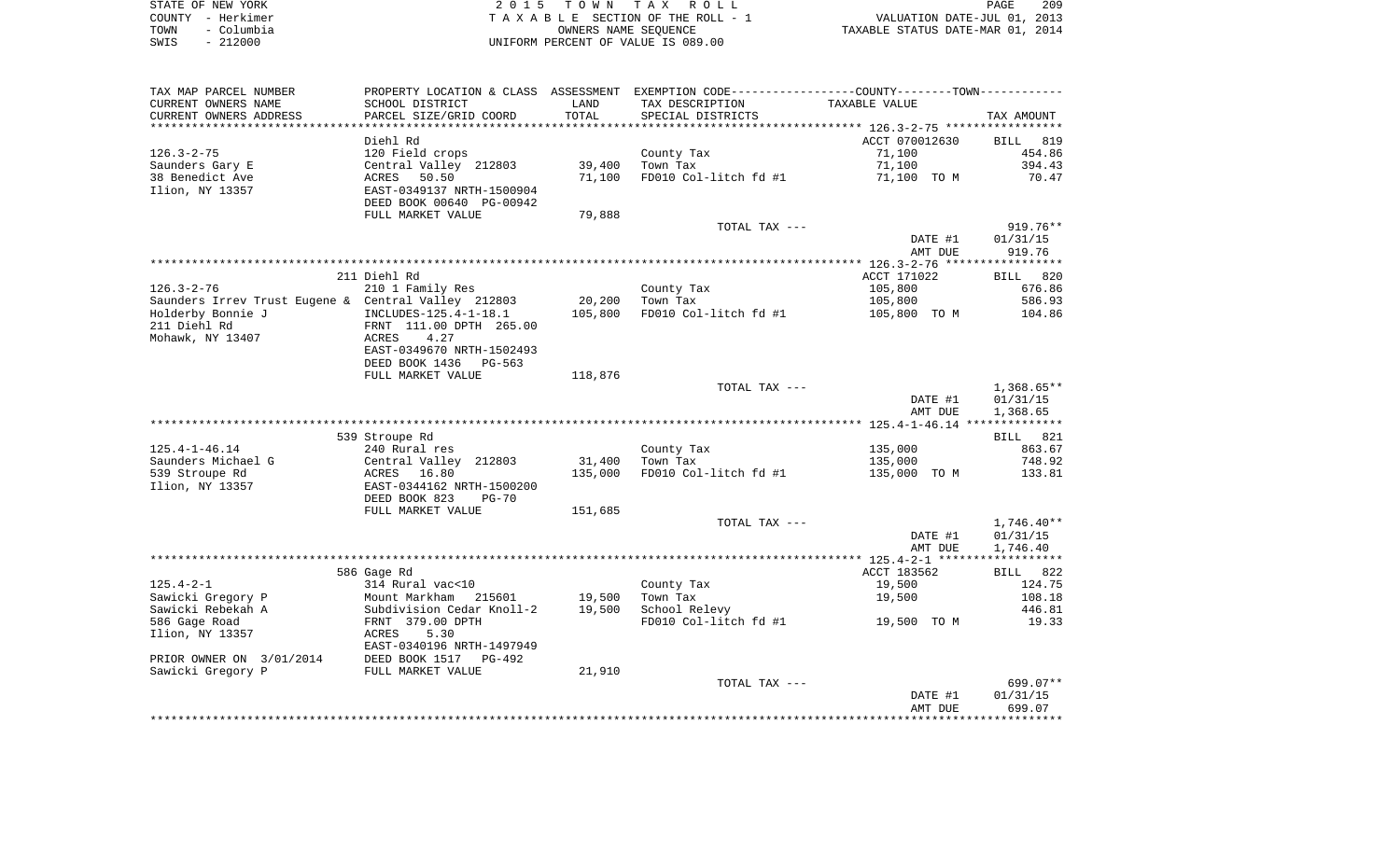|      | STATE OF NEW YORK | 2015 TOWN TAX ROLL                 | 210<br>PAGE                      |  |
|------|-------------------|------------------------------------|----------------------------------|--|
|      | COUNTY - Herkimer | TAXABLE SECTION OF THE ROLL - 1    | VALUATION DATE-JUL 01, 2013      |  |
| TOWN | – Columbia        | OWNERS NAME SEOUENCE               | TAXABLE STATUS DATE-MAR 01, 2014 |  |
| SWIS | - 212000          | UNIFORM PERCENT OF VALUE IS 089.00 |                                  |  |

| TAX MAP PARCEL NUMBER                                 |                                            |         | PROPERTY LOCATION & CLASS ASSESSMENT EXEMPTION CODE----------------COUNTY--------TOWN----------- |                         |                                          |
|-------------------------------------------------------|--------------------------------------------|---------|--------------------------------------------------------------------------------------------------|-------------------------|------------------------------------------|
| CURRENT OWNERS NAME                                   | SCHOOL DISTRICT                            | LAND    | TAX DESCRIPTION                                                                                  | TAXABLE VALUE           |                                          |
| CURRENT OWNERS ADDRESS                                | PARCEL SIZE/GRID COORD                     | TOTAL   | SPECIAL DISTRICTS                                                                                |                         | TAX AMOUNT                               |
|                                                       |                                            |         |                                                                                                  |                         |                                          |
|                                                       | Casler Rd                                  |         |                                                                                                  | ACCT 070003270          | BILL<br>823                              |
| $131.1 - 1 - 41$                                      | 210 1 Family Res                           |         | County Tax                                                                                       | 82,100                  | 525.24                                   |
| Schaffer Edward W                                     | Mount Markham 215601                       |         | 6,000 Town Tax                                                                                   | 82,100                  | 455.45                                   |
| Schaffer Rosemary M                                   | FRNT 250.00 DPTH 175.00                    |         | 82,100 FD010 Col-litch fd #1                                                                     | 82,100 TO M             | 81.37                                    |
| 35 Grace Ave                                          | 0.30<br>ACRES                              |         |                                                                                                  |                         |                                          |
| Plattsburg, NY 12901                                  | EAST-0336561 NRTH-1489252                  |         |                                                                                                  |                         |                                          |
|                                                       | DEED BOOK 834<br>$PG-70$                   |         |                                                                                                  |                         |                                          |
|                                                       | FULL MARKET VALUE                          | 92,247  |                                                                                                  |                         |                                          |
|                                                       |                                            |         | TOTAL TAX ---                                                                                    |                         | $1,062.06**$                             |
|                                                       |                                            |         |                                                                                                  | DATE #1                 | 01/31/15                                 |
|                                                       |                                            |         |                                                                                                  | AMT DUE                 | 1,062.06                                 |
|                                                       |                                            |         |                                                                                                  |                         |                                          |
|                                                       | 1198 Mckoons Rd                            |         |                                                                                                  | ACCT 070006030          | BILL 824                                 |
| $132.3 - 1 - 41.1$<br>Scheffler Charles J Jr          | 240 Rural res                              |         | County Tax                                                                                       | 111,200                 | 711.41<br>616.88                         |
| Scheffler Rosemary                                    | Richfield Sprin 365601<br>FRNT 300.00 DPTH |         | 26,750 Town Tax<br>111,200 FD010 Col-litch fd #1                                                 | 111,200<br>111,200 TO M | 110.22                                   |
| PO Box 68                                             | ACRES 25.51                                |         |                                                                                                  |                         |                                          |
| Richfield Springs, NY 13439 EAST-0348493 NRTH-1486188 |                                            |         |                                                                                                  |                         |                                          |
|                                                       | DEED BOOK 702 PG-609                       |         |                                                                                                  |                         |                                          |
|                                                       |                                            | 124,944 |                                                                                                  |                         |                                          |
|                                                       |                                            |         |                                                                                                  |                         |                                          |
|                                                       | FULL MARKET VALUE                          |         |                                                                                                  |                         |                                          |
|                                                       |                                            |         | TOTAL TAX ---                                                                                    | DATE #1                 | $1,438.51**$<br>01/31/15                 |
|                                                       |                                            |         |                                                                                                  | AMT DUE                 | 1,438.51                                 |
|                                                       |                                            |         |                                                                                                  |                         |                                          |
|                                                       | 253 Jones Rd                               |         |                                                                                                  | ACCT 170971             | BILL 825                                 |
| $131.1 - 1 - 61.4$                                    | 210 1 Family Res                           |         | County Tax                                                                                       | 60,000                  |                                          |
| Schimmelpfennig Heidi                                 | Mount Markham 215601                       | 23,700  | Town Tax                                                                                         | 60,000                  |                                          |
| 253 Jones Rd                                          | FRNT 551.00 DPTH                           |         | 60,000 School Relevy                                                                             |                         | 383.85<br>332.85<br>760.95               |
| Ilion, NY 13357                                       | ACRES 6.50                                 |         | FD010 Col-litch fd #1                                                                            | 60,000 TO M             | 59.47                                    |
|                                                       | EAST-0334898 NRTH-1491723                  |         |                                                                                                  |                         |                                          |
|                                                       | DEED BOOK 1436 PG-180                      |         |                                                                                                  |                         |                                          |
|                                                       | FULL MARKET VALUE                          | 67,416  |                                                                                                  |                         |                                          |
|                                                       |                                            |         | TOTAL TAX ---                                                                                    |                         | 1,537.12**                               |
|                                                       |                                            |         |                                                                                                  | DATE #1                 | 01/31/15                                 |
|                                                       |                                            |         |                                                                                                  | AMT DUE                 | 1,537.12                                 |
|                                                       |                                            |         |                                                                                                  |                         |                                          |
|                                                       | 203 Seckner Rd                             |         |                                                                                                  | ACCT 178424             |                                          |
| $125.3 - 1 - 13.2$                                    | 210 1 Family Res                           |         | County Tax                                                                                       | 160,500                 |                                          |
| Schlaepfer Michael W                                  | Central Valley 212803                      |         | 17,000 Town Tax                                                                                  | 160,500                 |                                          |
| 203 Seckner Rd                                        | ACRES<br>2.80                              |         | 160,500 FD010 Col-litch fd #1                                                                    | 160,500 TO M            |                                          |
| Ilion, NY 13357                                       | EAST-0335302 NRTH-1499279                  |         |                                                                                                  |                         |                                          |
|                                                       | DEED BOOK 1485 PG-149                      |         |                                                                                                  |                         |                                          |
|                                                       | FULL MARKET VALUE                          | 180,337 |                                                                                                  |                         | BILL 826<br>1,026.80<br>890.38<br>159.08 |
|                                                       |                                            |         | TOTAL TAX ---                                                                                    | DATE #1                 | $2,076.26**$<br>01/31/15                 |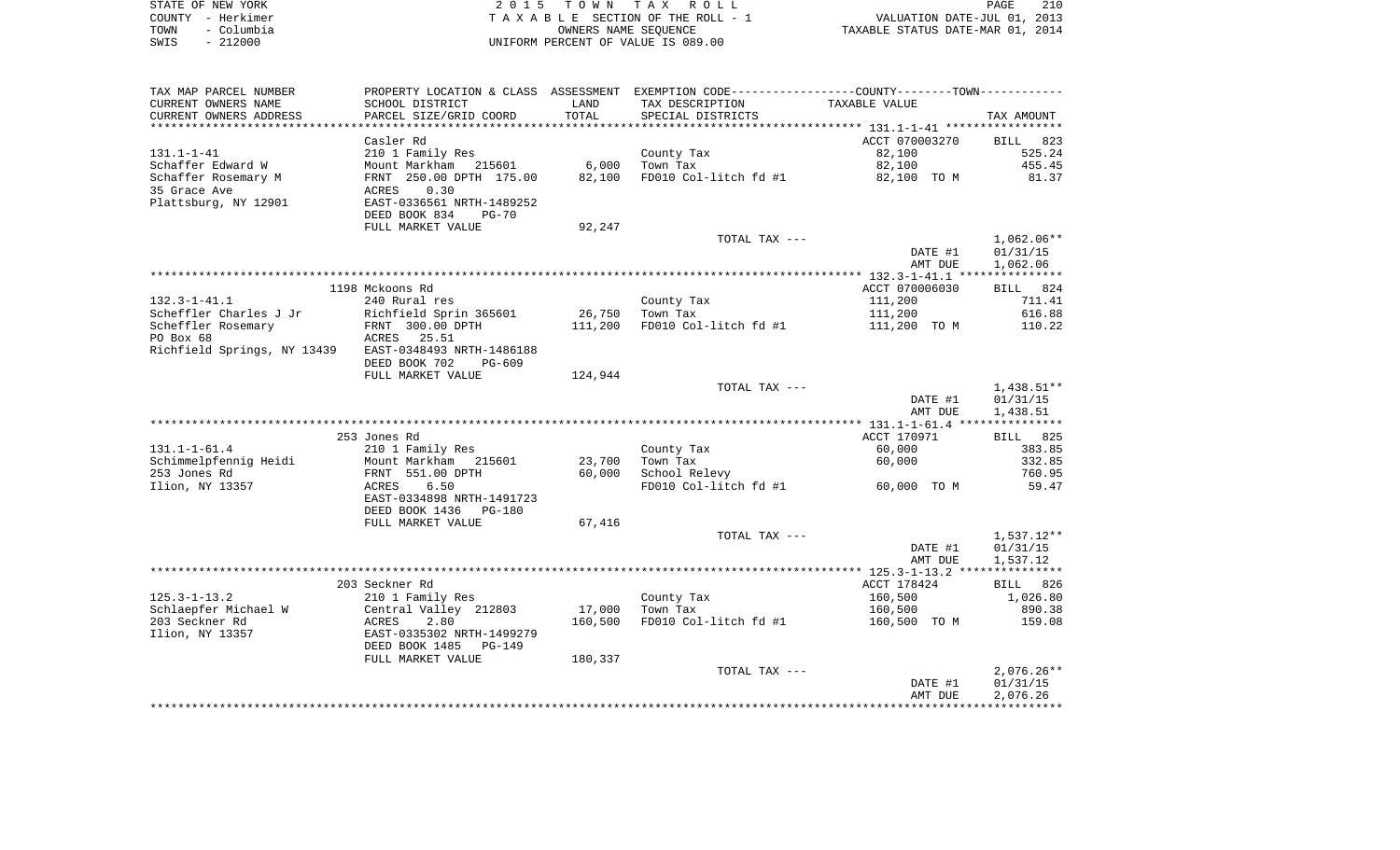|      | STATE OF NEW YORK | 2015 TOWN TAX ROLL                 | <b>PAGE</b>                      |
|------|-------------------|------------------------------------|----------------------------------|
|      | COUNTY - Herkimer | TAXABLE SECTION OF THE ROLL - 1    | VALUATION DATE-JUL 01, 2013      |
| TOWN | – Columbia        | OWNERS NAME SEOUENCE               | TAXABLE STATUS DATE-MAR 01, 2014 |
| SWIS | $-212000$         | UNIFORM PERCENT OF VALUE IS 089.00 |                                  |

| TAX MAP PARCEL NUMBER  | PROPERTY LOCATION & CLASS ASSESSMENT EXEMPTION CODE----------------COUNTY--------TOWN---------- |         |                       |                |                    |
|------------------------|-------------------------------------------------------------------------------------------------|---------|-----------------------|----------------|--------------------|
| CURRENT OWNERS NAME    | SCHOOL DISTRICT                                                                                 | LAND    | TAX DESCRIPTION       | TAXABLE VALUE  |                    |
| CURRENT OWNERS ADDRESS | PARCEL SIZE/GRID COORD                                                                          | TOTAL   | SPECIAL DISTRICTS     |                | TAX AMOUNT         |
|                        |                                                                                                 |         |                       |                |                    |
|                        | 315 Brennan Rd                                                                                  |         |                       | ACCT 070009060 | <b>BILL</b><br>827 |
| $125.4 - 1 - 29$       | 240 Rural res                                                                                   |         | CW 15 VET/ 41162      | 8,100          | $\Omega$           |
| Schmidt Francis J      | Central Valley 212803                                                                           | 51,200  | County Tax            | 76,100         | 486.85             |
| Schmidt Mary J         | 53.00<br>ACRES                                                                                  | 84,200  | Town Tax              | 84,200         | 467.10             |
| 315 Brennan Rd         | EAST-0342825 NRTH-1501354                                                                       |         | FD010 Col-litch fd #1 | 84,200 TO M    | 83.45              |
| Ilion, NY 13357        | DEED BOOK 780<br><b>PG-116</b>                                                                  |         |                       |                |                    |
|                        | FULL MARKET VALUE                                                                               | 94,607  |                       |                |                    |
|                        |                                                                                                 |         | TOTAL TAX ---         |                | $1,037.40**$       |
|                        |                                                                                                 |         |                       | DATE #1        | 01/31/15           |
|                        |                                                                                                 |         |                       | AMT DUE        | 1,037.40           |
|                        |                                                                                                 |         |                       |                |                    |
|                        | Spohn Rd                                                                                        |         |                       | ACCT 070014914 | BILL 828           |
| $125.4 - 1 - 46.9$     | 322 Rural vac>10                                                                                |         | County Tax            | 10,300         | 65.89              |
| Schmidt Francis Jesse  | Central Valley 212803                                                                           | 10,300  | Town Tax              | 10,300         | 57.14              |
| Schmidt Mary J         | ACRES 19.80                                                                                     | 10,300  | FD010 Col-litch fd #1 | 10,300 TO M    | 10.21              |
| 315 Brennan Rd         | EAST-0343727 NRTH-1501013                                                                       |         |                       |                |                    |
| Ilion, NY 13357        | DEED BOOK 784<br>$PG-604$                                                                       |         |                       |                |                    |
|                        | FULL MARKET VALUE                                                                               | 11,573  |                       |                |                    |
|                        |                                                                                                 |         | TOTAL TAX ---         |                | 133.24**           |
|                        |                                                                                                 |         |                       | DATE #1        | 01/31/15           |
|                        |                                                                                                 |         |                       | AMT DUE        | 133.24             |
|                        |                                                                                                 |         |                       |                |                    |
|                        | 161 Gage Rd                                                                                     |         |                       | ACCT 070003450 | BILL<br>829        |
| $131.1 - 1 - 9$        | 113 Cattle farm                                                                                 |         | County Tax            | 257,500        | 1,647.37           |
| Schonberg Arnold       | Mount Markham<br>215601                                                                         | 72,000  | Town Tax              | 257,500        | 1,428.49           |
| Schonberg Charlotte M  | ACRES 124.50                                                                                    | 257,500 | FD010 Col-litch fd #1 | 257,500 TO M   | 255.22             |
| Jeffrey Schonberg      | EAST-0332190 NRTH-1495666                                                                       |         |                       |                |                    |
| 149 Hop City Road      | DEED BOOK 908<br>$PG-233$                                                                       |         |                       |                |                    |
| Ballston Spa, NY 12020 | FULL MARKET VALUE                                                                               | 289,326 |                       |                |                    |
|                        |                                                                                                 |         | TOTAL TAX ---         |                | $3,331.08**$       |
|                        |                                                                                                 |         |                       | DATE #1        | 01/31/15           |
|                        |                                                                                                 |         |                       | AMT DUE        | 3,331.08           |
|                        |                                                                                                 |         |                       |                |                    |
|                        | Gage Road (West Of)                                                                             |         |                       | ACCT 070015305 | 830<br>BILL        |
| $131.1 - 1 - 10$       | 105 Vac farmland                                                                                |         | County Tax            | 7,200          | 46.06              |
| Schonberg Arnold       | Mount Markham<br>215601                                                                         | 7,200   | Town Tax              | 7,200          | 39.94              |
| Schonberg Charlotte M  | ACRES<br>14.50                                                                                  | 7,200   | FD010 Col-litch fd #1 | 200 TO M       | .20                |
| Jeffrey Schonberg      | EAST-0332532 NRTH-1496339                                                                       |         |                       |                |                    |
| 149 Hop City Road      | DEED BOOK 908<br>$PG-239$                                                                       |         |                       |                |                    |
| Ballston Spa, NY 12020 | FULL MARKET VALUE                                                                               | 8,090   |                       |                |                    |
|                        |                                                                                                 |         | TOTAL TAX ---         |                | 86.20**            |
|                        |                                                                                                 |         |                       | DATE #1        | 01/31/15           |
|                        |                                                                                                 |         |                       | AMT DUE        | 86.20              |
|                        |                                                                                                 |         |                       |                | ***********        |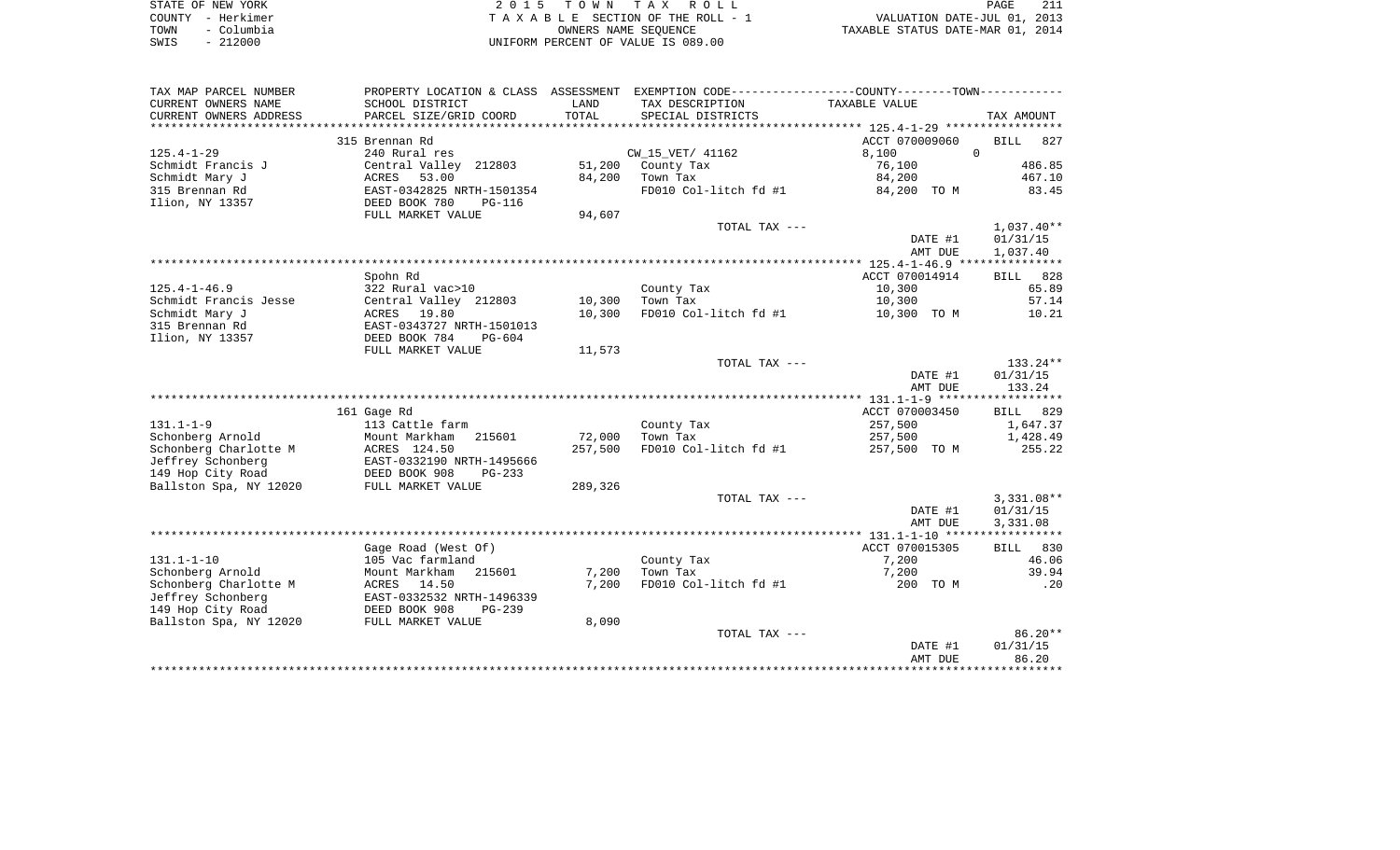| STATE OF NEW YORK  | 2015 TOWN TAX ROLL                 | 212<br>PAGE                      |
|--------------------|------------------------------------|----------------------------------|
| COUNTY - Herkimer  | TAXABLE SECTION OF THE ROLL - 1    | VALUATION DATE-JUL 01, 2013      |
| – Columbia<br>TOWN | OWNERS NAME SEOUENCE               | TAXABLE STATUS DATE-MAR 01, 2014 |
| $-212000$<br>SWIS  | UNIFORM PERCENT OF VALUE IS 089.00 |                                  |

| TAX MAP PARCEL NUMBER                          |                                            |                | PROPERTY LOCATION & CLASS ASSESSMENT EXEMPTION CODE---------------COUNTY-------TOWN---------- |                |                    |
|------------------------------------------------|--------------------------------------------|----------------|-----------------------------------------------------------------------------------------------|----------------|--------------------|
| CURRENT OWNERS NAME                            | SCHOOL DISTRICT                            | LAND           | TAX DESCRIPTION                                                                               | TAXABLE VALUE  |                    |
| CURRENT OWNERS ADDRESS<br>******************** | PARCEL SIZE/GRID COORD                     | TOTAL          | SPECIAL DISTRICTS                                                                             |                | TAX AMOUNT         |
|                                                |                                            |                |                                                                                               |                |                    |
|                                                | Gage Rd                                    |                |                                                                                               | ACCT 070003460 | 831<br><b>BILL</b> |
| $131.1 - 1 - 14.2$                             | 314 Rural vac<10                           |                | County Tax                                                                                    | 5,600          | 35.83              |
| Schonberg Arnold                               | Mount Markham<br>215601                    | 5,600<br>5,600 | Town Tax                                                                                      | 5,600          | 31.07              |
| Schonberg Charlotee M                          | 80.00 DPTH 510.00<br>FRNT<br>1.18<br>ACRES |                | FD010 Col-litch fd #1                                                                         | 5,600 TO M     | 5.55               |
| Jeffrey Schonberg<br>149 Hop City Road         | EAST-0333507 NRTH-1494009                  |                |                                                                                               |                |                    |
| Ballston Spa, NY 12020                         | DEED BOOK 908<br>$PG-242$                  |                |                                                                                               |                |                    |
|                                                | FULL MARKET VALUE                          | 6,292          |                                                                                               |                |                    |
|                                                |                                            |                | TOTAL TAX ---                                                                                 |                | $72.45**$          |
|                                                |                                            |                |                                                                                               | DATE #1        | 01/31/15           |
|                                                |                                            |                |                                                                                               | AMT DUE        | 72.45              |
|                                                |                                            |                |                                                                                               |                |                    |
|                                                | 1137 Jordanville Rd                        |                |                                                                                               | ACCT 070002520 | BILL 832           |
| $131.2 - 1 - 39.1$                             | 220 2 Family Res                           |                | County Tax                                                                                    | 32,400         | 207.28             |
| Schorer Peter A                                | Central Valley 212803                      | 8,400          | Town Tax                                                                                      | 32,400         | 179.74             |
| 1137 Jordanville Rd                            | FRNT 180.00 DPTH 103.00                    | 32,400         | School Relevy                                                                                 |                | 743.30             |
| Ilion, NY 13357                                | ACRES<br>0.43                              |                | FD010 Col-litch $fd$ #1 32,400 TO M                                                           |                | 32.11              |
|                                                | EAST-0348356 NRTH-1494041                  |                |                                                                                               |                |                    |
|                                                | DEED BOOK 871<br>$PG-8$                    |                |                                                                                               |                |                    |
|                                                | FULL MARKET VALUE                          | 36,404         |                                                                                               |                |                    |
|                                                |                                            |                | TOTAL TAX ---                                                                                 |                | $1,162.43**$       |
|                                                |                                            |                |                                                                                               | DATE #1        | 01/31/15           |
|                                                |                                            |                |                                                                                               | AMT DUE        | 1,162.43           |
|                                                |                                            |                |                                                                                               |                |                    |
|                                                | 566 Millers Mills Rd                       |                |                                                                                               | ACCT 070004830 | BILL 833           |
| $131.3 - 1 - 8$                                | 210 1 Family Res                           |                | County Tax                                                                                    | 45,000         | 287.89             |
| Schorer William                                | Mount Markham 215601                       | 7,400          | Town Tax                                                                                      | 45,000         | 249.64             |
| Schorer Karen                                  | FRNT 165.00 DPTH 80.00                     | 45,000         | FD010 Col-litch fd #1                                                                         | 45,000 TO M    | 44.60              |
| 566 Millers Mills Rd                           | 0.30<br>ACRES                              |                |                                                                                               |                |                    |
| West Winfield, NY 13491                        | EAST-0334991 NRTH-1487271                  |                |                                                                                               |                |                    |
|                                                | DEED BOOK 856<br>$PG-441$                  |                |                                                                                               |                |                    |
|                                                | FULL MARKET VALUE                          | 50,562         |                                                                                               |                |                    |
|                                                |                                            |                | TOTAL TAX ---                                                                                 |                | $582.13**$         |
|                                                |                                            |                |                                                                                               | DATE #1        | 01/31/15           |
|                                                |                                            |                |                                                                                               | AMT DUE        | 582.13             |
|                                                |                                            |                |                                                                                               |                |                    |
|                                                | 132 Beebe Rd                               |                |                                                                                               | ACCT 070005100 | BILL 834           |
| $125.4 - 1 - 63$                               | 240 Rural res                              |                | County Tax                                                                                    | 59,400         | 380.01             |
| Schroeder Richard                              | Central Valley 212803<br>ACRES 10.00       | 28,000         | Town Tax                                                                                      | 59,400         | 329.52             |
| Schroeder Eleanor                              |                                            | 59,400         | FD010 Col-litch fd #1                                                                         | 59,400 TO M    | 58.87              |
| 132 Beebe Rd                                   | EAST-0335897 NRTH-1503001                  |                |                                                                                               |                |                    |
| Ilion, NY 13357                                | DEED BOOK 907<br>PG-669                    |                |                                                                                               |                |                    |
|                                                | FULL MARKET VALUE                          | 66,742         |                                                                                               |                |                    |
|                                                |                                            |                | TOTAL TAX ---                                                                                 |                | 768.40**           |
|                                                |                                            |                |                                                                                               | DATE #1        | 01/31/15           |
|                                                |                                            |                |                                                                                               | AMT DUE        | 768.40             |
|                                                |                                            |                |                                                                                               |                |                    |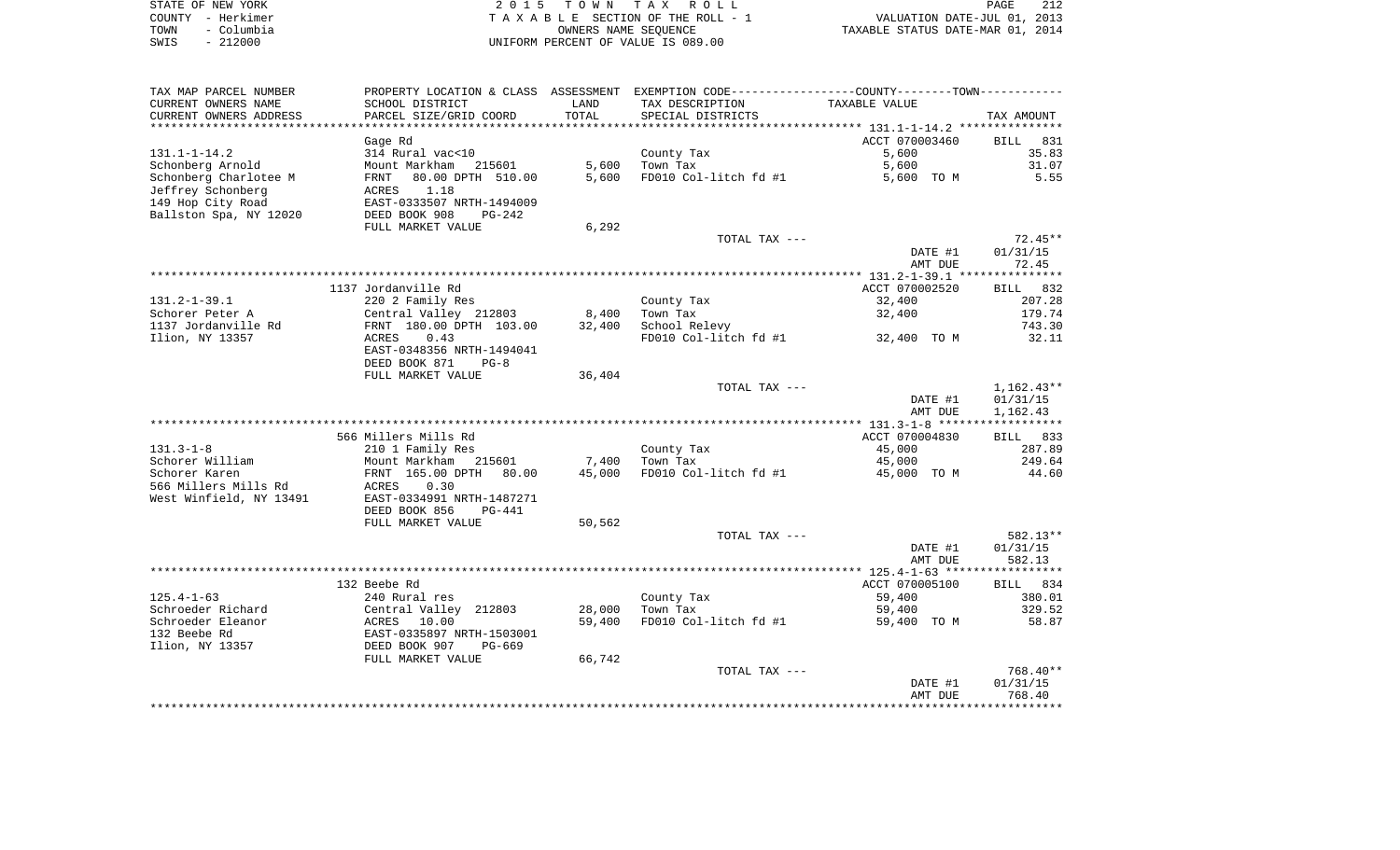|      | STATE OF NEW YORK | 2015 TOWN TAX ROLL                 | PAGE                             |
|------|-------------------|------------------------------------|----------------------------------|
|      | COUNTY - Herkimer | TAXABLE SECTION OF THE ROLL - 1    | VALUATION DATE-JUL 01, 2013      |
| TOWN | – Columbia        | OWNERS NAME SEOUENCE               | TAXABLE STATUS DATE-MAR 01, 2014 |
| SWIS | $-212000$         | UNIFORM PERCENT OF VALUE IS 089.00 |                                  |

| TAX MAP PARCEL NUMBER                          |                                                        |                  | PROPERTY LOCATION & CLASS ASSESSMENT EXEMPTION CODE----------------COUNTY--------TOWN---------- |                      |                    |
|------------------------------------------------|--------------------------------------------------------|------------------|-------------------------------------------------------------------------------------------------|----------------------|--------------------|
| CURRENT OWNERS NAME                            | SCHOOL DISTRICT                                        | LAND             | TAX DESCRIPTION                                                                                 | <b>TAXABLE VALUE</b> |                    |
| CURRENT OWNERS ADDRESS                         | PARCEL SIZE/GRID COORD                                 | TOTAL            | SPECIAL DISTRICTS                                                                               |                      | TAX AMOUNT         |
|                                                |                                                        |                  |                                                                                                 |                      |                    |
|                                                | Jordanville Rd                                         |                  |                                                                                                 | ACCT 070015120       | BILL<br>835        |
| $132.4 - 2 - 1.1$                              | 322 Rural vac>10                                       |                  | County Tax                                                                                      | 14,400               | 92.12              |
| Schuler Michael A                              | Richfield Sprin 365601                                 | 14,400           | Town Tax                                                                                        | 14,400               | 79.88              |
| Schuler Jennifer L                             | 40.00<br>ACRES                                         | 14,400           | School Relevy                                                                                   |                      | 202.72             |
| 1887 Jordanville Road<br>Jordanville, NY 13361 | EAST-0362187 NRTH-1489269<br>DEED BOOK 879<br>$PG-561$ |                  | FD010 Col-litch fd #1                                                                           | 14,400 TO M          | 14.27              |
|                                                | FULL MARKET VALUE                                      | 16,180           |                                                                                                 |                      |                    |
|                                                |                                                        |                  | TOTAL TAX ---                                                                                   |                      | 388.99**           |
|                                                |                                                        |                  |                                                                                                 | DATE #1<br>AMT DUE   | 01/31/15<br>388.99 |
|                                                |                                                        |                  |                                                                                                 |                      |                    |
|                                                | 1887 Jordanville Rd                                    |                  |                                                                                                 |                      | BILL 836           |
| $132.4 - 2 - 1.4$                              | 240 Rural res                                          |                  | County Tax                                                                                      | 86,400               | 552.75             |
| Schuler Michael A                              | Richfield Sprin 365601                                 | 29,400           | Town Tax                                                                                        | 86,400               | 479.31             |
| Schuler Jennifer L                             | ACRES 12.80 BANK<br>023                                | 86,400           | FD010 Col-litch fd #1                                                                           | 86,400 TO M          | 85.64              |
| PO Box 23                                      | EAST-0362044 NRTH-1488472                              |                  |                                                                                                 |                      |                    |
| Jordanville, NY 13361                          | DEED BOOK 879<br>PG-565                                |                  |                                                                                                 |                      |                    |
|                                                | FULL MARKET VALUE                                      | 97,079           |                                                                                                 |                      |                    |
|                                                |                                                        |                  | TOTAL TAX ---                                                                                   |                      | 1,117.70**         |
|                                                |                                                        |                  |                                                                                                 | DATE #1              | 01/31/15           |
|                                                |                                                        |                  |                                                                                                 | AMT DUE              | 1,117.70           |
|                                                |                                                        |                  |                                                                                                 |                      |                    |
|                                                | Jordanville Rd                                         |                  |                                                                                                 | ACCT 160528          | BILL 837           |
| $131.2 - 2 - 9$                                | 314 Rural vac<10                                       |                  | County Tax                                                                                      | 14,400               | 92.12<br>79.88     |
| Schultz Timothy J<br>Schultz Michele A         | Central Valley 212803                                  | 14,400<br>14,400 | Town Tax<br>FD010 Col-litch fd #1                                                               | 14,400               | 14.27              |
| 89 Columbia St                                 | SUB DIV LOT#9<br>6.00                                  |                  |                                                                                                 | 14,400 TO M          |                    |
| Mohawk, NY 13407                               | ACRES<br>EAST-0343994 NRTH-1494463                     |                  |                                                                                                 |                      |                    |
|                                                | DEED BOOK 1368<br>PG-377                               |                  |                                                                                                 |                      |                    |
|                                                | FULL MARKET VALUE                                      | 16,180           |                                                                                                 |                      |                    |
|                                                |                                                        |                  | TOTAL TAX ---                                                                                   |                      | 186.27**           |
|                                                |                                                        |                  |                                                                                                 | DATE #1              | 01/31/15           |
|                                                |                                                        |                  |                                                                                                 | AMT DUE              | 186.27             |
|                                                |                                                        |                  |                                                                                                 |                      |                    |
|                                                | 106 Beebe Rd                                           |                  |                                                                                                 | ACCT 177751          | BILL 838           |
| $125.4 - 1 - 60$                               | 210 1 Family Res                                       |                  | County Tax                                                                                      | 40,000               | 255.90             |
| Seaman Sharon I                                | Central Valley 212803                                  | 15,200           | Town Tax                                                                                        | 40,000               | 221.90             |
| 106 Beebe Rd                                   | ACRES<br>2.00                                          | 40,000           | FD010 Col-litch fd #1                                                                           | 40,000 TO M          | 39.65              |
| Ilion, NY 13357                                | EAST-0337659 NRTH-1502450                              |                  |                                                                                                 |                      |                    |
|                                                | DEED BOOK 1482<br><b>PG-130</b>                        |                  |                                                                                                 |                      |                    |
|                                                | FULL MARKET VALUE                                      | 44,944           |                                                                                                 |                      |                    |
|                                                |                                                        |                  | TOTAL TAX ---                                                                                   |                      | $517.45**$         |
|                                                |                                                        |                  |                                                                                                 | DATE #1              | 01/31/15           |
|                                                |                                                        |                  |                                                                                                 | AMT DUE              | 517.45             |
|                                                |                                                        |                  |                                                                                                 |                      |                    |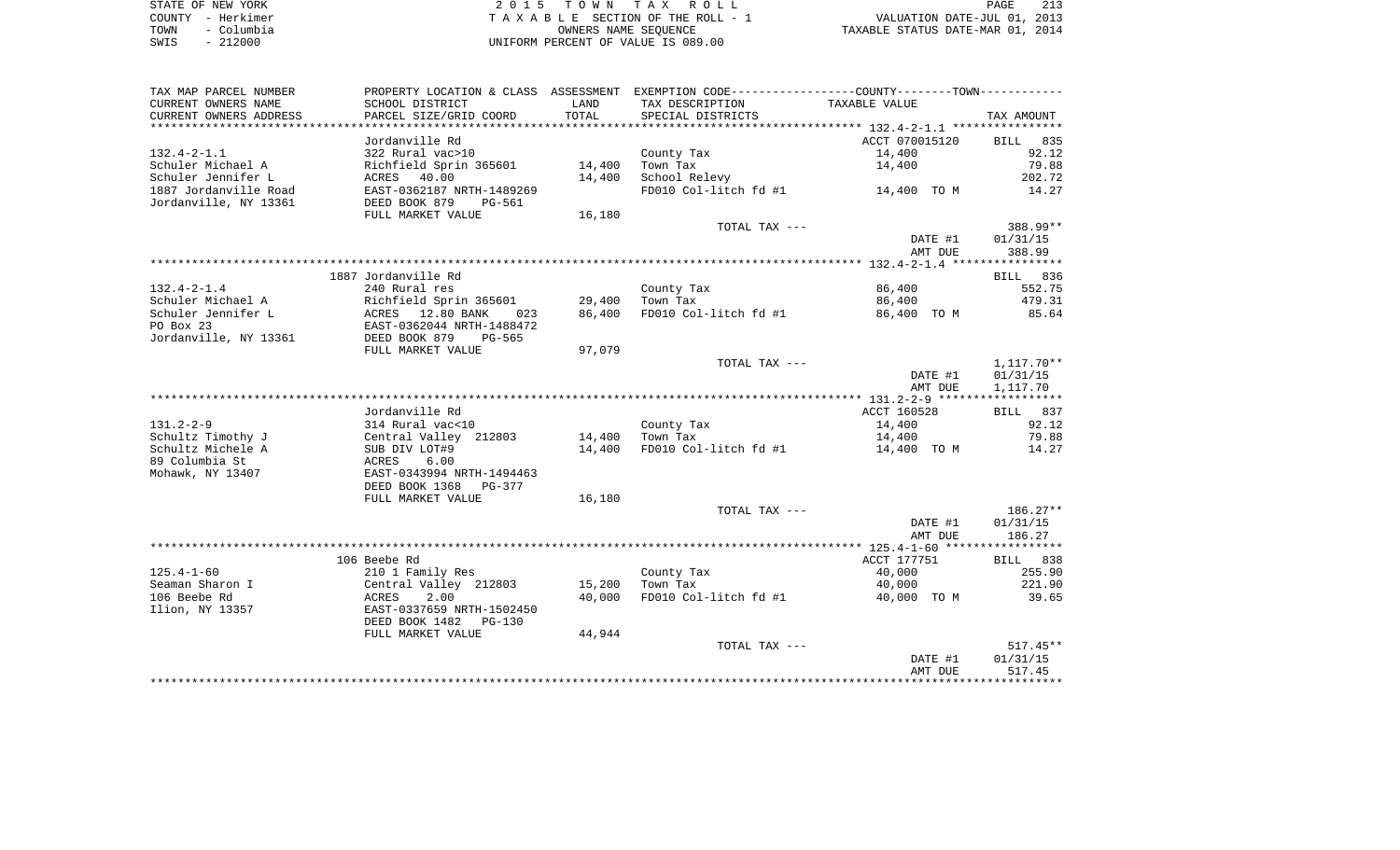| STATE OF NEW YORK  | 2015 TOWN TAX ROLL                 | 214<br><b>PAGE</b>               |
|--------------------|------------------------------------|----------------------------------|
| COUNTY - Herkimer  | TAXABLE SECTION OF THE ROLL - 1    | VALUATION DATE-JUL 01, 2013      |
| - Columbia<br>TOWN | OWNERS NAME SEOUENCE               | TAXABLE STATUS DATE-MAR 01, 2014 |
| $-212000$<br>SWIS  | UNIFORM PERCENT OF VALUE IS 089.00 |                                  |

| TAX MAP PARCEL NUMBER       | PROPERTY LOCATION & CLASS ASSESSMENT EXEMPTION CODE---------------COUNTY-------TOWN---------- |         |                       |                |              |
|-----------------------------|-----------------------------------------------------------------------------------------------|---------|-----------------------|----------------|--------------|
| CURRENT OWNERS NAME         | SCHOOL DISTRICT                                                                               | LAND    | TAX DESCRIPTION       | TAXABLE VALUE  |              |
| CURRENT OWNERS ADDRESS      | PARCEL SIZE/GRID COORD                                                                        | TOTAL   | SPECIAL DISTRICTS     |                | TAX AMOUNT   |
|                             |                                                                                               |         |                       |                |              |
|                             | 1415 Jordanville Rd                                                                           |         |                       |                | BILL 839     |
| $132.1 - 1 - 4.2$           |                                                                                               |         |                       | 160,000        |              |
|                             | 210 1 Family Res                                                                              |         | County Tax            |                | 1,023.61     |
| Seamon Jeremy W             | Richfield Sprin 365601                                                                        | 24,000  | Town Tax              | 160,000        | 887.60       |
| Seamon Sarah E              | Includes 123.1-1-20.2                                                                         | 160,000 | FD010 Col-litch fd #1 | 160,000 TO M   | 158.58       |
| 1415 Jordanville Rd         | FRNT 832.00 DPTH                                                                              |         |                       |                |              |
| Richfield Springs, NY 13439 | ACRES<br>6.50                                                                                 |         |                       |                |              |
|                             | EAST-0353376 NRTH-1491250                                                                     |         |                       |                |              |
|                             | DEED BOOK 1090<br>PG-66                                                                       |         |                       |                |              |
|                             | FULL MARKET VALUE                                                                             | 179,775 |                       |                |              |
|                             |                                                                                               |         | TOTAL TAX ---         |                | $2,069.79**$ |
|                             |                                                                                               |         |                       |                |              |
|                             |                                                                                               |         |                       | DATE #1        | 01/31/15     |
|                             |                                                                                               |         |                       | AMT DUE        | 2,069.79     |
|                             |                                                                                               |         |                       |                |              |
|                             | 403 Spohn Rd                                                                                  |         |                       | ACCT 070015715 | BILL 840     |
| $125.4 - 1 - 34.2$          | 270 Mfg housing                                                                               |         | County Tax            | 23,900         | 152.90       |
| Seamon Richard J Jr.        | Central Valley 212803                                                                         | 13,400  | Town Tax              | 23,900         | 132.59       |
| 403 Spohn Rd                | 1.20<br>ACRES                                                                                 | 23,900  | FD010 Col-litch fd #1 | 23,900 TO M    | 23.69        |
| Ilion, NY 13357             | EAST-0345501 NRTH-1499541                                                                     |         |                       |                |              |
|                             | DEED BOOK 1172<br>PG-340                                                                      |         |                       |                |              |
|                             | FULL MARKET VALUE                                                                             | 26,854  |                       |                |              |
|                             |                                                                                               |         |                       |                |              |
|                             |                                                                                               |         | TOTAL TAX ---         |                | $309.18**$   |
|                             |                                                                                               |         |                       | DATE #1        | 01/31/15     |
|                             |                                                                                               |         |                       | AMT DUE        | 309.18       |
|                             |                                                                                               |         |                       |                |              |
|                             | McKoons Rd                                                                                    |         |                       |                | 841<br>BILL  |
| $131.4 - 1 - 20.2$          | 314 Rural vac<10                                                                              |         | County Tax            | 1,500          | 9.60         |
| Seamon Samuel D             | Richfield Sprin 365601                                                                        | 1,500   | Town Tax              | 1,500          | 8.32         |
| 1030 Mckoons Rd             | FRNT 127.00 DPTH 146.00                                                                       | 1,500   | FD010 Col-litch fd #1 | 1,500 TO M     | 1.49         |
| Richfield Springs, NY 13439 | 0.46<br>ACRES                                                                                 |         |                       |                |              |
|                             | EAST-0346205 NRTH-1483587                                                                     |         |                       |                |              |
|                             |                                                                                               |         |                       |                |              |
|                             | DEED BOOK 1353<br><b>PG-130</b>                                                               |         |                       |                |              |
|                             | FULL MARKET VALUE                                                                             | 1,685   |                       |                |              |
|                             |                                                                                               |         | TOTAL TAX ---         |                | $19.41**$    |
|                             |                                                                                               |         |                       | DATE #1        | 01/31/15     |
|                             |                                                                                               |         |                       | AMT DUE        | 19.41        |
|                             |                                                                                               |         |                       |                |              |
|                             | 1030 Mckoons Rd                                                                               |         |                       | ACCT 158011    | BILL 842     |
| $131.4 - 1 - 25$            | 210 1 Family Res                                                                              |         | County Tax            | 51,800         | 331.39       |
| Seamon Samuel D             | Richfield Sprin 365601                                                                        | 8,800   | Town Tax              | 51,800         | 287.36       |
| 1030 Mckoons Rd             | FRNT 155.00 DPTH 131.00                                                                       | 51,800  | FD010 Col-litch fd #1 | 51,800 TO M    | 51.34        |
| Richfield Springs, NY 13439 | 0.47<br>ACRES                                                                                 |         |                       |                |              |
|                             |                                                                                               |         |                       |                |              |
|                             | EAST-0346147 NRTH-1483478                                                                     |         |                       |                |              |
|                             | DEED BOOK 1353<br>$PG-130$                                                                    |         |                       |                |              |
|                             | FULL MARKET VALUE                                                                             | 58,202  |                       |                |              |
|                             |                                                                                               |         | TOTAL TAX ---         |                | $670.09**$   |
|                             |                                                                                               |         |                       | DATE #1        | 01/31/15     |
|                             |                                                                                               |         |                       | AMT DUE        | 670.09       |
|                             |                                                                                               |         |                       |                |              |
|                             |                                                                                               |         |                       |                |              |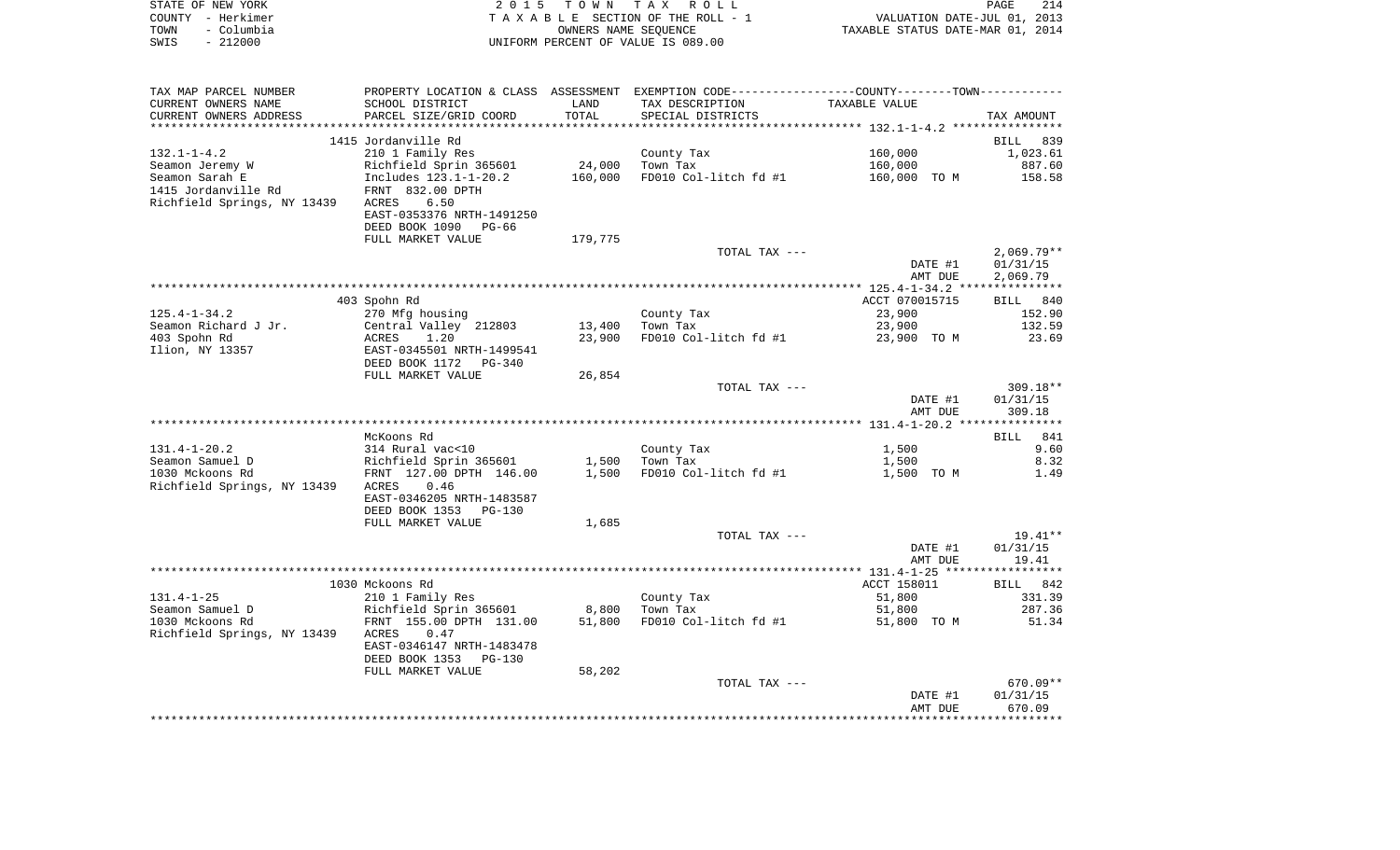|      | STATE OF NEW YORK | 2015 TOWN TAX ROLL                 | 215<br>PAGE                      |
|------|-------------------|------------------------------------|----------------------------------|
|      | COUNTY - Herkimer | TAXABLE SECTION OF THE ROLL - 1    | VALUATION DATE-JUL 01, 2013      |
| TOWN | - Columbia        | OWNERS NAME SEOUENCE               | TAXABLE STATUS DATE-MAR 01, 2014 |
| SWIS | - 212000          | UNIFORM PERCENT OF VALUE IS 089.00 |                                  |

| TAX MAP PARCEL NUMBER                      |                                                       |         | PROPERTY LOCATION & CLASS ASSESSMENT EXEMPTION CODE---------------COUNTY--------TOWN---------- |                |              |
|--------------------------------------------|-------------------------------------------------------|---------|------------------------------------------------------------------------------------------------|----------------|--------------|
| CURRENT OWNERS NAME                        | SCHOOL DISTRICT                                       | LAND    | TAX DESCRIPTION                                                                                | TAXABLE VALUE  |              |
| CURRENT OWNERS ADDRESS                     | PARCEL SIZE/GRID COORD                                | TOTAL   | SPECIAL DISTRICTS                                                                              |                | TAX AMOUNT   |
|                                            |                                                       |         |                                                                                                |                |              |
|                                            | 473 Sarafin Rd                                        |         |                                                                                                | ACCT 185847    | BILL<br>843  |
| $132.2 - 2 - 10.2$                         | 314 Rural vac<10                                      |         | County Tax                                                                                     | 11,300         | 72.29        |
| Seamon Schultz Renee                       | Owen D Young<br>215001                                | 11,300  | Town Tax                                                                                       | 11,300         | 62.69        |
| 473 Sarafin Rd                             | ACRES<br>4.00                                         | 11,300  | FD010 Col-litch fd #1                                                                          | 11,300 TO M    | 11.20        |
| Mohawk, NY 13407                           | EAST-0364440 NRTH-1492640                             |         |                                                                                                |                |              |
|                                            | DEED BOOK 1531<br>PG-213                              |         |                                                                                                |                |              |
| PRIOR OWNER ON 3/01/2014                   | FULL MARKET VALUE                                     | 12,697  |                                                                                                |                |              |
| Seamon Renee M                             |                                                       |         |                                                                                                |                |              |
|                                            |                                                       |         | TOTAL TAX ---                                                                                  |                | $146.18**$   |
|                                            |                                                       |         |                                                                                                | DATE #1        | 01/31/15     |
|                                            |                                                       |         |                                                                                                | AMT DUE        | 146.18       |
|                                            |                                                       |         |                                                                                                |                |              |
|                                            | 199 Columbia Center                                   |         |                                                                                                | ACCT 162996    | BILL 844     |
| $131.2 - 1 - 13.2$                         | 270 Mfg housing                                       |         | County Tax                                                                                     | 35,000         | 223.91       |
| Seamon Tammy Lynn                          | Central Valley 212803                                 | 18,000  | Town Tax                                                                                       | 35,000         | 194.16       |
| 492 South Road                             | Partial 2012                                          | 35,000  | School Relevy                                                                                  |                | 802.98       |
| West Winfield, NY 13491                    | ACRES<br>6.00                                         |         | FD010 Col-litch fd #1                                                                          | 35,000 TO M    | 34.69        |
|                                            | EAST-0349375 NRTH-1495961<br>DEED BOOK 1385<br>PG-100 |         |                                                                                                |                |              |
|                                            | FULL MARKET VALUE                                     | 39,326  |                                                                                                |                |              |
|                                            |                                                       |         | TOTAL TAX ---                                                                                  |                | $1,255.74**$ |
|                                            |                                                       |         |                                                                                                | DATE #1        | 01/31/15     |
|                                            |                                                       |         |                                                                                                | AMT DUE        | 1,255.74     |
|                                            |                                                       |         |                                                                                                |                |              |
|                                            | 767 Elizabethtown Rd                                  |         |                                                                                                | ACCT 070006210 | BILL 845     |
| $125.3 - 1 - 4$                            | 210 1 Family Res                                      |         | County Tax                                                                                     | 97,000         | 620.56       |
| Seaton Glenn M                             | Central Valley 212803                                 | 13,000  | Town Tax                                                                                       | 97,000         | 538.11       |
| Seaton Andrea                              | ACRES<br>1.00                                         | 97,000  | FD010 Col-litch fd #1                                                                          | 97,000 TO M    | 96.14        |
| 767 Elizabethtown Rd                       | EAST-0335723 NRTH-1503854                             |         |                                                                                                |                |              |
| Ilion, NY 13357                            | DEED BOOK 824<br><b>PG-150</b>                        |         |                                                                                                |                |              |
|                                            | FULL MARKET VALUE                                     | 108,989 |                                                                                                |                |              |
|                                            |                                                       |         | TOTAL TAX ---                                                                                  |                | $1,254.81**$ |
|                                            |                                                       |         |                                                                                                | DATE #1        | 01/31/15     |
|                                            |                                                       |         |                                                                                                | AMT DUE        | 1,254.81     |
|                                            |                                                       |         |                                                                                                |                |              |
|                                            | 1178 Jordanville Rd                                   |         |                                                                                                | ACCT 166286    | BILL 846     |
| $132.1 - 1 - 39.1$                         | 270 Mfg housing                                       |         | County Tax                                                                                     | 60,500         | 387.05       |
| Seelbach Flossie M                         | Central Valley 212803                                 | 23,900  | Town Tax                                                                                       | 60,500         | 335.63       |
| Seelbach Lyle W II                         | 6.70<br>ACRES                                         | 60,500  | FD010 Col-litch fd #1                                                                          | 60,500 TO M    | 59.96        |
| 1178 Jordanville Rd                        | EAST-0348704 NRTH-1493341                             |         |                                                                                                |                |              |
| Richfield Springs, NY 13439 DEED BOOK 1406 | PG-131                                                |         |                                                                                                |                |              |
|                                            | FULL MARKET VALUE                                     | 67,978  |                                                                                                |                |              |
|                                            |                                                       |         | TOTAL TAX ---                                                                                  |                | 782.64**     |
|                                            |                                                       |         |                                                                                                | DATE #1        | 01/31/15     |
|                                            |                                                       |         |                                                                                                | AMT DUE        | 782.64       |
|                                            |                                                       |         |                                                                                                |                |              |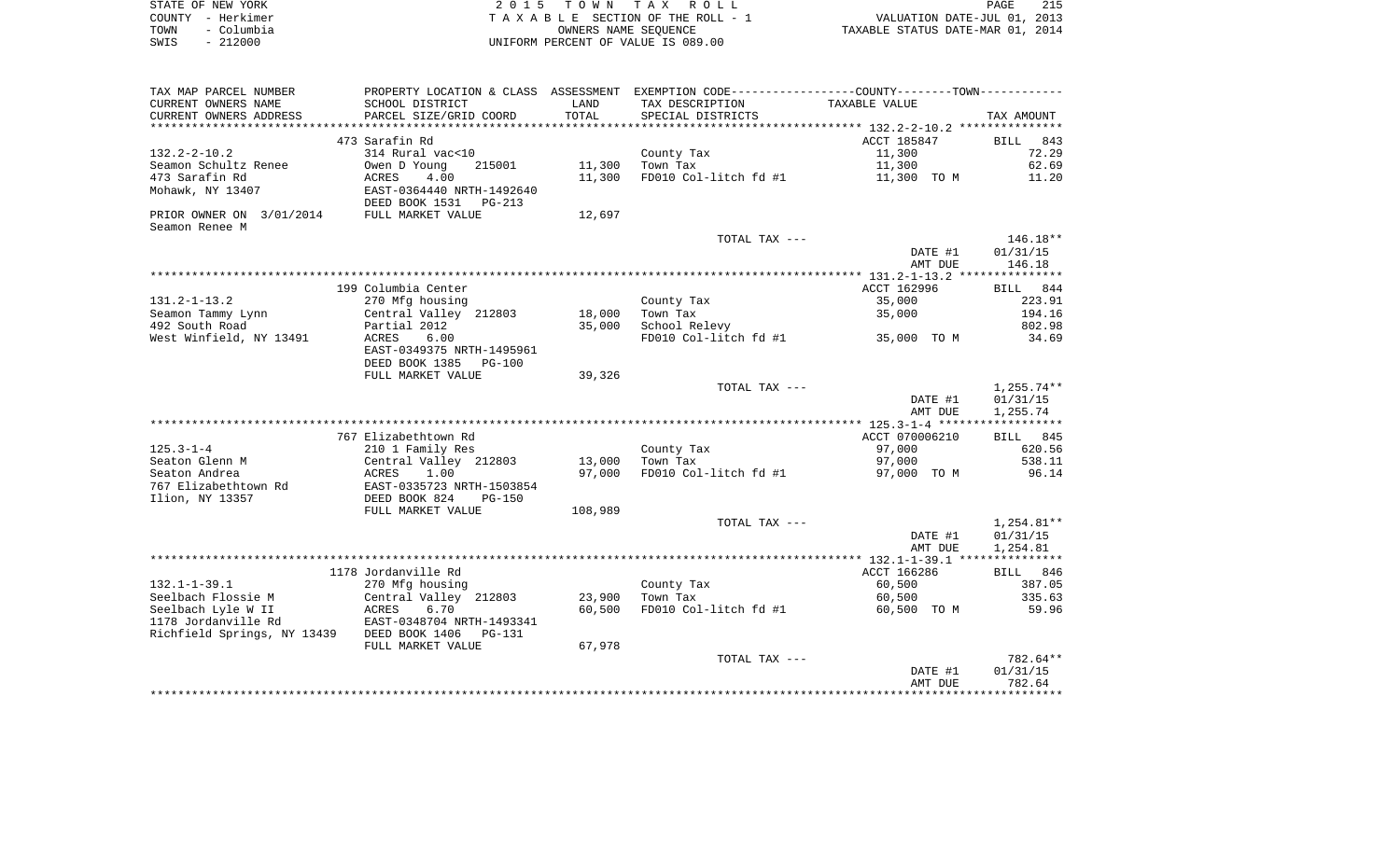| STATE OF NEW YORK  | 2015 TOWN TAX ROLL                 | 216<br><b>PAGE</b>               |
|--------------------|------------------------------------|----------------------------------|
| COUNTY - Herkimer  | TAXABLE SECTION OF THE ROLL - 1    | VALUATION DATE-JUL 01, 2013      |
| - Columbia<br>TOWN | OWNERS NAME SEOUENCE               | TAXABLE STATUS DATE-MAR 01, 2014 |
| - 212000<br>SWIS   | UNIFORM PERCENT OF VALUE IS 089.00 |                                  |

| TAX MAP PARCEL NUMBER       | PROPERTY LOCATION & CLASS ASSESSMENT EXEMPTION CODE---------------COUNTY-------TOWN---------- |         |                        |                              |                |             |                    |
|-----------------------------|-----------------------------------------------------------------------------------------------|---------|------------------------|------------------------------|----------------|-------------|--------------------|
| CURRENT OWNERS NAME         | SCHOOL DISTRICT                                                                               | LAND    | TAX DESCRIPTION        |                              | TAXABLE VALUE  |             |                    |
| CURRENT OWNERS ADDRESS      | PARCEL SIZE/GRID COORD                                                                        | TOTAL   | SPECIAL DISTRICTS      |                              |                |             | TAX AMOUNT         |
| *************************   |                                                                                               |         |                        |                              |                |             |                    |
|                             | 1194 Jordanville Rd                                                                           |         |                        |                              |                |             | <b>BILL</b><br>847 |
| $132.1 - 1 - 39.2$          | 210 1 Family Res                                                                              |         | VET COM C 41132        |                              | 13,500         | $\Omega$    |                    |
| Seelbach Pratoom II         | Central Valley 212803                                                                         |         | 14,800 VET COM T 41133 |                              | $\Omega$       | 18,000      |                    |
| Seelbach Lyle W             | Doublewide                                                                                    |         | 84,000 VET DIS C 41142 |                              | 27,000         | $\mathbf 0$ |                    |
| 1194 Jordanville Rd         | ACRES<br>1.80                                                                                 |         | VET DIS T 41143        |                              | $\overline{0}$ | 29,400      |                    |
| Richfield Springs, NY 13439 | EAST-0349147 NRTH-1493188                                                                     |         | County Tax             |                              | 43,500         |             | 278.29             |
|                             | DEED BOOK 806<br>PG-371                                                                       |         | Town Tax               |                              | 36,600         |             | 203.04             |
|                             | FULL MARKET VALUE                                                                             |         |                        | 94,382 FD010 Col-litch fd #1 | 84,000 TO M    |             | 83.26              |
|                             |                                                                                               |         |                        | TOTAL TAX ---                |                |             | 564.59**           |
|                             |                                                                                               |         |                        |                              |                | DATE #1     | 01/31/15           |
|                             |                                                                                               |         |                        |                              |                | AMT DUE     | 564.59             |
|                             |                                                                                               |         |                        |                              |                |             |                    |
|                             | 830 Millers Mills Rd                                                                          |         |                        |                              | ACCT 070012815 |             | BILL 848           |
| $131.4 - 1 - 7.2$           | 210 1 Family Res                                                                              |         | County Tax             |                              | 180,000        |             | 1,151.56           |
| Segit David R               | Mount Markham<br>215601                                                                       | 23,400  | Town Tax               |                              | 180,000        |             | 998.55             |
| Segit Christy L             | 6.30<br>ACRES                                                                                 | 180,000 |                        | FD010 Col-litch fd #1        | 180,000 TO M   |             | 178.41             |
| 830 Millers Mills Rd        | EAST-0339381 NRTH-1487845                                                                     |         |                        |                              |                |             |                    |
| West Winfield, NY 13491     | DEED BOOK 1078 PG-382                                                                         |         |                        |                              |                |             |                    |
|                             | FULL MARKET VALUE                                                                             | 202,247 |                        |                              |                |             |                    |
|                             |                                                                                               |         |                        | TOTAL TAX ---                |                |             | $2,328.52**$       |
|                             |                                                                                               |         |                        |                              |                | DATE #1     | 01/31/15           |
|                             |                                                                                               |         |                        |                              |                | AMT DUE     | 2,328.52           |
|                             |                                                                                               |         |                        |                              |                |             |                    |
|                             | 241 Huxtable Rd                                                                               |         |                        |                              | ACCT 070006870 |             | BILL 849           |
| $131.4 - 1 - 45$            | 210 1 Family Res                                                                              |         | County Tax             |                              | 85,300         |             | 545.71             |
| Senko James A               | Mount Markham<br>215601                                                                       | 14,300  | Town Tax               |                              | 85,300         |             | 473.20             |
| 241 Huxtable Rd             | ACRES<br>1.60                                                                                 | 85,300  |                        | FD010 Col-litch fd #1        | 85,300 TO M    |             | 84.55              |
| West Winfield, NY 13491     | EAST-0336977 NRTH-1483528                                                                     |         |                        |                              |                |             |                    |
|                             | DEED BOOK 850<br>PG-292                                                                       |         |                        |                              |                |             |                    |
|                             | FULL MARKET VALUE                                                                             | 95,843  |                        |                              |                |             |                    |
|                             |                                                                                               |         |                        | TOTAL TAX ---                |                |             | 1,103.46**         |
|                             |                                                                                               |         |                        |                              |                | DATE #1     | 01/31/15           |
|                             |                                                                                               |         |                        |                              |                | AMT DUE     | 1,103.46           |
|                             | Huxtable Rd                                                                                   |         |                        |                              |                |             | BILL 850           |
| $131.4 - 1 - 46$            | 322 Rural vac>10                                                                              |         | County Tax             |                              | 4,100          |             | 26.23              |
| Senko James A               | Mount Markham<br>215601                                                                       | 4,100   | Town Tax               |                              | 4,100          |             | 22.74              |
| 241 Huxtable Rd             | ACRES 11.50                                                                                   | 4,100   |                        | FD010 Col-litch fd #1        | 4,100 TO M     |             | 4.06               |
| West Winfield, NY 13491     | EAST-0336410 NRTH-1483813                                                                     |         |                        |                              |                |             |                    |
|                             | DEED BOOK 850<br>$PG-292$                                                                     |         |                        |                              |                |             |                    |
|                             | FULL MARKET VALUE                                                                             | 4,607   |                        |                              |                |             |                    |
|                             |                                                                                               |         |                        | TOTAL TAX ---                |                |             | $53.03**$          |
|                             |                                                                                               |         |                        |                              |                | DATE #1     | 01/31/15           |
|                             |                                                                                               |         |                        |                              |                | AMT DUE     | 53.03              |
|                             |                                                                                               |         |                        |                              |                |             |                    |
|                             |                                                                                               |         |                        |                              |                |             |                    |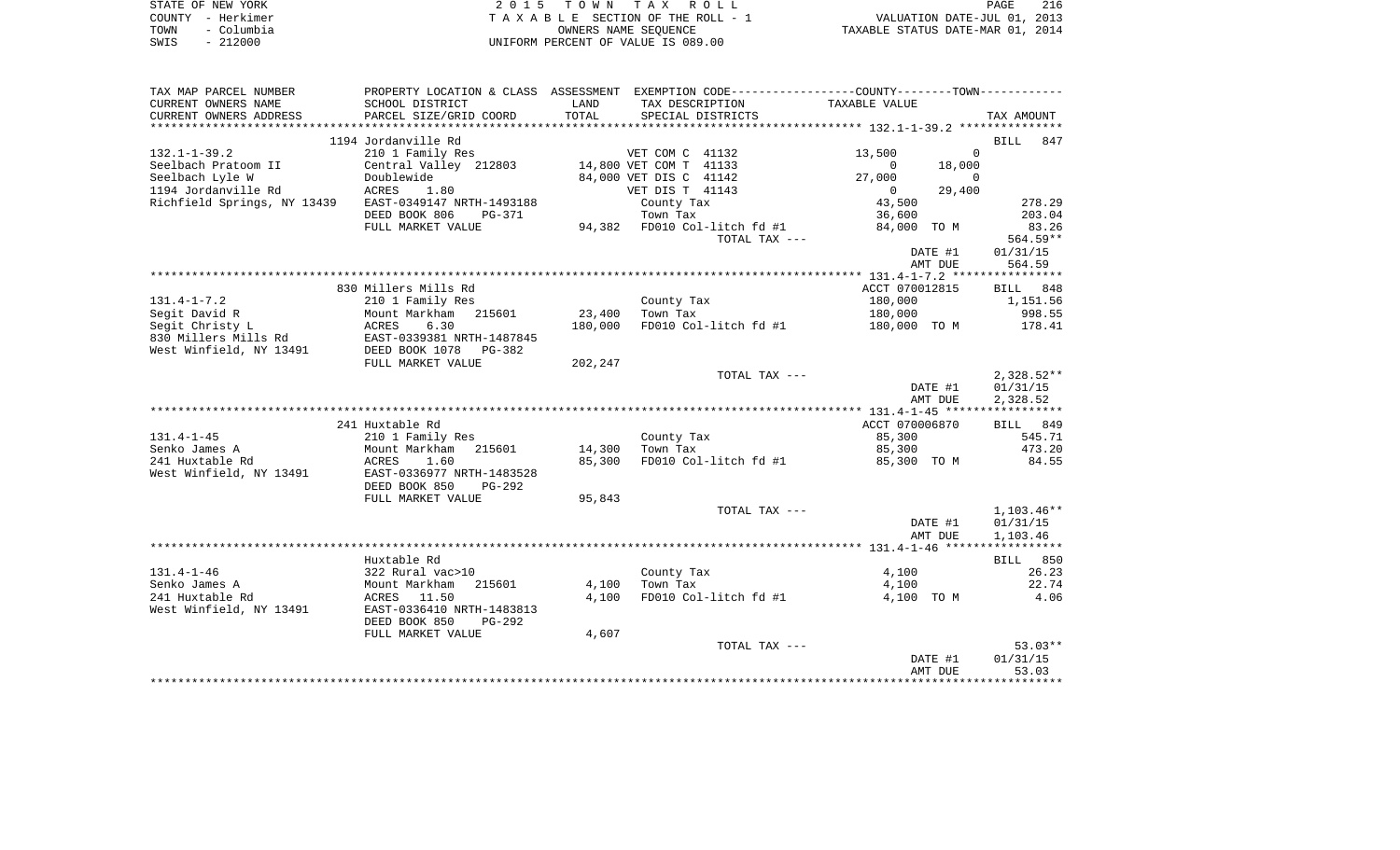| STATE OF NEW YORK  | 2015 TOWN TAX ROLL                 | 217<br>PAGE                      |
|--------------------|------------------------------------|----------------------------------|
| COUNTY - Herkimer  | TAXABLE SECTION OF THE ROLL - 1    | VALUATION DATE-JUL 01, 2013      |
| - Columbia<br>TOWN | OWNERS NAME SEOUENCE               | TAXABLE STATUS DATE-MAR 01, 2014 |
| $-212000$<br>SWIS  | UNIFORM PERCENT OF VALUE IS 089.00 |                                  |

| TAX MAP PARCEL NUMBER                                 |                                                                                         |         | PROPERTY LOCATION & CLASS ASSESSMENT EXEMPTION CODE---------------COUNTY-------TOWN---------- |                  |              |
|-------------------------------------------------------|-----------------------------------------------------------------------------------------|---------|-----------------------------------------------------------------------------------------------|------------------|--------------|
| CURRENT OWNERS NAME                                   | SCHOOL DISTRICT                                                                         | LAND    | TAX DESCRIPTION                                                                               | TAXABLE VALUE    |              |
| CURRENT OWNERS ADDRESS                                | PARCEL SIZE/GRID COORD                                                                  | TOTAL   | SPECIAL DISTRICTS                                                                             |                  | TAX AMOUNT   |
|                                                       |                                                                                         |         |                                                                                               |                  |              |
|                                                       | 966 State Route 28                                                                      |         |                                                                                               | ACCT 070005430   | BILL<br>851  |
| $132.3 - 1 - 11.1$                                    | 112 Dairy farm                                                                          |         | AGRIC 10 Y 42100                                                                              | 12,000<br>12,000 |              |
| Shafer Kenneth R                                      |                                                                                         |         | 104,400 County Tax                                                                            | 179,600          | 1,149.00     |
| 966 State Route 28                                    | Richfield Sprin 365601<br>ACRES 162.80                                                  | 191,600 | Town Tax                                                                                      | 179,600          | 996.33       |
| Jordanville, NY 13361                                 | EAST-0358578 NRTH-1482588                                                               |         | FD010 Col-litch fd #1                                                                         | 191,600 TO M     | 189.90       |
|                                                       | DEED BOOK 920<br>PG-69                                                                  |         |                                                                                               |                  |              |
|                                                       | FULL MARKET VALUE                                                                       | 215,281 |                                                                                               |                  |              |
|                                                       |                                                                                         |         | TOTAL TAX ---                                                                                 |                  | $2,335.23**$ |
|                                                       |                                                                                         |         |                                                                                               | DATE #1          | 01/31/15     |
|                                                       |                                                                                         |         |                                                                                               | AMT DUE          | 2,335.23     |
|                                                       |                                                                                         |         |                                                                                               |                  |              |
|                                                       | 1956 State Route 28                                                                     |         |                                                                                               | ACCT 070005910   | BILL 852     |
| $126.3 - 2 - 26$                                      |                                                                                         |         |                                                                                               | 78,800           |              |
|                                                       | 210 1 Family Res                                                                        |         | County Tax<br>Town Tax                                                                        | 78,800           | 504.13       |
| Shaut Dennis W Jr                                     |                                                                                         |         | 14,100 Town Tax                                                                               |                  | 437.14       |
| Shaut Reagan L                                        |                                                                                         | 78,800  | FD010 Col-litch fd #1                                                                         | 78,800 TO M      | 78.10        |
| 1956 State Route 28                                   | Central Valley 212803<br>Doublewide<br>ACRES 1.50 BANK 291<br>EAST-0354697 NRTH-1502235 |         |                                                                                               |                  |              |
| Mohawk, NY 13407                                      |                                                                                         |         |                                                                                               |                  |              |
|                                                       | DEED BOOK 826<br>PG-620                                                                 |         |                                                                                               |                  |              |
|                                                       | FULL MARKET VALUE                                                                       | 88,539  |                                                                                               |                  |              |
|                                                       |                                                                                         |         | TOTAL TAX ---                                                                                 |                  | $1,019.37**$ |
|                                                       |                                                                                         |         |                                                                                               | DATE #1          | 01/31/15     |
|                                                       |                                                                                         |         |                                                                                               | AMT DUE          | 1,019.37     |
|                                                       |                                                                                         |         |                                                                                               |                  |              |
|                                                       | Jordanville Rd                                                                          |         |                                                                                               | ACCT 159385      | BILL 853     |
| $132.1 - 1 - 3.1$                                     | 105 Vac farmland                                                                        |         | AG MKTS L 41720                                                                               | 2,294<br>2,294   |              |
| Shaw Family Revoc Trust 2010 Central Valley 212803    |                                                                                         |         | 22,000 County Tax                                                                             | 19,706           | 126.07       |
| Shaw Jeffrey M                                        | FRNT 785.00 DPTH                                                                        | 22,000  | Town Tax                                                                                      | 19,706           | 109.32       |
| 1385 Jordanville Rd ACRES 32.00                       |                                                                                         |         | FD010 Col-litch fd #1                                                                         | 19,706 TO M      | 19.53        |
| Richfield Springs, NY 13439 EAST-0350492 NRTH-1491985 |                                                                                         |         | 2,294 EX                                                                                      |                  |              |
|                                                       | DEED BOOK 1361 PG-335                                                                   |         |                                                                                               |                  |              |
| MAY BE SUBJECT TO PAYMENT                             | FULL MARKET VALUE                                                                       | 24,719  |                                                                                               |                  |              |
| UNDER AGDIST LAW TIL 2018                             |                                                                                         |         |                                                                                               |                  |              |
|                                                       |                                                                                         |         | TOTAL TAX ---                                                                                 |                  | 254.92**     |
|                                                       |                                                                                         |         |                                                                                               | DATE #1          | 01/31/15     |
|                                                       |                                                                                         |         |                                                                                               | AMT DUE          | 254.92       |
|                                                       |                                                                                         |         |                                                                                               |                  |              |
|                                                       | 1385 Jordanville Rd                                                                     |         |                                                                                               | ACCT 159386      | BILL<br>854  |
| $132.1 - 1 - 4.1$                                     | 112 Dairy farm                                                                          |         | AG MKTS<br>41730                                                                              | 19,288<br>19,288 |              |
| Shaw Family Revoc Trust 2010 Richfield Sprin 365601   |                                                                                         |         | 135,100 AGRIC 10 Y 42100                                                                      | 7,000<br>7,000   |              |
| Shaw Jeffrey M                                        | ACRES 219.21                                                                            |         |                                                                                               | 226,112          | 1,446.56     |
| 1385 Jordanville Rd EAST-0353296 NRTH-1493138         |                                                                                         |         | 252,400 County Tax<br>Town Tax                                                                | 226,112          | 1,254.36     |
| Richfield Springs, NY 13439 DEED BOOK 1361 PG-340     |                                                                                         |         | FD010 Col-litch fd #1                                                                         | 252,400 TO M     | 250.17       |
|                                                       | FULL MARKET VALUE                                                                       | 283,596 |                                                                                               |                  |              |
| MAY BE SUBJECT TO PAYMENT                             |                                                                                         |         |                                                                                               |                  |              |
| UNDER AGDIST LAW TIL 2021                             |                                                                                         |         |                                                                                               |                  |              |
|                                                       |                                                                                         |         | TOTAL TAX ---                                                                                 |                  | $2,951.09**$ |
|                                                       |                                                                                         |         |                                                                                               | DATE #1          | 01/31/15     |
|                                                       |                                                                                         |         |                                                                                               | AMT DUE          |              |
|                                                       |                                                                                         |         |                                                                                               |                  | 2,951.09     |
|                                                       |                                                                                         |         |                                                                                               |                  |              |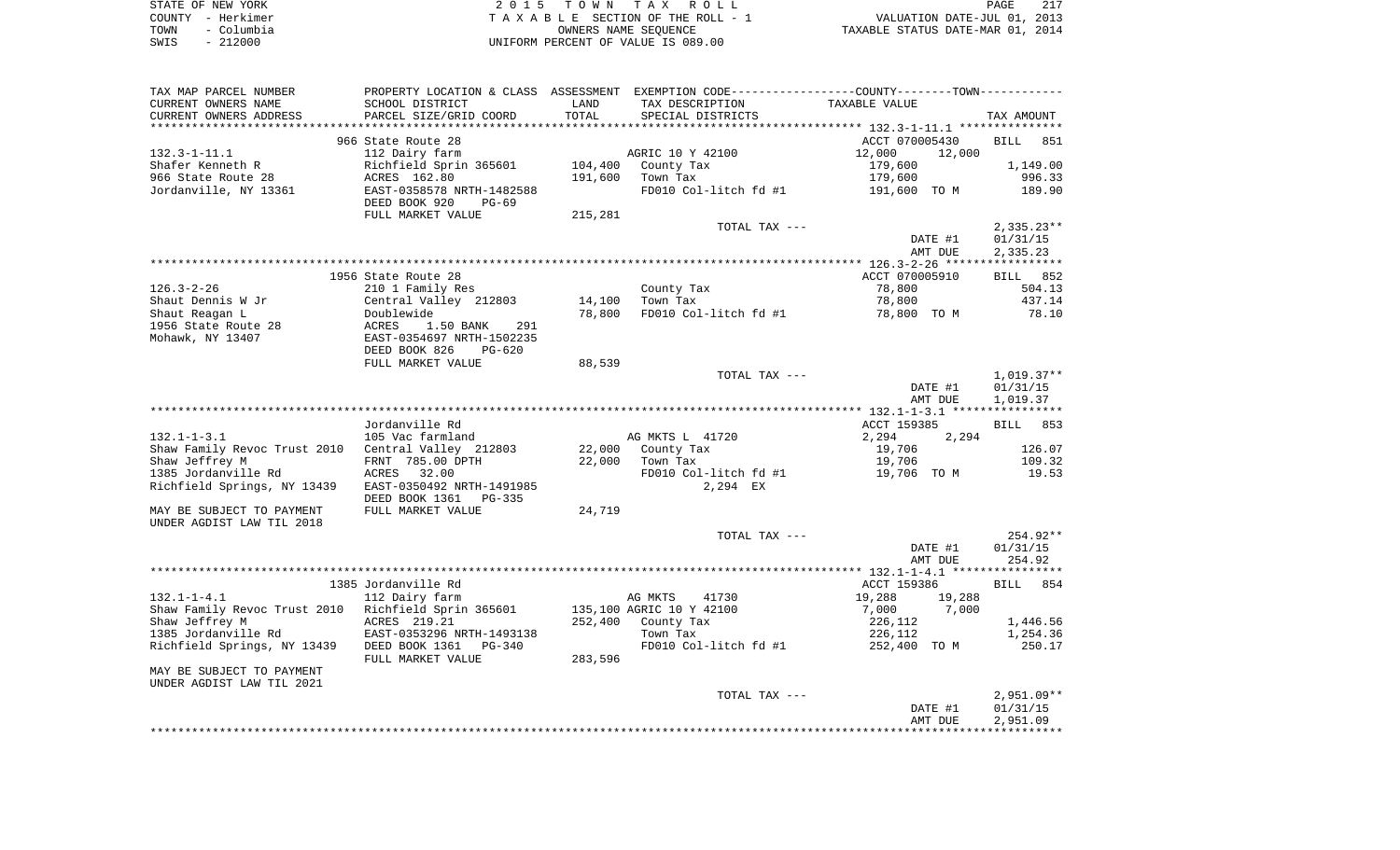|      | STATE OF NEW YORK | 2015 TOWN TAX ROLL                 | PAGE                             | 218 |
|------|-------------------|------------------------------------|----------------------------------|-----|
|      | COUNTY - Herkimer | TAXABLE SECTION OF THE ROLL - 1    | VALUATION DATE-JUL 01, 2013      |     |
| TOWN | - Columbia        | OWNERS NAME SEOUENCE               | TAXABLE STATUS DATE-MAR 01, 2014 |     |
| SWIS | $-212000$         | UNIFORM PERCENT OF VALUE IS 089.00 |                                  |     |

| TAX MAP PARCEL NUMBER       |                             |         |                       | PROPERTY LOCATION & CLASS ASSESSMENT EXEMPTION CODE---------------COUNTY--------TOWN---------- |                 |
|-----------------------------|-----------------------------|---------|-----------------------|------------------------------------------------------------------------------------------------|-----------------|
| CURRENT OWNERS NAME         | SCHOOL DISTRICT             | LAND    | TAX DESCRIPTION       | TAXABLE VALUE                                                                                  |                 |
| CURRENT OWNERS ADDRESS      | PARCEL SIZE/GRID COORD      | TOTAL   | SPECIAL DISTRICTS     |                                                                                                | TAX AMOUNT      |
|                             |                             |         |                       |                                                                                                |                 |
|                             | 1248 Jordanville Rd         |         |                       |                                                                                                | <b>BILL</b> 855 |
| $132.1 - 1 - 3.2$           | 210 1 Family Res            |         | County Tax            | 94,000                                                                                         | 601.37          |
| Shaw Gregory                | Central Valley 212803       | 23,000  | Town Tax              | 94,000                                                                                         | 521.47          |
| 1248 Jordanville Road       | FRNT 350.00 DPTH            | 94,000  | FD010 Col-litch fd #1 | 94,000 TO M                                                                                    | 93.17           |
| Richfield Springs, NY 13439 | ACRES<br>6.00               |         |                       |                                                                                                |                 |
|                             | EAST-0350166 NRTH-1492439   |         |                       |                                                                                                |                 |
|                             | DEED BOOK 1239<br>PG-872    |         |                       |                                                                                                |                 |
|                             | FULL MARKET VALUE           | 105,618 |                       |                                                                                                |                 |
|                             |                             |         | TOTAL TAX ---         |                                                                                                | $1,216.01**$    |
|                             |                             |         |                       | DATE #1                                                                                        | 01/31/15        |
|                             |                             |         |                       | AMT DUE                                                                                        | 1,216.01        |
|                             |                             |         |                       |                                                                                                |                 |
|                             | 105 Brewer Rd               |         |                       | ACCT 184471                                                                                    | BILL 856        |
| $125.2 - 2 - 67$            | 210 1 Family Res            |         | County Tax            | 81,500                                                                                         | 521.40          |
| Shedd Jennifer A            | Central Valley 212803       | 13,100  | Town Tax              | 81,500                                                                                         | 452.12          |
| 105 Brewer Rd               | FRNT 250.00 DPTH 180.00     | 81,500  | FD010 Col-litch fd #1 | 81,500 TO M                                                                                    | 80.78           |
| Ilion, NY 13357             | 1.03<br>ACRES               |         |                       |                                                                                                |                 |
|                             | EAST-0337369 NRTH-1506307   |         |                       |                                                                                                |                 |
|                             | DEED BOOK 1523<br>PG-42     |         |                       |                                                                                                |                 |
|                             | FULL MARKET VALUE           | 91,573  |                       |                                                                                                |                 |
|                             |                             |         | TOTAL TAX ---         |                                                                                                | $1,054.30**$    |
|                             |                             |         |                       | DATE #1                                                                                        | 01/31/15        |
|                             |                             |         |                       | AMT DUE                                                                                        | 1,054.30        |
|                             |                             |         |                       |                                                                                                |                 |
|                             | 1122 Jordanville Rd         |         |                       | ACCT 070006060                                                                                 | BILL 857        |
| $131.2 - 1 - 34$            | 210 1 Family Res            |         | County Tax            | 85,300                                                                                         | 545.71          |
| Shokey Joseph               | Central Valley 212803       | 12,000  | Town Tax              | 85,300                                                                                         | 473.20          |
| Shokey Sherri L             | FRNT 272.00 DPTH 163.00     | 85,300  | FD010 Col-litch fd #1 | 85,300 TO M                                                                                    | 84.55           |
| 1122 Jordanville Rd         | ACRES<br>$0.87$ BANK<br>184 |         |                       |                                                                                                |                 |
| Ilion, NY 13357             | EAST-0348089 NRTH-1493921   |         |                       |                                                                                                |                 |
|                             | DEED BOOK 789<br>$PG-205$   |         |                       |                                                                                                |                 |
|                             | FULL MARKET VALUE           | 95,843  |                       |                                                                                                |                 |
|                             |                             |         | TOTAL TAX ---         |                                                                                                | 1,103.46**      |
|                             |                             |         |                       | DATE #1                                                                                        | 01/31/15        |
|                             |                             |         |                       | AMT DUE                                                                                        | 1,103.46        |
|                             |                             |         |                       |                                                                                                |                 |
|                             | Jordanville Rd              |         |                       |                                                                                                | <b>BILL</b> 858 |
| $131.2 - 1 - 36.2$          | 314 Rural vac<10            |         | County Tax            | 1,000                                                                                          | 6.40            |
| Shokey Joseph               | Central Valley 212803       | 1,000   | Town Tax              | 1,000                                                                                          | 5.55            |
| Shokey Sherri L             | FRNT 171.00 DPTH 120.00     | 1,000   | FD010 Col-litch fd #1 | 1,000 TO M                                                                                     | .99             |
| 1122 Jordanville Rd         | BANK<br>184                 |         |                       |                                                                                                |                 |
| Ilion, NY 13357             | EAST-0347953 NRTH-1493812   |         |                       |                                                                                                |                 |
|                             | DEED BOOK 789<br>$PG-205$   |         |                       |                                                                                                |                 |
|                             | FULL MARKET VALUE           | 1,124   |                       |                                                                                                |                 |
|                             |                             |         | TOTAL TAX ---         |                                                                                                | $12.94**$       |
|                             |                             |         |                       | DATE #1                                                                                        | 01/31/15        |
|                             |                             |         |                       | AMT DUE                                                                                        | 12.94           |
|                             |                             |         |                       |                                                                                                |                 |
|                             |                             |         |                       |                                                                                                |                 |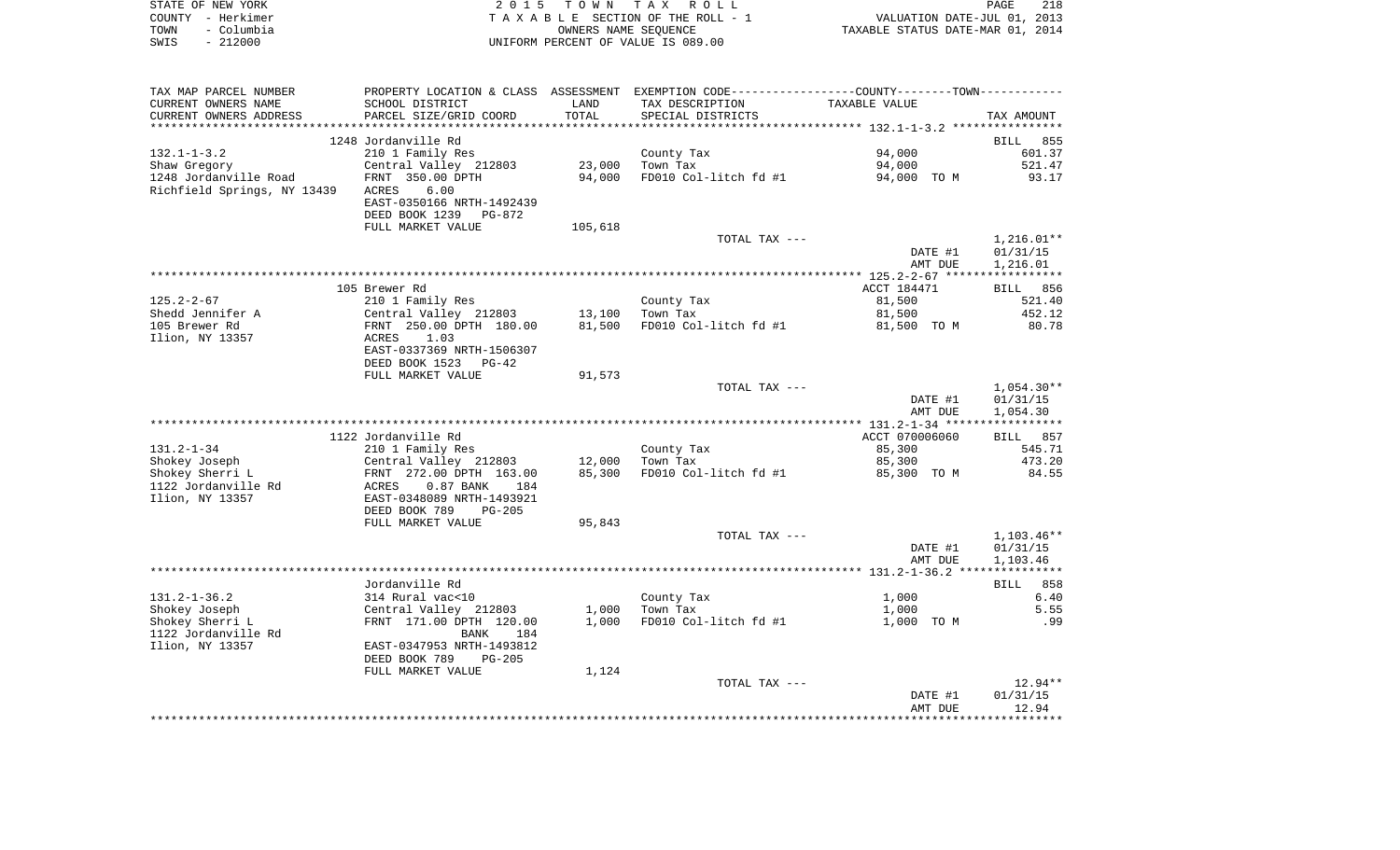| STATE OF NEW YORK                                                   | 2015 TOWN TAX ROLL                                                                            |                  | 219<br>PAGE                                                   |                                                                 |                   |
|---------------------------------------------------------------------|-----------------------------------------------------------------------------------------------|------------------|---------------------------------------------------------------|-----------------------------------------------------------------|-------------------|
| COUNTY - Herkimer<br>TOWN<br>– Columbia                             |                                                                                               |                  | T A X A B L E SECTION OF THE ROLL - 1<br>OWNERS NAME SEOUENCE | VALUATION DATE-JUL 01, 2013<br>TAXABLE STATUS DATE-MAR 01, 2014 |                   |
| $-212000$<br>SWIS                                                   |                                                                                               |                  | UNIFORM PERCENT OF VALUE IS 089.00                            |                                                                 |                   |
|                                                                     |                                                                                               |                  |                                                               |                                                                 |                   |
| TAX MAP PARCEL NUMBER                                               | PROPERTY LOCATION & CLASS ASSESSMENT EXEMPTION CODE---------------COUNTY-------TOWN---------- |                  |                                                               |                                                                 |                   |
| CURRENT OWNERS NAME<br>CURRENT OWNERS ADDRESS                       | SCHOOL DISTRICT                                                                               | LAND<br>TOTAL    | TAX DESCRIPTION<br>SPECIAL DISTRICTS                          | TAXABLE VALUE                                                   |                   |
|                                                                     | PARCEL SIZE/GRID COORD<br>**************************                                          | **************** |                                                               |                                                                 | TAX AMOUNT        |
|                                                                     | Brewer Rd                                                                                     |                  |                                                               | ACCT 070011970                                                  | BILL 859          |
| $125.2 - 2 - 64$                                                    | 105 Vac farmland                                                                              |                  | County Tax                                                    | 7,200                                                           | 46.06             |
| Shottke Marcus W                                                    | Central Valley 212803                                                                         | 7,200            | Town Tax                                                      | 7,200                                                           | 39.94             |
| Shottke Bodwell Amy Beth<br>883 Elizabethtown Rd<br>Ilion, NY 13357 | ACRES 17.00<br>EAST-0338497 NRTH-1506782<br>DEED BOOK 1550 PG-131                             | 7,200            | FD010 Col-litch fd #1                                         | 7,200 TO M                                                      | 7.14              |
|                                                                     | FULL MARKET VALUE                                                                             | 8,090            |                                                               |                                                                 |                   |
| PRIOR OWNER ON 3/01/2014                                            |                                                                                               |                  |                                                               |                                                                 |                   |
| Brewer Road Properties, LLC                                         |                                                                                               |                  |                                                               |                                                                 |                   |
|                                                                     |                                                                                               |                  | TOTAL TAX ---                                                 |                                                                 | $93.14**$         |
|                                                                     |                                                                                               |                  |                                                               | DATE #1<br>AMT DUE                                              | 01/31/15<br>93.14 |
|                                                                     |                                                                                               |                  |                                                               |                                                                 |                   |
|                                                                     | Elizabethtown Rd                                                                              |                  |                                                               | ACCT 070011910                                                  | BILL 860          |
| $125.2 - 2 - 68.1$                                                  | 105 Vac farmland                                                                              |                  | County Tax                                                    | 17,000                                                          | 108.76            |
| Shottke Marcus W                                                    | Central Valley 212803                                                                         | 17,000           | Town Tax                                                      | 17,000                                                          | 94.31             |
| Shottke Bodwell Amy Beth                                            | FRNT 996.00 DPTH                                                                              | 17,000           | FD010 Col-litch fd #1                                         | 17,000 TO M                                                     | 16.85             |
| 883 Elizabethtown Rd                                                | ACRES 14.90                                                                                   |                  |                                                               |                                                                 |                   |
| Ilion, NY 13357                                                     | EAST-0338167 NRTH-1507448                                                                     |                  |                                                               |                                                                 |                   |
| PRIOR OWNER ON 3/01/2014                                            | DEED BOOK 1550 PG-131<br>FULL MARKET VALUE                                                    |                  |                                                               |                                                                 |                   |
| Brewer Road Properties                                              |                                                                                               | 19,101           |                                                               |                                                                 |                   |
|                                                                     |                                                                                               |                  | TOTAL TAX ---                                                 |                                                                 | 219.92**          |
|                                                                     |                                                                                               |                  |                                                               | DATE #1                                                         | 01/31/15          |
|                                                                     |                                                                                               |                  |                                                               | AMT DUE                                                         | 219.92            |
|                                                                     |                                                                                               |                  |                                                               |                                                                 |                   |
|                                                                     | Elizabethtown Rd                                                                              |                  |                                                               | ACCT 189025                                                     | <b>BILL</b> 861   |
| $125.2 - 2 - 68.3$                                                  | 105 Vac farmland                                                                              |                  | County Tax                                                    | 14,000                                                          | 89.57             |
| Shottke Marcus W                                                    | Central Valley 212803                                                                         | 14,000           | Town Tax                                                      | 14,000                                                          | 77.67             |
| Shottke Bodwell Amy Beth<br>883 Elizabethtown Rd                    | FRNT 114.00 DPTH<br>ACRES 11.30                                                               | 14,000           | FD010 Col-litch fd #1                                         | 14,000 TO M                                                     | 13.88             |
| Ilion, NY 13357                                                     | EAST-0337703 NRTH-1506572<br>DEED BOOK 1550<br>PG-131                                         |                  |                                                               |                                                                 |                   |
| PRIOR OWNER ON 3/01/2014                                            | FULL MARKET VALUE                                                                             | 15,730           |                                                               |                                                                 |                   |
| Brewer Road Properties, LLC                                         |                                                                                               |                  |                                                               |                                                                 |                   |
|                                                                     |                                                                                               |                  | TOTAL TAX ---                                                 |                                                                 | 181.12**          |
|                                                                     |                                                                                               |                  |                                                               | DATE #1                                                         | 01/31/15          |
|                                                                     |                                                                                               |                  |                                                               | AMT DUE                                                         | 181.12            |

|                       | State Route 28            |        |                       | ACCT 070008465 | 862<br>BILL |
|-----------------------|---------------------------|--------|-----------------------|----------------|-------------|
| $139.3 - 2 - 1$       | 105 Vac farmland          |        | County Tax            | 12,400         | 79.33       |
| Shultz James C        | Richfield Sprin 365601    | 12,400 | Town Tax              | 12,400         | 68.79       |
| Schultz Joyce N       | 31.60<br>ACRES            | 12,400 | FD010 Col-litch fd #1 | 12,400<br>TO M | 12.29       |
| 2213 State Route 74   | EAST-0356423 NRTH-1472296 |        |                       |                |             |
| Ticonderoga, NY 12883 | DEED BOOK 1278<br>PG-817  |        |                       |                |             |
|                       | FULL MARKET VALUE         | 13,933 |                       |                |             |
|                       |                           |        | TOTAL TAX ---         |                | $160.41**$  |
|                       |                           |        |                       | DATE #1        | 01/31/15    |
|                       |                           |        |                       | AMT DUE        | 160.41      |
|                       |                           |        |                       |                |             |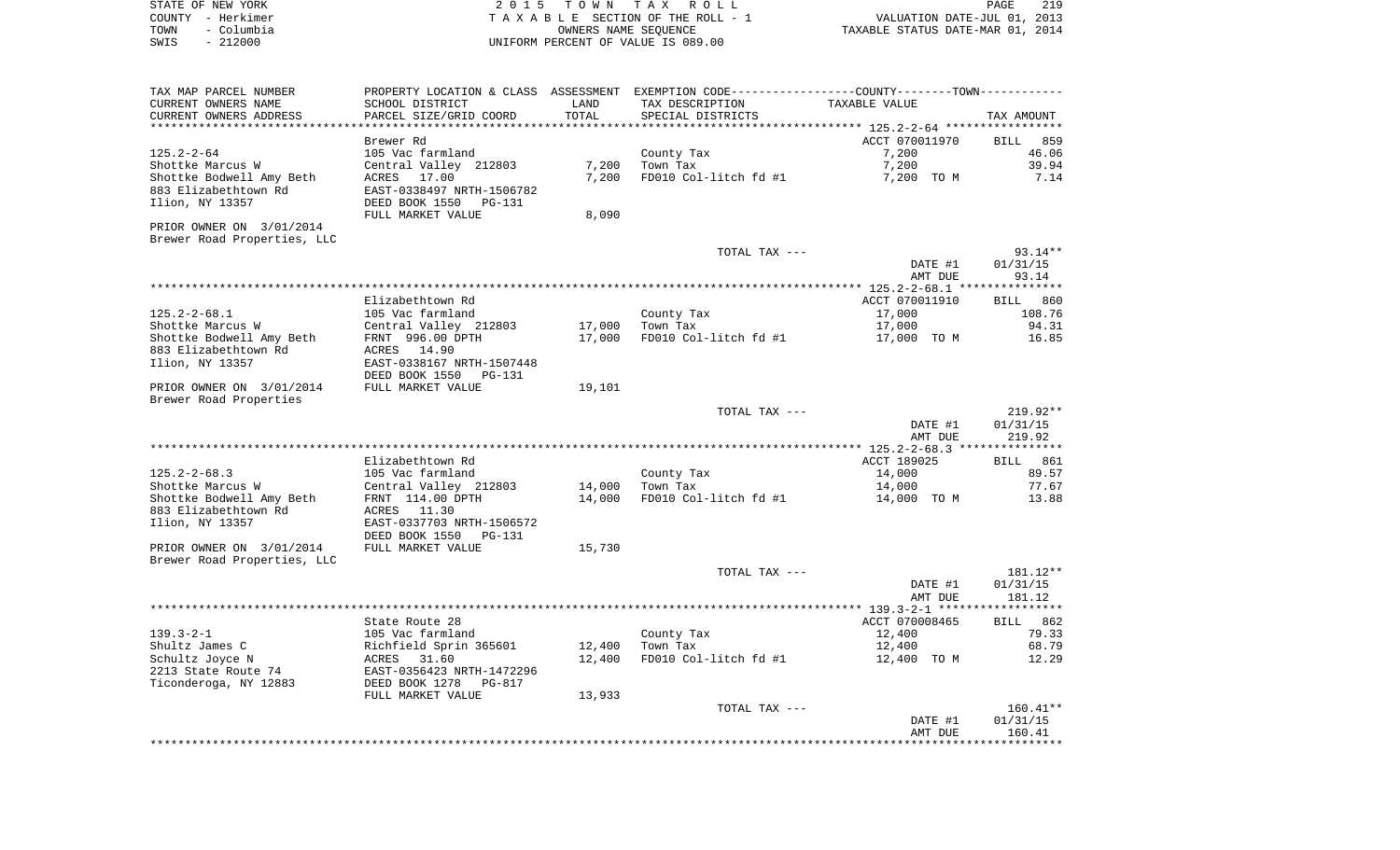| STATE OF NEW YORK  | 2015 TOWN TAX ROLL                 | 220<br>PAGE                      |
|--------------------|------------------------------------|----------------------------------|
| COUNTY - Herkimer  | TAXABLE SECTION OF THE ROLL - 1    | VALUATION DATE-JUL 01, 2013      |
| – Columbia<br>TOWN | OWNERS NAME SEOUENCE               | TAXABLE STATUS DATE-MAR 01, 2014 |
| $-212000$<br>SWIS  | UNIFORM PERCENT OF VALUE IS 089.00 |                                  |

| TAX MAP PARCEL NUMBER     | PROPERTY LOCATION & CLASS  | ASSESSMENT | EXEMPTION CODE-----------------COUNTY-------TOWN-----------    |                |             |
|---------------------------|----------------------------|------------|----------------------------------------------------------------|----------------|-------------|
| CURRENT OWNERS NAME       | SCHOOL DISTRICT            | LAND       | TAX DESCRIPTION                                                | TAXABLE VALUE  |             |
| CURRENT OWNERS ADDRESS    | PARCEL SIZE/GRID COORD     | TOTAL      | SPECIAL DISTRICTS                                              |                | TAX AMOUNT  |
| *******************       |                            | ********** | ********************************* 139.3–2–2 ****************** |                |             |
|                           | State Route 28             |            |                                                                | ACCT 070008490 | BILL 863    |
| $139.3 - 2 - 2$           | 105 Vac farmland           |            | County Tax                                                     | 33,000         | 211.12      |
| Shultz James C            | Richfield Sprin 365601     | 33,000     | Town Tax                                                       | 33,000         | 183.07      |
| Schultz Joyce N           | ACRES<br>21.60             | 33,000     | FD010 Col-litch fd #1                                          | 33,000 TO M    | 32.71       |
| 2213 State Route 74       | EAST-0357535 NRTH-1471820  |            |                                                                |                |             |
| Ticonderoga, NY 12883     | DEED BOOK 1278<br>PG-817   |            |                                                                |                |             |
|                           | FULL MARKET VALUE          | 37,079     |                                                                |                |             |
|                           |                            |            | TOTAL TAX ---                                                  |                | 426.90**    |
|                           |                            |            |                                                                | DATE #1        | 01/31/15    |
|                           |                            |            |                                                                | AMT DUE        | 426.90      |
|                           |                            |            |                                                                |                |             |
|                           | 116 Jordanville Rd         |            |                                                                | ACCT 070015930 | BILL 864    |
| $131.30 - 2 - 21$         | 210 1 Family Res           |            | County Tax                                                     | 75,000         | 479.82      |
| Sinclair Frederic J       | 215601<br>Mount Markham    | 13,400     | Town Tax                                                       | 75,000         | 416.06      |
| Sinclair Margaret L       | 1.20<br>ACRES              | 75,000     | FD010 Col-litch fd #1                                          | 75,000 TO M    | 74.34       |
| 116 Jordanville Rd        | EAST-0328128 NRTH-1492918  |            |                                                                |                |             |
| Ilion, NY 13357           | DEED BOOK 711<br>$PG-331$  |            |                                                                |                |             |
|                           | FULL MARKET VALUE          | 84,270     |                                                                |                |             |
|                           |                            |            | TOTAL TAX ---                                                  |                | $970.22**$  |
|                           |                            |            |                                                                | DATE #1        | 01/31/15    |
|                           |                            |            |                                                                | AMT DUE        | 970.22      |
|                           |                            |            |                                                                |                |             |
|                           | Jordanville Rd             |            |                                                                | ACCT 070008860 | BILL 865    |
| $132.3 - 1 - 6.2$         | 105 Vac farmland           |            | County Tax                                                     | 61,800         | 395.37      |
| Singh Sukhjit             | Richfield Sprin 365601     | 56,650     | Town Tax                                                       | 61,800         | 342.84      |
| Kaur Surjit               | ACRES 92.50                | 61,800     | FD010 Col-litch fd #1                                          | 61,800 TO M    | 61.25       |
| 160 Drift Ave             | EAST-0356931 NRTH-1488225  |            |                                                                |                |             |
| Lawrenceville, NJ 08648   | DEED BOOK 1228<br>$PG-448$ |            |                                                                |                |             |
|                           | FULL MARKET VALUE          | 69,438     |                                                                |                |             |
| MAY BE SUBJECT TO PAYMENT |                            |            |                                                                |                |             |
| UNDER AGDIST LAW TIL 2017 |                            |            | TOTAL TAX ---                                                  |                | 799.46**    |
|                           |                            |            |                                                                |                | 01/31/15    |
|                           |                            |            |                                                                | DATE #1        |             |
|                           |                            |            |                                                                | AMT DUE        | 799.46      |
|                           | Hazelton Rd                |            |                                                                | ACCT 070013470 | 866<br>BILL |
| $132.3 - 1 - 39$          | 322 Rural vac>10           |            | County Tax                                                     | 3,500          | 22.39       |
| Skinner Brian C           | Richfield Sprin 365601     | 3,500      | Town Tax                                                       | 3,500          | 19.42       |
| 779 Rolling Hill Drive    | ACRES 10.00                | 3,500      | FD010 Col-litch fd #1                                          | 3,500 TO M     | 3.47        |
| Sebastian, FL 32958       | EAST-0349956 NRTH-1485338  |            |                                                                |                |             |
|                           | DEED BOOK 676<br>$PG-70$   |            |                                                                |                |             |
|                           | FULL MARKET VALUE          | 3,933      |                                                                |                |             |
|                           |                            |            | TOTAL TAX ---                                                  |                | $45.28**$   |
|                           |                            |            |                                                                | DATE #1        | 01/31/15    |
|                           |                            |            |                                                                | AMT DUE        | 45.28       |
|                           |                            |            |                                                                |                |             |
|                           |                            |            |                                                                |                |             |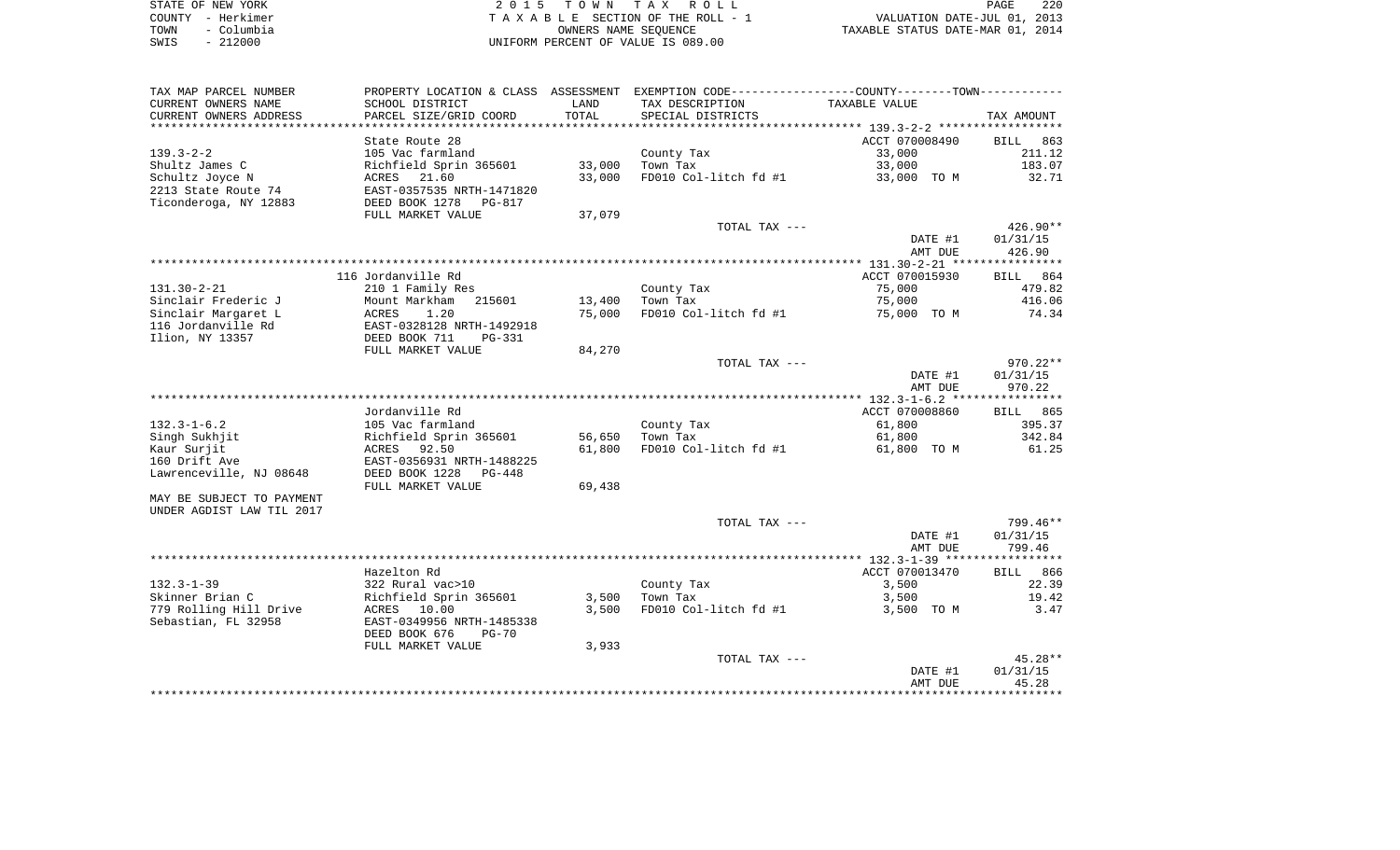|      | STATE OF NEW YORK | 2015 TOWN TAX ROLL                 | 221<br>PAGE                      |
|------|-------------------|------------------------------------|----------------------------------|
|      | COUNTY - Herkimer | TAXABLE SECTION OF THE ROLL - 1    | VALUATION DATE-JUL 01, 2013      |
| TOWN | - Columbia        | OWNERS NAME SEOUENCE               | TAXABLE STATUS DATE-MAR 01, 2014 |
| SWIS | $-212000$         | UNIFORM PERCENT OF VALUE IS 089.00 |                                  |

| TAX MAP PARCEL NUMBER                                 |                           |         | PROPERTY LOCATION & CLASS ASSESSMENT EXEMPTION CODE----------------COUNTY--------TOWN---------- |                    |                    |
|-------------------------------------------------------|---------------------------|---------|-------------------------------------------------------------------------------------------------|--------------------|--------------------|
| CURRENT OWNERS NAME                                   | SCHOOL DISTRICT           | LAND    | TAX DESCRIPTION                                                                                 | TAXABLE VALUE      |                    |
| CURRENT OWNERS ADDRESS                                | PARCEL SIZE/GRID COORD    | TOTAL   | SPECIAL DISTRICTS                                                                               |                    | TAX AMOUNT         |
|                                                       |                           |         |                                                                                                 |                    |                    |
|                                                       | Mckoons Rd                |         |                                                                                                 | ACCT 070001475     | BILL 867           |
| $131.2 - 1 - 56.2$                                    | 314 Rural vac<10          |         | County Tax                                                                                      | 2,400              | 15.35              |
| Skinner John M                                        | Central Valley 212803     | 2,400   | Town Tax                                                                                        | 2,400              | 13.31              |
| 1237 McKoons Road                                     | 5.90<br>ACRES             | 2,400   | FD010 Col-litch fd #1                                                                           | 2,400 TO M         | 2.38               |
| Richfield Springs, NY 13439                           | EAST-0346676 NRTH-1488878 |         |                                                                                                 |                    |                    |
|                                                       | DEED BOOK 865<br>PG-54    |         |                                                                                                 |                    |                    |
|                                                       | FULL MARKET VALUE         | 2,697   |                                                                                                 |                    |                    |
|                                                       |                           |         | TOTAL TAX ---                                                                                   |                    | $31.04**$          |
|                                                       |                           |         |                                                                                                 | DATE #1            | 01/31/15           |
|                                                       |                           |         |                                                                                                 | AMT DUE            | 31.04              |
|                                                       |                           |         |                                                                                                 |                    |                    |
|                                                       | 1424 Mckoons Rd           |         |                                                                                                 | ACCT 070015840     | BILL 868           |
| $131.2 - 1 - 57.1$                                    | 322 Rural vac>10          |         | County Tax                                                                                      | 22,600             | 144.58             |
| Skinner John M                                        | Central Valley 212803     | 22,600  | Town Tax                                                                                        | 22,600             | 125.37             |
| 1237 McKoons Road                                     | ACRES 56.30               | 22,600  | FD010 Col-litch fd #1                                                                           | 22,600 TO M        | 22.40              |
| Richfield Springs, NY 13339 EAST-0349211 NRTH-1489665 |                           |         |                                                                                                 |                    |                    |
|                                                       | DEED BOOK 1132 PG-862     |         |                                                                                                 |                    |                    |
|                                                       | FULL MARKET VALUE         | 25,393  |                                                                                                 |                    |                    |
|                                                       |                           |         | TOTAL TAX ---                                                                                   |                    | $292.35**$         |
|                                                       |                           |         |                                                                                                 | DATE #1<br>AMT DUE | 01/31/15<br>292.35 |
|                                                       |                           |         |                                                                                                 |                    |                    |
|                                                       | Mckoons Rd                |         |                                                                                                 | ACCT 070013555     | BILL 869           |
| $131.4 - 1 - 12.2$                                    | 105 Vac farmland          |         | County Tax                                                                                      | 21,600             | 138.19             |
| Skinner John M                                        | Richfield Sprin 365601    | 21,600  | Town Tax                                                                                        | 21,600             | 119.83             |
| 1237 McKoons Road                                     | ACRES 22.70               | 21,600  | FD010 Col-litch fd #1                                                                           | 21,600 TO M        | 21.41              |
| Richfield Springs, NY 13439                           | EAST-0348090 NRTH-1489122 |         |                                                                                                 |                    |                    |
|                                                       | DEED BOOK 865<br>PG-54    |         |                                                                                                 |                    |                    |
|                                                       | FULL MARKET VALUE         | 24,270  |                                                                                                 |                    |                    |
|                                                       |                           |         | TOTAL TAX ---                                                                                   |                    | $279.43**$         |
|                                                       |                           |         |                                                                                                 | DATE #1            | 01/31/15           |
|                                                       |                           |         |                                                                                                 | AMT DUE            | 279.43             |
|                                                       |                           |         |                                                                                                 |                    |                    |
|                                                       | 1237 Mckoons Rd           |         |                                                                                                 | ACCT 070013505     | BILL 870           |
| $131.4 - 1 - 16.2$                                    | 240 Rural res             |         | County Tax                                                                                      | 103,700            | 663.42             |
| Skinner John M                                        | Richfield Sprin 365601    | 30,800  | Town Tax                                                                                        | 103,700            | 575.28             |
| 1237 McKoons Rd                                       | ACRES 15.50               | 103,700 | FD010 Col-litch fd #1                                                                           | 103,700 TO M       | 102.78             |
| Richfield Springs, NY 13439                           | EAST-0347627 NRTH-1487414 |         |                                                                                                 |                    |                    |
|                                                       | DEED BOOK 860<br>PG-313   |         |                                                                                                 |                    |                    |
|                                                       | FULL MARKET VALUE         | 116,517 |                                                                                                 |                    |                    |
|                                                       |                           |         | TOTAL TAX ---                                                                                   |                    | $1,341.48**$       |
|                                                       |                           |         |                                                                                                 | DATE #1            | 01/31/15           |
|                                                       |                           |         |                                                                                                 | AMT DUE            | 1,341.48           |
|                                                       |                           |         |                                                                                                 |                    |                    |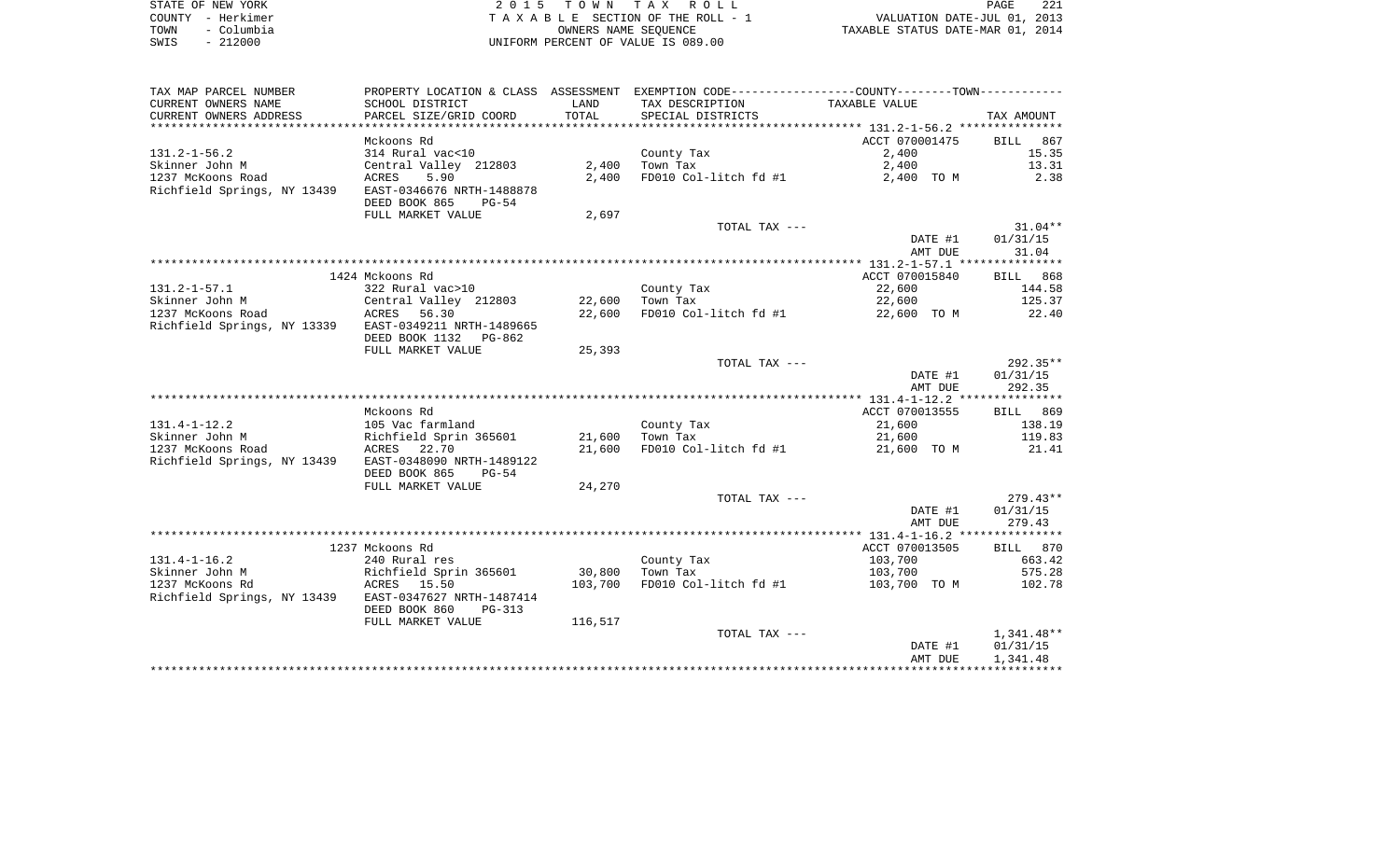| STATE OF NEW YORK  | 2015 TOWN TAX ROLL                 | 222<br>PAGE                      |
|--------------------|------------------------------------|----------------------------------|
| COUNTY - Herkimer  | TAXABLE SECTION OF THE ROLL - 1    | VALUATION DATE-JUL 01, 2013      |
| - Columbia<br>TOWN | OWNERS NAME SEOUENCE               | TAXABLE STATUS DATE-MAR 01, 2014 |
| - 212000<br>SWIS   | UNIFORM PERCENT OF VALUE IS 089.00 |                                  |

| TAX MAP PARCEL NUMBER            | PROPERTY LOCATION & CLASS ASSESSMENT EXEMPTION CODE----------------COUNTY--------TOWN----------- |        |                       |                |              |
|----------------------------------|--------------------------------------------------------------------------------------------------|--------|-----------------------|----------------|--------------|
| CURRENT OWNERS NAME              | SCHOOL DISTRICT                                                                                  | LAND   | TAX DESCRIPTION       | TAXABLE VALUE  |              |
| CURRENT OWNERS ADDRESS           | PARCEL SIZE/GRID COORD                                                                           | TOTAL  | SPECIAL DISTRICTS     |                | TAX AMOUNT   |
| *********************            |                                                                                                  |        |                       |                |              |
|                                  | Mccoons Rd                                                                                       |        |                       | ACCT 070013530 | BILL<br>871  |
| $131.4 - 1 - 19.1$               | 105 Vac farmland                                                                                 |        | County Tax            | 9,000          | 57.58        |
| Skinner Patricia B               | Richfield Sprin 365601                                                                           | 9,000  | Town Tax              | 9,000          | 49.93        |
| 1066 Wall St                     | ACRES 20.30                                                                                      | 9.000  | FD010 Col-litch fd #1 | 9,000 TO M     | 8.92         |
| Ilion, NY 13357                  | EAST-0347575 NRTH-1483626<br>DEED BOOK 766<br>PG-676                                             |        |                       |                |              |
|                                  | FULL MARKET VALUE                                                                                |        |                       |                |              |
|                                  |                                                                                                  | 10,112 | TOTAL TAX ---         |                | $116.43**$   |
|                                  |                                                                                                  |        |                       | DATE #1        | 01/31/15     |
|                                  |                                                                                                  |        |                       | AMT DUE        | 116.43       |
|                                  |                                                                                                  |        |                       |                |              |
|                                  | 182 Brennan Rd                                                                                   |        |                       |                | BILL 872     |
| $125.4 - 1 - 51.4$               | 210 1 Family Res                                                                                 |        | County Tax            | 70,000         | 447.83       |
| Slowik Ann                       | Mount Markham 215601                                                                             | 16,000 | Town Tax              | 70,000         | 388.33       |
| 182 Brennan Road                 | FRNT 250.00 DPTH                                                                                 | 70,000 | FD010 Col-litch fd #1 | 70,000 TO M    | 69.38        |
| Ilion, NY 13357                  | 2.70<br>ACRES                                                                                    |        |                       |                |              |
|                                  | EAST-0341402 NRTH-1499421                                                                        |        |                       |                |              |
|                                  | DEED BOOK 1362<br>PG-955                                                                         |        |                       |                |              |
|                                  | FULL MARKET VALUE                                                                                | 78,652 |                       |                |              |
|                                  |                                                                                                  |        | TOTAL TAX ---         |                | $905.54**$   |
|                                  |                                                                                                  |        |                       | DATE #1        | 01/31/15     |
|                                  |                                                                                                  |        |                       | AMT DUE        | 905.54       |
|                                  |                                                                                                  |        |                       |                |              |
|                                  | 572 Gage Rd                                                                                      |        |                       | ACCT 150802    | BILL 873     |
| $125.4 - 1 - 51.3$               | 270 Mfg housing                                                                                  |        | County Tax            | 35,000         | 223.91       |
| Slowik Edward                    | Mount Markham 215601                                                                             | 15,000 | Town Tax              | 35,000         | 194.16       |
| 572 Gage Road<br>Ilion, NY 13357 | FRNT 350.00 DPTH<br>4.40<br>ACRES                                                                | 35,000 | FD010 Col-litch fd #1 | 35,000 TO M    | 34.69        |
|                                  | EAST-0339862 NRTH-1498144                                                                        |        |                       |                |              |
|                                  | DEED BOOK 1310<br>PG-140                                                                         |        |                       |                |              |
|                                  | FULL MARKET VALUE                                                                                | 39,326 |                       |                |              |
|                                  |                                                                                                  |        | TOTAL TAX ---         |                | 452.76**     |
|                                  |                                                                                                  |        |                       | DATE #1        | 01/31/15     |
|                                  |                                                                                                  |        |                       | AMT DUE        | 452.76       |
|                                  |                                                                                                  |        |                       |                |              |
|                                  | 323 Beebe Rd                                                                                     |        |                       |                | BILL 874     |
| $125.4 - 1 - 58.9$               | 210 1 Family Res                                                                                 |        | County Tax            | 85,000         | 543.79       |
| Slowik Edward J Jr               | Mount Markham 215601                                                                             | 25,500 | Town Tax              | 85,000         | 471.54       |
| Slowik Catherine M               | Doublewide                                                                                       | 85,000 | FD010 Col-litch fd #1 | 85,000 TO M    | 84.25        |
| 323 Beebe Rd                     | ACRES<br>8.00                                                                                    |        |                       |                |              |
| Ilion, NY 13357                  | EAST-0337797 NRTH-1499986                                                                        |        |                       |                |              |
|                                  | DEED BOOK 832<br>$PG-184$                                                                        |        |                       |                |              |
|                                  | FULL MARKET VALUE                                                                                | 95,506 |                       |                |              |
|                                  |                                                                                                  |        | TOTAL TAX ---         |                | $1,099.58**$ |
|                                  |                                                                                                  |        |                       | DATE #1        | 01/31/15     |
|                                  |                                                                                                  |        |                       | AMT DUE        | 1,099.58     |
|                                  |                                                                                                  |        |                       |                |              |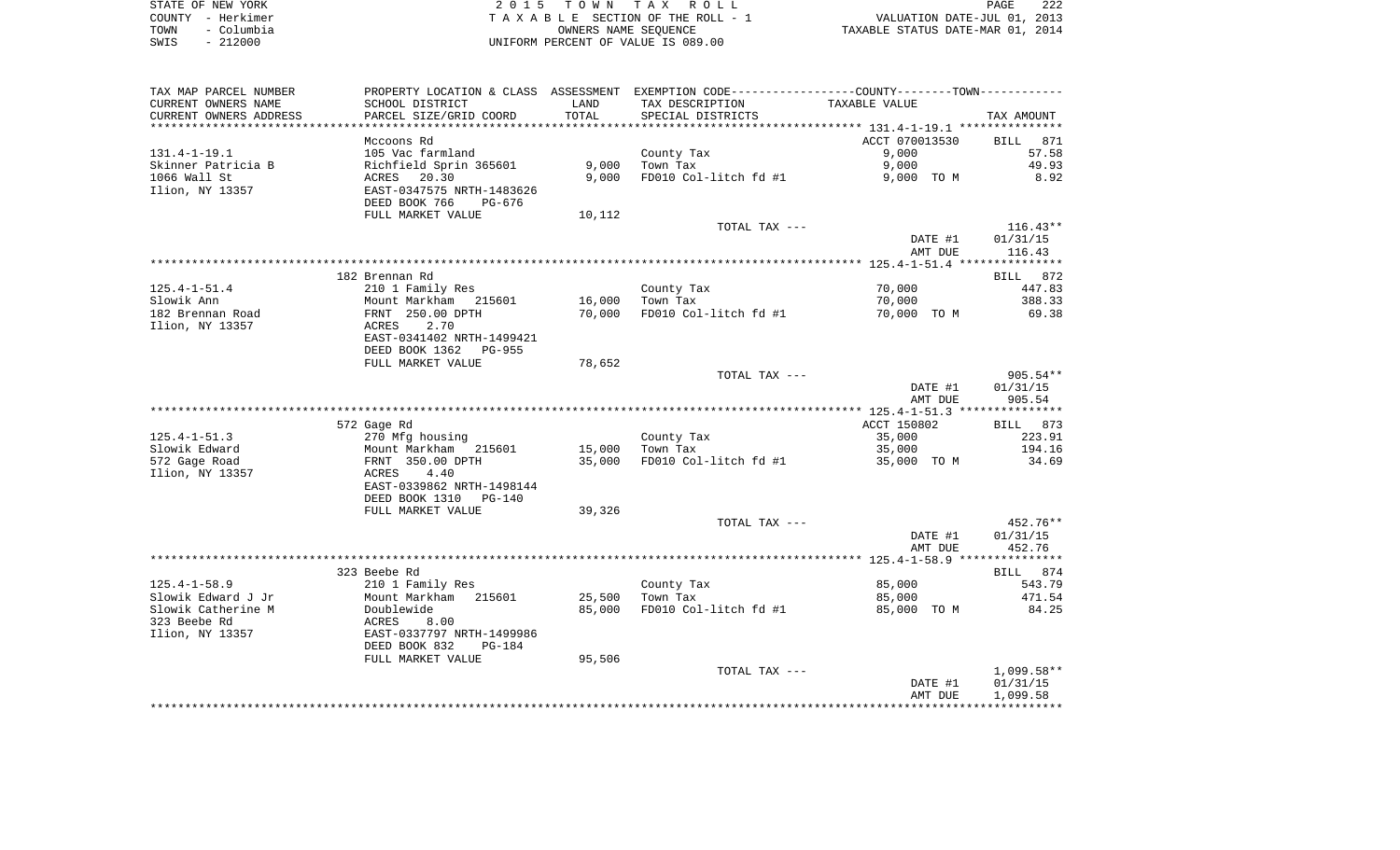|      | STATE OF NEW YORK | 2015 TOWN TAX ROLL                 | PAGE                             | 223 |
|------|-------------------|------------------------------------|----------------------------------|-----|
|      | COUNTY - Herkimer | TAXABLE SECTION OF THE ROLL - 1    | VALUATION DATE-JUL 01, 2013      |     |
| TOWN | – Columbia        | OWNERS NAME SEOUENCE               | TAXABLE STATUS DATE-MAR 01, 2014 |     |
| SWIS | $-212000$         | UNIFORM PERCENT OF VALUE IS 089.00 |                                  |     |

| TAX MAP PARCEL NUMBER<br>CURRENT OWNERS NAME        | PROPERTY LOCATION & CLASS ASSESSMENT EXEMPTION CODE----------------COUNTY-------TOWN----------<br>SCHOOL DISTRICT | LAND    | TAX DESCRIPTION        | TAXABLE VALUE      |                      |
|-----------------------------------------------------|-------------------------------------------------------------------------------------------------------------------|---------|------------------------|--------------------|----------------------|
| CURRENT OWNERS ADDRESS<br>************************* | PARCEL SIZE/GRID COORD<br>***********************                                                                 | TOTAL   | SPECIAL DISTRICTS      |                    | TAX AMOUNT           |
|                                                     |                                                                                                                   |         |                        | ACCT 171855        | 875                  |
| $125.2 - 2 - 1.1$                                   | State Route 51 (Off)                                                                                              |         |                        | 5,800              | <b>BILL</b><br>37.11 |
|                                                     | 314 Rural vac<10                                                                                                  | 5,800   | County Tax<br>Town Tax | 5,800              | 32.18                |
| Sluyter Scott<br>Budine Patience M                  | Central Valley 212803<br><b>ACRES</b><br>7.10                                                                     | 5,800   | School Relevy          |                    | 133.08               |
| 2240 State Route 51                                 | EAST-0337863 NRTH-1512833                                                                                         |         | FD010 Col-litch fd #1  | 5,800 TO M         | 5.75                 |
| Ilion, NY 13357                                     | DEED BOOK 1441<br>PG-868                                                                                          |         |                        |                    |                      |
|                                                     | FULL MARKET VALUE                                                                                                 | 6,517   |                        |                    |                      |
|                                                     |                                                                                                                   |         | TOTAL TAX ---          |                    | 208.12**             |
|                                                     |                                                                                                                   |         |                        | DATE #1<br>AMT DUE | 01/31/15<br>208.12   |
|                                                     |                                                                                                                   |         |                        |                    |                      |
|                                                     | 111 Jordanville Rd                                                                                                |         |                        | ACCT 156785        | 876<br>BILL          |
| $131.30 - 2 - 25.2$                                 | 210 1 Family Res                                                                                                  |         | County Tax             | 94,000             | 601.37               |
| Smalldone Tracy                                     | Mount Markham 215601                                                                                              | 7,900   | Town Tax               | 94,000             | 521.47               |
| Smalldone Jamie                                     | FRNT 103.40 DPTH 158.00                                                                                           | 94,000  | FD010 Col-litch fd #1  | 94,000 TO M        | 93.17                |
| 111 Jordanville Rd                                  | ACRES<br>0.36                                                                                                     |         |                        |                    |                      |
| Ilion, NY 13357                                     | EAST-0328162 NRTH-1493207                                                                                         |         |                        |                    |                      |
|                                                     | DEED BOOK 1346<br>$PG-124$                                                                                        |         |                        |                    |                      |
|                                                     | FULL MARKET VALUE                                                                                                 | 105,618 |                        |                    |                      |
|                                                     |                                                                                                                   |         | TOTAL TAX ---          |                    | $1,216.01**$         |
|                                                     |                                                                                                                   |         |                        | DATE #1<br>AMT DUE | 01/31/15<br>1,216.01 |
|                                                     |                                                                                                                   |         |                        |                    |                      |
|                                                     | 121 Purdy Rd                                                                                                      |         |                        | ACCT 070004050     | BILL 877             |
| $126.3 - 2 - 42$                                    | 210 1 Family Res                                                                                                  |         | County Tax             | 65,000             | 415.84               |
| Smith Alan W                                        | Central Valley 212803                                                                                             | 16,700  | Town Tax               | 65,000             | 360.59               |
| 531 Renwick Ave                                     | ACRES<br>2.68                                                                                                     | 65,000  | FD010 Col-litch fd #1  | 65,000 TO M        | 64.42                |
| Herkimer, NY 13350                                  | EAST-0355337 NRTH-1500653                                                                                         |         |                        |                    |                      |
|                                                     | DEED BOOK 1117<br>PG-590<br>FULL MARKET VALUE                                                                     |         |                        |                    |                      |
|                                                     |                                                                                                                   | 73,034  | TOTAL TAX ---          |                    | 840.85**             |
|                                                     |                                                                                                                   |         |                        | DATE #1            | 01/31/15             |
|                                                     |                                                                                                                   |         |                        | AMT DUE            | 840.85               |
|                                                     |                                                                                                                   |         |                        |                    |                      |
|                                                     | 181 Smith Rd                                                                                                      |         |                        | ACCT 070015870     | 878<br><b>BILL</b>   |
| $131.2 - 1 - 55.1$                                  | 240 Rural res                                                                                                     |         | AG MKTS L 41720        | 15,734<br>15,734   |                      |
| Smith Joseph A                                      | Central Valley 212803                                                                                             | 67,100  | County Tax             | 79,266             | 507.11               |
| Smith Elizabeth                                     | ACRES<br>88.20                                                                                                    | 95,000  | Town Tax               | 79,266             | 439.73               |
| 10 Hillview Drive                                   | EAST-0346646 NRTH-1490687                                                                                         |         | FD010 Col-litch fd #1  | 79,266 TO M        | 78.56                |
| Mohawk, NY 13407                                    | DEED BOOK 1204<br>PG-26                                                                                           |         | 15,734 EX              |                    |                      |
|                                                     | FULL MARKET VALUE                                                                                                 | 106,742 |                        |                    |                      |
| MAY BE SUBJECT TO PAYMENT                           |                                                                                                                   |         |                        |                    |                      |
| UNDER AGDIST LAW TIL 2018                           |                                                                                                                   |         |                        |                    |                      |
|                                                     |                                                                                                                   |         | TOTAL TAX ---          |                    | $1,025.40**$         |
|                                                     |                                                                                                                   |         |                        | DATE #1            | 01/31/15             |
|                                                     |                                                                                                                   |         |                        | AMT DUE            | 1,025.40             |
|                                                     |                                                                                                                   |         |                        |                    |                      |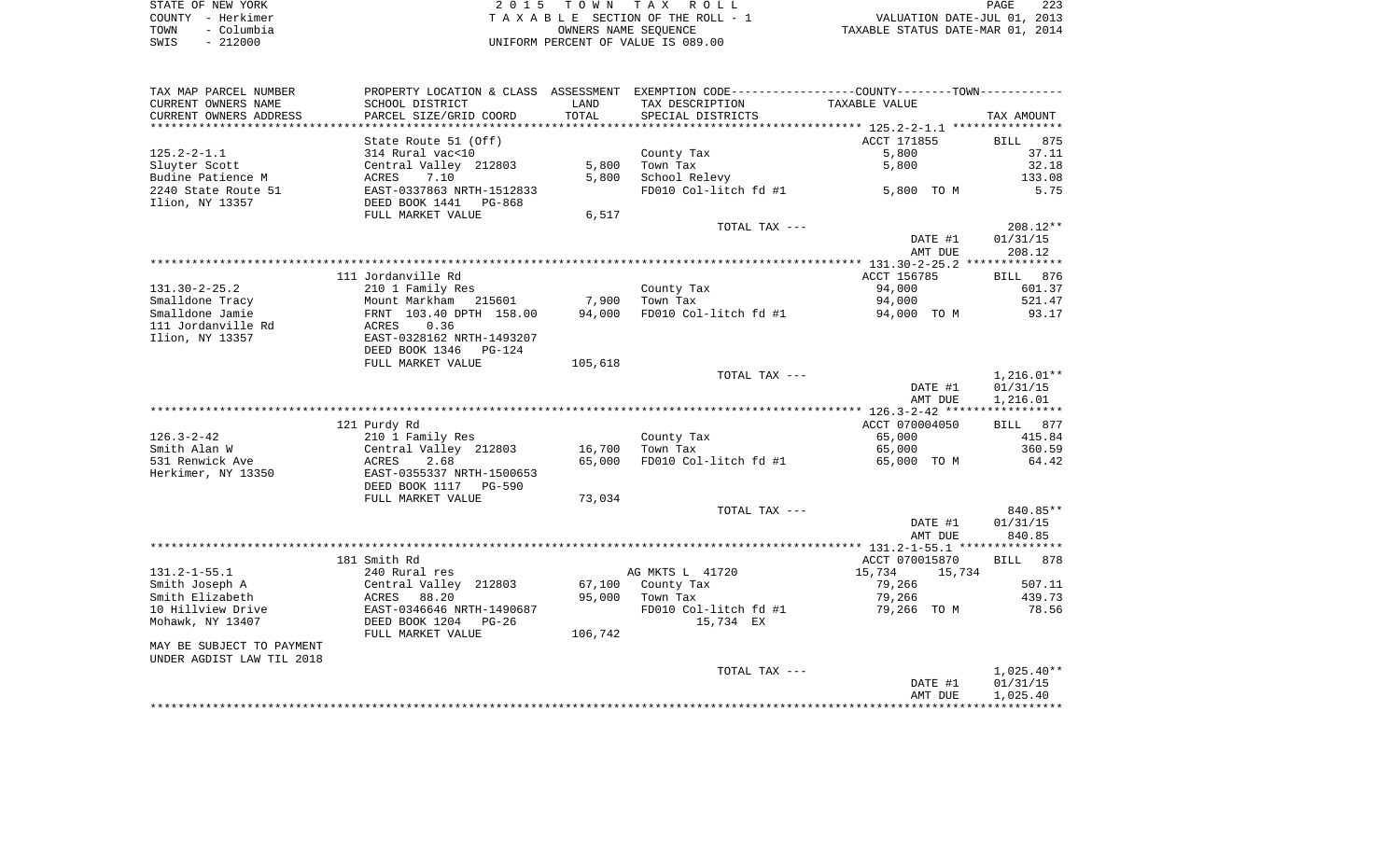| STATE OF NEW YORK |                   | 2015 TOWN TAX ROLL                 | PAGE                             | 224 |
|-------------------|-------------------|------------------------------------|----------------------------------|-----|
|                   | COUNTY - Herkimer | TAXABLE SECTION OF THE ROLL - 1    | VALUATION DATE-JUL 01, 2013      |     |
| TOWN              | - Columbia        | OWNERS NAME SEOUENCE               | TAXABLE STATUS DATE-MAR 01, 2014 |     |
| SWIS              | $-212000$         | UNIFORM PERCENT OF VALUE IS 089.00 |                                  |     |

| TAX MAP PARCEL NUMBER     |                           |        |                               | PROPERTY LOCATION & CLASS ASSESSMENT EXEMPTION CODE---------------COUNTY--------TOWN---------- |              |
|---------------------------|---------------------------|--------|-------------------------------|------------------------------------------------------------------------------------------------|--------------|
| CURRENT OWNERS NAME       | SCHOOL DISTRICT           | LAND   | TAX DESCRIPTION               | TAXABLE VALUE                                                                                  |              |
| CURRENT OWNERS ADDRESS    | PARCEL SIZE/GRID COORD    | TOTAL  | SPECIAL DISTRICTS             |                                                                                                | TAX AMOUNT   |
|                           |                           |        |                               |                                                                                                |              |
|                           | Spohn Rd                  |        |                               | ACCT 070004410                                                                                 | BILL 879     |
| $125.4 - 1 - 10.1$        | 105 Vac farmland          |        | AG MKTS<br>41730              | 1,207<br>1,207                                                                                 |              |
| Smith Parker C            | Central Valley 212803     | 21,600 | County Tax                    | 20,393                                                                                         | 130.46       |
| Smith Jennifer D          | ACRES 34.90               | 21,600 | Town Tax                      | 20,393                                                                                         | 113.13       |
| 615 Spohn Road            | EAST-0344437 NRTH-1503223 |        | School Relevy                 |                                                                                                | 467.83       |
| Ilion, NY 13357           | DEED BOOK 1286<br>PG-546  |        | FD010 Col-litch fd #1         | 21,600 TO M                                                                                    | 21.41        |
|                           | FULL MARKET VALUE         | 24,270 |                               |                                                                                                |              |
| MAY BE SUBJECT TO PAYMENT |                           |        |                               |                                                                                                |              |
| UNDER AGDIST LAW TIL 2021 |                           |        |                               |                                                                                                |              |
|                           |                           |        | TOTAL TAX ---                 |                                                                                                | 732.83**     |
|                           |                           |        |                               | DATE #1                                                                                        | 01/31/15     |
|                           |                           |        |                               | AMT DUE                                                                                        | 732.83       |
|                           |                           |        |                               |                                                                                                |              |
|                           | Spohn Rd                  |        |                               | ACCT 070004350                                                                                 | 880<br>BILL  |
| $125.4 - 1 - 27$          | 105 Vac farmland          |        | AG MKTS<br>41730              | $\overline{0}$                                                                                 | $\Omega$     |
| Smith Parker C            | Central Valley 212803     |        | 13,400 County Tax             | 13,400                                                                                         | 85.73        |
| Smith Jennifer D          | 23.00<br>ACRES            | 13,400 | Town Tax                      | 13,400                                                                                         | 74.34        |
| 615 Spohn Road            | EAST-0339995 NRTH-1501512 |        | School Relevy                 |                                                                                                | 307.40       |
| Ilion, NY 13357           | DEED BOOK 1286<br>PG-546  |        | FD010 Col-litch fd #1         | 13,400 TO M                                                                                    | 13.28        |
|                           | FULL MARKET VALUE         | 15,056 |                               |                                                                                                |              |
| MAY BE SUBJECT TO PAYMENT |                           |        |                               |                                                                                                |              |
| UNDER AGDIST LAW TIL 2021 |                           |        |                               |                                                                                                |              |
|                           |                           |        | TOTAL TAX ---                 |                                                                                                | 480.75**     |
|                           |                           |        |                               | DATE #1                                                                                        | 01/31/15     |
|                           |                           |        |                               | AMT DUE                                                                                        | 480.75       |
|                           | 615 Spohn Rd              |        |                               | ACCT 070004320                                                                                 | 881<br>BILL  |
| $125.4 - 1 - 28.1$        | 112 Dairy farm            |        | AG MKTS<br>41730              | $\circ$                                                                                        | $\mathbf 0$  |
| Smith Parker C            | Central Valley 212803     |        | 69,300 AGRIC 10 Y 42100       | 15,000<br>15,000                                                                               |              |
| Smith Jennifer D          | 99.40<br>ACRES            |        | 185,400 County Tax            | 170,400                                                                                        | 1,090.14     |
| 615 Spohn Road            | EAST-0341368 NRTH-1502078 |        | Town Tax                      | 170,400                                                                                        | 945.30       |
| Ilion, NY 13357           | DEED BOOK 1286<br>PG-546  |        | School Relevy                 |                                                                                                | 3,291.66     |
|                           | FULL MARKET VALUE         |        | 208,315 FD010 Col-litch fd #1 | 185,400 TO M                                                                                   | 183.76       |
| MAY BE SUBJECT TO PAYMENT |                           |        |                               |                                                                                                |              |
| UNDER AGDIST LAW TIL 2021 |                           |        |                               |                                                                                                |              |
|                           |                           |        | TOTAL TAX ---                 |                                                                                                | $5,510.86**$ |
|                           |                           |        |                               | DATE #1                                                                                        | 01/31/15     |
|                           |                           |        |                               | AMT DUE                                                                                        | 5,510.86     |
|                           |                           |        |                               |                                                                                                |              |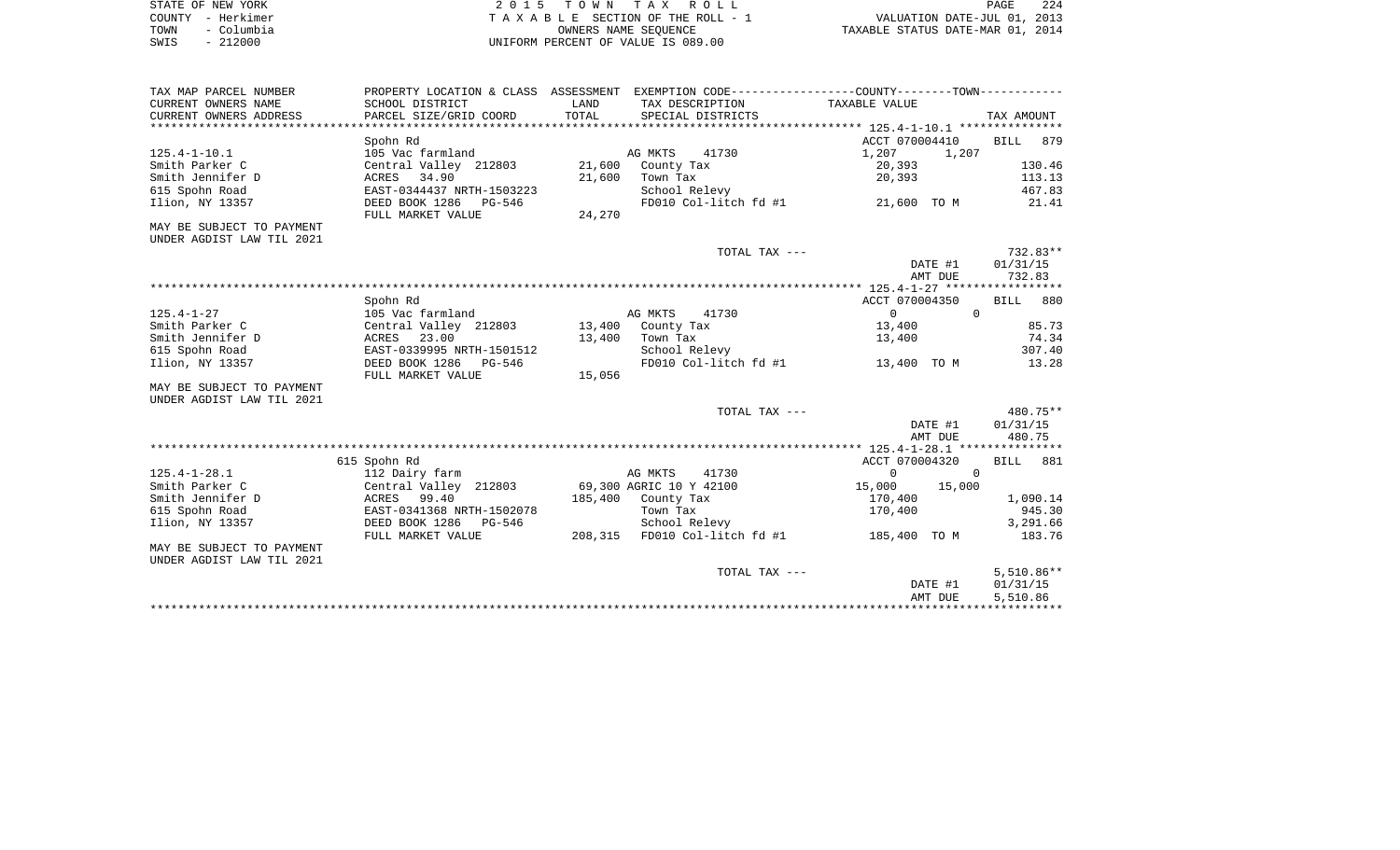| STATE OF NEW YORK |            | 2015 TOWN TAX ROLL                 | 225<br>PAGE                      |  |
|-------------------|------------|------------------------------------|----------------------------------|--|
| COUNTY - Herkimer |            | TAXABLE SECTION OF THE ROLL - 1    | VALUATION DATE-JUL 01, 2013      |  |
| TOWN              | – Columbia | OWNERS NAME SEOUENCE               | TAXABLE STATUS DATE-MAR 01, 2014 |  |
| SWIS              | $-212000$  | UNIFORM PERCENT OF VALUE IS 089.00 |                                  |  |

| TAX MAP PARCEL NUMBER<br>CURRENT OWNERS NAME | PROPERTY LOCATION & CLASS ASSESSMENT EXEMPTION CODE---------------COUNTY--------TOWN----------<br>SCHOOL DISTRICT | LAND                 | TAX DESCRIPTION        | TAXABLE VALUE    |                          |
|----------------------------------------------|-------------------------------------------------------------------------------------------------------------------|----------------------|------------------------|------------------|--------------------------|
| CURRENT OWNERS ADDRESS                       | PARCEL SIZE/GRID COORD                                                                                            | TOTAL<br>*********** | SPECIAL DISTRICTS      |                  | TAX AMOUNT               |
|                                              | Spohn Rd                                                                                                          |                      |                        | ACCT 070015690   | <b>BILL</b><br>882       |
| $125.4 - 1 - 37.1$                           | 105 Vac farmland                                                                                                  |                      | AG MKTS<br>41730       | $\Omega$         | $\mathbf 0$              |
| Smith Parker C                               | Central Valley 212803                                                                                             | 26,800               | County Tax             | 26,800           | 171.45                   |
| Smith Jennifer D                             | ACRES<br>43.10                                                                                                    | 26,800               | Town Tax               | 26,800           | 148.67                   |
| 615 Spohn Road                               | EAST-0346430 NRTH-1499075                                                                                         |                      | School Relevy          |                  | 614.86                   |
| Ilion, NY 13357                              | DEED BOOK 1286 PG-546<br>FULL MARKET VALUE                                                                        | 30,112               | FD010 Col-litch fd #1  | 26,800 TO M      | 26.56                    |
| MAY BE SUBJECT TO PAYMENT                    |                                                                                                                   |                      |                        |                  |                          |
| UNDER AGDIST LAW TIL 2021                    |                                                                                                                   |                      |                        |                  |                          |
|                                              |                                                                                                                   |                      | TOTAL TAX ---          |                  | 961.54**                 |
|                                              |                                                                                                                   |                      |                        | DATE #1          | 01/31/15                 |
|                                              |                                                                                                                   |                      |                        | AMT DUE          | 961.54                   |
|                                              |                                                                                                                   |                      |                        |                  |                          |
|                                              | Brennan Rd                                                                                                        |                      |                        | ACCT 070014610   | <b>BILL</b><br>883       |
| $125.4 - 1 - 53.1$                           | 105 Vac farmland                                                                                                  |                      | AG MKTS<br>41730       | $\overline{0}$   | 0                        |
| Smith Parker C                               | Mount Markham<br>215601                                                                                           | 28,800               | County Tax             | 28,800           | 184.25                   |
| Smith Jennifer D                             | ACRES<br>51.60                                                                                                    | 28,800               | Town Tax               | 28,800           | 159.77                   |
| 615 Spohn Road                               | EAST-0342049 NRTH-1499847                                                                                         |                      | School Relevy          |                  | 659.91                   |
| Ilion, NY 13357                              | DEED BOOK 1286<br>PG-546                                                                                          |                      | FD010 Col-litch fd #1  | 28,800 TO M      | 28.55                    |
|                                              | FULL MARKET VALUE                                                                                                 | 32,360               |                        |                  |                          |
| MAY BE SUBJECT TO PAYMENT                    |                                                                                                                   |                      |                        |                  |                          |
| UNDER AGDIST LAW TIL 2021                    |                                                                                                                   |                      |                        |                  |                          |
|                                              |                                                                                                                   |                      | TOTAL TAX ---          | DATE #1          | $1,032.48**$<br>01/31/15 |
|                                              |                                                                                                                   |                      |                        | AMT DUE          | 1,032.48                 |
|                                              |                                                                                                                   |                      |                        |                  |                          |
|                                              | No Columbia Rd                                                                                                    |                      |                        | ACCT 070011490   | BILL 884                 |
| 125.2-2-30<br>Smith Sean C                   | 105 Vac farmland                                                                                                  | 11,300               | County Tax<br>Town Tax | 11,300<br>11,300 | 72.29<br>62.69           |
| 283 West End Road                            | Central Valley 212803<br>ACRES 18.00                                                                              | 11,300               | School Relevy          |                  | 259.23                   |
| Herkimer, NY 13350                           | EAST-0342592 NRTH-1508849                                                                                         |                      | FD010 Col-litch fd #1  | 11,300 TO M      | 11.20                    |
|                                              | DEED BOOK 1226<br>PG-332                                                                                          |                      |                        |                  |                          |
|                                              | FULL MARKET VALUE                                                                                                 | 12,697               |                        |                  |                          |
|                                              |                                                                                                                   |                      | TOTAL TAX ---          |                  | $405.41**$               |
|                                              |                                                                                                                   |                      |                        | DATE #1          | 01/31/15                 |
|                                              |                                                                                                                   |                      |                        | AMT DUE          | 405.41                   |
|                                              |                                                                                                                   |                      |                        |                  |                          |
|                                              | 376 No Columbia Road                                                                                              |                      |                        |                  | <b>BILL</b> 885          |
| $125.2 - 2 - 33.3$                           | 312 Vac w/imprv                                                                                                   |                      | County Tax             | 60,000           | 383.85                   |
| Smith Sean C                                 | Central Valley 212803                                                                                             | 50,000               | Town Tax               | 60,000           | 332.85                   |
| 283 West End Road                            | FRNT 3425.00 DPTH                                                                                                 | 60,000               | School Relevy          |                  | 1,376.52                 |
| Herkimer, NY 13350                           | ACRES 66.00                                                                                                       |                      | FD010 Col-litch fd #1  | 60,000 TO M      | 59.47                    |
|                                              | EAST-0344041 NRTH-1508945<br>DEED BOOK 1226<br>PG-332                                                             |                      |                        |                  |                          |
|                                              | FULL MARKET VALUE                                                                                                 | 67,416               |                        |                  |                          |
|                                              |                                                                                                                   |                      | TOTAL TAX ---          |                  | $2,152.69**$             |
|                                              |                                                                                                                   |                      |                        | DATE #1          | 01/31/15                 |
|                                              |                                                                                                                   |                      |                        | AMT DUE          | 2,152.69                 |
|                                              |                                                                                                                   |                      |                        |                  |                          |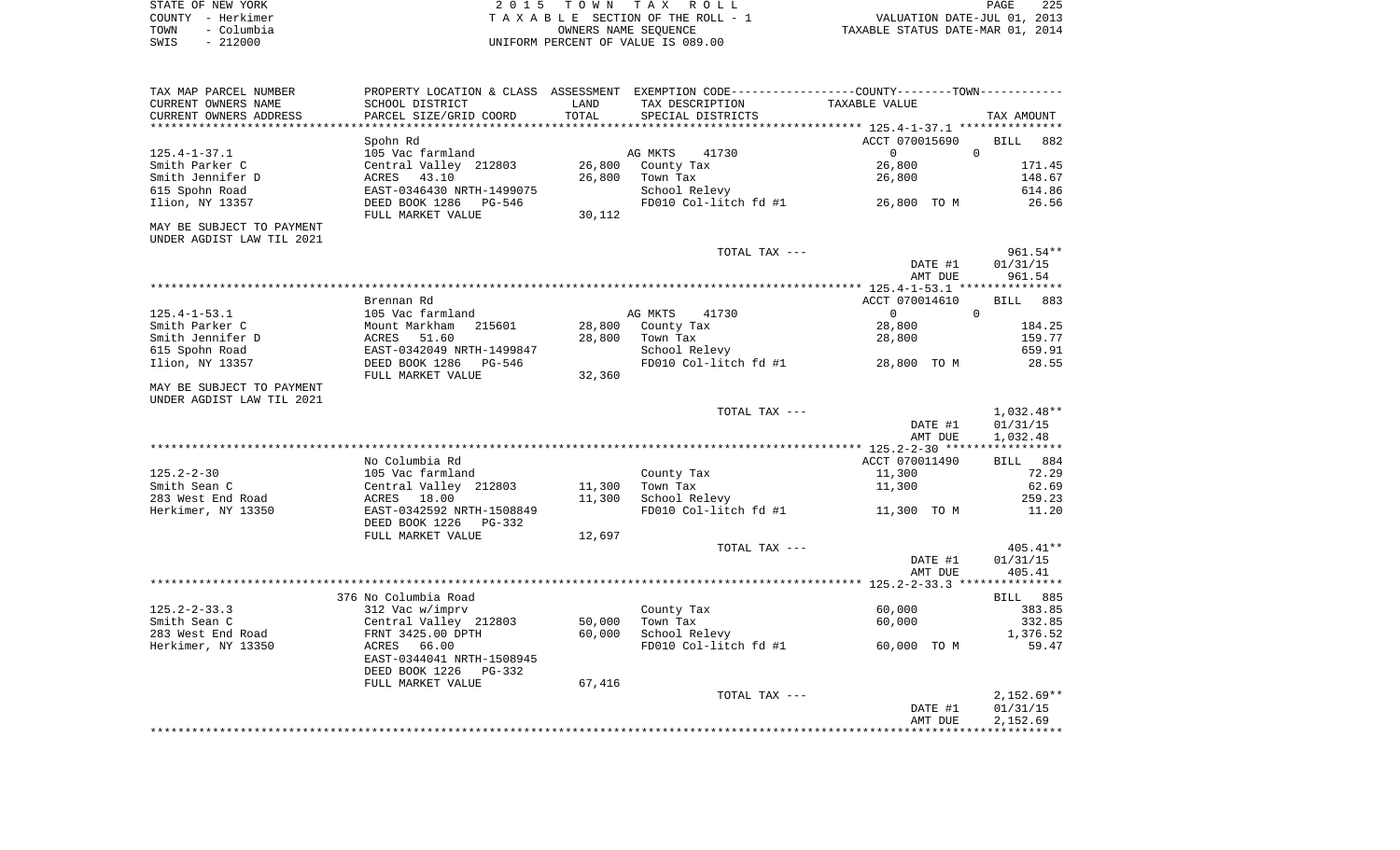|      | STATE OF NEW YORK | 2015 TOWN TAX ROLL                 | PAGE                             | 226 |
|------|-------------------|------------------------------------|----------------------------------|-----|
|      | COUNTY - Herkimer | TAXABLE SECTION OF THE ROLL - 1    | VALUATION DATE-JUL 01, 2013      |     |
| TOWN | – Columbia        | OWNERS NAME SEOUENCE               | TAXABLE STATUS DATE-MAR 01, 2014 |     |
| SWIS | $-212000$         | UNIFORM PERCENT OF VALUE IS 089.00 |                                  |     |

| TAX MAP PARCEL NUMBER       | PROPERTY LOCATION & CLASS ASSESSMENT EXEMPTION CODE---------------COUNTY-------TOWN---------- |         |                                   |                |                    |
|-----------------------------|-----------------------------------------------------------------------------------------------|---------|-----------------------------------|----------------|--------------------|
| CURRENT OWNERS NAME         | SCHOOL DISTRICT                                                                               | LAND    | TAX DESCRIPTION                   | TAXABLE VALUE  |                    |
| CURRENT OWNERS ADDRESS      | PARCEL SIZE/GRID COORD                                                                        | TOTAL   | SPECIAL DISTRICTS                 |                | TAX AMOUNT         |
|                             |                                                                                               |         |                                   |                |                    |
|                             | 305 Depot Rd                                                                                  |         |                                   |                | <b>BILL</b><br>886 |
| $131.3 - 1 - 23.2$          | 210 1 Family Res                                                                              |         | County Tax                        | 74,000         | 473.42             |
| Smith Sean M                | Mount Markham 215601                                                                          | 15,000  | Town Tax                          | 74,000         | 410.52             |
| Smith Sarah T               | FRNT 282.00 DPTH                                                                              | 74,000  | FD010 Col-litch fd #1             | 74,000 TO M    | 73.35              |
| 305 Depot Road              | 2.00<br>ACRES                                                                                 |         |                                   |                |                    |
| West Winfield, NY 13491     | EAST-0334110 NRTH-1486338                                                                     |         |                                   |                |                    |
|                             | DEED BOOK 1233 PG-741                                                                         |         |                                   |                |                    |
|                             | FULL MARKET VALUE                                                                             | 83,146  |                                   |                |                    |
|                             |                                                                                               |         | TOTAL TAX ---                     |                | $957.29**$         |
|                             |                                                                                               |         |                                   | DATE #1        | 01/31/15           |
|                             |                                                                                               |         |                                   | AMT DUE        | 957.29             |
|                             |                                                                                               |         |                                   |                |                    |
|                             | 350 Jordanville Rd                                                                            |         |                                   | ACCT 159642    | BILL 887           |
| $131.1 - 1 - 18$            | 210 1 Family Res                                                                              |         | County Tax                        | 105,800        | 676.86             |
| Smith Thomas & Della        | Mount Markham<br>215601                                                                       | 16,300  | Town Tax                          | 105,800        | 586.93             |
| Smith Thomas M              | ACRES<br>2.50                                                                                 | 105,800 | FD010 Col-litch fd #1             | 105,800 TO M   | 104.86             |
| 350 Jordanville Rd          | EAST-0332929 NRTH-1493001                                                                     |         |                                   |                |                    |
| Ilion, NY 13357             | DEED BOOK 1362 PG-804                                                                         |         |                                   |                |                    |
|                             | FULL MARKET VALUE                                                                             | 118,876 |                                   |                |                    |
|                             |                                                                                               |         | TOTAL TAX ---                     |                | $1,368.65**$       |
|                             |                                                                                               |         |                                   | DATE #1        | 01/31/15           |
|                             |                                                                                               |         |                                   | AMT DUE        | 1,368.65           |
|                             |                                                                                               |         |                                   |                |                    |
|                             | 1064 Jordanville Rd                                                                           |         |                                   |                | BILL 888           |
| $131.2 - 1 - 44.2$          | 210 1 Family Res                                                                              |         | County Tax                        | 82,000         | 524.60             |
| Smithson Aaron G            | Central Valley 212803                                                                         | 13,000  | Town Tax                          | 82,000         | 454.90             |
| Smithson Mary Jane          | ACRES<br>1.00                                                                                 | 82,000  | FD010 Col-litch fd #1             | 82,000 TO M    | 81.27              |
| 1064 Jordanville Rd         | EAST-0346989 NRTH-1494070                                                                     |         |                                   |                |                    |
| Ilion, NY 13357             | DEED BOOK 666<br>$PG-139$                                                                     |         |                                   |                |                    |
|                             | FULL MARKET VALUE                                                                             | 92,135  |                                   |                |                    |
|                             |                                                                                               |         | TOTAL TAX ---                     |                | $1,060.77**$       |
|                             |                                                                                               |         |                                   | DATE #1        | 01/31/15           |
|                             |                                                                                               |         |                                   | AMT DUE        | 1,060.77           |
|                             |                                                                                               |         |                                   |                |                    |
|                             | 1592 Mckoons Rd                                                                               |         |                                   | ACCT 070004170 | BILL 889           |
| $131.2 - 1 - 25$            | 210 1 Family Res                                                                              |         | County Tax                        | 64,800         | 414.56             |
| Smithson Jay                | Central Valley 212803                                                                         | 11,200  | Town Tax                          | 64,800         | 359.48             |
| 1592 Mckoons Rd             | FRNT 185.00 DPTH 240.00                                                                       | 64,800  | School Relevy                     |                | 869.03             |
| Richfield Springs, NY 13439 | 0.78<br>ACRES                                                                                 |         | FD010 Col-litch fd #1 64,800 TO M |                | 64.23              |
|                             | EAST-0348376 NRTH-1493631                                                                     |         |                                   |                |                    |
|                             | DEED BOOK 892<br>PG-153                                                                       |         |                                   |                |                    |
|                             | FULL MARKET VALUE                                                                             | 72,809  |                                   |                |                    |
|                             |                                                                                               |         | TOTAL TAX ---                     |                | $1,707.30**$       |
|                             |                                                                                               |         |                                   | DATE #1        | 01/31/15           |
|                             |                                                                                               |         |                                   | AMT DUE        | 1,707.30           |
|                             |                                                                                               |         |                                   |                |                    |
|                             |                                                                                               |         |                                   |                |                    |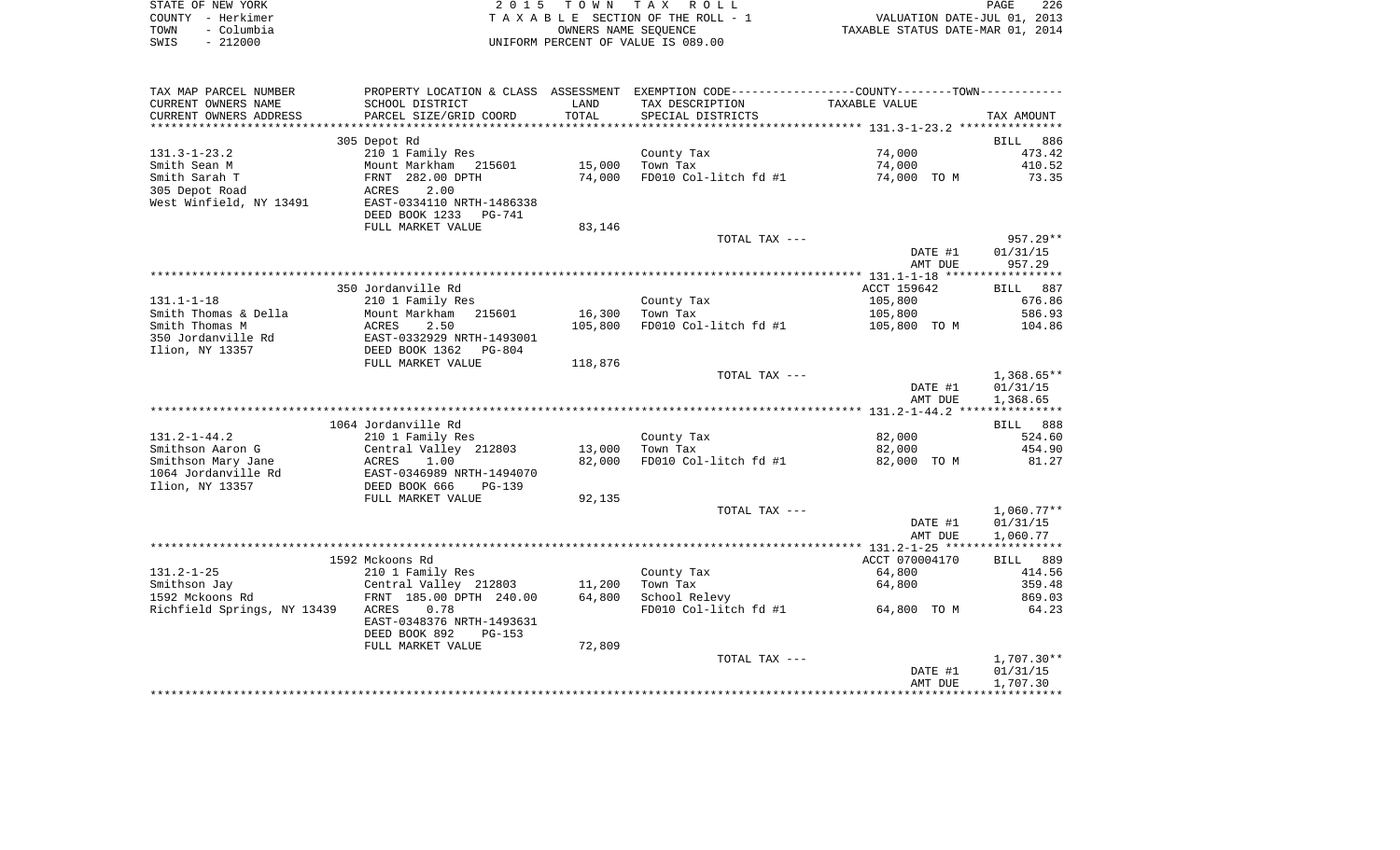|      | STATE OF NEW YORK | 2015 TOWN TAX ROLL                 | PAGE                             | 227 |
|------|-------------------|------------------------------------|----------------------------------|-----|
|      | COUNTY - Herkimer | TAXABLE SECTION OF THE ROLL - 1    | VALUATION DATE-JUL 01, 2013      |     |
| TOWN | - Columbia        | OWNERS NAME SEOUENCE               | TAXABLE STATUS DATE-MAR 01, 2014 |     |
| SWIS | $-212000$         | UNIFORM PERCENT OF VALUE IS 089.00 |                                  |     |

| TAX MAP PARCEL NUMBER                         |                                                       |               | PROPERTY LOCATION & CLASS ASSESSMENT EXEMPTION CODE---------------COUNTY-------TOWN---------- |                    |                    |
|-----------------------------------------------|-------------------------------------------------------|---------------|-----------------------------------------------------------------------------------------------|--------------------|--------------------|
| CURRENT OWNERS NAME<br>CURRENT OWNERS ADDRESS | SCHOOL DISTRICT<br>PARCEL SIZE/GRID COORD             | LAND<br>TOTAL | TAX DESCRIPTION<br>SPECIAL DISTRICTS                                                          | TAXABLE VALUE      |                    |
| *****************                             | ***************************                           |               |                                                                                               |                    | TAX AMOUNT         |
|                                               | 193 Spohn Rd                                          |               |                                                                                               | ACCT 070012000     | <b>BILL</b><br>890 |
| $125.4 - 1 - 39$                              | 210 1 Family Res                                      |               | County Tax                                                                                    | 67,000             | 428.63             |
| Smithson Katherine                            | Central Valley 212803                                 |               | 13,800 Town Tax                                                                               | 67,000             | 371.68             |
| 193 Spohn Rd                                  | FRNT 400.00 DPTH 155.00                               | 67,000        | FD010 Col-litch fd #1                                                                         | 67,000 TO M        | 66.41              |
| Ilion, NY 13357                               | EAST-0347376 NRTH-1495916                             |               |                                                                                               |                    |                    |
|                                               | DEED BOOK 1232<br>PG-696                              |               |                                                                                               |                    |                    |
|                                               | FULL MARKET VALUE                                     | 75,281        |                                                                                               |                    |                    |
|                                               |                                                       |               | TOTAL TAX ---                                                                                 |                    | 866.72**           |
|                                               |                                                       |               |                                                                                               | DATE #1<br>AMT DUE | 01/31/15<br>866.72 |
|                                               |                                                       |               |                                                                                               |                    |                    |
|                                               | Spohn Rd                                              |               |                                                                                               | ACCT 070006150     | <b>BILL</b><br>891 |
| $125.4 - 1 - 40$                              | 314 Rural vac<10                                      |               | County Tax                                                                                    | 2,100              | 13.43              |
| Smithson Katherine                            | Central Valley 212803                                 |               | $2,100$ Town Tax                                                                              | 2,100              | 11.65              |
| 193 Spohn Rd                                  | FRNT 216.50 DPTH 230.00                               |               | 2,100 FD010 Col-litch fd #1                                                                   | 2,100 TO M         | 2.08               |
| Ilion, NY 13357                               | 0.92<br>ACRES                                         |               |                                                                                               |                    |                    |
|                                               | EAST-0347229 NRTH-1496062                             |               |                                                                                               |                    |                    |
|                                               | DEED BOOK 1232<br>PG-699                              |               |                                                                                               |                    |                    |
|                                               | FULL MARKET VALUE                                     | 2,360         | TOTAL TAX ---                                                                                 |                    | $27.16**$          |
|                                               |                                                       |               |                                                                                               | DATE #1            | 01/31/15           |
|                                               |                                                       |               |                                                                                               | AMT DUE            | 27.16              |
|                                               |                                                       |               |                                                                                               |                    |                    |
|                                               | LOT 5 Jordanville Rd                                  |               |                                                                                               | ACCT 070001020     | BILL 892           |
| $131.2 - 2 - 5$                               | 322 Rural vac>10                                      |               | County Tax                                                                                    | 19,100             | 122.19             |
| Snedeker Donald S                             | Central Valley 212803                                 |               | 19,100 Town Tax                                                                               | 19,100             | 105.96             |
| Snedeker Johanna B                            | SUB DIV LOT#5                                         |               | 19,100 FD010 Col-litch fd #1                                                                  | 19,100 TO M        | 18.93              |
| PO Box 704                                    | ACRES 11.30                                           |               |                                                                                               |                    |                    |
| Rocky Hill, NJ 08553                          | EAST-0346042 NRTH-1495040<br>DEED BOOK 1101<br>PG-709 |               |                                                                                               |                    |                    |
|                                               | FULL MARKET VALUE                                     | 21,461        |                                                                                               |                    |                    |
|                                               |                                                       |               | TOTAL TAX ---                                                                                 |                    | $247.08**$         |
|                                               |                                                       |               |                                                                                               | DATE #1            | 01/31/15           |
|                                               |                                                       |               |                                                                                               | AMT DUE            | 247.08             |
|                                               |                                                       |               |                                                                                               |                    |                    |
|                                               | 114 Robinson Rd                                       |               |                                                                                               | ACCT 186047        | <b>BILL</b><br>893 |
| $126.3 - 2 - 18.1$                            | 312 Vac w/imprv                                       |               | County Tax                                                                                    | 4,100              | 26.23              |
| Snell Christine                               | Central Valley 212803                                 |               | $1,300$ Town Tax                                                                              | 4,100              | 22.74              |
| 114 Robinson Rd<br>Mohawk, NY 13407           | FRNT 130.00 DPTH 200.00<br>0.61<br>ACRES              |               | 4,100 FD010 Col-litch fd #1                                                                   | 4,100 TO M         | 4.06               |
|                                               | EAST-0354645 NRTH-1503798                             |               |                                                                                               |                    |                    |
| PRIOR OWNER ON 3/01/2014                      | DEED BOOK 1532<br>PG-285                              |               |                                                                                               |                    |                    |
| Snell Roger G                                 | FULL MARKET VALUE                                     | 4,607         |                                                                                               |                    |                    |
|                                               |                                                       |               | TOTAL TAX ---                                                                                 |                    | $53.03**$          |
|                                               |                                                       |               |                                                                                               | DATE #1            | 01/31/15           |
|                                               |                                                       |               |                                                                                               | AMT DUE            | 53.03              |
|                                               |                                                       |               |                                                                                               |                    |                    |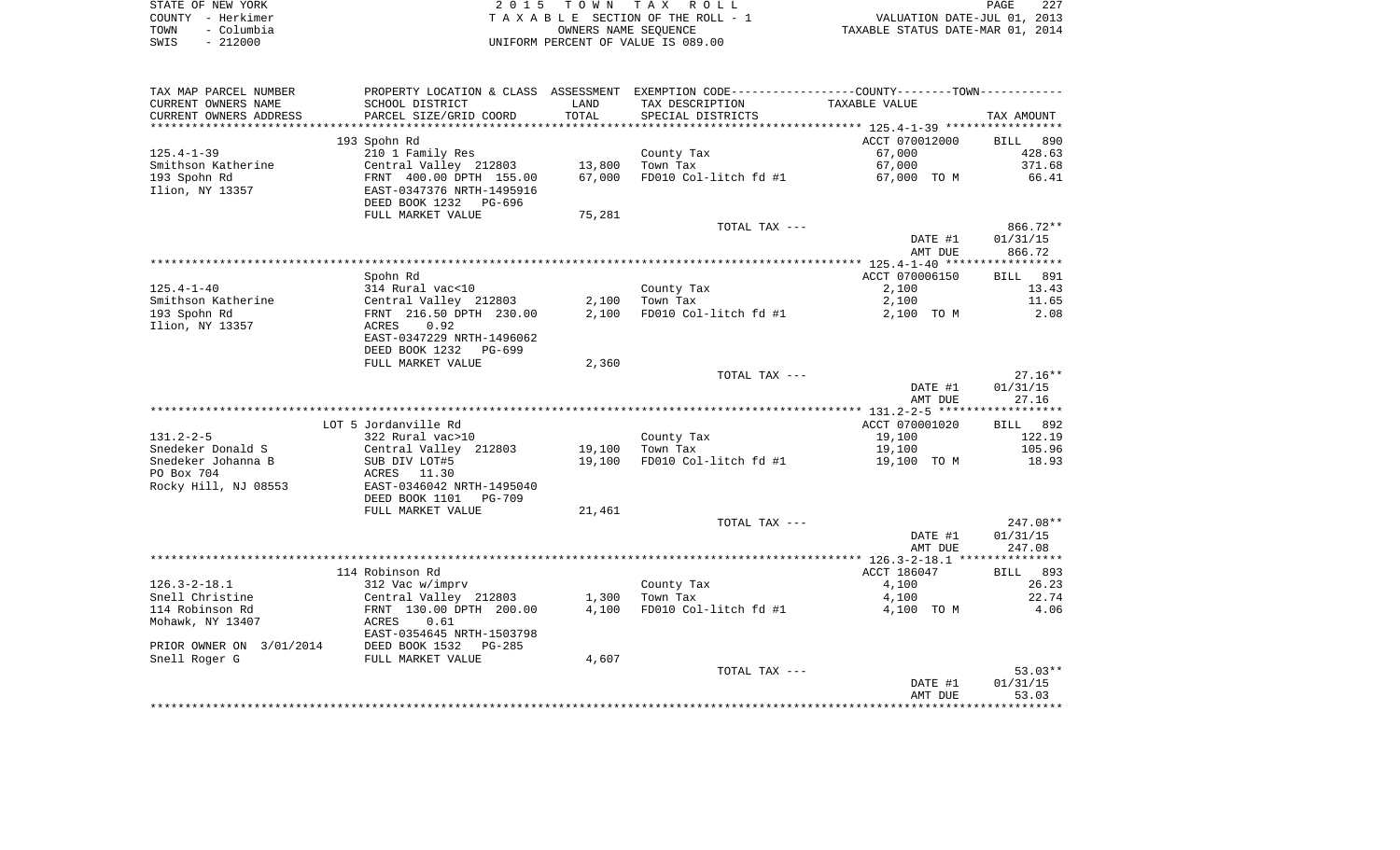|      | STATE OF NEW YORK | 2015 TOWN TAX ROLL                 | PAGE                             | 228 |
|------|-------------------|------------------------------------|----------------------------------|-----|
|      | COUNTY - Herkimer | TAXABLE SECTION OF THE ROLL - 1    | VALUATION DATE-JUL 01, 2013      |     |
| TOWN | – Columbia        | OWNERS NAME SEOUENCE               | TAXABLE STATUS DATE-MAR 01, 2014 |     |
| SWIS | $-212000$         | UNIFORM PERCENT OF VALUE IS 089.00 |                                  |     |

| TAX MAP PARCEL NUMBER           |                                      |                  | PROPERTY LOCATION & CLASS ASSESSMENT EXEMPTION CODE----------------COUNTY--------TOWN----------- |                  |                    |
|---------------------------------|--------------------------------------|------------------|--------------------------------------------------------------------------------------------------|------------------|--------------------|
| CURRENT OWNERS NAME             | SCHOOL DISTRICT                      | LAND             | TAX DESCRIPTION                                                                                  | TAXABLE VALUE    |                    |
| CURRENT OWNERS ADDRESS          | PARCEL SIZE/GRID COORD               | TOTAL            | SPECIAL DISTRICTS                                                                                |                  | TAX AMOUNT         |
| *********************           | **************************           |                  |                                                                                                  |                  |                    |
|                                 | Brewer Rd                            |                  |                                                                                                  | ACCT 150193      | <b>BILL</b><br>894 |
| $125.2 - 2 - 58.6$              | 314 Rural vac<10                     |                  | County Tax                                                                                       | 1,500            | 9.60               |
| Snyder Steven                   | Central Valley 212803                |                  | 1,500 Town Tax                                                                                   | 1,500            | 8.32               |
| Snyder Linda                    | FRNT 75.00 DPTH                      | 1,500            | FD010 Col-litch fd #1                                                                            | 1,500 TO M       | 1.49               |
| 279 Brewer Road                 | 0.90<br>ACRES                        |                  |                                                                                                  |                  |                    |
| Ilion, NY 13357                 | EAST-0340665 NRTH-1505154            |                  |                                                                                                  |                  |                    |
|                                 | DEED BOOK 1305 PG-764                |                  |                                                                                                  |                  |                    |
|                                 | FULL MARKET VALUE                    | 1,685            |                                                                                                  |                  |                    |
|                                 |                                      |                  | TOTAL TAX ---                                                                                    |                  | 19.41**            |
|                                 |                                      |                  |                                                                                                  | DATE #1          | 01/31/15           |
|                                 |                                      |                  |                                                                                                  | AMT DUE          | 19.41              |
|                                 |                                      |                  |                                                                                                  |                  |                    |
|                                 | 279 Brewer Rd                        |                  |                                                                                                  | ACCT 070001235   | BILL 895           |
| $125.2 - 2 - 60$                | 210 1 Family Res                     |                  | County Tax                                                                                       | 92,000           | 588.57             |
| Snyder Steven P Sr              | Central Valley 212803<br>Doublewide  | 10,200<br>92,000 | Town Tax                                                                                         | 92,000           | 510.37<br>91.19    |
| Snyder Linda M<br>279 Brewer Rd | FRNT 173.00 DPTH 165.00              |                  | FD010 Col-litch fd #1                                                                            | 92,000 TO M      |                    |
| Ilion, NY 13357                 | ACRES<br>0.65                        |                  |                                                                                                  |                  |                    |
|                                 | EAST-0340566 NRTH-1505060            |                  |                                                                                                  |                  |                    |
|                                 | DEED BOOK 895<br>PG-77               |                  |                                                                                                  |                  |                    |
|                                 | FULL MARKET VALUE                    | 103,371          |                                                                                                  |                  |                    |
|                                 |                                      |                  | TOTAL TAX ---                                                                                    |                  | 1,190.13**         |
|                                 |                                      |                  |                                                                                                  | DATE #1          | 01/31/15           |
|                                 |                                      |                  |                                                                                                  | AMT DUE          | 1,190.13           |
|                                 |                                      |                  |                                                                                                  |                  |                    |
|                                 | Mckoons Rd                           |                  |                                                                                                  | ACCT 070007230   | BILL 896           |
| 139.1-2-3                       | 323 Vacant rural                     |                  | County Tax                                                                                       | 1,000            | 6.40               |
| Sonwu Patrick                   | Richfield Sprin 365601               | 1,000            | Town Tax                                                                                         | 1,000            | 5.55               |
| PO Box 878                      | 3.39<br>ACRES                        | 1,000            | School Relevy                                                                                    |                  | 14.07              |
| Jamaica, NY 11433               | EAST-0351756 NRTH-1479195            |                  | FD010 Col-litch $fd$ #1 $1,000$ TO M                                                             |                  | .99                |
|                                 | DEED BOOK 1201    PG-978             |                  |                                                                                                  |                  |                    |
|                                 | FULL MARKET VALUE                    | 1,124            |                                                                                                  |                  |                    |
|                                 |                                      |                  | TOTAL TAX ---                                                                                    |                  | $27.01**$          |
|                                 |                                      |                  |                                                                                                  | DATE #1          | 01/31/15           |
|                                 |                                      |                  |                                                                                                  | AMT DUE          | 27.01              |
|                                 |                                      |                  |                                                                                                  |                  |                    |
|                                 | 1090 Millers Mills Rd                |                  |                                                                                                  | ACCT 070012720   | BILL 897           |
| 131.4-2-1<br>Southard David G   | 210 1 Family Res                     | 21,800           | County Tax                                                                                       | 77,300<br>77,300 | 494.53<br>428.82   |
| Southard Jennifer M             | Richfield Sprin 365601<br>Doublewide |                  | Town Tax                                                                                         |                  |                    |
|                                 |                                      | 77,300           | FD010 Col-litch fd #1                                                                            | 77,300 TO M      | 76.62              |
|                                 |                                      |                  |                                                                                                  |                  |                    |
|                                 | FULL MARKET VALUE                    | 86,854           |                                                                                                  |                  |                    |
|                                 |                                      |                  | TOTAL TAX ---                                                                                    |                  | 999.97**           |
|                                 |                                      |                  |                                                                                                  | DATE #1          | 01/31/15           |
|                                 |                                      |                  |                                                                                                  | AMT DUE          | 999.97             |
|                                 |                                      |                  |                                                                                                  |                  |                    |
|                                 |                                      |                  |                                                                                                  |                  |                    |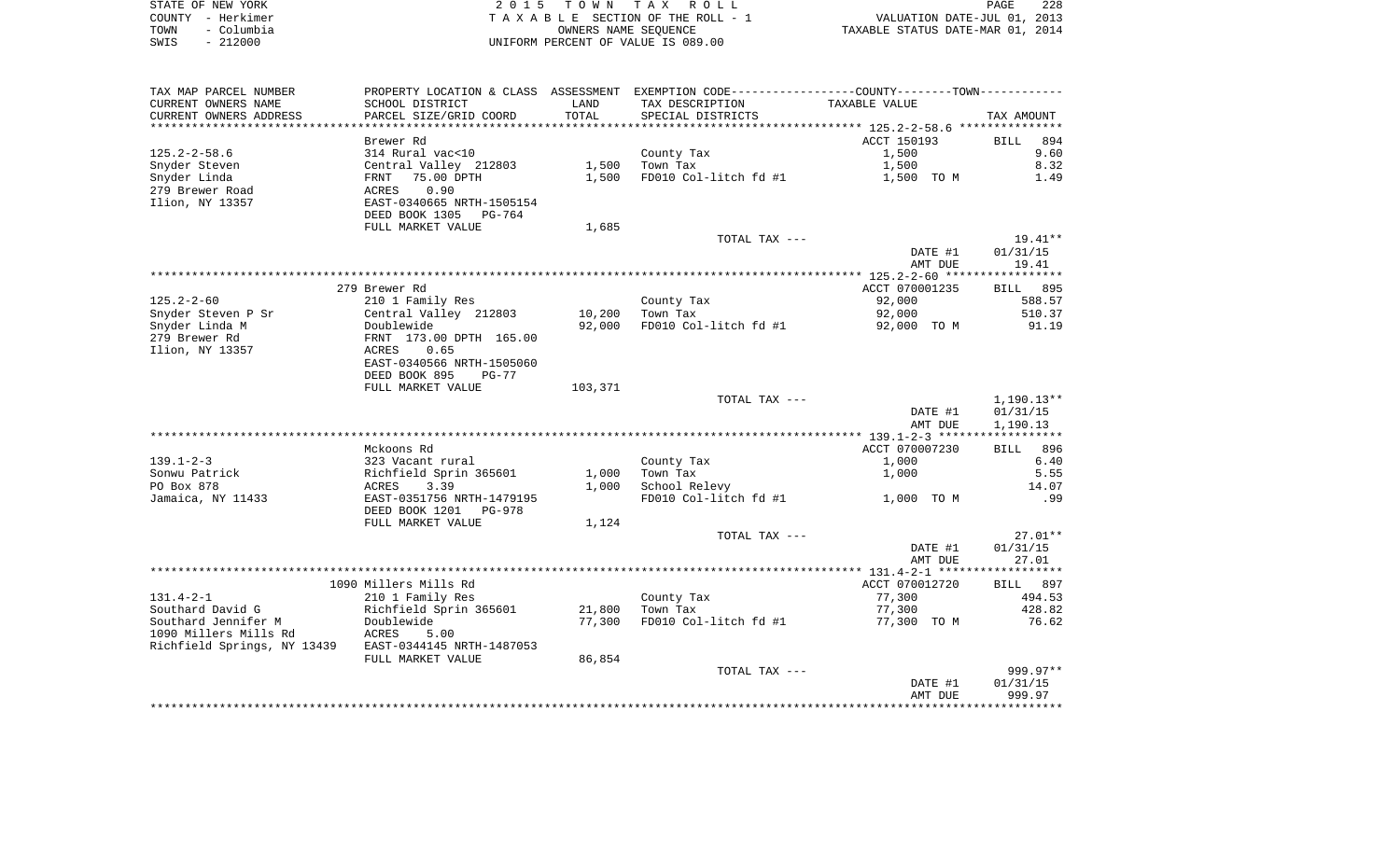| STATE OF NEW YORK  | 2015 TOWN TAX ROLL                 | 229<br>PAGE                      |
|--------------------|------------------------------------|----------------------------------|
| COUNTY - Herkimer  | TAXABLE SECTION OF THE ROLL - 1    | VALUATION DATE-JUL 01, 2013      |
| – Columbia<br>TOWN | OWNERS NAME SEOUENCE               | TAXABLE STATUS DATE-MAR 01, 2014 |
| $-212000$<br>SWIS  | UNIFORM PERCENT OF VALUE IS 089.00 |                                  |

| TAX MAP PARCEL NUMBER       |                                                       |         | PROPERTY LOCATION & CLASS ASSESSMENT EXEMPTION CODE----------------COUNTY-------TOWN----------- |                |                      |
|-----------------------------|-------------------------------------------------------|---------|-------------------------------------------------------------------------------------------------|----------------|----------------------|
| CURRENT OWNERS NAME         | SCHOOL DISTRICT                                       | LAND    | TAX DESCRIPTION                                                                                 | TAXABLE VALUE  |                      |
| CURRENT OWNERS ADDRESS      | PARCEL SIZE/GRID COORD                                | TOTAL   | SPECIAL DISTRICTS                                                                               |                | TAX AMOUNT           |
|                             |                                                       |         |                                                                                                 |                |                      |
|                             | 686 State Route 28                                    |         |                                                                                                 | ACCT 070006450 | 898<br><b>BILL</b>   |
| $139.1 - 2 - 14$            | 210 1 Family Res                                      |         | County Tax                                                                                      | 64,800         | 414.56               |
| Southard Gary               | Richfield Sprin 365601                                | 13,100  | Town Tax                                                                                        | 64,800         | 359.48               |
| Southard Judith             | FRNT 183.21 DPTH 330.00                               | 64,800  | FD010 Col-litch fd #1                                                                           | 64,800 TO M    | 64.23                |
| 686 State Route 28          | 1.06<br>ACRES                                         |         | LT010 Columbia lt dist #1                                                                       | 64,800 TO M    | 23.41                |
| Richfield Springs, NY 13439 | EAST-0357804 NRTH-1478455                             |         |                                                                                                 |                |                      |
|                             | DEED BOOK 00614 PG-00603                              |         |                                                                                                 |                |                      |
|                             | FULL MARKET VALUE                                     | 72,809  |                                                                                                 |                |                      |
|                             |                                                       |         | TOTAL TAX ---                                                                                   | DATE #1        | 861.68**<br>01/31/15 |
|                             |                                                       |         |                                                                                                 | AMT DUE        | 861.68               |
|                             |                                                       |         |                                                                                                 |                |                      |
|                             | 240 No Columbia Rd                                    |         |                                                                                                 | ACCT 070003720 | BILL 899             |
| $125.2 - 2 - 28$            | 120 Field crops                                       |         | County Tax                                                                                      | 93,700         | 599.45               |
| Southwick Calvin III        | Central Valley 212803                                 | 40,500  | Town Tax                                                                                        | 93,700         | 519.80               |
| Southwick Jody L            | INCLUDES 125.2-2-27.2                                 | 93,700  | FD010 Col-litch fd #1                                                                           | 93,700 TO M    | 92.87                |
| 240 North Columbia Rd       | ACRES<br>34.90                                        |         |                                                                                                 |                |                      |
| Ilion, NY 13357             | EAST-0341891 NRTH-1509698                             |         |                                                                                                 |                |                      |
|                             | DEED BOOK 709<br>PG-846                               |         |                                                                                                 |                |                      |
|                             | FULL MARKET VALUE                                     | 105,281 |                                                                                                 |                |                      |
|                             |                                                       |         | TOTAL TAX ---                                                                                   |                | 1,212.12**           |
|                             |                                                       |         |                                                                                                 | DATE #1        | 01/31/15             |
|                             |                                                       |         |                                                                                                 | AMT DUE        | 1,212.12             |
|                             |                                                       |         |                                                                                                 |                |                      |
|                             | Polly Miller Rd                                       |         |                                                                                                 | ACCT 070016105 | BILL 900             |
| $126.3 - 2 - 5.2$           | 323 Vacant rural                                      |         | County Tax                                                                                      | 11,500         | 73.57                |
| Spencer Stephen M           | Central Valley 212803                                 | 11,500  | Town Tax                                                                                        | 11,500         | 63.80                |
| 5932 Dog Hollow Rd          | ACRES 17.00                                           | 11,500  | School Relevy                                                                                   |                | 263.86               |
| Cuyler, NY 13158            | EAST-0350728 NRTH-1503075<br>DEED BOOK 1256<br>PG-843 |         | FD010 Col-litch fd #1                                                                           | 11,500 TO M    | 11.40                |
|                             | FULL MARKET VALUE                                     | 12,921  |                                                                                                 |                |                      |
|                             |                                                       |         | TOTAL TAX ---                                                                                   |                | $412.63**$           |
|                             |                                                       |         |                                                                                                 | DATE #1        | 01/31/15             |
|                             |                                                       |         |                                                                                                 | AMT DUE        | 412.63               |
|                             |                                                       |         |                                                                                                 |                |                      |
|                             | Polly Miller Rd                                       |         |                                                                                                 | ACCT 070016155 | BILL 901             |
| $126.3 - 2 - 8.3$           | 312 Vac w/imprv                                       |         | County Tax                                                                                      | 20,000         | 127.95               |
| Spencer Stephen M           | Central Valley 212803                                 | 12,000  | Town Tax                                                                                        | 20,000         | 110.95               |
| 5932 Dog Hollow Rd          | ACRES 15.00                                           | 20,000  | School Relevy                                                                                   |                | 458.84               |
| Cuyler, NY 13158            | EAST-0351218 NRTH-1502752<br>DEED BOOK 1256<br>PG-843 |         | FD010 Col-litch fd #1                                                                           | 20,000 TO M    | 19.82                |
|                             | FULL MARKET VALUE                                     | 22,472  |                                                                                                 |                |                      |
|                             |                                                       |         | TOTAL TAX ---                                                                                   |                | $717.56**$           |
|                             |                                                       |         |                                                                                                 | DATE #1        | 01/31/15             |
|                             |                                                       |         |                                                                                                 | AMT DUE        | 717.56               |
|                             |                                                       |         |                                                                                                 |                |                      |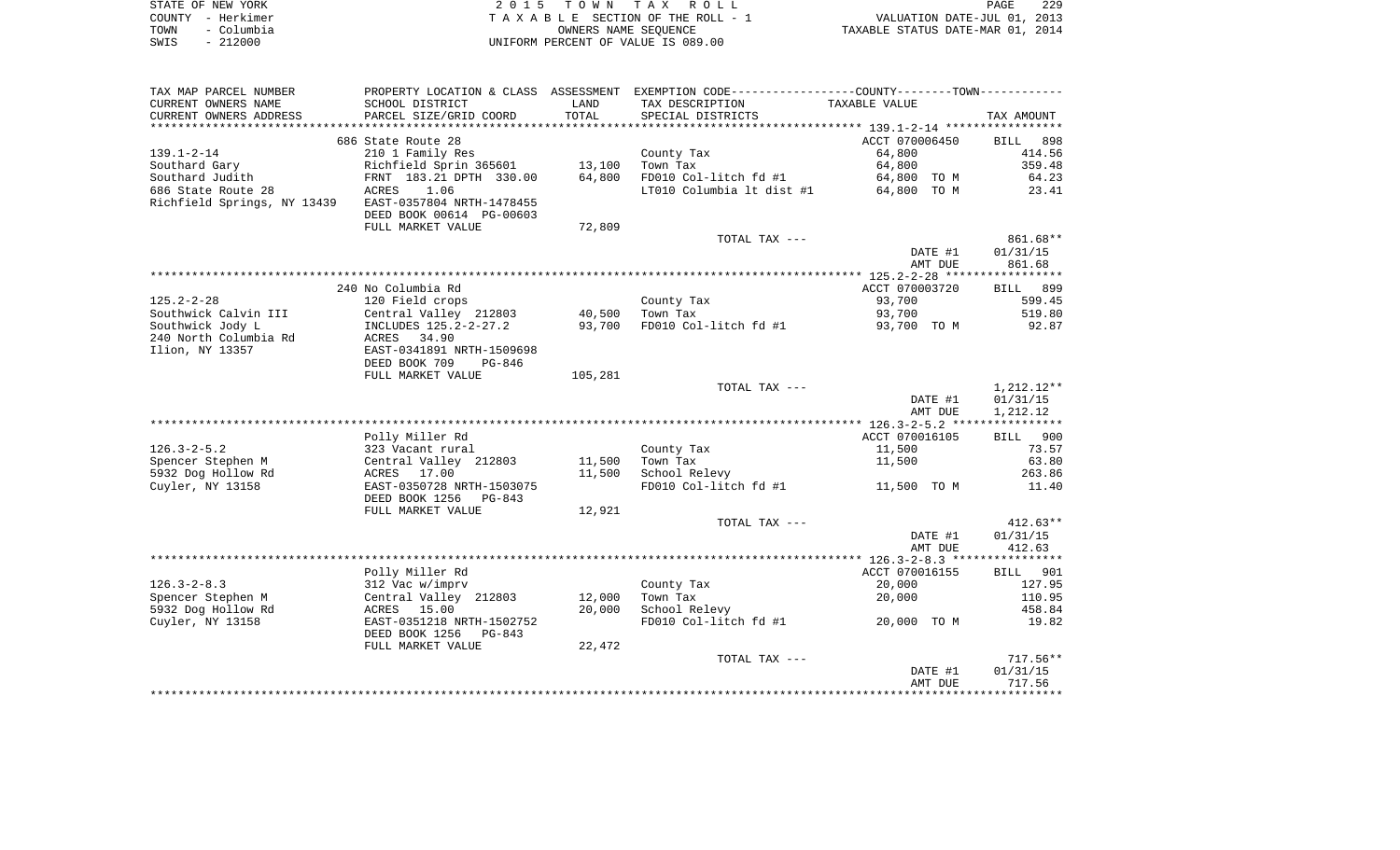| STATE OF NEW YORK  | 2015 TOWN TAX ROLL                 | 230<br>PAGE                      |
|--------------------|------------------------------------|----------------------------------|
| COUNTY - Herkimer  | TAXABLE SECTION OF THE ROLL - 1    | VALUATION DATE-JUL 01, 2013      |
| – Columbia<br>TOWN | OWNERS NAME SEOUENCE               | TAXABLE STATUS DATE-MAR 01, 2014 |
| $-212000$<br>SWIS  | UNIFORM PERCENT OF VALUE IS 089.00 |                                  |

| TAX MAP PARCEL NUMBER                                 | PROPERTY LOCATION & CLASS ASSESSMENT EXEMPTION CODE---------------COUNTY--------TOWN----------        |                  |                                    |                       |                 |
|-------------------------------------------------------|-------------------------------------------------------------------------------------------------------|------------------|------------------------------------|-----------------------|-----------------|
| CURRENT OWNERS NAME                                   | SCHOOL DISTRICT                                                                                       | LAND             | TAX DESCRIPTION                    | TAXABLE VALUE         |                 |
| CURRENT OWNERS ADDRESS                                | PARCEL SIZE/GRID COORD                                                                                | TOTAL            | SPECIAL DISTRICTS                  |                       | TAX AMOUNT      |
|                                                       |                                                                                                       |                  |                                    |                       |                 |
|                                                       | Polly Miller Rd                                                                                       |                  |                                    | ACCT 070006630        | BILL 902        |
| 126.3-2-9                                             | 314 Rural vac<10                                                                                      |                  | County Tax                         | 5,200                 | 33.27           |
| Spencer Stephen M                                     | 314 Kurai vackio<br>Central Valley 212803                                                             | 5,200            | Town Tax                           | 5,200                 | 28.85           |
| 5932 Dog Hollow Rd                                    | ACRES 1.00<br>EAST-0351019 NRTH-1502099                                                               | 5,200            | School Relevy                      |                       | 119.29          |
| Cuyler, NY 13158                                      |                                                                                                       |                  | FD010 Col-litch fd #1              | 5,200 TO M            | 5.15            |
|                                                       | DEED BOOK 1256 PG-843                                                                                 |                  |                                    |                       |                 |
|                                                       | FULL MARKET VALUE                                                                                     | 5,843            |                                    |                       |                 |
|                                                       |                                                                                                       |                  | TOTAL TAX ---                      |                       | 186.56**        |
|                                                       |                                                                                                       |                  |                                    | DATE #1               | 01/31/15        |
|                                                       |                                                                                                       |                  |                                    | AMT DUE               | 186.56          |
|                                                       |                                                                                                       |                  |                                    |                       |                 |
|                                                       | 198 Beebe Rd                                                                                          |                  |                                    | ACCT 070014490        | BILL 903        |
| 125.4-1-62                                            | 240 Rural res                                                                                         |                  | County Tax                         | 155,000               | 991.62          |
| Squire Robert                                         |                                                                                                       |                  |                                    | 155,000               | 859.87          |
| Squire Vicki                                          | Central Valley 212803 31,000 Town Tax<br>Includes 125.4-1-61.1 155,000 FD010 Col<br>FRNT 1330.00 DPTH |                  | FD010 Col-litch fd #1              | 155,000 TO M 153.63   |                 |
| 198 Beebe Road                                        |                                                                                                       |                  |                                    |                       |                 |
| Ilion, NY 13357                                       | ACRES 16.20                                                                                           |                  |                                    |                       |                 |
|                                                       | EAST-0336751 NRTH-1502284                                                                             |                  |                                    |                       |                 |
|                                                       | DEED BOOK 1286 PG-826                                                                                 |                  |                                    |                       |                 |
|                                                       | FULL MARKET VALUE                                                                                     | 174,157          |                                    |                       |                 |
|                                                       |                                                                                                       |                  | TOTAL TAX ---                      |                       | $2,005.12**$    |
|                                                       |                                                                                                       |                  |                                    | DATE #1               | 01/31/15        |
|                                                       |                                                                                                       |                  |                                    | AMT DUE               | 2,005.12        |
|                                                       |                                                                                                       |                  |                                    |                       |                 |
|                                                       | 1475 Jordanville Rd                                                                                   |                  |                                    | ACCT 070015155        | BILL 904        |
| 132.1-1-20.1                                          | 240 Rural res                                                                                         |                  | County Tax<br>Town Tax             | 91,800                | 587.29          |
| Steere Gordon L<br>1475 Jordanville Rd                | Richfield Sprin 365601<br>ACRES 93.80                                                                 | 56,500<br>91,800 | FD010 Col-litch fd #1              | 91,800<br>91,800 TO M | 509.26<br>90.99 |
| Richfield Springs, NY 13439 EAST-0354995 NRTH-1492234 |                                                                                                       |                  |                                    |                       |                 |
|                                                       | DEED BOOK 799<br>PG-292                                                                               |                  |                                    |                       |                 |
|                                                       | FULL MARKET VALUE                                                                                     | 103,146          |                                    |                       |                 |
|                                                       |                                                                                                       |                  | TOTAL TAX ---                      |                       | 1,187.54**      |
|                                                       |                                                                                                       |                  |                                    | DATE #1               | 01/31/15        |
|                                                       |                                                                                                       |                  |                                    | AMT DUE               | 1,187.54        |
|                                                       |                                                                                                       |                  |                                    |                       |                 |
|                                                       | 152 No Columbia Rd                                                                                    |                  |                                    | ACCT 070010500        | BILL 905        |
| 125.2-2-74                                            | 210 1 Family Res                                                                                      |                  |                                    | 34,600                | 221.35          |
| Steere Mark                                           | Central Valley 212803 7,200                                                                           |                  | County Tax<br>Town Tax<br>Town Tax | 34,600                | 191.94          |
| 152 No Columbia Rd                                    | FRNT 129.00 DPTH 60.00                                                                                |                  | 34,600 FD010 Col-litch fd #1       | 34,600 TO M           | 34.29           |
| Ilion, NY 13357                                       | ACRES<br>0.28                                                                                         |                  |                                    |                       |                 |
|                                                       | EAST-0340284 NRTH-1510155                                                                             |                  |                                    |                       |                 |
|                                                       | DEED BOOK 927 PG-655                                                                                  |                  |                                    |                       |                 |
|                                                       | FULL MARKET VALUE                                                                                     | 38,876           |                                    |                       |                 |
|                                                       |                                                                                                       |                  | TOTAL TAX ---                      |                       | 447.58**        |
|                                                       |                                                                                                       |                  |                                    | DATE #1               | 01/31/15        |
|                                                       |                                                                                                       |                  |                                    | AMT DUE               | 447.58          |
|                                                       |                                                                                                       |                  |                                    |                       |                 |
|                                                       |                                                                                                       |                  |                                    |                       |                 |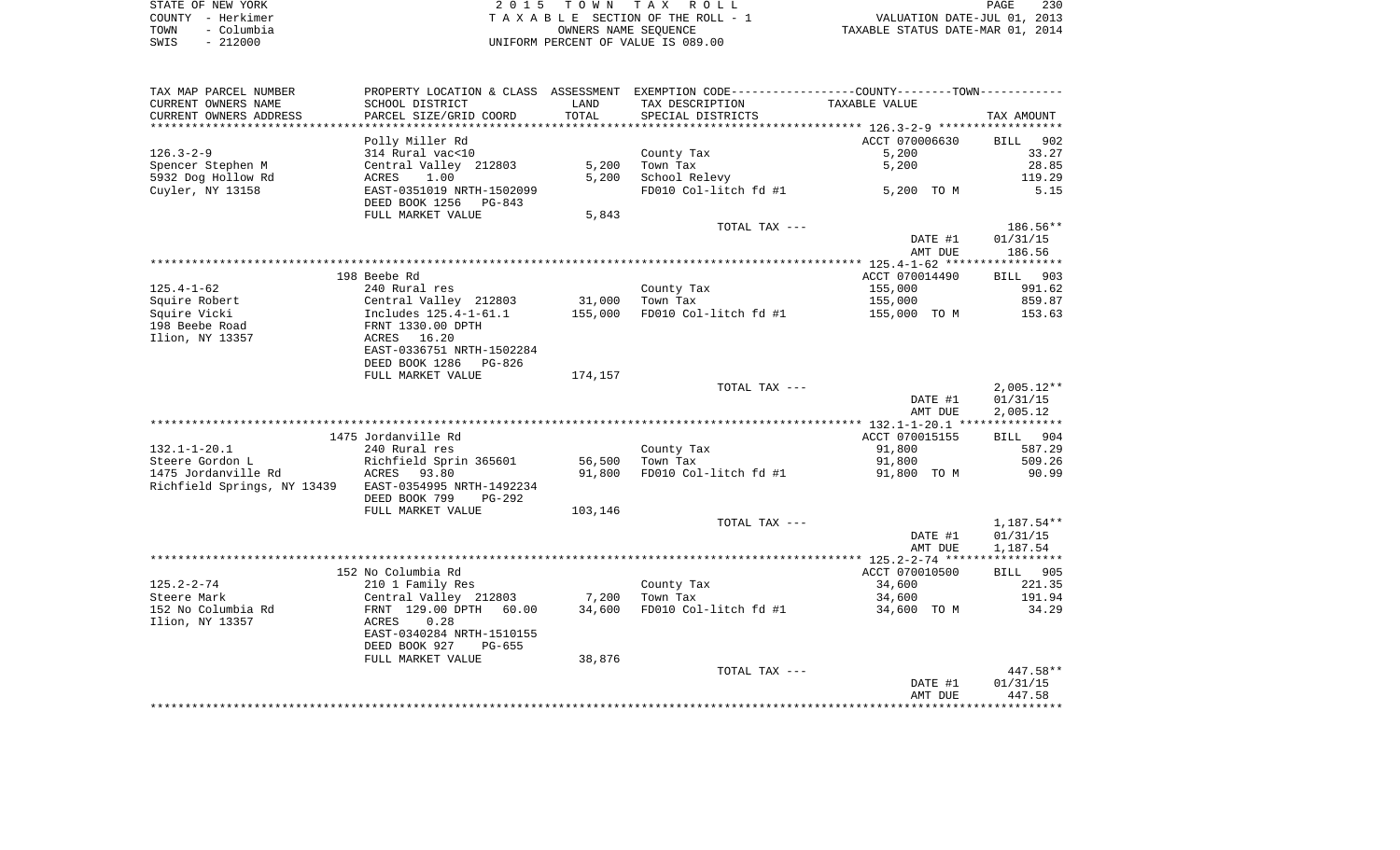|      | STATE OF NEW YORK | 2015 TOWN TAX ROLL                 | PAGE                             |  |
|------|-------------------|------------------------------------|----------------------------------|--|
|      | COUNTY – Herkimer | TAXABLE SECTION OF THE ROLL - 1    | VALUATION DATE-JUL 01, 2013      |  |
| TOWN | – Columbia        | OWNERS NAME SEOUENCE               | TAXABLE STATUS DATE-MAR 01, 2014 |  |
| SWIS | $-212000$         | UNIFORM PERCENT OF VALUE IS 089.00 |                                  |  |

| TAX MAP PARCEL NUMBER          |                                          |        | PROPERTY LOCATION & CLASS ASSESSMENT EXEMPTION CODE----------------COUNTY--------TOWN----------- |                        |                    |
|--------------------------------|------------------------------------------|--------|--------------------------------------------------------------------------------------------------|------------------------|--------------------|
| CURRENT OWNERS NAME            | SCHOOL DISTRICT                          | LAND   | TAX DESCRIPTION                                                                                  | TAXABLE VALUE          |                    |
| CURRENT OWNERS ADDRESS         | PARCEL SIZE/GRID COORD                   | TOTAL  | SPECIAL DISTRICTS                                                                                |                        | TAX AMOUNT         |
| **********************         | *****************************            |        |                                                                                                  |                        |                    |
|                                | 199 Brennan Rd                           |        |                                                                                                  | ACCT 178206            | BILL<br>906        |
| $125.4 - 1 - 53.2$             | 210 1 Family Res                         |        | County Tax                                                                                       | 76,800                 | 491.33             |
| Stefanec Brian                 | Mount Markham<br>215601                  | 18,500 | Town Tax                                                                                         | 76,800                 | 426.05             |
| 199 Brennan Rd                 | ACRES<br>3.50                            | 76,800 | FD010 Col-litch fd #1                                                                            | 76,800 TO M            | 76.12              |
| Ilion, NY 13357                | EAST-0341267 NRTH-1499932                |        |                                                                                                  |                        |                    |
|                                | DEED BOOK 1483<br>PG-658                 |        |                                                                                                  |                        |                    |
|                                | FULL MARKET VALUE                        | 86,292 |                                                                                                  |                        |                    |
|                                |                                          |        | TOTAL TAX ---                                                                                    |                        | 993.50**           |
|                                |                                          |        |                                                                                                  | DATE #1                | 01/31/15           |
|                                |                                          |        |                                                                                                  | AMT DUE                | 993.50             |
|                                |                                          |        |                                                                                                  |                        |                    |
|                                | 180 Purdy Rd                             |        |                                                                                                  | ACCT 070012160         | <b>BILL</b><br>907 |
| $126.3 - 2 - 51.3$             | 210 1 Family Res                         |        | County Tax                                                                                       | 67,900                 | 434.39             |
| Steffen William                | Central Valley 212803                    | 8,400  | Town Tax                                                                                         | 67,900                 | 376.68             |
| Steffen Melanie C              | FRNT 350.00 DPTH 180.00                  | 67,900 | FD010 Col-litch fd #1                                                                            | 67,900 TO M            | 67.30              |
| 180 Purdy Rd                   | 0.42<br>ACRES                            |        |                                                                                                  |                        |                    |
| Mohawk, NY 13407               | EAST-0356215 NRTH-1500735                |        |                                                                                                  |                        |                    |
|                                | DEED BOOK 681<br>PG-762                  |        |                                                                                                  |                        |                    |
|                                | FULL MARKET VALUE                        | 76,292 |                                                                                                  |                        |                    |
|                                |                                          |        | TOTAL TAX ---                                                                                    |                        | 878.37**           |
|                                |                                          |        |                                                                                                  | DATE #1                | 01/31/15           |
|                                |                                          |        |                                                                                                  | AMT DUE                | 878.37             |
|                                |                                          |        |                                                                                                  |                        |                    |
|                                | 218 Gage Rd                              |        |                                                                                                  | ACCT 159646            | BILL 908           |
| $131.1 - 1 - 12.1$             | 240 Rural res                            |        | County Tax                                                                                       | 78,000                 | 499.01             |
| Sterling Iva G                 | Mount Markham<br>215601                  | 35,000 | Town Tax                                                                                         | 78,000                 | 432.71             |
| 218 Gage Rd<br>Ilion, NY 13357 | INCLUDES DEED B-878 P-680<br>ACRES 24.50 | 78,000 | FD010 Col-litch fd #1                                                                            | 78,000 TO M            | 77.31              |
|                                | EAST-0334705 NRTH-1494802                |        |                                                                                                  |                        |                    |
|                                | DEED BOOK 1409<br>PG-563                 |        |                                                                                                  |                        |                    |
|                                | FULL MARKET VALUE                        | 87,640 |                                                                                                  |                        |                    |
|                                |                                          |        | TOTAL TAX ---                                                                                    |                        | $1,009.03**$       |
|                                |                                          |        |                                                                                                  | DATE #1                | 01/31/15           |
|                                |                                          |        |                                                                                                  | AMT DUE                | 1,009.03           |
|                                |                                          |        |                                                                                                  |                        | ***********        |
|                                | 303 Eberline Rd                          |        |                                                                                                  | ACCT 070014045         | 909<br>BILL        |
| $126.1 - 3 - 2$                | 210 1 Family Res                         |        | VET WAR C 41122                                                                                  | 8,100<br>$\Omega$      |                    |
| Sterling Lee                   | Central Valley 212803                    |        | 20,900 VET WAR T 41123                                                                           | $\mathbf{0}$<br>10,800 |                    |
| PO Box 565                     | 4.60<br>ACRES                            |        | 84,000 AG MKTS<br>41730                                                                          | 6,416<br>6,416         |                    |
| Ilion, NY 13357                | EAST-0351325 NRTH-1505673                |        | County Tax                                                                                       | 69,484                 | 444.53             |
|                                | DEED BOOK 00638 PG-01044                 |        | Town Tax                                                                                         | 66,784                 | 370.49             |
| MAY BE SUBJECT TO PAYMENT      | FULL MARKET VALUE                        | 94,382 | FD010 Col-litch fd #1                                                                            | 84,000 TO M            | 83.26              |
| UNDER AGDIST LAW TIL 2021      |                                          |        |                                                                                                  |                        |                    |
|                                |                                          |        | TOTAL TAX ---                                                                                    |                        | 898.28**           |
|                                |                                          |        |                                                                                                  | DATE #1                | 01/31/15           |
|                                |                                          |        |                                                                                                  | AMT DUE                | 898.28             |
|                                |                                          |        |                                                                                                  |                        |                    |
|                                |                                          |        |                                                                                                  |                        |                    |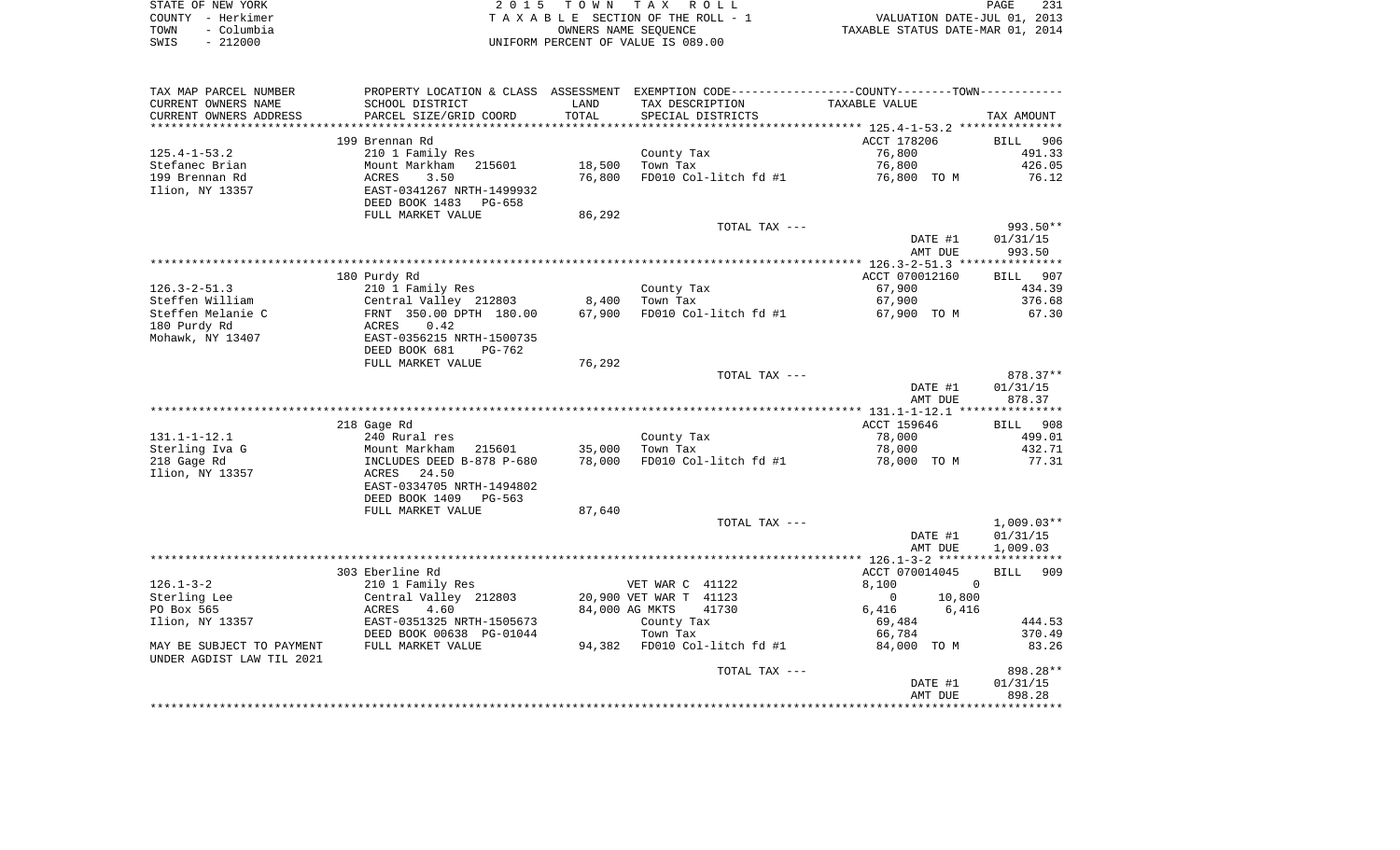|      | STATE OF NEW YORK | 2015 TOWN TAX ROLL                 | 232<br>PAGE                      |
|------|-------------------|------------------------------------|----------------------------------|
|      | COUNTY - Herkimer | TAXABLE SECTION OF THE ROLL - 1    | VALUATION DATE-JUL 01, 2013      |
| TOWN | – Columbia        | OWNERS NAME SEOUENCE               | TAXABLE STATUS DATE-MAR 01, 2014 |
| SWIS | $-212000$         | UNIFORM PERCENT OF VALUE IS 089.00 |                                  |

| TAX MAP PARCEL NUMBER       |                                                        |        | PROPERTY LOCATION & CLASS ASSESSMENT EXEMPTION CODE----------------COUNTY-------TOWN---------- |                |                    |
|-----------------------------|--------------------------------------------------------|--------|------------------------------------------------------------------------------------------------|----------------|--------------------|
| CURRENT OWNERS NAME         | SCHOOL DISTRICT                                        | LAND   | TAX DESCRIPTION                                                                                | TAXABLE VALUE  |                    |
| CURRENT OWNERS ADDRESS      | PARCEL SIZE/GRID COORD                                 | TOTAL  | SPECIAL DISTRICTS                                                                              |                | TAX AMOUNT         |
|                             |                                                        |        |                                                                                                |                |                    |
|                             | Eberline Rd                                            |        |                                                                                                | ACCT 070014040 | <b>BILL</b><br>910 |
| $126.1 - 3 - 1$             | 314 Rural vac<10                                       |        | 41730<br>AG MKTS                                                                               | $\overline{0}$ | $\Omega$           |
| Sterling Lee H              | Central Valley 212803                                  | 5,200  | County Tax                                                                                     | 5,200          | 33.27              |
| PO Box 565                  | 8.20<br>ACRES                                          | 5,200  | Town Tax                                                                                       | 5,200          | 28.85              |
| Ilion, NY 13357             | EAST-0350598 NRTH-1506029<br>DEED BOOK 739<br>$PG-301$ |        | FD010 Col-litch fd #1                                                                          | 5,200 TO M     | 5.15               |
| MAY BE SUBJECT TO PAYMENT   | FULL MARKET VALUE                                      | 5,843  |                                                                                                |                |                    |
| UNDER AGDIST LAW TIL 2021   |                                                        |        |                                                                                                |                |                    |
|                             |                                                        |        | TOTAL TAX ---                                                                                  |                | $67.27**$          |
|                             |                                                        |        |                                                                                                | DATE #1        | 01/31/15           |
|                             |                                                        |        |                                                                                                | AMT DUE        | 67.27              |
|                             |                                                        |        |                                                                                                |                |                    |
|                             | Spohn Rd                                               |        |                                                                                                | ACCT 169615    | <b>BILL</b> 911    |
| $125.4 - 1 - 36.2$          | 210 1 Family Res                                       |        | County Tax                                                                                     | 85,300         | 545.71             |
| Stewart Barry Lee           | Central Valley 212803                                  | 26,500 | Town Tax                                                                                       | 85,300         | 473.20             |
| Stewart Susan Beth          | 8.80<br>ACRES                                          | 85,300 | FD010 Col-litch fd #1                                                                          | 85,300 TO M    | 84.55              |
| 456 Spohn Rd                | EAST-0345503 NRTH-1500841                              |        |                                                                                                |                |                    |
| Ilion, NY 13357             | DEED BOOK 1427<br>PG-476                               |        |                                                                                                |                |                    |
|                             | FULL MARKET VALUE                                      | 95,843 |                                                                                                |                |                    |
|                             |                                                        |        | TOTAL TAX ---                                                                                  |                | 1,103.46**         |
|                             |                                                        |        |                                                                                                | DATE #1        | 01/31/15           |
|                             |                                                        |        |                                                                                                | AMT DUE        | 1,103.46           |
|                             |                                                        |        |                                                                                                |                |                    |
|                             | 1460 Mckoons Rd                                        |        |                                                                                                |                | BILL 912           |
| $131.2 - 1 - 28.5$          | 270 Mfg housing                                        |        | County Tax                                                                                     | 65,200         | 417.12             |
| Stone Brian A               | Central Valley 212803                                  | 30,200 | Town Tax                                                                                       | 65,200         | 361.70             |
| Stone Mary A                | ACRES 14.30                                            | 65,200 | School Relevy                                                                                  |                | 878.17             |
| 1460 Mckoons Rd             | EAST-0348914 NRTH-1491358                              |        | FD010 Col-litch fd #1                                                                          | 65,200 TO M    | 64.62              |
| Richfield Springs, NY 13439 | DEED BOOK 799<br>PG-460                                |        |                                                                                                |                |                    |
|                             | FULL MARKET VALUE                                      | 73,258 |                                                                                                |                |                    |
|                             |                                                        |        | TOTAL TAX ---                                                                                  |                | $1,721.61**$       |
|                             |                                                        |        |                                                                                                | DATE #1        | 01/31/15           |
|                             |                                                        |        |                                                                                                | AMT DUE        | 1,721.61           |
|                             |                                                        |        |                                                                                                |                |                    |
|                             | 2004 State Route 28                                    |        |                                                                                                | ACCT 183873    | BILL 913           |
| $126.3 - 2 - 23$            | 210 1 Family Res                                       |        | County Tax                                                                                     | 48,600         | 310.92             |
| Stone Terrence & Carol      | Central Valley 212803                                  | 10,400 | Town Tax                                                                                       | 48,600         | 269.61             |
| Stone Shannon L             | FRNT 155.00 DPTH 217.00                                | 48,600 | FD010 Col-litch fd #1                                                                          | 48,600 TO M    | 48.17              |
| 2004 State Route 28         | EAST-0354072 NRTH-1502960                              |        |                                                                                                |                |                    |
| Mohawk, NY 13407            | DEED BOOK 1519<br>PG-603                               |        |                                                                                                |                |                    |
|                             | FULL MARKET VALUE                                      | 54,607 |                                                                                                |                |                    |
|                             |                                                        |        | TOTAL TAX ---                                                                                  |                | 628.70**           |
|                             |                                                        |        |                                                                                                | DATE #1        | 01/31/15           |
|                             |                                                        |        |                                                                                                | AMT DUE        | 628.70             |
|                             |                                                        |        |                                                                                                |                |                    |
|                             |                                                        |        |                                                                                                |                |                    |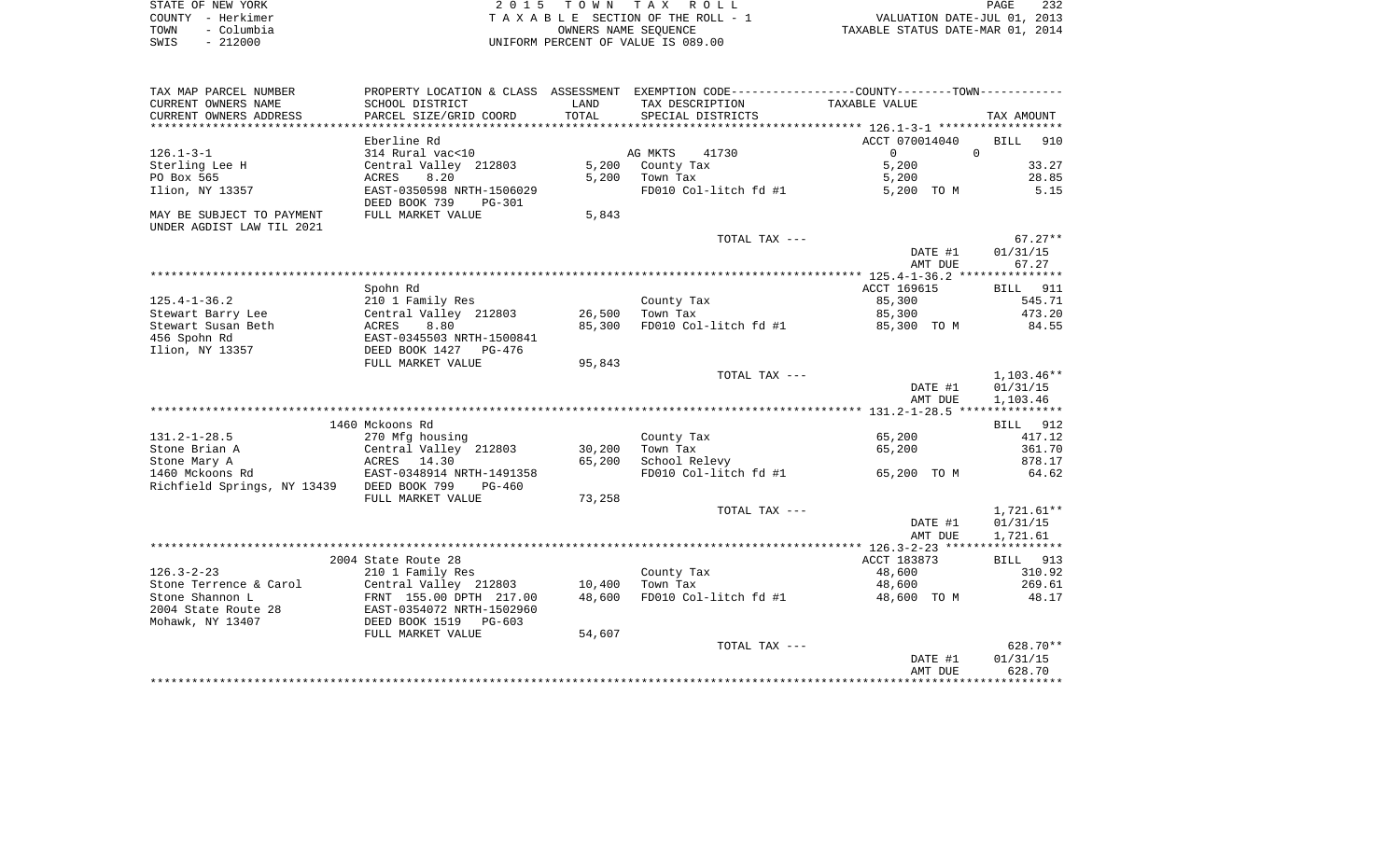| STATE OF NEW YORK  | 2015 TOWN TAX ROLL                 | 233<br>PAGE                      |
|--------------------|------------------------------------|----------------------------------|
| COUNTY - Herkimer  | TAXABLE SECTION OF THE ROLL - 1    | VALUATION DATE-JUL 01, 2013      |
| - Columbia<br>TOWN | OWNERS NAME SEOUENCE               | TAXABLE STATUS DATE-MAR 01, 2014 |
| - 212000<br>SWIS   | UNIFORM PERCENT OF VALUE IS 089.00 |                                  |

| TAX MAP PARCEL NUMBER                             | PROPERTY LOCATION & CLASS ASSESSMENT EXEMPTION CODE---------------COUNTY-------TOWN---------- |        |                       |                |                      |
|---------------------------------------------------|-----------------------------------------------------------------------------------------------|--------|-----------------------|----------------|----------------------|
| CURRENT OWNERS NAME                               | SCHOOL DISTRICT                                                                               | LAND   | TAX DESCRIPTION       | TAXABLE VALUE  |                      |
| CURRENT OWNERS ADDRESS                            | PARCEL SIZE/GRID COORD                                                                        | TOTAL  | SPECIAL DISTRICTS     |                | TAX AMOUNT           |
|                                                   |                                                                                               |        |                       |                |                      |
|                                                   | 814 State Route 28                                                                            |        |                       |                | BILL<br>914          |
| 132.3-1-11.2                                      | 210 1 Family Res                                                                              |        | County Tax            | 84,200         | 538.67               |
| Stone Todd M                                      | Richfield Sprin 365601                                                                        | 17,000 | Town Tax              | 84,200         | 467.10               |
| Stone Brittany F                                  | FRNT 659.00 DPTH                                                                              | 84,200 | FD010 Col-litch fd #1 | 84,200 TO M    | 83.45                |
| 814 State Route 28<br>Richfield Springs, NY 13439 | ACRES<br>2.80 BANK<br>135<br>EAST-0358199 NRTH-1480978                                        |        |                       |                |                      |
|                                                   | DEED BOOK 1292<br>PG-515                                                                      |        |                       |                |                      |
|                                                   | FULL MARKET VALUE                                                                             | 94,607 |                       |                |                      |
|                                                   |                                                                                               |        | TOTAL TAX ---         |                | $1,089.22**$         |
|                                                   |                                                                                               |        |                       | DATE #1        | 01/31/15             |
|                                                   |                                                                                               |        |                       | AMT DUE        | 1,089.22             |
|                                                   |                                                                                               |        |                       |                |                      |
|                                                   | 514 Gage Rd                                                                                   |        |                       | ACCT 070010623 | BILL 915             |
| $125.4 - 1 - 54.4$                                | 210 1 Family Res                                                                              |        | County Tax            | 37,800         | 241.83               |
| Storms Nancy                                      | Mount Markham 215601                                                                          | 22,900 | Town Tax              | 37,800         | 209.70               |
| Everson Mildred E                                 | Doublewide                                                                                    | 37,800 | School Relevy         |                | 866.13               |
| 4 Remington Park Apt D4                           | FRNT 200.00 DPTH                                                                              |        | FD010 Col-litch fd #1 | 37,800 TO M    | 37.47                |
| Ilion, NY 13357                                   | ACRES<br>5.90                                                                                 |        |                       |                |                      |
|                                                   | EAST-0339044 NRTH-1497799                                                                     |        |                       |                |                      |
|                                                   | DEED BOOK 1259<br>$PG-320$<br>FULL MARKET VALUE                                               | 42,472 |                       |                |                      |
|                                                   |                                                                                               |        | TOTAL TAX ---         |                | $1,355.13**$         |
|                                                   |                                                                                               |        |                       | DATE #1        | 01/31/15             |
|                                                   |                                                                                               |        |                       | AMT DUE        | 1,355.13             |
|                                                   |                                                                                               |        |                       |                |                      |
|                                                   | 281 No Columbia Rd                                                                            |        |                       | ACCT 167464    | BILL 916             |
| $125.2 - 2 - 26.1$                                | 210 1 Family Res                                                                              |        | County Tax            | 65,000         | 415.84               |
| Sudakow Daniel                                    | Central Valley 212803                                                                         | 23,000 | Town Tax              | 65,000         | 360.59               |
| Sudakow Phyllis                                   | 6.70<br>ACRES                                                                                 | 65,000 | FD010 Col-litch fd #1 | 65,000 TO M    | 64.42                |
| 281 No Columbia Rd                                | EAST-0342817 NRTH-1510445                                                                     |        |                       |                |                      |
| Ilion, NY 13357                                   | DEED BOOK 1413<br>PG-184                                                                      |        |                       |                |                      |
|                                                   | FULL MARKET VALUE                                                                             | 73,034 |                       |                |                      |
|                                                   |                                                                                               |        | TOTAL TAX ---         | DATE #1        | 840.85**<br>01/31/15 |
|                                                   |                                                                                               |        |                       | AMT DUE        | 840.85               |
|                                                   |                                                                                               |        |                       |                |                      |
|                                                   | 164 Purdy Rd                                                                                  |        |                       | ACCT 167346    | BILL 917             |
| $126.3 - 2 - 45$                                  | 210 1 Family Res                                                                              |        | County Tax            | 81,000         | 518.20               |
| Sullivan Caleb Andrew                             | Central Valley 212803                                                                         | 13,400 | Town Tax              | 81,000         | 449.35               |
| Sullivan Jacy Anne                                | 1.20<br>ACRES                                                                                 | 81,000 | FD010 Col-litch fd #1 | 81,000 TO M    | 80.28                |
| 164 Purdy Rd                                      | EAST-0355955 NRTH-1500617                                                                     |        |                       |                |                      |
| Mohawk, NY 13407                                  | DEED BOOK 1412<br>PG-360                                                                      |        |                       |                |                      |
|                                                   | FULL MARKET VALUE                                                                             | 91,011 |                       |                |                      |
|                                                   |                                                                                               |        | TOTAL TAX ---         |                | $1,047.83**$         |
|                                                   |                                                                                               |        |                       | DATE #1        | 01/31/15             |
|                                                   |                                                                                               |        |                       | AMT DUE        | 1,047.83             |
|                                                   |                                                                                               |        |                       |                |                      |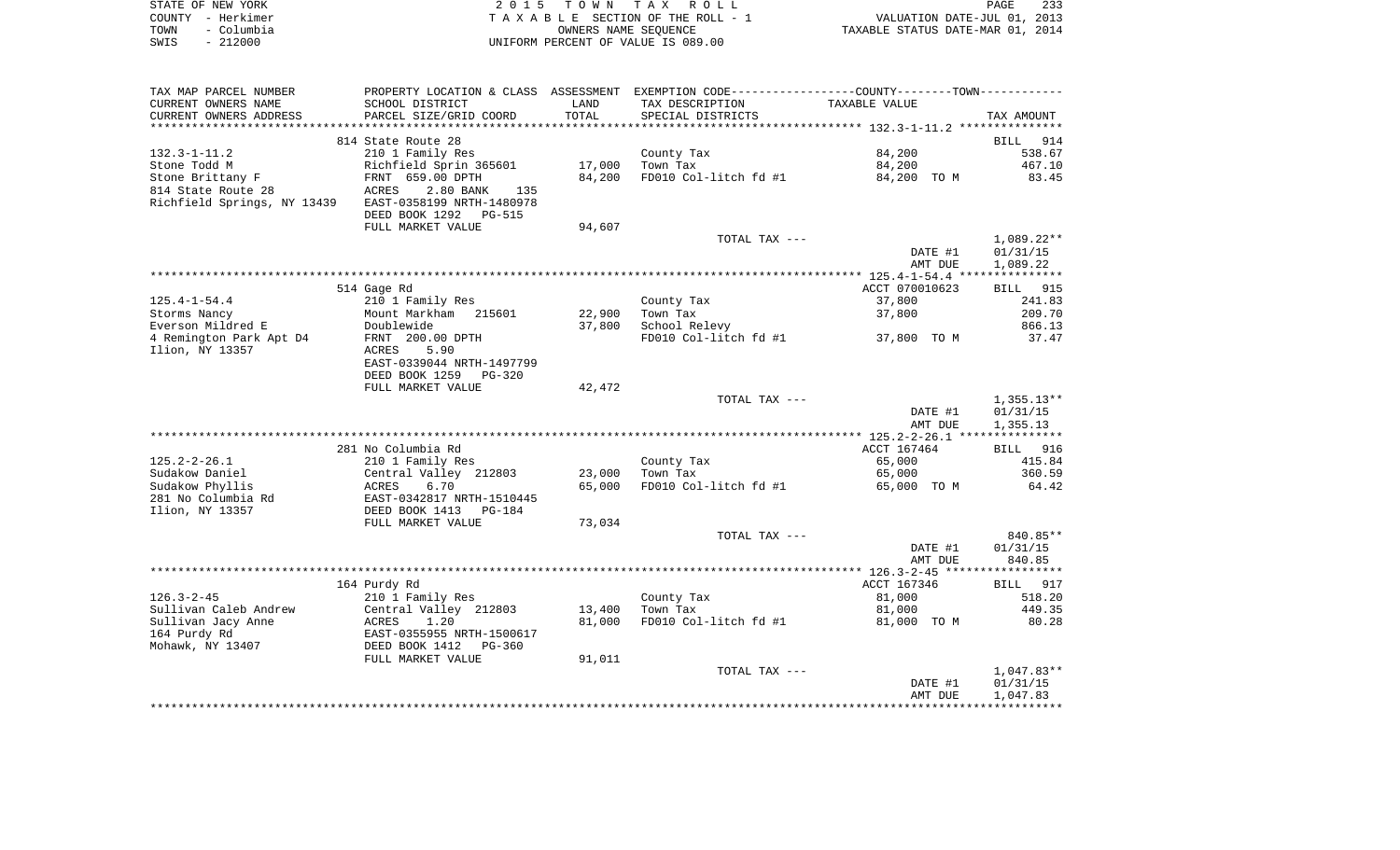| STATE OF NEW YORK  | 2015 TOWN TAX ROLL                 | 234<br>PAGE                      |
|--------------------|------------------------------------|----------------------------------|
| COUNTY - Herkimer  | TAXABLE SECTION OF THE ROLL - 1    | VALUATION DATE-JUL 01, 2013      |
| – Columbia<br>TOWN | OWNERS NAME SEOUENCE               | TAXABLE STATUS DATE-MAR 01, 2014 |
| $-212000$<br>SWIS  | UNIFORM PERCENT OF VALUE IS 089.00 |                                  |

| TAX MAP PARCEL NUMBER               | PROPERTY LOCATION & CLASS ASSESSMENT EXEMPTION CODE---------------COUNTY-------TOWN--------- |                  |                       |                |                 |
|-------------------------------------|----------------------------------------------------------------------------------------------|------------------|-----------------------|----------------|-----------------|
| CURRENT OWNERS NAME                 | SCHOOL DISTRICT                                                                              | LAND             | TAX DESCRIPTION       | TAXABLE VALUE  |                 |
| CURRENT OWNERS ADDRESS              | PARCEL SIZE/GRID COORD                                                                       | TOTAL            | SPECIAL DISTRICTS     |                | TAX AMOUNT      |
| **********************              |                                                                                              |                  |                       |                |                 |
|                                     | Brennan Rd                                                                                   |                  |                       | ACCT 159653    | BILL 918        |
| $125.4 - 2 - 7$                     | 314 Rural vac<10                                                                             |                  | County Tax            | 21,000         | 134.35          |
| Sullivan Kevin M                    | Mount Markham 215601                                                                         | 21,000           | Town Tax              | 21,000         | 116.50          |
| 476 Huffer Rd                       | Subdivision Cedar Knoll-2                                                                    | 21,000           | FD010 Col-litch fd #1 | 21,000 TO M    | 20.81           |
| Hilton, NY 14468                    | FRNT 446.00 DPTH                                                                             |                  |                       |                |                 |
|                                     | 8.80<br>ACRES                                                                                |                  |                       |                |                 |
|                                     | EAST-0341282 NRTH-1498559                                                                    |                  |                       |                |                 |
|                                     | DEED BOOK 1393<br>PG-331                                                                     |                  |                       |                |                 |
|                                     | FULL MARKET VALUE                                                                            | 23,596           |                       |                |                 |
|                                     |                                                                                              |                  | TOTAL TAX ---         |                | $271.66**$      |
|                                     |                                                                                              |                  |                       | DATE #1        | 01/31/15        |
|                                     |                                                                                              |                  |                       | AMT DUE        | 271.66          |
|                                     |                                                                                              |                  |                       |                |                 |
|                                     | Jordanville Rd                                                                               |                  |                       | ACCT 070010780 | <b>BILL</b> 919 |
| $131.2 - 1 - 6$                     | 322 Rural vac>10                                                                             |                  | County Tax            | 16,500         | 105.56          |
| Sumberaz Stephen                    | Central Valley 212803                                                                        | 16,500           | Town Tax              | 16,500         | 91.53           |
| Sumberaz Gerdie                     | 28.60<br>ACRES                                                                               | 16,500           | FD010 Col-litch fd #1 | 16,500 TO M    | 16.35           |
| 11-08 147th St                      | EAST-0342044 NRTH-1494442                                                                    |                  |                       |                |                 |
| Whitestone, NY 11357                | DEED BOOK 00635 PG-00276                                                                     |                  |                       |                |                 |
|                                     | FULL MARKET VALUE                                                                            | 18,539           |                       |                |                 |
|                                     |                                                                                              |                  | TOTAL TAX ---         |                | $213.44**$      |
|                                     |                                                                                              |                  |                       | DATE #1        | 01/31/15        |
|                                     |                                                                                              |                  |                       | AMT DUE        | 213.44          |
|                                     |                                                                                              |                  |                       |                |                 |
|                                     | 105 No Columbia Rd                                                                           |                  |                       | ACCT 070009450 | BILL 920        |
| $125.2 - 2 - 20.1$                  | 210 1 Family Res                                                                             |                  | County Tax            | 83,300         | 532.91          |
| Supry Fred                          | Central Valley 212803                                                                        | 13,000<br>83,300 | Town Tax              | 83,300         | 462.11<br>82.56 |
| Supry Michael<br>105 No Columbia Rd | 1.00<br>ACRES<br>EAST-0339438 NRTH-1510564                                                   |                  | FD010 Col-litch fd #1 | 83,300 TO M    |                 |
| Ilion, NY 13357                     | DEED BOOK 823                                                                                |                  |                       |                |                 |
|                                     | PG-281<br>FULL MARKET VALUE                                                                  | 93,596           |                       |                |                 |
|                                     |                                                                                              |                  | TOTAL TAX ---         |                | $1,077.58**$    |
|                                     |                                                                                              |                  |                       | DATE #1        | 01/31/15        |
|                                     |                                                                                              |                  |                       | AMT DUE        | 1,077.58        |
|                                     |                                                                                              |                  |                       |                |                 |
|                                     | 1307 Mckoons Rd                                                                              |                  |                       | ACCT 070004260 | BILL 921        |
| $131.4 - 1 - 13$                    | 210 1 Family Res                                                                             |                  | County Tax            | 78,800         | 504.13          |
| Sutton Linda M                      | Richfield Sprin 365601                                                                       | 18,500           | Town Tax              | 78,800         | 437.14          |
| 1307 Mckoons Rd                     | ACRES<br>3.50                                                                                | 78,800           | FD010 Col-litch fd #1 | 78,800 TO M    | 78.10           |
| Richfield Springs, NY 13439         | EAST-0348528 NRTH-1488338                                                                    |                  |                       |                |                 |
|                                     | DEED BOOK 896<br>$PG-173$                                                                    |                  |                       |                |                 |
|                                     | FULL MARKET VALUE                                                                            | 88,539           |                       |                |                 |
|                                     |                                                                                              |                  | TOTAL TAX ---         |                | $1,019.37**$    |
|                                     |                                                                                              |                  |                       | DATE #1        | 01/31/15        |
|                                     |                                                                                              |                  |                       | AMT DUE        | 1,019.37        |
|                                     |                                                                                              |                  |                       |                |                 |
|                                     |                                                                                              |                  |                       |                |                 |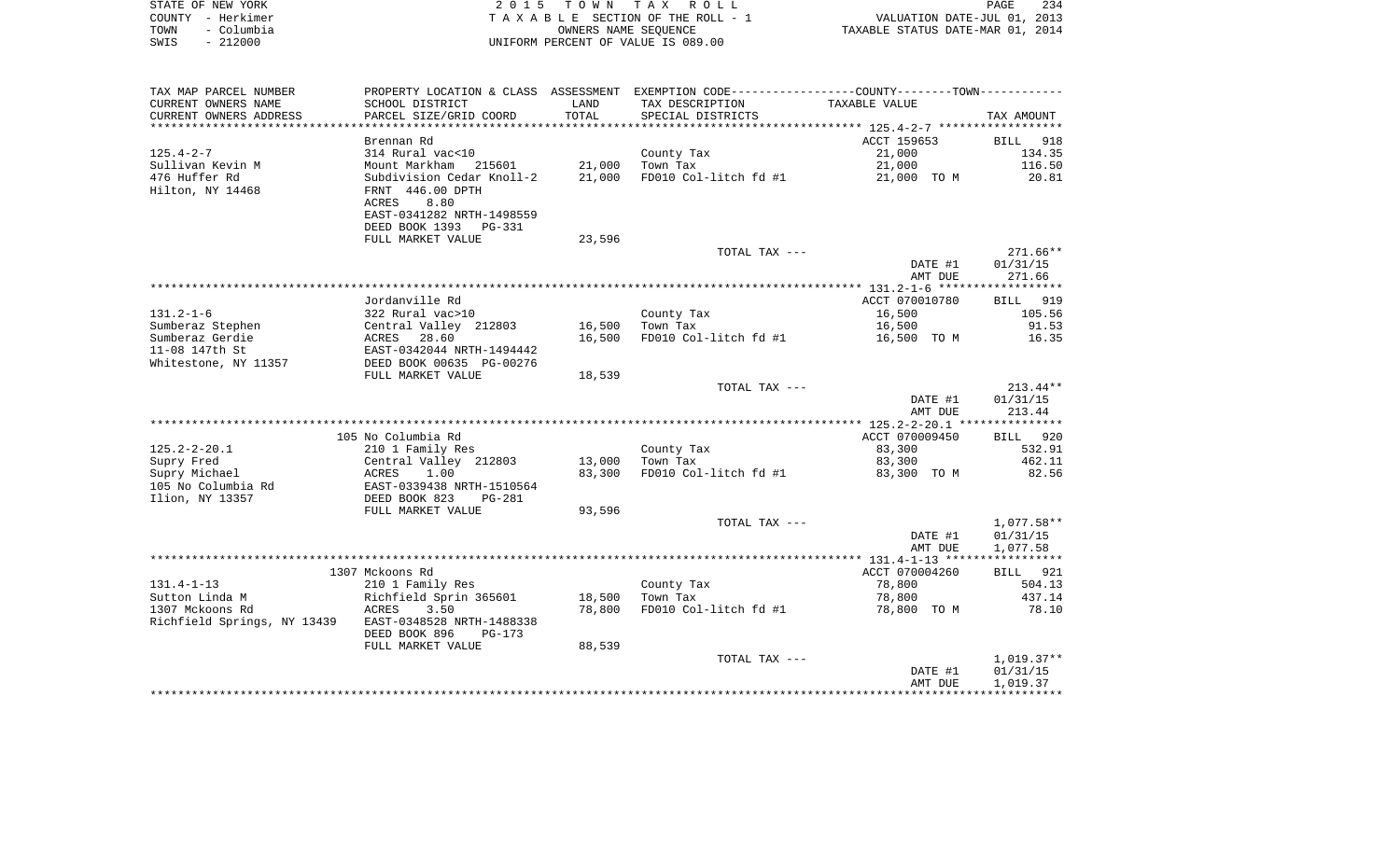| STATE OF NEW YORK  | 2015 TOWN TAX ROLL                 | 235<br><b>PAGE</b>               |
|--------------------|------------------------------------|----------------------------------|
| COUNTY - Herkimer  | TAXABLE SECTION OF THE ROLL - 1    | VALUATION DATE-JUL 01, 2013      |
| - Columbia<br>TOWN | OWNERS NAME SEOUENCE               | TAXABLE STATUS DATE-MAR 01, 2014 |
| - 212000<br>SWIS   | UNIFORM PERCENT OF VALUE IS 089.00 |                                  |

| TAX MAP PARCEL NUMBER                     |                                                       |         | PROPERTY LOCATION & CLASS ASSESSMENT EXEMPTION CODE---------------COUNTY-------TOWN---------- |                          |                                      |
|-------------------------------------------|-------------------------------------------------------|---------|-----------------------------------------------------------------------------------------------|--------------------------|--------------------------------------|
| CURRENT OWNERS NAME                       | SCHOOL DISTRICT                                       | LAND    | TAX DESCRIPTION                                                                               | TAXABLE VALUE            |                                      |
| CURRENT OWNERS ADDRESS                    | PARCEL SIZE/GRID COORD                                | TOTAL   | SPECIAL DISTRICTS                                                                             |                          | TAX AMOUNT                           |
|                                           |                                                       |         |                                                                                               |                          |                                      |
|                                           | 344 Depot Rd                                          |         |                                                                                               | ACCT 187645              | <b>BILL</b><br>922                   |
| $131.3 - 1 - 19$                          | 210 1 Family Res                                      |         | County Tax                                                                                    | 89,300                   | 571.30                               |
| Swanteson Shannon L                       | Mount Markham 215601                                  | 17,600  | Town Tax                                                                                      | 89,300                   | 495.39                               |
| 344 Depot Rd                              | ACRES<br>3.10                                         | 89,300  | FD010 Col-litch fd #1                                                                         | 89,300 TO M              | 88.51                                |
| West Winfield, NY 13491                   | EAST-0298012 NRTH-1062249<br>DEED BOOK 1541<br>PG-817 |         |                                                                                               |                          |                                      |
| PRIOR OWNER ON 3/01/2014                  | FULL MARKET VALUE                                     | 100,337 |                                                                                               |                          |                                      |
| Federal Home Loan Mortg Corp              |                                                       |         |                                                                                               |                          |                                      |
|                                           |                                                       |         | TOTAL TAX ---                                                                                 | DATE #1<br>AMT DUE       | $1,155.20**$<br>01/31/15<br>1,155.20 |
|                                           |                                                       |         |                                                                                               |                          |                                      |
|                                           | 1261 Millers Mills Rd                                 |         |                                                                                               | ACCT 070013565           | 923<br>BILL                          |
| $131.4 - 1 - 14$                          | 210 1 Family Res                                      |         | County Tax                                                                                    | 102,000                  | 652.55                               |
| Swartout Timothy                          | Richfield Sprin 365601                                | 14,500  | Town Tax                                                                                      | 102,000                  | 565.85                               |
| Swartout Norma                            | ACRES<br>1.70                                         | 102,000 | FD010 Col-litch fd #1                                                                         | 102,000 TO M             | 101.10                               |
| 1261 Millers Mills Rd                     | EAST-0347624 NRTH-1487908                             |         |                                                                                               |                          |                                      |
| Richfield Springs, NY 13439 DEED BOOK 791 | $PG-358$                                              |         |                                                                                               |                          |                                      |
|                                           | FULL MARKET VALUE                                     | 114,607 |                                                                                               |                          |                                      |
|                                           |                                                       |         | TOTAL TAX ---                                                                                 |                          | $1,319.50**$                         |
|                                           |                                                       |         |                                                                                               | DATE #1                  | 01/31/15                             |
|                                           |                                                       |         |                                                                                               | AMT DUE                  | 1,319.50                             |
|                                           |                                                       |         |                                                                                               |                          |                                      |
|                                           | 311 Columbia Center Road                              |         |                                                                                               |                          | 924<br>BILL                          |
| $126.3 - 2 - 78.2$                        | 210 1 Family Res                                      |         | VET COM C 41132                                                                               | 13,500<br>$\mathbf{0}$   |                                      |
| Sweetman John K                           | Central Valley 212803                                 |         | 15,000 VET COM T 41133                                                                        | 17,500<br>$\Omega$       |                                      |
| Sweetman Lorraine J                       | FRNT 545.00 DPTH                                      |         | 70,000 VET DIS C 41142                                                                        | 27,000<br>$\Omega$       |                                      |
| 311 Columbia Center Road                  | ACRES<br>5.00                                         |         | VET DIS T 41143                                                                               | 28,000<br>$\overline{0}$ |                                      |
| Ilion, NY 13357                           | EAST-0350414 NRTH-1497157                             |         | County Tax                                                                                    | 29,500                   | 188.73                               |
|                                           | DEED BOOK 1304 PG-944                                 |         | Town Tax                                                                                      | 24,500                   | 135.91                               |
|                                           | FULL MARKET VALUE                                     |         | 78,652 FD010 Col-litch fd #1                                                                  | 70,000 TO M              | 69.38                                |
|                                           |                                                       |         | TOTAL TAX ---                                                                                 |                          | 394.02**                             |
|                                           |                                                       |         |                                                                                               | DATE #1                  | 01/31/15                             |
|                                           |                                                       |         |                                                                                               | AMT DUE                  | 394.02                               |
|                                           |                                                       |         |                                                                                               |                          |                                      |
|                                           | 1106 Jordanville Rd                                   |         |                                                                                               | ACCT 150570              | 925<br>BILL                          |
| $131.2 - 1 - 38$                          | 210 1 Family Res                                      |         | County Tax                                                                                    | 48,000                   | 307.08                               |
| Swezey Jason M                            | Central Valley 212803                                 | 7,600   | Town Tax                                                                                      | 48,000                   | 266.28                               |
| Swezey Nancy K                            | FRNT 99.00 DPTH 140.00                                | 48,000  | FD010 Col-litch fd #1                                                                         | 48,000 TO M              | 47.58                                |
| 1106 Jordanville Rd                       | EAST-0347756 NRTH-1493988                             |         |                                                                                               |                          |                                      |
| Ilion, NY 13357                           | DEED BOOK 1308 PG-460                                 |         |                                                                                               |                          |                                      |
|                                           | FULL MARKET VALUE                                     | 53,933  |                                                                                               |                          |                                      |
|                                           |                                                       |         | TOTAL TAX ---                                                                                 |                          | $620.94**$                           |
|                                           |                                                       |         |                                                                                               | DATE #1                  | 01/31/15                             |
|                                           |                                                       |         |                                                                                               | AMT DUE                  | 620.94                               |
|                                           |                                                       |         |                                                                                               |                          |                                      |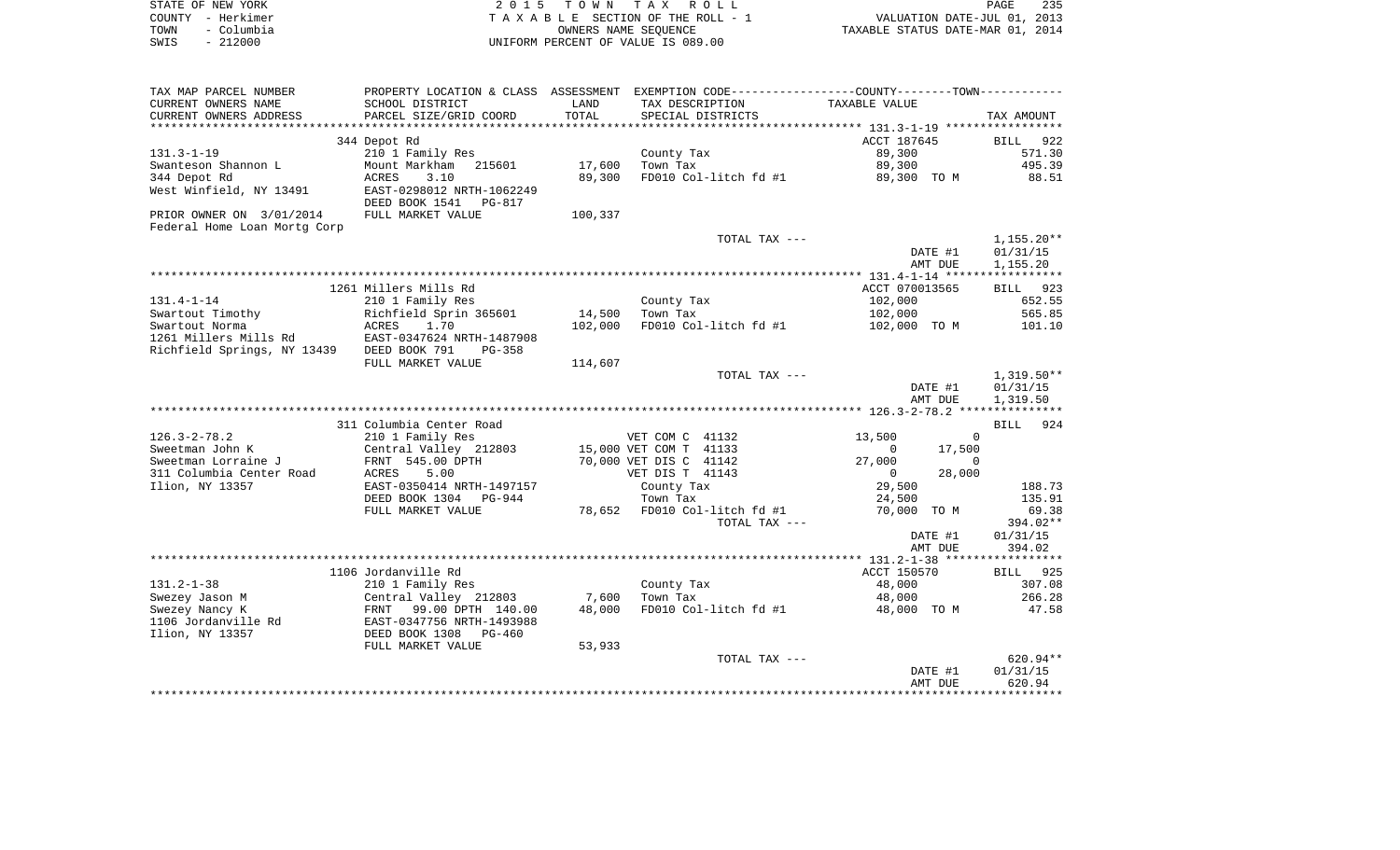| STATE OF NEW YORK |                   | 2015 TOWN TAX ROLL                 | 236<br>PAGE                      |
|-------------------|-------------------|------------------------------------|----------------------------------|
|                   | COUNTY - Herkimer | TAXABLE SECTION OF THE ROLL - 1    | VALUATION DATE-JUL 01, 2013      |
| TOWN              | – Columbia        | OWNERS NAME SEOUENCE               | TAXABLE STATUS DATE-MAR 01, 2014 |
| SWIS              | $-212000$         | UNIFORM PERCENT OF VALUE IS 089.00 |                                  |

| TAX MAP PARCEL NUMBER                     |                           |             | PROPERTY LOCATION & CLASS ASSESSMENT EXEMPTION CODE----------------COUNTY--------TOWN----------- |                |              |
|-------------------------------------------|---------------------------|-------------|--------------------------------------------------------------------------------------------------|----------------|--------------|
| CURRENT OWNERS NAME                       | SCHOOL DISTRICT           | LAND        | TAX DESCRIPTION                                                                                  | TAXABLE VALUE  |              |
| CURRENT OWNERS ADDRESS                    | PARCEL SIZE/GRID COORD    | TOTAL       | SPECIAL DISTRICTS                                                                                |                | TAX AMOUNT   |
|                                           |                           | *********** |                                                                                                  |                |              |
|                                           | Saxon Rd                  |             |                                                                                                  | ACCT 070014580 | BILL<br>926  |
| $131.1 - 1 - 23$                          | 311 Res vac land          |             | County Tax                                                                                       | 14,400         | 92.12        |
| Talarico Francis J                        | Mount Markham<br>215601   | 14,400      | Town Tax                                                                                         | 14,400         | 79.88        |
| Talarico Georgia V                        | 5.80<br>ACRES             | 14,400      | FD010 Col-litch fd #1                                                                            | 14,400 TO M    | 14.27        |
| 2310 Welsh Bush Rd                        | EAST-0331579 NRTH-1491743 |             |                                                                                                  |                |              |
| Frankfort, NY 13340                       | DEED BOOK 00573 PG-00746  |             |                                                                                                  |                |              |
|                                           | FULL MARKET VALUE         | 16,180      |                                                                                                  |                |              |
|                                           |                           |             | TOTAL TAX ---                                                                                    |                | 186.27**     |
|                                           |                           |             |                                                                                                  | DATE #1        | 01/31/15     |
|                                           |                           |             |                                                                                                  | AMT DUE        | 186.27       |
|                                           |                           |             |                                                                                                  |                |              |
|                                           | 2023 State Route 28       |             |                                                                                                  | ACCT 151699    | BILL 927     |
| $126.3 - 2 - 11$                          | 270 Mfg housing           |             | County Tax                                                                                       | 45,500         | 291.09       |
| Talbot Justin                             | Central Valley 212803     | 15,200      | Town Tax                                                                                         | 45,500         | 252.41       |
| 2023 State Route 28                       | 46.40 DPTH 118.10<br>FRNT | 45,500      | School Relevy                                                                                    |                | 426.26       |
| Mohawk, NY 13407                          | 2.00<br>ACRES             |             | FD010 Col-litch fd #1                                                                            | 45,500 TO M    | 45.10        |
|                                           | EAST-0353810 NRTH-1503510 |             |                                                                                                  |                |              |
|                                           | DEED BOOK 1315<br>PG-545  |             |                                                                                                  |                |              |
|                                           | FULL MARKET VALUE         | 51,124      |                                                                                                  |                |              |
|                                           |                           |             | TOTAL TAX ---                                                                                    |                | $1,014.86**$ |
|                                           |                           |             |                                                                                                  | DATE #1        | 01/31/15     |
|                                           |                           |             |                                                                                                  | AMT DUE        | 1,014.86     |
|                                           |                           |             |                                                                                                  |                |              |
|                                           | 319 Jordanville Rd        |             |                                                                                                  | ACCT 070009730 | BILL 928     |
| $131.1 - 1 - 76$                          | 210 1 Family Res          |             | County Tax                                                                                       | 56,200         | 359.54       |
| Tayler Alan L                             | Mount Markham<br>215601   | 13,000      | Town Tax                                                                                         | 56,200         | 311.77       |
| Tayler Susan F                            | 1.00 BANK<br>ACRES<br>184 | 56,200      | FD010 Col-litch fd #1                                                                            | 56,200 TO M    | 55.70        |
| 319 Jordanville Rd                        | EAST-0332223 NRTH-1493188 |             |                                                                                                  |                |              |
| Ilion, NY 13357                           | DEED BOOK 815<br>$PG-245$ |             |                                                                                                  |                |              |
|                                           | FULL MARKET VALUE         | 63,146      |                                                                                                  |                |              |
|                                           |                           |             | TOTAL TAX ---                                                                                    |                | $727.01**$   |
|                                           |                           |             |                                                                                                  | DATE #1        | 01/31/15     |
|                                           |                           |             |                                                                                                  | AMT DUE        | 727.01       |
|                                           |                           |             |                                                                                                  |                |              |
|                                           | 1568 Mckoons Rd           |             |                                                                                                  | ACCT 070004950 | BILL 929     |
| $131.2 - 1 - 27$                          | 210 1 Family Res          |             | County Tax                                                                                       | 60,500         | 387.05       |
| Taylor Alvin                              | Central Valley 212803     | 19,800      | Town Tax                                                                                         | 60,500         | 335.63       |
| Kathleen Jean                             | ACRES<br>4.10             | 60,500      | FD010 Col-litch fd #1                                                                            | 60,500 TO M    | 59.96        |
| 1568 Mckoons Rd                           | EAST-0348132 NRTH-1493184 |             |                                                                                                  |                |              |
| Richfield Springs, NY 13439 DEED BOOK 751 | $PG-271$                  |             |                                                                                                  |                |              |
|                                           | FULL MARKET VALUE         | 67,978      |                                                                                                  |                |              |
|                                           |                           |             | TOTAL TAX ---                                                                                    |                | 782.64**     |
|                                           |                           |             |                                                                                                  | DATE #1        | 01/31/15     |
|                                           |                           |             |                                                                                                  | AMT DUE        | 782.64       |
|                                           |                           |             |                                                                                                  |                |              |
|                                           |                           |             |                                                                                                  |                |              |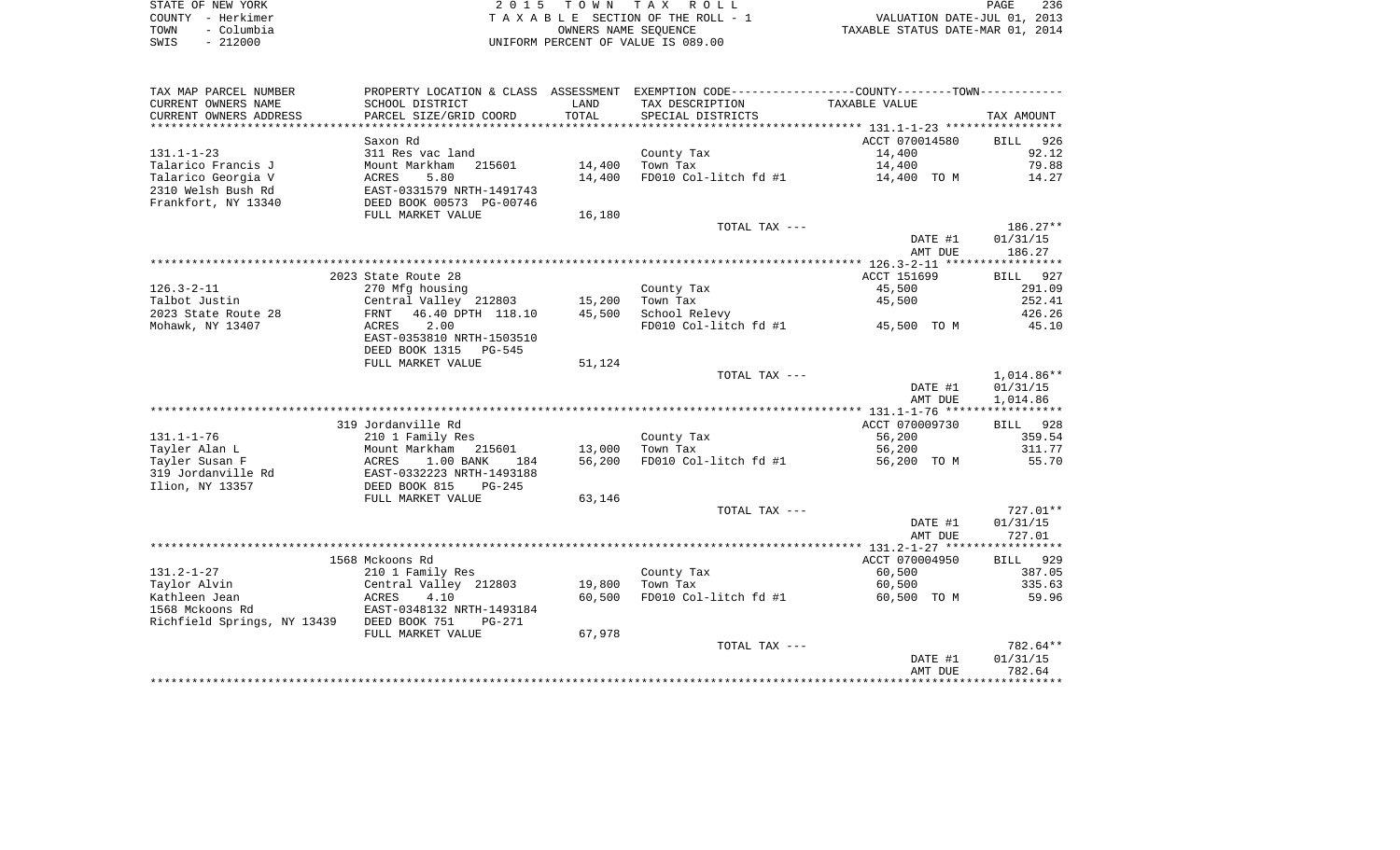| STATE OF NEW YORK  | 2015 TOWN TAX ROLL                    | 237<br>PAGE                      |
|--------------------|---------------------------------------|----------------------------------|
| COUNTY - Herkimer  | T A X A B L E SECTION OF THE ROLL - 1 | VALUATION DATE-JUL 01, 2013      |
| - Columbia<br>TOWN | OWNERS NAME SEOUENCE                  | TAXABLE STATUS DATE-MAR 01, 2014 |
| - 212000<br>SWIS   | UNIFORM PERCENT OF VALUE IS 089.00    |                                  |

| TAX MAP PARCEL NUMBER       |                                 |         | PROPERTY LOCATION & CLASS ASSESSMENT EXEMPTION CODE----------------COUNTY--------TOWN----------- |                  |                    |
|-----------------------------|---------------------------------|---------|--------------------------------------------------------------------------------------------------|------------------|--------------------|
| CURRENT OWNERS NAME         | SCHOOL DISTRICT                 | LAND    | TAX DESCRIPTION                                                                                  | TAXABLE VALUE    |                    |
| CURRENT OWNERS ADDRESS      | PARCEL SIZE/GRID COORD          | TOTAL   | SPECIAL DISTRICTS                                                                                |                  | TAX AMOUNT         |
|                             |                                 |         |                                                                                                  |                  |                    |
|                             | 367 Dugan Rd                    |         |                                                                                                  | ACCT 070007920   | <b>BILL</b><br>930 |
| $139.1 - 2 - 63$            | 113 Cattle farm                 |         | AGRIC 10 Y 42100                                                                                 | 4,000<br>4,000   |                    |
| Teachout Scott              | Richfield Sprin 365601          | 70,800  | County Tax                                                                                       | 126,800          | 811.21             |
| Teachout Heather            | INCLUDES>139.1-2-61             | 130,800 | Town Tax                                                                                         | 126,800          | 703.43             |
| 367 Dugan Rd                | ACRES 100.00                    |         | FD010 Col-litch fd #1                                                                            | 130,800 TO M     | 129.64             |
| Richfield Springs, NY 13439 | EAST-0350995 NRTH-1474750       |         |                                                                                                  |                  |                    |
|                             | DEED BOOK 836<br>$PG-222$       |         |                                                                                                  |                  |                    |
|                             | FULL MARKET VALUE               | 146,966 |                                                                                                  |                  |                    |
|                             |                                 |         | TOTAL TAX ---                                                                                    |                  | $1,644.28**$       |
|                             |                                 |         |                                                                                                  | DATE #1          | 01/31/15           |
|                             |                                 |         |                                                                                                  | AMT DUE          | 1,644.28           |
|                             |                                 |         |                                                                                                  |                  |                    |
|                             | Saxon Rd                        |         |                                                                                                  | ACCT 070015400   | BILL 931           |
| $131.1 - 1 - 21$            | 314 Rural vac<10                |         | County Tax                                                                                       | 4,200            | 26.87              |
| Tehan Timothy E Sr          | Mount Markham 215601            | 4,200   | Town Tax                                                                                         | 4,200            | 23.30              |
| 277 Saxon Rd                | FRNT 161.70 DPTH 212.60         | 4,200   | School Relevy                                                                                    |                  | 96.24              |
| Ilion, NY 13357             | EAST-0331279 NRTH-1492193       |         | FD010 Col-litch fd #1                                                                            | 4,200 TO M       | 4.16               |
|                             | DEED BOOK 1516<br><b>PG-119</b> |         |                                                                                                  |                  |                    |
|                             | FULL MARKET VALUE               | 4,719   |                                                                                                  |                  |                    |
|                             |                                 |         | TOTAL TAX ---                                                                                    |                  | $150.57**$         |
|                             |                                 |         |                                                                                                  | DATE #1          | 01/31/15           |
|                             |                                 |         |                                                                                                  | AMT DUE          | 150.57             |
|                             |                                 |         |                                                                                                  |                  |                    |
|                             | 277 Saxon Rd                    |         |                                                                                                  | ACCT 183334      | BILL 932           |
| $131.1 - 1 - 22$            | 210 1 Family Res                |         | County Tax                                                                                       | 82,100           | 525.24             |
| Tehan Timothy E Sr          | Mount Markham<br>215601         | 15,200  | Town Tax                                                                                         | 82,100           | 455.45             |
| 277 Saxon Rd                | ACRES<br>2.00                   | 82,100  | School Relevy                                                                                    |                  | 1,267.36           |
| Ilion, NY 13357             | EAST-0331341 NRTH-1492453       |         | FD010 Col-litch fd #1                                                                            | 82,100 TO M      | 81.37              |
|                             | DEED BOOK 1516<br><b>PG-119</b> |         |                                                                                                  |                  |                    |
|                             | FULL MARKET VALUE               | 92,247  |                                                                                                  |                  |                    |
|                             |                                 |         | TOTAL TAX ---                                                                                    |                  | $2,329.42**$       |
|                             |                                 |         |                                                                                                  | DATE #1          | 01/31/15           |
|                             |                                 |         |                                                                                                  | AMT DUE          | 2,329.42           |
|                             |                                 |         |                                                                                                  |                  |                    |
|                             | 273 Depot Rd                    |         |                                                                                                  | ACCT 070014640   | BILL 933           |
| $131.3 - 1 - 26$            | 113 Cattle farm                 |         | AG MKTS L 41720                                                                                  | 15,561<br>15,561 |                    |
| Teletnick Grace             | Mount Markham 215601            | 85,500  | County Tax                                                                                       | 124,539          | 796.74             |
| Teletnick Theodore B        | ACRES 116.00                    | 140,100 | Town Tax                                                                                         | 124,539          | 690.88             |
| 273 Depot Rd                | EAST-0332172 NRTH-1486251       |         | FD010 Col-litch fd #1                                                                            | 124,539 TO M     | 123.44             |
| West Winfield, NY 13491     | DEED BOOK 831<br>PG-393         |         | 15,561 EX                                                                                        |                  |                    |
|                             | FULL MARKET VALUE               | 157,416 |                                                                                                  |                  |                    |
| MAY BE SUBJECT TO PAYMENT   |                                 |         |                                                                                                  |                  |                    |
| UNDER AGDIST LAW TIL 2018   |                                 |         |                                                                                                  |                  |                    |
|                             |                                 |         | TOTAL TAX ---                                                                                    |                  | $1,611.06**$       |
|                             |                                 |         |                                                                                                  | DATE #1          | 01/31/15           |
|                             |                                 |         |                                                                                                  | AMT DUE          | 1,611.06           |
|                             |                                 |         |                                                                                                  |                  |                    |
|                             |                                 |         |                                                                                                  |                  |                    |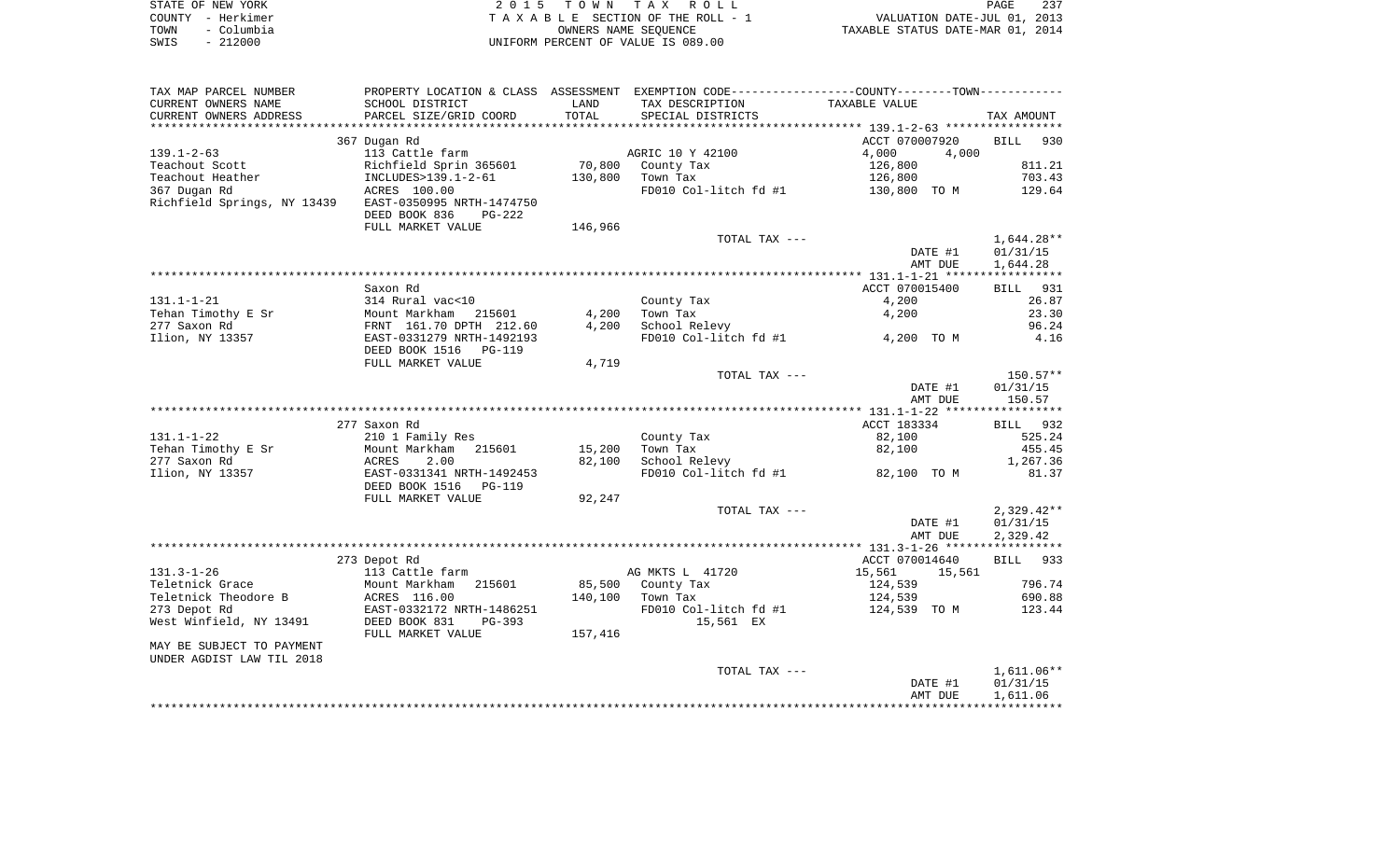|      | STATE OF NEW YORK | 2015 TOWN TAX ROLL                 | PAGE                             | 238 |
|------|-------------------|------------------------------------|----------------------------------|-----|
|      | COUNTY - Herkimer | TAXABLE SECTION OF THE ROLL - 1    | VALUATION DATE-JUL 01, 2013      |     |
| TOWN | – Columbia        | OWNERS NAME SEOUENCE               | TAXABLE STATUS DATE-MAR 01, 2014 |     |
| SWIS | $-212000$         | UNIFORM PERCENT OF VALUE IS 089.00 |                                  |     |

| TAX MAP PARCEL NUMBER                                 |                                                              |         |                       | PROPERTY LOCATION & CLASS ASSESSMENT EXEMPTION CODE---------------COUNTY--------TOWN---------- |              |
|-------------------------------------------------------|--------------------------------------------------------------|---------|-----------------------|------------------------------------------------------------------------------------------------|--------------|
| CURRENT OWNERS NAME                                   | SCHOOL DISTRICT                                              | LAND    | TAX DESCRIPTION       | TAXABLE VALUE                                                                                  |              |
| CURRENT OWNERS ADDRESS                                | PARCEL SIZE/GRID COORD                                       | TOTAL   | SPECIAL DISTRICTS     |                                                                                                | TAX AMOUNT   |
| ***********************                               |                                                              |         |                       |                                                                                                |              |
|                                                       | Brennan Rd                                                   |         |                       | ACCT 160370                                                                                    | BILL<br>934  |
| $125.4 - 2 - 10$                                      | 314 Rural vac<10                                             |         | County Tax            | 21,000                                                                                         | 134.35       |
| Thaler Karl                                           | Mount Markham 215601                                         | 21,000  | Town Tax              | 21,000                                                                                         | 116.50       |
| 970 Whispering Oak Circle Rd                          | Subdivision Cedar Knoll-2                                    | 21,000  | FD010 Col-litch fd #1 | 21,000 TO M                                                                                    | 20.81        |
| Manahawkin, NJ 08050                                  | FRNT 300.00 DPTH                                             |         |                       |                                                                                                |              |
|                                                       | ACRES<br>6.30                                                |         |                       |                                                                                                |              |
|                                                       | EAST-0340698 NRTH-1499469                                    |         |                       |                                                                                                |              |
|                                                       | DEED BOOK 1367 PG-352                                        |         |                       |                                                                                                |              |
|                                                       | FULL MARKET VALUE                                            | 23,596  |                       |                                                                                                |              |
|                                                       |                                                              |         | TOTAL TAX ---         |                                                                                                | $271.66**$   |
|                                                       |                                                              |         |                       | DATE #1                                                                                        | 01/31/15     |
|                                                       |                                                              |         |                       | AMT DUE                                                                                        | 271.66       |
|                                                       |                                                              |         |                       |                                                                                                |              |
|                                                       | 466 Gage Rd                                                  |         |                       |                                                                                                | BILL 935     |
| $125.4 - 1 - 58.12$                                   | 210 1 Family Res                                             |         | County Tax            | 90,400                                                                                         | 578.34       |
| Thomas Dawn                                           | Mount Markham 215601<br>Mount Markham 21<br>FRNT 315.00 DPTH | 18,900  | Town Tax              | 90,400                                                                                         | 501.50       |
| Laurin Linda D                                        |                                                              | 90,400  | FD010 Col-litch fd #1 | 90,400 TO M                                                                                    | 89.60        |
| 466 Gage Rd                                           | ACRES<br>3.70 BANK<br>035                                    |         |                       |                                                                                                |              |
| Ilion, NY 13357                                       | EAST-0338063 NRTH-1498109                                    |         |                       |                                                                                                |              |
|                                                       | DEED BOOK 944<br>PG-236                                      |         |                       |                                                                                                |              |
|                                                       | FULL MARKET VALUE                                            | 101,573 |                       |                                                                                                |              |
|                                                       |                                                              |         | TOTAL TAX ---         |                                                                                                | $1,169.44**$ |
|                                                       |                                                              |         |                       | DATE #1                                                                                        | 01/31/15     |
|                                                       |                                                              |         |                       | AMT DUE                                                                                        | 1,169.44     |
|                                                       |                                                              |         |                       |                                                                                                |              |
|                                                       | 1151 Jordanville Rd                                          |         |                       | ACCT 070014100                                                                                 | BILL 936     |
| $131.2 - 1 - 23$                                      | 210 1 Family Res                                             |         | County Tax            | 59,100                                                                                         | 378.09       |
| Thomas Karen                                          | Central Valley 212803                                        | 16,100  | Town Tax              | 59,100                                                                                         | 327.86       |
| 1151 Jordanville Rd                                   | <b>ACRES</b><br>2.40                                         | 59,100  | School Relevy         |                                                                                                | 738.23       |
| Richfield Springs, NY 13439 EAST-0348712 NRTH-1493890 |                                                              |         | FD010 Col-litch fd #1 | 59,100 TO M                                                                                    | 58.58        |
|                                                       | DEED BOOK 920<br>PG-645                                      |         |                       |                                                                                                |              |
|                                                       | FULL MARKET VALUE                                            | 66,404  |                       |                                                                                                |              |
|                                                       |                                                              |         | TOTAL TAX ---         |                                                                                                | 1,502.76**   |
|                                                       |                                                              |         |                       | DATE #1                                                                                        | 01/31/15     |
|                                                       |                                                              |         |                       | AMT DUE                                                                                        | 1,502.76     |
|                                                       |                                                              |         |                       |                                                                                                |              |
|                                                       | Elizabethtown Rd                                             |         |                       | ACCT 070014670                                                                                 | BILL 937     |
| $131.30 - 2 - 8$                                      | 311 Res vac land                                             |         | County Tax            | 2,100                                                                                          | 13.43        |
| Tillson Russell C                                     | Mount Markham 215601                                         | 2,100   | Town Tax              | 2,100                                                                                          | 11.65        |
| 135 Elizabethtown Rd                                  | FRNT 100.00 DPTH<br>72.00                                    | 2,100   | FD010 Col-litch fd #1 | 2,100 TO M                                                                                     | 2.08         |
| Ilion, NY 13357                                       | ACRES<br>0.17                                                |         |                       |                                                                                                |              |
|                                                       | EAST-0328311 NRTH-1493883                                    |         |                       |                                                                                                |              |
|                                                       | DEED BOOK 00578 PG-00358                                     |         |                       |                                                                                                |              |
|                                                       | FULL MARKET VALUE                                            | 2,360   |                       |                                                                                                |              |
|                                                       |                                                              |         | TOTAL TAX ---         |                                                                                                | $27.16**$    |
|                                                       |                                                              |         |                       | DATE #1                                                                                        | 01/31/15     |
|                                                       |                                                              |         |                       | AMT DUE                                                                                        | 27.16        |
|                                                       |                                                              |         |                       |                                                                                                |              |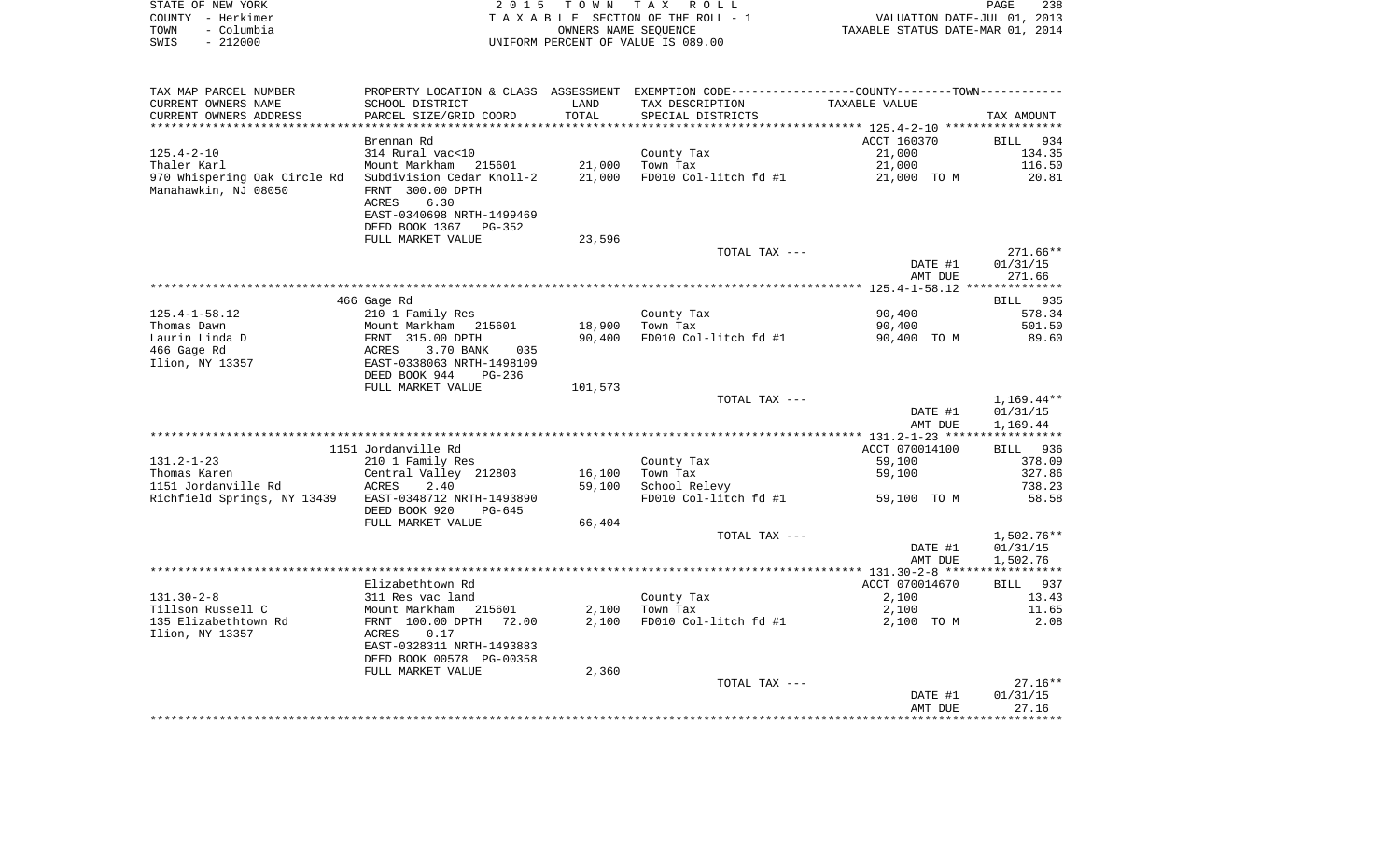|      | STATE OF NEW YORK | 2015 TOWN TAX ROLL                 | PAGE                             | 239 |
|------|-------------------|------------------------------------|----------------------------------|-----|
|      | COUNTY - Herkimer | TAXABLE SECTION OF THE ROLL - 1    | VALUATION DATE-JUL 01, 2013      |     |
| TOWN | - Columbia        | OWNERS NAME SEOUENCE               | TAXABLE STATUS DATE-MAR 01, 2014 |     |
| SWIS | $-212000$         | UNIFORM PERCENT OF VALUE IS 089.00 |                                  |     |

| TAX MAP PARCEL NUMBER  | PROPERTY LOCATION & CLASS ASSESSMENT EXEMPTION CODE---------------COUNTY-------TOWN---------- |                 |                       |                |            |
|------------------------|-----------------------------------------------------------------------------------------------|-----------------|-----------------------|----------------|------------|
| CURRENT OWNERS NAME    | SCHOOL DISTRICT                                                                               | LAND            | TAX DESCRIPTION       | TAXABLE VALUE  |            |
| CURRENT OWNERS ADDRESS | PARCEL SIZE/GRID COORD                                                                        | TOTAL           | SPECIAL DISTRICTS     |                | TAX AMOUNT |
|                        |                                                                                               |                 |                       |                |            |
|                        | 135 Elizabethtown Rd                                                                          |                 |                       | ACCT 070014700 | BILL 938   |
| $131.30 - 2 - 9$       | 210 1 Family Res                                                                              |                 | County Tax            | 35,400         | 226.47     |
| Tillson Russell C      | Mount Markham 215601                                                                          | 5,800           | Town Tax              | 35,400         | 196.38     |
| 135 Elizabethtown Rd   | 66.00 DPTH 65.00<br>FRNT                                                                      | 35,400          | FD010 Col-litch fd #1 | 35,400 TO M    | 35.09      |
| Ilion, NY 13357        | 0.10<br>ACRES                                                                                 |                 |                       |                |            |
|                        | EAST-0328273 NRTH-1493812                                                                     |                 |                       |                |            |
|                        |                                                                                               |                 |                       |                |            |
|                        | DEED BOOK 00578 PG-00358                                                                      |                 |                       |                |            |
|                        | FULL MARKET VALUE                                                                             | 39,775          |                       |                |            |
|                        |                                                                                               |                 | TOTAL TAX ---         |                | 457.94**   |
|                        |                                                                                               |                 |                       | DATE #1        | 01/31/15   |
|                        |                                                                                               |                 |                       | AMT DUE        | 457.94     |
|                        |                                                                                               |                 |                       |                |            |
|                        | 2012 State Route 28                                                                           |                 |                       | ACCT 174988    | BILL 939   |
| $126.3 - 2 - 22$       | 210 1 Family Res                                                                              |                 | County Tax            | 41,900         | 268.06     |
| Tooker Michael         | Central Valley 212803 7,200                                                                   |                 | Town Tax              | 41,900         | 232.44     |
| 2012 State Route 28    | FRNT 135.00 DPTH 110.00                                                                       | 41,900          | FD010 Col-litch fd #1 | 41,900 TO M    | 41.53      |
| Mohawk, NY 13407       | EAST-0354013 NRTH-1503092                                                                     |                 |                       |                |            |
|                        | DEED BOOK 146<br>$PG-32$                                                                      |                 |                       |                |            |
|                        | FULL MARKET VALUE                                                                             | 47,079          |                       |                |            |
|                        |                                                                                               |                 | TOTAL TAX ---         |                | 542.03**   |
|                        |                                                                                               |                 |                       |                |            |
|                        |                                                                                               |                 |                       | DATE #1        | 01/31/15   |
|                        |                                                                                               |                 |                       | AMT DUE        | 542.03     |
|                        |                                                                                               |                 |                       |                |            |
|                        | State Route 51                                                                                |                 |                       | ACCT 070010290 | BILL 940   |
| $131.30 - 2 - 13$      | 311 Res vac land                                                                              |                 | County Tax            | 1,000          | 6.40       |
| Trask Robert R         | Mount Markham 215601                                                                          |                 | 1,000 Town Tax        | 1,000          | 5.55       |
| Trask Catherine E      | FRNT 12.00 DPTH 233.00                                                                        | 1,000           | FD010 Col-litch fd #1 | 1,000 TO M     | .99        |
| 976 State Route 51     | 0.11<br>ACRES                                                                                 |                 |                       |                |            |
| PO Box 273             | EAST-0328015 NRTH-1493342                                                                     |                 |                       |                |            |
| Illion, NY 13357-0273  | DEED BOOK 679<br>PG-971                                                                       |                 |                       |                |            |
|                        | FULL MARKET VALUE                                                                             | 1,124           |                       |                |            |
|                        |                                                                                               |                 | TOTAL TAX ---         |                | $12.94**$  |
|                        |                                                                                               |                 |                       | DATE #1        | 01/31/15   |
|                        |                                                                                               |                 |                       | AMT DUE        | 12.94      |
|                        |                                                                                               |                 |                       |                |            |
|                        | 1162 Elizabethtown Rd                                                                         |                 |                       | ACCT 070009451 | BILL 941   |
| $125.2 - 2 - 20.4$     | 210 1 Family Res                                                                              |                 | County Tax            | 75,000         | 479.82     |
| Travis Robert C        | Central Valley 212803                                                                         | 16,000 Town Tax |                       | 75,000         | 416.06     |
| Travis Grace L         |                                                                                               | 75,000          | FD010 Col-litch fd #1 |                | 74.34      |
|                        | split w/20.5 2011                                                                             |                 |                       | 75,000 TO M    |            |
| 448 Otsego Street      | FRNT 251.00 DPTH                                                                              |                 |                       |                |            |
| Ilion, NY 13357        | 2.40<br>ACRES                                                                                 |                 |                       |                |            |
|                        | EAST-0339452 NRTH-1510756                                                                     |                 |                       |                |            |
|                        | DEED BOOK 786<br>PG-283                                                                       |                 |                       |                |            |
|                        | FULL MARKET VALUE                                                                             | 84,270          |                       |                |            |
|                        |                                                                                               |                 | TOTAL TAX ---         |                | 970.22**   |
|                        |                                                                                               |                 |                       | DATE #1        | 01/31/15   |
|                        |                                                                                               |                 |                       | AMT DUE        | 970.22     |
|                        |                                                                                               |                 |                       |                |            |
|                        |                                                                                               |                 |                       |                |            |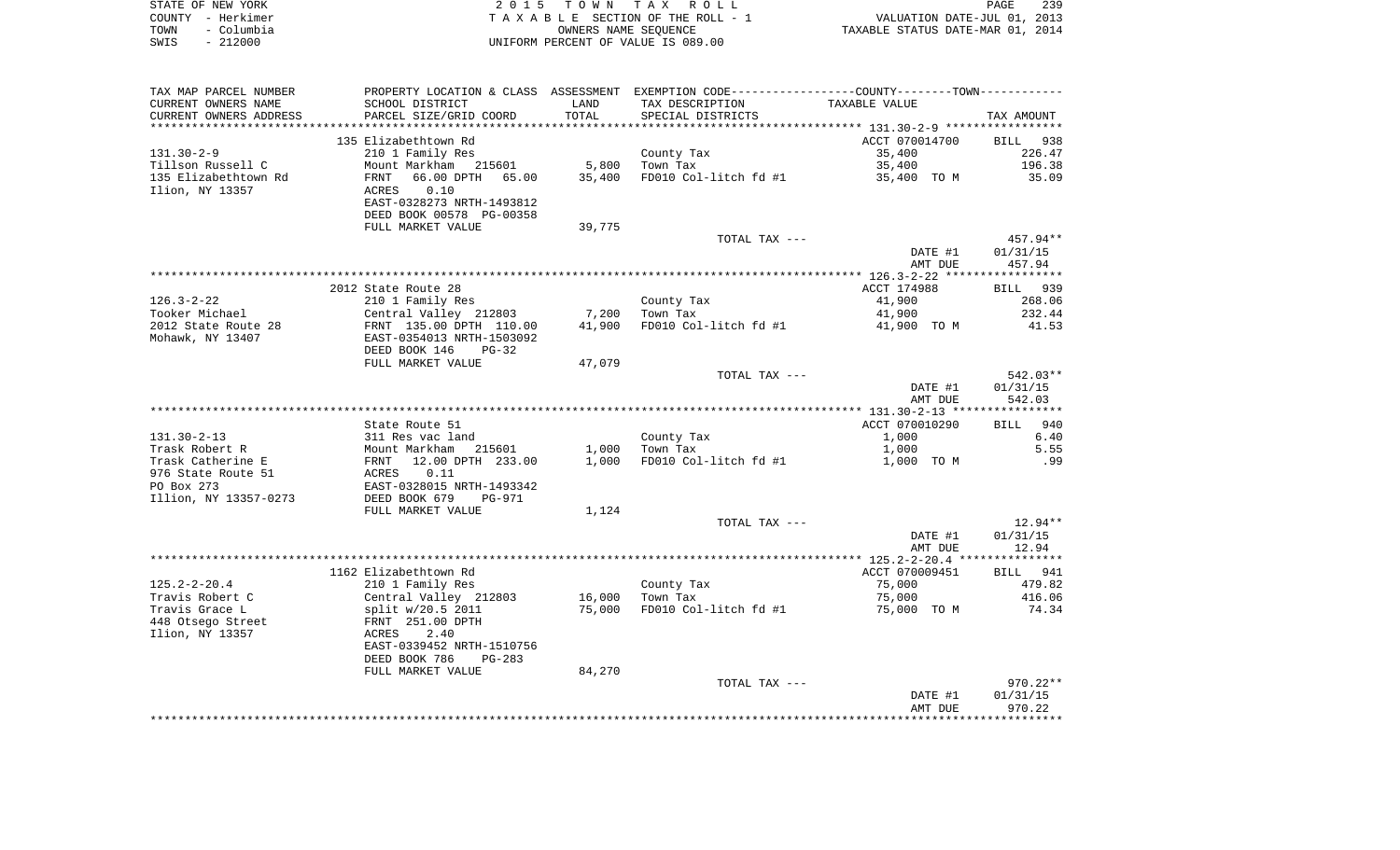| STATE OF NEW YORK  | 2015 TOWN TAX ROLL                 | 240<br>PAGE                      |
|--------------------|------------------------------------|----------------------------------|
| COUNTY - Herkimer  | TAXABLE SECTION OF THE ROLL - 1    | VALUATION DATE-JUL 01, 2013      |
| – Columbia<br>TOWN | OWNERS NAME SEOUENCE               | TAXABLE STATUS DATE-MAR 01, 2014 |
| - 212000<br>SWIS   | UNIFORM PERCENT OF VALUE IS 089.00 |                                  |

| TAX MAP PARCEL NUMBER                                 |                                                                               |        | PROPERTY LOCATION & CLASS ASSESSMENT EXEMPTION CODE---------------COUNTY-------TOWN---------- |                    |                    |
|-------------------------------------------------------|-------------------------------------------------------------------------------|--------|-----------------------------------------------------------------------------------------------|--------------------|--------------------|
| CURRENT OWNERS NAME                                   | SCHOOL DISTRICT                                                               | LAND   | TAX DESCRIPTION                                                                               | TAXABLE VALUE      |                    |
| CURRENT OWNERS ADDRESS                                | PARCEL SIZE/GRID COORD                                                        | TOTAL  | SPECIAL DISTRICTS                                                                             |                    | TAX AMOUNT         |
|                                                       |                                                                               |        |                                                                                               |                    |                    |
|                                                       | 107 Millers Mills Rd                                                          |        |                                                                                               | ACCT 174755        | BILL<br>942        |
| $131.1 - 1 - 69$                                      | 210 1 Family Res                                                              |        | County Tax                                                                                    | 76,100             | 486.85             |
| Treen Barbara A                                       | Mount Markham<br>215601                                                       | 10,000 | Town Tax                                                                                      | 76,100             | 422.17             |
| 107 Millers Mills Road Lot<br>West Winfield, NY 13491 | FRNT 170.00 DPTH 180.00<br>EAST-0326524 NRTH-1489276<br>DEED BOOK 1460 PG-527 | 76,100 | FD010 Col-litch fd #1                                                                         | 76,100 TO M        | 75.43              |
|                                                       | FULL MARKET VALUE                                                             | 85,506 |                                                                                               |                    |                    |
|                                                       |                                                                               |        | TOTAL TAX ---                                                                                 |                    | 984.45**           |
|                                                       |                                                                               |        |                                                                                               | DATE #1            | 01/31/15           |
|                                                       |                                                                               |        |                                                                                               | AMT DUE            | 984.45             |
|                                                       | 312 Jones Rd                                                                  |        |                                                                                               | ACCT 070014760     | BILL 943           |
| $131.1 - 1 - 58$                                      | 210 1 Family Res                                                              |        | County Tax                                                                                    | 76,500             | 489.41             |
| Treen Fred G                                          | Mount Markham 215601                                                          | 11,100 | Town Tax                                                                                      | 76,500             | 424.39             |
| Treen Jean M                                          | FRNT 140.00 DPTH 238.00                                                       | 76,500 | FD010 Col-litch fd #1                                                                         | 76,500 TO M        | 75.82              |
| 312 Jones Rd                                          | EAST-0335650 NRTH-1490652                                                     |        |                                                                                               |                    |                    |
| Ilion, NY 13357                                       | DEED BOOK 00607 PG-00400                                                      |        |                                                                                               |                    |                    |
|                                                       | FULL MARKET VALUE                                                             | 85,955 |                                                                                               |                    |                    |
|                                                       |                                                                               |        | TOTAL TAX ---                                                                                 |                    | 989.62**           |
|                                                       |                                                                               |        |                                                                                               | DATE #1            | 01/31/15           |
|                                                       |                                                                               |        |                                                                                               | AMT DUE            | 989.62             |
|                                                       |                                                                               |        |                                                                                               |                    |                    |
|                                                       | 306 Jones Rd                                                                  |        |                                                                                               | ACCT 070014790     | BILL 944           |
| $131.1 - 1 - 60$                                      | 210 1 Family Res                                                              |        | County Tax                                                                                    | 76,000             | 486.21             |
| Treen Fred G                                          | Mount Markham<br>215601                                                       | 21,400 | Town Tax                                                                                      | 76,000             | 421.61             |
| 312 Jones Rd<br>Ilion, NY 13357                       | 4.80<br>ACRES<br>EAST-0335302 NRTH-1490447<br>DEED BOOK 795<br>PG-629         | 76,000 | FD010 Col-litch fd #1                                                                         | 76,000 TO M        | 75.33              |
|                                                       | FULL MARKET VALUE                                                             | 85,393 |                                                                                               |                    |                    |
|                                                       |                                                                               |        | TOTAL TAX ---                                                                                 |                    | 983.15**           |
|                                                       |                                                                               |        |                                                                                               | DATE #1<br>AMT DUE | 01/31/15<br>983.15 |
|                                                       |                                                                               |        |                                                                                               |                    |                    |
|                                                       | 565 Millers Mills Rd                                                          |        |                                                                                               | ACCT 070001535     | 945<br>BILL        |
| $131.3 - 1 - 7.3$                                     | 210 1 Family Res                                                              |        | County Tax                                                                                    | 57,200             | 365.94             |
| Treen Fred G                                          | 215601<br>Mount Markham                                                       | 14,100 | Town Tax                                                                                      | 57,200             | 317.32             |
| 312 Jones Rd<br>Ilion, NY 13356                       | ACRES<br>1.50<br>EAST-0334857 NRTH-1487469<br>DEED BOOK 829<br>PG-366         | 57,200 | FD010 Col-litch fd #1                                                                         | 57,200 TO M        | 56.69              |
|                                                       | FULL MARKET VALUE                                                             | 64,270 |                                                                                               |                    |                    |
|                                                       |                                                                               |        | TOTAL TAX ---                                                                                 |                    | $739.95**$         |
|                                                       |                                                                               |        |                                                                                               | DATE #1            | 01/31/15           |
|                                                       |                                                                               |        |                                                                                               | AMT DUE            | 739.95             |
|                                                       |                                                                               |        |                                                                                               |                    |                    |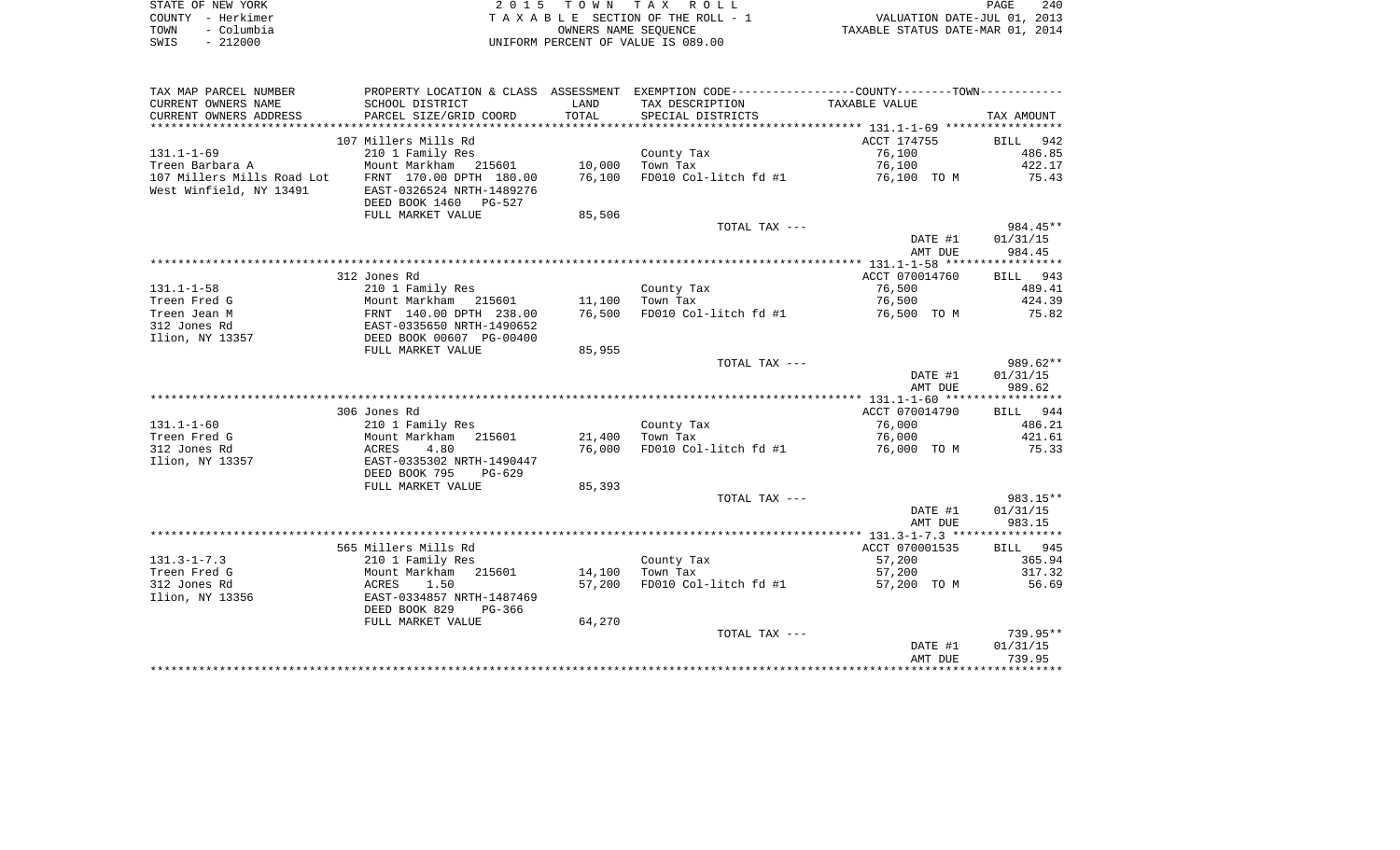|      | STATE OF NEW YORK | 2015 TOWN TAX ROLL                 | <b>PAGE</b>                      | 241 |
|------|-------------------|------------------------------------|----------------------------------|-----|
|      | COUNTY - Herkimer | TAXABLE SECTION OF THE ROLL - 1    | VALUATION DATE-JUL 01, 2013      |     |
| TOWN | - Columbia        | OWNERS NAME SEOUENCE               | TAXABLE STATUS DATE-MAR 01, 2014 |     |
| SWIS | $-212000$         | UNIFORM PERCENT OF VALUE IS 089.00 |                                  |     |

| TAX MAP PARCEL NUMBER  |                                                       |         | PROPERTY LOCATION & CLASS ASSESSMENT EXEMPTION CODE----------------COUNTY--------TOWN---------- |                |              |
|------------------------|-------------------------------------------------------|---------|-------------------------------------------------------------------------------------------------|----------------|--------------|
| CURRENT OWNERS NAME    | SCHOOL DISTRICT                                       | LAND    | TAX DESCRIPTION                                                                                 | TAXABLE VALUE  |              |
| CURRENT OWNERS ADDRESS | PARCEL SIZE/GRID COORD                                | TOTAL   | SPECIAL DISTRICTS                                                                               |                | TAX AMOUNT   |
| *****************      | **************************                            |         |                                                                                                 |                |              |
|                        | 289 Jones Rd                                          |         |                                                                                                 | ACCT 070017765 | BILL 946     |
| $131.1 - 1 - 29$       | 210 1 Family Res                                      |         | County Tax                                                                                      | 103,700        | 663.42       |
| Treen George J Jr      | Mount Markham 215601                                  | 18,000  | Town Tax                                                                                        | 103,700        | 575.28       |
| 289 Jones Rd           | 3.25<br>ACRES                                         | 103,700 | FD010 Col-litch fd #1                                                                           | 103,700 TO M   | 102.78       |
| Ilion, NY 13357        | EAST-0335500 NRTH-1491252<br>DEED BOOK 796<br>$PG-21$ |         |                                                                                                 |                |              |
|                        | FULL MARKET VALUE                                     | 116,517 |                                                                                                 |                |              |
|                        |                                                       |         | TOTAL TAX ---                                                                                   |                | 1,341.48**   |
|                        |                                                       |         |                                                                                                 | DATE #1        | 01/31/15     |
|                        |                                                       |         |                                                                                                 | AMT DUE        | 1,341.48     |
|                        |                                                       |         |                                                                                                 |                |              |
|                        | Jones Rd                                              |         |                                                                                                 | ACCT 163581    | BILL 947     |
| $131.1 - 1 - 61.5$     | 322 Rural vac>10                                      |         | County Tax                                                                                      | 40,000         | 255.90       |
| Treen George J Jr      | Mount Markham 215601                                  | 40,000  | Town Tax                                                                                        | 40,000         | 221.90       |
| Treen Reece S          | FRNT 932.00 DPTH                                      | 40,000  | FD010 Col-litch fd #1                                                                           | 40,000 TO M    | 39.65        |
| 289 Jones Rd           | ACRES 62.50                                           |         |                                                                                                 |                |              |
| Ilion, NY 13357        | EAST-0333867 NRTH-1490366                             |         |                                                                                                 |                |              |
|                        | DEED BOOK 1389<br>PG-26                               | 44,944  |                                                                                                 |                |              |
|                        | FULL MARKET VALUE                                     |         | TOTAL TAX ---                                                                                   |                | $517.45**$   |
|                        |                                                       |         |                                                                                                 | DATE #1        | 01/31/15     |
|                        |                                                       |         |                                                                                                 | AMT DUE        | 517.45       |
|                        |                                                       |         |                                                                                                 |                |              |
|                        | 309 Beebe Rd                                          |         |                                                                                                 |                | BILL 948     |
| $125.4 - 1 - 58.8$     | 240 Rural res                                         |         | County Tax                                                                                      | 112,300        | 718.44       |
| Treen Reece S          | Mount Markham<br>215601                               | 35,500  | Town Tax                                                                                        | 112,300        | 622.99       |
| Treen Roberta L        | 25.00<br>ACRES                                        | 112,300 | FD010 Col-litch fd #1                                                                           | 112,300 TO M   | 111.31       |
| 309 Bebee Rd           | EAST-0338123 NRTH-1500687                             |         |                                                                                                 |                |              |
| Ilion, NY 13357        | DEED BOOK 802<br><b>PG-308</b>                        |         |                                                                                                 |                |              |
|                        | FULL MARKET VALUE                                     | 126,180 |                                                                                                 |                |              |
|                        |                                                       |         | TOTAL TAX ---                                                                                   |                | 1,452.74**   |
|                        |                                                       |         |                                                                                                 | DATE #1        | 01/31/15     |
|                        |                                                       |         |                                                                                                 | AMT DUE        | 1,452.74     |
|                        |                                                       |         |                                                                                                 |                |              |
|                        | 316 Jones Rd                                          |         |                                                                                                 | ACCT 070014795 | BILL 949     |
| $131.1 - 1 - 59$       | 210 1 Family Res                                      |         | County Tax                                                                                      | 84,300         | 539.31       |
| Treen Roger P          | Mount Markham 215601                                  | 15,200  | Town Tax                                                                                        | 84,300         | 467.66       |
| Treen Martha L         | ACRES<br>2.00                                         | 84,300  | FD010 Col-litch fd #1                                                                           | 84,300 TO M    | 83.55        |
| 316 Jones Rd           | ACRES<br>EAST-0335578 NRTH-1490409<br>Casar Do 00562  |         |                                                                                                 |                |              |
| Ilion, NY 13357        | DEED BOOK 00639 PG-00562                              |         |                                                                                                 |                |              |
|                        | FULL MARKET VALUE                                     | 94,719  |                                                                                                 |                |              |
|                        |                                                       |         | TOTAL TAX ---                                                                                   |                | $1,090.52**$ |
|                        |                                                       |         |                                                                                                 | DATE #1        | 01/31/15     |
|                        |                                                       |         |                                                                                                 | AMT DUE        | 1,090.52     |
|                        |                                                       |         |                                                                                                 |                |              |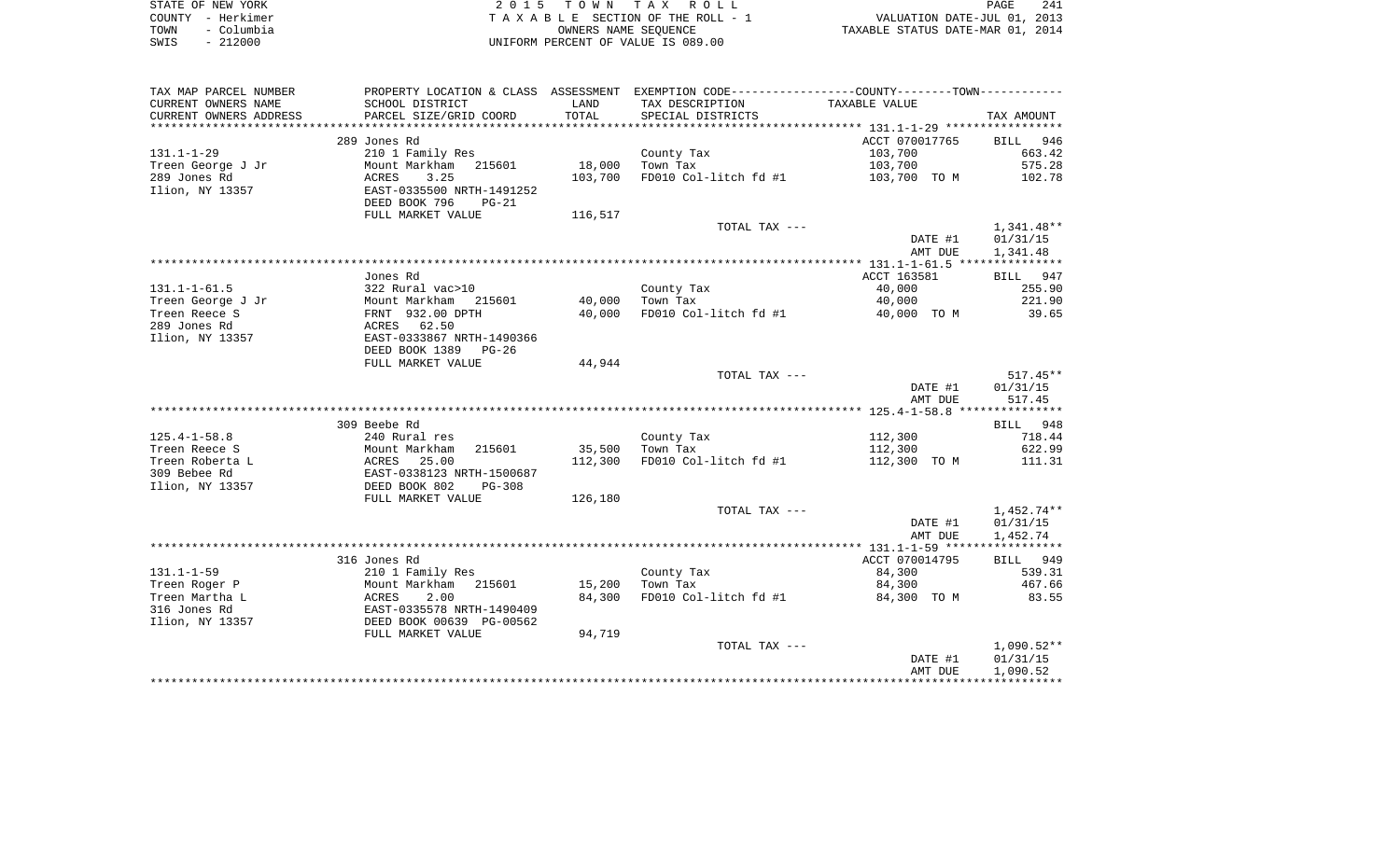|      | STATE OF NEW YORK | 2015 TOWN TAX ROLL                 | 242<br>PAGE                      |  |
|------|-------------------|------------------------------------|----------------------------------|--|
|      | COUNTY - Herkimer | TAXABLE SECTION OF THE ROLL - 1    | VALUATION DATE-JUL 01, 2013      |  |
| TOWN | - Columbia        | OWNERS NAME SEOUENCE               | TAXABLE STATUS DATE-MAR 01, 2014 |  |
| SWIS | - 212000          | UNIFORM PERCENT OF VALUE IS 089.00 |                                  |  |

| TAXABLE VALUE<br>CURRENT OWNERS NAME<br>SCHOOL DISTRICT<br>LAND<br>TAX DESCRIPTION<br>TOTAL<br>CURRENT OWNERS ADDRESS<br>PARCEL SIZE/GRID COORD<br>SPECIAL DISTRICTS<br>TAX AMOUNT<br>149 Elizabethtown Rd<br>ACCT 155688<br>BILL<br>950<br>210 1 Family Res<br>County Tax<br>37,800<br>241.83<br>Mount Markham 215601<br>8,700<br>Town Tax<br>37,800<br>209.70<br>FRNT 240.00 DPTH<br>37,800<br>School Relevy<br>252.27<br>96.00<br>37,800 TO M<br>0.46<br>FD010 Col-litch fd #1<br>37.47<br>Ilion, NY 13357<br>ACRES<br>EAST-0328404 NRTH-1494033<br>PRIOR OWNER ON 3/01/2014<br>DEED BOOK 1339<br>PG-831<br>Trevor Jacob<br>FULL MARKET VALUE<br>42,472<br>$741.27**$<br>TOTAL TAX ---<br>01/31/15<br>DATE #1<br>AMT DUE<br>741.27<br>ACCT 070012965<br>181 Mckoons Rd<br>BILL<br>951<br>$139.1 - 2 - 35.2$<br>210 1 Family Res<br>47,500<br>303.88<br>County Tax<br>Richfield Sprin 365601<br>263.51<br>Tripple Jacob<br>7,100<br>Town Tax<br>47,500<br>181 Mckoons Rd<br>FRNT 80.00 DPTH 144.00<br>47,500<br>School Relevy<br>321.55<br>FD010 Col-litch fd #1<br>47.08<br>Richfield Springs, NY 13439<br>EAST-0355808 NRTH-1478101<br>47,500 TO M<br>LT010 Columbia lt dist #1<br>47,500 TO M<br>DEED BOOK 1160<br><b>PG-961</b><br>17.16<br>53,371<br>FULL MARKET VALUE<br>$953.18**$<br>TOTAL TAX ---<br>DATE #1<br>01/31/15<br>953.18<br>AMT DUE<br>State Route 28<br>ACCT 172665<br>BILL 952<br>$139.1 - 2 - 19$<br>312 Vac w/imprv<br>County Tax<br>12,400<br>79.33<br>Tripple Michael P<br>Richfield Sprin 365601<br>8,990<br>Town Tax<br>68.79<br>12,400<br>Tripple Jocob<br>ACRES<br>19.00<br>12,400<br>School Relevy<br>174.57<br>181 McKoons Road<br>EAST-0357064 NRTH-1479080<br>FD010 Col-litch fd #1<br>12,400 TO M<br>12.29<br>Richfield Springs, NY 13439<br>DEED BOOK 1446<br>LT010 Columbia lt dist #1<br>12,400 TO M<br>4.48<br>PG-886<br>FULL MARKET VALUE<br>13,933<br>TOTAL TAX ---<br>$339.46**$<br>01/31/15<br>DATE #1<br>339.46<br>AMT DUE<br>ACCT 070011190<br>117 Jones Rd<br>BILL 953<br>$131.1 - 1 - 19$<br>210 1 Family Res<br>County Tax<br>85,000<br>543.79<br>Tucker Nathaniel<br>Mount Markham 215601<br>19,500<br>Town Tax<br>85,000<br>471.54<br>Tucker Shelley<br>85,000<br>FD010 Col-litch fd #1<br>84.25<br>ACRES<br>3.90<br>85,000 TO M<br>EAST-0332624 NRTH-1492975<br>117 Jones Road<br>DEED BOOK 1289<br>PG-993<br>95,506<br>FULL MARKET VALUE<br>$1,099.58**$<br>TOTAL TAX ---<br>DATE #1<br>01/31/15<br>AMT DUE<br>1,099.58 | TAX MAP PARCEL NUMBER | PROPERTY LOCATION & CLASS ASSESSMENT | EXEMPTION CODE-----------------COUNTY--------TOWN----------- |  |
|------------------------------------------------------------------------------------------------------------------------------------------------------------------------------------------------------------------------------------------------------------------------------------------------------------------------------------------------------------------------------------------------------------------------------------------------------------------------------------------------------------------------------------------------------------------------------------------------------------------------------------------------------------------------------------------------------------------------------------------------------------------------------------------------------------------------------------------------------------------------------------------------------------------------------------------------------------------------------------------------------------------------------------------------------------------------------------------------------------------------------------------------------------------------------------------------------------------------------------------------------------------------------------------------------------------------------------------------------------------------------------------------------------------------------------------------------------------------------------------------------------------------------------------------------------------------------------------------------------------------------------------------------------------------------------------------------------------------------------------------------------------------------------------------------------------------------------------------------------------------------------------------------------------------------------------------------------------------------------------------------------------------------------------------------------------------------------------------------------------------------------------------------------------------------------------------------------------------------------------------------------------------------------------------------------------------------------------------------------------------------------------------------------------------------------------------------------------------------|-----------------------|--------------------------------------|--------------------------------------------------------------|--|
|                                                                                                                                                                                                                                                                                                                                                                                                                                                                                                                                                                                                                                                                                                                                                                                                                                                                                                                                                                                                                                                                                                                                                                                                                                                                                                                                                                                                                                                                                                                                                                                                                                                                                                                                                                                                                                                                                                                                                                                                                                                                                                                                                                                                                                                                                                                                                                                                                                                                              |                       |                                      |                                                              |  |
|                                                                                                                                                                                                                                                                                                                                                                                                                                                                                                                                                                                                                                                                                                                                                                                                                                                                                                                                                                                                                                                                                                                                                                                                                                                                                                                                                                                                                                                                                                                                                                                                                                                                                                                                                                                                                                                                                                                                                                                                                                                                                                                                                                                                                                                                                                                                                                                                                                                                              |                       |                                      |                                                              |  |
|                                                                                                                                                                                                                                                                                                                                                                                                                                                                                                                                                                                                                                                                                                                                                                                                                                                                                                                                                                                                                                                                                                                                                                                                                                                                                                                                                                                                                                                                                                                                                                                                                                                                                                                                                                                                                                                                                                                                                                                                                                                                                                                                                                                                                                                                                                                                                                                                                                                                              |                       |                                      |                                                              |  |
|                                                                                                                                                                                                                                                                                                                                                                                                                                                                                                                                                                                                                                                                                                                                                                                                                                                                                                                                                                                                                                                                                                                                                                                                                                                                                                                                                                                                                                                                                                                                                                                                                                                                                                                                                                                                                                                                                                                                                                                                                                                                                                                                                                                                                                                                                                                                                                                                                                                                              |                       |                                      |                                                              |  |
|                                                                                                                                                                                                                                                                                                                                                                                                                                                                                                                                                                                                                                                                                                                                                                                                                                                                                                                                                                                                                                                                                                                                                                                                                                                                                                                                                                                                                                                                                                                                                                                                                                                                                                                                                                                                                                                                                                                                                                                                                                                                                                                                                                                                                                                                                                                                                                                                                                                                              | $131.30 - 2 - 7$      |                                      |                                                              |  |
|                                                                                                                                                                                                                                                                                                                                                                                                                                                                                                                                                                                                                                                                                                                                                                                                                                                                                                                                                                                                                                                                                                                                                                                                                                                                                                                                                                                                                                                                                                                                                                                                                                                                                                                                                                                                                                                                                                                                                                                                                                                                                                                                                                                                                                                                                                                                                                                                                                                                              | Trevor Jacob          |                                      |                                                              |  |
|                                                                                                                                                                                                                                                                                                                                                                                                                                                                                                                                                                                                                                                                                                                                                                                                                                                                                                                                                                                                                                                                                                                                                                                                                                                                                                                                                                                                                                                                                                                                                                                                                                                                                                                                                                                                                                                                                                                                                                                                                                                                                                                                                                                                                                                                                                                                                                                                                                                                              | 1946 State Route 51   |                                      |                                                              |  |
|                                                                                                                                                                                                                                                                                                                                                                                                                                                                                                                                                                                                                                                                                                                                                                                                                                                                                                                                                                                                                                                                                                                                                                                                                                                                                                                                                                                                                                                                                                                                                                                                                                                                                                                                                                                                                                                                                                                                                                                                                                                                                                                                                                                                                                                                                                                                                                                                                                                                              |                       |                                      |                                                              |  |
|                                                                                                                                                                                                                                                                                                                                                                                                                                                                                                                                                                                                                                                                                                                                                                                                                                                                                                                                                                                                                                                                                                                                                                                                                                                                                                                                                                                                                                                                                                                                                                                                                                                                                                                                                                                                                                                                                                                                                                                                                                                                                                                                                                                                                                                                                                                                                                                                                                                                              |                       |                                      |                                                              |  |
|                                                                                                                                                                                                                                                                                                                                                                                                                                                                                                                                                                                                                                                                                                                                                                                                                                                                                                                                                                                                                                                                                                                                                                                                                                                                                                                                                                                                                                                                                                                                                                                                                                                                                                                                                                                                                                                                                                                                                                                                                                                                                                                                                                                                                                                                                                                                                                                                                                                                              |                       |                                      |                                                              |  |
|                                                                                                                                                                                                                                                                                                                                                                                                                                                                                                                                                                                                                                                                                                                                                                                                                                                                                                                                                                                                                                                                                                                                                                                                                                                                                                                                                                                                                                                                                                                                                                                                                                                                                                                                                                                                                                                                                                                                                                                                                                                                                                                                                                                                                                                                                                                                                                                                                                                                              |                       |                                      |                                                              |  |
|                                                                                                                                                                                                                                                                                                                                                                                                                                                                                                                                                                                                                                                                                                                                                                                                                                                                                                                                                                                                                                                                                                                                                                                                                                                                                                                                                                                                                                                                                                                                                                                                                                                                                                                                                                                                                                                                                                                                                                                                                                                                                                                                                                                                                                                                                                                                                                                                                                                                              |                       |                                      |                                                              |  |
|                                                                                                                                                                                                                                                                                                                                                                                                                                                                                                                                                                                                                                                                                                                                                                                                                                                                                                                                                                                                                                                                                                                                                                                                                                                                                                                                                                                                                                                                                                                                                                                                                                                                                                                                                                                                                                                                                                                                                                                                                                                                                                                                                                                                                                                                                                                                                                                                                                                                              |                       |                                      |                                                              |  |
|                                                                                                                                                                                                                                                                                                                                                                                                                                                                                                                                                                                                                                                                                                                                                                                                                                                                                                                                                                                                                                                                                                                                                                                                                                                                                                                                                                                                                                                                                                                                                                                                                                                                                                                                                                                                                                                                                                                                                                                                                                                                                                                                                                                                                                                                                                                                                                                                                                                                              |                       |                                      |                                                              |  |
|                                                                                                                                                                                                                                                                                                                                                                                                                                                                                                                                                                                                                                                                                                                                                                                                                                                                                                                                                                                                                                                                                                                                                                                                                                                                                                                                                                                                                                                                                                                                                                                                                                                                                                                                                                                                                                                                                                                                                                                                                                                                                                                                                                                                                                                                                                                                                                                                                                                                              |                       |                                      |                                                              |  |
|                                                                                                                                                                                                                                                                                                                                                                                                                                                                                                                                                                                                                                                                                                                                                                                                                                                                                                                                                                                                                                                                                                                                                                                                                                                                                                                                                                                                                                                                                                                                                                                                                                                                                                                                                                                                                                                                                                                                                                                                                                                                                                                                                                                                                                                                                                                                                                                                                                                                              |                       |                                      |                                                              |  |
|                                                                                                                                                                                                                                                                                                                                                                                                                                                                                                                                                                                                                                                                                                                                                                                                                                                                                                                                                                                                                                                                                                                                                                                                                                                                                                                                                                                                                                                                                                                                                                                                                                                                                                                                                                                                                                                                                                                                                                                                                                                                                                                                                                                                                                                                                                                                                                                                                                                                              |                       |                                      |                                                              |  |
|                                                                                                                                                                                                                                                                                                                                                                                                                                                                                                                                                                                                                                                                                                                                                                                                                                                                                                                                                                                                                                                                                                                                                                                                                                                                                                                                                                                                                                                                                                                                                                                                                                                                                                                                                                                                                                                                                                                                                                                                                                                                                                                                                                                                                                                                                                                                                                                                                                                                              |                       |                                      |                                                              |  |
|                                                                                                                                                                                                                                                                                                                                                                                                                                                                                                                                                                                                                                                                                                                                                                                                                                                                                                                                                                                                                                                                                                                                                                                                                                                                                                                                                                                                                                                                                                                                                                                                                                                                                                                                                                                                                                                                                                                                                                                                                                                                                                                                                                                                                                                                                                                                                                                                                                                                              |                       |                                      |                                                              |  |
|                                                                                                                                                                                                                                                                                                                                                                                                                                                                                                                                                                                                                                                                                                                                                                                                                                                                                                                                                                                                                                                                                                                                                                                                                                                                                                                                                                                                                                                                                                                                                                                                                                                                                                                                                                                                                                                                                                                                                                                                                                                                                                                                                                                                                                                                                                                                                                                                                                                                              |                       |                                      |                                                              |  |
|                                                                                                                                                                                                                                                                                                                                                                                                                                                                                                                                                                                                                                                                                                                                                                                                                                                                                                                                                                                                                                                                                                                                                                                                                                                                                                                                                                                                                                                                                                                                                                                                                                                                                                                                                                                                                                                                                                                                                                                                                                                                                                                                                                                                                                                                                                                                                                                                                                                                              |                       |                                      |                                                              |  |
|                                                                                                                                                                                                                                                                                                                                                                                                                                                                                                                                                                                                                                                                                                                                                                                                                                                                                                                                                                                                                                                                                                                                                                                                                                                                                                                                                                                                                                                                                                                                                                                                                                                                                                                                                                                                                                                                                                                                                                                                                                                                                                                                                                                                                                                                                                                                                                                                                                                                              |                       |                                      |                                                              |  |
|                                                                                                                                                                                                                                                                                                                                                                                                                                                                                                                                                                                                                                                                                                                                                                                                                                                                                                                                                                                                                                                                                                                                                                                                                                                                                                                                                                                                                                                                                                                                                                                                                                                                                                                                                                                                                                                                                                                                                                                                                                                                                                                                                                                                                                                                                                                                                                                                                                                                              |                       |                                      |                                                              |  |
|                                                                                                                                                                                                                                                                                                                                                                                                                                                                                                                                                                                                                                                                                                                                                                                                                                                                                                                                                                                                                                                                                                                                                                                                                                                                                                                                                                                                                                                                                                                                                                                                                                                                                                                                                                                                                                                                                                                                                                                                                                                                                                                                                                                                                                                                                                                                                                                                                                                                              |                       |                                      |                                                              |  |
|                                                                                                                                                                                                                                                                                                                                                                                                                                                                                                                                                                                                                                                                                                                                                                                                                                                                                                                                                                                                                                                                                                                                                                                                                                                                                                                                                                                                                                                                                                                                                                                                                                                                                                                                                                                                                                                                                                                                                                                                                                                                                                                                                                                                                                                                                                                                                                                                                                                                              |                       |                                      |                                                              |  |
|                                                                                                                                                                                                                                                                                                                                                                                                                                                                                                                                                                                                                                                                                                                                                                                                                                                                                                                                                                                                                                                                                                                                                                                                                                                                                                                                                                                                                                                                                                                                                                                                                                                                                                                                                                                                                                                                                                                                                                                                                                                                                                                                                                                                                                                                                                                                                                                                                                                                              |                       |                                      |                                                              |  |
|                                                                                                                                                                                                                                                                                                                                                                                                                                                                                                                                                                                                                                                                                                                                                                                                                                                                                                                                                                                                                                                                                                                                                                                                                                                                                                                                                                                                                                                                                                                                                                                                                                                                                                                                                                                                                                                                                                                                                                                                                                                                                                                                                                                                                                                                                                                                                                                                                                                                              |                       |                                      |                                                              |  |
|                                                                                                                                                                                                                                                                                                                                                                                                                                                                                                                                                                                                                                                                                                                                                                                                                                                                                                                                                                                                                                                                                                                                                                                                                                                                                                                                                                                                                                                                                                                                                                                                                                                                                                                                                                                                                                                                                                                                                                                                                                                                                                                                                                                                                                                                                                                                                                                                                                                                              |                       |                                      |                                                              |  |
|                                                                                                                                                                                                                                                                                                                                                                                                                                                                                                                                                                                                                                                                                                                                                                                                                                                                                                                                                                                                                                                                                                                                                                                                                                                                                                                                                                                                                                                                                                                                                                                                                                                                                                                                                                                                                                                                                                                                                                                                                                                                                                                                                                                                                                                                                                                                                                                                                                                                              |                       |                                      |                                                              |  |
|                                                                                                                                                                                                                                                                                                                                                                                                                                                                                                                                                                                                                                                                                                                                                                                                                                                                                                                                                                                                                                                                                                                                                                                                                                                                                                                                                                                                                                                                                                                                                                                                                                                                                                                                                                                                                                                                                                                                                                                                                                                                                                                                                                                                                                                                                                                                                                                                                                                                              |                       |                                      |                                                              |  |
|                                                                                                                                                                                                                                                                                                                                                                                                                                                                                                                                                                                                                                                                                                                                                                                                                                                                                                                                                                                                                                                                                                                                                                                                                                                                                                                                                                                                                                                                                                                                                                                                                                                                                                                                                                                                                                                                                                                                                                                                                                                                                                                                                                                                                                                                                                                                                                                                                                                                              |                       |                                      |                                                              |  |
|                                                                                                                                                                                                                                                                                                                                                                                                                                                                                                                                                                                                                                                                                                                                                                                                                                                                                                                                                                                                                                                                                                                                                                                                                                                                                                                                                                                                                                                                                                                                                                                                                                                                                                                                                                                                                                                                                                                                                                                                                                                                                                                                                                                                                                                                                                                                                                                                                                                                              |                       |                                      |                                                              |  |
|                                                                                                                                                                                                                                                                                                                                                                                                                                                                                                                                                                                                                                                                                                                                                                                                                                                                                                                                                                                                                                                                                                                                                                                                                                                                                                                                                                                                                                                                                                                                                                                                                                                                                                                                                                                                                                                                                                                                                                                                                                                                                                                                                                                                                                                                                                                                                                                                                                                                              |                       |                                      |                                                              |  |
|                                                                                                                                                                                                                                                                                                                                                                                                                                                                                                                                                                                                                                                                                                                                                                                                                                                                                                                                                                                                                                                                                                                                                                                                                                                                                                                                                                                                                                                                                                                                                                                                                                                                                                                                                                                                                                                                                                                                                                                                                                                                                                                                                                                                                                                                                                                                                                                                                                                                              |                       |                                      |                                                              |  |
|                                                                                                                                                                                                                                                                                                                                                                                                                                                                                                                                                                                                                                                                                                                                                                                                                                                                                                                                                                                                                                                                                                                                                                                                                                                                                                                                                                                                                                                                                                                                                                                                                                                                                                                                                                                                                                                                                                                                                                                                                                                                                                                                                                                                                                                                                                                                                                                                                                                                              |                       |                                      |                                                              |  |
|                                                                                                                                                                                                                                                                                                                                                                                                                                                                                                                                                                                                                                                                                                                                                                                                                                                                                                                                                                                                                                                                                                                                                                                                                                                                                                                                                                                                                                                                                                                                                                                                                                                                                                                                                                                                                                                                                                                                                                                                                                                                                                                                                                                                                                                                                                                                                                                                                                                                              |                       |                                      |                                                              |  |
|                                                                                                                                                                                                                                                                                                                                                                                                                                                                                                                                                                                                                                                                                                                                                                                                                                                                                                                                                                                                                                                                                                                                                                                                                                                                                                                                                                                                                                                                                                                                                                                                                                                                                                                                                                                                                                                                                                                                                                                                                                                                                                                                                                                                                                                                                                                                                                                                                                                                              |                       |                                      |                                                              |  |
|                                                                                                                                                                                                                                                                                                                                                                                                                                                                                                                                                                                                                                                                                                                                                                                                                                                                                                                                                                                                                                                                                                                                                                                                                                                                                                                                                                                                                                                                                                                                                                                                                                                                                                                                                                                                                                                                                                                                                                                                                                                                                                                                                                                                                                                                                                                                                                                                                                                                              |                       |                                      |                                                              |  |
|                                                                                                                                                                                                                                                                                                                                                                                                                                                                                                                                                                                                                                                                                                                                                                                                                                                                                                                                                                                                                                                                                                                                                                                                                                                                                                                                                                                                                                                                                                                                                                                                                                                                                                                                                                                                                                                                                                                                                                                                                                                                                                                                                                                                                                                                                                                                                                                                                                                                              |                       |                                      |                                                              |  |
|                                                                                                                                                                                                                                                                                                                                                                                                                                                                                                                                                                                                                                                                                                                                                                                                                                                                                                                                                                                                                                                                                                                                                                                                                                                                                                                                                                                                                                                                                                                                                                                                                                                                                                                                                                                                                                                                                                                                                                                                                                                                                                                                                                                                                                                                                                                                                                                                                                                                              |                       |                                      |                                                              |  |
|                                                                                                                                                                                                                                                                                                                                                                                                                                                                                                                                                                                                                                                                                                                                                                                                                                                                                                                                                                                                                                                                                                                                                                                                                                                                                                                                                                                                                                                                                                                                                                                                                                                                                                                                                                                                                                                                                                                                                                                                                                                                                                                                                                                                                                                                                                                                                                                                                                                                              |                       |                                      |                                                              |  |
|                                                                                                                                                                                                                                                                                                                                                                                                                                                                                                                                                                                                                                                                                                                                                                                                                                                                                                                                                                                                                                                                                                                                                                                                                                                                                                                                                                                                                                                                                                                                                                                                                                                                                                                                                                                                                                                                                                                                                                                                                                                                                                                                                                                                                                                                                                                                                                                                                                                                              |                       |                                      |                                                              |  |
|                                                                                                                                                                                                                                                                                                                                                                                                                                                                                                                                                                                                                                                                                                                                                                                                                                                                                                                                                                                                                                                                                                                                                                                                                                                                                                                                                                                                                                                                                                                                                                                                                                                                                                                                                                                                                                                                                                                                                                                                                                                                                                                                                                                                                                                                                                                                                                                                                                                                              |                       |                                      |                                                              |  |
|                                                                                                                                                                                                                                                                                                                                                                                                                                                                                                                                                                                                                                                                                                                                                                                                                                                                                                                                                                                                                                                                                                                                                                                                                                                                                                                                                                                                                                                                                                                                                                                                                                                                                                                                                                                                                                                                                                                                                                                                                                                                                                                                                                                                                                                                                                                                                                                                                                                                              | Ilion, NY 13357       |                                      |                                                              |  |
|                                                                                                                                                                                                                                                                                                                                                                                                                                                                                                                                                                                                                                                                                                                                                                                                                                                                                                                                                                                                                                                                                                                                                                                                                                                                                                                                                                                                                                                                                                                                                                                                                                                                                                                                                                                                                                                                                                                                                                                                                                                                                                                                                                                                                                                                                                                                                                                                                                                                              |                       |                                      |                                                              |  |
|                                                                                                                                                                                                                                                                                                                                                                                                                                                                                                                                                                                                                                                                                                                                                                                                                                                                                                                                                                                                                                                                                                                                                                                                                                                                                                                                                                                                                                                                                                                                                                                                                                                                                                                                                                                                                                                                                                                                                                                                                                                                                                                                                                                                                                                                                                                                                                                                                                                                              |                       |                                      |                                                              |  |
|                                                                                                                                                                                                                                                                                                                                                                                                                                                                                                                                                                                                                                                                                                                                                                                                                                                                                                                                                                                                                                                                                                                                                                                                                                                                                                                                                                                                                                                                                                                                                                                                                                                                                                                                                                                                                                                                                                                                                                                                                                                                                                                                                                                                                                                                                                                                                                                                                                                                              |                       |                                      |                                                              |  |
|                                                                                                                                                                                                                                                                                                                                                                                                                                                                                                                                                                                                                                                                                                                                                                                                                                                                                                                                                                                                                                                                                                                                                                                                                                                                                                                                                                                                                                                                                                                                                                                                                                                                                                                                                                                                                                                                                                                                                                                                                                                                                                                                                                                                                                                                                                                                                                                                                                                                              |                       |                                      |                                                              |  |
|                                                                                                                                                                                                                                                                                                                                                                                                                                                                                                                                                                                                                                                                                                                                                                                                                                                                                                                                                                                                                                                                                                                                                                                                                                                                                                                                                                                                                                                                                                                                                                                                                                                                                                                                                                                                                                                                                                                                                                                                                                                                                                                                                                                                                                                                                                                                                                                                                                                                              |                       |                                      |                                                              |  |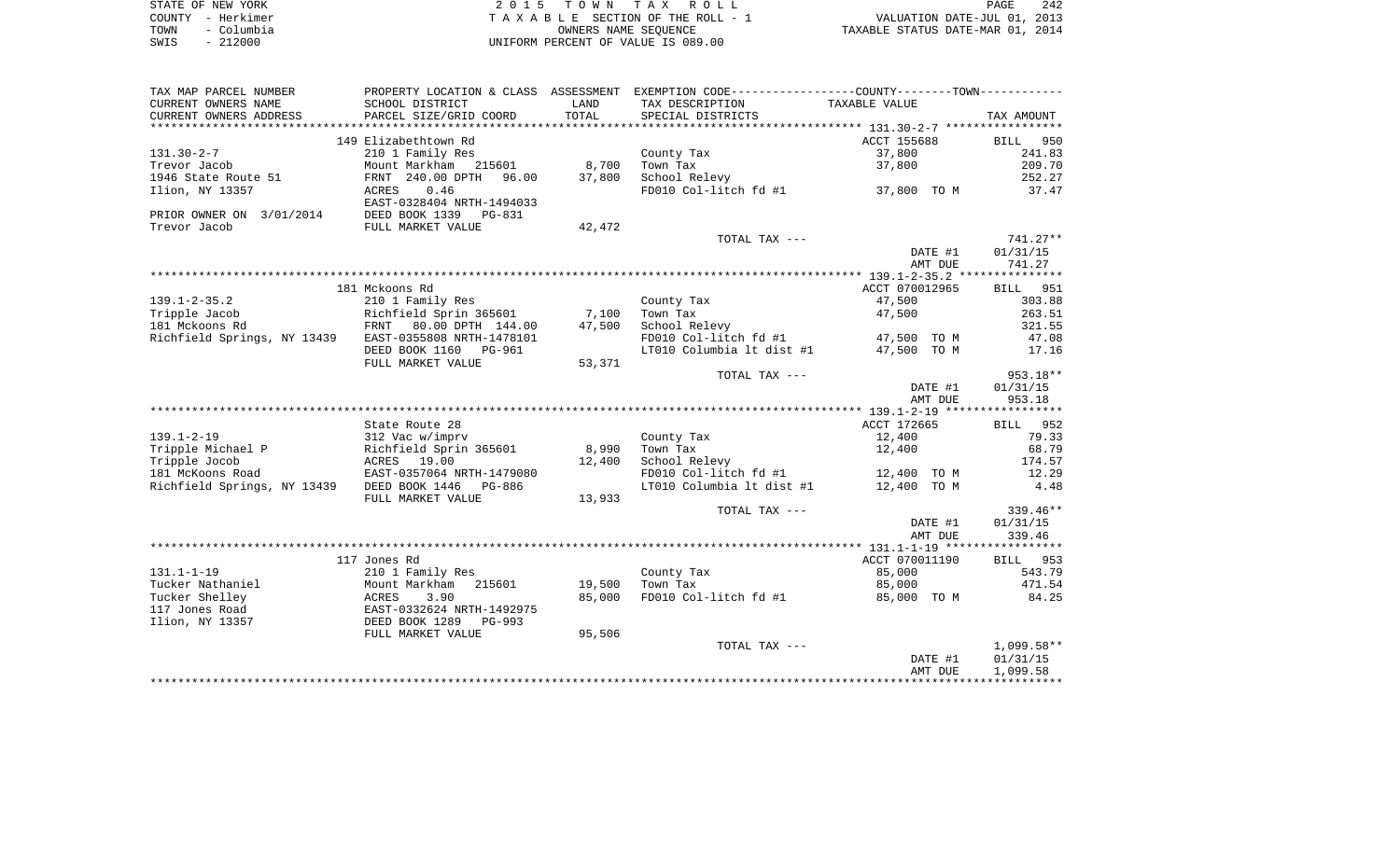|      | STATE OF NEW YORK | 2015 TOWN TAX ROLL                 | 243<br>PAGE                      |
|------|-------------------|------------------------------------|----------------------------------|
|      | COUNTY - Herkimer | TAXABLE SECTION OF THE ROLL - 1    | VALUATION DATE-JUL 01, 2013      |
| TOWN | - Columbia        | OWNERS NAME SEOUENCE               | TAXABLE STATUS DATE-MAR 01, 2014 |
| SWIS | $-212000$         | UNIFORM PERCENT OF VALUE IS 089.00 |                                  |

| TAX MAP PARCEL NUMBER                         |                           |        | PROPERTY LOCATION & CLASS ASSESSMENT EXEMPTION CODE---------------COUNTY-------TOWN---------- |                                                  |                    |
|-----------------------------------------------|---------------------------|--------|-----------------------------------------------------------------------------------------------|--------------------------------------------------|--------------------|
| CURRENT OWNERS NAME                           | SCHOOL DISTRICT           | LAND   | TAX DESCRIPTION                                                                               | TAXABLE VALUE                                    |                    |
| CURRENT OWNERS ADDRESS                        | PARCEL SIZE/GRID COORD    | TOTAL  | SPECIAL DISTRICTS                                                                             |                                                  | TAX AMOUNT         |
|                                               |                           |        |                                                                                               | ******************* 125.2-2-44.3 *************** |                    |
|                                               | 543 Brewer Rd             |        |                                                                                               | ACCT 187018                                      | BILL 954           |
| $125.2 - 2 - 44.3$                            | 210 1 Family Res          |        | County Tax                                                                                    | 80,500                                           | 515.00             |
| US Bank NA                                    | Central Valley 212803     | 21,800 | Town Tax                                                                                      | 80,500                                           | 446.58             |
| 1400 Turbine Drive                            | FRNT 425.00 DPTH          | 80,500 | School Relevy                                                                                 |                                                  | 1,846.87           |
|                                               |                           |        |                                                                                               |                                                  |                    |
| Rapid City, SD 57703                          | 5.00<br>ACRES             |        | FD010 Col-litch fd #1                                                                         | 80,500 TO M                                      | 79.79              |
|                                               | EAST-0345365 NRTH-1505854 |        |                                                                                               |                                                  |                    |
| PRIOR OWNER ON 3/01/2014                      | DEED BOOK 1537 PG-932     |        |                                                                                               |                                                  |                    |
| Zaborek Robert Kristopher                     | FULL MARKET VALUE         | 90,449 |                                                                                               |                                                  |                    |
|                                               |                           |        | TOTAL TAX ---                                                                                 |                                                  | $2,888.24**$       |
|                                               |                           |        |                                                                                               | DATE #1                                          | 01/31/15           |
|                                               |                           |        |                                                                                               | AMT DUE                                          | 2,888.24           |
|                                               |                           |        |                                                                                               |                                                  |                    |
|                                               | 115 Mckoons Rd            |        |                                                                                               | ACCT 070006390                                   | 955<br>BILL        |
| $139.1 - 2 - 38.2$                            | 441 Fuel Store&D          |        | County Tax                                                                                    | 16,000                                           | 102.36             |
| Utica Chenango                                | Richfield Sprin 365601    | 16,000 | Town Tax                                                                                      | 16,000                                           | 88.76              |
| 256 Brighton Rd                               | FRNT 190.00 DPTH          | 16,000 | FD010 Col-litch fd #1                                                                         | 16,000 TO M                                      | 15.86              |
|                                               |                           |        |                                                                                               |                                                  | 5.78               |
| Richfield Springs, NY 13439                   | ACRES<br>2.40             |        | LT010 Columbia lt dist #1                                                                     | 16,000 TO M                                      |                    |
|                                               | EAST-0356449 NRTH-1478063 |        |                                                                                               |                                                  |                    |
|                                               | DEED BOOK 1099<br>PG-778  |        |                                                                                               |                                                  |                    |
|                                               | FULL MARKET VALUE         | 17,978 |                                                                                               |                                                  |                    |
|                                               |                           |        | TOTAL TAX ---                                                                                 |                                                  | $212.76**$         |
|                                               |                           |        |                                                                                               | DATE #1                                          | 01/31/15           |
|                                               |                           |        |                                                                                               | AMT DUE                                          | 212.76             |
|                                               |                           |        |                                                                                               |                                                  |                    |
|                                               | Mckoons Rd                |        |                                                                                               | ACCT 152340                                      | 956<br><b>BILL</b> |
| $139.1 - 2 - 36$                              | 210 1 Family Res          |        | County Tax                                                                                    | 20,600                                           | 131.79             |
| Utica, Chenango & Susquehana                  | Richfield Sprin 365601    | 11,600 | Town Tax                                                                                      | 20,600                                           | 114.28             |
| 256 Brighton Rd                               | FRNT 180.00 DPTH 250.00   | 20,600 | FD010 Col-litch fd #1                                                                         | 20,600 TO M                                      | 20.42              |
| Richfield Springs, NY 13439                   | ACRES<br>0.83             |        | LT010 Columbia 1t dist #1                                                                     | 20,600 TO M                                      | 7.44               |
|                                               | EAST-0356265 NRTH-1478112 |        |                                                                                               |                                                  |                    |
|                                               |                           |        |                                                                                               |                                                  |                    |
|                                               | DEED BOOK 1319<br>PG-412  |        |                                                                                               |                                                  |                    |
|                                               | FULL MARKET VALUE         | 23,146 |                                                                                               |                                                  |                    |
|                                               |                           |        | TOTAL TAX ---                                                                                 |                                                  | $273.93**$         |
|                                               |                           |        |                                                                                               | DATE #1                                          | 01/31/15           |
|                                               |                           |        |                                                                                               | AMT DUE                                          | 273.93             |
|                                               |                           |        |                                                                                               |                                                  |                    |
|                                               | Columbia                  |        |                                                                                               | ACCT 151116                                      | BILL 957           |
| $131.3 - 1 - 31$                              | 320 Rural vacant          |        | County Tax                                                                                    | 9,800                                            | 62.70              |
| Utica, Chenango & Susquehana Va Mount Markham | 215601                    | 9,800  | Town Tax                                                                                      | 9,800                                            | 54.37              |
| 256 Brighton Road                             | VAC. RAILROAD BED         | 9,800  | FD010 Col-litch fd #1                                                                         | 9,800 TO M                                       | 9.71               |
| Richfield Springs, NY 13439                   | ACRES<br>14.20            |        | LT010 Columbia lt dist #1                                                                     | 9,800 TO M                                       | 3.54               |
|                                               | EAST-0334406 NRTH-1484993 |        |                                                                                               |                                                  |                    |
|                                               |                           |        |                                                                                               |                                                  |                    |
|                                               | DEED BOOK 1311<br>PG-977  |        |                                                                                               |                                                  |                    |
|                                               | FULL MARKET VALUE         | 11,011 |                                                                                               |                                                  |                    |
|                                               |                           |        | TOTAL TAX ---                                                                                 |                                                  | 130.32**           |
|                                               |                           |        |                                                                                               | DATE #1                                          | 01/31/15           |
|                                               |                           |        |                                                                                               | AMT DUE                                          | 130.32             |
|                                               |                           |        |                                                                                               |                                                  |                    |
|                                               |                           |        |                                                                                               |                                                  |                    |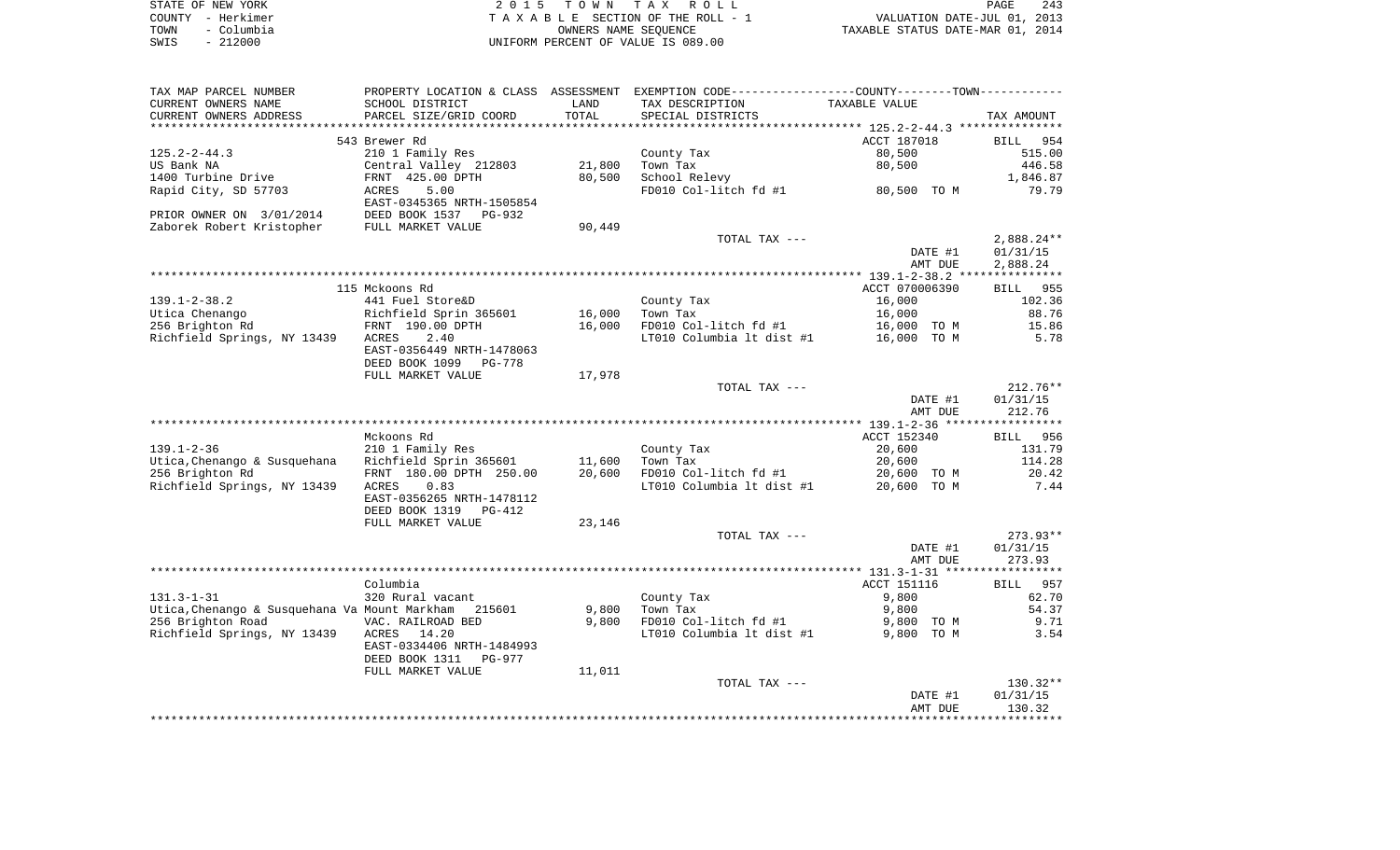|      | STATE OF NEW YORK | 2015 TOWN TAX ROLL                 | PAGE                             | 244 |
|------|-------------------|------------------------------------|----------------------------------|-----|
|      | COUNTY - Herkimer | TAXABLE SECTION OF THE ROLL - 1    | VALUATION DATE-JUL 01, 2013      |     |
| TOWN | – Columbia        | OWNERS NAME SEOUENCE               | TAXABLE STATUS DATE-MAR 01, 2014 |     |
| SWIS | $-212000$         | UNIFORM PERCENT OF VALUE IS 089.00 |                                  |     |

| TAX MAP PARCEL NUMBER                                  |                                |         | PROPERTY LOCATION & CLASS ASSESSMENT EXEMPTION CODE---------------COUNTY-------TOWN---------- |                |                    |
|--------------------------------------------------------|--------------------------------|---------|-----------------------------------------------------------------------------------------------|----------------|--------------------|
| CURRENT OWNERS NAME                                    | SCHOOL DISTRICT                | LAND    | TAX DESCRIPTION                                                                               | TAXABLE VALUE  |                    |
| CURRENT OWNERS ADDRESS                                 | PARCEL SIZE/GRID COORD         | TOTAL   | SPECIAL DISTRICTS                                                                             |                | TAX AMOUNT         |
| *********************                                  | ********************           |         |                                                                                               |                |                    |
|                                                        | Columbia                       |         |                                                                                               | ACCT 070300210 | <b>BILL</b><br>958 |
| $131.4 - 1 - 23$                                       | 320 Rural vacant               |         | County Tax                                                                                    | 22,900         | 146.50             |
| Utica, Chenango & Susquehana Va Richfield Sprin 365601 |                                | 22,900  | Town Tax                                                                                      | 22,900         | 127.04             |
| 256 Brighton Road                                      | VAC. RAIL ROAD BED             | 22,900  | FD010 Col-litch fd #1                                                                         | 22,900 TO M    | 22.70              |
| Richfield Springs, NY 13439                            | ACRES<br>42.80                 |         |                                                                                               |                |                    |
|                                                        | EAST-0347259 NRTH-1480584      |         |                                                                                               |                |                    |
|                                                        | DEED BOOK 1311<br>PG-977       |         |                                                                                               |                |                    |
|                                                        | FULL MARKET VALUE              | 25,730  |                                                                                               |                |                    |
|                                                        |                                |         | TOTAL TAX ---                                                                                 |                | $296.24**$         |
|                                                        |                                |         |                                                                                               | DATE #1        | 01/31/15           |
|                                                        |                                |         |                                                                                               | AMT DUE        | 296.24             |
|                                                        |                                |         |                                                                                               |                |                    |
|                                                        | 123 Hoffman Road               |         |                                                                                               | ACCT 153261    | BILL 959           |
| $139.1 - 2 - 51.2$                                     | 210 1 Family Res               |         | County Tax                                                                                    | 132,000        | 844.47             |
| Valentine Lisa                                         | Richfield Sprin 365601         | 19,000  | Town Tax                                                                                      | 132,000        | 732.27             |
| Longaker David                                         | FRNT 820.00 DPTH               | 132,000 | FD010 Col-litch fd #1                                                                         | 132,000 TO M   | 130.83             |
| 123 Hoffman Road                                       | ACRES<br>3.80                  |         |                                                                                               |                |                    |
| Richfield Springs, NY 13439                            | EAST-0357141 NRTH-1476404      |         |                                                                                               |                |                    |
|                                                        | DEED BOOK 1331<br>PG-435       |         |                                                                                               |                |                    |
|                                                        | FULL MARKET VALUE              | 148,315 |                                                                                               |                |                    |
|                                                        |                                |         | TOTAL TAX ---                                                                                 |                | $1,707.57**$       |
|                                                        |                                |         |                                                                                               | DATE #1        | 01/31/15           |
|                                                        |                                |         |                                                                                               | AMT DUE        | 1,707.57           |
|                                                        | Columbia Center Rd             |         |                                                                                               | ACCT 070012250 | 960<br>BILL        |
| $131.2 - 1 - 14$                                       | 314 Rural vac<10               |         | County Tax                                                                                    | 8,200          | 52.46              |
| Van Nort Keith                                         | Central Valley 212803          | 8,200   | Town Tax                                                                                      | 8,200          | 45.49              |
| Van Nort Anna                                          | 2.20<br>ACRES                  | 8,200   | School Relevy                                                                                 |                | 188.11             |
| 122 Spohn Hill Rd                                      | EAST-0348936 NRTH-1495113      |         | FD010 Col-litch fd #1                                                                         | 8,200 TO M     | 8.13               |
| Ilion, NY 13357                                        | DEED BOOK 937<br>$PG-388$      |         |                                                                                               |                |                    |
|                                                        | FULL MARKET VALUE              | 9,213   |                                                                                               |                |                    |
|                                                        |                                |         | TOTAL TAX ---                                                                                 |                | 294.19**           |
|                                                        |                                |         |                                                                                               | DATE #1        | 01/31/15           |
|                                                        |                                |         |                                                                                               | AMT DUE        | 294.19             |
|                                                        |                                |         |                                                                                               |                |                    |
|                                                        | 122 Spohn Rd                   |         |                                                                                               | ACCT 070011015 | BILL<br>961        |
| $131.2 - 1 - 17$                                       | 210 1 Family Res               |         | County Tax                                                                                    | 64,800         | 414.56             |
| Van Nort Keith                                         | Central Valley 212803          | 7,600   | Town Tax                                                                                      | 64,800         | 359.48             |
| Van Nort Anna                                          | 95.00 DPTH 150.00<br>FRNT      | 64,800  | School Relevy                                                                                 |                | 1,486.67           |
| 122 Spohn Rd                                           | 0.33<br>ACRES                  |         | FD010 Col-litch fd #1                                                                         | 64,800 TO M    | 64.23              |
| Ilion, NY 13357                                        | EAST-0348572 NRTH-1495173      |         |                                                                                               |                |                    |
|                                                        | DEED BOOK 685<br><b>PG-710</b> |         |                                                                                               |                |                    |
|                                                        | FULL MARKET VALUE              | 72,809  |                                                                                               |                |                    |
|                                                        |                                |         | TOTAL TAX ---                                                                                 |                | 2,324.94**         |
|                                                        |                                |         |                                                                                               | DATE #1        | 01/31/15           |
|                                                        |                                |         |                                                                                               | AMT DUE        | 2,324.94           |
|                                                        |                                |         |                                                                                               |                |                    |
|                                                        |                                |         |                                                                                               |                |                    |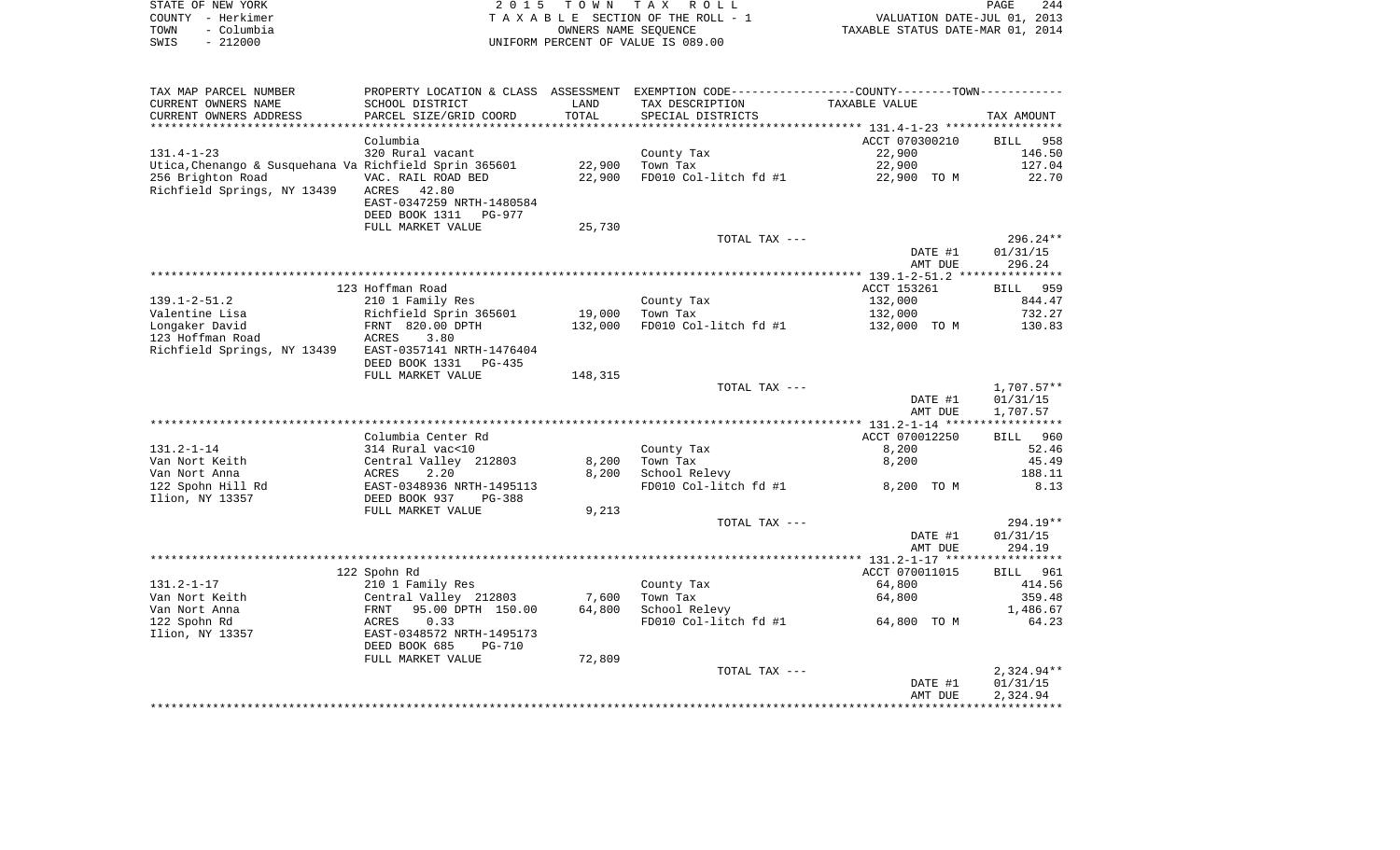|      | STATE OF NEW YORK | 2015 TOWN TAX ROLL                 | PAGE                             | 245 |
|------|-------------------|------------------------------------|----------------------------------|-----|
|      | COUNTY - Herkimer | TAXABLE SECTION OF THE ROLL - 1    | VALUATION DATE-JUL 01, 2013      |     |
| TOWN | - Columbia        | OWNERS NAME SEOUENCE               | TAXABLE STATUS DATE-MAR 01, 2014 |     |
| SWIS | $-212000$         | UNIFORM PERCENT OF VALUE IS 089.00 |                                  |     |

| TAX MAP PARCEL NUMBER       |                                                        |         | PROPERTY LOCATION & CLASS ASSESSMENT EXEMPTION CODE---------------COUNTY-------TOWN---------- |                                                |                    |
|-----------------------------|--------------------------------------------------------|---------|-----------------------------------------------------------------------------------------------|------------------------------------------------|--------------------|
| CURRENT OWNERS NAME         | SCHOOL DISTRICT                                        | LAND    | TAX DESCRIPTION                                                                               | TAXABLE VALUE                                  |                    |
| CURRENT OWNERS ADDRESS      | PARCEL SIZE/GRID COORD                                 | TOTAL   | SPECIAL DISTRICTS                                                                             |                                                | TAX AMOUNT         |
|                             |                                                        |         |                                                                                               | ***************** 132.1-1-29.2 *************** |                    |
|                             | 1454 Jordanville Rd                                    |         |                                                                                               | ACCT 070000385                                 | <b>BILL</b><br>962 |
| $132.1 - 1 - 29.2$          | 210 1 Family Res                                       |         | CW_15_VET/ 41162                                                                              | 8,100                                          | $\Omega$           |
| Vanburen John M             | Richfield Sprin 365601                                 | 15,600  | County Tax                                                                                    | 72,900                                         | 466.38             |
| Vanburen Penny A            | Doublewide                                             | 81,000  | Town Tax                                                                                      |                                                | 449.35             |
|                             |                                                        |         |                                                                                               | 81,000                                         |                    |
| 1454 Jordanville Rd         | ACRES<br>2.20                                          |         | School Relevy                                                                                 |                                                | 793.17             |
| Richfield Springs, NY 13439 | EAST-0353588 NRTH-1490711<br>DEED BOOK 763<br>$PG-625$ |         | FD010 Col-litch fd #1                                                                         | 81,000 TO M                                    | 80.28              |
|                             | FULL MARKET VALUE                                      | 91,011  |                                                                                               |                                                |                    |
|                             |                                                        |         | TOTAL TAX ---                                                                                 |                                                | 1,789.18**         |
|                             |                                                        |         |                                                                                               | DATE #1                                        | 01/31/15           |
|                             |                                                        |         |                                                                                               | AMT DUE                                        | 1,789.18           |
|                             |                                                        |         |                                                                                               |                                                |                    |
|                             | 905 Kingdom Rd                                         |         |                                                                                               |                                                | BILL 963           |
|                             |                                                        |         |                                                                                               |                                                |                    |
| $132.2 - 2 - 2.5$           | 240 Rural res                                          |         | County Tax                                                                                    | 165,000                                        | 1,055.59           |
| Vandergroef Ronald E        | Owen D Young<br>215001                                 | 33,000  | Town Tax                                                                                      | 165,000                                        | 915.34             |
| Vandergroef Donna M         | ACRES 34.30                                            | 165,000 | FD010 Col-litch fd #1                                                                         | 165,000 TO M                                   | 163.54             |
| 905 Kingdom Rd              | EAST-0361472 NRTH-1495520                              |         |                                                                                               |                                                |                    |
| Mohawk, NY 13407            | DEED BOOK 825<br>$PG-286$                              |         |                                                                                               |                                                |                    |
|                             | FULL MARKET VALUE                                      | 185,393 |                                                                                               |                                                |                    |
|                             |                                                        |         | TOTAL TAX ---                                                                                 |                                                | $2,134.47**$       |
|                             |                                                        |         |                                                                                               | DATE #1                                        | 01/31/15           |
|                             |                                                        |         |                                                                                               | AMT DUE                                        | 2,134.47           |
|                             |                                                        |         |                                                                                               |                                                |                    |
|                             | 109 Mckoons Rd                                         |         |                                                                                               | ACCT 070003240                                 | BILL 964           |
| $139.1 - 2 - 38.1$          | 283 Res w/Comuse                                       |         | County Tax                                                                                    | 129,600                                        | 829.12             |
| Vanderwey Donald            | Richfield Sprin 365601                                 | 27,300  | Town Tax                                                                                      | 129,600                                        | 718.96             |
|                             |                                                        |         |                                                                                               |                                                |                    |
| Vanderwey Martha            | Bed & Breakfast                                        | 129,600 | FD010 Col-litch fd #1                                                                         | 129,600 TO M                                   | 128.45             |
| 109 Mckoons Rd              | FRNT 804.00 DPTH                                       |         | LT010 Columbia 1t dist #1                                                                     | 129,600 TO M                                   | 46.83              |
| Richfield Springs, NY 13439 | ACRES<br>9.40                                          |         |                                                                                               |                                                |                    |
|                             | EAST-0356818 NRTH-1477855                              |         |                                                                                               |                                                |                    |
|                             | DEED BOOK 845<br><b>PG-516</b>                         |         |                                                                                               |                                                |                    |
|                             | FULL MARKET VALUE                                      | 145,618 |                                                                                               |                                                |                    |
|                             |                                                        |         | TOTAL TAX ---                                                                                 |                                                | 1,723.36**         |
|                             |                                                        |         |                                                                                               | DATE #1                                        | 01/31/15           |
|                             |                                                        |         |                                                                                               | AMT DUE                                        | 1,723.36           |
|                             |                                                        |         |                                                                                               |                                                |                    |
|                             | 187 Columbia Center Rd                                 |         |                                                                                               | ACCT 161958                                    | BILL 965           |
| $131.2 - 1 - 13.1$          | 210 1 Family Res                                       |         | County Tax                                                                                    | 30,000                                         | 191.93             |
| VanNort Keith G             | Central Valley 212803                                  | 14,000  | Town Tax                                                                                      | 30,000                                         | 166.43             |
|                             |                                                        |         |                                                                                               |                                                |                    |
| VanNort Anna M              | ACRES<br>2.40                                          | 30,000  | School Relevy                                                                                 |                                                | 688.27             |
| 122 Spohn Road              | EAST-0349091 NRTH-1495428                              |         | FD010 Col-litch fd #1                                                                         | 30,000 TO M                                    | 29.73              |
| Ilion, NY 13357             | DEED BOOK 1377 PG-831                                  |         |                                                                                               |                                                |                    |
|                             | FULL MARKET VALUE                                      | 33,708  |                                                                                               |                                                |                    |
|                             |                                                        |         | TOTAL TAX ---                                                                                 |                                                | $1,076.36**$       |
|                             |                                                        |         |                                                                                               | DATE #1                                        | 01/31/15           |
|                             |                                                        |         |                                                                                               | AMT DUE                                        | 1,076.36           |
|                             |                                                        |         |                                                                                               |                                                |                    |
|                             |                                                        |         |                                                                                               |                                                |                    |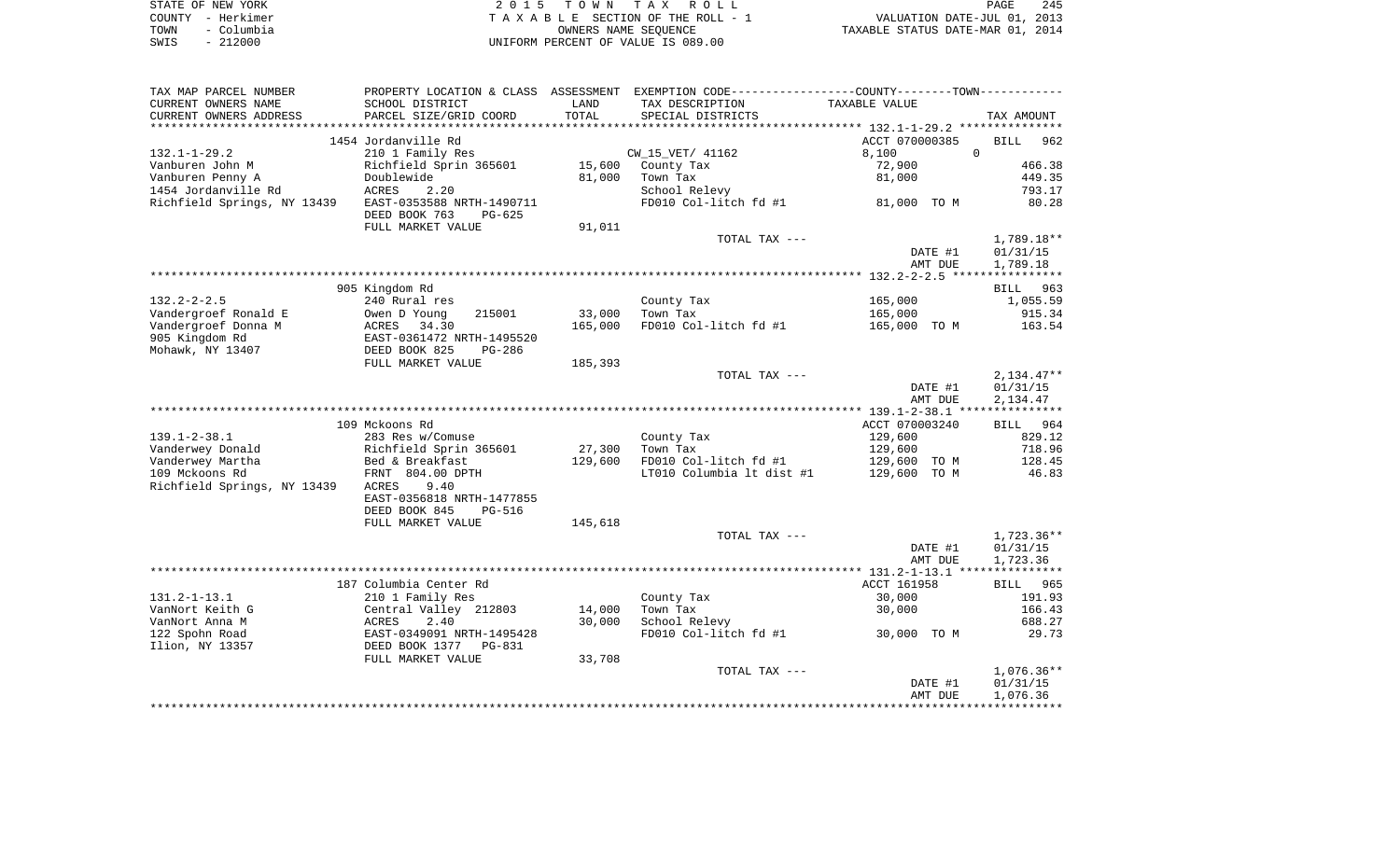|      | STATE OF NEW YORK | 2015 TOWN TAX ROLL                 | PAGE                             | 246 |
|------|-------------------|------------------------------------|----------------------------------|-----|
|      | COUNTY - Herkimer | TAXABLE SECTION OF THE ROLL - 1    | VALUATION DATE-JUL 01, 2013      |     |
| TOWN | - Columbia        | OWNERS NAME SEOUENCE               | TAXABLE STATUS DATE-MAR 01, 2014 |     |
| SWIS | - 212000          | UNIFORM PERCENT OF VALUE IS 089.00 |                                  |     |

|  | PAGE                           | 246 |  |
|--|--------------------------------|-----|--|
|  | VALUATION DATE-JUL 01, 2013    |     |  |
|  | XABLE STATUS DATE-MAR 01, 2014 |     |  |

| TAX MAP PARCEL NUMBER        |                                 |        | PROPERTY LOCATION & CLASS ASSESSMENT EXEMPTION CODE----------------COUNTY--------TOWN----------- |                          |                    |
|------------------------------|---------------------------------|--------|--------------------------------------------------------------------------------------------------|--------------------------|--------------------|
| CURRENT OWNERS NAME          | SCHOOL DISTRICT                 | LAND   | TAX DESCRIPTION                                                                                  | TAXABLE VALUE            |                    |
| CURRENT OWNERS ADDRESS       | PARCEL SIZE/GRID COORD          | TOTAL  | SPECIAL DISTRICTS                                                                                |                          | TAX AMOUNT         |
|                              |                                 |        |                                                                                                  |                          |                    |
|                              | Mckoons Rd                      |        |                                                                                                  | ACCT 070005790           | 966<br><b>BILL</b> |
| $139.1 - 2 - 20$             | 314 Rural vac<10                |        | County Tax                                                                                       | 10,300                   | 65.89              |
| VanSlyke Vickie              | Richfield Sprin 365601          | 10,300 | Town Tax                                                                                         | 10,300                   | 57.14              |
| Holdridge Dean E Sr          | 5.00<br>ACRES                   | 10,300 | FD010 Col-litch fd #1                                                                            | 10,300 TO M              | 10.21              |
| 134 Mckoons Rd               | EAST-0356814 NRTH-1478657       |        | LT010 Columbia lt dist #1                                                                        | 10,300 TO M              | 3.72               |
| Richfield Springs, NY 13439  | DEED BOOK 1159 PG-614           |        |                                                                                                  |                          |                    |
|                              | FULL MARKET VALUE               | 11,573 |                                                                                                  |                          |                    |
|                              |                                 |        | TOTAL TAX ---                                                                                    |                          | 136.96**           |
|                              |                                 |        |                                                                                                  | DATE #1                  | 01/31/15           |
|                              |                                 |        |                                                                                                  | AMT DUE                  | 136.96             |
|                              |                                 |        |                                                                                                  |                          |                    |
|                              | 134 Mckoons Rd                  |        |                                                                                                  | ACCT 070005760           | 967<br>BILL        |
| $139.1 - 2 - 24$             | 210 1 Family Res                |        | County Tax                                                                                       | 60,500                   | 387.05             |
| VanSlyke Vickie              | Richfield Sprin 365601          | 12,000 | Town Tax                                                                                         | 60,500                   | 335.63             |
| Holdridge Dean E Sr          | FRNT 138.50 DPTH 288.50         | 60,500 | FD010 Col-litch fd #1                                                                            | 60,500 TO M              | 59.96              |
| 134 Mckoons Rd               | ACRES<br>0.87                   |        | LT010 Columbia lt dist #1                                                                        | 60,500 TO M              | 21.86              |
| Richfield Springs, NY 13439  | EAST-0356852 NRTH-1478356       |        |                                                                                                  |                          |                    |
|                              | DEED BOOK 1159<br>PG-614        |        |                                                                                                  |                          |                    |
|                              | FULL MARKET VALUE               | 67,978 |                                                                                                  |                          |                    |
|                              |                                 |        | TOTAL TAX ---                                                                                    |                          | 804.50**           |
|                              |                                 |        |                                                                                                  | DATE #1                  | 01/31/15           |
|                              |                                 |        |                                                                                                  | AMT DUE                  | 804.50             |
|                              |                                 |        |                                                                                                  | ACCT 070010450           | BILL 968           |
| $132.2 - 2 - 2.3$            | 874 Kingdom Rd<br>240 Rural res |        | VET COM C 41132                                                                                  | 13,500<br>$\Omega$       |                    |
| Vercz Paul                   | Owen D Young<br>215001          |        | 33,200 VET COM T 41133                                                                           | $\overline{0}$<br>18,000 |                    |
| 874 Kingdom Rd               | INCLUDES 132.2-2-2.2            |        | 95,700 VET DIS C 41142                                                                           | 27,000<br>$\mathbf 0$    |                    |
| Mohawk, NY 13407             | 20.35 BANK<br>ACRES<br>291      |        | VET DIS T 41143                                                                                  | 36,000<br>$\overline{0}$ |                    |
|                              | EAST-0362671 NRTH-1495986       |        | County Tax                                                                                       | 55,200                   | 353.14             |
|                              | DEED BOOK 770<br>$PG-293$       |        | Town Tax                                                                                         | 41,700                   | 231.33             |
|                              | FULL MARKET VALUE               |        | 107,528 FD010 Col-litch fd #1                                                                    | 95,700 TO M              | 94.85              |
|                              |                                 |        | TOTAL TAX ---                                                                                    |                          | 679.32**           |
|                              |                                 |        |                                                                                                  | DATE #1                  | 01/31/15           |
|                              |                                 |        |                                                                                                  | AMT DUE                  | 679.32             |
|                              |                                 |        |                                                                                                  |                          |                    |
|                              | Brennan Rd                      |        |                                                                                                  | ACCT 160725              | BILL 969           |
| $125.4 - 2 - 8$              | 314 Rural vac<10                |        | County Tax                                                                                       | 21,000                   | 134.35             |
| Veridiano Leon Ira           | Mount Markham 215601            | 21,000 | Town Tax                                                                                         | 21,000                   | 116.50             |
| 101 West 81st Street Apt 706 | Subdivision Cedar Knoll-2       | 21,000 | FD010 Col-litch fd #1                                                                            | 21,000 TO M              | 20.81              |
| New York, NY 10024           | FRNT 280.00 DPTH                |        |                                                                                                  |                          |                    |
|                              | ACRES<br>6.70                   |        |                                                                                                  |                          |                    |
|                              | EAST-0341344 NRTH-1498865       |        |                                                                                                  |                          |                    |
|                              | DEED BOOK 1369<br>PG-547        |        |                                                                                                  |                          |                    |
|                              | FULL MARKET VALUE               | 23,596 |                                                                                                  |                          |                    |
|                              |                                 |        | TOTAL TAX ---                                                                                    |                          | $271.66**$         |
|                              |                                 |        |                                                                                                  | DATE #1                  | 01/31/15           |
|                              |                                 |        |                                                                                                  | AMT DUE                  | 271.66             |
|                              |                                 |        |                                                                                                  |                          | *********          |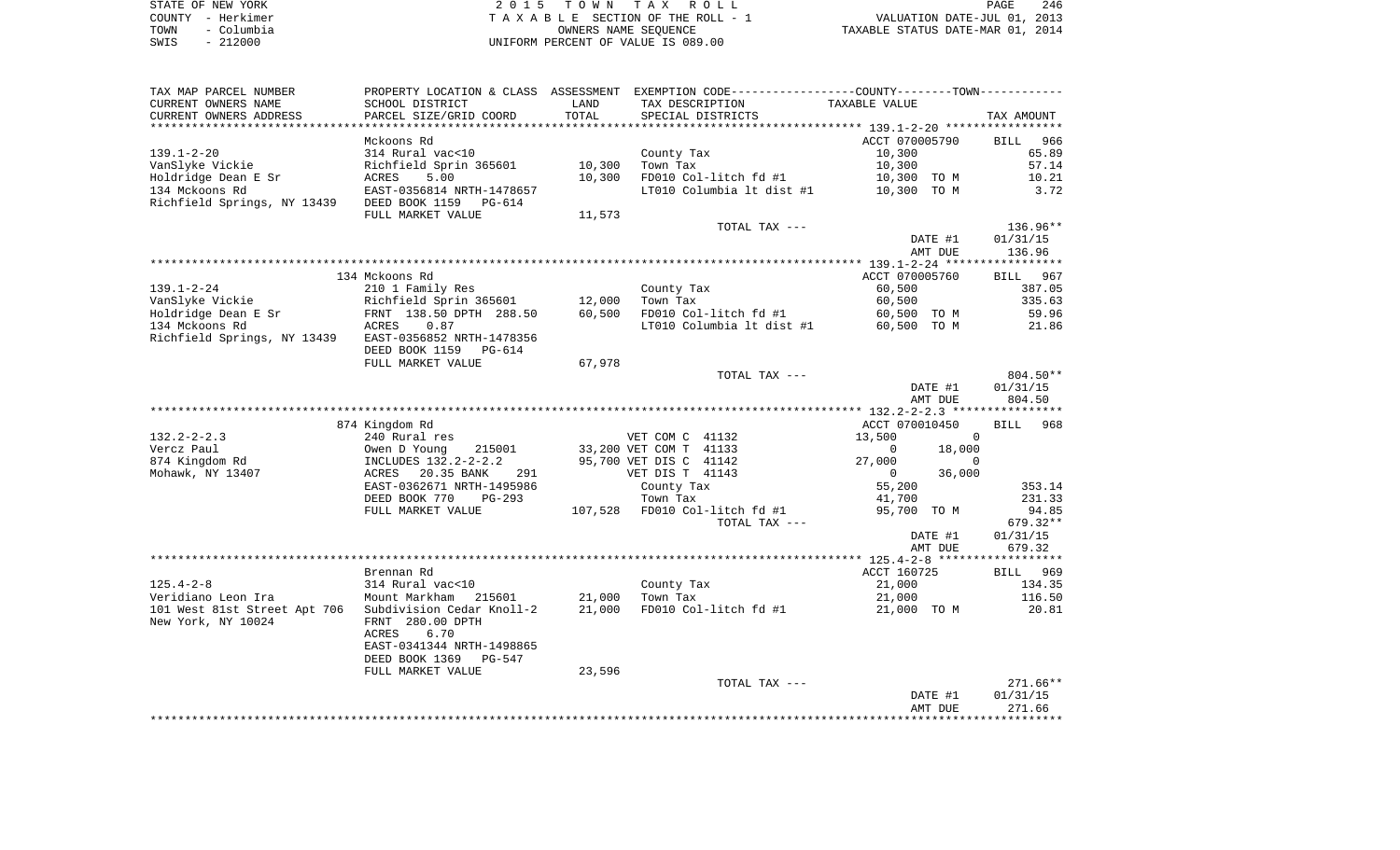|      | STATE OF NEW YORK | 2015 TOWN TAX ROLL                 | 247<br>PAGE                      |
|------|-------------------|------------------------------------|----------------------------------|
|      | COUNTY - Herkimer | TAXABLE SECTION OF THE ROLL - 1    | VALUATION DATE-JUL 01, 2013      |
| TOWN | – Columbia        | OWNERS NAME SEOUENCE               | TAXABLE STATUS DATE-MAR 01, 2014 |
| SWIS | $-212000$         | UNIFORM PERCENT OF VALUE IS 089.00 |                                  |

| TAX MAP PARCEL NUMBER                             | PROPERTY LOCATION & CLASS ASSESSMENT EXEMPTION CODE---------------COUNTY-------TOWN---------- |         |                       |                                         |                        |
|---------------------------------------------------|-----------------------------------------------------------------------------------------------|---------|-----------------------|-----------------------------------------|------------------------|
| CURRENT OWNERS NAME                               | SCHOOL DISTRICT                                                                               | LAND    | TAX DESCRIPTION       | TAXABLE VALUE                           |                        |
| CURRENT OWNERS ADDRESS                            | PARCEL SIZE/GRID COORD                                                                        | TOTAL   | SPECIAL DISTRICTS     |                                         | TAX AMOUNT             |
| **********************                            | * * * * * * * * * * * * * * * * * *                                                           |         |                       |                                         |                        |
|                                                   | State Route 28 (Off)                                                                          |         |                       | ACCT 070001080                          | BILL<br>970            |
| $139.3 - 2 - 8$                                   | 322 Rural vac>10                                                                              |         | County Tax            | 6,200                                   | 39.66                  |
| Vickerson James V Jr                              | Richfield Sprin 365601                                                                        | 6,200   | Town Tax              | 6,200                                   | 34.39                  |
| 2941 Us Highway 20                                | ACRES<br>35.30                                                                                | 6,200   | School Relevy         |                                         | 87.28                  |
| Richfield Springs, NY 13439                       | EAST-0356195 NRTH-1471300                                                                     |         | FD010 Col-litch fd #1 | 6,200 TO M                              | 6.15                   |
|                                                   | DEED BOOK 857<br>PG-613                                                                       |         |                       |                                         |                        |
|                                                   | FULL MARKET VALUE                                                                             | 6,966   |                       |                                         |                        |
|                                                   |                                                                                               |         | TOTAL TAX ---         |                                         | 167.48**               |
|                                                   |                                                                                               |         |                       | DATE #1                                 | 01/31/15               |
|                                                   |                                                                                               |         |                       | AMT DUE                                 | 167.48                 |
|                                                   |                                                                                               |         |                       |                                         |                        |
|                                                   | Haynor Rd                                                                                     |         |                       | ACCT 070015600                          | BILL<br>971            |
| $132.3 - 1 - 35.1$                                | 105 Vac farmland                                                                              |         | AG MKTS<br>41730      | 16,418<br>16,418                        |                        |
| Vigh Werner                                       | Richfield Sprin 365601                                                                        | 115,000 | County Tax            | 113,582                                 | 726.64                 |
| Vigh Ingrid                                       | split w/35.3 2009                                                                             | 130,000 | Town Tax              | 113,582                                 | 630.10                 |
| 851 Haynor Road                                   | FRNT 3080.00 DPTH                                                                             |         | School Relevy         |                                         | 1,599.03               |
| Richfield Springs, NY 13439                       | ACRES 196.70 BANK<br>023                                                                      |         |                       | FD010 Col-litch $f d$ #1 $130,000$ TO M | 128.85                 |
|                                                   | EAST-0350934 NRTH-1483987                                                                     |         |                       |                                         |                        |
| MAY BE SUBJECT TO PAYMENT                         | DEED BOOK 1271<br>PG-731                                                                      |         |                       |                                         |                        |
| UNDER AGDIST LAW TIL 2021                         | FULL MARKET VALUE                                                                             | 146,067 |                       |                                         |                        |
|                                                   |                                                                                               |         | TOTAL TAX ---         |                                         | $3,084.62**$           |
|                                                   |                                                                                               |         |                       | DATE #1                                 | 01/31/15               |
|                                                   |                                                                                               |         |                       | AMT DUE                                 | 3,084.62               |
|                                                   |                                                                                               |         |                       |                                         |                        |
|                                                   | Haynor Rd                                                                                     |         |                       |                                         | BILL 972               |
| $132.3 - 1 - 35.2$                                | 105 Vac farmland                                                                              |         | AG MKTS<br>41730      | 18,646<br>18,646                        |                        |
| Vigh Werner                                       | Richfield Sprin 365601                                                                        | 30,000  | County Tax            | 11,354                                  | 72.64                  |
| Vigh Ingrid                                       | FRNT 880.00 DPTH                                                                              | 30,000  | Town Tax              | 11,354                                  | 62.99                  |
| 851 Haynor Rd                                     | ACRES<br>28.80                                                                                |         | School Relevy         |                                         | 159.85                 |
| Richfield Springs, NY 13439                       | EAST-0351636 NRTH-1485892                                                                     |         |                       | FD010 Col-litch fd #1 30,000 TO M       | 29.73                  |
|                                                   | DEED BOOK 1274 PG-167                                                                         |         |                       |                                         |                        |
| MAY BE SUBJECT TO PAYMENT                         | FULL MARKET VALUE                                                                             | 33,708  |                       |                                         |                        |
| UNDER AGDIST LAW TIL 2021                         |                                                                                               |         |                       |                                         |                        |
|                                                   |                                                                                               |         | TOTAL TAX ---         | DATE #1                                 | $325.21**$<br>01/31/15 |
|                                                   |                                                                                               |         |                       | AMT DUE                                 | 325.21                 |
|                                                   |                                                                                               |         |                       |                                         |                        |
|                                                   | 643 Haynor Rd                                                                                 |         |                       | ACCT 070015605                          | BILL 973               |
| $132.3 - 1 - 37$                                  | 210 1 Family Res                                                                              |         | County Tax            | 71,900                                  | 459.98                 |
| Vigh Werner                                       | Richfield Sprin 365601                                                                        | 10,200  | Town Tax              | 71,900                                  | 398.87                 |
| Vigh Ingrid                                       | ACRES<br>1.10                                                                                 | 71,900  | School Relevy         |                                         | 1,012.21               |
| 851 Haynor Rd                                     | EAST-0351919 NRTH-1485654                                                                     |         | FD010 Col-litch fd #1 | 71,900 TO M                             | 71.26                  |
| Richfield Springs, NY 13491 DEED BOOK 1274 PG-167 |                                                                                               |         |                       |                                         |                        |
|                                                   | FULL MARKET VALUE                                                                             | 80,787  |                       |                                         |                        |
|                                                   |                                                                                               |         | TOTAL TAX ---         |                                         | 1,942.32**             |
|                                                   |                                                                                               |         |                       | DATE #1                                 | 01/31/15               |
|                                                   |                                                                                               |         |                       | AMT DUE                                 | 1,942.32               |
|                                                   |                                                                                               |         |                       |                                         |                        |
|                                                   |                                                                                               |         |                       |                                         |                        |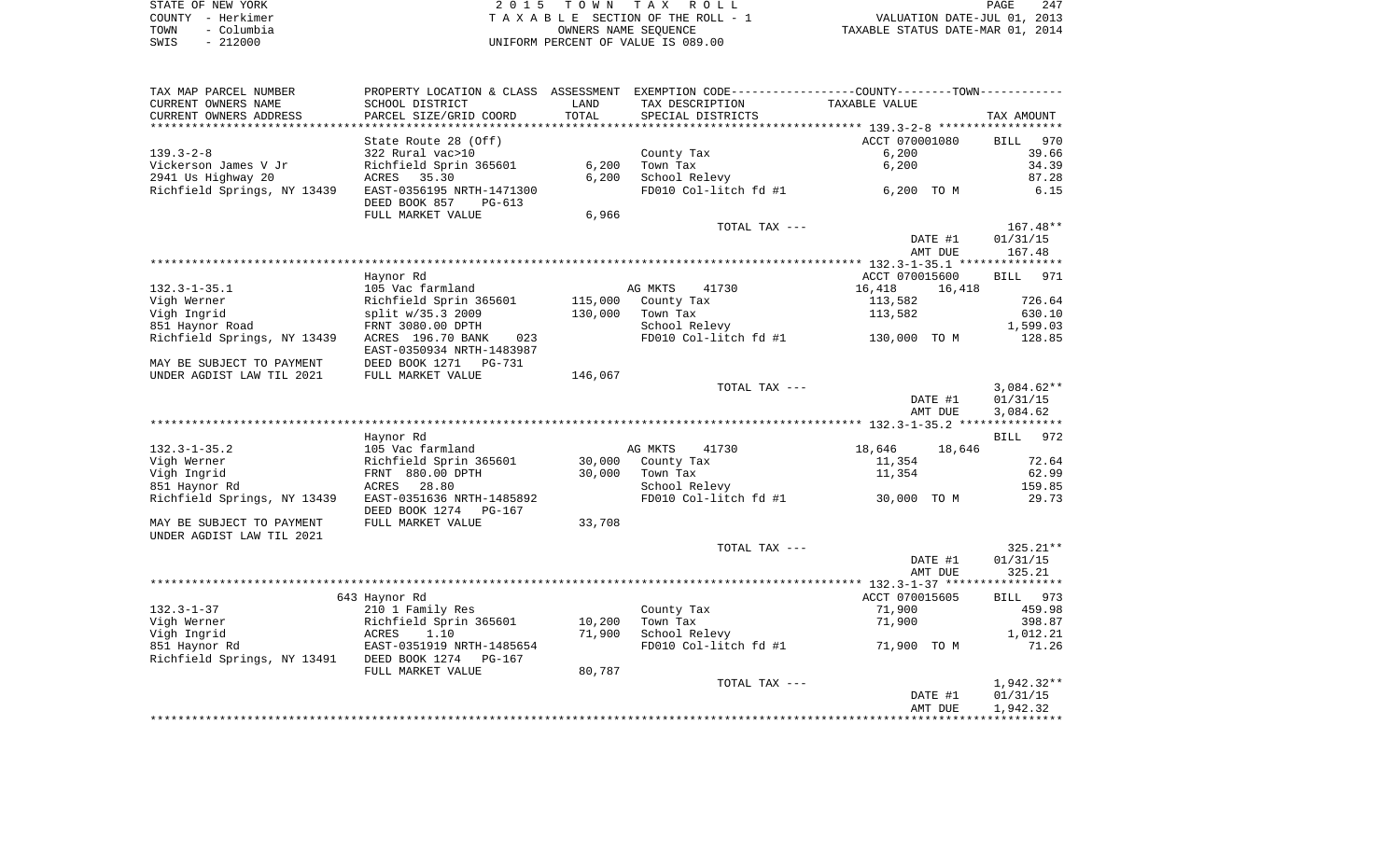| STATE OF NEW YORK |            | 2015 TOWN TAX ROLL                 | PAGE                             | 248 |
|-------------------|------------|------------------------------------|----------------------------------|-----|
| COUNTY - Herkimer |            | TAXABLE SECTION OF THE ROLL - 1    | VALUATION DATE-JUL 01, 2013      |     |
| TOWN              | – Columbia | OWNERS NAME SEOUENCE               | TAXABLE STATUS DATE-MAR 01, 2014 |     |
| SWIS              | $-212000$  | UNIFORM PERCENT OF VALUE IS 089.00 |                                  |     |

| CURRENT OWNERS NAME<br>SCHOOL DISTRICT<br>LAND<br>TAX DESCRIPTION<br>TAXABLE VALUE<br>CURRENT OWNERS ADDRESS<br>TOTAL<br>PARCEL SIZE/GRID COORD<br>SPECIAL DISTRICTS<br>TAX AMOUNT<br>ACCT 070015540<br><b>BILL</b><br>974<br>Haynor Rd<br>$132.3 - 1 - 40.1$<br>AG MKTS<br>41730<br>7,337<br>7,337<br>105 Vac farmland<br>Richfield Sprin 365601<br>18,000<br>10,663<br>68.22<br>Vigh Werner<br>County Tax<br>Vigh Ingrid<br>20.60 BANK<br>18,000<br>Town Tax<br>10,663<br>59.15<br>ACRES<br>023<br>851 Haynor Road<br>EAST-0348408 NRTH-1483393<br>School Relevy<br>150.12<br>Richfield Springs, NY 13439<br>FD010 Col-litch fd #1 18,000 TO M<br>17.84<br>DEED BOOK 1271<br>PG-731<br>FULL MARKET VALUE<br>20,225<br>TOTAL TAX ---<br>295.33**<br>DATE #1<br>01/31/15<br>295.33<br>AMT DUE<br>Spohn Rd<br>ACCT 070015270<br>BILL 975<br>$125.4 - 1 - 44$<br>105 Vac farmland<br>County Tax<br>45,300<br>289.81<br>Central Valley 212803<br>45,300<br>Town Tax<br>45,300<br>251.30<br>Volo Michael<br>Life Us A<br>Davis Jean M<br>FRNT 1090.00 DPTH<br>45,300<br>School Relevy<br>1,039.26<br>127 Columbia Center Rd<br>FD010 Col-litch $f d$ #1 $f$ 45,300 TO M<br>44.90<br>ACRES<br>90.50<br>Ilion, NY 13357<br>EAST-0345830 NRTH-1497336<br>DEED BOOK 00567 PG-00077<br>50,899<br>FULL MARKET VALUE<br>$1,625.27**$<br>TOTAL TAX ---<br>DATE #1<br>01/31/15<br>1,625.27<br>AMT DUE<br>Columbia Center Rd<br>ACCT 070015240<br>BILL 976<br>$131.2 - 1 - 19$<br>13,400<br>85.73<br>105 Vac farmland<br>County Tax<br>Central Valley 212803<br>13,400<br>74.34<br>Volo Michael<br>Life Us A<br>Town Tax<br>13,400<br>13,400<br>Davis Jean M<br>ACRES<br>22.20<br>School Relevy<br>307.40<br>EAST-0349228 NRTH-1494702<br>FD010 Col-litch fd #1<br>127 Columbia Center Rd<br>13,400 TO M<br>13.28<br>Ilion, NY 13357<br>DEED BOOK 00473 PG-00542<br>FULL MARKET VALUE<br>15,056<br>TOTAL TAX ---<br>480.75**<br>01/31/15<br>DATE #1<br>AMT DUE<br>480.75<br>Columbia Center Rd<br>ACCT 070002525<br>BILL 977<br>$131.2 - 1 - 39.2$<br>312 Vac w/imprv<br>County Tax<br>8,500<br>54.38<br>Volo Michael<br>Central Valley 212803<br>4,800<br>Town Tax<br>47.15<br>Life Us A<br>8,500<br>Davis Jean M<br>ACRES<br>0.60<br>8,500<br>School Relevy<br>195.04<br>EAST-0348467 NRTH-1494216<br>FD010 Col-litch fd #1<br>8,500 TO M<br>8.42<br>127 Columbia Center Rd<br>Ilion, NY 13357<br>FULL MARKET VALUE<br>9,551<br>$304.99**$<br>TOTAL TAX ---<br>01/31/15<br>DATE #1<br>304.99<br>AMT DUE | TAX MAP PARCEL NUMBER     | PROPERTY LOCATION & CLASS ASSESSMENT EXEMPTION CODE---------------COUNTY-------TOWN---------- |  |  |
|---------------------------------------------------------------------------------------------------------------------------------------------------------------------------------------------------------------------------------------------------------------------------------------------------------------------------------------------------------------------------------------------------------------------------------------------------------------------------------------------------------------------------------------------------------------------------------------------------------------------------------------------------------------------------------------------------------------------------------------------------------------------------------------------------------------------------------------------------------------------------------------------------------------------------------------------------------------------------------------------------------------------------------------------------------------------------------------------------------------------------------------------------------------------------------------------------------------------------------------------------------------------------------------------------------------------------------------------------------------------------------------------------------------------------------------------------------------------------------------------------------------------------------------------------------------------------------------------------------------------------------------------------------------------------------------------------------------------------------------------------------------------------------------------------------------------------------------------------------------------------------------------------------------------------------------------------------------------------------------------------------------------------------------------------------------------------------------------------------------------------------------------------------------------------------------------------------------------------------------------------------------------------------------------------------------------------------------------------------------------------------------------------------------------------------------------------------------------------------------------|---------------------------|-----------------------------------------------------------------------------------------------|--|--|
|                                                                                                                                                                                                                                                                                                                                                                                                                                                                                                                                                                                                                                                                                                                                                                                                                                                                                                                                                                                                                                                                                                                                                                                                                                                                                                                                                                                                                                                                                                                                                                                                                                                                                                                                                                                                                                                                                                                                                                                                                                                                                                                                                                                                                                                                                                                                                                                                                                                                                             |                           |                                                                                               |  |  |
|                                                                                                                                                                                                                                                                                                                                                                                                                                                                                                                                                                                                                                                                                                                                                                                                                                                                                                                                                                                                                                                                                                                                                                                                                                                                                                                                                                                                                                                                                                                                                                                                                                                                                                                                                                                                                                                                                                                                                                                                                                                                                                                                                                                                                                                                                                                                                                                                                                                                                             |                           |                                                                                               |  |  |
|                                                                                                                                                                                                                                                                                                                                                                                                                                                                                                                                                                                                                                                                                                                                                                                                                                                                                                                                                                                                                                                                                                                                                                                                                                                                                                                                                                                                                                                                                                                                                                                                                                                                                                                                                                                                                                                                                                                                                                                                                                                                                                                                                                                                                                                                                                                                                                                                                                                                                             |                           |                                                                                               |  |  |
|                                                                                                                                                                                                                                                                                                                                                                                                                                                                                                                                                                                                                                                                                                                                                                                                                                                                                                                                                                                                                                                                                                                                                                                                                                                                                                                                                                                                                                                                                                                                                                                                                                                                                                                                                                                                                                                                                                                                                                                                                                                                                                                                                                                                                                                                                                                                                                                                                                                                                             |                           |                                                                                               |  |  |
|                                                                                                                                                                                                                                                                                                                                                                                                                                                                                                                                                                                                                                                                                                                                                                                                                                                                                                                                                                                                                                                                                                                                                                                                                                                                                                                                                                                                                                                                                                                                                                                                                                                                                                                                                                                                                                                                                                                                                                                                                                                                                                                                                                                                                                                                                                                                                                                                                                                                                             |                           |                                                                                               |  |  |
|                                                                                                                                                                                                                                                                                                                                                                                                                                                                                                                                                                                                                                                                                                                                                                                                                                                                                                                                                                                                                                                                                                                                                                                                                                                                                                                                                                                                                                                                                                                                                                                                                                                                                                                                                                                                                                                                                                                                                                                                                                                                                                                                                                                                                                                                                                                                                                                                                                                                                             |                           |                                                                                               |  |  |
|                                                                                                                                                                                                                                                                                                                                                                                                                                                                                                                                                                                                                                                                                                                                                                                                                                                                                                                                                                                                                                                                                                                                                                                                                                                                                                                                                                                                                                                                                                                                                                                                                                                                                                                                                                                                                                                                                                                                                                                                                                                                                                                                                                                                                                                                                                                                                                                                                                                                                             |                           |                                                                                               |  |  |
|                                                                                                                                                                                                                                                                                                                                                                                                                                                                                                                                                                                                                                                                                                                                                                                                                                                                                                                                                                                                                                                                                                                                                                                                                                                                                                                                                                                                                                                                                                                                                                                                                                                                                                                                                                                                                                                                                                                                                                                                                                                                                                                                                                                                                                                                                                                                                                                                                                                                                             |                           |                                                                                               |  |  |
|                                                                                                                                                                                                                                                                                                                                                                                                                                                                                                                                                                                                                                                                                                                                                                                                                                                                                                                                                                                                                                                                                                                                                                                                                                                                                                                                                                                                                                                                                                                                                                                                                                                                                                                                                                                                                                                                                                                                                                                                                                                                                                                                                                                                                                                                                                                                                                                                                                                                                             |                           |                                                                                               |  |  |
|                                                                                                                                                                                                                                                                                                                                                                                                                                                                                                                                                                                                                                                                                                                                                                                                                                                                                                                                                                                                                                                                                                                                                                                                                                                                                                                                                                                                                                                                                                                                                                                                                                                                                                                                                                                                                                                                                                                                                                                                                                                                                                                                                                                                                                                                                                                                                                                                                                                                                             | MAY BE SUBJECT TO PAYMENT |                                                                                               |  |  |
|                                                                                                                                                                                                                                                                                                                                                                                                                                                                                                                                                                                                                                                                                                                                                                                                                                                                                                                                                                                                                                                                                                                                                                                                                                                                                                                                                                                                                                                                                                                                                                                                                                                                                                                                                                                                                                                                                                                                                                                                                                                                                                                                                                                                                                                                                                                                                                                                                                                                                             | UNDER AGDIST LAW TIL 2021 |                                                                                               |  |  |
|                                                                                                                                                                                                                                                                                                                                                                                                                                                                                                                                                                                                                                                                                                                                                                                                                                                                                                                                                                                                                                                                                                                                                                                                                                                                                                                                                                                                                                                                                                                                                                                                                                                                                                                                                                                                                                                                                                                                                                                                                                                                                                                                                                                                                                                                                                                                                                                                                                                                                             |                           |                                                                                               |  |  |
|                                                                                                                                                                                                                                                                                                                                                                                                                                                                                                                                                                                                                                                                                                                                                                                                                                                                                                                                                                                                                                                                                                                                                                                                                                                                                                                                                                                                                                                                                                                                                                                                                                                                                                                                                                                                                                                                                                                                                                                                                                                                                                                                                                                                                                                                                                                                                                                                                                                                                             |                           |                                                                                               |  |  |
|                                                                                                                                                                                                                                                                                                                                                                                                                                                                                                                                                                                                                                                                                                                                                                                                                                                                                                                                                                                                                                                                                                                                                                                                                                                                                                                                                                                                                                                                                                                                                                                                                                                                                                                                                                                                                                                                                                                                                                                                                                                                                                                                                                                                                                                                                                                                                                                                                                                                                             |                           |                                                                                               |  |  |
|                                                                                                                                                                                                                                                                                                                                                                                                                                                                                                                                                                                                                                                                                                                                                                                                                                                                                                                                                                                                                                                                                                                                                                                                                                                                                                                                                                                                                                                                                                                                                                                                                                                                                                                                                                                                                                                                                                                                                                                                                                                                                                                                                                                                                                                                                                                                                                                                                                                                                             |                           |                                                                                               |  |  |
|                                                                                                                                                                                                                                                                                                                                                                                                                                                                                                                                                                                                                                                                                                                                                                                                                                                                                                                                                                                                                                                                                                                                                                                                                                                                                                                                                                                                                                                                                                                                                                                                                                                                                                                                                                                                                                                                                                                                                                                                                                                                                                                                                                                                                                                                                                                                                                                                                                                                                             |                           |                                                                                               |  |  |
|                                                                                                                                                                                                                                                                                                                                                                                                                                                                                                                                                                                                                                                                                                                                                                                                                                                                                                                                                                                                                                                                                                                                                                                                                                                                                                                                                                                                                                                                                                                                                                                                                                                                                                                                                                                                                                                                                                                                                                                                                                                                                                                                                                                                                                                                                                                                                                                                                                                                                             |                           |                                                                                               |  |  |
|                                                                                                                                                                                                                                                                                                                                                                                                                                                                                                                                                                                                                                                                                                                                                                                                                                                                                                                                                                                                                                                                                                                                                                                                                                                                                                                                                                                                                                                                                                                                                                                                                                                                                                                                                                                                                                                                                                                                                                                                                                                                                                                                                                                                                                                                                                                                                                                                                                                                                             |                           |                                                                                               |  |  |
|                                                                                                                                                                                                                                                                                                                                                                                                                                                                                                                                                                                                                                                                                                                                                                                                                                                                                                                                                                                                                                                                                                                                                                                                                                                                                                                                                                                                                                                                                                                                                                                                                                                                                                                                                                                                                                                                                                                                                                                                                                                                                                                                                                                                                                                                                                                                                                                                                                                                                             |                           |                                                                                               |  |  |
|                                                                                                                                                                                                                                                                                                                                                                                                                                                                                                                                                                                                                                                                                                                                                                                                                                                                                                                                                                                                                                                                                                                                                                                                                                                                                                                                                                                                                                                                                                                                                                                                                                                                                                                                                                                                                                                                                                                                                                                                                                                                                                                                                                                                                                                                                                                                                                                                                                                                                             |                           |                                                                                               |  |  |
|                                                                                                                                                                                                                                                                                                                                                                                                                                                                                                                                                                                                                                                                                                                                                                                                                                                                                                                                                                                                                                                                                                                                                                                                                                                                                                                                                                                                                                                                                                                                                                                                                                                                                                                                                                                                                                                                                                                                                                                                                                                                                                                                                                                                                                                                                                                                                                                                                                                                                             |                           |                                                                                               |  |  |
|                                                                                                                                                                                                                                                                                                                                                                                                                                                                                                                                                                                                                                                                                                                                                                                                                                                                                                                                                                                                                                                                                                                                                                                                                                                                                                                                                                                                                                                                                                                                                                                                                                                                                                                                                                                                                                                                                                                                                                                                                                                                                                                                                                                                                                                                                                                                                                                                                                                                                             |                           |                                                                                               |  |  |
|                                                                                                                                                                                                                                                                                                                                                                                                                                                                                                                                                                                                                                                                                                                                                                                                                                                                                                                                                                                                                                                                                                                                                                                                                                                                                                                                                                                                                                                                                                                                                                                                                                                                                                                                                                                                                                                                                                                                                                                                                                                                                                                                                                                                                                                                                                                                                                                                                                                                                             |                           |                                                                                               |  |  |
|                                                                                                                                                                                                                                                                                                                                                                                                                                                                                                                                                                                                                                                                                                                                                                                                                                                                                                                                                                                                                                                                                                                                                                                                                                                                                                                                                                                                                                                                                                                                                                                                                                                                                                                                                                                                                                                                                                                                                                                                                                                                                                                                                                                                                                                                                                                                                                                                                                                                                             |                           |                                                                                               |  |  |
|                                                                                                                                                                                                                                                                                                                                                                                                                                                                                                                                                                                                                                                                                                                                                                                                                                                                                                                                                                                                                                                                                                                                                                                                                                                                                                                                                                                                                                                                                                                                                                                                                                                                                                                                                                                                                                                                                                                                                                                                                                                                                                                                                                                                                                                                                                                                                                                                                                                                                             |                           |                                                                                               |  |  |
|                                                                                                                                                                                                                                                                                                                                                                                                                                                                                                                                                                                                                                                                                                                                                                                                                                                                                                                                                                                                                                                                                                                                                                                                                                                                                                                                                                                                                                                                                                                                                                                                                                                                                                                                                                                                                                                                                                                                                                                                                                                                                                                                                                                                                                                                                                                                                                                                                                                                                             |                           |                                                                                               |  |  |
|                                                                                                                                                                                                                                                                                                                                                                                                                                                                                                                                                                                                                                                                                                                                                                                                                                                                                                                                                                                                                                                                                                                                                                                                                                                                                                                                                                                                                                                                                                                                                                                                                                                                                                                                                                                                                                                                                                                                                                                                                                                                                                                                                                                                                                                                                                                                                                                                                                                                                             |                           |                                                                                               |  |  |
|                                                                                                                                                                                                                                                                                                                                                                                                                                                                                                                                                                                                                                                                                                                                                                                                                                                                                                                                                                                                                                                                                                                                                                                                                                                                                                                                                                                                                                                                                                                                                                                                                                                                                                                                                                                                                                                                                                                                                                                                                                                                                                                                                                                                                                                                                                                                                                                                                                                                                             |                           |                                                                                               |  |  |
|                                                                                                                                                                                                                                                                                                                                                                                                                                                                                                                                                                                                                                                                                                                                                                                                                                                                                                                                                                                                                                                                                                                                                                                                                                                                                                                                                                                                                                                                                                                                                                                                                                                                                                                                                                                                                                                                                                                                                                                                                                                                                                                                                                                                                                                                                                                                                                                                                                                                                             |                           |                                                                                               |  |  |
|                                                                                                                                                                                                                                                                                                                                                                                                                                                                                                                                                                                                                                                                                                                                                                                                                                                                                                                                                                                                                                                                                                                                                                                                                                                                                                                                                                                                                                                                                                                                                                                                                                                                                                                                                                                                                                                                                                                                                                                                                                                                                                                                                                                                                                                                                                                                                                                                                                                                                             |                           |                                                                                               |  |  |
|                                                                                                                                                                                                                                                                                                                                                                                                                                                                                                                                                                                                                                                                                                                                                                                                                                                                                                                                                                                                                                                                                                                                                                                                                                                                                                                                                                                                                                                                                                                                                                                                                                                                                                                                                                                                                                                                                                                                                                                                                                                                                                                                                                                                                                                                                                                                                                                                                                                                                             |                           |                                                                                               |  |  |
|                                                                                                                                                                                                                                                                                                                                                                                                                                                                                                                                                                                                                                                                                                                                                                                                                                                                                                                                                                                                                                                                                                                                                                                                                                                                                                                                                                                                                                                                                                                                                                                                                                                                                                                                                                                                                                                                                                                                                                                                                                                                                                                                                                                                                                                                                                                                                                                                                                                                                             |                           |                                                                                               |  |  |
|                                                                                                                                                                                                                                                                                                                                                                                                                                                                                                                                                                                                                                                                                                                                                                                                                                                                                                                                                                                                                                                                                                                                                                                                                                                                                                                                                                                                                                                                                                                                                                                                                                                                                                                                                                                                                                                                                                                                                                                                                                                                                                                                                                                                                                                                                                                                                                                                                                                                                             |                           |                                                                                               |  |  |
|                                                                                                                                                                                                                                                                                                                                                                                                                                                                                                                                                                                                                                                                                                                                                                                                                                                                                                                                                                                                                                                                                                                                                                                                                                                                                                                                                                                                                                                                                                                                                                                                                                                                                                                                                                                                                                                                                                                                                                                                                                                                                                                                                                                                                                                                                                                                                                                                                                                                                             |                           |                                                                                               |  |  |
|                                                                                                                                                                                                                                                                                                                                                                                                                                                                                                                                                                                                                                                                                                                                                                                                                                                                                                                                                                                                                                                                                                                                                                                                                                                                                                                                                                                                                                                                                                                                                                                                                                                                                                                                                                                                                                                                                                                                                                                                                                                                                                                                                                                                                                                                                                                                                                                                                                                                                             |                           |                                                                                               |  |  |
|                                                                                                                                                                                                                                                                                                                                                                                                                                                                                                                                                                                                                                                                                                                                                                                                                                                                                                                                                                                                                                                                                                                                                                                                                                                                                                                                                                                                                                                                                                                                                                                                                                                                                                                                                                                                                                                                                                                                                                                                                                                                                                                                                                                                                                                                                                                                                                                                                                                                                             |                           |                                                                                               |  |  |
|                                                                                                                                                                                                                                                                                                                                                                                                                                                                                                                                                                                                                                                                                                                                                                                                                                                                                                                                                                                                                                                                                                                                                                                                                                                                                                                                                                                                                                                                                                                                                                                                                                                                                                                                                                                                                                                                                                                                                                                                                                                                                                                                                                                                                                                                                                                                                                                                                                                                                             |                           |                                                                                               |  |  |
|                                                                                                                                                                                                                                                                                                                                                                                                                                                                                                                                                                                                                                                                                                                                                                                                                                                                                                                                                                                                                                                                                                                                                                                                                                                                                                                                                                                                                                                                                                                                                                                                                                                                                                                                                                                                                                                                                                                                                                                                                                                                                                                                                                                                                                                                                                                                                                                                                                                                                             |                           |                                                                                               |  |  |
|                                                                                                                                                                                                                                                                                                                                                                                                                                                                                                                                                                                                                                                                                                                                                                                                                                                                                                                                                                                                                                                                                                                                                                                                                                                                                                                                                                                                                                                                                                                                                                                                                                                                                                                                                                                                                                                                                                                                                                                                                                                                                                                                                                                                                                                                                                                                                                                                                                                                                             |                           |                                                                                               |  |  |
|                                                                                                                                                                                                                                                                                                                                                                                                                                                                                                                                                                                                                                                                                                                                                                                                                                                                                                                                                                                                                                                                                                                                                                                                                                                                                                                                                                                                                                                                                                                                                                                                                                                                                                                                                                                                                                                                                                                                                                                                                                                                                                                                                                                                                                                                                                                                                                                                                                                                                             |                           |                                                                                               |  |  |
|                                                                                                                                                                                                                                                                                                                                                                                                                                                                                                                                                                                                                                                                                                                                                                                                                                                                                                                                                                                                                                                                                                                                                                                                                                                                                                                                                                                                                                                                                                                                                                                                                                                                                                                                                                                                                                                                                                                                                                                                                                                                                                                                                                                                                                                                                                                                                                                                                                                                                             |                           |                                                                                               |  |  |
|                                                                                                                                                                                                                                                                                                                                                                                                                                                                                                                                                                                                                                                                                                                                                                                                                                                                                                                                                                                                                                                                                                                                                                                                                                                                                                                                                                                                                                                                                                                                                                                                                                                                                                                                                                                                                                                                                                                                                                                                                                                                                                                                                                                                                                                                                                                                                                                                                                                                                             |                           |                                                                                               |  |  |
|                                                                                                                                                                                                                                                                                                                                                                                                                                                                                                                                                                                                                                                                                                                                                                                                                                                                                                                                                                                                                                                                                                                                                                                                                                                                                                                                                                                                                                                                                                                                                                                                                                                                                                                                                                                                                                                                                                                                                                                                                                                                                                                                                                                                                                                                                                                                                                                                                                                                                             |                           |                                                                                               |  |  |
|                                                                                                                                                                                                                                                                                                                                                                                                                                                                                                                                                                                                                                                                                                                                                                                                                                                                                                                                                                                                                                                                                                                                                                                                                                                                                                                                                                                                                                                                                                                                                                                                                                                                                                                                                                                                                                                                                                                                                                                                                                                                                                                                                                                                                                                                                                                                                                                                                                                                                             |                           |                                                                                               |  |  |
|                                                                                                                                                                                                                                                                                                                                                                                                                                                                                                                                                                                                                                                                                                                                                                                                                                                                                                                                                                                                                                                                                                                                                                                                                                                                                                                                                                                                                                                                                                                                                                                                                                                                                                                                                                                                                                                                                                                                                                                                                                                                                                                                                                                                                                                                                                                                                                                                                                                                                             |                           |                                                                                               |  |  |
|                                                                                                                                                                                                                                                                                                                                                                                                                                                                                                                                                                                                                                                                                                                                                                                                                                                                                                                                                                                                                                                                                                                                                                                                                                                                                                                                                                                                                                                                                                                                                                                                                                                                                                                                                                                                                                                                                                                                                                                                                                                                                                                                                                                                                                                                                                                                                                                                                                                                                             |                           |                                                                                               |  |  |
|                                                                                                                                                                                                                                                                                                                                                                                                                                                                                                                                                                                                                                                                                                                                                                                                                                                                                                                                                                                                                                                                                                                                                                                                                                                                                                                                                                                                                                                                                                                                                                                                                                                                                                                                                                                                                                                                                                                                                                                                                                                                                                                                                                                                                                                                                                                                                                                                                                                                                             |                           |                                                                                               |  |  |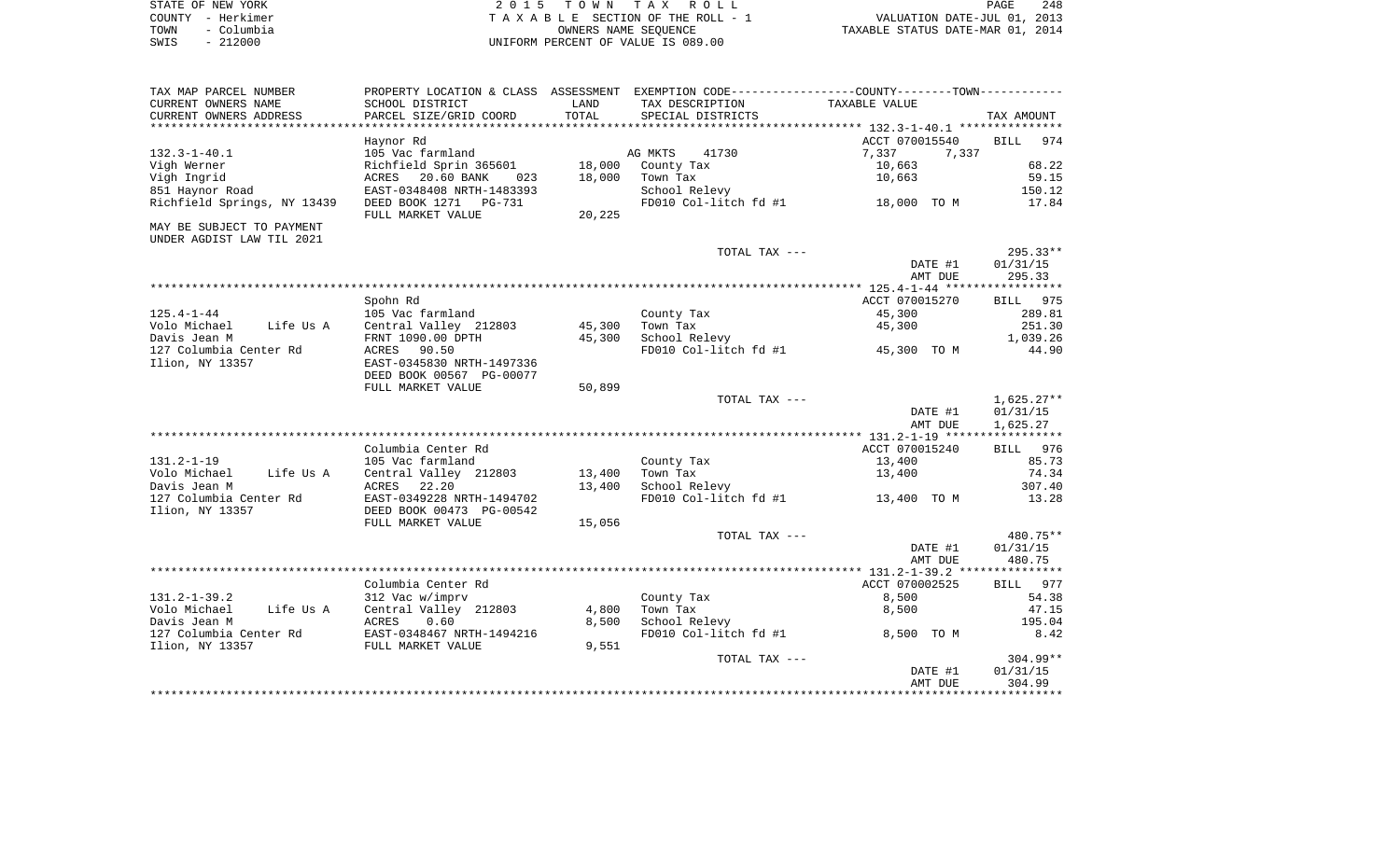| STATE OF NEW YORK  | 2015 TOWN TAX ROLL                 | 249<br>PAGE                      |
|--------------------|------------------------------------|----------------------------------|
| COUNTY - Herkimer  | TAXABLE SECTION OF THE ROLL - 1    | VALUATION DATE-JUL 01, 2013      |
| - Columbia<br>TOWN | OWNERS NAME SEOUENCE               | TAXABLE STATUS DATE-MAR 01, 2014 |
| $-212000$<br>SWIS  | UNIFORM PERCENT OF VALUE IS 089.00 |                                  |

| TAX MAP PARCEL NUMBER    | PROPERTY LOCATION & CLASS ASSESSMENT EXEMPTION CODE---------------COUNTY-------TOWN---------- |         |                       |                |                    |
|--------------------------|-----------------------------------------------------------------------------------------------|---------|-----------------------|----------------|--------------------|
| CURRENT OWNERS NAME      | SCHOOL DISTRICT                                                                               | LAND    | TAX DESCRIPTION       | TAXABLE VALUE  |                    |
| CURRENT OWNERS ADDRESS   | PARCEL SIZE/GRID COORD                                                                        | TOTAL   | SPECIAL DISTRICTS     |                | TAX AMOUNT         |
| ************************ | ****************************                                                                  |         |                       |                |                    |
|                          | Stroupe Rd                                                                                    |         |                       | ACCT 070015210 | <b>BILL</b><br>978 |
| $131.2 - 1 - 9.1$        | 105 Vac farmland                                                                              |         | County Tax            | 28,300         | 181.05             |
| Volo Michael A           | Central Valley 212803                                                                         | 27,500  | Town Tax              | 28,300         | 156.99             |
| Davis Jean M             | ACRES 42.00                                                                                   | 28,300  | School Relevy         |                | 649.24             |
| 127 Columbia Center Rd   | EAST-0343304 NRTH-1496159                                                                     |         | FD010 Col-litch fd #1 | 28,300 TO M    | 28.05              |
| Ilion, NY 13357          | DEED BOOK 888<br>PG-182                                                                       |         |                       |                |                    |
|                          | FULL MARKET VALUE                                                                             | 31,798  |                       |                |                    |
|                          |                                                                                               |         | TOTAL TAX ---         |                | $1,015.33**$       |
|                          |                                                                                               |         |                       | DATE #1        | 01/31/15           |
|                          |                                                                                               |         |                       | AMT DUE        | 1,015.33           |
|                          |                                                                                               |         |                       |                |                    |
|                          | 673 Elizabethtown Rd                                                                          |         |                       | ACCT 070004592 | BILL 979           |
| $125.3 - 1 - 8.6$        | 210 1 Family Res                                                                              |         | County Tax            | 75,600         | 483.65             |
| Vore Diane G             | Central Valley 212803                                                                         | 13,000  | Town Tax              | 75,600         | 419.39             |
| 673 Elizabethtown Rd     | Doublewide                                                                                    | 75,600  | FD010 Col-litch fd #1 | 75,600 TO M    | 74.93              |
| Ilion, NY 13357          | ACRES<br>1.00                                                                                 |         |                       |                |                    |
|                          | EAST-0334747 NRTH-1502091                                                                     |         |                       |                |                    |
|                          | DEED BOOK 1091<br>PG-292                                                                      |         |                       |                |                    |
|                          | FULL MARKET VALUE                                                                             | 84,944  |                       |                |                    |
|                          |                                                                                               |         | TOTAL TAX ---         |                | 977.97**           |
|                          |                                                                                               |         |                       | DATE #1        | 01/31/15           |
|                          |                                                                                               |         |                       | AMT DUE        | 977.97             |
|                          |                                                                                               |         |                       |                |                    |
|                          | 209 No Columbia Rd                                                                            |         |                       |                | 980<br><b>BILL</b> |
| $125.2 - 2 - 26.2$       | 210 1 Family Res                                                                              |         | County Tax            | 162,000        | 1,036.40           |
| Wadsworth Gary A         | Central Valley 212803                                                                         | 20,900  | Town Tax              | 162,000        | 898.70             |
| Wadsworth Sandra I       | 4.60<br>ACRES                                                                                 | 162,000 | FD010 Col-litch fd #1 | 162,000 TO M   | 160.57             |
| 209 N Columbia Rd        | EAST-0341511 NRTH-1510310                                                                     |         |                       |                |                    |
| ILION, NY 13357          | DEED BOOK 896<br>$PG-195$                                                                     |         |                       |                |                    |
|                          | FULL MARKET VALUE                                                                             | 182,022 |                       |                |                    |
|                          |                                                                                               |         | TOTAL TAX ---         |                | $2,095.67**$       |
|                          |                                                                                               |         |                       | DATE #1        | 01/31/15           |
|                          |                                                                                               |         |                       | AMT DUE        | 2,095.67           |
|                          |                                                                                               |         |                       |                |                    |
|                          | 370 Columbia Center Rd                                                                        |         |                       |                | 981<br>BILL        |
| $126.3 - 2 - 70.7$       | 240 Rural res                                                                                 |         | County Tax            | 240,000        | 1,535.41           |
| Waite Richard G          | Central Valley 212803                                                                         | 23,800  | Town Tax              | 240,000        | 1,331.41           |
| Waite Georgia L          | FRNT 999.00 DPTH                                                                              | 240,000 | FD010 Col-litch fd #1 | 240,000 TO M   | 237.88             |
| 370 Columbia Center Rd   | ACRES<br>11.40                                                                                |         |                       |                |                    |
| Ilion, NY 13357          | EAST-0350644 NRTH-1498717                                                                     |         |                       |                |                    |
|                          | DEED BOOK 865<br>PG-277                                                                       |         |                       |                |                    |
|                          | FULL MARKET VALUE                                                                             | 269,663 |                       |                |                    |
|                          |                                                                                               |         | TOTAL TAX ---         |                | $3,104.70**$       |
|                          |                                                                                               |         |                       | DATE #1        | 01/31/15           |
|                          |                                                                                               |         |                       | AMT DUE        | 3,104.70           |
|                          |                                                                                               |         |                       |                |                    |
|                          |                                                                                               |         |                       |                |                    |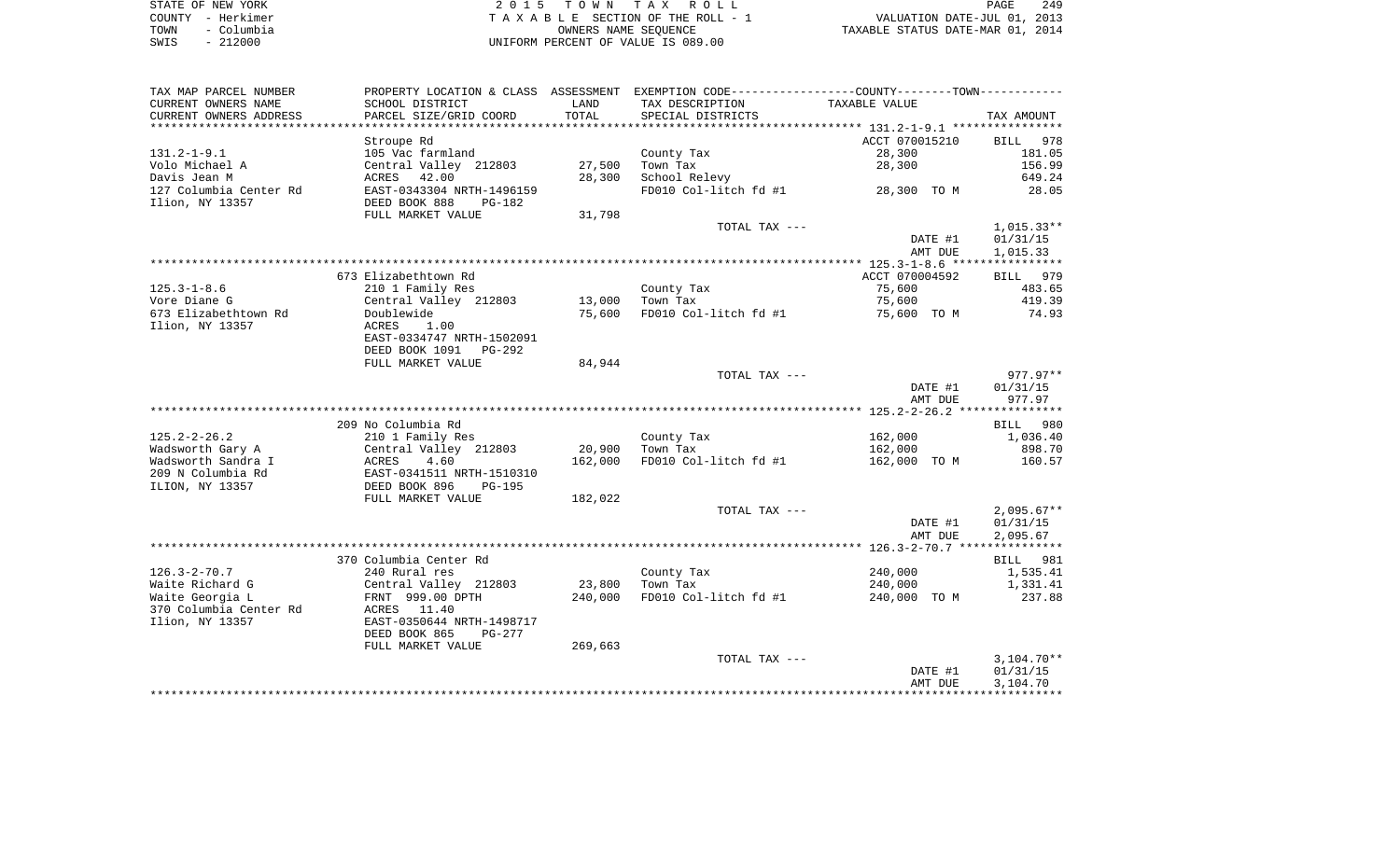|      | STATE OF NEW YORK | 2015 TOWN TAX ROLL                 | PAGE                             | 250 |
|------|-------------------|------------------------------------|----------------------------------|-----|
|      | COUNTY - Herkimer | TAXABLE SECTION OF THE ROLL - 1    | VALUATION DATE-JUL 01, 2013      |     |
| TOWN | - Columbia        | OWNERS NAME SEOUENCE               | TAXABLE STATUS DATE-MAR 01, 2014 |     |
| SWIS | - 212000          | UNIFORM PERCENT OF VALUE IS 089.00 |                                  |     |

| TAX MAP PARCEL NUMBER                  |                                    |             | PROPERTY LOCATION & CLASS ASSESSMENT EXEMPTION CODE---------------COUNTY-------TOWN---------- |                |                  |
|----------------------------------------|------------------------------------|-------------|-----------------------------------------------------------------------------------------------|----------------|------------------|
| CURRENT OWNERS NAME                    | SCHOOL DISTRICT                    | LAND        | TAX DESCRIPTION                                                                               | TAXABLE VALUE  |                  |
| CURRENT OWNERS ADDRESS                 | PARCEL SIZE/GRID COORD             | TOTAL       | SPECIAL DISTRICTS                                                                             |                | TAX AMOUNT       |
| *******************                    |                                    | *********** |                                                                                               |                |                  |
|                                        | 277 Jones Rd                       |             |                                                                                               | ACCT 172877    | BILL 982         |
| $131.1 - 1 - 28$                       | 210 1 Family Res                   |             | County Tax                                                                                    | 141,500        | 905.25           |
| Walker Laura M                         | Mount Markham<br>215601            | 25,900      | Town Tax                                                                                      | 141,500        | 784.97           |
| Walker Jeffrey A                       | ACRES<br>8.30                      | 141,500     | FD010 Col-litch fd #1                                                                         | 141,500 TO M   | 140.25           |
| 277 Jones Rd                           | EAST-0335275 NRTH-1491712          |             |                                                                                               |                |                  |
| Ilion, NY 13357                        | DEED BOOK 1448<br>PG-56            |             |                                                                                               |                |                  |
|                                        | FULL MARKET VALUE                  | 158,989     |                                                                                               |                |                  |
|                                        |                                    |             | TOTAL TAX ---                                                                                 |                | 1,830.47**       |
|                                        |                                    |             |                                                                                               | DATE #1        | 01/31/15         |
|                                        |                                    |             |                                                                                               | AMT DUE        | 1,830.47         |
|                                        |                                    |             |                                                                                               |                |                  |
|                                        | 112 Beebe Rd                       |             |                                                                                               | ACCT 070001320 | BILL 983         |
| $125.4 - 1 - 1.1$                      | 210 1 Family Res                   |             | County Tax                                                                                    | 43,000         | 275.09           |
| Ward Jeffery A                         | Central Valley 212803              | 17,400      | Town Tax                                                                                      | 43,000         | 238.54           |
| Ward Theresa L                         | 3.00 BANK<br>ACRES<br>035          | 43,000      | FD010 Col-litch fd #1                                                                         | 43,000 TO M    | 42.62            |
| 112 Beebe Rd                           | EAST-0335802 NRTH-1503378          |             |                                                                                               |                |                  |
| Ilion, NY 13357                        | DEED BOOK 838<br>$PG-275$          |             |                                                                                               |                |                  |
|                                        | FULL MARKET VALUE                  | 48,315      |                                                                                               |                |                  |
|                                        |                                    |             | TOTAL TAX ---                                                                                 |                | $556.25**$       |
|                                        |                                    |             |                                                                                               | DATE #1        | 01/31/15         |
|                                        |                                    |             |                                                                                               | AMT DUE        | 556.25           |
|                                        |                                    |             |                                                                                               |                |                  |
|                                        | Gage Rd                            |             |                                                                                               | ACCT 163964    | BILL 984         |
| $125.4 - 2 - 2$                        | 314 Rural vac<10                   |             | County Tax                                                                                    | 17,000         | 108.76           |
| Ward Jeffrey W                         | Mount Markham<br>215601            | 17,000      | Town Tax                                                                                      | 17,000         | 94.31            |
| Ward Sarah A                           | Subdivision Cedar Knoll-2          | 17,000      | FD010 Col-litch fd #1                                                                         | 17,000 TO M    | 16.85            |
| 166 Folts Rd                           | FRNT 334.00 DPTH                   |             |                                                                                               |                |                  |
| Herkimer, NY 13350                     | ACRES<br>4.20                      |             |                                                                                               |                |                  |
|                                        | EAST-0340518 NRTH-1497766          |             |                                                                                               |                |                  |
|                                        | DEED BOOK 1391<br>PG-575           |             |                                                                                               |                |                  |
|                                        | FULL MARKET VALUE                  | 19,101      |                                                                                               |                |                  |
|                                        |                                    |             | TOTAL TAX ---                                                                                 |                | $219.92**$       |
|                                        |                                    |             |                                                                                               | DATE #1        | 01/31/15         |
|                                        |                                    |             |                                                                                               | AMT DUE        | 219.92           |
|                                        |                                    |             |                                                                                               |                |                  |
|                                        | 1584 State Route 28                |             |                                                                                               | ACCT 070009331 | <b>BILL</b> 985  |
| $132.1 - 1 - 7.2$                      | 240 Rural res                      |             | County Tax<br>Town Tax                                                                        | 145,000        | 927.64           |
| Watkins Charles W                      | Central Valley 212803<br>28.70     | 37,400      |                                                                                               | 145,000        | 804.39<br>143.72 |
| Watkins Linda S<br>1584 State Route 28 | ACRES<br>EAST-0356075 NRTH-1496645 | 145,000     | FD010 Col-litch fd #1                                                                         | 145,000 TO M   |                  |
| Mohawk, NY 13407                       | DEED BOOK 882<br>$PG-272$          |             |                                                                                               |                |                  |
|                                        | FULL MARKET VALUE                  | 162,921     |                                                                                               |                |                  |
|                                        |                                    |             | TOTAL TAX ---                                                                                 |                | 1,875.75**       |
|                                        |                                    |             |                                                                                               | DATE #1        | 01/31/15         |
|                                        |                                    |             |                                                                                               | AMT DUE        | 1,875.75         |
|                                        |                                    |             |                                                                                               |                |                  |
|                                        |                                    |             |                                                                                               |                |                  |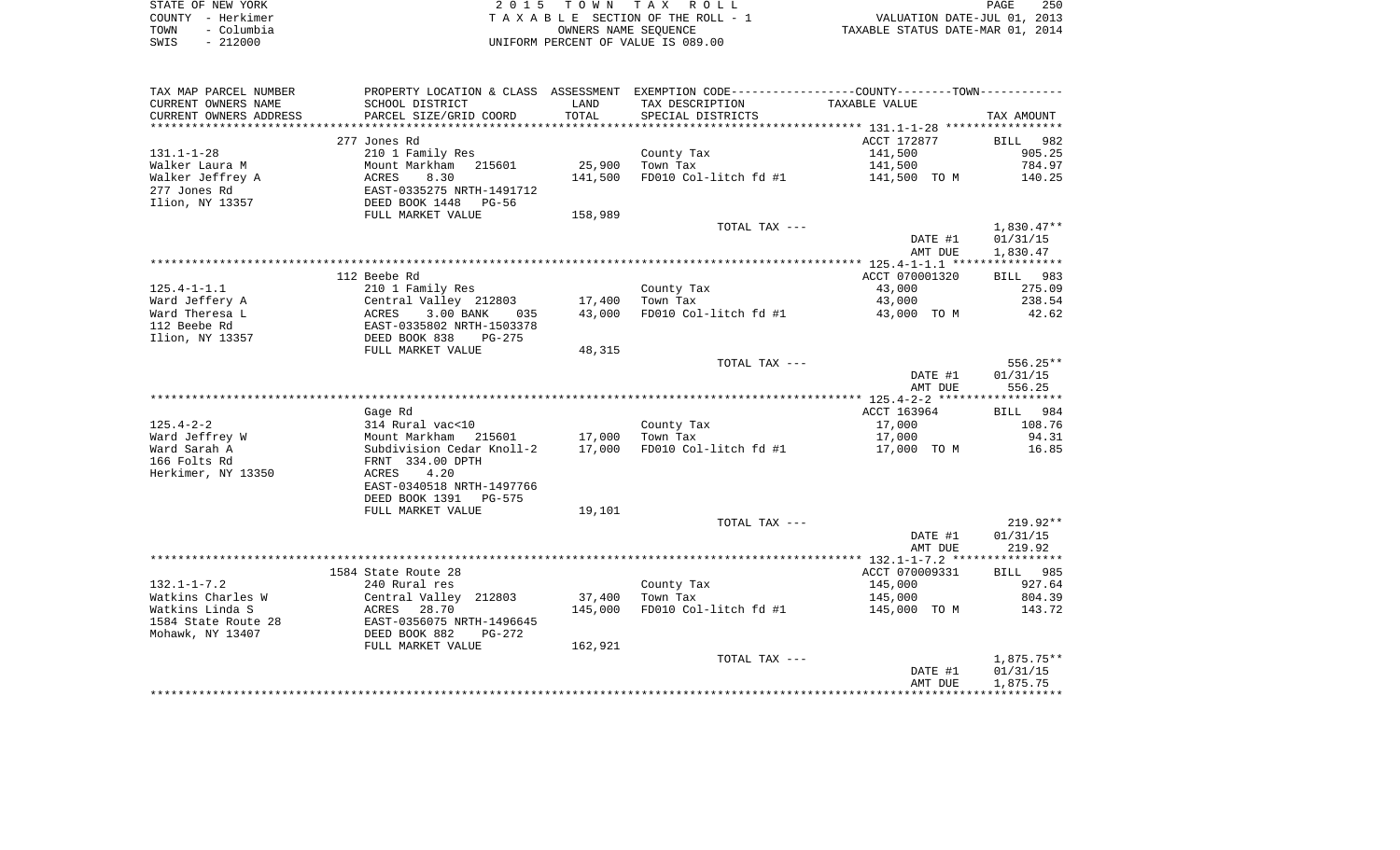| STATE OF NEW YORK  | 2015 TOWN TAX ROLL                 | 251<br>PAGE                      |
|--------------------|------------------------------------|----------------------------------|
| COUNTY - Herkimer  | TAXABLE SECTION OF THE ROLL - 1    | VALUATION DATE-JUL 01, 2013      |
| - Columbia<br>TOWN | OWNERS NAME SEOUENCE               | TAXABLE STATUS DATE-MAR 01, 2014 |
| $-212000$<br>SWIS  | UNIFORM PERCENT OF VALUE IS 089.00 |                                  |

| TAX MAP PARCEL NUMBER                         | PROPERTY LOCATION & CLASS ASSESSMENT EXEMPTION CODE---------------COUNTY--------TOWN---------- | LAND    |                                      | <b>TAXABLE VALUE</b> |             |
|-----------------------------------------------|------------------------------------------------------------------------------------------------|---------|--------------------------------------|----------------------|-------------|
| CURRENT OWNERS NAME<br>CURRENT OWNERS ADDRESS | SCHOOL DISTRICT<br>PARCEL SIZE/GRID COORD                                                      | TOTAL   | TAX DESCRIPTION<br>SPECIAL DISTRICTS |                      | TAX AMOUNT  |
| ************************                      |                                                                                                |         |                                      |                      |             |
|                                               | Dugan Rd                                                                                       |         |                                      | ACCT 164611          | 986<br>BILL |
| $139.1 - 2 - 60$                              | 105 Vac farmland                                                                               |         | County Tax                           | 16,500               | 105.56      |
| Weaver David                                  | Richfield Sprin 365601                                                                         | 16,500  | Town Tax                             | 16,500               | 91.53       |
| Weaver Olivia                                 | 25.70<br>ACRES                                                                                 | 16,500  | FD010 Col-litch fd #1                | 16,500 TO M          | 16.35       |
| 453 Brighton Road                             | EAST-0352823 NRTH-1473101<br>DEED BOOK 1395                                                    |         |                                      |                      |             |
| Richfield Springs, NY 13439                   | PG-383<br>FULL MARKET VALUE                                                                    | 18,539  |                                      |                      |             |
|                                               |                                                                                                |         | TOTAL TAX ---                        |                      | $213.44**$  |
|                                               |                                                                                                |         |                                      | DATE #1              | 01/31/15    |
|                                               |                                                                                                |         |                                      | AMT DUE              | 213.44      |
|                                               |                                                                                                |         |                                      |                      |             |
|                                               | Dugan (Off) Rd                                                                                 |         |                                      | ACCT 164611          | BILL<br>987 |
| $139.1 - 2 - 74$                              | 314 Rural vac<10                                                                               |         | County Tax                           | 2,000                | 12.80       |
| Weaver David                                  | Richfield Sprin 365601                                                                         | 2,000   | Town Tax                             | 2,000                | 11.10       |
| Weaver Olivia                                 | ACRES<br>1.90                                                                                  | 2,000   | FD010 Col-litch fd #1                | 2,000 TO M           | 1.98        |
| 453 Brighton Road                             | EAST-0351061 NRTH-1473701                                                                      |         |                                      |                      |             |
| Richfield Springs, NY 13439                   | DEED BOOK 1395<br>PG-383                                                                       |         |                                      |                      |             |
|                                               | FULL MARKET VALUE                                                                              | 2,247   |                                      |                      |             |
|                                               |                                                                                                |         | TOTAL TAX ---                        |                      | $25.88**$   |
|                                               |                                                                                                |         |                                      | DATE #1              | 01/31/15    |
|                                               |                                                                                                |         |                                      | AMT DUE              | 25.88       |
|                                               |                                                                                                |         |                                      |                      |             |
|                                               | 1092 Kingdom Rd                                                                                |         |                                      |                      | BILL 988    |
| $126.3 - 2 - 49.4$                            | 112 Dairy farm                                                                                 |         | County Tax                           | 152,400              | 974.98      |
| Weeks Jeffrey A                               | Central Valley 212803                                                                          | 86,400  | Town Tax                             | 152,400              | 845.44      |
| Jaycox-Weeks Dawn                             | Includes Sbl 126.3-2-49.6                                                                      | 152,400 | FD010 Col-litch fd #1                | 152,400 TO M         | 151.05      |
| 1092 Kingdom Rd                               | ACRES 108.30                                                                                   |         |                                      |                      |             |
| Mohawk, NY 13407                              | EAST-0360891 NRTH-1498998                                                                      |         |                                      |                      |             |
|                                               | DEED BOOK 890<br><b>PG-104</b>                                                                 |         |                                      |                      |             |
|                                               | FULL MARKET VALUE                                                                              | 171,236 |                                      |                      |             |
|                                               |                                                                                                |         | TOTAL TAX ---                        |                      | 1,971.47**  |
|                                               |                                                                                                |         |                                      | DATE #1              | 01/31/15    |
|                                               |                                                                                                |         |                                      | AMT DUE              | 1,971.47    |
|                                               | 1088 Kingdom Rd                                                                                |         |                                      | ACCT 070001290       | 989<br>BILL |
| $126.4 - 3 - 1$                               | 210 1 Family Res                                                                               |         | County Tax                           | 52,900               | 338.43      |
| Weeks Jeffrey K                               | Central Valley 212803                                                                          | 14,500  | Town Tax                             | 52,900               | 293.46      |
| Weeks Dawn E                                  | ACRES<br>1.70                                                                                  | 52,900  | FD010 Col-litch fd #1                | 52,900 TO M          | 52.43       |
| 1092 Kingdom Rd                               | EAST-0362070 NRTH-1499549                                                                      |         |                                      |                      |             |
| Mohawk, NY 13407                              | DEED BOOK 938<br>$PG-528$                                                                      |         |                                      |                      |             |
|                                               | FULL MARKET VALUE                                                                              | 59,438  |                                      |                      |             |
|                                               |                                                                                                |         | TOTAL TAX ---                        |                      | 684.32**    |
|                                               |                                                                                                |         |                                      | DATE #1              | 01/31/15    |
|                                               |                                                                                                |         |                                      | AMT DUE              | 684.32      |
|                                               |                                                                                                |         |                                      |                      |             |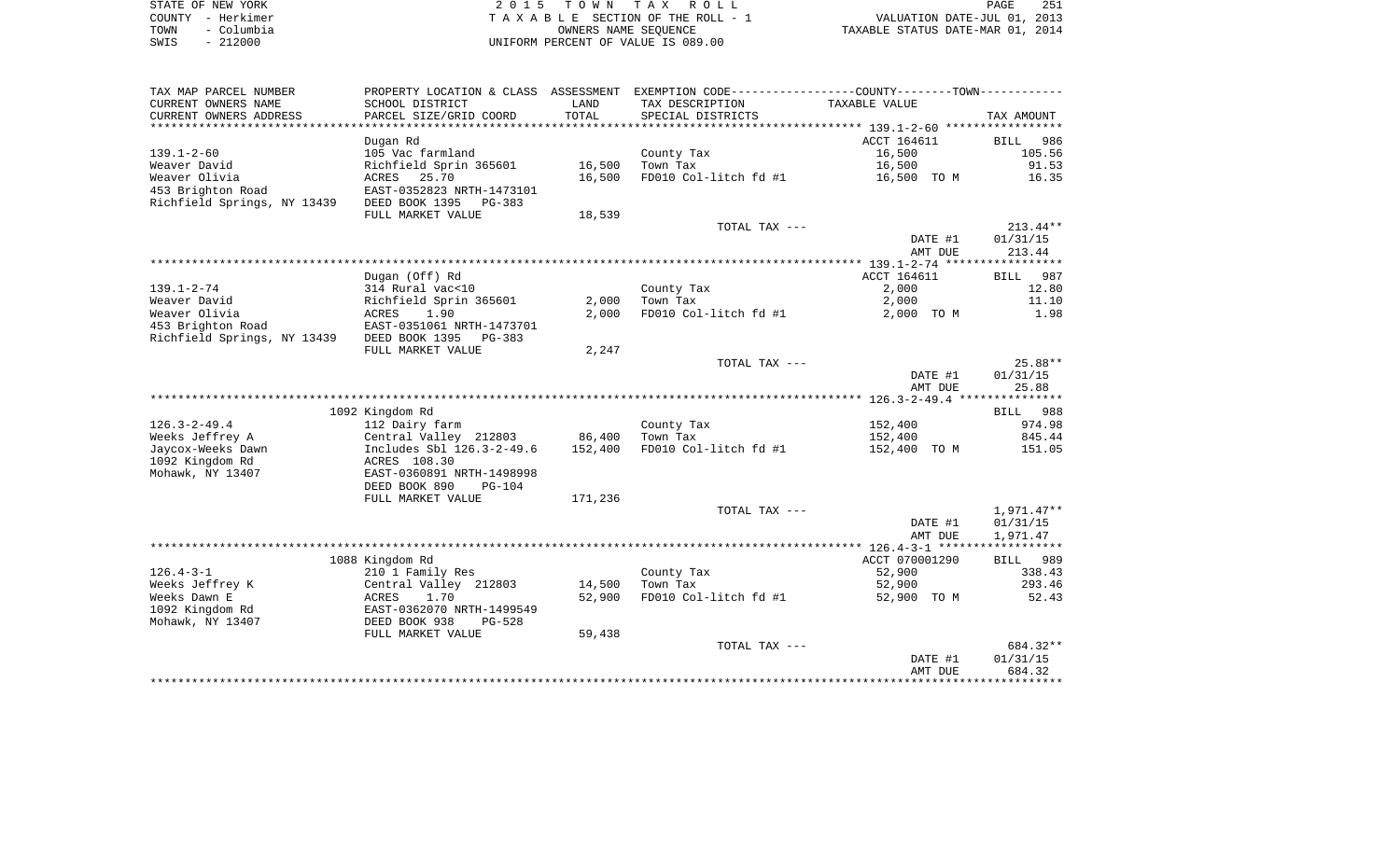|      | STATE OF NEW YORK | 2015 TOWN TAX ROLL                 | PAGE                             | 252 |
|------|-------------------|------------------------------------|----------------------------------|-----|
|      | COUNTY - Herkimer | TAXABLE SECTION OF THE ROLL - 1    | VALUATION DATE-JUL 01, 2013      |     |
| TOWN | - Columbia        | OWNERS NAME SEOUENCE               | TAXABLE STATUS DATE-MAR 01, 2014 |     |
| SWIS | $-212000$         | UNIFORM PERCENT OF VALUE IS 089.00 |                                  |     |

| TAX MAP PARCEL NUMBER       | PROPERTY LOCATION & CLASS ASSESSMENT EXEMPTION CODE---------------COUNTY-------TOWN---------- |         |                          |                       |                     |
|-----------------------------|-----------------------------------------------------------------------------------------------|---------|--------------------------|-----------------------|---------------------|
| CURRENT OWNERS NAME         | SCHOOL DISTRICT                                                                               | LAND    | TAX DESCRIPTION          | TAXABLE VALUE         |                     |
| CURRENT OWNERS ADDRESS      | PARCEL SIZE/GRID COORD                                                                        | TOTAL   | SPECIAL DISTRICTS        |                       | TAX AMOUNT          |
| **********************      | ****************************                                                                  |         |                          |                       |                     |
|                             | 1088 Kingdom Rd                                                                               |         |                          | ACCT 070001270        | 990<br><b>BILL</b>  |
| $126.4 - 3 - 2.2$           | 312 Vac w/imprv                                                                               |         | County Tax               | 1,000                 | 6.40                |
| Weeks Jeffrey K             | Central Valley 212803                                                                         | 1,000   | Town Tax                 | 1,000                 | 5.55                |
| Weeks Dawn E                | 95.00 DPTH 175.00<br>FRNT                                                                     | 1,000   | FD010 Col-litch fd #1    | 1,000 TO M            | .99                 |
| 1092 Kingdom Rd             | 0.38<br>ACRES                                                                                 |         |                          |                       |                     |
| Mohawk, NY 13407            | EAST-0362090 NRTH-1499261                                                                     |         |                          |                       |                     |
|                             | DEED BOOK 938<br>$PG-528$                                                                     |         |                          |                       |                     |
|                             | FULL MARKET VALUE                                                                             | 1,124   |                          |                       |                     |
|                             |                                                                                               |         | TOTAL TAX ---            | DATE #1               | 12.94**<br>01/31/15 |
|                             |                                                                                               |         |                          | AMT DUE               | 12.94               |
|                             |                                                                                               |         |                          |                       |                     |
|                             | 1096 Richfield Hill Rd                                                                        |         |                          | ACCT 164652           | 991<br><b>BILL</b>  |
| $138.2 - 1 - 3.1$           | 112 Dairy farm                                                                                |         | VET COM C 41132          | 13,500<br>$\mathbf 0$ |                     |
| Weiss Bernice A             | Richfield Sprin 365601                                                                        |         | 130,000 VET COM T 41133  | 18,000<br>$\Omega$    |                     |
| Weiss George W              | FRNT11781.00 DPTH                                                                             |         | 375,000 AGRIC 10 Y 42100 | 35,000<br>35,000      |                     |
| 1096 Richfield Hill Rd      | ACRES 234.90                                                                                  |         | County Tax               | 326,500               | 2,088.79            |
| Richfield Springs, NY 13439 | EAST-0344609 NRTH-1479639                                                                     |         | Town Tax                 | 322,000               | 1,786.30            |
|                             | DEED BOOK 1395<br><b>PG-705</b>                                                               |         | FD010 Col-litch fd #1    | 375,000 TO M          | 371.68              |
|                             | FULL MARKET VALUE                                                                             | 421,348 |                          |                       |                     |
|                             |                                                                                               |         | TOTAL TAX ---            |                       | $4,246.77**$        |
|                             |                                                                                               |         |                          | DATE #1               | 01/31/15            |
|                             |                                                                                               |         |                          | AMT DUE               | 4,246.77            |
|                             |                                                                                               |         |                          |                       |                     |
|                             | 444 Prey Hill Rd                                                                              |         |                          | ACCT 183168           | BILL 992            |
| $138.2 - 1 - 9$             | 210 1 Family Res                                                                              |         | County Tax               | 40,000                | 255.90              |
| Weiss David                 | Richfield Sprin 365601                                                                        | 22,500  | Town Tax                 | 40,000                | 221.90              |
| Weiss Lori Ann              | ACRES<br>5.60                                                                                 | 40,000  | FD010 Col-litch fd #1    | 40,000 TO M           | 39.65               |
| 624 McKoons Rd              | EAST-0345073 NRTH-1478522                                                                     |         |                          |                       |                     |
| Richfield Springs, NY 13439 | DEED BOOK 1515<br><b>PG-90</b>                                                                |         |                          |                       |                     |
|                             | FULL MARKET VALUE                                                                             | 44,944  |                          |                       |                     |
|                             |                                                                                               |         | TOTAL TAX ---            |                       | $517.45**$          |
|                             |                                                                                               |         |                          | DATE #1               | 01/31/15            |
|                             |                                                                                               |         |                          | AMT DUE               | 517.45              |
|                             | 624 Mckoons Rd                                                                                |         |                          |                       | BILL 993            |
| $138.2 - 1 - 3.3$           | 210 1 Family Res                                                                              |         | County Tax               | 120,000               | 767.70              |
| Weiss David R               | Richfield Sprin 365601                                                                        | 29,400  | Town Tax                 | 120,000               | 665.70              |
| Weiss Lori A                | FRNT 637.00 DPTH                                                                              | 120,000 | FD010 Col-litch fd #1    | 120,000 TO M          | 118.94              |
| 624 McKoons Road            | 12.80<br>ACRES                                                                                |         |                          |                       |                     |
| Richfield Springs, NY 13439 | EAST-0347118 NRTH-0197908                                                                     |         |                          |                       |                     |
|                             | DEED BOOK 1222<br>$PG-369$                                                                    |         |                          |                       |                     |
|                             | FULL MARKET VALUE                                                                             | 134,831 |                          |                       |                     |
|                             |                                                                                               |         | TOTAL TAX ---            |                       | $1,552.34**$        |
|                             |                                                                                               |         |                          | DATE #1               | 01/31/15            |
|                             |                                                                                               |         |                          | AMT DUE               | 1,552.34            |
|                             |                                                                                               |         |                          |                       |                     |
|                             |                                                                                               |         |                          |                       |                     |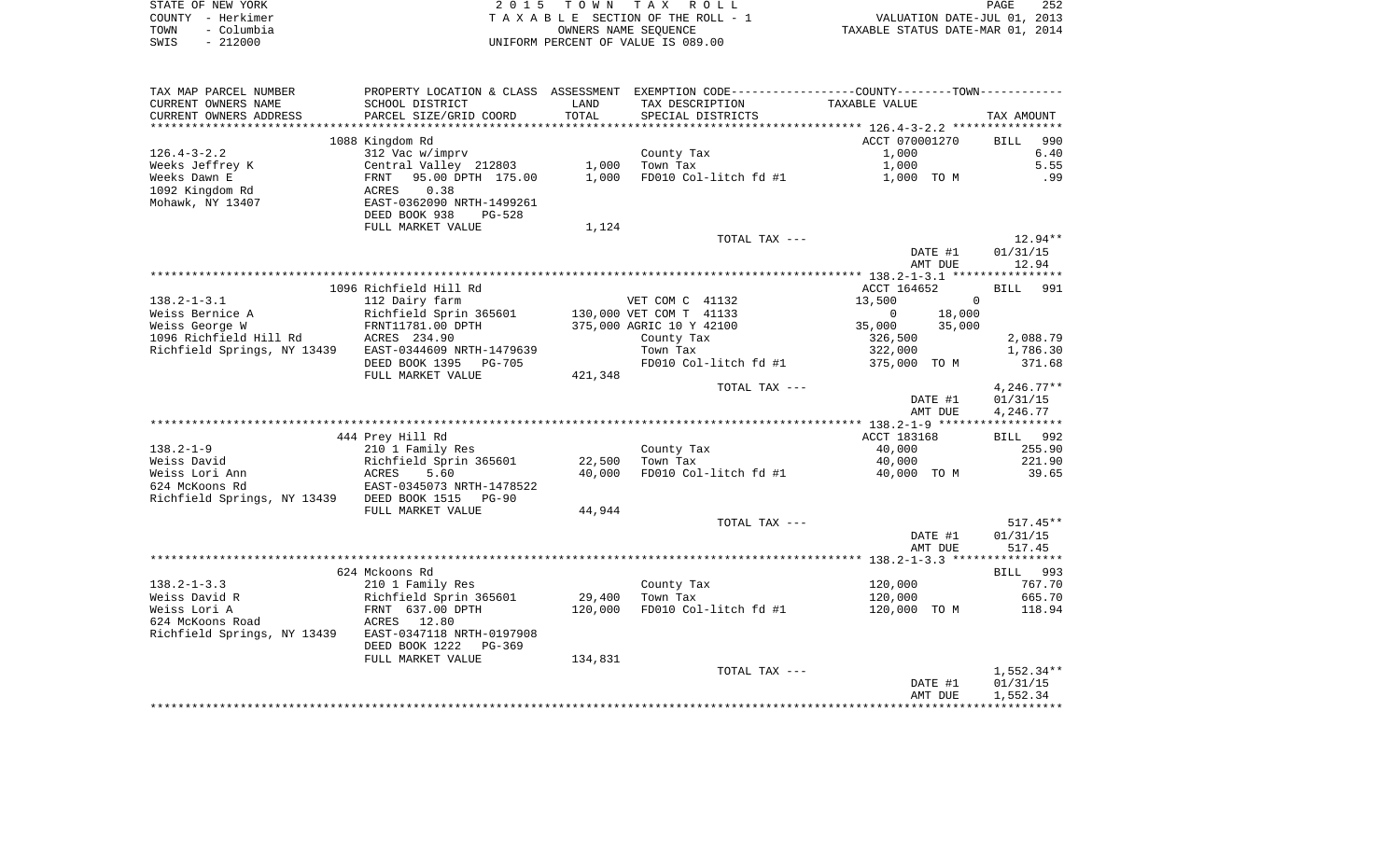| STATE OF NEW YORK  | 2015 TOWN TAX ROLL<br>PAGE                                     | 253 |
|--------------------|----------------------------------------------------------------|-----|
| COUNTY - Herkimer  | VALUATION DATE-JUL 01, 2013<br>TAXABLE SECTION OF THE ROLL - 1 |     |
| – Columbia<br>TOWN | TAXABLE STATUS DATE-MAR 01, 2014<br>OWNERS NAME SEOUENCE       |     |
| $-212000$<br>SWIS  | UNIFORM PERCENT OF VALUE IS 089.00                             |     |

| TAX MAP PARCEL NUMBER       | PROPERTY LOCATION & CLASS ASSESSMENT EXEMPTION CODE----------------COUNTY-------TOWN----------- |        |                       |                                                  |              |
|-----------------------------|-------------------------------------------------------------------------------------------------|--------|-----------------------|--------------------------------------------------|--------------|
| CURRENT OWNERS NAME         | SCHOOL DISTRICT                                                                                 | LAND   | TAX DESCRIPTION       | TAXABLE VALUE                                    |              |
| CURRENT OWNERS ADDRESS      | PARCEL SIZE/GRID COORD                                                                          | TOTAL  | SPECIAL DISTRICTS     |                                                  | TAX AMOUNT   |
| ********************        |                                                                                                 |        |                       | ****************** 131.4-1-27 ****************** |              |
|                             | Haynes Rd                                                                                       |        |                       | ACCT 070006780                                   | 994<br>BILL  |
| $131.4 - 1 - 27$            | 105 Vac farmland                                                                                |        | AG MKTS L 41720       | $\overline{0}$                                   | $\Omega$     |
| Weiss George                | Richfield Sprin 365601                                                                          | 74,000 | County Tax            | 79,300                                           | 507.32       |
| Hugick Priscilla W          | ACRES 146.10                                                                                    | 79,300 | Town Tax              | 79,300                                           | 439.92       |
| 851 Mc Koons Rd             | EAST-0342587 NRTH-1483481                                                                       |        | FD010 Col-litch fd #1 | 79,300 TO M                                      | 78.60        |
| Richfield Springs, NY 13439 | DEED BOOK 781<br>$PG-38$                                                                        |        |                       |                                                  |              |
|                             | FULL MARKET VALUE                                                                               | 89,101 |                       |                                                  |              |
| MAY BE SUBJECT TO PAYMENT   |                                                                                                 |        |                       |                                                  |              |
|                             |                                                                                                 |        |                       |                                                  |              |
| UNDER AGDIST LAW TIL 2018   |                                                                                                 |        |                       |                                                  |              |
|                             |                                                                                                 |        | TOTAL TAX ---         |                                                  | 1,025.84**   |
|                             |                                                                                                 |        |                       | DATE #1                                          | 01/31/15     |
|                             |                                                                                                 |        |                       | AMT DUE                                          | 1,025.84     |
|                             |                                                                                                 |        |                       |                                                  |              |
|                             | 851 McKoons Road                                                                                |        |                       | ACCT 164653                                      | BILL 995     |
| $138.2 - 1 - 3.4$           | 210 1 Family Res                                                                                |        | County Tax            | 85,000                                           | 543.79       |
| Weiss George                | Richfield Sprin 365601                                                                          | 20,000 | Town Tax              | 85,000                                           | 471.54       |
| Kane Elyse M                | FRNT 500.00 DPTH                                                                                | 85,000 | FD010 Col-litch fd #1 | 85,000 TO M                                      | 84.25        |
| 851 McKoons Road            | ACRES<br>4.60                                                                                   |        |                       |                                                  |              |
| Richfield Springs, NY 13439 | EAST-0353979 NRTH-1480289                                                                       |        |                       |                                                  |              |
|                             | DEED BOOK 1395<br>PG-711                                                                        |        |                       |                                                  |              |
|                             | FULL MARKET VALUE                                                                               | 95,506 |                       |                                                  |              |
|                             |                                                                                                 |        | TOTAL TAX ---         |                                                  | $1,099.58**$ |
|                             |                                                                                                 |        |                       | DATE #1                                          | 01/31/15     |
|                             |                                                                                                 |        |                       | AMT DUE                                          | 1,099.58     |
|                             |                                                                                                 |        |                       |                                                  |              |
|                             | Mckoons Rd                                                                                      |        |                       | ACCT 070002760                                   | BILL 996     |
| $132.3 - 1 - 28$            | 105 Vac farmland                                                                                |        | AG MKTS L 41720       | 1,769<br>1,769                                   |              |
| Weiss George W              | Richfield Sprin 365601                                                                          | 5,200  | County Tax            | 3,431                                            | 21.95        |
| Weiss David M               | WASTE LAND                                                                                      | 5,200  | Town Tax              | 3,431                                            | 19.03        |
| 1096 Richfield Hill Rd      | ACRES<br>20.00                                                                                  |        | FD010 Col-litch fd #1 | 3,431 TO M                                       | 3.40         |
| Richfield Springs, NY 13439 | EAST-0351644 NRTH-1483203                                                                       |        | 1,769 EX              |                                                  |              |
|                             | DEED BOOK 1395<br>PG-705                                                                        |        |                       |                                                  |              |
| MAY BE SUBJECT TO PAYMENT   | FULL MARKET VALUE                                                                               | 5,843  |                       |                                                  |              |
| UNDER AGDIST LAW TIL 2018   |                                                                                                 |        |                       |                                                  |              |
|                             |                                                                                                 |        | TOTAL TAX ---         |                                                  | 44.38**      |
|                             |                                                                                                 |        |                       | DATE #1                                          | 01/31/15     |
|                             |                                                                                                 |        |                       | AMT DUE                                          | 44.38        |
|                             |                                                                                                 |        |                       |                                                  |              |
|                             | 387 Prey Hill Rd                                                                                |        |                       |                                                  | BILL 997     |
|                             |                                                                                                 |        |                       | ACCT 070003810                                   |              |
| $138.2 - 1 - 8.1$           | 210 1 Family Res                                                                                |        | County Tax            | 64,000                                           | 409.44       |
| Weiss John P                | Richfield Sprin 365601                                                                          | 13,400 | Town Tax              | 64,000                                           | 355.04       |
| 387 Prey Hill Rd            | Doublewide                                                                                      | 64,000 | FD010 Col-litch fd #1 | 64,000 TO M                                      | 63.43        |
| Richfield Springs, NY 13439 | FRNT 285.00 DPTH 155.00                                                                         |        |                       |                                                  |              |
|                             | ACRES<br>1.20                                                                                   |        |                       |                                                  |              |
|                             | EAST-0344662 NRTH-1477458                                                                       |        |                       |                                                  |              |
|                             | DEED BOOK 1295<br>$PG-1$                                                                        |        |                       |                                                  |              |
|                             | FULL MARKET VALUE                                                                               | 71,910 |                       |                                                  |              |
|                             |                                                                                                 |        | TOTAL TAX ---         |                                                  | 827.91**     |
|                             |                                                                                                 |        |                       | DATE #1                                          | 01/31/15     |
|                             |                                                                                                 |        |                       | AMT DUE                                          | 827.91       |
|                             |                                                                                                 |        |                       |                                                  |              |
|                             |                                                                                                 |        |                       |                                                  |              |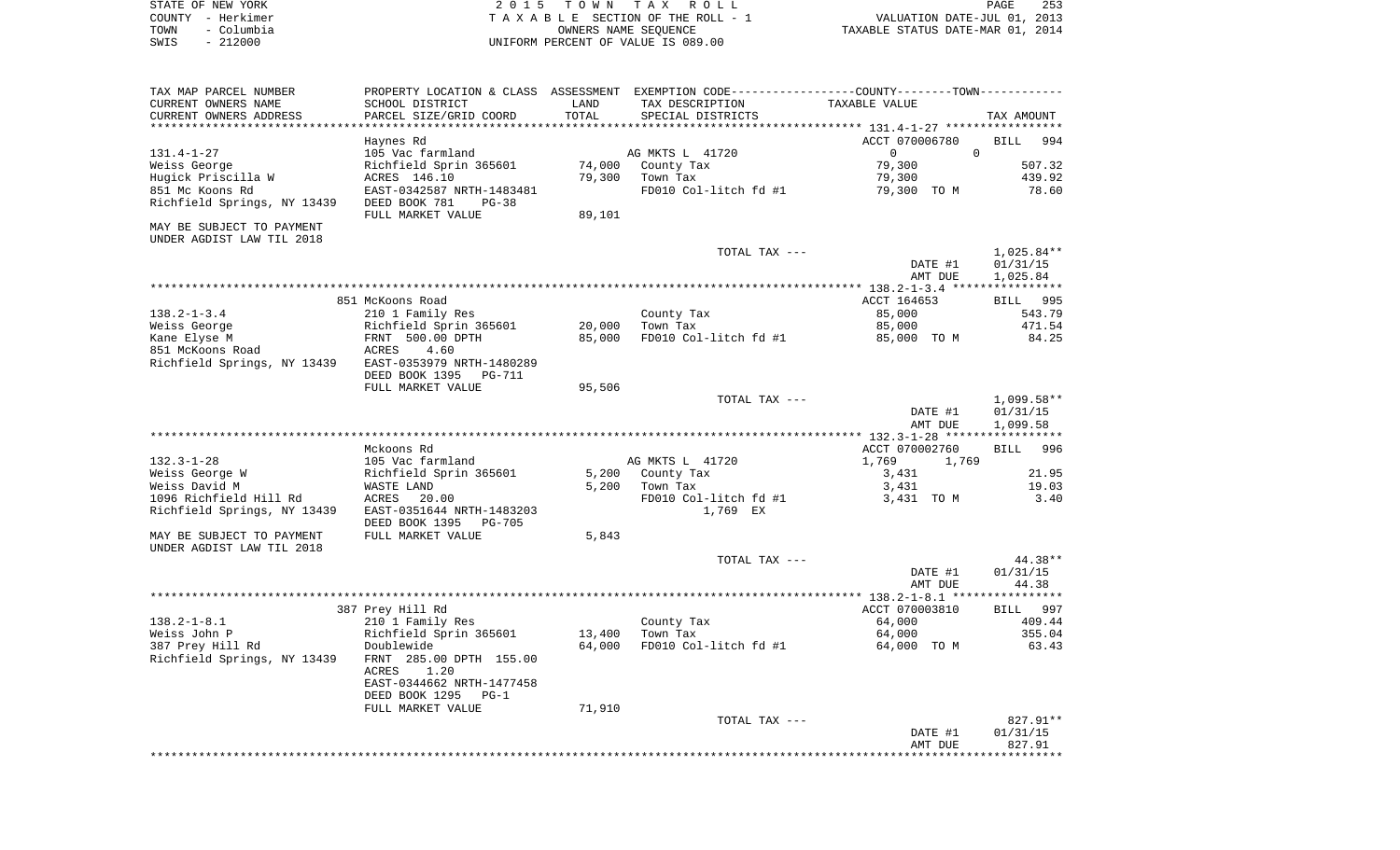|      | STATE OF NEW YORK | 2015 TOWN TAX ROLL                 | 254<br><b>PAGE</b>               |
|------|-------------------|------------------------------------|----------------------------------|
|      | COUNTY - Herkimer | TAXABLE SECTION OF THE ROLL - 1    | VALUATION DATE-JUL 01, 2013      |
| TOWN | - Columbia        | OWNERS NAME SEOUENCE               | TAXABLE STATUS DATE-MAR 01, 2014 |
| SWIS | - 212000          | UNIFORM PERCENT OF VALUE IS 089.00 |                                  |

TAX MAP PARCEL NUMBER PROPERTY LOCATION & CLASS ASSESSMENT EXEMPTION CODE------------------COUNTY--------TOWN------------

| CURRENT OWNERS ADDRESS<br>PARCEL SIZE/GRID COORD<br>TOTAL<br>SPECIAL DISTRICTS<br>TAX AMOUNT<br>********************<br>***********************************<br>***************** 138.2-1-8.2 *********<br>Prey Hill Rd<br>ACCT 070003820<br>998<br><b>BILL</b><br>2,624<br>$138.2 - 1 - 8.2$<br>105 Vac farmland<br>AG MKTS L 41720<br>2,624<br>332.52<br>Weiss John P<br>Richfield Sprin 365601<br>54,600<br>County Tax<br>51,976<br>1096 Richfield Hill Road<br>88.10<br>54,600<br>51,976<br>288.34<br>ACRES<br>Town Tax<br>Richfield Springs, NY 13439<br>EAST-0346583 NRTH-1476805<br>FD010 Col-litch fd #1<br>51,976 TO M<br>51.52<br>DEED BOOK 1222<br>2,624 EX<br>$PG-373$<br>MAY BE SUBJECT TO PAYMENT<br>FULL MARKET VALUE<br>61,348<br>UNDER AGDIST LAW TIL 2018<br>TOTAL TAX ---<br>672.38**<br>DATE #1<br>01/31/15<br>672.38<br>AMT DUE<br>************ 138.2-1-4.2 ****************<br>616 Mckoons Rd<br>ACCT 155951<br>999<br><b>BILL</b><br>81,200<br>519.48<br>$138.2 - 1 - 4.2$<br>210 1 Family Res<br>County Tax<br>Weiss Michael<br>Richfield Sprin 365601<br>23,000<br>81,200<br>450.46<br>Town Tax<br>616 Mckoons Rd<br><b>ACRES</b><br>6.00<br>81,200<br>FD010 Col-litch fd #1<br>81,200 TO M<br>80.48<br>EAST-0347577 NRTH-1479044<br>Richfield Springs, NY 13439<br>DEED BOOK 1341<br><b>PG-160</b><br>FULL MARKET VALUE<br>91,236<br>TOTAL TAX ---<br>$1,050.42**$<br>DATE #1<br>01/31/15<br>AMT DUE<br>1,050.42<br>****** 131.2-1-43.1 ***************<br>ACCT 070006180<br>Jordanville Rd<br><b>BILL 1000</b><br>$131.2 - 1 - 43.1$<br>314 Rural vac<10<br>County Tax<br>8,200<br>52.46<br>Central Valley 212803<br>8,200<br>45.49<br>Wellenstein Ronald<br>8,200<br>Town Tax<br>Wellenstein Alice F<br>FRNT 250.00 DPTH<br>8,200<br>FD010 Col-litch fd #1<br>8.13<br>8,200 TO M<br>PO Box 207<br>ACRES<br>4.40<br>Springfield Center, NY 13468<br>EAST-0347602 NRTH-1494464<br>DEED BOOK 754<br>$PG-165$<br>FULL MARKET VALUE<br>9,213<br>TOTAL TAX ---<br>$106.08**$<br>DATE #1<br>01/31/15<br>AMT DUE<br>106.08<br>ACCT 070015967<br>BILL 1001<br>653 Columbia Center Rd<br>$126.3 - 2 - 36$<br>270 Mfg housing<br>County Tax<br>20,600<br>131.79<br>Wells Charlene<br>Central Valley 212803<br>7,000<br>Town Tax<br>20,600<br>114.28<br>653 Columbia Center Rd<br>FD010 Col-litch fd #1<br><b>FRNT</b><br>80.00 DPTH 135.00<br>20,600<br>20,600 TO M<br>20.42<br>Mohawk, NY 13407<br>EAST-0354360 NRTH-1500225<br>DEED BOOK 1179<br><b>PG-765</b><br>FULL MARKET VALUE<br>23,146<br>$266.49**$<br>TOTAL TAX ---<br>DATE #1<br>01/31/15<br>266.49<br>AMT DUE | CURRENT OWNERS NAME | SCHOOL DISTRICT | LAND | TAX DESCRIPTION | TAXABLE VALUE |  |
|--------------------------------------------------------------------------------------------------------------------------------------------------------------------------------------------------------------------------------------------------------------------------------------------------------------------------------------------------------------------------------------------------------------------------------------------------------------------------------------------------------------------------------------------------------------------------------------------------------------------------------------------------------------------------------------------------------------------------------------------------------------------------------------------------------------------------------------------------------------------------------------------------------------------------------------------------------------------------------------------------------------------------------------------------------------------------------------------------------------------------------------------------------------------------------------------------------------------------------------------------------------------------------------------------------------------------------------------------------------------------------------------------------------------------------------------------------------------------------------------------------------------------------------------------------------------------------------------------------------------------------------------------------------------------------------------------------------------------------------------------------------------------------------------------------------------------------------------------------------------------------------------------------------------------------------------------------------------------------------------------------------------------------------------------------------------------------------------------------------------------------------------------------------------------------------------------------------------------------------------------------------------------------------------------------------------------------------------------------------------------------------------------------------------------------------------------------------------------------------------------------------------------------------------------------------------------------------------|---------------------|-----------------|------|-----------------|---------------|--|
|                                                                                                                                                                                                                                                                                                                                                                                                                                                                                                                                                                                                                                                                                                                                                                                                                                                                                                                                                                                                                                                                                                                                                                                                                                                                                                                                                                                                                                                                                                                                                                                                                                                                                                                                                                                                                                                                                                                                                                                                                                                                                                                                                                                                                                                                                                                                                                                                                                                                                                                                                                                            |                     |                 |      |                 |               |  |
|                                                                                                                                                                                                                                                                                                                                                                                                                                                                                                                                                                                                                                                                                                                                                                                                                                                                                                                                                                                                                                                                                                                                                                                                                                                                                                                                                                                                                                                                                                                                                                                                                                                                                                                                                                                                                                                                                                                                                                                                                                                                                                                                                                                                                                                                                                                                                                                                                                                                                                                                                                                            |                     |                 |      |                 |               |  |
|                                                                                                                                                                                                                                                                                                                                                                                                                                                                                                                                                                                                                                                                                                                                                                                                                                                                                                                                                                                                                                                                                                                                                                                                                                                                                                                                                                                                                                                                                                                                                                                                                                                                                                                                                                                                                                                                                                                                                                                                                                                                                                                                                                                                                                                                                                                                                                                                                                                                                                                                                                                            |                     |                 |      |                 |               |  |
|                                                                                                                                                                                                                                                                                                                                                                                                                                                                                                                                                                                                                                                                                                                                                                                                                                                                                                                                                                                                                                                                                                                                                                                                                                                                                                                                                                                                                                                                                                                                                                                                                                                                                                                                                                                                                                                                                                                                                                                                                                                                                                                                                                                                                                                                                                                                                                                                                                                                                                                                                                                            |                     |                 |      |                 |               |  |
|                                                                                                                                                                                                                                                                                                                                                                                                                                                                                                                                                                                                                                                                                                                                                                                                                                                                                                                                                                                                                                                                                                                                                                                                                                                                                                                                                                                                                                                                                                                                                                                                                                                                                                                                                                                                                                                                                                                                                                                                                                                                                                                                                                                                                                                                                                                                                                                                                                                                                                                                                                                            |                     |                 |      |                 |               |  |
|                                                                                                                                                                                                                                                                                                                                                                                                                                                                                                                                                                                                                                                                                                                                                                                                                                                                                                                                                                                                                                                                                                                                                                                                                                                                                                                                                                                                                                                                                                                                                                                                                                                                                                                                                                                                                                                                                                                                                                                                                                                                                                                                                                                                                                                                                                                                                                                                                                                                                                                                                                                            |                     |                 |      |                 |               |  |
|                                                                                                                                                                                                                                                                                                                                                                                                                                                                                                                                                                                                                                                                                                                                                                                                                                                                                                                                                                                                                                                                                                                                                                                                                                                                                                                                                                                                                                                                                                                                                                                                                                                                                                                                                                                                                                                                                                                                                                                                                                                                                                                                                                                                                                                                                                                                                                                                                                                                                                                                                                                            |                     |                 |      |                 |               |  |
|                                                                                                                                                                                                                                                                                                                                                                                                                                                                                                                                                                                                                                                                                                                                                                                                                                                                                                                                                                                                                                                                                                                                                                                                                                                                                                                                                                                                                                                                                                                                                                                                                                                                                                                                                                                                                                                                                                                                                                                                                                                                                                                                                                                                                                                                                                                                                                                                                                                                                                                                                                                            |                     |                 |      |                 |               |  |
|                                                                                                                                                                                                                                                                                                                                                                                                                                                                                                                                                                                                                                                                                                                                                                                                                                                                                                                                                                                                                                                                                                                                                                                                                                                                                                                                                                                                                                                                                                                                                                                                                                                                                                                                                                                                                                                                                                                                                                                                                                                                                                                                                                                                                                                                                                                                                                                                                                                                                                                                                                                            |                     |                 |      |                 |               |  |
|                                                                                                                                                                                                                                                                                                                                                                                                                                                                                                                                                                                                                                                                                                                                                                                                                                                                                                                                                                                                                                                                                                                                                                                                                                                                                                                                                                                                                                                                                                                                                                                                                                                                                                                                                                                                                                                                                                                                                                                                                                                                                                                                                                                                                                                                                                                                                                                                                                                                                                                                                                                            |                     |                 |      |                 |               |  |
|                                                                                                                                                                                                                                                                                                                                                                                                                                                                                                                                                                                                                                                                                                                                                                                                                                                                                                                                                                                                                                                                                                                                                                                                                                                                                                                                                                                                                                                                                                                                                                                                                                                                                                                                                                                                                                                                                                                                                                                                                                                                                                                                                                                                                                                                                                                                                                                                                                                                                                                                                                                            |                     |                 |      |                 |               |  |
|                                                                                                                                                                                                                                                                                                                                                                                                                                                                                                                                                                                                                                                                                                                                                                                                                                                                                                                                                                                                                                                                                                                                                                                                                                                                                                                                                                                                                                                                                                                                                                                                                                                                                                                                                                                                                                                                                                                                                                                                                                                                                                                                                                                                                                                                                                                                                                                                                                                                                                                                                                                            |                     |                 |      |                 |               |  |
|                                                                                                                                                                                                                                                                                                                                                                                                                                                                                                                                                                                                                                                                                                                                                                                                                                                                                                                                                                                                                                                                                                                                                                                                                                                                                                                                                                                                                                                                                                                                                                                                                                                                                                                                                                                                                                                                                                                                                                                                                                                                                                                                                                                                                                                                                                                                                                                                                                                                                                                                                                                            |                     |                 |      |                 |               |  |
|                                                                                                                                                                                                                                                                                                                                                                                                                                                                                                                                                                                                                                                                                                                                                                                                                                                                                                                                                                                                                                                                                                                                                                                                                                                                                                                                                                                                                                                                                                                                                                                                                                                                                                                                                                                                                                                                                                                                                                                                                                                                                                                                                                                                                                                                                                                                                                                                                                                                                                                                                                                            |                     |                 |      |                 |               |  |
|                                                                                                                                                                                                                                                                                                                                                                                                                                                                                                                                                                                                                                                                                                                                                                                                                                                                                                                                                                                                                                                                                                                                                                                                                                                                                                                                                                                                                                                                                                                                                                                                                                                                                                                                                                                                                                                                                                                                                                                                                                                                                                                                                                                                                                                                                                                                                                                                                                                                                                                                                                                            |                     |                 |      |                 |               |  |
|                                                                                                                                                                                                                                                                                                                                                                                                                                                                                                                                                                                                                                                                                                                                                                                                                                                                                                                                                                                                                                                                                                                                                                                                                                                                                                                                                                                                                                                                                                                                                                                                                                                                                                                                                                                                                                                                                                                                                                                                                                                                                                                                                                                                                                                                                                                                                                                                                                                                                                                                                                                            |                     |                 |      |                 |               |  |
|                                                                                                                                                                                                                                                                                                                                                                                                                                                                                                                                                                                                                                                                                                                                                                                                                                                                                                                                                                                                                                                                                                                                                                                                                                                                                                                                                                                                                                                                                                                                                                                                                                                                                                                                                                                                                                                                                                                                                                                                                                                                                                                                                                                                                                                                                                                                                                                                                                                                                                                                                                                            |                     |                 |      |                 |               |  |
|                                                                                                                                                                                                                                                                                                                                                                                                                                                                                                                                                                                                                                                                                                                                                                                                                                                                                                                                                                                                                                                                                                                                                                                                                                                                                                                                                                                                                                                                                                                                                                                                                                                                                                                                                                                                                                                                                                                                                                                                                                                                                                                                                                                                                                                                                                                                                                                                                                                                                                                                                                                            |                     |                 |      |                 |               |  |
|                                                                                                                                                                                                                                                                                                                                                                                                                                                                                                                                                                                                                                                                                                                                                                                                                                                                                                                                                                                                                                                                                                                                                                                                                                                                                                                                                                                                                                                                                                                                                                                                                                                                                                                                                                                                                                                                                                                                                                                                                                                                                                                                                                                                                                                                                                                                                                                                                                                                                                                                                                                            |                     |                 |      |                 |               |  |
|                                                                                                                                                                                                                                                                                                                                                                                                                                                                                                                                                                                                                                                                                                                                                                                                                                                                                                                                                                                                                                                                                                                                                                                                                                                                                                                                                                                                                                                                                                                                                                                                                                                                                                                                                                                                                                                                                                                                                                                                                                                                                                                                                                                                                                                                                                                                                                                                                                                                                                                                                                                            |                     |                 |      |                 |               |  |
|                                                                                                                                                                                                                                                                                                                                                                                                                                                                                                                                                                                                                                                                                                                                                                                                                                                                                                                                                                                                                                                                                                                                                                                                                                                                                                                                                                                                                                                                                                                                                                                                                                                                                                                                                                                                                                                                                                                                                                                                                                                                                                                                                                                                                                                                                                                                                                                                                                                                                                                                                                                            |                     |                 |      |                 |               |  |
|                                                                                                                                                                                                                                                                                                                                                                                                                                                                                                                                                                                                                                                                                                                                                                                                                                                                                                                                                                                                                                                                                                                                                                                                                                                                                                                                                                                                                                                                                                                                                                                                                                                                                                                                                                                                                                                                                                                                                                                                                                                                                                                                                                                                                                                                                                                                                                                                                                                                                                                                                                                            |                     |                 |      |                 |               |  |
|                                                                                                                                                                                                                                                                                                                                                                                                                                                                                                                                                                                                                                                                                                                                                                                                                                                                                                                                                                                                                                                                                                                                                                                                                                                                                                                                                                                                                                                                                                                                                                                                                                                                                                                                                                                                                                                                                                                                                                                                                                                                                                                                                                                                                                                                                                                                                                                                                                                                                                                                                                                            |                     |                 |      |                 |               |  |
|                                                                                                                                                                                                                                                                                                                                                                                                                                                                                                                                                                                                                                                                                                                                                                                                                                                                                                                                                                                                                                                                                                                                                                                                                                                                                                                                                                                                                                                                                                                                                                                                                                                                                                                                                                                                                                                                                                                                                                                                                                                                                                                                                                                                                                                                                                                                                                                                                                                                                                                                                                                            |                     |                 |      |                 |               |  |
|                                                                                                                                                                                                                                                                                                                                                                                                                                                                                                                                                                                                                                                                                                                                                                                                                                                                                                                                                                                                                                                                                                                                                                                                                                                                                                                                                                                                                                                                                                                                                                                                                                                                                                                                                                                                                                                                                                                                                                                                                                                                                                                                                                                                                                                                                                                                                                                                                                                                                                                                                                                            |                     |                 |      |                 |               |  |
|                                                                                                                                                                                                                                                                                                                                                                                                                                                                                                                                                                                                                                                                                                                                                                                                                                                                                                                                                                                                                                                                                                                                                                                                                                                                                                                                                                                                                                                                                                                                                                                                                                                                                                                                                                                                                                                                                                                                                                                                                                                                                                                                                                                                                                                                                                                                                                                                                                                                                                                                                                                            |                     |                 |      |                 |               |  |
|                                                                                                                                                                                                                                                                                                                                                                                                                                                                                                                                                                                                                                                                                                                                                                                                                                                                                                                                                                                                                                                                                                                                                                                                                                                                                                                                                                                                                                                                                                                                                                                                                                                                                                                                                                                                                                                                                                                                                                                                                                                                                                                                                                                                                                                                                                                                                                                                                                                                                                                                                                                            |                     |                 |      |                 |               |  |
|                                                                                                                                                                                                                                                                                                                                                                                                                                                                                                                                                                                                                                                                                                                                                                                                                                                                                                                                                                                                                                                                                                                                                                                                                                                                                                                                                                                                                                                                                                                                                                                                                                                                                                                                                                                                                                                                                                                                                                                                                                                                                                                                                                                                                                                                                                                                                                                                                                                                                                                                                                                            |                     |                 |      |                 |               |  |
|                                                                                                                                                                                                                                                                                                                                                                                                                                                                                                                                                                                                                                                                                                                                                                                                                                                                                                                                                                                                                                                                                                                                                                                                                                                                                                                                                                                                                                                                                                                                                                                                                                                                                                                                                                                                                                                                                                                                                                                                                                                                                                                                                                                                                                                                                                                                                                                                                                                                                                                                                                                            |                     |                 |      |                 |               |  |
|                                                                                                                                                                                                                                                                                                                                                                                                                                                                                                                                                                                                                                                                                                                                                                                                                                                                                                                                                                                                                                                                                                                                                                                                                                                                                                                                                                                                                                                                                                                                                                                                                                                                                                                                                                                                                                                                                                                                                                                                                                                                                                                                                                                                                                                                                                                                                                                                                                                                                                                                                                                            |                     |                 |      |                 |               |  |
|                                                                                                                                                                                                                                                                                                                                                                                                                                                                                                                                                                                                                                                                                                                                                                                                                                                                                                                                                                                                                                                                                                                                                                                                                                                                                                                                                                                                                                                                                                                                                                                                                                                                                                                                                                                                                                                                                                                                                                                                                                                                                                                                                                                                                                                                                                                                                                                                                                                                                                                                                                                            |                     |                 |      |                 |               |  |
|                                                                                                                                                                                                                                                                                                                                                                                                                                                                                                                                                                                                                                                                                                                                                                                                                                                                                                                                                                                                                                                                                                                                                                                                                                                                                                                                                                                                                                                                                                                                                                                                                                                                                                                                                                                                                                                                                                                                                                                                                                                                                                                                                                                                                                                                                                                                                                                                                                                                                                                                                                                            |                     |                 |      |                 |               |  |
|                                                                                                                                                                                                                                                                                                                                                                                                                                                                                                                                                                                                                                                                                                                                                                                                                                                                                                                                                                                                                                                                                                                                                                                                                                                                                                                                                                                                                                                                                                                                                                                                                                                                                                                                                                                                                                                                                                                                                                                                                                                                                                                                                                                                                                                                                                                                                                                                                                                                                                                                                                                            |                     |                 |      |                 |               |  |
|                                                                                                                                                                                                                                                                                                                                                                                                                                                                                                                                                                                                                                                                                                                                                                                                                                                                                                                                                                                                                                                                                                                                                                                                                                                                                                                                                                                                                                                                                                                                                                                                                                                                                                                                                                                                                                                                                                                                                                                                                                                                                                                                                                                                                                                                                                                                                                                                                                                                                                                                                                                            |                     |                 |      |                 |               |  |
|                                                                                                                                                                                                                                                                                                                                                                                                                                                                                                                                                                                                                                                                                                                                                                                                                                                                                                                                                                                                                                                                                                                                                                                                                                                                                                                                                                                                                                                                                                                                                                                                                                                                                                                                                                                                                                                                                                                                                                                                                                                                                                                                                                                                                                                                                                                                                                                                                                                                                                                                                                                            |                     |                 |      |                 |               |  |
|                                                                                                                                                                                                                                                                                                                                                                                                                                                                                                                                                                                                                                                                                                                                                                                                                                                                                                                                                                                                                                                                                                                                                                                                                                                                                                                                                                                                                                                                                                                                                                                                                                                                                                                                                                                                                                                                                                                                                                                                                                                                                                                                                                                                                                                                                                                                                                                                                                                                                                                                                                                            |                     |                 |      |                 |               |  |
|                                                                                                                                                                                                                                                                                                                                                                                                                                                                                                                                                                                                                                                                                                                                                                                                                                                                                                                                                                                                                                                                                                                                                                                                                                                                                                                                                                                                                                                                                                                                                                                                                                                                                                                                                                                                                                                                                                                                                                                                                                                                                                                                                                                                                                                                                                                                                                                                                                                                                                                                                                                            |                     |                 |      |                 |               |  |
|                                                                                                                                                                                                                                                                                                                                                                                                                                                                                                                                                                                                                                                                                                                                                                                                                                                                                                                                                                                                                                                                                                                                                                                                                                                                                                                                                                                                                                                                                                                                                                                                                                                                                                                                                                                                                                                                                                                                                                                                                                                                                                                                                                                                                                                                                                                                                                                                                                                                                                                                                                                            |                     |                 |      |                 |               |  |
|                                                                                                                                                                                                                                                                                                                                                                                                                                                                                                                                                                                                                                                                                                                                                                                                                                                                                                                                                                                                                                                                                                                                                                                                                                                                                                                                                                                                                                                                                                                                                                                                                                                                                                                                                                                                                                                                                                                                                                                                                                                                                                                                                                                                                                                                                                                                                                                                                                                                                                                                                                                            |                     |                 |      |                 |               |  |
|                                                                                                                                                                                                                                                                                                                                                                                                                                                                                                                                                                                                                                                                                                                                                                                                                                                                                                                                                                                                                                                                                                                                                                                                                                                                                                                                                                                                                                                                                                                                                                                                                                                                                                                                                                                                                                                                                                                                                                                                                                                                                                                                                                                                                                                                                                                                                                                                                                                                                                                                                                                            |                     |                 |      |                 |               |  |
|                                                                                                                                                                                                                                                                                                                                                                                                                                                                                                                                                                                                                                                                                                                                                                                                                                                                                                                                                                                                                                                                                                                                                                                                                                                                                                                                                                                                                                                                                                                                                                                                                                                                                                                                                                                                                                                                                                                                                                                                                                                                                                                                                                                                                                                                                                                                                                                                                                                                                                                                                                                            |                     |                 |      |                 |               |  |
|                                                                                                                                                                                                                                                                                                                                                                                                                                                                                                                                                                                                                                                                                                                                                                                                                                                                                                                                                                                                                                                                                                                                                                                                                                                                                                                                                                                                                                                                                                                                                                                                                                                                                                                                                                                                                                                                                                                                                                                                                                                                                                                                                                                                                                                                                                                                                                                                                                                                                                                                                                                            |                     |                 |      |                 |               |  |
|                                                                                                                                                                                                                                                                                                                                                                                                                                                                                                                                                                                                                                                                                                                                                                                                                                                                                                                                                                                                                                                                                                                                                                                                                                                                                                                                                                                                                                                                                                                                                                                                                                                                                                                                                                                                                                                                                                                                                                                                                                                                                                                                                                                                                                                                                                                                                                                                                                                                                                                                                                                            |                     |                 |      |                 |               |  |
|                                                                                                                                                                                                                                                                                                                                                                                                                                                                                                                                                                                                                                                                                                                                                                                                                                                                                                                                                                                                                                                                                                                                                                                                                                                                                                                                                                                                                                                                                                                                                                                                                                                                                                                                                                                                                                                                                                                                                                                                                                                                                                                                                                                                                                                                                                                                                                                                                                                                                                                                                                                            |                     |                 |      |                 |               |  |
|                                                                                                                                                                                                                                                                                                                                                                                                                                                                                                                                                                                                                                                                                                                                                                                                                                                                                                                                                                                                                                                                                                                                                                                                                                                                                                                                                                                                                                                                                                                                                                                                                                                                                                                                                                                                                                                                                                                                                                                                                                                                                                                                                                                                                                                                                                                                                                                                                                                                                                                                                                                            |                     |                 |      |                 |               |  |
|                                                                                                                                                                                                                                                                                                                                                                                                                                                                                                                                                                                                                                                                                                                                                                                                                                                                                                                                                                                                                                                                                                                                                                                                                                                                                                                                                                                                                                                                                                                                                                                                                                                                                                                                                                                                                                                                                                                                                                                                                                                                                                                                                                                                                                                                                                                                                                                                                                                                                                                                                                                            |                     |                 |      |                 |               |  |
|                                                                                                                                                                                                                                                                                                                                                                                                                                                                                                                                                                                                                                                                                                                                                                                                                                                                                                                                                                                                                                                                                                                                                                                                                                                                                                                                                                                                                                                                                                                                                                                                                                                                                                                                                                                                                                                                                                                                                                                                                                                                                                                                                                                                                                                                                                                                                                                                                                                                                                                                                                                            |                     |                 |      |                 |               |  |
|                                                                                                                                                                                                                                                                                                                                                                                                                                                                                                                                                                                                                                                                                                                                                                                                                                                                                                                                                                                                                                                                                                                                                                                                                                                                                                                                                                                                                                                                                                                                                                                                                                                                                                                                                                                                                                                                                                                                                                                                                                                                                                                                                                                                                                                                                                                                                                                                                                                                                                                                                                                            |                     |                 |      |                 |               |  |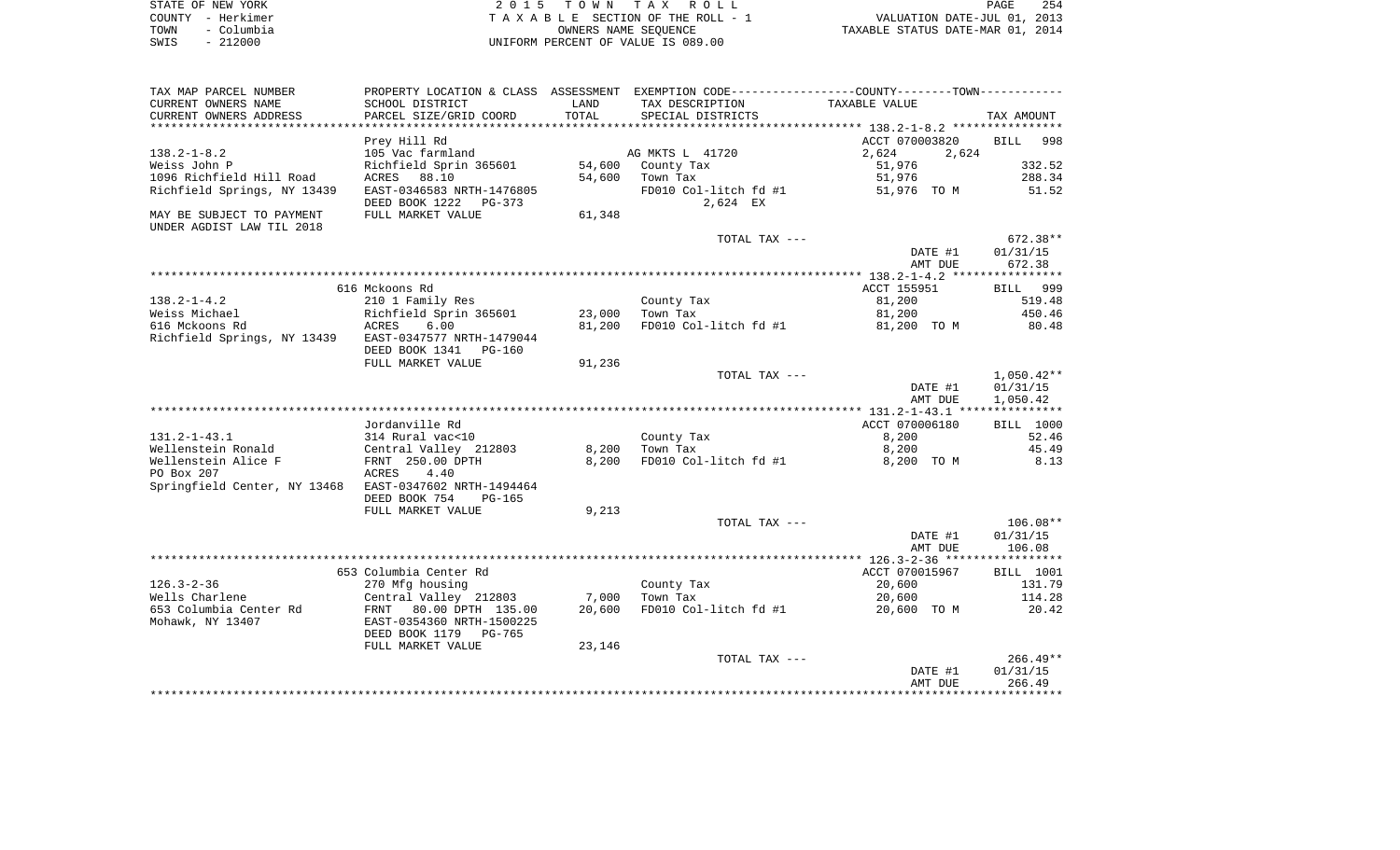| STATE OF NEW YORK  | 2015 TOWN TAX ROLL                 | 255<br>PAGE                      |
|--------------------|------------------------------------|----------------------------------|
| COUNTY - Herkimer  | TAXABLE SECTION OF THE ROLL - 1    | VALUATION DATE-JUL 01, 2013      |
| - Columbia<br>TOWN | OWNERS NAME SEOUENCE               | TAXABLE STATUS DATE-MAR 01, 2014 |
| SWIS - 212000      | UNIFORM PERCENT OF VALUE IS 089.00 |                                  |

| TAX MAP PARCEL NUMBER                                     | PROPERTY LOCATION & CLASS ASSESSMENT EXEMPTION CODE----------------COUNTY-------TOWN---------- |        |                       |                    |                      |
|-----------------------------------------------------------|------------------------------------------------------------------------------------------------|--------|-----------------------|--------------------|----------------------|
| CURRENT OWNERS NAME                                       | SCHOOL DISTRICT                                                                                | LAND   | TAX DESCRIPTION       | TAXABLE VALUE      |                      |
| CURRENT OWNERS ADDRESS<br>* * * * * * * * * * * * * * * * | PARCEL SIZE/GRID COORD                                                                         | TOTAL  | SPECIAL DISTRICTS     |                    | TAX AMOUNT           |
|                                                           |                                                                                                |        |                       | ACCT 160881        |                      |
| $125.4 - 2 - 11$                                          | Brennan Rd<br>314 Rural vac<10                                                                 |        | County Tax            | 19,000             | BILL 1002<br>121.55  |
| Welsh Brian P                                             | Mount Markham<br>215601                                                                        | 19,000 | Town Tax              | 19,000             | 105.40               |
| 19 Frank Street                                           | Subdivision Cedar Knoll-2                                                                      | 19,000 | FD010 Col-litch fd #1 | 19,000 TO M        | 18.83                |
| Lindenhurst, NY 11757                                     | FRNT 365.00 DPTH                                                                               |        |                       |                    |                      |
|                                                           | ACRES<br>5.10                                                                                  |        |                       |                    |                      |
|                                                           | EAST-0340571 NRTH-1499105                                                                      |        |                       |                    |                      |
|                                                           | DEED BOOK 1370<br>PG-642                                                                       |        |                       |                    |                      |
|                                                           | FULL MARKET VALUE                                                                              | 21,348 |                       |                    |                      |
|                                                           |                                                                                                |        | TOTAL TAX ---         |                    | 245.78**             |
|                                                           |                                                                                                |        |                       | DATE #1            | 01/31/15             |
|                                                           |                                                                                                |        |                       | AMT DUE            | 245.78               |
|                                                           |                                                                                                |        |                       |                    |                      |
|                                                           | Yules Corner Rd                                                                                |        |                       |                    | BILL 1003            |
| $132.2 - 2 - 10.9$                                        | 314 Rural vac<10                                                                               |        | County Tax            | 10,000             | 63.98                |
| Wengenack George                                          | Owen D Young<br>215001                                                                         | 10,000 | Town Tax              | 10,000             | 55.48                |
| 254 County Highway 155                                    | FRNT 199.00 DPTH                                                                               | 10,000 | School Relevy         |                    | 211.40               |
| Gloversville, NY 12078                                    | ACRES<br>2.00                                                                                  |        | FD010 Col-litch fd #1 | 10,000 TO M        | 9.91                 |
|                                                           | EAST-0363855 NRTH-1492376<br>DEED BOOK 1304<br>$PG-285$                                        |        |                       |                    |                      |
|                                                           | FULL MARKET VALUE                                                                              | 11,236 |                       |                    |                      |
|                                                           |                                                                                                |        | TOTAL TAX ---         |                    | $340.77**$           |
|                                                           |                                                                                                |        |                       | DATE #1            | 01/31/15             |
|                                                           |                                                                                                |        |                       | AMT DUE            | 340.77               |
|                                                           |                                                                                                |        |                       |                    |                      |
|                                                           | 429 Sarafin Rd                                                                                 |        |                       | ACCT 070012930     | BILL 1004            |
| $132.2 - 2 - 11$                                          | 210 1 Family Res                                                                               |        | County Tax            | 29,600             | 189.37               |
| Wengenack George                                          | Owen D Young<br>215001                                                                         | 6,500  | Town Tax              | 29,600             | 164.21               |
| 254 County Highway 155                                    | FRNT 104.00 DPTH 80.00                                                                         | 29,600 | School Relevy         |                    | 625.75               |
| Gloversville, NY 12078                                    | EAST-0363766 NRTH-1492235                                                                      |        | FD010 Col-litch fd #1 | 29,600 TO M        | 29.34                |
|                                                           | DEED BOOK 1296<br>PG-640                                                                       |        |                       |                    |                      |
|                                                           | FULL MARKET VALUE                                                                              | 33,258 |                       |                    |                      |
|                                                           |                                                                                                |        | TOTAL TAX ---         |                    | $1,008.67**$         |
|                                                           |                                                                                                |        |                       | DATE #1<br>AMT DUE | 01/31/15<br>1,008.67 |
|                                                           |                                                                                                |        |                       |                    |                      |
|                                                           | 157 Elizabethtown Rd                                                                           |        |                       | ACCT 070013920     | BILL 1005            |
| $131.30 - 2 - 5$                                          | 210 1 Family Res                                                                               |        | County Tax            | 65,300             | 417.76               |
| Wheelock Brett M                                          | Mount Markham 215601                                                                           | 6,400  | Town Tax              | 65,300             | 362.25               |
| 157 Elizabethtown Rd                                      | Partially In Litchfield                                                                        | 65,300 | FD010 Col-litch fd #1 | 65,300 TO M        | 64.72                |
| Ilion, NY 13357                                           | Sbl 131.30-1-5                                                                                 |        |                       |                    |                      |
|                                                           | 75.00 DPTH<br>FRNT<br>98.00                                                                    |        |                       |                    |                      |
|                                                           | ACRES<br>$0.17$ BANK<br>135                                                                    |        |                       |                    |                      |
|                                                           | EAST-0328502 NRTH-1494216                                                                      |        |                       |                    |                      |
|                                                           | DEED BOOK 1241<br>PG-271                                                                       |        |                       |                    |                      |
|                                                           | FULL MARKET VALUE                                                                              | 73,371 |                       |                    |                      |
|                                                           |                                                                                                |        | TOTAL TAX ---         |                    | 844.73**             |
|                                                           |                                                                                                |        |                       | DATE #1            | 01/31/15             |
|                                                           |                                                                                                |        |                       | AMT DUE            | 844.73               |
|                                                           |                                                                                                |        |                       |                    |                      |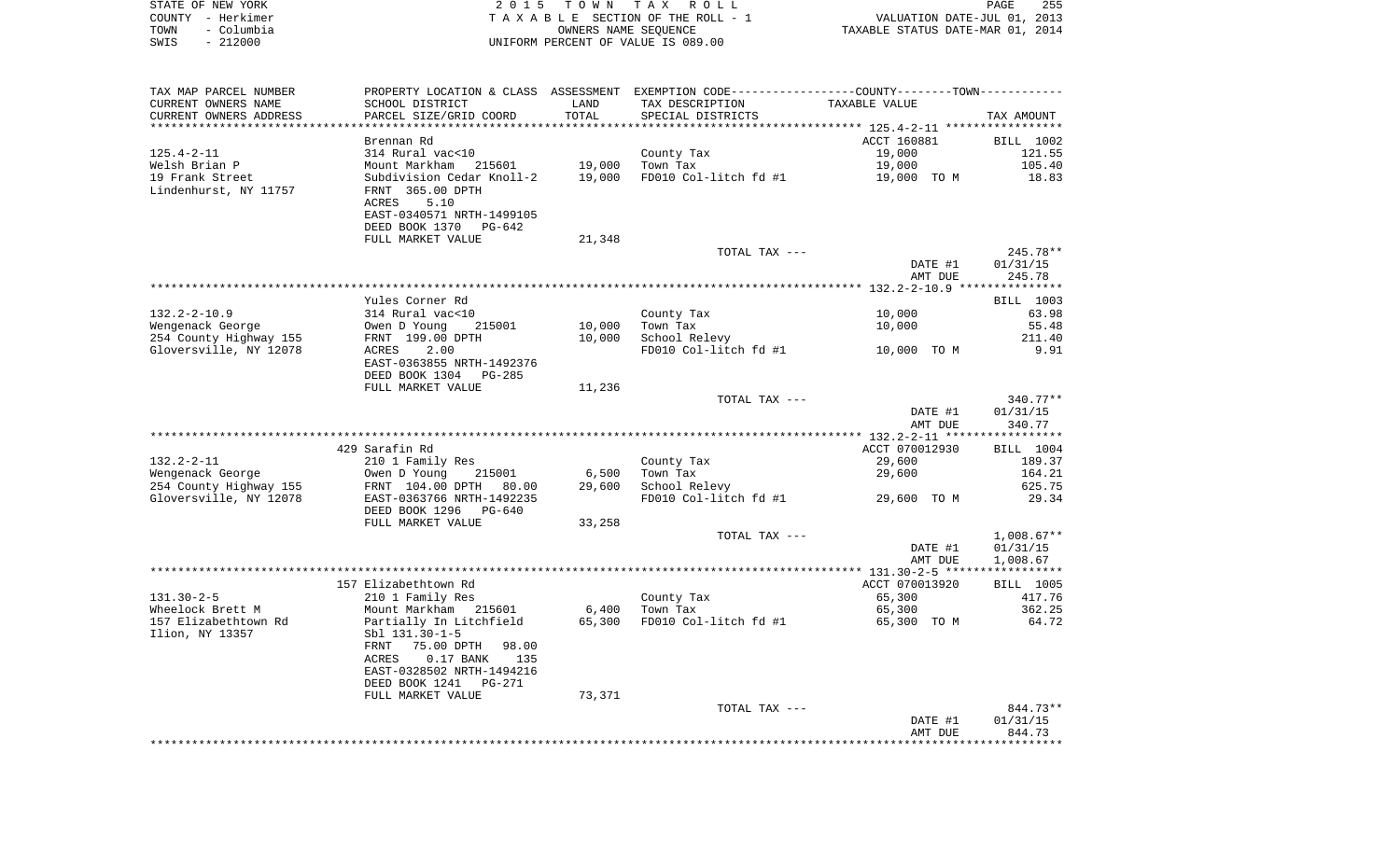|      | STATE OF NEW YORK | 2015 TOWN TAX ROLL                 | 256<br>PAGE                      |
|------|-------------------|------------------------------------|----------------------------------|
|      | COUNTY - Herkimer | TAXABLE SECTION OF THE ROLL - 1    | VALUATION DATE-JUL 01, 2013      |
| TOWN | – Columbia        | OWNERS NAME SEOUENCE               | TAXABLE STATUS DATE-MAR 01, 2014 |
| SWIS | $-212000$         | UNIFORM PERCENT OF VALUE IS 089.00 |                                  |

| TAX MAP PARCEL NUMBER   |                           |         | PROPERTY LOCATION & CLASS ASSESSMENT EXEMPTION CODE----------------COUNTY--------TOWN----------- |                         |              |
|-------------------------|---------------------------|---------|--------------------------------------------------------------------------------------------------|-------------------------|--------------|
| CURRENT OWNERS NAME     | SCHOOL DISTRICT           | LAND    | TAX DESCRIPTION                                                                                  | TAXABLE VALUE           |              |
| CURRENT OWNERS ADDRESS  | PARCEL SIZE/GRID COORD    | TOTAL   | SPECIAL DISTRICTS                                                                                |                         | TAX AMOUNT   |
|                         |                           |         |                                                                                                  |                         |              |
|                         | Elizabethtown Rd          |         |                                                                                                  | ACCT 070016890          | BILL 1006    |
| $131.30 - 2 - 6$        | 311 Res vac land          |         | County Tax                                                                                       | 3,300                   | 21.11        |
| Wheelock Brett M        | Mount Markham 215601      | 3,300   | Town Tax                                                                                         | 3,300                   | 18.31        |
| 157 Elizabethtown Rd    | FRNT<br>60.00 DPTH 97.00  | 3,300   | School Relevy                                                                                    |                         | 75.62        |
| Ilion, NY 13357         | 0.13<br>ACRES             |         | FD010 Col-litch fd #1                                                                            | 3,300 TO M              | 3.27         |
|                         | EAST-0328469 NRTH-1494152 |         |                                                                                                  |                         |              |
|                         | DEED BOOK 1241<br>PG-271  |         |                                                                                                  |                         |              |
|                         | FULL MARKET VALUE         | 3,708   |                                                                                                  |                         |              |
|                         |                           |         | TOTAL TAX ---                                                                                    |                         | $118.31**$   |
|                         |                           |         |                                                                                                  | DATE #1                 | 01/31/15     |
|                         |                           |         |                                                                                                  | AMT DUE                 | 118.31       |
|                         |                           |         |                                                                                                  |                         |              |
|                         | 250 Huxtable Rd           |         |                                                                                                  |                         | BILL 1007    |
| 131.4-1-36.2            | 312 Vac w/imprv           |         | County Tax                                                                                       | 29,000                  | 185.53       |
| Wheelock Ronald J       | Mount Markham 215601      | 12,800  | Town Tax                                                                                         | 29,000                  | 160.88       |
| Wheelock Kathleen C     | FRNT<br>60.00 DPTH        | 29,000  | FD010 Col-litch fd #1                                                                            | 29,000 TO M             | 28.74        |
| 250 Huxtable Rd         | ACRES 3.20                |         |                                                                                                  |                         |              |
| PO Box 285              |                           |         |                                                                                                  |                         |              |
| West Winfield, NY 13491 |                           |         |                                                                                                  |                         |              |
|                         | FULL MARKET VALUE         | 32,584  |                                                                                                  |                         |              |
|                         |                           |         | TOTAL TAX ---                                                                                    |                         | $375.15**$   |
|                         |                           |         |                                                                                                  | DATE #1                 | 01/31/15     |
|                         |                           |         |                                                                                                  | AMT DUE                 | 375.15       |
|                         |                           |         |                                                                                                  |                         |              |
|                         | 250 Huxtable Rd           |         |                                                                                                  | ACCT 070006965          | BILL 1008    |
| $131.4 - 1 - 44$        | 210 1 Family Res          |         | County Tax                                                                                       | 101,500                 | 649.35       |
| Wheelock Ronald J       | Mount Markham 215601      | 12,600  | Town Tax                                                                                         | 101,500                 | 563.07       |
| Wheelock Kathleen C     | FRNT 250.00 DPTH 165.00   | 101,500 | FD010 Col-litch fd #1                                                                            | 101,500 TO M            | 100.60       |
| 250 Huxtable Rd         | 0.95<br>ACRES             |         |                                                                                                  |                         |              |
| PO Box 285              | EAST-0337215 NRTH-1483507 |         |                                                                                                  |                         |              |
| West Winfield, NY 13491 | DEED BOOK 876<br>PG-408   |         |                                                                                                  |                         |              |
|                         | FULL MARKET VALUE         | 114,045 |                                                                                                  |                         |              |
|                         |                           |         | TOTAL TAX ---                                                                                    |                         | 1,313.02**   |
|                         |                           |         |                                                                                                  | DATE #1                 | 01/31/15     |
|                         |                           |         |                                                                                                  | AMT DUE                 | 1,313.02     |
|                         |                           |         |                                                                                                  |                         |              |
|                         | 337 Brewer Rd             |         |                                                                                                  | ACCT 070015780          | BILL 1009    |
| 125.2-2-56              | 210 1 Family Res          |         | VET WAR C 41122                                                                                  | 8,100<br>$\overline{0}$ |              |
| White George S          | Central Valley 212803     |         | 15,200 VET WAR T 41123                                                                           | 10,800<br>$\mathbf{0}$  |              |
| Lacelle Janet           | 2.00<br>ACRES             |         | 79,200 County Tax                                                                                | 71,100                  | 454.86       |
| Attn: Janet Lacelle     |                           |         | Town Tax                                                                                         | 68,400                  | 379.45       |
| 337 Brewer Rd           |                           |         | School Relevy                                                                                    |                         | 495.26       |
| Ilion, NY 13357         | FULL MARKET VALUE         |         | 88,989 FD010 Col-litch fd #1                                                                     | 79,200 TO M             | 78.50        |
|                         |                           |         | TOTAL TAX ---                                                                                    |                         | $1,408.07**$ |
|                         |                           |         |                                                                                                  | DATE #1                 | 01/31/15     |
|                         |                           |         |                                                                                                  | AMT DUE                 | 1,408.07     |
|                         |                           |         |                                                                                                  |                         |              |
|                         |                           |         |                                                                                                  |                         |              |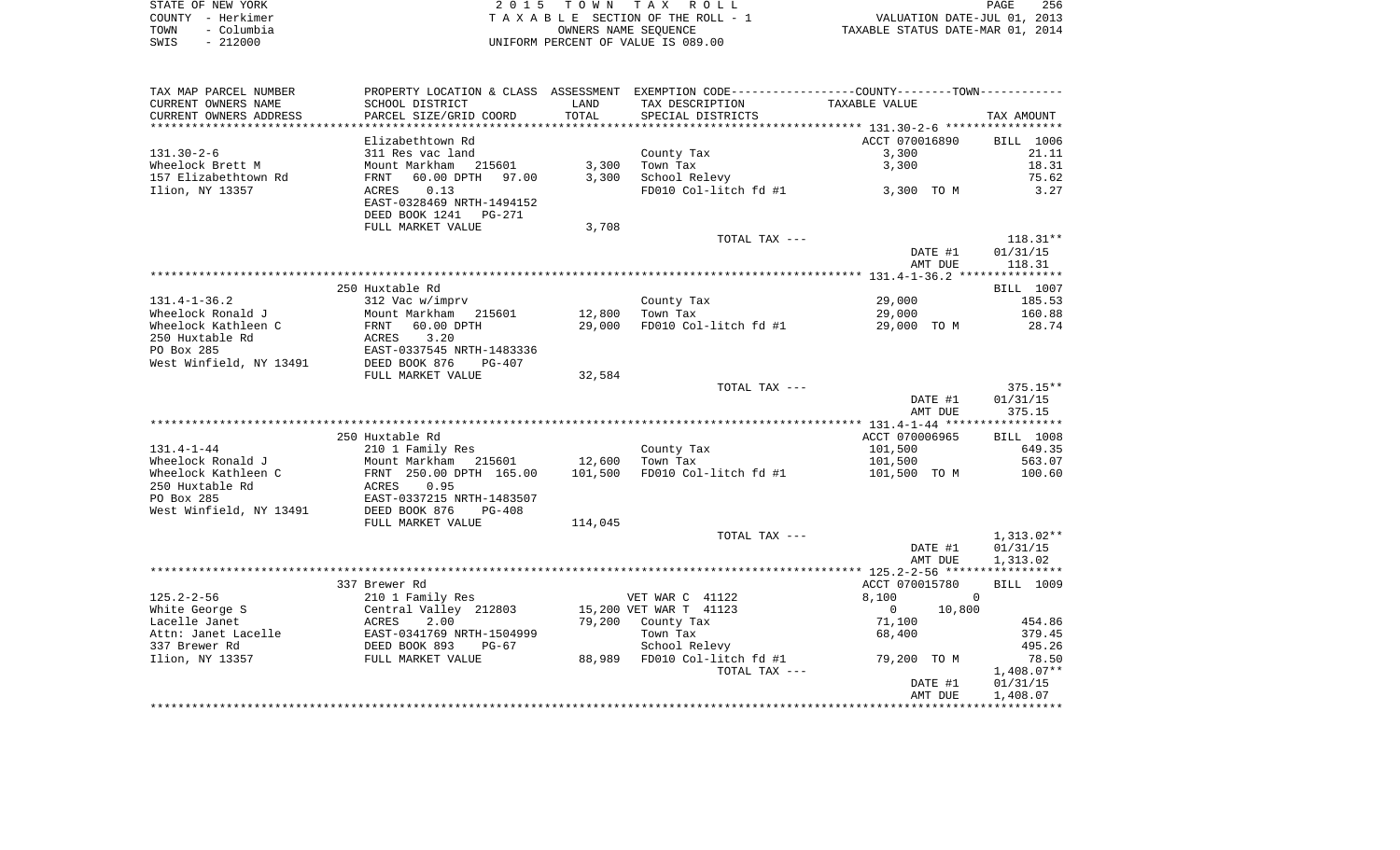| STATE OF NEW YORK  | 2015 TOWN TAX ROLL                 | 257<br>PAGE                      |
|--------------------|------------------------------------|----------------------------------|
| COUNTY - Herkimer  | TAXABLE SECTION OF THE ROLL - 1    | VALUATION DATE-JUL 01, 2013      |
| – Columbia<br>TOWN | OWNERS NAME SEOUENCE               | TAXABLE STATUS DATE-MAR 01, 2014 |
| $-212000$<br>SWIS  | UNIFORM PERCENT OF VALUE IS 089.00 |                                  |

|                             |                                           |                  |                                                                                               | DATE #1<br>AMT DUE       | 01/31/15<br>782.64  |
|-----------------------------|-------------------------------------------|------------------|-----------------------------------------------------------------------------------------------|--------------------------|---------------------|
|                             |                                           |                  | TOTAL TAX ---                                                                                 |                          | 782.64**            |
|                             | FULL MARKET VALUE                         | 67,978           |                                                                                               |                          |                     |
|                             | DEED BOOK 883<br>$PG-324$                 |                  |                                                                                               |                          |                     |
| Mohawk, NY 13407            | EAST-0349710 NRTH-1503812                 |                  |                                                                                               |                          |                     |
| 331 Polly Miller Rd         | 3.90<br>ACRES                             | 19,400<br>60,500 | Town Tax<br>FD010 Col-litch fd #1                                                             | 60,500<br>60,500 TO M    | 59.96               |
| Williams Roger L            | 210 1 Family Res<br>Central Valley 212803 |                  |                                                                                               |                          | 335.63              |
| $126.3 - 2 - 4$             |                                           |                  | County Tax                                                                                    | ACCT 070000030<br>60,500 | BILL 1013<br>387.05 |
|                             | 331 Polly Miller Rd                       |                  |                                                                                               |                          |                     |
|                             |                                           |                  |                                                                                               | AMT DUE                  | 68.56               |
|                             |                                           |                  |                                                                                               | DATE #1                  | 01/31/15            |
|                             |                                           |                  | TOTAL TAX ---                                                                                 |                          | 68.56**             |
|                             | FULL MARKET VALUE                         | 5,955            |                                                                                               |                          |                     |
|                             | DEED BOOK 846<br>$PG-268$                 |                  |                                                                                               |                          |                     |
| Richfield Springs, NY 13439 | EAST-0349449 NRTH-1485618                 |                  |                                                                                               |                          |                     |
| 1248 Mckoons Rd             | ACRES 10.00                               | 5,300            | FD010 Col-litch fd #1                                                                         | 5,300 TO M               | 5.25                |
| Willemsen Frank P Jr        | Richfield Sprin 365601                    | 5,300            | Town Tax                                                                                      | 5,300                    | 29.40               |
| $132.3 - 1 - 45$            | 322 Rural vac>10                          |                  | County Tax                                                                                    | 5,300                    | 33.91               |
|                             | Off Haynor Rd                             |                  |                                                                                               |                          | BILL 1012           |
|                             |                                           |                  |                                                                                               |                          |                     |
|                             |                                           |                  |                                                                                               | AMT DUE                  | 1,362.18            |
|                             |                                           |                  |                                                                                               | DATE #1                  | 01/31/15            |
|                             |                                           |                  | TOTAL TAX ---                                                                                 |                          | $1,362.18**$        |
|                             | FULL MARKET VALUE                         | 118,315          |                                                                                               |                          |                     |
|                             | DEED BOOK 846<br>$PG-268$                 |                  |                                                                                               |                          |                     |
| Richfield Springs, NY 13439 | EAST-0349068 NRTH-1487638                 |                  |                                                                                               |                          |                     |
| 1248 Mckoons Rd             | ACRES 33.50                               | 105,300          | FD010 Col-litch fd #1                                                                         | 105,300 TO M             | 104.37              |
| Willemsen Frank P Jr        | Richfield Sprin 365601                    | 39,800           | Town Tax                                                                                      | 105,300                  | 584.15              |
| $132.3 - 1 - 2$             | 240 Rural res                             |                  | County Tax                                                                                    | 105,300                  | 673.66              |
|                             | 1248 Mckoons Rd                           |                  |                                                                                               | ACCT 070013770           | <b>BILL</b> 1011    |
|                             |                                           |                  |                                                                                               | AMT DUE                  |                     |
|                             |                                           |                  |                                                                                               | DATE #1                  | 01/31/15<br>518.99  |
|                             |                                           |                  | TOTAL TAX ---                                                                                 |                          | $518.99**$          |
|                             | FULL MARKET VALUE                         | 35,506           |                                                                                               |                          |                     |
|                             | DEED BOOK 810<br><b>PG-271</b>            |                  |                                                                                               |                          |                     |
| West Winfield, NY 13491     | EAST-0329816 NRTH-1489934                 |                  | FD010 Col-litch $fd$ #1 31,600 TO M                                                           |                          | 31.32               |
| 126 Saxon Rd                | FRNT 100.00 DPTH 200.00                   | 31,600           | School Relevy                                                                                 |                          | 110.21              |
| Wilcox Mildred              | Mount Markham 215601                      | 8,700            | Town Tax                                                                                      | 31,600                   | 175.30              |
| $131.1 - 1 - 66$            | 270 Mfg housing                           |                  | County Tax                                                                                    | 31,600                   | 202.16              |
|                             | 126 Saxon Rd                              |                  |                                                                                               | ACCT 070006660           | BILL 1010           |
|                             |                                           |                  |                                                                                               |                          |                     |
| CURRENT OWNERS ADDRESS      | PARCEL SIZE/GRID COORD                    | TOTAL            | SPECIAL DISTRICTS                                                                             |                          | TAX AMOUNT          |
| CURRENT OWNERS NAME         | SCHOOL DISTRICT                           | LAND             | TAX DESCRIPTION                                                                               | TAXABLE VALUE            |                     |
| TAX MAP PARCEL NUMBER       |                                           |                  | PROPERTY LOCATION & CLASS ASSESSMENT EXEMPTION CODE---------------COUNTY-------TOWN---------- |                          |                     |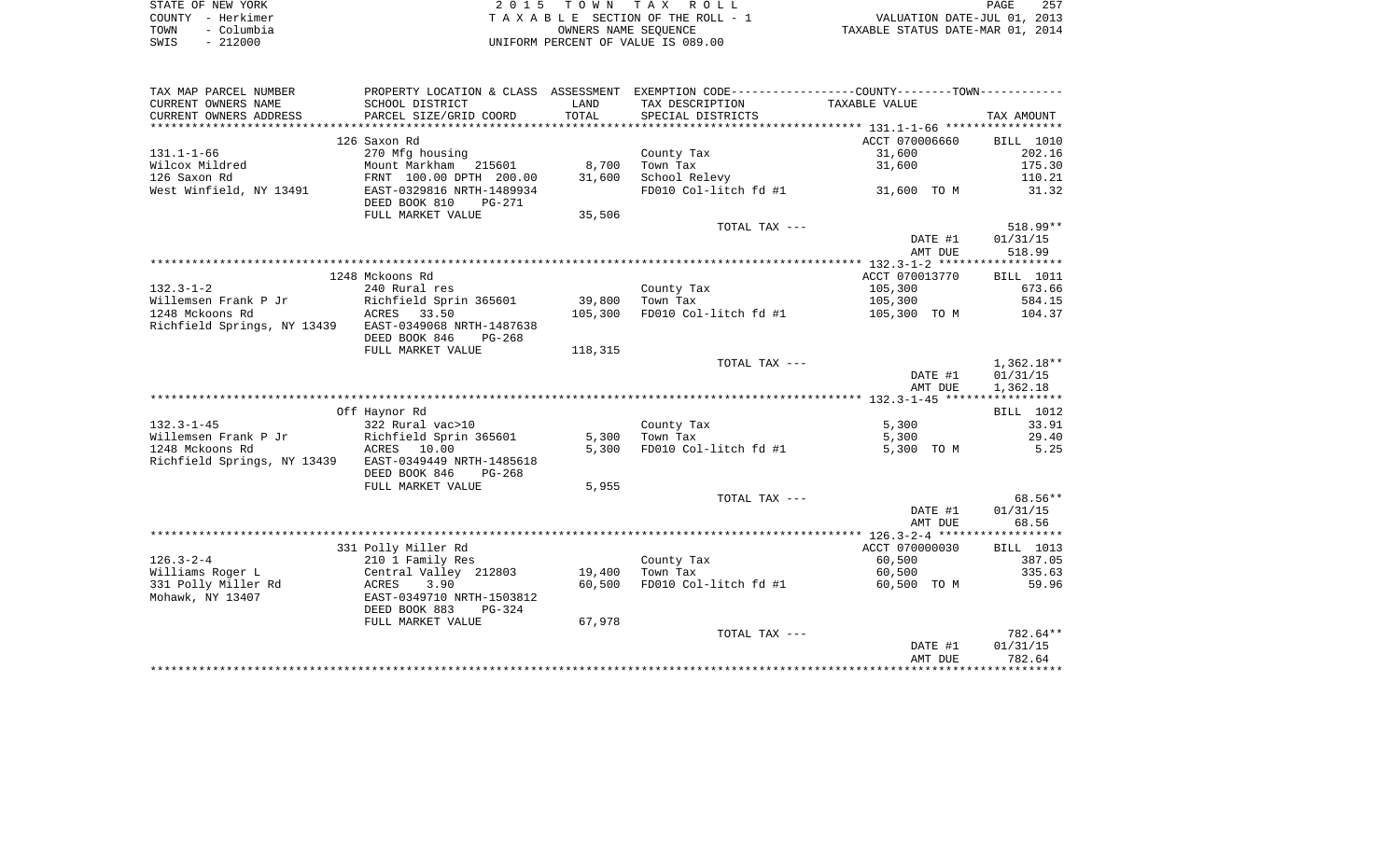| STATE OF NEW YORK  | 2015 TOWN TAX ROLL                 | 258<br>PAGE                      |
|--------------------|------------------------------------|----------------------------------|
| COUNTY – Herkimer  | TAXABLE SECTION OF THE ROLL - 1    | VALUATION DATE-JUL 01, 2013      |
| – Columbia<br>TOWN | OWNERS NAME SEOUENCE               | TAXABLE STATUS DATE-MAR 01, 2014 |
| $-212000$<br>SWIS  | UNIFORM PERCENT OF VALUE IS 089.00 |                                  |

| TAX MAP PARCEL NUMBER       | PROPERTY LOCATION & CLASS ASSESSMENT |        | EXEMPTION CODE----------------COUNTY-------TOWN----------- |                    |                    |
|-----------------------------|--------------------------------------|--------|------------------------------------------------------------|--------------------|--------------------|
| CURRENT OWNERS NAME         | SCHOOL DISTRICT                      | LAND   | TAX DESCRIPTION                                            | TAXABLE VALUE      |                    |
| CURRENT OWNERS ADDRESS      | PARCEL SIZE/GRID COORD               | TOTAL  | SPECIAL DISTRICTS                                          |                    | TAX AMOUNT         |
| ************************    |                                      |        |                                                            |                    |                    |
|                             | 1215 Elizabethtown Rd                |        |                                                            | ACCT 070008405     | BILL 1014          |
| $125.2 - 2 - 8.2$           | 210 1 Family Res                     |        | County Tax                                                 | 85,200             | 545.07             |
| Willoughby Roger            | Central Valley 212803                | 34,300 | Town Tax                                                   | 85,200             | 472.65             |
| 1215 Elizabethtown Rd       | 22.50<br>ACRES                       | 85,200 | FD010 Col-litch fd #1                                      | 85,200 TO M        | 84.45              |
| Ilion, NY 13357             | EAST-0338537 NRTH-1511924            |        |                                                            |                    |                    |
|                             | DEED BOOK 848<br><b>PG-502</b>       |        |                                                            |                    |                    |
|                             | FULL MARKET VALUE                    | 95,730 |                                                            |                    |                    |
|                             |                                      |        | TOTAL TAX ---                                              |                    | $1,102.17**$       |
|                             |                                      |        |                                                            | DATE #1            | 01/31/15           |
|                             |                                      |        |                                                            | AMT DUE            | 1,102.17           |
|                             |                                      |        |                                                            |                    |                    |
|                             | 210 Gage Rd                          |        |                                                            | ACCT 180277        | BILL 1015          |
| $131.1 - 1 - 12.2$          | 270 Mfg housing                      |        | County Tax                                                 | 40,000             | 255.90             |
| Winn Christopher P          | Mount Markham 215601                 | 15,000 | Town Tax                                                   | 40,000             | 221.90             |
| 210 Gage Rd                 | FRNT 300.00 DPTH                     | 40,000 | FD010 Col-litch fd #1                                      | 40,000 TO M        | 39.65              |
| Ilion, NY 13357             | ACRES<br>2.10                        |        |                                                            |                    |                    |
|                             | EAST-0334474 NRTH-1495129            |        |                                                            |                    |                    |
|                             | DEED BOOK 1476<br><b>PG-720</b>      |        |                                                            |                    |                    |
|                             | FULL MARKET VALUE                    | 44,944 |                                                            |                    | $517.45**$         |
|                             |                                      |        | TOTAL TAX ---                                              |                    |                    |
|                             |                                      |        |                                                            | DATE #1<br>AMT DUE | 01/31/15<br>517.45 |
|                             |                                      |        |                                                            |                    |                    |
|                             | 111 Koerner Rd                       |        |                                                            | ACCT 070015901     | <b>BILL</b> 1016   |
| $131.2 - 2 - 15$            | 312 Vac w/imprv                      |        | County Tax                                                 | 19,600             | 125.39             |
| Winslow Larry E             | Central Valley 212803                | 12,200 | Town Tax                                                   | 19,600             | 108.73             |
| Winslow Michele K           | NEW BLOCK131.2-2 FROM131.            | 19,600 | FD010 Col-litch fd #1                                      | 19,600 TO M        | 19.43              |
| 643 State Route 28          | ACRES<br>2.90                        |        |                                                            |                    |                    |
| Richfield Springs, NY 13439 | EAST-0345276 NRTH-1494482            |        |                                                            |                    |                    |
|                             | DEED BOOK 907<br>$PG-424$            |        |                                                            |                    |                    |
|                             | FULL MARKET VALUE                    | 22,022 |                                                            |                    |                    |
|                             |                                      |        | TOTAL TAX ---                                              |                    | $253.55**$         |
|                             |                                      |        |                                                            | DATE #1            | 01/31/15           |
|                             |                                      |        |                                                            | AMT DUE            | 253.55             |
|                             |                                      |        |                                                            |                    |                    |
|                             | 643 State Route 28                   |        |                                                            | ACCT 070008100     | BILL 1017          |
| $139.1 - 2 - 40$            | 210 1 Family Res                     |        | County Tax                                                 | 83,500             | 534.19             |
| Winslow Larry E             | Richfield Sprin 365601               | 20,700 | Town Tax                                                   | 83,500             | 463.22             |
| Winslow Michele K           | ACRES<br>4.50                        | 83,500 | FD010 Col-litch fd #1                                      | 83,500 TO M        | 82.76              |
| 643 State Route 28          | EAST-0357184 NRTH-1477677            |        | LT010 Columbia 1t dist #1                                  | 83,500 TO M        | 30.17              |
| Richfield Springs, NY       | DEED BOOK 1097 PG-857                |        |                                                            |                    |                    |
|                             | 13439-3743 FULL MARKET VALUE         | 93,820 |                                                            |                    |                    |
|                             |                                      |        | TOTAL TAX ---                                              |                    | $1,110.34**$       |
|                             |                                      |        |                                                            | DATE #1            | 01/31/15           |
|                             |                                      |        |                                                            | AMT DUE            | 1,110.34           |
|                             |                                      |        |                                                            |                    |                    |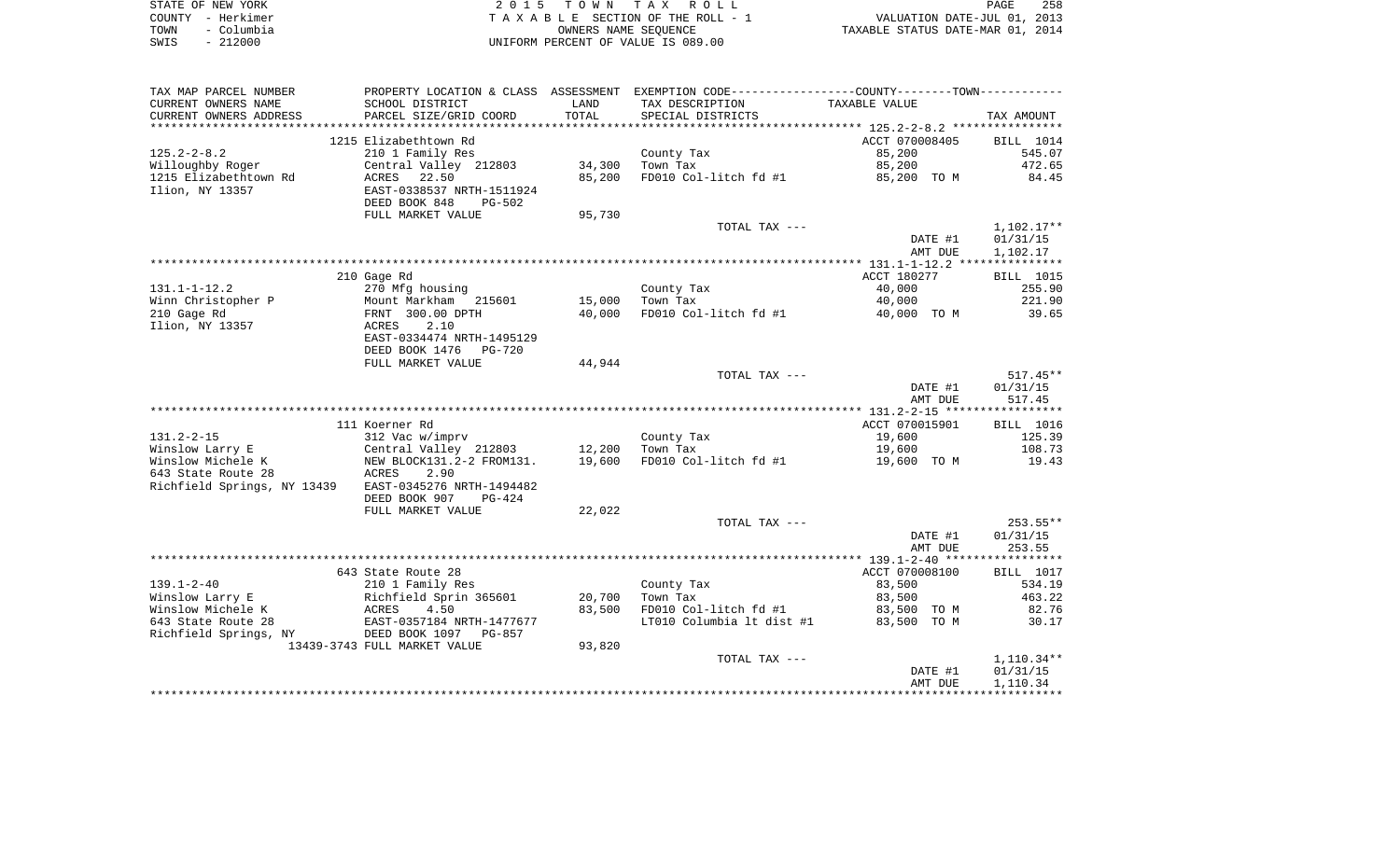|      | STATE OF NEW YORK | 2015 TOWN TAX ROLL                 | PAGE                             | 259 |
|------|-------------------|------------------------------------|----------------------------------|-----|
|      | COUNTY - Herkimer | TAXABLE SECTION OF THE ROLL - 1    | VALUATION DATE-JUL 01, 2013      |     |
| TOWN | – Columbia        | OWNERS NAME SEOUENCE               | TAXABLE STATUS DATE-MAR 01, 2014 |     |
| SWIS | $-212000$         | UNIFORM PERCENT OF VALUE IS 089.00 |                                  |     |

| TAX MAP PARCEL NUMBER    | PROPERTY LOCATION & CLASS ASSESSMENT EXEMPTION CODE----------------COUNTY--------TOWN----------- |               |                        |                          |                    |
|--------------------------|--------------------------------------------------------------------------------------------------|---------------|------------------------|--------------------------|--------------------|
| CURRENT OWNERS NAME      | SCHOOL DISTRICT                                                                                  | LAND          | TAX DESCRIPTION        | TAXABLE VALUE            |                    |
| CURRENT OWNERS ADDRESS   | PARCEL SIZE/GRID COORD                                                                           | TOTAL         | SPECIAL DISTRICTS      |                          | TAX AMOUNT         |
| *******************      |                                                                                                  | ************* |                        |                          |                    |
|                          | Purdy Rd                                                                                         |               |                        |                          | <b>BILL 1018</b>   |
| $126.3 - 2 - 55.3$       | 314 Rural vac<10                                                                                 |               | County Tax             | 7,500                    | 47.98              |
| Wollaber Daniel          | Central Valley 212803                                                                            | 7,500         | Town Tax               | 7,500                    | 41.61              |
| 1832 State Route 28      | 3.30<br>ACRES                                                                                    | 7,500         | School Relevy          |                          | 172.10             |
| Mohawk, NY 13407         | EAST-0355365 NRTH-1500124                                                                        |               | FD010 Col-litch fd #1  | 7,500 TO M               | 7.43               |
|                          | DEED BOOK 927<br>PG-625                                                                          |               |                        |                          |                    |
|                          | FULL MARKET VALUE                                                                                | 8,427         |                        |                          |                    |
|                          |                                                                                                  |               | TOTAL TAX ---          |                          | $269.12**$         |
|                          |                                                                                                  |               |                        | DATE #1<br>AMT DUE       | 01/31/15<br>269.12 |
|                          |                                                                                                  |               |                        |                          |                    |
|                          | State Route 28                                                                                   |               |                        | ACCT 070016055           | <b>BILL</b> 1019   |
| $126.3 - 2 - 56$         | 271 Mfg housings                                                                                 |               | County Tax             | 40,500                   | 259.10             |
| Wollaber Daniel A        | Central Valley 212803                                                                            | 14,000        | Town Tax               | 40,500                   | 224.67             |
| 1832 State Route 28      | ACRES<br>2.75                                                                                    | 40,500        | School Relevy          |                          | 929.19             |
| Mohawk, NY 13407         | EAST-0354571 NRTH-1499589                                                                        |               | FD010 Col-litch fd #1  | 40,500 TO M              | 40.14              |
|                          | DEED BOOK 707<br>PG-988                                                                          |               |                        |                          |                    |
|                          | FULL MARKET VALUE                                                                                | 45,506        |                        |                          |                    |
|                          |                                                                                                  |               | TOTAL TAX ---          |                          | $1,453.10**$       |
|                          |                                                                                                  |               |                        | DATE #1                  | 01/31/15           |
|                          |                                                                                                  |               |                        | AMT DUE                  | 1,453.10           |
|                          |                                                                                                  |               |                        |                          |                    |
|                          | 1832 State Route 28                                                                              |               |                        | ACCT 070016056           | BILL 1020          |
| $126.3 - 2 - 55.4$       | 240 Rural res                                                                                    |               | County Tax             | 74,500                   | 476.62             |
| Wollaber Daniel B        | Central Valley 212803                                                                            | 31,800        | Town Tax               | 74,500                   | 413.29             |
| 1832 State Route 28      | ACRES 17.50                                                                                      | 74,500        | School Relevy          |                          | 1,091.58           |
| Mohawk, NY 13407         | EAST-0355112 NRTH-1499557                                                                        |               | FD010 Col-litch fd #1  | 74,500 TO M              | 73.84              |
|                          | DEED BOOK 809<br><b>PG-504</b>                                                                   |               |                        |                          |                    |
|                          | FULL MARKET VALUE                                                                                | 83,708        |                        |                          |                    |
|                          |                                                                                                  |               | TOTAL TAX ---          |                          | $2,055.33**$       |
|                          |                                                                                                  |               |                        | DATE #1                  | 01/31/15           |
|                          |                                                                                                  |               |                        | AMT DUE                  | 2,055.33           |
|                          | 282 Polly Miller Rd                                                                              |               |                        | ACCT 188373              | BILL 1021          |
| $126.3 - 2 - 3$          | 210 1 Family Res                                                                                 |               | VET WAR C 41122        | 8,100<br>$\Omega$        |                    |
| Wood Michael C           | Central Valley 212803                                                                            |               | 16,700 VET WAR T 41123 | 10,800<br>$\overline{0}$ |                    |
| Chester Corrine M        | Includes Sbl:126.3-2-2.3                                                                         | 122,000       | County Tax             | 113,900                  | 728.68             |
| 282 Polly Miller Rd      | 2.70<br>ACRES                                                                                    |               | Town Tax               | 111,200                  | 616.88             |
| Mohawk, NY 13407         | EAST-0349943 NRTH-1503320                                                                        |               | FD010 Col-litch fd #1  | 122,000 TO M             | 120.92             |
|                          | DEED BOOK 1546<br><b>PG-196</b>                                                                  |               |                        |                          |                    |
| PRIOR OWNER ON 3/01/2014 | FULL MARKET VALUE                                                                                | 137,079       |                        |                          |                    |
| Robotham Patricia J      |                                                                                                  |               |                        |                          |                    |
|                          |                                                                                                  |               | TOTAL TAX ---          |                          | $1,466.48**$       |
|                          |                                                                                                  |               |                        | DATE #1                  | 01/31/15           |
|                          |                                                                                                  |               |                        | AMT DUE                  | 1,466.48           |
|                          |                                                                                                  |               |                        |                          |                    |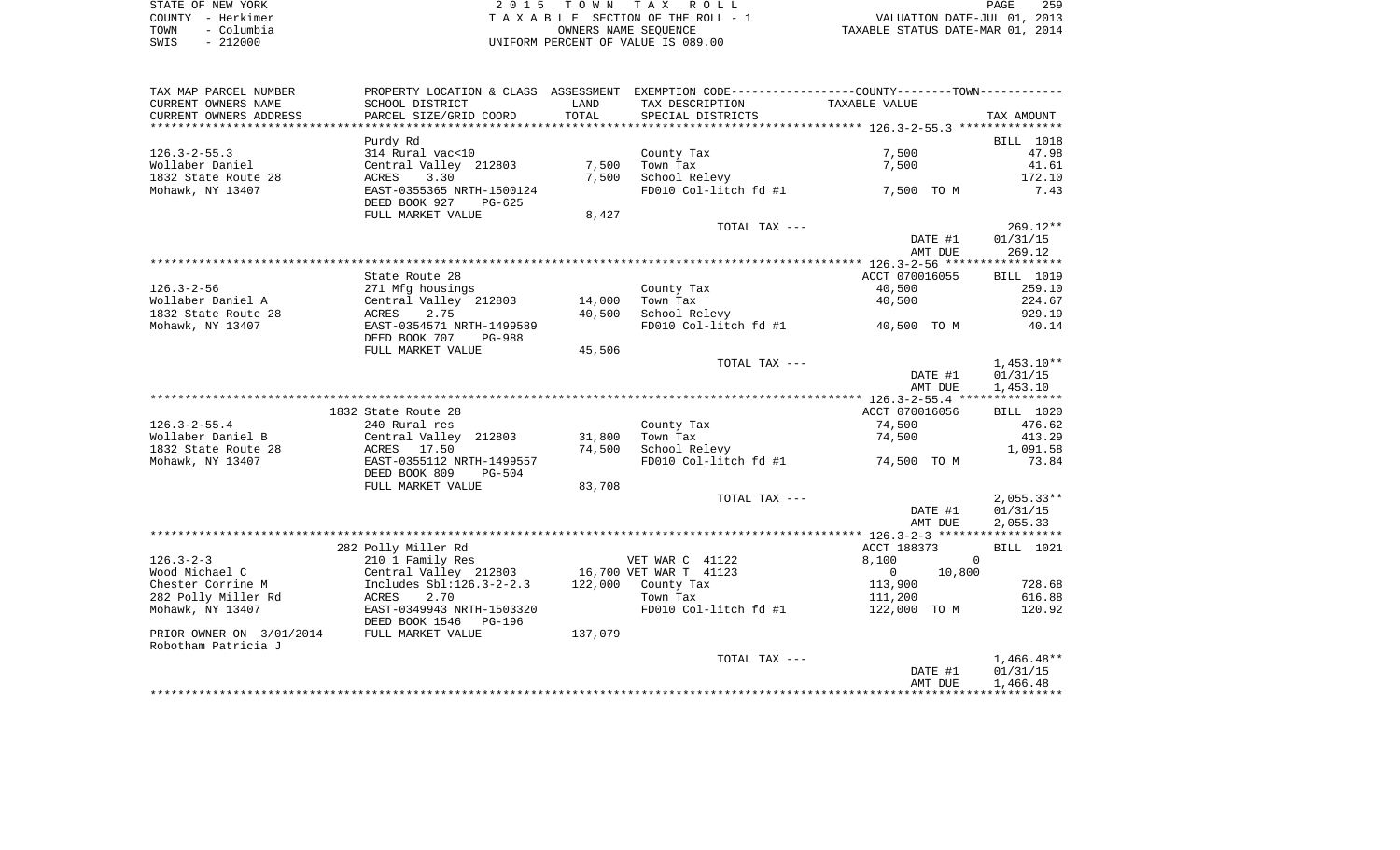| STATE OF NEW YORK  | 2015 TOWN TAX ROLL                 | 260<br>PAGE                      |
|--------------------|------------------------------------|----------------------------------|
| COUNTY - Herkimer  | TAXABLE SECTION OF THE ROLL - 1    | VALUATION DATE-JUL 01, 2013      |
| - Columbia<br>TOWN | OWNERS NAME SEOUENCE               | TAXABLE STATUS DATE-MAR 01, 2014 |
| $-212000$<br>SWIS  | UNIFORM PERCENT OF VALUE IS 089.00 |                                  |

| TAX MAP PARCEL NUMBER<br>CURRENT OWNERS NAME<br>CURRENT OWNERS ADDRESS | SCHOOL DISTRICT<br>PARCEL SIZE/GRID COORD                   | LAND<br>TOTAL  | PROPERTY LOCATION & CLASS ASSESSMENT EXEMPTION CODE---------------COUNTY-------TOWN----------<br>TAX DESCRIPTION<br>SPECIAL DISTRICTS | TAXABLE VALUE                | TAX AMOUNT                       |
|------------------------------------------------------------------------|-------------------------------------------------------------|----------------|---------------------------------------------------------------------------------------------------------------------------------------|------------------------------|----------------------------------|
|                                                                        |                                                             |                |                                                                                                                                       |                              |                                  |
|                                                                        | Polly Miller Rd                                             |                |                                                                                                                                       |                              | BILL 1022                        |
| $126.3 - 2 - 5.3$<br>Wood Michael C<br>Chester Corrine M               | 323 Vacant rural<br>Central Valley 212803<br>11.30<br>ACRES | 3,500<br>3,500 | County Tax<br>Town Tax<br>FD010 Col-litch fd #1                                                                                       | 3,500<br>3,500<br>3,500 TO M | 22.39<br>19.42<br>3.47           |
| 282 Polly Miller Rd<br>Mohawk, NY 13407                                | EAST-0350318 NRTH-1503228<br>DEED BOOK 1546<br>PG-196       |                |                                                                                                                                       |                              |                                  |
|                                                                        | FULL MARKET VALUE                                           | 3,933          |                                                                                                                                       |                              |                                  |
| PRIOR OWNER ON 3/01/2014                                               |                                                             |                |                                                                                                                                       |                              |                                  |
| Robotham William A                                                     |                                                             |                |                                                                                                                                       |                              |                                  |
|                                                                        |                                                             |                | TOTAL TAX ---                                                                                                                         | DATE #1<br>AMT DUE           | 45.28**<br>01/31/15<br>45.28     |
|                                                                        |                                                             |                |                                                                                                                                       |                              |                                  |
|                                                                        | 1664 State Route 28                                         |                |                                                                                                                                       | ACCT 070016025               | BILL 1023                        |
| $126.3 - 2 - 58.1$                                                     | 210 1 Family Res                                            |                | County Tax                                                                                                                            | 135,000                      | 863.67                           |
| Woodruff Norman C                                                      | Central Valley 212803                                       | 24,000         | Town Tax                                                                                                                              | 135,000                      | 748.92                           |
| Woodruff Diane L                                                       | ACRES<br>6.80                                               | 135,000        | FD010 Col-litch fd #1                                                                                                                 | 135,000 TO M                 | 133.81                           |
| 1664 State Route 28<br>Mohawk, NY 13407                                | EAST-0355234 NRTH-1497476<br>DEED BOOK 666<br>$PG-351$      |                |                                                                                                                                       |                              |                                  |
|                                                                        | FULL MARKET VALUE                                           | 151,685        |                                                                                                                                       |                              |                                  |
|                                                                        |                                                             |                | TOTAL TAX ---                                                                                                                         |                              | $1,746.40**$                     |
|                                                                        |                                                             |                |                                                                                                                                       | DATE #1                      | 01/31/15                         |
|                                                                        |                                                             |                |                                                                                                                                       | AMT DUE                      | 1,746.40                         |
|                                                                        |                                                             |                |                                                                                                                                       |                              |                                  |
| $132.1 - 1 - 22.1$                                                     | 1532 Jordanville Rd<br>322 Rural vac>10                     |                | County Tax                                                                                                                            | ACCT 185044<br>20,600        | BILL 1024<br>131.79              |
| Worobey Thomas                                                         | Richfield Sprin 365601                                      | 20,600         | Town Tax                                                                                                                              | 20,600                       | 114.28                           |
| Worobey Amy                                                            | FRNT 293.00 DPTH                                            | 20,600         | FD010 Col-litch fd #1                                                                                                                 | 20,600 TO M                  | 20.42                            |
| 1254 State Route 28                                                    | ACRES 15.90                                                 |                |                                                                                                                                       |                              |                                  |
| Jordanville, NY 13361                                                  | EAST-0354487 NRTH-1489909<br>DEED BOOK 1526<br>PG-625       |                |                                                                                                                                       |                              |                                  |
| PRIOR OWNER ON 3/01/2014<br>Meka Randy J                               | FULL MARKET VALUE                                           | 23,146         |                                                                                                                                       |                              |                                  |
|                                                                        |                                                             |                | TOTAL TAX ---                                                                                                                         | DATE #1<br>AMT DUE           | $266.49**$<br>01/31/15<br>266.49 |
|                                                                        |                                                             |                |                                                                                                                                       |                              |                                  |
|                                                                        | 1254 State Route 28                                         |                |                                                                                                                                       | ACCT 070012360               | BILL 1025                        |
| $132.1 - 1 - 15$                                                       | 112 Dairy farm                                              |                | AGRIC 10 Y 41700                                                                                                                      | 29,000<br>29,000             |                                  |
| Worobey Thomas N                                                       | Richfield Sprin 365601                                      |                | 82,000 AGRIC 10 Y 41700                                                                                                               | 50,000<br>50,000             |                                  |
| Worobey Amy N                                                          | ACRES 120.00                                                |                | 355,000 AGRIC 10 Y 41700                                                                                                              | 70,000<br>70,000             |                                  |
| 1254 State Route 28<br>Jordanville, NY 13361                           | EAST-0359153 NRTH-1489292<br>DEED BOOK 861<br><b>PG-511</b> |                | County Tax<br>Town Tax                                                                                                                | 206,000<br>206,000           | 1,317.89<br>1,142.79             |
|                                                                        | FULL MARKET VALUE                                           | 398,876        | FD010 Col-litch fd #1                                                                                                                 | 355,000 TO M                 | 351.86                           |
| MAY BE SUBJECT TO PAYMENT<br>UNDER RPTL483 UNTIL 2021                  |                                                             |                |                                                                                                                                       |                              |                                  |
|                                                                        |                                                             |                | TOTAL TAX ---                                                                                                                         |                              | $2,812.54**$                     |
|                                                                        |                                                             |                |                                                                                                                                       | DATE #1                      | 01/31/15                         |
|                                                                        |                                                             |                |                                                                                                                                       | AMT DUE                      | 2,812.54                         |
|                                                                        |                                                             |                |                                                                                                                                       |                              |                                  |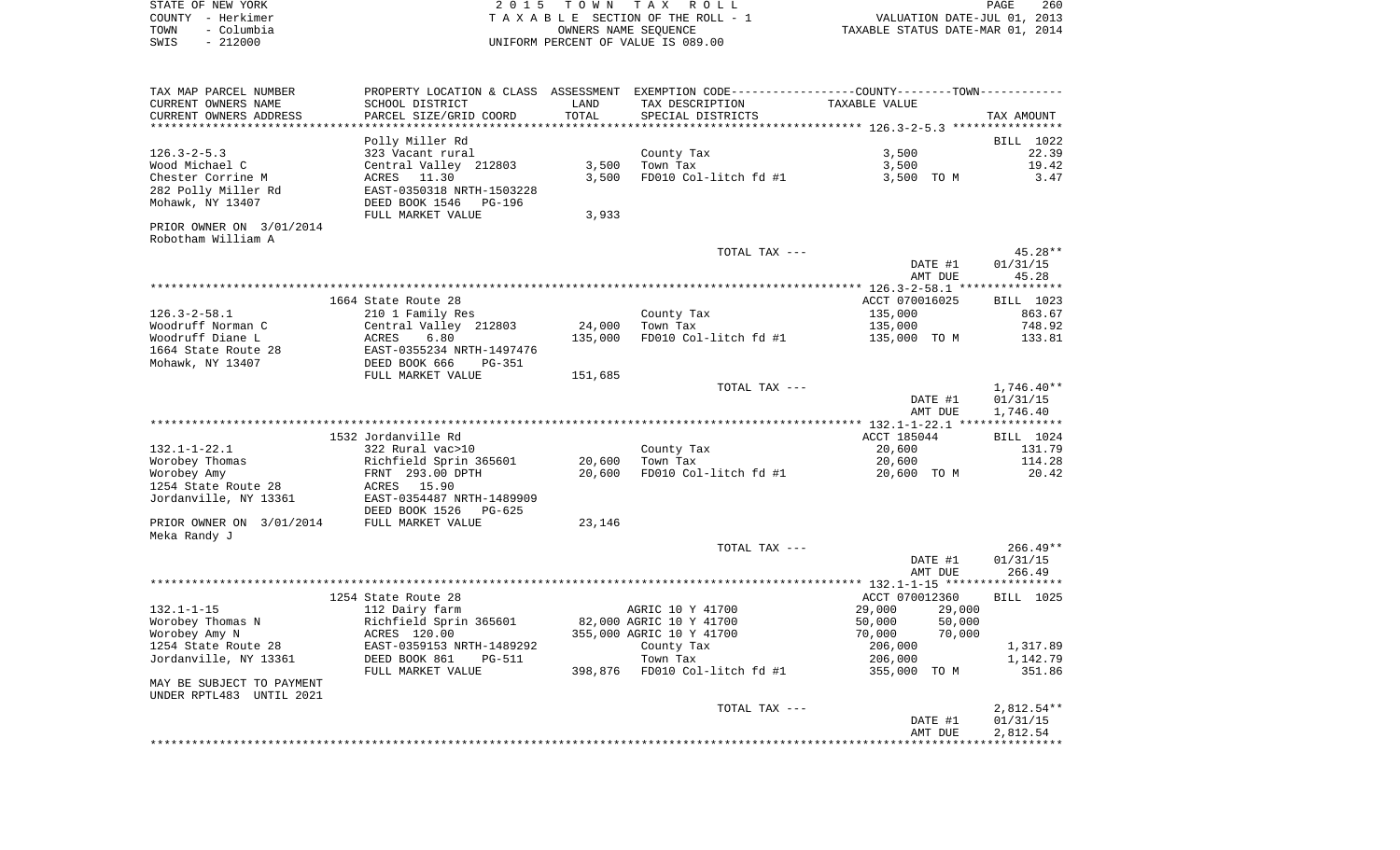| STATE OF NEW YORK  | 2015 TOWN TAX ROLL                 | 261<br>PAGE                      |
|--------------------|------------------------------------|----------------------------------|
| COUNTY - Herkimer  | TAXABLE SECTION OF THE ROLL - 1    | VALUATION DATE-JUL 01, 2013      |
| – Columbia<br>TOWN | OWNERS NAME SEOUENCE               | TAXABLE STATUS DATE-MAR 01, 2014 |
| $-212000$<br>SWIS  | UNIFORM PERCENT OF VALUE IS 089.00 |                                  |

| TAX MAP PARCEL NUMBER<br>CURRENT OWNERS NAME | PROPERTY LOCATION & CLASS ASSESSMENT<br>SCHOOL DISTRICT | LAND       | EXEMPTION CODE-----------------COUNTY-------TOWN-----------<br>TAX DESCRIPTION | TAXABLE VALUE            |                     |
|----------------------------------------------|---------------------------------------------------------|------------|--------------------------------------------------------------------------------|--------------------------|---------------------|
| CURRENT OWNERS ADDRESS                       | PARCEL SIZE/GRID COORD                                  | TOTAL      | SPECIAL DISTRICTS                                                              |                          | TAX AMOUNT          |
| **********************                       |                                                         | ********** |                                                                                |                          |                     |
|                                              | Jordanville Rd                                          |            |                                                                                | ACCT 070008890           | BILL 1026           |
| $132.1 - 1 - 18.2$                           | 105 Vac farmland                                        |            | County Tax                                                                     | 13,400                   | 85.73               |
| Worobey Thomas N                             | Richfield Sprin 365601                                  | 13,400     | Town Tax                                                                       | 13,400                   | 74.34               |
| Worobey Amy N                                | ACRES<br>21.50                                          | 13,400     | FD010 Col-litch fd #1                                                          | 13,400 TO M              | 13.28               |
| 1254 State Route 28                          | EAST-0356825 NRTH-1490005                               |            |                                                                                |                          |                     |
| Jordanville, NY 13361                        | DEED BOOK 1123<br>$PG-258$                              |            |                                                                                |                          |                     |
|                                              | FULL MARKET VALUE                                       | 15,056     |                                                                                |                          |                     |
|                                              |                                                         |            | TOTAL TAX ---                                                                  |                          | $173.35**$          |
|                                              |                                                         |            |                                                                                | DATE #1                  | 01/31/15            |
|                                              |                                                         |            |                                                                                | AMT DUE                  | 173.35              |
|                                              |                                                         |            |                                                                                |                          |                     |
| $132.1 - 1 - 19.1$                           | Jordanville Rd                                          |            |                                                                                | ACCT 070008880<br>44,300 | BILL 1027<br>283.41 |
| Worobey Thomas N                             | 120 Field crops                                         | 44,300     | County Tax<br>Town Tax                                                         | 44,300                   | 245.76              |
| Worobey Amy N                                | Richfield Sprin 365601<br>ACRES<br>64.80                | 44,300     | FD010 Col-litch fd #1                                                          | 44,300 TO M              | 43.91               |
| 1254 State Route 28                          | EAST-0355759 NRTH-1491336                               |            |                                                                                |                          |                     |
| Jordanville, NY 13361                        | DEED BOOK 884<br>$PG-158$                               |            |                                                                                |                          |                     |
|                                              | FULL MARKET VALUE                                       | 49,775     |                                                                                |                          |                     |
|                                              |                                                         |            | TOTAL TAX ---                                                                  |                          | 573.08**            |
|                                              |                                                         |            |                                                                                | DATE #1                  | 01/31/15            |
|                                              |                                                         |            |                                                                                | AMT DUE                  | 573.08              |
|                                              |                                                         |            |                                                                                |                          |                     |
|                                              | 156 Hoffman Rd                                          |            |                                                                                | ACCT 070016410           | BILL 1028           |
| $139.1 - 2 - 51.1$                           | 112 Dairy farm                                          |            | AG MKTS<br>41730                                                               | 394<br>394               |                     |
| Woytowich Patricia                           | Richfield Sprin 365601                                  |            | 58,000 AGRIC 10 Y 42100                                                        | 10,000<br>10,000         |                     |
| 156 Hoffman Rd                               | FRNT 1590.00 DPTH                                       | 190,000    | County Tax                                                                     | 179,606                  | 1,149.04            |
| Richfield Springs, NY 13439                  | ACRES<br>84.20                                          |            | Town Tax                                                                       | 179,606                  | 996.37              |
|                                              | EAST-0355160 NRTH-1475935                               |            | FD010 Col-litch fd #1                                                          | 190,000 TO M             | 188.32              |
| MAY BE SUBJECT TO PAYMENT                    | DEED BOOK 1315<br>$PG-211$                              |            |                                                                                |                          |                     |
| UNDER AGDIST LAW TIL 2021                    | FULL MARKET VALUE                                       | 213,483    |                                                                                |                          |                     |
|                                              |                                                         |            | TOTAL TAX ---                                                                  |                          | $2,333.73**$        |
|                                              |                                                         |            |                                                                                | DATE #1                  | 01/31/15            |
|                                              |                                                         |            |                                                                                | AMT DUE                  | 2,333.73            |
|                                              | State Route 28                                          |            |                                                                                | ACCT 070014470           | BILL 1029           |
| $139.1 - 2 - 46.2$                           | 105 Vac farmland                                        |            | AG MKTS<br>41730                                                               | 3,450<br>3,450           |                     |
| Woytowich Peter                              | Richfield Sprin 365601                                  | 43,100     | County Tax                                                                     | 39,650                   | 253.66              |
| Woytowich Patricia A                         | ACRES<br>69.00                                          | 43,100     | Town Tax                                                                       | 39,650                   | 219.96              |
| 156 Hoffman Rd                               | EAST-0358020 NRTH-1475529                               |            | FD010 Col-litch fd #1                                                          | 43,100 TO M              | 42.72               |
| Richfield Springs, NY 13439                  | DEED BOOK 690<br>$PG-5$                                 |            |                                                                                |                          |                     |
|                                              | FULL MARKET VALUE                                       | 48,427     |                                                                                |                          |                     |
| MAY BE SUBJECT TO PAYMENT                    |                                                         |            |                                                                                |                          |                     |
| UNDER AGDIST LAW TIL 2021                    |                                                         |            |                                                                                |                          |                     |
|                                              |                                                         |            | TOTAL TAX ---                                                                  |                          | $516.34**$          |
|                                              |                                                         |            |                                                                                | DATE #1                  | 01/31/15            |
|                                              |                                                         |            |                                                                                | AMT DUE                  | 516.34              |
|                                              |                                                         |            |                                                                                |                          |                     |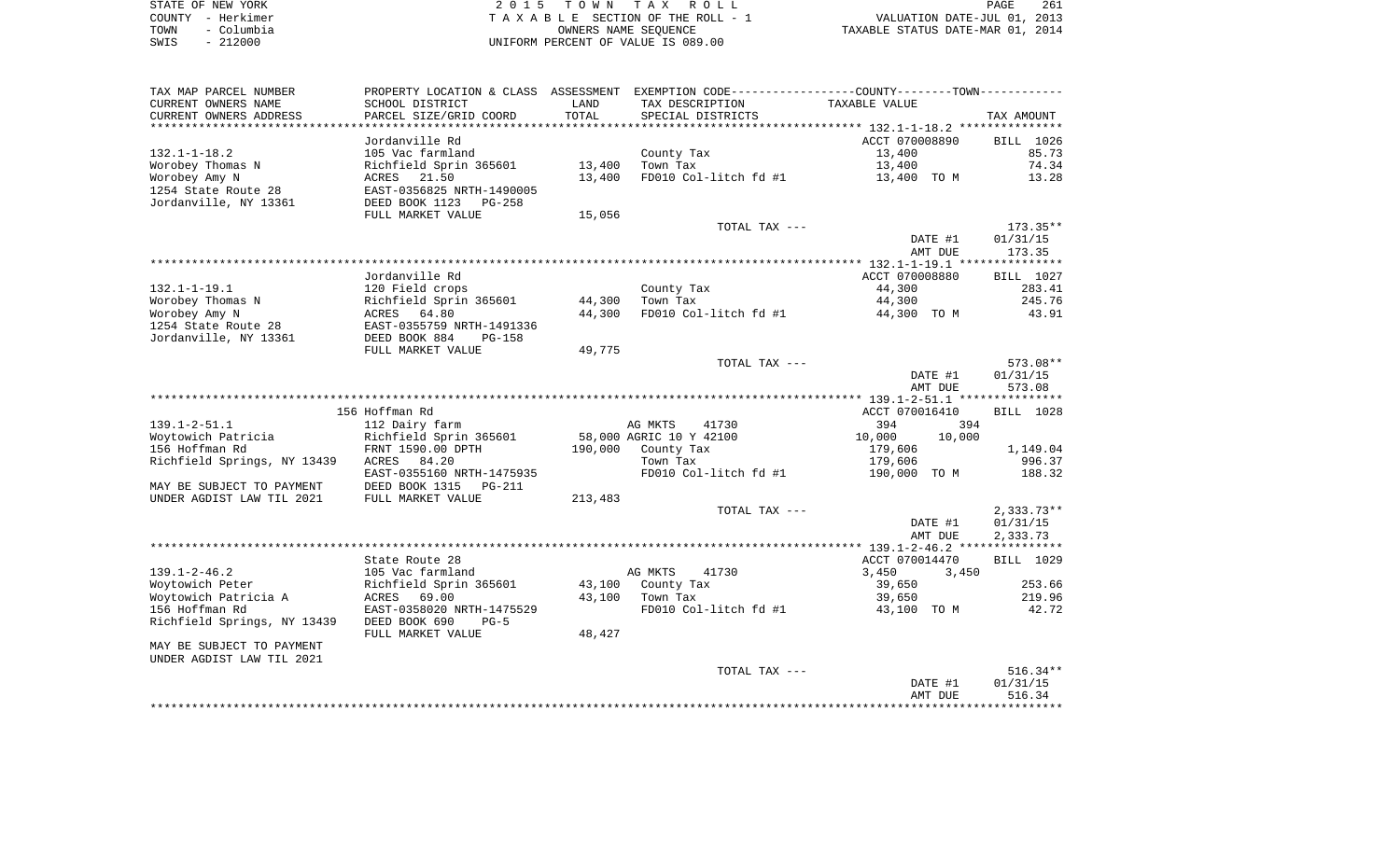| STATE OF NEW YORK  | 2015 TOWN TAX ROLL                 | 262<br>PAGE                      |
|--------------------|------------------------------------|----------------------------------|
| COUNTY - Herkimer  | TAXABLE SECTION OF THE ROLL - 1    | VALUATION DATE-JUL 01, 2013      |
| - Columbia<br>TOWN | OWNERS NAME SEOUENCE               | TAXABLE STATUS DATE-MAR 01, 2014 |
| - 212000<br>SWIS   | UNIFORM PERCENT OF VALUE IS 089.00 |                                  |

| TAX MAP PARCEL NUMBER                         | PROPERTY LOCATION & CLASS ASSESSMENT EXEMPTION CODE---------------COUNTY-------TOWN---------- |         |                                                            |                                    |              |
|-----------------------------------------------|-----------------------------------------------------------------------------------------------|---------|------------------------------------------------------------|------------------------------------|--------------|
| CURRENT OWNERS NAME                           | SCHOOL DISTRICT                                                                               | LAND    | TAX DESCRIPTION                                            | TAXABLE VALUE                      |              |
| CURRENT OWNERS ADDRESS                        | PARCEL SIZE/GRID COORD                                                                        | TOTAL   | SPECIAL DISTRICTS                                          |                                    | TAX AMOUNT   |
|                                               |                                                                                               |         |                                                            |                                    |              |
|                                               | Dugan Rd                                                                                      |         |                                                            | ACCT 070000335                     | BILL 1030    |
| $139.1 - 2 - 52.2$                            | 105 Vac farmland                                                                              |         | AG MKTS<br>41730                                           | $\Omega$<br>$\Omega$               |              |
| Woytowich Peter                               | Richfield Sprin 365601                                                                        |         | 16,500 County Tax                                          | 16,500                             | 105.56       |
| Woytowich Patricia A                          | ACRES 32.00                                                                                   | 16,500  | Town Tax                                                   | 16,500                             | 91.53        |
| 156 Hoffman Rd<br>Richfield Springs, NY 13439 | EAST-0356190 NRTH-1475280                                                                     |         | FD010 Col-litch fd #1                                      | 16,500 TO M                        | 16.35        |
|                                               | DEED BOOK 760<br>PG-79<br>FULL MARKET VALUE                                                   | 18,539  |                                                            |                                    |              |
| MAY BE SUBJECT TO PAYMENT                     |                                                                                               |         |                                                            |                                    |              |
| UNDER AGDIST LAW TIL 2021                     |                                                                                               |         |                                                            |                                    |              |
|                                               |                                                                                               |         | TOTAL TAX ---                                              |                                    | $213.44**$   |
|                                               |                                                                                               |         |                                                            | DATE #1                            | 01/31/15     |
|                                               |                                                                                               |         |                                                            | AMT DUE                            | 213.44       |
|                                               |                                                                                               |         |                                                            |                                    |              |
|                                               | 400 Eberline Rd                                                                               |         |                                                            | ACCT 070016160                     | BILL 1031    |
| 126.3-2-8.4                                   | 240 Rural res                                                                                 |         | County Tax                                                 | 129,600                            | 829.12       |
| Wrisley Frank R                               | Central Valley 212803<br>ACRES 18.00                                                          | 32,000  |                                                            | 129,600                            | 718.96       |
| 400 Eberline Rd                               |                                                                                               | 129,600 | FD010 Col-litch fd #1                                      | 129,600 TO M                       | 128.45       |
| Mohawk, NY 13407                              | EAST-0352019 NRTH-1504239                                                                     |         |                                                            |                                    |              |
|                                               | DEED BOOK 796<br>PG-653                                                                       |         |                                                            |                                    |              |
|                                               | FULL MARKET VALUE                                                                             | 145,618 |                                                            |                                    |              |
|                                               |                                                                                               |         | TOTAL TAX ---                                              |                                    | $1,676.53**$ |
|                                               |                                                                                               |         |                                                            | DATE #1                            | 01/31/15     |
|                                               |                                                                                               |         |                                                            | AMT DUE                            | 1,676.53     |
|                                               | 2011 State Route 28                                                                           |         |                                                            | ACCT 163913                        | BILL 1032    |
| $126.3 - 2 - 10.6$                            | 210 1 Family Res                                                                              |         | County Tax                                                 | 130,000                            | 831.68       |
| Young Albert D                                |                                                                                               | 20,000  | Town Tax                                                   | 130,000                            | 721.18       |
| Young Nancy A                                 | Central Valley 212803<br>FRNT 251.00 DPTH<br>ACRES 5.10                                       | 130,000 | FD010 Col-litch fd #1                                      | 130,000 TO M                       | 128.85       |
| 2011 State Route 28                           |                                                                                               |         |                                                            |                                    |              |
| Mohawk, NY 13407                              | EAST-0353575 NRTH-1503045                                                                     |         |                                                            |                                    |              |
|                                               | DEED BOOK 1391<br>PG-276                                                                      |         |                                                            |                                    |              |
|                                               | FULL MARKET VALUE                                                                             | 146,067 |                                                            |                                    |              |
|                                               |                                                                                               |         | TOTAL TAX ---                                              |                                    | 1,681.71**   |
|                                               |                                                                                               |         |                                                            | DATE #1                            | 01/31/15     |
|                                               |                                                                                               |         |                                                            | AMT DUE                            | 1,681.71     |
|                                               |                                                                                               |         |                                                            |                                    |              |
|                                               | 267 Beebe Rd                                                                                  |         | 49 PCT OF VALUE USED FOR EXEMPTION PURPOSES ACCT 070004740 |                                    | BILL 1033    |
| $125.3 - 1 - 12.1$                            | 281 Multiple res                                                                              |         | VET WAR C 41122                                            | 8,100<br>$\mathbf 0$               |              |
| Young Jack                                    | Central Valley 212803<br>FRNT 125.00 DPTH<br>ACRES 5.60                                       |         | 22,000 VET WAR T 41123                                     | 8,453<br>$\overline{0}$            |              |
| Young Jeanette                                |                                                                                               |         | 115,000 County Tax                                         | 106,900                            | 683.90       |
| 267 Beebe Rd                                  |                                                                                               |         | Town Tax                                                   | 106,547                            | 591.07       |
| Ilion, NY 13357                               | EAST-0337656 NRTH-1501209                                                                     |         | School Relevy                                              |                                    | 1,316.59     |
|                                               | DEED BOOK 00503 PG-00349<br>FULL MARKET VALUE                                                 | 129,213 |                                                            | FD010 Col-litch fd #1 115,000 TO M | 113.98       |
|                                               |                                                                                               |         | TOTAL TAX ---                                              |                                    | $2,705.54**$ |
|                                               |                                                                                               |         |                                                            | DATE #1                            | 01/31/15     |
|                                               |                                                                                               |         |                                                            | AMT DUE                            | 2,705.54     |
|                                               |                                                                                               |         |                                                            |                                    |              |
|                                               |                                                                                               |         |                                                            |                                    |              |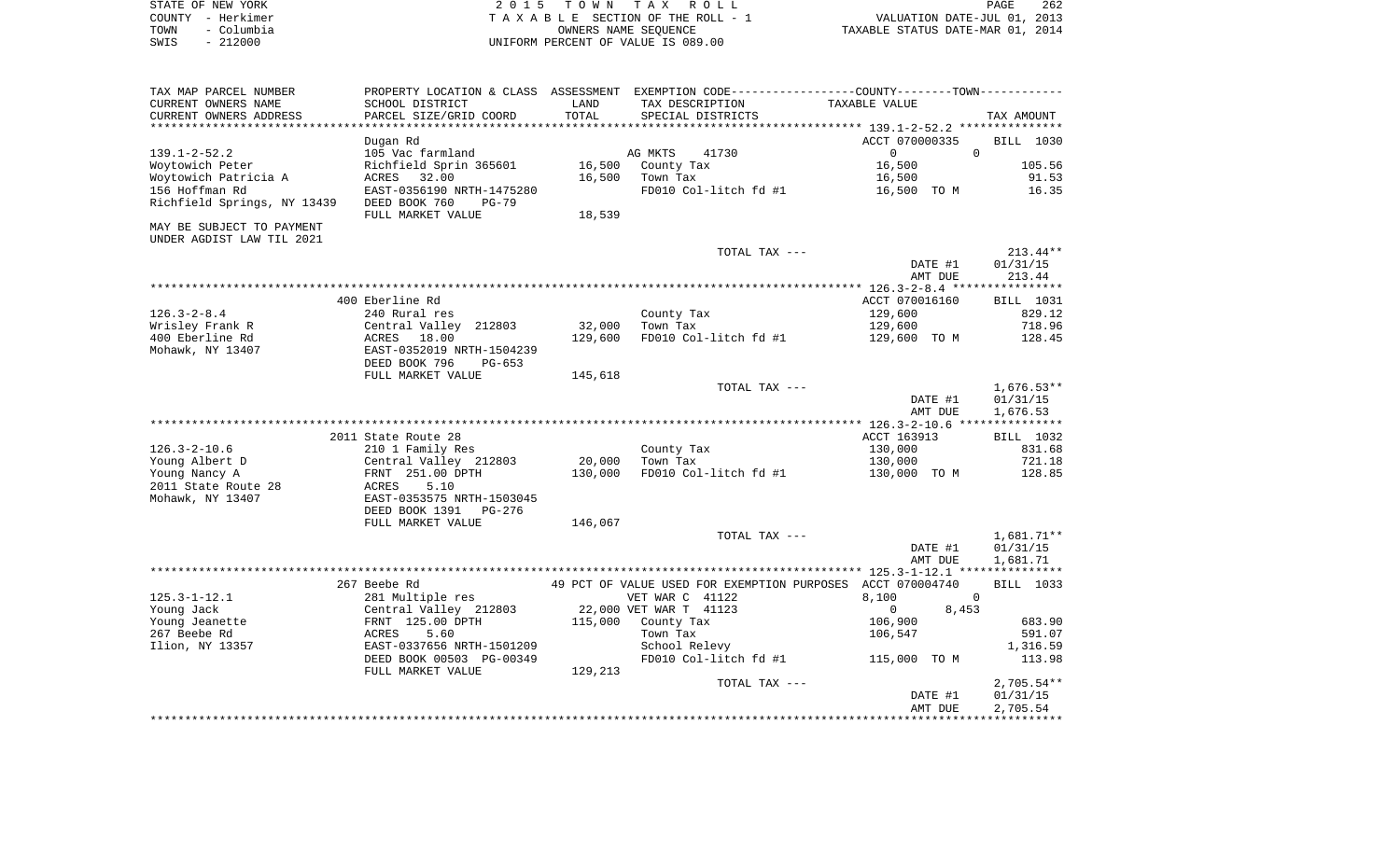| STATE OF NEW YORK  | 2015 TOWN TAX ROLL                 | 263<br>PAGE                      |
|--------------------|------------------------------------|----------------------------------|
| COUNTY - Herkimer  | TAXABLE SECTION OF THE ROLL - 1    | VALUATION DATE-JUL 01, 2013      |
| - Columbia<br>TOWN | OWNERS NAME SEOUENCE               | TAXABLE STATUS DATE-MAR 01, 2014 |
| - 212000<br>SWIS   | UNIFORM PERCENT OF VALUE IS 089.00 |                                  |

| TAX MAP PARCEL NUMBER                             |                                                                     |         | PROPERTY LOCATION & CLASS ASSESSMENT EXEMPTION CODE---------------COUNTY-------TOWN---------- |                         |              |
|---------------------------------------------------|---------------------------------------------------------------------|---------|-----------------------------------------------------------------------------------------------|-------------------------|--------------|
| CURRENT OWNERS NAME                               | SCHOOL DISTRICT                                                     | LAND    | TAX DESCRIPTION                                                                               | TAXABLE VALUE           |              |
| CURRENT OWNERS ADDRESS                            | PARCEL SIZE/GRID COORD                                              | TOTAL   | SPECIAL DISTRICTS                                                                             |                         | TAX AMOUNT   |
| *********************                             |                                                                     |         |                                                                                               |                         |              |
|                                                   | 479 Brennan Rd                                                      |         |                                                                                               | ACCT 070004420          | BILL 1034    |
| $125.4 - 1 - 10.5$                                | 210 1 Family Res                                                    |         | County Tax                                                                                    | 99,400                  | 635.91       |
| Young John                                        | Central Valley 212803                                               | 12,500  | Town Tax                                                                                      | 99,400                  | 551.42       |
| 479 Brennan Rd                                    | Doublewide                                                          | 99,400  | School Relevy                                                                                 |                         | 1,662.78     |
| Ilion, NY 13357                                   | FRNT 340.00 DPTH 240.00                                             |         | FD010 Col-litch fd #1                                                                         | 99,400 TO M             | 98.52        |
|                                                   | 0.94<br>ACRES                                                       |         |                                                                                               |                         |              |
|                                                   | EAST-0345761 NRTH-1502962                                           |         |                                                                                               |                         |              |
|                                                   | DEED BOOK 796<br><b>PG-301</b>                                      |         |                                                                                               |                         |              |
|                                                   | FULL MARKET VALUE                                                   | 111,685 |                                                                                               |                         |              |
|                                                   |                                                                     |         | TOTAL TAX ---                                                                                 |                         | $2,948.63**$ |
|                                                   |                                                                     |         |                                                                                               | DATE #1                 | 01/31/15     |
|                                                   |                                                                     |         |                                                                                               | AMT DUE                 | 2,948.63     |
|                                                   |                                                                     |         |                                                                                               |                         |              |
|                                                   | 435 Hugick Rd                                                       |         | 50 PCT OF VALUE USED FOR EXEMPTION PURPOSES ACCT 070016470                                    |                         | BILL 1035    |
| $132.3 - 1 - 36.1$                                | 120 Field crops                                                     |         | VET WAR C 41122                                                                               | 8,100                   | $\mathbf 0$  |
| Young Roberta E                                   |                                                                     |         | 74,200 VET WAR T 41123                                                                        | 9,660<br>$\overline{0}$ |              |
| Yaworski Eileen M                                 | Richfield Sprin 365601<br>ACRES 123.50<br>EAST-0354010 NRTH-1485209 | 128,800 | County Tax                                                                                    | 120,700                 | 772.18       |
| 435 Hugick Rd                                     |                                                                     |         | Town Tax                                                                                      | 119,140                 | 660.93       |
| Richfield Springs, NY 13439 DEED BOOK 1271 PG-809 |                                                                     |         | FD010 Col-litch fd #1                                                                         | 128,800 TO M            | 127.66       |
|                                                   | FULL MARKET VALUE                                                   | 144,719 |                                                                                               |                         |              |
|                                                   |                                                                     |         | TOTAL TAX ---                                                                                 |                         | $1,560.77**$ |
|                                                   |                                                                     |         |                                                                                               | DATE #1                 | 01/31/15     |
|                                                   |                                                                     |         |                                                                                               | AMT DUE                 | 1,560.77     |
|                                                   |                                                                     |         |                                                                                               |                         |              |
|                                                   | 857 Kingdom Rd                                                      |         |                                                                                               | ACCT 070016500          | BILL 1036    |
| $132.2 - 2 - 4$                                   | 210 1 Family Res                                                    |         | County Tax                                                                                    | 50,800                  | 324.99       |
| Youngs William H                                  | Owen D Young<br>215001                                              | 13,200  | Town Tax                                                                                      | 50,800                  | 281.81       |
| Hectus Leo                                        | 1.10<br>ACRES                                                       | 50,800  | School Relevy                                                                                 |                         | 1,073.92     |
| PO Box 61                                         |                                                                     |         | FD010 Col-litch fd #1 50,800 TO M                                                             |                         | 50.35        |
| Jordanville, NY 13361                             | EAST-0363319 NRTH-1495124<br>DEED BOOK 00350 PG-00069               |         |                                                                                               |                         |              |
|                                                   | FULL MARKET VALUE                                                   | 57,079  |                                                                                               |                         |              |
|                                                   |                                                                     |         | TOTAL TAX ---                                                                                 |                         | 1,731.07**   |
|                                                   |                                                                     |         |                                                                                               | DATE #1                 | 01/31/15     |
|                                                   |                                                                     |         |                                                                                               | AMT DUE                 | 1,731.07     |
|                                                   |                                                                     |         |                                                                                               |                         |              |
|                                                   | Stroupe Rd                                                          |         |                                                                                               | ACCT 070014913          | BILL 1037    |
| $125.4 - 1 - 46.8$                                | 314 Rural vac<10                                                    |         | County Tax                                                                                    | 8,200                   | 52.46        |
| Zahniser Brian P                                  | Central Valley 212803                                               | 8,200   | Town Tax                                                                                      | 8,200                   | 45.49        |
| 116 E Main Street                                 | ACRES<br>5.50                                                       | 8,200   | FD010 Col-litch fd #1                                                                         | 8,200 TO M              | 8.13         |
| Frankfort, NY 13340                               | EAST-0344318 NRTH-1500521                                           |         |                                                                                               |                         |              |
|                                                   | DEED BOOK 781<br>PG-661                                             |         |                                                                                               |                         |              |
|                                                   | FULL MARKET VALUE                                                   | 9,213   |                                                                                               |                         |              |
|                                                   |                                                                     |         | TOTAL TAX ---                                                                                 |                         | $106.08**$   |
|                                                   |                                                                     |         |                                                                                               | DATE #1                 | 01/31/15     |
|                                                   |                                                                     |         |                                                                                               | AMT DUE                 | 106.08       |
|                                                   |                                                                     |         |                                                                                               |                         |              |
|                                                   |                                                                     |         |                                                                                               |                         |              |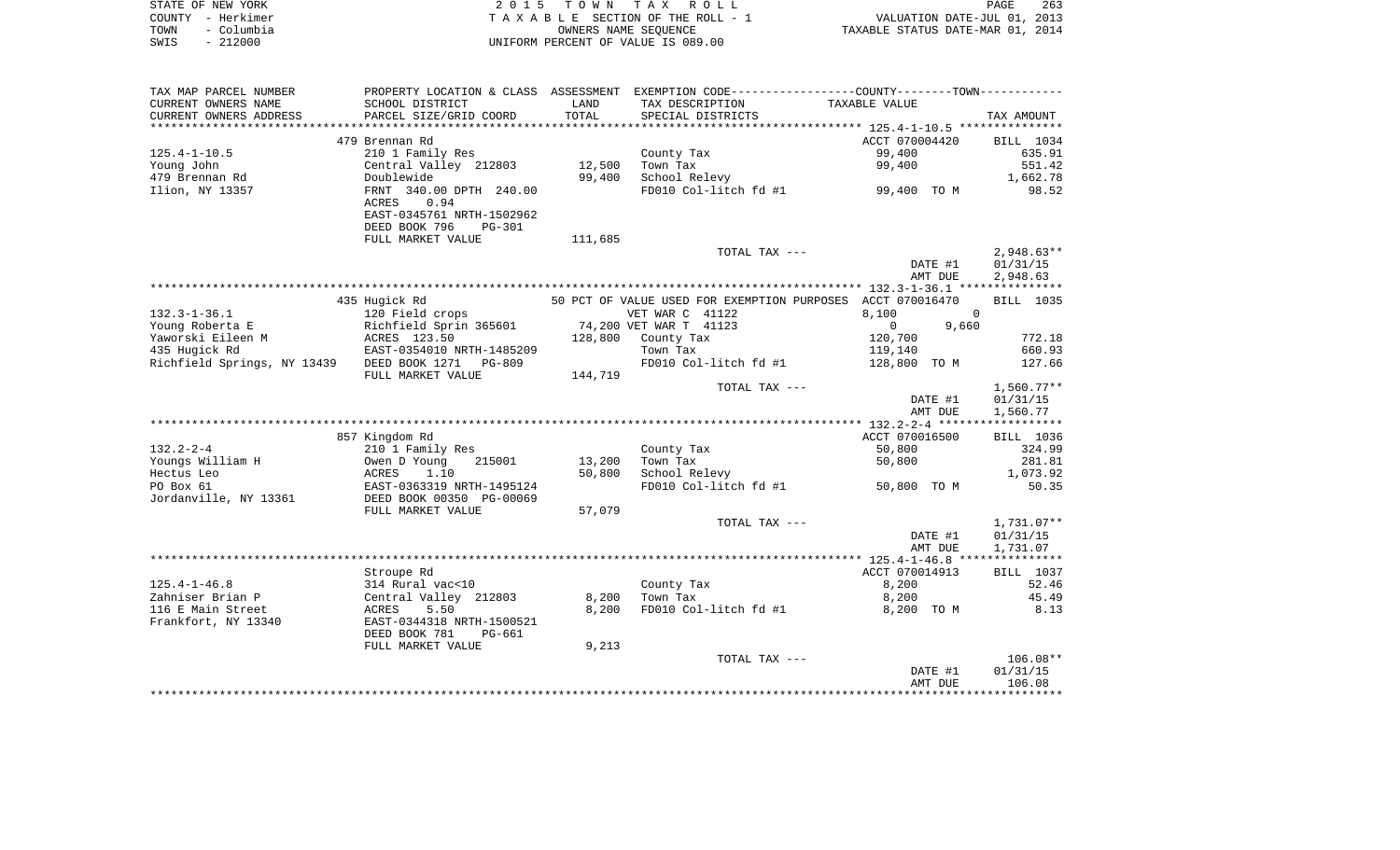| STATE OF NEW YORK  | 2015 TOWN TAX ROLL                    | 264<br>PAGE                      |
|--------------------|---------------------------------------|----------------------------------|
| COUNTY - Herkimer  | T A X A B L E SECTION OF THE ROLL - 1 | VALUATION DATE-JUL 01, 2013      |
| - Columbia<br>TOWN | OWNERS NAME SEOUENCE                  | TAXABLE STATUS DATE-MAR 01, 2014 |
| $-212000$<br>SWIS  | UNIFORM PERCENT OF VALUE IS 089.00    |                                  |

| TAX MAP PARCEL NUMBER     | PROPERTY LOCATION & CLASS             |         | ASSESSMENT EXEMPTION CODE-----------------COUNTY-------TOWN----------- |                         |                    |
|---------------------------|---------------------------------------|---------|------------------------------------------------------------------------|-------------------------|--------------------|
| CURRENT OWNERS NAME       | SCHOOL DISTRICT                       | LAND    | TAX DESCRIPTION                                                        | TAXABLE VALUE           |                    |
| CURRENT OWNERS ADDRESS    | PARCEL SIZE/GRID COORD                | TOTAL   | SPECIAL DISTRICTS                                                      |                         | TAX AMOUNT         |
| ********************      |                                       |         |                                                                        |                         |                    |
|                           | 159 Sarafin Rd                        |         |                                                                        | ACCT 176136             | BILL 1038          |
| $132.1 - 1 - 10$          | 112 Dairy farm                        |         | AG MKTS L 41720                                                        | $\Omega$<br>$\mathbf 0$ |                    |
| Zimmerman LeRoy Z         | Richfield Sprin 365601                | 112,500 | County Tax                                                             | 233,800                 | 1,495.74           |
| Zimmerman Dorcas H        | ACRES 192.00                          | 233,800 | Town Tax                                                               | 233,800                 | 1,297.01           |
| 327 Stacktown Rd          | EAST-0359497 NRTH-1493739             |         | FD010 Col-litch fd #1                                                  | 233,800 TO M            | 231.73             |
| Marietta, PA 17547        | DEED BOOK 1469<br><b>PG-790</b>       |         |                                                                        |                         |                    |
|                           | FULL MARKET VALUE                     | 262,697 |                                                                        |                         |                    |
| MAY BE SUBJECT TO PAYMENT |                                       |         |                                                                        |                         |                    |
| UNDER AGDIST LAW TIL 2018 |                                       |         |                                                                        |                         |                    |
|                           |                                       |         | TOTAL TAX ---                                                          |                         | $3,024.48**$       |
|                           |                                       |         |                                                                        | DATE #1                 | 01/31/15           |
|                           |                                       |         |                                                                        | AMT DUE                 | 3,024.48           |
|                           |                                       |         |                                                                        |                         |                    |
|                           | State Route 28                        |         |                                                                        | ACCT 070012420          | BILL 1039          |
| $132.1 - 1 - 16$          | 105 Vac farmland                      |         | AG MKTS L 41720                                                        | 2,376<br>2,376          |                    |
| Zimmerman LeRoy Z         | Richfield Sprin 365601                | 12,400  | County Tax                                                             | 10,024                  | 64.13              |
| Zimmerman Dorcas H        | 20.00<br>ACRES                        | 12,400  | Town Tax                                                               | 10,024                  | 55.61              |
| 327 Stackstown Rd         | EAST-0358225 NRTH-1490465             |         | FD010 Col-litch fd #1                                                  | 10,024 TO M             | 9.94               |
| Marietta, PA 17547        | DEED BOOK 1469<br><b>PG-790</b>       |         | 2,376 EX                                                               |                         |                    |
|                           | FULL MARKET VALUE                     | 13,933  |                                                                        |                         |                    |
| MAY BE SUBJECT TO PAYMENT |                                       |         |                                                                        |                         |                    |
| UNDER AGDIST LAW TIL 2018 |                                       |         |                                                                        |                         |                    |
|                           |                                       |         | TOTAL TAX ---                                                          |                         | 129.68**           |
|                           |                                       |         |                                                                        | DATE #1                 | 01/31/15<br>129.68 |
|                           |                                       |         |                                                                        | AMT DUE                 | ****************** |
|                           | Kingdom Rd                            |         |                                                                        | ACCT 070012540          | BILL 1040          |
| $132.2 - 2 - 9$           | 105 Vac farmland                      |         | AG MKTS L 41720                                                        | 20,086                  |                    |
| Zimmerman LeRoy Z         | Owen D Young<br>215001                | 82,000  | County Tax                                                             | 20,086<br>62,314        | 398.66             |
|                           | ACRES 126.80                          |         |                                                                        |                         | 345.69             |
| Zimmerman Dorcas H        |                                       | 82,400  | Town Tax                                                               | 62,314                  |                    |
| 237 Stackstown Rd         | EAST-0362641 NRTH-1493446<br>$PG-790$ |         | FD010 Col-litch fd #1                                                  | 62,314 TO M             | 61.76              |
| Marietta, PA 17547        | DEED BOOK 1469                        | 92,584  | 20,086 EX                                                              |                         |                    |
| MAY BE SUBJECT TO PAYMENT | FULL MARKET VALUE                     |         |                                                                        |                         |                    |
| UNDER AGDIST LAW TIL 2018 |                                       |         |                                                                        |                         |                    |
|                           |                                       |         | TOTAL TAX ---                                                          |                         | 806.11**           |
|                           |                                       |         |                                                                        | DATE #1                 | 01/31/15           |
|                           |                                       |         |                                                                        | AMT DUE                 | 806.11             |
|                           |                                       |         |                                                                        |                         |                    |
|                           | 102 Finger Ave                        |         |                                                                        | ACCT 153098             | <b>BILL</b> 1041   |
| $131.1 - 1 - 53.1$        | 210 1 Family Res                      |         | County Tax                                                             | 77,000                  | 492.61             |
| Zimpel Karla B            | Mount Markham<br>215601               | 20,000  | Town Tax                                                               | 77,000                  | 427.16             |
| 102 Finger Ave            | ACRES<br>4.50                         | 77,000  | FD010 Col-litch fd #1                                                  | 77,000 TO M             | 76.32              |
| West Winfield, NY 13491   | EAST-0336403 NRTH-1490066             |         |                                                                        |                         |                    |
|                           | DEED BOOK 1324<br><b>PG-107</b>       |         |                                                                        |                         |                    |
|                           | FULL MARKET VALUE                     | 86,517  |                                                                        |                         |                    |
|                           |                                       |         | TOTAL TAX ---                                                          |                         | $996.09**$         |
|                           |                                       |         |                                                                        | DATE #1                 | 01/31/15           |
|                           |                                       |         |                                                                        | AMT DUE                 | 996.09             |
|                           |                                       |         |                                                                        |                         | *********          |
|                           |                                       |         |                                                                        |                         |                    |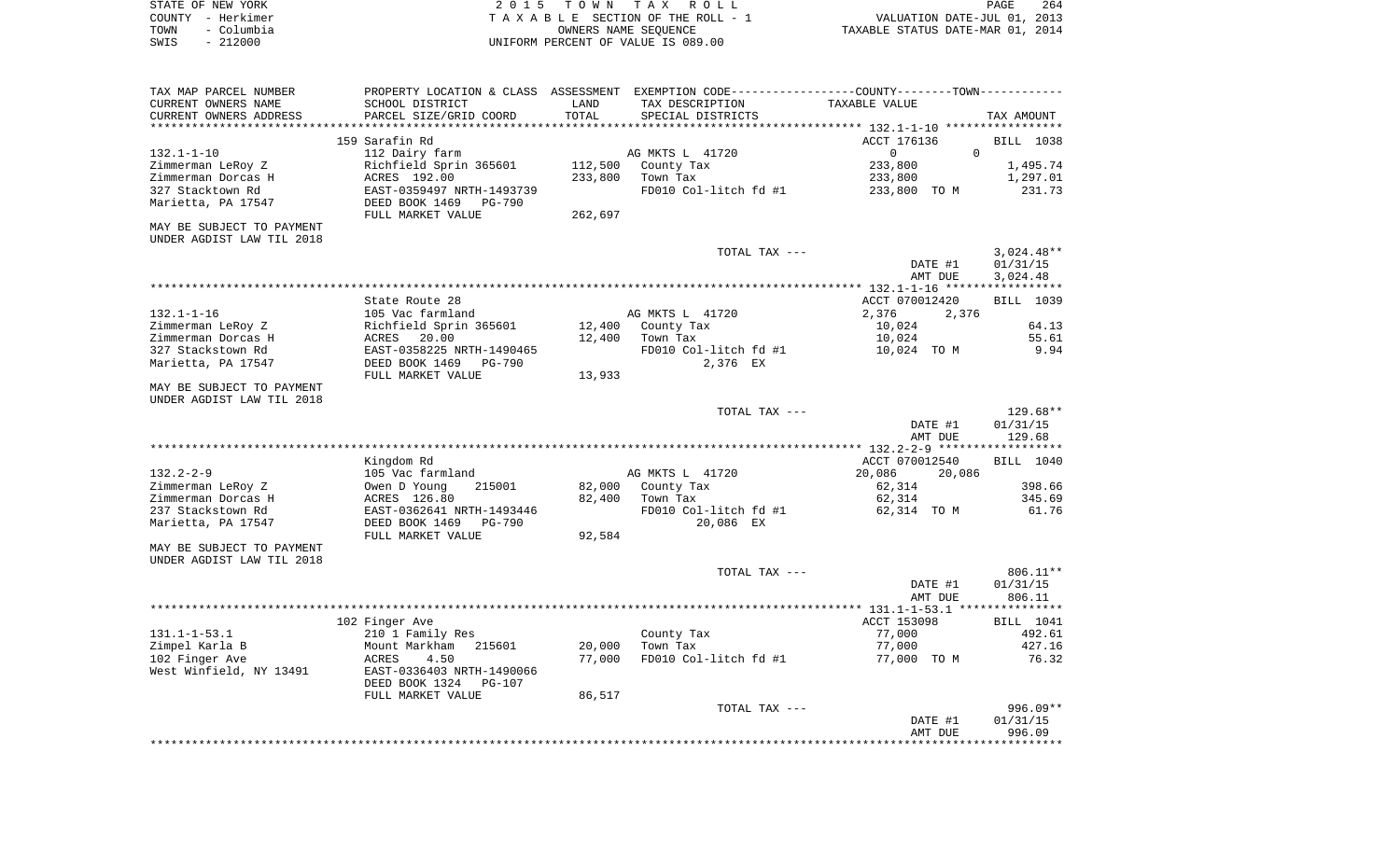| STATE OF NEW YORK |            | 2015 TOWN TAX ROLL                    | 265<br>PAGE                      |
|-------------------|------------|---------------------------------------|----------------------------------|
| COUNTY - Herkimer |            | T A X A B L E SECTION OF THE ROLL - 1 | VALUATION DATE-JUL 01, 2013      |
| TOWN              | - Columbia | OWNERS NAME SEOUENCE                  | TAXABLE STATUS DATE-MAR 01, 2014 |
| SWIS              | $-212000$  | UNIFORM PERCENT OF VALUE IS 089.00    |                                  |

 $\frac{265}{2013}$ <br> $\frac{2014}{2014}$ 

| TAX MAP PARCEL NUMBER   | PROPERTY LOCATION & CLASS ASSESSMENT |        | EXEMPTION CODE-----------------COUNTY-------TOWN----------- |                |            |
|-------------------------|--------------------------------------|--------|-------------------------------------------------------------|----------------|------------|
| CURRENT OWNERS NAME     | SCHOOL DISTRICT                      | LAND   | TAX DESCRIPTION                                             | TAXABLE VALUE  |            |
| CURRENT OWNERS ADDRESS  | PARCEL SIZE/GRID COORD               | TOTAL  | SPECIAL DISTRICTS                                           |                | TAX AMOUNT |
|                         |                                      |        |                                                             |                |            |
|                         | Millers Mills Rd                     |        |                                                             | ACCT 153098    | BILL 1042  |
| 131.1-1-54              | 314 Rural vac<10                     |        | County Tax                                                  | 1,000          | 6.40       |
| Zimpel Karla B          | Mount Markham 215601                 | 1,000  | Town Tax                                                    | 1,000          | 5.55       |
| 102 Finger Ave          | FRNT 18.00 DPTH<br>50.00             | 1,000  | FD010 Col-litch fd #1                                       | 1,000 TO M     | .99        |
| West Winfield, NY 13491 | EAST-0336467 NRTH-1489889            |        |                                                             |                |            |
|                         | DEED BOOK 1324 PG-107                |        |                                                             |                |            |
|                         | FULL MARKET VALUE                    | 1,124  |                                                             |                |            |
|                         |                                      |        | TOTAL TAX ---                                               |                | $12.94**$  |
|                         |                                      |        |                                                             | DATE #1        | 01/31/15   |
|                         |                                      |        |                                                             | AMT DUE        | 12.94      |
|                         |                                      |        |                                                             |                |            |
|                         | 463 No Columbia Rd                   |        |                                                             | ACCT 070011280 | BILL 1043  |
| 125.2-2-36.1            | 210 1 Family Res                     |        | County Tax                                                  | 67,000         | 428.63     |
| Zuis Kenneth J          | Central Valley 212803                | 26,900 | Town Tax                                                    | 67,000         | 371.68     |
| 463 N Columbia Rd       | Doublewide                           | 67,000 | FD010 Col-litch fd #1                                       | 67,000 TO M    | 66.41      |
| Ilion, NY 13357         | 9.10 BANK<br>635<br>ACRES            |        |                                                             |                |            |
|                         | EAST-0345743 NRTH-1508838            |        |                                                             |                |            |
|                         | DEED BOOK 1135 PG-637                |        |                                                             |                |            |
|                         | FULL MARKET VALUE                    | 75,281 |                                                             |                |            |
|                         |                                      |        | TOTAL TAX ---                                               |                | 866.72**   |
|                         |                                      |        |                                                             | DATE #1        | 01/31/15   |
|                         |                                      |        |                                                             | AMT DUE        | 866.72     |
|                         |                                      |        |                                                             |                |            |
|                         |                                      |        |                                                             |                |            |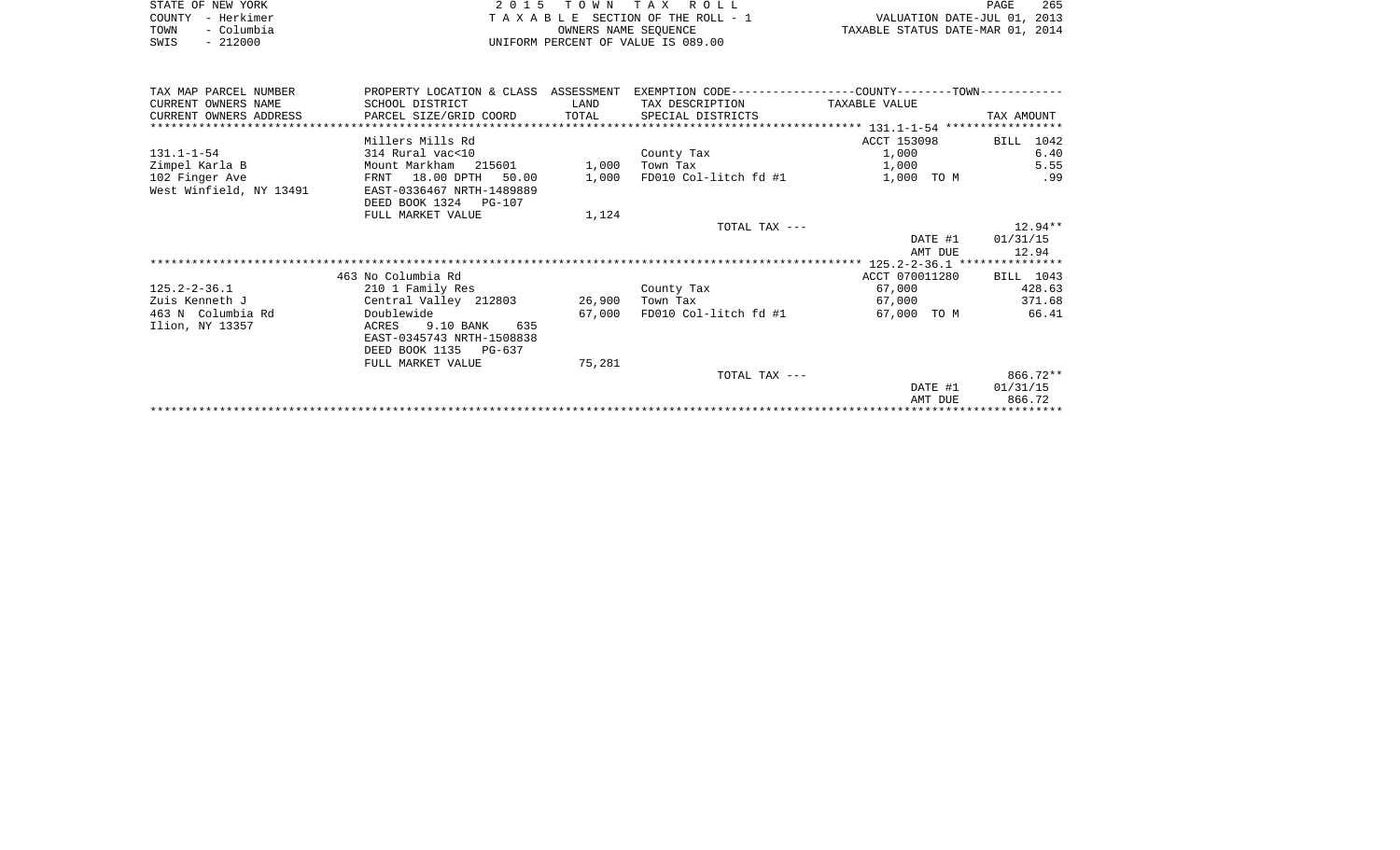|      | STATE OF NEW YORK | 2015 TOWN TAX ROLL                    | PAGE                             | - 266 |
|------|-------------------|---------------------------------------|----------------------------------|-------|
|      | COUNTY - Herkimer | T A X A B L E SECTION OF THE ROLL - 1 | VALUATION DATE-JUL 01, 2013      |       |
| TOWN | - Columbia        |                                       | TAXABLE STATUS DATE-MAR 01, 2014 |       |
| SWIS | - 212000          | UNIFORM PERCENT OF VALUE IS 089.00    | RPS155/V04/L015                  |       |
|      |                   |                                       | CURRENT DATE 12/16/2014          |       |

### R O L L S U B S E C T I O N - - T O T A L S

#### \*\*\* S P E C I A L D I S T R I C T S U M M A R Y \*\*\*

| CODE                                                       | TOTAL   | EXTENSION  | EXTENSION | AD VALOREM            | EXEMPT           | TAXABLE               | TOTAL               |
|------------------------------------------------------------|---------|------------|-----------|-----------------------|------------------|-----------------------|---------------------|
| DISTRICT NAME                                              | PARCELS | TYPE       | VALUE     | VALUE                 | AMOUNT           | VALUE                 | TAX                 |
| FD010 Col-litch fd # 1,043 TOTAL M<br>LT010 Columbia lt di |         | 32 TOTAL M |           | 67211,150<br>1943,800 | 224,025<br>6.522 | 66987,125<br>1937,278 | 66,394.31<br>699.98 |

#### \*\*\* S C H O O L D I S T R I C T S U M M A R Y \*\*\*

| CODE   | DISTRICT NAME                    | TOTAL<br>PARCELS | ASSESSED<br>LAND | ASSESSED<br>TOTAL | EXEMPT<br>AMOUNT    | TOTAL<br>TAXABLE         |
|--------|----------------------------------|------------------|------------------|-------------------|---------------------|--------------------------|
|        |                                  |                  |                  |                   | STAR AMOUNT         | STAR TAXABLE             |
|        | Central Valley Cntrl             | 481              | 9688,188         | 29353,350         | 327,997             | 29,025,353               |
| 212803 | Owen D Young                     | 39               | 749,241          | 1684,300          | 7865,048<br>20,687  | 21,160,305<br>1,663,613  |
| 215001 | Mount Markham                    | 268              | 5322,900         | 17153,900         | 335,340<br>200,515  | 1,328,273<br>16,953,385  |
| 215601 | Richfield Springs                | 255              | 6907,336         | 19096,600         | 3968,777<br>822,188 | 12,984,608<br>18,274,412 |
| 365601 |                                  |                  |                  |                   | 4029,480            | 14,244,932               |
|        | SUB-TOTAL                        | 1043             | 22667,665        | 67288,150         | 1371,387            | 65,916,763               |
|        | $S \cup B - T \cup T A L (CONT)$ |                  |                  |                   | 16198,645           | 49,718,118               |
|        | TOTAL                            | 1043             | 22667,665        | 67288,150         | 1371,387            | 65,916,763               |
|        | TO TAL (CONT)                    |                  |                  |                   | 16198,645           | 49,718,118               |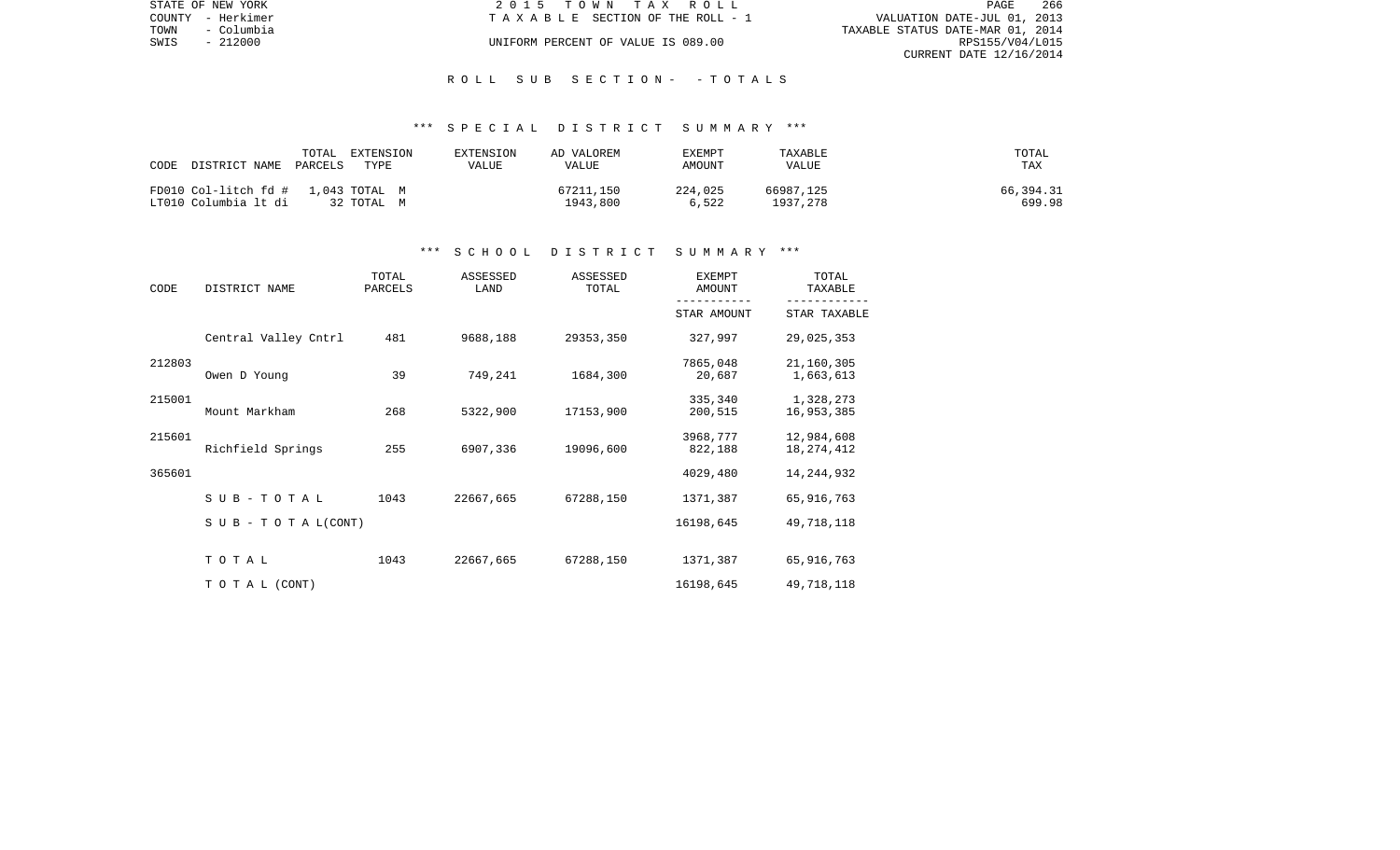|                                  | PAGE                        | 267 |
|----------------------------------|-----------------------------|-----|
|                                  | VALUATION DATE-JUL 01, 2013 |     |
| TAXABLE STATUS DATE-MAR 01, 2014 |                             |     |
|                                  | RPS155/V04/L015             |     |
|                                  | CURRENT DATE 12/16/2014     |     |

STATE OF NEW YORK **2015 TOWN TAX ROLL** COUNTY - Herkimer  $T A X A B L E$  SECTION OF THE ROLL - 1

UNIFORM PERCENT OF VALUE IS 089.00

#### R O L L S U B S E C T I O N - - T O T A L S

## \*\*\* S Y S T E M C O D E S S U M M A R Y \*\*\*

#### NO SYSTEM EXEMPTIONS AT THIS LEVEL

# \*\*\* E X E M P T I O N S U M M A R Y \*\*\*

|                | TOTAL   |          |          |
|----------------|---------|----------|----------|
| DESCRIPTION    | PARCELS | COUNTY   | TOWN     |
| VETFUND CT     | 1       | 1,050    | 1,050    |
| VET WAR C      | 28      | 215,745  |          |
| VET WAR T      | 28      |          | 269,973  |
| VET COM C      | 26      | 336,261  |          |
| VET COM T      | 26      |          | 427,861  |
| VET DIS C      | 9       | 160,425  |          |
| VET DIS T      | 9       |          | 181,825  |
| $CW$ 15 $VET/$ | 5       | 40,500   |          |
| CW DISBLD      | 1       | 24,750   |          |
| AGRIC 10 Y     | 5       | 291,500  | 291,500  |
| AG MKTS L      | 52      | 224,025  | 224,025  |
| AG MKTS        | 59      | 258,207  | 258,207  |
| AGED-ALL       | 4       | 122,905  | 122,248  |
| AGED-CNTY      | 1       | 23,200   |          |
| AGRIC 10 Y     | 30      | 470,700  | 470,700  |
| TOTAL          | 284     | 2169,268 | 2247,389 |
|                |         |          |          |

| ROLL<br>SEC | DESCRIPTION                             | TOTAL<br>PARCELS | ASSESSED<br>LAND       | ASSESSED<br>TOTAL      | EXEMPT<br>AMOUNT       | TOTAL<br>TAXABLE         | TOTAL<br>TAX                           |
|-------------|-----------------------------------------|------------------|------------------------|------------------------|------------------------|--------------------------|----------------------------------------|
|             |                                         |                  |                        |                        | STAR AMOUNT            | STAR TAXABLE             |                                        |
|             | County Tax<br>Town Tax<br>School Relevy |                  | 22667,665<br>22667,665 | 67288,150<br>67288,150 | 2,169,268<br>2,247,389 | 65,118,882<br>65,040,761 | 416,600.08<br>360,815.03               |
|             | SPEC DIST TAXES<br>TAXABLE              | 1,043            |                        |                        |                        |                          | 177,697.89<br>67,094.29<br>1022,207.29 |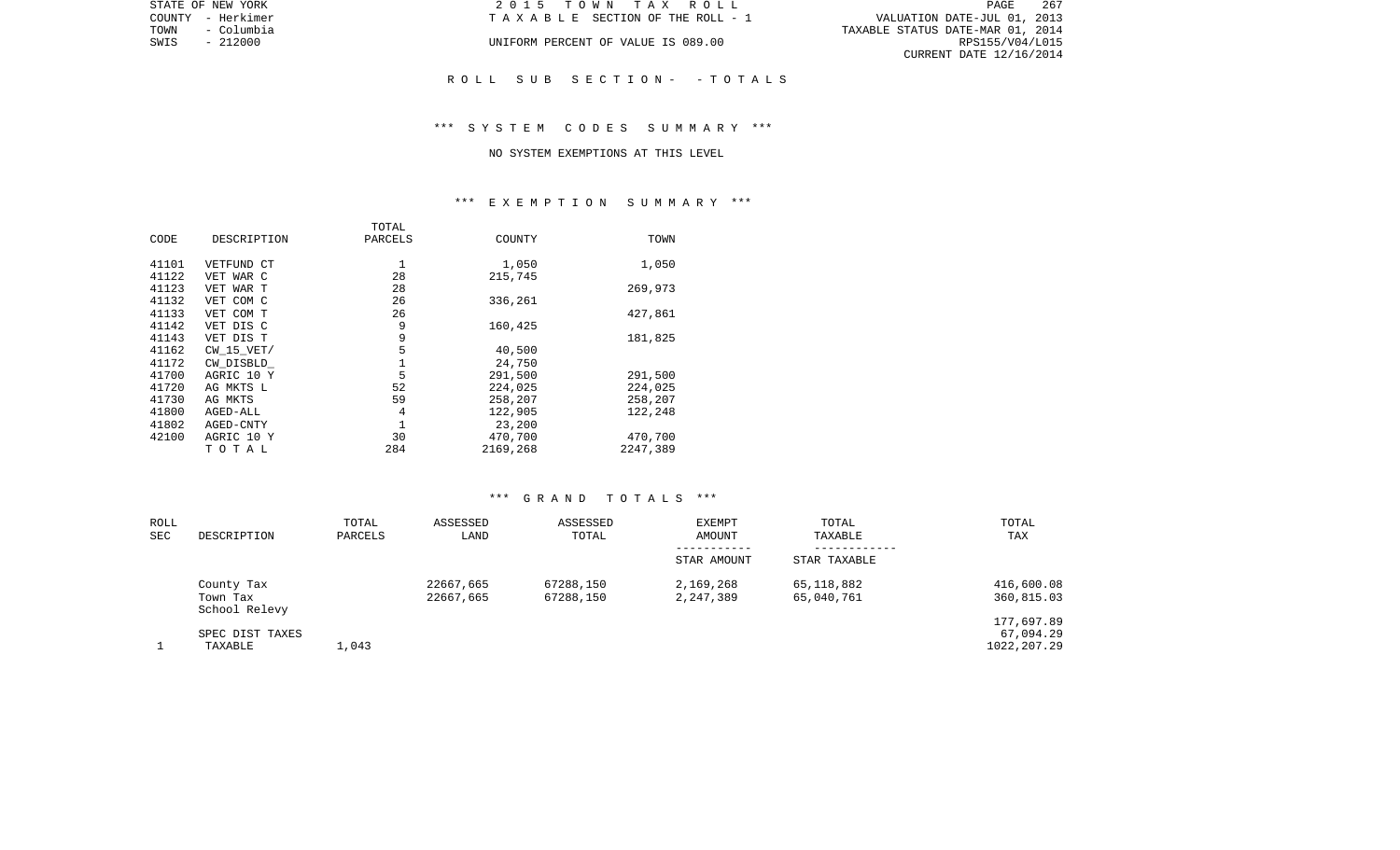|      | STATE OF NEW YORK | 2015 TOWN TAX ROLL                 |                                  | PAGE                    | -268 |
|------|-------------------|------------------------------------|----------------------------------|-------------------------|------|
|      | COUNTY - Herkimer | TAXABLE SECTION OF THE ROLL - 1    | VALUATION DATE-JUL 01, 2013      |                         |      |
| TOWN | - Columbia        |                                    | TAXABLE STATUS DATE-MAR 01, 2014 |                         |      |
| SWIS | $-212000$         | UNIFORM PERCENT OF VALUE IS 089.00 |                                  | RPS155/V04/L015         |      |
|      |                   |                                    |                                  | CURRENT DATE 12/16/2014 |      |

#### R O L L S E C T I O N T O T A L S

### \*\*\* S P E C I A L D I S T R I C T S U M M A R Y \*\*\*

| TOTAL<br>CODE<br>DISTRICT NAME<br>PARCELS                  | EXTENSION<br>TYPE | EXTENSION<br>VALUE | AD VALOREM<br>VALUE   | EXEMPT<br>AMOUNT | TAXABLE<br>VALUE      | TOTAL<br>TAX        |
|------------------------------------------------------------|-------------------|--------------------|-----------------------|------------------|-----------------------|---------------------|
| FD010 Col-litch fd # 1,043 TOTAL M<br>LT010 Columbia lt di | 32 TOTAL M        |                    | 67211,150<br>1943,800 | 224,025<br>6,522 | 66987,125<br>1937.278 | 66,394.31<br>699.98 |

#### \*\*\* S C H O O L D I S T R I C T S U M M A R Y \*\*\*

| CODE   | DISTRICT NAME                    | TOTAL<br>PARCELS | ASSESSED<br>LAND | ASSESSED<br>TOTAL | <b>EXEMPT</b><br>AMOUNT | TOTAL<br>TAXABLE |
|--------|----------------------------------|------------------|------------------|-------------------|-------------------------|------------------|
|        |                                  |                  |                  |                   | STAR AMOUNT             | STAR TAXABLE     |
|        | Central Valley Cntrl             | 481              | 9688,188         | 29353,350         | 327,997                 | 29,025,353       |
| 212803 |                                  |                  |                  |                   | 7865,048                | 21,160,305       |
|        | Owen D Young                     | 39               | 749,241          | 1684,300          | 20,687                  | 1,663,613        |
| 215001 |                                  |                  |                  |                   | 335,340                 | 1,328,273        |
|        | Mount Markham                    | 268              | 5322,900         | 17153,900         | 200,515                 | 16,953,385       |
| 215601 |                                  |                  |                  |                   | 3968,777                | 12,984,608       |
|        | Richfield Springs                | 255              | 6907,336         | 19096,600         | 822,188                 | 18, 274, 412     |
| 365601 |                                  |                  |                  |                   | 4029,480                | 14, 244, 932     |
|        | $SUB - TO T AL$                  | 1043             | 22667,665        | 67288,150         | 1371,387                | 65,916,763       |
|        | $S \cup B - T \cup T A L (CONT)$ |                  |                  |                   | 16198,645               | 49,718,118       |
|        |                                  |                  |                  |                   |                         |                  |
|        | TOTAL                            | 1043             | 22667,665        | 67288,150         | 1371,387                | 65,916,763       |
|        | TO TAL (CONT)                    |                  |                  |                   | 16198,645               | 49,718,118       |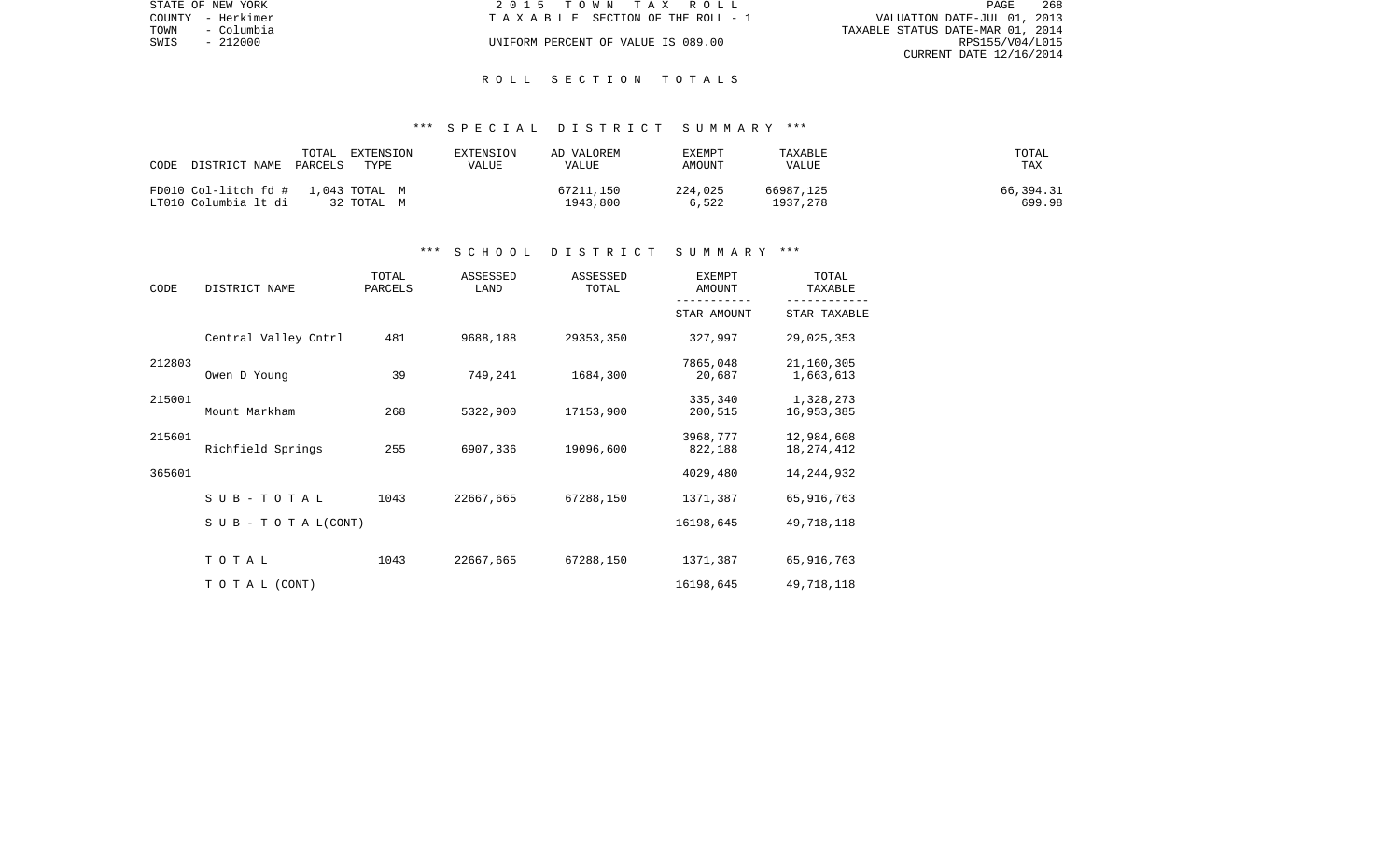|      | STATE OF NEW YORK | 2015 TOWN TAX ROLL                 | 269<br>PAGE                      |
|------|-------------------|------------------------------------|----------------------------------|
|      | COUNTY - Herkimer | TAXABLE SECTION OF THE ROLL - 1    | VALUATION DATE-JUL 01, 2013      |
| TOWN | - Columbia        |                                    | TAXABLE STATUS DATE-MAR 01, 2014 |
| SWIS | $-212000$         | UNIFORM PERCENT OF VALUE IS 089.00 | RPS155/V04/L015                  |
|      |                   |                                    | CURRENT DATE 12/16/2014          |
|      |                   |                                    |                                  |
|      |                   | ROLL SECTION TOTALS                |                                  |

## \*\*\* S Y S T E M C O D E S S U M M A R Y \*\*\*

#### NO SYSTEM EXEMPTIONS AT THIS LEVEL

# \*\*\* E X E M P T I O N S U M M A R Y \*\*\*

| DESCRIPTION | PARCELS | COUNTY   | TOWN     |
|-------------|---------|----------|----------|
| VETFUND CT  |         | 1,050    | 1,050    |
| VET WAR C   | 28      | 215,745  |          |
| VET WAR T   | 28      |          | 269,973  |
| VET COM C   | 26      | 336,261  |          |
| VET COM T   | 26      |          | 427,861  |
| VET DIS C   | 9       | 160,425  |          |
| VET DIS T   | 9       |          | 181,825  |
| CW 15 VET/  | 5       | 40,500   |          |
| CW DISBLD   |         | 24,750   |          |
| AGRIC 10 Y  | 5       | 291,500  | 291,500  |
| AG MKTS L   | 52      | 224,025  | 224,025  |
| AG MKTS     | 59      | 258,207  | 258,207  |
| AGED-ALL    | 4       | 122,905  | 122,248  |
| AGED-CNTY   |         | 23,200   |          |
| AGRIC 10 Y  | 30      | 470,700  | 470,700  |
| TOTAL       | 284     | 2169,268 | 2247,389 |
|             |         | TOTAL    |          |

| ROLL<br>SEC | DESCRIPTION                             | TOTAL<br>PARCELS | ASSESSED<br>LAND       | ASSESSED<br>TOTAL      | EXEMPT<br>AMOUNT<br>-----------<br>STAR AMOUNT | TOTAL<br>TAXABLE<br>----------<br>STAR TAXABLE | TOTAL<br>TAX                            |
|-------------|-----------------------------------------|------------------|------------------------|------------------------|------------------------------------------------|------------------------------------------------|-----------------------------------------|
|             | County Tax<br>Town Tax<br>School Relevy |                  | 22667,665<br>22667,665 | 67288,150<br>67288,150 | 2,169,268<br>2,247,389                         | 65,118,882<br>65,040,761                       | 416,600.08<br>360,815.03                |
|             | SPEC DIST TAXES<br>TAXABLE              | 1,043            |                        |                        |                                                |                                                | 177,697.89<br>67,094.29<br>1022, 207.29 |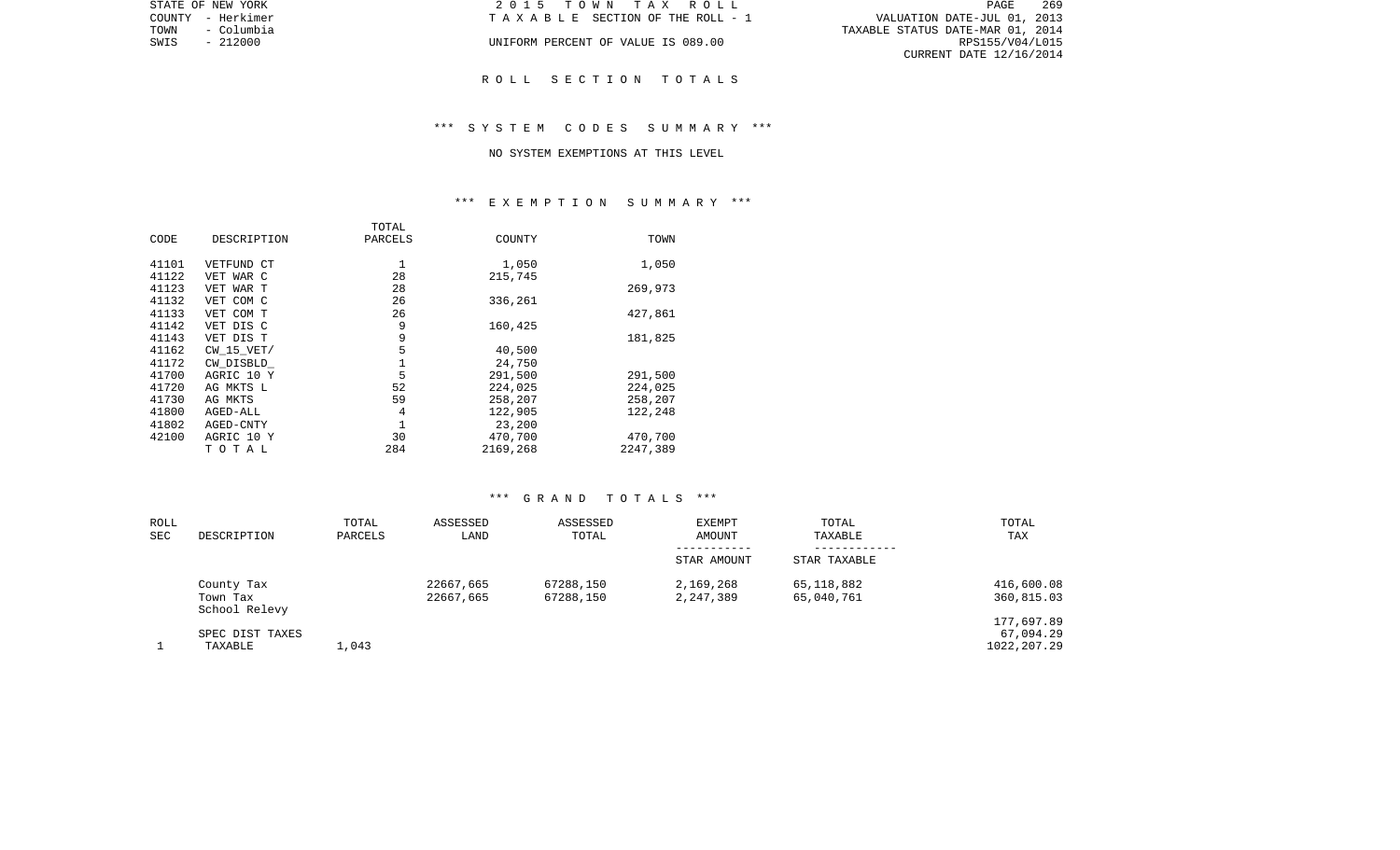|      | STATE OF NEW YORK |                                                            | 2015 TOWN TAX ROLL                 |                      |  |  |  |                                                                                   | PAGE | 2.70 |
|------|-------------------|------------------------------------------------------------|------------------------------------|----------------------|--|--|--|-----------------------------------------------------------------------------------|------|------|
|      | COUNTY - Herkimer |                                                            |                                    |                      |  |  |  | STATE OWNED LAND SECTION OF THE ROLL - 3 SUB-SECT - A VALUATION DATE-JUL 01, 2013 |      |      |
| TOWN | - Columbia        | ROLL SUB-SECT - A- SECTION 532-A RPTL WILD OR FOREST LANDS |                                    |                      |  |  |  | TAXABLE STATUS DATE-MAR 01, 2014                                                  |      |      |
| SWIS | - 212000          |                                                            |                                    | OWNERS NAME SEOUENCE |  |  |  |                                                                                   |      |      |
|      |                   |                                                            | UNIFORM PERCENT OF VALUE IS 089.00 |                      |  |  |  |                                                                                   |      |      |

| TAX MAP PARCEL NUMBER  | PROPERTY LOCATION & CLASS ASSESSMENT |        |                       | EXEMPTION CODE-----------------COUNTY-------TOWN----------- |                  |
|------------------------|--------------------------------------|--------|-----------------------|-------------------------------------------------------------|------------------|
| CURRENT OWNERS NAME    | SCHOOL DISTRICT                      | LAND   | TAX DESCRIPTION       | TAXABLE VALUE                                               |                  |
| CURRENT OWNERS ADDRESS | PARCEL SIZE/GRID COORD TOTAL         |        | SPECIAL DISTRICTS     |                                                             | TAX AMOUNT       |
|                        |                                      |        |                       |                                                             |                  |
|                        | Millers Mills Rd                     |        |                       | ACCT 0110001                                                |                  |
| $131.4 - 1 - 6$        | 941 SOL reforest                     |        | County Tax            | 10,800                                                      | 69.09            |
| New York State         | Mount Markham 215601                 | 10,800 | Town Tax              | 10,800                                                      | 59.91            |
| Albany, NY 12236       | 50.00 BANK<br>984<br>ACRES           | 10,800 | FD010 Col-litch fd #1 | 10,800 TO M                                                 | 10.70            |
|                        | EAST-0339333 NRTH-1486051            |        |                       |                                                             |                  |
|                        | FULL MARKET VALUE                    | 12,135 |                       |                                                             |                  |
|                        |                                      |        | TOTAL TAX ---         |                                                             | 139.70**         |
|                        |                                      |        |                       |                                                             | DATE #1 01/31/15 |
|                        |                                      |        |                       | AMT DUE                                                     | 139.70           |
|                        |                                      |        |                       |                                                             |                  |
|                        |                                      |        |                       | ACCT 0100001                                                |                  |
| $333. - 1 - 1$         | 990 Taxabl state                     |        | County Tax            | 2,700                                                       | 17.27            |
| New York State         | Mount Markham 215601                 | 2,700  | Town Tax              | 2,700                                                       | 14.98            |
| Albany, NY 12236       | $0.50$ BANK<br>984<br>ACRES          | 2,700  | FD010 Col-litch fd #1 | 2,700 TO M                                                  | 2.68             |
|                        | DEED BOOK 00000                      |        |                       |                                                             |                  |
|                        | FULL MARKET VALUE                    | 3,034  |                       |                                                             |                  |
|                        |                                      |        | TOTAL TAX ---         |                                                             | $34.93**$        |
|                        |                                      |        |                       | DATE #1                                                     | 01/31/15         |
|                        |                                      |        |                       | AMT DUE                                                     | 34.93            |
|                        |                                      |        |                       |                                                             |                  |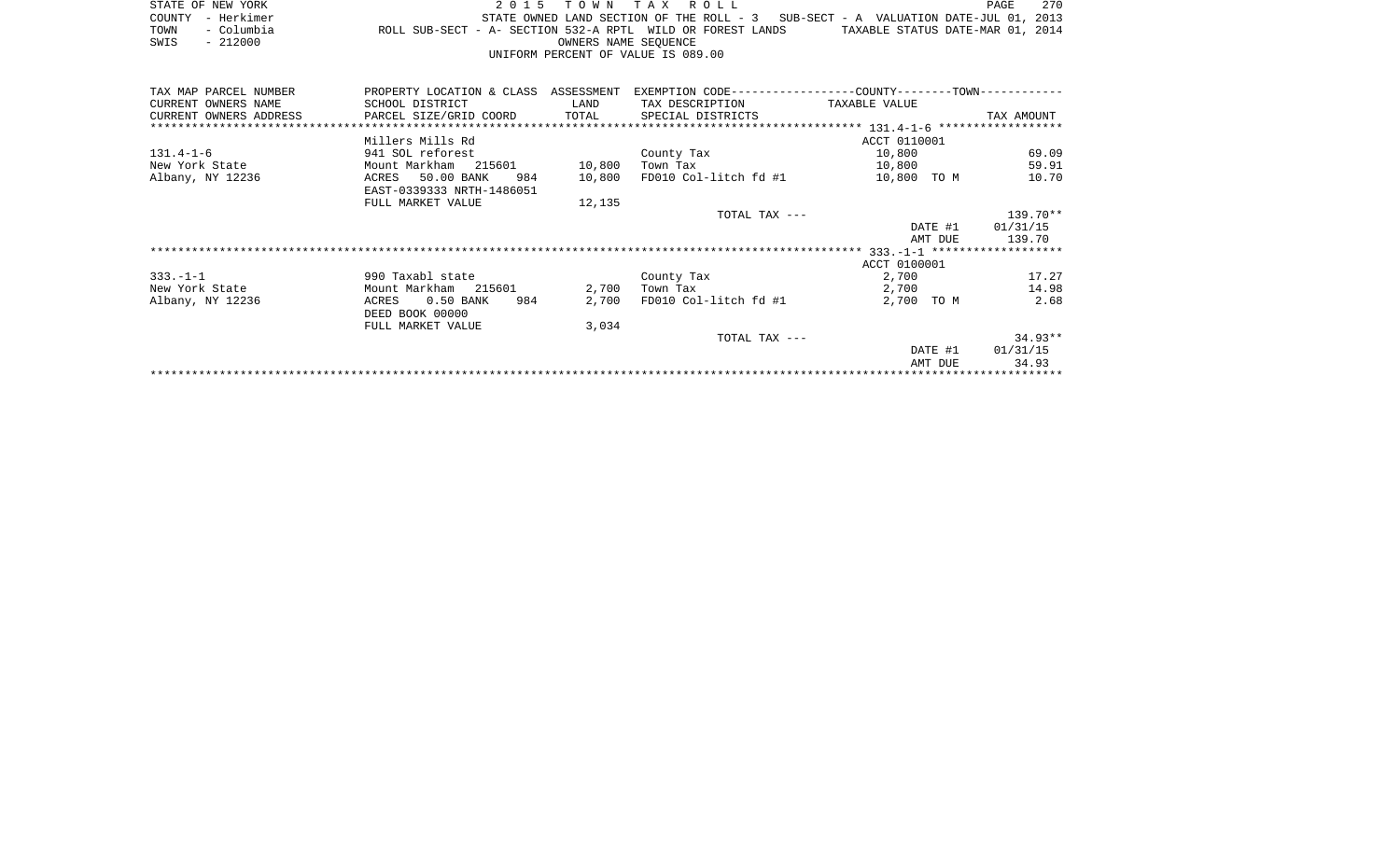| STATE OF NEW YORK |            |                                                            |                                    |  |  | 2015 TOWN TAX ROLL |                                                                                   |                                  | PAGE            | - 271 |
|-------------------|------------|------------------------------------------------------------|------------------------------------|--|--|--------------------|-----------------------------------------------------------------------------------|----------------------------------|-----------------|-------|
| COUNTY - Herkimer |            |                                                            |                                    |  |  |                    | STATE OWNED LAND SECTION OF THE ROLL - 3 SUB-SECT - A VALUATION DATE-JUL 01, 2013 |                                  |                 |       |
| TOWN              | - Columbia | ROLL SUB-SECT - A- SECTION 532-A RPTL WILD OR FOREST LANDS |                                    |  |  |                    |                                                                                   | TAXABLE STATUS DATE-MAR 01, 2014 |                 |       |
| SWIS              | - 212000   |                                                            |                                    |  |  |                    |                                                                                   |                                  | RPS155/V04/L015 |       |
|                   |            |                                                            | UNIFORM PERCENT OF VALUE IS 089.00 |  |  |                    |                                                                                   | CURRENT DATE 12/16/2014          |                 |       |

## R O L L S U B S E C T I O N - A - T O T A L S

## \*\*\* S P E C I A L D I S T R I C T S U M M A R Y \*\*\*

| CODE<br>DISTRICT NAME | TOTAL<br>EXTENSION<br>TYPE<br>PARCELS | <b>EXTENSION</b><br>VALUE | AD VALOREM<br>VALUE | EXEMPT<br>AMOUNT | TAXABLE<br>VALUE | TOTAL<br>TAX |
|-----------------------|---------------------------------------|---------------------------|---------------------|------------------|------------------|--------------|
| FD010 Col-litch fd #  | 2 TOTAL M                             |                           | 13,500              |                  | 13,500           | 13.38        |

## \*\*\* S C H O O L D I S T R I C T S U M M A R Y \*\*\*

| CODE   | DISTRICT NAME                    | TOTAL<br>PARCELS | ASSESSED<br>LAND | ASSESSED<br>TOTAL | EXEMPT<br>AMOUNT | TOTAL<br>TAXABLE |
|--------|----------------------------------|------------------|------------------|-------------------|------------------|------------------|
|        |                                  |                  |                  |                   | STAR AMOUNT      | STAR TAXABLE     |
|        | Mount Markham                    | 2                | 13,500           | 13,500            |                  | 13,500           |
| 215601 |                                  |                  |                  |                   |                  | 13,500           |
|        | SUB-TOTAL                        | 2                | 13,500           | 13,500            |                  | 13,500           |
|        | $S \cup B - T \cup T A L (CONT)$ |                  |                  |                   |                  | 13,500           |
|        |                                  |                  |                  |                   |                  |                  |
|        | TOTAL                            | 2                | 13,500           | 13,500            |                  | 13,500           |
|        | T O T A L (CONT)                 |                  |                  |                   |                  | 13,500           |

\*\*\* S Y S T E M C O D E S S U M M A R Y \*\*\*

#### NO SYSTEM EXEMPTIONS AT THIS LEVEL

\*\*\* E X E M P T I O N S U M M A R Y \*\*\*

NO EXEMPTIONS AT THIS LEVEL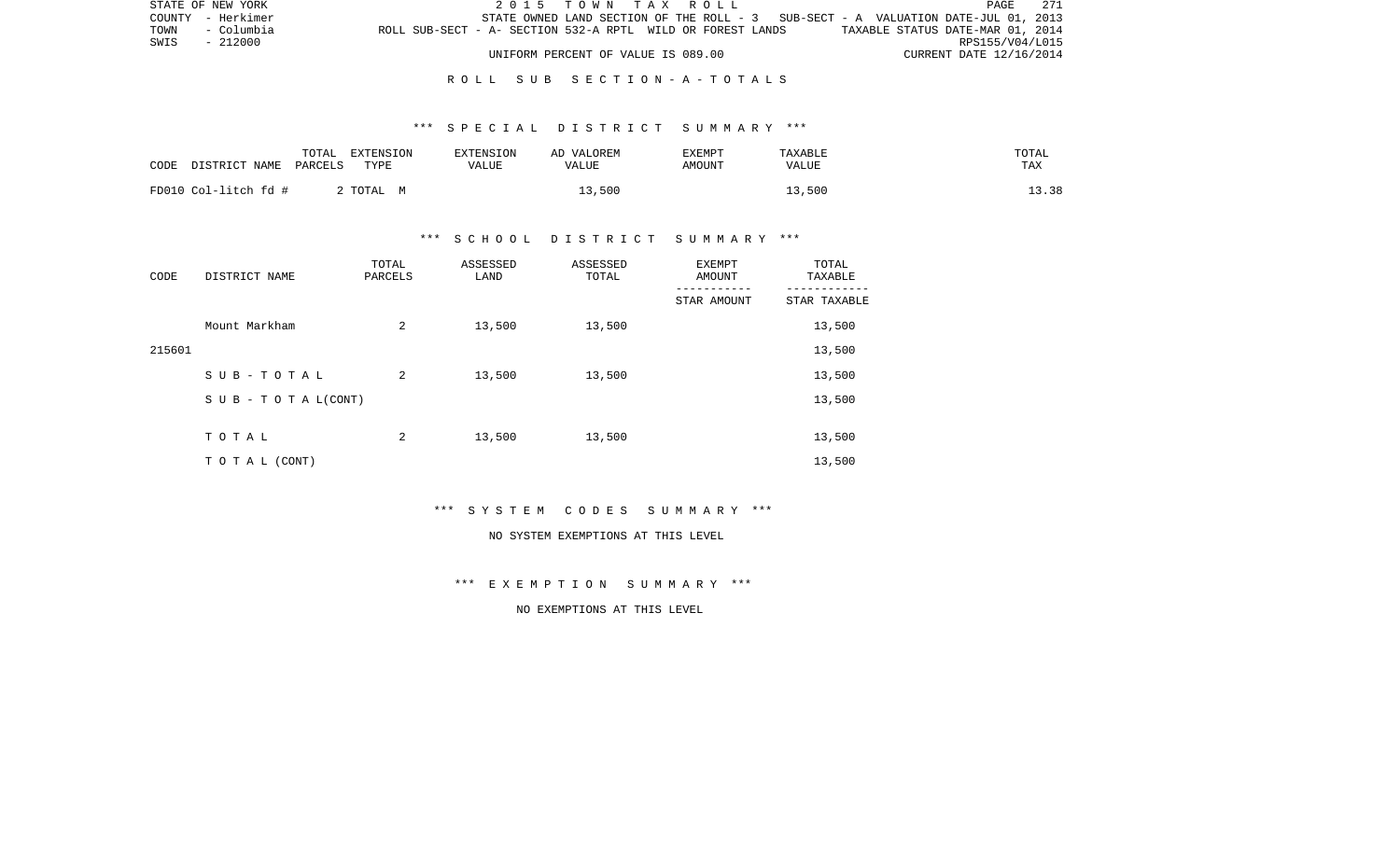|      | STATE OF NEW YORK |                                                            |                                    |  |  | 2015 TOWN TAX ROLL |                                                                                   |                                  |                         | PAGE            | - 272 |
|------|-------------------|------------------------------------------------------------|------------------------------------|--|--|--------------------|-----------------------------------------------------------------------------------|----------------------------------|-------------------------|-----------------|-------|
|      | COUNTY - Herkimer |                                                            |                                    |  |  |                    | STATE OWNED LAND SECTION OF THE ROLL - 3 SUB-SECT - A VALUATION DATE-JUL 01, 2013 |                                  |                         |                 |       |
| TOWN | - Columbia        | ROLL SUB-SECT - A- SECTION 532-A RPTL WILD OR FOREST LANDS |                                    |  |  |                    |                                                                                   | TAXABLE STATUS DATE-MAR 01, 2014 |                         |                 |       |
| SWIS | - 212000          |                                                            |                                    |  |  |                    |                                                                                   |                                  |                         | RPS155/V04/L015 |       |
|      |                   |                                                            | UNIFORM PERCENT OF VALUE IS 089.00 |  |  |                    |                                                                                   |                                  | CURRENT DATE 12/16/2014 |                 |       |

## R O L L S U B S E C T I O N - A - T O T A L S

| ROLL<br>SEC | DESCRIPTION      | TOTAL<br>PARCELS | ASSESSED<br>LAND | ASSESSED<br>TOTAL | <b>EXEMPT</b><br>AMOUNT | TOTAL<br>TAXABLE | TOTAL<br>TAX |
|-------------|------------------|------------------|------------------|-------------------|-------------------------|------------------|--------------|
|             |                  |                  |                  |                   | STAR AMOUNT             | STAR TAXABLE     |              |
|             | County Tax       |                  | 13,500           | 13,500            |                         | 13,500           | 86.36        |
|             | Town Tax         |                  | 13,500           | 13,500            |                         | 13,500           | 74.89        |
|             | SPEC DIST TAXES  |                  |                  |                   |                         |                  | 13.38        |
|             | STATE OWNED LAND |                  |                  |                   |                         |                  | 174.63       |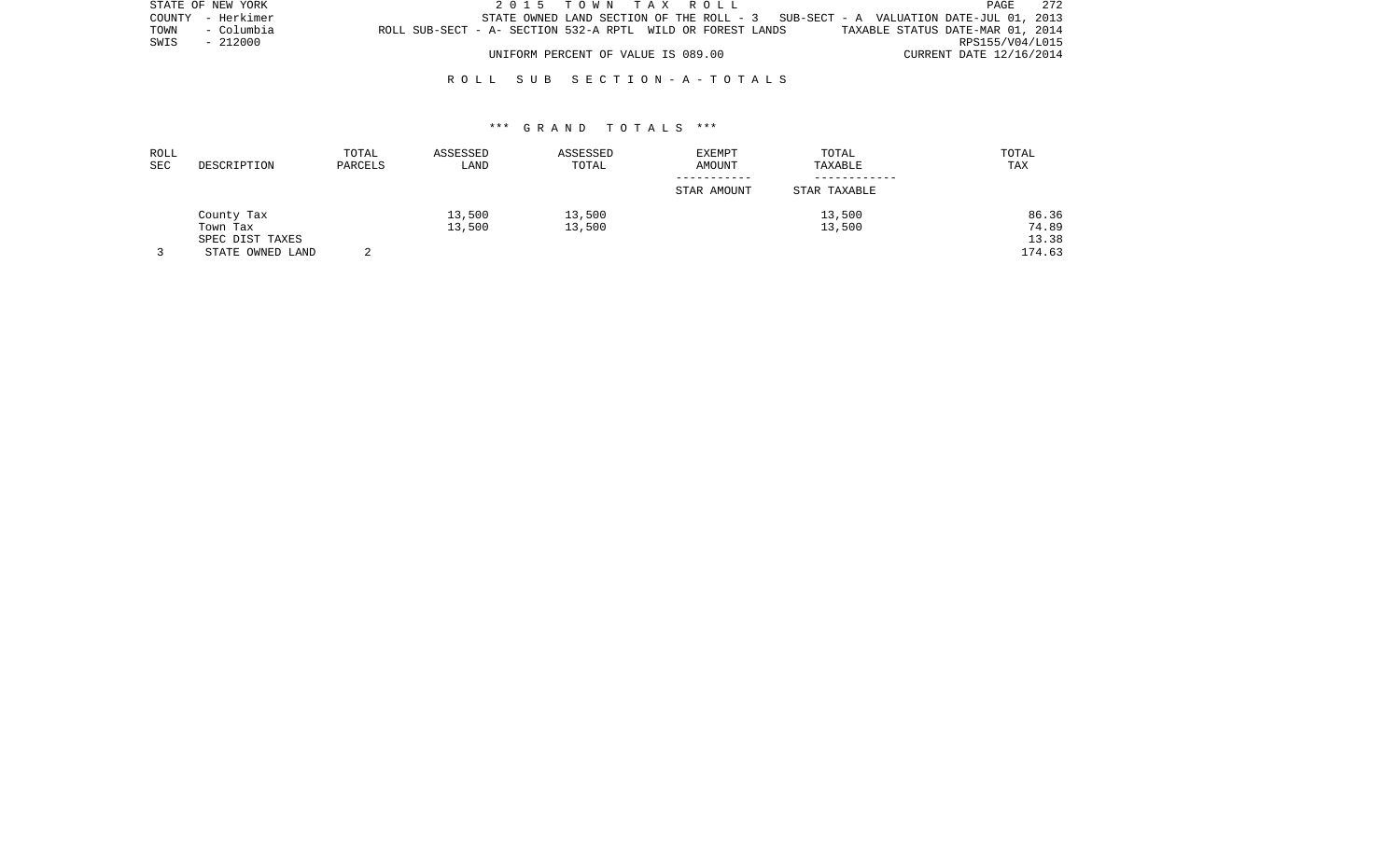| STATE OF NEW YORK      | 2 0 1 5                                                    |                      | TOWN TAX ROLL                            |                                          | 273<br>PAGE                      |
|------------------------|------------------------------------------------------------|----------------------|------------------------------------------|------------------------------------------|----------------------------------|
| - Herkimer<br>COUNTY   |                                                            |                      | STATE OWNED LAND SECTION OF THE ROLL - 3 | SUB-SECT - Y VALUATION DATE-JUL 01, 2013 |                                  |
| - Columbia<br>TOWN     | ROLL SUB-SECT - Y- SECTION 545 RPTL TRANSITION ASSESSMENTS |                      |                                          |                                          | TAXABLE STATUS DATE-MAR 01, 2014 |
| $-212000$<br>SWIS      |                                                            | OWNERS NAME SEOUENCE |                                          |                                          |                                  |
|                        |                                                            |                      | UNIFORM PERCENT OF VALUE IS 089.00       |                                          |                                  |
|                        |                                                            |                      |                                          |                                          |                                  |
| TAX MAP PARCEL NUMBER  | PROPERTY LOCATION & CLASS                                  | ASSESSMENT           |                                          |                                          |                                  |
| CURRENT OWNERS NAME    | SCHOOL DISTRICT                                            | LAND                 | TAX DESCRIPTION                          | TAXABLE VALUE                            |                                  |
| CURRENT OWNERS ADDRESS | PARCEL SIZE/GRID COORD TOTAL SPECIAL DISTRICTS             |                      |                                          |                                          | TAX AMOUNT                       |
|                        |                                                            |                      |                                          |                                          |                                  |
|                        | 50 Wolf Rd                                                 |                      |                                          |                                          |                                  |
| $333. - 1 - 1.2$       | 993 Transition t                                           |                      | County Tax                               | 0.00                                     | 0.00                             |
| New York State         | Mount Markham 215601                                       | $\Omega$             | Town Tax                                 | 0.00                                     | 0.00                             |
| 50 Wolf Rd             |                                                            | $\Omega$             | FD010 Col-litch fd #1                    |                                          | 0 TO M                           |
| Albany, NY 12233       | FULL MARKET VALUE                                          | 0                    |                                          |                                          |                                  |
|                        |                                                            |                      | TOTAL TAX ---                            |                                          | $0.00**$                         |
|                        |                                                            |                      |                                          |                                          |                                  |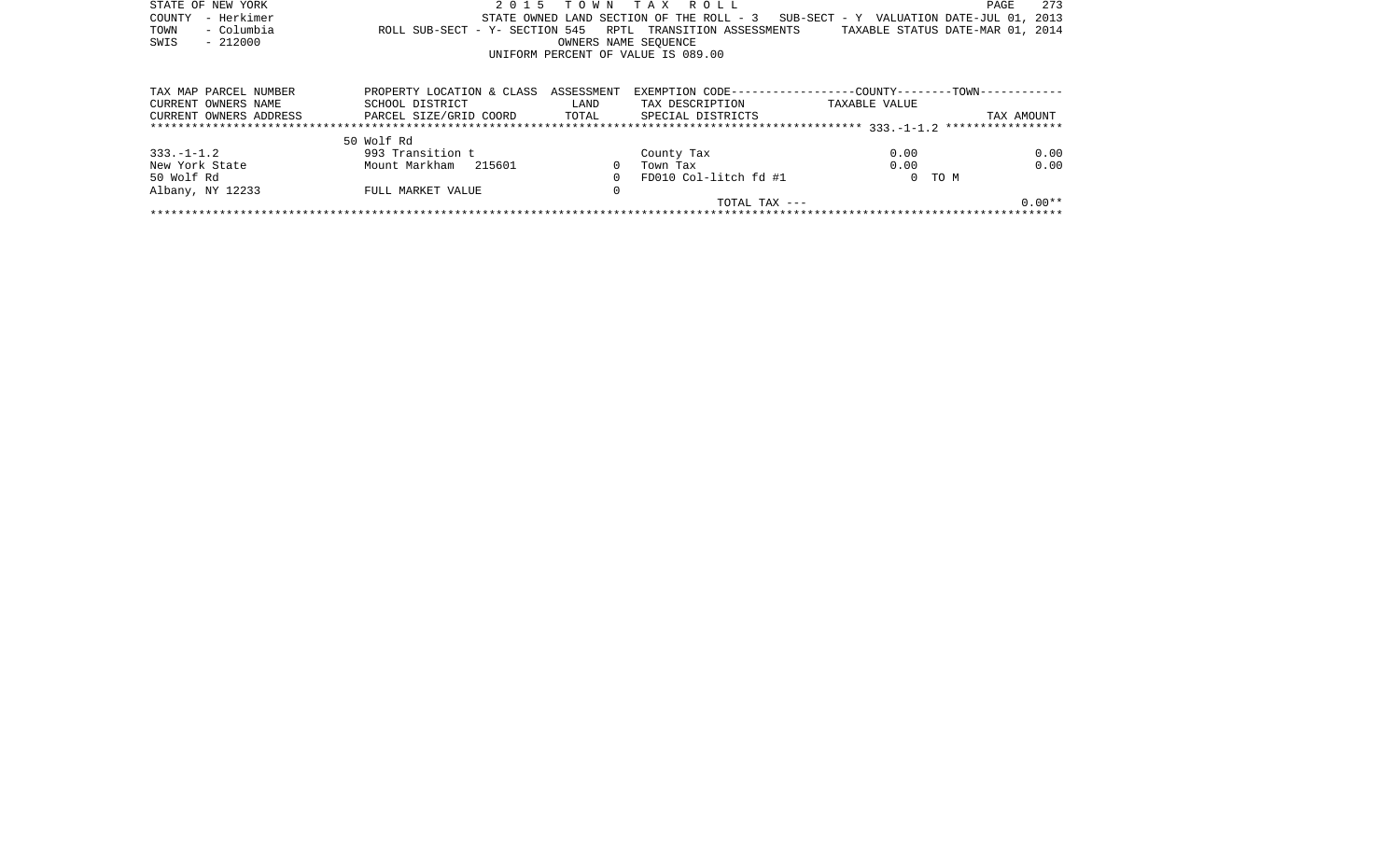| STATE OF NEW YORK  | 2015 TOWN TAX ROLL                                                                             | <b>PAGE</b>             | 274 |
|--------------------|------------------------------------------------------------------------------------------------|-------------------------|-----|
| COUNTY - Herkimer  | STATE OWNED LAND SECTION OF THE ROLL - 3 SUB-SECT - Y VALUATION DATE-JUL 01, 2013              |                         |     |
| TOWN<br>- Columbia | TAXABLE STATUS DATE-MAR 01, 2014<br>ROLL SUB-SECT - Y- SECTION 545 RPTL TRANSITION ASSESSMENTS |                         |     |
| SWIS<br>- 212000   |                                                                                                | RPS155/V04/L015         |     |
|                    | UNIFORM PERCENT OF VALUE IS 089.00                                                             | CURRENT DATE 12/16/2014 |     |

## R O L L S U B S E C T I O N - Y - T O T A L S

## \*\*\* S P E C I A L D I S T R I C T S U M M A R Y \*\*\*

|      |           | $m \wedge m \neq$<br>TO THE | INSION<br><b>TITE</b> |      | $\Delta$<br>⊷ | XEMP  |       | $\Delta$<br><b>VITIL</b> |
|------|-----------|-----------------------------|-----------------------|------|---------------|-------|-------|--------------------------|
| CODE | NT 7N TVI | レハレハ                        | $m \cdot n$           | ALUL | ALUI          | MOUN' | 'ALUL | $m \times r$<br>∸∽       |

FD010 Col-litch fd # 1 TOTAL M

\*\*\* S C H O O L D I S T R I C T S U M M A R Y \*\*\*

| CODE | DISTRICT NAME | TOTAL<br>PARCELS | ASSESSED<br>LAND | ASSESSED<br>TOTAL | EXEMPT<br>AMOUNT | TOTAL<br>TAXABLE |
|------|---------------|------------------|------------------|-------------------|------------------|------------------|
|      |               |                  |                  |                   | STAR AMOUNT      | STAR TAXABLE     |
|      |               |                  |                  |                   |                  |                  |

Mount Markham 1

215601

| SUB-TOTAL                        |  |
|----------------------------------|--|
| $S \cup B - T \cup T A L (CONT)$ |  |
|                                  |  |
| тотаь                            |  |
|                                  |  |

T O T A L (CONT)

# \*\*\* S Y S T E M C O D E S S U M M A R Y \*\*\*

NO SYSTEM EXEMPTIONS AT THIS LEVEL

\*\*\* E X E M P T I O N S U M M A R Y \*\*\*

NO EXEMPTIONS AT THIS LEVEL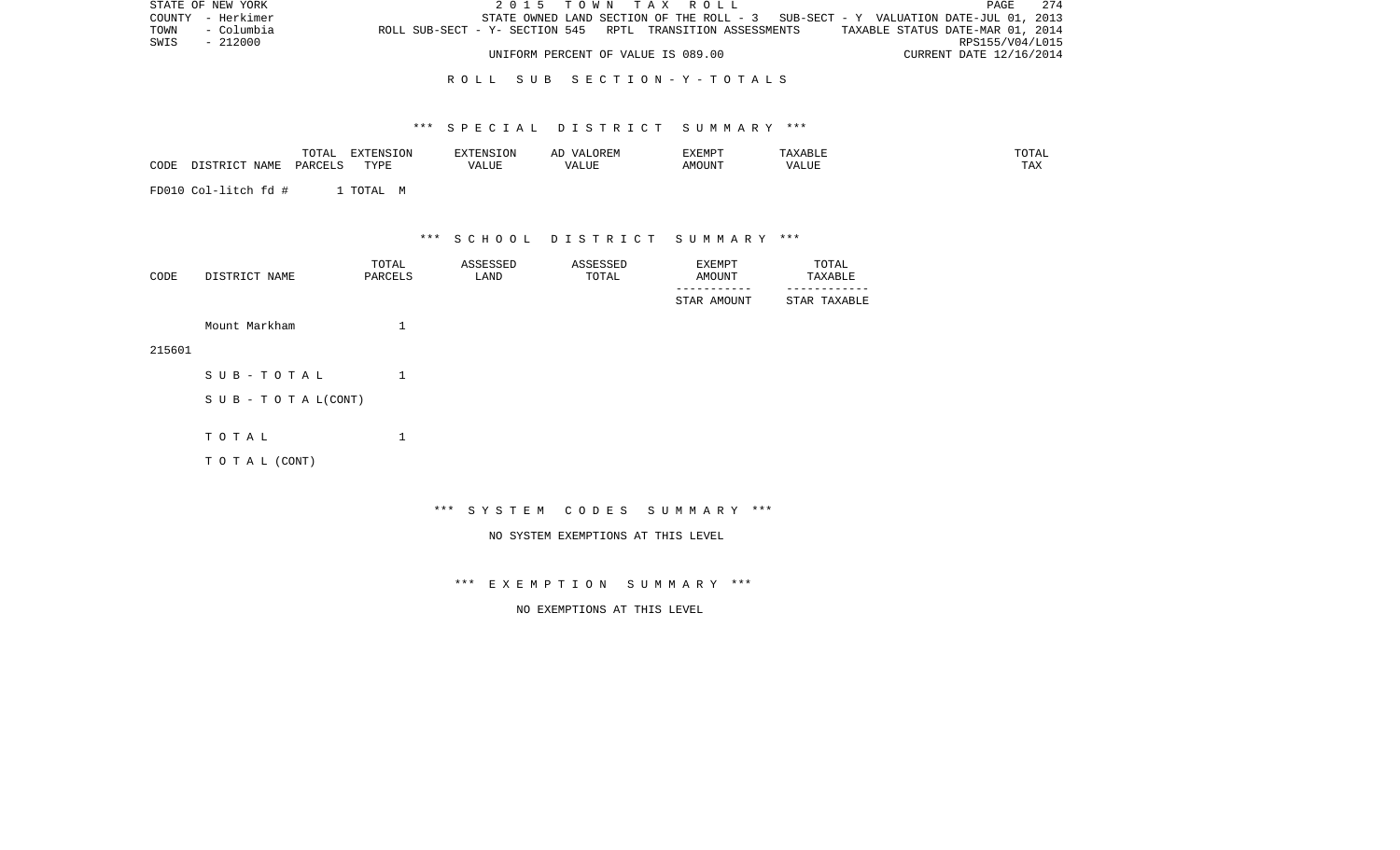|      | STATE OF NEW YORK |                                                            | 2015 TOWN TAX ROLL                 |  |  |  |                                                                                   |                         | PAGE | 275 |
|------|-------------------|------------------------------------------------------------|------------------------------------|--|--|--|-----------------------------------------------------------------------------------|-------------------------|------|-----|
|      | COUNTY - Herkimer |                                                            |                                    |  |  |  | STATE OWNED LAND SECTION OF THE ROLL - 3 SUB-SECT - Y VALUATION DATE-JUL 01, 2013 |                         |      |     |
| TOWN | - Columbia        | ROLL SUB-SECT - Y- SECTION 545 RPTL TRANSITION ASSESSMENTS |                                    |  |  |  | TAXABLE STATUS DATE-MAR 01, 2014                                                  |                         |      |     |
| SWIS | - 212000          |                                                            |                                    |  |  |  |                                                                                   | RPS155/V04/L015         |      |     |
|      |                   |                                                            | UNIFORM PERCENT OF VALUE IS 089.00 |  |  |  |                                                                                   | CURRENT DATE 12/16/2014 |      |     |

## R O L L S U B S E C T I O N - Y - T O T A L S

### \*\*\* G R A N D T O T A L S \*\*\*

| ROLL |             | TOTAL   | ASSESSED | ASSESSED | <b>EXEMPT</b> | TOTAL        | TOTAL |
|------|-------------|---------|----------|----------|---------------|--------------|-------|
| SEC  | DESCRIPTION | PARCELS | LAND     | TOTAL    | AMOUNT        | TAXABLE      | TAX   |
|      |             |         |          |          |               |              |       |
|      |             |         |          |          | STAR AMOUNT   | STAR TAXABLE |       |
|      | RS 3 TOTAL  |         |          |          |               |              |       |

SPEC DIST TAXES

3 STATE OWNED LAND 1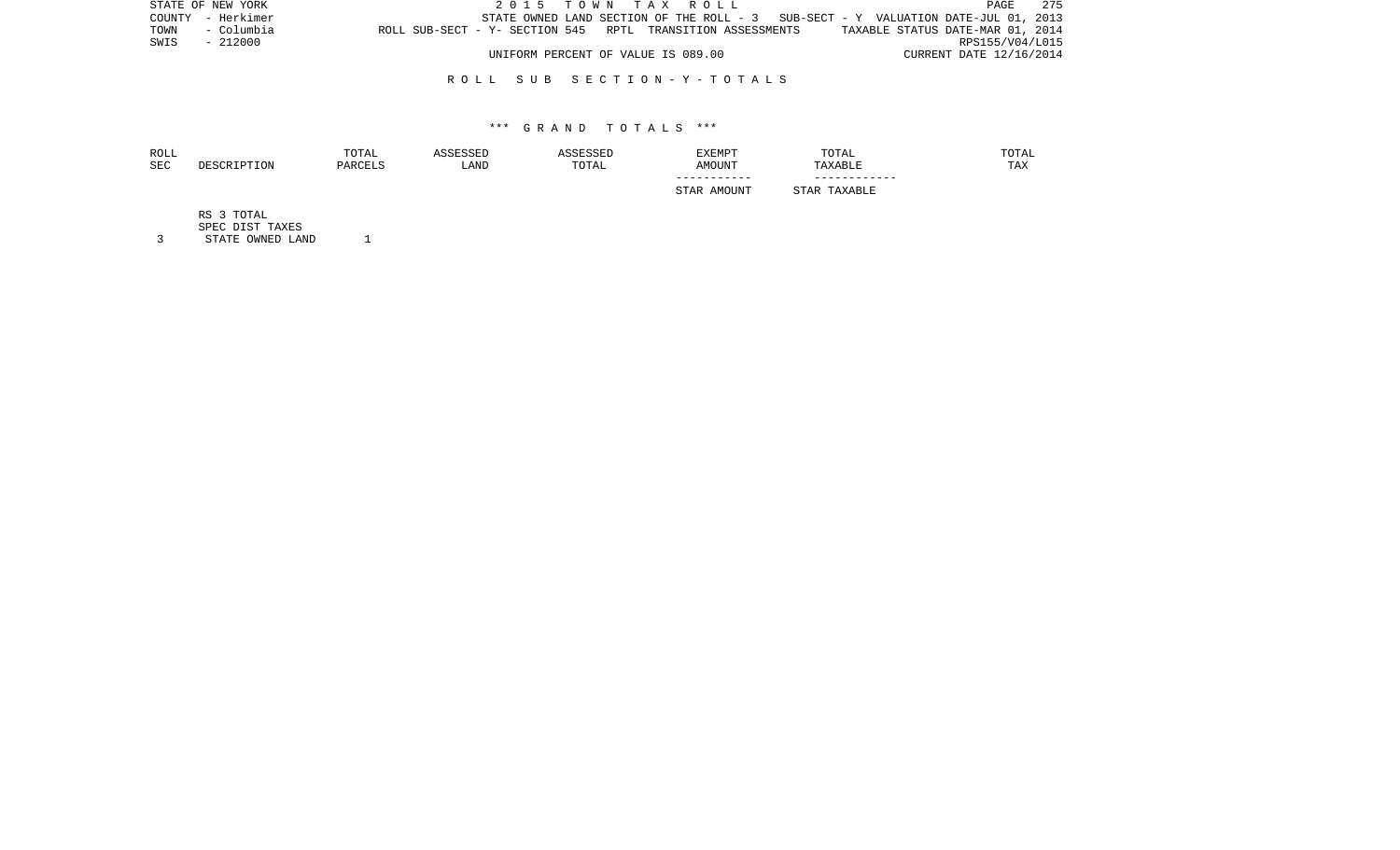| STATE OF NEW YORK  | 2015 TOWN TAX ROLL                       | 276<br>PAGE                      |
|--------------------|------------------------------------------|----------------------------------|
| COUNTY - Herkimer  | STATE OWNED LAND SECTION OF THE ROLL - 3 | VALUATION DATE-JUL 01, 2013      |
| - Columbia<br>TOWN |                                          | TAXABLE STATUS DATE-MAR 01, 2014 |
| SWIS<br>- 212000   |                                          | RPS155/V04/L015                  |
|                    | UNIFORM PERCENT OF VALUE IS 089.00       | CURRENT DATE 12/16/2014          |
|                    |                                          |                                  |

#### R O L L S E C T I O N T O T A L S

## \*\*\* S P E C I A L D I S T R I C T S U M M A R Y \*\*\*

| DISTRICT NAME<br>CODE | TOTAL<br>EXTENSION<br>PARCELS<br>TYPE | EXTENSION<br>VALUE | AD VALOREM<br>VALUE | EXEMPT<br>AMOUNT | TAXABLE<br>VALUE | TOTAL<br>TAX |
|-----------------------|---------------------------------------|--------------------|---------------------|------------------|------------------|--------------|
| FD010 Col-litch fd #  | 3 TOTAL M                             |                    | 13,500              |                  | 13,500           | 13.38        |

## \*\*\* S C H O O L D I S T R I C T S U M M A R Y \*\*\*

| CODE   | DISTRICT NAME                    | TOTAL<br>PARCELS | ASSESSED<br>LAND | ASSESSED<br>TOTAL | EXEMPT<br>AMOUNT | TOTAL<br>TAXABLE |
|--------|----------------------------------|------------------|------------------|-------------------|------------------|------------------|
|        |                                  |                  |                  |                   | STAR AMOUNT      | STAR TAXABLE     |
|        | Mount Markham                    | 3                | 13,500           | 13,500            |                  | 13,500           |
| 215601 |                                  |                  |                  |                   |                  | 13,500           |
|        | SUB-TOTAL                        | 3                | 13,500           | 13,500            |                  | 13,500           |
|        | $S \cup B - T \cup T A L (CONT)$ |                  |                  |                   |                  | 13,500           |
|        |                                  |                  |                  |                   |                  |                  |
|        | TOTAL                            | 3                | 13,500           | 13,500            |                  | 13,500           |
|        | T O T A L (CONT)                 |                  |                  |                   |                  | 13,500           |

\*\*\* S Y S T E M C O D E S S U M M A R Y \*\*\*

#### NO SYSTEM EXEMPTIONS AT THIS LEVEL

\*\*\* E X E M P T I O N S U M M A R Y \*\*\*

NO EXEMPTIONS AT THIS LEVEL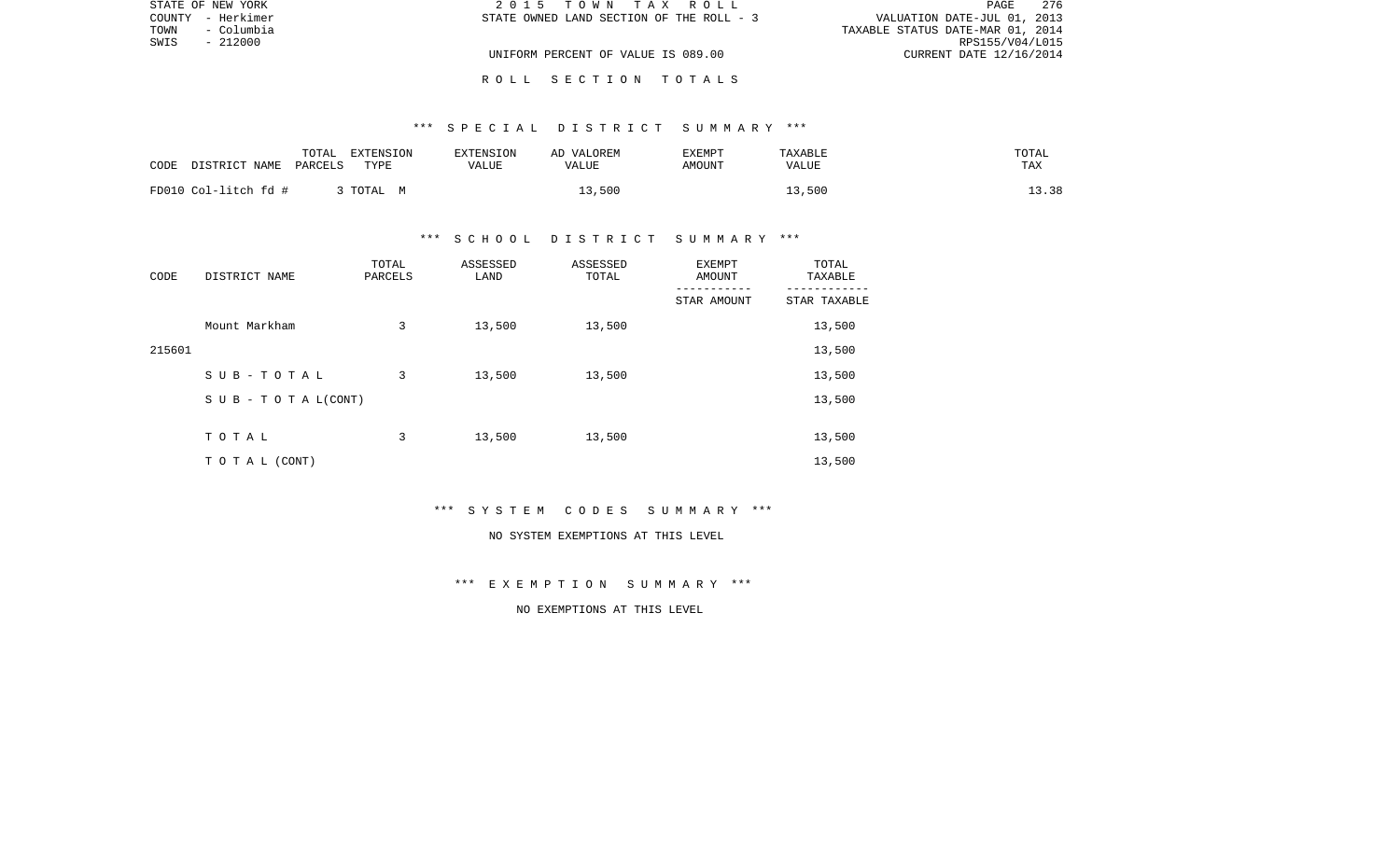| STATE OF NEW YORK    | 2015 TOWN TAX ROLL                       | 277<br>PAGE                      |
|----------------------|------------------------------------------|----------------------------------|
| – Herkimer<br>COUNTY | STATE OWNED LAND SECTION OF THE ROLL - 3 | VALUATION DATE-JUL 01, 2013      |
| – Columbia<br>TOWN   |                                          | TAXABLE STATUS DATE-MAR 01, 2014 |
| $-212000$<br>SWIS    |                                          | RPS155/V04/L015                  |
|                      | UNIFORM PERCENT OF VALUE IS 089.00       | CURRENT DATE 12/16/2014          |
|                      |                                          |                                  |

## \*\*\* G R A N D T O T A L S \*\*\*

R O L L S E C T I O N T O T A L S

| ROLL |                  | TOTAL   | ASSESSED | ASSESSED | EXEMPT      | TOTAL        | TOTAL  |
|------|------------------|---------|----------|----------|-------------|--------------|--------|
| SEC  | DESCRIPTION      | PARCELS | LAND     | TOTAL    | AMOUNT      | TAXABLE      | TAX    |
|      |                  |         |          |          | STAR AMOUNT | STAR TAXABLE |        |
|      | County Tax       |         | 13,500   | 13,500   |             | 13,500       | 86.36  |
|      | Town Tax         |         | 13,500   | 13,500   |             | 13,500       | 74.89  |
|      | SPEC DIST TAXES  |         |          |          |             |              | 13.38  |
|      | STATE OWNED LAND |         |          |          |             |              | 174.63 |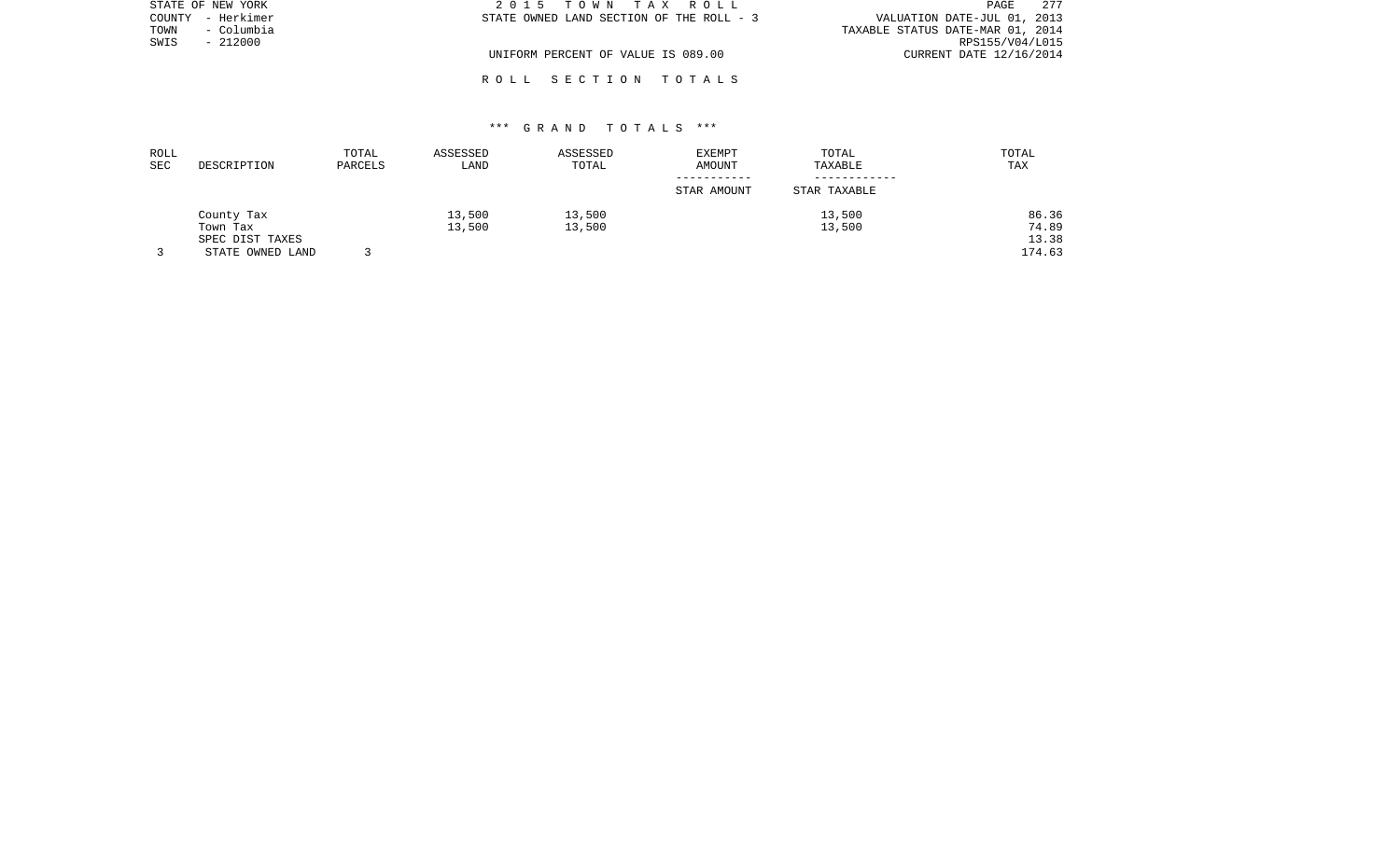|      | STATE OF NEW YORK | 2015 TOWN TAX ROLL                                       | PAGE                        | 278 |
|------|-------------------|----------------------------------------------------------|-----------------------------|-----|
|      | COUNTY – Herkimer | SPECIAL FRANCHISE SECTION OF THE ROLL - 5                | VALUATION DATE-JUL 01, 2013 |     |
| TOWN | - Columbia        | TAXABLE STATUS DATE-MAR 01, 2014<br>OWNERS NAME SEOUENCE |                             |     |
| SWIS | $-212000$         | UNIFORM PERCENT OF VALUE IS 089.00                       |                             |     |

| TAX MAP PARCEL NUMBER                                       |                                                                                          |                |                       | PROPERTY LOCATION & CLASS ASSESSMENT EXEMPTION CODE---------------COUNTY-------TOWN--------- |              |
|-------------------------------------------------------------|------------------------------------------------------------------------------------------|----------------|-----------------------|----------------------------------------------------------------------------------------------|--------------|
| CURRENT OWNERS NAME                                         | SCHOOL DISTRICT                                                                          | LAND           | TAX DESCRIPTION       | TAXABLE VALUE                                                                                |              |
| CURRENT OWNERS ADDRESS                                      | PARCEL SIZE/GRID COORD                                                                   | TOTAL          | SPECIAL DISTRICTS     |                                                                                              | TAX AMOUNT   |
|                                                             |                                                                                          |                |                       |                                                                                              |              |
|                                                             | Columbia                                                                                 |                |                       |                                                                                              | BILL 1044    |
| $555. - 9 - 1$                                              | 866 Telephone                                                                            |                | County Tax            | 14,131                                                                                       | 90.40        |
| Citizens Communications                                     | Richfield Sprin 365601 0                                                                 |                | Town Tax              | 14,131                                                                                       | 78.39        |
| 3 Highridge Park                                            | ACRES 0.01 BANK 984 14,131                                                               |                | FD010 Col-litch fd #1 | 14,131 TO M                                                                                  | 14.01        |
| Stamford, CT 06905                                          | FULL MARKET VALUE                                                                        | 15,878         |                       |                                                                                              |              |
|                                                             |                                                                                          |                | TOTAL TAX ---         |                                                                                              | 182.80**     |
|                                                             |                                                                                          |                |                       | DATE #1                                                                                      | 01/31/15     |
|                                                             |                                                                                          |                |                       | AMT DUE                                                                                      | 182.80       |
|                                                             |                                                                                          |                |                       |                                                                                              |              |
|                                                             |                                                                                          |                |                       | ACCT 070500060                                                                               | BILL 1045    |
| $555. - 7 - 1.1$                                            | 861 Elec & gas                                                                           |                | County Tax            | 483,129                                                                                      | 3,090.83     |
| National Grid                                               | Central Valley 212803 0 Town Tax<br>App For School(98.99%) 483,129 FD010 Col-litch fd #1 |                |                       | 483,129                                                                                      | 2,680.17     |
| Attn: Real Estate Tax Dept                                  |                                                                                          |                |                       | 483,129 TO M                                                                                 | 478.85       |
| 300 Erie Blvd West                                          | 984<br>BANK                                                                              |                |                       |                                                                                              |              |
| Syracuse, NY 13202                                          | DEED BOOK 00000                                                                          |                |                       |                                                                                              |              |
|                                                             | FULL MARKET VALUE                                                                        | 542,842        |                       |                                                                                              |              |
|                                                             |                                                                                          |                | TOTAL TAX ---         |                                                                                              | $6,249.85**$ |
|                                                             |                                                                                          |                |                       | DATE #1                                                                                      | 01/31/15     |
|                                                             |                                                                                          |                |                       | AMT DUE                                                                                      | 6,249.85     |
|                                                             |                                                                                          |                |                       |                                                                                              |              |
|                                                             |                                                                                          |                |                       | ACCT 070500060                                                                               | BILL 1046    |
| $555. - 7 - 1.2$                                            | 861 Elec & gas                                                                           |                | County Tax            | 4,929                                                                                        | 31.53        |
| National Grid                                               | Owen D Young 215001                                                                      | $\overline{0}$ | Town Tax              | 4,929                                                                                        | 27.34        |
| Attn: Real Estate Tax Dept<br>300 Erie Blvd West            | App For School(1.01%)<br>984<br>BANK                                                     | 4,929          | FD010 Col-litch fd #1 | 4,929 TO M                                                                                   | 4.89         |
| Syracuse, NY 13202                                          | FULL MARKET VALUE                                                                        | 5,538          |                       |                                                                                              |              |
|                                                             |                                                                                          |                | TOTAL TAX ---         |                                                                                              | $63.76**$    |
|                                                             |                                                                                          |                |                       | DATE #1                                                                                      | 01/31/15     |
|                                                             |                                                                                          |                |                       | AMT DUE                                                                                      | 63.76        |
|                                                             |                                                                                          |                |                       |                                                                                              |              |
|                                                             |                                                                                          |                |                       | ACCT 070500030                                                                               | BILL 1047    |
| $555. - 5 - 1.1$                                            | 861 Elec & gas                                                                           |                | County Tax            | 66,065                                                                                       | 422.65       |
| <b>NYSEG</b>                                                | Richfield Sprin 365601 0                                                                 |                | Town Tax              | 66,065                                                                                       | 366.50       |
| Attn: UTILITY SHARED SERVICES App For School(59.00%) 66,065 |                                                                                          |                |                       | FD010 Col-litch fd #1 66,065 TO M 65.48                                                      |              |
| LOCAL TAX DEPT-FREEPORT BLDG                                | Electric & Gas                                                                           |                |                       |                                                                                              |              |
| 70 FARMVIEW Dr                                              | BANK<br>984                                                                              |                |                       |                                                                                              |              |
| NEW GLOUCESTER, ME 04260                                    | DEED BOOK 00000                                                                          |                |                       |                                                                                              |              |
|                                                             | FULL MARKET VALUE                                                                        | 74,230         |                       |                                                                                              |              |
|                                                             |                                                                                          |                | TOTAL TAX ---         |                                                                                              | $854.63**$   |
|                                                             |                                                                                          |                |                       | DATE #1                                                                                      | 01/31/15     |
|                                                             |                                                                                          |                |                       | AMT DUE                                                                                      | 854.63       |
|                                                             |                                                                                          |                |                       |                                                                                              |              |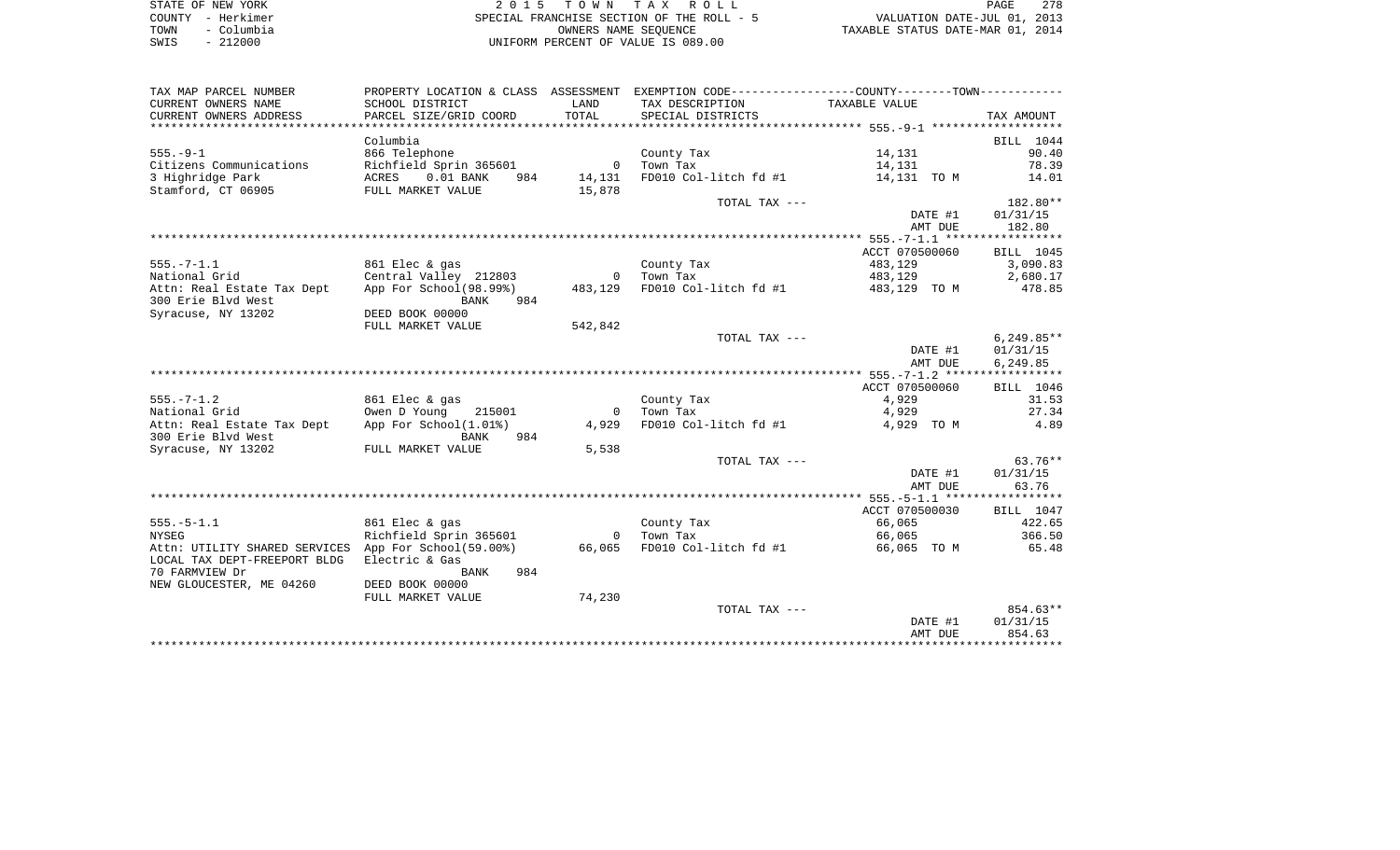|      | STATE OF NEW YORK | 2015 TOWN TAX ROLL                        |                                  | PAGE | - 279 |
|------|-------------------|-------------------------------------------|----------------------------------|------|-------|
|      | COUNTY - Herkimer | SPECIAL FRANCHISE SECTION OF THE ROLL - 5 | VALUATION DATE-JUL 01, 2013      |      |       |
| TOWN | - Columbia        | OWNERS NAME SEOUENCE                      | TAXABLE STATUS DATE-MAR 01, 2014 |      |       |
| SWIS | $-212000$         | UNIFORM PERCENT OF VALUE IS 089.00        |                                  |      |       |
|      |                   |                                           |                                  |      |       |

| TAX MAP PARCEL NUMBER                                                                         |                        |                | PROPERTY LOCATION & CLASS ASSESSMENT EXEMPTION CODE----------------COUNTY--------TOWN----------- |                |                  |
|-----------------------------------------------------------------------------------------------|------------------------|----------------|--------------------------------------------------------------------------------------------------|----------------|------------------|
| CURRENT OWNERS NAME                                                                           | SCHOOL DISTRICT        | LAND           | TAX DESCRIPTION                                                                                  | TAXABLE VALUE  |                  |
| CURRENT OWNERS ADDRESS                                                                        | PARCEL SIZE/GRID COORD | TOTAL          | SPECIAL DISTRICTS                                                                                |                | TAX AMOUNT       |
| ******************************                                                                |                        |                |                                                                                                  |                |                  |
|                                                                                               |                        |                |                                                                                                  | ACCT 070500030 | BILL 1048        |
| $555. - 5 - 1.2$                                                                              | 861 Elec & gas         |                | County Tax                                                                                       | 24,635         | 157.60           |
| NYSEG                                                                                         | Mount Markham 215601   |                | 0 Town Tax                                                                                       | 24,635         | 136.66           |
| Attn: UTILITY SHARED SERVICES App For School(22.00%)                                          |                        |                | 24,635 FD010 Col-litch fd #1                                                                     | 24,635 TO M    | 24.42            |
| LOCAL TAX DEPT-FREEPORT BLDG                                                                  | Electric & Gas         |                |                                                                                                  |                |                  |
| 70 FARMVIEW Dr                                                                                | 984<br>BANK            |                |                                                                                                  |                |                  |
| NEW GLOUCESTER, ME 04260                                                                      | FULL MARKET VALUE      | 27,680         |                                                                                                  |                |                  |
|                                                                                               |                        |                | TOTAL TAX ---                                                                                    |                | $318.68**$       |
|                                                                                               |                        |                |                                                                                                  | DATE #1        | 01/31/15         |
|                                                                                               |                        |                |                                                                                                  | AMT DUE        | 318.68           |
|                                                                                               |                        |                |                                                                                                  |                |                  |
|                                                                                               |                        |                |                                                                                                  | ACCT 070500030 | BILL 1049        |
| $555. - 5 - 1.3$                                                                              | 861 Elec & gas         |                | County Tax                                                                                       | 21,275         | 136.11           |
| <b>NYSEG</b>                                                                                  | Central Valley 212803  |                | 0 Town Tax                                                                                       | 21,275         | 118.02           |
| Attn: UTILITY SHARED SERVICES App For School(19.00%) 21,275 FD010 Col-litch fd #1 21,275 TO M |                        |                |                                                                                                  |                | 21.09            |
| LOCAL TAX DEPT-FREEPORT BLDG                                                                  | Electric & Gas         |                |                                                                                                  |                |                  |
| 70 FARM VIEW Dr                                                                               | 984<br>BANK            |                |                                                                                                  |                |                  |
| NEW GLOUCESTER, ME 04260                                                                      | FULL MARKET VALUE      | 23,904         |                                                                                                  |                |                  |
|                                                                                               |                        |                | TOTAL TAX ---                                                                                    |                | $275.22**$       |
|                                                                                               |                        |                |                                                                                                  | DATE #1        | 01/31/15         |
|                                                                                               |                        |                |                                                                                                  | AMT DUE        | 275.22           |
|                                                                                               |                        |                |                                                                                                  | ACCT 070500090 | BILL 1050        |
| $555. - 8 - 1$                                                                                | 861 Elec & gas         |                |                                                                                                  | 3,257          | 20.84            |
| Otsego Electric Coop Inc                                                                      | Richfield Sprin 365601 |                | County Tax<br>0 Town Tax                                                                         | 3,257          | 18.07            |
| PO Box 128                                                                                    | Electric & Gas         |                | $3,257$ FD010 Col-litch fd #1                                                                    | 3,257 TO M     | 3.23             |
| Hartwick, NY 13348                                                                            | App For School         |                |                                                                                                  |                |                  |
|                                                                                               | 984<br>BANK            |                |                                                                                                  |                |                  |
|                                                                                               | DEED BOOK 00000        |                |                                                                                                  |                |                  |
|                                                                                               | FULL MARKET VALUE      | 3,660          |                                                                                                  |                |                  |
|                                                                                               |                        |                | TOTAL TAX ---                                                                                    |                | $42.14**$        |
|                                                                                               |                        |                |                                                                                                  | DATE #1        | 01/31/15         |
|                                                                                               |                        |                |                                                                                                  | AMT DUE        | 42.14            |
|                                                                                               |                        |                |                                                                                                  |                |                  |
|                                                                                               | Columbia               |                |                                                                                                  |                | <b>BILL</b> 1051 |
| $555. - 10 - 1$                                                                               | 835 Cable tv           |                | County Tax                                                                                       | 21,891         | 140.05           |
| Time Warner Cable                                                                             | Mount Markham 215601   | $\overline{0}$ | Town Tax                                                                                         | 21,891         | 121.44           |
| Attn: Tax Dept                                                                                |                        | 21,891         | FD010 Col-litch fd #1                                                                            | 21,891 TO M    | 21.70            |
| PO Box 7467                                                                                   | FULL MARKET VALUE      | 24,597         |                                                                                                  |                |                  |
| Charlotte, NC 28421                                                                           |                        |                |                                                                                                  |                |                  |
|                                                                                               |                        |                | TOTAL TAX ---                                                                                    |                | 283.19**         |
|                                                                                               |                        |                |                                                                                                  | DATE #1        | 01/31/15         |
|                                                                                               |                        |                |                                                                                                  | AMT DUE        | 283.19           |
|                                                                                               |                        |                |                                                                                                  |                |                  |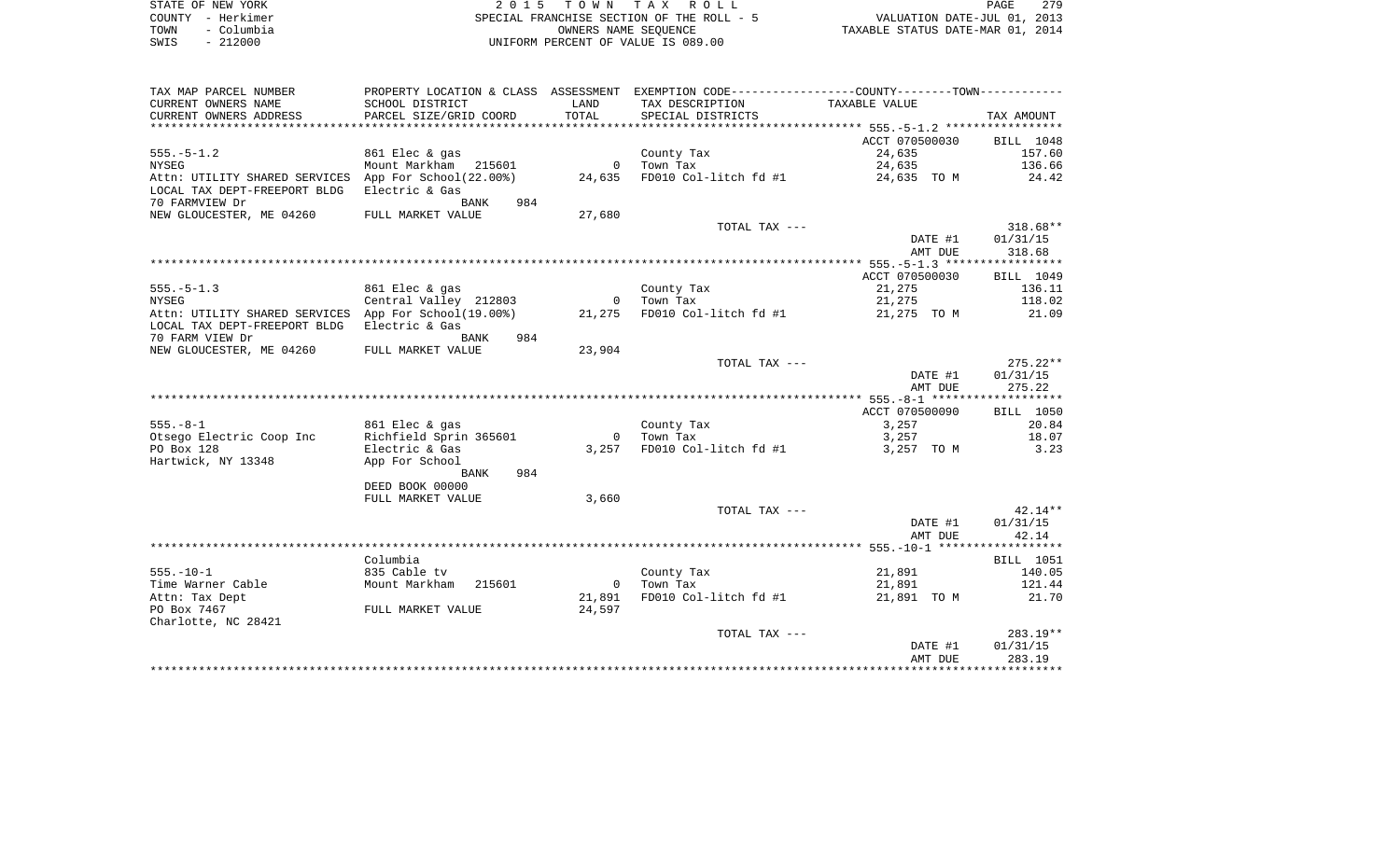| STATE OF NEW YORK  | 2015 TOWN TAX ROLL                        | 280<br>PAGE                      |
|--------------------|-------------------------------------------|----------------------------------|
| COUNTY - Herkimer  | SPECIAL FRANCHISE SECTION OF THE ROLL - 5 | VALUATION DATE-JUL 01, 2013      |
| - Columbia<br>TOWN | OWNERS NAME SEOUENCE                      | TAXABLE STATUS DATE-MAR 01, 2014 |
| $-212000$<br>SWIS  | UNIFORM PERCENT OF VALUE IS 089.00        |                                  |
|                    |                                           |                                  |
|                    |                                           |                                  |
|                    |                                           |                                  |

| TAX MAP PARCEL NUMBER   |                         |                | PROPERTY LOCATION & CLASS ASSESSMENT EXEMPTION CODE----------------COUNTY-------TOWN---------- |                |              |
|-------------------------|-------------------------|----------------|------------------------------------------------------------------------------------------------|----------------|--------------|
| CURRENT OWNERS NAME     | SCHOOL DISTRICT         | LAND           | TAX DESCRIPTION TAXABLE VALUE                                                                  |                |              |
| CURRENT OWNERS ADDRESS  | PARCEL SIZE/GRID COORD  | TOTAL          | SPECIAL DISTRICTS                                                                              |                | TAX AMOUNT   |
|                         |                         |                |                                                                                                |                |              |
|                         |                         |                |                                                                                                | ACCT 070500150 | BILL 1052    |
| $555. - 6 - 1.1$        | 866 Telephone           |                | County Tax                                                                                     | 67,221         | 430.05       |
| Verizon New York Inc    | Central Valley 212803   | $\overline{0}$ | Town Tax                                                                                       | 67,221         | 372.91       |
| $c/O$ Duff & Phelps     | App For School (51.00%) | 67,221         | FD010 Col-litch fd #1                                                                          | 67,221 TO M    | 66.63        |
| PO Box 2749             | 984                     |                |                                                                                                |                |              |
|                         | BANK                    |                |                                                                                                |                |              |
| Addison, TX 75001       | FULL MARKET VALUE       | 75,529         |                                                                                                |                |              |
|                         |                         |                | TOTAL TAX ---                                                                                  |                | $869.59**$   |
|                         |                         |                |                                                                                                | DATE #1        | 01/31/15     |
|                         |                         |                |                                                                                                | AMT DUE        | 869.59       |
|                         |                         |                |                                                                                                |                |              |
|                         |                         |                |                                                                                                | ACCT 070500150 | BILL 1053    |
| $555. - 6 - 1.2$        | 866 Telephone           |                | County Tax                                                                                     | 64,585         | 413.18       |
| Verizon New York Inc    | Richfield Sprin 365601  | $\overline{0}$ | Town Tax                                                                                       | 64,585         | 358.29       |
| $c/O$ Duff & Phelps     | App For School(49.00%)  | 64,585         | FD010 Col-litch fd #1                                                                          | 64,585 TO M    | 64.01        |
| PO Box 2749             | <b>BANK</b><br>984      |                |                                                                                                |                |              |
| Addison, TX 75001       | FULL MARKET VALUE       | 72,567         |                                                                                                |                |              |
|                         |                         |                | TOTAL TAX ---                                                                                  |                | $835.48**$   |
|                         |                         |                |                                                                                                | DATE #1        | 01/31/15     |
|                         |                         |                |                                                                                                | AMT DUE        | 835.48       |
|                         |                         |                |                                                                                                |                |              |
|                         |                         |                |                                                                                                | ACCT 070500120 | BILL 1054    |
| $555. - 4 - 1$          | 866 Telephone           |                | County Tax                                                                                     | 226,616        | 1,449.78     |
| Windstream New York Inc | Mount Markham 215601    | $\Omega$       | Town Tax                                                                                       |                |              |
|                         |                         |                |                                                                                                | 226,616        | 1,257.16     |
| Rash#503-32-1430        | Poles & Wires           | 226,616        | FD010 Col-litch fd #1                                                                          | 226,616 TO M   | 224.61       |
| St                      | 62900 2120              |                |                                                                                                |                |              |
| PO Box 260888           | Midstate                |                |                                                                                                |                |              |
| Plano, TX 75026         | 984<br>BANK             |                |                                                                                                |                |              |
|                         | DEED BOOK 00000         |                |                                                                                                |                |              |
|                         | FULL MARKET VALUE       | 254,625        |                                                                                                |                |              |
|                         |                         |                | TOTAL TAX ---                                                                                  |                | $2,931.55**$ |
|                         |                         |                |                                                                                                | DATE #1        | 01/31/15     |
|                         |                         |                |                                                                                                | AMT DUE        | 2,931.55     |
|                         |                         |                |                                                                                                |                |              |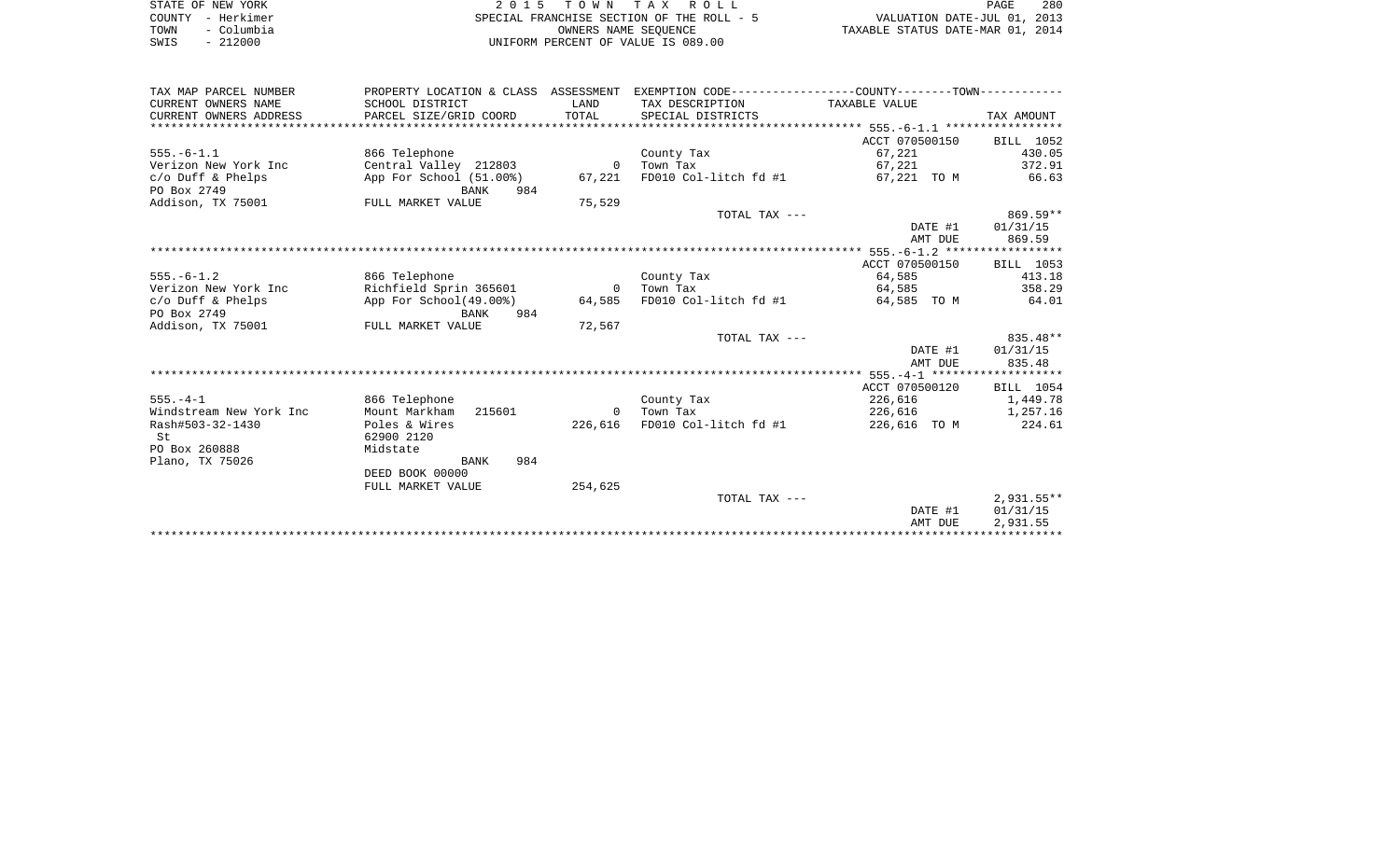STATE OF NEW YORK **2015 TOWN TAX ROLL** PAGE 281 COUNTY - Herkimer SPECIAL FRANCHISE SECTION OF THE ROLL - 5 TOWNTY - Herkimer (11, 2013)<br>TOWN - Columbia (11, 2013)<br>SPECIAL FRANCHISE SECTION OF THE ROLL - 5 (2014)<br>SWIS - 212000 (RPS155/V04/L015) CURRENT DATE 12/16/2014

 $SWIS$  - 212000

### R O L L S U B S E C T I O N - - T O T A L S

# \*\*\* S P E C I A L D I S T R I C T S U M M A R Y \*\*\*

| CODE | DISTRICT NAME        | TOTAL<br>PARCELS | EXTENSION<br>TYPE | EXTENSION<br>VALUE | AD VALOREM<br>VALUE | EXEMPT<br>AMOUNT | TAXABLE<br>VALUE | TOTAL<br>TAX |        |
|------|----------------------|------------------|-------------------|--------------------|---------------------|------------------|------------------|--------------|--------|
|      | FD010 Col-litch fd # |                  | 11 TOTAL M        |                    | 997,734             |                  | 997,734          |              | 988.92 |

## \*\*\* S C H O O L D I S T R I C T S U M M A R Y \*\*\*

| CODE   | DISTRICT NAME        | TOTAL<br>PARCELS | ASSESSED<br>LAND | ASSESSED<br>TOTAL | EXEMPT<br>AMOUNT | TOTAL<br>TAXABLE   |
|--------|----------------------|------------------|------------------|-------------------|------------------|--------------------|
|        |                      |                  |                  |                   | STAR AMOUNT      | STAR TAXABLE       |
|        | Central Valley Cntrl | 3                |                  | 571,625           |                  | 571,625            |
| 212803 | Owen D Young         | $\mathbf 1$      |                  | 4,929             |                  | 571,625<br>4,929   |
| 215001 | Mount Markham        | 3                |                  | 273,142           |                  | 4,929<br>273,142   |
| 215601 | Richfield Springs    | 4                |                  | 148,038           |                  | 273,142<br>148,038 |
| 365601 |                      |                  |                  |                   |                  | 148,038            |
|        | SUB-TOTAL            | 11               |                  | 997,734           |                  | 997,734            |
|        | SUB - TO TAL(CONT)   |                  |                  |                   |                  | 997,734            |
|        | TOTAL                | 11               |                  | 997,734           |                  | 997,734            |
|        | TO TAL (CONT)        |                  |                  |                   |                  | 997,734            |

\*\*\* S Y S T E M C O D E S S U M M A R Y \*\*\*

NO SYSTEM EXEMPTIONS AT THIS LEVEL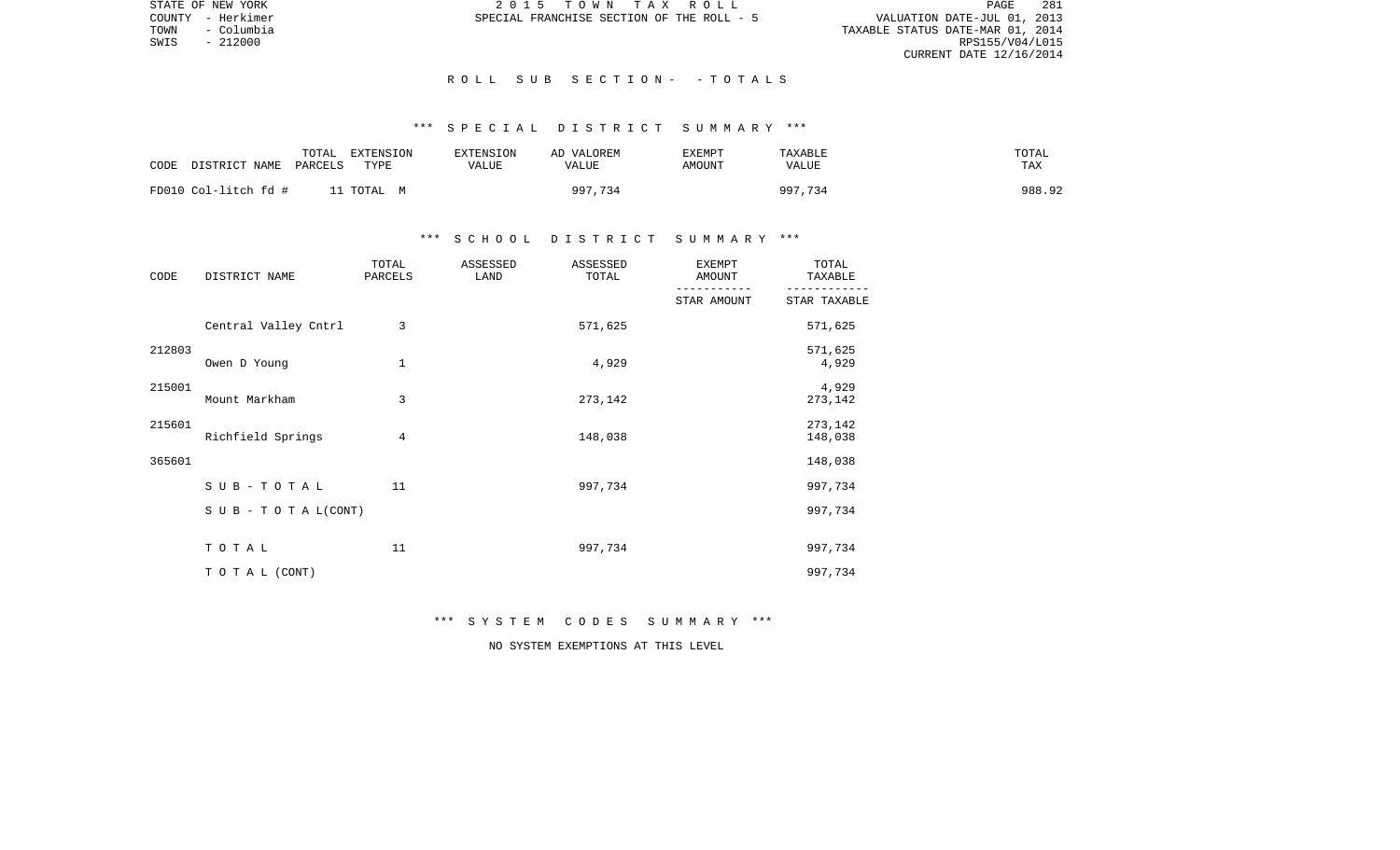STATE OF NEW YORK 2 0 1 5 T O W N T A X R O L L PAGE 282VALUATION DATE-JUL 01, 2013 TOWN - Columbia TAXABLE STATUS DATE-MAR 01, 2014 CURRENT DATE 12/16/2014

COUNTY - Herkimer SPECIAL FRANCHISE SECTION OF THE ROLL - 5

 $SWIS$  - 212000

#### R O L L S U B S E C T I O N - - T O T A L S

## \*\*\* E X E M P T I O N S U M M A R Y \*\*\*

#### NO EXEMPTIONS AT THIS LEVEL

| ROLL |                   | TOTAL   | ASSESSED | ASSESSED | <b>EXEMPT</b> | TOTAL        | TOTAL     |
|------|-------------------|---------|----------|----------|---------------|--------------|-----------|
| SEC  | DESCRIPTION       | PARCELS | LAND     | TOTAL    | AMOUNT        | TAXABLE      | TAX       |
|      |                   |         |          |          |               |              |           |
|      |                   |         |          |          | STAR AMOUNT   | STAR TAXABLE |           |
|      | County Tax        |         |          | 997,734  |               | 997,734      | 6,383.02  |
|      | Town Tax          |         |          | 997,734  |               | 997,734      | 5,534.95  |
|      | SPEC DIST TAXES   |         |          |          |               |              | 988.92    |
|      | SPECIAL FRANCHISE |         |          |          |               |              | 12,906.89 |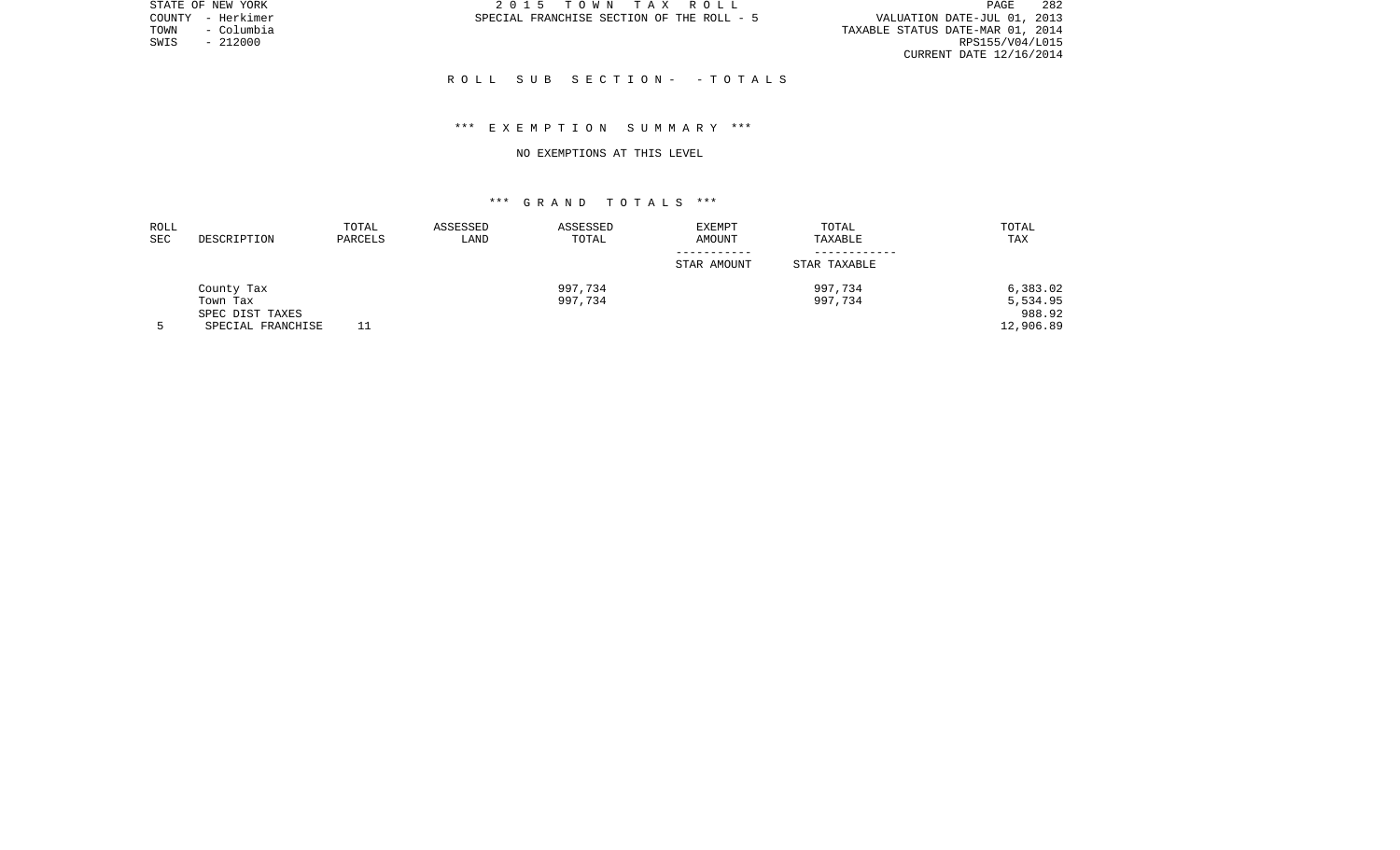PAGE 283 TOWNTY - Herkimer (11, 2013)<br>TOWN - Columbia (11, 2013)<br>SPECIAL FRANCHISE SECTION OF THE ROLL - 5 (2014)<br>SWIS - 212000 (RPS155/V04/L015) CURRENT DATE 12/16/2014

STATE OF NEW YORK **2015 TOWN TAX ROLL** COUNTY - Herkimer SPECIAL FRANCHISE SECTION OF THE ROLL - 5

 $SWIS$  - 212000

#### R O L L S E C T I O N T O T A L S

# \*\*\* S P E C I A L D I S T R I C T S U M M A R Y \*\*\*

| CODE                 | TOTAL   | EXTENSION | <b>EXTENSION</b> | AD VALOREM | EXEMPT | TAXABLE | TOTAL      |  |
|----------------------|---------|-----------|------------------|------------|--------|---------|------------|--|
| DISTRICT NAME        | PARCELS | TYPE      | VALUE            | VALUE      | AMOUNT | VALUE   | <b>TAX</b> |  |
| FD010 Col-litch fd # |         | . TOTAL M |                  | 997,734    |        | 997,734 | 988.92     |  |

## \*\*\* S C H O O L D I S T R I C T S U M M A R Y \*\*\*

| CODE   | DISTRICT NAME             | TOTAL<br>PARCELS | ASSESSED<br>LAND | ASSESSED<br>TOTAL | <b>EXEMPT</b><br>AMOUNT | TOTAL<br>TAXABLE   |
|--------|---------------------------|------------------|------------------|-------------------|-------------------------|--------------------|
|        |                           |                  |                  |                   | STAR AMOUNT             | STAR TAXABLE       |
|        | Central Valley Cntrl      | 3                |                  | 571,625           |                         | 571,625            |
| 212803 | Owen D Young              | $\mathbf 1$      |                  | 4,929             |                         | 571,625<br>4,929   |
| 215001 | Mount Markham             | 3                |                  | 273,142           |                         | 4,929<br>273,142   |
| 215601 | Richfield Springs         | 4                |                  | 148,038           |                         | 273,142<br>148,038 |
| 365601 |                           |                  |                  |                   |                         | 148,038            |
|        | SUB-TOTAL                 | 11               |                  | 997,734           |                         | 997,734            |
|        | S U B - T O T A $L(CONT)$ |                  |                  |                   |                         | 997,734            |
|        | TOTAL                     | 11               |                  | 997,734           |                         | 997,734            |
|        | TO TAL (CONT)             |                  |                  |                   |                         | 997,734            |

\*\*\* S Y S T E M C O D E S S U M M A R Y \*\*\*

NO SYSTEM EXEMPTIONS AT THIS LEVEL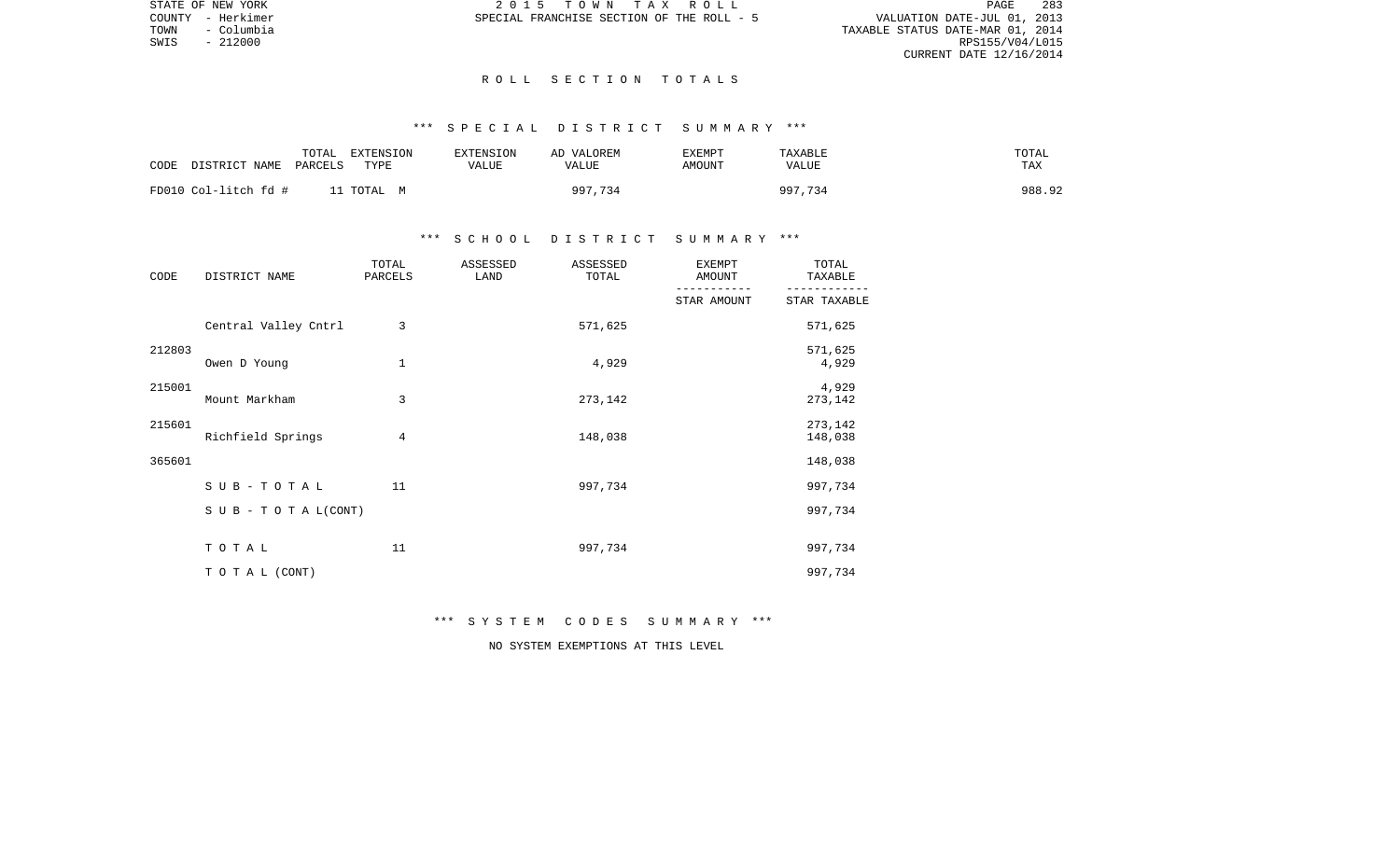PAGE 284 TOWN - Columbia TAXABLE STATUS DATE-MAR 01, 2014 CURRENT DATE 12/16/2014

STATE OF NEW YORK **2015 TOWN TAX ROLL** COUNTY - Herkimer SPECIAL FRANCHISE SECTION OF THE ROLL - 5

 $SWIS$  - 212000

#### R O L L S E C T I O N T O T A L S

## \*\*\* E X E M P T I O N S U M M A R Y \*\*\*

#### NO EXEMPTIONS AT THIS LEVEL

| ROLL |                   | TOTAL   | ASSESSED | ASSESSED | <b>EXEMPT</b> | TOTAL        | TOTAL     |
|------|-------------------|---------|----------|----------|---------------|--------------|-----------|
| SEC  | DESCRIPTION       | PARCELS | LAND     | TOTAL    | AMOUNT        | TAXABLE      | TAX       |
|      |                   |         |          |          |               |              |           |
|      |                   |         |          |          | STAR AMOUNT   | STAR TAXABLE |           |
|      | County Tax        |         |          | 997,734  |               | 997,734      | 6,383.02  |
|      | Town Tax          |         |          | 997,734  |               | 997,734      | 5,534.95  |
|      | SPEC DIST TAXES   |         |          |          |               |              | 988.92    |
|      | SPECIAL FRANCHISE |         |          |          |               |              | 12,906.89 |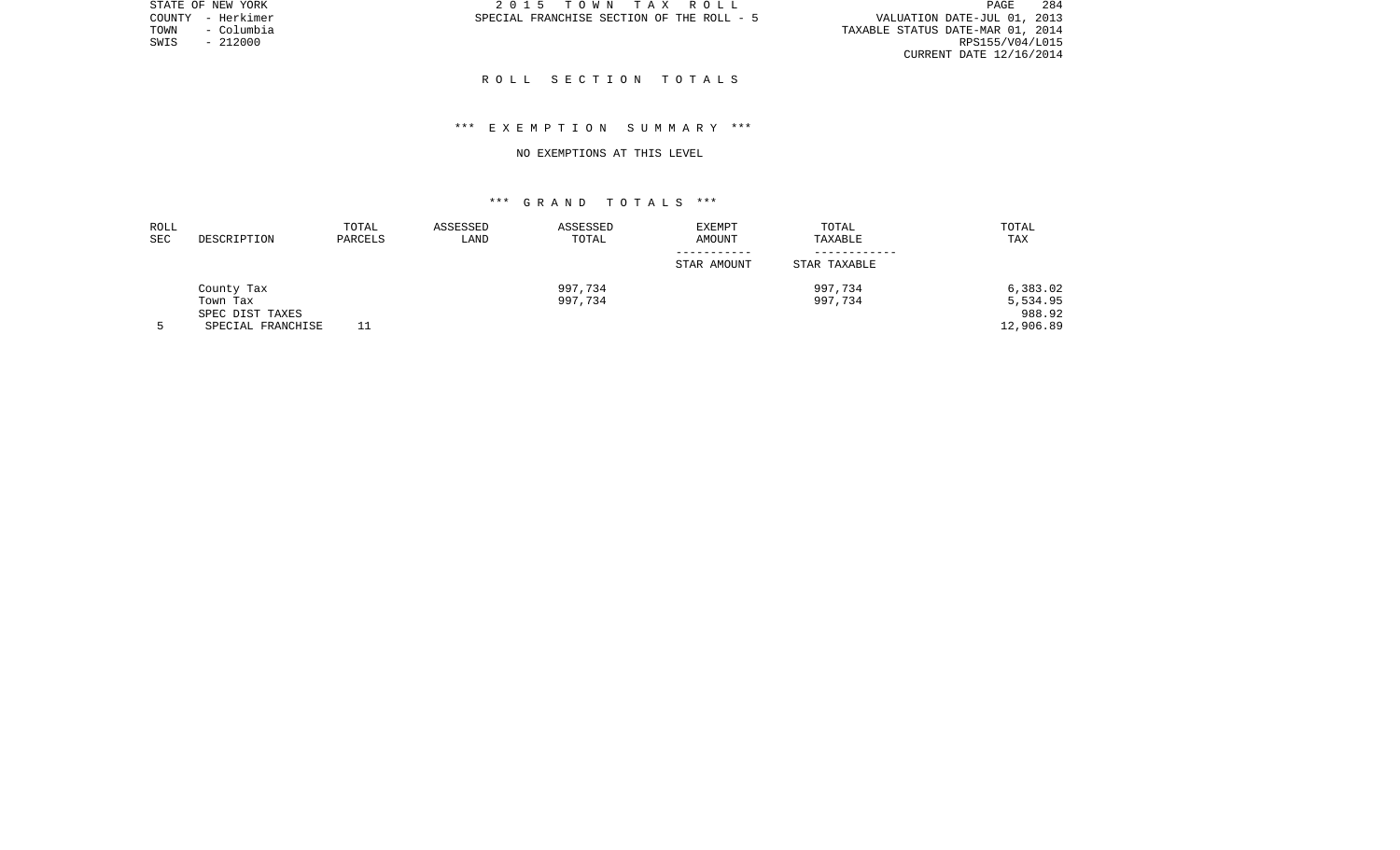|      | STATE OF NEW YORK | 2015 TOWN TAX ROLL                     | 285<br>PAGE                      |
|------|-------------------|----------------------------------------|----------------------------------|
|      | COUNTY - Herkimer | UTILITY & R.R. SECTION OF THE ROLL - 6 | VALUATION DATE-JUL 01, 2013      |
| TOWN | - Columbia        | OWNERS NAME SEOUENCE                   | TAXABLE STATUS DATE-MAR 01, 2014 |
| SWIS | $-212000$         | UNIFORM PERCENT OF VALUE IS 089.00     |                                  |

| TAX MAP PARCEL NUMBER        |                          |                |                       | PROPERTY LOCATION & CLASS ASSESSMENT EXEMPTION CODE----------------COUNTY--------TOWN---------- |                   |
|------------------------------|--------------------------|----------------|-----------------------|-------------------------------------------------------------------------------------------------|-------------------|
| CURRENT OWNERS NAME          | SCHOOL DISTRICT          | LAND           | TAX DESCRIPTION       | TAXABLE VALUE                                                                                   |                   |
| CURRENT OWNERS ADDRESS       | PARCEL SIZE/GRID COORD   | TOTAL          | SPECIAL DISTRICTS     |                                                                                                 | TAX AMOUNT        |
| ***********************      |                          |                |                       |                                                                                                 |                   |
|                              | Outside Plant            |                |                       |                                                                                                 | BILL 1055         |
| 620. - 9999 - 618. 75 - 1881 | 836 Telecom. eq.         |                | County Tax            | 15,239                                                                                          | 97.49             |
| Citizens Communications      | Central Valley 212803    | $\mathbf 0$    | Town Tax              | 15,239                                                                                          | 84.54             |
|                              |                          | 15,239         |                       |                                                                                                 |                   |
| Attn: c/o Stefan Peleschuk   | Outside Plant            |                | FD010 Col-litch fd #1 | 15,239 TO M                                                                                     | 15.10             |
| Three High Ridge Park        | Location No 888888 App 1 |                |                       |                                                                                                 |                   |
| Stamford, CT 06905           | Poles Wires Cables       |                |                       |                                                                                                 |                   |
|                              | FULL MARKET VALUE        | 17,122         |                       |                                                                                                 |                   |
|                              |                          |                | TOTAL TAX ---         |                                                                                                 | $197.13**$        |
|                              |                          |                |                       | DATE #1                                                                                         | 01/31/15          |
|                              |                          |                |                       | AMT DUE                                                                                         | 197.13            |
|                              |                          |                |                       |                                                                                                 |                   |
|                              |                          |                |                       | ACCT 070300150                                                                                  | <b>BILL</b> 1056  |
| 620.000-9999-810.800-2001    | 883 Gas Trans Impr       |                | County Tax            | 43,614                                                                                          | 279.02            |
| Dominion Transmission Corp   | Central Valley 212803    | 1,000          | Town Tax              | 43,614                                                                                          | 241.95            |
| Tax Department               | Gas Trans                | 43,614         | FD010 Col-litch fd #1 | 43,614 TO M                                                                                     | 43.23             |
| PO Box 27026                 | Location No 888888 App 1 |                |                       |                                                                                                 |                   |
| Richmond, VA 23261           | Gas Long Trans Line      |                |                       |                                                                                                 |                   |
|                              |                          |                |                       |                                                                                                 |                   |
|                              | DEED BOOK 00000          |                |                       |                                                                                                 |                   |
|                              | FULL MARKET VALUE        | 49,004         |                       |                                                                                                 |                   |
|                              |                          |                | TOTAL TAX ---         |                                                                                                 | 564.20**          |
|                              |                          |                |                       | DATE #1                                                                                         | 01/31/15          |
|                              |                          |                |                       | AMT DUE                                                                                         | 564.20            |
|                              |                          |                |                       |                                                                                                 |                   |
|                              |                          |                |                       | ACCT 070300270                                                                                  | BILL 1057         |
| 620.000-9999-132.350-1881    | 882 Elec Trans Imp       |                | County Tax            | 121,191                                                                                         | 775.32            |
| National Grid                | Central Valley 212803    | $\overline{0}$ | Town Tax              | 121,191                                                                                         | 672.31            |
| 300 Erie Blvd West           | Outside Plant            | 121,191        | FD010 Col-litch fd #1 | 121,191 TO M                                                                                    | 120.12            |
| Syracuse, NY 13202           | Location No 888888       |                |                       |                                                                                                 |                   |
|                              | Poles Wires Cables       |                |                       |                                                                                                 |                   |
|                              | <b>BANK</b><br>984       |                |                       |                                                                                                 |                   |
|                              | FULL MARKET VALUE        | 136,170        |                       |                                                                                                 |                   |
|                              |                          |                | TOTAL TAX ---         |                                                                                                 | 1,567.75**        |
|                              |                          |                |                       | DATE #1                                                                                         | 01/31/15          |
|                              |                          |                |                       | AMT DUE                                                                                         | 1,567.75          |
|                              |                          |                |                       |                                                                                                 |                   |
|                              |                          |                |                       |                                                                                                 |                   |
|                              |                          |                |                       | ACCT 070300270                                                                                  | BILL 1058         |
|                              | 882 Elec Trans Imp       |                | County Tax            | 6,510                                                                                           | 41.65             |
| 620. - 9999 - 132. 35 - 1882 |                          |                |                       |                                                                                                 | 36.11             |
| National Grid                | Owen D Young<br>215001   | $\mathbf{0}$   | Town Tax              | 6,510                                                                                           |                   |
| 300 Erie Blvd West           | Outside Plant            | 6,510          | FD010 Col-litch fd #1 | 6,510 TO M                                                                                      | 6.45              |
| Syracuse, NY 13202           | Location No 888888       |                |                       |                                                                                                 |                   |
|                              | Poles Wires Cables       |                |                       |                                                                                                 |                   |
|                              | 984<br>BANK              |                |                       |                                                                                                 |                   |
|                              |                          |                |                       |                                                                                                 |                   |
|                              | DEED BOOK 00000          |                |                       |                                                                                                 |                   |
|                              | FULL MARKET VALUE        | 7,315          |                       |                                                                                                 |                   |
|                              |                          |                | TOTAL TAX ---         |                                                                                                 | 84.21**           |
|                              |                          |                |                       | DATE #1<br>AMT DUE                                                                              | 01/31/15<br>84.21 |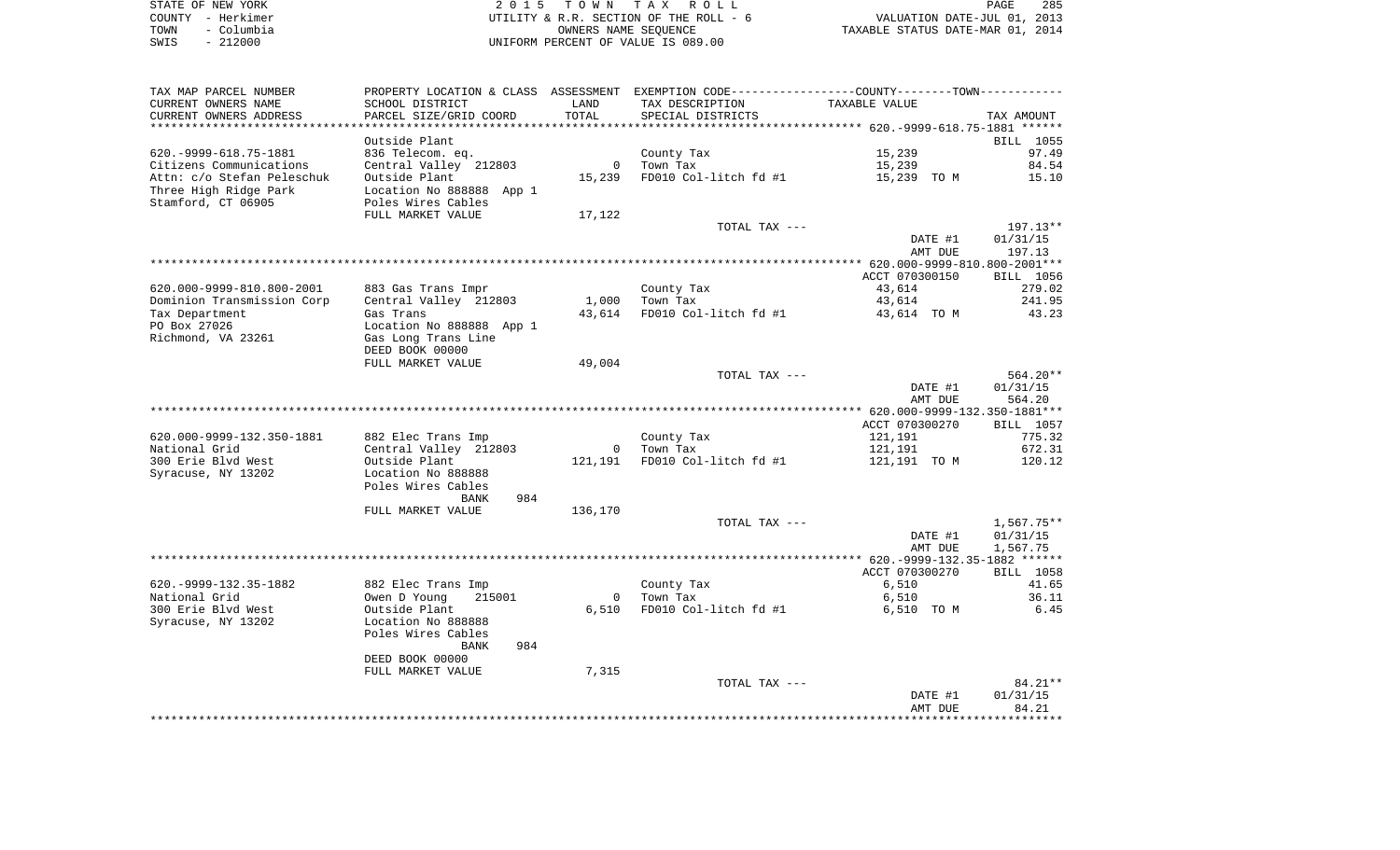|                              |                                      | TOWN           | T A X<br>R O L L                       |                                                              |                    |
|------------------------------|--------------------------------------|----------------|----------------------------------------|--------------------------------------------------------------|--------------------|
| STATE OF NEW YORK            | 2 0 1 5                              |                | 286<br>PAGE                            |                                                              |                    |
| - Herkimer<br>COUNTY         |                                      |                | UTILITY & R.R. SECTION OF THE ROLL - 6 | VALUATION DATE-JUL 01, 2013                                  |                    |
| - Columbia<br>TOWN           |                                      |                | OWNERS NAME SEQUENCE                   | TAXABLE STATUS DATE-MAR 01, 2014                             |                    |
| $-212000$<br>SWIS            | UNIFORM PERCENT OF VALUE IS 089.00   |                |                                        |                                                              |                    |
|                              |                                      |                |                                        |                                                              |                    |
| TAX MAP PARCEL NUMBER        | PROPERTY LOCATION & CLASS ASSESSMENT |                |                                        | EXEMPTION CODE-----------------COUNTY-------TOWN------------ |                    |
| CURRENT OWNERS NAME          | SCHOOL DISTRICT                      | LAND           | TAX DESCRIPTION                        | TAXABLE VALUE                                                |                    |
| CURRENT OWNERS ADDRESS       | PARCEL SIZE/GRID COORD               | TOTAL          | SPECIAL DISTRICTS                      |                                                              | TAX AMOUNT         |
|                              |                                      |                |                                        |                                                              |                    |
|                              |                                      |                |                                        | ACCT 070300270                                               | BILL 1059          |
| 620. - 9999 - 132. 35 - 1884 | 882 Elec Trans Imp                   |                | County Tax                             | 71,988                                                       | 460.55             |
| National Grid                | Richfield Sprin 365601               | $\overline{0}$ | Town Tax                               | 71,988                                                       | 399.36             |
| 300 Erie Blvd West           | Outside Plant                        | 71,988         | FD010 Col-litch fd #1                  | 71,988 TO M                                                  | 71.35              |
| Syracuse, NY 13202           | Location No 888888                   |                |                                        |                                                              |                    |
|                              | Poles Wires Cables                   |                |                                        |                                                              |                    |
|                              | 984<br>BANK                          |                |                                        |                                                              |                    |
|                              | FULL MARKET VALUE                    | 80,885         |                                        |                                                              |                    |
|                              |                                      |                | TOTAL TAX ---                          |                                                              | $931.26**$         |
|                              |                                      |                |                                        | DATE #1                                                      | 01/31/15           |
|                              |                                      |                |                                        | AMT DUE                                                      | 931.26             |
|                              |                                      |                |                                        |                                                              |                    |
|                              | Flectric Distribution                |                |                                        | አሮሮሞ በ7በ3በበ24በ                                               | <b>RTT.T. 1060</b> |

|                                             | Electric Distribution    |                |                               | ACCT 070300240    | BILL 1060  |
|---------------------------------------------|--------------------------|----------------|-------------------------------|-------------------|------------|
| 620.000-9999-131.600-1881                   | 882 Elec Trans Imp       |                | County Tax                    | 169,082 1,081.71  |            |
| NYSEG                                       | Central Valley 212803    |                | 1,000 Town Tax                | 169,082 937.99    |            |
| Attn: Util Shared Srvcs/Local Outside Plant |                          |                | 169,082 FD010 Col-litch fd #1 | 169,082 TO M      | 167.59     |
| FREEPORT BLDG                               | Location No 888888       |                |                               |                   |            |
| 70 Farm View Dr                             | Poles Wires Cables       |                |                               |                   |            |
| New Gloucester, ME 04260                    | 984<br>BANK              |                |                               |                   |            |
|                                             | FULL MARKET VALUE        | 189,980        |                               |                   |            |
|                                             |                          |                | TOTAL TAX ---                 |                   | 2,187.29** |
|                                             |                          |                |                               | DATE #1           | 01/31/15   |
|                                             |                          |                |                               | AMT DUE           | 2,187.29   |
|                                             |                          |                |                               |                   |            |
|                                             | Gas Distribution         |                |                               |                   | BILL 1061  |
| 620. - 9999 - 131. 6 - 2881                 | 885 Gas Outside Pla      |                | County Tax                    | 2,386             | 15.26      |
| NYSEG                                       | Central Valley 212803    |                | 0 Town Tax                    | 2,386 13.24       |            |
| Attn: Util Shared Srvcs/Local Gas Dist      |                          | 2,386          | FD010 Col-litch fd #1         | 2,386 TO M        | 2.36       |
| FREEPORT BLDG                               | Location No 888888 App 1 |                |                               |                   |            |
| 70 Farm View Dr                             | Gas Dist Mains           |                |                               |                   |            |
| New Gloucester, ME 04260 FULL MARKET VALUE  |                          | 2,681          |                               |                   |            |
|                                             |                          |                | TOTAL TAX ---                 |                   | $30.86**$  |
|                                             |                          |                |                               | DATE #1           | 01/31/15   |
|                                             |                          |                |                               | AMT DUE           | 30.86      |
|                                             |                          |                |                               |                   |            |
|                                             | Electric Distribution    |                |                               | ACCT 070300240    | BILL 1062  |
| 620. - 9999 - 131. 6 - 1883                 | 882 Elec Trans Imp       |                | County Tax                    | 93,898            | 600.72     |
| NYSEG                                       | Mount Markham 215601     | 1,000 Town Tax |                               | 93,898            | 520.90     |
| Attn: Util Shared Srvcs/Local Outside Plant |                          |                | 93,898 FD010 Col-litch fd #1  | 93,898 TO M 93.07 |            |
| FREEPORT BLDG                               | Location No 888888       |                |                               |                   |            |
| 70 Farm View Dr                             | Poles Wires Cables       |                |                               |                   |            |

| New Gloucester, ME 04260 | <b>BANK</b>       | 984     |               |         |              |
|--------------------------|-------------------|---------|---------------|---------|--------------|
|                          | FULL MARKET VALUE | 105,503 |               |         |              |
|                          |                   |         | TOTAL TAX --- |         | $1,214.69**$ |
|                          |                   |         |               | DATE #1 | 01/31/15     |
|                          |                   |         |               | AMT DUE | 1,214.69     |
|                          |                   |         |               |         |              |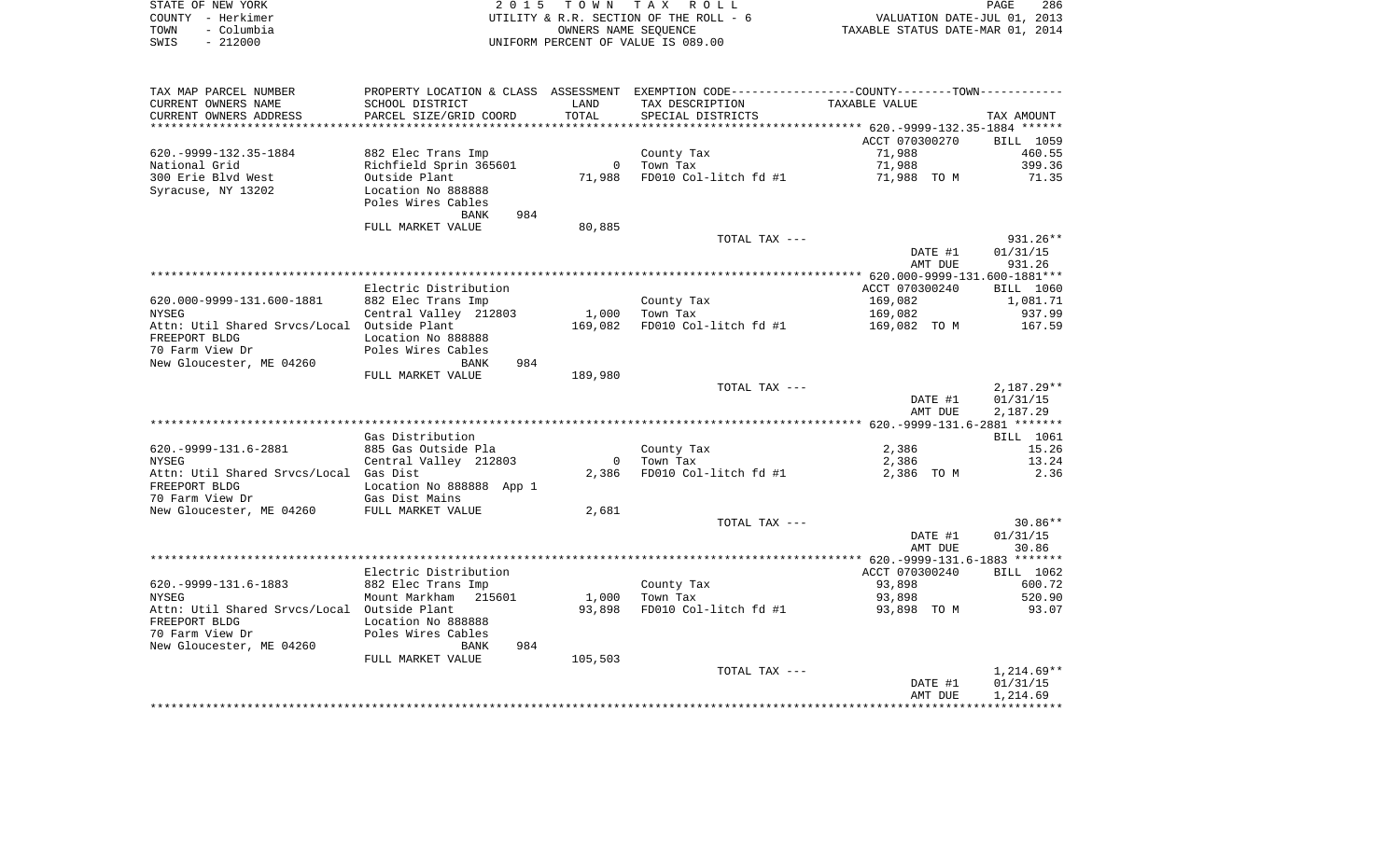| STATE OF NEW YORK<br>COUNTY - Herkimer<br>- Columbia<br>TOWN<br>$-212000$<br>SWIS | 2 0 1 5                                            | T O W N<br>OWNERS NAME SEQUENCE | TAX ROLL<br>UTILITY & R.R. SECTION OF THE ROLL - 6<br>UNIFORM PERCENT OF VALUE IS 089.00      | VALUATION DATE-JUL 01, 2013<br>TAXABLE STATUS DATE-MAR 01, 2014 | PAGE<br>287              |
|-----------------------------------------------------------------------------------|----------------------------------------------------|---------------------------------|-----------------------------------------------------------------------------------------------|-----------------------------------------------------------------|--------------------------|
|                                                                                   |                                                    |                                 |                                                                                               |                                                                 |                          |
| TAX MAP PARCEL NUMBER                                                             |                                                    |                                 | PROPERTY LOCATION & CLASS ASSESSMENT EXEMPTION CODE---------------COUNTY-------TOWN---------- |                                                                 |                          |
| CURRENT OWNERS NAME                                                               | SCHOOL DISTRICT                                    | LAND                            | TAX DESCRIPTION                                                                               | TAXABLE VALUE                                                   |                          |
| CURRENT OWNERS ADDRESS                                                            | PARCEL SIZE/GRID COORD                             | TOTAL                           | SPECIAL DISTRICTS                                                                             |                                                                 | TAX AMOUNT               |
| ************************                                                          | ********************                               |                                 |                                                                                               |                                                                 |                          |
|                                                                                   | Electric Distribution                              |                                 |                                                                                               | ACCT 070300240                                                  | BILL 1063                |
| 620. - 9999 - 131. 6 - 1884<br><b>NYSEG</b>                                       | 882 Elec Trans Imp<br>Richfield Sprin 365601       | 1,000                           | County Tax<br>Town Tax                                                                        | 100,403<br>100,403                                              | 642.33<br>556.99         |
| Attn: Util Shared Srvcs/Local Outside Plant                                       |                                                    | 100,403                         | FD010 Col-litch fd #1                                                                         | 100,403 TO M                                                    | 99.51                    |
| FREEPORT BLDG                                                                     | Location No 888888                                 |                                 |                                                                                               |                                                                 |                          |
| 70 Farm View Dr                                                                   | Poles Wires Cables                                 |                                 |                                                                                               |                                                                 |                          |
| New Gloucester, ME 04260                                                          | 984<br>BANK                                        |                                 |                                                                                               |                                                                 |                          |
|                                                                                   | DEED BOOK 00000                                    |                                 |                                                                                               |                                                                 |                          |
|                                                                                   | FULL MARKET VALUE                                  | 112,812                         | TOTAL TAX ---                                                                                 |                                                                 | $1,298.83**$             |
|                                                                                   |                                                    |                                 |                                                                                               | DATE #1                                                         | 01/31/15                 |
|                                                                                   |                                                    |                                 |                                                                                               | AMT DUE                                                         | 1,298.83                 |
|                                                                                   |                                                    |                                 |                                                                                               |                                                                 |                          |
|                                                                                   |                                                    |                                 |                                                                                               | ACCT 070300300                                                  | BILL 1064                |
| 620.000-9999-134.600-1884                                                         | 882 Elec Trans Imp                                 |                                 | County Tax                                                                                    | 205,603                                                         | 1,315.35                 |
| Otsego Electric Coop Inc<br>PO Box 128                                            | Richfield Sprin 365601<br>Outside Plant            | 1,000<br>205,603                | Town Tax<br>FD010 Col-litch fd #1                                                             | 205,603<br>205,603 TO M                                         | 1,140.59<br>203.78       |
| Hartwick, NY 13348                                                                | Location No 888888 App 1                           |                                 |                                                                                               |                                                                 |                          |
|                                                                                   | Poles Wires Cables                                 |                                 |                                                                                               |                                                                 |                          |
|                                                                                   | <b>BANK</b><br>984                                 |                                 |                                                                                               |                                                                 |                          |
|                                                                                   | DEED BOOK 00000                                    |                                 |                                                                                               |                                                                 |                          |
|                                                                                   | FULL MARKET VALUE                                  | 231,015                         |                                                                                               |                                                                 |                          |
|                                                                                   |                                                    |                                 | TOTAL TAX ---                                                                                 | DATE #1                                                         | $2,659.72**$<br>01/31/15 |
|                                                                                   |                                                    |                                 |                                                                                               | AMT DUE                                                         | 2,659.72                 |
|                                                                                   |                                                    |                                 |                                                                                               |                                                                 |                          |
|                                                                                   |                                                    |                                 |                                                                                               | ACCT 070300090                                                  | BILL 1065                |
| 620.000-9999-844.750-2004                                                         | 883 Gas Trans Impr                                 |                                 | County Tax                                                                                    | 465,839                                                         | 2,980.22                 |
| Tennessee Gas Pipeline Co<br>Attn: Tenneco Gas-Property                           | Richfield Sprin 365601<br>Gas Trans Merge 666.-9-2 | 1,000<br>465,839                | Town Tax<br>FD010 Col-litch fd #1                                                             | 465,839<br>465,839 TO M                                         | 2,584.25<br>461.72       |
| PO Box 4372                                                                       | Location No 888888 App 1                           |                                 |                                                                                               |                                                                 |                          |
| Houston, TX 77210-9874                                                            | Gas Long Trans Line                                |                                 |                                                                                               |                                                                 |                          |
|                                                                                   | BANK<br>984                                        |                                 |                                                                                               |                                                                 |                          |
|                                                                                   | DEED BOOK 00000                                    |                                 |                                                                                               |                                                                 |                          |
|                                                                                   | FULL MARKET VALUE                                  | 523,415                         |                                                                                               |                                                                 |                          |
|                                                                                   |                                                    |                                 | TOTAL TAX ---                                                                                 | DATE #1                                                         | $6,026.19**$<br>01/31/15 |
|                                                                                   |                                                    |                                 |                                                                                               | AMT DUE                                                         | 6,026.19                 |
|                                                                                   |                                                    |                                 |                                                                                               |                                                                 |                          |
|                                                                                   |                                                    |                                 |                                                                                               | ACCT 070300060                                                  | BILL 1066                |
| 620.000-9999-631.900-1881                                                         | 836 Telecom. eq.                                   |                                 | County Tax                                                                                    | 63,058                                                          | 403.42                   |
| Verizon New York Inc                                                              | Central Valley 212803                              | 1,000                           | Town Tax                                                                                      | 63,058                                                          | 349.82                   |
| $c/O$ Duff & Phelps<br>PO Box 2749                                                | Outside Plant<br>Location 888888                   | 63,058                          | FD010 Col-litch fd #1                                                                         | 63,058 TO M                                                     | 62.50                    |
| Addison, TX 75001                                                                 | Poles Wires Cables                                 |                                 |                                                                                               |                                                                 |                          |
|                                                                                   | 984<br>BANK                                        |                                 |                                                                                               |                                                                 |                          |
|                                                                                   | FULL MARKET VALUE                                  | 70,852                          |                                                                                               |                                                                 |                          |
|                                                                                   |                                                    |                                 | TOTAL TAX ---                                                                                 |                                                                 | 815.74**                 |
|                                                                                   |                                                    |                                 |                                                                                               | DATE #1<br>AMT DUE                                              | 01/31/15<br>815.74       |
|                                                                                   |                                                    |                                 |                                                                                               |                                                                 |                          |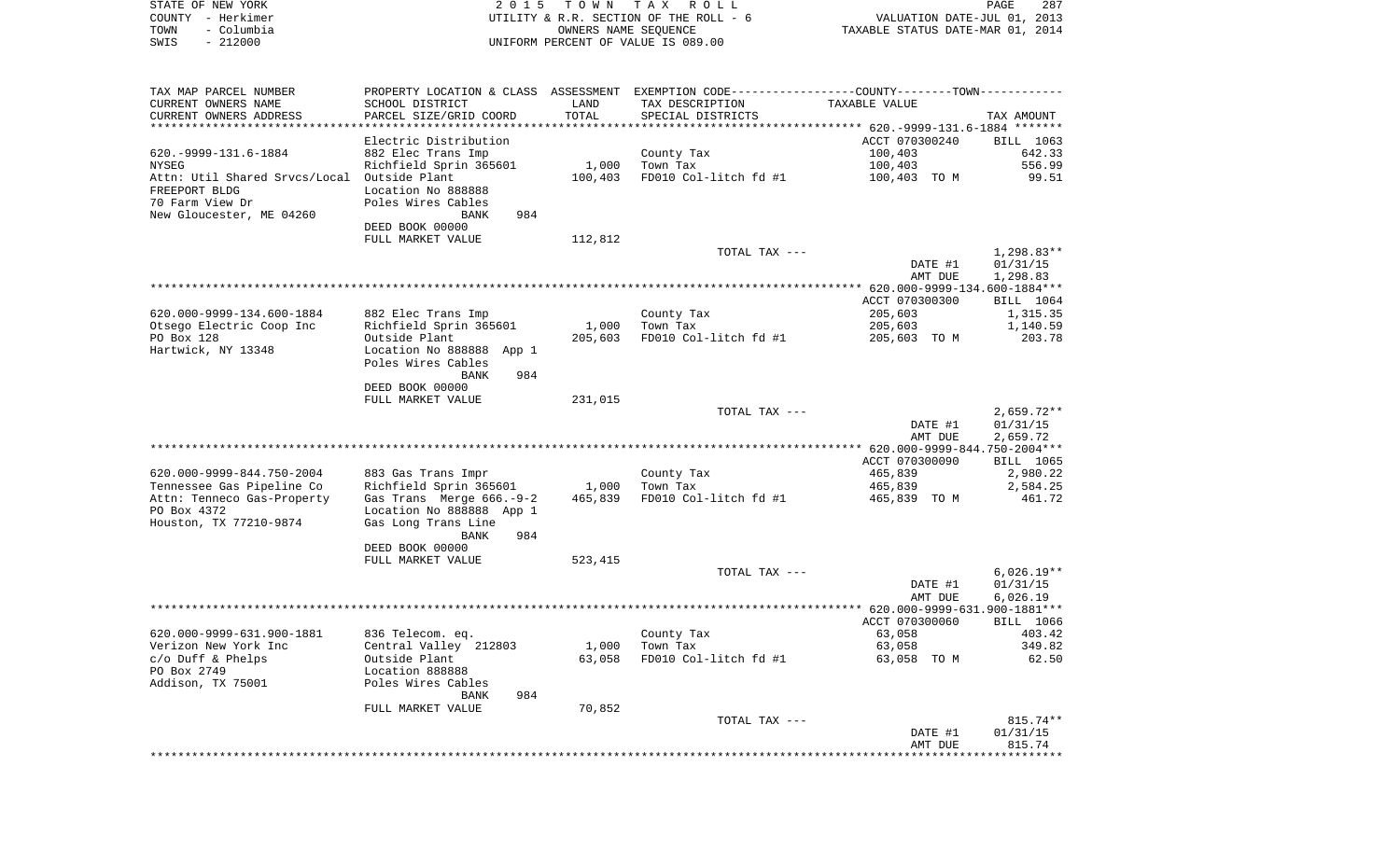| STATE OF NEW YORK<br>COUNTY - Herkimer  |                                                                                               |                | 2015 TOWN TAX ROLL<br>UTILITY & R.R. SECTION OF THE ROLL - 6    | PAGE 288<br>VALUATION DATE-JUL 01, 2013<br>TAXABLE STATUS DATE-MAR 01, 2014 | PAGE<br>288           |
|-----------------------------------------|-----------------------------------------------------------------------------------------------|----------------|-----------------------------------------------------------------|-----------------------------------------------------------------------------|-----------------------|
| TOWN<br>- Columbia<br>$-212000$<br>SWIS |                                                                                               |                | OWNERS NAME SEQUENCE<br>UNIFORM PERCENT OF VALUE IS 089.00      |                                                                             |                       |
| TAX MAP PARCEL NUMBER                   | PROPERTY LOCATION & CLASS ASSESSMENT EXEMPTION CODE---------------COUNTY-------TOWN---------- |                |                                                                 |                                                                             |                       |
| CURRENT OWNERS NAME                     | SCHOOL DISTRICT                                                                               | LAND           | TAX DESCRIPTION                                                 | TAXABLE VALUE                                                               |                       |
| CURRENT OWNERS ADDRESS                  | PARCEL SIZE/GRID COORD                                                                        | TOTAL          | SPECIAL DISTRICTS                                               |                                                                             | TAX AMOUNT            |
|                                         |                                                                                               |                | ********************************** 620.-9999-631.9-1882 ******* |                                                                             |                       |
|                                         |                                                                                               |                |                                                                 | ACCT 070300060                                                              | BILL 1067             |
| 620. - 9999 - 631. 9 - 1882             | 836 Telecom. eq.                                                                              |                | County Tax                                                      | 3,390                                                                       | 21.69                 |
| Verizon New York Inc                    | Owen D Young<br>215001                                                                        | 1,000          | Town Tax                                                        | 3,390                                                                       | 18.81                 |
| c/o Duff & Phelps                       | Outside Plant                                                                                 | 3,390          | FD010 Col-litch fd #1                                           | 3,390 TO M                                                                  | 3.36                  |
| PO Box 2749<br>Addison, TX 75001        | Location No 888888<br>Poles Wires Cables                                                      |                |                                                                 |                                                                             |                       |
|                                         | 984<br>BANK                                                                                   |                |                                                                 |                                                                             |                       |
|                                         | FULL MARKET VALUE                                                                             | 3,809          |                                                                 |                                                                             |                       |
|                                         |                                                                                               |                | TOTAL TAX ---                                                   |                                                                             | 43.86**               |
|                                         |                                                                                               |                |                                                                 | DATE #1                                                                     | 01/31/15              |
|                                         |                                                                                               |                |                                                                 | AMT DUE                                                                     | 43.86                 |
|                                         |                                                                                               |                |                                                                 |                                                                             |                       |
|                                         | Outside Plant                                                                                 |                |                                                                 |                                                                             | BILL 1068             |
| 620. - 9999 - 631. 9 - 1883             | 836 Telecom. eq.                                                                              |                | County Tax                                                      | 35,023                                                                      | 224.06                |
| Verizon New York Inc                    | Mount Markham 215601                                                                          |                | 0 Town Tax                                                      | 35,023                                                                      | 194.29                |
| c/o Duff & Phelps                       |                                                                                               |                | 35,023 FD010 Col-litch fd #1                                    | 35,023 TO M                                                                 | 34.71                 |
| PO Box 2749                             |                                                                                               |                |                                                                 |                                                                             |                       |
| Addison, TX 75001                       | Outside Plant<br>Location No 888888<br>Poles Wires Cables<br>Till Winner Till                 |                |                                                                 |                                                                             |                       |
|                                         | FULL MARKET VALUE                                                                             | 39,352         |                                                                 |                                                                             |                       |
|                                         |                                                                                               |                | TOTAL TAX ---                                                   |                                                                             | 453.06**              |
|                                         |                                                                                               |                |                                                                 | DATE #1<br>AMT DUE                                                          | 01/31/15<br>453.06    |
|                                         |                                                                                               |                |                                                                 |                                                                             |                       |
|                                         |                                                                                               |                |                                                                 | ACCT 070300060                                                              | BILL 1069             |
| 620. - 9999 - 631. 9 - 1884             |                                                                                               |                | County Tax                                                      | 37,454                                                                      | 239.61                |
| Verizon New York Inc                    | 836 Telecom. eq.<br>Richfield Sprin 365601                                                    | 1,000          | Town Tax                                                        | 37,454                                                                      | 207.78                |
| c/o Duff & Phelps                       | Outside Plane                                                                                 |                | 37,454 FD010 Col-litch fd #1                                    | 37,454 TO M                                                                 | 37.12                 |
| PO Box 2749                             | Outside Plane<br>Location No 888888                                                           |                |                                                                 |                                                                             |                       |
| Addison, TX 75001                       | Poles Wires Cables                                                                            |                |                                                                 |                                                                             |                       |
|                                         | BANK<br>984                                                                                   |                |                                                                 |                                                                             |                       |
|                                         | DEED BOOK 00000                                                                               |                |                                                                 |                                                                             |                       |
|                                         | FULL MARKET VALUE                                                                             | 42,083         |                                                                 |                                                                             |                       |
|                                         |                                                                                               |                | TOTAL TAX ---                                                   |                                                                             | 484.51**              |
|                                         |                                                                                               |                |                                                                 | DATE #1                                                                     | 01/31/15              |
|                                         |                                                                                               |                |                                                                 | AMT DUE                                                                     | 484.51                |
|                                         | Outside Plant                                                                                 |                |                                                                 |                                                                             |                       |
| 620.000-9999-629.000-1884               | 836 Telecom. eq.                                                                              |                | County Tax                                                      | 226,803                                                                     | BILL 1070<br>1,450.98 |
| Windstream New York Inc                 | Richfield Sprin 365601                                                                        | $\overline{0}$ | Town Tax                                                        | 226,803                                                                     | 1,258.19              |
| RASH #503-32-1430                       | Outside Plant                                                                                 | 226,803        | FD010 Col-litch fd #1                                           | 226,803 TO M                                                                | 224.80                |
| PO Box 260888                           | Location No 888888 App 1                                                                      |                |                                                                 |                                                                             |                       |
| PLANO, TX 75026                         | Poles Wires Cables                                                                            |                |                                                                 |                                                                             |                       |
|                                         | 984<br>BANK                                                                                   |                |                                                                 |                                                                             |                       |
|                                         | FULL MARKET VALUE                                                                             | 254,835        |                                                                 |                                                                             |                       |
|                                         |                                                                                               |                | TOTAL TAX ---                                                   |                                                                             | $2,933.97**$          |
|                                         |                                                                                               |                |                                                                 | DATE #1                                                                     | 01/31/15              |
|                                         |                                                                                               |                |                                                                 | AMT DUE                                                                     | 2,933.97              |
|                                         |                                                                                               |                |                                                                 |                                                                             |                       |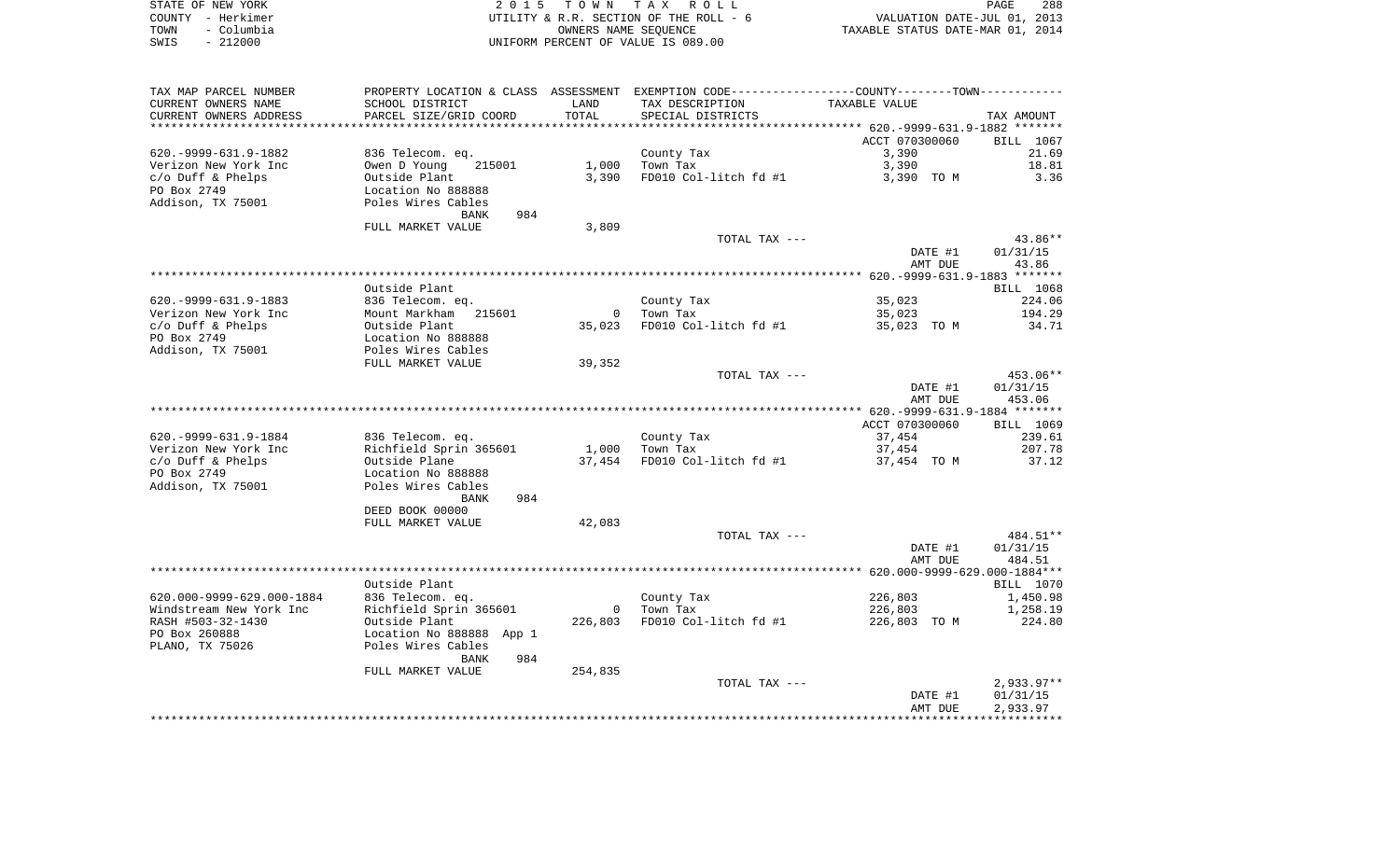STATE OF NEW YORK 289 CONSTRUCTED A CONSTRUCTED A CONSTRUCTED A CONSTRUCTED A CONSTRUCTED AND RELEASED 289 TOWN - Columbia TAXABLE STATUS DATE-MAR 01, 2014 SWIS - 212000 RPS155/V04/L015 CURRENT DATE 12/16/2014

COUNTY - Herkimer  $U$ TILITY & R.R. SECTION OF THE ROLL - 6

### R O L L S U B S E C T I O N - - T O T A L S

# \*\*\* S P E C I A L D I S T R I C T S U M M A R Y \*\*\*

|                       | TOTAL   | EXTENSION  | <b>EXTENSION</b> | AD VALOREM | EXEMPT | TAXABLE      | TOTAL   |
|-----------------------|---------|------------|------------------|------------|--------|--------------|---------|
| CODE<br>DISTRICT NAME | PARCELS | TYPE       | VALUE            | VALUE      | AMOUNT | <b>VALUE</b> | TAX     |
| FD010 Col-litch fd #  |         | 16 ТОТАL М |                  | 1661,481   |        | 1661,481     | ,646.77 |

### \*\*\* S C H O O L D I S T R I C T S U M M A R Y \*\*\*

| CODE   | DISTRICT NAME        | TOTAL<br>PARCELS | ASSESSED<br>LAND | ASSESSED<br>TOTAL | <b>EXEMPT</b><br>AMOUNT | TOTAL<br>TAXABLE     |
|--------|----------------------|------------------|------------------|-------------------|-------------------------|----------------------|
|        |                      |                  |                  |                   | STAR AMOUNT             | STAR TAXABLE         |
|        | Central Valley Cntrl | 6                | 3,000            | 414,570           |                         | 414,570              |
| 212803 | Owen D Young         | 2                | 1,000            | 9,900             |                         | 414,570<br>9,900     |
| 215001 | Mount Markham        | 2                | 1,000            | 128,921           |                         | 9,900<br>128,921     |
| 215601 | Richfield Springs    | 6                | 4,000            | 1108,090          |                         | 128,921<br>1,108,090 |
| 365601 |                      |                  |                  |                   |                         | 1,108,090            |
|        | SUB-TOTAL            | 16               | 9,000            | 1661,481          |                         | 1,661,481            |
|        | SUB - TO TAL(CONT)   |                  |                  |                   |                         | 1,661,481            |
|        | TOTAL                | 16               | 9,000            | 1661,481          |                         | 1,661,481            |
|        | TO TAL (CONT)        |                  |                  |                   |                         | 1,661,481            |

\*\*\* S Y S T E M C O D E S S U M M A R Y \*\*\*

NO SYSTEM EXEMPTIONS AT THIS LEVEL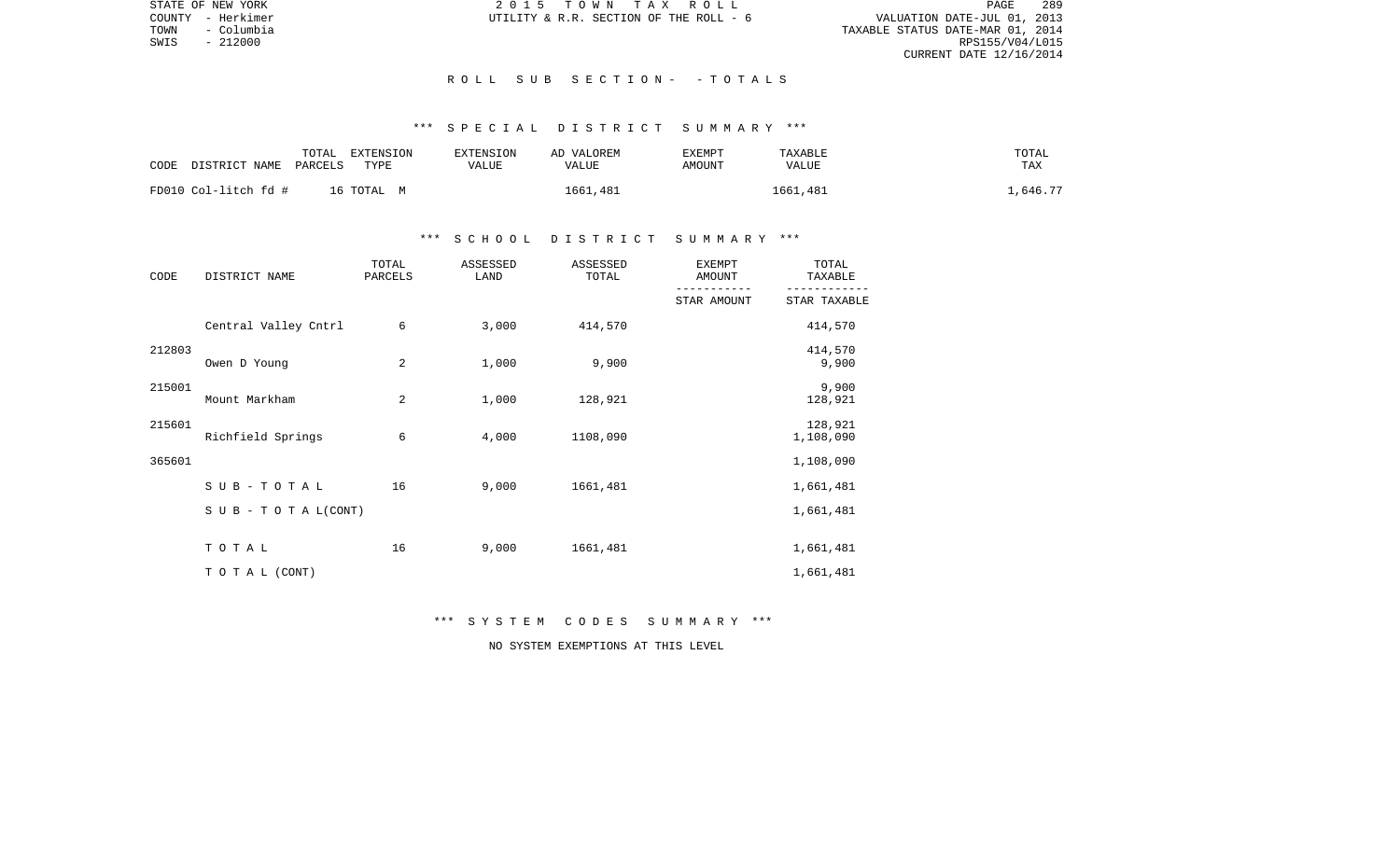STATE OF NEW YORK 2 0 1 5 T O W N T A X R O L L PAGE 290PAGE 290 TOWN - Columbia TAXABLE STATUS DATE-MAR 01, 2014 CURRENT DATE 12/16/2014

COUNTY - Herkimer  $U$ TILITY & R.R. SECTION OF THE ROLL - 6

 $SWIS$  - 212000

### R O L L S U B S E C T I O N - - T O T A L S

### \*\*\* E X E M P T I O N S U M M A R Y \*\*\*

#### NO EXEMPTIONS AT THIS LEVEL

| ROLL |                  | TOTAL   | ASSESSED | ASSESSED | <b>EXEMPT</b> | TOTAL        | TOTAL     |
|------|------------------|---------|----------|----------|---------------|--------------|-----------|
| SEC  | DESCRIPTION      | PARCELS | LAND     | TOTAL    | AMOUNT        | TAXABLE      | TAX       |
|      |                  |         |          |          |               |              |           |
|      |                  |         |          |          | STAR AMOUNT   | STAR TAXABLE |           |
|      | County Tax       |         | 9,000    | 1661,481 |               | 1,661,481    | 10,629.38 |
|      | Town Tax         |         | 9,000    | 1661,481 |               | 1,661,481    | 9,217.12  |
|      | SPEC DIST TAXES  |         |          |          |               |              | 1,646.77  |
|      | UTILITIES & N.C. | 16      |          |          |               |              | 21,493.27 |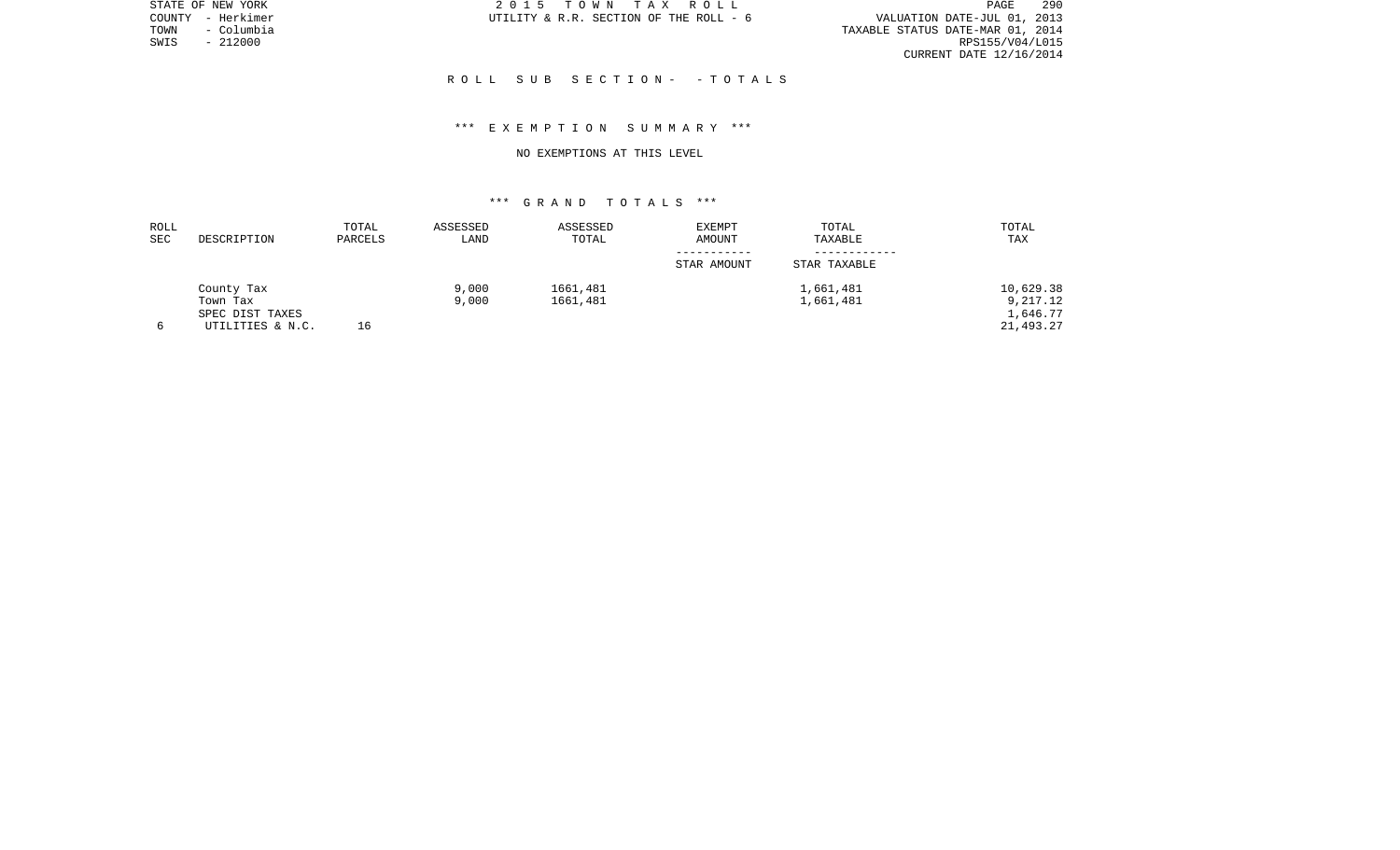PAGE 291 TOWN - COUNTY - Herkimer<br>
TOWN - Columbia COUNTY - Columbia COUNTY - Columbia COUNTY - Columbia COUNTY - Columbia COUNTY - Columbia COUN<br>
TOWN - 212000 RPS155/V04/L015 CURRENT DATE 12/16/2014

STATE OF NEW YORK **2015 TOWN TAX ROLL** COUNTY - Herkimer  $U$ TILITY & R.R. SECTION OF THE ROLL - 6

 $SWIS$  - 212000

#### R O L L S E C T I O N T O T A L S

# \*\*\* S P E C I A L D I S T R I C T S U M M A R Y \*\*\*

|      |                      | TOTAL   | EXTENSION  | <b>EXTENSION</b> | AD VALOREM | EXEMPT | TAXABLE      | TOTAL   |
|------|----------------------|---------|------------|------------------|------------|--------|--------------|---------|
| CODE | DISTRICT NAME        | PARCELS | TYPE       | <b>VALUE</b>     | VALUE      | AMOUNT | <b>VALUE</b> | TAX     |
|      |                      |         |            |                  |            |        |              |         |
|      | FD010 Col-litch fd # |         | 16 ТОТАL М |                  | 1661,481   |        | 1661,481     | ,646.77 |

### \*\*\* S C H O O L D I S T R I C T S U M M A R Y \*\*\*

| CODE   | DISTRICT NAME        | TOTAL<br>PARCELS | ASSESSED<br>LAND | ASSESSED<br>TOTAL | <b>EXEMPT</b><br>AMOUNT | TOTAL<br>TAXABLE     |
|--------|----------------------|------------------|------------------|-------------------|-------------------------|----------------------|
|        |                      |                  |                  |                   | STAR AMOUNT             | STAR TAXABLE         |
|        | Central Valley Cntrl | 6                | 3,000            | 414,570           |                         | 414,570              |
| 212803 | Owen D Young         | 2                | 1,000            | 9,900             |                         | 414,570<br>9,900     |
| 215001 | Mount Markham        | 2                | 1,000            | 128,921           |                         | 9,900<br>128,921     |
| 215601 | Richfield Springs    | 6                | 4,000            | 1108,090          |                         | 128,921<br>1,108,090 |
| 365601 |                      |                  |                  |                   |                         | 1,108,090            |
|        | SUB-TOTAL            | 16               | 9,000            | 1661,481          |                         | 1,661,481            |
|        | SUB - TO TAL(CONT)   |                  |                  |                   |                         | 1,661,481            |
|        | TOTAL                | 16               | 9,000            | 1661,481          |                         | 1,661,481            |
|        | TO TAL (CONT)        |                  |                  |                   |                         | 1,661,481            |

\*\*\* S Y S T E M C O D E S S U M M A R Y \*\*\*

NO SYSTEM EXEMPTIONS AT THIS LEVEL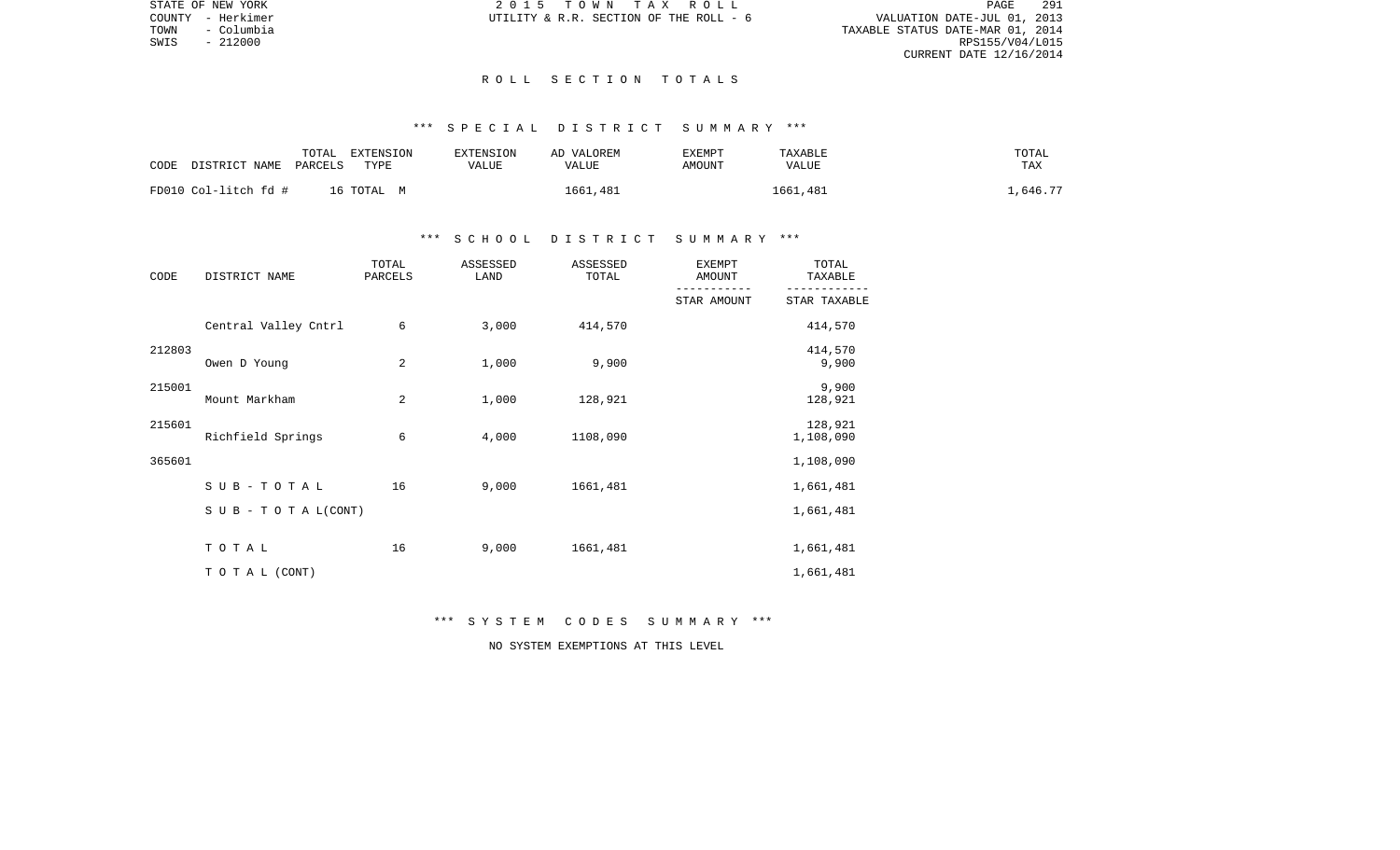STATE OF NEW YORK 2 0 1 5 T O W N T A X R O L L PAGE 292PAGE 292 TOWN - Columbia TAXABLE STATUS DATE-MAR 01, 2014 CURRENT DATE 12/16/2014

COUNTY - Herkimer  $U$ TILITY & R.R. SECTION OF THE ROLL - 6

 $SWIS$  - 212000

### R O L L S E C T I O N T O T A L S

## \*\*\* E X E M P T I O N S U M M A R Y \*\*\*

#### NO EXEMPTIONS AT THIS LEVEL

| ROLL |                  | TOTAL   | ASSESSED | ASSESSED | EXEMPT      | TOTAL        | TOTAL     |
|------|------------------|---------|----------|----------|-------------|--------------|-----------|
| SEC  | DESCRIPTION      | PARCELS | LAND     | TOTAL    | AMOUNT      | TAXABLE      | TAX       |
|      |                  |         |          |          |             |              |           |
|      |                  |         |          |          | STAR AMOUNT | STAR TAXABLE |           |
|      | County Tax       |         | 9,000    | 1661,481 |             | 1,661,481    | 10,629.38 |
|      | Town Tax         |         | 9,000    | 1661,481 |             | 1,661,481    | 9,217.12  |
|      | SPEC DIST TAXES  |         |          |          |             |              | 1,646.77  |
|      | UTILITIES & N.C. | 16      |          |          |             |              | 21,493.27 |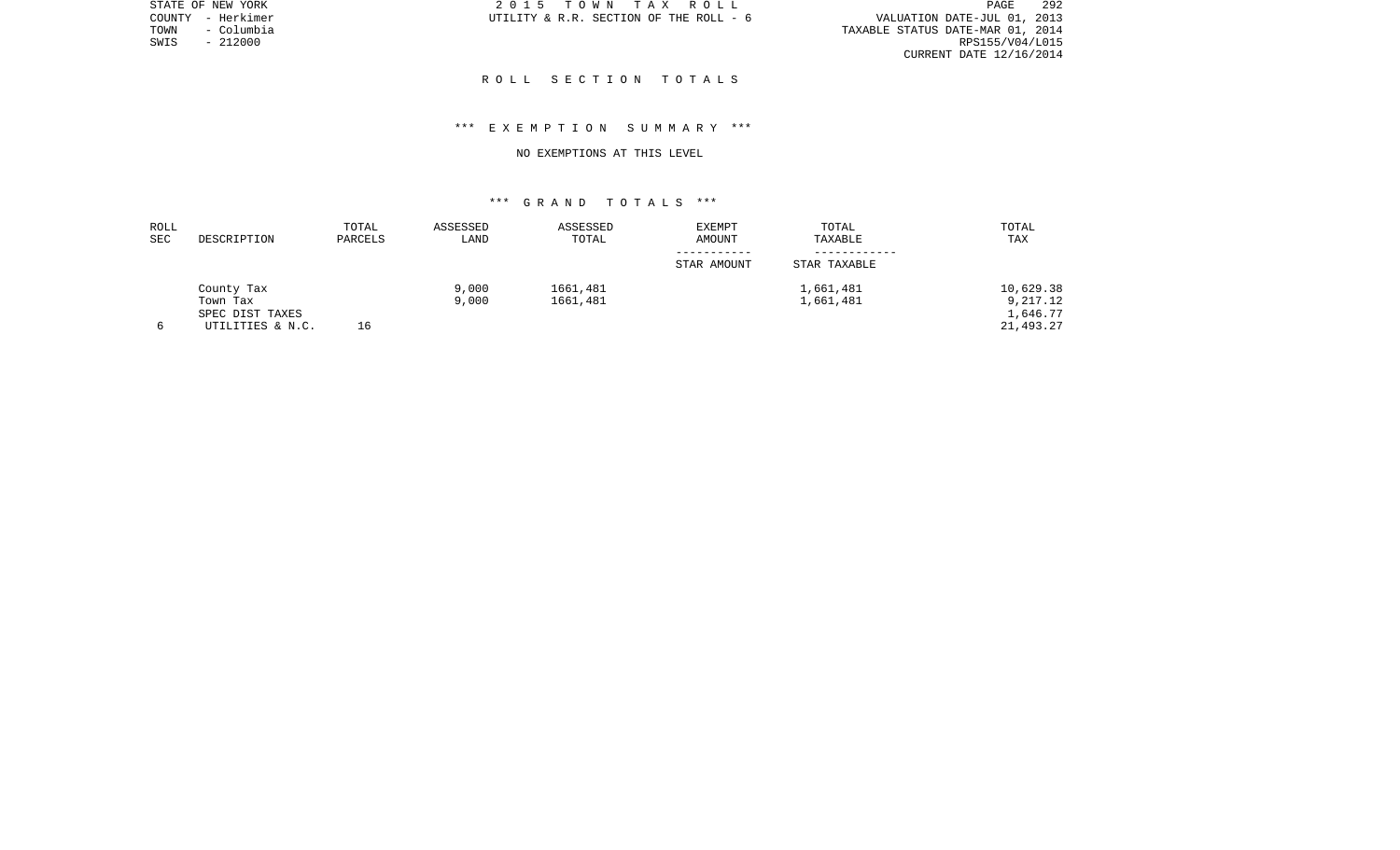STATE OF NEW YORK 2 0 1 5 T O W N T A X R O L L PAGE 293COUNTY - Herkimer WHOLLY EXEMPT SECTION OF THE ROLL - 8 VALUATION DATE-JUL 01, 2013 TOWN - Columbia OWNERS NAME SEQUENCE TAXABLE STATUS DATE-MAR 01, 2014 SWIS - 212000 UNIFORM PERCENT OF VALUE IS 089.00

TAX MAP PARCEL NUMBER PROPERTY LOCATION & CLASS ASSESSMENT EXEMPTION CODE------------------COUNTY--------TOWN------------ CURRENT OWNERS NAME SCHOOL DISTRICT LAND TAX DESCRIPTION TAXABLE VALUECURRENT OWNERS ADDRESS PARCEL SIZE/GRID COORD TOTAL SPECIAL DISTRICTS TAX AMOUNT \*\*\*\*\*\*\*\*\*\*\*\*\*\*\*\*\*\*\*\*\*\*\*\*\*\*\*\*\*\*\*\*\*\*\*\*\*\*\*\*\*\*\*\*\*\*\*\*\*\*\*\*\*\*\*\*\*\*\*\*\*\*\*\*\*\*\*\*\*\*\*\*\*\*\*\*\*\*\*\*\*\*\*\*\*\*\*\*\*\*\*\*\*\*\*\*\*\*\*\*\*\*\* 125.2-2-14 \*\*\*\*\*\*\*\*\*\*\*\*\*\*\*\*\*Elizabethtown Rd ACCT 070013680 125.2-2-14 311 Res vac land NON PROF 9 25300 8,200 8,200 Cemetery Central Valley 212803 8,200 County Tax 0.00 0.00 0.00 0.00 Wollaber Vernon A FRNT 125.00 DPTH 175.00 8,200 Town Tax 0.00 0.00 Attn: Albert Wollaber  $ACRES$  0.50  $FDO10$  Col-litch fd #1 0 TO M RD2 Box 334 EAST-0339281 NRTH-1509838 8,200 EX Ilion, NY 13357 DEED BOOK 808 PG-557 FULL MARKET VALUE 9,213 TOTAL TAX  $---$  0.00\*\* \*\*\*\*\*\*\*\*\*\*\*\*\*\*\*\*\*\*\*\*\*\*\*\*\*\*\*\*\*\*\*\*\*\*\*\*\*\*\*\*\*\*\*\*\*\*\*\*\*\*\*\*\*\*\*\*\*\*\*\*\*\*\*\*\*\*\*\*\*\*\*\*\*\*\*\*\*\*\*\*\*\*\*\*\*\*\*\*\*\*\*\*\*\*\*\*\*\*\*\*\*\*\* 131.2-1-21 \*\*\*\*\*\*\*\*\*\*\*\*\*\*\*\*\*114 Columbia Center Rd and a context of the ACCT 174289 131.2-1-21 620 Religious M/P-RELIG 25110 117,400 117,400<br>Columbia Center Community Ch Central Valley 212803 7.000 County Tax 0.00 Columbia Center Community Ch Central Valley 212803 7,000 County Tax 0.00 0.00 114 Columbia Center Rd FRNT 65.00 DPTH 80.00 117,400 Town Tax 0.00 0.00 Ilion, NY 13357 ACRES 0.11 FD010 Col-litch fd #1 0 TO M EAST-0348567 NRTH-1494090 117,400 EX DEED BOOK 1457 PG-324FULL MARKET VALUE 131,910 TOTAL TAX  $---$  0.00\*\* \*\*\*\*\*\*\*\*\*\*\*\*\*\*\*\*\*\*\*\*\*\*\*\*\*\*\*\*\*\*\*\*\*\*\*\*\*\*\*\*\*\*\*\*\*\*\*\*\*\*\*\*\*\*\*\*\*\*\*\*\*\*\*\*\*\*\*\*\*\*\*\*\*\*\*\*\*\*\*\*\*\*\*\*\*\*\*\*\*\*\*\*\*\*\*\*\*\*\*\*\*\*\* 132.1-1-27 \*\*\*\*\*\*\*\*\*\*\*\*\*\*\*\*\*Jordanville Rd ACCT 070016710 132.1-1-27 330 Vacant comm N/P-RELIG 25110 9,300 9,300 Columbia Dutch Reformed Richfield Sprin 365601 9,300 County Tax 0.00 0.00 Church Cemetery Assoc ACRES 1.60 9,300 Town Tax 0.00 0.00 Box 185 **EAST-0354109 NRTH-1490516** Richfield Springs, NY 13439 DEED BOOK 839 PG-373 9,300 EX FULL MARKET VALUE 10,449 TOTAL TAX  $---$  0.00\*\* \*\*\*\*\*\*\*\*\*\*\*\*\*\*\*\*\*\*\*\*\*\*\*\*\*\*\*\*\*\*\*\*\*\*\*\*\*\*\*\*\*\*\*\*\*\*\*\*\*\*\*\*\*\*\*\*\*\*\*\*\*\*\*\*\*\*\*\*\*\*\*\*\*\*\*\*\*\*\*\*\*\*\*\*\*\*\*\*\*\*\*\*\*\*\*\*\*\*\*\*\*\*\* 131.4-1-1 \*\*\*\*\*\*\*\*\*\*\*\*\*\*\*\*\*\*Millers Mills Rd ACCT 070016770 131.4-1-1 210 1 Family Res N/P-RELIG 25110 55,900 55,900 55,900 Community Baptist Church of Mount Markham 215601 9,200 County Tax 0.00 0.00 648 Millers Mill Rd Parsonage 55,900 Town Tax 0.00 0.00 West Winfield, NY 13491 FRNT 155.00 DPTH 165.00 FD010 Col-litch fd #1 0 TO M EAST-0336330 NRTH-1488126 55,900 EX DEED BOOK 00119 PG-00160FULL MARKET VALUE 62,809 TOTAL TAX  $---$  0.00\*\* \*\*\*\*\*\*\*\*\*\*\*\*\*\*\*\*\*\*\*\*\*\*\*\*\*\*\*\*\*\*\*\*\*\*\*\*\*\*\*\*\*\*\*\*\*\*\*\*\*\*\*\*\*\*\*\*\*\*\*\*\*\*\*\*\*\*\*\*\*\*\*\*\*\*\*\*\*\*\*\*\*\*\*\*\*\*\*\*\*\*\*\*\*\*\*\*\*\*\*\*\*\*\*\*\*\*\*\*\*\*\*\*\*\*\*\*\*\*\*\*\*\*\*\*\*\*\*\*\*\*\*\*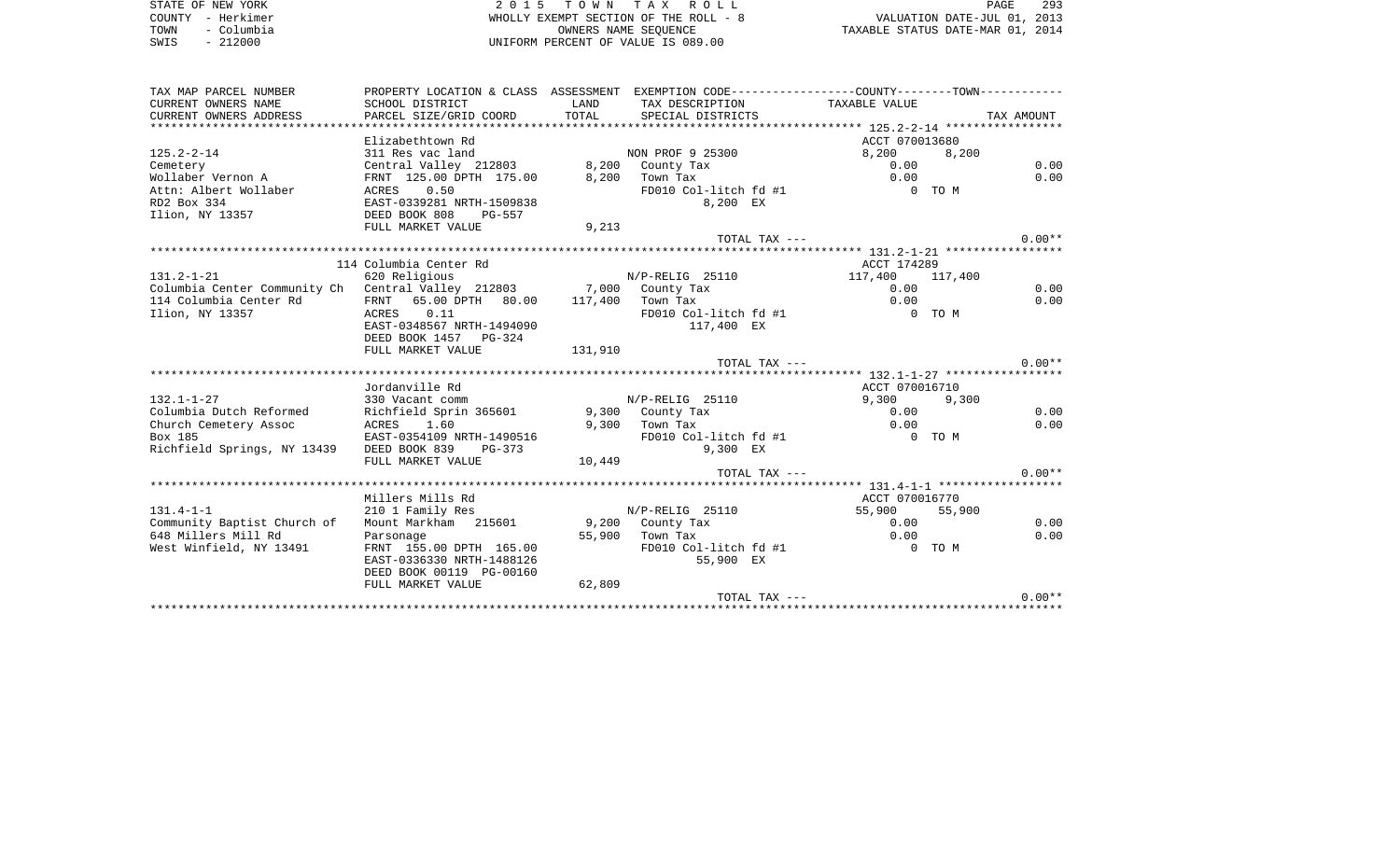| STATE OF NEW YORK<br>COUNTY - Herkimer               | 2015 TOWN TAX ROLL<br>WHOLLY EXEMPT SECTION OF THE ROLL - 8                                   | PAGE<br>294<br>VALUATION DATE-JUL 01, 2013                 |                                      |                                        |         |            |
|------------------------------------------------------|-----------------------------------------------------------------------------------------------|------------------------------------------------------------|--------------------------------------|----------------------------------------|---------|------------|
| - Columbia<br>TOWN<br>$-212000$<br>SWIS              |                                                                                               | OWNERS NAME SEQUENCE<br>UNIFORM PERCENT OF VALUE IS 089.00 | TAXABLE STATUS DATE-MAR 01, 2014     |                                        |         |            |
|                                                      |                                                                                               |                                                            |                                      |                                        |         |            |
| TAX MAP PARCEL NUMBER                                | PROPERTY LOCATION & CLASS ASSESSMENT EXEMPTION CODE---------------COUNTY-------TOWN---------- |                                                            |                                      |                                        |         |            |
| CURRENT OWNERS NAME<br>CURRENT OWNERS ADDRESS        | SCHOOL DISTRICT<br>PARCEL SIZE/GRID COORD                                                     | LAND<br>TOTAL                                              | TAX DESCRIPTION<br>SPECIAL DISTRICTS | TAXABLE VALUE                          |         | TAX AMOUNT |
|                                                      |                                                                                               |                                                            |                                      |                                        |         |            |
|                                                      | Millers Mills Rd                                                                              |                                                            |                                      |                                        |         |            |
| $131.1 - 1 - 43.4$                                   | 695 Cemetery                                                                                  |                                                            | N/P-RELIG 25110                      | 2,100                                  | 2,100   |            |
| Community Baptist Church/                            | Mount Markham 215601                                                                          |                                                            | 2,100 County Tax                     | 0.00                                   |         | 0.00       |
| Millers Mills Cemetery                               | FRNT 166.00 DPTH 164.00                                                                       |                                                            | $2,100$ Town Tax                     | 0.00                                   |         | 0.00       |
| Millers Mills Rd                                     | ACRES 0.55                                                                                    |                                                            | FD010 Col-litch fd #1                |                                        | $0$ TOM |            |
| West Winfield, NY 13491                              | EAST-0336029 NRTH-1488438                                                                     |                                                            | 2,100 EX                             |                                        |         |            |
|                                                      | DEED BOOK 828<br>PG-129<br>FULL MARKET VALUE                                                  |                                                            |                                      |                                        |         |            |
|                                                      |                                                                                               | 2,360                                                      | TOTAL TAX ---                        |                                        |         | $0.00**$   |
|                                                      |                                                                                               |                                                            |                                      |                                        |         |            |
|                                                      | Millers Mills Rd                                                                              |                                                            |                                      | ACCT 070016625                         |         |            |
| $131.1 - 1 - 45$                                     | 695 Cemetery                                                                                  |                                                            | N/P-RELIG 25110                      | 5,200                                  | 5,200   |            |
| Free Baptist Cemetery                                | Mount Markham 215601                                                                          |                                                            | 5,200 County Tax                     | 0.00                                   |         | 0.00       |
| West Winfield, NY 13491                              | ACRES<br>1.70                                                                                 | 5,200                                                      | Town Tax                             | 0.00                                   |         | 0.00       |
|                                                      | EAST-0336069 NRTH-1488292                                                                     |                                                            | FD010 Col-litch fd #1                | 0 TO M                                 |         |            |
|                                                      | FULL MARKET VALUE                                                                             | 5,843                                                      | 5,200 EX                             |                                        |         |            |
|                                                      |                                                                                               |                                                            | TOTAL TAX ---                        |                                        |         | $0.00**$   |
|                                                      |                                                                                               |                                                            |                                      |                                        |         |            |
| $131.1 - 1 - 46$                                     | Millers Mills Rd<br>620 Religious                                                             |                                                            | N/P-RELIG 25110                      | ACCT 070016620<br>286,300              | 286,300 |            |
| Free Baptist Church                                  | Mount Markham<br>215601                                                                       |                                                            | 8,300 County Tax                     | 0.00                                   |         | 0.00       |
| West Winfield, NY 13491                              | FRNT 165.00 DPTH 107.00                                                                       |                                                            | 286,300 Town Tax                     | 0.00                                   |         | 0.00       |
|                                                      | 0.41<br>ACRES                                                                                 |                                                            | FD010 Col-litch fd #1                | 0 TO M                                 |         |            |
|                                                      | EAST-0336137 NRTH-1488179                                                                     |                                                            | 286,300 EX                           |                                        |         |            |
|                                                      | FULL MARKET VALUE                                                                             | 321,685                                                    |                                      |                                        |         |            |
|                                                      |                                                                                               |                                                            | TOTAL TAX ---                        |                                        |         | $0.00**$   |
|                                                      |                                                                                               |                                                            |                                      |                                        |         |            |
|                                                      | Elizabethtown Rd                                                                              |                                                            |                                      | ACCT 070020000                         |         |            |
| $125.2 - 2 - 10$                                     | 620 Religious                                                                                 |                                                            | NON PROF 9 25300                     | 270,900                                | 270,900 |            |
| Jesus Never Fails Community Ch Central Valley 212803 |                                                                                               |                                                            | 7,400 County Tax                     | 0.00                                   |         | 0.00       |
| 446 Spohn Road                                       | includes $9.2$ & 72                                                                           | 270,900                                                    | Town Tax                             | 0.00                                   |         | 0.00       |
| Ilion, NY 13357                                      | FRNT 184.00 DPTH                                                                              |                                                            | FD010 Col-litch fd #1                | $0$ TOM                                |         |            |
|                                                      | ACRES<br>2.50                                                                                 |                                                            | 270,900 EX                           |                                        |         |            |
|                                                      | EAST-0339015 NRTH-1510634<br>DEED BOOK 1457 PG-314                                            |                                                            |                                      |                                        |         |            |
|                                                      | FULL MARKET VALUE                                                                             | 304,382                                                    |                                      |                                        |         |            |
|                                                      |                                                                                               |                                                            | TOTAL TAX ---                        |                                        |         | $0.00**$   |
|                                                      |                                                                                               |                                                            |                                      | ************************************** |         |            |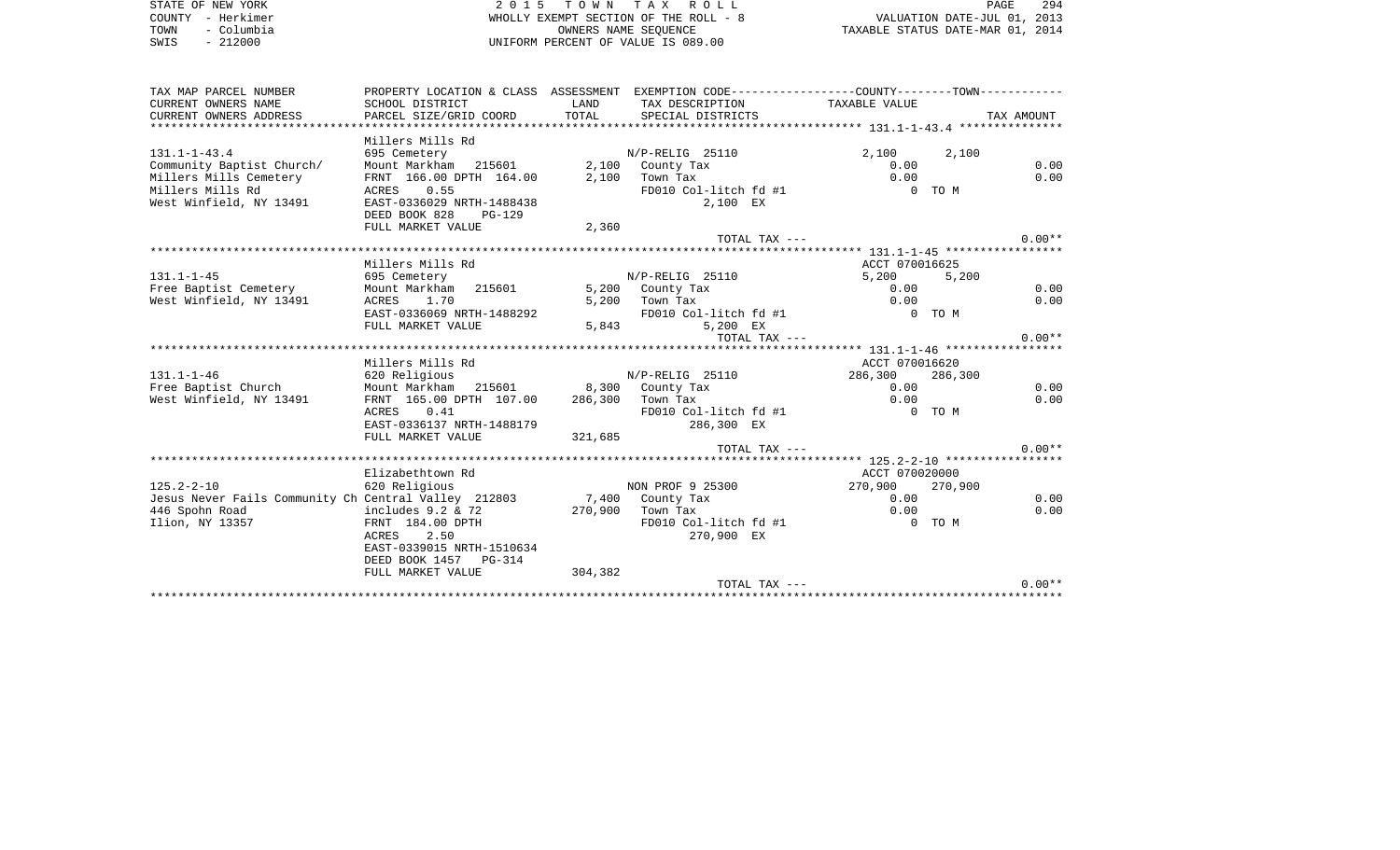STATE OF NEW YORK **EXECUTE:**  $2015$  TOWN TAX ROLL COUNTY - Herkimer (COUNTY - Herkimer ) and the state of the ROLL - 8 VALUATION OF THE ROLL - 8 VALUATION DATES<br>TOWN - Columbia (COUNTY - 212000 ) and the state of value is 089.00 TOWN - Columbia OWNERS NAME SEQUENCE TAXABLE STATUS DATE-MAR 01, 2014 SWIS - 212000 UNIFORM PERCENT OF VALUE IS 089.00

| TAX MAP PARCEL NUMBER                                                                                      | PROPERTY LOCATION & CLASS ASSESSMENT EXEMPTION CODE---------------COUNTY-------TOWN----------                                                                                   |         |                                 |                |         |          |
|------------------------------------------------------------------------------------------------------------|---------------------------------------------------------------------------------------------------------------------------------------------------------------------------------|---------|---------------------------------|----------------|---------|----------|
| CURRENT OWNERS NAME                                                                                        | SCHOOL DISTRICT                                                                                                                                                                 | LAND    | TAX DESCRIPTION                 | TAXABLE VALUE  |         |          |
|                                                                                                            |                                                                                                                                                                                 |         |                                 |                |         |          |
|                                                                                                            |                                                                                                                                                                                 |         |                                 |                |         |          |
|                                                                                                            | Finger Ave                                                                                                                                                                      |         |                                 | ACCT 070016860 |         |          |
| $131.1 - 1 - 51$                                                                                           | 534 Social org.                                                                                                                                                                 |         | N/P-RELIG 25110 184,400 184,400 |                |         |          |
| Millers Mills Grange                                                                                       | Mount Markham 215601                                                                                                                                                            |         | 7,000 County Tax                | 0.00           |         | 0.00     |
| West Winfield, NY 13491                                                                                    | merged $w/53.2$                                                                                                                                                                 |         | 184,400 Town Tax                | 0.00           |         | 0.00     |
|                                                                                                            | FRNT 97.00 DPTH                                                                                                                                                                 |         | FD010 Col-litch fd #1           | 0 TO M         |         |          |
|                                                                                                            | ACRES 0.14                                                                                                                                                                      |         | 184,400 EX                      |                |         |          |
|                                                                                                            | EAST-0336319 NRTH-1489670                                                                                                                                                       |         |                                 |                |         |          |
|                                                                                                            | FULL MARKET VALUE                                                                                                                                                               | 207,191 |                                 |                |         |          |
|                                                                                                            |                                                                                                                                                                                 |         | TOTAL TAX ---                   |                |         | $0.00**$ |
|                                                                                                            |                                                                                                                                                                                 |         |                                 |                |         |          |
|                                                                                                            | Jordanville Rd                                                                                                                                                                  |         |                                 | ACCT 070006570 |         |          |
| $131.1 - 1 - 20$                                                                                           |                                                                                                                                                                                 |         |                                 | 14,800 14,800  |         |          |
| Nys Power Authority                                                                                        | $314$ Rural vac<10 $314$ Rural vac<10 $14,800$ County Tax                                                                                                                       |         |                                 | 0.00           |         | 0.00     |
| 10 Columbus Cir                                                                                            | 6.40<br>ACRES                                                                                                                                                                   |         | 14,800 Town Tax                 | 0.00           |         | 0.00     |
| New York, NY 10019                                                                                         |                                                                                                                                                                                 |         |                                 | 0 TO M         |         |          |
|                                                                                                            | EAST-0332012 NRTH-1492756<br>DEED BOOK 720 PG-329<br>FULL MARKET VALUE 16,629<br>16,629                                                                                         |         | FD010 Col-litch fd #1           |                |         |          |
|                                                                                                            |                                                                                                                                                                                 |         |                                 |                |         |          |
|                                                                                                            |                                                                                                                                                                                 |         |                                 |                |         | $0.00**$ |
|                                                                                                            |                                                                                                                                                                                 |         | TOTAL TAX ---                   |                |         |          |
|                                                                                                            |                                                                                                                                                                                 |         |                                 |                |         |          |
|                                                                                                            | Spohn Rd                                                                                                                                                                        |         |                                 | ACCT 070015035 |         |          |
| $125.4 - 1 - 22.1$                                                                                         | 240 Rural res<br>Central Valley 212803 34,800 County Tax<br>ACRES 23.60 100,000 Town Tax                                                                                        |         | N/P-RELIG 25110 100,000 100,000 |                |         |          |
| Panayia Of The Mountains<br>387 Benton Hollow Rd                                                           |                                                                                                                                                                                 |         |                                 | 0.00           |         | 0.00     |
|                                                                                                            |                                                                                                                                                                                 |         |                                 | 0.00           |         | 0.00     |
| Livingston Manor, NY 12758                                                                                 |                                                                                                                                                                                 |         | FD010 Col-litch fd #1           | 0 TO M         |         |          |
|                                                                                                            |                                                                                                                                                                                 |         |                                 |                |         |          |
|                                                                                                            | FULL MARKET VALUE                                                                                                                                                               | 112,360 |                                 |                |         |          |
|                                                                                                            |                                                                                                                                                                                 |         | TOTAL TAX ---                   |                |         | $0.00**$ |
|                                                                                                            |                                                                                                                                                                                 |         |                                 |                |         |          |
|                                                                                                            | Jordanville Rd                                                                                                                                                                  |         |                                 | ACCT 070016715 |         |          |
| $132.1 - 1 - 26$                                                                                           | 695 Cemetery                                                                                                                                                                    |         | $N/P-RELIG$ 25110               | 17,500 17,500  |         |          |
| Reformed Church Cemetery<br>Reformed Church Cemetery<br>Richfield Spa, NY 13439 ACRES 3.60 17,500 Town Tax |                                                                                                                                                                                 |         |                                 | 0.00           |         | 0.00     |
|                                                                                                            |                                                                                                                                                                                 |         |                                 | 0.00           |         | 0.00     |
|                                                                                                            |                                                                                                                                                                                 |         | FD010 Col-litch fd #1 0 TO M    |                |         |          |
|                                                                                                            |                                                                                                                                                                                 |         |                                 |                |         |          |
|                                                                                                            |                                                                                                                                                                                 |         | TOTAL TAX ---                   |                |         | $0.00**$ |
|                                                                                                            |                                                                                                                                                                                 |         |                                 |                |         |          |
|                                                                                                            | 147 Columbia Center Rd                                                                                                                                                          |         |                                 |                |         |          |
| $131.2 - 1 - 18$                                                                                           | 651 Highway gar                                                                                                                                                                 |         | TOWN-GEN 13500                  | 275,000        | 275,000 |          |
| Town of Columbia                                                                                           |                                                                                                                                                                                 |         |                                 | 0.00           |         | 0.00     |
| Columbia Center Rd                                                                                         |                                                                                                                                                                                 |         |                                 | 0.00           |         | 0.00     |
| Columbia, NY                                                                                               | 651 Highway gar<br>Central Valley 212803 14,500 County Tax<br>ACRES 1.600 County Tax<br>EAST-0348729 NRTH-1494792 FD010 Col-litch fd #1<br>FULL MARKET VALUE 308.989 275.000 EX |         | FD010 Col-litch fd #1           | 0 TO M         |         |          |
|                                                                                                            | EAST-0348729 NRTH-1494792 FD010 Col-litch fd<br>FULL MARKET VALUE 308,989 275,000 EX                                                                                            |         |                                 |                |         |          |
|                                                                                                            |                                                                                                                                                                                 |         | TOTAL TAX ---                   |                |         | $0.00**$ |
|                                                                                                            |                                                                                                                                                                                 |         |                                 |                |         |          |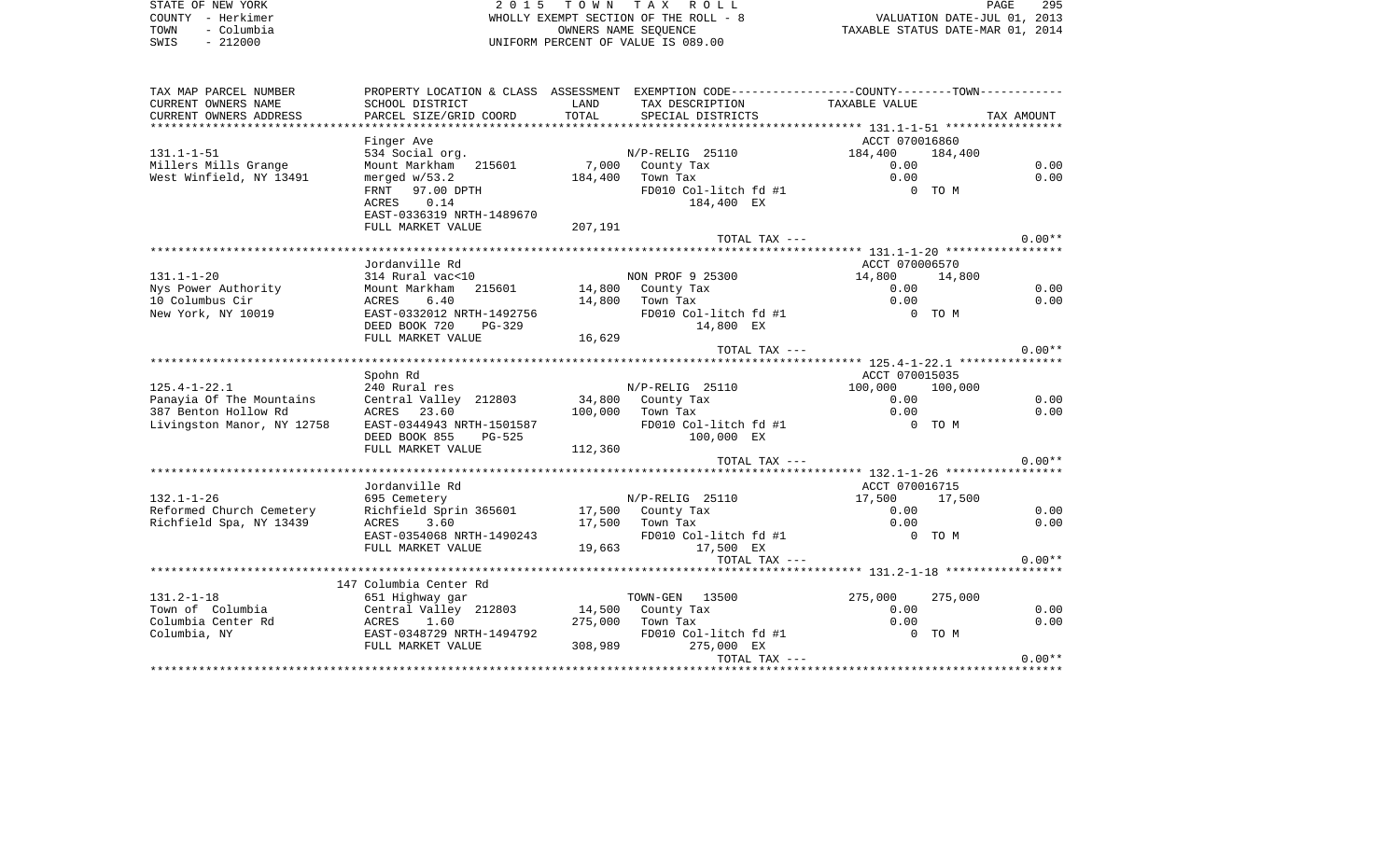| STATE OF NEW YORK<br>- Herkimer<br>COUNTY          | 2 0 1 5                                                                                             |                          | TOWN TAX ROLL                                               |                         | 296<br>PAGE<br>VALUATION DATE-JUL 01, 2013 |
|----------------------------------------------------|-----------------------------------------------------------------------------------------------------|--------------------------|-------------------------------------------------------------|-------------------------|--------------------------------------------|
| - Columbia<br>TOWN<br>$-212000$<br>SWIS            | WHOLLY EXEMPT SECTION OF THE ROLL - 8<br>OWNERS NAME SEQUENCE<br>UNIFORM PERCENT OF VALUE IS 089.00 |                          |                                                             |                         | TAXABLE STATUS DATE-MAR 01, 2014           |
| TAX MAP PARCEL NUMBER                              | PROPERTY LOCATION & CLASS ASSESSMENT                                                                |                          | EXEMPTION CODE-----------------COUNTY-------TOWN----------- |                         |                                            |
| CURRENT OWNERS NAME<br>CURRENT OWNERS ADDRESS      | SCHOOL DISTRICT<br>PARCEL SIZE/GRID COORD TOTAL                                                     | <b>EXAMPLE TO A LAND</b> | TAX DESCRIPTION TAXABLE VALUE<br>SPECIAL DISTRICTS          |                         | TAX AMOUNT                                 |
|                                                    |                                                                                                     |                          |                                                             |                         |                                            |
|                                                    | Spohn Road                                                                                          |                          |                                                             |                         |                                            |
| $125.4 - 1 - 68.999$<br>Town of Columbia           | 837 Cell Tower<br>Central Valley 212803 10,000                                                      |                          | MUN OWNED 13100<br>County Tax                               | 135,000 135,000<br>0.00 | 0.00                                       |
| Pence Janis                                        | 911 Cell Tower                                                                                      | 135,000                  | Town Tax                                                    | 0.00                    | 0.00                                       |
| 132 Spohn Road North States Section 132 Spohn Road | FRNT 1731.00 DPTH                                                                                   |                          | FD010 Col-litch fd #1                                       | $\mathbf{0}$            | TO M                                       |
| Ilion, NY 13357                                    | 1.00<br>ACRES<br>EAST-0346560 NRTH-1497982                                                          |                          | 135,000 EX                                                  |                         |                                            |
|                                                    | FULL MARKET VALUE                                                                                   | 151,685                  |                                                             |                         |                                            |
|                                                    |                                                                                                     |                          | TOTAL TAX ---                                               |                         | $0.00**$                                   |
|                                                    |                                                                                                     |                          |                                                             |                         |                                            |
|                                                    | Jordanville Rd                                                                                      |                          |                                                             |                         |                                            |

|                       | UULUAIIVIILE KU           |                       |                  |
|-----------------------|---------------------------|-----------------------|------------------|
| $131.2 - 1 - 47$      | 651 Highway gar           | TOWN-GEN 13500        | 11,300<br>11,300 |
| Town of Columbia      | Central Valley 212803     | 11,300<br>County Tax  | 0.00<br>0.00     |
| Jordanville Rd        | SAND STORAGE              | 11,300<br>Town Tax    | 0.00<br>0.00     |
| Richfield Springs, NY | 2.70<br>ACRES             | FD010 Col-litch fd #1 | $0$ TOM          |
|                       | EAST-0344346 NRTH-1493942 | 11,300<br>$_{\rm EX}$ |                  |
|                       | FULL MARKET VALUE         | 12,697                |                  |
|                       |                           | TOTAL TAX ---         | $0.00**$         |
|                       |                           |                       |                  |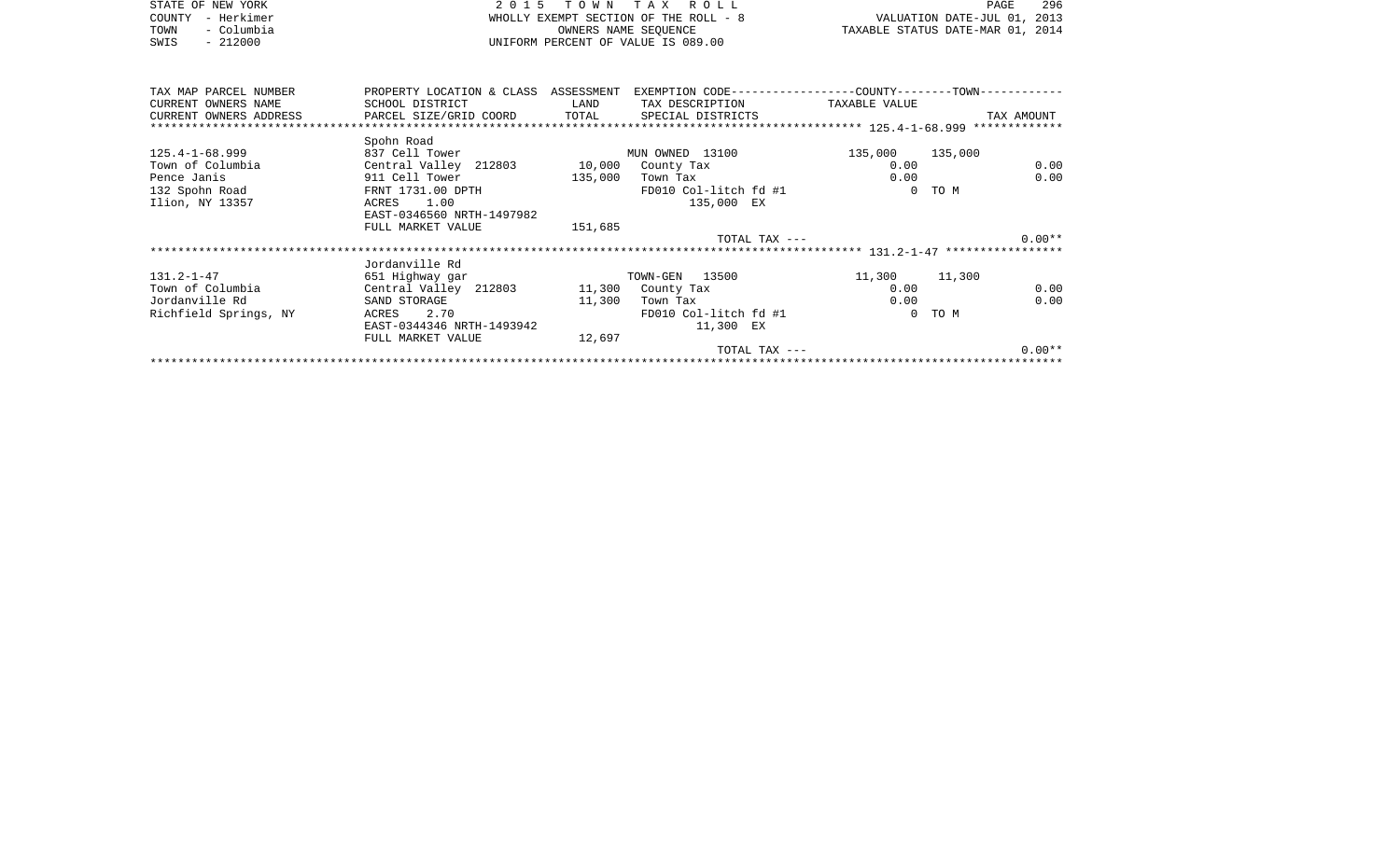|               | STATE OF NEW YORK | 2015 TOWN TAX ROLL                    |                                  | PAGE            | 297 |
|---------------|-------------------|---------------------------------------|----------------------------------|-----------------|-----|
|               | COUNTY - Herkimer | WHOLLY EXEMPT SECTION OF THE ROLL - 8 | VALUATION DATE-JUL 01, 2013      |                 |     |
| TOWN          | - Columbia        |                                       | TAXABLE STATUS DATE-MAR 01, 2014 |                 |     |
| SWIS - 212000 |                   | UNIFORM PERCENT OF VALUE IS 089.00    |                                  | RPS155/V04/L015 |     |
|               |                   |                                       | CURRENT DATE 12/16/2014          |                 |     |

### R O L L S U B S E C T I O N - - T O T A L S

#### \*\*\* S P E C I A L D I S T R I C T S U M M A R Y \*\*\*

| CODE | DISTRICT NAME        | TOTAL<br>PARCELS | EXTENSION<br><b>TYPE</b> | EXTENSION<br>VALUE | AD VALOREM<br>VALUE | EXEMPT<br>AMOUNT | TAXABLE<br>VALUE | TOTAL<br>TAX |
|------|----------------------|------------------|--------------------------|--------------------|---------------------|------------------|------------------|--------------|
|      | FD010 Col-litch fd # |                  | 15 TOTAL                 |                    | 1493,300            | 1493,300         |                  |              |

### \*\*\* S C H O O L D I S T R I C T S U M M A R Y \*\*\*

| CODE   | DISTRICT NAME             | TOTAL<br>PARCELS | ASSESSED<br>LAND | ASSESSED<br>TOTAL | <b>EXEMPT</b><br>AMOUNT | TOTAL<br>TAXABLE |
|--------|---------------------------|------------------|------------------|-------------------|-------------------------|------------------|
|        |                           |                  |                  |                   | STAR AMOUNT             | STAR TAXABLE     |
|        | Central Valley Cntrl      | 7                | 93,200           | 917,800           | 917,800                 |                  |
| 212803 | Mount Markham             | 6                | 46,600           | 548,700           | 548,700                 |                  |
| 215601 | Richfield Springs         | 2                | 26,800           | 26,800            | 26,800                  |                  |
| 365601 |                           |                  |                  |                   |                         |                  |
|        | $SUB - TO T AL$           | 15               | 166,600          | 1493,300          | 1493,300                |                  |
|        | S U B - T O T A $L(CONT)$ |                  |                  |                   |                         |                  |
|        | TOTAL                     | 15               | 166,600          | 1493,300          | 1493,300                |                  |
|        | TO TAL (CONT)             |                  |                  |                   |                         |                  |

\*\*\* S Y S T E M C O D E S S U M M A R Y \*\*\*

NO SYSTEM EXEMPTIONS AT THIS LEVEL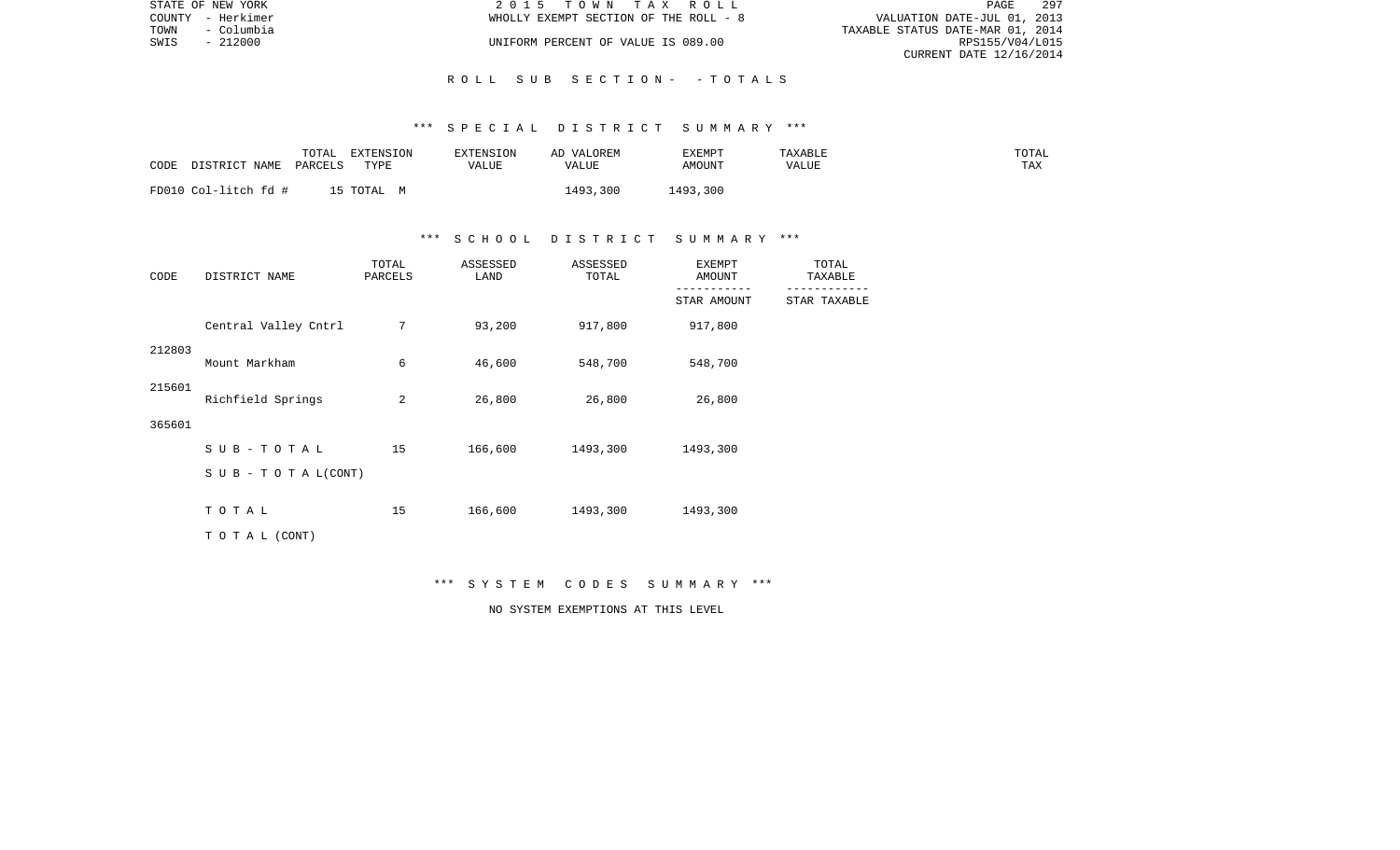| STATE OF NEW YORK  | 2015 TOWN TAX ROLL                    | 298<br>PAGE                      |
|--------------------|---------------------------------------|----------------------------------|
| COUNTY - Herkimer  | WHOLLY EXEMPT SECTION OF THE ROLL - 8 | VALUATION DATE-JUL 01, 2013      |
| – Columbia<br>TOWN |                                       | TAXABLE STATUS DATE-MAR 01, 2014 |
| SWIS<br>$-212000$  | UNIFORM PERCENT OF VALUE IS 089.00    | RPS155/V04/L015                  |
|                    |                                       | CURRENT DATE 12/16/2014          |
|                    |                                       |                                  |

# R O L L S U B S E C T I O N - - T O T A L S

#### \*\*\* E X E M P T I O N S U M M A R Y \*\*\*

|       |             | TOTAL   |          |          |
|-------|-------------|---------|----------|----------|
| CODE  | DESCRIPTION | PARCELS | COUNTY   | TOWN     |
| 13100 | MUN OWNED   |         | 135,000  | 135,000  |
| 13500 | TOWN-GEN    | 2       | 286,300  | 286,300  |
| 25110 | $N/P-RELIG$ | 9       | 778,100  | 778,100  |
| 25300 | NON PROF 9  |         | 293,900  | 293,900  |
|       | TOTAL       | 15      | 1493,300 | 1493,300 |

## \*\*\* G R A N D T O T A L S \*\*\*

| ROLL<br>SEC | DESCRIPTION                                    | TOTAL<br>PARCELS | ASSESSED<br>LAND | ASSESSED<br>TOTAL | <b>EXEMPT</b><br><b>AMOUNT</b> | TOTAL<br>TAXABLE | TOTAL<br>TAX |
|-------------|------------------------------------------------|------------------|------------------|-------------------|--------------------------------|------------------|--------------|
|             |                                                |                  |                  |                   | STAR AMOUNT                    | STAR TAXABLE     |              |
| $\Omega$    | RS 8 TOTAL<br>SPEC DIST TAXES<br>WHOLLY FYFMDT | ь                | 166,600          | 1493,300          | 1,493,300                      |                  |              |

8 WHOLLY EXEMPT 15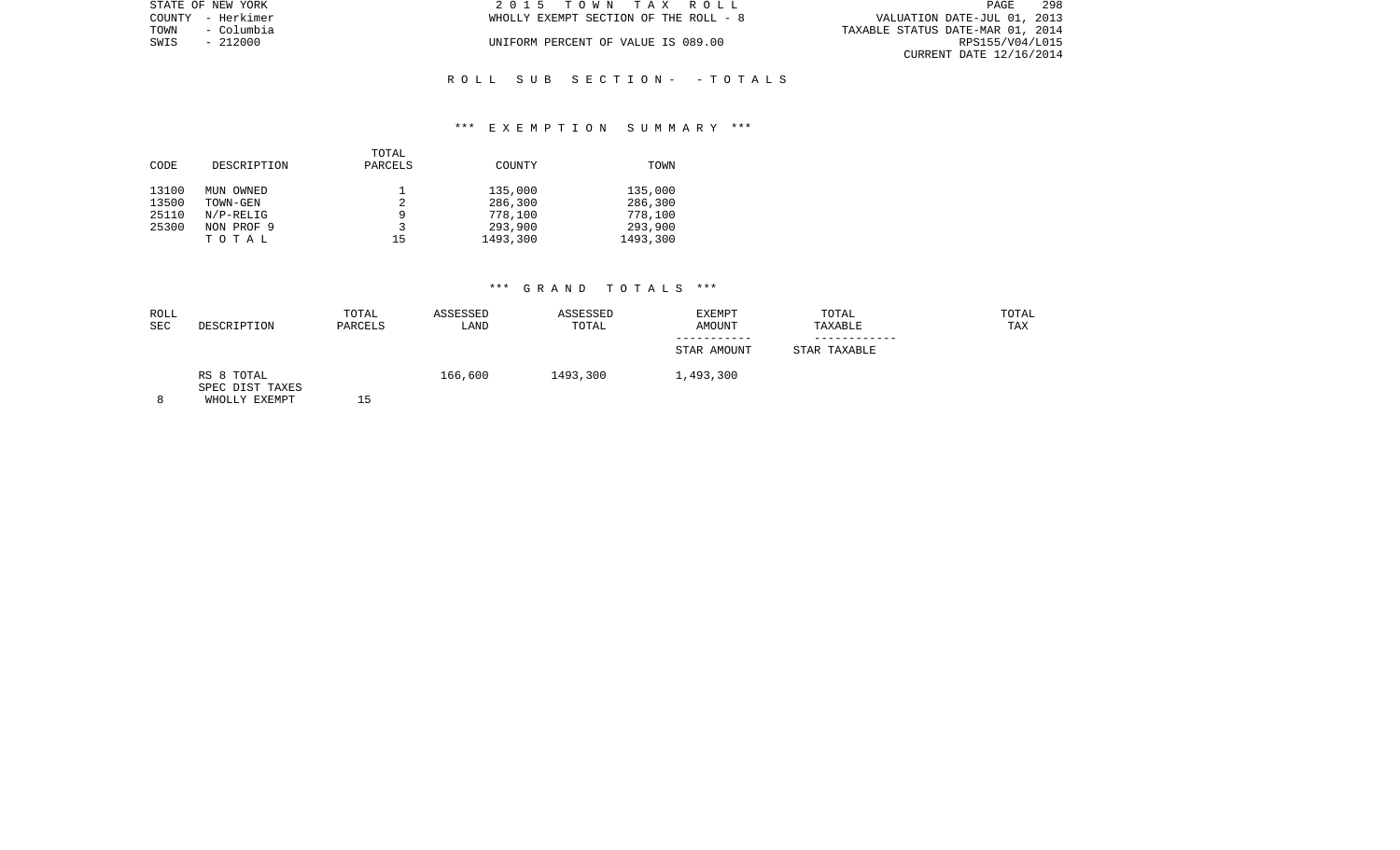| STATE OF NEW YORK  | 2015 TOWN TAX ROLL                    | 299<br>PAGE                      |
|--------------------|---------------------------------------|----------------------------------|
| COUNTY - Herkimer  | WHOLLY EXEMPT SECTION OF THE ROLL - 8 | VALUATION DATE-JUL 01, 2013      |
| TOWN<br>- Columbia |                                       | TAXABLE STATUS DATE-MAR 01, 2014 |
| SWIS<br>- 212000   | UNIFORM PERCENT OF VALUE IS 089.00    | RPS155/V04/L015                  |
|                    |                                       | CURRENT DATE 12/16/2014          |

### R O L L S E C T I O N T O T A L S

### \*\*\* S P E C I A L D I S T R I C T S U M M A R Y \*\*\*

| CODE                 | TOTAL   | EXTENSION  | <b>EXTENSION</b> | AD VALOREM | EXEMPT   | TAXABLE | TOTAL |
|----------------------|---------|------------|------------------|------------|----------|---------|-------|
| DISTRICT NAME        | PARCELS | TYPE       | VALUE            | VALUE      | AMOUNT   | VALUE   | TAX   |
| FD010 Col-litch fd # |         | 15 TOTAL M |                  | 1493,300   | 1493,300 |         |       |

# \*\*\* S C H O O L D I S T R I C T S U M M A R Y \*\*\*

| CODE   | DISTRICT NAME             | TOTAL<br>PARCELS | ASSESSED<br>LAND | ASSESSED<br>TOTAL | <b>EXEMPT</b><br>AMOUNT | TOTAL<br>TAXABLE |
|--------|---------------------------|------------------|------------------|-------------------|-------------------------|------------------|
|        |                           |                  |                  |                   | STAR AMOUNT             | STAR TAXABLE     |
|        | Central Valley Cntrl      | 7                | 93,200           | 917,800           | 917,800                 |                  |
| 212803 | Mount Markham             | 6                | 46,600           | 548,700           | 548,700                 |                  |
| 215601 | Richfield Springs         | 2                | 26,800           | 26,800            | 26,800                  |                  |
| 365601 |                           |                  |                  |                   |                         |                  |
|        | SUB-TOTAL                 | 15               | 166,600          | 1493,300          | 1493,300                |                  |
|        | S U B - T O T A $L(CONT)$ |                  |                  |                   |                         |                  |
|        | TOTAL                     | 15               | 166,600          | 1493,300          | 1493,300                |                  |
|        | TO TAL (CONT)             |                  |                  |                   |                         |                  |

\*\*\* S Y S T E M C O D E S S U M M A R Y \*\*\*

NO SYSTEM EXEMPTIONS AT THIS LEVEL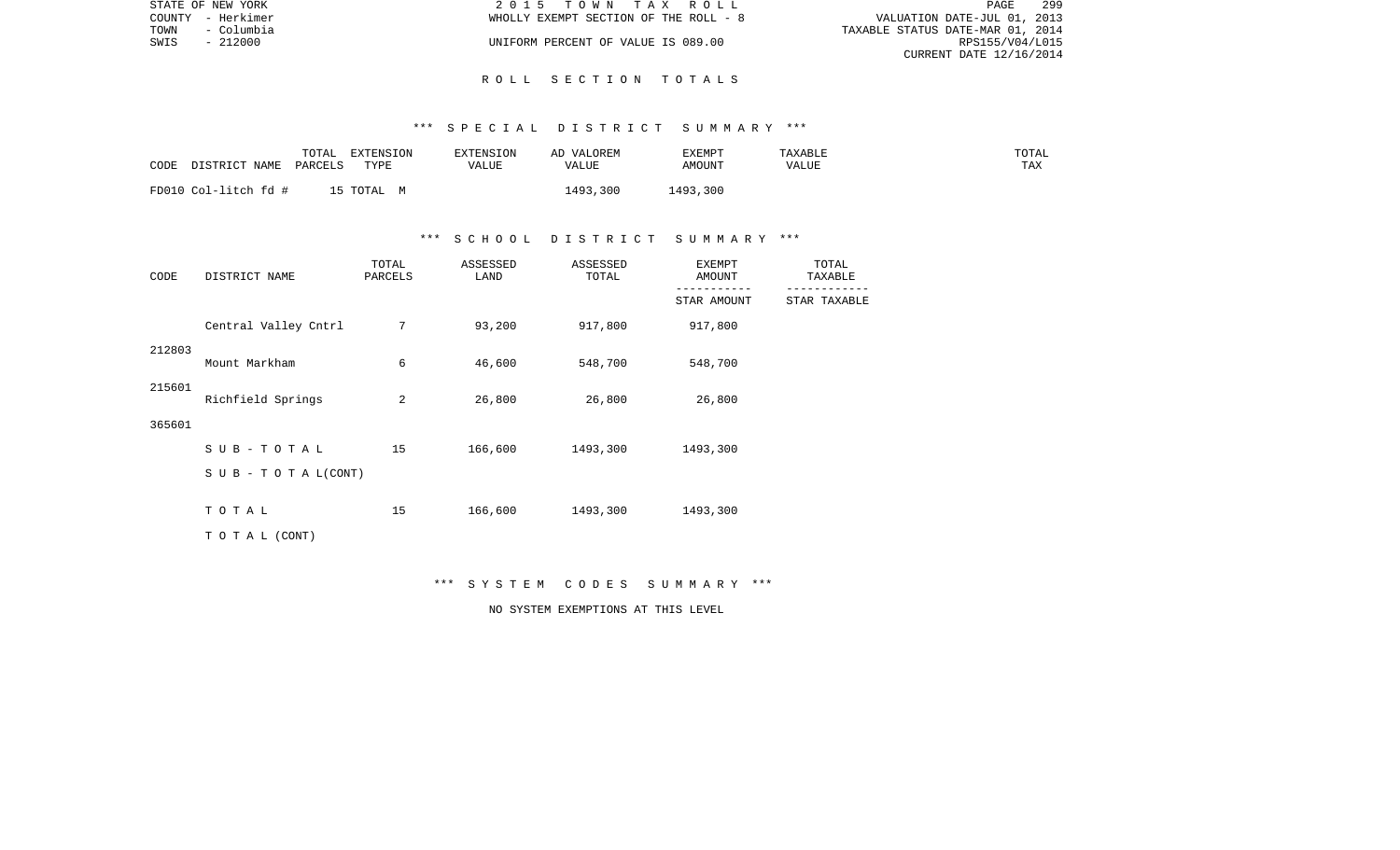| STATE OF NEW YORK  | 2015 TOWN TAX ROLL                    | 300<br><b>PAGE</b>               |
|--------------------|---------------------------------------|----------------------------------|
| COUNTY - Herkimer  | WHOLLY EXEMPT SECTION OF THE ROLL - 8 | VALUATION DATE-JUL 01, 2013      |
| TOWN<br>– Columbia |                                       | TAXABLE STATUS DATE-MAR 01, 2014 |
| $-212000$<br>SWIS  | UNIFORM PERCENT OF VALUE IS 089.00    | RPS155/V04/L015                  |
|                    |                                       | CURRENT DATE 12/16/2014          |

### R O L L S E C T I O N T O T A L S

### \*\*\* E X E M P T I O N S U M M A R Y \*\*\*

| CODE  | DESCRIPTION | TOTAL<br>PARCELS | COUNTY   | TOWN     |
|-------|-------------|------------------|----------|----------|
| 13100 | MUN OWNED   |                  | 135,000  | 135,000  |
| 13500 | TOWN-GEN    |                  | 286,300  | 286,300  |
| 25110 | $N/P-RELLG$ |                  | 778,100  | 778,100  |
| 25300 | NON PROF 9  |                  | 293,900  | 293,900  |
|       | TOTAL       | 15               | 1493,300 | 1493,300 |

## \*\*\* G R A N D T O T A L S \*\*\*

| ROLL<br><b>SEC</b> | DESCRIPTION                                    | TOTAL<br>PARCELS | ASSESSED<br>LAND | ASSESSED<br>TOTAL | EXEMPT<br><b>AMOUNT</b> | TOTAL<br>TAXABLE | TOTAL<br>TAX |
|--------------------|------------------------------------------------|------------------|------------------|-------------------|-------------------------|------------------|--------------|
|                    |                                                |                  |                  |                   | STAR AMOUNT             | STAR TAXABLE     |              |
|                    | RS 8 TOTAL<br>SPEC DIST TAXES<br>WHOLLY FYFMOT | ' ⊏              | 166,600          | 1493,300          | 1,493,300               |                  |              |

8 WHOLLY EXEMPT 15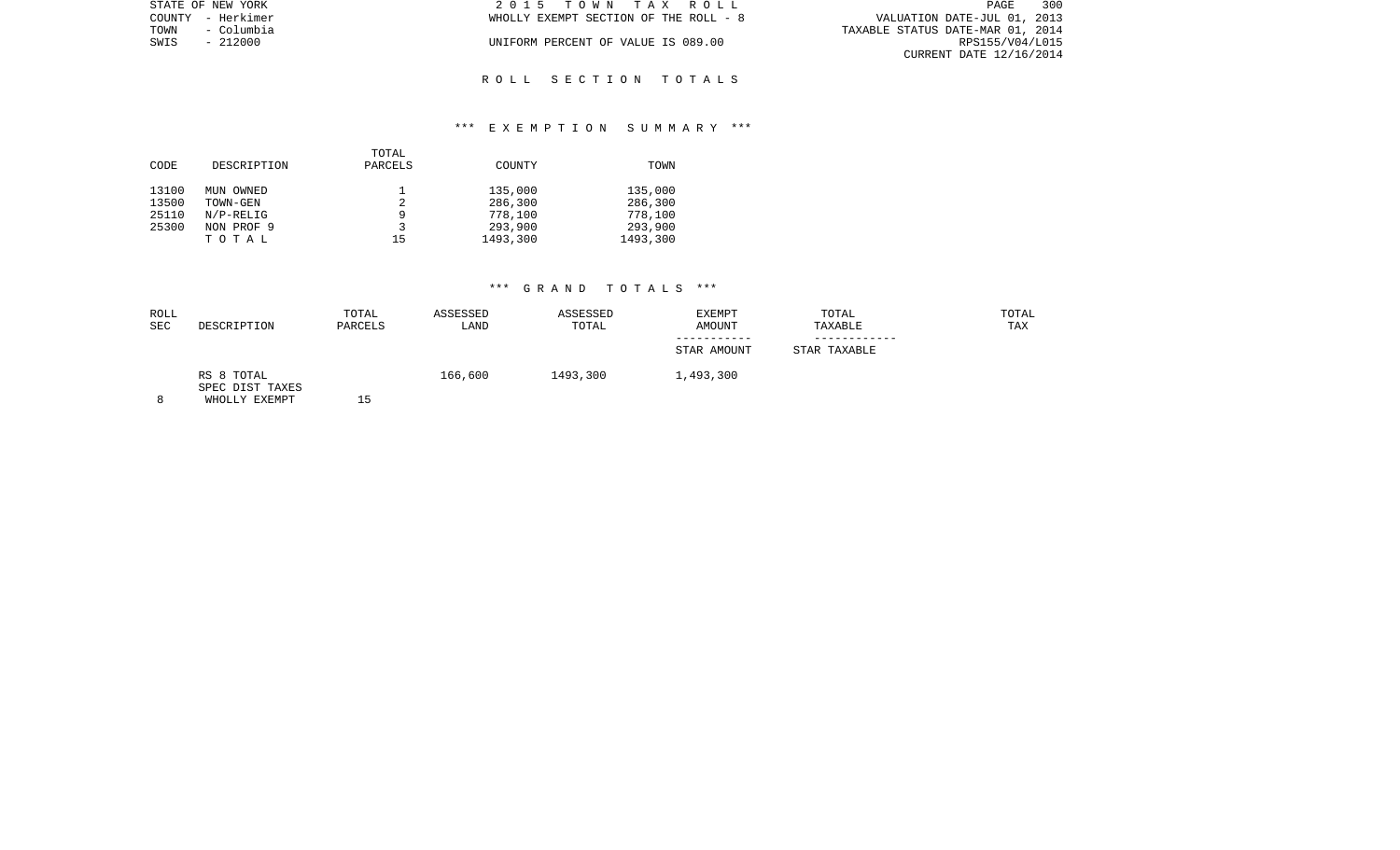| STATE OF NEW YORK  | 2015 TOWN TAX ROLL | 301<br>PAGE                      |
|--------------------|--------------------|----------------------------------|
| COUNTY - Herkimer  |                    | VALUATION DATE-JUL 01, 2013      |
| TOWN<br>- Columbia | SWIS TOTALS        | TAXABLE STATUS DATE-MAR 01, 2014 |
| SWIS<br>- 212000   |                    | RPS155/V04/L015                  |
|                    |                    | CURRENT DATE 12/16/2014          |
|                    |                    |                                  |
|                    |                    |                                  |

### \*\*\* S P E C I A L D I S T R I C T S U M M A R Y \*\*\*

| CODE<br>DISTRICT NAME PARCELS | TOTAL<br>EXTENSION<br>TYPE | EXTENSION<br>VALUE | AD VALOREM<br>VALUE | <b>EXEMPT</b><br>AMOUNT | TAXABLE<br>VALUE | TAX<br>RATE | TOTAL<br>TAX |
|-------------------------------|----------------------------|--------------------|---------------------|-------------------------|------------------|-------------|--------------|
| FD010 Col-litch fd #          | 1,088 TOTAL M              |                    | 71377,165           | 1717,325                | 69659,840        | .991149     | 69,043.38    |
| LT010 Columbia lt di          | 32 TOTAL M                 |                    | 1943.800            | 6,522                   | 1937, 278        | 361332      | 699.98       |

# \*\*\* S C H O O L D I S T R I C T S U M M A R Y \*\*\*

| CODE   | DISTRICT NAME        | TOTAL<br>PARCELS | ASSESSED<br>LAND | ASSESSED<br>TOTAL | <b>EXEMPT</b><br>AMOUNT | TOTAL<br>TAXABLE         |
|--------|----------------------|------------------|------------------|-------------------|-------------------------|--------------------------|
|        |                      |                  |                  |                   | STAR AMOUNT             | STAR TAXABLE             |
|        | Central Valley Cntrl | 497              | 9784,388         | 31257,345         | 1245,797                | 30,011,548               |
| 212803 | Owen D Young         | 42               | 750,241          | 1699,129          | 7865,048<br>20,687      | 22,146,500<br>1,678,442  |
| 215001 | Mount Markham        | 282              | 5384,000         | 18118,163         | 335,340<br>749,215      | 1,343,102<br>17,368,948  |
| 215601 | Richfield Springs    | 267              | 6938,136         | 20379,528         | 3968,777<br>848,988     | 13,400,171<br>19,530,540 |
| 365601 |                      |                  |                  |                   | 4029,480                | 15,501,060               |
|        | SUB-TOTAL            | 1088             | 22856,765        | 71454,165         | 2864,687                | 68,589,478               |
|        | SUB - TO TAL(CONT)   |                  |                  |                   | 16198,645               | 52,390,833               |
|        | TOTAL                | 1088             | 22856,765        | 71454,165         | 2864,687                | 68,589,478               |
|        | TO TAL (CONT)        |                  |                  |                   | 16198,645               | 52,390,833               |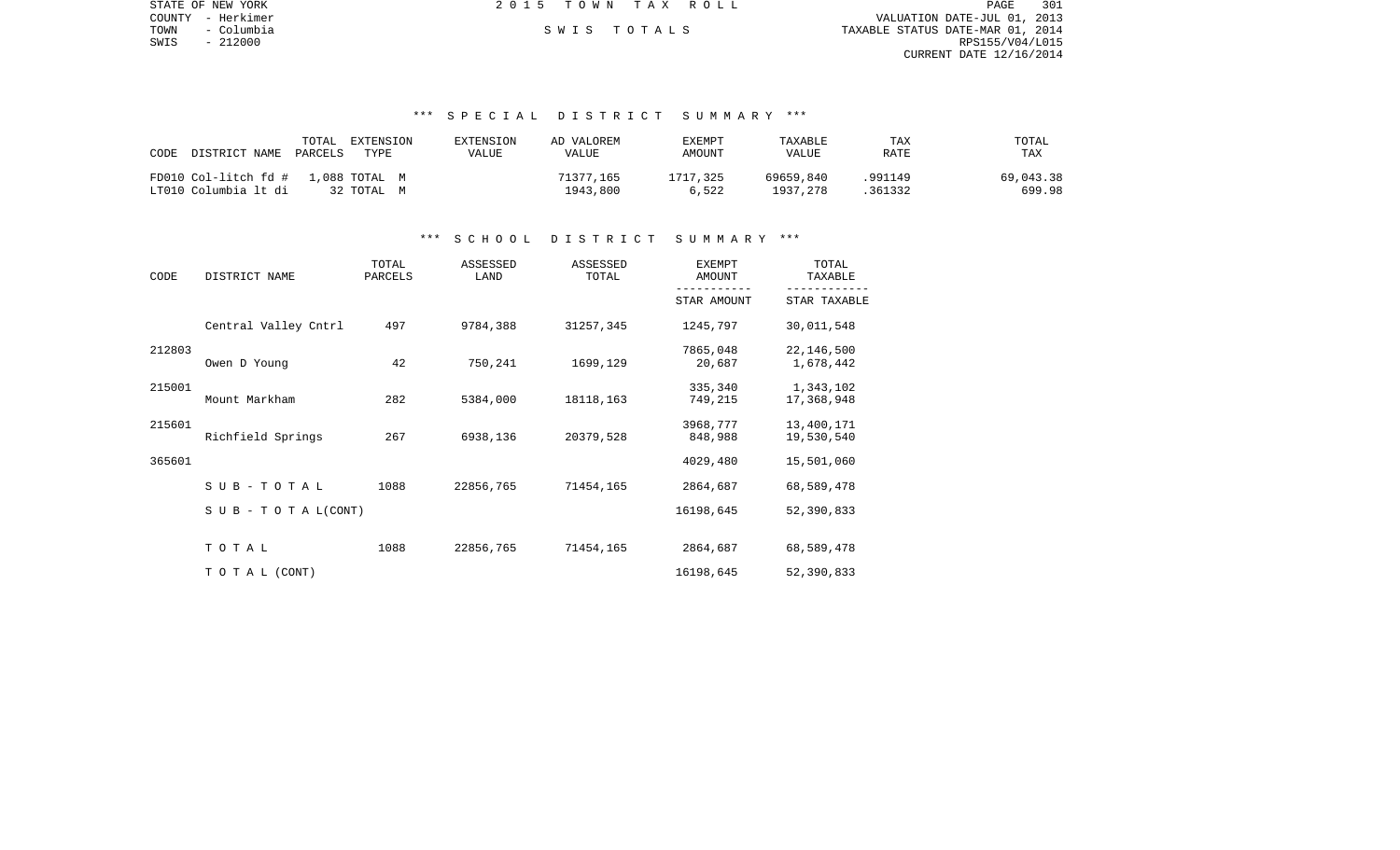COUNTY - Herkimer VALUATION DATE-JUL 01, 2013 TOWN - Columbia S W I S T O T A L S TAXABLE STATUS DATE-MAR 01, 2014 SWIS - 212000<br>SWIS - 212000<br>SWIS - 212000 RPS155/V04/L015 CURRENT DATE 12/16/2014

STATE OF NEW YORK **2015 TOWN TAX ROLL** 

\*\*\* S Y S T E M C O D E S S U M M A R Y \*\*\*

NO SYSTEM EXEMPTIONS AT THIS LEVEL

# \*\*\* E X E M P T I O N S U M M A R Y \*\*\*

|       |                | TOTAL       |          |          |
|-------|----------------|-------------|----------|----------|
| CODE  | DESCRIPTION    | PARCELS     | COUNTY   | TOWN     |
| 13100 | MUN OWNED      | 1           | 135,000  | 135,000  |
| 13500 | TOWN-GEN       | 2           | 286,300  | 286,300  |
| 25110 | $N/P-RELLIG$   | 9           | 778,100  | 778,100  |
| 25300 | NON PROF 9     | 3           | 293,900  | 293,900  |
| 41101 | VETFUND CT     | 1           | 1,050    | 1,050    |
| 41122 | VET WAR C      | 28          | 215,745  |          |
| 41123 | VET WAR T      | 28          |          | 269,973  |
| 41132 | VET COM C      | 26          | 336,261  |          |
| 41133 | VET COM T      | 26          |          | 427,861  |
| 41142 | VET DIS C      | 9           | 160,425  |          |
| 41143 | VET DIS T      | 9           |          | 181,825  |
| 41162 | $CW$ 15 $VET/$ | $\mathsf S$ | 40,500   |          |
| 41172 | CW DISBLD      | $1\,$       | 24,750   |          |
| 41700 | AGRIC 10 Y     | 5           | 291,500  | 291,500  |
| 41720 | AG MKTS L      | 52          | 224,025  | 224,025  |
| 41730 | AG MKTS        | 59          | 258,207  | 258,207  |
| 41800 | AGED-ALL       | 4           | 122,905  | 122,248  |
| 41802 | AGED-CNTY      | 1           | 23,200   |          |
| 42100 | AGRIC 10 Y     | 30          | 470,700  | 470,700  |
|       | TOTAL          | 299         | 3662,568 | 3740,689 |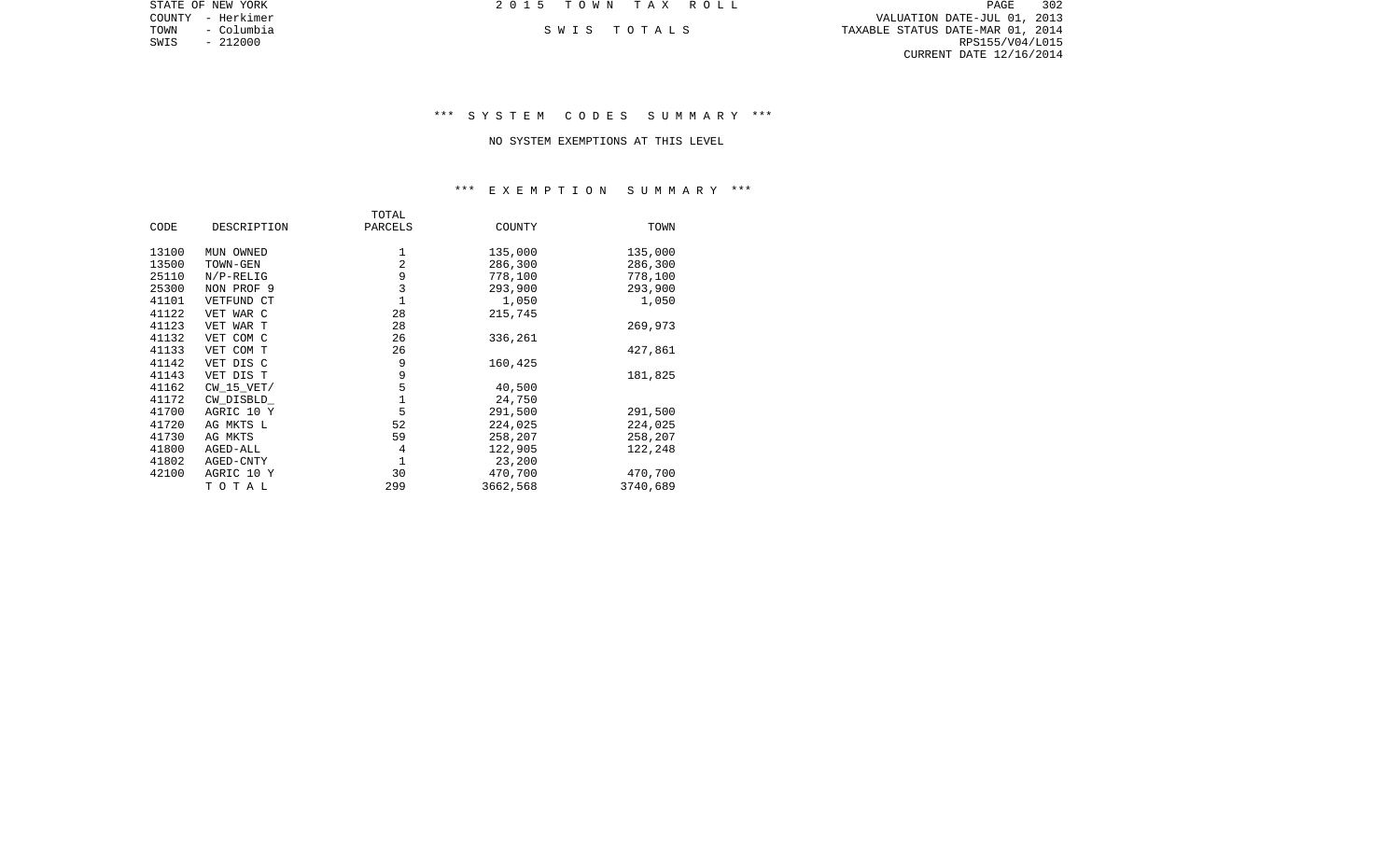COUNTY - Herkimer VALUATION DATE-JUL 01, 2013 TOWN - Columbia S W I S T O T A L S TAXABLE STATUS DATE-MAR 01, 2014 SWIS - 212000<br>SWIS - 212000<br>SWIS - 212000 RPS155/V04/L015 CURRENT DATE 12/16/2014

STATE OF NEW YORK **EXECUTE:** A G L L 2 0 1 5 T O W N T A X R O L L

| <b>ROLL</b><br>SEC | DESCRIPTION                                                           | TOTAL<br>PARCELS | ASSESSED<br>LAND       | ASSESSED<br>TOTAL      | <b>EXEMPT</b><br><b>AMOUNT</b> | TOTAL<br>TAXABLE<br>--------- | TAX                  |                                                                     |
|--------------------|-----------------------------------------------------------------------|------------------|------------------------|------------------------|--------------------------------|-------------------------------|----------------------|---------------------------------------------------------------------|
|                    |                                                                       |                  |                        |                        | STAR AMOUNT                    | STAR TAXABLE                  | <b>RATE</b>          |                                                                     |
| $\mathbf 1$        | County Tax<br>Town Tax<br>School Relevy<br>SPEC DIST TAXES<br>TAXABLE | 1,043            | 22667,665<br>22667,665 | 67288,150<br>67288,150 | 2,169,268<br>2,247,389         | 65, 118, 882<br>65,040,761    | 6.397534<br>5.547522 | 416,600.08<br>360,815.03<br>177,697.89<br>67,094.29<br>1022, 207.29 |
| 3                  | County Tax<br>Town Tax<br>SPEC DIST TAXES<br>STATE OWNED LAND         | 3                | 13,500<br>13,500       | 13,500<br>13,500       |                                | 13,500<br>13,500              | 6.397534<br>5.547522 | 86.36<br>74.89<br>13.38<br>174.63                                   |
| 5                  | County Tax<br>Town Tax<br>SPEC DIST TAXES<br>SPECIAL FRANCHISE        | 11               |                        | 997,734<br>997,734     |                                | 997,734<br>997,734            | 6.397534<br>5.547522 | 6,383.02<br>5,534.95<br>988.92<br>12,906.89                         |
| 6                  | County Tax<br>Town Tax<br>SPEC DIST TAXES<br>UTILITIES & N.C.         | 16               | 9,000<br>9,000         | 1661,481<br>1661,481   |                                | 1,661,481<br>1,661,481        | 6.397534<br>5.547522 | 10,629.38<br>9,217.12<br>1,646.77<br>21,493.27                      |
| 8                  | RS 8 TOTAL<br>SPEC DIST TAXES<br>WHOLLY EXEMPT                        | 15               | 166,600                | 1493,300               | 1,493,300                      |                               |                      |                                                                     |
|                    | County Tax<br>Town Tax<br>School Relevy<br>SPEC DIST TAXES            |                  | 22856,765<br>22856,765 | 71454,165<br>71454,165 | 3,662,568<br>3,740,689         | 67,791,597<br>67, 713, 476    | 6.397534<br>5.547522 | 433,698.84<br>375,641.99<br>177,697.89<br>69,743.36                 |
| $^\star$           | SUB TOTAL                                                             | 1,088            |                        |                        |                                |                               |                      | 1056,782.08                                                         |
|                    | County Tax                                                            |                  | 22856,765              | 71454,165              | 3,662,568                      | 67,791,597                    | 6.397534             | 433,698.84                                                          |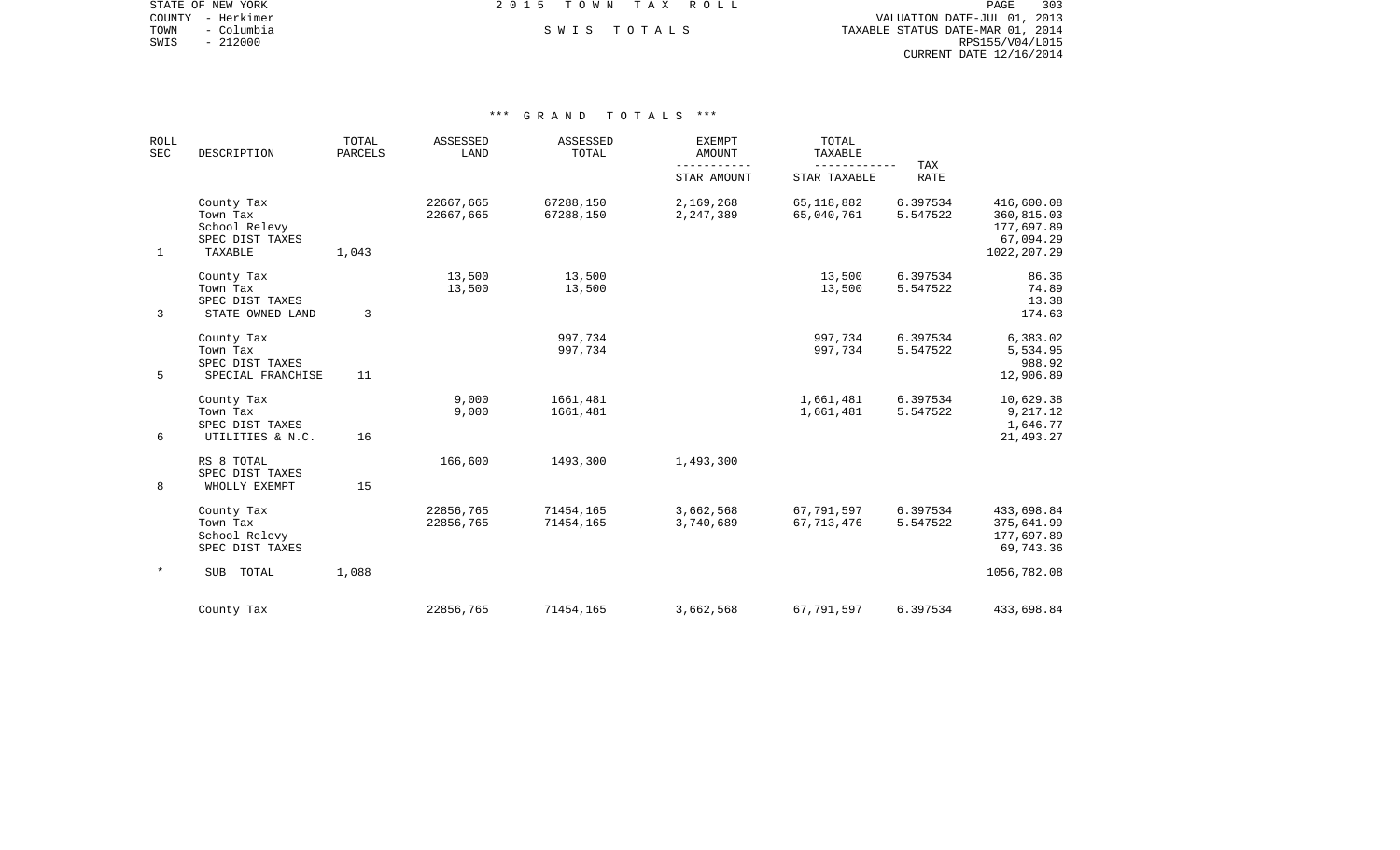|      | STATE OF NEW YORK | 2015 TOWN TAX ROLL |             | PAGE                             | 304 |
|------|-------------------|--------------------|-------------|----------------------------------|-----|
|      | COUNTY - Herkimer |                    |             | VALUATION DATE-JUL 01, 2013      |     |
| TOWN | – Columbia        |                    | SWIS TOTALS | TAXABLE STATUS DATE-MAR 01, 2014 |     |
| SWIS | $-212000$         |                    |             | RPS155/V04/L015                  |     |
|      |                   |                    |             | CURRENT DATE 12/16/2014          |     |
|      |                   |                    |             |                                  |     |

| ROLL<br>SEC | DESCRIPTION                                  | TOTAL<br>PARCELS | ASSESSED<br>LAND | ASSESSED<br>TOTAL | <b>EXEMPT</b><br><b>AMOUNT</b><br>STAR AMOUNT | TOTAL<br>TAXABLE<br>------------<br>STAR TAXABLE | TAX<br><b>RATE</b> |                                       |
|-------------|----------------------------------------------|------------------|------------------|-------------------|-----------------------------------------------|--------------------------------------------------|--------------------|---------------------------------------|
|             | Town Tax<br>School Relevy<br>SPEC DIST TAXES |                  | 22856,765        | 71454,165         | 3,740,689                                     | 67,713,476                                       | 5.547522           | 375,641.99<br>177,697.89<br>69,743.36 |
| $* *$       | GRAND TOTAL                                  | L,088            |                  |                   |                                               |                                                  |                    | 1056,782.08                           |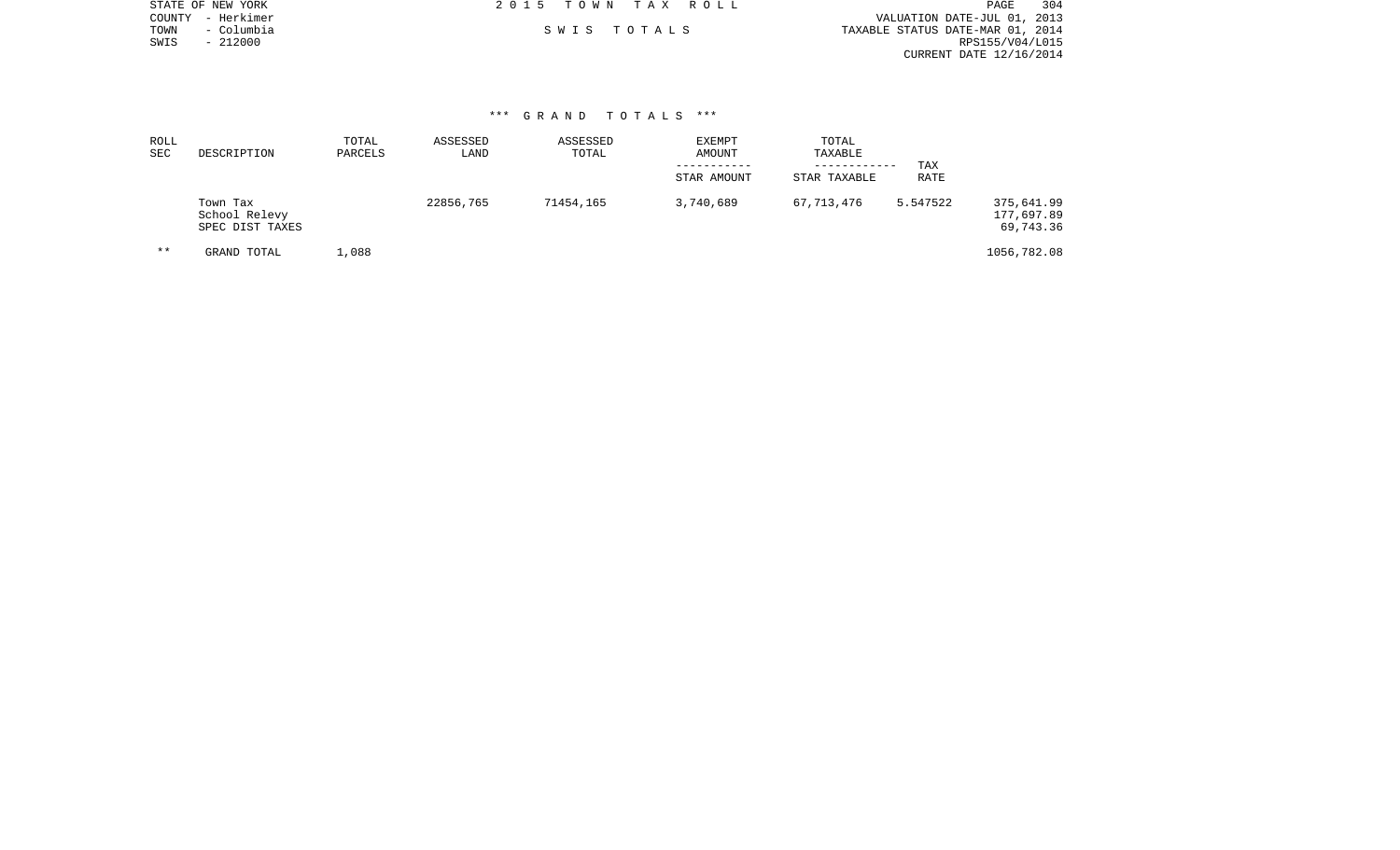TOWN - Columbia TAXABLE STATUS DATE-MAR 01, 2014 SWIS - 2120<br>SWIS - 2120<br>SWIS - 2120<br>RPS155/V04/L015 CURRENT DATE 12/16/2014

STATE OF NEW YORK 2 0 1 5 T O W N T A X R O L L PAGE 305COUNTY - Herkimer T O W N T O T A L S VALUATION DATE-JUL 01, 2013

# \*\*\* S P E C I A L D I S T R I C T S U M M A R Y \*\*\*

| DISTRICT NAME PARCELS<br>CODE | TOTAL<br>EXTENSION<br>TYPE | EXTENSION<br>VALUE | AD VALOREM<br><b>VALUE</b> | EXEMPT<br>AMOUNT | TAXABLE<br>VALUE | TOTAL<br>TAX |
|-------------------------------|----------------------------|--------------------|----------------------------|------------------|------------------|--------------|
| FD010 Col-litch fd #          | 1,088 TOTAL M              |                    | 71377,165                  | 1717,325         | 69659,840        | 69,043.38    |
| LT010 Columbia lt di          | 32 ТОТАL М                 |                    | 1943.800                   | 6,522            | 1937,278         | 699.98       |

### \*\*\* S C H O O L D I S T R I C T S U M M A R Y \*\*\*

| CODE   | DISTRICT NAME                    | TOTAL<br>PARCELS | ASSESSED<br>LAND | ASSESSED<br>TOTAL | <b>EXEMPT</b><br>AMOUNT | TOTAL<br>TAXABLE         |
|--------|----------------------------------|------------------|------------------|-------------------|-------------------------|--------------------------|
|        |                                  |                  |                  |                   | STAR AMOUNT             | STAR TAXABLE             |
|        | Central Valley Cntrl             | 497              | 9784,388         | 31257,345         | 1245,797                | 30,011,548               |
| 212803 | Owen D Young                     | 42               | 750,241          | 1699,129          | 7865,048<br>20,687      | 22,146,500<br>1,678,442  |
| 215001 | Mount Markham                    | 282              | 5384,000         | 18118,163         | 335,340<br>749,215      | 1,343,102<br>17,368,948  |
| 215601 | Richfield Springs                | 267              | 6938,136         | 20379,528         | 3968,777<br>848,988     | 13,400,171<br>19,530,540 |
| 365601 |                                  |                  |                  |                   | 4029,480                | 15,501,060               |
|        | SUB-TOTAL                        | 1088             | 22856,765        | 71454,165         | 2864,687                | 68,589,478               |
|        | $S \cup B - T \cup T A L (CONT)$ |                  |                  |                   | 16198,645               | 52,390,833               |
|        | TOTAL                            | 1088             | 22856,765        | 71454,165         | 2864,687                | 68,589,478               |
|        | TO TAL (CONT)                    |                  |                  |                   | 16198,645               | 52,390,833               |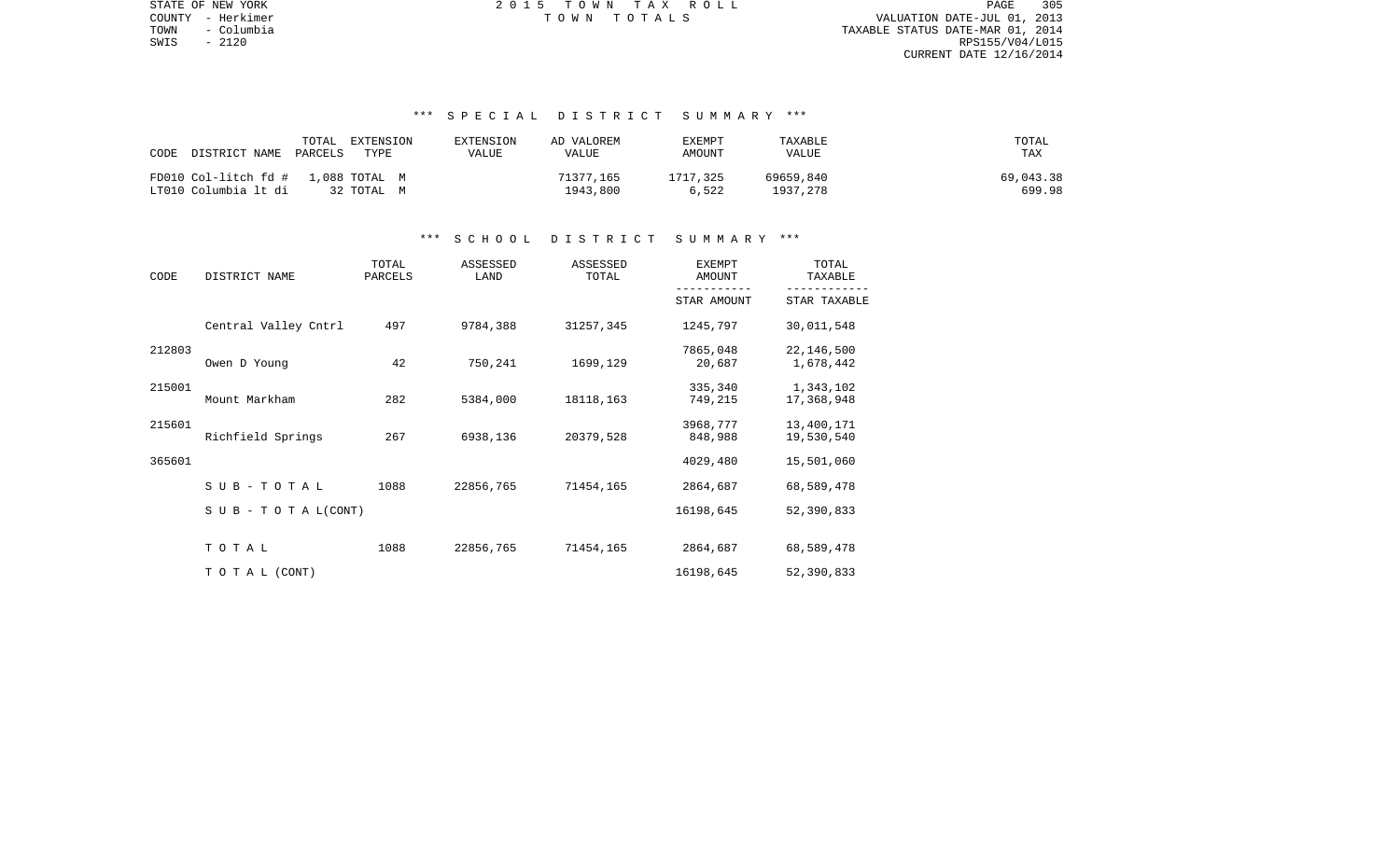PAGE 306 TOWN - Columbia TAXABLE STATUS DATE-MAR 01, 2014 SWIS - 2120 RPS155/V04/L015 CURRENT DATE 12/16/2014

STATE OF NEW YORK 2 0 1 5 T O W N T A X R O L L PAGE 306COUNTY - Herkimer T O W N T O T A L S VALUATION DATE-JUL 01, 2013

# \*\*\* S Y S T E M C O D E S S U M M A R Y \*\*\*

#### NO SYSTEM EXEMPTIONS AT THIS LEVEL

# \*\*\* E X E M P T I O N S U M M A R Y \*\*\*

|       |              | TOTAL       |          |          |
|-------|--------------|-------------|----------|----------|
| CODE  | DESCRIPTION  | PARCELS     | COUNTY   | TOWN     |
| 13100 | MUN OWNED    | 1           | 135,000  | 135,000  |
| 13500 | TOWN-GEN     | 2           | 286,300  | 286,300  |
| 25110 | $N/P-RELIG$  | 9           | 778,100  | 778,100  |
| 25300 | NON PROF 9   | 3           | 293,900  | 293,900  |
| 41101 | VETFUND CT   | 1           | 1,050    | 1,050    |
| 41122 | VET WAR C    | 28          | 215,745  |          |
| 41123 | VET WAR T    | 28          |          | 269,973  |
| 41132 | VET COM C    | 26          | 336,261  |          |
| 41133 | VET COM T    | 26          |          | 427,861  |
| 41142 | VET DIS C    | 9           | 160,425  |          |
| 41143 | VET DIS T    | 9           |          | 181,825  |
| 41162 | $CW_15_VET/$ | 5           | 40,500   |          |
| 41172 | CW DISBLD    | 1           | 24,750   |          |
| 41700 | AGRIC 10 Y   | 5           | 291,500  | 291,500  |
| 41720 | AG MKTS L    | 52          | 224,025  | 224,025  |
| 41730 | AG MKTS      | 59          | 258,207  | 258,207  |
| 41800 | AGED-ALL     | 4           | 122,905  | 122,248  |
| 41802 | AGED-CNTY    | $\mathbf 1$ | 23,200   |          |
| 42100 | AGRIC 10 Y   | 30          | 470,700  | 470,700  |
|       | TOTAL        | 299         | 3662,568 | 3740,689 |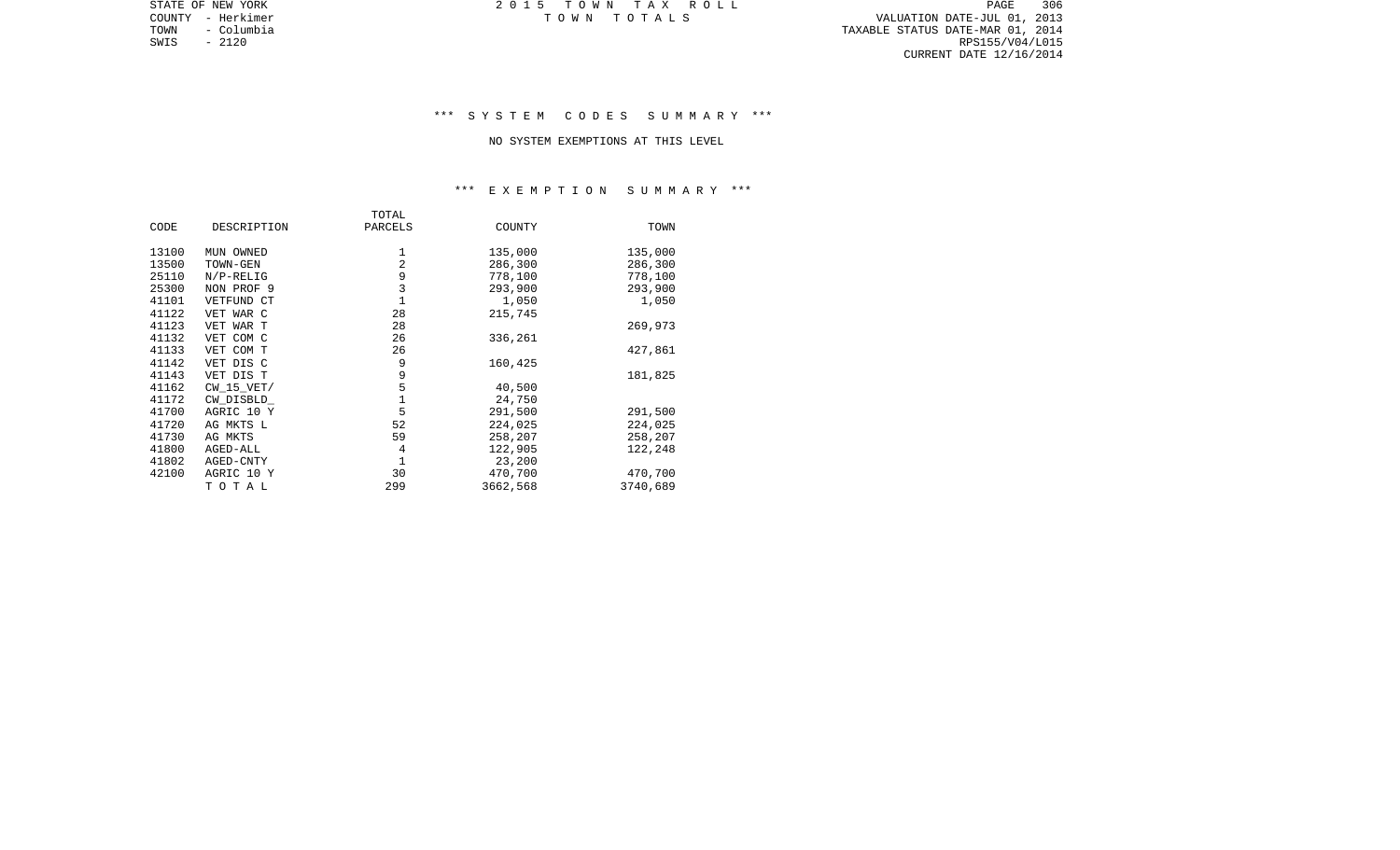STATE OF NEW YORK **EXECUTE:**  $2015$  TOWN TAX ROLL COUNTY - Herkimer T O W N T O T A L S VALUATION DATE-JUL 01, 2013

TOWN - Columbia TAXABLE STATUS DATE-MAR 01, 2014 SWIS - 2120<br>SWIS - 2120<br>SWIS - 2120<br>RPS155/V04/L015 CURRENT DATE 12/16/2014

| <b>ROLL</b><br><b>SEC</b> | DESCRIPTION                                                           | TOTAL<br>PARCELS | ASSESSED<br>LAND       | ASSESSED<br>TOTAL      | <b>EXEMPT</b><br><b>AMOUNT</b><br>$- - - -$<br>STAR AMOUNT | TOTAL<br>TAXABLE<br>STAR TAXABLE | TAX<br><b>RATE</b> | TOTAL<br>TAX                                                        |
|---------------------------|-----------------------------------------------------------------------|------------------|------------------------|------------------------|------------------------------------------------------------|----------------------------------|--------------------|---------------------------------------------------------------------|
| $\mathbf{1}$              | County Tax<br>Town Tax<br>School Relevy<br>SPEC DIST TAXES<br>TAXABLE | 1,043            | 22667,665<br>22667,665 | 67288,150<br>67288,150 | 2,169,268<br>2,247,389                                     | 65, 118, 882<br>65,040,761       |                    | 416,600.08<br>360,815.03<br>177,697.89<br>67,094.29<br>1022, 207.29 |
| 3                         | County Tax<br>Town Tax<br>SPEC DIST TAXES<br>STATE OWNED LAND         | 3                | 13,500<br>13,500       | 13,500<br>13,500       |                                                            | 13,500<br>13,500                 |                    | 86.36<br>74.89<br>13.38<br>174.63                                   |
| 5                         | County Tax<br>Town Tax<br>SPEC DIST TAXES<br>SPECIAL FRANCHISE        | 11               |                        | 997,734<br>997,734     |                                                            | 997,734<br>997,734               |                    | 6,383.02<br>5,534.95<br>988.92<br>12,906.89                         |
| 6                         | County Tax<br>Town Tax<br>SPEC DIST TAXES<br>UTILITIES & N.C.         | 16               | 9,000<br>9,000         | 1661,481<br>1661,481   |                                                            | 1,661,481<br>1,661,481           |                    | 10,629.38<br>9,217.12<br>1,646.77<br>21,493.27                      |
| 8                         | RS 8 TOTAL<br>SPEC DIST TAXES<br>WHOLLY EXEMPT                        | 15               | 166,600                | 1493,300               | 1,493,300                                                  |                                  |                    |                                                                     |
|                           | County Tax<br>Town Tax<br>School Relevy<br>SPEC DIST TAXES            |                  | 22856,765<br>22856,765 | 71454,165<br>71454,165 | 3,662,568<br>3,740,689                                     | 67,791,597<br>67, 713, 476       |                    | 433,698.84<br>375,641.99<br>177,697.89<br>69,743.36                 |
| $\star$                   | TOTAL<br><b>SUB</b>                                                   | 1,088            |                        |                        |                                                            |                                  |                    | 1056,782.08                                                         |
|                           | County Tax                                                            |                  | 22856,765              | 71454,165              | 3,662,568                                                  | 67,791,597                       |                    | 433,698.84                                                          |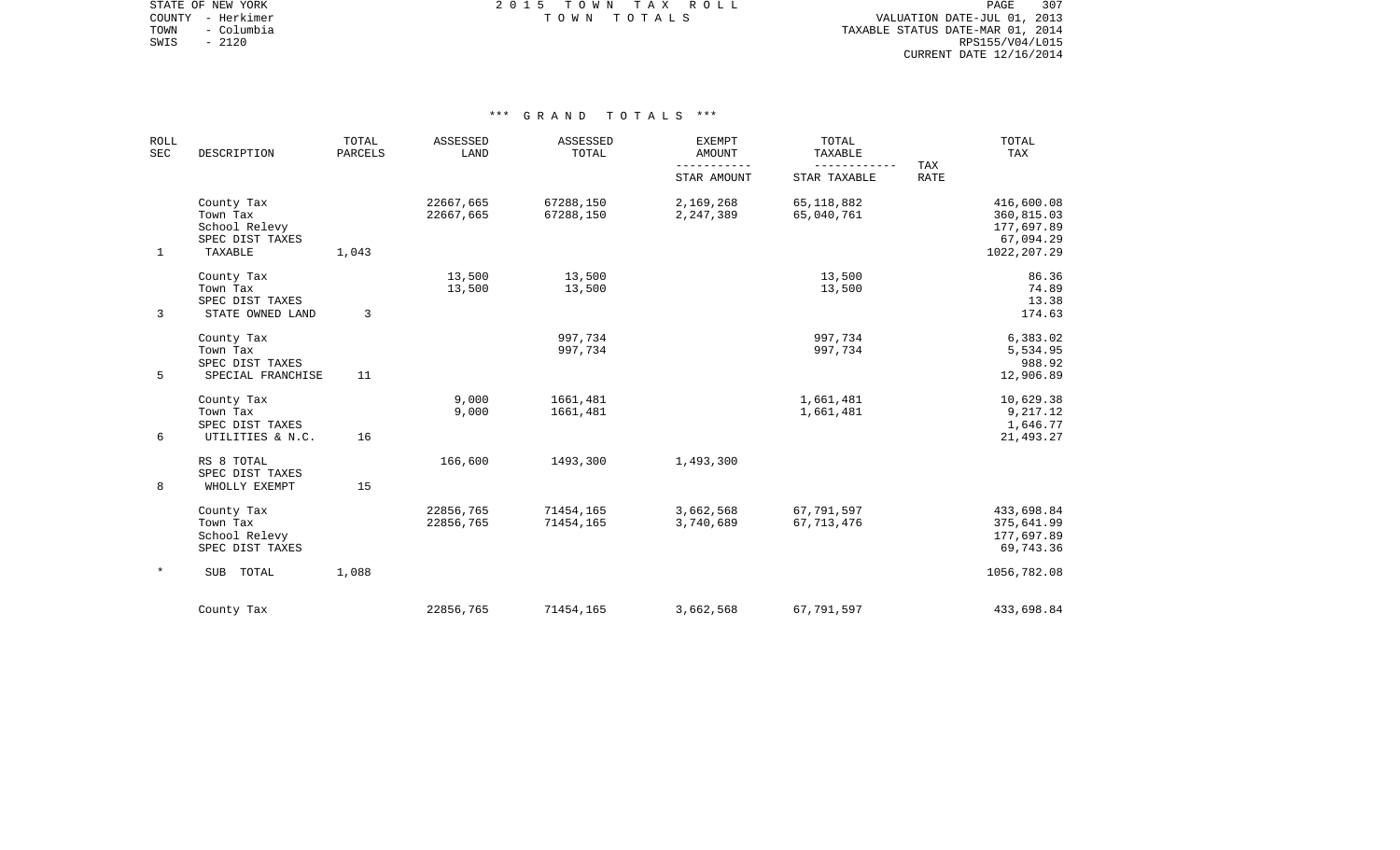| STATE OF NEW YORK  | 2015 TOWN TAX ROLL | 308<br>PAGE                      |
|--------------------|--------------------|----------------------------------|
| COUNTY - Herkimer  | TOWN TOTALS        | VALUATION DATE-JUL 01, 2013      |
| TOWN<br>– Columbia |                    | TAXABLE STATUS DATE-MAR 01, 2014 |
| SWIS<br>$-2120$    |                    | RPS155/V04/L015                  |
|                    |                    | CURRENT DATE 12/16/2014          |
|                    |                    |                                  |
|                    |                    |                                  |

| ROLL<br>SEC | DESCRIPTION                                  | TOTAL<br>PARCELS | ASSESSED<br>LAND | ASSESSED<br>TOTAL | EXEMPT<br>AMOUNT<br>STAR AMOUNT | TOTAL<br>TAXABLE<br>------------<br>STAR TAXABLE | TAX<br>RATE | TOTAL<br>TAX                          |
|-------------|----------------------------------------------|------------------|------------------|-------------------|---------------------------------|--------------------------------------------------|-------------|---------------------------------------|
|             | Town Tax<br>School Relevy<br>SPEC DIST TAXES |                  | 22856,765        | 71454,165         | 3,740,689                       | 67,713,476                                       |             | 375,641.99<br>177,697.89<br>69,743.36 |
| $* *$       | GRAND TOTAL                                  | ,088             |                  |                   |                                 |                                                  |             | 1056,782.08                           |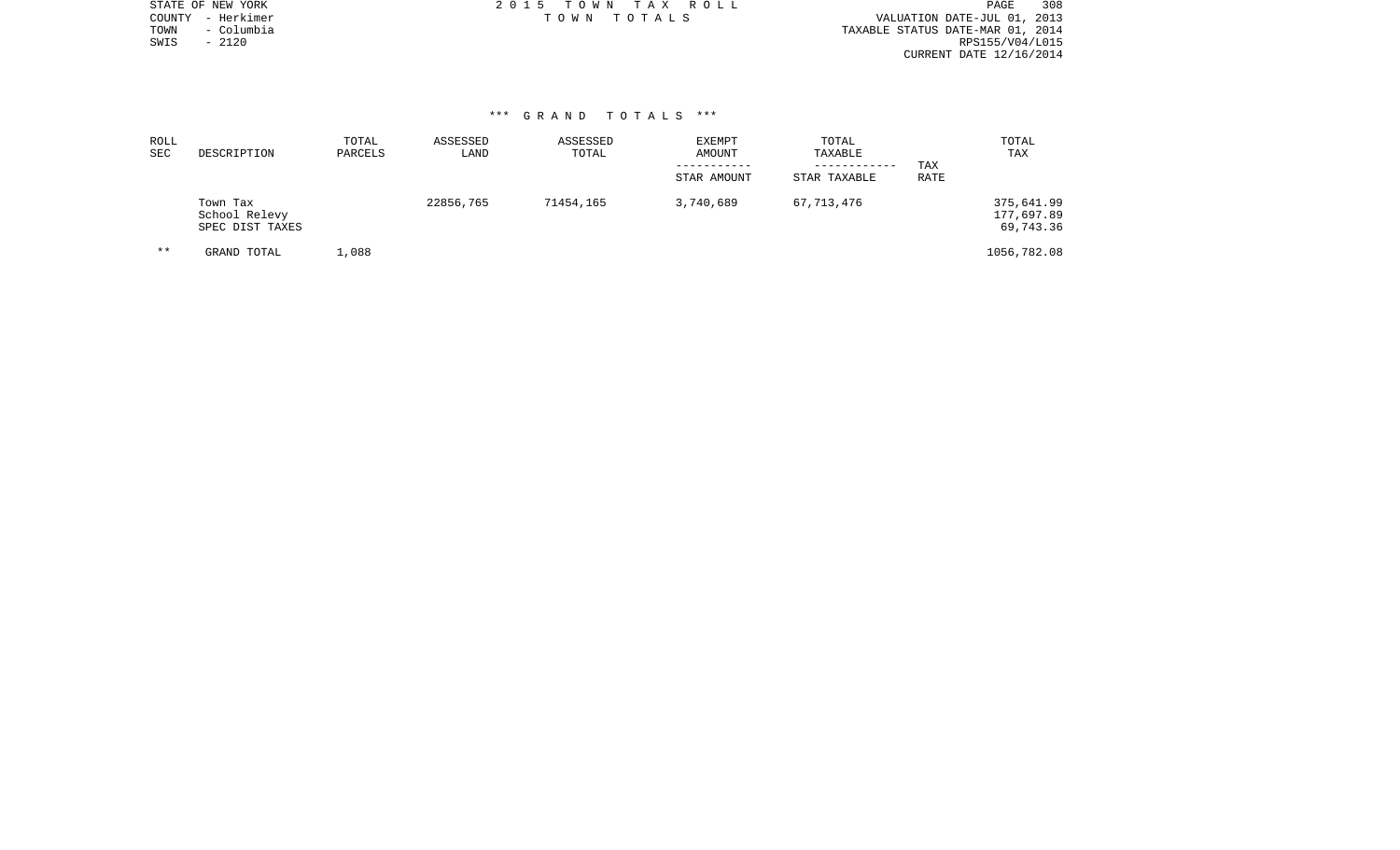|      | STATE OF NEW YORK |                                                            | 2015 TOWN TAX ROLL                 |                      |  |  |  |                                                                                   | PAGE |  |
|------|-------------------|------------------------------------------------------------|------------------------------------|----------------------|--|--|--|-----------------------------------------------------------------------------------|------|--|
|      | COUNTY - Herkimer |                                                            |                                    |                      |  |  |  | STATE OWNED LAND SECTION OF THE ROLL - 3 SUB-SECT - A VALUATION DATE-JUL 01, 2013 |      |  |
| TOWN | - Columbia        | ROLL SUB-SECT - A- SECTION 532-A RPTL WILD OR FOREST LANDS |                                    |                      |  |  |  | TAXABLE STATUS DATE-MAR 01, 2014                                                  |      |  |
| SWIS | - 212000          |                                                            |                                    | OWNERS NAME SEOUENCE |  |  |  |                                                                                   |      |  |
|      |                   |                                                            | UNIFORM PERCENT OF VALUE IS 089.00 |                      |  |  |  |                                                                                   |      |  |

| TAX MAP PARCEL NUMBER  | PROPERTY LOCATION & CLASS ASSESSMENT           |                        |                               | EXEMPTION CODE-----------------COUNTY-------TOWN----------- |                  |
|------------------------|------------------------------------------------|------------------------|-------------------------------|-------------------------------------------------------------|------------------|
| CURRENT OWNERS NAME    | SCHOOL DISTRICT                                | <b>Example 12</b> LAND | TAX DESCRIPTION TAXABLE VALUE |                                                             |                  |
| CURRENT OWNERS ADDRESS | PARCEL SIZE/GRID COORD TOTAL SPECIAL DISTRICTS |                        |                               |                                                             | TAX AMOUNT       |
|                        |                                                |                        |                               |                                                             |                  |
|                        | Millers Mills Rd                               |                        |                               | ACCT 0110001                                                |                  |
| $131.4 - 1 - 6$        | 941 SOL reforest                               |                        | County Tax                    | 10,800                                                      | 69.09            |
| New York State         | Mount Markham 215601 10,800                    |                        | Town Tax                      | 10,800                                                      | 59.91            |
| Albany, NY 12236       | ACRES 50.00 BANK<br>984                        | 10,800                 | FD010 Col-litch fd #1         | 10,800 TO M                                                 | 10.70            |
|                        | EAST-0339333 NRTH-1486051                      |                        |                               |                                                             |                  |
|                        | FULL MARKET VALUE                              | 12,135                 |                               |                                                             |                  |
|                        |                                                |                        | TOTAL TAX ---                 |                                                             | 139.70**         |
|                        |                                                |                        |                               |                                                             | DATE #1 01/31/15 |
|                        |                                                |                        |                               | AMT DUE                                                     | 139.70           |
|                        |                                                |                        |                               |                                                             |                  |
|                        |                                                |                        |                               | ACCT 0100001                                                |                  |
| $333. - 1 - 1$         | 990 Taxabl state                               |                        | County Tax                    | 2,700                                                       | 17.27            |
| New York State         | Mount Markham 215601                           | 2,700                  | Town Tax                      | 2,700                                                       | 14.98            |
| Albany, NY 12236       | 0.50 BANK<br>984<br>ACRES                      | 2,700                  | FD010 Col-litch fd #1         | 2,700 TO M                                                  | 2.68             |
|                        | DEED BOOK 00000                                |                        |                               |                                                             |                  |
|                        | FULL MARKET VALUE                              | 3,034                  |                               |                                                             |                  |
|                        |                                                |                        | TOTAL TAX ---                 |                                                             | $34.93**$        |
|                        |                                                |                        |                               |                                                             | DATE #1 01/31/15 |
|                        |                                                |                        |                               | AMT DUE                                                     | 34.93            |
|                        |                                                |                        |                               |                                                             |                  |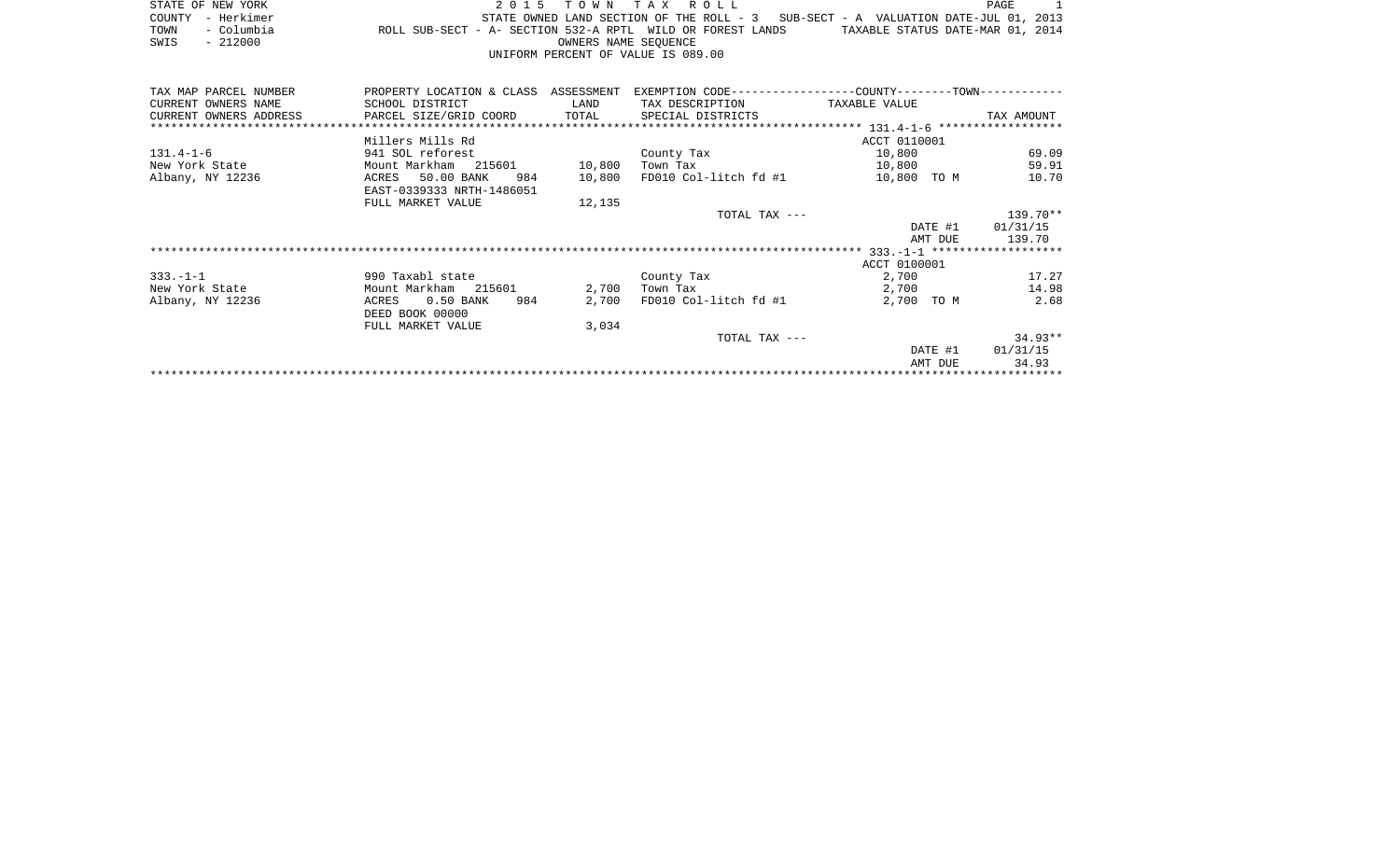|      | STATE OF NEW YORK |                                                            |  | 2015 TOWN TAX ROLL                 |  |  |                                                                                   |                                  |                         | PAGE            |  |
|------|-------------------|------------------------------------------------------------|--|------------------------------------|--|--|-----------------------------------------------------------------------------------|----------------------------------|-------------------------|-----------------|--|
|      | COUNTY - Herkimer |                                                            |  |                                    |  |  | STATE OWNED LAND SECTION OF THE ROLL - 3 SUB-SECT - A VALUATION DATE-JUL 01, 2013 |                                  |                         |                 |  |
| TOWN | - Columbia        | ROLL SUB-SECT - A- SECTION 532-A RPTL WILD OR FOREST LANDS |  |                                    |  |  |                                                                                   | TAXABLE STATUS DATE-MAR 01, 2014 |                         |                 |  |
|      | SWIS - 212000     |                                                            |  |                                    |  |  |                                                                                   |                                  |                         | RPS155/V04/L015 |  |
|      |                   |                                                            |  | UNIFORM PERCENT OF VALUE IS 089.00 |  |  |                                                                                   |                                  | CURRENT DATE 12/16/2014 |                 |  |

### R O L L S U B S E C T I O N - A - T O T A L S

### \*\*\* S P E C I A L D I S T R I C T S U M M A R Y \*\*\*

| CODE<br>DISTRICT NAME | TOTAL<br>EXTENSION<br>TYPE<br>PARCELS | <b>EXTENSION</b><br>VALUE | AD VALOREM<br>VALUE | EXEMPT<br>AMOUNT | TAXABLE<br>VALUE | TOTAL<br>TAX |
|-----------------------|---------------------------------------|---------------------------|---------------------|------------------|------------------|--------------|
| FD010 Col-litch fd #  | 2 TOTAL M                             |                           | 13,500              |                  | 13,500           | 13.38        |

# \*\*\* S C H O O L D I S T R I C T S U M M A R Y \*\*\*

| CODE   | DISTRICT NAME                    | TOTAL<br>PARCELS | ASSESSED<br>LAND | ASSESSED<br>TOTAL | EXEMPT<br>AMOUNT | TOTAL<br>TAXABLE |
|--------|----------------------------------|------------------|------------------|-------------------|------------------|------------------|
|        |                                  |                  |                  |                   | STAR AMOUNT      | STAR TAXABLE     |
|        | Mount Markham                    | 2                | 13,500           | 13,500            |                  | 13,500           |
| 215601 |                                  |                  |                  |                   |                  | 13,500           |
|        | SUB-TOTAL                        | 2                | 13,500           | 13,500            |                  | 13,500           |
|        | $S \cup B - T \cup T A L (CONT)$ |                  |                  |                   |                  | 13,500           |
|        |                                  |                  |                  |                   |                  |                  |
|        | TOTAL                            | 2                | 13,500           | 13,500            |                  | 13,500           |
|        | T O T A L (CONT)                 |                  |                  |                   |                  | 13,500           |

\*\*\* S Y S T E M C O D E S S U M M A R Y \*\*\*

#### NO SYSTEM EXEMPTIONS AT THIS LEVEL

\*\*\* E X E M P T I O N S U M M A R Y \*\*\*

NO EXEMPTIONS AT THIS LEVEL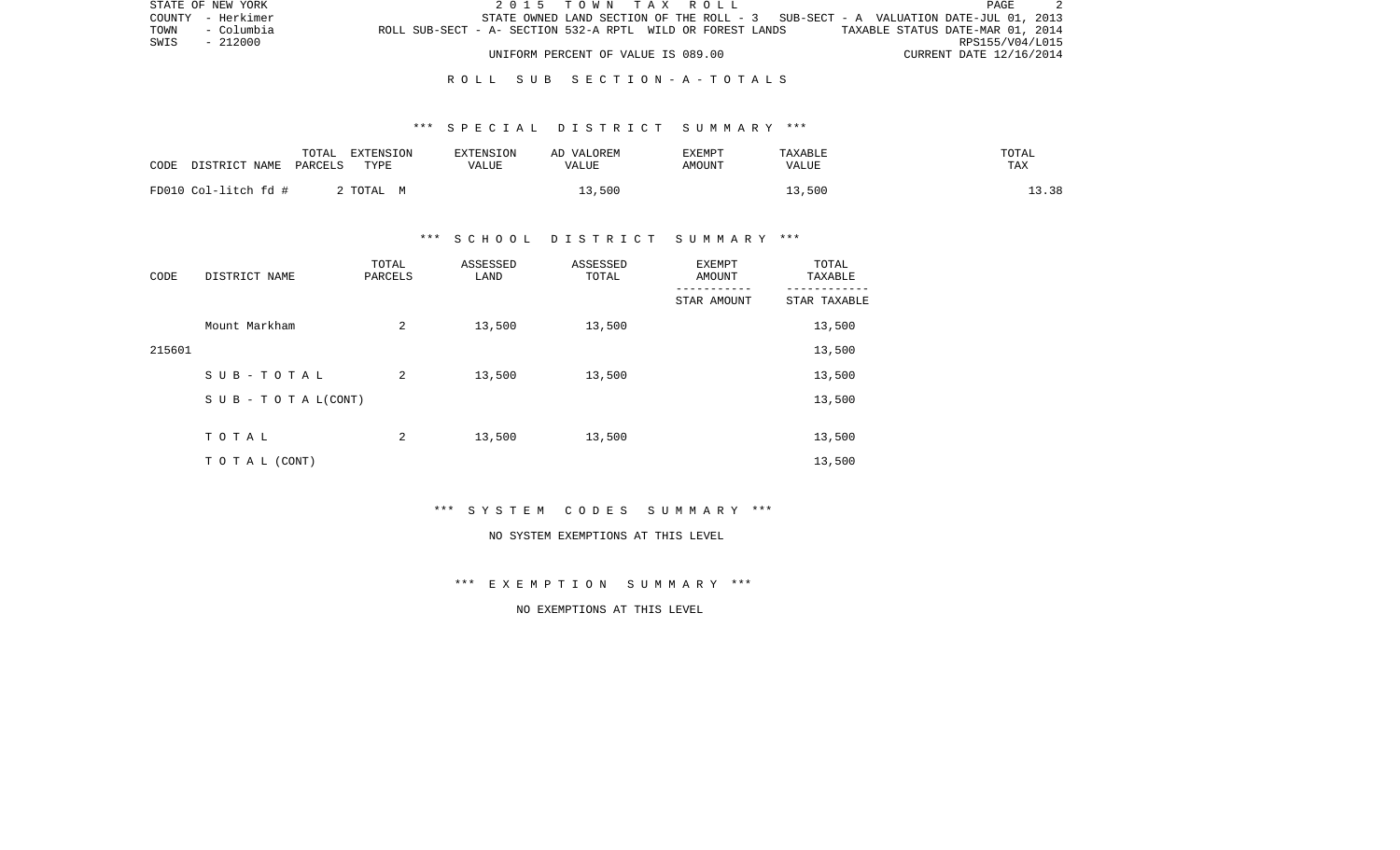|      | STATE OF NEW YORK |                                                            |  | 2015 TOWN TAX ROLL                 |  |  |                                                                                   |  |                                  | PAGE |  |
|------|-------------------|------------------------------------------------------------|--|------------------------------------|--|--|-----------------------------------------------------------------------------------|--|----------------------------------|------|--|
|      | COUNTY - Herkimer |                                                            |  |                                    |  |  | STATE OWNED LAND SECTION OF THE ROLL - 3 SUB-SECT - A VALUATION DATE-JUL 01, 2013 |  |                                  |      |  |
| TOWN | - Columbia        | ROLL SUB-SECT - A- SECTION 532-A RPTL WILD OR FOREST LANDS |  |                                    |  |  |                                                                                   |  | TAXABLE STATUS DATE-MAR 01, 2014 |      |  |
| SWIS | - 212000          |                                                            |  |                                    |  |  |                                                                                   |  | RPS155/V04/L015                  |      |  |
|      |                   |                                                            |  | UNIFORM PERCENT OF VALUE IS 089.00 |  |  |                                                                                   |  | CURRENT DATE 12/16/2014          |      |  |

# R O L L S U B S E C T I O N - A - T O T A L S

| ROLL |                  | TOTAL   | ASSESSED | ASSESSED | <b>EXEMPT</b> | TOTAL        |      | TOTAL  |
|------|------------------|---------|----------|----------|---------------|--------------|------|--------|
| SEC  | DESCRIPTION      | PARCELS | LAND     | TOTAL    | AMOUNT        | TAXABLE      |      | TAX    |
|      |                  |         |          |          |               | ------------ | TAX  |        |
|      |                  |         |          |          | STAR AMOUNT   | STAR TAXABLE | RATE |        |
|      | County Tax       |         | 13,500   | 13,500   |               | 13,500       |      | 86.36  |
|      | Town Tax         |         | 13,500   | 13,500   |               | 13,500       |      | 74.89  |
|      | SPEC DIST TAXES  |         |          |          |               |              |      | 13.38  |
|      | STATE OWNED LAND |         |          |          |               |              |      | 174.63 |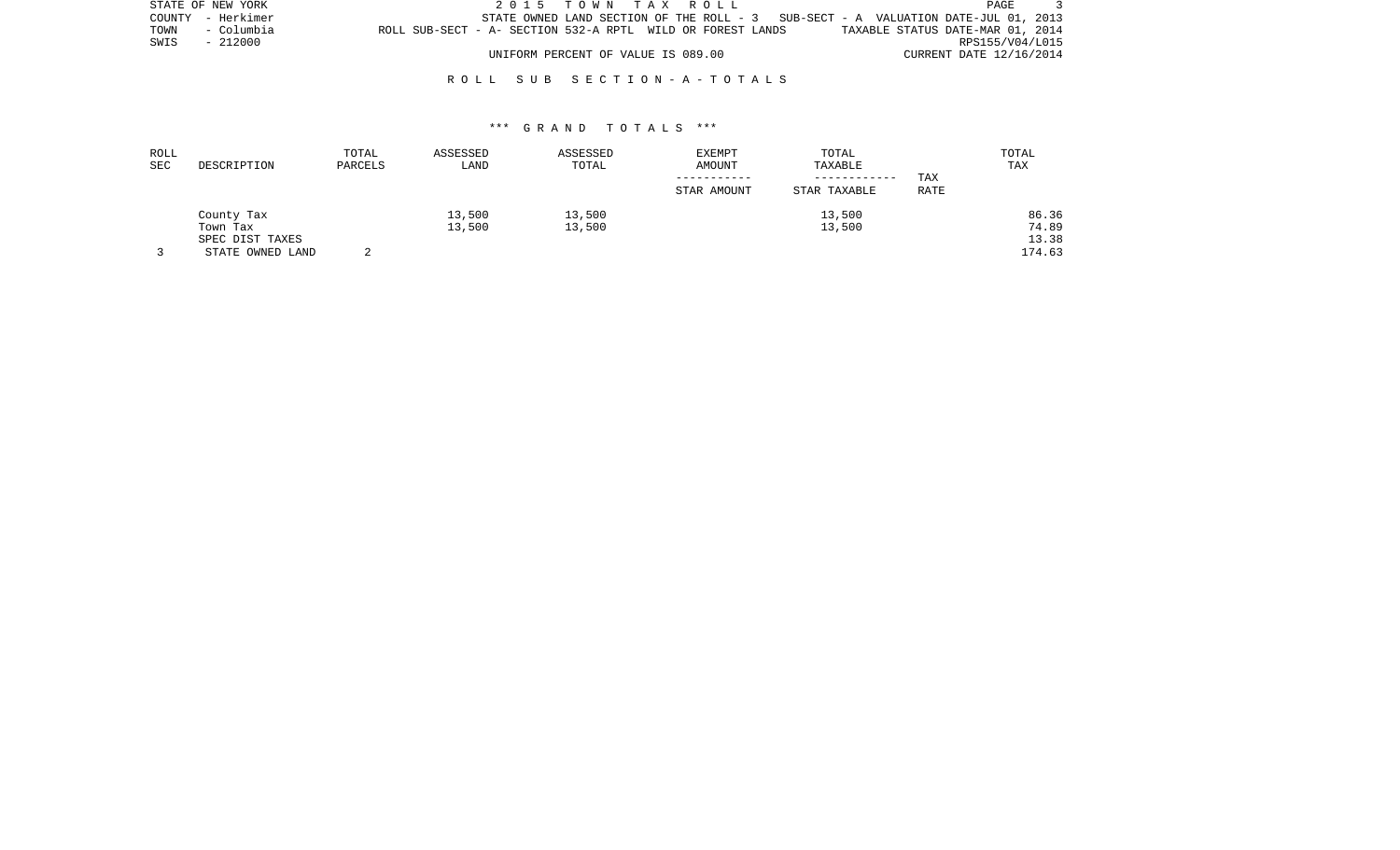| STATE OF NEW YORK      | 2 0 1 5                                                    | T O W N              | TAX ROLL                                                     |                                          | PAGE                             |
|------------------------|------------------------------------------------------------|----------------------|--------------------------------------------------------------|------------------------------------------|----------------------------------|
| - Herkimer<br>COUNTY   |                                                            |                      | STATE OWNED LAND SECTION OF THE ROLL - 3                     | SUB-SECT - Y VALUATION DATE-JUL 01, 2013 |                                  |
| - Columbia<br>TOWN     | ROLL SUB-SECT - Y- SECTION 545 RPTL TRANSITION ASSESSMENTS |                      |                                                              |                                          | TAXABLE STATUS DATE-MAR 01, 2014 |
| $-212000$<br>SWIS      |                                                            | OWNERS NAME SEOUENCE |                                                              |                                          |                                  |
|                        |                                                            |                      | UNIFORM PERCENT OF VALUE IS 089.00                           |                                          |                                  |
|                        |                                                            |                      |                                                              |                                          |                                  |
| TAX MAP PARCEL NUMBER  | PROPERTY LOCATION & CLASS                                  | ASSESSMENT           | EXEMPTION CODE-----------------COUNTY--------TOWN----------- |                                          |                                  |
| CURRENT OWNERS NAME    | SCHOOL DISTRICT                                            | LAND                 | TAX DESCRIPTION                                              | TAXABLE VALUE                            |                                  |
| CURRENT OWNERS ADDRESS | PARCEL SIZE/GRID COORD TOTAL SPECIAL DISTRICTS             |                      |                                                              |                                          | TAX AMOUNT                       |
|                        |                                                            |                      |                                                              |                                          |                                  |
|                        | 50 Wolf Rd                                                 |                      |                                                              |                                          |                                  |
| $333. - 1 - 1.2$       | 993 Transition t                                           |                      | County Tax                                                   | 0.00                                     | 0.00                             |
| New York State         | Mount Markham 215601                                       | $\Omega$             | Town Tax                                                     | 0.00                                     | 0.00                             |
| 50 Wolf Rd             |                                                            |                      | FD010 Col-litch fd #1                                        | 0 TO M                                   |                                  |
| Albany, NY 12233       | FULL MARKET VALUE                                          | 0                    |                                                              |                                          |                                  |
|                        |                                                            |                      | TOTAL TAX $---$                                              |                                          | $0.00**$                         |
|                        |                                                            |                      |                                                              |                                          |                                  |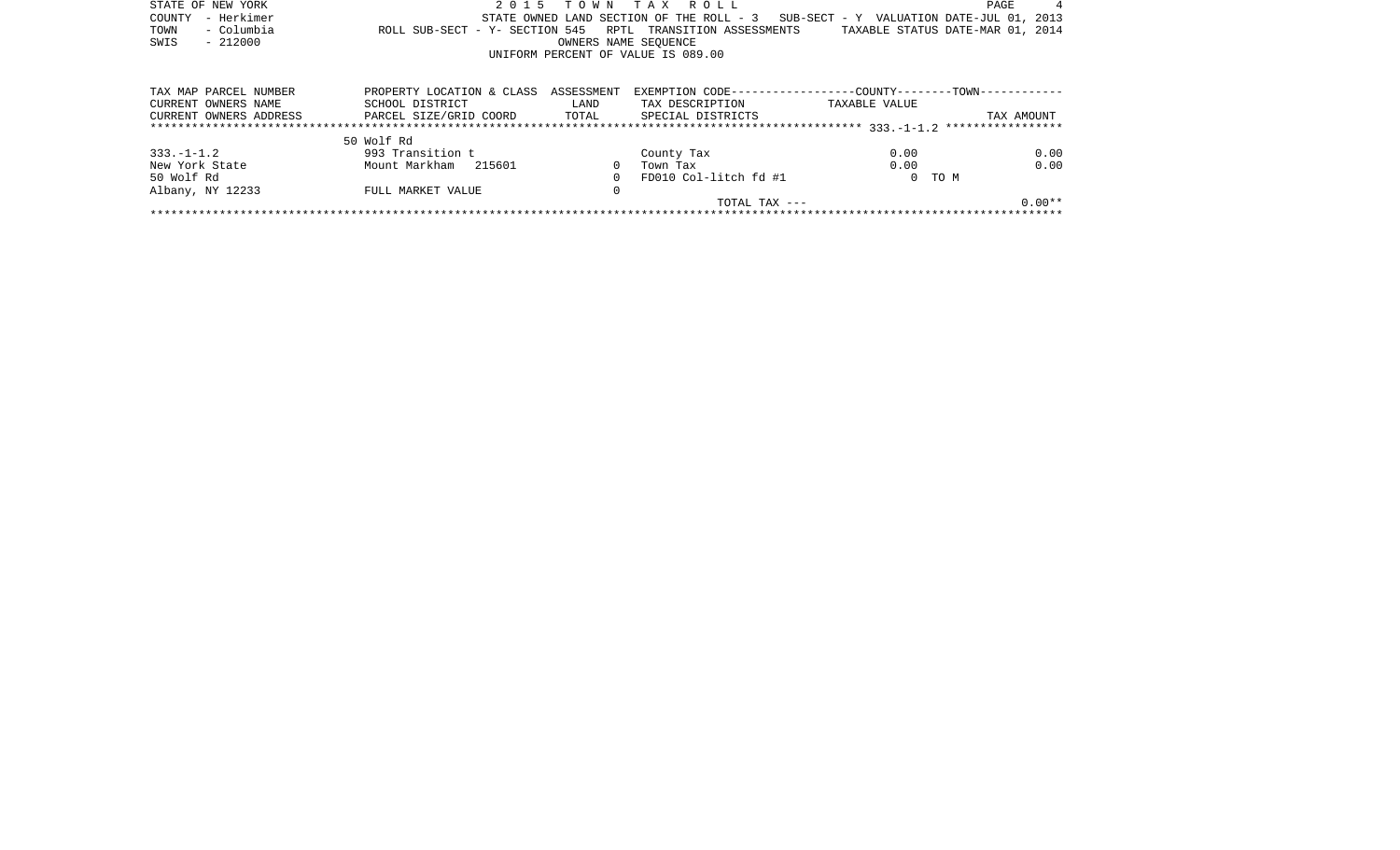| STATE OF NEW YORK | 2015 TOWN TAX ROLL                                                                             | PAGE                    |  |
|-------------------|------------------------------------------------------------------------------------------------|-------------------------|--|
| COUNTY - Herkimer | STATE OWNED LAND SECTION OF THE ROLL - 3 SUB-SECT - Y VALUATION DATE-JUL 01, 2013              |                         |  |
| TOWN - Columbia   | TAXABLE STATUS DATE-MAR 01, 2014<br>ROLL SUB-SECT - Y- SECTION 545 RPTL TRANSITION ASSESSMENTS |                         |  |
| SWIS<br>- 212000  |                                                                                                | RPS155/V04/L015         |  |
|                   | UNIFORM PERCENT OF VALUE IS 089.00                                                             | CURRENT DATE 12/16/2014 |  |

### R O L L S U B S E C T I O N - Y - T O T A L S

### \*\*\* S P E C I A L D I S T R I C T S U M M A R Y \*\*\*

|                          | $- - -$<br>$\overline{\phantom{a}}$<br>◡∸⊷                                                | $\sim$ $\sim$ $\sim$<br><b>DIVER</b><br>$\cdots$ | ENSION | $\lambda$<br>ᇊ | <b>YFMDT</b><br>. |              |                    |
|--------------------------|-------------------------------------------------------------------------------------------|--------------------------------------------------|--------|----------------|-------------------|--------------|--------------------|
| C <sub>CDE</sub><br>ישט- | $\overline{D}$ $\overline{D}$ $\overline{D}$ $\overline{D}$ $\overline{D}$ $\overline{D}$ | <b>TVDL</b><br>.                                 | VALUL  | / △            | <b>MOUNT</b>      | - ---<br>, Δ | $- - - -$<br>L H.A |

FD010 Col-litch fd # 1 TOTAL M

\*\*\* S C H O O L D I S T R I C T S U M M A R Y \*\*\*

| CODE | DISTRICT NAME | TOTAL<br>PARCELS | ASSESSED<br>LAND | ASSESSED<br>TOTAL | EXEMPT<br>AMOUNT | TOTAL<br>TAXABLE |
|------|---------------|------------------|------------------|-------------------|------------------|------------------|
|      |               |                  |                  |                   | STAR AMOUNT      | STAR TAXABLE     |

215601

| SUB-TOTAL                 |  |
|---------------------------|--|
| S U B - T O T A $L(CONT)$ |  |
| тотаь                     |  |

Mount Markham 1

T O T A L (CONT)

\*\*\* S Y S T E M C O D E S S U M M A R Y \*\*\*

NO SYSTEM EXEMPTIONS AT THIS LEVEL

\*\*\* E X E M P T I O N S U M M A R Y \*\*\*

NO EXEMPTIONS AT THIS LEVEL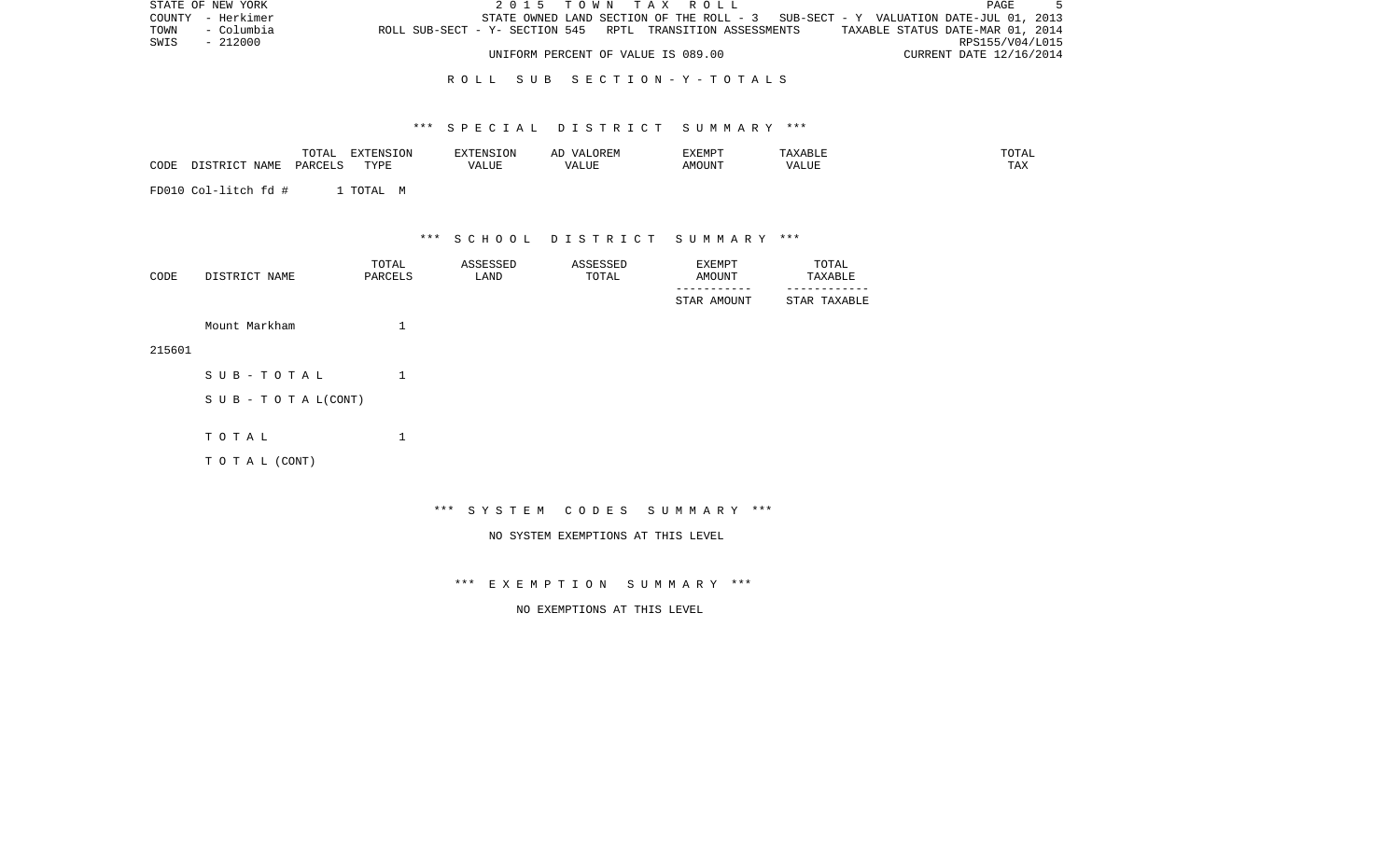|      | STATE OF NEW YORK | 2015 TOWN TAX ROLL                                                                | PAGE                             |  |
|------|-------------------|-----------------------------------------------------------------------------------|----------------------------------|--|
|      | COUNTY - Herkimer | STATE OWNED LAND SECTION OF THE ROLL - 3 SUB-SECT - Y VALUATION DATE-JUL 01, 2013 |                                  |  |
| TOWN | - Columbia        | ROLL SUB-SECT - Y- SECTION 545 RPTL TRANSITION ASSESSMENTS                        | TAXABLE STATUS DATE-MAR 01, 2014 |  |
|      | SWIS - 212000     |                                                                                   | RPS155/V04/L015                  |  |
|      |                   | UNIFORM PERCENT OF VALUE IS 089.00                                                | CURRENT DATE 12/16/2014          |  |

### R O L L S U B S E C T I O N - Y - T O T A L S

### \*\*\* G R A N D T O T A L S \*\*\*

| ROLL |             | TOTAL   | ASSESSED | <b>SSESSED</b> | <b>EXEMPT</b>  | TOTAL           |      | TOTAL |
|------|-------------|---------|----------|----------------|----------------|-----------------|------|-------|
| SEC  | DESCRIPTION | PARCELS | LAND     | TOTAL          | <b>AMOUNT</b>  | TAXABLE         |      | TAX   |
|      |             |         |          |                | -----------    | ------------    | TAX  |       |
|      |             |         |          |                | AMOUNT<br>STAR | TAXABLE<br>STAR | RATE |       |
|      |             |         |          |                |                |                 |      |       |

RS 3 TOTAL

SPEC DIST TAXES

3 STATE OWNED LAND 1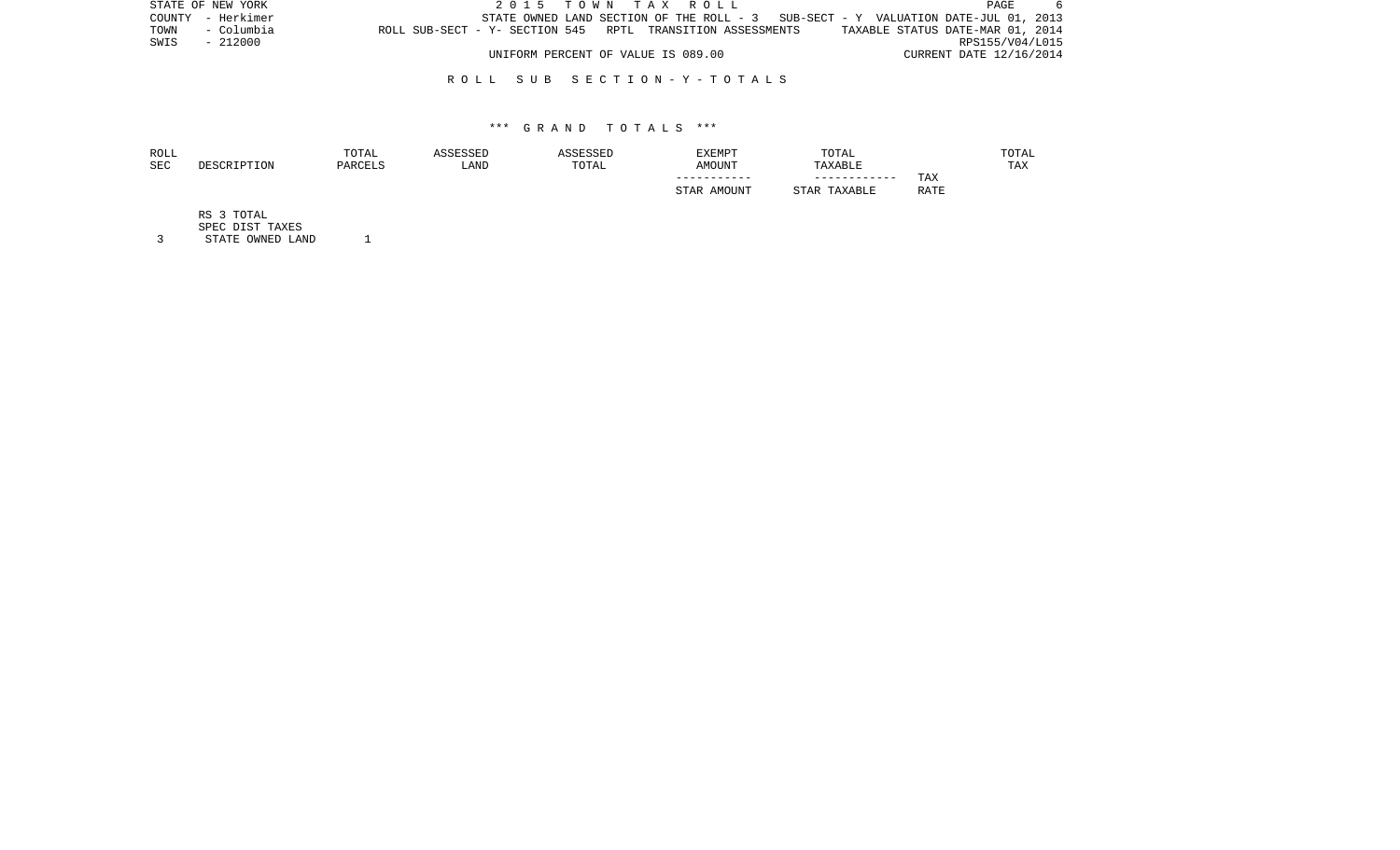| STATE OF NEW YORK  | 2015 TOWN TAX ROLL                       | PAGE                             |
|--------------------|------------------------------------------|----------------------------------|
| COUNTY - Herkimer  | STATE OWNED LAND SECTION OF THE ROLL - 3 | VALUATION DATE-JUL 01, 2013      |
| TOWN<br>– Columbia |                                          | TAXABLE STATUS DATE-MAR 01, 2014 |
| SWIS<br>- 212000   |                                          | RPS155/V04/L015                  |
|                    | UNIFORM PERCENT OF VALUE IS 089.00       | CURRENT DATE 12/16/2014          |
|                    |                                          |                                  |

R O L L S E C T I O N T O T A L S

# \*\*\* S P E C I A L D I S T R I C T S U M M A R Y \*\*\*

| CODE<br>DISTRICT NAME | TOTAL<br>EXTENSION<br>PARCELS<br>TYPE | EXTENSION<br>VALUE | AD VALOREM<br>VALUE | EXEMPT<br>AMOUNT | TAXABLE<br>VALUE | TOTAL<br>TAX |
|-----------------------|---------------------------------------|--------------------|---------------------|------------------|------------------|--------------|
| FD010 Col-litch fd #  | , TOTAL M                             |                    | 13,500              |                  | 13,500           | 13.38        |

## \*\*\* S C H O O L D I S T R I C T S U M M A R Y \*\*\*

| CODE   | DISTRICT NAME                    | TOTAL<br>PARCELS | ASSESSED<br>LAND | ASSESSED<br>TOTAL | EXEMPT<br>AMOUNT | TOTAL<br>TAXABLE |
|--------|----------------------------------|------------------|------------------|-------------------|------------------|------------------|
|        |                                  |                  |                  |                   | STAR AMOUNT      | STAR TAXABLE     |
|        | Mount Markham                    | 3                | 13,500           | 13,500            |                  | 13,500           |
| 215601 |                                  |                  |                  |                   |                  | 13,500           |
|        | SUB-TOTAL                        | 3                | 13,500           | 13,500            |                  | 13,500           |
|        | $S \cup B - T \cup T A L (CONT)$ |                  |                  |                   |                  | 13,500           |
|        |                                  |                  |                  |                   |                  |                  |
|        | TOTAL                            | 3                | 13,500           | 13,500            |                  | 13,500           |
|        | T O T A L (CONT)                 |                  |                  |                   |                  | 13,500           |

\*\*\* S Y S T E M C O D E S S U M M A R Y \*\*\*

#### NO SYSTEM EXEMPTIONS AT THIS LEVEL

\*\*\* E X E M P T I O N S U M M A R Y \*\*\*

NO EXEMPTIONS AT THIS LEVEL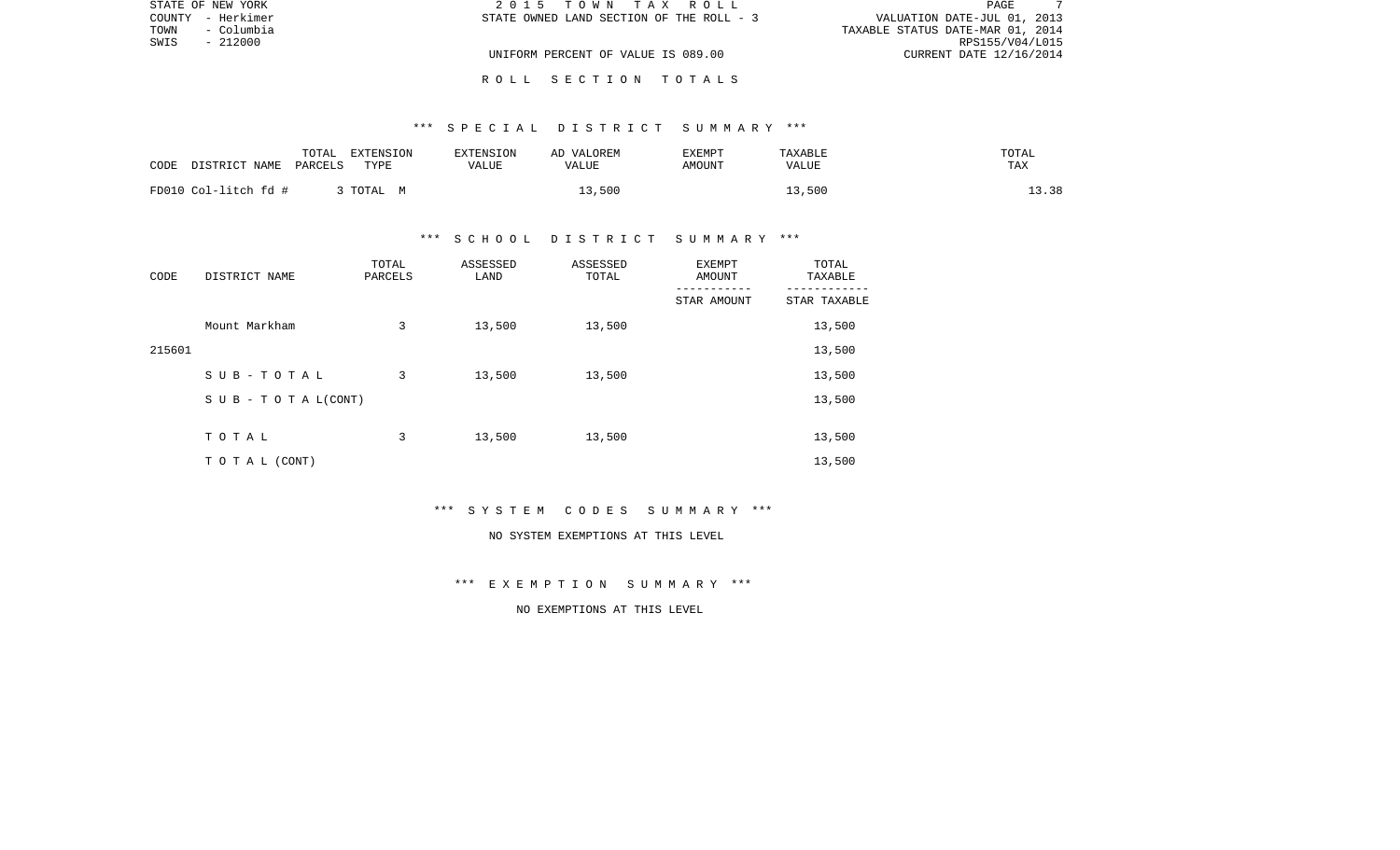| STATE OF NEW YORK  | 2015 TOWN TAX ROLL                       | PAGE                             |
|--------------------|------------------------------------------|----------------------------------|
| COUNTY - Herkimer  | STATE OWNED LAND SECTION OF THE ROLL - 3 | VALUATION DATE-JUL 01, 2013      |
| – Columbia<br>TOWN |                                          | TAXABLE STATUS DATE-MAR 01, 2014 |
| $-212000$<br>SWIS  |                                          | RPS155/V04/L015                  |
|                    | UNIFORM PERCENT OF VALUE IS 089.00       | CURRENT DATE 12/16/2014          |
|                    |                                          |                                  |

# \*\*\* G R A N D T O T A L S \*\*\*

R O L L S E C T I O N T O T A L S

| ROLL<br>SEC | DESCRIPTION                               | TOTAL<br>PARCELS | ASSESSED<br>LAND | ASSESSED<br>TOTAL | <b>EXEMPT</b><br>AMOUNT<br>STAR AMOUNT | TOTAL<br>TAXABLE<br>------------<br>STAR TAXABLE | TAX<br>RATE | TOTAL<br>TAX            |
|-------------|-------------------------------------------|------------------|------------------|-------------------|----------------------------------------|--------------------------------------------------|-------------|-------------------------|
|             | County Tax<br>Town Tax<br>SPEC DIST TAXES |                  | 13,500<br>13,500 | 13,500<br>13,500  |                                        | 13,500<br>13,500                                 |             | 86.36<br>74.89<br>13.38 |
|             | STATE OWNED LAND                          |                  |                  |                   |                                        |                                                  |             | 174.63                  |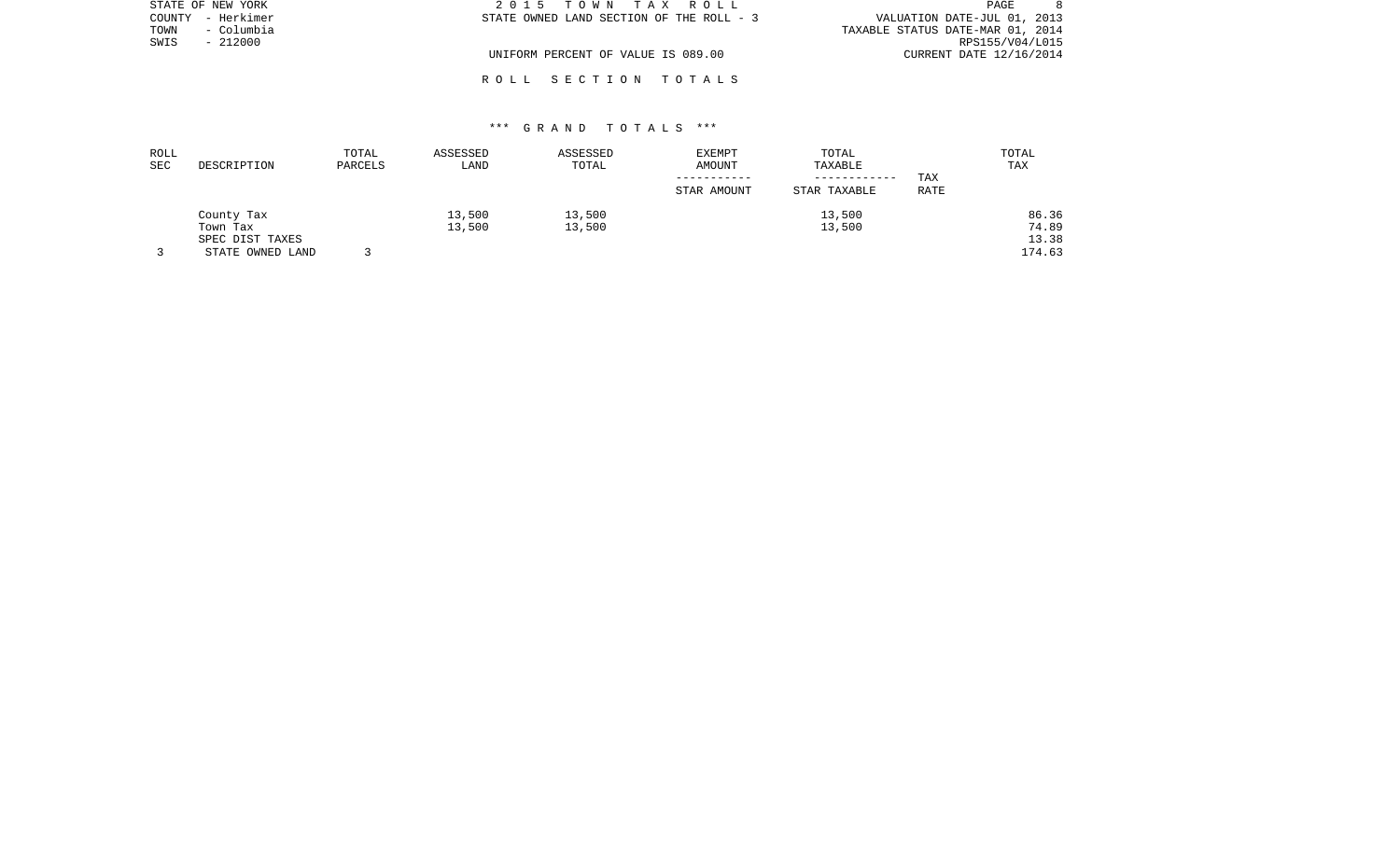|      | STATE OF NEW YORK | 2015 TOWN TAX ROLL |  |                                  | PAGE            | 9 |
|------|-------------------|--------------------|--|----------------------------------|-----------------|---|
|      | COUNTY - Herkimer |                    |  | VALUATION DATE-JUL 01, 2013      |                 |   |
| TOWN | - Columbia        |                    |  | TAXABLE STATUS DATE-MAR 01, 2014 |                 |   |
| SWIS | - 212000          | SWIS TOTALS        |  |                                  | RPS155/V04/L015 |   |
|      |                   |                    |  | CURRENT DATE 12/16/2014          |                 |   |
|      |                   |                    |  |                                  |                 |   |

# \*\*\* S P E C I A L D I S T R I C T S U M M A R Y \*\*\*

| CODE                 | TOTAL   | EXTENSION | <b>EXTENSION</b> | AD VALOREM | EXEMPT | TAXABLE | TAX     | TOTAL |
|----------------------|---------|-----------|------------------|------------|--------|---------|---------|-------|
| DISTRICT NAME        | PARCELS | TYPE      | VALUE            | VALUE      | AMOUNT | VALUE   | RATE    | TAX   |
| FD010 Col-litch fd # |         | 3 TOTAL M |                  | .3,500     |        | 13,500  | .991149 | 13.38 |

### \*\*\* S C H O O L D I S T R I C T S U M M A R Y \*\*\*

| CODE   | DISTRICT NAME      | TOTAL<br>PARCELS | ASSESSED<br>LAND | ASSESSED<br>TOTAL | <b>EXEMPT</b><br>AMOUNT | TOTAL<br>TAXABLE |
|--------|--------------------|------------------|------------------|-------------------|-------------------------|------------------|
|        |                    |                  |                  |                   | STAR AMOUNT             | STAR TAXABLE     |
|        | Mount Markham      | 3                | 13,500           | 13,500            |                         | 13,500           |
| 215601 |                    |                  |                  |                   |                         | 13,500           |
|        | SUB-TOTAL          | 3                | 13,500           | 13,500            |                         | 13,500           |
|        | SUB - TO TAL(CONT) |                  |                  |                   |                         | 13,500           |
|        |                    |                  |                  |                   |                         |                  |
|        | TOTAL              | 3                | 13,500           | 13,500            |                         | 13,500           |
|        | TO TAL (CONT)      |                  |                  |                   |                         | 13,500           |

### \*\*\* S Y S T E M C O D E S S U M M A R Y \*\*\*

# NO SYSTEM EXEMPTIONS AT THIS LEVEL

# \*\*\* E X E M P T I O N S U M M A R Y \*\*\*

# NO EXEMPTIONS AT THIS LEVEL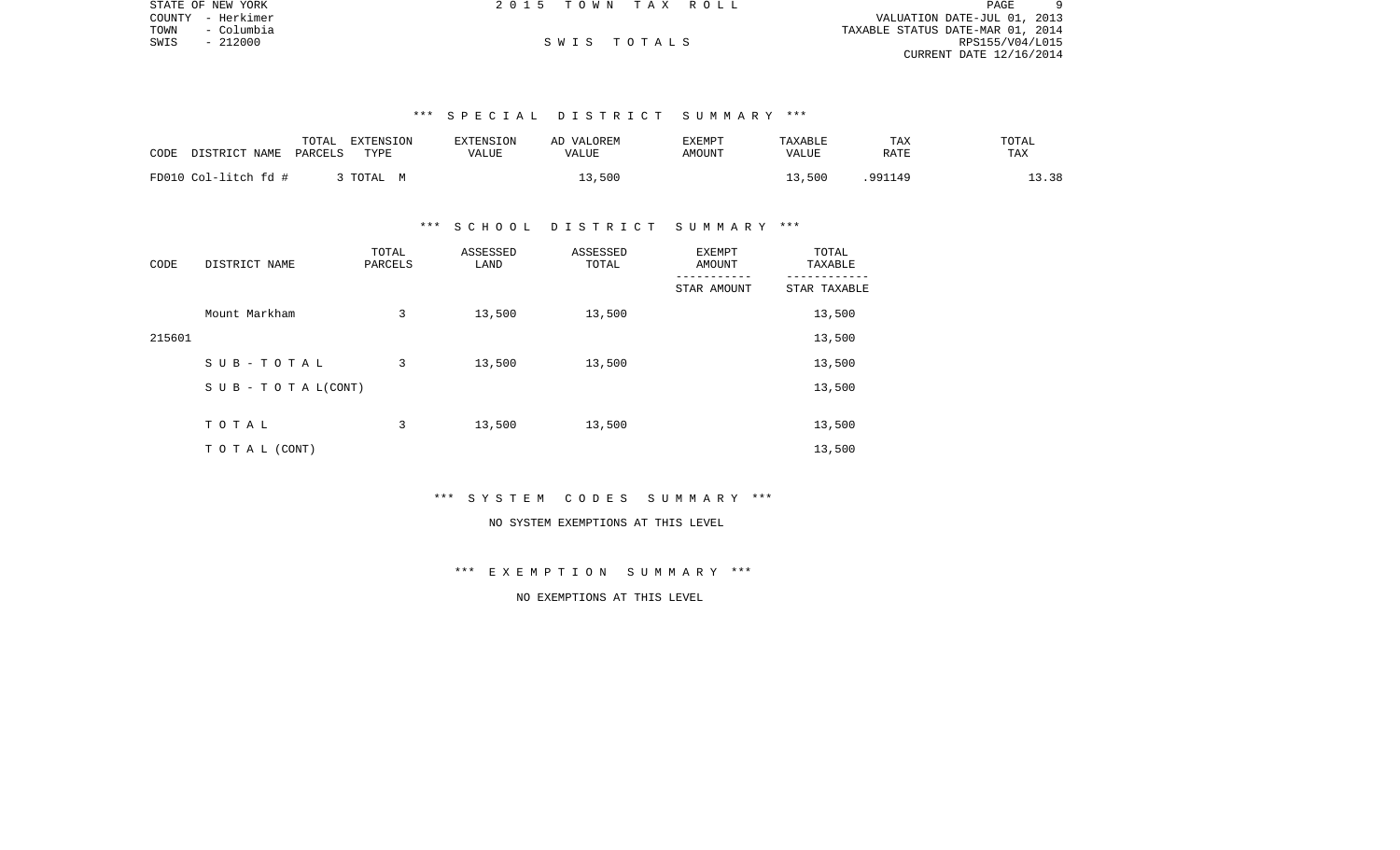|      | STATE OF NEW YORK | 2015 TOWN TAX ROLL |             | PAGE                             | 10 |
|------|-------------------|--------------------|-------------|----------------------------------|----|
|      | COUNTY - Herkimer |                    |             | VALUATION DATE-JUL 01, 2013      |    |
| TOWN | – Columbia        |                    |             | TAXABLE STATUS DATE-MAR 01, 2014 |    |
| SWIS | - 212000          |                    | SWIS TOTALS | RPS155/V04/L015                  |    |
|      |                   |                    |             | CURRENT DATE 12/16/2014          |    |

| ROLL<br>SEC | DESCRIPTION                                                   | TOTAL<br>PARCELS | ASSESSED<br>LAND | ASSESSED<br>TOTAL | EXEMPT<br>AMOUNT | TOTAL<br>TAXABLE |                      |                                   |
|-------------|---------------------------------------------------------------|------------------|------------------|-------------------|------------------|------------------|----------------------|-----------------------------------|
|             |                                                               |                  |                  |                   | STAR AMOUNT      | STAR TAXABLE     | TAX<br><b>RATE</b>   |                                   |
| 3           | County Tax<br>Town Tax<br>SPEC DIST TAXES<br>STATE OWNED LAND | 3                | 13,500<br>13,500 | 13,500<br>13,500  |                  | 13,500<br>13,500 | 6.397534<br>5.547522 | 86.36<br>74.89<br>13.38<br>174.63 |
|             | County Tax<br>Town Tax<br>SPEC DIST TAXES                     |                  | 13,500<br>13,500 | 13,500<br>13,500  |                  | 13,500<br>13,500 | 6.397534<br>5.547522 | 86.36<br>74.89<br>13.38           |
| $\ast$      | TOTAL<br>SUB                                                  | 3                |                  |                   |                  |                  |                      | 174.63                            |
|             | County Tax<br>Town Tax<br>SPEC DIST TAXES                     |                  | 13,500<br>13,500 | 13,500<br>13,500  |                  | 13,500<br>13,500 | 6.397534<br>5.547522 | 86.36<br>74.89<br>13.38           |
| $* *$       | GRAND TOTAL                                                   |                  |                  |                   |                  |                  |                      | 174.63                            |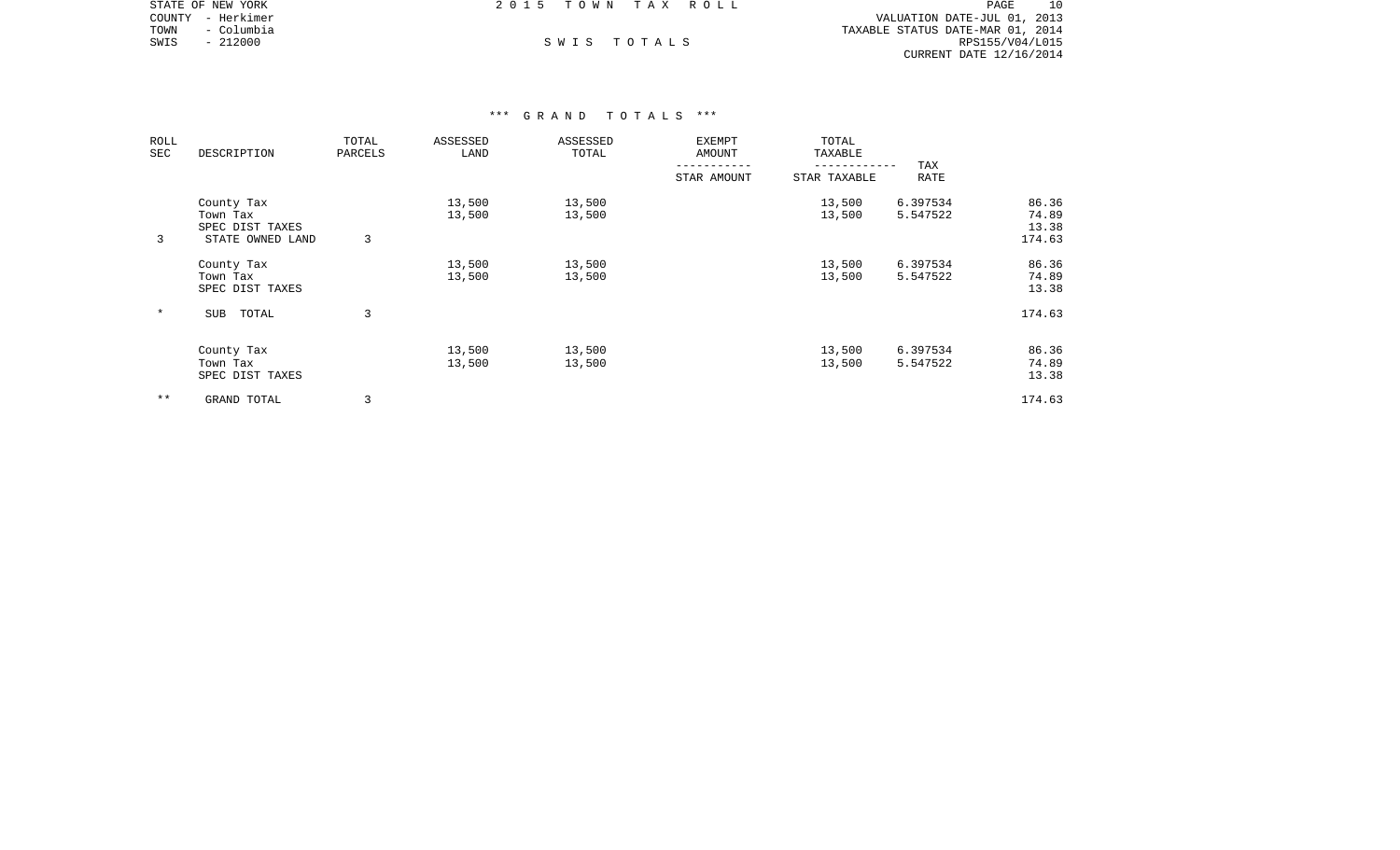PAGE 11 COUNTY - Herkimer T O W N T O T A L S VALUATION DATE-JUL 01, 2013 TAXABLE STATUS DATE-MAR 01, 2014 SWIS - 2120 RPS155/V04/L015 CURRENT DATE 12/16/2014

STATE OF NEW YORK 2 0 1 5 T O W N T A X R O L L PAGE 11

# \*\*\* S P E C I A L D I S T R I C T S U M M A R Y \*\*\*

| DISTRICT NAME<br>CODE | TOTAL<br>EXTENSION<br>TYPE<br>PARCELS | <b>EXTENSION</b><br>VALUE | AD VALOREM<br>VALUE | EXEMPT<br>AMOUNT | TAXABLE<br>VALUE | TOTAL<br>TAX |
|-----------------------|---------------------------------------|---------------------------|---------------------|------------------|------------------|--------------|
| FD010 Col-litch fd #  | TOTAL M                               |                           | 13,500              |                  | 13,500           | 13.38        |

### \*\*\* S C H O O L D I S T R I C T S U M M A R Y \*\*\*

| CODE   | DISTRICT NAME      | TOTAL<br>PARCELS | ASSESSED<br>LAND | ASSESSED<br>TOTAL | EXEMPT<br>AMOUNT | TOTAL<br>TAXABLE |  |
|--------|--------------------|------------------|------------------|-------------------|------------------|------------------|--|
|        |                    |                  |                  |                   | STAR AMOUNT      | STAR TAXABLE     |  |
|        | Mount Markham      | 3                | 13,500           | 13,500            |                  | 13,500           |  |
| 215601 |                    |                  |                  |                   |                  | 13,500           |  |
|        | SUB-TOTAL          | 3                | 13,500           | 13,500            |                  | 13,500           |  |
|        | SUB - TO TAL(CONT) |                  |                  |                   |                  | 13,500           |  |
|        |                    |                  |                  |                   |                  |                  |  |
|        | TOTAL              | 3                | 13,500           | 13,500            |                  | 13,500           |  |
|        | T O T A L (CONT)   |                  |                  |                   |                  | 13,500           |  |

# \*\*\* S Y S T E M C O D E S S U M M A R Y \*\*\*

# NO SYSTEM EXEMPTIONS AT THIS LEVEL

# \*\*\* E X E M P T I O N S U M M A R Y \*\*\*

# NO EXEMPTIONS AT THIS LEVEL